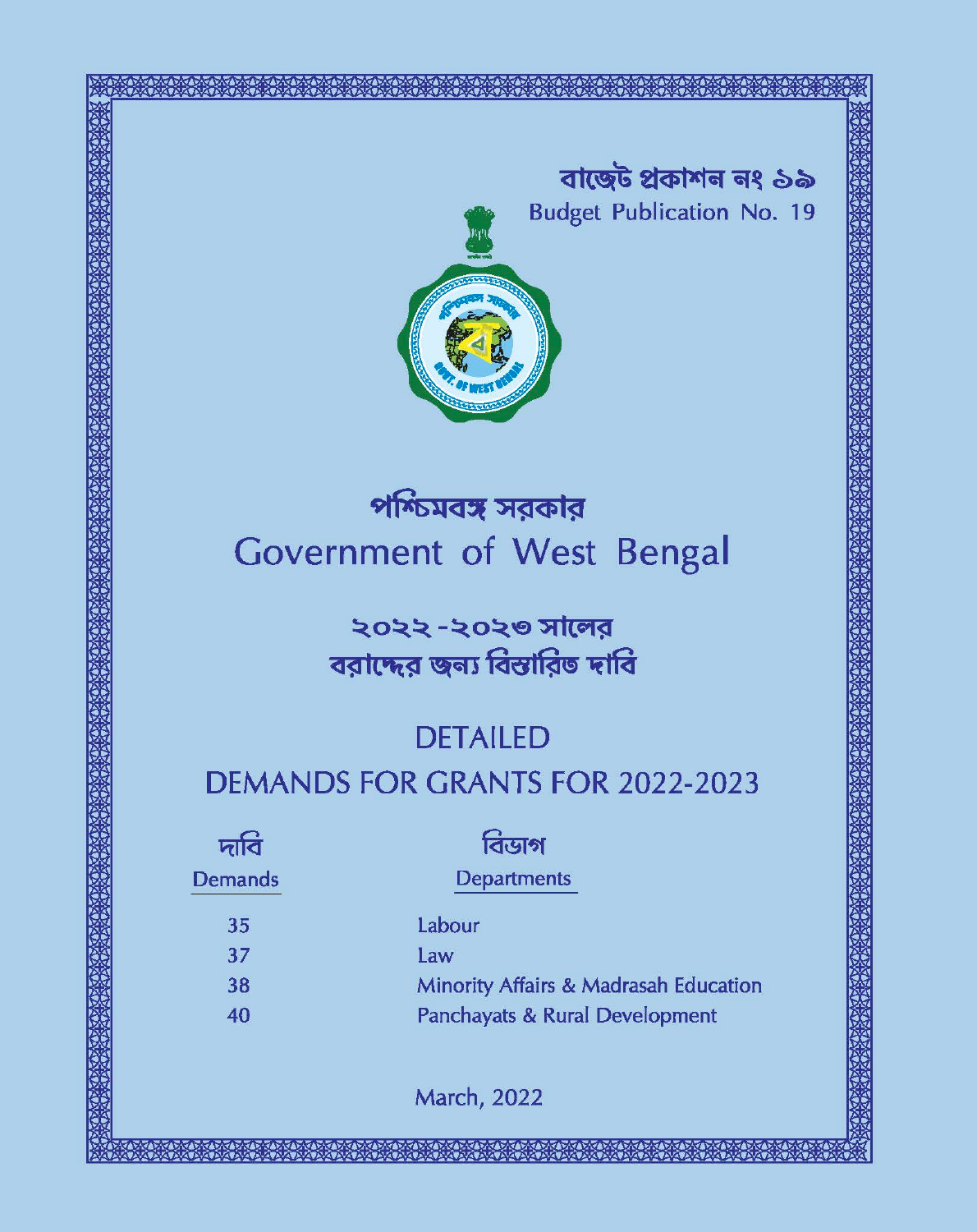### **Detailed Demands for Grants for 2022-2023**

| Demand No.         | <b>Major Heads</b>                                                                                                      |       | Pages    |
|--------------------|-------------------------------------------------------------------------------------------------------------------------|-------|----------|
| / Serial No.<br>35 | 2014 - Administration of Justice                                                                                        |       | $1 - 3$  |
|                    | 2210 - Medical and Public Health                                                                                        | <br>. | $4 - 11$ |
|                    | 2230 - Labour and Employment                                                                                            |       | 12-47    |
|                    | 2235 - Social Security And Welfare                                                                                      |       | 48-54    |
|                    | 2251 - Secretariat--Social Services                                                                                     | .     | 55-57    |
|                    | 4210 - Capital Outlay on Medical and Public Health                                                                      |       | 58-59    |
|                    | 4250 - Capital Outlay on Other Social Services                                                                          | .     | 60-62    |
| 37                 | 2014 - Administration of Justice                                                                                        |       | 63-64    |
|                    | 2052 - Secretariat--General Services                                                                                    | .     | 65-67    |
|                    | 2070 - Other Administrative Services                                                                                    | .     | 68-70    |
|                    | 3454 - Census, Surveys and Statistics                                                                                   |       | 71-72    |
| 38                 | 2052 - Secretariat--General Services                                                                                    |       | 73-75    |
|                    | 2202 - General Education                                                                                                |       | 76-77    |
|                    | 2204 - Sports and Youth Services                                                                                        |       | 78-79    |
|                    | 2225 - Welfare Of Scheduled Castes, Scheduled Tribes, Other Backward Classes And<br>Minorities                          |       | 80-91    |
|                    | 2235 - Social Security And Welfare                                                                                      | .     | 92-101   |
|                    | 2250 - Other Social Services                                                                                            | .     | 102-104  |
|                    | 2251 - Secretariat--Social Services                                                                                     | .     | 105-107  |
|                    | 2515 - Other Rural Development Programmes                                                                               |       | 108-110  |
|                    | 4225 - Capital Outlay On Welfare Of Scheduled Castes, Scheduled Tribes, Other<br><b>Backward Classes And Minorities</b> |       | 111-114  |
|                    | 4235 - Capital Outlay on Social Security and Welfare                                                                    |       | 115-118  |
|                    | 4250 - Capital Outlay on Other Social Services                                                                          |       | 119-121  |
|                    | 6225 - Loans For Welfare Of Scheduled Castes, Scheduled Tribes, Other Backward<br><b>Classes And Minorities</b>         | .     | 122-124  |
| 40                 | 2015 - Elections                                                                                                        |       | 125-126  |
|                    | 2049 - Interest Payments                                                                                                |       | 127-130  |
|                    | 2217 - Urban Development                                                                                                |       | 131-133  |
|                    | 2235 - Social Security And Welfare                                                                                      |       | 134-146  |
|                    | 2401 - Crop Husbandry                                                                                                   |       | 147-150  |
|                    | 2501 - Special Programmes for Rural Development                                                                         |       | 151-162  |
|                    | 2505 - Rural Employment                                                                                                 |       | 163-172  |
|                    | 2515 - Other Rural Development Programmes                                                                               | .     | 173-210  |
|                    | 2575 - Other Special Areas Programmes                                                                                   | .     | 211-213  |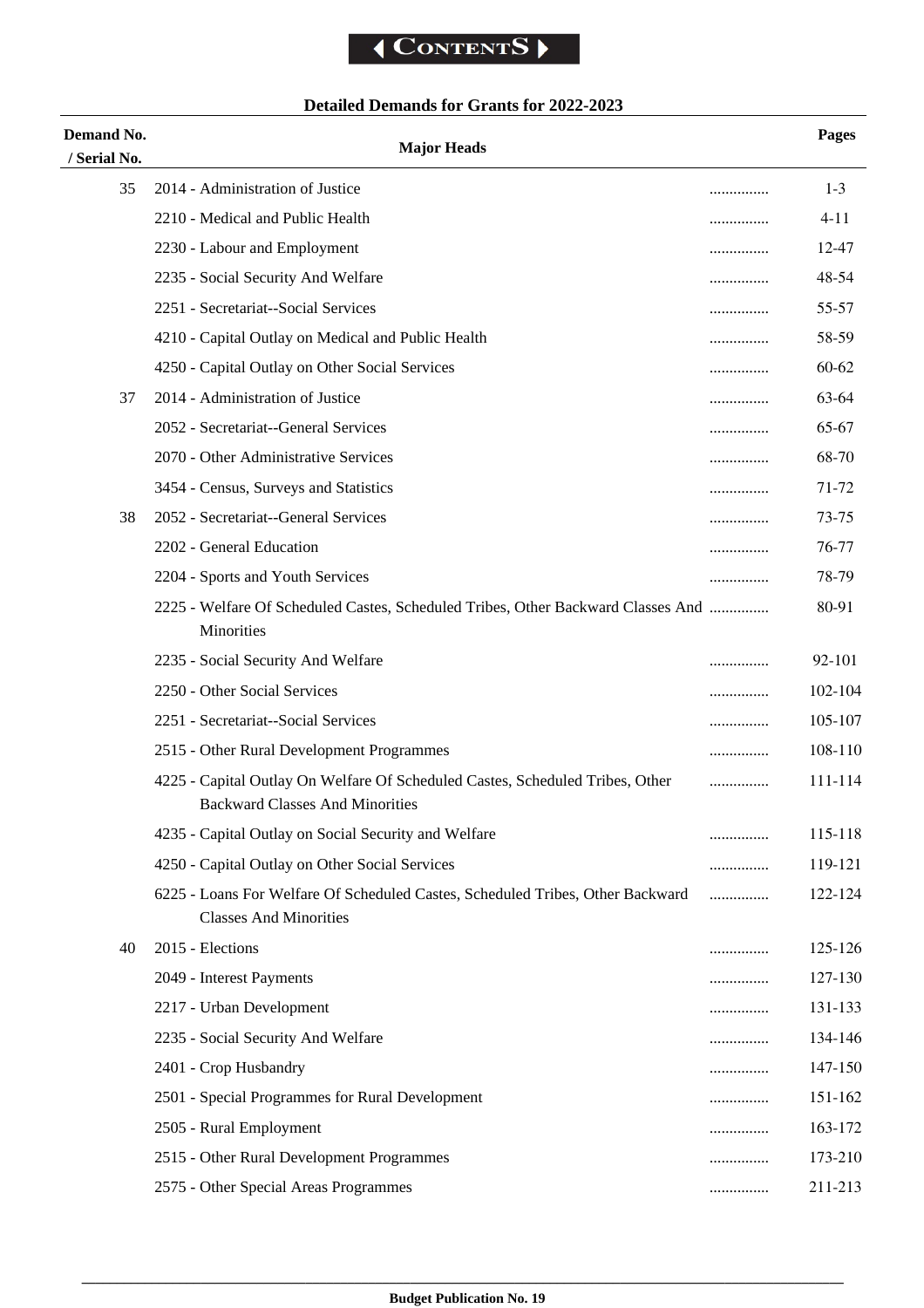| <b>Demand No.</b><br>/ Serial No. | <b>Major Heads</b>                                                                  |   | Pages   |
|-----------------------------------|-------------------------------------------------------------------------------------|---|---------|
|                                   | 3451 - Secretariat-Economic Services                                                | . | 214-219 |
|                                   | 3604 - Compensation and Assignments to Local Bodies and Panchayati Raj Institutions |   | 220-222 |
|                                   | 4059 - Capital Outlay on Public Works                                               |   | 223-224 |
|                                   | 4515 - Capital Outlay on Other Rural Development Programmes                         |   | 225-229 |
|                                   | 4702 - Capital Outlay on Minor Irrigation                                           |   | 230-231 |
|                                   | 6003 - Internal Debt of the State Government                                        | . | 232-233 |
|                                   | 6575 - Loans for Other Special Areas Programmes                                     |   | 234-235 |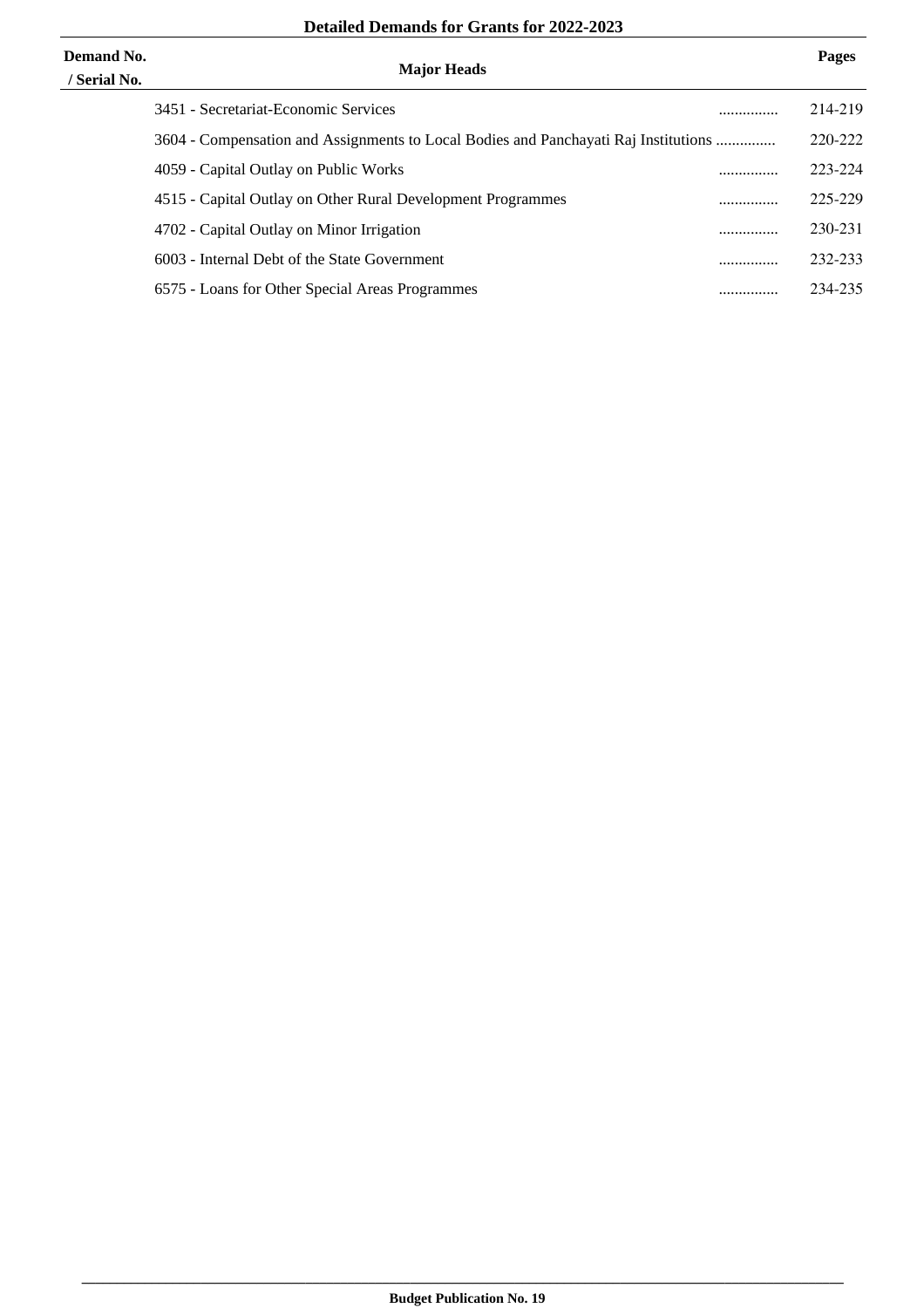#### **REVENUE EXPENDITURE**

#### **DEMAND No. 35**

#### **Labour Department**

**A. General Services - (a) Organs of State**

#### **Head of Account : 2014 - Administration of Justice**

| Voted Rs. 2,13,69,000      | <b>Charged Rs. Nil</b> |             | Total Rs. 2,13,69,000 |                  |  |
|----------------------------|------------------------|-------------|-----------------------|------------------|--|
|                            |                        | Voted Rs.   | Charged Rs.           | <b>Total Rs.</b> |  |
| <b>Gross Expenditure</b>   |                        | 2,13,69,000 | $\cdots$              | 2,13,69,000      |  |
| <b>Deduct - Recoveries</b> |                        | $-1,000$    | $\cdots$              | $-1,000$         |  |
| <b>Net Expenditure</b>     |                        | 2,13,68,000 | $\cdots$              | 2,13,68,000      |  |

#### **REVENUE EXPENDITURE ABSTRACT ACCOUNT**

---------------------------------------------------------------------------------------------------------------------------------------------------------------------------------

|                                                              |                                                                            | Actuals,<br>2020-2021<br>Rs. | <b>Budget</b><br>Estimate,<br>2021-2022<br>Rs. | Revised<br>Estimate,<br>2021-2022<br>Rs.                    | <b>Budget</b><br>Estimate,<br>2022-2023<br>Rs. |
|--------------------------------------------------------------|----------------------------------------------------------------------------|------------------------------|------------------------------------------------|-------------------------------------------------------------|------------------------------------------------|
| 105- Civil and Sessions Courts<br>Administrative Expenditure |                                                                            |                              |                                                | $1,91,42,004$ $1,90,54,000$ $2,06,67,000$ $2,13,69,000$     |                                                |
|                                                              |                                                                            |                              |                                                | Total - 105 1,91,42,004 1,90,54,000 2,06,67,000 2,13,69,000 |                                                |
|                                                              | Grand Total - Gross 1,91,42,004 1,90,54,000 2,06,67,000 2,13,69,000        |                              |                                                |                                                             |                                                |
|                                                              | Voted                                                                      |                              |                                                | 1,91,42,004 1,90,54,000 2,06,67,000 2,13,69,000             |                                                |
|                                                              | Administrative Expenditure 1,91,42,004 1,90,54,000 2,06,67,000 2,13,69,000 |                              |                                                |                                                             |                                                |
|                                                              | Deduct Recoveries  32,000                                                  |                              |                                                |                                                             | $-1,000$ $-1,000$                              |
|                                                              | Grand Total - Net 1,91,42,004 1,90,52,000 2,06,66,000 2,13,68,000          |                              |                                                |                                                             |                                                |
|                                                              | Voted<br>Charged                                                           | $\cdots$                     | $\cdots$                                       | 1,91,42,004 1,90,52,000 2,06,66,000 2,13,68,000<br>$\cdots$ |                                                |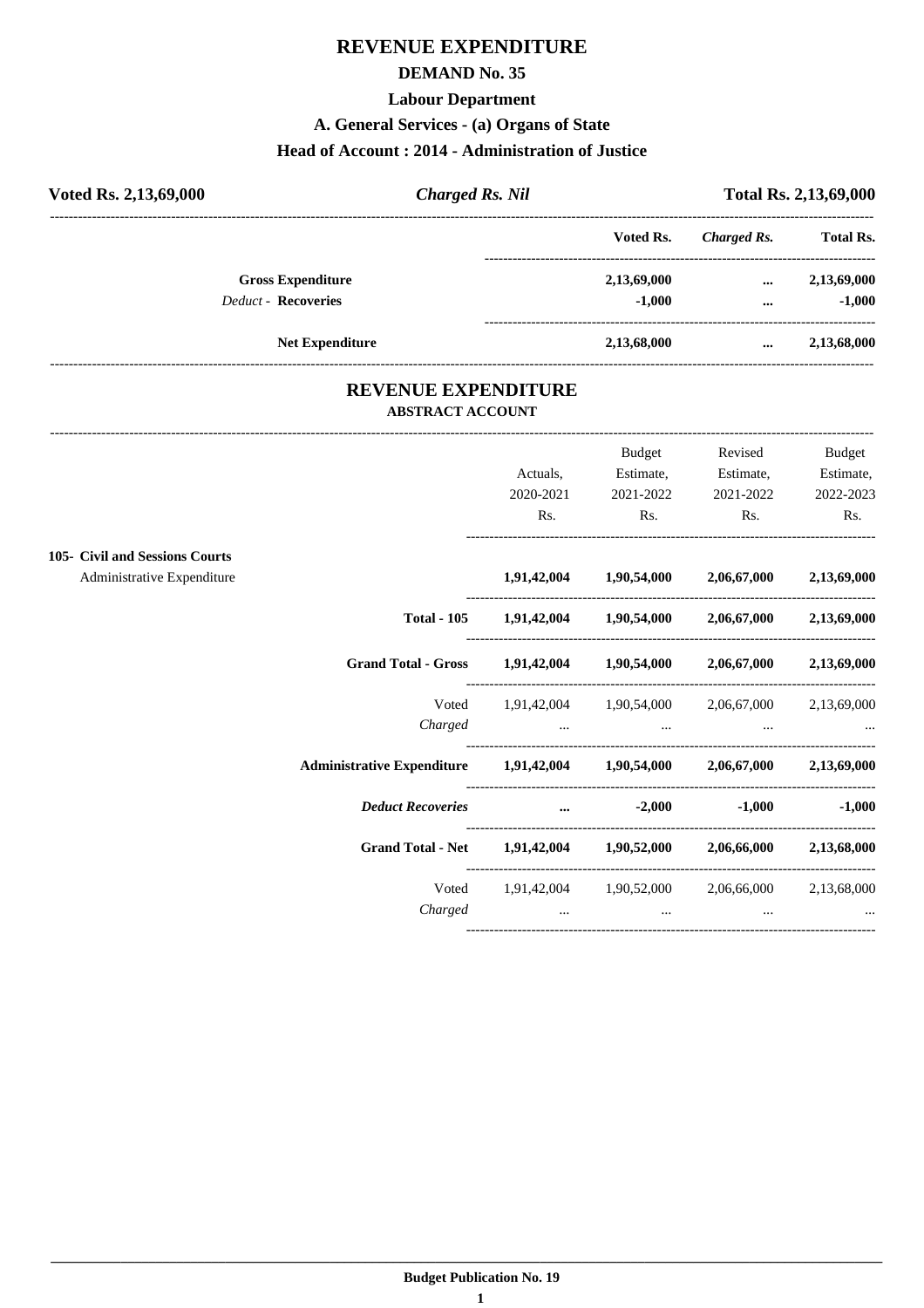|                                                                |             |                                     | Budget<br>Estimate,<br>Actuals,  | Revised<br>Estimate, | Budget<br>Estimate, |
|----------------------------------------------------------------|-------------|-------------------------------------|----------------------------------|----------------------|---------------------|
|                                                                | 2020-2021   | 2021-2022                           | 2021-2022                        | 2022-2023<br>Rs.     |                     |
|                                                                | Rs.         | Rs.                                 | Rs.                              |                      |                     |
| DETAILED ACCOUNT NO. 2014-00-105 - CIVIL AND SESSIONS COURTS   |             |                                     |                                  |                      |                     |
| 105- Civil and Sessions Courts                                 |             |                                     |                                  |                      |                     |
| <b>Administrative Expenditure</b>                              |             |                                     |                                  |                      |                     |
| 003- Courts under the Workmens Compensation Act and Payment of |             |                                     |                                  |                      |                     |
| Wages Act. [LB]                                                |             |                                     |                                  |                      |                     |
| 01- Salaries                                                   |             |                                     |                                  |                      |                     |
| 01-Pay                                                         | 1,40,55,997 | 1,45,29,000                         | 1,43,37,000                      | 1,47,67,000          |                     |
| 14-Grade Pay                                                   |             | $\cdots$                            |                                  |                      |                     |
| 02-Dearness Allowance                                          | 18,74,331   | 6,06,000                            | 30,00,000                        | 31,80,000            |                     |
| 03-House Rent Allowance                                        | 14,37,264   | 19,19,000                           | 15,30,000                        | 15,76,000            |                     |
| 04-Ad hoc Bonus                                                | 58,800      | 75,000                              | 60,000                           | 61,000               |                     |
| 05-Interim Relief                                              | 3,32,019    | 4,40,000                            | 4,50,000                         | 4,60,000             |                     |
| 07-Other Allowances                                            | 59,640      | 2,03,000                            | 1,00,000                         | 1,03,000             |                     |
| 12-Medical Allowance                                           | 18,000      | 30,000                              | 30,000                           | 31,000               |                     |
| Total - 2014-00-105-003-01                                     |             | 1,78,36,051 1,78,02,000 1,95,07,000 |                                  | 2,01,78,000          |                     |
| 02- Wages                                                      | 12,000      | $\cdots$                            | 18,000                           | 23,000               |                     |
| 07- Medical Reimbursements                                     | 92,209      | 3,10,000                            | 2,00,000                         | 2,04,000             |                     |
| 11- Travel Expenses                                            |             | 8,000                               | 8,000                            | 8,000                |                     |
| 12- Medical Reimbursements under WBHS 2008                     | 6,76,752    | 2,60,000                            | 3,00,000                         | 3,06,000             |                     |
| 13- Office Expenses                                            |             |                                     |                                  |                      |                     |
| 01-Electricity                                                 | $\cdots$    | 8,000                               | 8,000                            | 8,000                |                     |
| 02-Telephone                                                   | 36,792      | 32,000                              | 32,000                           | 33,000               |                     |
| 03-Maintenance / P.O.L. for Office Vehicles                    | 3,47,091    | 3,14,000                            | 3,30,000                         | 3,40,000             |                     |
| 04-Other Office Expenses                                       | 1,27,109    | 2,92,000                            | 2,50,000                         | 2,55,000             |                     |
| Total - 2014-00-105-003-13                                     | 5,10,992    | 6,46,000                            | 6,20,000                         | 6,36,000             |                     |
| 14- Rents, Rates and Taxes                                     | 14,000      |                                     | 28,000 14,000                    | 14,000               |                     |
| <b>Total - Administrative Expenditure</b>                      |             | 1,91,42,004 1,90,54,000             | 2,06,67,000                      | 2,13,69,000          |                     |
| Total - 2014-00-105                                            |             | 1,91,42,004 1,90,54,000             | 2,06,67,000                      | 2,13,69,000          |                     |
| Voted<br>Charged                                               | $\cdots$    | 1,91,42,004 1,90,54,000 2,06,67,000 | and the state of the<br>$\cdots$ | 2,13,69,000          |                     |
|                                                                |             |                                     |                                  |                      |                     |

#### **DETAILED ACCOUNT NO. 2014 - DEDUCT RECOVERIES IN REDUCTION OF EXPENDITURE**

**--------------------------------------------------------------------------------------------------------------------------------------------------------------------------------**

**--------------------------------------------------------------------------------------------------------------------------------------------------------------------------------**

#### **105- Civil and Sessions Courts**

Administrative Expenditure

003-Courts under the Workmens Compensation Act and Payment of

Wages Act. [LB]

70-Deduct Recoveries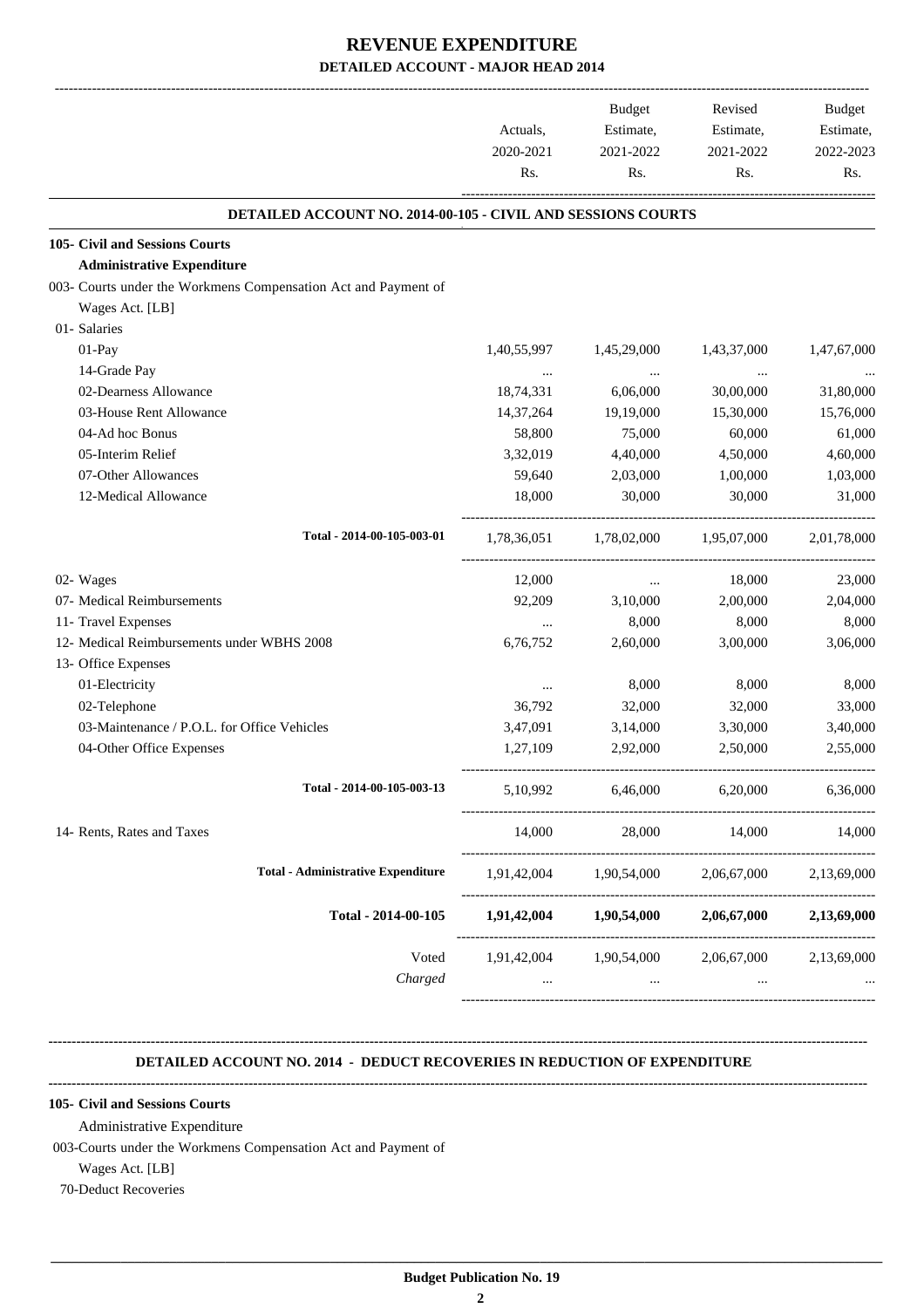|                  |                                           | Actuals.<br>2020-2021 | <b>Budget</b><br>Estimate,<br>2021-2022 | Revised<br>Estimate,<br>2021-2022 | <b>Budget</b><br>Estimate,<br>2022-2023 |
|------------------|-------------------------------------------|-----------------------|-----------------------------------------|-----------------------------------|-----------------------------------------|
|                  |                                           | Rs.                   | Rs.                                     | Rs.                               | Rs.                                     |
| 01-Others        |                                           | $\cdots$              | $-1,000$                                | $-1.000$                          | $-1,000$                                |
| 02-W.B.H.S. 2008 |                                           | $\cdots$              | $-1,000$                                | $\cdots$                          | $\cdots$                                |
|                  | Total - 105 - Deduct - Recoveries         | $\cdots$              | $-2,000$                                | $-1.000$                          | $-1,000$                                |
|                  | <b>Total - 2014 - Deduct - Recoveries</b> | $\cdots$              | $-2,000$                                | $-1,000$                          | $-1,000$                                |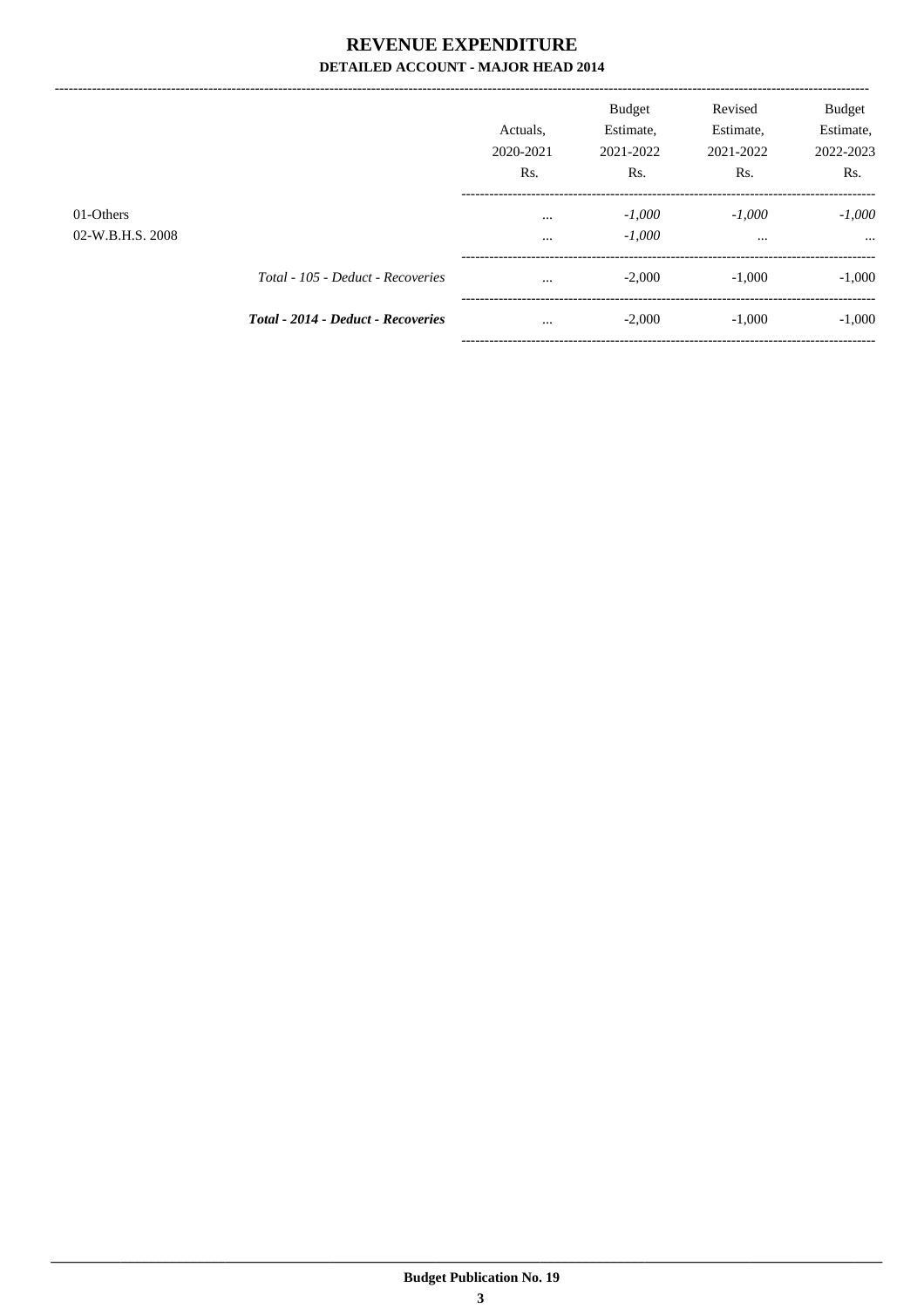## **REVENUE EXPENDITURE**

#### **DEMAND No. 35**

**Labour Department**

**B - Social Services - (b) Health and Family Welfare**

#### **Head of Account : 2210 - Medical and Public Health**

| <b>Charged Rs. Nil</b><br>Voted Rs. 231,47,70,000                                                       |                           |                                                         |                              | Total Rs. 231,47,70,000    |
|---------------------------------------------------------------------------------------------------------|---------------------------|---------------------------------------------------------|------------------------------|----------------------------|
|                                                                                                         |                           | Voted Rs.                                               | <b>Charged Rs.</b>           | <b>Total Rs.</b>           |
| <b>Gross Expenditure</b>                                                                                |                           | 231,47,70,000                                           | $\cdots$                     | 231,47,70,000              |
| Deduct - Recoveries                                                                                     |                           | $-1,28,000$                                             | $\cdots$                     | $-1,28,000$                |
| <b>Net Expenditure</b>                                                                                  |                           | 231,46,42,000                                           |                              | $\ldots$ 231,46,42,000     |
| <b>REVENUE EXPENDITURE</b><br><b>ABSTRACT ACCOUNT</b>                                                   |                           |                                                         |                              |                            |
|                                                                                                         |                           | Budget                                                  | Revised                      | Budget                     |
|                                                                                                         | Actuals,                  | Estimate,                                               | Estimate,                    | Estimate,                  |
|                                                                                                         | 2020-2021                 | 2021-2022                                               | 2021-2022                    | 2022-2023                  |
|                                                                                                         | Rs.                       | Rs.                                                     | Rs.                          | Rs.                        |
| 102- Employees State Insurance Scheme<br>Administrative Expenditure<br><b>State Development Schemes</b> | 200,90,28,095<br>1,19,045 | 222,45,97,000<br>40,00,000                              | 216,96,07,000<br>25,00,000   | 231,05,81,000<br>41,89,000 |
| <b>Total - 102</b>                                                                                      |                           | 200,91,47,140 222,85,97,000 217,21,07,000               |                              | 231,47,70,000              |
| <b>Grand Total - Gross</b>                                                                              |                           | 200,91,47,140 222,85,97,000 217,21,07,000               |                              | 231,47,70,000              |
| Voted<br>Charged                                                                                        | $\cdots$                  | 200,91,47,140 222,85,97,000 217,21,07,000 231,47,70,000 |                              |                            |
| <b>Administrative Expenditure</b>                                                                       |                           | 200,90,28,095 222,45,97,000 216,96,07,000               |                              | 231,05,81,000              |
| <b>State Development Schemes</b>                                                                        | 1,19,045                  | 40,00,000                                               | 25,00,000                    | 41,89,000                  |
| <b>Deduct Recoveries</b>                                                                                | $-7,98,345$               | $-41,000$                                               | $-1,28,000$                  | $-1,28,000$                |
| Grand Total - Net 200,83,48,795 222,85,56,000 217,19,79,000                                             |                           |                                                         |                              | 231,46,42,000              |
| Voted<br>Charged                                                                                        | $\cdots$                  | 200, 83, 48, 795 222, 85, 56, 000<br>$\ldots$           | 217, 19, 79, 000<br>$\cdots$ | 231,46,42,000              |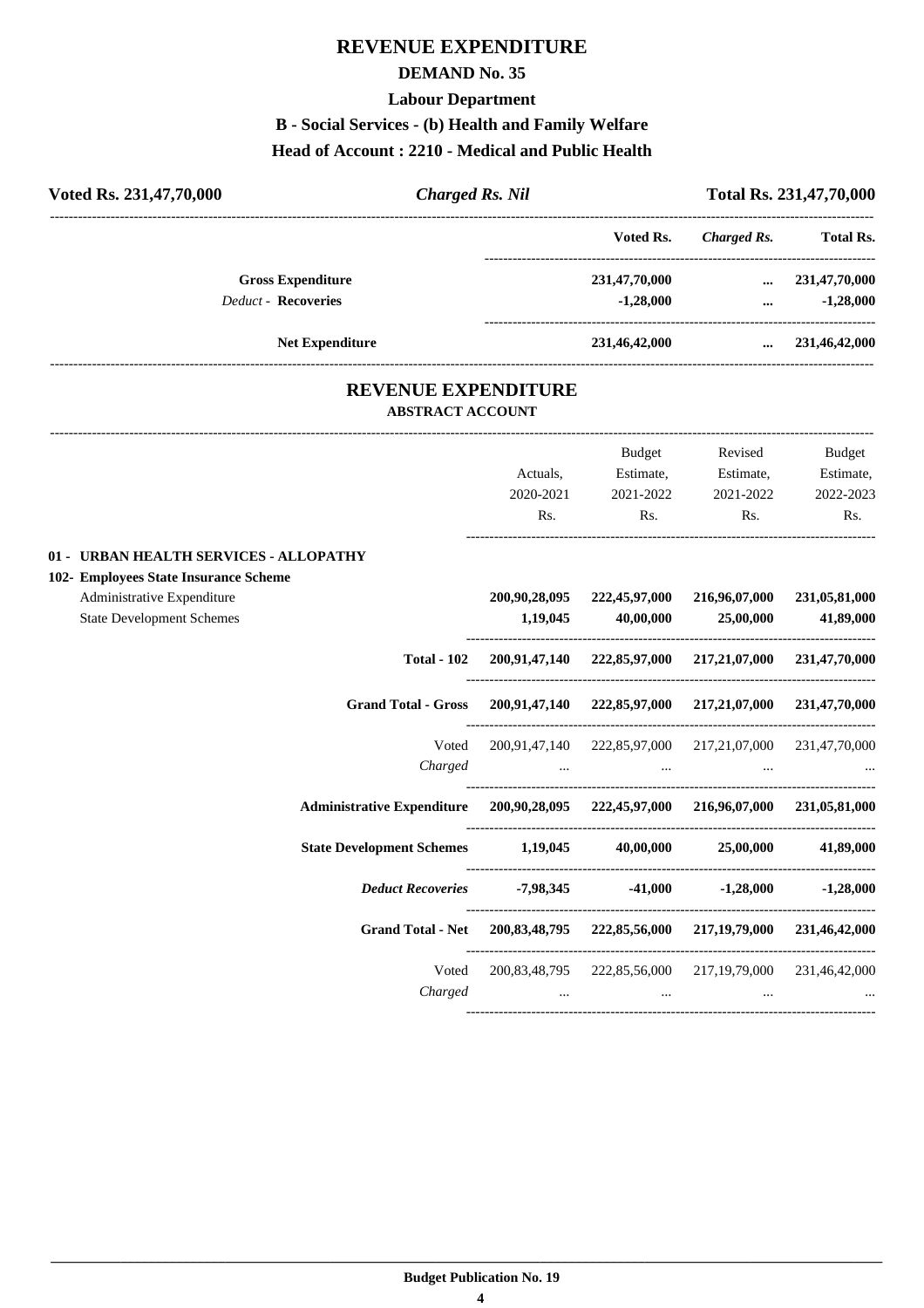-------------------------------------------------------------------------------------------------------------------------------------------------------------------------------

|                                                                            | Actuals,<br>2020-2021 | <b>Budget</b><br>Estimate,<br>2021-2022 | Revised<br>Estimate,<br>2021-2022 | <b>Budget</b><br>Estimate,<br>2022-2023 |
|----------------------------------------------------------------------------|-----------------------|-----------------------------------------|-----------------------------------|-----------------------------------------|
|                                                                            | Rs.                   | Rs.                                     | Rs.                               | Rs.                                     |
| <b>DETAILED ACCOUNT NO. 2210-01-102 - EMPLOYEES STATE INSURANCE SCHEME</b> |                       |                                         |                                   |                                         |
| 01 - URBAN HEALTH SERVICES - ALLOPATHY                                     |                       |                                         |                                   |                                         |
| 102- Employees State Insurance Scheme                                      |                       |                                         |                                   |                                         |
| <b>Administrative Expenditure</b>                                          |                       |                                         |                                   |                                         |
| 001- Employees State Insurance (Medical Benefit) Scheme [LB]               |                       |                                         |                                   |                                         |
| 01- Salaries                                                               |                       |                                         |                                   |                                         |
| $01-Pay$                                                                   | 16,45,84,548          | 16,85,39,000                            | 16,60,00,000                      | 18,09,80,000                            |
| 14-Grade Pay                                                               | $\ldots$              | $\cdots$                                | 25,000                            |                                         |
| 02-Dearness Allowance                                                      | 10,98,206             | 51,20,000                               | 67,15,000                         | 1,33,75,000                             |
| 03-House Rent Allowance                                                    | 1,29,61,148           | 1,62,14,000                             | 1,40,00,000                       | 2,44,20,000                             |
| 04-Ad hoc Bonus                                                            | 4,57,800              | 5,03,000                                | 4,67,000                          | 4,76,000                                |
| 05-Interim Relief                                                          | $\ldots$              | $\cdots$                                | 10,000                            | 10,000                                  |
| 07-Other Allowances                                                        | 2,06,548              | 5,72,000                                | 3,00,000                          | 3,09,000                                |
| 12-Medical Allowance                                                       | 5, 17, 315            | 5,15,000                                | 5,28,000                          | 5,39,000                                |
| Total - 2210-01-102-001-01                                                 | 17,98,25,565          | 19,14,63,000                            | 18,80,45,000                      | 22,01,09,000                            |
| 02- Wages                                                                  | 6,66,65,454           | 6,85,98,000                             | 7,55,00,000                       | 7,60,00,000                             |
| 07- Medical Reimbursements                                                 | 33,909                | 63,000                                  | 63,000                            | 64,000                                  |
| 11- Travel Expenses                                                        | 32,292                | 75,000                                  | 1,10,000                          | 1,11,000                                |
| 12- Medical Reimbursements under WBHS 2008                                 | 4,17,003              | 5,70,000                                | 5,00,000                          | 5,10,000                                |
| 13- Office Expenses                                                        |                       |                                         |                                   |                                         |
| 01-Electricity                                                             | 3,64,847              | 4,08,000                                | 3,70,000                          | 3,78,000                                |
| 02-Telephone                                                               | 1,98,173              | 1,12,000                                | 1,60,000                          | 1,64,000                                |
| 03-Maintenance / P.O.L. for Office Vehicles                                | 6,20,188              | 6,43,000                                | 5,80,000                          | 5,98,000                                |
| 04-Other Office Expenses                                                   | 4,70,578              | 8,96,000                                | 6,80,000                          | 6,94,000                                |
| Total - 2210-01-102-001-13                                                 | 16,53,786             | 20,59,000                               | 17,90,000                         | 18,34,000                               |
| 14- Rents, Rates and Taxes                                                 | $\cdots$              | 41,000                                  | 15,000                            | 16,000                                  |
| 21- Materials and Supplies/Stores and Equipment                            |                       |                                         |                                   |                                         |
| 03-Other Hospital Consumables                                              | $\cdots$              | $\cdots$                                | $\cdots$                          |                                         |
| 04-Others                                                                  |                       | $\cdots$                                |                                   |                                         |
| 24- P.O.L.(Police, Ambulance etc.)                                         |                       | $\cdots$                                |                                   |                                         |
| 26- Advertising and Publicity Expenses                                     |                       | 8,36,000                                |                                   | $\cdots$                                |
| 50- Other Charges                                                          | 2,85,560              | 13,79,000                               | 7,90,000                          | 8,14,000                                |
| 77- Computerisation                                                        | 29,128                | 65,000                                  | 32,000                            | 33,000                                  |
| 78- Outsourcing of Services                                                | 9,96,672              | 7,25,000                                | 10,00,000                         | 10,30,000                               |
| Total - 2210-01-102-001                                                    |                       | 24,99,39,369 26,58,74,000 26,78,45,000  |                                   | 30,05,21,000                            |
| 002- Medical Benefit Seheme [LB]                                           |                       |                                         |                                   |                                         |
| 01- Salaries                                                               |                       |                                         |                                   |                                         |
| 01-Pay                                                                     | 4, 21, 55, 776        | 4,48,56,000                             | 4,29,99,000                       | 4,42,89,000                             |
| 14-Grade Pay                                                               | $\cdots$              | $\cdots$                                | $\cdots$                          |                                         |
| 02-Dearness Allowance                                                      | 1,72,040              | 19,13,000                               | 12,00,000                         | 12,72,000                               |
| 03-House Rent Allowance                                                    | 32,12,141             | 60,59,000                               | 35,00,000                         | 36,05,000                               |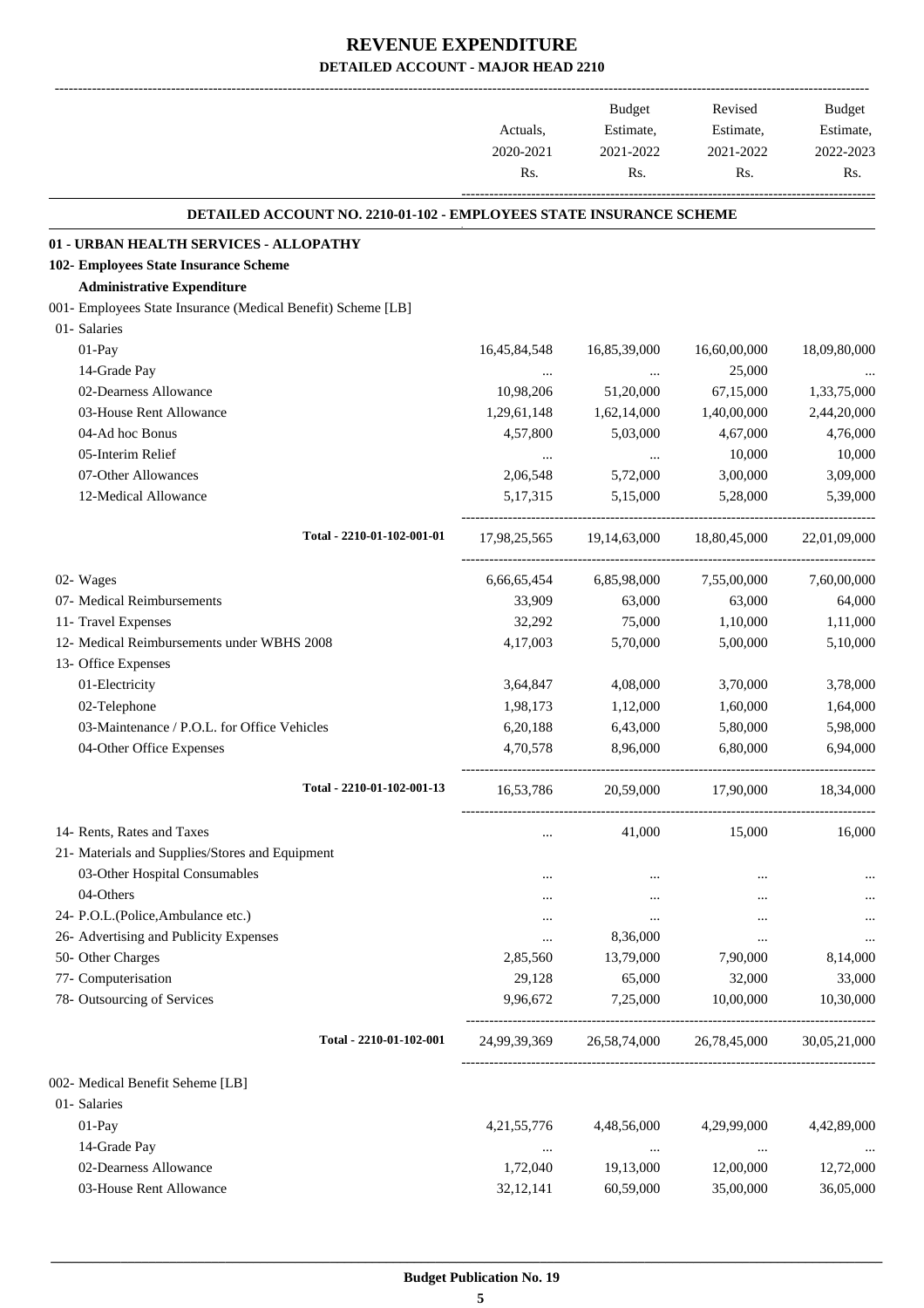|                                                                 |                   | Budget           | Revised                                         | Budget          |
|-----------------------------------------------------------------|-------------------|------------------|-------------------------------------------------|-----------------|
|                                                                 | Actuals,          | Estimate,        | Estimate,                                       | Estimate,       |
|                                                                 | 2020-2021         | 2021-2022        | 2021-2022                                       | 2022-2023       |
|                                                                 | Rs.               | Rs.              | Rs.                                             | Rs.             |
| 04-Ad hoc Bonus                                                 | 1,21,800          | 1,46,000         | 1,24,000                                        | 1,26,000        |
| 07-Other Allowances                                             | 83,885            | 1,47,000         | 1,00,000                                        | 1,03,000        |
| 12-Medical Allowance                                            | 53,000            | 63,000           | 60,000                                          | 62,000          |
| Total - 2210-01-102-002-01                                      |                   |                  | 4,57,98,642 5,31,84,000 4,79,83,000             | 4,94,57,000     |
| 07- Medical Reimbursements                                      | $\cdots$          | 10,000           | 10,000                                          | 10,000          |
| 11- Travel Expenses                                             | $\cdots$          | 21,000           | 10,000                                          | 11,000          |
| 12- Medical Reimbursements under WBHS 2008                      | 2,34,322          | 2,45,000         | 10,00,000                                       | 7,00,000        |
| 13- Office Expenses                                             |                   |                  |                                                 |                 |
| 01-Electricity                                                  | 8,84,931          | 12,24,000        | 9,00,000                                        | 9,18,000        |
| 02-Telephone                                                    | 8,244             | $\cdots$         | 10,000                                          | 11,000          |
| 03-Maintenance / P.O.L. for Office Vehicles                     | 2,01,274          | 2,88,000         | 2,05,000                                        | 2,09,000        |
| 04-Other Office Expenses                                        | 2,16,336          | 6,20,000         | 6,00,000                                        | 6,12,000        |
| Total - 2210-01-102-002-13                                      | 13, 10, 785       | 21,32,000        | 17,15,000                                       | 17,50,000       |
| 14- Rents, Rates and Taxes                                      | $\cdots$          | 1,79,000         | 1,00,000                                        | 1,02,000        |
| 21- Materials and Supplies/Stores and Equipment                 |                   |                  |                                                 |                 |
| 03-Other Hospital Consumables                                   |                   |                  |                                                 |                 |
| 04-Others                                                       |                   |                  |                                                 |                 |
| 28- Payment of Professional and Special Services                |                   |                  |                                                 |                 |
| 01-Capitation fees for IMPs                                     | $\cdots$          | 2,80,50,000      | 2,80,50,000                                     | 2,86,11,000     |
| 02-Other charges                                                | 1,41,70,546       | $\cdots$         |                                                 |                 |
| Total - 2210-01-102-002-28                                      | 1,41,70,546       | 2,80,50,000      | 2.80.50.000                                     | 2,86,11,000     |
| 50- Other Charges                                               | 7,74,708          | 19,38,000        | 19,38,000                                       | 19,96,000       |
| 77- Computerisation                                             | 342               | 11,000           | 10,000                                          | 11,000          |
| Total - 2210-01-102-002                                         |                   |                  | 6,22,89,345 8,57,70,000 8,08,16,000 8,26,48,000 |                 |
| 003- Supervisory Organisation for Hospital Planning for Insured |                   |                  |                                                 |                 |
| Persons [LB]<br>01- Salaries                                    |                   |                  |                                                 |                 |
| 01-Pay                                                          |                   |                  |                                                 |                 |
|                                                                 | 73,04,401         | 76,07,000        | 74,50,000                                       | 76,74,000       |
| 14-Grade Pay                                                    | $\cdots$          | $\ldots$         | $\ldots$                                        | $\cdots$        |
| 02-Dearness Allowance                                           | 30,645            | 2,38,000         | 2,98,000                                        | 4,60,000        |
| 03-House Rent Allowance<br>04-Ad hoc Bonus                      | 4,50,170          | 7,53,000         | 5,00,000                                        | 5,15,000        |
| 07-Other Allowances                                             | 8,400<br>12,240   | 21,000<br>38,000 | 9,000<br>38,000                                 | 9,000<br>40,000 |
| 12-Medical Allowance                                            |                   |                  |                                                 |                 |
| Total - 2210-01-102-003-01                                      | 78,05,856         | 86,57,000        | 82,95,000                                       | 86,98,000       |
| 11- Travel Expenses                                             |                   | 5,000            | 5,000                                           | 5,000           |
| 12- Medical Reimbursements under WBHS 2008                      | $\ldots$<br>2,394 | 1,36,000         | 1,36,000                                        | 1,39,000        |
|                                                                 |                   |                  |                                                 |                 |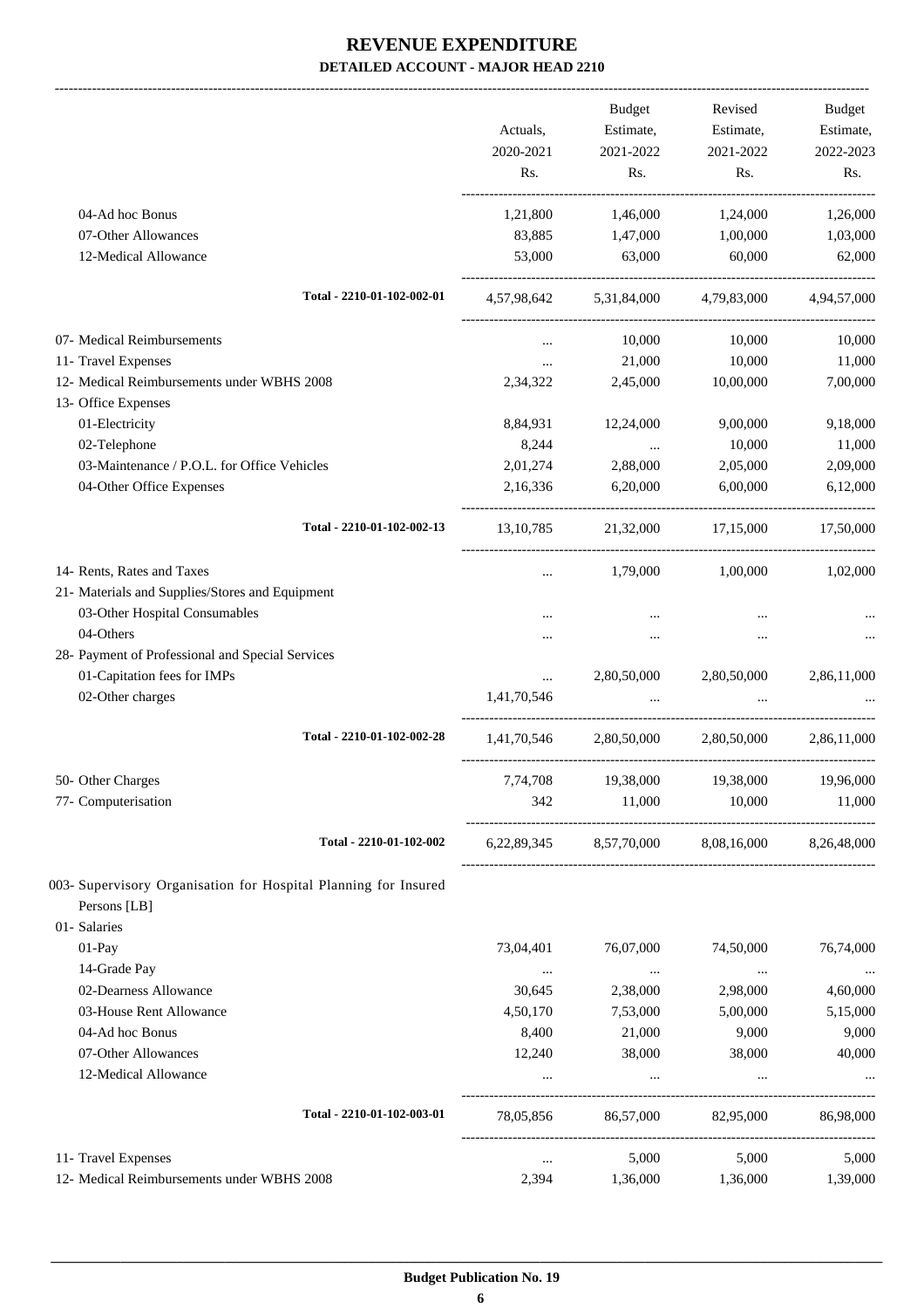|                                                                    | Actuals,<br>2020-2021<br>Rs. | Budget<br>Estimate,<br>2021-2022<br>Rs. | Revised<br>Estimate,<br>2021-2022<br>Rs. | Budget<br>Estimate,<br>2022-2023<br>Rs. |
|--------------------------------------------------------------------|------------------------------|-----------------------------------------|------------------------------------------|-----------------------------------------|
| Total - 2210-01-102-003                                            |                              |                                         | 78,08,250 87,98,000 84,36,000 88,42,000  |                                         |
| 004- Hospital cost for the Insured workers and their families [LB] |                              |                                         |                                          |                                         |
| 01- Salaries                                                       |                              |                                         |                                          |                                         |
| $01-Pay$                                                           | 116,26,80,922                | 123,48,43,000                           | 118,59,35,000                            | 127,65,13,000                           |
| 14-Grade Pay                                                       | $\cdots$                     | $\ddots$                                | 12,00,000                                | 1,00,000                                |
| 02-Dearness Allowance                                              | 59,91,641                    | 3,71,00,000                             | 4,50,00,000                              | 4,77,00,000                             |
| 03-House Rent Allowance                                            | 8,36,23,694                  | 11,74,85,000                            | 9,80,00,000                              | 10,06,40,000                            |
| 04-Ad hoc Bonus                                                    | 30,53,400                    | 33,52,000                               | 30,50,000                                | 31,11,000                               |
| 05-Interim Relief                                                  |                              | <b>Contract Contract</b>                | 10,000                                   | 10,000                                  |
| 07-Other Allowances                                                | 30,72,585                    | 42,95,000                               | 37,00,000                                | 38,11,000                               |
| 12-Medical Allowance                                               | 45.64.164                    | 46,60,000                               | 44,00,000                                | 44,88,000                               |
| Total - 2210-01-102-004-01                                         | 126,29,86,406                |                                         | 140, 17, 35, 000 134, 12, 95, 000        | 143,63,73,000                           |
| 02- Wages                                                          | 25,40,40,783                 | 25, 23, 50, 000                         | 26,10,00,000                             | 26,80,00,000                            |
| 07- Medical Reimbursements                                         |                              | 15,000<br><b>Section</b> of the state   | 15,000                                   | 15,000                                  |
| 11- Travel Expenses                                                | 42,794                       | 88,000                                  | 64,000                                   | 66,000                                  |
| 12- Medical Reimbursements under WBHS 2008                         | 31,84,012                    | 53,20,000                               | 48,00,000                                | 48,96,000                               |
| 13- Office Expenses                                                |                              |                                         |                                          |                                         |
| 01-Electricity                                                     | 7,15,91,244                  | 8,47,40,000                             | 8,43,20,000                              | 8,60,07,000                             |
| 02-Telephone                                                       | 7,90,899                     | 7,82,000                                | 7,82,000                                 | 7,98,000                                |
| 03-Maintenance / P.O.L. for Office Vehicles                        | $\cdots$                     | $\cdots$                                | $\cdots$                                 |                                         |
| 04-Other Office Expenses                                           | 43, 12, 116                  | 81,42,000                               | 68,00,000                                | 69,36,000                               |
| Total - 2210-01-102-004-13                                         | 7,66,94,259                  | 9,36,64,000                             | 9,19,02,000                              | 9,37,41,000                             |
| 21- Materials and Supplies/Stores and Equipment                    |                              |                                         |                                          |                                         |
| 01-Diet                                                            | $\ddotsc$                    |                                         |                                          |                                         |
| 02-Drug                                                            |                              | $\cdots$                                |                                          |                                         |
| 03-Other Hospital Consumables                                      |                              |                                         |                                          |                                         |
| 04-Others                                                          |                              |                                         |                                          |                                         |
| 28- Payment of Professional and Special Services                   |                              |                                         |                                          |                                         |
| 02-Other charges                                                   | 1,11,22,353                  | 1,59,02,000                             | 1,20,00,000                              | 1,20,00,000                             |
| 34- Scholarships and Stipends                                      | 9,69,857                     | 15,30,000                               | 15,30,000                                | 15,61,000                               |
| 50- Other Charges                                                  | 1,25,06,909                  | 2,79,48,000                             | 2,30,00,000                              | 2,36,90,000                             |
| 77- Computerisation                                                | 25,442                       | 52,000                                  | 28,000                                   | 29,000                                  |
| 78- Outsourcing of Services                                        | 2,93,28,191                  | 2,38,13,000                             | 2,94,00,000                              | 2,96,00,000                             |
| Total - 2210-01-102-004                                            | 165,09,01,006                | 182,24,17,000                           | 176,50,34,000                            | 186,99,71,000                           |
| 005- Opening of the Rajyabima Ousadhalayas [LB]                    |                              |                                         |                                          |                                         |
| 01- Salaries                                                       |                              |                                         |                                          |                                         |
| 01-Pay                                                             | 1,66,20,506                  | 1,75,79,000                             | 2,00,00,000                              | 2,06,00,000                             |
| 14-Grade Pay                                                       | $\cdots$                     | $\cdots$                                | 1,50,000                                 | 50,000                                  |
| 02-Dearness Allowance                                              | 1,47,158                     | 5,27,000                                | 9,00,000                                 | 9,54,000                                |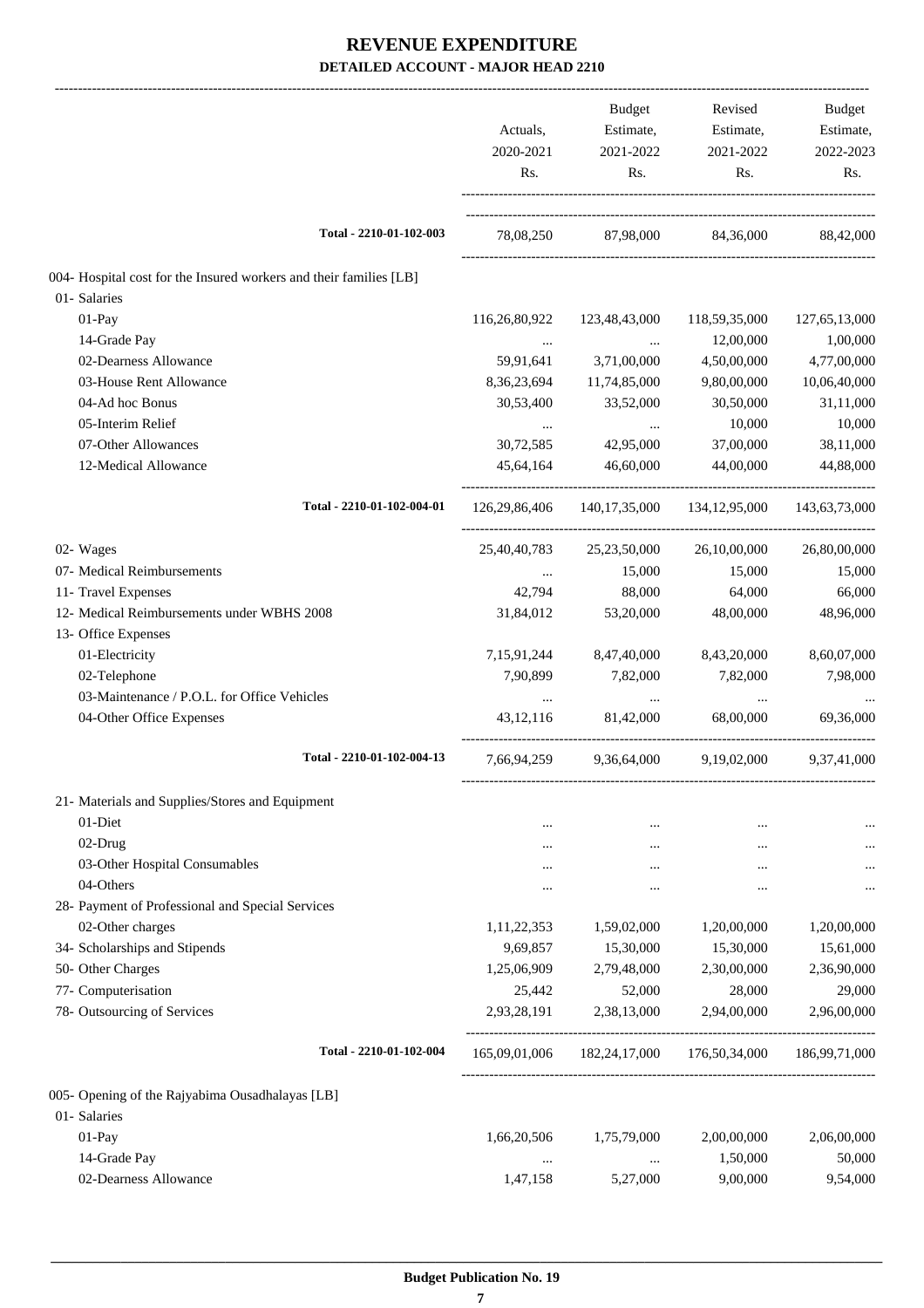-------------------------------------------------------------------------------------------------------------------------------------------------------------------------------

|                                                                                                                                                                                                                                                                                                                                                                                                                                                                                                                                                                                                                                                                                                                                                                                                      |           | <b>Budget</b> | Revised                 | <b>Budget</b> |
|------------------------------------------------------------------------------------------------------------------------------------------------------------------------------------------------------------------------------------------------------------------------------------------------------------------------------------------------------------------------------------------------------------------------------------------------------------------------------------------------------------------------------------------------------------------------------------------------------------------------------------------------------------------------------------------------------------------------------------------------------------------------------------------------------|-----------|---------------|-------------------------|---------------|
|                                                                                                                                                                                                                                                                                                                                                                                                                                                                                                                                                                                                                                                                                                                                                                                                      | Actuals,  | Estimate,     | Estimate,               | Estimate,     |
| 2020-2021<br>2021-2022<br>Rs.<br>Rs.<br>16,28,478<br>16,70,000<br>1,26,000<br>1,40,000<br>$\ddots$<br>$\cdots$<br>16,000<br>$\cdots$<br>46,000<br>57,000<br>Total - 2210-01-102-005-01<br>1,85,68,142 1,99,89,000 2,33,21,000<br>$\cdots$<br>$\cdots$<br>7,000<br>$\cdots$<br>53,481<br>2,50,000<br>18,715<br>1,02,000<br>5,866<br>6,000<br>3,000<br>$\cdots$<br>1,68,981<br>3,37,000<br>Total - 2210-01-102-005-13<br>1,93,562 4,48,000 4,53,000<br>$\ddotsc$<br>$\ddotsc$<br>$\cdots$<br>$\ldots$<br>10,280<br>18,000<br>7,000<br>Total - 2210-01-102-005<br>1,88,25,465<br>29,01,600<br>29,91,000<br>$\ldots$<br>$\cdots$<br>14,670<br>87,000<br>2,85,190<br>2,76,000<br>12,600<br>16,000<br>$\cdots$<br>$\cdots$<br>Total - 2210-01-102-007-01<br>32,14,060<br>33,70,000<br>$\ldots$<br>$\cdots$ |           | 2021-2022     | 2022-2023               |               |
|                                                                                                                                                                                                                                                                                                                                                                                                                                                                                                                                                                                                                                                                                                                                                                                                      |           |               | Rs.                     | Rs.           |
| 03-House Rent Allowance                                                                                                                                                                                                                                                                                                                                                                                                                                                                                                                                                                                                                                                                                                                                                                              |           |               | 20,00,000               | 20,60,000     |
| 04-Ad hoc Bonus                                                                                                                                                                                                                                                                                                                                                                                                                                                                                                                                                                                                                                                                                                                                                                                      |           |               | 1,60,000                | 1,64,000      |
| 05-Interim Relief                                                                                                                                                                                                                                                                                                                                                                                                                                                                                                                                                                                                                                                                                                                                                                                    |           |               | 20,000                  | 20,000        |
| 07-Other Allowances                                                                                                                                                                                                                                                                                                                                                                                                                                                                                                                                                                                                                                                                                                                                                                                  |           |               | 16,000                  | 17,000        |
| 12-Medical Allowance                                                                                                                                                                                                                                                                                                                                                                                                                                                                                                                                                                                                                                                                                                                                                                                 |           |               | 75,000                  | 77,000        |
|                                                                                                                                                                                                                                                                                                                                                                                                                                                                                                                                                                                                                                                                                                                                                                                                      |           |               |                         | 2,39,42,000   |
| 02- Wages                                                                                                                                                                                                                                                                                                                                                                                                                                                                                                                                                                                                                                                                                                                                                                                            |           |               |                         |               |
| 07- Medical Reimbursements                                                                                                                                                                                                                                                                                                                                                                                                                                                                                                                                                                                                                                                                                                                                                                           |           |               | $\cdots$                |               |
| 11- Travel Expenses                                                                                                                                                                                                                                                                                                                                                                                                                                                                                                                                                                                                                                                                                                                                                                                  |           |               | 7,000                   | 7,000         |
| 12- Medical Reimbursements under WBHS 2008                                                                                                                                                                                                                                                                                                                                                                                                                                                                                                                                                                                                                                                                                                                                                           |           |               | 2,30,000                | 2,35,000      |
| 13- Office Expenses                                                                                                                                                                                                                                                                                                                                                                                                                                                                                                                                                                                                                                                                                                                                                                                  |           |               |                         |               |
| 01-Electricity                                                                                                                                                                                                                                                                                                                                                                                                                                                                                                                                                                                                                                                                                                                                                                                       |           |               | 1,10,000                | 1,20,000      |
| 02-Telephone                                                                                                                                                                                                                                                                                                                                                                                                                                                                                                                                                                                                                                                                                                                                                                                         |           |               | 6,000                   | 6,000         |
| 03-Maintenance / P.O.L. for Office Vehicles                                                                                                                                                                                                                                                                                                                                                                                                                                                                                                                                                                                                                                                                                                                                                          |           |               | $\cdots$                |               |
| 04-Other Office Expenses                                                                                                                                                                                                                                                                                                                                                                                                                                                                                                                                                                                                                                                                                                                                                                             |           |               | 3,37,000                | 3,44,000      |
|                                                                                                                                                                                                                                                                                                                                                                                                                                                                                                                                                                                                                                                                                                                                                                                                      |           |               |                         | 4,70,000      |
| 14- Rents, Rates and Taxes                                                                                                                                                                                                                                                                                                                                                                                                                                                                                                                                                                                                                                                                                                                                                                           |           |               | $\ddotsc$               |               |
| 21- Materials and Supplies/Stores and Equipment                                                                                                                                                                                                                                                                                                                                                                                                                                                                                                                                                                                                                                                                                                                                                      |           |               |                         |               |
| 02-Drug                                                                                                                                                                                                                                                                                                                                                                                                                                                                                                                                                                                                                                                                                                                                                                                              |           |               | $\cdots$                |               |
| 50- Other Charges                                                                                                                                                                                                                                                                                                                                                                                                                                                                                                                                                                                                                                                                                                                                                                                    |           |               | 18,000                  | 19,000        |
| 77- Computerisation                                                                                                                                                                                                                                                                                                                                                                                                                                                                                                                                                                                                                                                                                                                                                                                  |           |               | 5,000                   | 6,000         |
|                                                                                                                                                                                                                                                                                                                                                                                                                                                                                                                                                                                                                                                                                                                                                                                                      |           |               | 2,07,19,000 2,40,34,000 | 2,46,79,000   |
| 007- Extension of Central Medical Stores at Calcutta [LB]                                                                                                                                                                                                                                                                                                                                                                                                                                                                                                                                                                                                                                                                                                                                            |           |               |                         |               |
| 01- Salaries                                                                                                                                                                                                                                                                                                                                                                                                                                                                                                                                                                                                                                                                                                                                                                                         |           |               |                         |               |
| 01-Pay                                                                                                                                                                                                                                                                                                                                                                                                                                                                                                                                                                                                                                                                                                                                                                                               |           |               | 29,60,000               | 30,49,000     |
| 14-Grade Pay                                                                                                                                                                                                                                                                                                                                                                                                                                                                                                                                                                                                                                                                                                                                                                                         |           |               | $\cdots$                | $\cdots$      |
| 02-Dearness Allowance                                                                                                                                                                                                                                                                                                                                                                                                                                                                                                                                                                                                                                                                                                                                                                                |           |               | 1,18,000                | 1,83,000      |
| 03-House Rent Allowance                                                                                                                                                                                                                                                                                                                                                                                                                                                                                                                                                                                                                                                                                                                                                                              |           |               | 2,81,000                | 2,90,000      |
| 04-Ad hoc Bonus                                                                                                                                                                                                                                                                                                                                                                                                                                                                                                                                                                                                                                                                                                                                                                                      |           |               | 13,000                  | 13,000        |
| 07-Other Allowances                                                                                                                                                                                                                                                                                                                                                                                                                                                                                                                                                                                                                                                                                                                                                                                  |           |               | $\cdots$                |               |
| 12-Medical Allowance                                                                                                                                                                                                                                                                                                                                                                                                                                                                                                                                                                                                                                                                                                                                                                                 |           |               |                         |               |
|                                                                                                                                                                                                                                                                                                                                                                                                                                                                                                                                                                                                                                                                                                                                                                                                      |           |               | 33,72,000               | 35,35,000     |
| 12- Medical Reimbursements under WBHS 2008                                                                                                                                                                                                                                                                                                                                                                                                                                                                                                                                                                                                                                                                                                                                                           |           |               | $\cdots$                |               |
| Total - 2210-01-102-007                                                                                                                                                                                                                                                                                                                                                                                                                                                                                                                                                                                                                                                                                                                                                                              | 32,14,060 | 33,70,000     | 33,72,000               | 35,35,000     |
| 009- Establishment of Nurses Training Centre [LB]                                                                                                                                                                                                                                                                                                                                                                                                                                                                                                                                                                                                                                                                                                                                                    |           |               |                         |               |
| 01- Salaries                                                                                                                                                                                                                                                                                                                                                                                                                                                                                                                                                                                                                                                                                                                                                                                         |           |               |                         |               |
| 01-Pay                                                                                                                                                                                                                                                                                                                                                                                                                                                                                                                                                                                                                                                                                                                                                                                               | 85,12,000 | 88,62,000     | 93,00,000               | 95,79,000     |
|                                                                                                                                                                                                                                                                                                                                                                                                                                                                                                                                                                                                                                                                                                                                                                                                      |           |               |                         |               |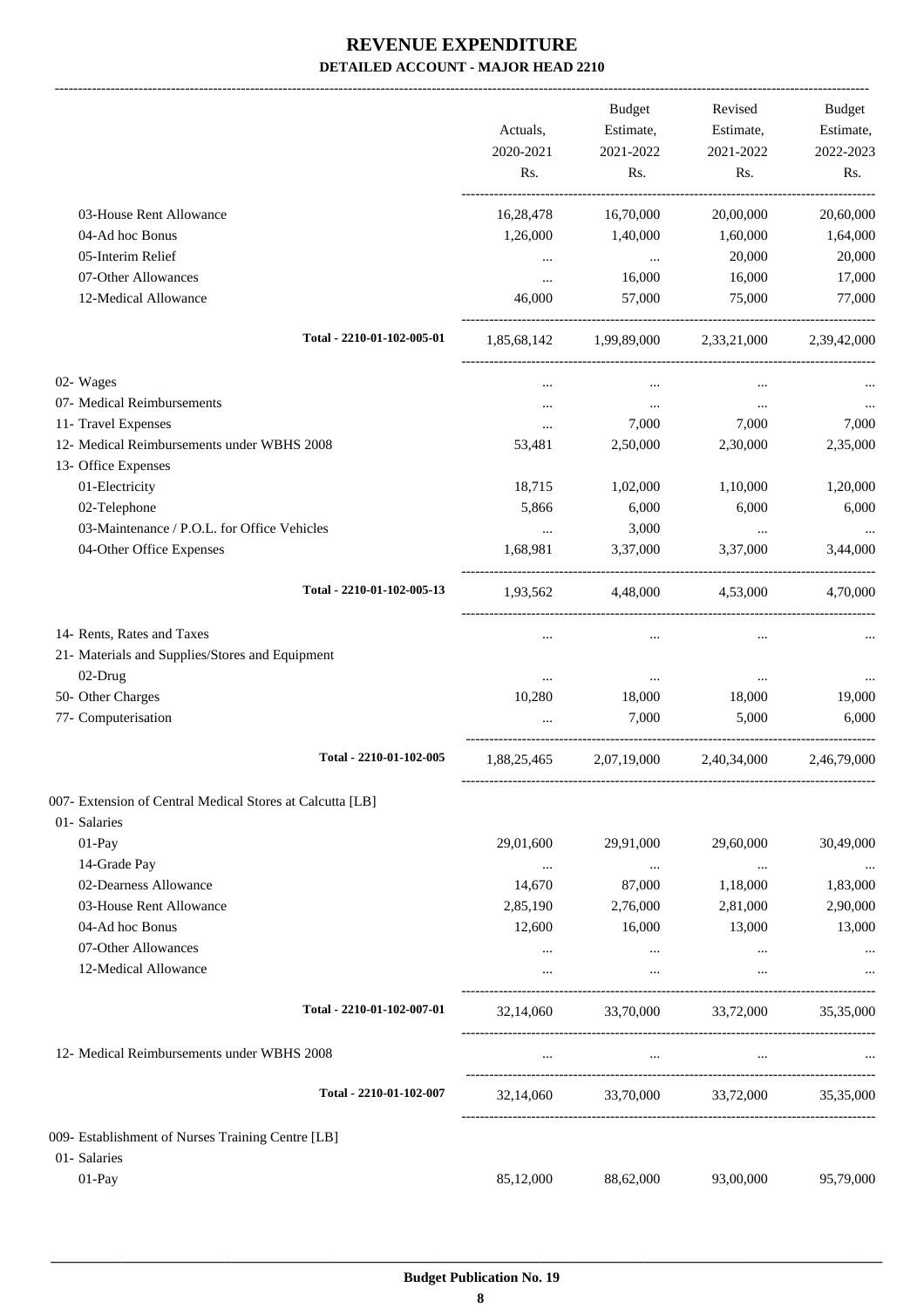-------------------------------------------------------------------------------------------------------------------------------------------------------------------------------

|                                                 | Actuals,<br>2020-2021<br>Rs. | <b>Budget</b><br>Estimate,<br>2021-2022<br>Rs. | Revised<br>Estimate,<br>2021-2022<br>Rs. | <b>Budget</b><br>Estimate,<br>2022-2023<br>Rs. |
|-------------------------------------------------|------------------------------|------------------------------------------------|------------------------------------------|------------------------------------------------|
|                                                 |                              |                                                |                                          |                                                |
| 14-Grade Pay                                    | $\cdots$                     | $\cdots$                                       | $\cdots$                                 |                                                |
| 02-Dearness Allowance                           | 40,374                       | 2,61,000                                       | 10,50,000                                | 11,13,000                                      |
| 03-House Rent Allowance                         | 6,86,928                     | 8,26,000                                       | 8,25,000                                 | 8,49,000                                       |
| 04-Ad hoc Bonus                                 | 21,000                       | 28,000                                         | 10,000                                   | 11,000                                         |
| 05-Interim Relief                               | $\cdots$                     | $\cdots$                                       | 10,000                                   | 10,000                                         |
| 07-Other Allowances<br>12-Medical Allowance     | 100<br>19,000                | 3,000<br>23,000                                | 3,000<br>24,000                          | 4,000<br>25,000                                |
|                                                 |                              |                                                |                                          |                                                |
| Total - 2210-01-102-009-01                      | 92,79,402                    |                                                | 1,00,03,000 1,12,22,000 1,15,91,000      |                                                |
| 02- Wages                                       | $\cdots$                     | $\cdots$                                       | 5,00,000                                 | 5,00,000                                       |
| 12- Medical Reimbursements under WBHS 2008      | $\cdots$                     | 45,000                                         | 1,31,000                                 | 1,35,000                                       |
| 13- Office Expenses                             |                              |                                                |                                          |                                                |
| 01-Electricity                                  | 8,31,401                     | 10,44,000                                      | 13,44,000                                | 10,50,000                                      |
| 02-Telephone                                    | 24,043                       | 28,000                                         | 43,000                                   | 44,000                                         |
| 03-Maintenance / P.O.L. for Office Vehicles     | 75,893                       | 1,94,000                                       | 1,94,000                                 | 1,98,000                                       |
| 04-Other Office Expenses                        | 19,951                       | 77,000                                         | 77,000                                   | 79,000                                         |
| Total - 2210-01-102-009-13                      | 9,51,288                     | 13,43,000                                      | 16,58,000                                | 13,71,000                                      |
| 34- Scholarships and Stipends                   | 26,47,772                    | 18,07,000                                      | 30,00,000                                | 31,00,000                                      |
| 50- Other Charges                               | 29,948                       | 87,000                                         | 1,22,000                                 | 1,23,000                                       |
| 77- Computerisation                             |                              | 13,000                                         | 1,04,000                                 | 70,000                                         |
| Total - 2210-01-102-009                         |                              |                                                | 1,29,08,410 1,32,98,000 1,67,37,000      | 1,68,90,000                                    |
| 010- Opening of Central Blood Bank [LB]         |                              |                                                |                                          |                                                |
| 01- Salaries                                    |                              |                                                |                                          |                                                |
| 01-Pay                                          | 27,87,860                    | 38,00,000                                      | 28,44,000                                | 29,29,000                                      |
| 14-Grade Pay                                    | $\cdots$                     | $\cdots$                                       | $\ldots$                                 |                                                |
| 02-Dearness Allowance                           | 10,470                       | 1,24,000                                       | 1,14,000                                 | 1,76,000                                       |
| 03-House Rent Allowance                         | 3,34,200                     | 3,92,000                                       | 3,40,000                                 | 3,51,000                                       |
| 04-Ad hoc Bonus                                 | 8,400                        | 12,000                                         | 12,000                                   | 13,000                                         |
| 07-Other Allowances                             | 1,260                        | 4,000                                          | 2,000                                    | 3,000                                          |
| 12-Medical Allowance                            |                              | 3,000                                          | 6,000                                    | 7,000                                          |
| Total - 2210-01-102-010-01                      | 31,42,190                    | 43,35,000                                      | 33,18,000                                | 34,79,000                                      |
| 11- Travel Expenses                             | $\cdots$                     | $\ldots$                                       | $\ldots$                                 |                                                |
| 12- Medical Reimbursements under WBHS 2008      | $\cdots$                     | 10,000                                         | 10,000                                   | 10,000                                         |
| 13- Office Expenses                             |                              |                                                |                                          |                                                |
| 04-Other Office Expenses                        |                              | $\cdots$                                       |                                          |                                                |
| 21- Materials and Supplies/Stores and Equipment |                              |                                                |                                          |                                                |
| 04-Others                                       | $\cdots$                     | $\cdots$                                       | $\ddotsc$                                |                                                |
| 50- Other Charges                               |                              |                                                |                                          |                                                |
| 77- Computerisation                             |                              | 6,000                                          | 5,000                                    | 6,000                                          |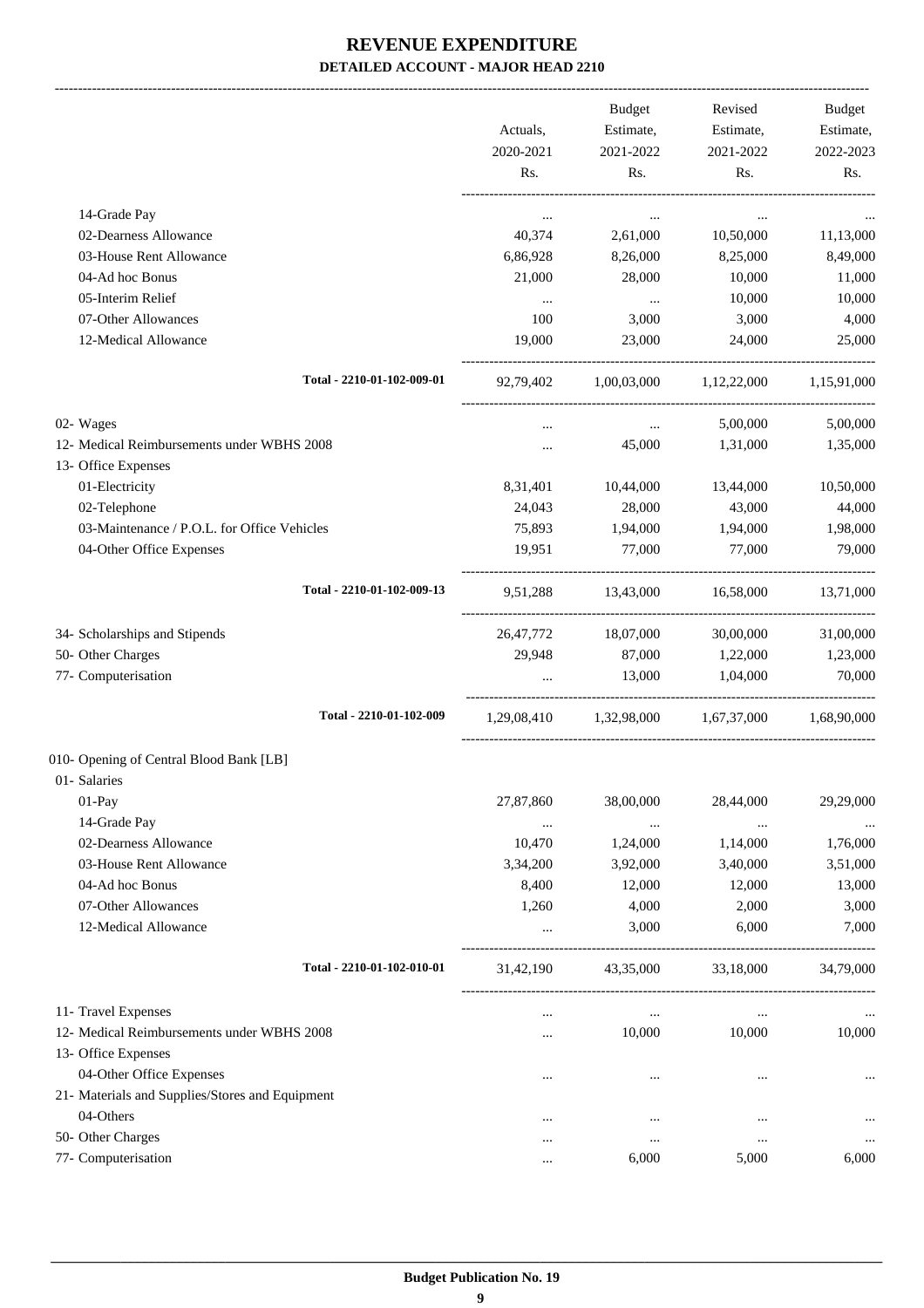|                                                                                                               |             | <b>Budget</b> | Revised                                                 | Budget                  |
|---------------------------------------------------------------------------------------------------------------|-------------|---------------|---------------------------------------------------------|-------------------------|
|                                                                                                               | Actuals,    | Estimate,     | Estimate,                                               | Estimate,               |
|                                                                                                               | 2020-2021   | 2021-2022     | 2021-2022                                               | 2022-2023               |
|                                                                                                               | Rs.         | Rs.           | Rs.                                                     | Rs.                     |
| Total - 2210-01-102-010                                                                                       |             |               | 31,42,190 43,51,000 33,33,000 34,95,000                 |                         |
| <b>Total - Administrative Expenditure</b>                                                                     |             |               | 200,90,28,095 222,45,97,000 216,96,07,000 231,05,81,000 |                         |
| <b>State Development Schemes</b><br>016- Improvement of E.S.I.(M.B.) Scheme [LB]<br>50- Other Charges         |             |               | 1,19,045 40,00,000 25,00,000                            | 41,89,000               |
| <b>Total - State Development Schemes</b>                                                                      |             |               | 1,19,045 40,00,000 25,00,000 41,89,000                  |                         |
| Total - 2210-01-102                                                                                           |             |               | 200,91,47,140 222,85,97,000 217,21,07,000 231,47,70,000 |                         |
| Voted                                                                                                         |             |               | 200,91,47,140 222,85,97,000 217,21,07,000 231,47,70,000 |                         |
| Charged                                                                                                       | $\cdots$    | $\cdots$      | $\cdots$                                                |                         |
| 01 - URBAN HEALTH SERVICES - ALLOPATHY<br>102- Employees State Insurance Scheme<br>Administrative Expenditure |             |               |                                                         |                         |
| 001-Employees State Insurance (Medical Benefit) Scheme [LB]                                                   |             |               |                                                         |                         |
| 70-Deduct Recoveries                                                                                          |             |               |                                                         |                         |
| 01-Others                                                                                                     | $-64.348$   | $-20,000$     | $-20,000$                                               | $-20,000$               |
| 02-W.B.H.S. 2008                                                                                              | $\cdots$    | $-1,000$      | $\cdots$                                                | $\cdots$                |
| 002-Medical Benefit Seheme [LB]                                                                               |             |               |                                                         |                         |
| 70-Deduct Recoveries                                                                                          |             |               |                                                         |                         |
| 01-Others                                                                                                     | $\cdots$    | $-1,000$      | $-1,000$                                                | $-1,000$                |
| 02-W.B.H.S. 2008<br>003-Supervisory Organisation for Hospital Planning for Insured<br>Persons [LB]            | $\cdots$    | $-1,000$      | $\cdots$                                                |                         |
| 70-Deduct Recoveries                                                                                          |             |               |                                                         |                         |
| 01-Others                                                                                                     | $\cdots$    | $-1,000$      | $-1,000$                                                | $-1,000$                |
| 02-W.B.H.S. 2008                                                                                              | $\cdots$    | $-1,000$      | $\ddotsc$                                               |                         |
| 004-Hospital cost for the Insured workers and their families [LB]                                             |             |               |                                                         |                         |
| 70-Deduct Recoveries                                                                                          |             |               |                                                         |                         |
| 01-Others                                                                                                     |             | $-10,000$     | $-1,00,000$                                             |                         |
| 02-W.B.H.S. 2008                                                                                              | $-6,61,247$ |               |                                                         |                         |
| 005-Opening of the Rajyabima Ousadhalayas [LB]                                                                | $\cdots$    | $\cdots$      | $\cdots$                                                |                         |
|                                                                                                               |             |               |                                                         |                         |
| 70-Deduct Recoveries                                                                                          |             |               |                                                         |                         |
| 01-Others                                                                                                     |             | $-1,000$      | $-1,000$                                                | $-1,00,000$<br>$-1,000$ |
| 02-W.B.H.S. 2008<br>007-Extension of Central Medical Stores at Calcutta [LB]                                  |             | $-1,000$      | $\cdots$                                                |                         |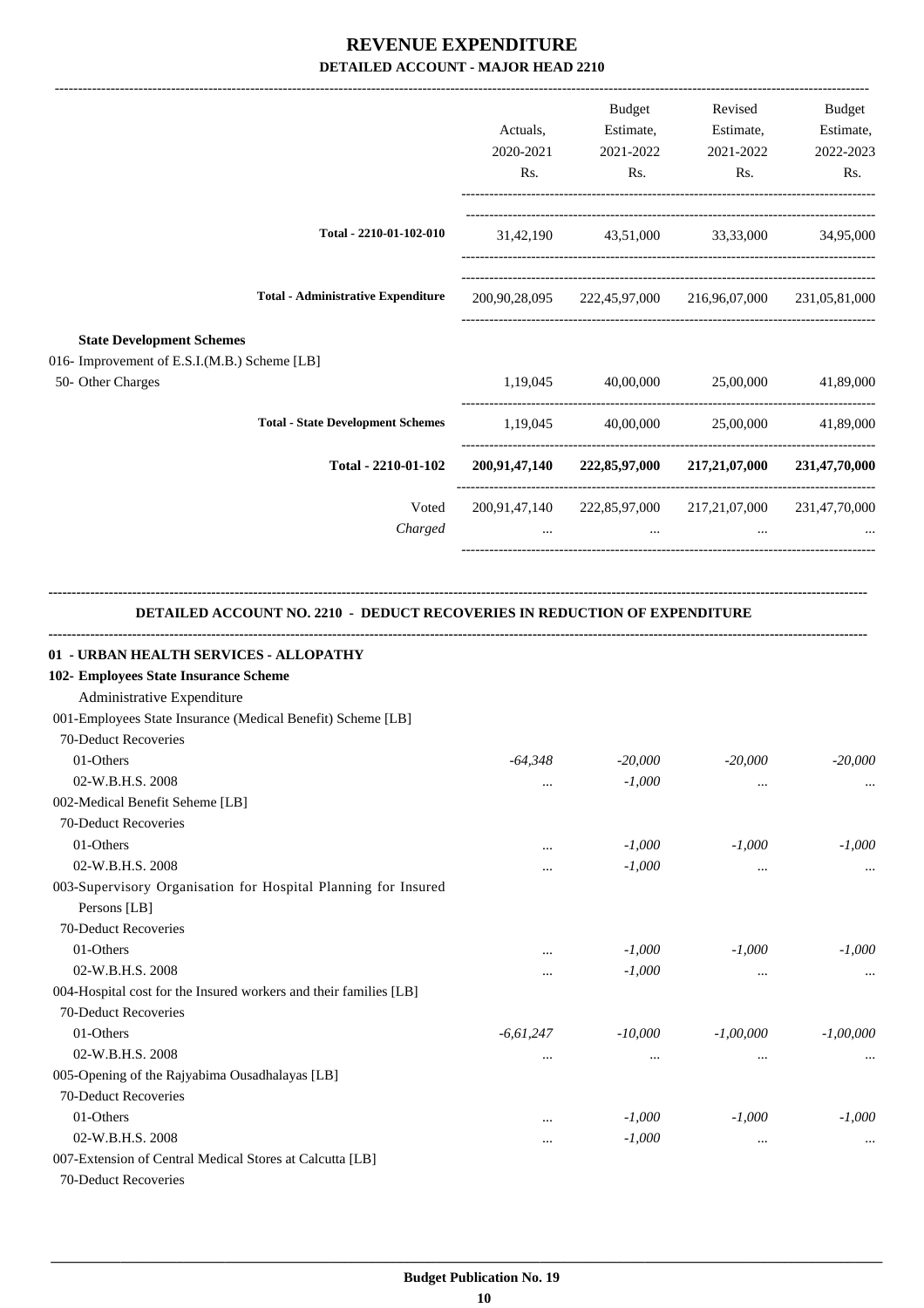-------------------------------------------------------------------------------------------------------------------------------------------------------------------------------

|                                                                                                                     | Actuals,<br>2020-2021<br>Rs. | <b>Budget</b><br>Estimate,<br>2021-2022<br>Rs. | Revised<br>Estimate,<br>2021-2022<br>Rs. | <b>Budget</b><br>Estimate,<br>2022-2023<br>Rs. |
|---------------------------------------------------------------------------------------------------------------------|------------------------------|------------------------------------------------|------------------------------------------|------------------------------------------------|
| 01-Others                                                                                                           | $\cdots$                     | $-1,000$                                       | $-1,000$                                 | $-1,000$                                       |
| 02-W.B.H.S. 2008                                                                                                    |                              | $\cdots$                                       | $\cdots$                                 |                                                |
| 009-Establishment of Nurses Training Centre [LB]                                                                    |                              |                                                |                                          |                                                |
| 70-Deduct Recoveries                                                                                                |                              |                                                |                                          |                                                |
| 01-Others                                                                                                           |                              | $-1,000$                                       | $-1,000$                                 | $-1,000$                                       |
| 02-W.B.H.S. 2008                                                                                                    |                              | $\cdots$                                       | $\cdots$                                 |                                                |
| 010-Opening of Central Blood Bank [LB]                                                                              |                              |                                                |                                          |                                                |
| 70-Deduct Recoveries                                                                                                |                              |                                                |                                          |                                                |
| 01-Others                                                                                                           |                              | $-1,000$                                       | $-1,000$                                 | $-1,000$                                       |
| 02-W.B.H.S. 2008                                                                                                    |                              | $\cdots$                                       | $\cdots$                                 |                                                |
| 014-Improvement of the Nurses Training Centre at Maniktala [LB]                                                     |                              |                                                |                                          |                                                |
| 70-Deduct Recoveries                                                                                                |                              |                                                |                                          |                                                |
| 01-Others                                                                                                           |                              | $-1,000$                                       | $-1,000$                                 | $-1,000$                                       |
| 02-W.B.H.S. 2008                                                                                                    |                              | $\cdots$                                       | $\cdots$                                 |                                                |
| 023-Improvement in administrative arragement relating to E.S.I.<br>(M.B.) Scheme [LB]                               |                              |                                                |                                          |                                                |
| 70-Deduct Recoveries                                                                                                |                              |                                                |                                          |                                                |
| 01-Others                                                                                                           |                              | $\cdots$                                       | $-1,000$                                 | $-1,000$                                       |
| 02-W.B.H.S. 2008                                                                                                    |                              |                                                | $\cdots$                                 |                                                |
| <b>State Development Schemes</b>                                                                                    |                              |                                                |                                          |                                                |
| 011-Expenditure on insured persons for the areas where E.S.I.<br>scheme facilities have newly been implemented [LB] |                              |                                                |                                          |                                                |
| 70-Deduct Recoveries                                                                                                |                              |                                                |                                          |                                                |
| 01-Others                                                                                                           | $-72,750$                    | $\cdots$                                       | $\cdots$                                 |                                                |
| 02-W.B.H.S. 2008                                                                                                    | $\cdots$                     | $\cdots$                                       |                                          |                                                |
| 016-Improvement of E.S.I.(M.B.) Scheme [LB]<br>70-Deduct Recoveries                                                 |                              |                                                |                                          |                                                |
| 01-Others                                                                                                           | $\cdots$                     | $\cdots$                                       | $\cdots$                                 |                                                |
| 02-W.B.H.S. 2008                                                                                                    | $\cdots$                     | $\cdots$                                       |                                          | $\cdots$                                       |
| 018-Hospital cost for the insured workers and their families [LB]<br>70-Deduct Recoveries                           |                              |                                                |                                          |                                                |
| 01-Others                                                                                                           | $\cdots$                     | $\cdots$                                       | $\ddotsc$                                | $\ldots$                                       |
| 02-W.B.H.S. 2008                                                                                                    |                              | $\cdots$                                       | $\cdots$                                 | $\cdots$                                       |
| 020-Improvement of the Nurses Training Centre at Manicktala [LB]                                                    |                              |                                                |                                          |                                                |
| 70-Deduct Recoveries                                                                                                |                              |                                                |                                          |                                                |
| 01-Others                                                                                                           | $\cdots$                     | $\cdots$                                       | $\cdots$                                 |                                                |
| 02-W.B.H.S. 2008                                                                                                    | $\cdots$                     | $\cdots$                                       | $\cdots$                                 | $\cdots$                                       |
| 021-Strengthening of the fleet of vehicles under the E.S.I. (M.B.)<br>Scheme [LB]                                   |                              |                                                |                                          |                                                |
| 70-Deduct Recoveries                                                                                                |                              |                                                |                                          |                                                |
| 01-Others                                                                                                           | $\cdots$                     | $\cdots$                                       | $\cdots$                                 |                                                |
| 02-W.B.H.S. 2008                                                                                                    | $\cdots$                     | $\ldots$                                       | $\ldots$                                 |                                                |
|                                                                                                                     |                              |                                                |                                          |                                                |
| Total - 102 - Deduct - Recoveries                                                                                   | -7,98,345                    | $-41,000$                                      | $-1,28,000$                              | $-1,28,000$                                    |
| Total - 2210 - Deduct - Recoveries                                                                                  | $-7,98,345$                  | $-41,000$                                      | $-1,28,000$                              | $-1,28,000$                                    |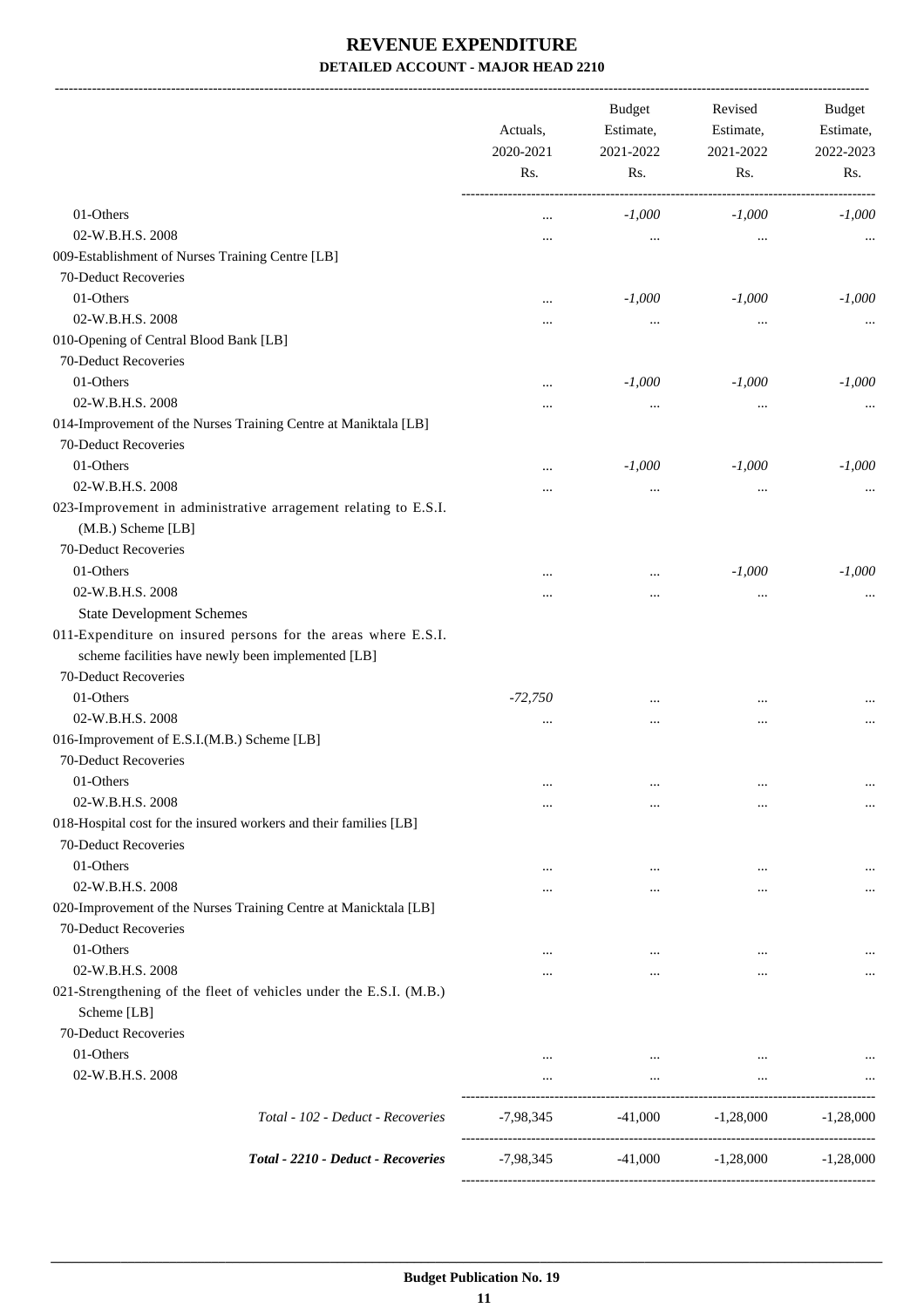### **REVENUE EXPENDITURE**

#### **DEMAND No. 35**

#### **Labour Department**

#### **B - Social Services - (f) Labour and Labour Welfare**

#### **Head of Account : 2230 - Labour and Employment**

| Voted Rs. 160, 17, 26, 000                                     | <b>Charged Rs. Nil</b>                                |                           |                                                        |                             | Total Rs. 160,17,26,000         |
|----------------------------------------------------------------|-------------------------------------------------------|---------------------------|--------------------------------------------------------|-----------------------------|---------------------------------|
|                                                                |                                                       |                           | Voted Rs.                                              | <b>Charged Rs.</b>          | <b>Total Rs.</b>                |
| <b>Gross Expenditure</b><br><b>Deduct - Recoveries</b>         |                                                       |                           | 160,17,26,000<br>$-3,00,78,000$                        | $\cdots$                    | 160,17,26,000<br>$-3,00,78,000$ |
|                                                                |                                                       |                           |                                                        | $\cdots$                    |                                 |
| <b>Net Expenditure</b>                                         |                                                       |                           | 157,16,48,000                                          |                             | $\dots$ 157,16,48,000           |
|                                                                | <b>REVENUE EXPENDITURE</b><br><b>ABSTRACT ACCOUNT</b> |                           |                                                        |                             |                                 |
|                                                                |                                                       |                           | Budget                                                 | Revised                     | Budget                          |
|                                                                |                                                       | Actuals,                  | Estimate,                                              | Estimate,                   | Estimate,                       |
|                                                                |                                                       | 2020-2021<br>Rs.          | 2021-2022<br>Rs.                                       | 2021-2022<br>Rs.            | 2022-2023<br>Rs.                |
|                                                                |                                                       |                           |                                                        |                             |                                 |
| 01 - LABOUR                                                    |                                                       |                           |                                                        |                             |                                 |
| 001- Direction and Administration                              |                                                       |                           |                                                        |                             |                                 |
| Administrative Expenditure<br><b>State Development Schemes</b> |                                                       | 53,81,74,753<br>70,99,857 | 57,45,80,000<br>2,38,00,000                            | 56,86,14,000<br>1,18,97,000 | 63,56,64,000<br>2,29,95,000     |
|                                                                | <b>Total - 001</b>                                    | 54,52,74,610              | 59,83,80,000                                           | 58,05,11,000                | 65,86,59,000                    |
| 004- Research and Statistics                                   |                                                       |                           |                                                        |                             |                                 |
| Administrative Expenditure                                     |                                                       | 1,82,43,176               | 2,30,38,000                                            | 2,12,24,000                 | 2,39,40,000                     |
| <b>State Development Schemes</b>                               |                                                       | 50,624                    | 18,00,000                                              | 14,31,000                   | 18,90,000                       |
|                                                                | <b>Total - 004</b>                                    | 1,82,93,800               |                                                        | 2,48,38,000 2,26,55,000     | 2,58,30,000                     |
| 101- Industrial Relations                                      |                                                       |                           |                                                        |                             |                                 |
| Administrative Expenditure                                     |                                                       | 8,88,42,716               | 11,11,69,000                                           | 11,07,51,000                | 12,65,98,000                    |
| <b>State Development Schemes</b>                               |                                                       | 16,08,357                 | 66,00,000                                              | 29,67,000                   | 57,55,000                       |
|                                                                | <b>Total - 101</b>                                    |                           | 9,04,51,073 11,77,69,000 11,37,18,000 13,23,53,000     |                             |                                 |
| 102- Working Conditions and Safety                             |                                                       |                           |                                                        |                             |                                 |
| Administrative Expenditure                                     |                                                       | 12,69,75,014              | 14,25,69,000                                           | 13,67,55,000                | 14,61,91,000                    |
| <b>State Development Schemes</b>                               |                                                       | 12,06,852                 | 10,00,000                                              | 3,33,000                    | 10,50,000                       |
|                                                                | <b>Total - 102</b>                                    |                           | 12,81,81,866  14,35,69,000  13,70,88,000  14,72,41,000 |                             |                                 |
| 103- General Labour Welfare                                    |                                                       |                           |                                                        |                             |                                 |
| Administrative Expenditure                                     |                                                       | 2,69,11,130               | 7,56,31,000                                            | 6,58,29,000                 | 7,03,16,000                     |
| <b>State Development Schemes</b>                               |                                                       |                           | 7,00,00,000                                            | 7,00,00,000                 | 3,00,00,000                     |

**Total - 103 2,69,11,130 14,56,31,000 13,58,29,000 10,03,16,000** ----------------------------------------------------------------------------------------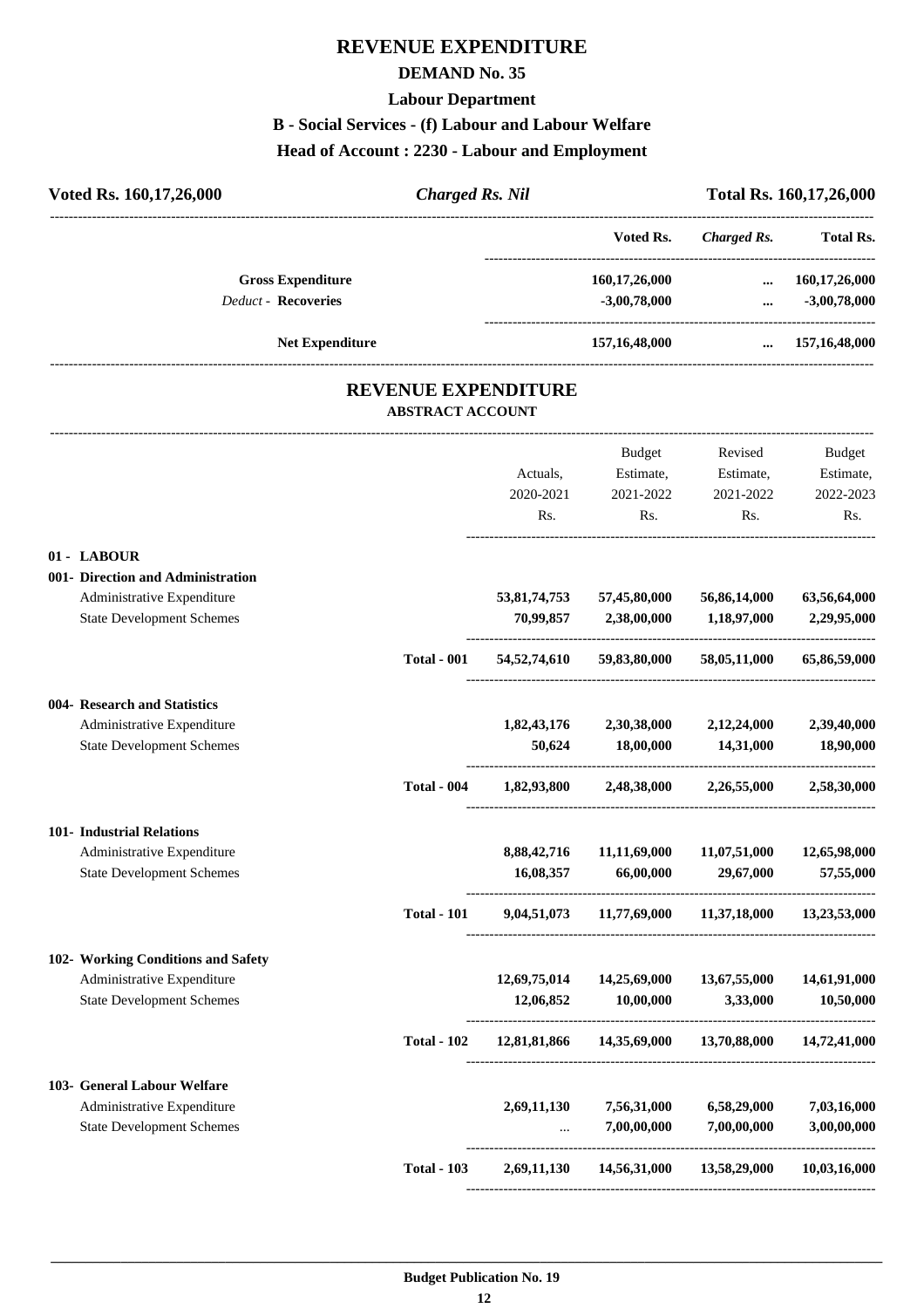#### **REVENUE EXPENDITURE ABSTRACT ACCOUNT**

|                                                                                           |                    |                                                | Budget                                         | Revised                                                | Budget          |
|-------------------------------------------------------------------------------------------|--------------------|------------------------------------------------|------------------------------------------------|--------------------------------------------------------|-----------------|
|                                                                                           |                    | Actuals,                                       | Estimate,                                      | Estimate,                                              | Estimate,       |
|                                                                                           |                    | 2020-2021                                      | 2021-2022                                      | 2021-2022                                              | 2022-2023       |
|                                                                                           |                    | Rs.                                            | Rs.                                            | Rs.                                                    | Rs.             |
| 112- Rehabilitation of Bonded Labours                                                     |                    |                                                |                                                |                                                        |                 |
| <b>State Development Schemes</b>                                                          |                    |                                                | 5,00,000<br>and the state of the               | 1,67,000                                               | 5,25,000        |
|                                                                                           | <b>Total - 112</b> |                                                | $\mathbf{1}$ and $\mathbf{1}$ and $\mathbf{1}$ | $5,00,000$ $1,67,000$                                  | 5,25,000        |
| 113- Improvement of working conditions of Child & Women labour                            |                    |                                                |                                                |                                                        |                 |
| <b>Central Sector Scheme</b>                                                              |                    | $\cdots$                                       | $\cdots$                                       | $\cdots$                                               |                 |
|                                                                                           | <b>Total - 113</b> | $\cdots$                                       | $\cdots$                                       | $\ddotsc$                                              |                 |
| 789- Special Component Plan for Scheduled Castes                                          |                    |                                                |                                                |                                                        |                 |
| <b>State Development Schemes</b>                                                          |                    |                                                | $\cdots$                                       |                                                        |                 |
|                                                                                           | <b>Total - 789</b> | $\cdots$                                       | $\cdots$                                       |                                                        |                 |
| 797- Transfer to Reserve Fund/Deposit Account                                             |                    |                                                |                                                |                                                        |                 |
| <b>State Development Schemes</b>                                                          |                    | $\mathbf{1}$ and $\mathbf{1}$ and $\mathbf{1}$ | 7,00,00,000                                    | 7,00,00,000                                            | 3,00,00,000     |
|                                                                                           | <b>Total - 797</b> | $\mathbf{1}$                                   |                                                | $7,00,00,000$ $7,00,00,000$                            | 3,00,00,000     |
| 800- Other Expenditure                                                                    |                    |                                                |                                                |                                                        |                 |
| Administrative Expenditure<br><b>State Development Schemes</b>                            |                    | $\cdots$                                       | $\cdots$<br>$\cdots$                           | $\cdots$                                               |                 |
|                                                                                           | <b>Total - 800</b> |                                                | $\cdots$                                       |                                                        |                 |
|                                                                                           | Total - 01         |                                                |                                                | 80,91,12,479 110,06,87,000 105,99,68,000               | 109,49,24,000   |
| 02 - EMPLOYMENT SERVICE                                                                   |                    |                                                |                                                |                                                        |                 |
| 001- Direction and Administration                                                         |                    |                                                |                                                |                                                        |                 |
| Administrative Expenditure                                                                |                    |                                                | 3,87,75,353 4,87,99,000 4,59,84,000            |                                                        | 5,57,26,000     |
| <b>State Development Schemes</b><br><b>State Development Schemes (Central Assistance)</b> |                    | 8,93,02,585                                    | 23,64,00,000<br>$\cdots$                       | 13,21,50,000                                           | 20,61,50,000    |
|                                                                                           | <b>Total - 001</b> | 12,80,77,938                                   |                                                | 28,51,99,000 17,81,34,000                              | 26, 18, 76, 000 |
| 004- Research Survey and Statistics                                                       |                    |                                                |                                                |                                                        |                 |
| Administrative Expenditure                                                                |                    | 7,49,14,303                                    | 8,53,51,000                                    | 7,79,86,000                                            | 8,04,57,000     |
| <b>State Development Schemes</b>                                                          |                    | 18,50,000                                      | 1,00,00,000                                    | 10,00,000                                              | 10,00,000       |
|                                                                                           | <b>Total - 004</b> |                                                | 7,67,64,303 9,53,51,000 7,89,86,000            |                                                        | 8,14,57,000     |
| 101- Employment Services<br>Administrative Expenditure                                    |                    | 14,20,61,427                                   | 15,53,28,000                                   | 15,37,82,000                                           | 16,25,23,000    |
|                                                                                           |                    |                                                |                                                |                                                        |                 |
|                                                                                           | <b>Total - 101</b> |                                                |                                                | 14,20,61,427  15,53,28,000  15,37,82,000  16,25,23,000 |                 |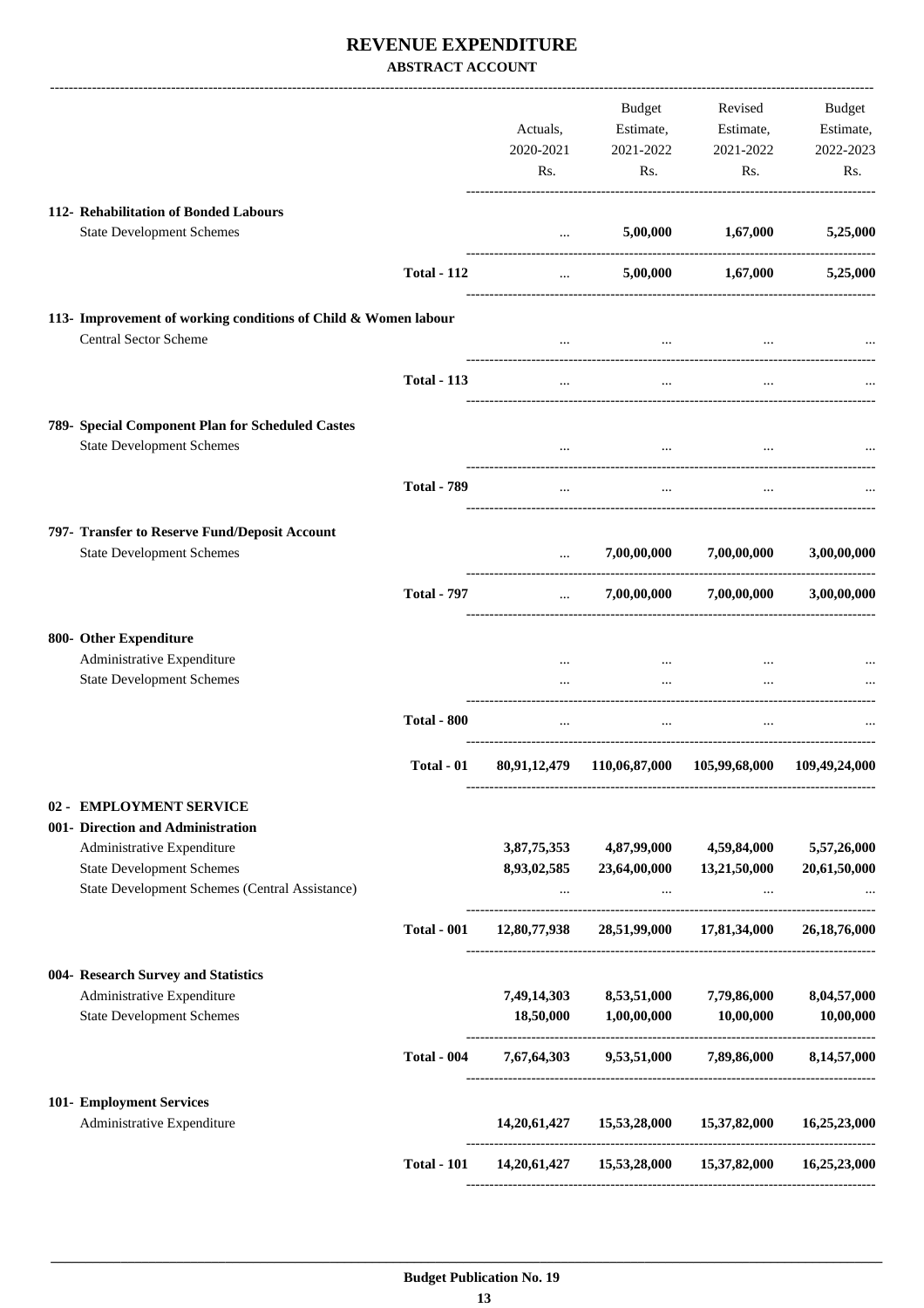#### **REVENUE EXPENDITURE ABSTRACT ACCOUNT**

|                                                                                    |                                     | Budget                                                                                                                   | Revised                                                                                                                                                                                                                                      | Budget           |
|------------------------------------------------------------------------------------|-------------------------------------|--------------------------------------------------------------------------------------------------------------------------|----------------------------------------------------------------------------------------------------------------------------------------------------------------------------------------------------------------------------------------------|------------------|
|                                                                                    | Actuals,                            | Estimate,                                                                                                                | Estimate,                                                                                                                                                                                                                                    | Estimate,        |
|                                                                                    | 2020-2021                           | 2021-2022                                                                                                                | 2021-2022                                                                                                                                                                                                                                    | 2022-2023        |
|                                                                                    | Rs.                                 | Rs.                                                                                                                      | Rs.                                                                                                                                                                                                                                          | Rs.              |
|                                                                                    |                                     |                                                                                                                          |                                                                                                                                                                                                                                              |                  |
| 789- Special Component Plan for Scheduled Castes                                   |                                     |                                                                                                                          |                                                                                                                                                                                                                                              |                  |
| <b>State Development Schemes</b>                                                   | $\cdots$                            | 4,50,000                                                                                                                 | 1,51,000                                                                                                                                                                                                                                     | 4,73,000         |
| <b>State Development Schemes (Central Assistance)</b>                              | $\cdots$                            | 1,00,00,000                                                                                                              | <b><i>Contract Contract Services</i></b>                                                                                                                                                                                                     |                  |
| <b>Total - 789</b>                                                                 |                                     |                                                                                                                          | $\ldots$ 1,04,50,000 1,51,000                                                                                                                                                                                                                | 4,73,000         |
| 796- Tribal Areas Sub-Plan                                                         |                                     |                                                                                                                          |                                                                                                                                                                                                                                              |                  |
| <b>State Development Schemes</b>                                                   | $\cdots$                            |                                                                                                                          | 4,50,000 1,51,000                                                                                                                                                                                                                            | 4,73,000         |
|                                                                                    |                                     |                                                                                                                          |                                                                                                                                                                                                                                              |                  |
| <b>Total - 796</b>                                                                 | and the contract of the contract of |                                                                                                                          | 4,50,000 1,51,000 4,73,000                                                                                                                                                                                                                   |                  |
| Total - 02                                                                         |                                     |                                                                                                                          | 34,69,03,668 54,67,78,000 41,12,04,000                                                                                                                                                                                                       | 50,68,02,000     |
| 03 - TRAINING                                                                      |                                     |                                                                                                                          |                                                                                                                                                                                                                                              |                  |
| 800- Other Expenditure                                                             |                                     |                                                                                                                          |                                                                                                                                                                                                                                              |                  |
| Administrative Expenditure                                                         | $\cdots$                            |                                                                                                                          | and the state of the state of the state of                                                                                                                                                                                                   |                  |
|                                                                                    |                                     |                                                                                                                          |                                                                                                                                                                                                                                              |                  |
| <b>Total - 800</b>                                                                 | $\ddotsc$                           | $\cdots$                                                                                                                 | $\cdots$                                                                                                                                                                                                                                     |                  |
| Total - 03                                                                         |                                     | and the state of the                                                                                                     | $\mathbf{r}$ , and the set of the set of the set of the set of the set of the set of the set of the set of the set of the set of the set of the set of the set of the set of the set of the set of the set of the set of the set<br>$\cdots$ |                  |
| Grand Total - Gross 115,60,16,147 164,74,65,000 147,11,72,000 160,17,26,000        |                                     |                                                                                                                          |                                                                                                                                                                                                                                              |                  |
| Voted                                                                              |                                     |                                                                                                                          | 115,60,16,147  164,74,65,000  147,11,72,000  160,17,26,000                                                                                                                                                                                   |                  |
| Charged                                                                            |                                     | <u>and the community of the community of the community of the community of the community of the community of the com</u> | $\cdots$                                                                                                                                                                                                                                     |                  |
| Administrative Expenditure 105,48,97,872 121,64,65,000 118,09,25,000 130,14,15,000 |                                     |                                                                                                                          |                                                                                                                                                                                                                                              |                  |
| <b>State Development Schemes</b>                                                   | 10,11,18,275                        |                                                                                                                          | 42,10,00,000 29,02,47,000                                                                                                                                                                                                                    | 30,03,11,000     |
| <b>State Development Schemes (Central Assistance)</b>                              |                                     | $\dots$ 1,00,00,000                                                                                                      | $\cdots$                                                                                                                                                                                                                                     |                  |
| <b>Central Sector Scheme</b>                                                       | $\cdots$                            | $\cdots$                                                                                                                 | $\cdots$                                                                                                                                                                                                                                     |                  |
| <b>Deduct Recoveries</b>                                                           |                                     |                                                                                                                          | $-11,49,337$ $-7,00,82,000$ $-7,00,78,000$                                                                                                                                                                                                   | $-3,00,78,000$   |
|                                                                                    |                                     |                                                                                                                          |                                                                                                                                                                                                                                              |                  |
| Grand Total - Net 115,48,66,810 157,73,83,000 140,10,94,000 157,16,48,000          |                                     |                                                                                                                          |                                                                                                                                                                                                                                              |                  |
|                                                                                    |                                     |                                                                                                                          |                                                                                                                                                                                                                                              |                  |
| Voted                                                                              |                                     | 115,48,66,810 157,73,83,000 140,10,94,000                                                                                |                                                                                                                                                                                                                                              | 157, 16, 48, 000 |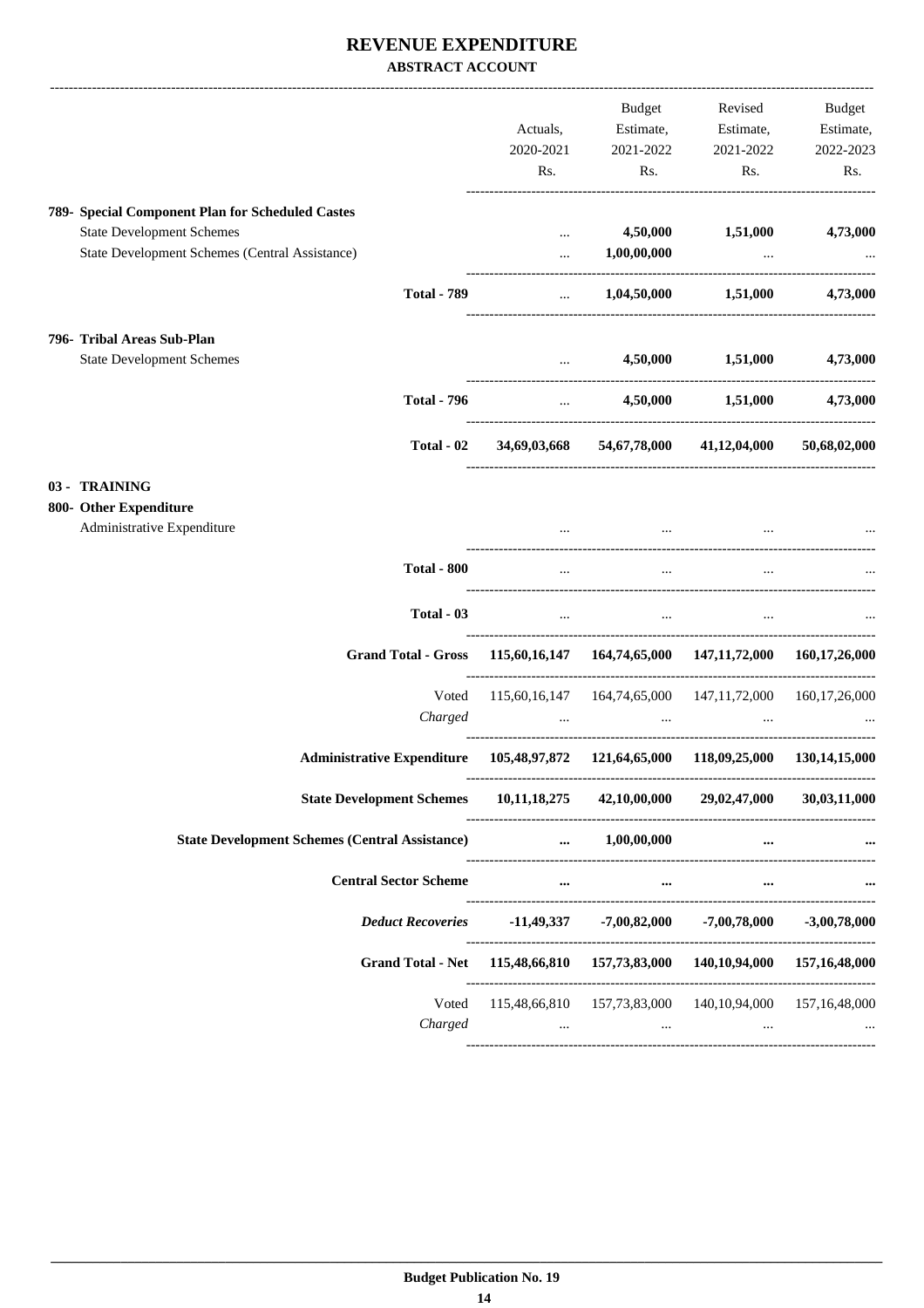|                                                                        |                                                                        | Actuals,<br>2020-2021<br>Rs. | Budget<br>Estimate,<br>2021-2022<br>Rs. | Revised<br>Estimate,<br>2021-2022<br>Rs.            | Budget<br>Estimate,<br>2022-2023<br>Rs. |
|------------------------------------------------------------------------|------------------------------------------------------------------------|------------------------------|-----------------------------------------|-----------------------------------------------------|-----------------------------------------|
|                                                                        |                                                                        |                              |                                         |                                                     |                                         |
|                                                                        | <b>DETAILED ACCOUNT NO. 2230-01-001 - DIRECTION AND ADMINISTRATION</b> |                              |                                         |                                                     |                                         |
| 01 - LABOUR                                                            |                                                                        |                              |                                         |                                                     |                                         |
| 001- Direction and Administration<br><b>Administrative Expenditure</b> |                                                                        |                              |                                         |                                                     |                                         |
|                                                                        |                                                                        |                              |                                         |                                                     |                                         |
| 001- Labour Commissioner [LB]<br>01- Salaries                          |                                                                        |                              |                                         |                                                     |                                         |
| 01-Pay                                                                 |                                                                        | 14,08,35,705                 | 14,94,25,000                            | 14,16,00,000                                        | 15,10,00,000                            |
| 14-Grade Pay                                                           |                                                                        | 2,42,918                     |                                         | 2,43,000                                            | 2,43,000                                |
| 02-Dearness Allowance                                                  |                                                                        | 11,45,829                    | $\cdots$<br>43,71,000                   | 52,00,000                                           | 55,12,000                               |
| 03-House Rent Allowance                                                |                                                                        | 1,32,31,800                  | 1,38,43,000                             | 1,36,47,000                                         | 1,40,56,000                             |
| 04-Ad hoc Bonus                                                        |                                                                        | 3,36,000                     | 3,77,000                                | 3,00,000                                            | 3,06,000                                |
| 07-Other Allowances                                                    |                                                                        | 1,86,943                     | 5,06,000                                | 2,20,000                                            | 2,27,000                                |
| 11-Compensatory Allowance                                              |                                                                        | 50,000                       | 66,000                                  | 56,000                                              | 58,000                                  |
| 12-Medical Allowance                                                   |                                                                        | 1,90,061                     | 1,95,000                                | 1,94,000                                            | 1,98,000                                |
|                                                                        |                                                                        |                              |                                         |                                                     |                                         |
|                                                                        | Total - 2230-01-001-001-01                                             |                              |                                         | 15,62,19,256 16,87,83,000 16,14,60,000              | 17,16,00,000                            |
| 02- Wages                                                              |                                                                        | 2, 28, 155                   | 2,27,000                                | 3,07,000                                            | 3,17,000                                |
| 07- Medical Reimbursements                                             |                                                                        | 11,300                       | 22,000                                  | 22,000                                              | 22,000                                  |
| 11- Travel Expenses                                                    |                                                                        | 3,26,735                     | 6,30,000                                | 4,50,000                                            | 4,59,000                                |
| 12- Medical Reimbursements under WBHS 2008                             |                                                                        | 10,76,720                    | 20,40,000                               | 20,40,000                                           | 20,81,000                               |
| 13- Office Expenses                                                    |                                                                        |                              |                                         |                                                     |                                         |
| 01-Electricity                                                         |                                                                        | 11,63,327                    | 13,16,000                               | 12,20,000                                           | 12,45,000                               |
| 02-Telephone                                                           |                                                                        | 27,42,783                    | 32,88,000                               | 32,88,000                                           | 33,54,000                               |
| 03-Maintenance / P.O.L. for Office Vehicles                            |                                                                        | 1,81,389                     | 4,29,000                                | 3,50,000                                            | 3,61,000                                |
| 04-Other Office Expenses                                               |                                                                        | 12,21,042                    | 24,43,000                               | 22,00,000                                           | 22,44,000                               |
|                                                                        | Total - 2230-01-001-001-13                                             | 53,08,541                    | 74,76,000                               | 70,58,000                                           | 72,04,000                               |
| 14- Rents, Rates and Taxes                                             |                                                                        |                              | 18,19,978 11,69,000                     | 20,00,000                                           | 20,40,000                               |
| 50- Other Charges                                                      |                                                                        | $\cdots$                     | $\cdots$                                | $\cdots$                                            |                                         |
|                                                                        | Total - 2230-01-001-001                                                |                              |                                         | 16,49,90,685 18,03,47,000 17,33,37,000 18,37,23,000 |                                         |
| 002- Enforcement of Minimum Wages for Agricultural Labours [LB]        |                                                                        |                              |                                         |                                                     |                                         |
| 01- Salaries                                                           |                                                                        |                              |                                         |                                                     |                                         |
| 01-Pay                                                                 |                                                                        | 26, 57, 64, 478              | 27,30,70,000                            | 27,20,00,000                                        | 32,45,60,000                            |
| 14-Grade Pay                                                           |                                                                        | 2,55,945                     | $\ddots$                                | 2,56,000                                            | 2,56,000                                |
| 02-Dearness Allowance                                                  |                                                                        | 23,48,010                    | 79,79,000                               | 92,00,000                                           | 97,52,000                               |
| 03-House Rent Allowance                                                |                                                                        | 3,03,45,362                  | 2,52,67,000                             | 3,10,00,000                                         | 3,19,30,000                             |
| 04-Ad hoc Bonus                                                        |                                                                        | 12,01,200                    | 14,82,000                               | 12,25,000                                           | 12,50,000                               |
| 07-Other Allowances                                                    |                                                                        | 1,45,330                     | 2,35,000                                | 2,20,000                                            | 2,25,000                                |
| 11-Compensatory Allowance                                              |                                                                        | 2,90,000                     | 3,34,000                                | 3,30,000                                            | 3,37,000                                |
| 12-Medical Allowance                                                   |                                                                        | 6,39,323                     | 6,54,000                                | 6,60,000                                            | 6,74,000                                |
|                                                                        | Total - 2230-01-001-002-01                                             | 30,09,89,648                 |                                         | 30,90,21,000 31,48,91,000                           | 36,89,84,000                            |
|                                                                        |                                                                        |                              |                                         |                                                     |                                         |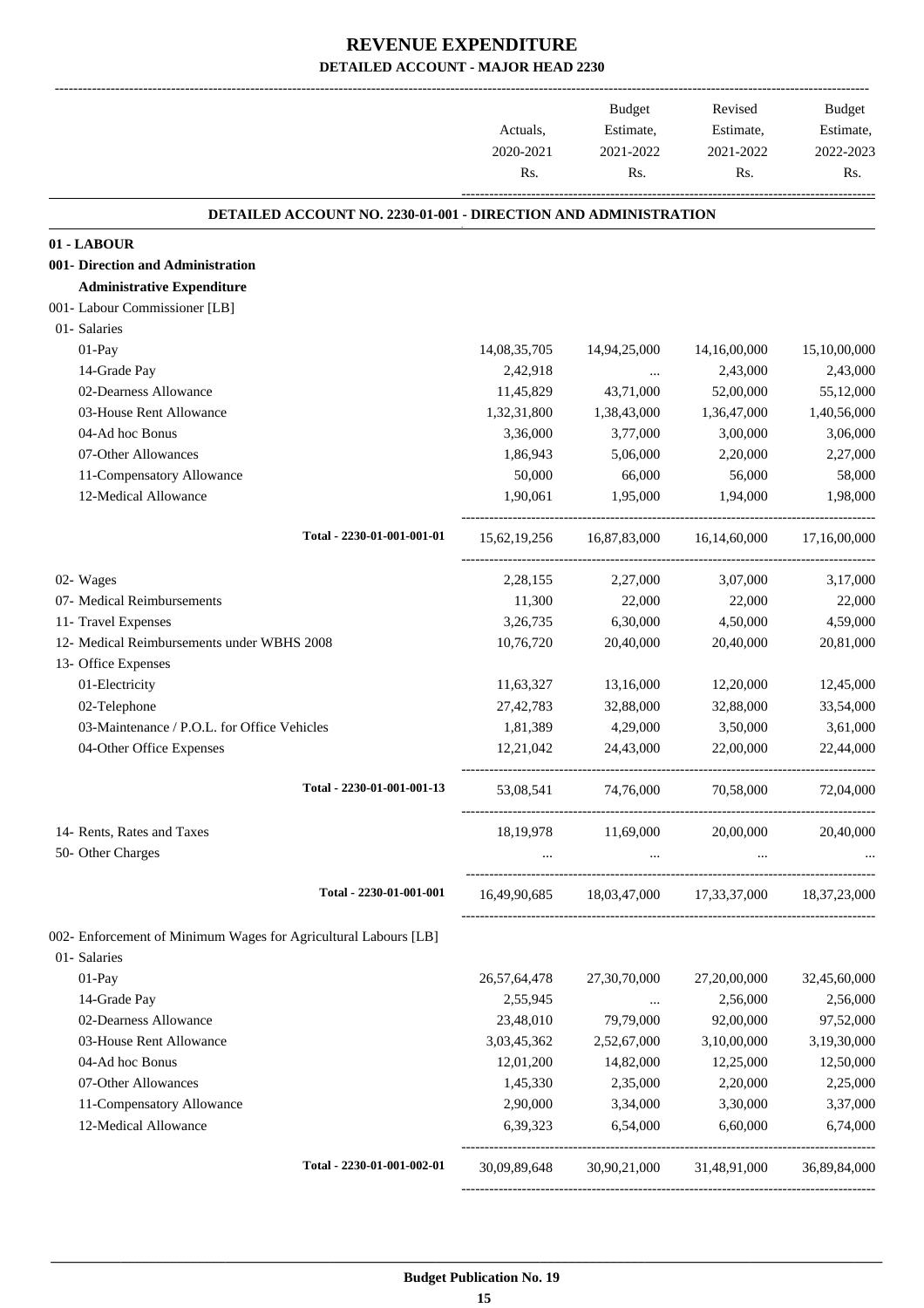-------------------------------------------------------------------------------------------------------------------------------------------------------------------------------

|                                                                   |             | <b>Budget</b>                          | Revised             | <b>Budget</b> |
|-------------------------------------------------------------------|-------------|----------------------------------------|---------------------|---------------|
|                                                                   | Actuals,    | Estimate,                              | Estimate,           | Estimate,     |
|                                                                   | 2020-2021   | 2021-2022                              | 2021-2022           | 2022-2023     |
|                                                                   | Rs.         | Rs.                                    | Rs.                 | Rs.           |
| 02- Wages                                                         | 5,23,00,449 | 5,97,40,000                            | 5,82,00,000         | 6,02,00,000   |
| 04- Pension/Gratuities                                            |             |                                        |                     |               |
| 07- Medical Reimbursements                                        | $\cdots$    | $\cdots$                               | $\cdots$            |               |
| 11- Travel Expenses                                               | 3,18,683    | 7,57,000                               | 4,10,000            | 4,19,000      |
| 12- Medical Reimbursements under WBHS 2008                        | 6,46,148    | 7,74,000                               | 7,74,000            | 7,89,000      |
| 13- Office Expenses                                               |             |                                        |                     |               |
| 01-Electricity                                                    | 8,83,165    | 10,71,000                              | 10,71,000           | 10,92,000     |
| 02-Telephone                                                      | 2,06,390    | 2,86,000                               | 2,70,000            | 2,76,000      |
| 04-Other Office Expenses                                          | 14,74,096   | 27,77,000                              | 23,00,000           | 23,46,000     |
| Total - 2230-01-001-002-13                                        | 25,63,651   | 41,34,000                              | 36,41,000           | 37,14,000     |
| 14- Rents, Rates and Taxes                                        | 24,48,857   | 36,27,000                              | 26,00,000           | 26,22,000     |
| 50- Other Charges                                                 | 7,123       | 17,000                                 | 17,000              | 18,000        |
| 78- Outsourcing of Services                                       | 71,04,752   | 72,52,000                              | 71,50,000           | 72,52,000     |
| Total - 2230-01-001-002                                           |             | 36,63,79,311 38,53,22,000 38,76,83,000 |                     | 44,39,98,000  |
| 003- Reorganisation of the Labour Directorate [LB]                |             |                                        |                     |               |
| 01- Salaries                                                      |             |                                        |                     |               |
| 01-Pay                                                            | 35,86,800   | 46,52,000                              | 36,59,000           | 37,69,000     |
| 14-Grade Pay                                                      | $\cdots$    | $\cdots$                               | 1,000               |               |
| 02-Dearness Allowance                                             | 15,792      | 1,18,000                               | 1,46,000            | 2,26,000      |
| 03-House Rent Allowance                                           | 4,11,360    | 3,73,000                               | 4,12,000            | 4,25,000      |
| 04-Ad hoc Bonus                                                   | 4,200       | 16,000                                 | 4,000               | 4,000         |
| 07-Other Allowances                                               | $\cdots$    | $\cdots$                               | $\cdots$            |               |
| 12-Medical Allowance                                              | 6,000       | 6,000                                  | 6,000               | 6,000         |
| Total - 2230-01-001-003-01                                        | 40,24,152   | 51,65,000                              | 42,28,000           | 44,30,000     |
| 07- Medical Reimbursements                                        |             | $\cdots$                               | $\cdots$            |               |
| 11- Travel Expenses                                               | $\cdots$    | 28,000                                 | 10,000              | 11,000        |
| 12- Medical Reimbursements under WBHS 2008                        |             | 1,05,000                               | 1,05,000            | 1,07,000      |
| 13- Office Expenses                                               |             |                                        |                     |               |
| 01-Electricity                                                    | $\cdots$    | $\cdots$                               |                     |               |
| Total - 2230-01-001-003                                           | 40,24,152   |                                        | 52,98,000 43,43,000 | 45,48,000     |
| 004- Strengthening of Enforcement Machinery [LB]                  |             |                                        |                     |               |
| 13- Office Expenses                                               |             |                                        |                     |               |
| 04-Other Office Expenses                                          |             |                                        |                     |               |
| 005- Strengthening of Training Institute cum Central Library [LB] |             |                                        |                     |               |
| 01- Salaries                                                      |             |                                        |                     |               |
| 01-Pay                                                            | 22,11,200   | 25,33,000                              | 22,67,000           | 23,36,000     |
| 14-Grade Pay                                                      | $\ldots$    | $\cdots$                               | $\cdots$            |               |
| 02-Dearness Allowance                                             | 11,166      | 70,000                                 | 90,000              | 1,39,000      |
| 03-House Rent Allowance                                           | 2,59,776    | 2,21,000                               | 2,90,000            | 2,99,000      |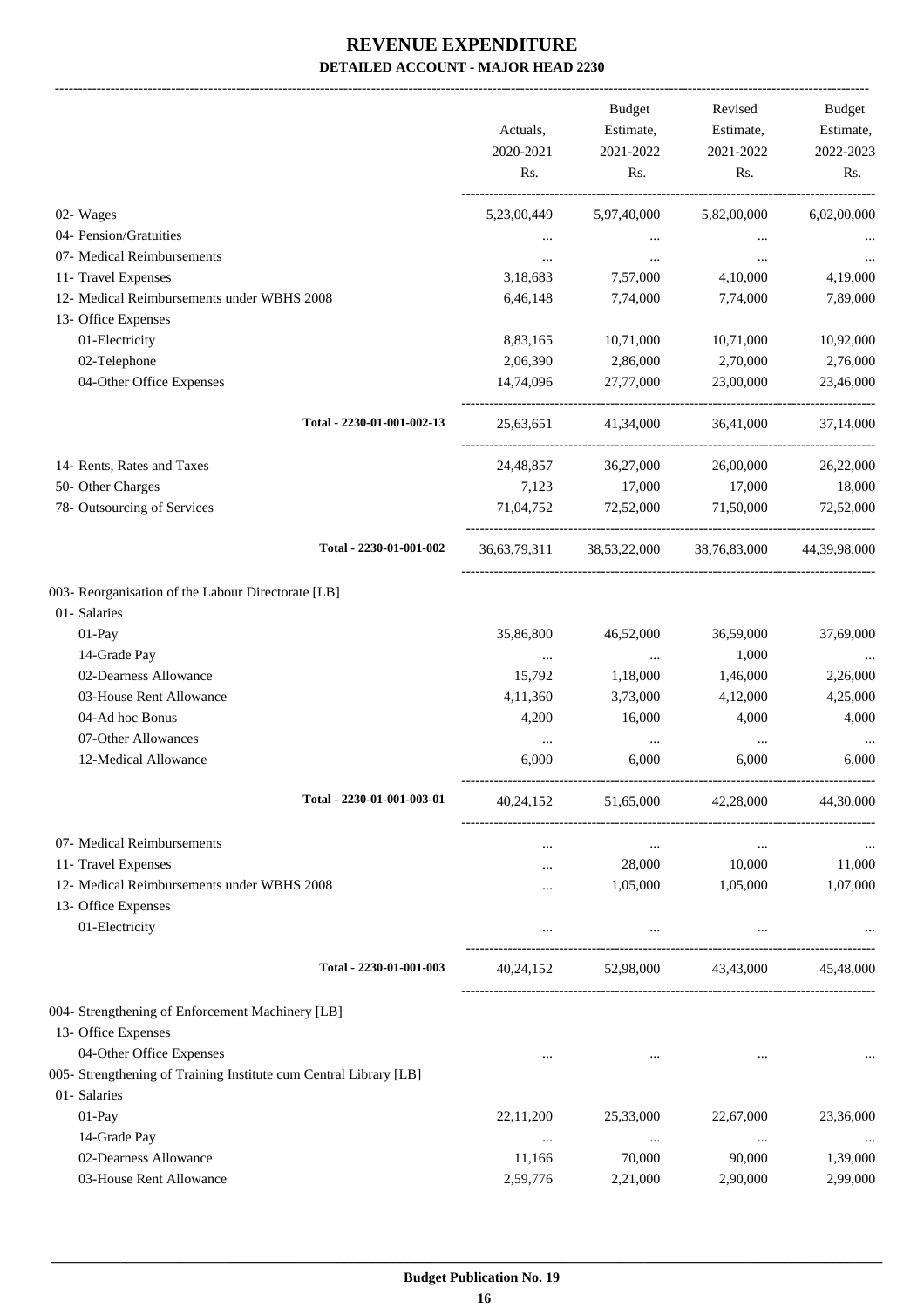-------------------------------------------------------------------------------------------------------------------------------------------------------------------------------

|                                             | Actuals,<br>2020-2021<br>Rs. | <b>Budget</b><br>Estimate,<br>2021-2022<br>Rs. | Revised<br>Estimate,<br>2021-2022<br>Rs.            | <b>Budget</b><br>Estimate,<br>2022-2023<br>Rs. |
|---------------------------------------------|------------------------------|------------------------------------------------|-----------------------------------------------------|------------------------------------------------|
| 04-Ad hoc Bonus                             | 4,200                        | 16,000                                         | 4,000                                               | 4,000                                          |
| 07-Other Allowances<br>12-Medical Allowance | $\cdots$<br>$\cdots$         | $\ldots$<br>4,000                              | $\ldots$<br>4,000                                   | <br>5,000                                      |
| Total - 2230-01-001-005-01                  | 24,86,342                    | 28,44,000                                      | 26,55,000                                           | 27,83,000                                      |
| 07- Medical Reimbursements                  | $\cdots$                     | $\cdots$                                       | $\cdots$                                            |                                                |
| 11- Travel Expenses                         | $\cdots$                     | $\cdots$                                       | $\ldots$                                            |                                                |
| 12- Medical Reimbursements under WBHS 2008  |                              | 7,000                                          | 7,000                                               | 7,000                                          |
| 13- Office Expenses                         |                              |                                                |                                                     |                                                |
| 01-Electricity                              | 1,885                        | 69,000                                         | 50,000                                              | 51,000                                         |
| 02-Telephone                                | 10,191                       | 19,000                                         | 19,000                                              | 19,000                                         |
| 04-Other Office Expenses                    | 62,949                       | 1,28,000                                       | 1,28,000                                            | 1,31,000                                       |
| Total - 2230-01-001-005-13                  | 75,025                       |                                                | 2,16,000 1,97,000                                   | 2,01,000                                       |
| 14- Rents, Rates and Taxes                  | $\cdots$                     | 47,000                                         |                                                     | <b>Second Contract Contract</b>                |
| Total - 2230-01-001-005                     |                              |                                                | 25,61,367 31,14,000 28,59,000                       | 29,91,000                                      |
| [LB]<br>01- Salaries<br>01-Pay              |                              | $\cdots$                                       | $\cdots$                                            |                                                |
| 02-Dearness Allowance                       |                              |                                                |                                                     |                                                |
| 03-House Rent Allowance                     |                              |                                                |                                                     |                                                |
| 04-Ad hoc Bonus                             |                              | $\cdots$                                       | $\ddotsc$                                           |                                                |
| 07-Other Allowances                         |                              | $\cdots$                                       |                                                     | $\cdots$                                       |
| 02- Wages                                   | 96,000                       | 1,09,000                                       | 90,000                                              | 93,000                                         |
| 07- Medical Reimbursements                  |                              |                                                | $\ddotsc$                                           |                                                |
| 11- Travel Expenses                         | $\cdots$                     | $\cdots$                                       | $\cdots$                                            |                                                |
| 12- Medical Reimbursements under WBHS 2008  |                              | $\cdots$                                       | $\cdots$                                            |                                                |
| 13- Office Expenses                         |                              |                                                |                                                     |                                                |
| 01-Electricity                              |                              | 97,000                                         | 97,000                                              | 99,000                                         |
| 02-Telephone                                |                              | $\cdots$                                       | $\ldots$                                            |                                                |
| 03-Maintenance / P.O.L. for Office Vehicles |                              | $\cdots$                                       | $\cdots$                                            |                                                |
| Total - 2230-01-001-006-13                  |                              | 97,000                                         | 97,000                                              | 99,000                                         |
| 50- Other Charges                           |                              |                                                | 1,23,238 2,93,000 2,05,000                          | 2,12,000                                       |
| Total - 2230-01-001-006                     |                              |                                                | 2,19,238 4,99,000 3,92,000 4,04,000                 |                                                |
| <b>Total - Administrative Expenditure</b>   |                              |                                                | 53,81,74,753 57,45,80,000 56,86,14,000 63,56,64,000 |                                                |
|                                             |                              |                                                |                                                     |                                                |

**State Development Schemes**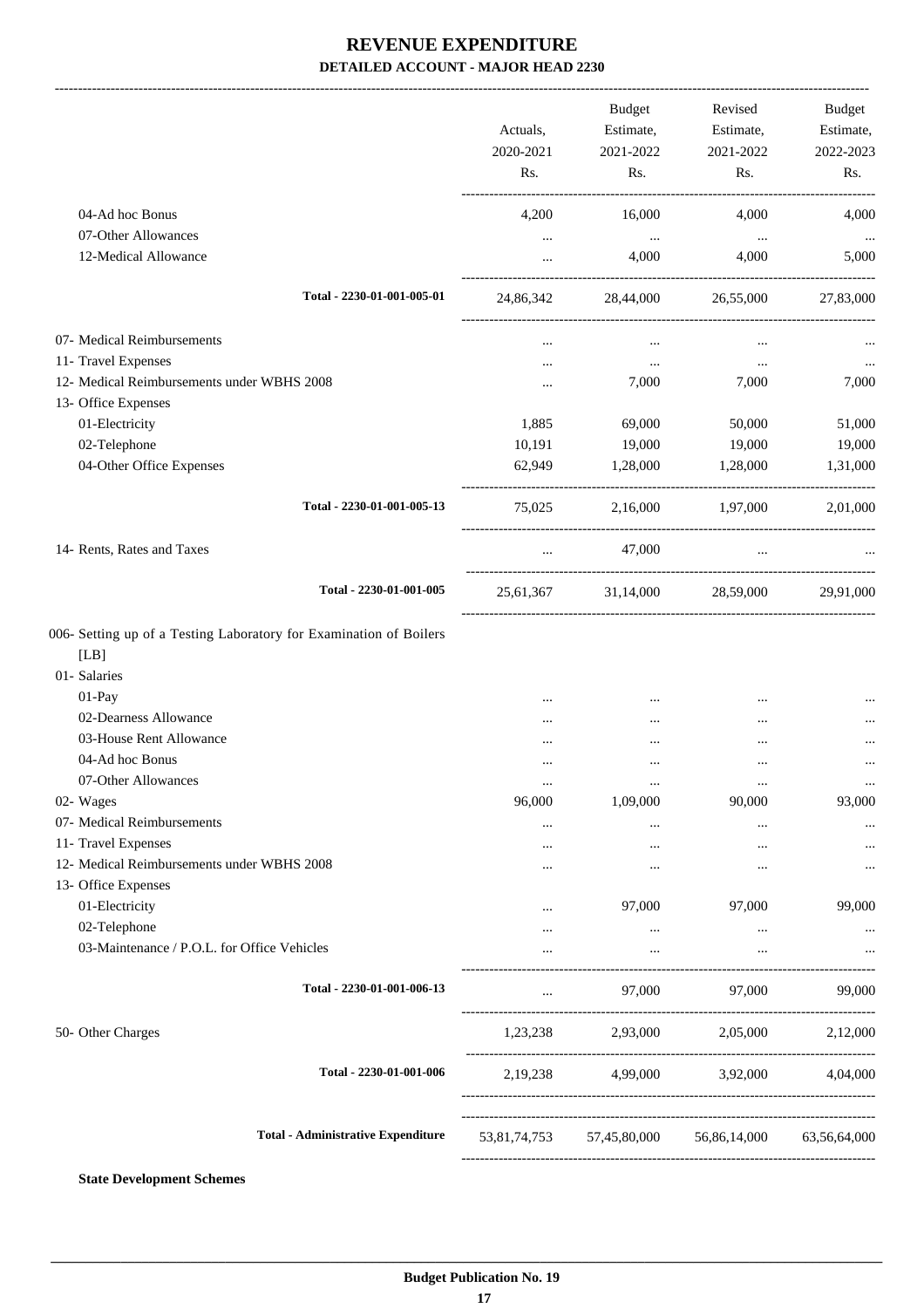|                                                                                                      | Actuals,<br>2020-2021<br>Rs. | <b>Budget</b><br>Estimate,<br>2021-2022<br>Rs. | Revised<br>Estimate,<br>2021-2022<br>Rs.      | <b>Budget</b><br>Estimate,<br>2022-2023<br>Rs. |
|------------------------------------------------------------------------------------------------------|------------------------------|------------------------------------------------|-----------------------------------------------|------------------------------------------------|
| 007- Strengthening of Enforcement Machinery of the Labour<br>Directorate . [LB]                      |                              |                                                |                                               |                                                |
| 13- Office Expenses<br>04-Other Office Expenses                                                      |                              | 40,81,363 1,70,00,000                          | 80,00,000                                     | 1,75,00,000                                    |
| Total - 2230-01-001-007                                                                              |                              |                                                | 40,81,363 1,70,00,000 80,00,000 1,75,00,000   |                                                |
| 008- Strengthening of Training Institute-cum-Central Library [LB]<br>01- Salaries<br>04-Ad hoc Bonus |                              |                                                |                                               |                                                |
| 13- Office Expenses<br>03-Maintenance / P.O.L. for Office Vehicles                                   |                              | 2,78,212 4,00,000                              | 3,97,000                                      | 4,20,000                                       |
| 04-Other Office Expenses                                                                             | 24,94,497                    | 49,00,000                                      | 30,00,000                                     | 35,00,000                                      |
| Total - 2230-01-001-008-13                                                                           | 27,72,709                    |                                                | 53,00,000 33,97,000                           | 39,20,000                                      |
| 98- Training                                                                                         |                              |                                                | 2,45,785 15,00,000 5,00,000 15,75,000         |                                                |
| Total - 2230-01-001-008                                                                              | 30,18,494                    |                                                | 68,00,000 38,97,000                           | 54,95,000                                      |
| <b>Total - State Development Schemes</b>                                                             |                              |                                                | 70,99,857 2,38,00,000 1,18,97,000 2,29,95,000 |                                                |
| Total - 2230-01-001                                                                                  | 54,52,74,610                 | 59,83,80,000                                   | 58,05,11,000                                  | 65,86,59,000                                   |
| Voted<br>Charged                                                                                     | 54, 52, 74, 610<br>$\ddotsc$ | 59,83,80,000<br>$\cdots$                       | 58,05,11,000                                  | 65,86,59,000                                   |

#### **DETAILED ACCOUNT NO. 2230-01-004 - RESEARCH AND STATISTICS .**

.

#### **01 - LABOUR**

#### **004- Research and Statistics**

#### **Administrative Expenditure**

001- Statistics of Industrial Labour Disputes [LB]

| 01- Salaries               |                            |           |           |           |           |
|----------------------------|----------------------------|-----------|-----------|-----------|-----------|
| $01-Pav$                   |                            | 42,80,400 | 46,16,000 | 43,66,000 | 44,97,000 |
| 14-Grade Pay               |                            | $\cdots$  | $\cdots$  | $\cdots$  | $\cdots$  |
| 02-Dearness Allowance      |                            | 21,612    | 1,33,000  | 1,75,000  | 2,70,000  |
| 03-House Rent Allowance    |                            | 4,62,432  | 4,21,000  | 4,62,000  | 4,76,000  |
| 04-Ad hoc Bonus            |                            | 8,400     | 16,000    | 9,000     | 9.000     |
| 07-Other Allowances        |                            | $\cdots$  | $\cdots$  | $\cdots$  | $\cdots$  |
| 12-Medical Allowance       |                            | $\cdots$  | 5,000     | 5,000     | 6,000     |
|                            | Total - 2230-01-004-001-01 | 47.72.844 | 51,91,000 | 50.17,000 | 52,58,000 |
| 07- Medical Reimbursements |                            | $\cdots$  | $\cdots$  | $\cdots$  | $\cdots$  |
| 11- Travel Expenses        |                            | $\cdots$  | $\cdots$  | $\cdots$  | $\cdots$  |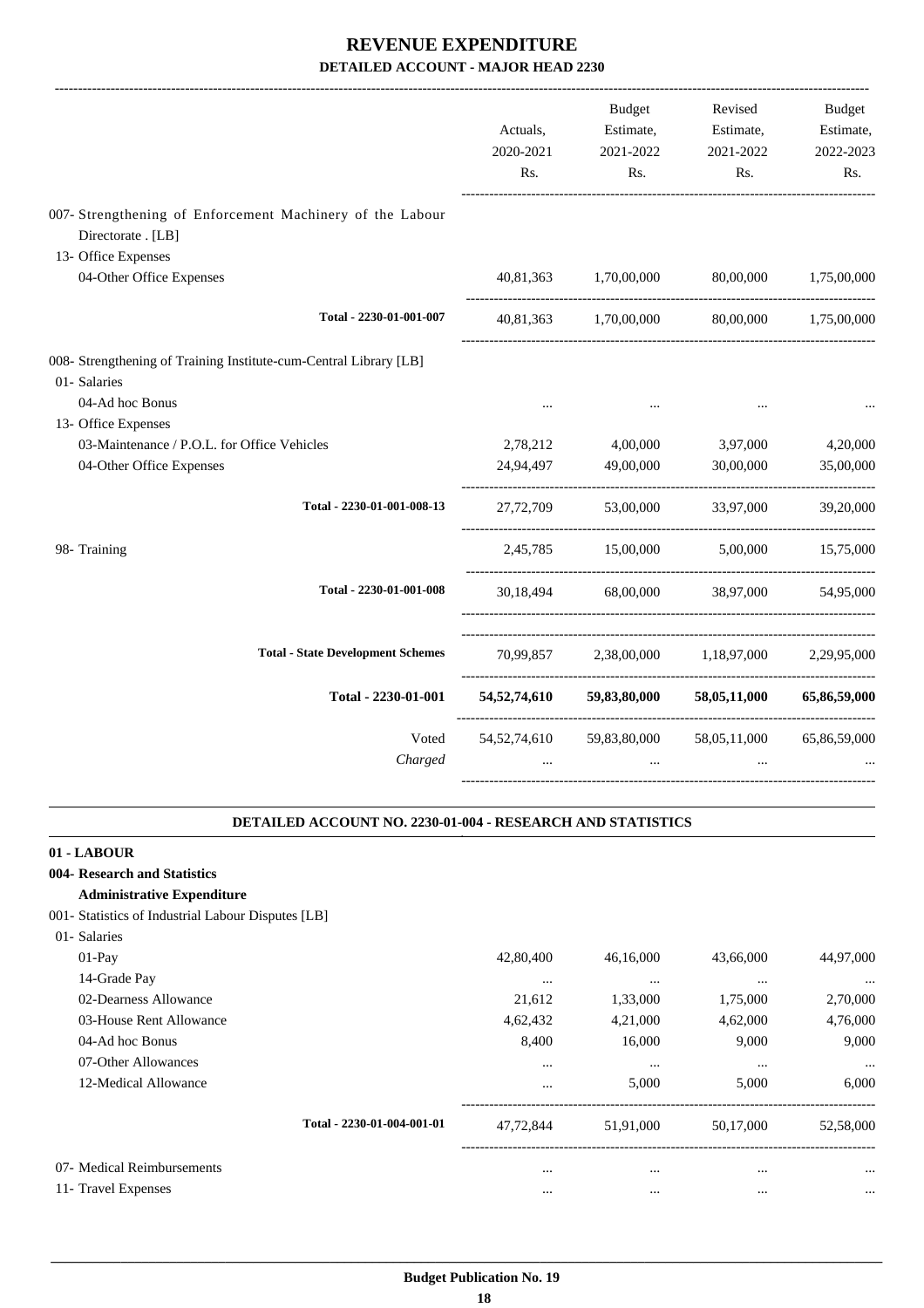|                                                                                                                   | Actuals,<br>2020-2021<br>Rs. | Budget<br>Estimate,<br>2021-2022<br>Rs. | Revised<br>Estimate,<br>2021-2022<br>Rs. | Budget<br>Estimate,<br>2022-2023<br>Rs. |
|-------------------------------------------------------------------------------------------------------------------|------------------------------|-----------------------------------------|------------------------------------------|-----------------------------------------|
| 12- Medical Reimbursements under WBHS 2008                                                                        |                              | $\cdots$                                | $\cdots$                                 |                                         |
| 13- Office Expenses                                                                                               |                              |                                         |                                          |                                         |
| 02-Telephone                                                                                                      |                              | $\cdots$                                | $\cdots$                                 |                                         |
| 04-Other Office Expenses                                                                                          |                              | $\cdots$                                |                                          |                                         |
| Total - 2230-01-004-001                                                                                           |                              | 47,72,844 51,91,000                     |                                          | 50,17,000 52,58,000                     |
| 002- Family Budget Investigating Schemes [LB]                                                                     |                              |                                         |                                          |                                         |
| 01- Salaries                                                                                                      |                              |                                         |                                          |                                         |
| 01-Pay                                                                                                            | 33,95,600                    | 38,44,000                               | 34,64,000                                | 35,68,000                               |
| 14-Grade Pay                                                                                                      | $\ldots$                     | $\sim 10^{11}$ and $\sim 10^{11}$       | $\sim 100$ and                           | $\cdots$                                |
| 02-Dearness Allowance                                                                                             | 15,426                       | 1,15,000                                | 1,39,000                                 | 2,14,000                                |
| 03-House Rent Allowance                                                                                           | 4,07,472                     | 3,65,000                                | 4,10,000                                 | 4,23,000                                |
| 04-Ad hoc Bonus                                                                                                   | 8,400                        | 20,000                                  | 9,000                                    | 9,000                                   |
| 07-Other Allowances                                                                                               | $\cdots$                     | $\cdots$                                | $\cdots$                                 | $\cdots$                                |
| 12-Medical Allowance                                                                                              | $\cdots$                     | 6,000                                   | 6,000                                    | 7,000                                   |
| Total - 2230-01-004-002-01                                                                                        | 38,26,898                    |                                         | 43,50,000 40,28,000 42,21,000            |                                         |
| 07- Medical Reimbursements                                                                                        |                              | $\cdots$                                |                                          |                                         |
| 11- Travel Expenses                                                                                               | $\cdots$                     | $\ldots$                                | $\cdots$                                 |                                         |
| 12- Medical Reimbursements under WBHS 2008                                                                        |                              | 21,000                                  | 21,000                                   | 21,000                                  |
| Total - 2230-01-004-002                                                                                           | 38,26,898                    | 43,71,000 40,49,000 42,42,000           |                                          |                                         |
| 005- Opening of Branch Offices and Strenghtening of existing ones<br>of Factories Directorate [LB]<br>01-Salaries |                              |                                         |                                          |                                         |
| 01-Pay                                                                                                            | 17,18,400                    | 18,96,000                               | 17,53,000                                | 18,06,000                               |
| 14-Grade Pay                                                                                                      |                              |                                         |                                          |                                         |
| 02-Dearness Allowance                                                                                             | $\cdots$<br>8,676            | $\ldots$<br>57,000                      | $\cdots$<br>70,000                       | 1,08,000                                |
| 03-House Rent Allowance                                                                                           | 2,05,344                     | 1,80,000                                | 2,20,000                                 | 2,27,000                                |
| 04-Ad hoc Bonus                                                                                                   | $\ldots$                     | $\cdots$                                | $\cdots$                                 | $\cdots$                                |
| 05-Interim Relief                                                                                                 | $\cdots$                     | $\cdots$                                | $\cdots$                                 |                                         |
| 07-Other Allowances                                                                                               | 2,220                        | 8,000                                   | 5,000                                    | 6,000                                   |
| 12-Medical Allowance                                                                                              | $\cdots$                     | $\cdots$                                | $\cdots$                                 |                                         |
| Total - 2230-01-004-005-01                                                                                        | 19,34,640                    | 21,41,000                               | 20,48,000                                | 21,47,000                               |
| 02- Wages                                                                                                         | 24,000                       | 32,000                                  | 25,000                                   | 26,000                                  |
| 11- Travel Expenses                                                                                               | 6,332                        | 12,000                                  | 30,000                                   | 32,000                                  |
| 12- Medical Reimbursements under WBHS 2008                                                                        | $\cdots$                     | 10,000                                  | 10,000                                   | 10,000                                  |
| 13- Office Expenses                                                                                               |                              |                                         |                                          |                                         |
| 01-Electricity                                                                                                    | 4,200                        | 10,000                                  | 10,000                                   | 10,000                                  |
| 02-Telephone                                                                                                      | 13,342                       | 19,000                                  | 19,000                                   | 19,000                                  |
| 03-Maintenance / P.O.L. for Office Vehicles                                                                       | $\ldots$                     | $\ldots$                                | $\ldots$                                 | $\cdots$                                |
| 04-Other Office Expenses                                                                                          | 13,978                       | 15,000                                  | 30,000                                   | 32,000                                  |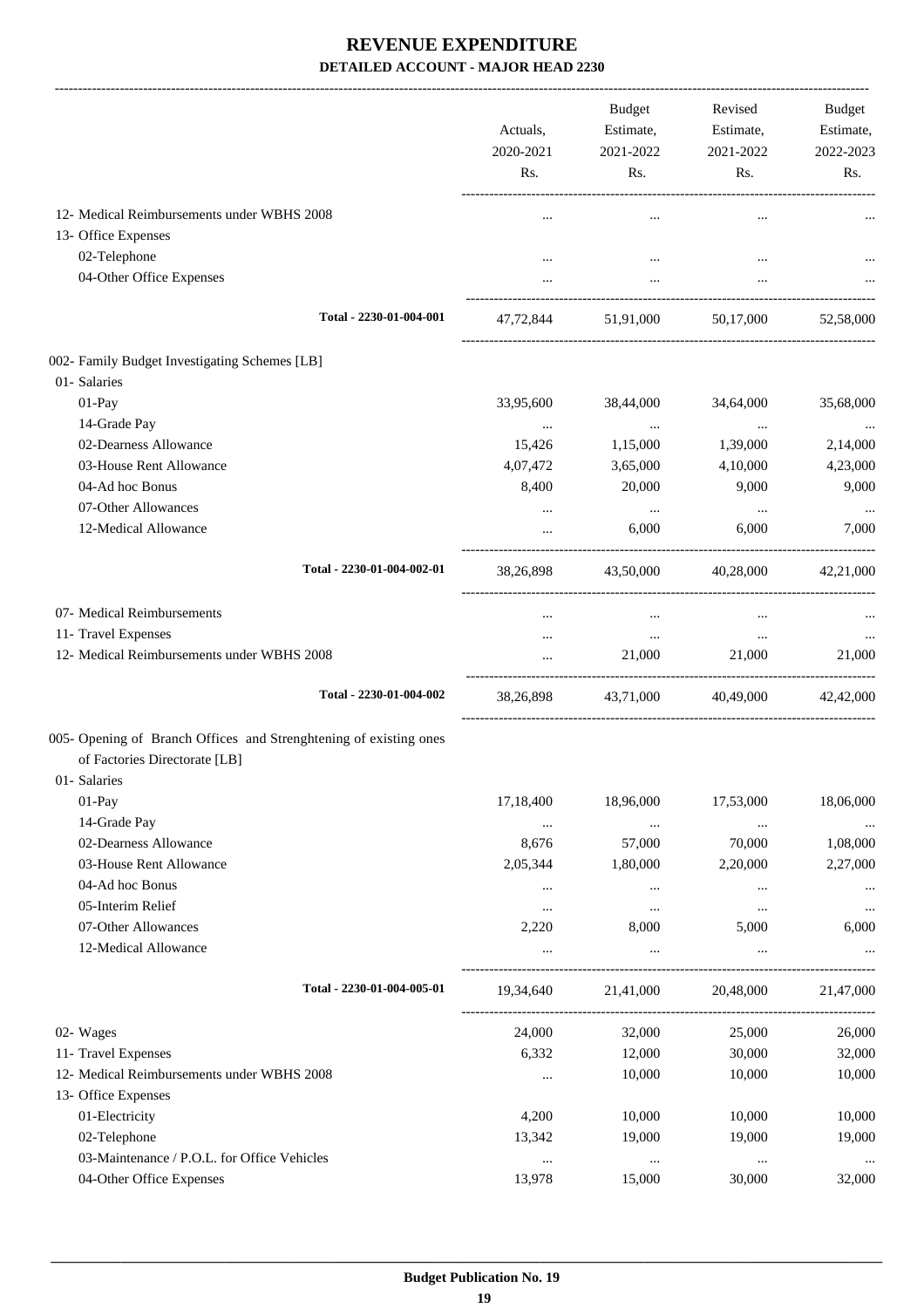|                                                                          | Actuals,<br>2020-2021<br>Rs. | Budget<br>Estimate,<br>2021-2022<br>Rs.         | Revised<br>Estimate,<br>2021-2022<br>Rs. | Budget<br>Estimate,<br>2022-2023<br>Rs. |
|--------------------------------------------------------------------------|------------------------------|-------------------------------------------------|------------------------------------------|-----------------------------------------|
| Total - 2230-01-004-005-13                                               |                              | 31,520 44,000 59,000                            |                                          | 61,000                                  |
| 14- Rents, Rates and Taxes                                               |                              | 8.080 18.000                                    | 50,000                                   | 52,000                                  |
| Total - 2230-01-004-005                                                  |                              | 20,04,572 22,57,000 22,22,000                   |                                          | 23,28,000                               |
| 006- Setting up of a Chemical cell in the Directorate of Factories [LB]  |                              |                                                 |                                          |                                         |
| 01- Salaries<br>01-Pay                                                   | 70,05,389                    | 1,00,19,000                                     | 90,00,000                                | 1,10,00,000                             |
| 14-Grade Pay                                                             |                              |                                                 |                                          |                                         |
| 02-Dearness Allowance                                                    | $\cdots$<br>31,920           | $\sim 100$ and<br>2,76,000                      | $\sim$ 100 $\mu$<br>2,86,000             | 4,42,000                                |
| 03-House Rent Allowance                                                  | 5,73,427                     | 8,74,000                                        | 6,00,000                                 | 6,18,000                                |
| 04-Ad hoc Bonus                                                          |                              | $\cdots$                                        | $\cdots$                                 |                                         |
| 07-Other Allowances                                                      | $\cdots$<br>13,320           | 26,000                                          | 26,000                                   | $\ddotsc$<br>27,000                     |
| 12-Medical Allowance                                                     | $\cdots$                     | 2,000                                           | 2,000                                    | 3,000                                   |
|                                                                          |                              |                                                 |                                          |                                         |
| Total - 2230-01-004-006-01                                               |                              | 76,24,056 1,11,97,000 99,14,000 1,20,90,000     |                                          |                                         |
| 07- Medical Reimbursements                                               |                              | $\cdots$                                        | $\cdots$                                 |                                         |
| 11- Travel Expenses                                                      |                              | $\cdots$                                        | $\cdots$                                 |                                         |
| 12- Medical Reimbursements under WBHS 2008                               |                              |                                                 | $\cdots$                                 |                                         |
| 13- Office Expenses                                                      |                              |                                                 |                                          |                                         |
| 01-Electricity                                                           | $\cdots$                     | $\cdots$                                        | $\cdots$                                 |                                         |
| 02-Telephone                                                             | $\cdots$                     | $\cdots$                                        | $\cdots$                                 |                                         |
| 03-Maintenance / P.O.L. for Office Vehicles                              | $\cdots$                     | $\cdots$                                        | $\cdots$                                 |                                         |
| 04-Other Office Expenses                                                 | 14,806                       | 22,000                                          | 22,000                                   | 22,000                                  |
| Total - 2230-01-004-006-13                                               | 14,806                       | 22,000                                          | 22,000                                   | 22,000                                  |
| 50- Other Charges                                                        | $\cdots$                     | $\cdots$                                        | $\ldots$                                 |                                         |
| Total - 2230-01-004-006                                                  |                              | 76,38,862 1,12,19,000 99,36,000 1,21,12,000     |                                          |                                         |
| 009- Strengthening of the Statistical cell of Factories Directorate [LB] |                              |                                                 |                                          |                                         |
| 01- Salaries                                                             |                              |                                                 |                                          |                                         |
| 01-Pay                                                                   | $\cdots$                     | $\ldots$                                        | $\cdots$                                 |                                         |
| 14-Grade Pay                                                             | $\cdots$                     | $\cdots$                                        | $\cdots$                                 |                                         |
| 02-Dearness Allowance                                                    | $\cdots$                     | $\cdots$                                        | $\cdots$                                 | $\cdots$                                |
| 03-House Rent Allowance                                                  | $\cdots$                     | $\cdots$                                        | $\cdots$                                 |                                         |
| 04-Ad hoc Bonus                                                          | $\cdots$                     | $\cdots$                                        | $\cdots$                                 |                                         |
| 07-Other Allowances                                                      | $\cdots$                     | $\cdots$                                        | $\ddotsc$                                |                                         |
| 12-Medical Allowance                                                     | $\cdots$                     | $\cdots$                                        | $\cdots$                                 | $\cdots$                                |
| <b>Total - Administrative Expenditure</b>                                |                              | 1,82,43,176 2,30,38,000 2,12,24,000 2,39,40,000 |                                          |                                         |
|                                                                          |                              |                                                 |                                          |                                         |

#### **State Development Schemes**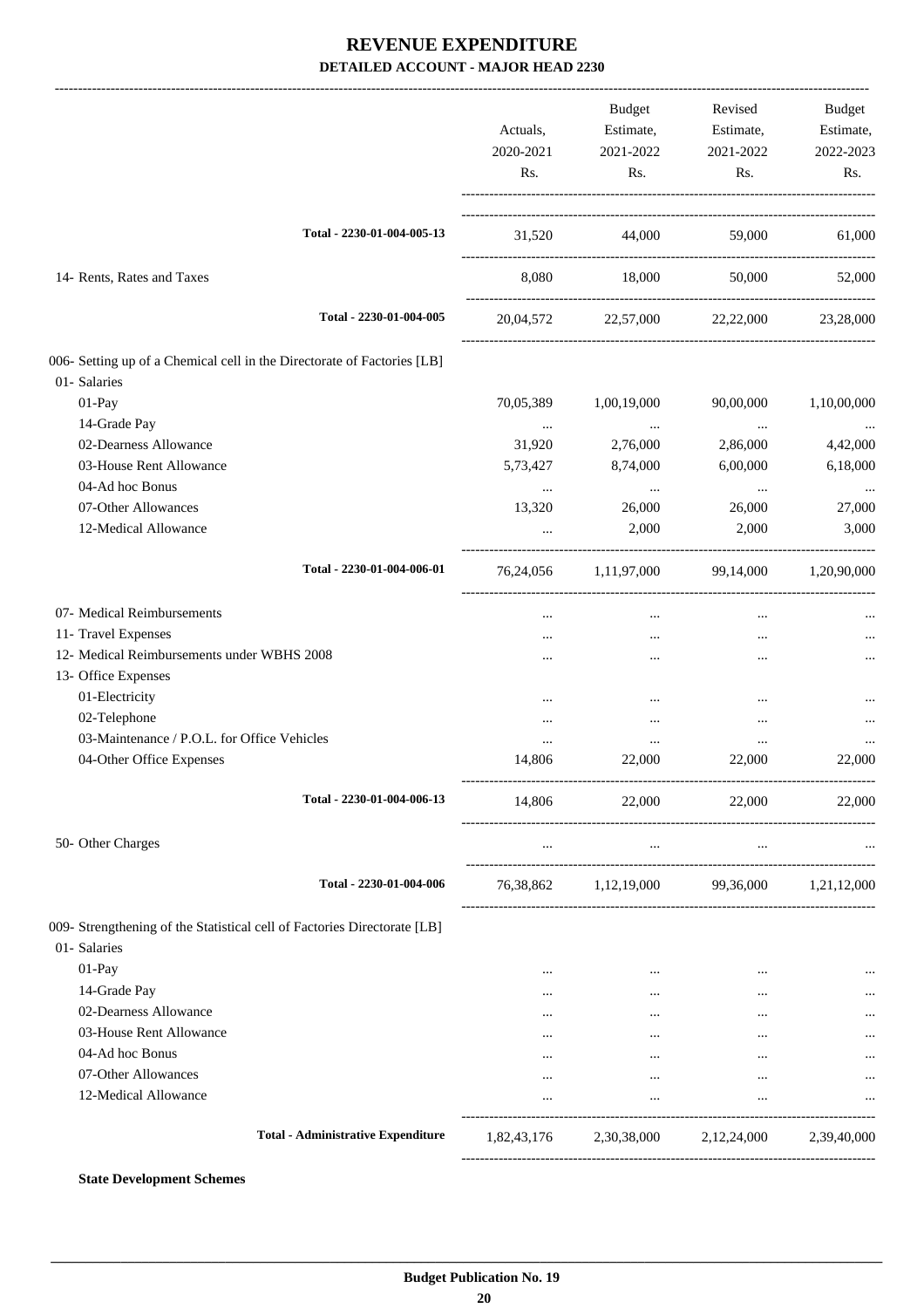|                                                                          | Actuals,<br>2020-2021<br>Rs. | Budget<br>Estimate,<br>2021-2022<br>Rs. | Revised<br>Estimate,<br>2021-2022<br>Rs.        | <b>Budget</b><br>Estimate,<br>2022-2023<br>Rs. |
|--------------------------------------------------------------------------|------------------------------|-----------------------------------------|-------------------------------------------------|------------------------------------------------|
| 007- Improvement of Labour Statistics [LB]                               |                              |                                         |                                                 |                                                |
| 13- Office Expenses                                                      |                              |                                         |                                                 |                                                |
| 04-Other Office Expenses                                                 | 50,624                       | 9,00,000 11,31,000                      |                                                 | 9,45,000                                       |
| Total - 2230-01-004-007                                                  | 50,624                       |                                         | 9,00,000 11,31,000                              | 9,45,000                                       |
| 008- Strengthening of the Planning Cell of the Labour Department<br>[LB] |                              |                                         |                                                 |                                                |
| 13- Office Expenses<br>04-Other Office Expenses                          |                              |                                         | 9,00,000 3,00,000                               | 9,45,000                                       |
| Total - 2230-01-004-008                                                  |                              |                                         | 9,00,000 3,00,000 9,45,000                      |                                                |
| <b>Total - State Development Schemes</b>                                 |                              |                                         | 50,624 18,00,000 14,31,000 18,90,000            |                                                |
| Total - 2230-01-004                                                      |                              |                                         | 1,82,93,800 2,48,38,000 2,26,55,000 2,58,30,000 |                                                |
| Voted<br>Charged                                                         | $\ddotsc$                    | $\cdots$                                | 1,82,93,800 2,48,38,000 2,26,55,000<br>$\cdots$ | 2,58,30,000                                    |
| DETAILED ACCOUNT NO. 2230-01-101 - INDUSTRIAL RELATIONS                  |                              |                                         |                                                 |                                                |
| 01 - LABOUR                                                              |                              |                                         |                                                 |                                                |
| <b>101- Industrial Relations</b>                                         |                              |                                         |                                                 |                                                |
| <b>Administrative Expenditure</b>                                        |                              |                                         |                                                 |                                                |
| 001- Administration of Trade Disputes Act. [LB]                          |                              |                                         |                                                 |                                                |
| 01- Salaries                                                             |                              |                                         |                                                 |                                                |
| $01-Pav$                                                                 | 2.34.81.205                  | 4.00.29,000                             | 3.74,00,000                                     | 4.50.92,000                                    |

| $01-Pav$                                    | 2,34,81,205 | 4,00,29,000 | 3,74,00,000 | 4,50,92,000 |
|---------------------------------------------|-------------|-------------|-------------|-------------|
| 14-Grade Pay                                | $\cdots$    | $\cdots$    | $\cdots$    |             |
| 02-Dearness Allowance                       | 48, 18, 507 | 12,01,000   | 80,00,000   | 84,80,000   |
| 03-House Rent Allowance                     | 23,88,480   | 38,03,000   | 25,00,000   | 25,75,000   |
| 04-Ad hoc Bonus                             | 42,000      | 68,000      | 56,000      | 58,000      |
| 05-Interim Relief                           | 8,74,243    | 13,92,000   | 11,00,000   | 11,00,000   |
| 07-Other Allowances                         | 3,01,812    | 8,16,000    | 8,00,000    | 8,12,000    |
| 12-Medical Allowance                        | 56,162      | 80,000      | 88,000      | 90,000      |
| Total - 2230-01-101-001-01                  | 3,19,62,409 | 4,73,89,000 | 4,99,44,000 | 5,82,07,000 |
| 02- Wages                                   | 94,800      | 2,68,000    | 1,36,000    | 1,41,000    |
| 07- Medical Reimbursements                  | 7,30,846    | 9,20,000    | 9,20,000    | 9,20,000    |
| 11- Travel Expenses                         | 2,798       | 27,000      | 25,000      | 26,000      |
| 12- Medical Reimbursements under WBHS 2008  | 2,81,677    | 2,06,000    | 2,50,000    | 2,55,000    |
| 13- Office Expenses                         |             |             |             |             |
| 01-Electricity                              | 1,17,905    | 1,02,000    | 1,02,000    | 1,05,000    |
| 02-Telephone                                | 1,08,679    | 1,84,000    | 1,70,000    | 1,74,000    |
| 03-Maintenance / P.O.L. for Office Vehicles | 4,61,371    | 14,69,000   | 12,80,000   | 13,19,000   |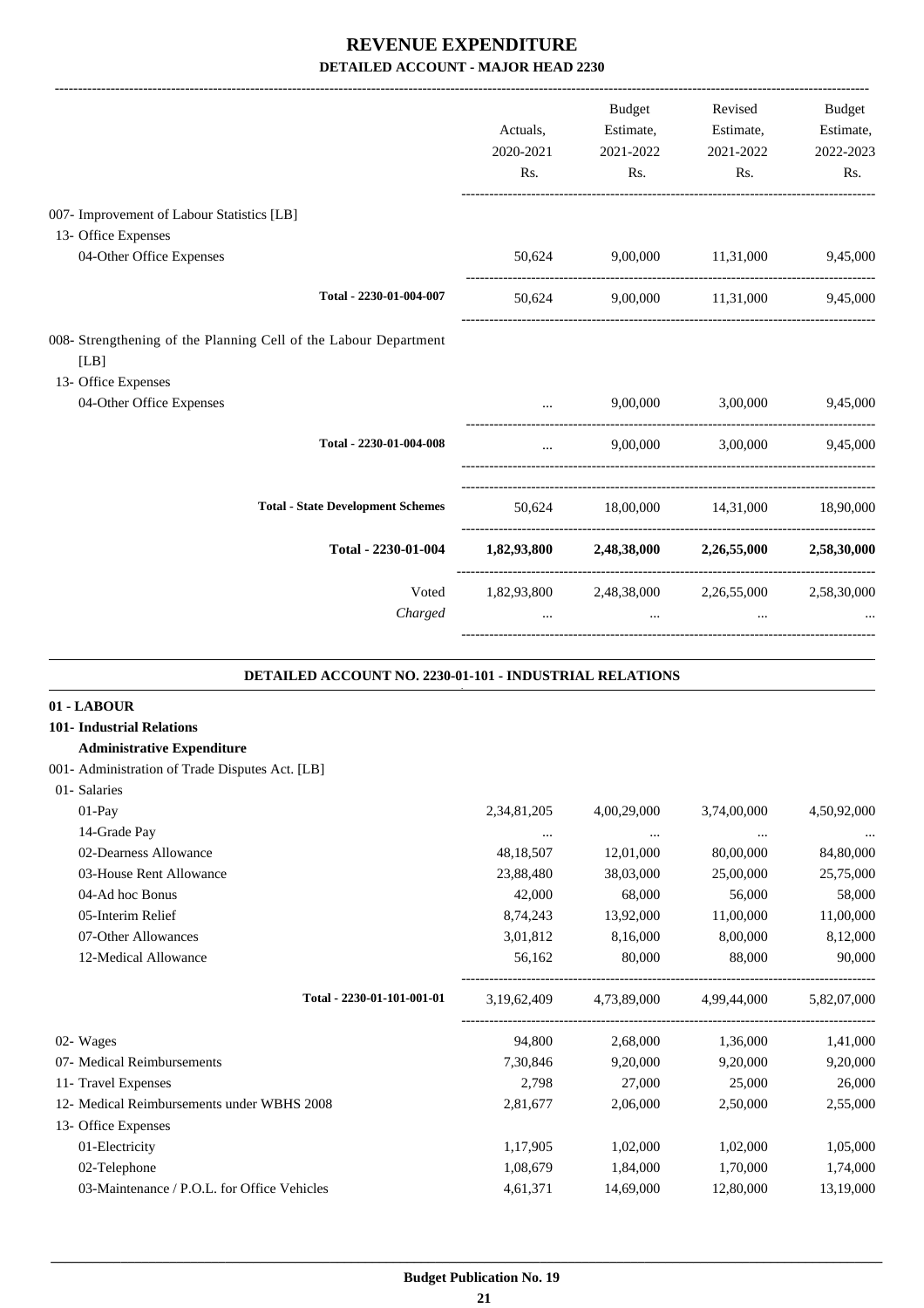|                                                                 |                | Budget                                          | Revised                       | Budget      |
|-----------------------------------------------------------------|----------------|-------------------------------------------------|-------------------------------|-------------|
|                                                                 | Actuals,       | Estimate,                                       | Estimate,                     | Estimate,   |
|                                                                 | 2020-2021      | 2021-2022                                       | 2021-2022                     | 2022-2023   |
|                                                                 | Rs.            | Rs.                                             | Rs.                           | Rs.         |
| 04-Other Office Expenses                                        |                | 2,49,076 4,29,000 3,30,000 3,37,000             |                               |             |
| Total - 2230-01-101-001-13                                      | 9,37,031       |                                                 | 21,84,000 18,82,000 19,35,000 |             |
| 14- Rents, Rates and Taxes                                      |                | 59,000 1,02,000 80,000 82,000                   |                               |             |
| Total - 2230-01-101-001                                         |                | 3,40,68,561 5,10,96,000 5,32,37,000 6,15,66,000 |                               |             |
| 002- Administration of the West Bengal Shops and Establishments |                |                                                 |                               |             |
| Act 1963 [LB]                                                   |                |                                                 |                               |             |
| 01- Salaries                                                    |                |                                                 |                               |             |
| 01-Pay                                                          | 3, 24, 42, 251 | 3,47,27,000                                     | 3,27,00,000                   | 3,86,81,000 |
| 14-Grade Pay                                                    | $\cdots$       | $\sim$ $\sim$                                   | 1,75,000                      | 50,000      |
| 02-Dearness Allowance                                           | 1,58,256       | 10,42,000                                       | 13,24,000                     | 20,45,000   |
| 03-House Rent Allowance                                         | 35,61,478      | 32,99,000                                       | 35,50,000                     | 36,57,000   |
| 04-Ad hoc Bonus                                                 | 1,47,000       | 1,68,000                                        | 1,30,000                      | 1,33,000    |
| 07-Other Allowances                                             | $\cdots$       | $\cdots$                                        | $\cdots$                      |             |
| 12-Medical Allowance                                            | 32,000         | 36,000                                          | 33,000                        | 34,000      |
| Total - 2230-01-101-002-01                                      |                | 3,63,40,985 3,92,72,000 3,79,12,000 4,46,00,000 |                               |             |
| 02- Wages                                                       | $\cdots$       | $\cdots$                                        |                               |             |
| 07- Medical Reimbursements                                      | .              | $\cdots$                                        | $\sim$ $\sim$                 | $\ldots$    |
| 11- Travel Expenses                                             | $\cdots$       | 7,000                                           | 7,000                         | 7,000       |
| 12- Medical Reimbursements under WBHS 2008                      | $\cdots$       | 72,000                                          | 72,000                        | 73,000      |
| 13- Office Expenses                                             |                |                                                 |                               |             |
| 01-Electricity                                                  | 1,47,521       | 1,53,000                                        | 1,10,000                      | 1,13,000    |
| 02-Telephone                                                    | 18,737         | 26,000                                          | 20,000                        | 21,000      |
| 03-Maintenance / P.O.L. for Office Vehicles                     | 80,000         | 1,64,000                                        | 82,000                        | 84,000      |
| 04-Other Office Expenses                                        | 98,414         | 2,04,000                                        | 1,70,000                      | 1,74,000    |
| Total - 2230-01-101-002-13                                      |                | 3,44,672 5,47,000 3,82,000                      |                               | 3,92,000    |
| 14- Rents, Rates and Taxes                                      |                | 9,000                                           | 9,000                         | 10,000      |
| 50- Other Charges                                               | $\cdots$       | 21,000                                          | 10,000                        | 11,000      |
| Total - 2230-01-101-002                                         |                | 3,66,85,657 3,99,28,000 3,83,92,000 4,50,93,000 |                               |             |
| 003- Administration of the Minimum Wages Act 1948 [LB]          |                |                                                 |                               |             |
| 01- Salaries                                                    |                |                                                 |                               |             |
| $01-Pay$                                                        | 35,47,548      | 45,13,000                                       | 35,00,000                     | 36,05,000   |
| 14-Grade Pay                                                    | $\cdots$       | $\cdots$                                        | $\ldots$                      | $\cdots$    |
| 02-Dearness Allowance                                           | 15,648         | 1,20,000                                        | 1,45,000                      | 2,24,000    |
| 03-House Rent Allowance                                         | 4,26,666       | 3,80,000                                        | 4,30,000                      | 4,43,000    |
| 04-Ad hoc Bonus                                                 | 4,200          | 16,000                                          | 4,000                         | 4,000       |
| 07-Other Allowances                                             |                | 11,000                                          | $\cdots$                      |             |
| 12-Medical Allowance                                            | $\cdots$       | $\ldots$                                        | $\cdots$                      | $\cdots$    |
|                                                                 |                |                                                 |                               |             |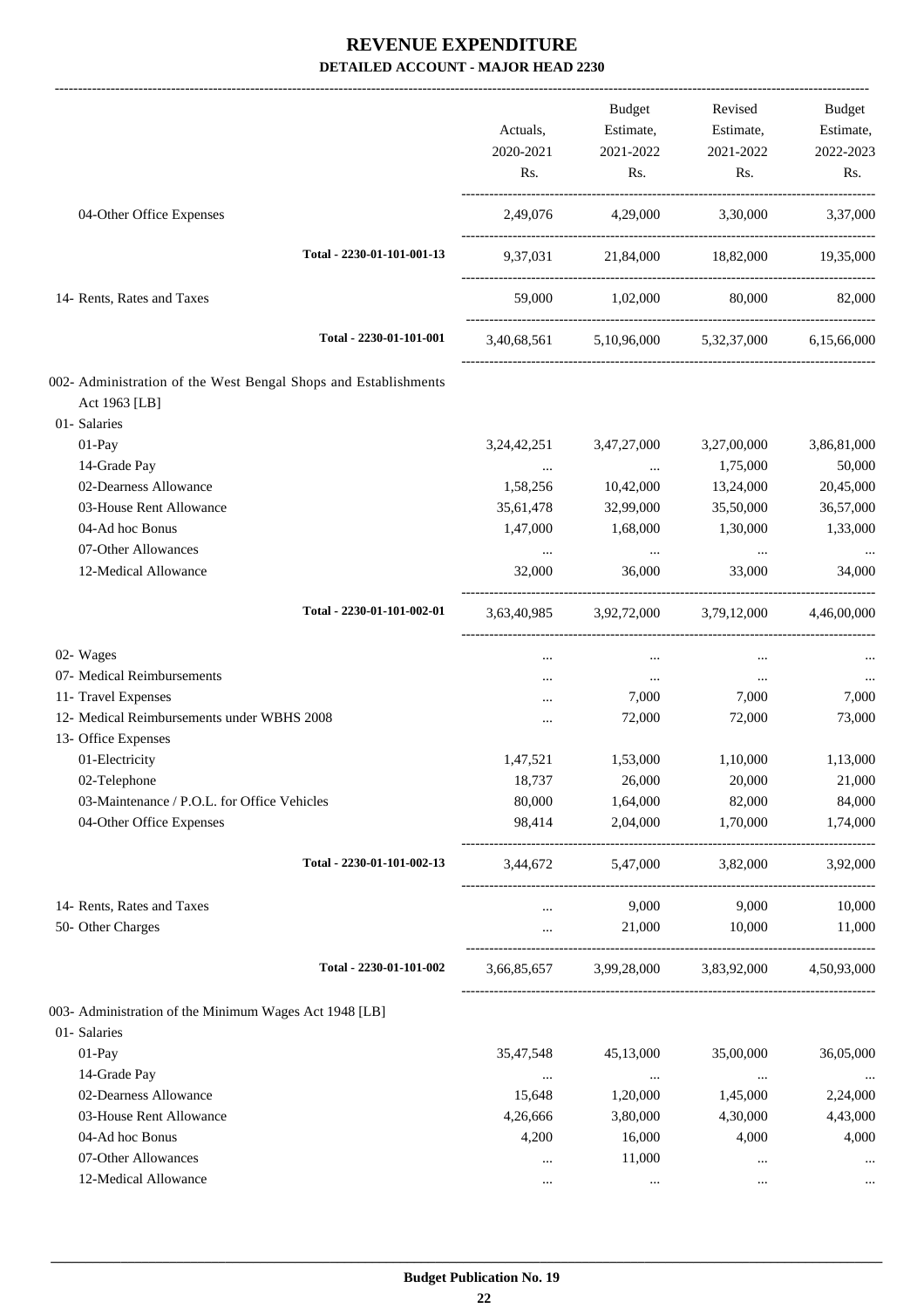|                                                                     | Actuals,<br>2020-2021<br>Rs. | <b>Budget</b><br>Estimate,<br>2021-2022<br>Rs. | Revised<br>Estimate,<br>2021-2022<br>Rs. | Budget<br>Estimate,<br>2022-2023<br>Rs. |
|---------------------------------------------------------------------|------------------------------|------------------------------------------------|------------------------------------------|-----------------------------------------|
| Total - 2230-01-101-003-01                                          |                              |                                                | 39,94,062 50,40,000 40,79,000 42,76,000  |                                         |
| 07- Medical Reimbursements                                          | $\cdots$                     | $\cdots$                                       | $\cdots$                                 |                                         |
| 11- Travel Expenses                                                 | $\cdots$                     | <b>SAMPLE CONTINUES</b>                        | $\ldots$                                 | $\cdots$                                |
| 12- Medical Reimbursements under WBHS 2008                          | $\cdots$                     | 18,000                                         | 18,000                                   | 18,000                                  |
| 13- Office Expenses                                                 |                              |                                                |                                          |                                         |
| 04-Other Office Expenses                                            | 2,39,358                     | 3,06,000                                       | 3,06,000                                 | 3,12,000                                |
| Total - 2230-01-101-003                                             |                              |                                                | 42,33,420 53,64,000 44,03,000 46,06,000  |                                         |
| 005- Certificate Courts for trial under Section 8 of Provident Fund |                              |                                                |                                          |                                         |
| Act 1952 [LB]                                                       |                              |                                                |                                          |                                         |
| 01- Salaries                                                        |                              |                                                |                                          |                                         |
| 01-Pay                                                              |                              | $\cdots$                                       | $\ddotsc$                                | $\cdots$                                |
| 14-Grade Pay                                                        | $\cdots$                     | $\cdots$                                       |                                          |                                         |
| 02-Dearness Allowance                                               | $\cdots$                     | $\cdots$                                       |                                          |                                         |
| 03-House Rent Allowance                                             | $\cdots$                     | $\cdots$                                       | $\cdots$                                 |                                         |
| 04-Ad hoc Bonus                                                     |                              | $\cdots$                                       | $\cdots$                                 |                                         |
| 07-Other Allowances                                                 |                              | $\cdots$                                       |                                          |                                         |
| 12-Medical Allowance                                                | $\cdots$                     | $\cdots$                                       |                                          |                                         |
| 11- Travel Expenses                                                 | $\cdots$                     | $\cdots$                                       | $\cdots$                                 |                                         |
| 12- Medical Reimbursements under WBHS 2008                          | .                            |                                                |                                          |                                         |
| 13- Office Expenses                                                 |                              |                                                |                                          |                                         |
| 02-Telephone                                                        | $\cdots$                     |                                                |                                          |                                         |
| 006- Strengthening of Industrial Relations Machinery [LB]           |                              |                                                |                                          |                                         |
| 01- Salaries                                                        |                              |                                                |                                          |                                         |
| 01-Pay                                                              | 72,69,200                    | 78,28,000                                      | 74,15,000                                | 76,37,000                               |
| 14-Grade Pay                                                        | $\cdots$                     | $\cdots$                                       | 15,000                                   | $\cdots$                                |
| 02-Dearness Allowance                                               | 36,666                       | 2,22,000                                       | 2,97,000                                 | 4,58,000                                |
| 03-House Rent Allowance                                             | 7,61,424                     | 7,02,000                                       | 7,70,000                                 | 7,94,000                                |
| 04-Ad hoc Bonus                                                     | 16,800                       | 24,000                                         | 20,000                                   | 21,000                                  |
| 07-Other Allowances                                                 | $\ldots$                     | 44,000                                         | $\cdots$                                 | $\cdots$                                |
| 12-Medical Allowance                                                | 12,000                       | 16,000                                         | 12,000                                   | 12,000                                  |
| Total - 2230-01-101-006-01                                          | 80,96,090                    | 88,36,000                                      | 85,29,000                                | 89,22,000                               |
| 02- Wages                                                           | 61,000                       | 1,03,000                                       | 65,000                                   | 67,000                                  |
| 07- Medical Reimbursements                                          | $\cdots$                     | $\cdots$                                       | $\cdots$                                 | $\cdots$                                |
| 11- Travel Expenses                                                 | $\cdots$                     | $\cdots$                                       | $\cdots$                                 | $\ldots$                                |
| 13- Office Expenses                                                 |                              |                                                |                                          |                                         |
| 01-Electricity                                                      | 33,362                       | 47,000                                         | 47,000                                   | 48,000                                  |
| 02-Telephone                                                        | 4,161                        | 43,000                                         | 43,000                                   | 44,000                                  |
| 04-Other Office Expenses                                            | 30,000                       | 1,38,000<br>----------------------             | 1,18,000                                 | 1,21,000                                |
| Total - 2230-01-101-006-13                                          | 67,523                       | 2,28,000                                       | 2,08,000                                 | 2,13,000                                |
|                                                                     |                              |                                                |                                          |                                         |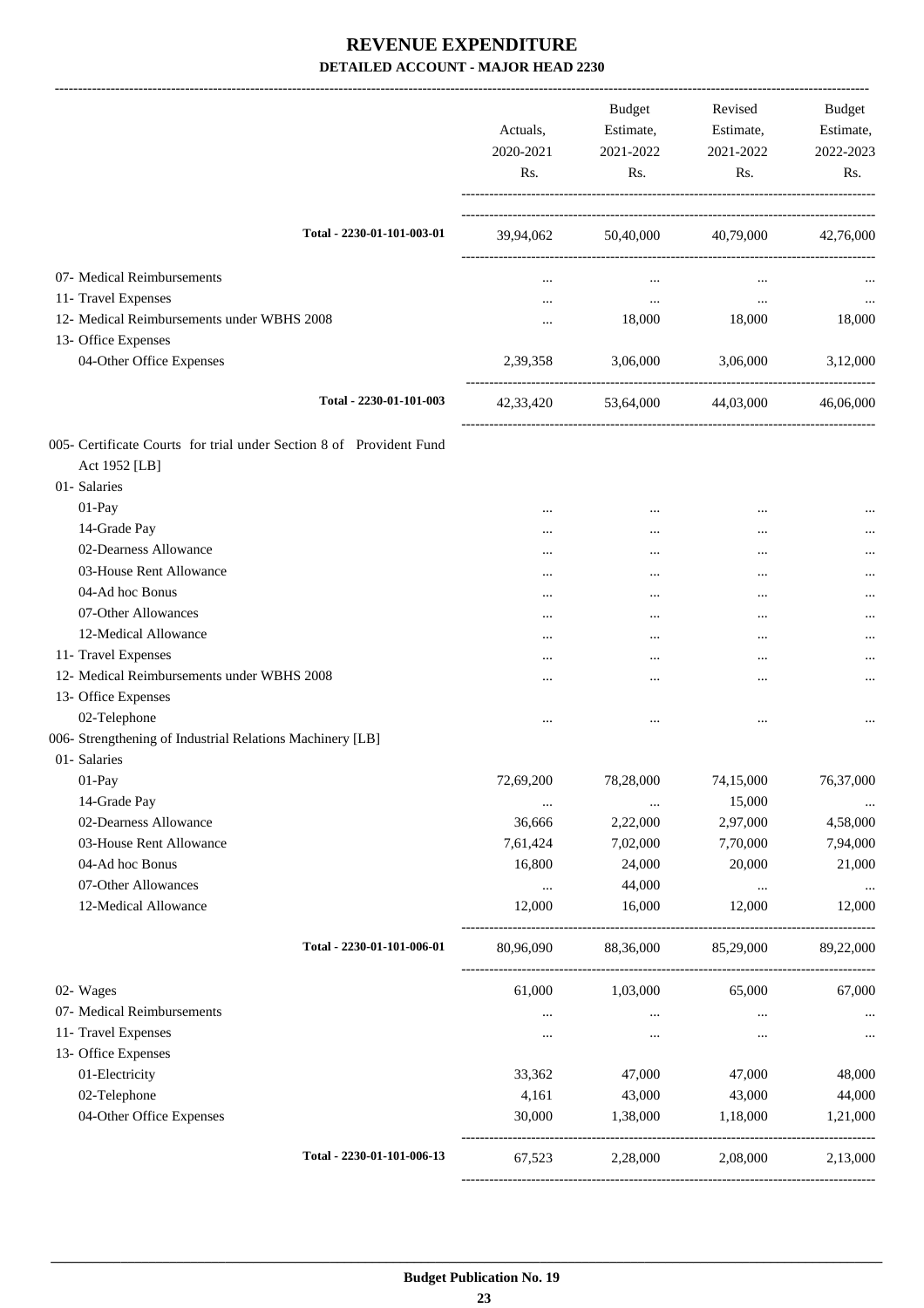|                                                                                   | Actuals,<br>2020-2021<br>Rs. | Budget<br>Estimate,<br>2021-2022<br>Rs. | Revised<br>Estimate,<br>2021-2022<br>Rs. | Budget<br>Estimate,<br>2022-2023<br>Rs. |
|-----------------------------------------------------------------------------------|------------------------------|-----------------------------------------|------------------------------------------|-----------------------------------------|
| 14- Rents, Rates and Taxes<br>50- Other Charges                                   | 51,865<br>1,000              | 1,47,000<br>$\ddots$                    | 90,000<br>$\ldots$                       | 92,000                                  |
| Total - 2230-01-101-006                                                           |                              | 82,77,478 93,14,000 88,92,000 92,94,000 |                                          |                                         |
| 008- Administration of Contract Labour(Regulation and Abolition)<br>Act 1970 [LB] |                              |                                         |                                          |                                         |
| 01- Salaries                                                                      |                              |                                         |                                          |                                         |
| 01-Pay                                                                            | $\cdots$                     |                                         |                                          |                                         |
| 14-Grade Pay                                                                      |                              | $\cdots$                                | $\cdots$                                 |                                         |
| 02-Dearness Allowance                                                             | $\cdots$                     | $\cdots$                                |                                          |                                         |
| 03-House Rent Allowance                                                           | $\cdots$                     | $\cdots$                                |                                          |                                         |
| 04-Ad hoc Bonus                                                                   | $\cdots$                     |                                         | $\cdots$                                 |                                         |
| 07-Other Allowances                                                               | $\cdots$                     |                                         |                                          |                                         |
| 12-Medical Allowance                                                              |                              |                                         |                                          | $\cdots$                                |
| 11- Travel Expenses                                                               | $\cdots$                     |                                         |                                          |                                         |
| 12- Medical Reimbursements under WBHS 2008                                        |                              |                                         |                                          |                                         |
| 13- Office Expenses                                                               |                              |                                         |                                          |                                         |
| 04-Other Office Expenses                                                          |                              |                                         | $\ddotsc$                                |                                         |
| 009- Strengthening of the Shops and Establishment Organisation [LB]               |                              |                                         |                                          |                                         |
| 11- Travel Expenses                                                               | $\cdots$                     |                                         |                                          |                                         |
| 12- Medical Reimbursements under WBHS 2008                                        |                              |                                         | $\cdots$                                 |                                         |
| 010- Strengthening of the Office of Registrars of Trade Unions [LB]               |                              |                                         |                                          |                                         |
| 01- Salaries                                                                      |                              |                                         |                                          |                                         |
| 01-Pay                                                                            | 5,82,400                     | 6,01,000                                | 5,94,000                                 | 6,12,000                                |
| 14-Grade Pay                                                                      |                              | $\cdots$                                |                                          |                                         |
| 02-Dearness Allowance                                                             | 2,940                        | 17,000                                  | 30,000                                   | 32,000                                  |
| 03-House Rent Allowance                                                           | 69,888                       | 53,000                                  | 80,000                                   | 83,000                                  |
| 04-Ad hoc Bonus                                                                   |                              |                                         |                                          |                                         |
| 07-Other Allowances                                                               |                              |                                         |                                          |                                         |
| 12-Medical Allowance                                                              |                              | $\cdots$                                | $\cdots$                                 |                                         |
|                                                                                   |                              |                                         |                                          |                                         |
| Total - 2230-01-101-010-01                                                        |                              | 6,55,228 6,71,000 7,04,000              |                                          | 7,27,000                                |
| 11- Travel Expenses                                                               | $\cdots$                     | $\cdots$                                | $\cdots$                                 | $\cdots$                                |
| 12- Medical Reimbursements under WBHS 2008                                        |                              | $\cdots$                                | $\cdots$                                 | $\cdots$                                |
| 13- Office Expenses                                                               |                              |                                         |                                          |                                         |
| 02-Telephone                                                                      | $\cdots$                     | $\sim 10^{-11}$                         | $\cdots$                                 | $\cdots$                                |
| 03-Maintenance / P.O.L. for Office Vehicles                                       | 56,975                       | 1,33,000                                | 80,000                                   | 83,000                                  |
| 04-Other Office Expenses                                                          |                              | $\cdots$                                | $\cdots$                                 |                                         |
|                                                                                   |                              |                                         |                                          |                                         |
| Total - 2230-01-101-010-13                                                        |                              | 56,975 1,33,000                         | 80,000                                   | 83,000                                  |
|                                                                                   |                              |                                         |                                          |                                         |
| Total - 2230-01-101-010                                                           | 7,12,203                     | 8,04,000                                | 7,84,000                                 | 8,10,000                                |
|                                                                                   |                              |                                         |                                          |                                         |

015- Employees' State Insurance Court [LB]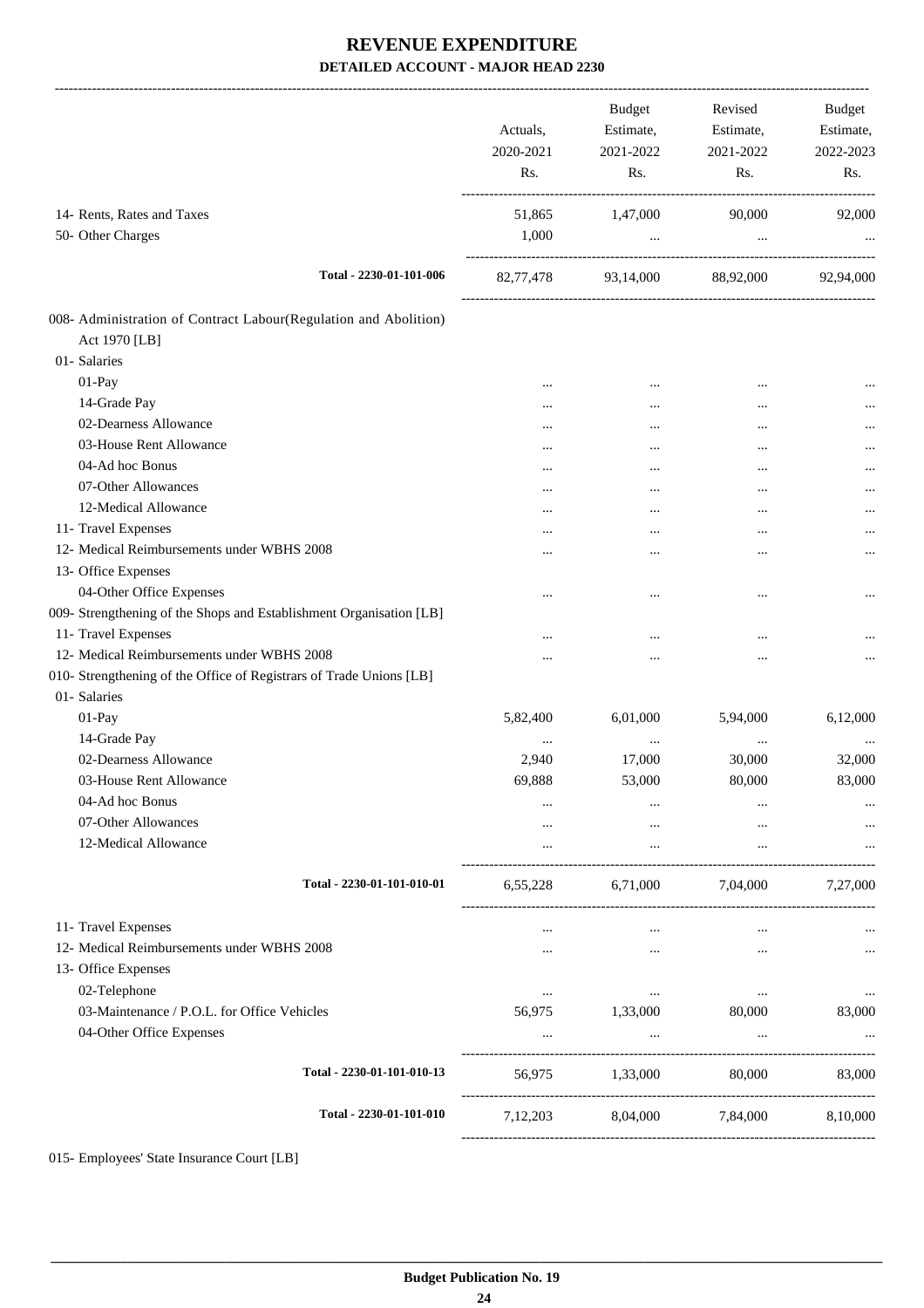|                                                                                                                                                                 | Actuals,<br>2020-2021<br>Rs. | Budget<br>Estimate,<br>2021-2022<br>Rs. | Revised<br>Estimate,<br>2021-2022<br>Rs.           | Budget<br>Estimate,<br>2022-2023<br>Rs. |
|-----------------------------------------------------------------------------------------------------------------------------------------------------------------|------------------------------|-----------------------------------------|----------------------------------------------------|-----------------------------------------|
| 01- Salaries                                                                                                                                                    |                              |                                         |                                                    |                                         |
| 01-Pay                                                                                                                                                          | 24,02,440                    | 38,11,000                               | 24,50,000                                          | 25,24,000                               |
| 14-Grade Pay                                                                                                                                                    |                              |                                         |                                                    |                                         |
| 02-Dearness Allowance                                                                                                                                           | $\ddots$<br>12,49,530        | <b>Contract Contract</b><br>78,000      | $\sim$ $\sim$<br>14,30,000                         | 15,16,000                               |
| 03-House Rent Allowance                                                                                                                                         | 4,24,524                     | 2,48,000                                | 4,30,000                                           | 4,43,000                                |
| 04-Ad hoc Bonus                                                                                                                                                 |                              | 8,000                                   |                                                    |                                         |
| 05-Interim Relief                                                                                                                                               | $\cdots$<br>2,27,052         | 1,50,000                                | $\cdots$<br>2,27,000                               | 2,27,000                                |
| 07-Other Allowances                                                                                                                                             | 37,200                       | 54,000                                  | 54,000                                             | 56,000                                  |
| 12-Medical Allowance                                                                                                                                            |                              |                                         |                                                    |                                         |
|                                                                                                                                                                 | 12,000                       | 13,000                                  | 12,000                                             | 12,000                                  |
| Total - 2230-01-101-015-01                                                                                                                                      | 43,52,746                    | 43,62,000                               | 46,03,000                                          | 47,78,000                               |
| 07- Medical Reimbursements                                                                                                                                      | 2,85,525                     | 52,000                                  | 1,00,000                                           | 1,02,000                                |
| 12- Medical Reimbursements under WBHS 2008                                                                                                                      |                              | $\cdots$                                | $\cdots$                                           |                                         |
| 13- Office Expenses                                                                                                                                             |                              |                                         |                                                    |                                         |
| 01-Electricity                                                                                                                                                  | $\cdots$                     | 23,000                                  | 23,000                                             | 23,000                                  |
| 02-Telephone                                                                                                                                                    | $\cdots$                     | 16,000                                  | 16,000                                             | 16,000                                  |
| 03-Maintenance / P.O.L. for Office Vehicles                                                                                                                     | 2,01,040                     | 1,79,000                                | 2,40,000                                           | 2,48,000                                |
| 04-Other Office Expenses                                                                                                                                        | 26,086                       | 31,000                                  | 61,000                                             | 62,000                                  |
| Total - 2230-01-101-015-13                                                                                                                                      |                              | 2,27,126 2,49,000 3,40,000              |                                                    | 3,49,000                                |
| Total - 2230-01-101-015                                                                                                                                         |                              | 48,65,397 46,63,000                     | 50,43,000                                          | 52,29,000                               |
|                                                                                                                                                                 |                              |                                         |                                                    |                                         |
| <b>Total - Administrative Expenditure</b>                                                                                                                       |                              |                                         | 8,88,42,716 11,11,69,000 11,07,51,000 12,65,98,000 |                                         |
| <b>State Development Schemes</b><br>004- Improvement of Working Conditions of Child and Woman<br>Labour [LB]<br>13- Office Expenses<br>04-Other Office Expenses |                              |                                         | 4,97,690 20,00,000 6,67,000                        | 21,00,000                               |
|                                                                                                                                                                 |                              |                                         |                                                    |                                         |
| Total - 2230-01-101-004                                                                                                                                         | 4,97,690                     |                                         | 20,00,000 6,67,000 21,00,000                       |                                         |
| 007- Statewide Survey to identify Child Labour in different<br>employment [LB]<br>13- Office Expenses                                                           |                              |                                         |                                                    |                                         |
| 03-Maintenance / P.O.L. for Office Vehicles                                                                                                                     |                              |                                         | 1,73,154 4,00,000 2,67,000                         | 4,20,000                                |
| 04-Other Office Expenses                                                                                                                                        |                              | 1,23,513 7,00,000 2,33,000              |                                                    | 7,35,000                                |
| Total - 2230-01-101-007-13                                                                                                                                      |                              |                                         | $2,96,667$ $11,00,000$ $5,00,000$ $11,55,000$      |                                         |
| 31- Grants-in-aid-GENERAL                                                                                                                                       |                              |                                         |                                                    |                                         |
| 02-Other Grants                                                                                                                                                 |                              | 8,14,000 35,00,000 18,00,000            |                                                    | 25,00,000                               |
| Total - 2230-01-101-007                                                                                                                                         |                              |                                         | 11,10,667 46,00,000 23,00,000 36,55,000            |                                         |
|                                                                                                                                                                 |                              |                                         |                                                    |                                         |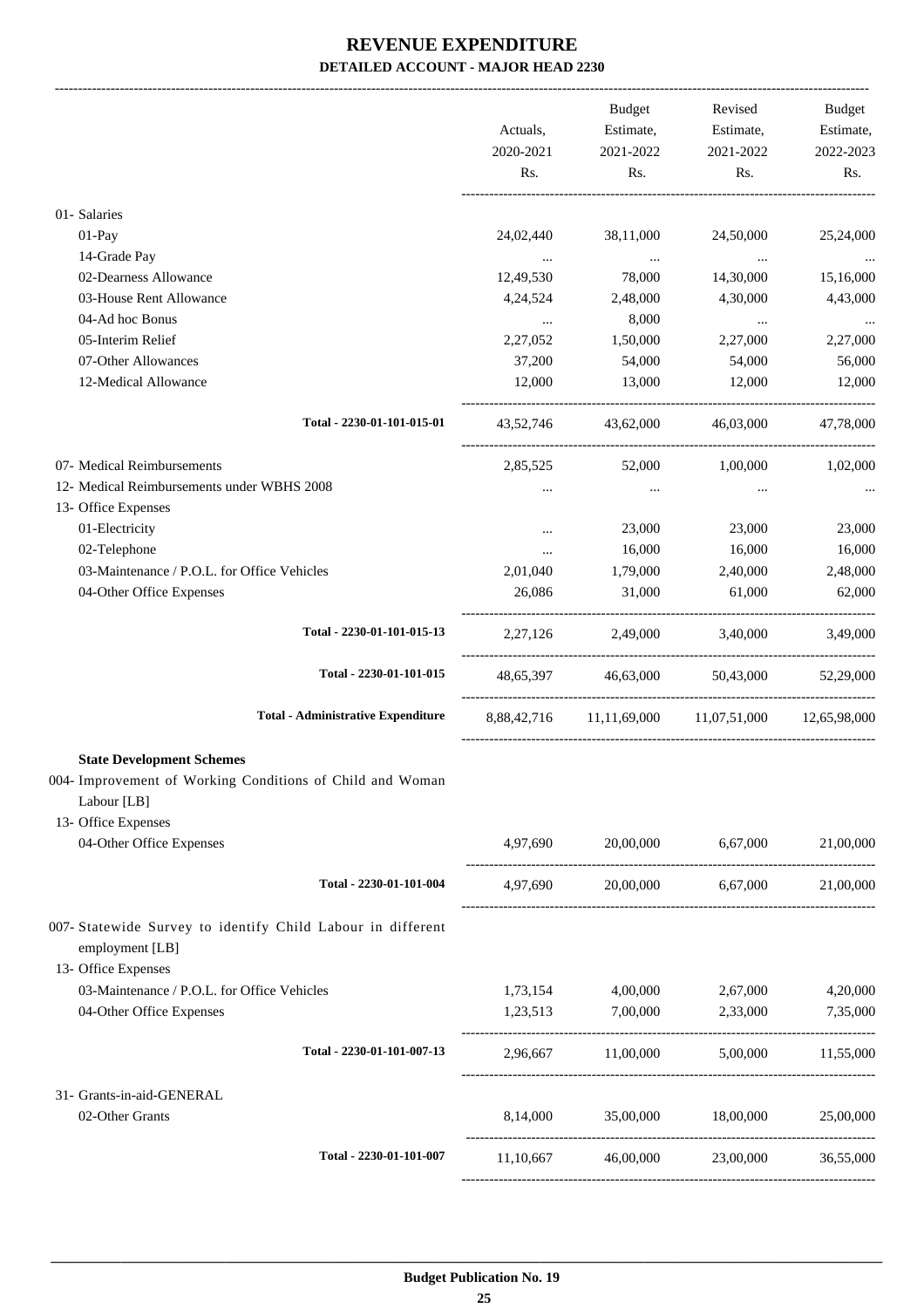|                                          | Actuals.    | <b>Budget</b><br>Estimate, | Revised<br>Estimate, | <b>Budget</b><br>Estimate, |
|------------------------------------------|-------------|----------------------------|----------------------|----------------------------|
|                                          | 2020-2021   | 2021-2022                  | 2021-2022            | 2022-2023                  |
|                                          |             |                            |                      |                            |
|                                          | Rs.         | Rs.                        | Rs.                  | Rs.                        |
|                                          |             |                            |                      |                            |
| <b>Total - State Development Schemes</b> | 16,08,357   | 66,00,000                  | 29,67,000            | 57,55,000                  |
| Total - 2230-01-101                      | 9,04,51,073 | 11,77,69,000               | 11,37,18,000         | 13,23,53,000               |
| Voted                                    | 9,04,51,073 | 11,77,69,000               | 11,37,18,000         | 13,23,53,000               |
| Charged                                  | $\cdots$    | $\cdots$                   | $\cdots$             | $\cdots$                   |
|                                          |             |                            |                      |                            |

.

#### **DETAILED ACCOUNT NO. 2230-01-102 - WORKING CONDITIONS AND SAFETY .**

| 01 - LABOUR                                 |                            |             |                |             |             |
|---------------------------------------------|----------------------------|-------------|----------------|-------------|-------------|
| 102- Working Conditions and Safety          |                            |             |                |             |             |
| <b>Administrative Expenditure</b>           |                            |             |                |             |             |
| 001- Inspection of Factories [LB]           |                            |             |                |             |             |
| 01- Salaries                                |                            |             |                |             |             |
| 01-Pay                                      |                            | 6,98,87,904 | 7,83,11,000    | 7,31,00,000 | 7,85,00,000 |
| 14-Grade Pay                                |                            | $\cdots$    | $\cdots$       | 1,40,000    | 1,40,000    |
| 02-Dearness Allowance                       |                            | 3,46,745    | 22,88,000      | 28,51,000   | 44,06,000   |
| 03-House Rent Allowance                     |                            | 74, 23, 758 | 72,44,000      | 77,00,000   | 79,31,000   |
| 04-Ad hoc Bonus                             |                            | 1,47,000    | 1,80,000       | 1,30,000    | 1,33,000    |
| 05-Interim Relief                           |                            | $\cdots$    | $\cdots$       | 10,000      | 10,000      |
| 07-Other Allowances                         |                            | 1,66,458    | 2,16,000       | 1,71,000    | 1,76,000    |
| 12-Medical Allowance                        |                            | 45,000      | 50,000         | 40,000      | 41,000      |
|                                             | Total - 2230-01-102-001-01 | 7,80,16,865 | 8,82,89,000    | 8,41,42,000 | 9,13,37,000 |
| 02- Wages                                   |                            | $\cdots$    | 1,63,000       | 1,23,000    | 1,23,000    |
| 07- Medical Reimbursements                  |                            | $\cdots$    | $\ldots$       | $\cdots$    |             |
| 11- Travel Expenses                         |                            | 95,888      | 2,18,000       | 1,70,000    | 1,74,000    |
| 12- Medical Reimbursements under WBHS 2008  |                            | 5,72,450    | 7,79,000       | 7,79,000    | 7,95,000    |
| 13- Office Expenses                         |                            |             |                |             |             |
| 01-Electricity                              |                            | 45,507      | 92,000         | 92,000      | 94,000      |
| 02-Telephone                                |                            | 1,04,677    | 1,94,000       | 1,82,000    | 1,86,000    |
| 03-Maintenance / P.O.L. for Office Vehicles |                            | 3,90,640    | 7,14,000       | 7,25,000    | 7,47,000    |
| 04-Other Office Expenses                    |                            | 3,03,567    | 6,10,000       | 6,10,000    | 6,12,000    |
|                                             | Total - 2230-01-102-001-13 | 8,44,391    | 16,10,000      | 16,09,000   | 16,39,000   |
| 14- Rents, Rates and Taxes                  |                            | 12,43,711   | 6,74,000       | 10,00,000   | 10,20,000   |
| 34- Scholarships and Stipends               |                            | $\cdots$    | $\ddotsc$      |             |             |
|                                             | Total - 2230-01-102-001    | 8,07,73,305 | 9,17,33,000    | 8,78,23,000 | 9,50,88,000 |
| 002- Inspection of Steam Boilers [LB]       |                            |             |                |             |             |
| 01- Salaries                                |                            |             |                |             |             |
| 01-Pay                                      |                            | 3,93,67,549 | 4, 19, 53, 000 | 4,06,00,000 | 4,25,18,000 |
| 14-Grade Pay                                |                            | $\cdots$    | $\cdots$       |             |             |
|                                             |                            |             |                |             |             |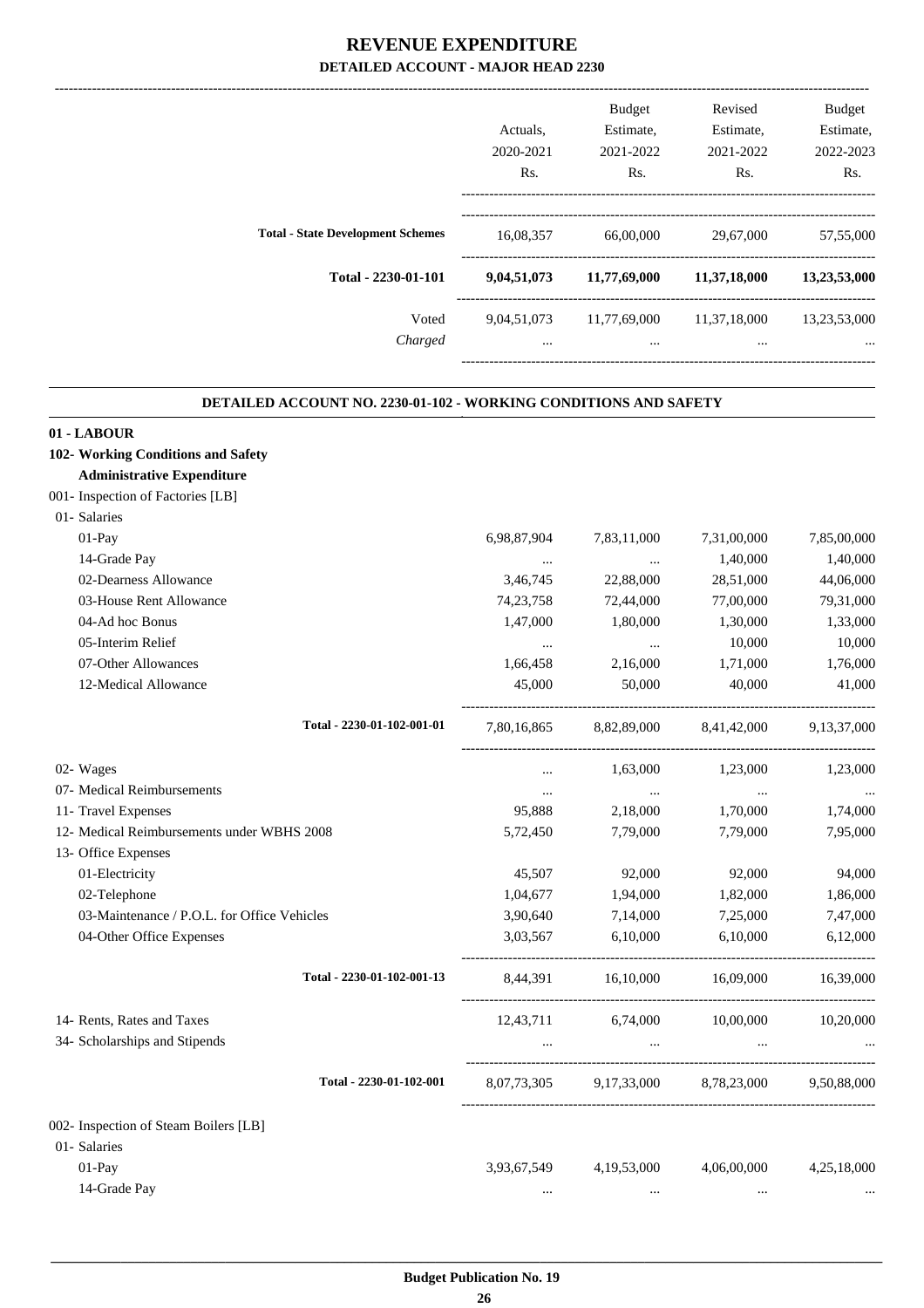-------------------------------------------------------------------------------------------------------------------------------------------------------------------------------

|                                                            | Actuals,<br>2020-2021<br>Rs. | <b>Budget</b><br>Estimate,<br>2021-2022<br>Rs. | Revised<br>Estimate,<br>2021-2022<br>Rs. | <b>Budget</b><br>Estimate,<br>2022-2023<br>Rs. |
|------------------------------------------------------------|------------------------------|------------------------------------------------|------------------------------------------|------------------------------------------------|
| 02-Dearness Allowance                                      | 1,97,532                     | 12,59,000                                      | 12,60,000                                | 12,70,000                                      |
| 03-House Rent Allowance                                    | 38,30,462                    | 39,86,000                                      | 38,90,000                                | 40,07,000                                      |
| 04-Ad hoc Bonus                                            | 75,600                       | 1,15,000                                       | 70,000                                   | 72,000                                         |
| 07-Other Allowances                                        | 38,260                       | 1,03,000                                       | 80,000                                   | 83,000                                         |
| 12-Medical Allowance                                       |                              | 6,000                                          | 6,000                                    | 7,000                                          |
| Total - 2230-01-102-002-01                                 | 4,35,09,403                  | 4,74,22,000                                    | 4,59,06,000                              | 4,79,57,000                                    |
| 02- Wages                                                  | $\cdots$                     | 11,000                                         |                                          |                                                |
| 07- Medical Reimbursements                                 | $\cdots$                     | $\cdots$                                       | $\cdots$                                 |                                                |
| 11- Travel Expenses                                        | 12,289                       | 42,000                                         | 35,000                                   | 36,000                                         |
| 12- Medical Reimbursements under WBHS 2008                 | 26,479                       | 2,15,000                                       | 1,80,000                                 | 1,84,000                                       |
| 13- Office Expenses                                        |                              |                                                |                                          |                                                |
| 01-Electricity                                             | 2,99,396                     | 3,17,000                                       | 3,00,000                                 | 3,06,000                                       |
| 02-Telephone                                               | 75,093                       | 87,000                                         | 87,000                                   | 89,000                                         |
| 03-Maintenance / P.O.L. for Office Vehicles                | 71,186                       | 1,82,000                                       | 82,000                                   | 85,000                                         |
| 04-Other Office Expenses                                   | 64,865                       | 1,26,000                                       | 80,000                                   | 82,000                                         |
| Total - 2230-01-102-002-13                                 |                              | 5,10,540 7,12,000                              | 5,49,000                                 | 5,62,000                                       |
| 14- Rents, Rates and Taxes                                 | 1,05,280                     | 1,08,000                                       | 1,06,000                                 | 1,08,000                                       |
| 28- Payment of Professional and Special Services           |                              |                                                |                                          |                                                |
| 02-Other charges                                           | $\ldots$                     | $\cdots$                                       | $\cdots$                                 |                                                |
| 50- Other Charges                                          | 38,773                       | 40,000                                         | 40,000                                   | 41.000                                         |
| Total - 2230-01-102-002                                    | 4,42,02,764                  | 4,85,50,000                                    | 4,68,16,000                              | 4,88,88,000                                    |
| 003- Labour Advisory and Guidance Cell [LB]                |                              |                                                |                                          |                                                |
| 01- Salaries                                               |                              |                                                |                                          |                                                |
| $01-Pay$                                                   |                              |                                                |                                          |                                                |
| 14-Grade Pay                                               | $\cdots$                     | $\cdots$                                       |                                          |                                                |
| 02-Dearness Allowance                                      | $\cdots$                     |                                                |                                          |                                                |
| 03-House Rent Allowance                                    |                              |                                                |                                          |                                                |
| 04-Ad hoc Bonus                                            | $\cdots$                     |                                                |                                          |                                                |
| 07-Other Allowances                                        |                              | $\cdots$                                       |                                          |                                                |
| 12-Medical Allowance                                       | $\cdots$                     | $\cdots$                                       | $\cdots$                                 |                                                |
| 12- Medical Reimbursements under WBHS 2008                 | $\cdots$                     | $\cdots$                                       |                                          |                                                |
| 004- Opening of Welders' Training Centre under the Boilers |                              |                                                |                                          |                                                |
| Directorate [LB]                                           |                              |                                                |                                          |                                                |
| 01- Salaries                                               |                              |                                                |                                          |                                                |
| 01-Pay                                                     | $\cdots$                     | $\cdots$                                       | $\cdots$                                 |                                                |
| 14-Grade Pay                                               | $\cdots$                     | $\cdots$                                       | $\cdots$                                 |                                                |
| 02-Dearness Allowance                                      | $\cdots$                     | $\cdots$                                       | $\cdots$                                 |                                                |
| 03-House Rent Allowance                                    | $\cdots$                     | $\cdots$                                       | $\cdots$                                 |                                                |
| 04-Ad hoc Bonus                                            | $\cdots$                     | $\cdots$                                       | $\cdots$                                 |                                                |
| 07-Other Allowances                                        | $\cdots$                     |                                                | $\cdots$                                 | $\cdots$                                       |
| 12-Medical Allowance                                       | $\cdots$                     | $\cdots$                                       |                                          | $\cdots$                                       |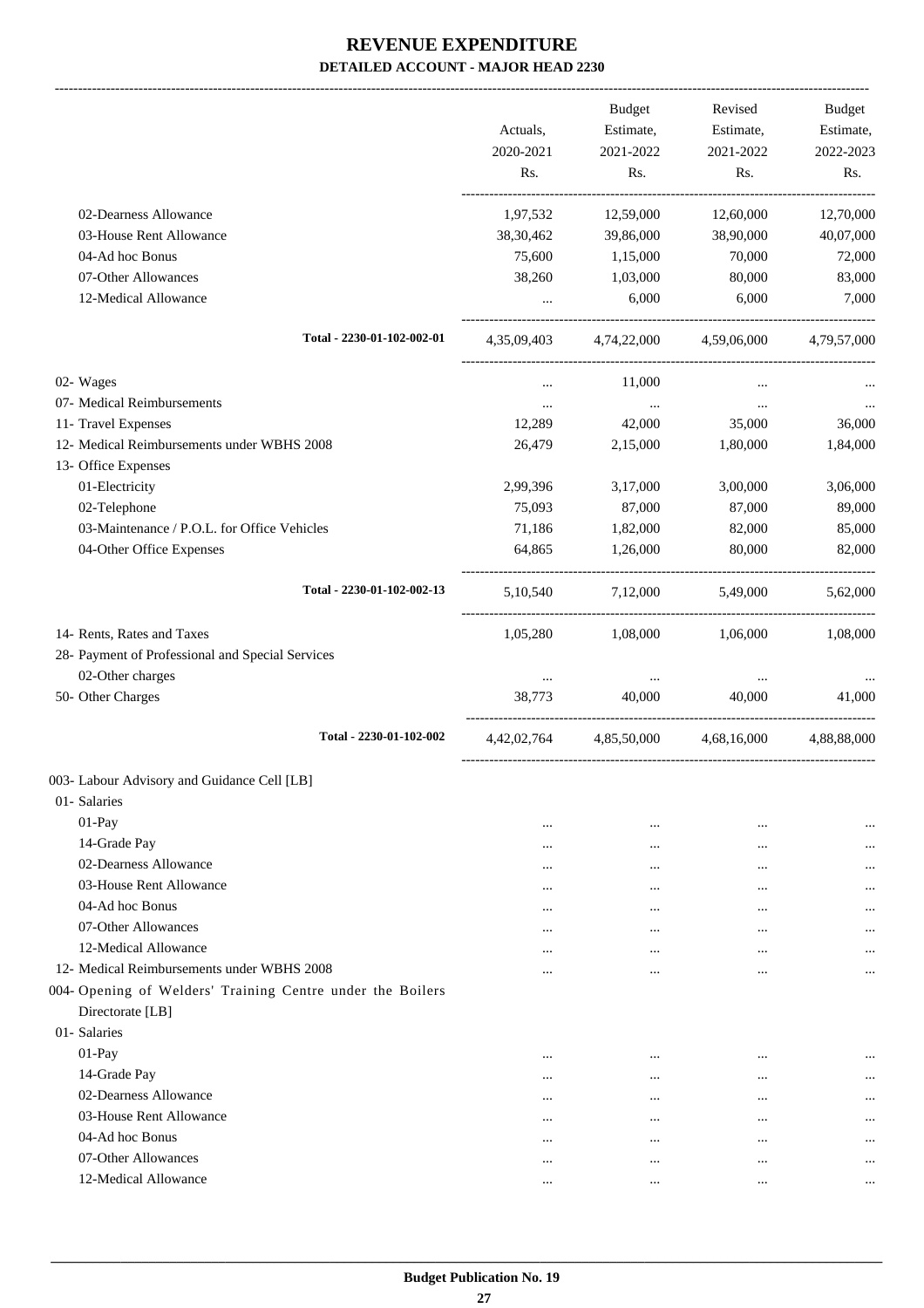-------------------------------------------------------------------------------------------------------------------------------------------------------------------------------

|                                                                    | Actuals,<br>2020-2021 | <b>Budget</b><br>Estimate,<br>2021-2022 | Revised<br>Estimate,<br>2021-2022                           | <b>Budget</b><br>Estimate,<br>2022-2023 |
|--------------------------------------------------------------------|-----------------------|-----------------------------------------|-------------------------------------------------------------|-----------------------------------------|
|                                                                    | Rs.                   | Rs.                                     | Rs.                                                         | Rs.                                     |
| 11- Travel Expenses                                                | $\cdots$              | $\cdots$                                | $\cdots$                                                    |                                         |
| 12- Medical Reimbursements under WBHS 2008                         |                       |                                         | $\cdots$                                                    |                                         |
| 50- Other Charges                                                  |                       |                                         |                                                             |                                         |
| 005- Opening of the Branch Offices of the Boilers Directorate [LB] |                       |                                         |                                                             |                                         |
| 01- Salaries                                                       |                       |                                         |                                                             |                                         |
| 01-Pay                                                             | 15,90,000             | 19,57,000                               | 16,22,000                                                   | 16,71,000                               |
| 14-Grade Pay                                                       | $\cdots$              | $\cdots$                                | $\cdots$                                                    |                                         |
| 02-Dearness Allowance                                              | 8,028                 | 53,000                                  | 65,000                                                      | 1,00,000                                |
| 03-House Rent Allowance                                            | 1,77,648              | 1,66,000                                | 1,80,000                                                    | 1,86,000                                |
| 04-Ad hoc Bonus                                                    | 4,200                 | 12,000                                  | 10,000                                                      | 11,000                                  |
| 07-Other Allowances                                                | $\cdots$              | 5,000                                   | 5,000                                                       | 6,000                                   |
| 12-Medical Allowance                                               | $\cdots$              | 4,000                                   | $\ddots$                                                    |                                         |
| Total - 2230-01-102-005-01                                         | 17,79,876             |                                         | 21,97,000 18,82,000                                         | 19,74,000                               |
| 02- Wages                                                          | 58,500                | 10,000                                  | 10,000                                                      | 11,000                                  |
| 11- Travel Expenses                                                | $\cdots$              | 1,000                                   | $\ldots$                                                    |                                         |
| 12- Medical Reimbursements under WBHS 2008                         | $\cdots$              | 12,000                                  | 40,000                                                      | 42,000                                  |
| 13- Office Expenses                                                |                       |                                         |                                                             |                                         |
| 01-Electricity                                                     | 2,285                 | 12,000                                  | 12,000                                                      | 13,000                                  |
| 02-Telephone                                                       | 14,537                | 21,000                                  | 21,000                                                      | 21,000                                  |
| 04-Other Office Expenses                                           | 5,750                 | 12,000                                  | 12,000                                                      | 12,000                                  |
| Total - 2230-01-102-005-13                                         | 22,572                | 45,000                                  | 45,000                                                      | 46,000                                  |
| 14- Rents, Rates and Taxes                                         | 1,37,997              |                                         | 21,000 1,39,000                                             | 1,42,000                                |
| 50- Other Charges                                                  |                       | $\cdots$                                | $\cdots$                                                    |                                         |
|                                                                    |                       |                                         |                                                             |                                         |
| Total - 2230-01-102-005                                            |                       | 19,98,945 22,86,000                     | 21,16,000                                                   | 22,15,000                               |
| <b>Total - Administrative Expenditure</b>                          |                       |                                         | $12,69,75,014$ $14,25,69,000$ $13,67,55,000$ $14,61,91,000$ |                                         |
| <b>State Development Schemes</b>                                   |                       |                                         |                                                             |                                         |
| 006- Strengthening of Welders Training Centre under the Boilers    |                       |                                         |                                                             |                                         |
| Directorate [LB]<br>50- Other Charges                              |                       |                                         | 12,06,852 10,00,000 3,33,000                                | 10,50,000                               |
|                                                                    |                       |                                         |                                                             |                                         |
| <b>Total - State Development Schemes</b>                           |                       |                                         | 12,06,852 10,00,000 3,33,000 10,50,000                      |                                         |
| Total - 2230-01-102                                                |                       |                                         | 12,81,81,866  14,35,69,000  13,70,88,000  14,72,41,000      |                                         |
| Voted                                                              |                       |                                         | 12,81,81,866  14,35,69,000  13,70,88,000  14,72,41,000      |                                         |
| Charged                                                            | $\cdots$              | $\sim 10^{-10}$                         | $\cdots$                                                    |                                         |
|                                                                    |                       |                                         |                                                             |                                         |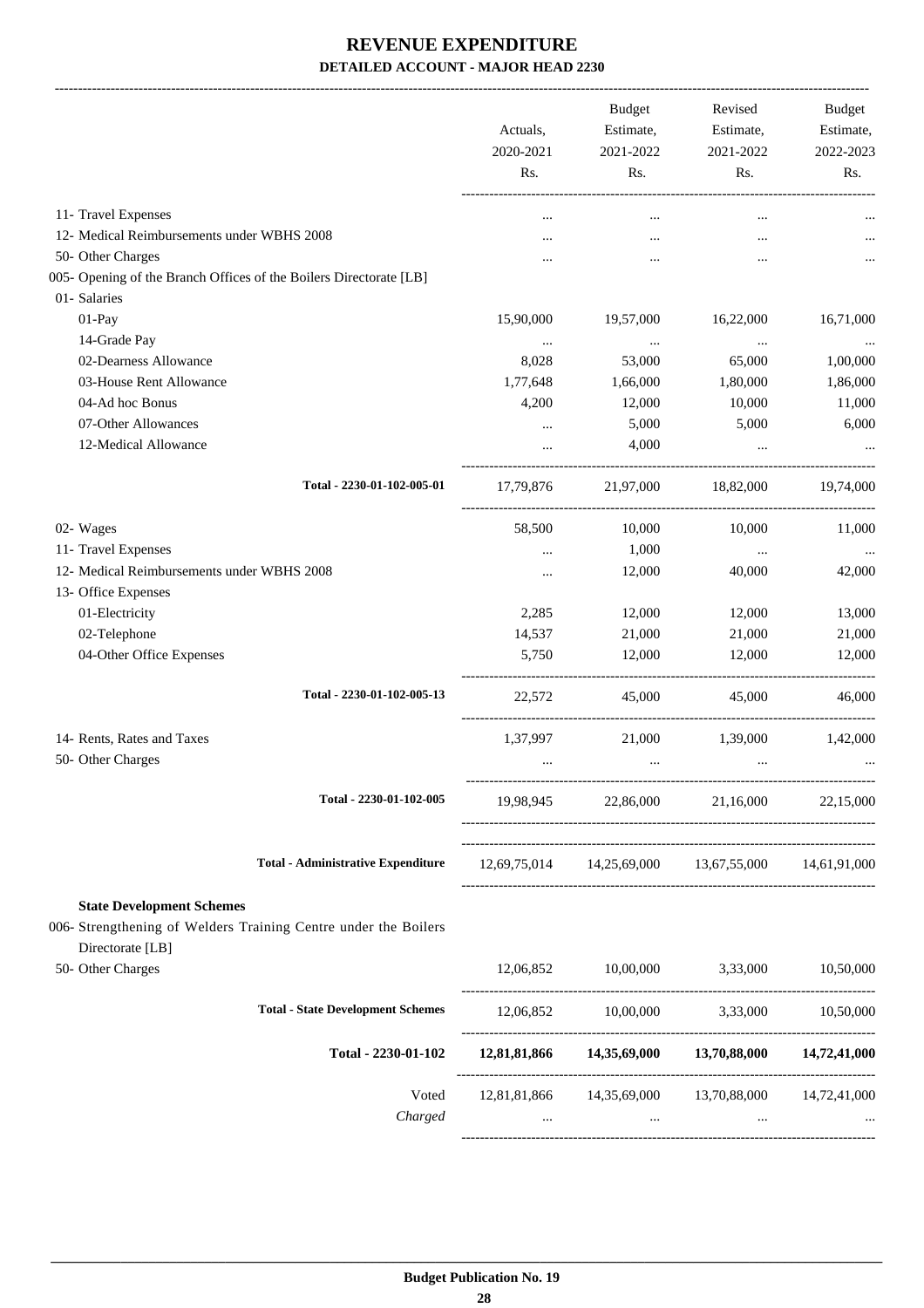-------------------------------------------------------------------------------------------------------------------------------------------------------------------------------

|                                                           | Actuals,<br>2020-2021 | <b>Budget</b><br>Estimate,<br>2021-2022 | Revised<br>Estimate,<br>2021-2022 | <b>Budget</b><br>Estimate,<br>2022-2023 |
|-----------------------------------------------------------|-----------------------|-----------------------------------------|-----------------------------------|-----------------------------------------|
|                                                           | Rs.                   | Rs.                                     | Rs.                               | Rs.                                     |
| DETAILED ACCOUNT NO. 2230-01-103 - GENERAL LABOUR WELFARE |                       |                                         |                                   |                                         |
| 01 - LABOUR                                               |                       |                                         |                                   |                                         |
| 103- General Labour Welfare                               |                       |                                         |                                   |                                         |
| <b>Administrative Expenditure</b>                         |                       |                                         |                                   |                                         |
| 001- Grants to the West Bengal Labour Welfare Board [LB]  |                       |                                         |                                   |                                         |
| 31- Grants-in-aid-GENERAL                                 |                       |                                         |                                   |                                         |
| 02-Other Grants                                           | 70,50,000             | 2,34,60,000                             | 2,30,00,000                       | 2,39,30,000                             |
| 36- Grants-in-aid-Salaries                                | 90,00,000             | 3,32,12,000                             | 3,40,00,000                       | 3,73,00,000                             |
| Total - 2230-01-103-001                                   | 1,60,50,000           | 5,66,72,000                             | 5,70,00,000                       | 6,12,30,000                             |
| 002- Labour Welfare Centres and Holiday Homes [LB]        |                       |                                         |                                   |                                         |
| 01- Salaries                                              |                       |                                         |                                   |                                         |
| 01-Pay                                                    |                       | 1,03,000                                |                                   |                                         |
| 14-Grade Pay                                              |                       | $\cdots$                                |                                   |                                         |
| 02-Dearness Allowance                                     |                       | 6,000                                   |                                   |                                         |
| 03-House Rent Allowance                                   |                       | 19,000                                  |                                   |                                         |
| 04-Ad hoc Bonus                                           |                       | $\cdots$                                |                                   |                                         |
| 07-Other Allowances                                       |                       | 3,000                                   | 3,000                             | 4,000                                   |
| 12-Medical Allowance                                      |                       | 4,000                                   | $\cdots$                          |                                         |
| Total - 2230-01-103-002-01                                | $\cdots$              | 1,35,000                                | 3,000                             | 4,000                                   |
| 02- Wages                                                 | $\cdots$              | $\cdots$                                | $\cdots$                          | $\cdots$                                |
| 11- Travel Expenses                                       |                       | $\cdots$                                | $\cdots$                          |                                         |
| 12- Medical Reimbursements under WBHS 2008                |                       |                                         |                                   |                                         |
| 13- Office Expenses                                       |                       |                                         |                                   |                                         |
| 04-Other Office Expenses                                  |                       |                                         |                                   |                                         |
| Total - 2230-01-103-002                                   | $\cdots$              | 1,35,000                                | 3,000                             | 4,000                                   |
| 003- Industrial Hygiene Services [LB]                     |                       |                                         |                                   |                                         |
| 01- Salaries                                              |                       |                                         |                                   |                                         |
| 01-Pay                                                    | 32,77,700             | 33,99,000                               | 32,77,000                         | 33,76,000                               |
| 14-Grade Pay                                              | $\cdots$              | $\ldots$                                | $\cdots$                          |                                         |
| 02-Dearness Allowance                                     | 16,818                | 1,00,000                                | 1,34,000                          | 2,07,000                                |
| 03-House Rent Allowance                                   | 3,27,792              | 3,17,000                                | 3,30,000                          | 3,40,000                                |
| 04-Ad hoc Bonus                                           | 4,200                 | 12,000                                  | 8,000                             | 9,000                                   |
| 07-Other Allowances                                       | 4,620                 | 10,000                                  | 6,000                             | 7,000                                   |
| 12-Medical Allowance                                      | $\cdots$              | $\cdots$                                | $\cdots$                          | $\cdots$                                |
| Total - 2230-01-103-003-01                                | 36, 31, 130           | 38,38,000                               | 37,55,000                         | 39,39,000                               |
| 07- Medical Reimbursements                                | $\cdots$              | $\cdots$                                | $\cdots$                          |                                         |
| 11- Travel Expenses                                       | $\cdots$              | $\cdots$                                | $\cdots$                          |                                         |
| 12- Medical Reimbursements under WBHS 2008                | $\cdots$              |                                         | $\cdots$                          |                                         |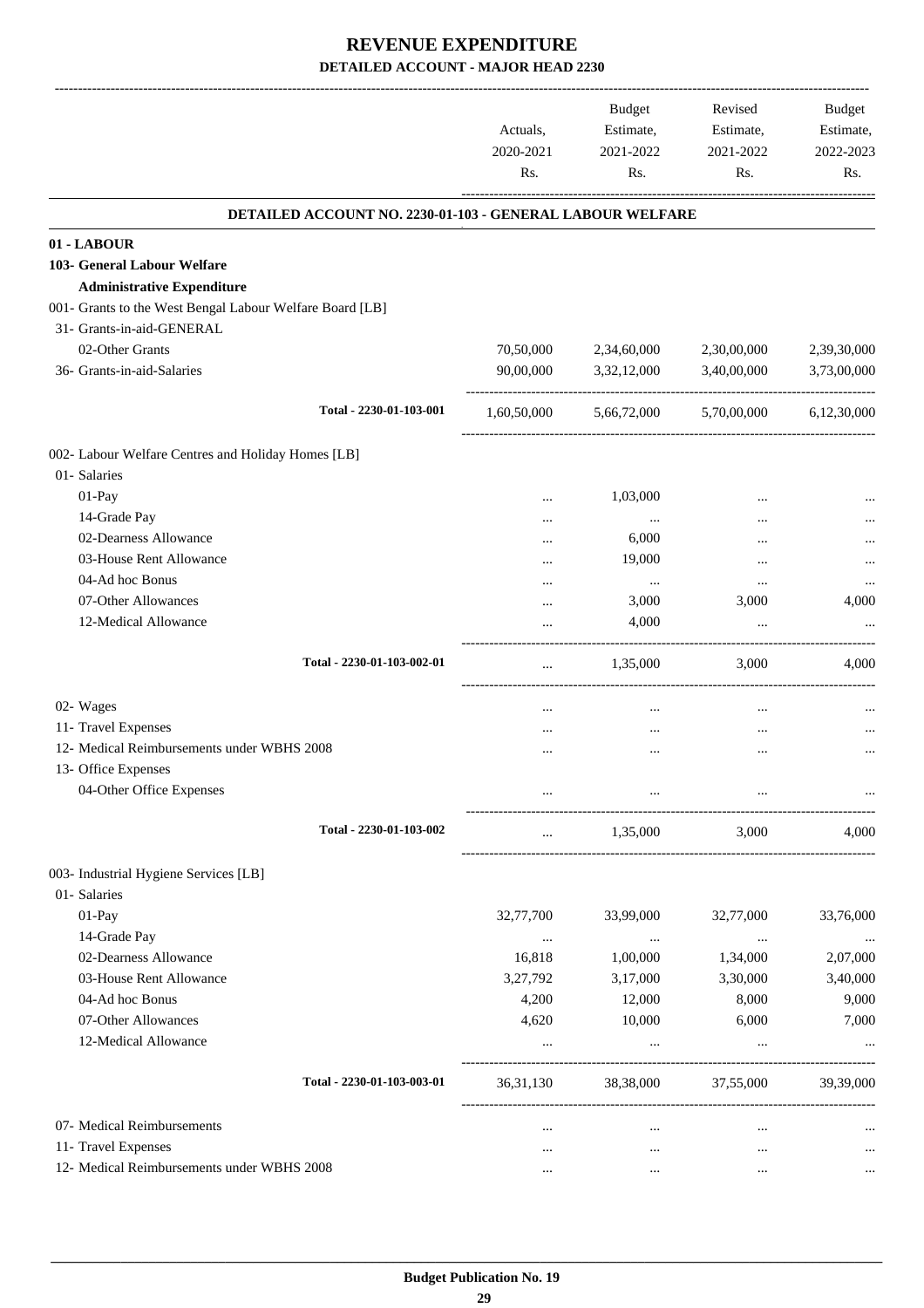|                                                                                                                                                                                                     | Actuals,<br>2020-2021<br>Rs. | Budget<br>Estimate,<br>2021-2022<br>Rs.         | Revised<br>Estimate,<br>2021-2022<br>Rs. | Budget<br>Estimate,<br>2022-2023<br>Rs. |
|-----------------------------------------------------------------------------------------------------------------------------------------------------------------------------------------------------|------------------------------|-------------------------------------------------|------------------------------------------|-----------------------------------------|
| 13- Office Expenses                                                                                                                                                                                 |                              |                                                 |                                          |                                         |
| 01-Electricity                                                                                                                                                                                      |                              |                                                 |                                          |                                         |
| 02-Telephone                                                                                                                                                                                        |                              | $\cdots$                                        | $\cdots$                                 |                                         |
| 03-Maintenance / P.O.L. for Office Vehicles                                                                                                                                                         |                              | $\cdots$                                        | $\cdots$                                 |                                         |
| 04-Other Office Expenses                                                                                                                                                                            | 30,000                       | 31,000                                          | 31,000                                   | 32,000                                  |
| Total - 2230-01-103-003-13                                                                                                                                                                          | 30,000                       | 31,000                                          | 31,000                                   | 32,000                                  |
| 14- Rents, Rates and Taxes                                                                                                                                                                          | $\cdots$                     | 88,000                                          | 40,000                                   | 41,000                                  |
| 27- Minor Works/ Maintenance                                                                                                                                                                        | $\cdots$                     | $\cdots$                                        |                                          |                                         |
| 50- Other Charges                                                                                                                                                                                   |                              | $\cdots$                                        | $\cdots$                                 |                                         |
| Total - 2230-01-103-003                                                                                                                                                                             |                              | 36,61,130 39,57,000 38,26,000 40,12,000         |                                          |                                         |
| 004- Grants to the West Bengal Building and Other Constraction<br>Workers Welfare Board for initial expenditure in connection<br>with the setting up of the Board [LB]<br>31- Grants-in-aid-GENERAL |                              |                                                 |                                          |                                         |
| 02-Other Grants<br>005- Grants to the West Bengal Social Security Board [LB]                                                                                                                        |                              |                                                 |                                          |                                         |
| 31- Grants-in-aid-GENERAL                                                                                                                                                                           |                              |                                                 |                                          |                                         |
| 02-Other Grants                                                                                                                                                                                     |                              |                                                 |                                          |                                         |
| 006- Grants to the West Bengal Tea Plantation Employees Welfare<br>Board [LB]                                                                                                                       |                              |                                                 |                                          |                                         |
| 31- Grants-in-aid-GENERAL                                                                                                                                                                           |                              |                                                 |                                          |                                         |
| 02-Other Grants                                                                                                                                                                                     |                              | 1,02,00,000                                     |                                          |                                         |
| Total - 2230-01-103-006                                                                                                                                                                             |                              | 1,02,00,000                                     |                                          |                                         |
| 007- Compensation to the Labourers [LB]                                                                                                                                                             |                              |                                                 |                                          |                                         |
| 31- Grants-in-aid-GENERAL<br>02-Other Grants                                                                                                                                                        | 64,00,000                    | 30,00,000                                       | 40,00,000                                | 40,40,000                               |
| 50- Other Charges                                                                                                                                                                                   | 8,00,000                     | 16,67,000                                       | 10,00,000                                | 10,30,000                               |
| Total - 2230-01-103-007                                                                                                                                                                             | 72,00,000                    | 46,67,000                                       | 50,00,000                                | 50,70,000                               |
| <b>Total - Administrative Expenditure</b>                                                                                                                                                           |                              | 2,69,11,130 7,56,31,000 6,58,29,000 7,03,16,000 |                                          |                                         |
| <b>State Development Schemes</b><br>008- West Bengal Silicosis Prevention and Control Fund [LB]<br>31- Grants-in-aid-GENERAL                                                                        |                              |                                                 |                                          |                                         |
| 02-Other Grants                                                                                                                                                                                     | $\cdots$                     | 7,00,00,000                                     | 7,00,00,000                              | 3,00,00,000                             |
| <b>Total - State Development Schemes</b>                                                                                                                                                            | $\cdots$                     | 7,00,00,000                                     | 7,00,00,000                              | 3,00,00,000                             |
|                                                                                                                                                                                                     |                              |                                                 |                                          |                                         |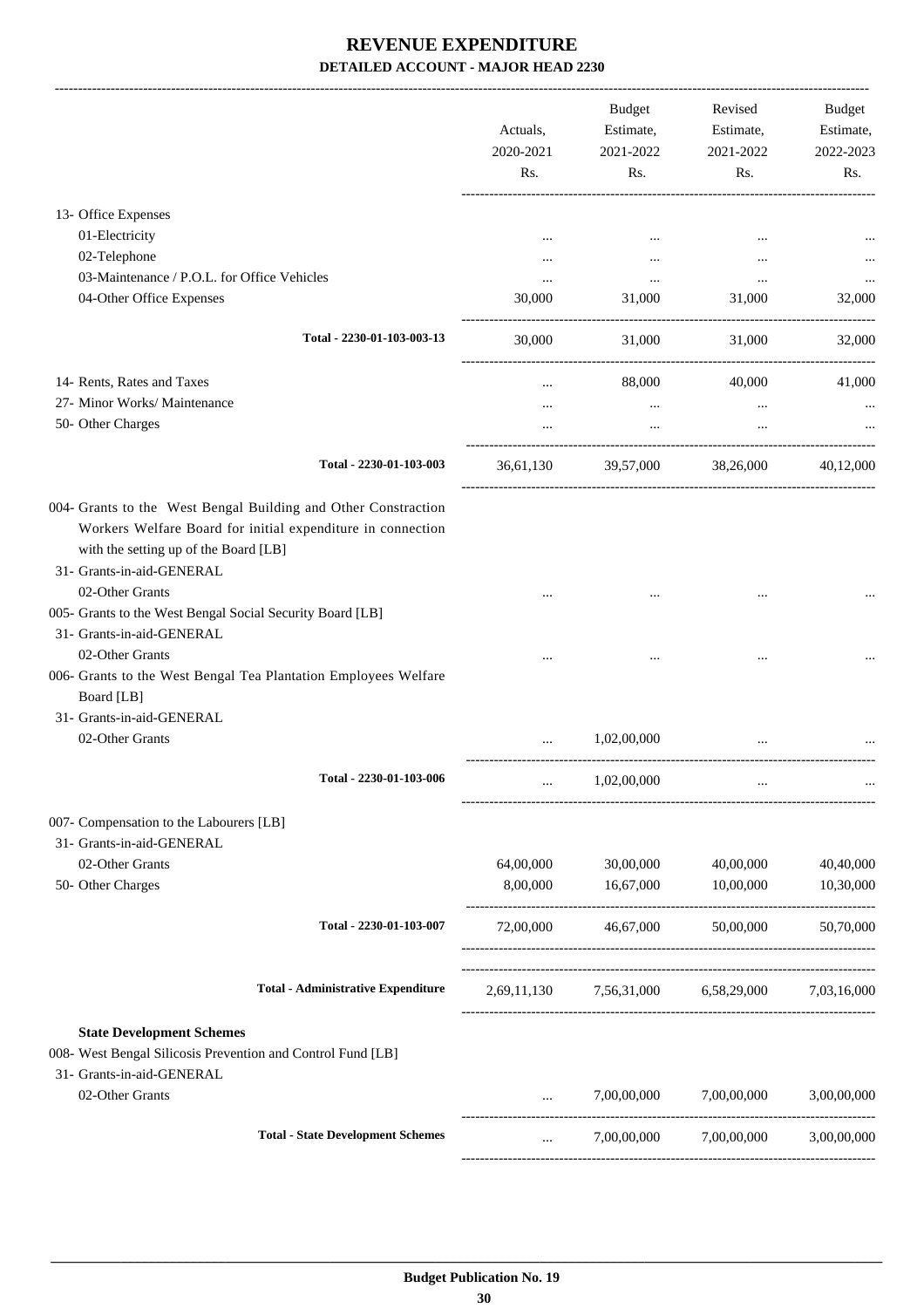|                                                                                          | Actuals,<br>2020-2021<br>Rs. | Budget<br>Estimate,<br>2021-2022<br>Rs. | Revised<br>Estimate,<br>2021-2022<br>Rs. | Budget<br>Estimate,<br>2022-2023<br>Rs. |
|------------------------------------------------------------------------------------------|------------------------------|-----------------------------------------|------------------------------------------|-----------------------------------------|
| Total - 2230-01-103                                                                      | 2,69,11,130                  | 14,56,31,000                            | 13,58,29,000                             | 10,03,16,000                            |
| Voted<br>Charged                                                                         | $\cdots$                     | $\cdots$                                | 2,69,11,130 14,56,31,000 13,58,29,000    | 10,03,16,000                            |
|                                                                                          |                              |                                         |                                          |                                         |
| <b>DETAILED ACCOUNT NO. 2230-01-112 - REHABILITATION OF BONDED LABOURS</b>               |                              |                                         |                                          |                                         |
|                                                                                          |                              |                                         |                                          |                                         |
|                                                                                          |                              |                                         |                                          |                                         |
| 01 - LABOUR<br>112- Rehabilitation of Bonded Labours<br><b>State Development Schemes</b> |                              |                                         |                                          |                                         |
| 001- Detection & Rehabilitation of Bonded Labourers [LB]<br>50- Other Charges            | $\cdots$                     |                                         | 5,00,000 1,67,000                        | 5,25,000                                |
| <b>Total - State Development Schemes</b>                                                 | $\cdots$                     | 5,00,000                                | 1,67,000                                 | 5,25,000                                |

| 01 - LABOUR                                             |          |          |          |          |
|---------------------------------------------------------|----------|----------|----------|----------|
| 113- Improvement of working conditions of Child & Women |          |          |          |          |
| labour                                                  |          |          |          |          |
| <b>Central Sector Scheme</b>                            |          |          |          |          |
| 001- Rehabilitation of Bonded Labour (RBL) [LB]         |          |          |          |          |
| 31- Grants-in-aid-GENERAL                               |          |          |          |          |
| 02-Other Grants                                         |          |          |          |          |
| Total - 2230-01-113                                     |          | $\cdots$ | $\cdots$ | $\cdots$ |
| Voted                                                   | $\cdots$ | $\cdots$ | $\cdots$ | $\cdots$ |
| Charged                                                 | $\cdots$ | $\cdots$ | $\cdots$ | $\cdots$ |
|                                                         |          |          |          |          |

Voted ... 5,00,000 1,67,000 5,25,000 *Charged* ... ... ... ...

-----------------------------------------------------------------------------------------

#### **DETAILED ACCOUNT NO. 2230-01-789 - SPECIAL COMPONENT PLAN FOR SCHEDULED CASTES .**

#### **01 - LABOUR**

| 789- Special Component Plan for Scheduled Castes |          |          |              |
|--------------------------------------------------|----------|----------|--------------|
| <b>State Development Schemes</b>                 |          |          |              |
| 001 - Bidi Workers Welfare Scheme [LB]           |          |          |              |
| 13- Office Expenses                              |          |          |              |
| 04-Other Office Expenses                         | $\cdots$ | $\cdots$ | <br>$\cdots$ |
| Total - 2230-01-789                              | $\cdots$ | $\cdots$ | <br>$\cdots$ |
|                                                  |          |          |              |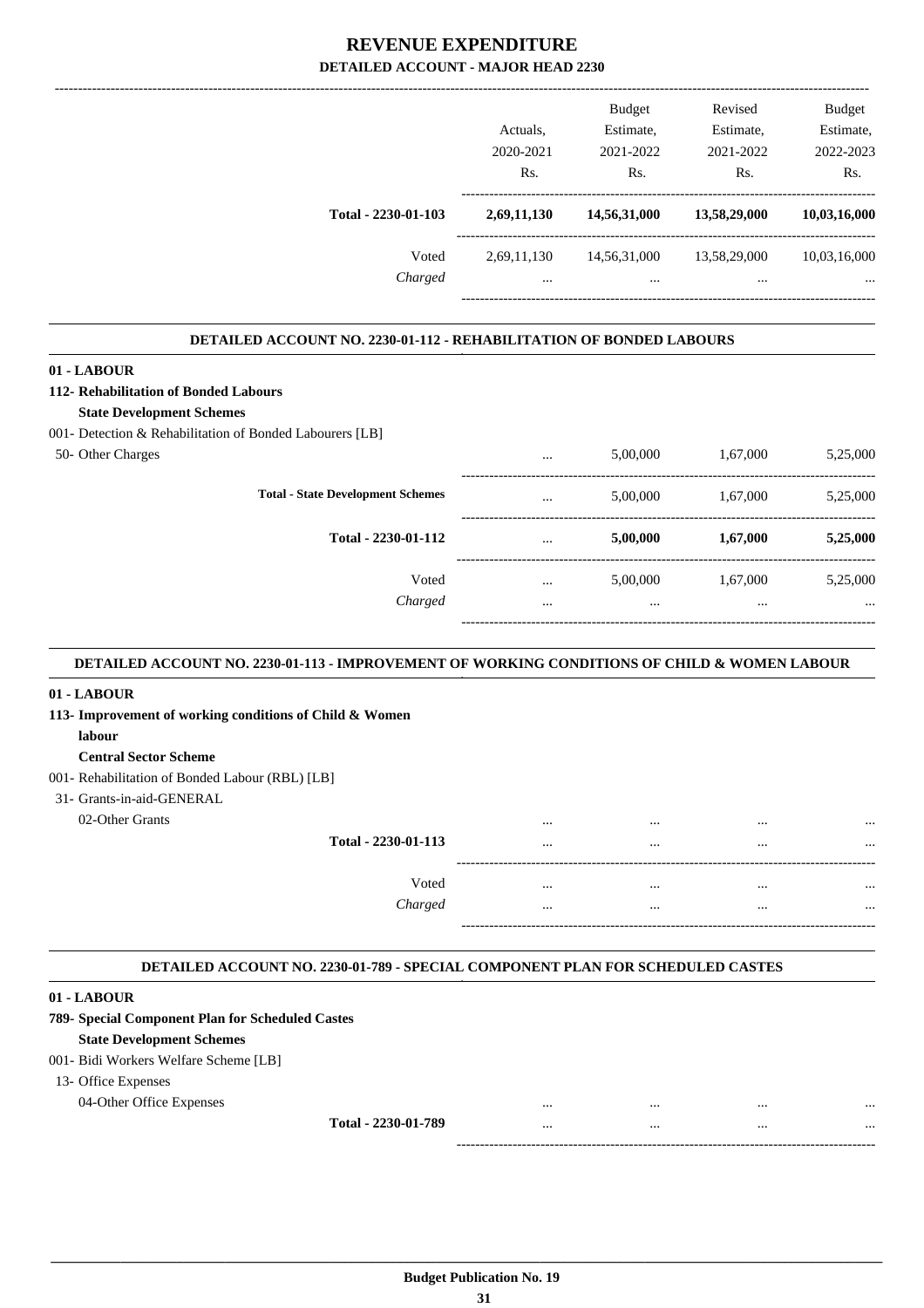|         |           | <b>Budget</b> | Revised   | <b>Budget</b> |
|---------|-----------|---------------|-----------|---------------|
|         | Actuals.  | Estimate,     | Estimate, | Estimate,     |
|         | 2020-2021 | 2021-2022     | 2021-2022 | 2022-2023     |
|         | Rs.       | Rs.           | Rs.       | Rs.           |
| Voted   |           | $\cdots$      |           | $\cdots$      |
| Charged |           | $\cdots$      |           | $\cdots$      |
|         |           |               |           |               |

#### **DETAILED ACCOUNT NO. 2230-01-797 - TRANSFER TO RESERVE FUND/DEPOSIT ACCOUNT .**

.

**01 - LABOUR**

| 797- Transfer to Reserve Fund/Deposit Account                |          |             |             |             |
|--------------------------------------------------------------|----------|-------------|-------------|-------------|
| <b>State Development Schemes</b>                             |          |             |             |             |
| 001 - West Bengal Silicosis Prevention and Control Fund [LB] |          |             |             |             |
| 63- Inter-Account Transfer                                   | $\cdots$ | 7,00,00,000 | 7,00,00,000 | 3,00,00,000 |
| <b>Total - State Development Schemes</b>                     | $\cdots$ | 7,00,00,000 | 7,00,00,000 | 3.00.00.000 |
| Total - 2230-01-797                                          | $\cdots$ | 7,00,00,000 | 7,00,00,000 | 3,00,00,000 |
| Voted                                                        | $\cdots$ | 7,00,00,000 | 7,00,00,000 | 3.00.00.000 |
| Charged                                                      |          |             |             |             |
|                                                              |          |             |             |             |

| DETAILED ACCOUNT NO. 2230-01-800 - OTHER EXPENDITURE                   |          |           |           |          |  |
|------------------------------------------------------------------------|----------|-----------|-----------|----------|--|
| 01 - LABOUR                                                            |          |           |           |          |  |
| 800- Other Expenditure                                                 |          |           |           |          |  |
| <b>Administrative Expenditure</b>                                      |          |           |           |          |  |
| 003- Testing Laboratory for Examination of Boilers [LB]                |          |           |           |          |  |
| 02- Wages                                                              |          | $\cdots$  | $\cdots$  | $\cdots$ |  |
| 50- Other Charges                                                      |          | $\ddotsc$ | $\ddotsc$ | $\cdots$ |  |
| <b>State Development Schemes</b>                                       |          |           |           |          |  |
| 001- Strengthening of Testing Laboratory for Examination of Boilers    |          |           |           |          |  |
| [LB]                                                                   |          |           |           |          |  |
| 27- Minor Works/ Maintenance                                           |          | $\cdots$  | $\cdots$  |          |  |
| Total - 2230-01-800                                                    | $\cdots$ | $\cdots$  | $\cdots$  |          |  |
| Voted                                                                  | $\cdots$ | $\cdots$  | $\cdots$  | $\cdots$ |  |
| Charged                                                                | $\cdots$ |           | $\cdots$  |          |  |
|                                                                        |          |           |           |          |  |
| <b>DETAILED ACCOUNT NO. 2230-02-001 - DIRECTION AND ADMINISTRATION</b> |          |           |           |          |  |
| 02 - EMPLOYMENT SERVICE                                                |          |           |           |          |  |
| 001- Direction and Administration                                      |          |           |           |          |  |

## **Administrative Expenditure**

#### 002- Extension of Employment Services [LB]

| 01- Salaries            |           |             |             |             |
|-------------------------|-----------|-------------|-------------|-------------|
| $01-Pav$                | 98.79.950 | 1.13.58.000 | 1.10.00.000 | 1,20,97,000 |
| 14-Grade Pay            | $\cdots$  | $\cdots$    | $\cdots$    |             |
| 02-Dearness Allowance   | 49.116    | 3.31.000    | 4.03.000    | 6,23,000    |
| 03-House Rent Allowance | 10.43.469 | 10.50.000   | 10.50.000   | 10,82,000   |
|                         |           |             |             |             |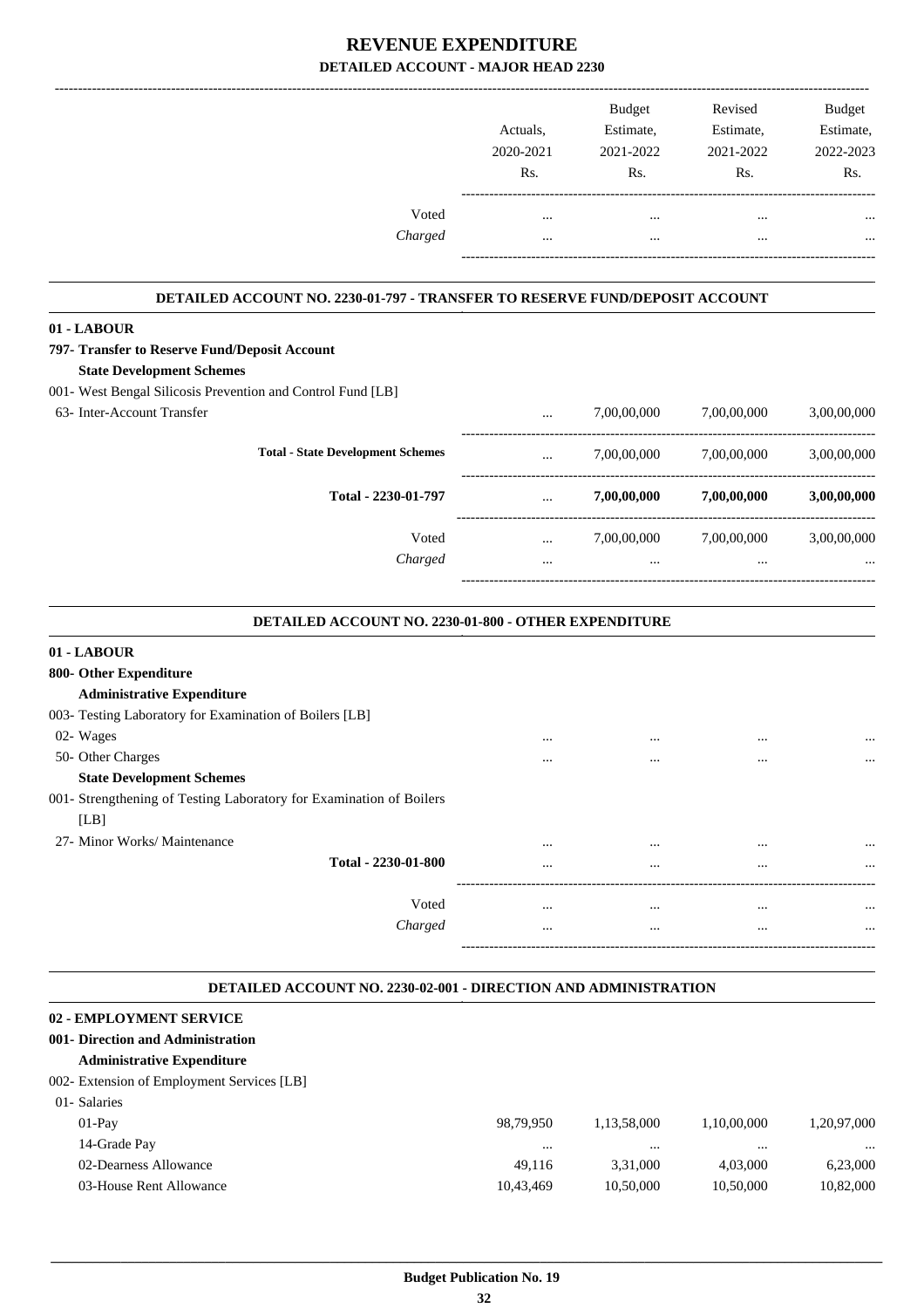|                                                                   | Actuals,         | Budget<br>Estimate,                                     | Revised<br>Estimate, | <b>Budget</b><br>Estimate, |
|-------------------------------------------------------------------|------------------|---------------------------------------------------------|----------------------|----------------------------|
|                                                                   | 2020-2021<br>Rs. | 2021-2022<br>Rs.                                        | 2021-2022<br>Rs.     | 2022-2023<br>Rs.           |
| 04-Ad hoc Bonus                                                   | 33,600           | 52,000                                                  | 46,000               | 47,000                     |
| 07-Other Allowances                                               | 59,436           | 74,000                                                  | 61,000               | 63,000                     |
| 12-Medical Allowance                                              | 27,306           | 30,000                                                  | 28,000               | 29,000                     |
| Total - 2230-02-001-002-01                                        |                  | 1,10,92,877 1,28,95,000 1,25,88,000 1,39,41,000         |                      |                            |
| 02- Wages                                                         | $\cdots$         | $\cdots$                                                |                      |                            |
| 07- Medical Reimbursements                                        | $\cdots$         | $\ldots$                                                | $\ddotsc$            |                            |
| 11- Travel Expenses                                               | $\cdots$         | $\cdots$                                                | 26,000               | 26,000                     |
| 12- Medical Reimbursements under WBHS 2008                        | 4,160            | 53,000                                                  | 53,000               | 54,000                     |
| 13- Office Expenses                                               |                  |                                                         |                      |                            |
| 01-Electricity                                                    | $\cdots$         | $\cdots$                                                |                      |                            |
| 04-Other Office Expenses                                          | 22,900           | $\cdots$                                                |                      |                            |
| Total - 2230-02-001-002-13                                        | 22,900           | $\cdots$                                                | $\ddots$             |                            |
| 14- Rents, Rates and Taxes                                        |                  | 5,50,663 3,70,000 15,70,000 15,82,000                   |                      |                            |
| Total - 2230-02-001-002                                           |                  | $1,16,70,600$ $1,33,18,000$ $1,42,37,000$ $1,56,03,000$ |                      |                            |
| 006- Directorate of National Employment Services [LB]             |                  |                                                         |                      |                            |
| 01- Salaries                                                      |                  |                                                         |                      |                            |
| 01-Pay                                                            | 2,43,29,411      | 3,00,00,000                                             | 2,76,00,000          | 3,53,38,000                |
| 14-Grade Pay                                                      | 271              | $\ldots$                                                | $\cdots$             | $\cdots$                   |
| 02-Dearness Allowance                                             | 1,18,466         | 9,88,000                                                | 9,93,000             | 15,34,000                  |
| 03-House Rent Allowance                                           | 20,73,855        | 31,29,000                                               | 21,00,000            | 21,63,000                  |
| 04-Ad hoc Bonus                                                   | 79,800           | 98,000                                                  | 70,000               | 72,000                     |
| 07-Other Allowances                                               | 51,044           | 5,00,000                                                | 2,00,000             | 2,06,000                   |
| 12-Medical Allowance                                              | 40,500           | 53,000                                                  | 80,000               | 82,000                     |
| Total - 2230-02-001-006-01                                        |                  | 2,66,93,347 3,47,68,000 3,10,43,000 3,93,95,000         |                      |                            |
| 02- Wages                                                         | $\cdots$         | $\ldots$                                                | $\cdots$             |                            |
| 07- Medical Reimbursements                                        | $\ldots$         | 10,000                                                  | 10,000               | 10,000                     |
| 11- Travel Expenses                                               | 12,085           | 49,000                                                  | 20,000               | 21,000                     |
| 12- Medical Reimbursements under WBHS 2008<br>13- Office Expenses | 37,479           | 85,000                                                  | 1,00,000             | 1,02,000                   |
| 01-Electricity                                                    | 48,195           | 1,89,000                                                | 1,89,000             | 1,93,000                   |
| 02-Telephone                                                      | 1,16,247         | 1,35,000                                                | 1,20,000             | 1,23,000                   |
| 03-Maintenance / P.O.L. for Office Vehicles                       | 1,42,593         | 1,48,000                                                | 1,50,000             | 1,59,000                   |
| 04-Other Office Expenses                                          | 54,807           | 97,000                                                  | 1,15,000             | 1,20,000                   |
| Total - 2230-02-001-006-13                                        |                  | 3,61,842 5,69,000 5,74,000                              |                      | 5,95,000                   |
| Total - 2230-02-001-006                                           |                  | 2,71,04,753 3,54,81,000 3,17,47,000 4,01,23,000         |                      |                            |
|                                                                   |                  |                                                         |                      |                            |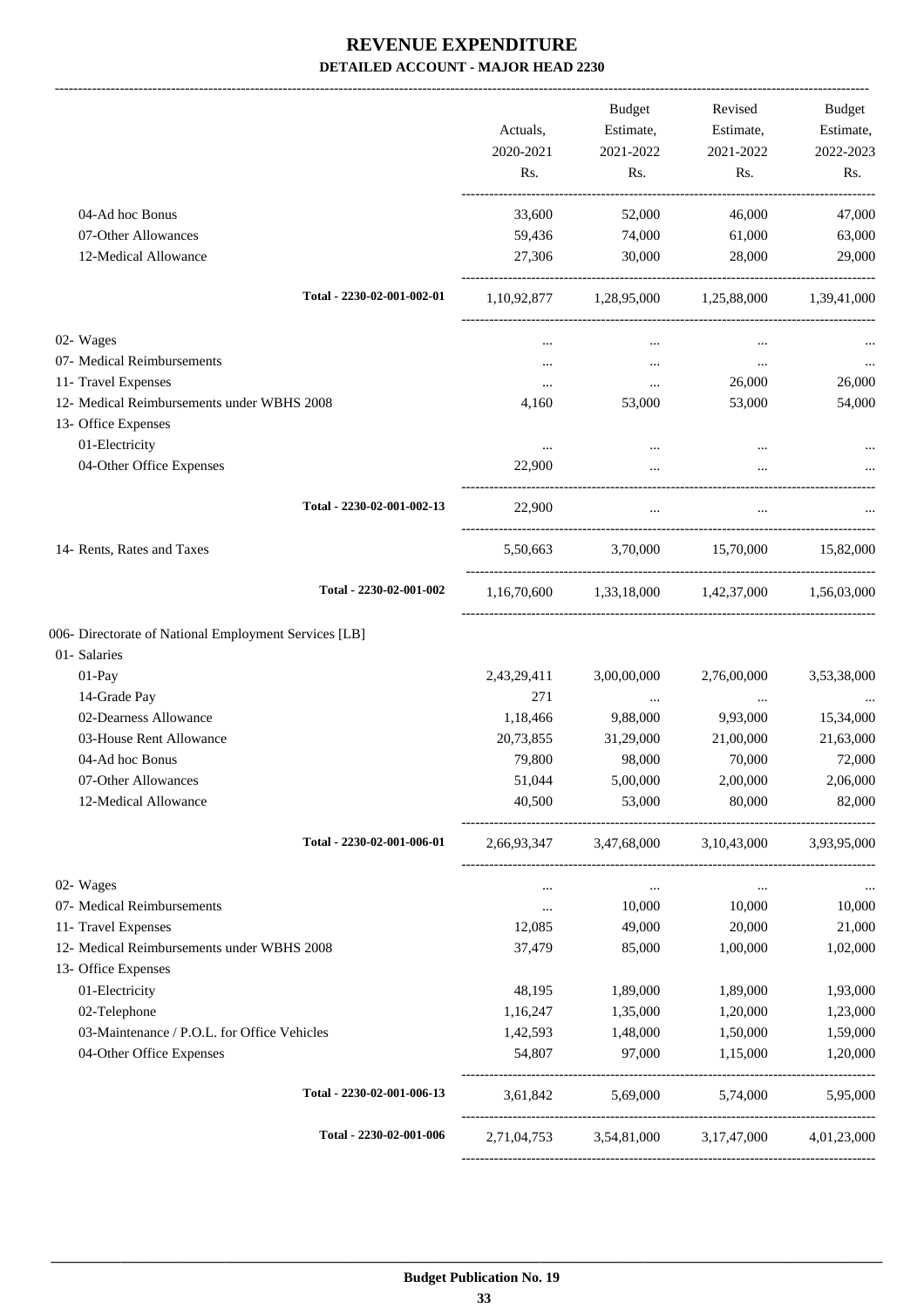|                                                                                | Actuals,<br>2020-2021<br>Rs. | <b>Budget</b><br>Estimate,<br>2021-2022<br>Rs. | Revised<br>Estimate,<br>2021-2022<br>Rs.          | <b>Budget</b><br>Estimate,<br>2022-2023<br>Rs. |
|--------------------------------------------------------------------------------|------------------------------|------------------------------------------------|---------------------------------------------------|------------------------------------------------|
| <b>Total - Administrative Expenditure</b>                                      |                              |                                                | 3,87,75,353 4,87,99,000 4,59,84,000 5,57,26,000   |                                                |
|                                                                                |                              |                                                |                                                   |                                                |
| <b>State Development Schemes</b><br>001- Extension of Employment Services [LB] |                              |                                                |                                                   |                                                |
| 13- Office Expenses                                                            |                              |                                                |                                                   |                                                |
| 04-Other Office Expenses                                                       |                              | 1,35,42,244 12,34,00,000                       | 6,50,00,000                                       | 8,30,00,000                                    |
| 50- Other Charges                                                              | 50,363                       | 30,00,000                                      | 10,00,000                                         | 31,50,000                                      |
| Total - 2230-02-001-001                                                        |                              | 1,35,92,607 12,64,00,000                       | 6,60,00,000                                       | 8,61,50,000                                    |
| 003- National e-Governance Action Plan [LB]                                    |                              |                                                |                                                   |                                                |
| 77- Computerisation                                                            | 7,57,09,978                  | 11,00,00,000 6,61,50,000                       |                                                   | 12,00,00,000                                   |
| Total - 2230-02-001-003                                                        |                              |                                                | 7,57,09,978 11,00,00,000 6,61,50,000 12,00,00,000 |                                                |
| <b>Total - State Development Schemes</b>                                       |                              |                                                | 8,93,02,585 23,64,00,000 13,21,50,000             | 20,61,50,000                                   |
| <b>State Development Schemes (Central Assistance)</b>                          |                              |                                                |                                                   |                                                |
| 005- Extension of Employment Services [LB] (OCASPS) [LB]                       |                              |                                                |                                                   |                                                |
| 13- Office Expenses                                                            |                              |                                                |                                                   |                                                |
| 04-Other Office Expenses                                                       | $\cdots$                     | $\cdots$                                       | $\cdots$                                          |                                                |
| 27- Minor Works/ Maintenance                                                   |                              |                                                |                                                   |                                                |
| 28- Payment of Professional and Special Services                               |                              |                                                |                                                   |                                                |
| 02-Other charges                                                               |                              | $\cdots$                                       | $\ddotsc$                                         |                                                |
| 50- Other Charges                                                              |                              |                                                |                                                   |                                                |
| 77- Computerisation                                                            |                              |                                                | $\cdots$                                          |                                                |
| Total - 2230-02-001                                                            | 12,80,77,938                 | 28,51,99,000                                   | 17,81,34,000                                      | 26, 18, 76, 000                                |
| Voted                                                                          | 12,80,77,938                 |                                                | 28,51,99,000 17,81,34,000                         | 26, 18, 76, 000                                |
| Charged                                                                        | $\cdots$                     | $\ddotsc$                                      | $\ddotsc$                                         |                                                |
|                                                                                |                              |                                                |                                                   |                                                |

#### **DETAILED ACCOUNT NO. 2230-02-004 - RESEARCH SURVEY AND STATISTICS .**

.

#### **02 - EMPLOYMENT SERVICE**

#### **004- Research Survey and Statistics**

#### **Administrative Expenditure**

#### 001- Employment Market Information [LB]

| 01- Salaries            |           |           |           |           |
|-------------------------|-----------|-----------|-----------|-----------|
| $01-Pav$                | 36,27,691 | 37,29,000 | 39,00,000 | 40,17,000 |
| 14-Grade Pay            | 5,713     | $\cdots$  |           | $\cdots$  |
| 02-Dearness Allowance   | 41,964    | 96,000    | 1,70,000  | 1,81,000  |
| 03-House Rent Allowance | 3,18,894  | 3,03,000  | 4,00,000  | 4,12,000  |
| 04-Ad hoc Bonus         |           | $\cdots$  |           | $\cdots$  |
| 07-Other Allowances     |           | $\cdots$  |           | $\cdots$  |
| 12-Medical Allowance    |           |           |           |           |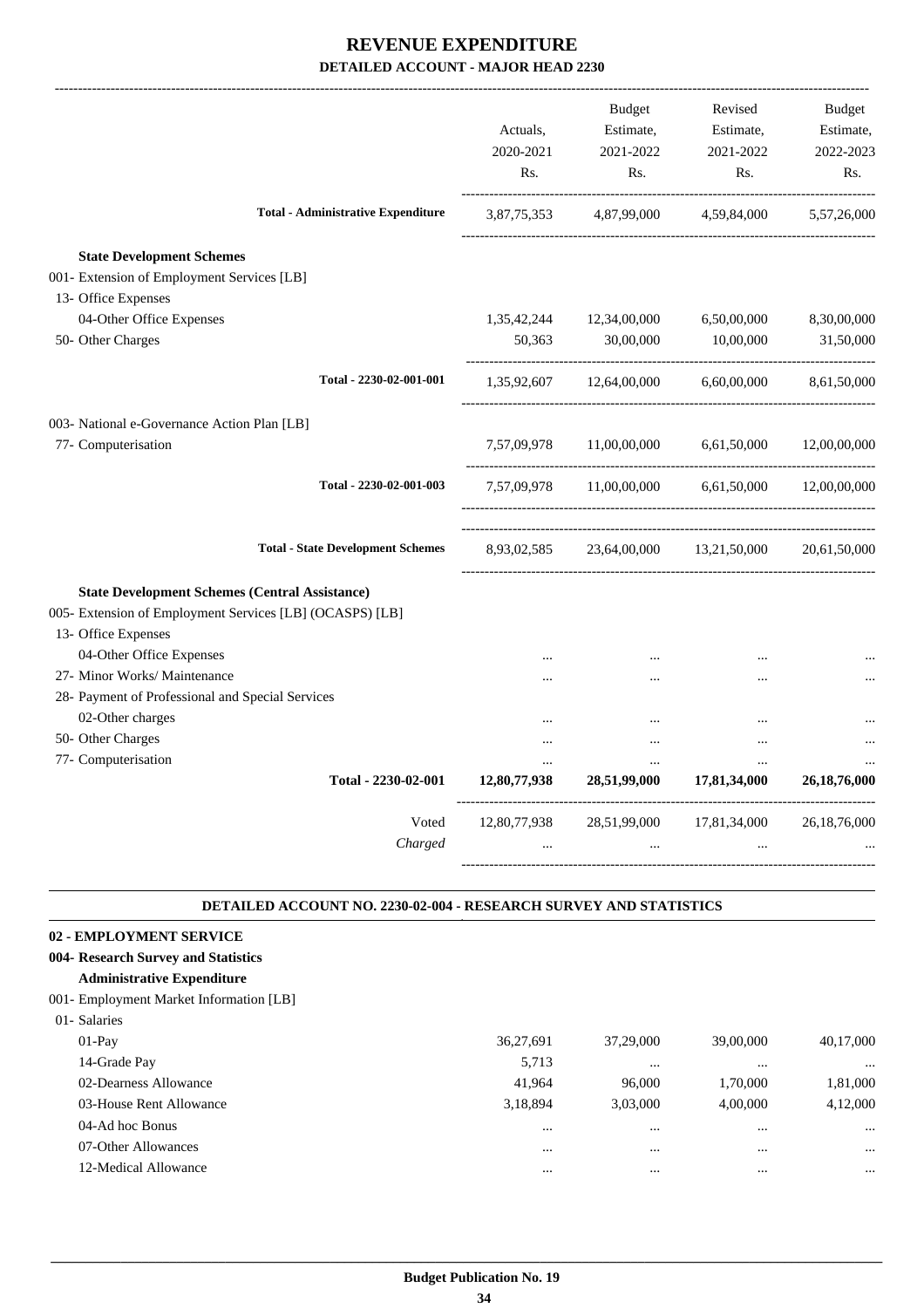|                                                             | Actuals,<br>2020-2021<br>Rs. | Budget<br>Estimate,<br>2021-2022<br>Rs. | Revised<br>Estimate,<br>2021-2022<br>Rs. | Budget<br>Estimate,<br>2022-2023<br>Rs. |
|-------------------------------------------------------------|------------------------------|-----------------------------------------|------------------------------------------|-----------------------------------------|
| Total - 2230-02-004-001-01                                  |                              | 39,94,262 41,28,000 44,70,000 46,10,000 |                                          |                                         |
| 07- Medical Reimbursements                                  |                              | $\ddotsc$                               | $\cdots$                                 |                                         |
| 11- Travel Expenses                                         | 6,785                        |                                         | 10,000 10,000                            | 10,000                                  |
| 12- Medical Reimbursements under WBHS 2008                  |                              | 20,000                                  | 20,000                                   | 20,000                                  |
| Total - 2230-02-004-001                                     | 40,01,047                    | 41,58,000                               | 45,00,000                                | 46,40,000                               |
| 002- Youth Employment and Vocational Guidance [LB]          |                              |                                         |                                          |                                         |
| 01- Salaries                                                |                              |                                         |                                          |                                         |
| 01-Pay                                                      | 9,13,600                     | 10,00,000                               | 7,50,000                                 | 7,73,000                                |
| 14-Grade Pay                                                | $\ldots$                     | $\cdots$                                | $\cdots$                                 |                                         |
| 02-Dearness Allowance                                       | 4,614                        | 33,000                                  | 37,000                                   | 58,000                                  |
| 03-House Rent Allowance                                     | 77,976                       | 1,06,000                                | 89,000                                   | 91,000                                  |
| 04-Ad hoc Bonus                                             | 4,200                        | 8,000                                   | 10,000                                   | 11,000                                  |
| 07-Other Allowances                                         | $\cdots$                     | $\ddotsc$                               | $\ddotsc$                                | $\ldots$                                |
| 12-Medical Allowance                                        | 6,000                        | 13,000                                  | 6,000                                    | 6,000                                   |
| Total - 2230-02-004-002-01                                  | 10,06,390                    |                                         | 11,60,000 8,92,000                       | 9.39,000                                |
| 11- Travel Expenses                                         | $\cdots$                     | $\cdots$                                | $\cdots$                                 |                                         |
| 12- Medical Reimbursements under WBHS 2008                  |                              | $\cdots$                                | $\cdots$                                 |                                         |
| 13- Office Expenses                                         |                              |                                         |                                          |                                         |
| 04-Other Office Expenses                                    |                              |                                         |                                          |                                         |
| Total - 2230-02-004-002                                     | 10,06,390                    | 11,60,000                               | 8,92,000                                 | 9,39,000                                |
| 006- Udiyaman Swanirbhar Karmasansthan Prakalpa (USKP)-2008 |                              |                                         |                                          |                                         |
| [LB]                                                        |                              |                                         |                                          |                                         |
| 01- Salaries                                                |                              |                                         |                                          |                                         |
| 01-Pay                                                      | 5,98,12,962                  | 6,69,89,000                             | 6,00,00,000                              | 6,18,00,000                             |
| 14-Grade Pay                                                | 1,46,513                     | $\cdots$                                | 20,000                                   | 20,000                                  |
| 02-Dearness Allowance                                       | 6,12,708                     | 19,54,000                               | 22,00,000                                | 23,32,000                               |
| 03-House Rent Allowance                                     | 54,79,399                    | 61,88,000                               | 56,00,000                                | 57,68,000                               |
| 04-Ad hoc Bonus                                             | 67,200                       | 1,00,000                                | 69,000                                   | 70,000                                  |
| 07-Other Allowances                                         | 30,030                       | 84,000                                  | 40,000                                   | 42,000                                  |
| 11-Compensatory Allowance                                   | $\cdots$                     | $\ldots$                                | $\ldots$                                 |                                         |
| 12-Medical Allowance                                        | 1,04,839                     | 1,10,000                                | 1,10,000                                 | 1,11,000                                |
| Total - 2230-02-004-006-01                                  | 6,62,53,651                  | 7,54,25,000                             | 6,80,39,000                              | 7,01,43,000                             |
| 07- Medical Reimbursements                                  | $\ldots$                     | $\ddotsc$                               | $\cdots$                                 |                                         |
| 11- Travel Expenses                                         | 23,004                       | 27,000                                  | 49,000                                   | 50,000                                  |
| 12- Medical Reimbursements under WBHS 2008                  | 78,927                       | 3,20,000                                | 7,50,000                                 | 7,50,000                                |
| 13- Office Expenses                                         |                              |                                         |                                          |                                         |
| 01-Electricity                                              | $\cdots$                     | $\cdots$                                | $\cdots$                                 |                                         |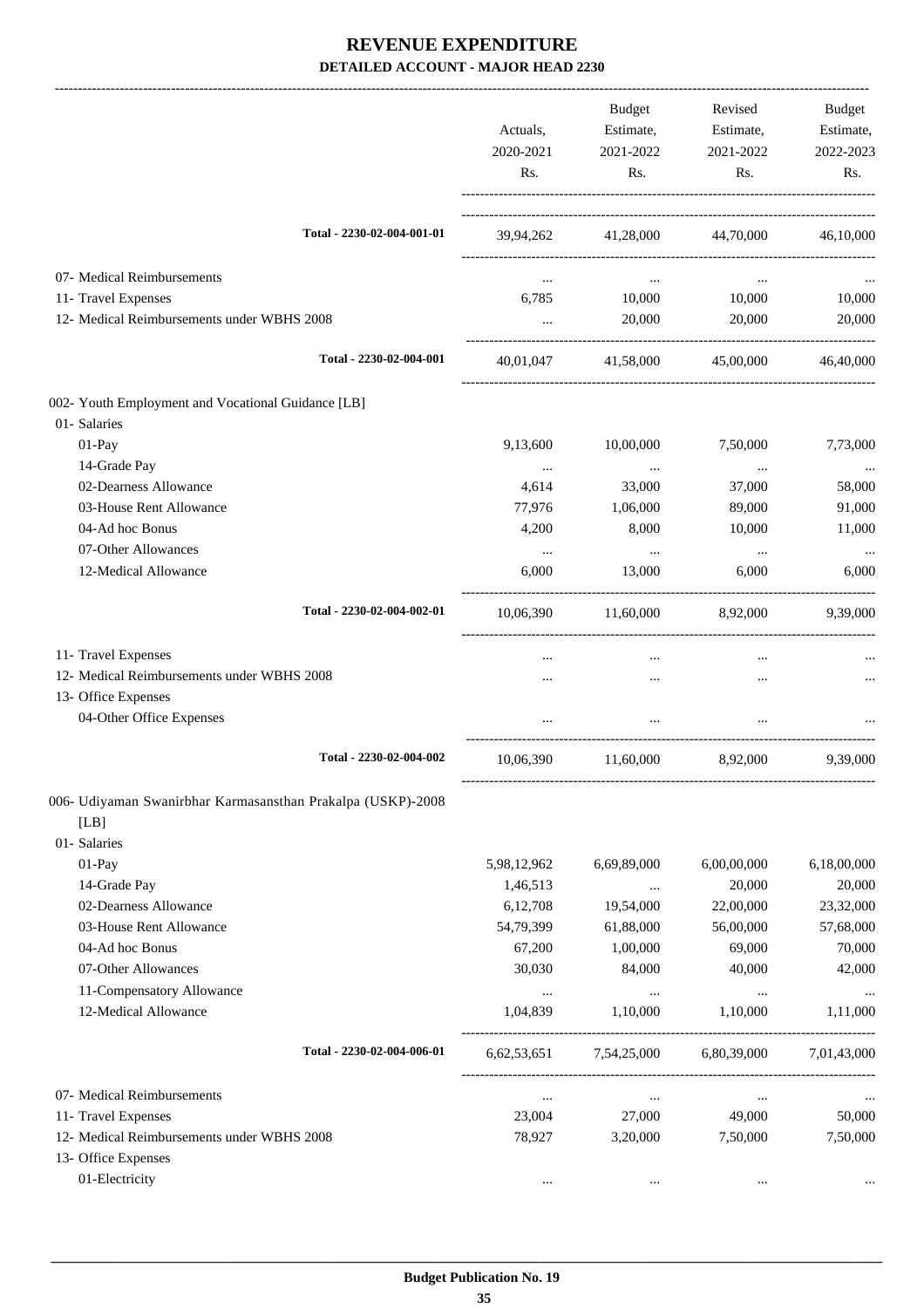|                                                                                                                           |                  | Actuals,<br>2020-2021<br>Rs. | Budget<br>Estimate,<br>2021-2022<br>Rs. | Revised<br>Estimate,<br>2021-2022<br>Rs.                    | <b>Budget</b><br>Estimate,<br>2022-2023<br>Rs. |
|---------------------------------------------------------------------------------------------------------------------------|------------------|------------------------------|-----------------------------------------|-------------------------------------------------------------|------------------------------------------------|
| 02-Telephone                                                                                                              |                  | $\cdots$                     |                                         | $\cdots$                                                    |                                                |
| 04-Other Office Expenses                                                                                                  |                  | 9,950                        | $\cdots$                                | $\cdots$                                                    |                                                |
| Total - 2230-02-004-006-13                                                                                                |                  | 9,950                        | $\cdots$                                |                                                             |                                                |
| 14- Rents, Rates and Taxes                                                                                                |                  | 2,544                        | 6,000                                   | 6.000                                                       | 7.000                                          |
| Total - 2230-02-004-006                                                                                                   |                  | 6,63,68,076                  |                                         | 7,57,78,000 6,88,44,000 7,09,50,000                         |                                                |
| 009- Vocational Guidance Unit [LB]                                                                                        |                  |                              |                                         |                                                             |                                                |
| 01-Salaries<br>01-Pay                                                                                                     |                  | 31,25,600                    | 37,69,000                               | 31,88,000                                                   | 32,84,000                                      |
| 14-Grade Pay                                                                                                              |                  | $\cdots$                     | $\ldots$                                | $\ldots$                                                    |                                                |
| 02-Dearness Allowance                                                                                                     |                  | 13,518                       | 1,04,000                                | 1,28,000                                                    | 1,97,000                                       |
| 03-House Rent Allowance                                                                                                   |                  | 3,75,072                     | 3,29,000                                | 3,80,000                                                    | 3,92,000                                       |
| 04-Ad hoc Bonus                                                                                                           |                  | 12,600                       | 16,000                                  | 20,000                                                      | 21,000                                         |
| 07-Other Allowances                                                                                                       |                  |                              | $\cdots$                                | $\cdots$                                                    |                                                |
| 11-Compensatory Allowance                                                                                                 |                  | $\cdots$                     | $\cdots$                                | $\cdots$                                                    |                                                |
| 12-Medical Allowance                                                                                                      |                  | 12,000                       | 15,000                                  | 12,000                                                      | 12,000                                         |
| Total - 2230-02-004-009-01                                                                                                |                  |                              |                                         | 35,38,790 42,33,000 37,28,000                               | 39,06,000                                      |
| 11- Travel Expenses                                                                                                       |                  | $\cdots$                     | $\cdots$                                | $\cdots$                                                    |                                                |
| 12- Medical Reimbursements under WBHS 2008                                                                                |                  | $\cdots$                     | 22,000                                  | 22,000                                                      | 22,000                                         |
| Total - 2230-02-004-009                                                                                                   |                  |                              |                                         | 35,38,790 42,55,000 37,50,000                               | 39,28,000                                      |
| <b>Total - Administrative Expenditure</b>                                                                                 |                  | 7,49,14,303                  |                                         | 8,53,51,000 7,79,86,000                                     | 8,04,57,000                                    |
| <b>State Development Schemes</b><br>003- Udiyaman Swanirbhar Karmasansthan Prakalpa-2008 (SVSKP)<br>[LB]<br>33- Subsidies |                  |                              |                                         |                                                             |                                                |
| 05-Other Subsidies                                                                                                        |                  |                              |                                         | 18,50,000   1,00,00,000   10,00,000   10,00,000             |                                                |
| <b>Total - State Development Schemes</b>                                                                                  |                  | 18,50,000                    |                                         | 1,00,00,000 10,00,000                                       | 10,00,000                                      |
| Total - 2230-02-004                                                                                                       |                  |                              |                                         | 7,67,64,303 9,53,51,000 7,89,86,000 8,14,57,000             |                                                |
|                                                                                                                           | Voted<br>Charged | $\cdots$                     | <b>Section</b> of the con-              | 7,67,64,303 9,53,51,000 7,89,86,000 8,14,57,000<br>$\cdots$ |                                                |

#### **DETAILED ACCOUNT NO. 2230-02-101 - EMPLOYMENT SERVICES .**

# **02 - EMPLOYMENT SERVICE**

**101- Employment Services**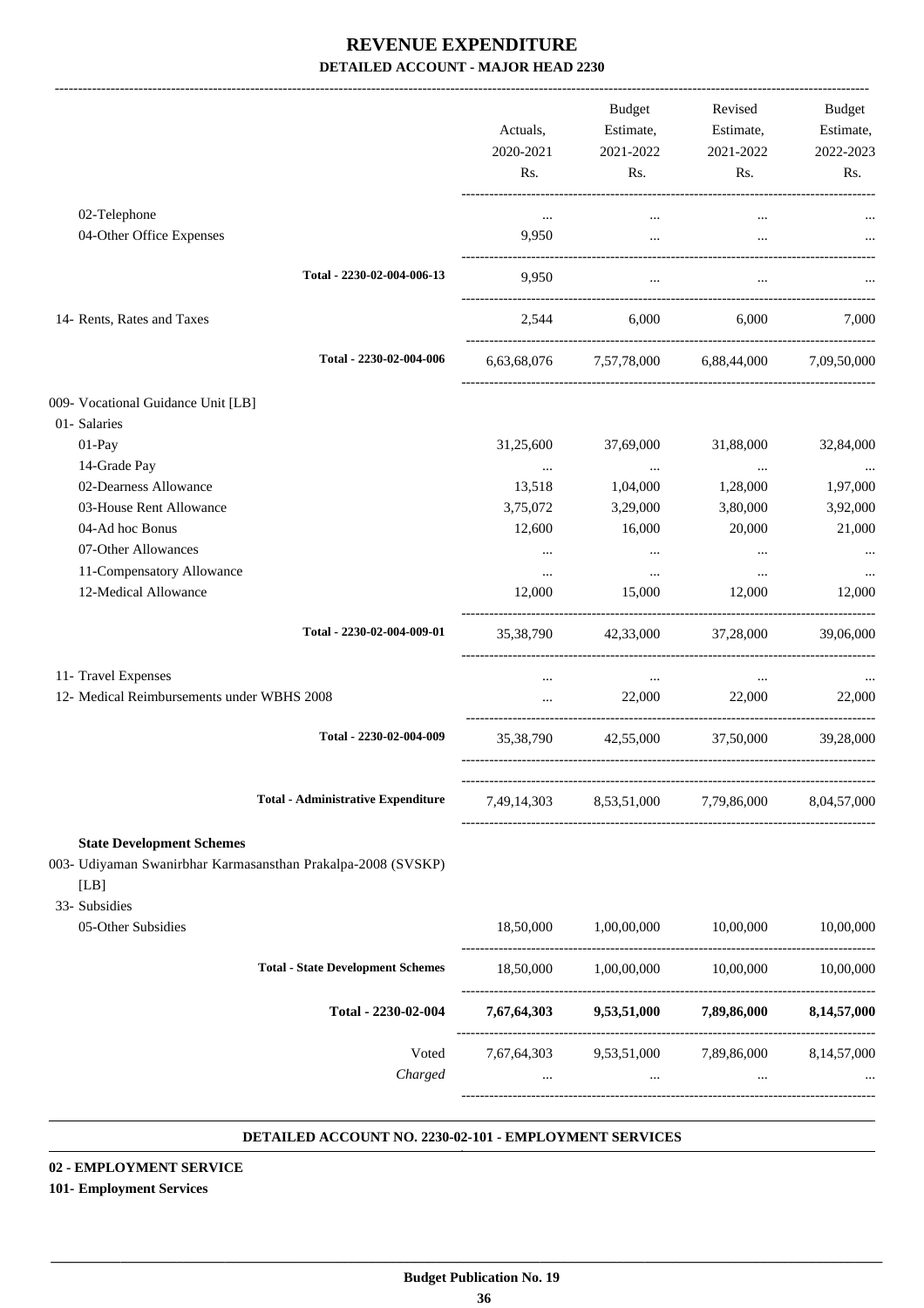|                                                                                       | Actuals,<br>2020-2021<br>Rs. | Budget<br>Estimate,<br>2021-2022<br>Rs. | Revised<br>Estimate,<br>2021-2022<br>Rs.            | Budget<br>Estimate,<br>2022-2023<br>Rs. |
|---------------------------------------------------------------------------------------|------------------------------|-----------------------------------------|-----------------------------------------------------|-----------------------------------------|
| <b>Administrative Expenditure</b>                                                     |                              |                                         |                                                     |                                         |
| 001- Employment Exchanges [LB]                                                        |                              |                                         |                                                     |                                         |
| 01- Salaries                                                                          |                              |                                         |                                                     |                                         |
| 01-Pay                                                                                | 12,44,72,285                 | 13,27,64,000                            | 13,20,00,000                                        | 14,00,00,000                            |
| 14-Grade Pay                                                                          | $\cdots$                     | $\cdots$                                | 29,000                                              |                                         |
| 02-Dearness Allowance                                                                 | 5,89,946                     | 43,23,000                               | 42,00,000                                           | 44,52,000                               |
| 03-House Rent Allowance                                                               | 1,29,18,338                  | 1,36,89,000                             | 1,30,00,000                                         | 1,33,90,000                             |
| 04-Ad hoc Bonus                                                                       | 3,99,000                     | 4,70,000                                | 4,07,000                                            | 4,15,000                                |
| 07-Other Allowances                                                                   | 2,00,202                     | 3,10,000                                | 2,50,000                                            | 2,58,000                                |
| 11-Compensatory Allowance                                                             | 1,76,000                     | 1,98,000                                | 1,92,000                                            | 1,96,000                                |
| 12-Medical Allowance                                                                  | 4,34,659                     | 4,54,000                                | 4,40,000                                            | 4,49,000                                |
| Total - 2230-02-101-001-01                                                            |                              |                                         | 13,91,90,430 15,22,08,000 15,05,18,000 15,91,60,000 |                                         |
| 02- Wages                                                                             |                              | 4,55,299 5,67,000                       | 4,60,000                                            | 4,74,000                                |
| 07- Medical Reimbursements                                                            | $\cdots$                     | $\cdots$                                | $\sim 10^{-10}$                                     | $\ldots$                                |
| 11- Travel Expenses                                                                   | 22,747                       | 41,000                                  | 2,11,000                                            | 2,20,000                                |
| 12- Medical Reimbursements under WBHS 2008                                            | 7,86,036                     | 8,88,000                                | 8,88,000                                            | 8,90,000                                |
| 13- Office Expenses                                                                   |                              |                                         |                                                     |                                         |
| 01-Electricity                                                                        | $\cdots$                     | $\cdots$                                |                                                     |                                         |
| 02-Telephone                                                                          | $\cdots$                     | $\cdots$                                | $\cdots$                                            |                                         |
| 04-Other Office Expenses                                                              | 52,188                       |                                         | 1,01,000 1,10,000 1,12,000                          |                                         |
| Total - 2230-02-101-001-13                                                            |                              |                                         | 52,188 1,01,000 1,10,000 1,12,000                   |                                         |
| 14- Rents, Rates and Taxes                                                            | 1,22,163                     |                                         | 98,000 1,23,000 1,25,000                            |                                         |
| Total - 2230-02-101-001                                                               |                              |                                         | 14,06,28,863 15,39,03,000 15,23,10,000 16,09,81,000 |                                         |
| 002- Strengthening of Employment Exchanges for Self- Employment<br>Pilot Project [LB] |                              |                                         |                                                     |                                         |
| 01- Salaries                                                                          |                              |                                         |                                                     |                                         |
| 01-Pay                                                                                | 11,99,200                    | 12,57,000                               | 12,23,000                                           | 12,60,000                               |
| 14-Grade Pay                                                                          | $\cdots$                     | <b>Contract Contract</b>                | <b>Contract Contract</b>                            |                                         |
| 02-Dearness Allowance                                                                 | 6,054                        | 37,000                                  | 49,000                                              | 76,000                                  |
| 03-House Rent Allowance                                                               | 1,43,040                     | 1,17,000                                | 1,50,000                                            | 1,55,000                                |
| 04-Ad hoc Bonus                                                                       | $\cdots$                     | $\ldots$                                | $\cdots$                                            | $\cdots$                                |
| 07-Other Allowances                                                                   | $\cdots$                     | $\cdots$                                | $\cdots$                                            |                                         |
| Total - 2230-02-101-002-01                                                            |                              |                                         | 13,48,294 14,11,000 14,22,000 14,91,000             |                                         |
| 12- Medical Reimbursements under WBHS 2008                                            |                              |                                         | 84,270 14,000 50,000 51,000                         |                                         |
| Total - 2230-02-101-002                                                               |                              |                                         | 14,32,564 14,25,000 14,72,000 15,42,000             |                                         |
|                                                                                       |                              |                                         |                                                     |                                         |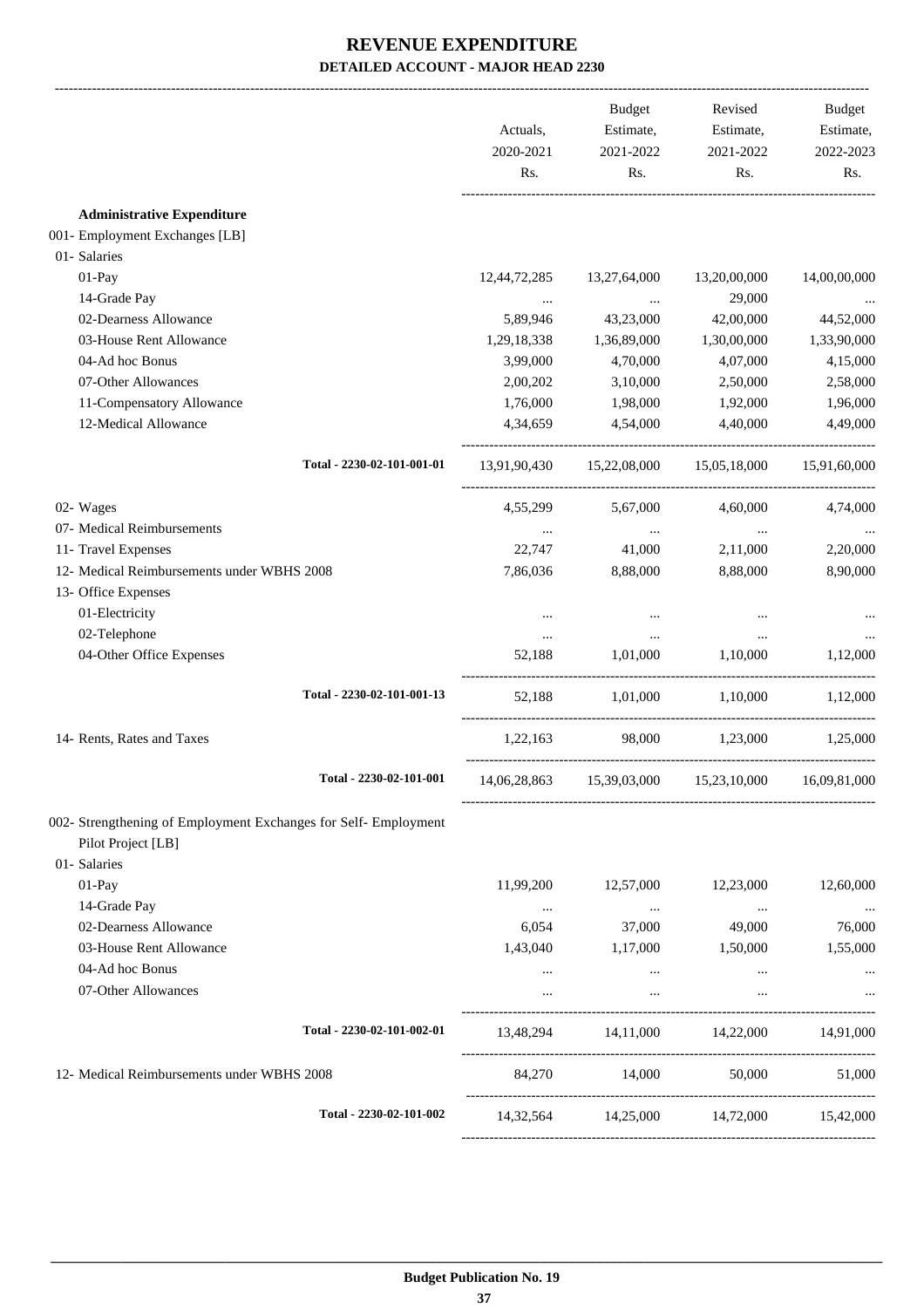| Actuals.<br>2020-2021<br>R <sub>s</sub> . | <b>Budget</b><br>Estimate,<br>2021-2022<br>Rs. | Revised<br>Estimate,<br>2021-2022<br>Rs. | <b>Budget</b><br>Estimate,<br>2022-2023<br>Rs. |
|-------------------------------------------|------------------------------------------------|------------------------------------------|------------------------------------------------|
| 14, 20, 61, 427                           | 15,53,28,000                                   | 15,37,82,000                             | 16,25,23,000                                   |
| 14,20,61,427                              | 15,53,28,000                                   | 15,37,82,000                             | 16,25,23,000                                   |
| 14, 20, 61, 427<br>$\cdots$               | 15,53,28,000<br>$\cdots$                       | 15,37,82,000<br>$\cdots$                 | 16,25,23,000<br>$\cdots$                       |
|                                           |                                                |                                          |                                                |

.

| DETAILED ACCOUNT NO. 2230-02-789 - SPECIAL COMPONENT PLAN FOR SCHEDULED CASTES |                                                |                          |                               |          |
|--------------------------------------------------------------------------------|------------------------------------------------|--------------------------|-------------------------------|----------|
| 02 - EMPLOYMENT SERVICE                                                        |                                                |                          |                               |          |
| 789- Special Component Plan for Scheduled Castes                               |                                                |                          |                               |          |
| <b>State Development Schemes</b>                                               |                                                |                          |                               |          |
| 001- Self Employment Scheme for the Registered Unemployed in                   |                                                |                          |                               |          |
| West Bengal [LB]                                                               |                                                |                          |                               |          |
| 50- Other Charges                                                              | $\mathbf{r}$ and $\mathbf{r}$ and $\mathbf{r}$ |                          | 4,50,000 1,51,000             | 4,73,000 |
| Total - 2230-02-789-001                                                        | $\cdots$                                       |                          | 4,50,000 1,51,000             | 4,73,000 |
| 003- Extension of Employment Services [LB]                                     |                                                |                          |                               |          |
| 13- Office Expenses                                                            |                                                |                          |                               |          |
| 04-Other Office Expenses                                                       | $\cdots$                                       |                          |                               |          |
| <b>Total - State Development Schemes</b>                                       | $\cdots$                                       |                          | 4,50,000 1,51,000 4,73,000    |          |
| <b>State Development Schemes (Central Assistance)</b>                          |                                                |                          |                               |          |
| 005- National Career Service Project (Mission Mode Project for                 |                                                |                          |                               |          |
| Employment Exchange) (Central Share) (OCASPS) [LB]                             |                                                |                          |                               |          |
| 13- Office Expenses                                                            |                                                |                          |                               |          |
| 04-Other Office Expenses                                                       | $\cdots$                                       | 10,00,000                |                               |          |
| 27- Minor Works/ Maintenance                                                   | $\cdots$                                       | 30,00,000                |                               |          |
| 28- Payment of Professional and Special Services                               |                                                |                          |                               |          |
| 02-Other charges                                                               |                                                | $\cdots$                 |                               |          |
| 77- Computerisation                                                            | $\cdots$                                       | 60,00,000                | $\cdots$                      |          |
| <b>Total - State Development Schemes (Central Assistance)</b>                  | $\ddotsc$                                      | 1,00,00,000              |                               |          |
| Total - 2230-02-789                                                            |                                                | $1,04,50,000$ $1,51,000$ |                               | 4,73,000 |
| Voted                                                                          | $\mathbf{r}$ and $\mathbf{r}$ and $\mathbf{r}$ |                          | 1,04,50,000 1,51,000 4,73,000 |          |
| Charged                                                                        | $\cdots$                                       | $\cdots$                 | $\ddotsc$                     |          |
|                                                                                |                                                |                          |                               |          |

#### **DETAILED ACCOUNT NO. 2230-02-796 - TRIBAL AREAS SUB-PLAN .**

#### **02 - EMPLOYMENT SERVICE**

#### **796- Tribal Areas Sub-Plan**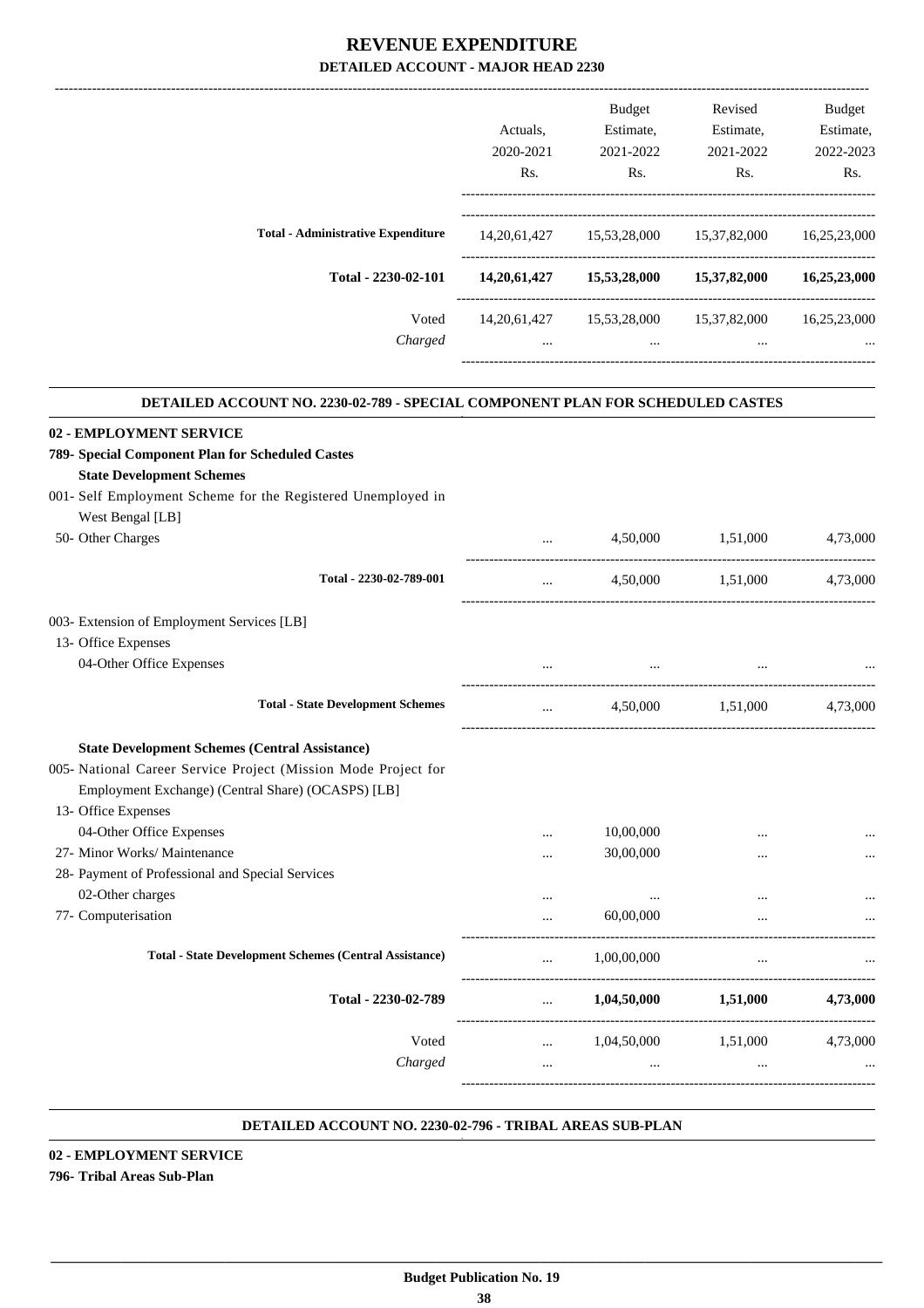|                                                              |           | Budget    | Revised           | <b>Budget</b> |
|--------------------------------------------------------------|-----------|-----------|-------------------|---------------|
|                                                              | Actuals,  | Estimate, | Estimate,         | Estimate,     |
|                                                              | 2020-2021 | 2021-2022 | 2021-2022         | 2022-2023     |
|                                                              | Rs.       | Rs.       | Rs.               | Rs.           |
| <b>State Development Schemes</b>                             |           |           |                   |               |
| 001- Self Employment Scheme for the Registered Unemployed in |           |           |                   |               |
| West Bengal [LB]                                             |           |           |                   |               |
| 50- Other Charges                                            | $\cdots$  |           | 4,50,000 1,51,000 | 4,73,000      |
| <b>Total - State Development Schemes</b>                     | $\cdots$  |           | 4,50,000 1,51,000 | 4,73,000      |
| Total - 2230-02-796                                          | $\cdots$  | 4,50,000  | 1,51,000          | 4,73,000      |
| Voted                                                        | $\ddotsc$ |           | 4,50,000 1,51,000 | 4,73,000      |
| Charged                                                      | .         | $\cdots$  | $\cdots$          |               |
| DETAILED ACCOUNT NO. 2230-03-800 - OTHER EXPENDITURE         |           |           |                   |               |
| 03 - TRAINING                                                |           |           |                   |               |
| 800- Other Expenditure                                       |           |           |                   |               |
| <b>Administrative Expenditure</b>                            |           |           |                   |               |

002- Central Library-cum-Career Information Centre [LB]

| 01- Salaries                               |                    |          |          |          |
|--------------------------------------------|--------------------|----------|----------|----------|
| $01-Pay$                                   |                    | $\cdots$ | $\cdots$ |          |
| 14-Grade Pay                               | $\cdots$           | $\cdots$ | $\cdots$ | $\cdots$ |
| 02-Dearness Allowance                      |                    | $\cdots$ | $\cdots$ | $\cdots$ |
| 03-House Rent Allowance                    | $\cdots$           | $\cdots$ |          | $\cdots$ |
| 04-Ad hoc Bonus                            | $\cdots$           | $\cdots$ | $\cdots$ | $\cdots$ |
| 07-Other Allowances                        | $\cdots$           | $\cdots$ |          | $\cdots$ |
| 07- Medical Reimbursements                 | $\cdots$           | $\cdots$ |          | $\cdots$ |
| 12- Medical Reimbursements under WBHS 2008 |                    | $\cdots$ | $\cdots$ | $\cdots$ |
| Total - 2230-03-800                        | $\cdots$           | $\cdots$ | $\cdots$ | $\cdots$ |
|                                            |                    |          |          |          |
| Voted                                      | $\cdots$           |          |          | $\cdots$ |
| Charged                                    |                    |          |          | $\cdots$ |
|                                            | ------------------ |          |          |          |

#### **DETAILED ACCOUNT NO. 2230 - DEDUCT RECOVERIES IN REDUCTION OF EXPENDITURE**

**--------------------------------------------------------------------------------------------------------------------------------------------------------------------------------**

| 01 - LABOUR                                                    |          |           |          |          |
|----------------------------------------------------------------|----------|-----------|----------|----------|
| 001- Direction and Administration                              |          |           |          |          |
| Administrative Expenditure                                     |          |           |          |          |
| 001-Labour Commissioner [LB]                                   |          |           |          |          |
| 70-Deduct Recoveries                                           |          |           |          |          |
| 01-Others                                                      | $-5.154$ | $-10,000$ | $-2,000$ | $-2,000$ |
| 02-W.B.H.S. 2008                                               | $\cdots$ | $-1.000$  | $\cdots$ | $\cdots$ |
| 002-Enforcement of Minimum Wages for Agricultural Labours [LB] |          |           |          |          |
| 70-Deduct Recoveries                                           |          |           |          |          |
| 01-Others                                                      | $-3,000$ | $-1.000$  | $-1.000$ | $-1.000$ |
| 02-W.B.H.S. 2008                                               | $\cdots$ | $-1,000$  | $\cdots$ | $\cdots$ |
|                                                                |          |           |          |          |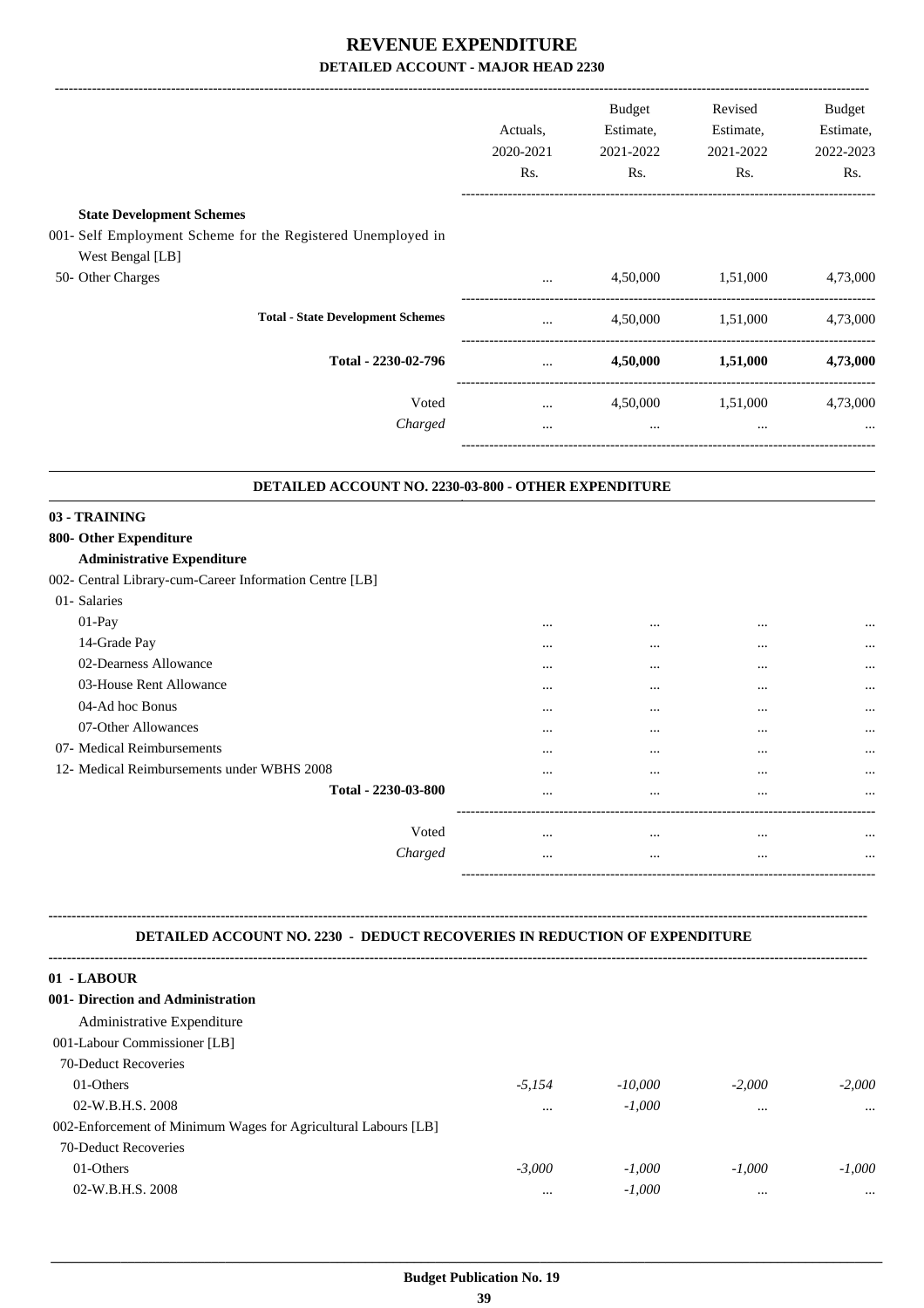|                                                                                                   | Actuals,<br>2020-2021<br>Rs. | <b>Budget</b><br>Estimate,<br>2021-2022 | Revised<br>Estimate,<br>2021-2022 | Budget<br>Estimate,<br>2022-2023 |
|---------------------------------------------------------------------------------------------------|------------------------------|-----------------------------------------|-----------------------------------|----------------------------------|
|                                                                                                   |                              | Rs.                                     |                                   | Rs.                              |
| 003-Reorganisation of the Labour Directorate [LB]                                                 |                              |                                         |                                   |                                  |
| 70-Deduct Recoveries                                                                              |                              |                                         |                                   |                                  |
| 01-Others                                                                                         | $\cdots$                     | $-1,000$                                | $-1,000$                          | $-1,000$                         |
| 02-W.B.H.S. 2008                                                                                  | $\cdots$                     |                                         |                                   |                                  |
| 004-Strengthening of Enforcement Machinery [LB]                                                   |                              |                                         |                                   |                                  |
| 70-Deduct Recoveries                                                                              |                              |                                         |                                   |                                  |
| 01-Others                                                                                         | $\cdots$                     | $\cdots$                                | $-1,000$                          | $-1,000$                         |
| 02-W.B.H.S. 2008                                                                                  |                              |                                         |                                   |                                  |
| 005-Strengthening of Training Institute cum Central Library [LB]                                  |                              |                                         |                                   |                                  |
| 70-Deduct Recoveries                                                                              |                              |                                         |                                   |                                  |
| 01-Others                                                                                         |                              | $-1,000$                                | $-1,000$                          | $-1,000$                         |
| 02-W.B.H.S. 2008                                                                                  |                              |                                         |                                   |                                  |
| 006-Setting up of a Testing Laboratory for Examination of Boilers                                 |                              |                                         |                                   |                                  |
| [LB]                                                                                              |                              |                                         |                                   |                                  |
| 70-Deduct Recoveries                                                                              |                              |                                         |                                   |                                  |
| 01-Others                                                                                         |                              | $-1,000$                                | $-1,000$                          | $-1,000$                         |
| 02-W.B.H.S. 2008                                                                                  | $\cdots$                     |                                         | $\cdots$                          |                                  |
| <b>State Development Schemes</b>                                                                  |                              |                                         |                                   |                                  |
| 007-Strengthening of Enforcement Machinery of the Labour                                          |                              |                                         |                                   |                                  |
| Directorate . [LB]                                                                                |                              |                                         |                                   |                                  |
| 70-Deduct Recoveries                                                                              |                              |                                         |                                   |                                  |
| 01-Others                                                                                         |                              |                                         |                                   |                                  |
| 02-W.B.H.S. 2008                                                                                  | .                            |                                         | $\ddotsc$                         |                                  |
| 008-Strengthening of Training Institute-cum-Central Library [LB]                                  |                              |                                         |                                   |                                  |
| 70-Deduct Recoveries                                                                              |                              |                                         |                                   |                                  |
| 01-Others                                                                                         |                              |                                         |                                   |                                  |
| 02-W.B.H.S. 2008                                                                                  | .                            |                                         |                                   |                                  |
| Total - 001 - Deduct - Recoveries                                                                 | $-8,154$                     | $-16,000$                               | $-7,000$                          | $-7,000$                         |
|                                                                                                   |                              |                                         |                                   |                                  |
| 004- Research and Statistics<br>Administrative Expenditure                                        |                              |                                         |                                   |                                  |
| 001-Statistics of Industrial Labour Disputes [LB]                                                 |                              |                                         |                                   |                                  |
| 70-Deduct Recoveries                                                                              |                              |                                         |                                   |                                  |
| 01-Others                                                                                         |                              | $-1,000$                                | $-1,000$                          | $-1,000$                         |
| 02-W.B.H.S. 2008                                                                                  | $\cdots$<br>$\cdots$         | $\cdots$                                | $\cdots$                          |                                  |
| 002-Family Budget Investigating Schemes [LB]                                                      |                              |                                         |                                   |                                  |
| 70-Deduct Recoveries                                                                              |                              |                                         |                                   |                                  |
| 01-Others                                                                                         | $\cdots$                     | $-1,000$                                | $-1,000$                          | $-1,000$                         |
| 02-W.B.H.S. 2008                                                                                  | $\cdots$                     | $\cdots$                                | $\ldots$                          | $\cdots$                         |
| 004-Strengthening of Planning cell (including opening of statistical                              |                              |                                         |                                   |                                  |
| cell) of Labour Department [LB]                                                                   |                              |                                         |                                   |                                  |
| 70-Deduct Recoveries                                                                              |                              |                                         |                                   |                                  |
| 01-Others                                                                                         | $\cdots$                     | $-1,000$                                | $-1,000$                          | $-1,000$                         |
| 02-W.B.H.S. 2008                                                                                  | $\cdots$                     | $\cdots$                                | $\ddotsc$                         |                                  |
| 005-Opening of Branch Offices and Strenghtening of existing ones<br>of Factories Directorate [LB] |                              |                                         |                                   |                                  |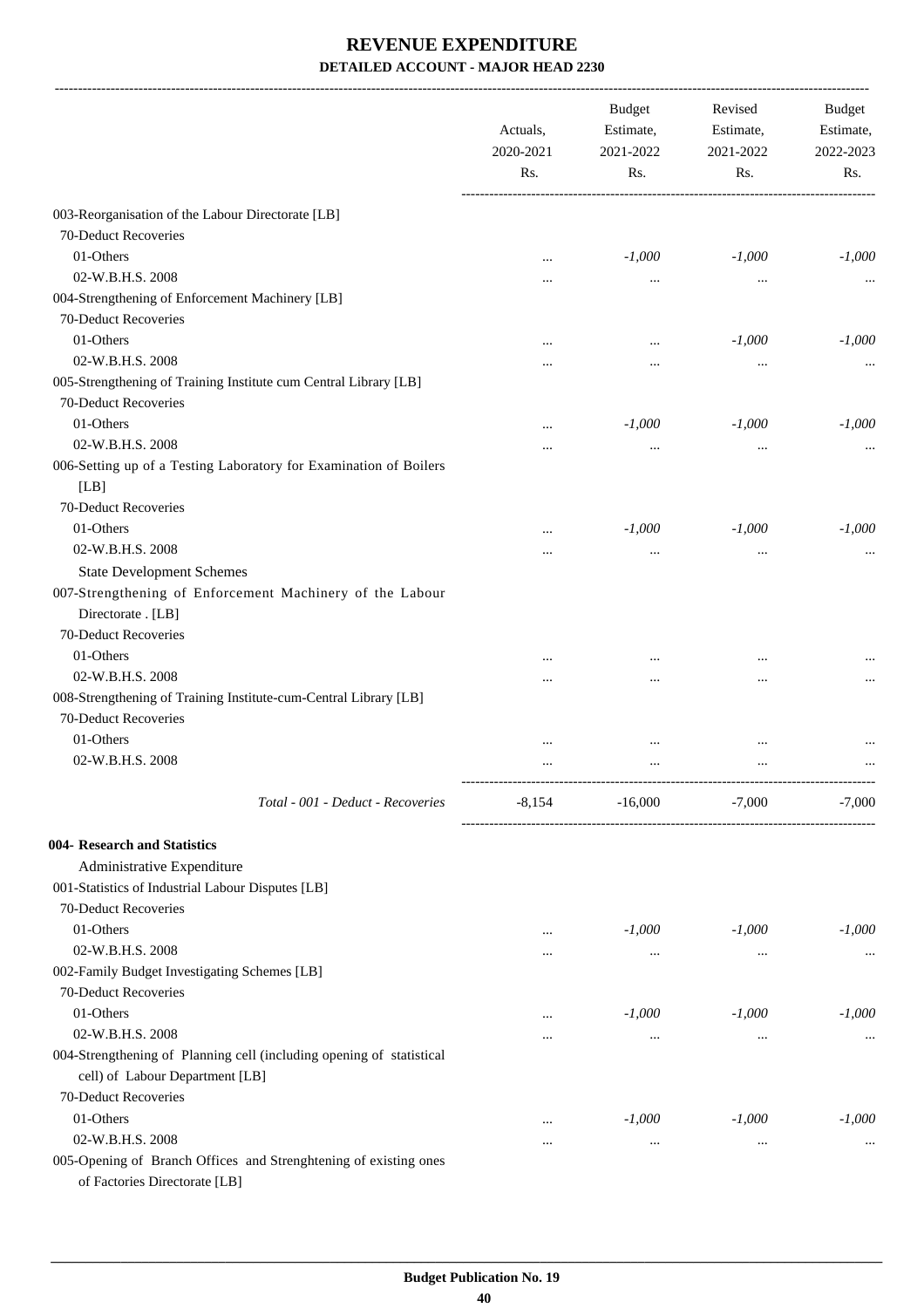|                                                                                  | Actuals,<br>2020-2021<br>Rs. | <b>Budget</b><br>Estimate,<br>2021-2022<br>Rs. | Revised<br>Estimate,<br>2021-2022<br>Rs. | <b>Budget</b><br>Estimate,<br>2022-2023<br>Rs. |
|----------------------------------------------------------------------------------|------------------------------|------------------------------------------------|------------------------------------------|------------------------------------------------|
| 70-Deduct Recoveries                                                             |                              |                                                |                                          |                                                |
| 01-Others                                                                        |                              |                                                |                                          |                                                |
|                                                                                  | $\ddotsc$                    | $-1,000$                                       | $-1,000$                                 | $-1,000$                                       |
| 02-W.B.H.S. 2008                                                                 |                              | $\cdots$                                       | $\cdots$                                 |                                                |
| 006-Setting up of a Chemical cell in the Directorate of Factories [LB]           |                              |                                                |                                          |                                                |
| 70-Deduct Recoveries                                                             |                              |                                                |                                          |                                                |
| 01-Others                                                                        |                              | $-1,000$                                       | $-1,000$                                 | $-1,000$                                       |
| 02-W.B.H.S. 2008                                                                 |                              | $\cdots$                                       | $\cdots$                                 |                                                |
| 009-Strengthening of the Statistical cell of Factories Directorate [LB]          |                              |                                                |                                          |                                                |
| 70-Deduct Recoveries                                                             |                              |                                                |                                          |                                                |
| 01-Others                                                                        | $\ddotsc$                    | $\cdots$                                       | $-1,000$                                 | $-1,000$                                       |
| 02-W.B.H.S. 2008                                                                 |                              | $\cdots$                                       |                                          |                                                |
| Total - 004 - Deduct - Recoveries                                                | $\cdots$                     | $-5,000$                                       | -6,000                                   | $-6,000$                                       |
| <b>101- Industrial Relations</b>                                                 |                              |                                                |                                          |                                                |
| Administrative Expenditure                                                       |                              |                                                |                                          |                                                |
| 001-Administration of Trade Disputes Act. [LB]                                   |                              |                                                |                                          |                                                |
| 70-Deduct Recoveries                                                             |                              |                                                |                                          |                                                |
| 01-Others                                                                        |                              | $-1,000$                                       | $-1,000$                                 | $-1,000$                                       |
| 02-W.B.H.S. 2008                                                                 | $\ddotsc$                    | $\cdots$                                       | $\ddotsc$                                |                                                |
| 002-Administration of the West Bengal Shops and Establishments                   |                              |                                                |                                          |                                                |
| Act 1963 [LB]                                                                    |                              |                                                |                                          |                                                |
| 70-Deduct Recoveries                                                             |                              |                                                |                                          |                                                |
| 01-Others                                                                        |                              | $-1,000$                                       | $-1,000$                                 | $-1,000$                                       |
| 02-W.B.H.S. 2008                                                                 |                              | $-1,000$                                       | $\cdots$                                 |                                                |
| 003-Administration of the Minimum Wages Act 1948 [LB]                            |                              |                                                |                                          |                                                |
| 70-Deduct Recoveries                                                             |                              |                                                |                                          |                                                |
| 01-Others                                                                        | $\cdots$                     | $-1,000$                                       | $-1,000$                                 | $-1,000$                                       |
| 02-W.B.H.S. 2008                                                                 | $\cdots$                     | $\cdots$                                       | $\cdots$                                 |                                                |
| 005-Certificate Courts for trial under Section 8 of Provident Fund               |                              |                                                |                                          |                                                |
| Act 1952 [LB]                                                                    |                              |                                                |                                          |                                                |
| 70-Deduct Recoveries                                                             |                              |                                                |                                          |                                                |
| 01-Others                                                                        | $\ddotsc$                    | $\cdots$                                       | $-1,000$                                 | $-1,000$                                       |
| 02-W.B.H.S. 2008                                                                 |                              | $\cdots$                                       | $\cdots$                                 |                                                |
| 006-Strengthening of Industrial Relations Machinery [LB]                         |                              |                                                |                                          |                                                |
| 70-Deduct Recoveries                                                             |                              |                                                |                                          |                                                |
| 01-Others                                                                        | $\cdots$                     | $-1,000$                                       | $-1,000$                                 | $-1,000$                                       |
| 02-W.B.H.S. 2008                                                                 | $\ddotsc$                    | $-1,000$                                       | $\cdots$                                 |                                                |
| 008-Administration of Contract Labour(Regulation and Abolition)<br>Act 1970 [LB] |                              |                                                |                                          |                                                |
| 70-Deduct Recoveries                                                             |                              |                                                |                                          |                                                |
| 01-Others                                                                        |                              |                                                | $-1,000$                                 | $-1,000$                                       |
| 02-W.B.H.S. 2008                                                                 | $\ddotsc$                    |                                                |                                          |                                                |
| 009-Strengthening of the Shops and Establishment Organisation [LB]               |                              | $\cdots$                                       | $\cdots$                                 |                                                |
| 70-Deduct Recoveries                                                             |                              |                                                |                                          |                                                |
| 01-Others                                                                        |                              |                                                | $-1,000$                                 | $-1,000$                                       |
| 02-W.B.H.S. 2008                                                                 | $\cdots$                     | $\cdots$                                       |                                          |                                                |
|                                                                                  | $\cdots$                     | $\cdots$                                       | $\cdots$                                 | $\ldots$                                       |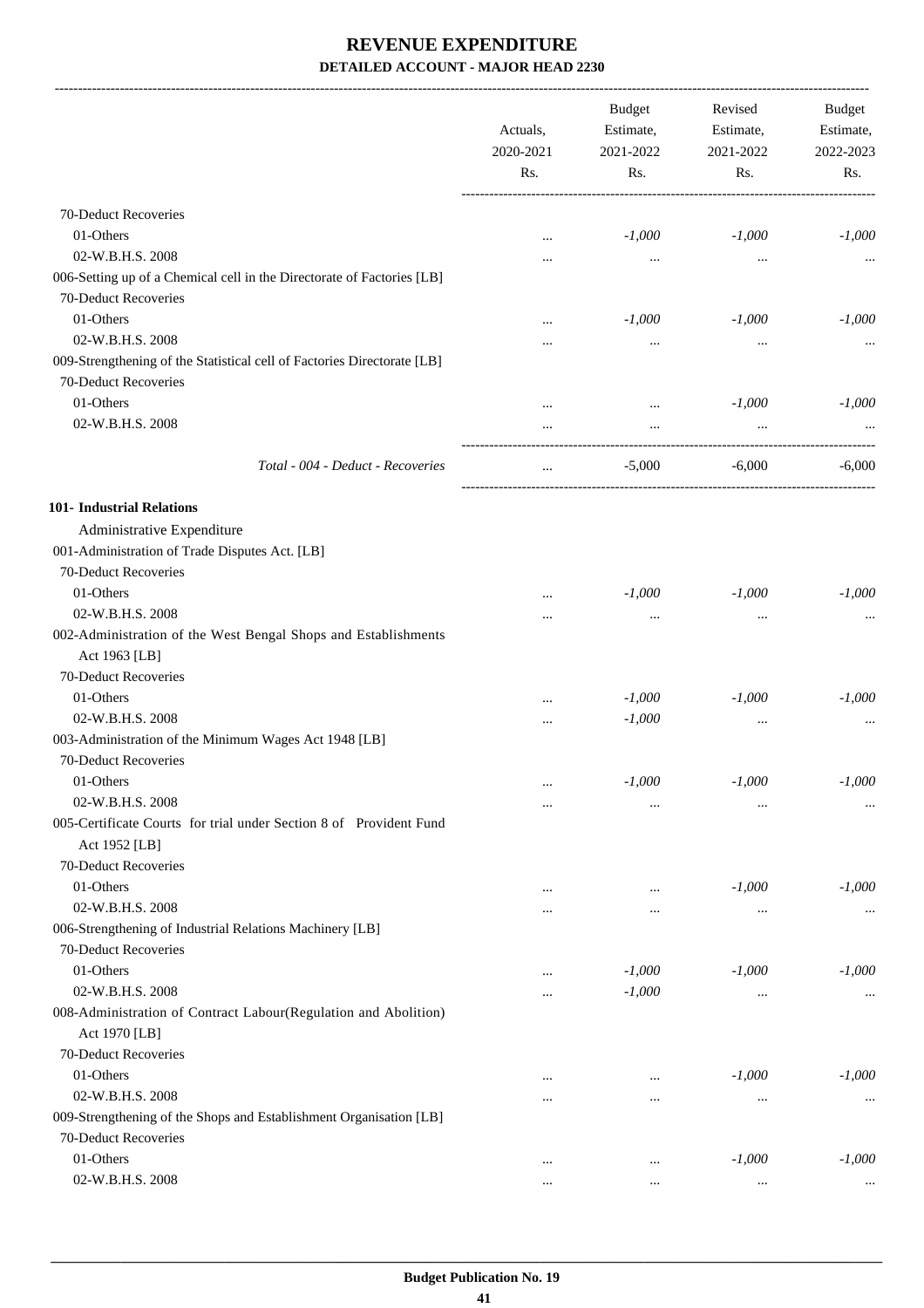|                                                                    | Actuals,<br>2020-2021<br>Rs. | <b>Budget</b><br>Estimate,<br>2021-2022<br>Rs. | Revised<br>Estimate,<br>2021-2022<br>Rs. | Budget<br>Estimate,<br>2022-2023<br>Rs. |
|--------------------------------------------------------------------|------------------------------|------------------------------------------------|------------------------------------------|-----------------------------------------|
|                                                                    |                              |                                                |                                          |                                         |
| 010-Strengthening of the Office of Registrars of Trade Unions [LB] |                              |                                                |                                          |                                         |
| 70-Deduct Recoveries                                               |                              |                                                |                                          |                                         |
| 01-Others                                                          | $\cdots$                     | $-1,000$                                       | $-1,000$                                 | $-1,000$                                |
| 02-W.B.H.S. 2008                                                   |                              | $\cdots$                                       | $\cdots$                                 |                                         |
| 014-Administration of the Motor Transport Workers Act 1961 [LB]    |                              |                                                |                                          |                                         |
| 70-Deduct Recoveries                                               |                              |                                                |                                          |                                         |
| 01-Others                                                          |                              | $\cdots$                                       | $-1,000$                                 | $-1,000$                                |
| 02-W.B.H.S. 2008                                                   |                              |                                                |                                          |                                         |
| 015-Employees' State Insurance Court [LB]                          |                              |                                                |                                          |                                         |
| 70-Deduct Recoveries                                               |                              |                                                |                                          |                                         |
| 01-Others                                                          | $\cdots$                     | $-1,000$                                       | $-1,000$                                 | $-1,000$                                |
| 02-W.B.H.S. 2008                                                   |                              | $\cdots$                                       |                                          |                                         |
| Total - 101 - Deduct - Recoveries                                  |                              | $-8,000$                                       | $-10,000$                                | $-10,000$                               |
| 102- Working Conditions and Safety                                 |                              |                                                |                                          |                                         |
| Administrative Expenditure                                         |                              |                                                |                                          |                                         |
| 001-Inspection of Factories [LB]                                   |                              |                                                |                                          |                                         |
| 70-Deduct Recoveries                                               |                              |                                                |                                          |                                         |
| 01-Others                                                          | $\cdots$                     | $-1,000$                                       | $-1,000$                                 | $-1,000$                                |
| 02-W.B.H.S. 2008                                                   |                              | $-1,000$                                       | $\cdots$                                 |                                         |
| 002-Inspection of Steam Boilers [LB]                               |                              |                                                |                                          |                                         |
| 70-Deduct Recoveries                                               |                              |                                                |                                          |                                         |
| 01-Others                                                          |                              | $-1,000$                                       | $-1,000$                                 | $-1,000$                                |
| 02-W.B.H.S. 2008                                                   |                              |                                                | $\cdots$                                 |                                         |
| 003-Labour Advisory and Guidance Cell [LB]                         |                              |                                                |                                          |                                         |
| 70-Deduct Recoveries                                               |                              |                                                |                                          |                                         |
| 01-Others                                                          | $\cdots$                     | $\cdots$                                       | $-1,000$                                 | $-1,000$                                |
| 02-W.B.H.S. 2008                                                   |                              |                                                | $\cdots$                                 | $\cdots$                                |
| 004-Opening of Welders' Training Centre under the Boilers          |                              |                                                |                                          |                                         |
| Directorate [LB]                                                   |                              |                                                |                                          |                                         |
| 70-Deduct Recoveries                                               |                              |                                                |                                          |                                         |
| 01-Others                                                          |                              | $\cdots$                                       | $-1,000$                                 | $-1,000$                                |
| 02-W.B.H.S. 2008                                                   |                              | $\cdots$                                       | $\ldots$                                 |                                         |
| 005-Opening of the Branch Offices of the Boilers Directorate [LB]  |                              |                                                |                                          |                                         |
| 70-Deduct Recoveries                                               |                              |                                                |                                          |                                         |
| 01-Others                                                          | $\cdots$                     | $-1,000$                                       | $-1,000$                                 | $-1,000$                                |
| 02-W.B.H.S. 2008                                                   |                              | $\ldots$                                       | $\cdots$                                 |                                         |
| Total - 102 - Deduct - Recoveries                                  | $\ddotsc$                    | $-4,000$                                       | $-5,000$                                 | $-5,000$                                |
| 103- General Labour Welfare                                        |                              |                                                |                                          |                                         |
| Administrative Expenditure                                         |                              |                                                |                                          |                                         |
| 001-Grants to the West Bengal Labour Welfare Board [LB]            |                              |                                                |                                          |                                         |
| 70-Deduct Recoveries                                               |                              |                                                |                                          |                                         |
| 01-Others                                                          | $-12,105$                    | $-1,000$                                       | $-5,000$                                 | $-5,000$                                |
| 02-W.B.H.S. 2008                                                   | $\ldots$                     | $\cdots$                                       | $\cdots$                                 |                                         |
|                                                                    |                              |                                                |                                          |                                         |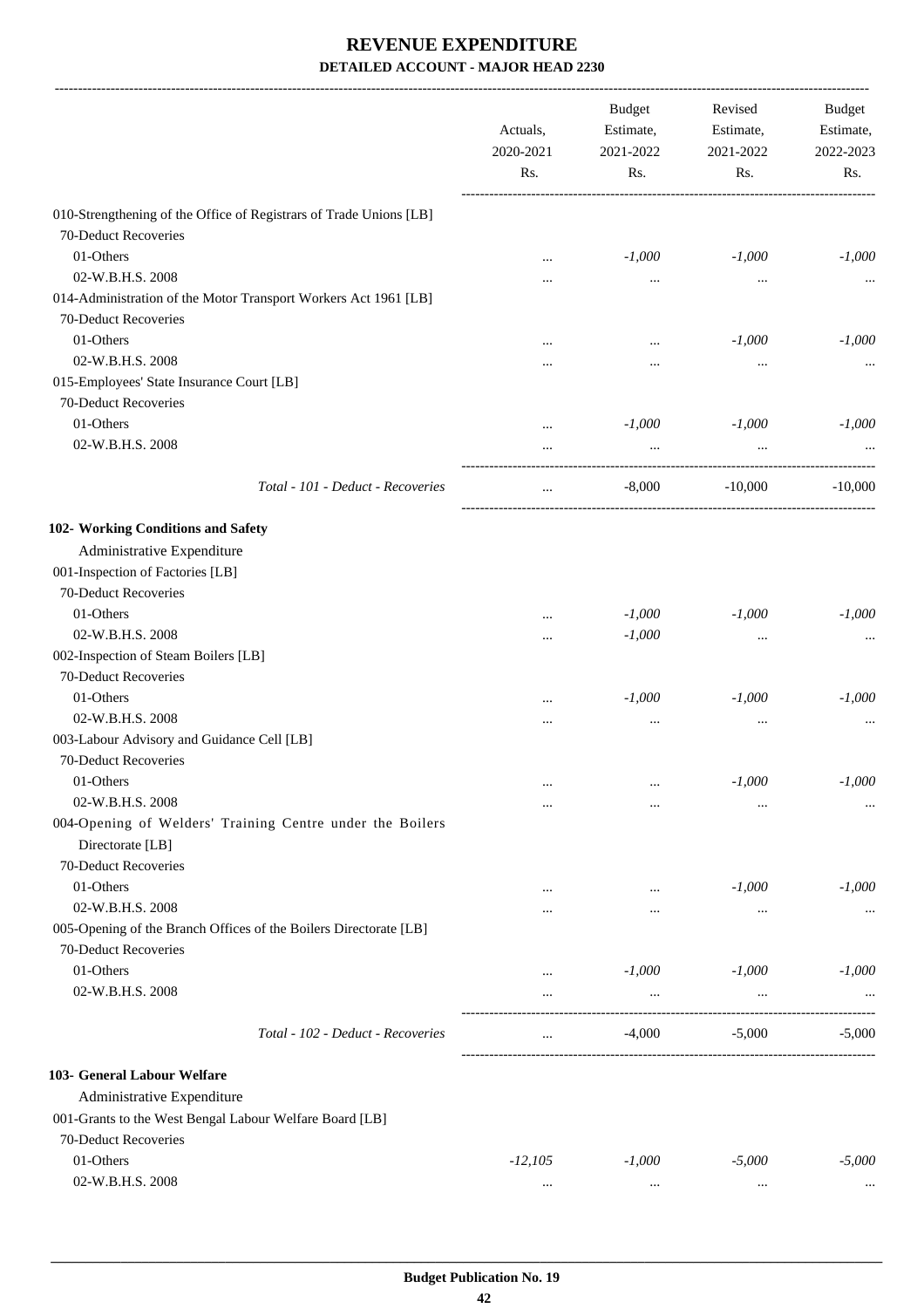|                                                                                                               | Actuals,<br>2020-2021<br>Rs. | <b>Budget</b><br>Estimate,<br>2021-2022<br>Rs. | Revised<br>Estimate,<br>2021-2022<br>Rs. | <b>Budget</b><br>Estimate,<br>2022-2023<br>Rs. |
|---------------------------------------------------------------------------------------------------------------|------------------------------|------------------------------------------------|------------------------------------------|------------------------------------------------|
| 002-Labour Welfare Centres and Holiday Homes [LB]                                                             |                              |                                                |                                          |                                                |
| 70-Deduct Recoveries                                                                                          |                              |                                                |                                          |                                                |
| 01-Others                                                                                                     | $\cdots$                     | $-1,000$                                       | $-1,000$                                 | $-1,000$                                       |
| 02-W.B.H.S. 2008                                                                                              |                              |                                                |                                          |                                                |
| 003-Industrial Hygiene Services [LB]                                                                          |                              |                                                |                                          |                                                |
| 70-Deduct Recoveries                                                                                          |                              |                                                |                                          |                                                |
| 01-Others                                                                                                     |                              | $-1,000$                                       | $-1,000$                                 | $-1,000$                                       |
| 02-W.B.H.S. 2008                                                                                              |                              |                                                |                                          |                                                |
| 004-Grants to the West Bengal Building and Other Constraction                                                 |                              |                                                |                                          |                                                |
| Workers Welfare Board for initial expenditure in connection                                                   |                              |                                                |                                          |                                                |
| with the setting up of the Board [LB]                                                                         |                              |                                                |                                          |                                                |
| 70-Deduct Recoveries                                                                                          |                              |                                                |                                          |                                                |
| 01-Others                                                                                                     |                              |                                                | $-1,000$                                 | $-1,000$                                       |
| 02-W.B.H.S. 2008                                                                                              |                              |                                                |                                          |                                                |
|                                                                                                               |                              |                                                |                                          |                                                |
| Total - 103 - Deduct - Recoveries                                                                             | $-12,105$                    | $-3,000$                                       | $-8,000$                                 | $-8,000$                                       |
| 112- Rehabilitation of Bonded Labours                                                                         |                              |                                                |                                          |                                                |
| <b>State Development Schemes</b>                                                                              |                              |                                                |                                          |                                                |
| 001-Detection & Rehabilitation of Bonded Labourers [LB]                                                       |                              |                                                |                                          |                                                |
| 70-Deduct Recoveries                                                                                          |                              |                                                |                                          |                                                |
| 01-Others                                                                                                     |                              |                                                | $\ddotsc$                                |                                                |
| 02-W.B.H.S. 2008                                                                                              | $\cdots$                     | $\cdots$                                       | $\ddotsc$                                |                                                |
| Total - 112 - Deduct - Recoveries                                                                             | $\cdots$                     | $\cdots$                                       | $\cdots$                                 |                                                |
| 800- Other Expenditure                                                                                        |                              |                                                |                                          |                                                |
| Administrative Expenditure                                                                                    |                              |                                                |                                          |                                                |
| 003-Testing Laboratory for Examination of Boilers [LB]                                                        |                              |                                                |                                          |                                                |
| 70-Deduct Recoveries                                                                                          |                              |                                                |                                          |                                                |
| 01-Others                                                                                                     | $\cdots$                     | $\cdots$                                       | $-1,000$                                 | $-1,000$                                       |
| 02-W.B.H.S. 2008                                                                                              |                              | $\cdots$                                       | $\cdots$                                 | $\cdots$                                       |
| 004-Grants to Labour Contract Co-operative Societies for<br>Enhancement of Emoluments of their Employees [LB] |                              |                                                |                                          |                                                |
| 70-Deduct Recoveries<br>01-Others                                                                             |                              |                                                |                                          |                                                |
|                                                                                                               | $\cdots$                     | $-1,000$                                       | $-1,000$                                 | $-1,000$                                       |
| 02-W.B.H.S. 2008                                                                                              |                              |                                                |                                          |                                                |
| Total - 800 - Deduct - Recoveries                                                                             | $\cdots$                     | $-1,000$                                       | $-2,000$                                 | $-2,000$                                       |
| 902- Deduct-Amount met from the Reserve Fund/Deposit                                                          |                              |                                                |                                          |                                                |
| <b>State Development Schemes</b>                                                                              |                              |                                                |                                          |                                                |
| 001-West Bengal Silicosis Prevention and Control Fund [LB]                                                    |                              |                                                |                                          |                                                |
| 70-Deduct Recoveries                                                                                          |                              |                                                |                                          |                                                |
| 01-Others                                                                                                     | $\cdots$                     | $-7,00,00,000$                                 | $-7,00,00,000$                           | $-3,00,00,000$                                 |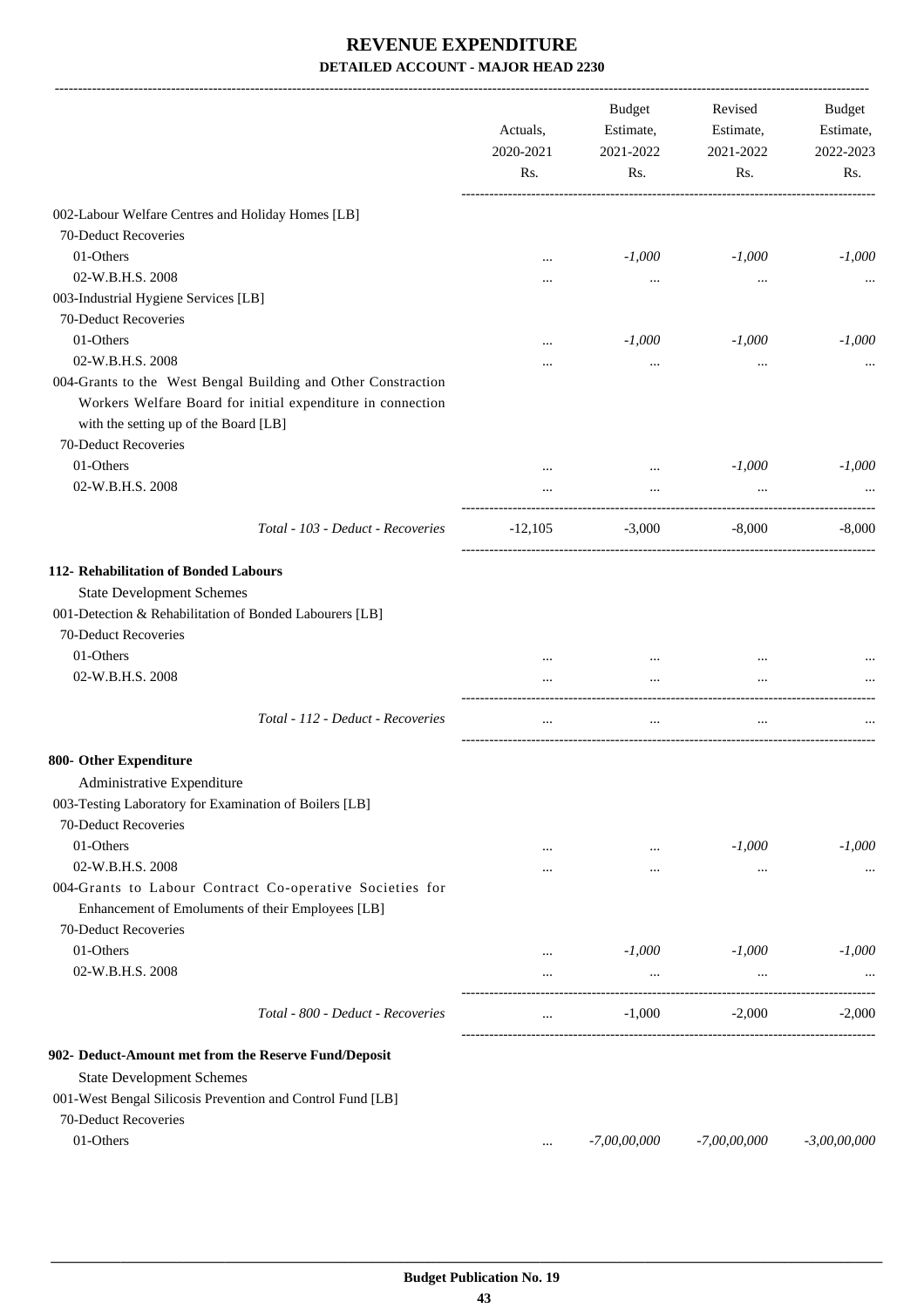|                                                                    | Actuals,<br>2020-2021<br>Rs. | Budget<br>Estimate,<br>2021-2022<br>Rs. | Revised<br>Estimate,<br>2021-2022<br>Rs. | Budget<br>Estimate,<br>2022-2023<br>Rs. |
|--------------------------------------------------------------------|------------------------------|-----------------------------------------|------------------------------------------|-----------------------------------------|
| Total - 902 - Deduct - Recoveries                                  | <b>Sales Control</b>         |                                         | $-7,00,00,000$ $-7,00,00,000$            | $-3,00,00,000$                          |
| 911- Deduct Recoveries of Overpayments                             |                              |                                         |                                          |                                         |
| Administrative Expenditure                                         |                              |                                         |                                          |                                         |
| 009-Strengthening of the Shops and Establishment Organisation [LB] |                              |                                         |                                          |                                         |
| 70-Deduct Recoveries                                               |                              |                                         |                                          |                                         |
| 01-Others                                                          | $\cdots$                     | $-1,000$                                | $-1,000$                                 | $-1,000$                                |
| 010-Labour Commissioners [LB]                                      |                              |                                         |                                          |                                         |
| 70-Deduct Recoveries                                               |                              |                                         |                                          |                                         |
| 01-Others                                                          | $\cdots$                     | $-1,000$                                | $-1,000$                                 | $-1,000$                                |
| 02-W.B.H.S. 2008                                                   | $\cdots$                     | $\cdots$                                | $\cdots$                                 |                                         |
| 011-Enforcement of Minimum Wages for Agricultural Labours [LB]     |                              |                                         |                                          |                                         |
| 70-Deduct Recoveries                                               |                              |                                         |                                          |                                         |
| 01-Others                                                          | $\cdots$                     | $-1,000$                                | $-1,000$                                 | $-1,000$                                |
| 02-W.B.H.S. 2008                                                   |                              | $\cdots$                                | $\ddotsc$                                |                                         |
| 012-Administration of Minimum Wages Act 1948 [LB]                  |                              |                                         |                                          |                                         |
| 70-Deduct Recoveries                                               |                              |                                         |                                          |                                         |
| 01-Others                                                          | $-3,517$                     | $-1,000$                                | $-1,000$                                 | $-1,000$                                |
| 02-W.B.H.S. 2008                                                   | $\cdots$                     | $\cdots$                                | $\cdots$                                 |                                         |
| <b>State Development Schemes</b>                                   |                              |                                         |                                          |                                         |
| 001-Detection and Rehabilitation of Bonded Labourers [LB]          |                              |                                         |                                          |                                         |
| 70-Deduct Recoveries                                               |                              |                                         |                                          |                                         |
| 01-Others                                                          | $-59,120$                    |                                         |                                          |                                         |
| 02-W.B.H.S. 2008                                                   | $\cdots$                     |                                         |                                          |                                         |
| 002-Bidi Workers Welfare Scheme [LB]                               |                              |                                         |                                          |                                         |
| 70-Deduct Recoveries                                               |                              |                                         |                                          |                                         |
| 01-Others                                                          | $\cdots$                     | $\cdots$                                | $\ddotsc$                                | $\cdots$                                |
| 02-W.B.H.S. 2008                                                   |                              |                                         | $\ddotsc$                                | $\cdots$                                |
| 003-Bidi Workers Welfare Scheme [LB]                               |                              |                                         |                                          |                                         |
| 70-Deduct Recoveries                                               |                              |                                         |                                          |                                         |
| 01-Others                                                          | $\cdots$                     | $\cdots$                                | $\ddotsc$                                | $\cdots$                                |
| 004-Refund of unutilised funds under various Schemes [LB]          |                              |                                         |                                          |                                         |
| 70-Deduct Recoveries                                               |                              |                                         |                                          |                                         |
| 01-Others                                                          | $-10, 19, 470$               | $\cdots$                                | $\cdots$                                 |                                         |
| Total - 911 - Deduct - Recoveries                                  | $-10,82,107$                 | $-4,000$                                | $-4,000$                                 | $-4,000$                                |
| 02- EMPLOYMENT SERVICE                                             |                              |                                         |                                          |                                         |
| 001- Direction and Administration                                  |                              |                                         |                                          |                                         |
| Administrative Expenditure                                         |                              |                                         |                                          |                                         |
| 002-Extension of Employment Services [LB]                          |                              |                                         |                                          |                                         |
| 70-Deduct Recoveries                                               |                              |                                         |                                          |                                         |
| 01-Others                                                          | $\cdots$                     | $-1,000$                                | $-1,000$                                 | $-1,000$                                |
| 02-W.B.H.S. 2008                                                   |                              | $-1,000$                                | $\cdots$                                 |                                         |
| 006-Directorate of National Employment Services [LB]               |                              |                                         |                                          |                                         |
| 70-Deduct Recoveries                                               |                              |                                         |                                          |                                         |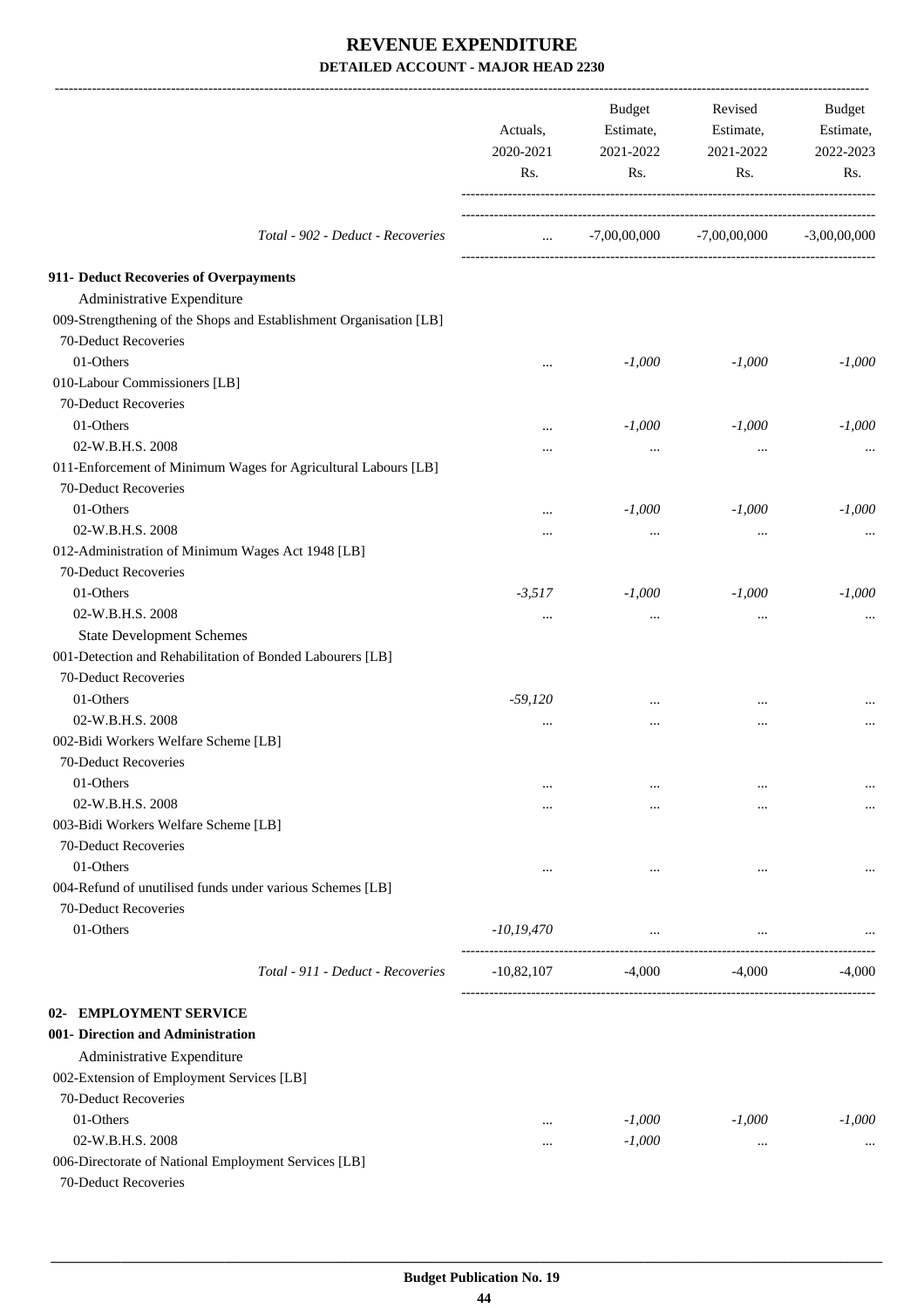-------------------------------------------------------------------------------------------------------------------------------------------------------------------------------

|                                                             | Actuals,<br>2020-2021<br>Rs. | <b>Budget</b><br>Revised<br>Estimate,<br>Estimate,<br>2021-2022<br>2021-2022 |           | <b>Budget</b><br>Estimate,<br>2022-2023<br>Rs. |
|-------------------------------------------------------------|------------------------------|------------------------------------------------------------------------------|-----------|------------------------------------------------|
|                                                             |                              | Rs.                                                                          | Rs.       |                                                |
| 01-Others                                                   |                              | $-10,000$                                                                    | $-1,000$  | $-1,000$                                       |
| 02-W.B.H.S. 2008                                            |                              | $-1,000$                                                                     | $\cdots$  |                                                |
| <b>State Development Schemes</b>                            |                              |                                                                              |           |                                                |
| 001-Extension of Employment Services [LB]                   |                              |                                                                              |           |                                                |
| 70-Deduct Recoveries                                        |                              |                                                                              |           |                                                |
| 01-Others                                                   |                              |                                                                              |           |                                                |
| 02-W.B.H.S. 2008                                            |                              |                                                                              |           |                                                |
|                                                             | $\cdots$                     | $\cdots$                                                                     | $\cdots$  |                                                |
| Total - 001 - Deduct - Recoveries                           | $\ddotsc$                    | $-13,000$                                                                    | $-2,000$  | $-2,000$                                       |
| 004- Research Survey and Statistics                         |                              |                                                                              |           |                                                |
| Administrative Expenditure                                  |                              |                                                                              |           |                                                |
| 001-Employment Market Information [LB]                      |                              |                                                                              |           |                                                |
| 70-Deduct Recoveries                                        |                              |                                                                              |           |                                                |
| 01-Others                                                   | $\cdots$                     | $-1,000$                                                                     | $-1,000$  | $-1,000$                                       |
| 02-W.B.H.S. 2008                                            |                              | $\cdots$                                                                     | $\cdots$  |                                                |
| 002-Youth Employment and Vocational Guidance [LB]           |                              |                                                                              |           |                                                |
| 70-Deduct Recoveries                                        |                              |                                                                              |           |                                                |
| 01-Others                                                   | $\cdots$                     | $-1,000$                                                                     | $-1,000$  | $-1,000$                                       |
| 02-W.B.H.S. 2008                                            |                              | $\cdots$                                                                     | $\ddotsc$ |                                                |
| 004-Additional Employment Programme [LB]                    |                              |                                                                              |           |                                                |
| 70-Deduct Recoveries                                        |                              |                                                                              |           |                                                |
| 01-Others                                                   |                              | $-1,000$                                                                     | $-1,000$  | $-1,000$                                       |
| 02-W.B.H.S. 2008                                            | $\cdots$                     | $\ddotsc$                                                                    | $\cdots$  |                                                |
| 005-Self-Employment Scheme for the Registered Unemployed in |                              |                                                                              |           |                                                |
| West Bengal [LB]                                            |                              |                                                                              |           |                                                |
| 70-Deduct Recoveries                                        |                              |                                                                              |           |                                                |
| 01-Others                                                   | $\cdots$                     | $\cdots$                                                                     | $-1,000$  | $-1,000$                                       |
| 02-W.B.H.S. 2008                                            | $\cdots$                     | $\cdots$                                                                     | $\cdots$  | $\ldots$                                       |
| 006-Udiyaman Swanirbhar Karmasansthan Prakalpa (USKP)-2008  |                              |                                                                              |           |                                                |
| [LB]                                                        |                              |                                                                              |           |                                                |
| 70-Deduct Recoveries                                        |                              |                                                                              |           |                                                |
| 01-Others                                                   | $\cdots$                     | $-1,000$                                                                     | $-1,000$  | $-1,000$                                       |
| 02-W.B.H.S. 2008                                            |                              | $\cdots$                                                                     | $\cdots$  | $\cdots$                                       |
| 009-Vocational Guidance Unit [LB]                           |                              |                                                                              |           |                                                |
| 70-Deduct Recoveries                                        |                              |                                                                              |           |                                                |
| 01-Others                                                   | $\cdots$                     | $-1,000$                                                                     | $-1,000$  | $-1,000$                                       |
| 02-W.B.H.S. 2008                                            | $\cdots$                     | $\cdots$                                                                     | $\cdots$  |                                                |
| Total - 004 - Deduct - Recoveries                           | $\cdots$                     | $-5,000$                                                                     | $-6,000$  | $-6,000$                                       |
|                                                             |                              |                                                                              |           |                                                |
| 101- Employment Services                                    |                              |                                                                              |           |                                                |
| Administrative Expenditure                                  |                              |                                                                              |           |                                                |
| 001-Employment Exchanges [LB]                               |                              |                                                                              |           |                                                |
| 70-Deduct Recoveries                                        |                              |                                                                              |           |                                                |
| 01-Others                                                   | $-3,974$                     | $-10,000$                                                                    | $-5,000$  | $-5,000$                                       |
| 02-W.B.H.S. 2008                                            | $\cdots$                     | $-1,000$                                                                     | $\cdots$  | $\cdots$                                       |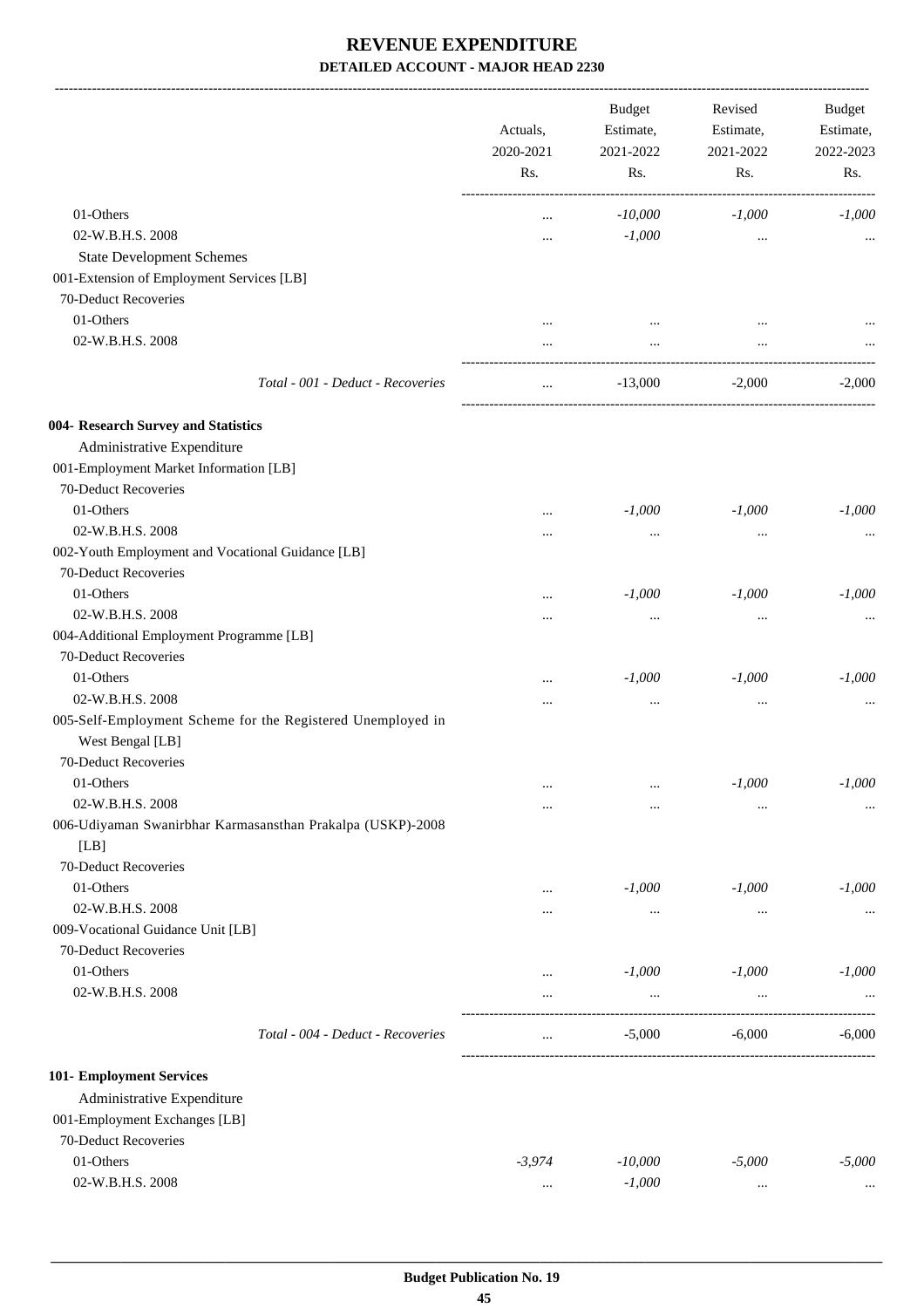|                                                                                  |                                   | Actuals,<br>2020-2021<br>Rs. | <b>Budget</b><br>Estimate,<br>2021-2022<br>Rs. | Revised<br>Estimate,<br>2021-2022<br>Rs. | Budget<br>Estimate,<br>2022-2023<br>Rs. |
|----------------------------------------------------------------------------------|-----------------------------------|------------------------------|------------------------------------------------|------------------------------------------|-----------------------------------------|
| 002-Strengthening of Employment Exchanges for Self- Employment                   |                                   |                              |                                                |                                          |                                         |
| Pilot Project [LB]                                                               |                                   |                              |                                                |                                          |                                         |
| 70-Deduct Recoveries                                                             |                                   |                              |                                                |                                          |                                         |
| 01-Others                                                                        |                                   |                              | $-1,000$                                       | $-1,000$                                 | $-1,000$                                |
| 02-W.B.H.S. 2008                                                                 |                                   |                              | $\ldots$                                       | $\cdots$                                 |                                         |
|                                                                                  | Total - 101 - Deduct - Recoveries | $-3,974$                     | $-12,000$                                      | $-6,000$                                 | $-6,000$                                |
| 789- Special Component Plan for Scheduled Castes                                 |                                   |                              |                                                |                                          |                                         |
| <b>State Development Schemes</b>                                                 |                                   |                              |                                                |                                          |                                         |
| 001-Self Employment Scheme for the Registered Unemployed in                      |                                   |                              |                                                |                                          |                                         |
| West Bengal [LB]                                                                 |                                   |                              |                                                |                                          |                                         |
| 70-Deduct Recoveries                                                             |                                   |                              |                                                |                                          |                                         |
| 01-Others                                                                        |                                   |                              |                                                |                                          |                                         |
| 02-W.B.H.S. 2008                                                                 |                                   | $\cdots$                     | $\cdots$                                       | $\cdots$                                 |                                         |
|                                                                                  | Total - 789 - Deduct - Recoveries | $\cdots$                     | $\cdots$                                       | $\cdots$                                 |                                         |
| 796- Tribal Areas Sub-Plan                                                       |                                   |                              |                                                |                                          |                                         |
| <b>State Development Schemes</b>                                                 |                                   |                              |                                                |                                          |                                         |
| 001-Self Employment Scheme for the Registered Unemployed in                      |                                   |                              |                                                |                                          |                                         |
| West Bengal [LB]                                                                 |                                   |                              |                                                |                                          |                                         |
| 70-Deduct Recoveries                                                             |                                   |                              |                                                |                                          |                                         |
| 01-Others                                                                        |                                   |                              |                                                |                                          |                                         |
|                                                                                  | Total - 796 - Deduct - Recoveries |                              | $\cdots$                                       | $\cdots$                                 |                                         |
| 800- Other Expenditure                                                           |                                   |                              |                                                |                                          |                                         |
| <b>State Development Schemes</b>                                                 |                                   |                              |                                                |                                          |                                         |
| 002-Refund of Unutilised Fund of CSS Schemes (State Share)                       |                                   |                              |                                                |                                          |                                         |
| (CSSREFUND) [LB]                                                                 |                                   |                              |                                                |                                          |                                         |
| 70-Deduct Recoveries                                                             |                                   |                              |                                                |                                          |                                         |
| 01-Others                                                                        |                                   |                              | $\cdots$                                       | $\cdots$                                 |                                         |
| State Development Schemes (Central Assistance)                                   |                                   |                              |                                                |                                          |                                         |
| 001-Refund of Unutilised Fund of CSS Schemes (Central Share)<br>(CSSREFUND) [LB] |                                   |                              |                                                |                                          |                                         |
| 70-Deduct Recoveries                                                             |                                   |                              |                                                |                                          |                                         |
| 01-Others                                                                        |                                   | $\cdots$                     | $\cdots$                                       | $\cdots$                                 |                                         |
|                                                                                  | Total - 800 - Deduct - Recoveries | $\cdots$                     | $\cdots$                                       | $\ddotsc$                                |                                         |
| 911- Deduct Recoveries of Overpayments                                           |                                   |                              |                                                |                                          |                                         |
| Administrative Expenditure                                                       |                                   |                              |                                                |                                          |                                         |
| 002-Employment Exchange [LB]                                                     |                                   |                              |                                                |                                          |                                         |
| 70-Deduct Recoveries                                                             |                                   |                              |                                                |                                          |                                         |
| 01-Others                                                                        |                                   |                              | $-1,000$                                       | $-1,000$                                 | $-1,000$                                |
| 02-W.B.H.S. 2008                                                                 |                                   |                              | $\cdots$                                       | $\cdots$                                 |                                         |
|                                                                                  |                                   |                              |                                                |                                          |                                         |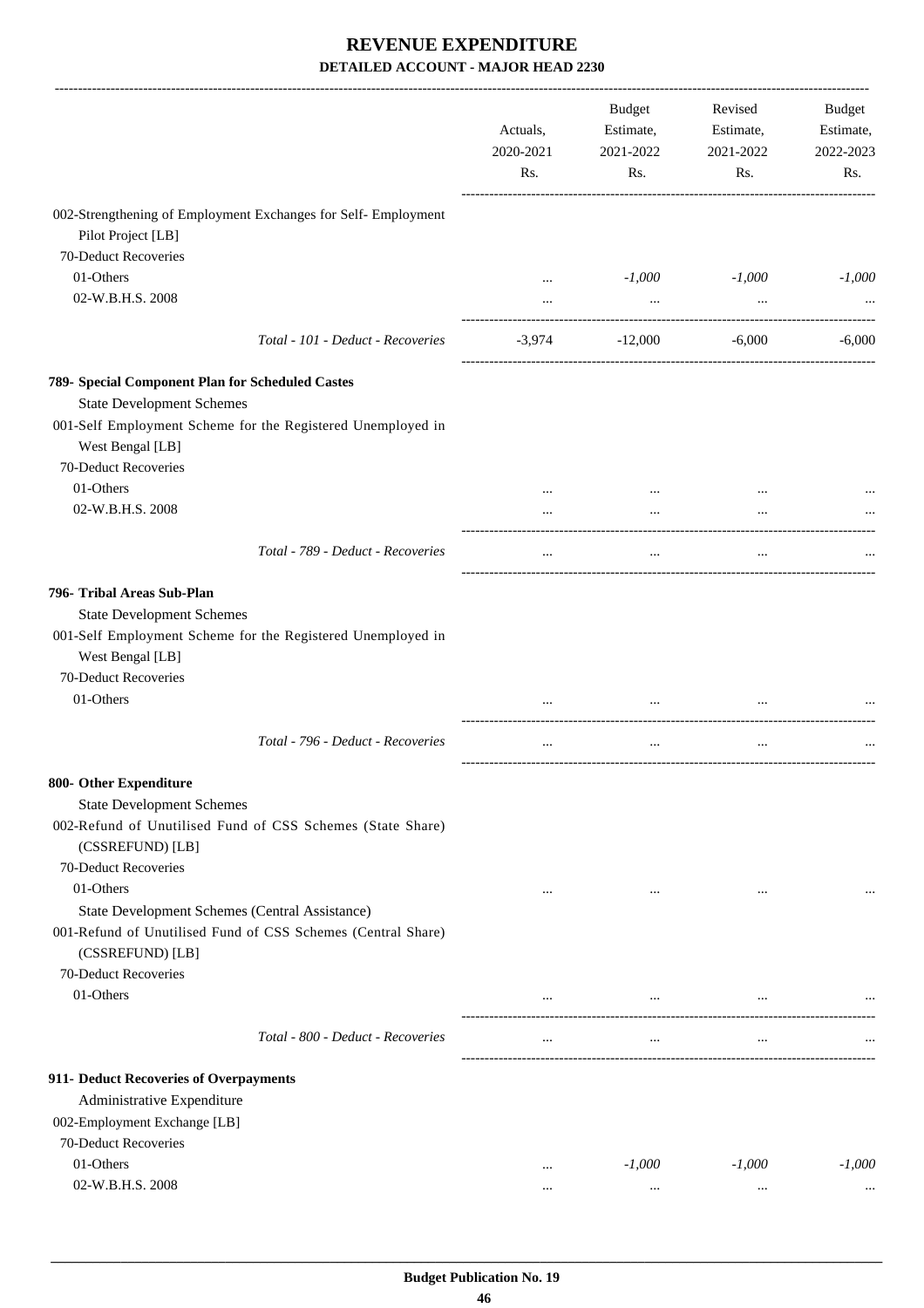|                                                        |                                    | Actuals,<br>2020-2021<br>Rs. | Budget<br>Estimate,<br>2021-2022<br>Rs. | Revised<br>Estimate,<br>2021-2022<br>Rs.                  | <b>Budget</b><br>Estimate,<br>2022-2023<br>Rs. |
|--------------------------------------------------------|------------------------------------|------------------------------|-----------------------------------------|-----------------------------------------------------------|------------------------------------------------|
| 006-Directorate of National Employment Services [LB]   |                                    |                              |                                         |                                                           |                                                |
| 70-Deduct Recoveries                                   |                                    |                              |                                         |                                                           |                                                |
| 01-Others                                              |                                    | -42,997                      | $-10,000$                               | $-20,000$                                                 | $-20,000$                                      |
| <b>State Development Schemes</b>                       |                                    |                              |                                         |                                                           |                                                |
| 001-Extension of Employment Services [LB]              |                                    |                              |                                         |                                                           |                                                |
| 70-Deduct Recoveries                                   |                                    |                              |                                         |                                                           |                                                |
| 01-Others                                              |                                    |                              | $\cdots$                                |                                                           |                                                |
|                                                        | Total - 911 - Deduct - Recoveries  |                              |                                         | $-42,997$ $-11,000$ $-21,000$ $-21,000$                   |                                                |
| 03- TRAINING                                           |                                    |                              |                                         |                                                           |                                                |
| 800- Other Expenditure                                 |                                    |                              |                                         |                                                           |                                                |
| Administrative Expenditure                             |                                    |                              |                                         |                                                           |                                                |
| 002-Central Library-cum-Career Information Centre [LB] |                                    |                              |                                         |                                                           |                                                |
| 70-Deduct Recoveries                                   |                                    |                              |                                         |                                                           |                                                |
| 01-Others                                              |                                    |                              | $\mathbf{1}$                            | $-1,000$                                                  | $-1.000$                                       |
| 02-W.B.H.S. 2008                                       |                                    |                              | $\cdots$                                |                                                           |                                                |
|                                                        | Total - 800 - Deduct - Recoveries  | $\cdots$                     | $\mathbf{a}$ , and $\mathbf{b}$         | $-1,000$                                                  | $-1,000$                                       |
|                                                        | Total - 2230 - Deduct - Recoveries |                              |                                         | $-11,49,337$ $-7,00,82,000$ $-7,00,78,000$ $-3,00,78,000$ |                                                |
|                                                        |                                    |                              |                                         |                                                           |                                                |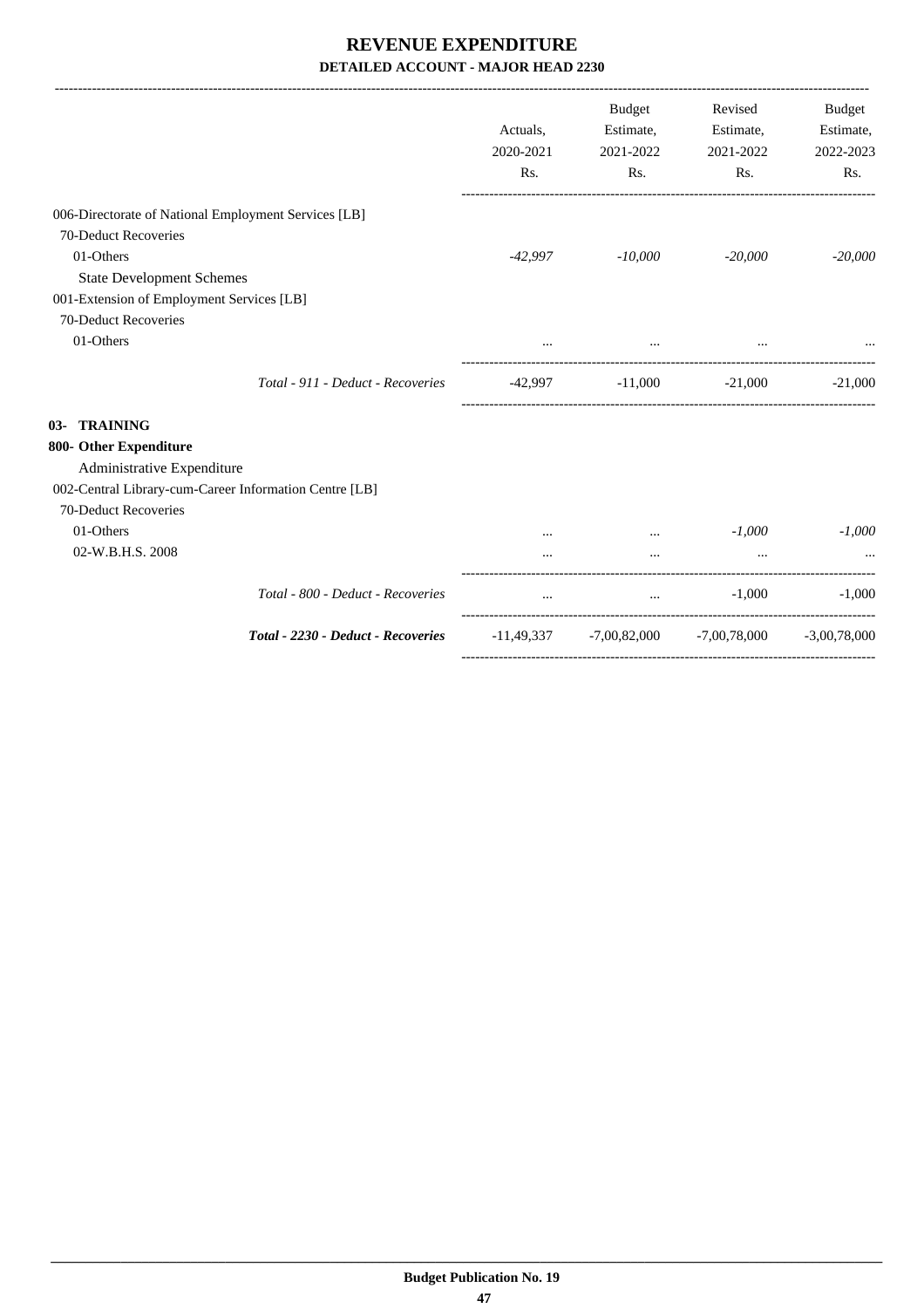## **REVENUE EXPENDITURE**

#### **DEMAND No. 35**

#### **Labour Department**

## **B - Social Services - (g) Social Welfare and Nutrition**

#### **Head of Account : 2235 - Social Security And Welfare**

| Voted Rs. 668, 10, 57, 000<br><b>Charged Rs. Nil</b>                                 |                                                       |                                  |                                                                     | Total Rs. 668, 10, 57, 000                                  |                               |
|--------------------------------------------------------------------------------------|-------------------------------------------------------|----------------------------------|---------------------------------------------------------------------|-------------------------------------------------------------|-------------------------------|
|                                                                                      |                                                       |                                  | Voted Rs.                                                           | -----------------<br><b>Charged Rs.</b>                     | <b>Total Rs.</b>              |
| <b>Gross Expenditure</b><br><b>Deduct - Recoveries</b>                               |                                                       |                                  | 668, 10, 57, 000<br>$-28,000$                                       | -----------------------------------<br>$\cdots$<br>$\cdots$ | 668, 10, 57, 000<br>$-28,000$ |
| <b>Net Expenditure</b>                                                               |                                                       |                                  | 668,10,29,000                                                       | $\cdots$                                                    | 668, 10, 29, 000              |
|                                                                                      | <b>REVENUE EXPENDITURE</b><br><b>ABSTRACT ACCOUNT</b> |                                  |                                                                     |                                                             |                               |
|                                                                                      |                                                       |                                  | Budget                                                              | Revised                                                     | Budget                        |
|                                                                                      |                                                       | Actuals,                         | Estimate,                                                           | Estimate,                                                   | Estimate,                     |
|                                                                                      |                                                       | 2020-2021<br>Rs.                 | 2021-2022<br>Rs.                                                    | 2021-2022<br>Rs.                                            | 2022-2023<br>Rs.              |
|                                                                                      |                                                       |                                  |                                                                     |                                                             |                               |
| 02 - SOCIAL WELFARE                                                                  |                                                       |                                  |                                                                     |                                                             |                               |
| 200- Other Programmes                                                                |                                                       |                                  |                                                                     |                                                             |                               |
| Administrative Expenditure                                                           |                                                       | 187,47,36,096                    | 211,71,54,000                                                       | 212,77,79,000                                               | 189, 17, 10, 000              |
|                                                                                      | <b>Total - 200</b>                                    |                                  | 187, 47, 36, 096 211, 71, 54, 000 212, 77, 79, 000 189, 17, 10, 000 |                                                             |                               |
|                                                                                      | Total - 02                                            |                                  | 187, 47, 36, 096 211, 71, 54, 000 212, 77, 79, 000 189, 17, 10, 000 |                                                             |                               |
| 60 - OTHER SOCIAL SECURITY AND WELFARE<br><b>PROGRAMMES</b>                          |                                                       |                                  |                                                                     |                                                             |                               |
| 200- Other Programmes                                                                |                                                       |                                  |                                                                     |                                                             |                               |
| Administrative Expenditure<br><b>State Development Schemes</b>                       |                                                       | 60, 38, 43, 209<br>192,00,00,000 | 73,82,15,000<br>390,00,00,000                                       | 61,60,59,000<br>150,00,00,000                               | 63,93,47,000<br>415,00,00,000 |
|                                                                                      | <b>Total - 200</b>                                    | 252, 38, 43, 209                 | 463,82,15,000                                                       | 211,60,59,000                                               | 478,93,47,000                 |
| 789- Special Component Plan for Scheduled Castes<br><b>State Development Schemes</b> |                                                       | $\cdots$                         | $\cdots$                                                            | $\cdots$                                                    |                               |
|                                                                                      | <b>Total - 789</b>                                    | $\cdots$                         | $\cdots$                                                            | $\cdots$                                                    |                               |
| 796- Tribal Areas Sub-Plan                                                           |                                                       |                                  |                                                                     |                                                             |                               |
| <b>State Development Schemes</b>                                                     |                                                       |                                  | $\ddots$                                                            |                                                             |                               |
|                                                                                      | <b>Total - 796</b>                                    | $\cdots$                         | $\cdots$                                                            | $\cdots$                                                    |                               |
|                                                                                      |                                                       |                                  |                                                                     |                                                             |                               |
|                                                                                      | Total - 60                                            | 252, 38, 43, 209                 | 463,82,15,000                                                       | 211,60,59,000                                               | 478,93,47,000                 |

----------------------------------------------------------------------------------------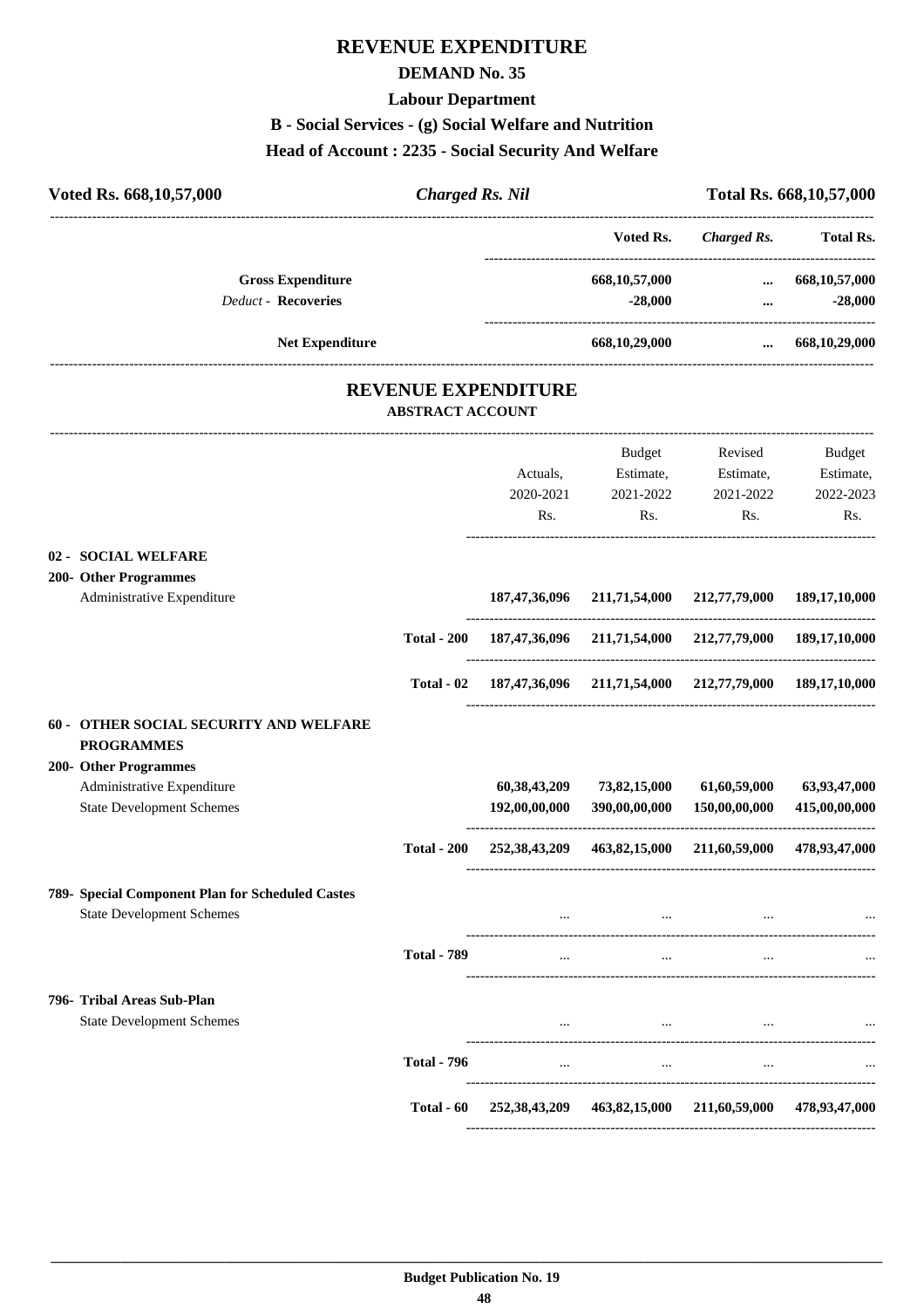### **REVENUE EXPENDITURE ABSTRACT ACCOUNT**

|                                                                                    | Actuals,<br>2020-2021               | Budget<br>Estimate,<br>2021-2022    | Revised<br>Estimate,<br>2021-2022                       | Budget<br>Estimate,<br>2022-2023 |
|------------------------------------------------------------------------------------|-------------------------------------|-------------------------------------|---------------------------------------------------------|----------------------------------|
|                                                                                    | Rs.                                 | Rs.                                 | Rs.                                                     | Rs.                              |
| <b>Grand Total - Gross</b>                                                         |                                     |                                     | 439,85,79,305 675,53,69,000 424,38,38,000               | 668, 10, 57, 000                 |
| Voted                                                                              |                                     |                                     | 439,85,79,305 675,53,69,000 424,38,38,000 668,10,57,000 |                                  |
| Charged                                                                            | and the contract of the contract of | the contract of the contract of the |                                                         |                                  |
| Administrative Expenditure 247,85,79,305 285,53,69,000 274,38,38,000 253,10,57,000 |                                     |                                     |                                                         |                                  |
| State Development Schemes 192,00,00,000 390,00,00,000 150,00,00,000                |                                     |                                     |                                                         | 415,00,00,000                    |
| Deduct Recoveries -1,34,28,573 -23,000                                             |                                     |                                     | -28,000                                                 | $-28,000$                        |
| <b>Grand Total - Net</b>                                                           |                                     |                                     | 438,51,50,732 675,53,46,000 424,38,10,000               | 668,10,29,000                    |
| Voted                                                                              |                                     |                                     | 438,51,50,732 675,53,46,000 424,38,10,000 668,10,29,000 |                                  |
| Charged                                                                            | $\cdots$                            | $\cdots$                            |                                                         |                                  |
|                                                                                    |                                     |                                     |                                                         |                                  |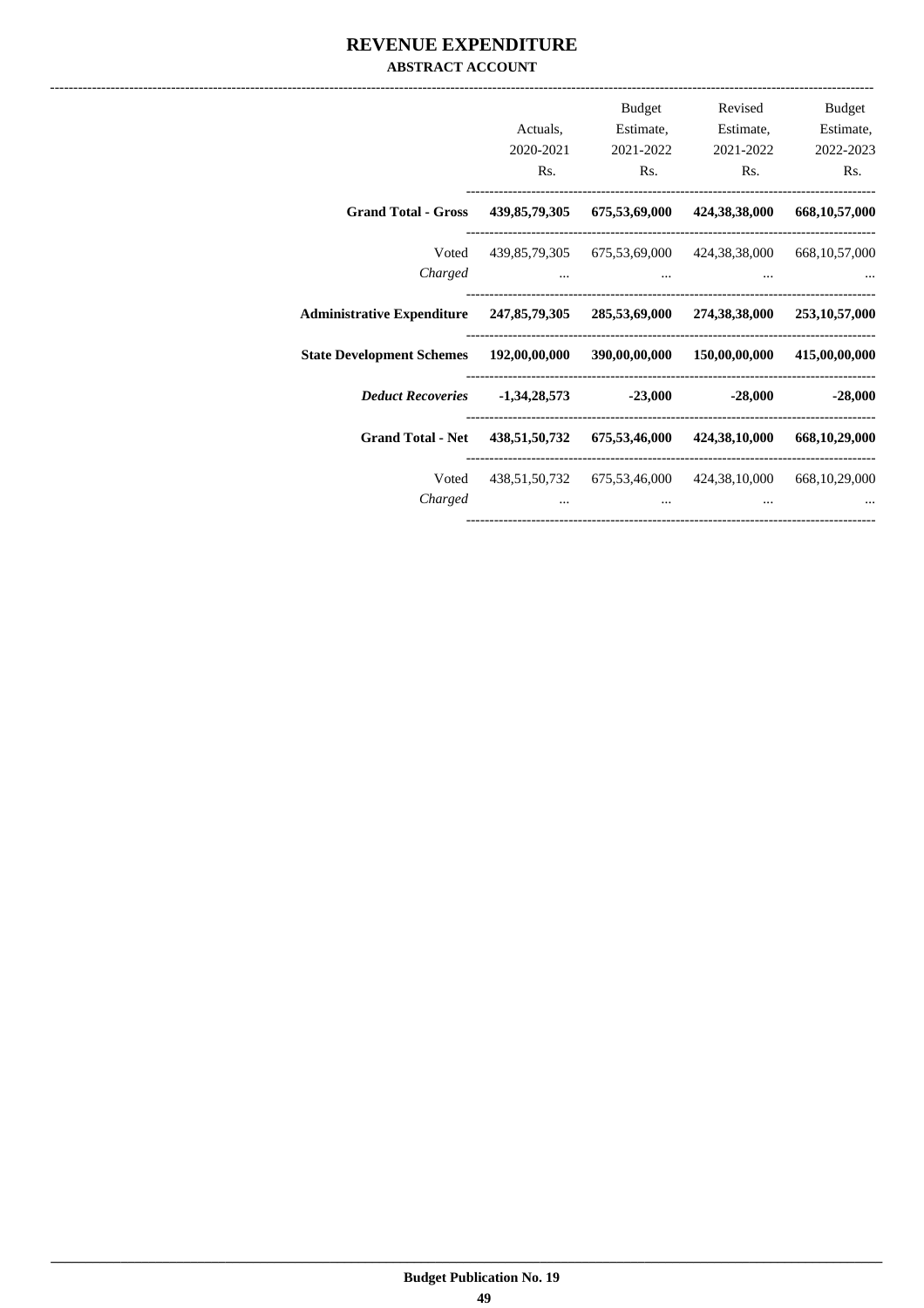|                                                                   | Actuals,<br>2020-2021 | Budget<br>Estimate,<br>2021-2022    | Revised<br>Estimate,<br>2021-2022                       | Budget<br>Estimate,<br>2022-2023 |
|-------------------------------------------------------------------|-----------------------|-------------------------------------|---------------------------------------------------------|----------------------------------|
|                                                                   | Rs.                   | Rs.                                 | Rs.                                                     | Rs.                              |
| DETAILED ACCOUNT NO. 2235-02-200 - OTHER PROGRAMMES               |                       |                                     |                                                         |                                  |
| 02 - SOCIAL WELFARE                                               |                       |                                     |                                                         |                                  |
| <b>200- Other Programmes</b>                                      |                       |                                     |                                                         |                                  |
| <b>Administrative Expenditure</b>                                 |                       |                                     |                                                         |                                  |
| 003- Social Welfare Scheme for the Unemployed Persons including   |                       |                                     |                                                         |                                  |
| Yuvashree [LB]<br>31- Grants-in-aid-GENERAL                       |                       |                                     |                                                         |                                  |
| 02-Other Grants                                                   | 180,00,00,000         | 202,87,80,000                       | 204,00,00,000                                           | 180,00,00,000                    |
|                                                                   |                       |                                     |                                                         |                                  |
| Total - 2235-02-200-003                                           | 180,00,00,000         | 202,87,80,000                       | 204,00,00,000                                           | 180,00,00,000                    |
| 004- Social Welfare Scheme for the Unemployed Persons [LB]        |                       |                                     |                                                         |                                  |
| 01- Salaries                                                      |                       |                                     |                                                         |                                  |
| 01-Pay                                                            | 4, 36, 64, 878        | 5,15,00,000                         | 4,90,00,000                                             | 5,20,00,000                      |
| 14-Grade Pay                                                      | 773                   | $\ldots$                            | 1,000                                                   | 1,000                            |
| 02-Dearness Allowance                                             | 2,28,266              | 14,29,000                           | 15,00,000                                               | 15,90,000                        |
| 03-House Rent Allowance                                           | 43,01,958             | 45,24,000                           | 44,00,000                                               | 45,32,000                        |
| 04-Ad hoc Bonus                                                   | 71,400                | 1,12,000                            | 73,000                                                  | 74,000                           |
| 07-Other Allowances                                               | 53,822                | 3,98,000                            | 55,000                                                  | 57,000                           |
| 11-Compensatory Allowance                                         | 48,000                | 61,000                              | 61,000                                                  | 63,000                           |
| 12-Medical Allowance                                              | 1,05,216              | 1,10,000                            | 1,07,000                                                | 1,09,000                         |
| Total - 2235-02-200-004-01                                        |                       | 4.84.74.313 5.81.34.000 5.51.97.000 |                                                         | 5,84,26,000                      |
| 02- Wages                                                         | 11,20,211             | 13,81,000                           | 16,50,000                                               | 16,60,000                        |
| 07- Medical Reimbursements                                        | $\cdots$              | $\cdots$                            | $\ddotsc$                                               |                                  |
| 11- Travel Expenses                                               | 64,850                | 81,000                              | 65,000                                                  | 67,000                           |
| 12- Medical Reimbursements under WBHS 2008<br>13- Office Expenses | 6,20,149              | 5,31,000                            | 5,31,000                                                | 5,42,000                         |
| 01-Electricity                                                    | 9,07,242              | 11,84,000                           | 11,84,000                                               | 12,08,000                        |
| 02-Telephone                                                      | 16,10,503             | 18,92,000                           | 19,25,000                                               | 19,35,000                        |
| 03-Maintenance / P.O.L. for Office Vehicles                       | 23,40,286             | 23,67,000                           | 23,87,000                                               | 24,35,000                        |
| 04-Other Office Expenses                                          | 75,41,705             | 74,70,000                           | 65,00,000                                               | 66,30,000                        |
| Total - 2235-02-200-004-13                                        |                       |                                     | 1,23,99,736 1,29,13,000 1,19,96,000 1,22,08,000         |                                  |
| 14- Rents, Rates and Taxes                                        | 82,57,005             | 66,64,000                           | 83,40,000 85,07,000                                     |                                  |
| 24- P.O.L.(Police, Ambulance etc.)                                | $\cdots$              | $\cdots$                            | $\ldots$                                                |                                  |
| 50- Other Charges                                                 | 37,99,832             |                                     | 86,70,000  1,00,00,000  1,03,00,000                     |                                  |
| Total - 2235-02-200-004                                           |                       |                                     | 7,47,36,096 8,83,74,000 8,77,79,000 9,17,10,000         |                                  |
| <b>Total - Administrative Expenditure</b>                         |                       |                                     | 187,47,36,096 211,71,54,000 212,77,79,000 189,17,10,000 |                                  |
| Total - 2235-02-200                                               |                       |                                     | 187,47,36,096 211,71,54,000 212,77,79,000 189,17,10,000 |                                  |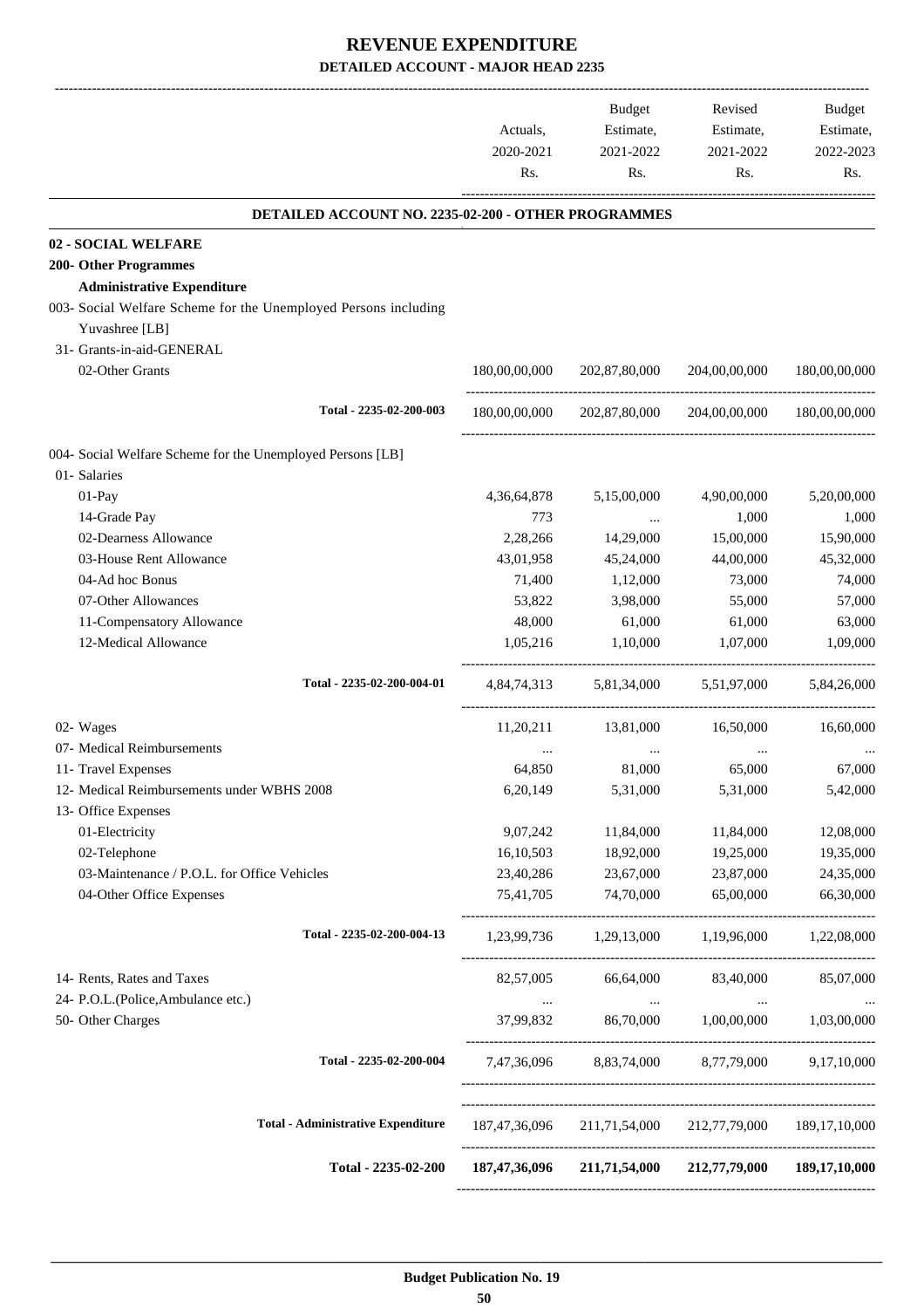|                                                                                                          | Actuals,<br>2020-2021<br>Rs. | <b>Budget</b><br>Estimate,<br>2021-2022                                                   | Revised<br>Estimate,<br>2021-2022<br>$\mathbf{Rs.}$<br>Rs. | Budget<br>Estimate,<br>2022-2023<br>Rs. |
|----------------------------------------------------------------------------------------------------------|------------------------------|-------------------------------------------------------------------------------------------|------------------------------------------------------------|-----------------------------------------|
| Voted<br>Charged                                                                                         |                              | 187,47,36,096 211,71,54,000<br>and the state of the control and the state of the state of | 212,77,79,000 189,17,10,000<br>$\sim 10^{-11}$             |                                         |
| DETAILED ACCOUNT NO. 2235-60-200 - OTHER PROGRAMMES                                                      |                              |                                                                                           |                                                            |                                         |
| 60 - OTHER SOCIAL SECURITY AND WELFARE<br><b>PROGRAMMES</b>                                              |                              |                                                                                           |                                                            |                                         |
| <b>200- Other Programmes</b>                                                                             |                              |                                                                                           |                                                            |                                         |
| <b>Administrative Expenditure</b>                                                                        |                              |                                                                                           |                                                            |                                         |
| 036- Scheme for Financial Assistance to the Workers in Locked out<br>Industrial Units (F A W L O I) [LB] |                              |                                                                                           |                                                            |                                         |
| 13- Office Expenses                                                                                      |                              |                                                                                           |                                                            |                                         |
| 03-Maintenance / P.O.L. for Office Vehicles                                                              |                              | 13,70,398 17,63,000                                                                       | 13,98,000                                                  | 14,26,000                               |
| 04-Other Office Expenses                                                                                 | 10,71,028                    |                                                                                           | 21,31,000 19,80,000                                        | 20,20,000                               |
| Total - 2235-60-200-036-13                                                                               |                              |                                                                                           | 24,41,426 38,94,000 33,78,000 34,46,000                    |                                         |
| 50- Other Charges                                                                                        |                              |                                                                                           | 59,76,97,894 59,31,81,000 59,31,81,000 61,09,76,000        |                                         |
| Total - 2235-60-200-036                                                                                  |                              |                                                                                           | 60,01,39,320 59,70,75,000 59,65,59,000 61,44,22,000        |                                         |
| 063- Skill Upgradation of the Workers of Locked-out Industrial Units                                     |                              |                                                                                           |                                                            |                                         |
| (SUWLOI) [LB]                                                                                            |                              |                                                                                           |                                                            |                                         |
| 50- Other Charges                                                                                        |                              |                                                                                           |                                                            |                                         |
| 079- Assistance under the Scheme Samarthan [LB]                                                          |                              |                                                                                           |                                                            |                                         |
| 31- Grants-in-aid-GENERAL                                                                                |                              |                                                                                           |                                                            |                                         |
| 02-Other Grants                                                                                          | $\cdots$                     | 10,20,00,000                                                                              | $\cdots$                                                   |                                         |
| 33- Subsidies                                                                                            |                              |                                                                                           |                                                            |                                         |
| 05-Other Subsidies                                                                                       |                              |                                                                                           |                                                            |                                         |
| Total - 2235-60-200-079                                                                                  | $\cdots$                     | 10,20,00,000                                                                              | $\cdots$                                                   |                                         |
|                                                                                                          |                              |                                                                                           |                                                            |                                         |
| 086- Awareness Generation Programmes on Social Welfare Schemes<br>[LB]                                   |                              |                                                                                           |                                                            |                                         |
| 20- Other Administrative Expenses                                                                        |                              | 2,98,549 1,56,80,000                                                                      | 70,00,000                                                  | 72,00,000                               |
| 26- Advertising and Publicity Expenses                                                                   | 34,05,340                    | 1,93,80,000                                                                               | 1,00,00,000                                                | 1,51,50,000                             |
| 50- Other Charges                                                                                        |                              | 40,80,000                                                                                 | 25,00,000                                                  | 25,75,000                               |
| Total - 2235-60-200-086                                                                                  | 37,03,889                    | 3,91,40,000                                                                               | 1,95,00,000                                                | 2,49,25,000                             |
| <b>Total - Administrative Expenditure</b>                                                                |                              |                                                                                           |                                                            |                                         |
|                                                                                                          |                              |                                                                                           | 60,38,43,209 73,82,15,000 61,60,59,000 63,93,47,000        |                                         |
| <b>State Development Schemes</b>                                                                         |                              |                                                                                           |                                                            |                                         |
| 005- Provident Fund Scheme for Unorganised Workers in Urban and                                          |                              |                                                                                           |                                                            |                                         |
| Rural Areas [LB]                                                                                         |                              |                                                                                           |                                                            |                                         |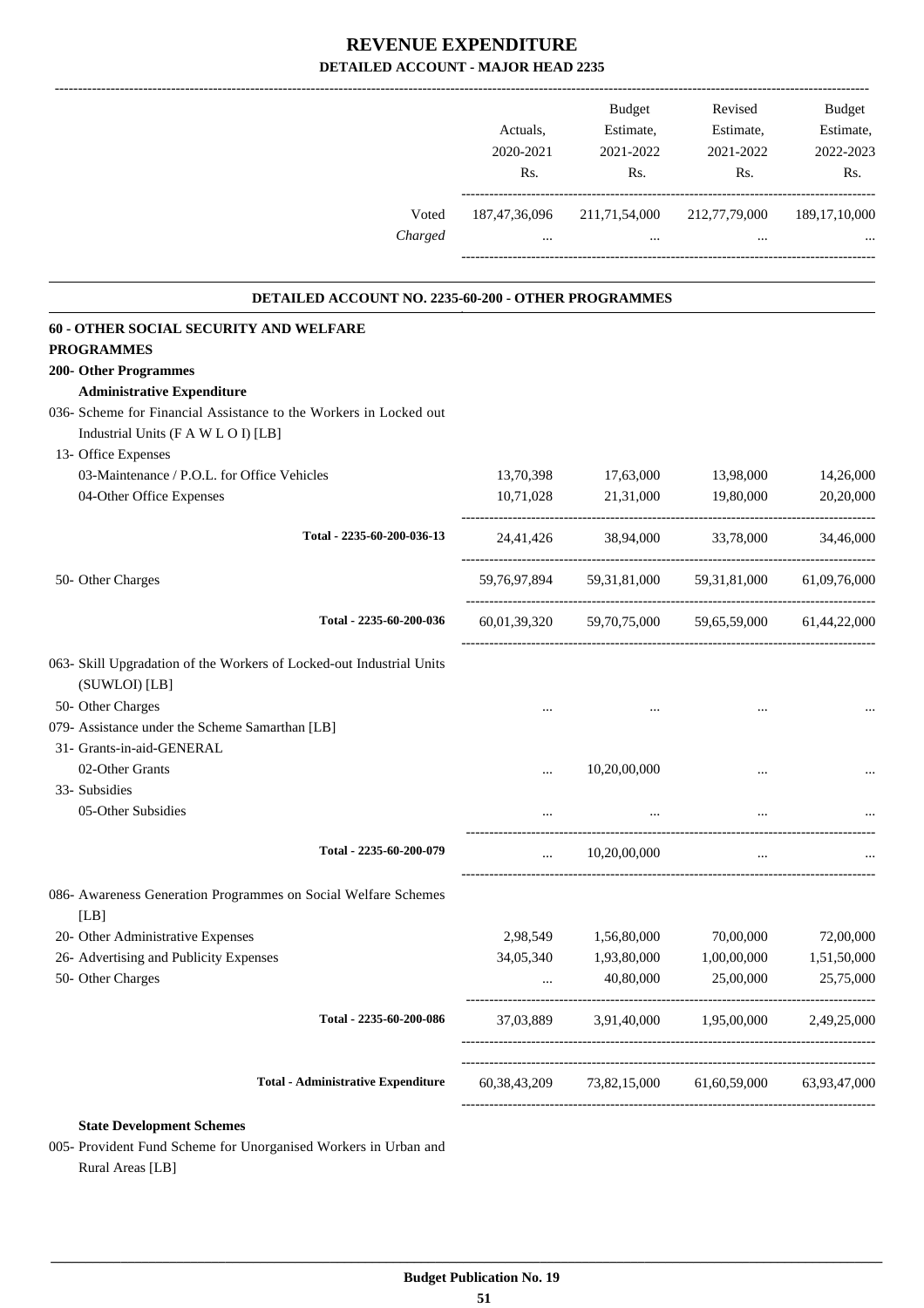|                                                                                                                                     | Actuals,<br>2020-2021<br>Rs. | Budget<br>Estimate,<br>2021-2022<br>Rs.                              | Revised<br>Estimate,<br>2021-2022<br>Rs. | Budget<br>Estimate,<br>2022-2023<br>Rs. |
|-------------------------------------------------------------------------------------------------------------------------------------|------------------------------|----------------------------------------------------------------------|------------------------------------------|-----------------------------------------|
| 31- Grants-in-aid-GENERAL                                                                                                           |                              |                                                                      |                                          |                                         |
| 02-Other Grants<br>008- Health Insurance Scheme for Unorganised Workers [LB]                                                        | $\cdots$                     |                                                                      |                                          |                                         |
| 31- Grants-in-aid-GENERAL                                                                                                           |                              |                                                                      |                                          |                                         |
| 02-Other Grants                                                                                                                     |                              |                                                                      |                                          |                                         |
| 085- Samajik Suraksha Yojana [LB]<br>31- Grants-in-aid-GENERAL                                                                      |                              |                                                                      |                                          |                                         |
| 02-Other Grants                                                                                                                     | 192,00,00,000                |                                                                      | 390,00,00,000 150,00,00,000              | 415,00,00,000                           |
|                                                                                                                                     |                              |                                                                      |                                          |                                         |
| Total - 2235-60-200-085                                                                                                             |                              | 192,00,00,000 390,00,00,000 150,00,00,000 415,00,00,000              |                                          |                                         |
| 091- Financial assistance in the form of one time ex-gratia payment<br>under the scheme PRACHESTA [LB]<br>31- Grants-in-aid-GENERAL |                              |                                                                      |                                          |                                         |
| 02-Other Grants                                                                                                                     |                              |                                                                      |                                          |                                         |
| <b>Total - State Development Schemes</b>                                                                                            |                              | 192,00,00,000 390,00,00,000 150,00,00,000                            |                                          | 415,00,00,000                           |
| Total - 2235-60-200                                                                                                                 |                              | 252,38,43,209 463,82,15,000 211,60,59,000 478,93,47,000              |                                          |                                         |
| Voted<br>Charged                                                                                                                    |                              | 252,38,43,209 463,82,15,000 211,60,59,000 478,93,47,000<br>$\ddotsc$ |                                          |                                         |
| DETAILED ACCOUNT NO. 2235-60-789 - SPECIAL COMPONENT PLAN FOR SCHEDULED CASTES                                                      |                              |                                                                      |                                          |                                         |
| 60 - OTHER SOCIAL SECURITY AND WELFARE<br><b>PROGRAMMES</b>                                                                         |                              |                                                                      |                                          |                                         |
| 789- Special Component Plan for Scheduled Castes                                                                                    |                              |                                                                      |                                          |                                         |
| <b>State Development Schemes</b>                                                                                                    |                              |                                                                      |                                          |                                         |
| 003- Provident Fund Scheme for Unorganised Workers in Urban and                                                                     |                              |                                                                      |                                          |                                         |
| Rural Areas [LB]                                                                                                                    |                              |                                                                      |                                          |                                         |
| 31- Grants-in-aid-GENERAL<br>02-Other Grants                                                                                        |                              |                                                                      |                                          |                                         |
| 010- Health Insurance Scheme for Unorganised Workers [LB]                                                                           | $\cdots$                     |                                                                      |                                          |                                         |
| 31- Grants-in-aid-GENERAL                                                                                                           |                              |                                                                      |                                          |                                         |
| 02-Other Grants                                                                                                                     |                              |                                                                      |                                          |                                         |
| Total - 2235-60-789                                                                                                                 |                              |                                                                      |                                          |                                         |
| Voted                                                                                                                               | $\ddotsc$                    | $\cdots$                                                             | $\cdots$                                 |                                         |
| Charged                                                                                                                             | $\cdots$                     | $\cdots$                                                             | $\cdots$                                 | $\ddotsc$                               |
|                                                                                                                                     |                              |                                                                      |                                          |                                         |

#### **DETAILED ACCOUNT NO. 2235-60-796 - TRIBAL AREAS SUB-PLAN .**

## **60 - OTHER SOCIAL SECURITY AND WELFARE PROGRAMMES**

**796- Tribal Areas Sub-Plan**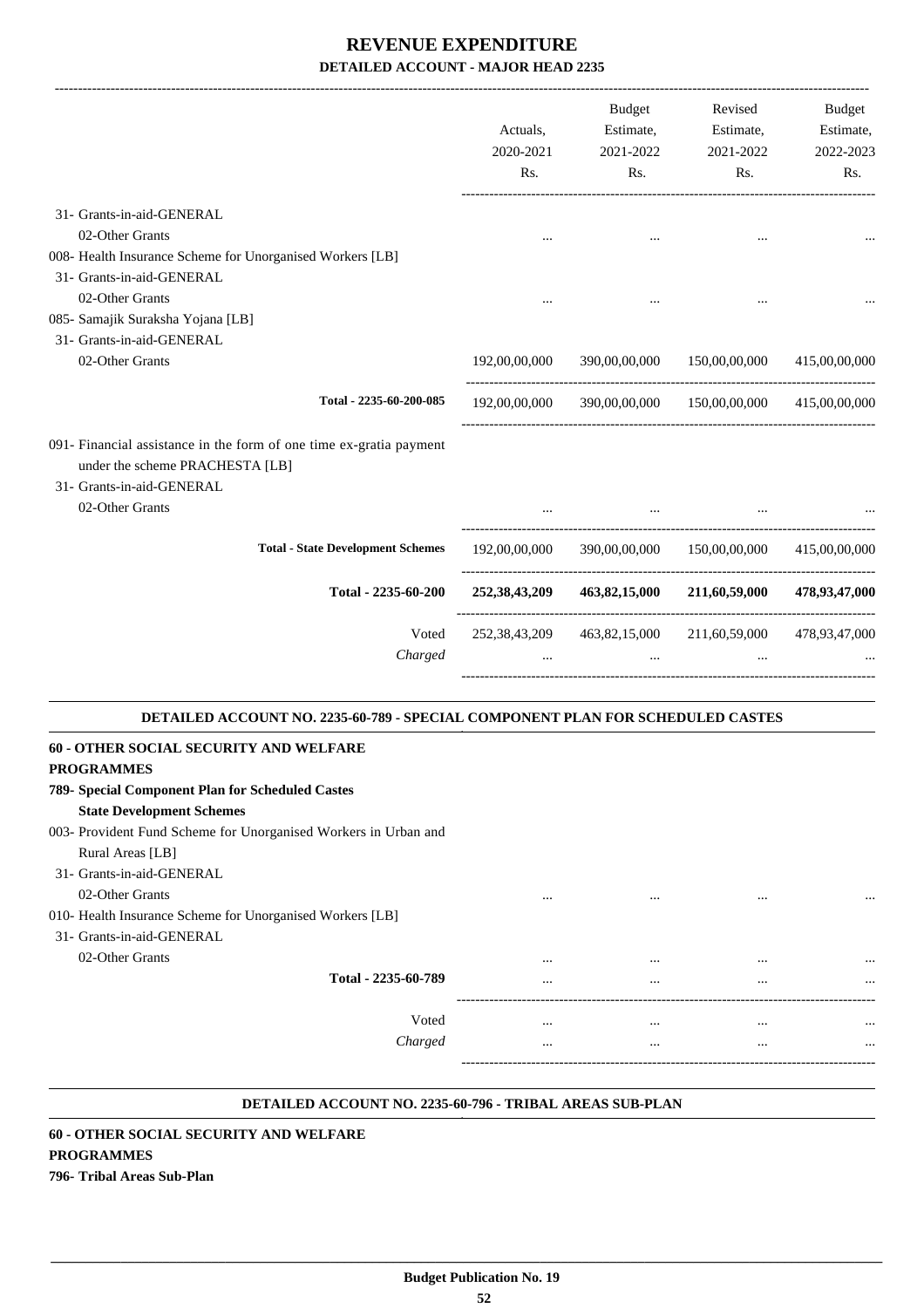|                                                                                        | Actuals,<br>2020-2021<br>Rs. | Budget<br>Estimate,<br>2021-2022<br>Rs. | Revised<br>Estimate,<br>2021-2022<br>Rs. | Budget<br>Estimate,<br>2022-2023<br>Rs. |
|----------------------------------------------------------------------------------------|------------------------------|-----------------------------------------|------------------------------------------|-----------------------------------------|
| <b>State Development Schemes</b>                                                       |                              |                                         |                                          |                                         |
| 005- Provident Fund Scheme for Unorganised Workers in Urban and<br>Rural Areas [LB]    |                              |                                         |                                          |                                         |
| 31- Grants-in-aid-GENERAL                                                              |                              |                                         |                                          |                                         |
| 02-Other Grants                                                                        |                              |                                         |                                          |                                         |
| 010- Health Insurance Scheme for Unorganised Workers [LB]<br>31- Grants-in-aid-GENERAL |                              |                                         |                                          |                                         |
| 02-Other Grants<br>Total - 2235-60-796                                                 |                              |                                         |                                          |                                         |
|                                                                                        |                              |                                         |                                          |                                         |
| Voted                                                                                  | $\cdots$                     | $\cdots$                                | $\ddotsc$                                |                                         |
| Charged                                                                                | $\cdots$                     | $\cdots$                                | $\cdots$                                 |                                         |
|                                                                                        |                              |                                         |                                          |                                         |
| DETAILED ACCOUNT NO. 2235 - DEDUCT RECOVERIES IN REDUCTION OF EXPENDITURE              |                              |                                         |                                          |                                         |
| 02 - SOCIAL WELFARE                                                                    |                              |                                         |                                          |                                         |
| 200- Other Programmes                                                                  |                              |                                         |                                          |                                         |
| Administrative Expenditure                                                             |                              |                                         |                                          |                                         |
| 004-Social Welfare Scheme for the Unemployed Persons [LB]                              |                              |                                         |                                          |                                         |
| 70-Deduct Recoveries                                                                   |                              |                                         |                                          |                                         |
| 01-Others                                                                              | $\cdots$                     | $-10,000$                               | $-1,000$                                 | $-1,000$                                |
| 02-W.B.H.S. 2008                                                                       | $\cdots$                     | $-1,000$                                | $\cdots$                                 |                                         |
| Total - 200 - Deduct - Recoveries                                                      | $\cdots$                     | $-11,000$                               | $-1,000$                                 | $-1,000$                                |
| 911- Deduct Recoveries of Overpayments                                                 |                              |                                         |                                          |                                         |
| Administrative Expenditure                                                             |                              |                                         |                                          |                                         |
| 004-Deduct-Recoveries of Overpayments [LB]                                             |                              |                                         |                                          |                                         |
| 70-Deduct Recoveries                                                                   |                              |                                         |                                          |                                         |
| 01-Others                                                                              | $\cdots$                     | $\ldots$                                | $-1,000$                                 | $-1,000$                                |
| 009-Social Welfare scheme for the unemployed persons [LB]                              |                              |                                         |                                          |                                         |
| 70-Deduct Recoveries                                                                   |                              |                                         |                                          |                                         |
| 01-Others                                                                              | $-61,000$                    | $-1,000$                                | $-10,000$                                | -10,000                                 |
| Total - 911 - Deduct - Recoveries                                                      | $-61,000$                    | $-1,000$                                | $-11,000$                                | $-11,000$                               |
| 60- OTHER SOCIAL SECURITY AND WELFARE                                                  |                              |                                         |                                          |                                         |
| <b>PROGRAMMES</b>                                                                      |                              |                                         |                                          |                                         |
| 200- Other Programmes                                                                  |                              |                                         |                                          |                                         |
| Administrative Expenditure                                                             |                              |                                         |                                          |                                         |
| 036-Scheme for Financial Assistance to the Workers in Locked out                       |                              |                                         |                                          |                                         |
| Industrial Units (F A W L O I) [LB]                                                    |                              |                                         |                                          |                                         |
| 70-Deduct Recoveries                                                                   |                              |                                         |                                          |                                         |
| 01-Others                                                                              | $-43,803$                    | $-10,000$                               | $-10,000$                                | $-10,000$                               |
| 02-W.B.H.S. 2008                                                                       | $\ldots$                     | $\ldots$                                | $\cdots$                                 |                                         |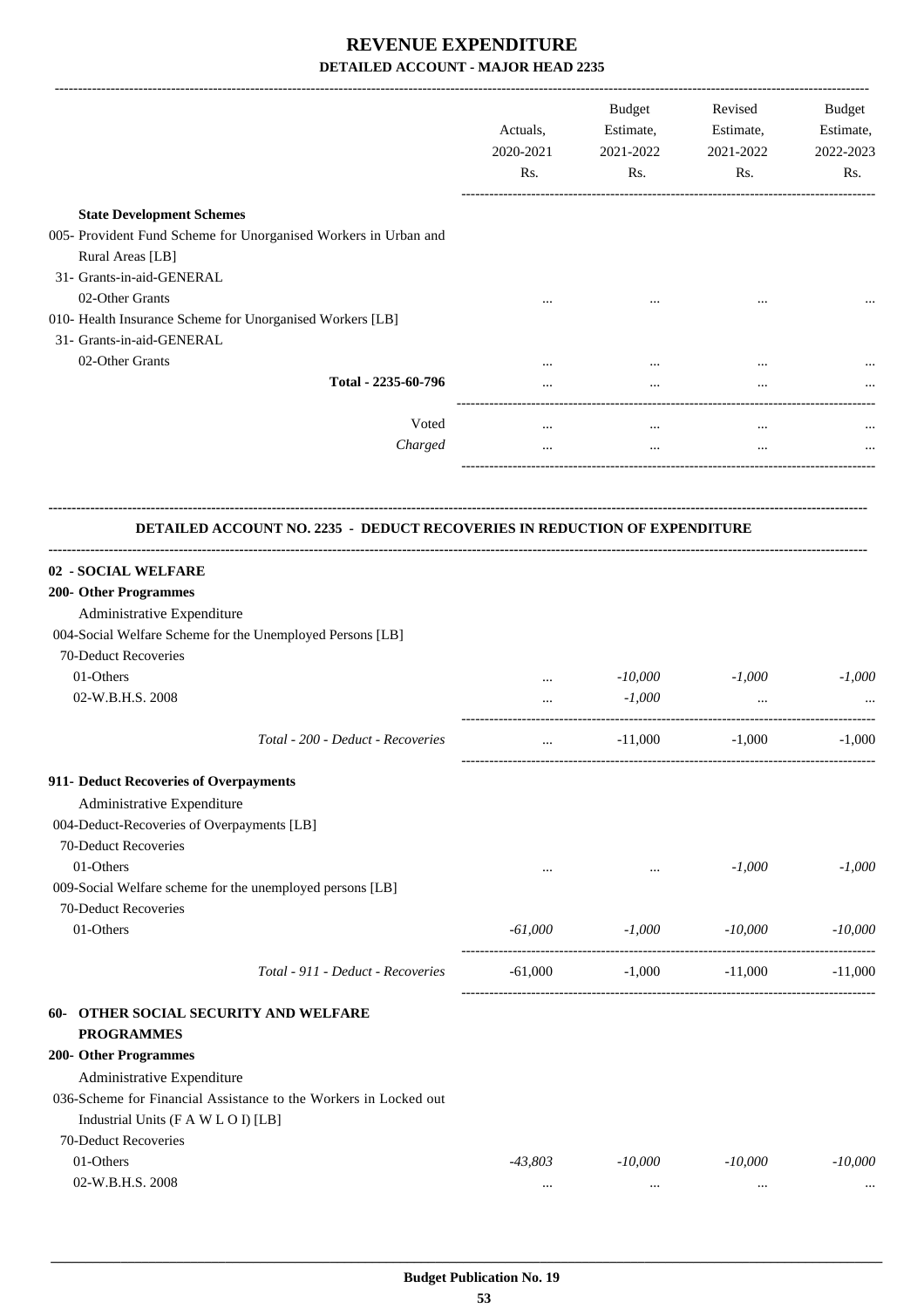|                                                                                                         | Actuals,<br>2020-2021<br>Rs. | Budget<br>Estimate,<br>2021-2022<br>Rs. | Revised<br>Estimate,<br>2021-2022<br>Rs. | Budget<br>Estimate,<br>2022-2023<br>Rs. |
|---------------------------------------------------------------------------------------------------------|------------------------------|-----------------------------------------|------------------------------------------|-----------------------------------------|
| <b>State Development Schemes</b>                                                                        |                              |                                         |                                          |                                         |
| 005-Provident Fund Scheme for Unorganised Workers in Urban and                                          |                              |                                         |                                          |                                         |
| Rural Areas [LB]                                                                                        |                              |                                         |                                          |                                         |
| 70-Deduct Recoveries                                                                                    |                              |                                         |                                          |                                         |
| 01-Others                                                                                               | $-1,887$                     |                                         |                                          |                                         |
| 02-W.B.H.S. 2008                                                                                        | $\cdots$                     |                                         |                                          |                                         |
| 008-Health Insurance Scheme for Unorganised Workers [LB]                                                |                              |                                         |                                          |                                         |
| 70-Deduct Recoveries                                                                                    |                              |                                         |                                          |                                         |
| 01-Others                                                                                               |                              | $\cdots$                                |                                          |                                         |
|                                                                                                         |                              |                                         |                                          |                                         |
| Total - 200 - Deduct - Recoveries                                                                       | -45,690                      | $-10,000$                               | -10,000                                  | $-10,000$                               |
| 789- Special Component Plan for Scheduled Castes                                                        |                              |                                         |                                          |                                         |
| <b>State Development Schemes</b>                                                                        |                              |                                         |                                          |                                         |
| 003-Provident Fund Scheme for Unorganised Workers in Urban and                                          |                              |                                         |                                          |                                         |
| Rural Areas [LB]                                                                                        |                              |                                         |                                          |                                         |
| 70-Deduct Recoveries                                                                                    |                              |                                         |                                          |                                         |
| 01-Others                                                                                               |                              |                                         | $\ddotsc$                                |                                         |
| 02-W.B.H.S. 2008                                                                                        |                              |                                         |                                          |                                         |
| Total - 789 - Deduct - Recoveries                                                                       | $\cdots$                     | $\ldots$                                | $\cdots$                                 |                                         |
| 911- Deduct Recoveries of Overpayments                                                                  |                              |                                         |                                          |                                         |
| Administrative Expenditure                                                                              |                              |                                         |                                          |                                         |
| 071-Scheme for Financial Assistance to the Workers in Locked out<br>Industrial Units (F A W L O I) [LB] |                              |                                         |                                          |                                         |
| 70-Deduct Recoveries                                                                                    |                              |                                         |                                          |                                         |
| 01-Others                                                                                               | $-2,000$                     | $-1,000$                                | $-1,000$                                 | -1,000                                  |
| 079-Assistance under the Scheme Samarthan [LB]                                                          |                              |                                         |                                          |                                         |
| 70-Deduct Recoveries                                                                                    |                              |                                         |                                          |                                         |
| 01-Others                                                                                               | $-50,000$                    | $\cdots$                                | $-5,000$                                 | $-5,000$                                |
| <b>State Development Schemes</b>                                                                        |                              |                                         |                                          |                                         |
| 001-Provident Fund Scheme for Unorganised Workers in Urban and                                          |                              |                                         |                                          |                                         |
| Rural Areas [LB]                                                                                        |                              |                                         |                                          |                                         |
| 70-Deduct Recoveries                                                                                    |                              |                                         |                                          |                                         |
| 01-Others                                                                                               | $-1,28,91,683$               |                                         |                                          |                                         |
| 02-W.B.H.S. 2008                                                                                        | $\cdots$                     | $\cdots$                                | $\cdots$                                 |                                         |
| 036-Scheme for Financial Assistance to the Workers in Locked out<br>Industrial Units(FAWLOI) [LB]       |                              |                                         |                                          |                                         |
| 70-Deduct Recoveries                                                                                    |                              |                                         |                                          |                                         |
| 01-Others                                                                                               | $-3,78,200$                  | $\ddots$                                | $\cdots$                                 |                                         |
| Total - 911 - Deduct - Recoveries                                                                       | $-1,33,21,883$               | $-1,000$                                | $-6,000$                                 | $-6,000$                                |
| Total - 2235 - Deduct - Recoveries                                                                      | $-1,34,28,573$               | $-23,000$                               | $-28,000$                                | $-28,000$                               |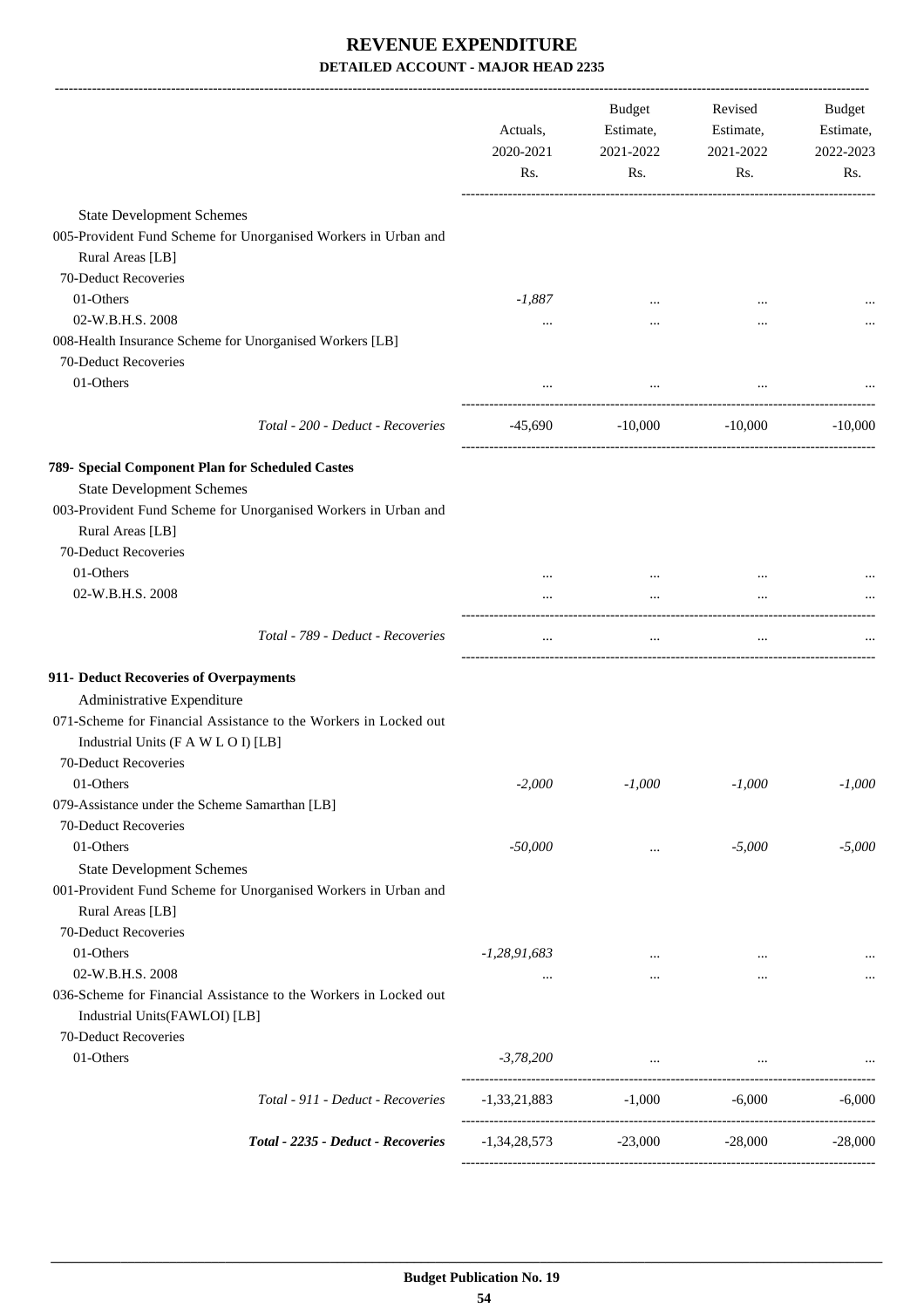## **REVENUE EXPENDITURE**

#### **DEMAND No. 35**

#### **Labour Department**

**B - Social Services - (h) Others**

### **Head of Account : 2251 - Secretariat--Social Services**

| Voted Rs. 11,48,94,000     | <b>Charged Rs. Nil</b> |              | <b>Total Rs. 11,48,94,000</b> |                  |  |
|----------------------------|------------------------|--------------|-------------------------------|------------------|--|
|                            |                        | Voted Rs.    | Charged Rs.                   | <b>Total Rs.</b> |  |
| <b>Gross Expenditure</b>   |                        | 11,48,94,000 | $\cdots$                      | 11,48,94,000     |  |
| <b>Deduct - Recoveries</b> |                        | $-11.000$    | $\cdots$                      | $-11,000$        |  |
| <b>Net Expenditure</b>     |                        | 11,48,83,000 | $\cdots$                      | 11,48,83,000     |  |
|                            |                        |              |                               |                  |  |

### **REVENUE EXPENDITURE ABSTRACT ACCOUNT**

---------------------------------------------------------------------------------------------------------------------------------------------------------------------------------

|                                                 |                                                                                | Actuals,<br>$\mathsf{Rs.}$ | Budget<br>Estimate,<br>2020-2021 2021-2022<br>$\mathbf{Rs.}$                                        | Revised<br>$\mathbf{Rs.}$                                           | <b>Budget</b><br>Estimate, Estimate,<br>2021-2022 2022-2023<br>Rs. |
|-------------------------------------------------|--------------------------------------------------------------------------------|----------------------------|-----------------------------------------------------------------------------------------------------|---------------------------------------------------------------------|--------------------------------------------------------------------|
| 090- Secretariate<br>Administrative Expenditure |                                                                                |                            |                                                                                                     | 10,31,59,172 11,12,64,000 10,91,51,000 11,48,94,000                 |                                                                    |
|                                                 |                                                                                |                            |                                                                                                     |                                                                     |                                                                    |
|                                                 |                                                                                |                            |                                                                                                     | Total - 090  10,31,59,172  11,12,64,000  10,91,51,000  11,48,94,000 |                                                                    |
|                                                 | Grand Total - Gross 10,31,59,172 11,12,64,000 10,91,51,000 11,48,94,000        |                            |                                                                                                     |                                                                     |                                                                    |
|                                                 | Voted                                                                          |                            |                                                                                                     | 10,31,59,172 11,12,64,000 10,91,51,000 11,48,94,000                 |                                                                    |
|                                                 | Administrative Expenditure 10,31,59,172 11,12,64,000 10,91,51,000 11,48,94,000 |                            |                                                                                                     |                                                                     |                                                                    |
|                                                 | <i>Deduct Recoveries</i> 1,08,000 -21,000 -11,000 -11,000                      |                            |                                                                                                     |                                                                     |                                                                    |
|                                                 | Grand Total - Net 10,30,51,172 11,12,43,000 10,91,40,000 11,48,83,000          |                            |                                                                                                     |                                                                     |                                                                    |
|                                                 | Voted<br>Charged                                                               |                            | the contract of the contract of the contract of the contract of the contract of the contract of the | 10,30,51,172 11,12,43,000 10,91,40,000 11,48,83,000                 |                                                                    |
|                                                 |                                                                                |                            |                                                                                                     |                                                                     |                                                                    |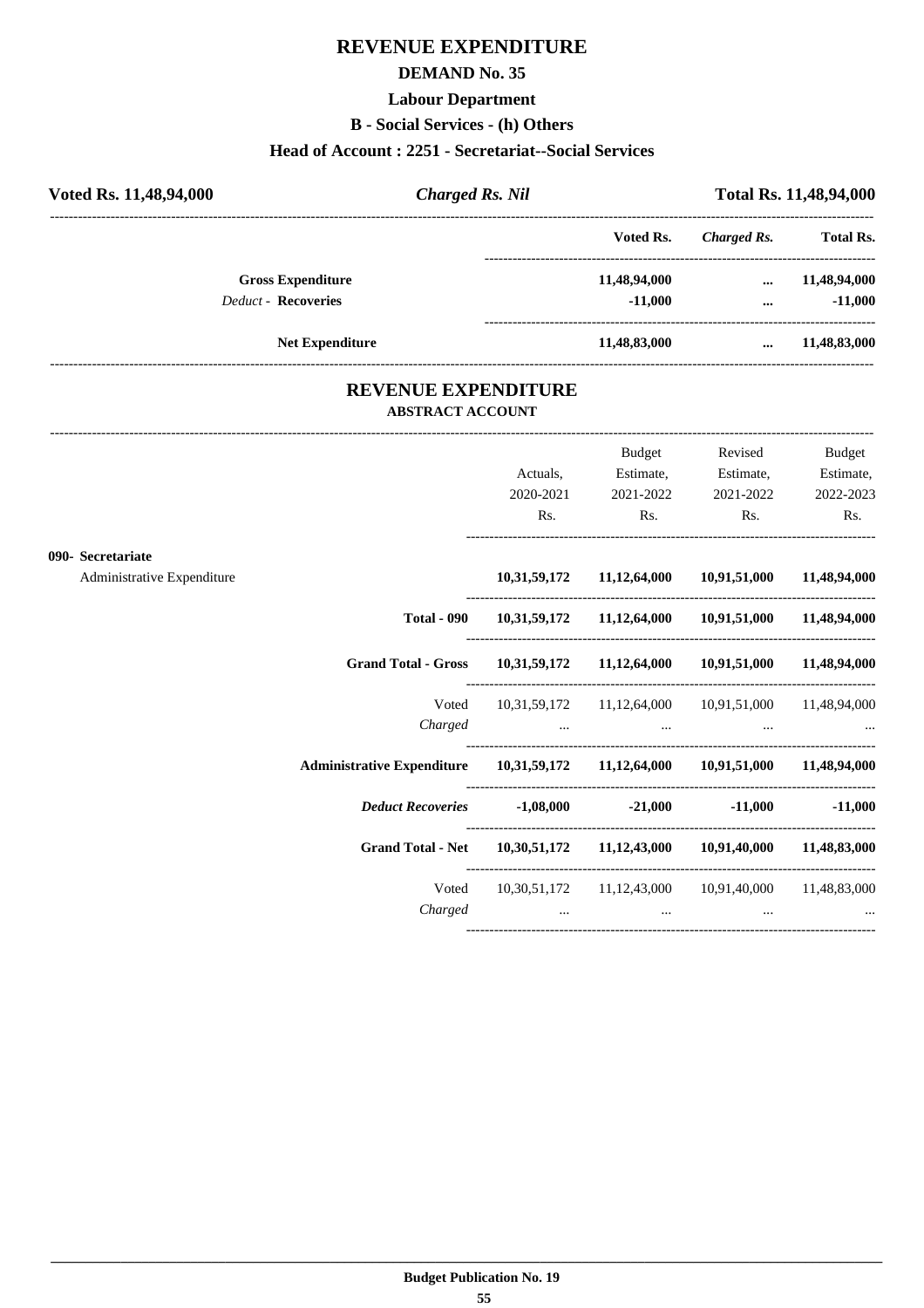|                                                  | Actuals,<br>2020-2021<br>Rs. | Budget<br>Estimate,<br>2021-2022<br>Rs.             | Revised<br>Estimate,<br>2021-2022<br>Rs. | Budget<br>Estimate,<br>2022-2023<br>Rs. |
|--------------------------------------------------|------------------------------|-----------------------------------------------------|------------------------------------------|-----------------------------------------|
| DETAILED ACCOUNT NO. 2251-00-090 - SECRETARIATE  |                              |                                                     |                                          |                                         |
| 090- Secretariate                                |                              |                                                     |                                          |                                         |
| <b>Administrative Expenditure</b>                |                              |                                                     |                                          |                                         |
| 013- Department of Labour [LB]                   |                              |                                                     |                                          |                                         |
| 01- Salaries                                     |                              |                                                     |                                          |                                         |
| 01-Pay                                           | 7,98,34,617                  | 8,44,99,000                                         | 8,18,00,000                              | 8,68,24,000                             |
| 14-Grade Pay                                     | 14,589                       | $\ldots$                                            | 15,000                                   | 15,000                                  |
| 02-Dearness Allowance                            | 8,65,272                     | 25,30,000                                           | 31,50,000                                | 33,39,000                               |
| 03-House Rent Allowance                          | 78,16,009                    | 80,10,000                                           | 79,00,000                                | 81,37,000                               |
| 04-Ad hoc Bonus                                  | 3,69,600                     | 4,00,000                                            | 3,77,000                                 | 3,85,000                                |
| 05-Interim Relief                                | 1,020                        | $\cdots$                                            | 10,000                                   | 10,000                                  |
| 07-Other Allowances                              | 2,78,808                     | 10,80,000                                           | 4,00,000                                 | 4,12,000                                |
| 12-Medical Allowance                             | 91,559                       | 90,000                                              | 1,40,000                                 | 1,43,000                                |
| Total - 2251-00-090-013-01                       | 8,92,71,474                  | 9,66,09,000                                         | 9,37,92,000                              | 9,92,65,000                             |
| 02- Wages                                        | 26,49,966                    | 27,81,000                                           | 28,00,000                                | 28,50,000                               |
| 07- Medical Reimbursements                       | 27,310                       | 72,000                                              | 50,000                                   | 51,000                                  |
| 11- Travel Expenses                              | 1,72,152                     | 3,62,000                                            | 2,70,000                                 | 2,76,000                                |
| 12- Medical Reimbursements under WBHS 2008       | 11,14,863                    | 8,01,000                                            | 11,00,000                                | 11,17,000                               |
| 13- Office Expenses                              |                              |                                                     |                                          |                                         |
| 01-Electricity                                   | $\ddotsc$                    |                                                     |                                          |                                         |
| 02-Telephone                                     | 5,72,005                     | 5,56,000                                            | 5,70,000                                 | 5,82,000                                |
| 03-Maintenance / P.O.L. for Office Vehicles      | 59, 39, 263                  | 65,39,000                                           | 60,58,000                                | 61,79,000                               |
| 04-Other Office Expenses                         | 29, 37, 340                  | 27,09,000                                           | 27,09,000                                | 27,63,000                               |
| Total - 2251-00-090-013-13                       | 94,48,608                    | 98,04,000                                           | 93, 37, 000                              | 95,24,000                               |
| 16- Publications                                 |                              |                                                     |                                          |                                         |
| 26- Advertising and Publicity Expenses           | $\cdots$                     | 1,02,000                                            | 1,00,000                                 | 1,03,000                                |
| 28- Payment of Professional and Special Services |                              |                                                     |                                          |                                         |
| 02-Other charges                                 | 3,17,236                     | 5,00,000                                            | 15,00,000                                | 15,00,000                               |
| 50- Other Charges                                | 1,57,563                     | 1,82,000                                            | 1,82,000                                 | 1,87,000                                |
| 78- Outsourcing of Services                      | $\cdots$                     | 51,000                                              | 20,000                                   | 21,000                                  |
| <b>Total - Administrative Expenditure</b>        |                              | 10,31,59,172 11,12,64,000 10,91,51,000 11,48,94,000 |                                          |                                         |
| Total - 2251-00-090                              |                              | 10,31,59,172 11,12,64,000 10,91,51,000 11,48,94,000 |                                          |                                         |
| Voted<br>Charged                                 | 10,31,59,172<br>$\cdots$     | 11,12,64,000<br>$\cdots$                            | 10,91,51,000<br>$\cdots$                 | 11,48,94,000                            |

#### **DETAILED ACCOUNT NO. 2251 - DEDUCT RECOVERIES IN REDUCTION OF EXPENDITURE**

**--------------------------------------------------------------------------------------------------------------------------------------------------------------------------------**

**--------------------------------------------------------------------------------------------------------------------------------------------------------------------------------**

 **\_\_\_\_\_\_\_\_\_\_\_\_\_\_\_\_\_\_\_\_\_\_\_\_\_\_\_\_\_\_\_\_\_\_\_\_\_\_\_\_\_\_\_\_\_\_\_\_\_\_\_\_\_\_\_\_\_\_\_\_\_\_\_\_\_\_\_\_\_\_\_\_\_\_\_\_\_\_\_\_\_\_\_\_\_\_\_\_\_\_\_\_\_\_\_\_\_\_\_\_\_\_\_\_\_\_\_\_\_\_\_\_\_\_\_\_\_\_\_**

**090- Secretariate**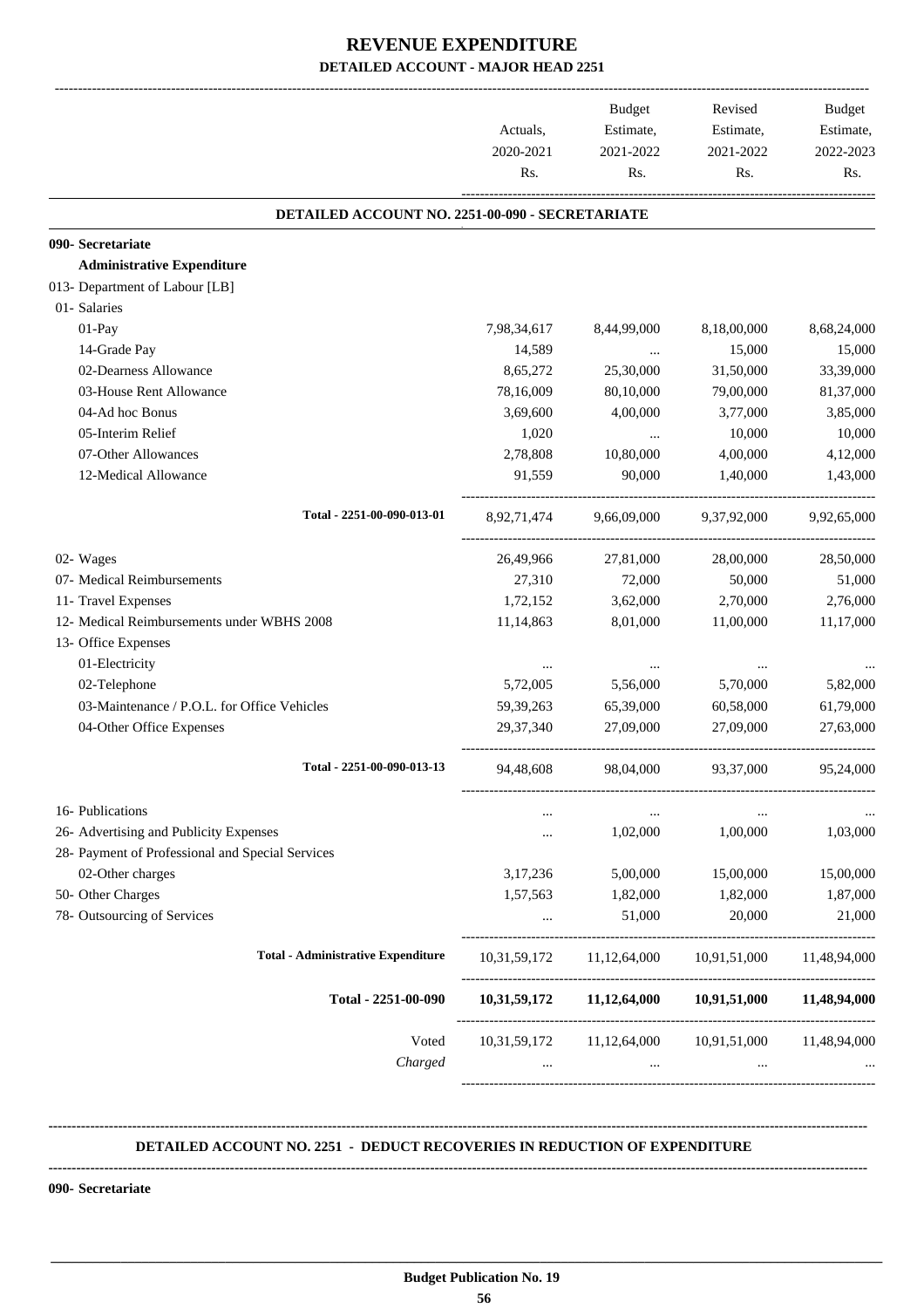|                                        |                                    |             | <b>Budget</b> | Revised   | Budget    |
|----------------------------------------|------------------------------------|-------------|---------------|-----------|-----------|
|                                        |                                    | Actuals.    | Estimate,     | Estimate, | Estimate, |
|                                        |                                    | 2020-2021   | 2021-2022     | 2021-2022 | 2022-2023 |
|                                        |                                    | Rs.         | Rs.           | Rs.       | Rs.       |
| Administrative Expenditure             |                                    |             |               |           |           |
| 013-Department of Labour [LB]          |                                    |             |               |           |           |
| 70-Deduct Recoveries                   |                                    |             |               |           |           |
| 01-Others                              |                                    | $\cdots$    | $-10,000$     | $-1,000$  | $-1.000$  |
| 02-W.B.H.S. 2008                       |                                    | $\cdots$    | $-1,000$      | $\cdots$  |           |
|                                        | Total - 090 - Deduct - Recoveries  | $\cdots$    | $-11,000$     | $-1,000$  | $-1.000$  |
| 911- Deduct Recoveries of Overpayments |                                    |             |               |           |           |
| Administrative Expenditure             |                                    |             |               |           |           |
| 013-Department of Labour [LB]          |                                    |             |               |           |           |
| 70-Deduct Recoveries                   |                                    |             |               |           |           |
| 01-Others                              |                                    | $-1.08,000$ | $-10,000$     | $-10,000$ | $-10,000$ |
|                                        | Total - 911 - Deduct - Recoveries  | $-1,08,000$ | $-10,000$     | $-10,000$ | $-10,000$ |
|                                        | Total - 2251 - Deduct - Recoveries | $-1,08,000$ | $-21,000$     | $-11,000$ | $-11,000$ |

-----------------------------------------------------------------------------------------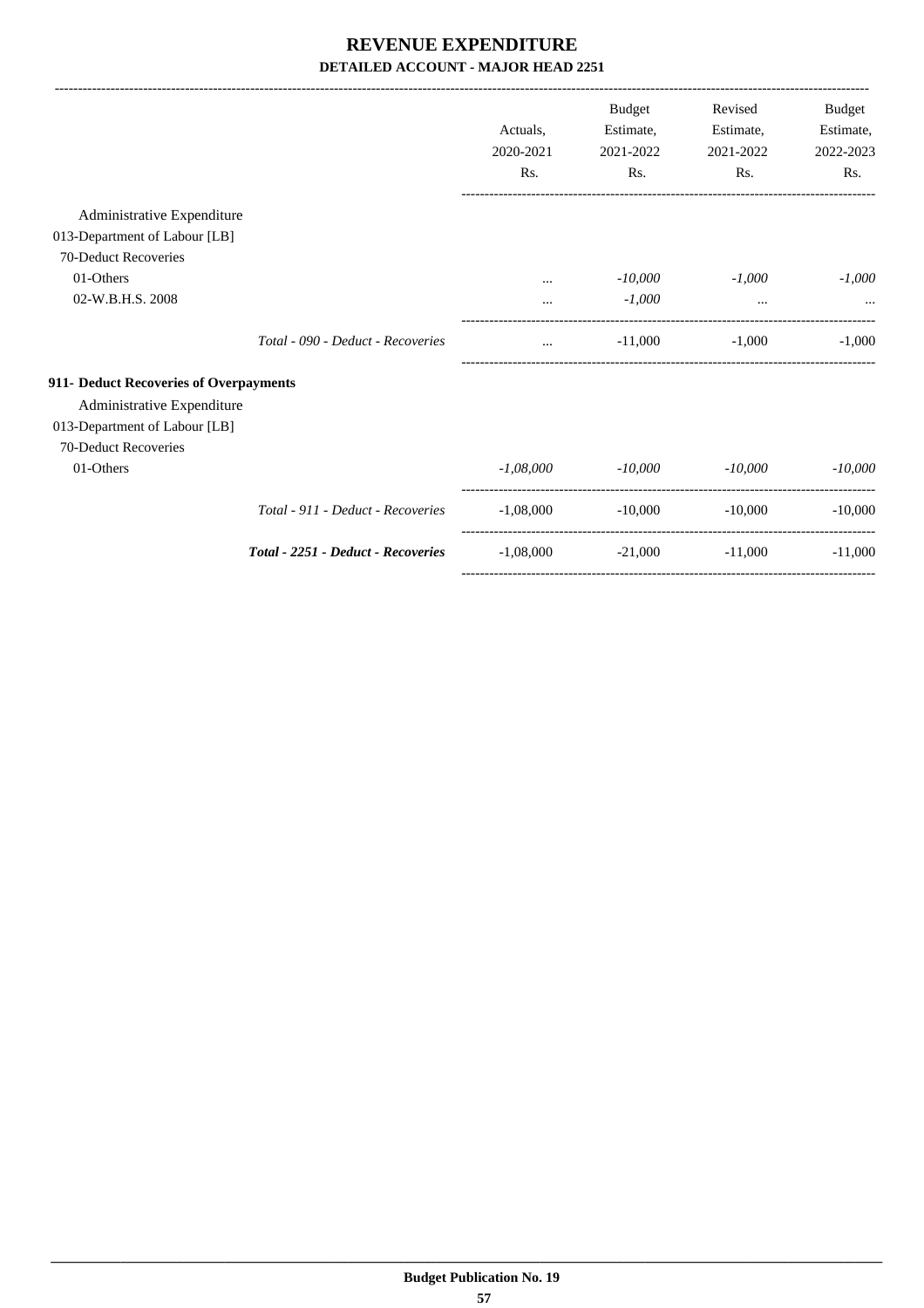## **CAPITAL EXPENDITURE**

### **DEMAND No. 35**

#### **Labour Department**

## B. Capital Account of Social Services - (b) Capital Account of Health and Family Welfare

## Head of Account: 4210 - Capital Outlay on Medical and Public Health

| <b>Voted Rs. Nil</b>       | <b>Charged Rs. Nil</b> |  | <b>Total Rs. Nil</b>  |                  |  |
|----------------------------|------------------------|--|-----------------------|------------------|--|
|                            |                        |  | Voted Rs. Charged Rs. | <b>Total Rs.</b> |  |
| <b>Gross Expenditure</b>   |                        |  | <br>                  | $\cdots$         |  |
| <b>Deduct - Recoveries</b> |                        |  | <br>                  | $\cdots$         |  |
|                            |                        |  |                       |                  |  |
|                            | <b>Net Expenditure</b> |  | <br>$\cdots$          |                  |  |

### **CAPITAL EXPENDITURE ABSTRACT ACCOUNT**

-------------------------------

|                                                                                                          | Actuals,<br>2020-2021<br>Rs. | <b>Budget</b><br>Estimate,<br>2021-2022<br>Rs. | Revised<br>Estimate,<br>2021-2022<br>Rs. | <b>Budget</b><br>Estimate,<br>2022-2023<br>Rs. |
|----------------------------------------------------------------------------------------------------------|------------------------------|------------------------------------------------|------------------------------------------|------------------------------------------------|
| 01 - URBAN HEALTH SERVICES<br>102- Employees' State Insurance Scheme<br><b>State Development Schemes</b> |                              | $\cdots$                                       |                                          | $\cdots$                                       |
| <b>Total - 102</b>                                                                                       | $\cdots$                     | $\cdots$                                       | $\cdots$                                 | $\cdots$                                       |
| <b>Grand Total - Gross</b>                                                                               | $\cdots$                     | $\cdots$                                       | $\cdots$                                 | $\cdots$                                       |
| Voted<br>Charged                                                                                         | $\cdots$<br>$\cdots$         | $\cdots$<br>                                   | $\cdots$<br>                             | $\cdots$<br>$\cdots$                           |
| <b>State Development Schemes</b>                                                                         | $\cdots$                     | $\cdots$                                       | $\cdots$                                 |                                                |
| <b>Deduct Recoveries</b>                                                                                 | $\cdots$                     | $\cdots$                                       | $\cdots$                                 | $\cdots$                                       |
| <b>Grand Total - Net</b>                                                                                 | $\cdots$                     | $\cdots$                                       | $\cdots$                                 | $\cdots$                                       |
| Voted<br>Charged                                                                                         | $\cdots$<br>$\cdots$         | $\cdots$<br>$\cdots$                           | $\cdots$<br>$\cdots$                     | $\cdots$<br>$\cdots$                           |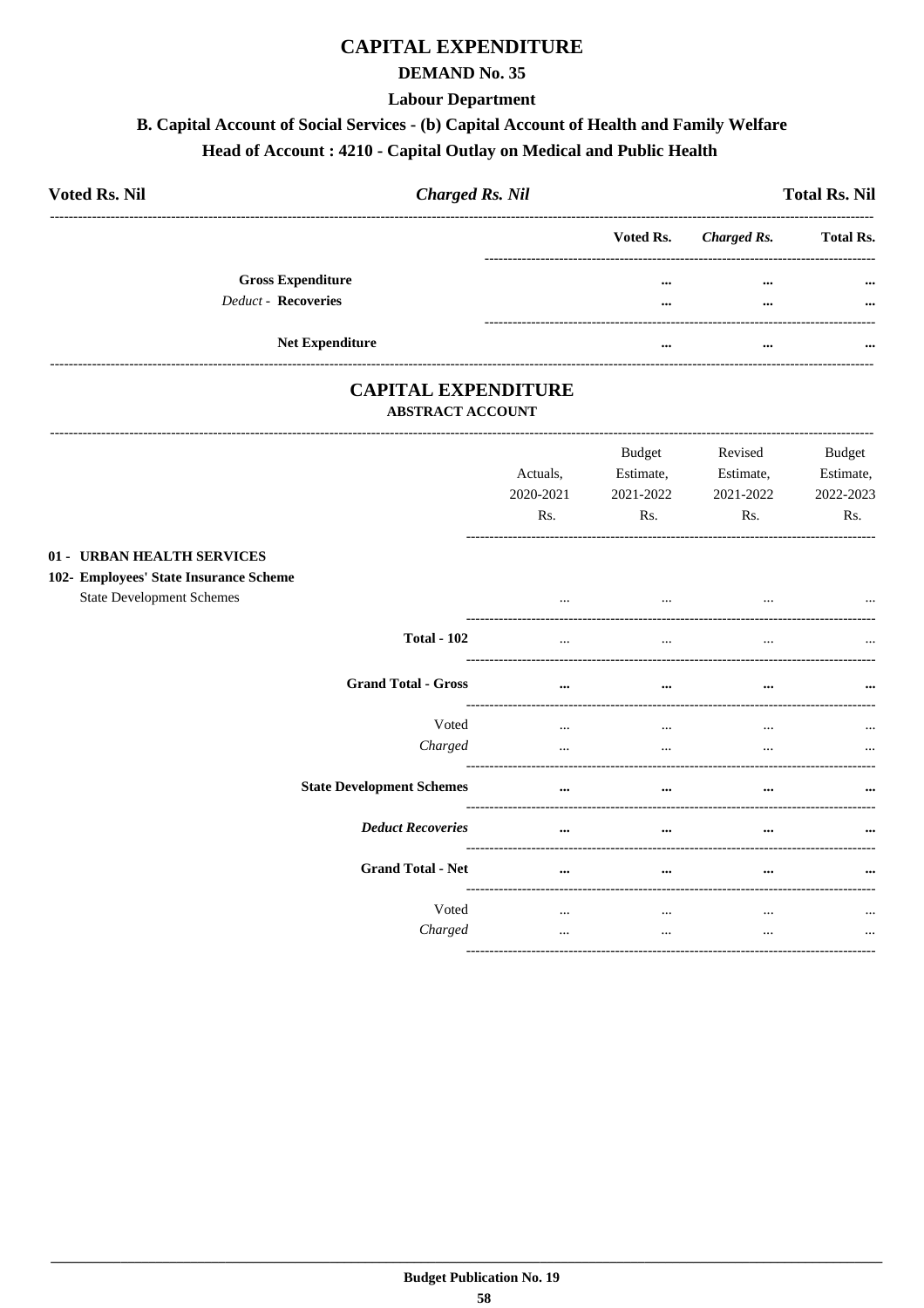## **CAPITAL EXPENDITURE DETAILED ACCOUNT - MAJOR HEAD 4210**

|                                                                             | Actuals.  | <b>Budget</b><br>Estimate, | Revised<br>Estimate, | <b>Budget</b><br>Estimate, |
|-----------------------------------------------------------------------------|-----------|----------------------------|----------------------|----------------------------|
|                                                                             | 2020-2021 | 2021-2022                  | 2021-2022            | 2022-2023                  |
|                                                                             | Rs.       | Rs.                        | Rs.                  | Rs.                        |
| <b>DETAILED ACCOUNT NO. 4210-01-102 - EMPLOYEES' STATE INSURANCE SCHEME</b> |           |                            |                      |                            |
| 01 - URBAN HEALTH SERVICES                                                  |           |                            |                      |                            |
| 102- Employees' State Insurance Scheme                                      |           |                            |                      |                            |
| <b>State Development Schemes</b>                                            |           |                            |                      |                            |
| 002- Capital Exp. under E.S.I (M.B.) Scheme [LB]                            |           |                            |                      |                            |
| 51- Motor Vehicles                                                          | $\cdots$  | $\cdots$                   | $\cdots$             | $\cdots$                   |
| Total - 4210-01-102                                                         |           | $\cdots$                   | $\cdots$             | $\cdots$                   |
|                                                                             |           |                            |                      |                            |
| Voted                                                                       | $\cdots$  | $\cdots$                   | $\cdots$             | $\cdots$                   |
| Charged                                                                     | $\cdots$  | $\cdots$                   | $\cdots$             | $\cdots$                   |

-----------------------------------------------------------------------------------------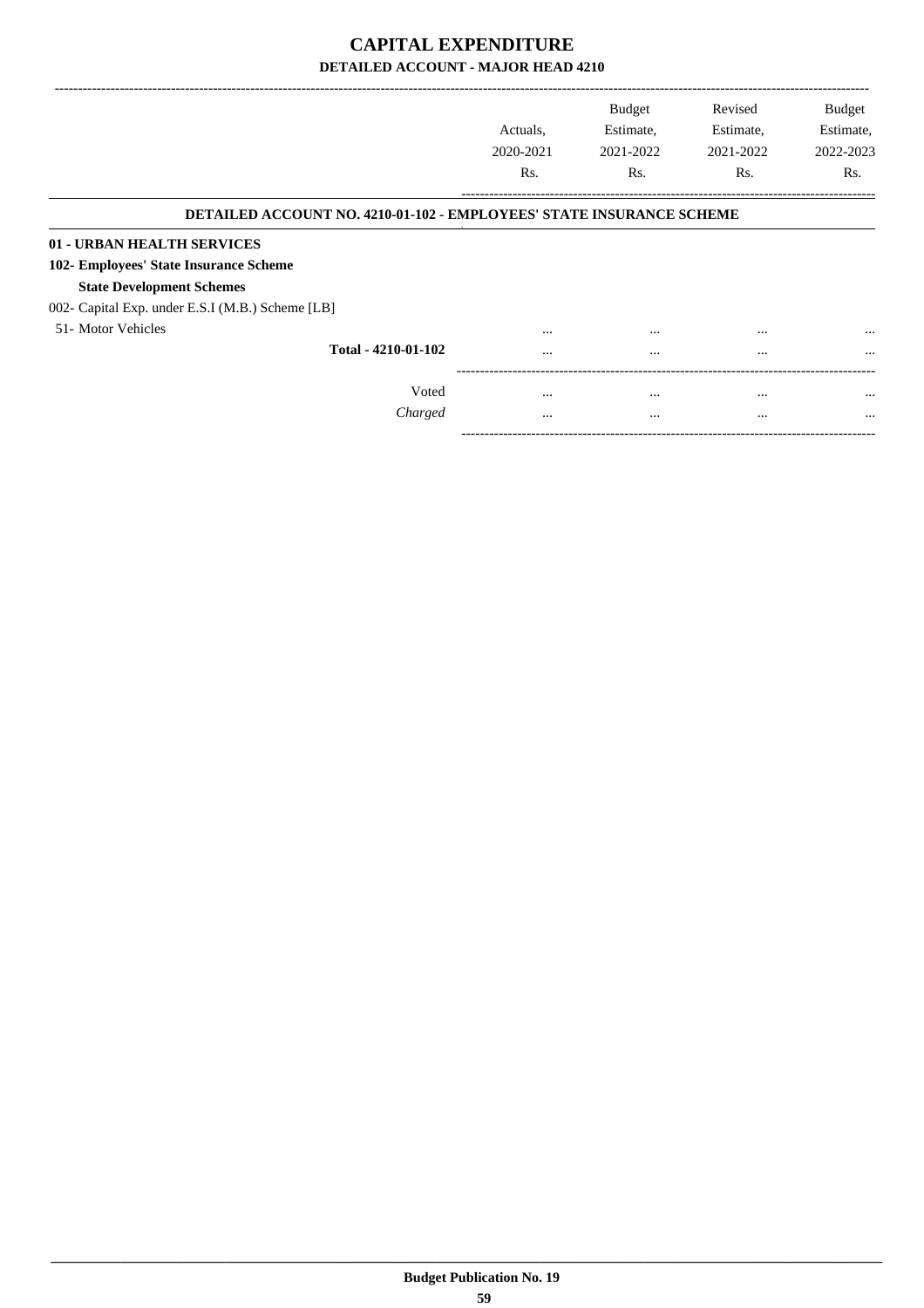## **CAPITAL EXPENDITURE**

#### **DEMAND No. 35**

**Labour Department**

## **B. Capital Account of Social Services - (h) Capital Account of Other Social Services**

## **Head of Account : 4250 - Capital Outlay on Other Social Services**

| Voted Rs. 24,55,00,000     | <b>Charged Rs. Nil</b> |              |             | Total Rs. 24,55,00,000 |  |  |
|----------------------------|------------------------|--------------|-------------|------------------------|--|--|
|                            |                        | Voted Rs.    | Charged Rs. | <b>Total Rs.</b>       |  |  |
| <b>Gross Expenditure</b>   |                        | 24,55,00,000 | $\cdots$    | 24,55,00,000           |  |  |
| <b>Deduct - Recoveries</b> |                        | $-1.000$     | $\cdots$    | $-1.000$               |  |  |
| <b>Net Expenditure</b>     |                        | 24,54,99,000 | $\cdots$    | 24,54,99,000           |  |  |

### **CAPITAL EXPENDITURE ABSTRACT ACCOUNT**

---------------------------------------------------------------------------------------------------------------------------------------------------------------------------------

|                                  |                                                                     |             | <b>Budget</b>                                             | Revised                  | <b>Budget</b> |
|----------------------------------|---------------------------------------------------------------------|-------------|-----------------------------------------------------------|--------------------------|---------------|
|                                  |                                                                     | Actuals,    | Estimate,                                                 | Estimate,                | Estimate,     |
|                                  |                                                                     | 2020-2021   | 2021-2022                                                 | 2021-2022                | 2022-2023     |
|                                  |                                                                     | Rs.         | Rs.                                                       | Rs.                      | Rs.           |
| 201-Labour                       |                                                                     |             |                                                           |                          |               |
| Administrative Expenditure       |                                                                     |             |                                                           |                          |               |
| <b>State Development Schemes</b> |                                                                     |             | $4,91,53,514$ $24,00,00,000$ $8,00,00,000$ $24,55,00,000$ |                          |               |
|                                  | <b>Total - 201</b>                                                  |             | $4,91,53,514$ $24,00,00,000$ $8,00,00,000$ $24,55,00,000$ |                          |               |
|                                  | Grand Total - Gross 4,91,53,514 24,00,00,000 8,00,00,000            |             |                                                           |                          | 24,55,00,000  |
|                                  |                                                                     |             | Voted 4,91,53,514 24,00,00,000 8,00,00,000 24,55,00,000   |                          |               |
|                                  |                                                                     | Charged     |                                                           |                          |               |
|                                  | <b>State Development Schemes</b>                                    |             | 4,91,53,514 24,00,00,000 8,00,00,000 24,55,00,000         |                          |               |
|                                  | <b>Deduct Recoveries</b>                                            |             | $-65,85,555$                                              | $-1.000$                 | $-1,000$      |
|                                  | Grand Total - Net 4,25,67,959 24,00,00,000 7,99,99,000 24,54,99,000 |             |                                                           |                          |               |
|                                  | Voted                                                               | 4,25,67,959 |                                                           | 24,00,00,000 7,99,99,000 | 24,54,99,000  |
|                                  | Charged                                                             |             | $\cdots$                                                  |                          |               |
|                                  |                                                                     |             |                                                           |                          |               |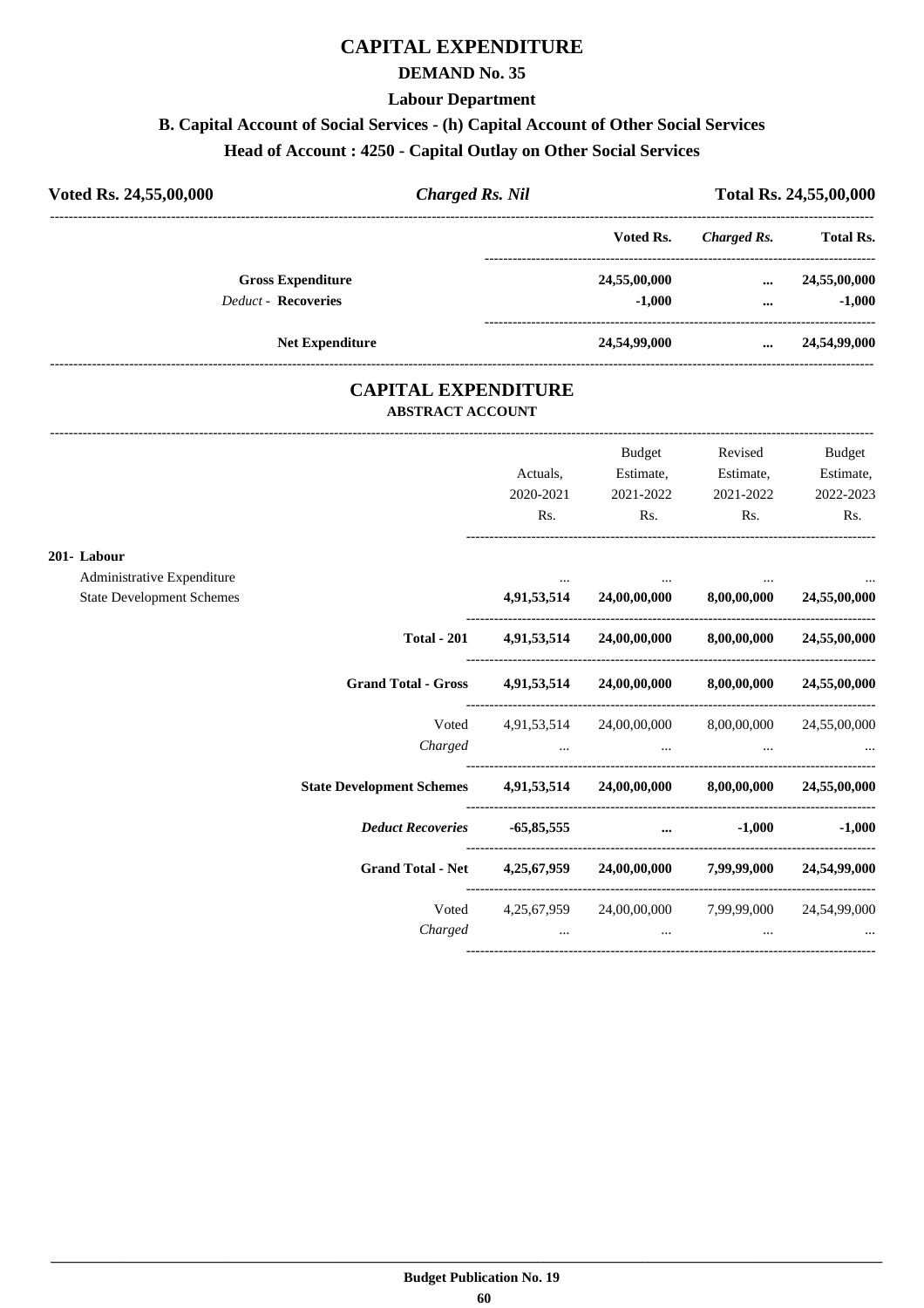## **CAPITAL EXPENDITURE DETAILED ACCOUNT - MAJOR HEAD 4250**

|                                                                                   | Actuals,<br>2020-2021<br>Rs. | <b>Budget</b><br>Estimate,<br>2021-2022<br>Rs.    | Revised<br>Estimate,<br>2021-2022<br>Rs. | Budget<br>Estimate,<br>2022-2023<br>Rs. |
|-----------------------------------------------------------------------------------|------------------------------|---------------------------------------------------|------------------------------------------|-----------------------------------------|
| DETAILED ACCOUNT NO. 4250-00-201 - LABOUR                                         |                              |                                                   |                                          |                                         |
| 201-Labour                                                                        |                              |                                                   |                                          |                                         |
| <b>State Development Schemes</b>                                                  |                              |                                                   |                                          |                                         |
| 002- Model L.W.Centres and Holiday Homes [LB]                                     |                              |                                                   |                                          |                                         |
| 53- Major Works / Land and Buildings                                              | 59,43,659                    |                                                   | 4,00,00,000 1,33,33,000                  | 4,55,00,000                             |
| Total - 4250-00-201-002                                                           | 59,43,659                    |                                                   | 4,00,00,000 1,33,33,000                  | 4,55,00,000                             |
| 006- Construction and Renovation of Buildings under Labour<br>Department(LB) [LB] |                              |                                                   |                                          |                                         |
| 53- Major Works / Land and Buildings                                              |                              | 4,32,09,855 20,00,00,000                          | 6,66,67,000                              | 20,00,00,000                            |
| Total - 4250-00-201-006                                                           | 4, 32, 09, 855               | 20,00,00,000                                      | 6,66,67,000                              | 20,00,00,000                            |
| <b>Total - State Development Schemes</b>                                          | 4,91,53,514                  | 24,00,00,000                                      |                                          | 8,00,00,000 24,55,00,000                |
| Total - 4250-00-201                                                               |                              | 4,91,53,514 24,00,00,000 8,00,00,000 24,55,00,000 |                                          |                                         |
| Voted                                                                             | 4,91,53,514                  | 24,00,00,000                                      | 8,00,00,000                              | 24,55,00,000                            |
| Charged                                                                           |                              | $\cdots$                                          |                                          |                                         |
| <b>DETAILED ACCOUNT NO. 4250 - DEDUCT RECOVERIES IN REDUCTION OF EXPENDITURE</b>  |                              |                                                   |                                          |                                         |
| 201-Labour                                                                        |                              |                                                   |                                          |                                         |
| Administrative Expenditure                                                        |                              |                                                   |                                          |                                         |
| 016-Model L.W. Centres and Holiday Homes [LB]                                     |                              |                                                   |                                          |                                         |
| 70-Deduct Recoveries                                                              |                              |                                                   |                                          |                                         |
| 01-Others                                                                         | $\cdots$                     | $\cdots$                                          | $-1,000$                                 | $-1,000$                                |
| 02-W.B.H.S. 2008                                                                  | $\cdots$                     | $\cdots$                                          | $\cdots$                                 | $\cdots$                                |
| <b>State Development Schemes</b>                                                  |                              |                                                   |                                          |                                         |
| 002-Model L.W.Centres and Holiday Homes [LB]                                      |                              |                                                   |                                          |                                         |
| 70-Deduct Recoveries                                                              |                              |                                                   |                                          |                                         |
| 01-Others                                                                         | $\cdots$                     | $\cdots$                                          |                                          |                                         |
| 02-W.B.H.S. 2008                                                                  | $\cdots$                     | $\cdots$                                          | $\cdots$                                 |                                         |
| 006-Construction and Renovation of Buildings under Labour<br>Department(LB) [LB]  |                              |                                                   |                                          |                                         |
| 70-Deduct Recoveries                                                              |                              |                                                   |                                          |                                         |
| 01-Others                                                                         | $\cdots$                     | $\cdots$                                          | $\cdots$                                 |                                         |
| 901-Deduct Refund [LB]                                                            |                              |                                                   |                                          |                                         |
| 70-Deduct Recoveries<br>01-Others                                                 | $-65,85,555$                 |                                                   |                                          |                                         |
| Total - 201 - Deduct - Recoveries                                                 | $-65,85,555$                 | $\cdots$                                          | $-1,000$                                 | $-1,000$                                |

-----------------------------------------------------------------------------------------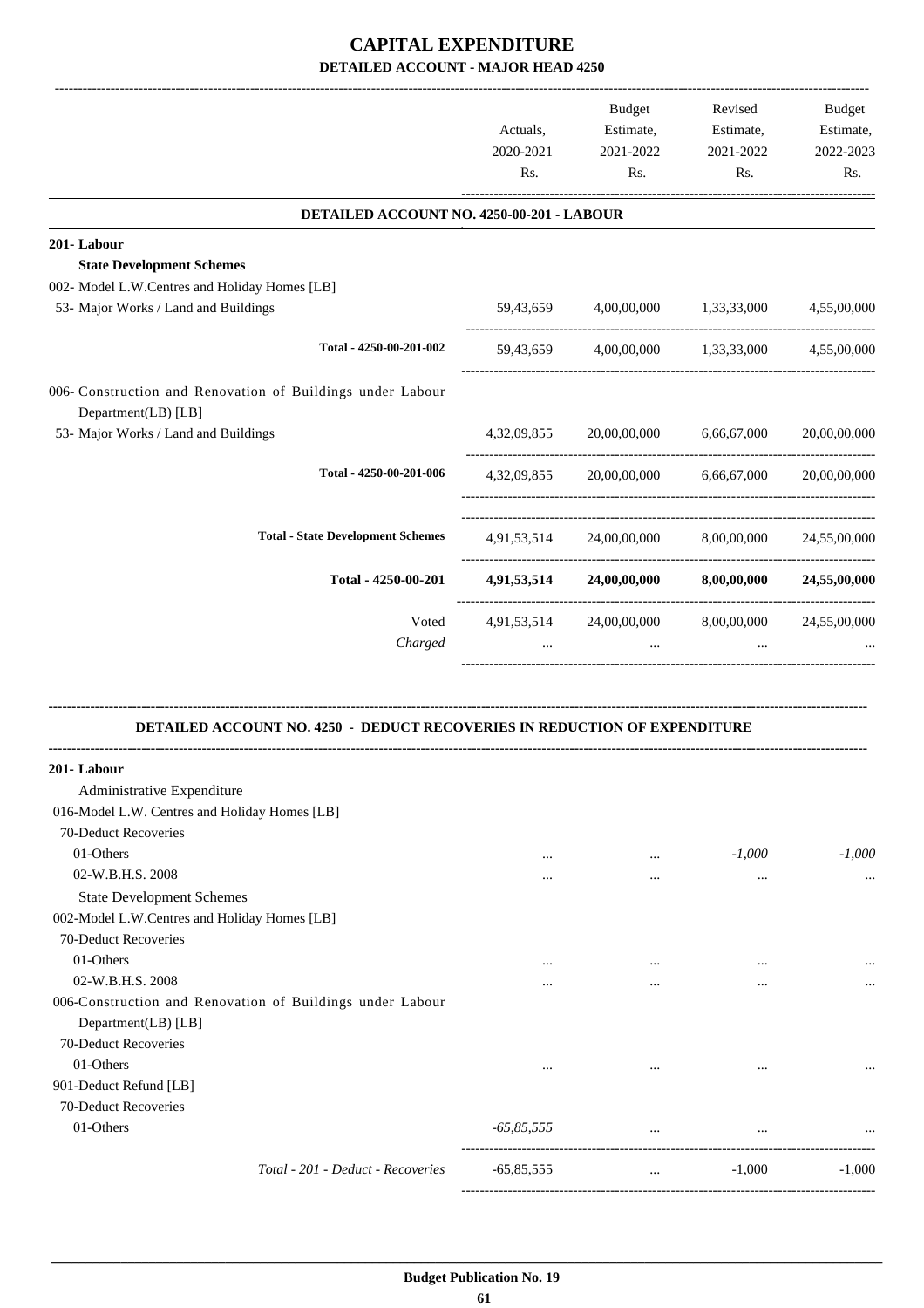## **CAPITAL EXPENDITURE DETAILED ACCOUNT - MAJOR HEAD 4250**

|                                                                                            | Actuals.<br>2020-2021<br>Rs. | <b>Budget</b><br>Estimate,<br>2021-2022<br>Rs. | Revised<br>Estimate,<br>2021-2022<br>Rs. | <b>Budget</b><br>Estimate,<br>2022-2023<br>Rs. |
|--------------------------------------------------------------------------------------------|------------------------------|------------------------------------------------|------------------------------------------|------------------------------------------------|
| 901- Deduct-Receipts and Recoveries on Capital Account<br><b>State Development Schemes</b> |                              |                                                |                                          |                                                |
| 001-Deduct Recoveries [LB]<br>70-Deduct Recoveries<br>01-Others                            | $\cdots$                     | $\cdots$                                       | $\cdots$                                 | $\cdots$                                       |
| 02-W.B.H.S. 2008<br>Total - 901 - Deduct - Recoveries                                      | $\cdots$<br>$\cdots$         | $\cdots$<br>$\cdots$                           | $\cdots$<br>$\cdots$                     | $\cdots$<br>$\cdots$                           |
| Total - 4250 - Deduct - Recoveries                                                         | $-65,85,555$                 | $\cdots$                                       | $-1,000$                                 | $-1,000$                                       |

-----------------------------------------------------------------------------------------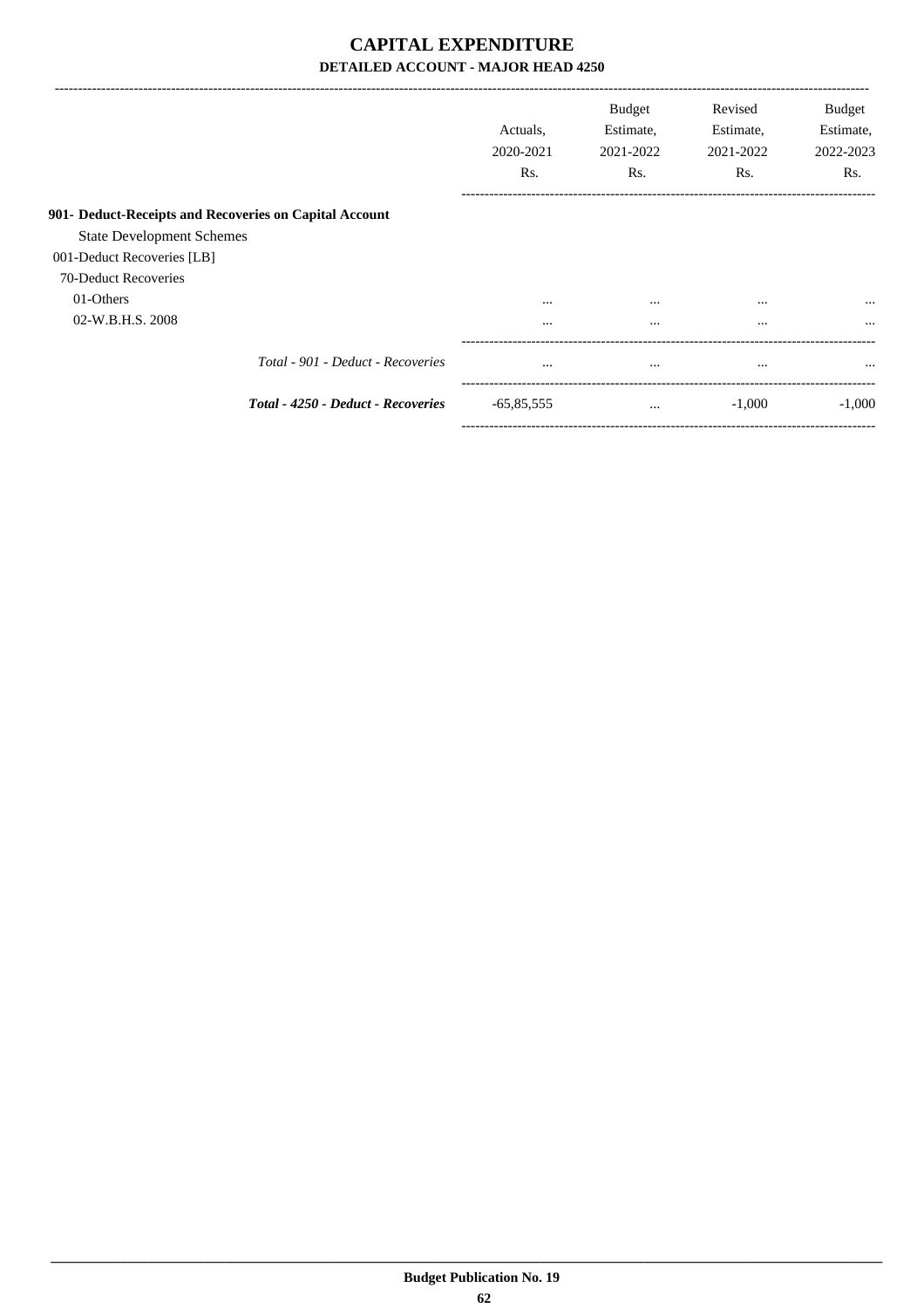## **REVENUE EXPENDITURE**

## **DEMAND No. 37**

**Law Department** 

A. General Services - (a) Organs of State

#### Head of Account: 2014 - Administration of Justice

| Voted Rs. 3,49,86,000      | <b>Charged Rs. Nil</b> |                         |             | Total Rs. 3,49,86,000 |
|----------------------------|------------------------|-------------------------|-------------|-----------------------|
|                            |                        | Voted Rs.               | Charged Rs. | <b>Total Rs.</b>      |
| <b>Gross Expenditure</b>   |                        | 3,49,86,000             | $\cdots$    | 3,49,86,000           |
| <b>Deduct - Recoveries</b> |                        | $\bullet\bullet\bullet$ | $\cdots$    | $\cdots$              |
|                            | <b>Net Expenditure</b> | 3,49,86,000             | $\cdots$    | 3,49,86,000           |

### REVENUE EXPENDITURE **ABSTRACT ACCOUNT**

|                            |                                   | Actuals.                      | <b>Budget</b><br>Estimate,                      | Revised<br>Estimate,                | <b>Budget</b><br>Estimate, |
|----------------------------|-----------------------------------|-------------------------------|-------------------------------------------------|-------------------------------------|----------------------------|
|                            |                                   | 2020-2021                     | 2021-2022                                       | 2021-2022                           | 2022-2023                  |
|                            |                                   | Rs.                           | Rs.                                             | Rs.                                 | Rs.                        |
| 800- Other Expenditure     |                                   |                               |                                                 |                                     |                            |
| Administrative Expenditure |                                   |                               | 3,30,06,000                                     | 3,30,06,000                         | 3,49,86,000                |
|                            | <b>Total - 800</b>                | <b>Sales Committee</b>        |                                                 | 3,30,06,000 3,30,06,000 3,49,86,000 |                            |
|                            | <b>Grand Total - Gross</b>        | $\cdots$                      |                                                 | 3,30,06,000 3,30,06,000 3,49,86,000 |                            |
|                            | Voted                             | $\mathbf{r}$ and $\mathbf{r}$ |                                                 | 3,30,06,000 3,30,06,000 3,49,86,000 |                            |
|                            | Charged                           | $\cdots$                      | the contract of the contract of the contract of |                                     |                            |
|                            | <b>Administrative Expenditure</b> | $\cdots$                      |                                                 | 3,30,06,000 3,30,06,000 3,49,86,000 |                            |
|                            | <b>Deduct Recoveries</b>          | $\cdots$                      | $\cdots$                                        |                                     |                            |
|                            | <b>Grand Total - Net</b>          | $\cdots$                      |                                                 | 3,30,06,000 3,30,06,000 3,49,86,000 |                            |
|                            | Voted                             |                               | $\ldots$ 3,30,06,000 3,30,06,000 3,49,86,000    |                                     |                            |
|                            | Charged                           | $\cdots$                      | $\cdots$                                        | $\cdots$                            |                            |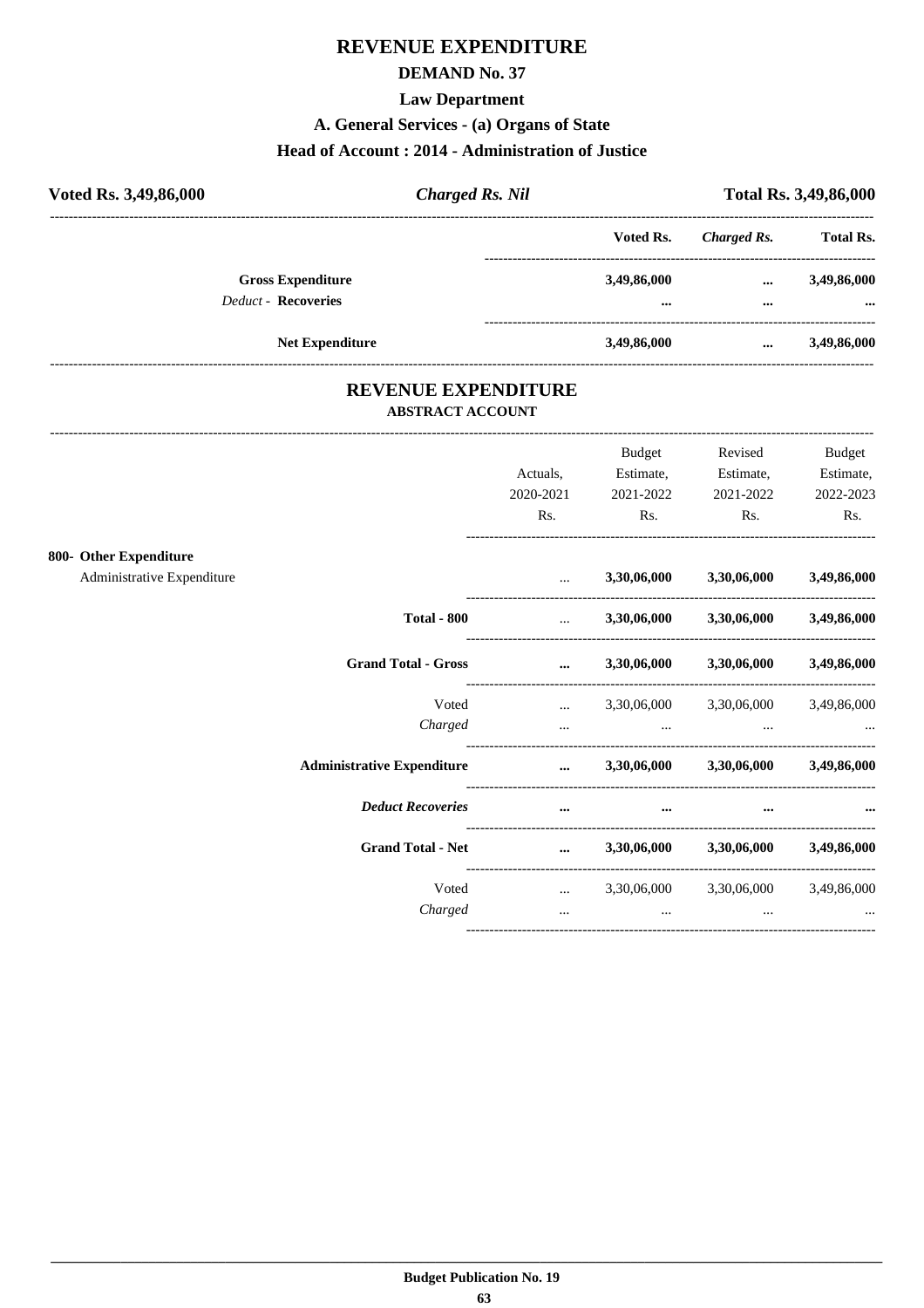|                                                                       |           | Budget      | Revised     | Budget      |
|-----------------------------------------------------------------------|-----------|-------------|-------------|-------------|
|                                                                       | Actuals,  | Estimate,   | Estimate,   | Estimate,   |
|                                                                       | 2020-2021 | 2021-2022   | 2021-2022   | 2022-2023   |
|                                                                       | Rs.       | Rs.         | Rs.         | Rs.         |
| <b>DETAILED ACCOUNT NO. 2014-00-800 - OTHER EXPENDITURE</b>           |           |             |             |             |
| 800- Other Expenditure                                                |           |             |             |             |
| <b>Administrative Expenditure</b>                                     |           |             |             |             |
| 022- Assistance to the National University of Juridical Sciences [LW] |           |             |             |             |
| 31- Grants-in-aid-GENERAL                                             |           |             |             |             |
| 02-Other Grants                                                       |           | 3,09,06,000 | 3,09,06,000 | 3,49,86,000 |
| 77- Computerisation                                                   |           | 21,00,000   | 21,00,000   |             |
| <b>Total - Administrative Expenditure</b>                             | $\cdots$  | 3,30,06,000 | 3,30,06,000 | 3,49,86,000 |
| Total - 2014-00-800                                                   | $\cdots$  | 3,30,06,000 | 3,30,06,000 | 3,49,86,000 |
| Voted                                                                 | $\cdots$  | 3,30,06,000 | 3,30,06,000 | 3,49,86,000 |
| Charged                                                               | $\cdots$  | $\cdots$    | $\cdots$    |             |

-----------------------------------------------------------------------------------------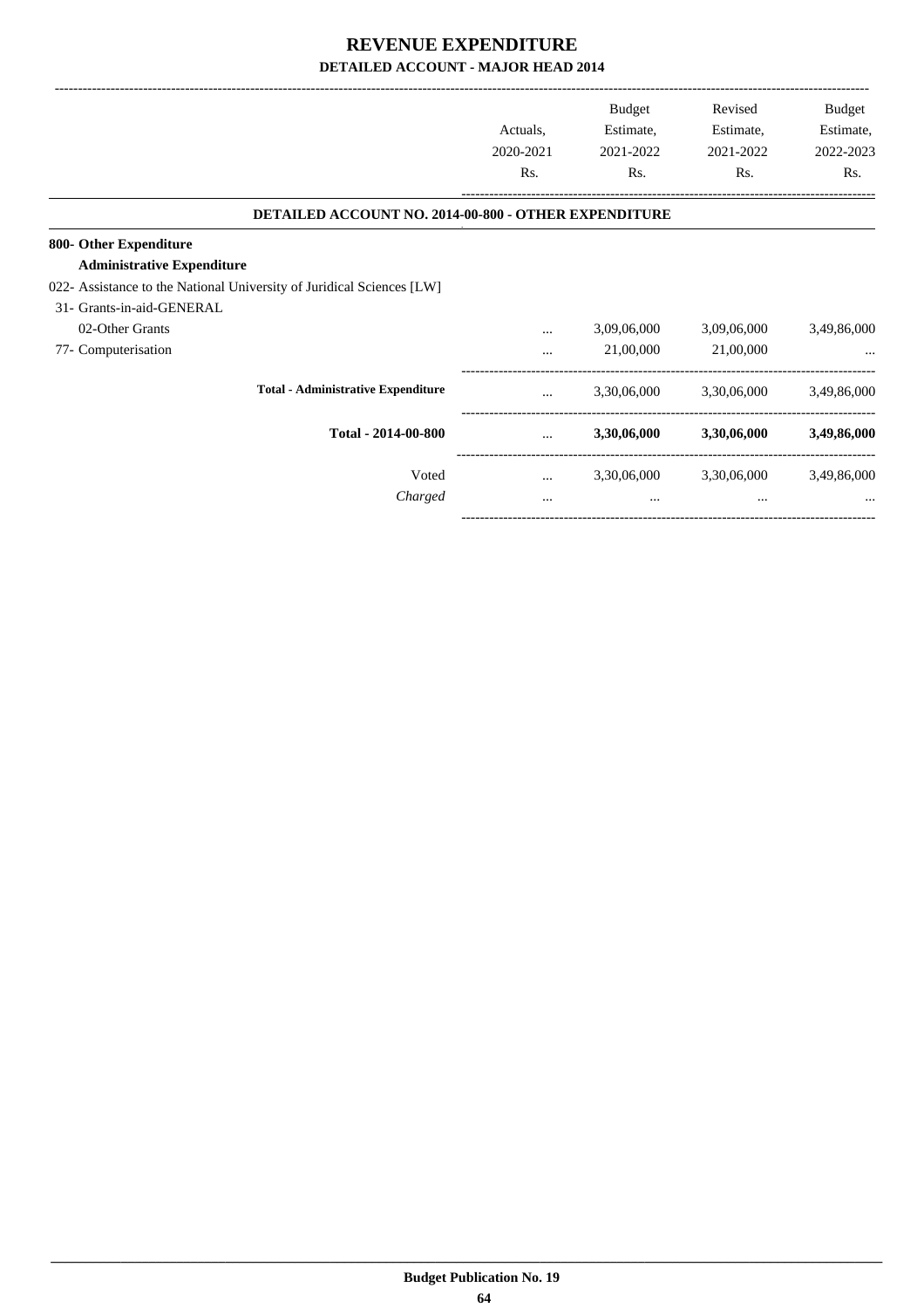## **REVENUE EXPENDITURE**

## **DEMAND No. 37**

**Law Department**

**A. General Services - (d) Administrative Services**

#### **Head of Account : 2052 - Secretariat--General Services**

| Voted Rs. 10,88,31,000     | <b>Charged Rs. Nil</b> |              |             | Total Rs. 10,88,31,000 |
|----------------------------|------------------------|--------------|-------------|------------------------|
|                            |                        | Voted Rs.    | Charged Rs. | <b>Total Rs.</b>       |
| <b>Gross Expenditure</b>   |                        | 10,88,31,000 | $\cdots$    | 10,88,31,000           |
| <b>Deduct - Recoveries</b> |                        | $-2.000$     | $\cdots$    | $-2,000$               |
| <b>Net Expenditure</b>     |                        | 10,88,29,000 | $\cdots$    | 10,88,29,000           |
|                            |                        |              |             |                        |

### **REVENUE EXPENDITURE ABSTRACT ACCOUNT**

---------------------------------------------------------------------------------------------------------------------------------------------------------------------------------

|                                                |                                                                               | Actuals,<br>2020-2021<br>Rs. | Budget<br>Estimate,<br>2021-2022<br>$\mathbf{Rs.}$ | Revised<br>Estimate,<br>2021-2022<br>$\mathbf{Rs.}$                  | <b>Budget</b><br>Estimate,<br>2022-2023<br>Rs. |
|------------------------------------------------|-------------------------------------------------------------------------------|------------------------------|----------------------------------------------------|----------------------------------------------------------------------|------------------------------------------------|
| 090- Secretariat<br>Administrative Expenditure |                                                                               |                              |                                                    | 9,32,31,651 10,34,96,000 10,36,93,000 10,88,31,000                   |                                                |
|                                                |                                                                               |                              |                                                    | Total - 090 9,32,31,651 10,34,96,000 10,36,93,000 10,88,31,000       |                                                |
|                                                | Grand Total - Gross 9,32,31,651 10,34,96,000 10,36,93,000 10,88,31,000        |                              |                                                    |                                                                      |                                                |
|                                                | Voted                                                                         |                              |                                                    | 9,32,31,651 10,34,96,000 10,36,93,000 10,88,31,000                   |                                                |
|                                                | Administrative Expenditure 9,32,31,651 10,34,96,000 10,36,93,000 10,88,31,000 |                              |                                                    |                                                                      |                                                |
|                                                | Deduct Recoveries  42,000                                                     |                              |                                                    |                                                                      | $-2,000$ $-2,000$                              |
|                                                | Grand Total - Net 9,32,31,651 10,34,94,000 10,36,91,000 10,88,29,000          |                              |                                                    |                                                                      |                                                |
|                                                | Charged                                                                       | $\cdots$                     | $\cdots$                                           | Voted 9,32,31,651 10,34,94,000 10,36,91,000 10,88,29,000<br>$\cdots$ |                                                |
|                                                |                                                                               |                              |                                                    |                                                                      |                                                |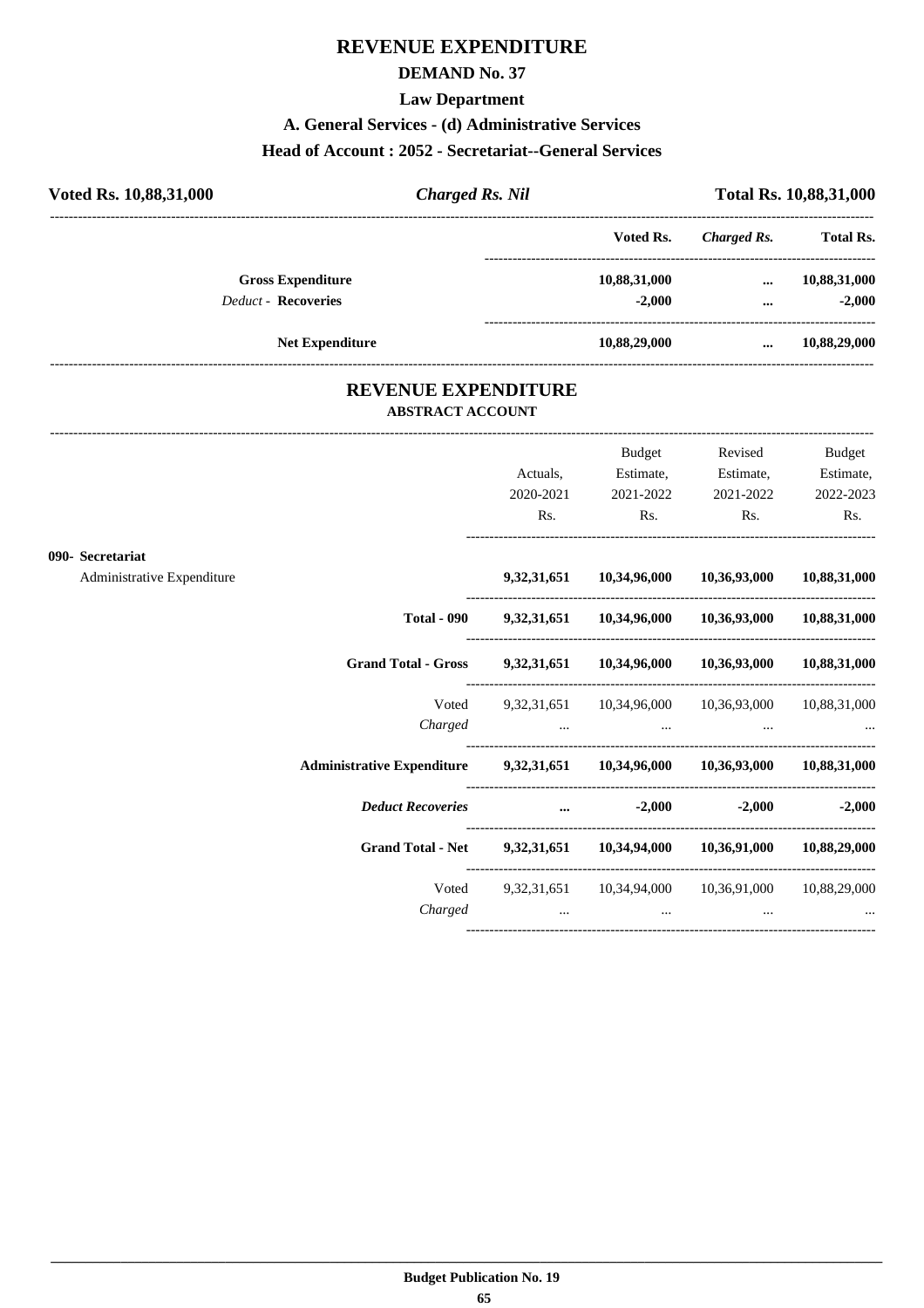|                                                  |             | Budget      | Revised                               | Budget       |
|--------------------------------------------------|-------------|-------------|---------------------------------------|--------------|
|                                                  | Actuals,    | Estimate,   | Estimate,                             | Estimate,    |
|                                                  | 2020-2021   | 2021-2022   | 2021-2022                             | 2022-2023    |
|                                                  | Rs.         | Rs.         | Rs.                                   | Rs.          |
| DETAILED ACCOUNT NO. 2052-00-090 - SECRETARIAT   |             |             |                                       |              |
| 090- Secretariat                                 |             |             |                                       |              |
| <b>Administrative Expenditure</b>                |             |             |                                       |              |
| 010- Law Department [LW]                         |             |             |                                       |              |
| 01- Salaries                                     |             |             |                                       |              |
| 01-Pay                                           | 5,95,94,501 | 6,55,39,000 | 6,21,83,000                           | 6,55,48,000  |
| 14-Grade Pay                                     | 38,611      | $\ddots$    | 46,000                                | 46,000       |
| 02-Dearness Allowance                            | 14,84,335   | 19,66,000   | 37,92,000                             | 42,43,000    |
| 03-House Rent Allowance                          | 64,91,775   | 65,82,000   | 65,13,000                             | 68,48,000    |
| 04-Ad hoc Bonus                                  | 2,10,000    | 2,20,000    | 2,14,000                              | 2,18,000     |
| 05-Interim Relief                                | 2,02,338    | 1,76,000    | 2,90,000                              | 3,02,000     |
| 07-Other Allowances                              | 44,860      | 1,26,000    | 70,000                                | 77,000       |
| 11-Compensatory Allowance                        | 59,000      | 81,000      | 61,000                                | 62,000       |
| 12-Medical Allowance                             | 1,33,557    | 1,58,000    | 1,36,000                              | 1,39,000     |
| Total - 2052-00-090-010-01                       | 6,82,58,977 | 7,48,48,000 | 7,33,05,000                           | 7,74,83,000  |
| 02- Wages                                        | 1,23,21,922 | 1,50,96,000 | 1,68,00,000                           | 1,80,00,000  |
| 07- Medical Reimbursements                       | 24,70,812   | 20,00,000   | 20,00,000                             | 20,40,000    |
| 11- Travel Expenses                              | 37,397      | 1,56,000    | 1,56,000                              | 1,59,000     |
| 12- Medical Reimbursements under WBHS 2008       | 1,97,880    | 1,15,000    | 9,29,000                              | 5,17,000     |
| 13- Office Expenses                              |             |             |                                       |              |
| 01-Electricity                                   | 31,750      | 71,000      | 71,000                                | 72,000       |
| 02-Telephone                                     | 2,06,707    | 1,94,000    | 1,94,000                              | 1,98,000     |
| 03-Maintenance / P.O.L. for Office Vehicles      | 29,47,444   | 23,00,000   | 30,06,000                             | 30,66,000    |
| 04-Other Office Expenses                         | 14,57,052   | 18,04,000   | 18,04,000                             | 18,40,000    |
| Total - 2052-00-090-010-13                       | 46,42,953   | 43,69,000   | 50,75,000                             | 51,76,000    |
| 16- Publications                                 | $\cdots$    | 85,000      | 85,000                                | 87,000       |
| 27- Minor Works/ Maintenance                     | 10,950      | 22,000      | 22,000                                | 22,000       |
| 28- Payment of Professional and Special Services |             |             |                                       |              |
| 02-Other charges                                 | 41,97,568   | 44,72,000   | 41,98,000                             | 41,98,000    |
| 50- Other Charges                                | $\cdots$    | 15,000      | 15,000                                | 15,000       |
| 77- Computerisation                              | 7,43,192    | 12,98,000   | 7,51,000                              | 7,66,000     |
| 78- Outsourcing of Services                      | 3,50,000    | 10,20,000   | 3,57,000                              | 3,68,000     |
| 98- Training                                     |             |             |                                       |              |
| <b>Total - Administrative Expenditure</b>        |             |             | 9,32,31,651 10,34,96,000 10,36,93,000 | 10,88,31,000 |
| Total - 2052-00-090                              |             |             | 9,32,31,651 10,34,96,000 10,36,93,000 | 10,88,31,000 |
| Voted                                            |             |             | 9,32,31,651 10,34,96,000 10,36,93,000 | 10,88,31,000 |
| Charged                                          |             |             |                                       |              |
|                                                  |             |             |                                       |              |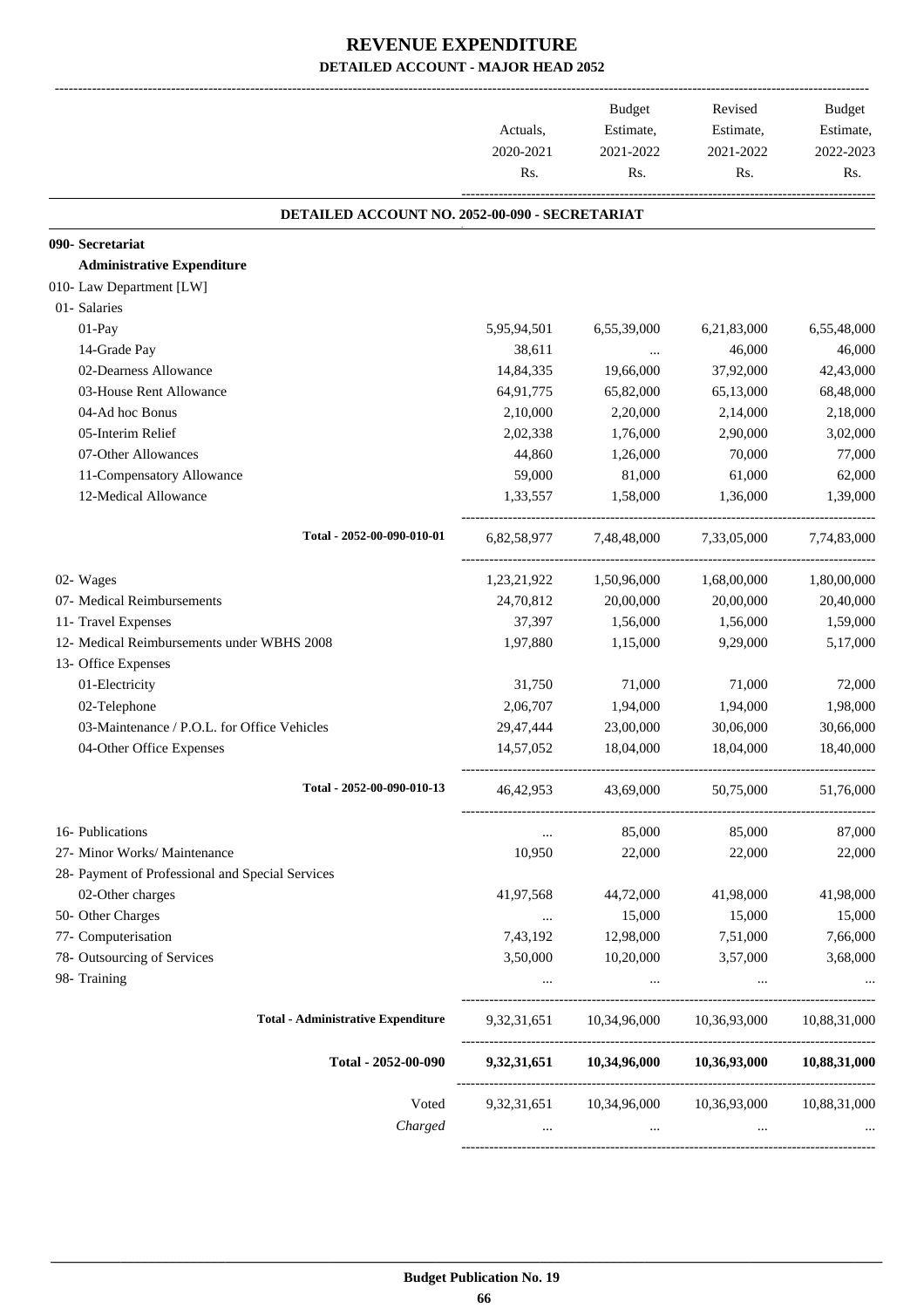|                                                |                                                                           | Actuals,<br>2020-2021<br>R <sub>s</sub> . | Budget<br>Estimate,<br>2021-2022<br>Rs. | Revised<br>Estimate,<br>2021-2022<br>Rs. | Budget<br>Estimate,<br>2022-2023<br>Rs. |
|------------------------------------------------|---------------------------------------------------------------------------|-------------------------------------------|-----------------------------------------|------------------------------------------|-----------------------------------------|
|                                                | DETAILED ACCOUNT NO. 2052 - DEDUCT RECOVERIES IN REDUCTION OF EXPENDITURE |                                           |                                         |                                          |                                         |
|                                                |                                                                           |                                           |                                         |                                          |                                         |
| 090- Secretariat<br>Administrative Expenditure |                                                                           |                                           |                                         |                                          |                                         |
| 010-Law Department [LW]                        |                                                                           |                                           |                                         |                                          |                                         |
| 70-Deduct Recoveries                           |                                                                           |                                           |                                         |                                          |                                         |
| 01-Others                                      |                                                                           | $\cdots$                                  | $-1,000$                                | $-1,000$                                 | $-1,000$                                |
| 02-W.B.H.S. 2008                               |                                                                           |                                           | $\cdots$                                | $\cdots$                                 |                                         |
|                                                | Total - 090 - Deduct - Recoveries                                         | $\cdots$                                  | $-1,000$                                | $-1,000$                                 | $-1.000$                                |
| 911- Deduct Recoveries of Overpayments         |                                                                           |                                           |                                         |                                          |                                         |
| Administrative Expenditure                     |                                                                           |                                           |                                         |                                          |                                         |
| 010-Law Department [LW]                        |                                                                           |                                           |                                         |                                          |                                         |
| 70-Deduct Recoveries                           |                                                                           |                                           |                                         |                                          |                                         |
| 01-Others                                      |                                                                           |                                           | $-1,000$                                | $-1,000$                                 | $-1,000$                                |
|                                                | Total - 911 - Deduct - Recoveries                                         | $\cdots$                                  | $-1,000$                                | $-1,000$                                 | $-1,000$                                |
|                                                | Total - 2052 - Deduct - Recoveries                                        | $\cdots$                                  | $-2,000$                                | $-2,000$                                 | $-2,000$                                |
|                                                |                                                                           |                                           |                                         |                                          |                                         |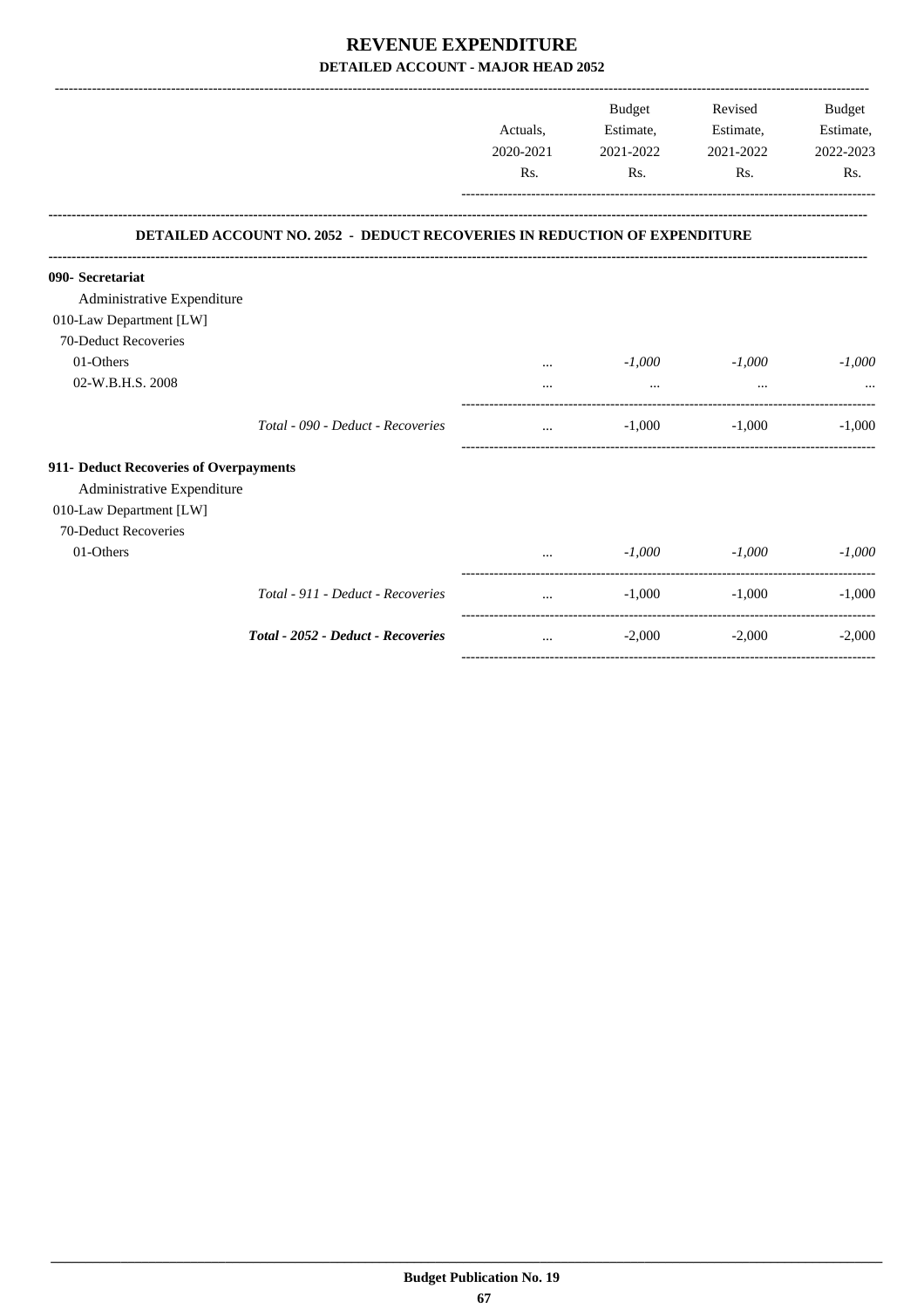## **REVENUE EXPENDITURE**

## **DEMAND No. 37**

**Law Department**

#### **A. General Services - (d) Administrative Services**

#### **Head of Account : 2070 - Other Administrative Services**

| Voted Rs. 1,44,72,000                                  | <b>Charged Rs. Nil</b> |                 |                      | <b>Total Rs. 1,44,72,000</b> |
|--------------------------------------------------------|------------------------|-----------------|----------------------|------------------------------|
|                                                        |                        | Voted Rs.       | Charged Rs.          | <b>Total Rs.</b>             |
| <b>Gross Expenditure</b><br><b>Deduct - Recoveries</b> |                        | 1,44,72,000<br> | $\cdots$<br>$\cdots$ | 1,44,72,000<br>$\ddotsc$     |
| <b>Net Expenditure</b>                                 |                        | 1,44,72,000     | $\cdots$             | 1,44,72,000                  |
|                                                        |                        |                 |                      |                              |

### **REVENUE EXPENDITURE ABSTRACT ACCOUNT**

|                                     |                                                                            |                                                                                                                                                                              | Budget                                             | Revised Budget                                                                                                                                                                                                                       |                  |
|-------------------------------------|----------------------------------------------------------------------------|------------------------------------------------------------------------------------------------------------------------------------------------------------------------------|----------------------------------------------------|--------------------------------------------------------------------------------------------------------------------------------------------------------------------------------------------------------------------------------------|------------------|
|                                     |                                                                            | Actuals,                                                                                                                                                                     |                                                    | Estimate, Estimate, Estimate,                                                                                                                                                                                                        |                  |
|                                     |                                                                            | 2020-2021                                                                                                                                                                    | 2021-2022                                          | 2021-2022                                                                                                                                                                                                                            | 2022-2023<br>Rs. |
|                                     |                                                                            | Rs.                                                                                                                                                                          | $\mathbf{Rs.}$                                     | $\mathbf{Rs.}$                                                                                                                                                                                                                       |                  |
| 001- Direction and Administration   |                                                                            |                                                                                                                                                                              |                                                    |                                                                                                                                                                                                                                      |                  |
| Administrative Expenditure          |                                                                            |                                                                                                                                                                              | $63,37,137$ $80,03,000$ $72,00,000$                |                                                                                                                                                                                                                                      | 73,00,000        |
|                                     | <b>Total - 001</b>                                                         | 63,37,137 80,03,000 72,00,000 73,00,000                                                                                                                                      |                                                    |                                                                                                                                                                                                                                      |                  |
| 105- Special Commissions of Enquiry |                                                                            |                                                                                                                                                                              |                                                    |                                                                                                                                                                                                                                      |                  |
| Administrative Expenditure          |                                                                            |                                                                                                                                                                              | $67,43,336$ $90,70,000$ $76,33,000$ $71,72,000$    |                                                                                                                                                                                                                                      |                  |
|                                     | <b>Total - 105</b>                                                         |                                                                                                                                                                              | 67,43,336 90,70,000 76,33,000 71,72,000            |                                                                                                                                                                                                                                      |                  |
|                                     | Grand Total - Gross 1,30,80,473 1,70,73,000 1,48,33,000 1,44,72,000        |                                                                                                                                                                              |                                                    |                                                                                                                                                                                                                                      |                  |
|                                     | Voted                                                                      | 1,30,80,473 1,70,73,000 1,48,33,000 1,44,72,000                                                                                                                              |                                                    |                                                                                                                                                                                                                                      |                  |
|                                     |                                                                            |                                                                                                                                                                              |                                                    |                                                                                                                                                                                                                                      |                  |
|                                     | Administrative Expenditure 1,30,80,473 1,70,73,000 1,48,33,000 1,44,72,000 |                                                                                                                                                                              |                                                    |                                                                                                                                                                                                                                      |                  |
|                                     | <b>Deduct Recoveries</b>                                                   |                                                                                                                                                                              | $\mathbf{m}$ and $\mathbf{m}$ are all $\mathbf{m}$ | $\cdots$ . The contract of $\mathbb{R}^n$                                                                                                                                                                                            |                  |
|                                     | Grand Total - Net 1,30,80,473 1,70,73,000 1,48,33,000 1,44,72,000          |                                                                                                                                                                              |                                                    |                                                                                                                                                                                                                                      |                  |
|                                     |                                                                            | Voted 1,30,80,473 1,70,73,000 1,48,33,000 1,44,72,000<br>and the contract of the contract of the contract of the contract of the contract of the contract of the contract of |                                                    | <u>and the company of the company of the company of the company of the company of the company of the company of the company of the company of the company of the company of the company of the company of the company of the com</u> |                  |
|                                     | Charged                                                                    |                                                                                                                                                                              |                                                    |                                                                                                                                                                                                                                      |                  |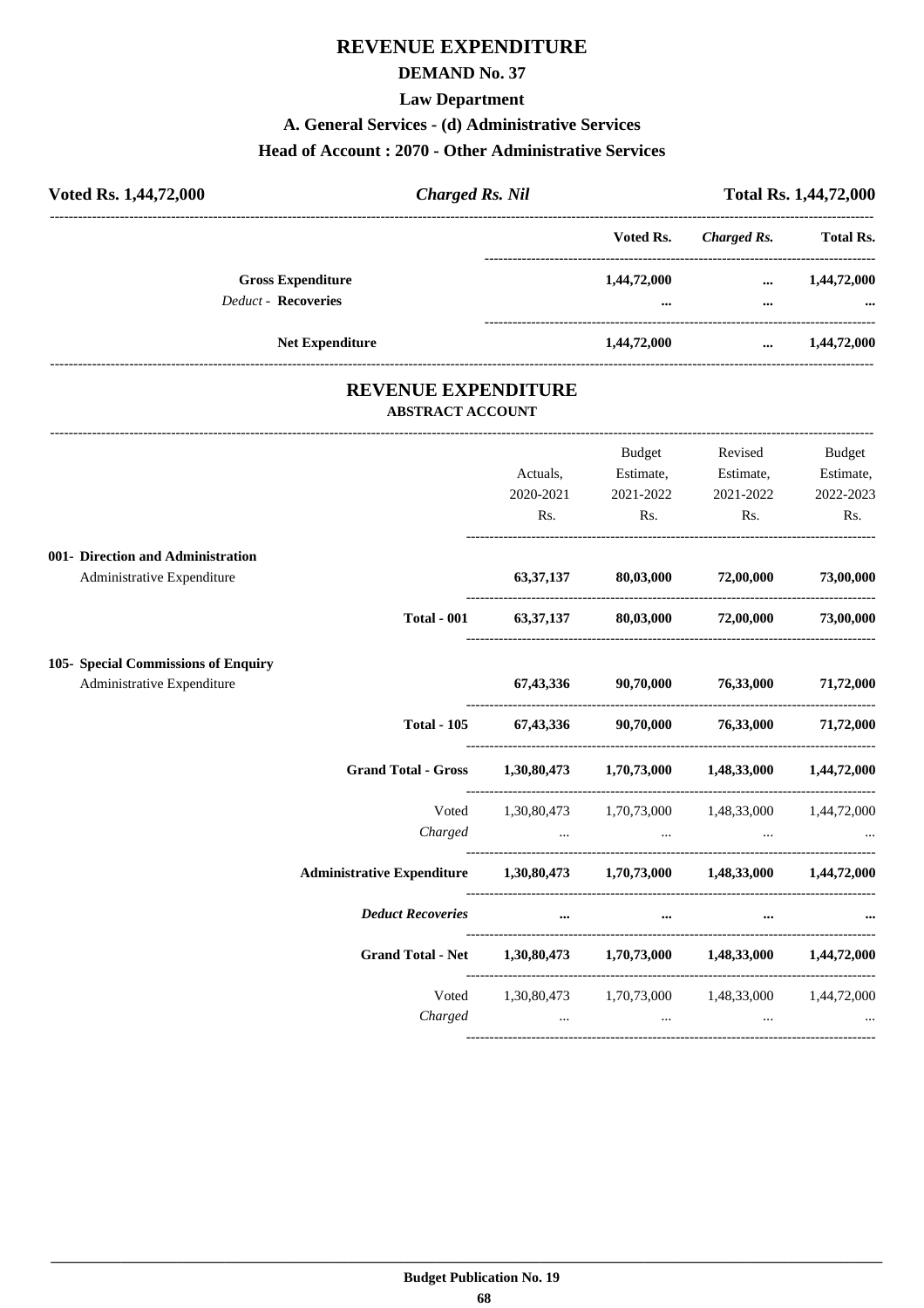|                                                                        | Actuals,<br>2020-2021<br>Rs. | Budget<br>Estimate,<br>2021-2022<br>Rs. | Revised<br>Estimate,<br>2021-2022<br>Rs. | Budget<br>Estimate,<br>2022-2023<br>Rs. |
|------------------------------------------------------------------------|------------------------------|-----------------------------------------|------------------------------------------|-----------------------------------------|
| <b>DETAILED ACCOUNT NO. 2070-00-001 - DIRECTION AND ADMINISTRATION</b> |                              |                                         |                                          |                                         |
| 001- Direction and Administration                                      |                              |                                         |                                          |                                         |
| <b>Administrative Expenditure</b>                                      |                              |                                         |                                          |                                         |
| 001- Direction and Administration [LW]                                 |                              |                                         |                                          |                                         |
| 02- Wages                                                              | 63, 37, 137                  | 80,03,000                               | 72,00,000                                | 73,00,000                               |
| <b>Total - Administrative Expenditure</b>                              | 63, 37, 137                  | 80,03,000                               | 72,00,000                                | 73,00,000                               |
| Total - 2070-00-001                                                    | 63, 37, 137                  | 80,03,000                               | 72,00,000                                | 73,00,000                               |
| Voted                                                                  | 63, 37, 137                  | 80,03,000                               | 72,00,000                                | 73,00,000                               |
| Charged                                                                | $\cdots$                     | $\cdots$                                | $\cdots$                                 |                                         |
| DETAILED ACCOUNT NO. 2070-00-105 - SPECIAL COMMISSIONS OF ENQUIRY      |                              |                                         |                                          |                                         |
| 105- Special Commissions of Enquiry                                    |                              |                                         |                                          |                                         |
| <b>Administrative Expenditure</b>                                      |                              |                                         |                                          |                                         |
| 044- State Law Commission [LW]                                         |                              |                                         |                                          |                                         |
| 01- Salaries                                                           |                              |                                         |                                          |                                         |
| 01-Pay                                                                 | 44, 30, 724                  | 68,35,000                               | 45,19,000                                | 46,55,000                               |
| 14-Grade Pay                                                           | $\ddotsc$                    |                                         |                                          |                                         |
| 02-Dearness Allowance                                                  |                              |                                         |                                          |                                         |
| 03-House Rent Allowance                                                |                              |                                         |                                          |                                         |
| 04-Ad hoc Bonus                                                        | $\cdots$                     | $\cdots$                                | $\cdots$                                 |                                         |
| 07-Other Allowances                                                    | 9,76,543                     | 7,58,000                                | 16,69,000                                | 10,36,000                               |
| 12-Medical Allowance                                                   |                              |                                         |                                          |                                         |
| Total - 2070-00-105-044-01                                             | 54,07,267                    | 75,93,000                               | 61,88,000                                | 56,91,000                               |
| 02- Wages                                                              | 7,00,176                     | 7,50,000                                | 7,44,000                                 | 7,66,000                                |
| 11- Travel Expenses                                                    | $\cdots$                     | 15,000                                  | 15,000                                   | 15,000                                  |
| 13- Office Expenses                                                    |                              |                                         |                                          |                                         |
| 01-Electricity                                                         | 99,955                       | 1,07,000                                | 1,07,000                                 | 1,09,000                                |
| 02-Telephone                                                           | 14,619                       | 16,000                                  | 16,000                                   | 16,000                                  |
| 03-Maintenance / P.O.L. for Office Vehicles                            | 3,61,854                     | 3,34,000                                | 3,69,000                                 | 3,76,000                                |
| 04-Other Office Expenses                                               | 1,59,465                     | 87,000                                  | 87,000                                   | 89,000                                  |
| Total - 2070-00-105-044-13                                             |                              | 6,35,893 5,44,000 5,79,000 5,90,000     |                                          |                                         |
| 28- Payment of Professional and Special Services                       |                              |                                         |                                          |                                         |
| 02-Other charges                                                       | $\cdots$                     | 5,000                                   | 5,000                                    | 5,000                                   |
| 50- Other Charges                                                      | $\cdots$                     | 1,02,000                                | 1,02,000 1,05,000                        |                                         |
| 77- Computerisation                                                    | $\cdots$                     | 61,000                                  | $\sim$ .                                 | $\ddots$                                |
| <b>Total - Administrative Expenditure</b>                              | 67,43,336                    |                                         | 90,70,000 76,33,000 71,72,000            |                                         |
|                                                                        |                              |                                         |                                          |                                         |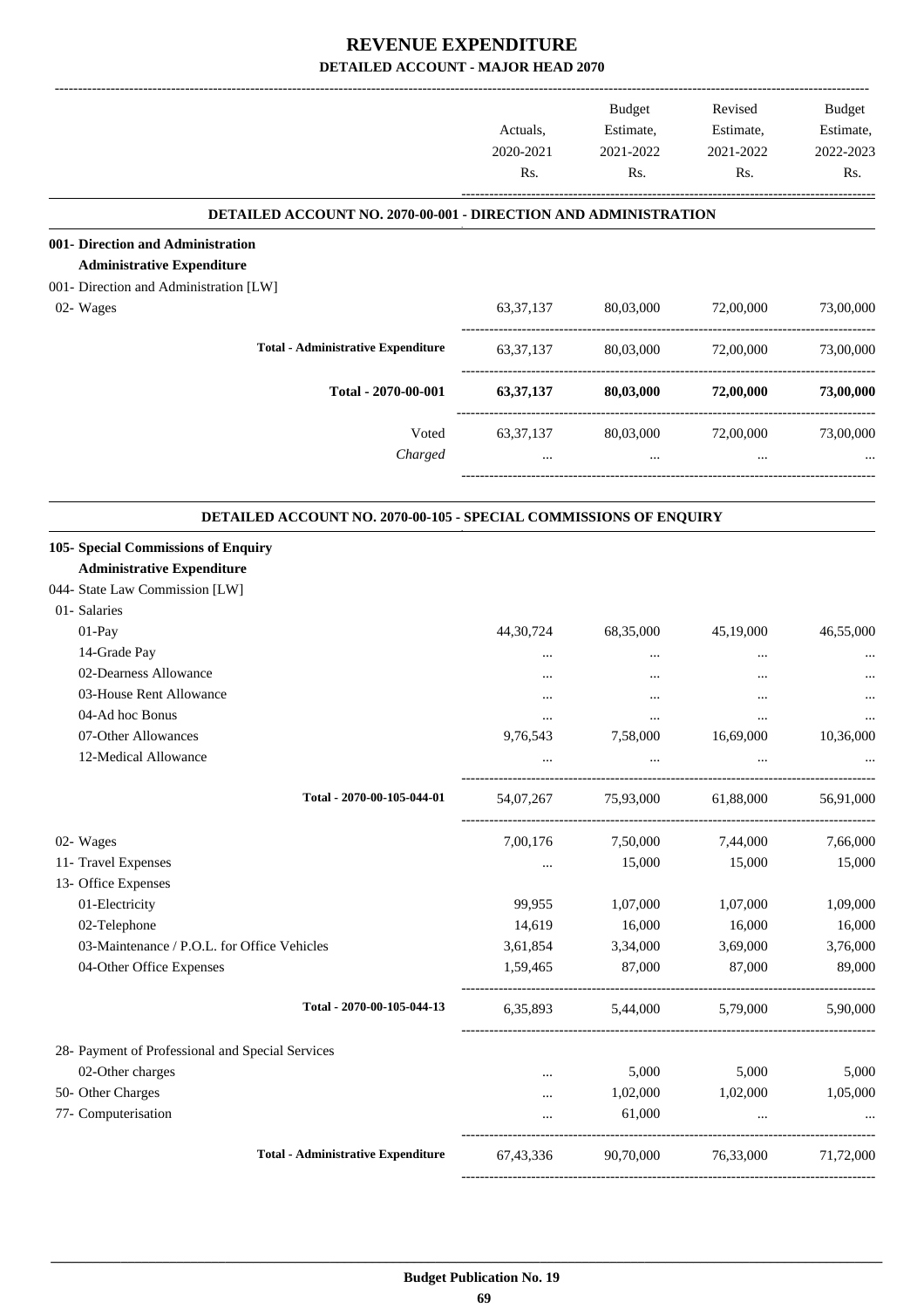|                     | Actuals,<br>2020-2021<br>Rs. | <b>Budget</b><br>Estimate,<br>2021-2022<br>Rs. | Revised<br>Estimate,<br>2021-2022<br>Rs. | <b>Budget</b><br>Estimate,<br>2022-2023<br>Rs. |
|---------------------|------------------------------|------------------------------------------------|------------------------------------------|------------------------------------------------|
| Total - 2070-00-105 | 67,43,336                    | 90,70,000                                      | 76,33,000                                | 71,72,000                                      |
| Voted<br>Charged    | 67, 43, 336<br>$\cdots$      | 90,70,000<br>$\cdots$                          | 76,33,000<br>$\cdots$                    | 71,72,000<br>$\cdots$                          |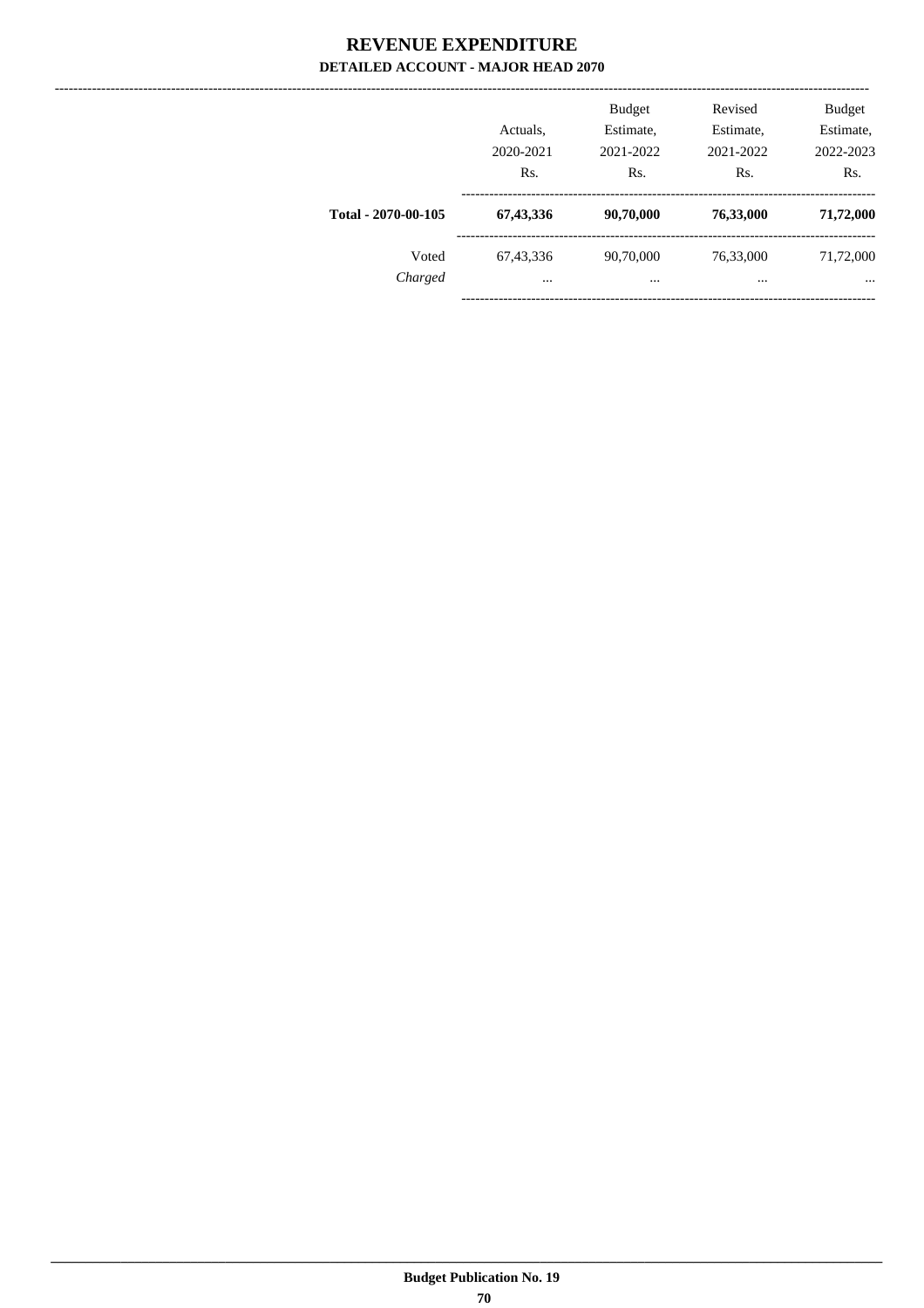## **DEMAND No. 37**

**Law Department**

**C - Economic Services - (j) General Economic Services**

# **Head of Account : 3454 - Census, Surveys and Statistics**

| Voted Rs. 1,17,02,000       | <b>Charged Rs. Nil</b>                                |             | Total Rs. 1,17,02,000 |                  |
|-----------------------------|-------------------------------------------------------|-------------|-----------------------|------------------|
|                             |                                                       | Voted Rs.   | <b>Charged Rs.</b>    | <b>Total Rs.</b> |
| <b>Gross Expenditure</b>    |                                                       | 1,17,02,000 | $\cdots$              | 1,17,02,000      |
| <b>Deduct - Recoveries</b>  |                                                       | $\cdots$    | $\cdots$              |                  |
| <b>Net Expenditure</b>      |                                                       | 1,17,02,000 | $\cdots$              | 1,17,02,000      |
|                             | <b>REVENUE EXPENDITURE</b><br><b>ABSTRACT ACCOUNT</b> |             |                       |                  |
|                             |                                                       | Budget      | Revised               | Budget           |
|                             | Actuals,                                              | Estimate,   | Estimate,             | Estimate,        |
|                             | 2020-2021                                             | 2021-2022   | 2021-2022             | 2022-2023        |
|                             | Rs.                                                   | Rs.         | Rs.                   | Rs.              |
| 02 - SURVEYS AND STATISTICS |                                                       |             |                       |                  |
| 111- Vital Statistics       |                                                       |             |                       |                  |
| Administrative Expenditure  | 1,01,80,213                                           | 1,24,16,000 | 1,35,85,000           | 1,17,02,000      |

|                                   | 1,01,80,213             | 1,24,16,000                             | 1,35,85,000             | 1,17,02,000 |
|-----------------------------------|-------------------------|-----------------------------------------|-------------------------|-------------|
| <b>Total - 111</b>                | 1,01,80,213             | 1,24,16,000                             | 1,35,85,000             | 1,17,02,000 |
| <b>Grand Total - Gross</b>        | 1,01,80,213             | 1,24,16,000                             | 1,35,85,000             | 1,17,02,000 |
| Voted<br>Charged                  | 1,01,80,213<br>$\cdots$ | 1,24,16,000<br>$\cdots$                 | 1,35,85,000<br>$\cdots$ | 1,17,02,000 |
| <b>Administrative Expenditure</b> | 1,01,80,213             | 1,24,16,000                             | 1,35,85,000             | 1,17,02,000 |
| <b>Deduct Recoveries</b>          | $\ddotsc$               | $\cdots$                                | $\cdots$                |             |
| <b>Grand Total - Net</b>          | 1,01,80,213             | 1,24,16,000                             | 1,35,85,000             | 1,17,02,000 |
| Voted<br>Charged                  | $\cdots$                | $1,01,80,213$ $1,24,16,000$<br>$\cdots$ | 1,35,85,000<br>$\cdots$ | 1,17,02,000 |
|                                   |                         |                                         |                         |             |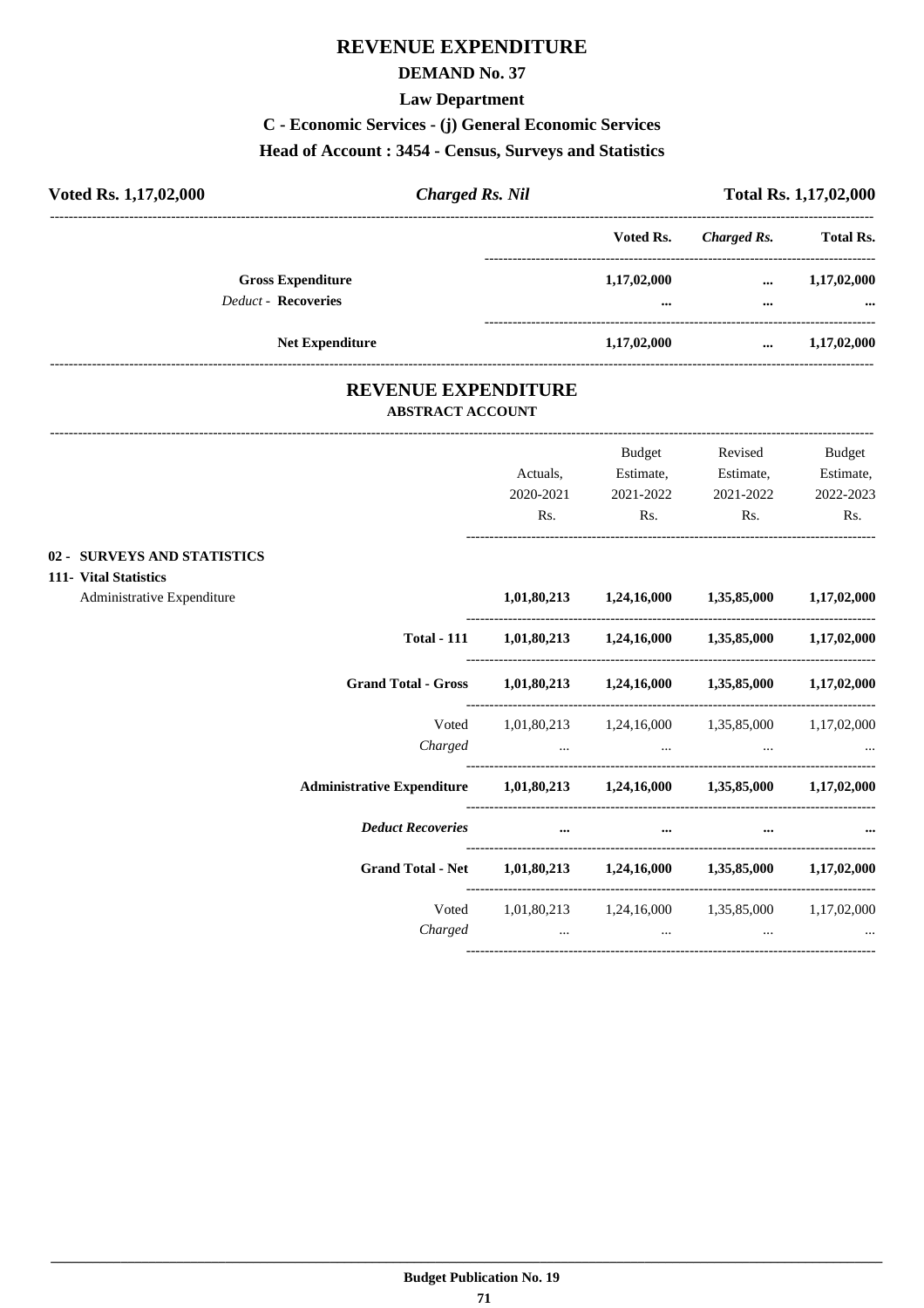|                                                        | Actuals,<br>2020-2021<br>Rs. | <b>Budget</b><br>Estimate,<br>2021-2022<br>Rs. | Revised<br>Estimate,<br>2021-2022<br>Rs. | Budget<br>Estimate,<br>2022-2023<br>Rs. |
|--------------------------------------------------------|------------------------------|------------------------------------------------|------------------------------------------|-----------------------------------------|
| DETAILED ACCOUNT NO. 3454-02-111 - VITAL STATISTICS    |                              |                                                |                                          |                                         |
| <b>02 - SURVEYS AND STATISTICS</b>                     |                              |                                                |                                          |                                         |
| 111- Vital Statistics                                  |                              |                                                |                                          |                                         |
| <b>Administrative Expenditure</b>                      |                              |                                                |                                          |                                         |
| 002- Registration of Births, Deaths and Marriages [LW] |                              |                                                |                                          |                                         |
| 01- Salaries                                           |                              |                                                |                                          |                                         |
| 01-Pay                                                 | 71,87,700                    | 74,21,000                                      | 73,31,000                                | 75,51,000                               |
| 14-Grade Pay                                           |                              | $\cdots$                                       |                                          |                                         |
| 02-Dearness Allowance                                  | 35,676                       | 2,23,000                                       | 2,93,000                                 | 4,53,000                                |
| 03-House Rent Allowance                                | 8,62,524                     | 8,60,000                                       | 7,98,000                                 | 7,17,000                                |
| 04-Ad hoc Bonus                                        | 16,800                       | 18,000                                         | 17,000                                   | 17,000                                  |
| 07-Other Allowances                                    |                              | 57,000                                         | 57,000                                   | 57,000                                  |
| 12-Medical Allowance                                   |                              | 1,000                                          | 1,000                                    | 1,000                                   |
| Total - 3454-02-111-002-01                             | 81,02,700                    | 85,80,000                                      | 84,97,000                                | 87,96,000                               |
| 02- Wages                                              | 1,51,440                     | 1,53,000                                       | 8,20,000                                 | 1,66,000                                |
| 07- Medical Reimbursements                             | $\cdots$                     | 1,000                                          | 1,000                                    | 1,000                                   |
| 11- Travel Expenses                                    | $\cdots$                     | 2,000                                          | 2,000                                    | 2,000                                   |
| 12- Medical Reimbursements under WBHS 2008             | 8,396                        | 8,000                                          | 25,000                                   | 30,000                                  |
| 13- Office Expenses                                    |                              |                                                |                                          |                                         |
| 01-Electricity                                         | 410                          | 1,000                                          | 1,000                                    | 1,000                                   |
| 02-Telephone                                           | 14,180                       | 13,000                                         | 13,000                                   | 13,000                                  |
| 03-Maintenance / P.O.L. for Office Vehicles            | 2,46,495                     | 3,12,000                                       | 2,51,000                                 | 2,56,000                                |
| 04-Other Office Expenses                               | 2,08,791                     | 3,16,000                                       | 3,16,000                                 | 3,22,000                                |
| Total - 3454-02-111-002-13                             | 4,69,876                     | 6,42,000                                       | 5,81,000                                 | 5,92,000                                |
| 14- Rents, Rates and Taxes                             |                              | 56,000                                         | 56,000                                   | 56,000                                  |
| 26- Advertising and Publicity Expenses                 |                              | 3,50,000                                       | 3,50,000                                 | 3,50,000                                |
| 27- Minor Works/ Maintenance                           |                              | 1,000                                          | 1,000                                    | 1,000                                   |
| 28- Payment of Professional and Special Services       |                              |                                                |                                          |                                         |
| 02-Other charges                                       | 13,68,300                    | 22,91,000                                      | 13,68,000                                | 13,68,000                               |
| 50- Other Charges                                      | 26,635                       | 1,84,000                                       | 1,84,000                                 | 1,90,000                                |
| 77- Computerisation                                    | 52,866                       | 1,48,000                                       | 17,00,000                                | 1,50,000                                |
| <b>Total - Administrative Expenditure</b>              |                              |                                                | 1,01,80,213 1,24,16,000 1,35,85,000      | 1,17,02,000                             |
| Total - 3454-02-111                                    |                              | $1,01,80,213$ $1,24,16,000$                    | 1,35,85,000                              | 1,17,02,000                             |
| Voted                                                  | 1,01,80,213                  | 1,24,16,000                                    | 1,35,85,000                              | 1,17,02,000                             |
| Charged                                                | $\cdots$                     | $\cdots$                                       | $\cdots$                                 |                                         |
|                                                        |                              |                                                |                                          |                                         |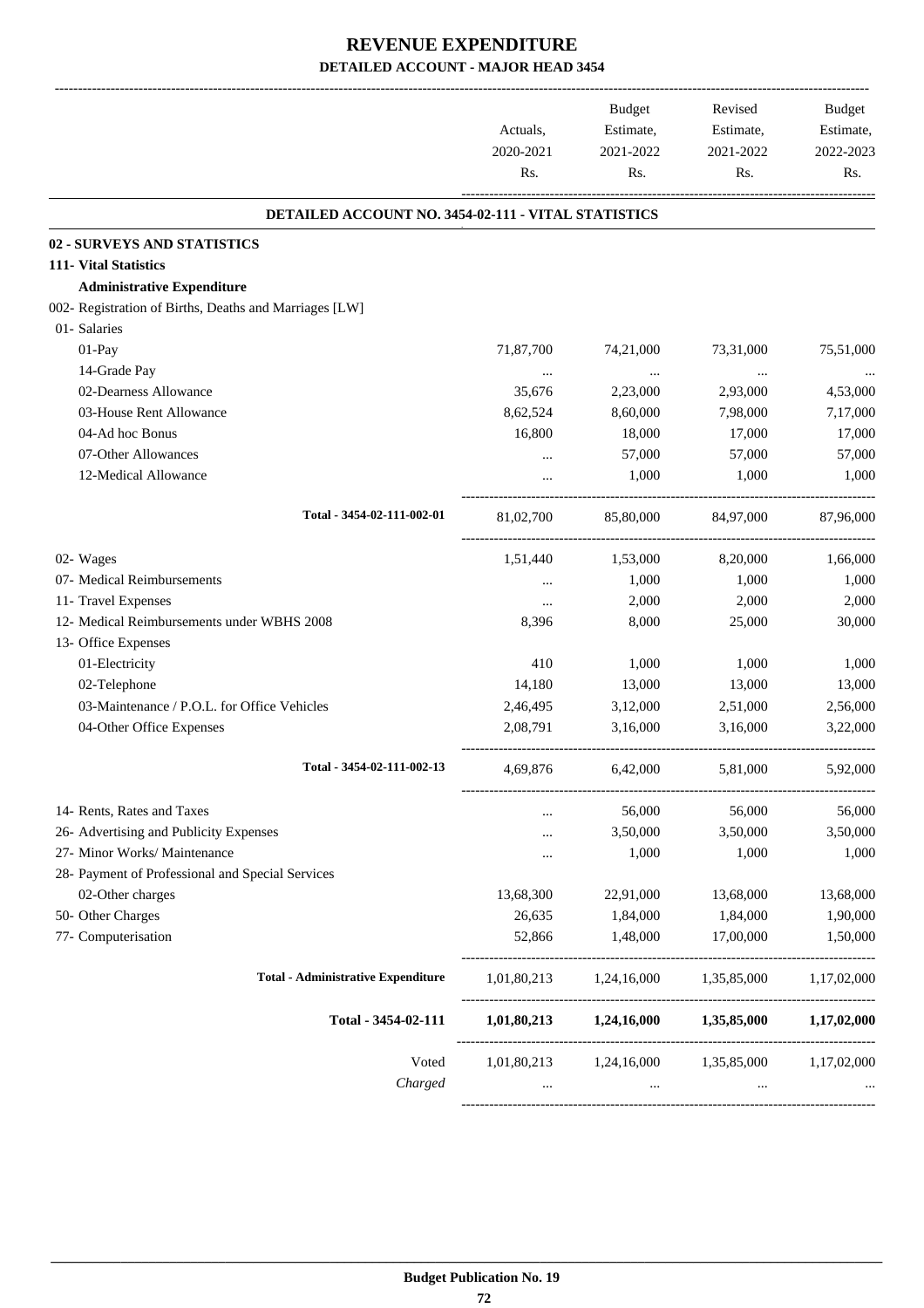#### **DEMAND No. 38**

**Minority Affairs & Madrasah Education Department A. General Services - (d) Administrative Services**

#### **Head of Account : 2052 - Secretariat--General Services**

| Voted Rs. 95,86,000        | <b>Charged Rs. Nil</b> |                | <b>Total Rs. 95,86,000</b> |                  |  |
|----------------------------|------------------------|----------------|----------------------------|------------------|--|
|                            |                        | Voted Rs.      | Charged Rs.                | <b>Total Rs.</b> |  |
| <b>Gross Expenditure</b>   |                        | 95,86,000      | $\cdots$                   | 95,86,000        |  |
| <b>Deduct - Recoveries</b> |                        | $-5,06,01,000$ | $\cdots$                   | $-5,06,01,000$   |  |
|                            | <b>Net Expenditure</b> | $-4,10,15,000$ | $\cdots$                   | $-4,10,15,000$   |  |

#### **REVENUE EXPENDITURE ABSTRACT ACCOUNT**

---------------------------------------------------------------------------------------------------------------------------------------------------------------------------------

|                            |                                                                      | Actuals,                                                                                           | Budget<br>Estimate, | Revised<br>Estimate,                      | Budget<br>Estimate, |
|----------------------------|----------------------------------------------------------------------|----------------------------------------------------------------------------------------------------|---------------------|-------------------------------------------|---------------------|
|                            |                                                                      | 2020-2021<br>Rs.                                                                                   | 2021-2022<br>Rs.    | 2021-2022<br>Rs.                          | 2022-2023<br>Rs.    |
| 090- Secretariat           |                                                                      |                                                                                                    |                     |                                           |                     |
| Administrative Expenditure |                                                                      |                                                                                                    |                     | 70,18,610 1,06,16,000 92,81,000 95,86,000 |                     |
|                            | <b>Total - 090</b>                                                   | 70,18,610 1,06,16,000 92,81,000 95,86,000                                                          |                     |                                           |                     |
|                            | Grand Total - Gross 70,18,610 1,06,16,000 92,81,000 95,86,000        |                                                                                                    |                     |                                           |                     |
|                            | Voted<br>Charged                                                     | the contract of the contract of the contract of the contract of the contract of                    |                     | 70,18,610 1,06,16,000 92,81,000 95,86,000 |                     |
|                            | Administrative Expenditure 70,18,610 1,06,16,000 92,81,000 95,86,000 |                                                                                                    |                     |                                           |                     |
|                            | Deduct Recoveries   4,93,07,124   -2,00,01,000   -4,80,01,000        |                                                                                                    |                     |                                           | $-5,06,01,000$      |
|                            | Grand Total - Net -4,22,88,514 -93,85,000 -3,87,20,000               |                                                                                                    |                     |                                           | $-4,10,15,000$      |
|                            | Charged                                                              | Voted -4,22,88,514 -93,85,000 -3,87,20,000 -4,10,15,000<br>and the contract of the contract of the | $\cdots$            | $\cdots$                                  |                     |
|                            |                                                                      |                                                                                                    |                     |                                           |                     |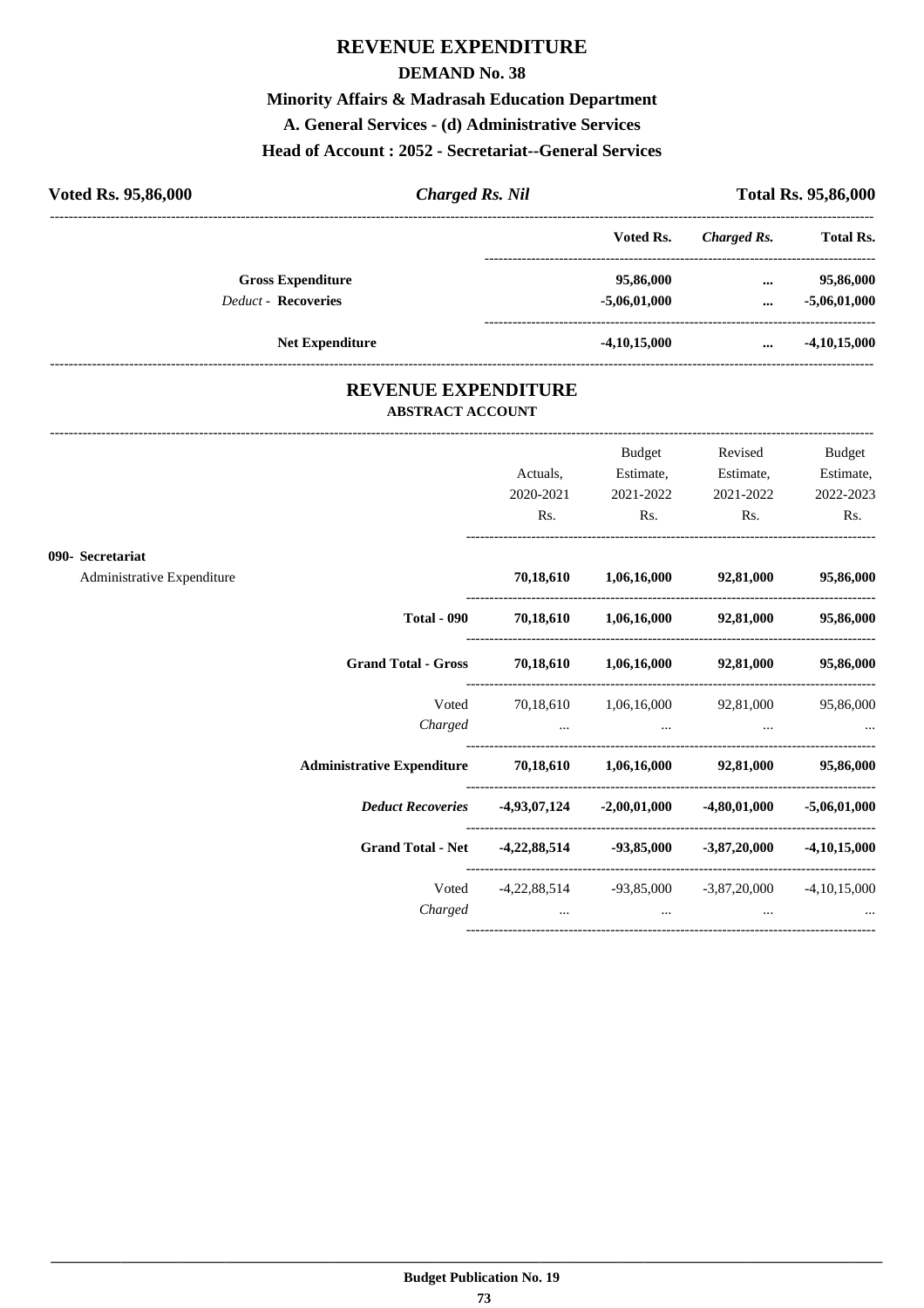|                                                            | Actuals,<br>2020-2021<br>Rs. | Budget<br>Estimate,<br>2021-2022<br>Rs. | Revised<br>Estimate,<br>2021-2022<br>Rs. | Budget<br>Estimate,<br>2022-2023<br>Rs. |
|------------------------------------------------------------|------------------------------|-----------------------------------------|------------------------------------------|-----------------------------------------|
| DETAILED ACCOUNT NO. 2052-00-090 - SECRETARIAT             |                              |                                         |                                          |                                         |
| 090- Secretariat                                           |                              |                                         |                                          |                                         |
| <b>Administrative Expenditure</b>                          |                              |                                         |                                          |                                         |
| 004- Minorities Development and Welfare Department - State |                              |                                         |                                          |                                         |
| Minority Commission. [MD]                                  |                              |                                         |                                          |                                         |
| 01- Salaries                                               |                              |                                         |                                          |                                         |
| 01-Pay                                                     | 46,77,260                    | 71,62,000                               | 47,71,000                                | 49,14,000                               |
| 14-Grade Pay                                               | $\cdots$                     | $\cdots$                                | $\cdots$                                 |                                         |
| 02-Dearness Allowance                                      | 3,49,832                     | 2,20,000                                | 6,00,000                                 | 6,10,000                                |
| 03-House Rent Allowance                                    | 2,63,184                     | 2,90,000                                | 4,53,000                                 | 4,67,000                                |
| 04-Ad hoc Bonus                                            | 21,000                       | 25,000                                  | 9,000                                    | 12,000                                  |
| 07-Other Allowances                                        | 12,000                       | 1,15,000                                | 25,000                                   | 32,000                                  |
| 12-Medical Allowance                                       |                              | 9,000                                   | 7,000                                    | 7,000                                   |
| Total - 2052-00-090-004-01                                 | 53, 23, 276                  | 78,21,000                               | 58,65,000                                | 60,42,000                               |
| 02- Wages                                                  | $\cdots$                     | 1,00,000                                | 1,00,000                                 | 1,00,000                                |
| 07- Medical Reimbursements                                 | 1,20,027                     | 1,24,000                                | 7,00,000                                 | 7,00,000                                |
| 11- Travel Expenses                                        |                              | $\cdots$                                | $\cdots$                                 |                                         |
| 12- Medical Reimbursements under WBHS 2008                 |                              | $\cdots$                                |                                          |                                         |
| 13- Office Expenses                                        |                              |                                         |                                          |                                         |
| 01-Electricity                                             | $\cdots$                     |                                         |                                          |                                         |
| 02-Telephone                                               | 41,307                       | 45,000                                  | 45,000                                   | 46,000                                  |
| 03-Maintenance / P.O.L. for Office Vehicles                | $\cdots$                     | $\cdots$                                | $\cdots$                                 |                                         |
| 04-Other Office Expenses                                   |                              |                                         |                                          |                                         |
| Total - 2052-00-090-004-13                                 | 41,307                       | 45,000                                  | 45,000                                   | 46,000                                  |
| 28- Payment of Professional and Special Services           |                              |                                         |                                          |                                         |
| 02-Other charges                                           | $\cdots$                     | 10,000                                  | $\cdots$                                 |                                         |
| 31- Grants-in-aid-GENERAL                                  |                              |                                         |                                          |                                         |
| 02-Other Grants                                            | 11,36,000                    | 22,95,000                               | 20,00,000                                | 20,00,000                               |
| 36- Grants-in-aid-Salaries                                 | $\cdots$                     | $\cdots$                                | $\cdots$                                 |                                         |
| 50- Other Charges                                          | 3,98,000                     | 2,21,000                                | 1,21,000                                 | 2,28,000                                |
| 78- Outsourcing of Services                                | $\cdots$                     | $\ddots$                                | 4,50,000                                 | 4,70,000                                |
| <b>Total - Administrative Expenditure</b>                  | 70,18,610                    | 1,06,16,000                             | 92,81,000                                | 95,86,000                               |
| Total - 2052-00-090                                        |                              | 70,18,610 1,06,16,000                   | 92,81,000                                | 95,86,000                               |
| Voted                                                      | 70,18,610                    | 1,06,16,000                             | 92,81,000                                | 95,86,000                               |
| Charged                                                    | $\cdots$                     | $\cdots$                                | $\cdots$                                 |                                         |

#### **DETAILED ACCOUNT NO. 2052 - DEDUCT RECOVERIES IN REDUCTION OF EXPENDITURE**

**--------------------------------------------------------------------------------------------------------------------------------------------------------------------------------**

 **\_\_\_\_\_\_\_\_\_\_\_\_\_\_\_\_\_\_\_\_\_\_\_\_\_\_\_\_\_\_\_\_\_\_\_\_\_\_\_\_\_\_\_\_\_\_\_\_\_\_\_\_\_\_\_\_\_\_\_\_\_\_\_\_\_\_\_\_\_\_\_\_\_\_\_\_\_\_\_\_\_\_\_\_\_\_\_\_\_\_\_\_\_\_\_\_\_\_\_\_\_\_\_\_\_\_\_\_\_\_\_\_\_\_\_\_\_\_\_**

**--------------------------------------------------------------------------------------------------------------------------------------------------------------------------------**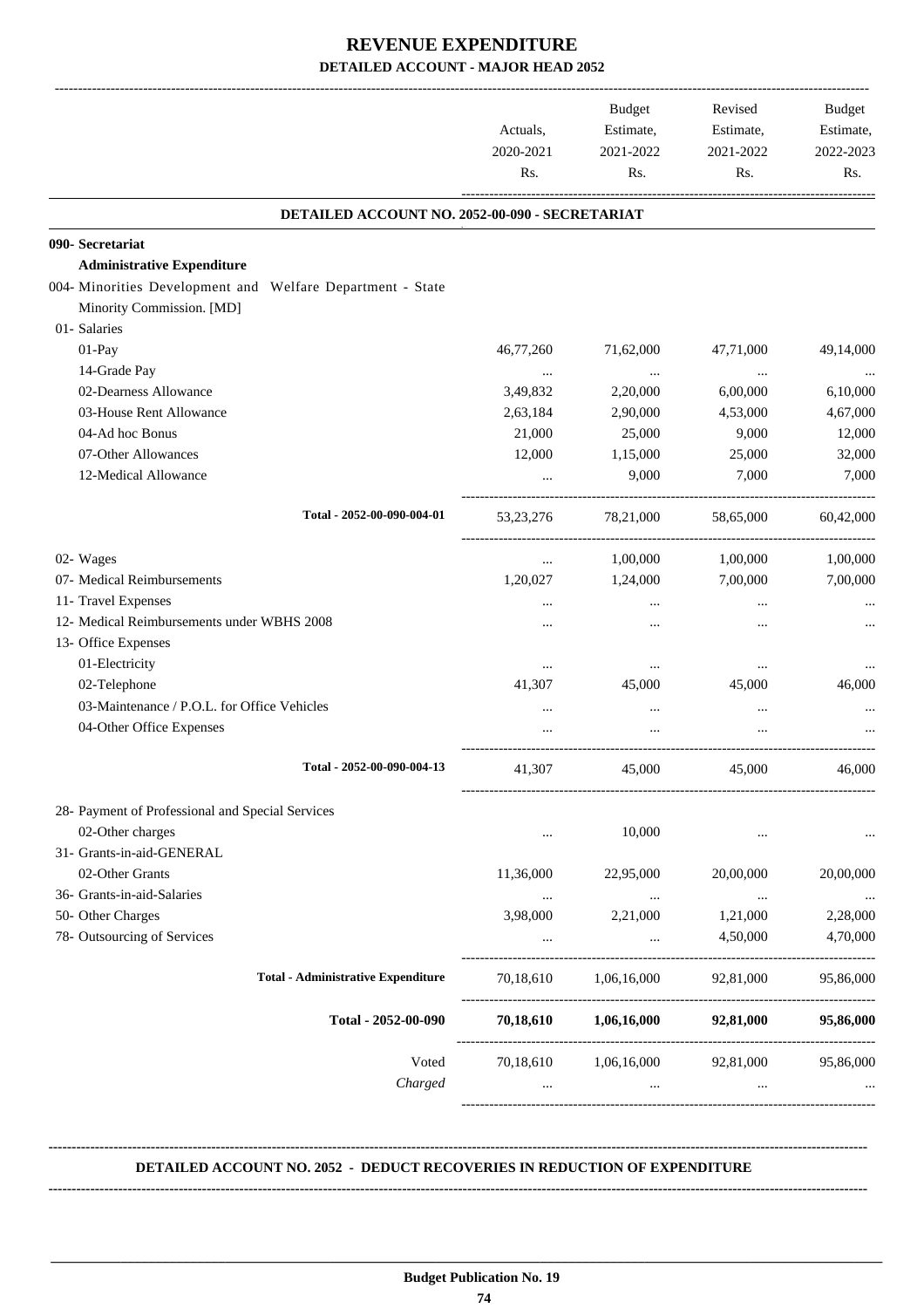|                                                                                                                | Actuals,<br>2020-2021<br>Rs. | Budget<br>Estimate,<br>2021-2022<br>Rs.                                                               | Revised<br>Estimate,<br>2021-2022<br>Rs.                    | Budget<br>Estimate,<br>2022-2023<br>Rs. |
|----------------------------------------------------------------------------------------------------------------|------------------------------|-------------------------------------------------------------------------------------------------------|-------------------------------------------------------------|-----------------------------------------|
| 090- Secretariat                                                                                               |                              |                                                                                                       |                                                             |                                         |
| Administrative Expenditure                                                                                     |                              |                                                                                                       |                                                             |                                         |
| 003-Home Department Minority Cell [MD]                                                                         |                              |                                                                                                       |                                                             |                                         |
| 70-Deduct Recoveries                                                                                           |                              |                                                                                                       |                                                             |                                         |
| 01-Others                                                                                                      |                              | $\cdots$                                                                                              | $-1,000$                                                    | $-1,000$                                |
| 02-W.B.H.S. 2008                                                                                               |                              |                                                                                                       | $\cdots$                                                    |                                         |
| 004-Minorities Development and Welfare Department - State<br>Minority Commission. [MD]<br>70-Deduct Recoveries |                              |                                                                                                       |                                                             |                                         |
| 01-Others                                                                                                      |                              | $-6,80,987$ $-2,00,00,000$ $-5,00,000$                                                                |                                                             | $-6,00,000$                             |
| 02-W.B.H.S. 2008                                                                                               |                              | $-1,000$<br>$\mathbf{1}_{\mathbf{1}}$ , and $\mathbf{1}_{\mathbf{1}}$ , and $\mathbf{1}_{\mathbf{1}}$ | and the company of the company of                           |                                         |
| Total - 090 - Deduct - Recoveries                                                                              |                              |                                                                                                       | $-6,80,987$ $-2,00,01,000$ $-5,01,000$ $-6,01,000$          |                                         |
| 911- Deduct Recoveries of Overpayments                                                                         |                              |                                                                                                       |                                                             |                                         |
| Administrative Expenditure                                                                                     |                              |                                                                                                       |                                                             |                                         |
| 004-Minorities Development and Welfare Department [MD]                                                         |                              |                                                                                                       |                                                             |                                         |
| 70-Deduct Recoveries                                                                                           |                              |                                                                                                       |                                                             |                                         |
| 01-Others                                                                                                      |                              |                                                                                                       | $-4,86,26,137$ $-4,75,00,000$ $-5,00,00,000$                |                                         |
| Total - 911 - Deduct - Recoveries                                                                              |                              |                                                                                                       | $-4,86,26,137$ $-4,75,00,000$ $-5,00,00,000$                |                                         |
| Total - 2052 - Deduct - Recoveries                                                                             |                              |                                                                                                       | $-4,93,07,124$ $-2,00,01,000$ $-4,80,01,000$ $-5,06,01,000$ |                                         |
|                                                                                                                |                              |                                                                                                       |                                                             |                                         |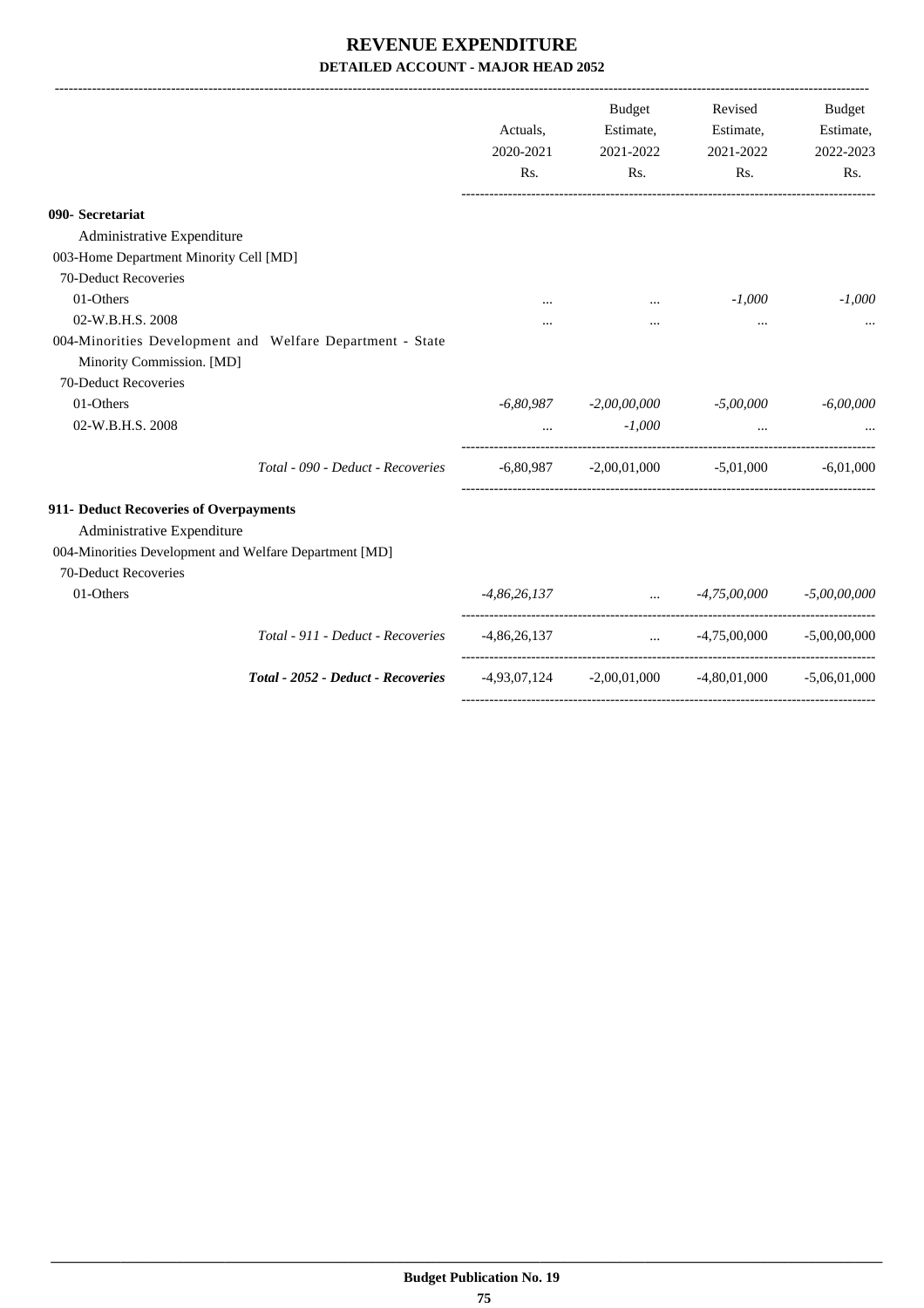#### **DEMAND No. 38**

#### Minority Affairs & Madrasah Education Department

#### B - Social Services - (a) Education, Sports, Art and Culture

#### Head of Account: 2202 - General Education

| <b>Voted Rs. Nil</b>       | <b>Charged Rs. Nil</b> |                       | <b>Total Rs. Nil</b> |
|----------------------------|------------------------|-----------------------|----------------------|
|                            |                        | Voted Rs. Charged Rs. | <b>Total Rs.</b>     |
| <b>Gross Expenditure</b>   |                        | $\cdots$<br>$\cdots$  | $\cdots$             |
| <b>Deduct - Recoveries</b> |                        | $\cdots$<br>$\cdots$  |                      |
| <b>Net Expenditure</b>     |                        | $\cdots$<br>$\cdots$  |                      |

#### REVENUE EXPENDITURE **ABSTRACT ACCOUNT**

---------------------------

|                                                                                               | Actuals,<br>2020-2021<br>Rs.     | <b>Budget</b><br>Estimate,<br>2021-2022<br>Rs. | Revised<br>Estimate,<br>2021-2022<br>Rs. | <b>Budget</b><br>Estimate,<br>2022-2023<br>Rs. |
|-----------------------------------------------------------------------------------------------|----------------------------------|------------------------------------------------|------------------------------------------|------------------------------------------------|
| 02 - SECONDARY EDUCATION<br>053- Maintenance of Buildings<br><b>State Development Schemes</b> | $\cdots$                         |                                                |                                          |                                                |
| <b>Total - 053</b>                                                                            | $\cdots$                         |                                                | $\cdots$                                 |                                                |
| <b>Grand Total - Gross</b>                                                                    | $\cdots$                         | $\ddotsc$                                      | $\cdots$                                 | $\ddot{\phantom{a}}$                           |
| Voted<br>Charged                                                                              | $\cdots$<br>$\cdots$             | $\cdots$<br>$\cdots$                           | $\cdots$<br>$\cdots$                     |                                                |
| <b>State Development Schemes</b>                                                              | $\cdots$                         | $\cdots$                                       | $\cdots$                                 |                                                |
| Deduct Recoveries -292,75,91,120                                                              |                                  |                                                | $\ldots$ -22,65,40,000                   | $\cdots$                                       |
| Grand Total - Net -292,75,91,120                                                              |                                  |                                                | $\ldots$ -22,65,40,000                   | $\cdots$                                       |
| Charged                                                                                       | Voted -292,75,91,120<br>$\cdots$ | $\cdots$                                       | $\ldots$ -22,65,40,000<br>$\cdots$       | <br>$\cdots$                                   |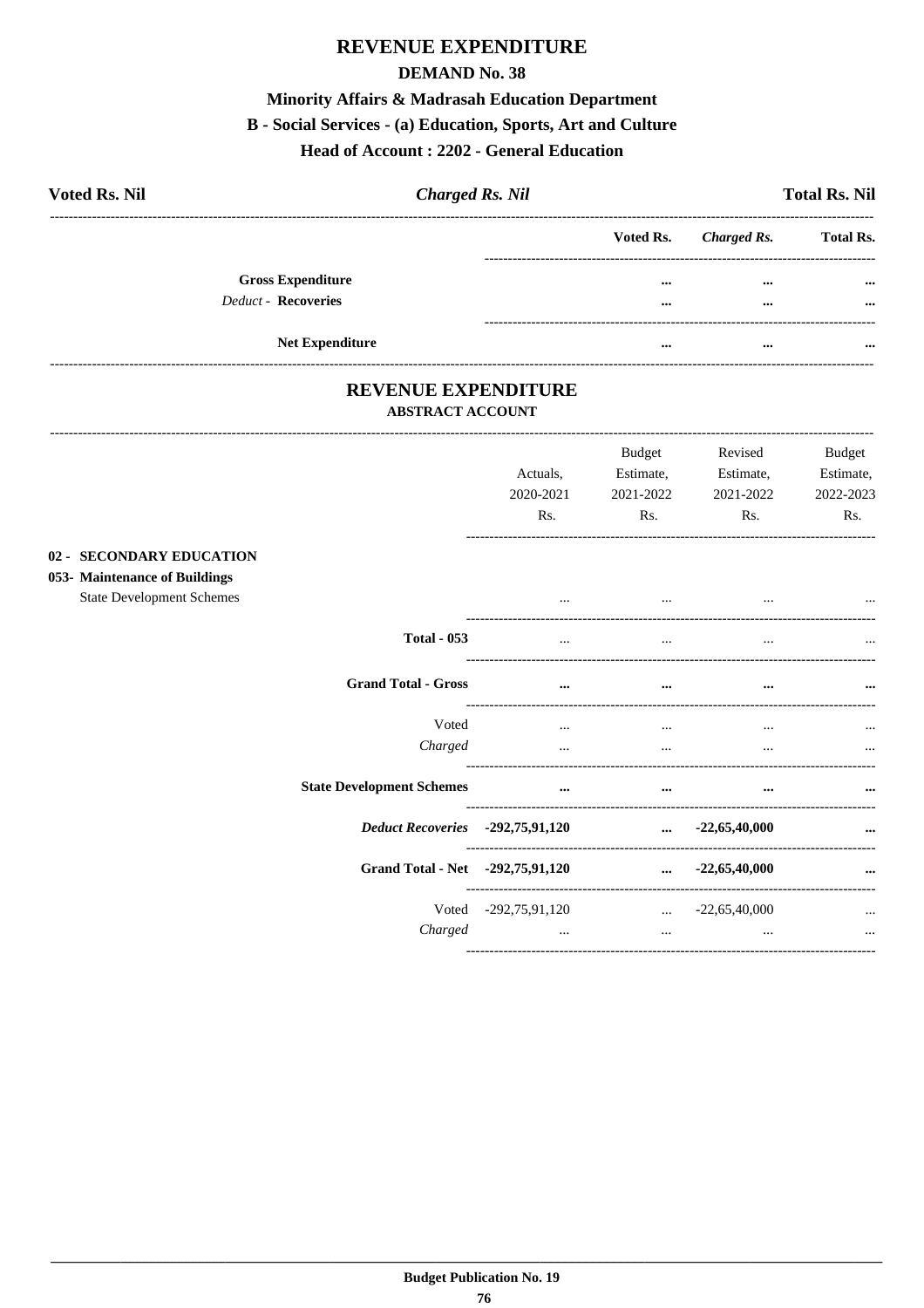|                                                                                  | Actuals,<br>2020-2021<br>Rs. | <b>Budget</b><br>Estimate,<br>2021-2022<br>Rs. | Revised<br>Estimate,<br>2021-2022<br>Rs. | Budget<br>Estimate,<br>2022-2023<br>Rs. |
|----------------------------------------------------------------------------------|------------------------------|------------------------------------------------|------------------------------------------|-----------------------------------------|
| DETAILED ACCOUNT NO. 2202-02-053 - MAINTENANCE OF BUILDINGS                      |                              |                                                |                                          |                                         |
| 02 - SECONDARY EDUCATION                                                         |                              |                                                |                                          |                                         |
| 053- Maintenance of Buildings                                                    |                              |                                                |                                          |                                         |
| <b>State Development Schemes</b>                                                 |                              |                                                |                                          |                                         |
| 001- Repair and Renovation of Madrasah Buildings [MD]                            |                              |                                                |                                          |                                         |
| 27- Minor Works/ Maintenance                                                     |                              |                                                |                                          |                                         |
| Total - 2202-02-053                                                              |                              | $\cdots$                                       |                                          |                                         |
|                                                                                  |                              |                                                |                                          |                                         |
| Voted                                                                            |                              |                                                |                                          |                                         |
| Charged                                                                          |                              | $\cdots$                                       |                                          |                                         |
|                                                                                  |                              |                                                |                                          |                                         |
| <b>DETAILED ACCOUNT NO. 2202 - DEDUCT RECOVERIES IN REDUCTION OF EXPENDITURE</b> |                              |                                                |                                          |                                         |
| 80 - GENERAL                                                                     |                              |                                                |                                          |                                         |
| 800- Other Expenditure                                                           |                              |                                                |                                          |                                         |
| <b>State Development Schemes</b>                                                 |                              |                                                |                                          |                                         |
| 050-Refund of Unutilised Fund of CSS Schemes (State Share)                       |                              |                                                |                                          |                                         |
| (CSSREFUND) [MD]                                                                 |                              |                                                |                                          |                                         |
| 70-Deduct Recoveries                                                             |                              |                                                |                                          |                                         |
| 01-Others                                                                        |                              |                                                |                                          |                                         |
| State Development Schemes (Central Assistance)                                   |                              |                                                |                                          |                                         |
| 049-Refund of Unutilised Fund of CSS Schemes (Central Share)<br>(CSSREFUND) [MD] |                              |                                                |                                          |                                         |
| 70-Deduct Recoveries                                                             |                              |                                                |                                          |                                         |
| 01-Others                                                                        | $\cdots$                     | $\cdots$                                       | $\cdots$                                 |                                         |
|                                                                                  |                              |                                                |                                          |                                         |
| Total - 800 - Deduct - Recoveries                                                |                              |                                                |                                          |                                         |
| 911- Deduct Recoveries of Overpayments                                           |                              |                                                |                                          |                                         |
| <b>State Development Schemes</b>                                                 |                              |                                                |                                          |                                         |
| 004-Refund of unutilised funds under various Schemes [MD]                        |                              |                                                |                                          |                                         |
| 70-Deduct Recoveries                                                             |                              |                                                |                                          |                                         |
| 01-Others                                                                        | -292,75,91,120               | and the company of the company                 | $-22,65,40,000$                          |                                         |
|                                                                                  |                              |                                                |                                          | ---------------------                   |
| Total - 911 - Deduct - Recoveries                                                | $-292,75,91,120$             | $\mathbf{r}$ , and $\mathbf{r}$                | $-22,65,40,000$                          |                                         |
|                                                                                  |                              |                                                |                                          |                                         |
| Total - 2202 - Deduct - Recoveries                                               | $-292,75,91,120$             | $\cdots$                                       | $-22,65,40,000$                          |                                         |
|                                                                                  |                              |                                                |                                          |                                         |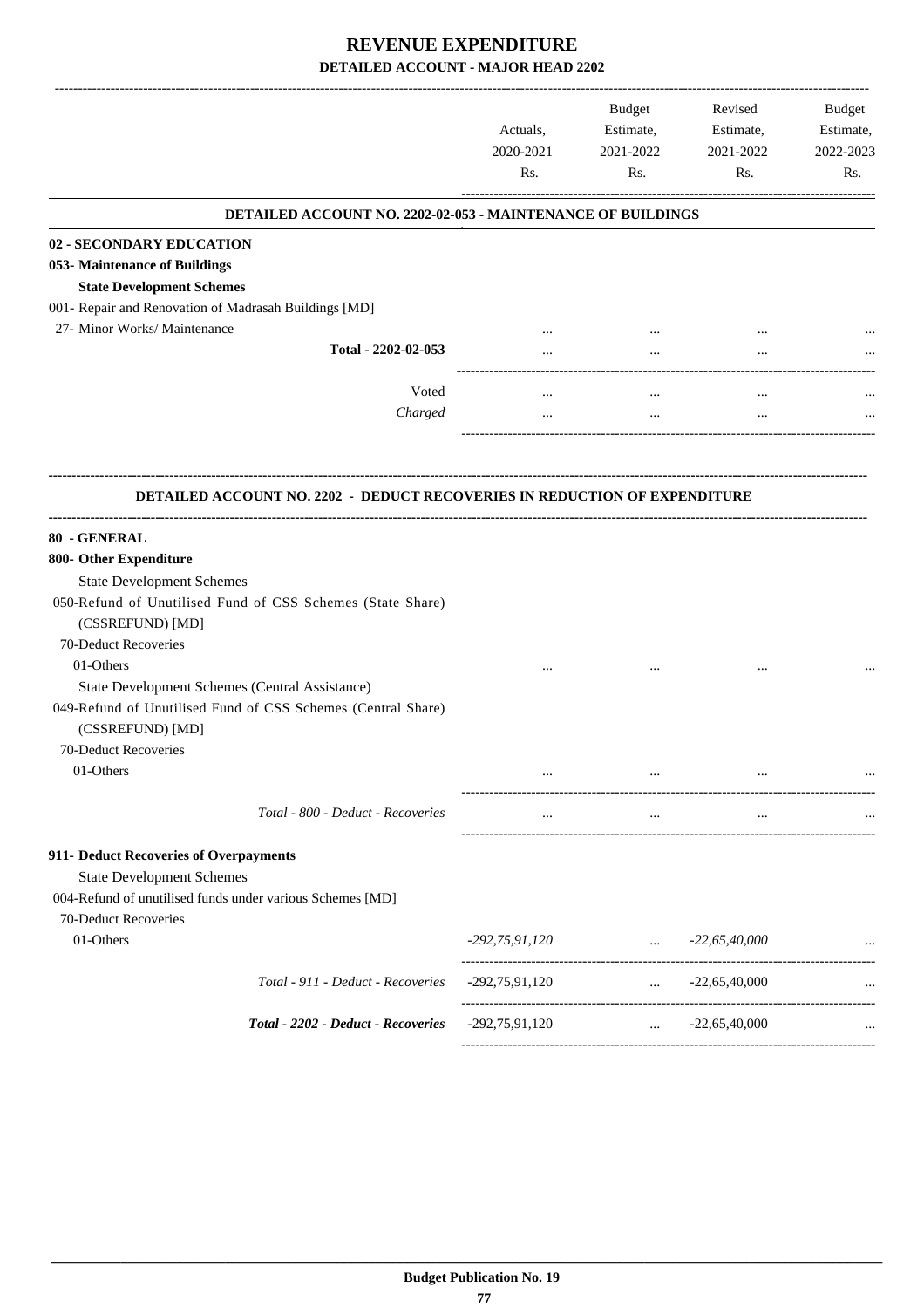#### **DEMAND No. 38**

#### Minority Affairs & Madrasah Education Department

# B - Social Services - (a) Education, Sports, Art and Culture

Head of Account: 2204 - Sports and Youth Services

| Voted Rs. 5,00,00,000      |                          | <b>Charged Rs. Nil</b> |             | <b>Total Rs. 5,00,00,000</b> |                  |
|----------------------------|--------------------------|------------------------|-------------|------------------------------|------------------|
|                            |                          |                        | Voted Rs.   | Charged Rs.                  | <b>Total Rs.</b> |
|                            | <b>Gross Expenditure</b> |                        | 5,00,00,000 | $\cdots$                     | 5,00,00,000      |
| <b>Deduct - Recoveries</b> |                          |                        |             |                              | $\cdots$         |
|                            | <b>Net Expenditure</b>   |                        | 5,00,00,000 |                              | 5,00,00,000      |

#### REVENUE EXPENDITURE **ABSTRACT ACCOUNT**

|                                                             | Actuals,<br>2020-2021<br>Rs. | <b>Budget</b><br>Estimate,<br>2021-2022<br>Rs. | Revised<br>Estimate,<br>2021-2022<br>Rs. | <b>Budget</b><br>Estimate,<br>2022-2023<br>Rs. |
|-------------------------------------------------------------|------------------------------|------------------------------------------------|------------------------------------------|------------------------------------------------|
| 101- Physical Education<br><b>State Development Schemes</b> | $\cdots$                     |                                                | $5,00,00,000$ $1,66,67,000$              | 5,00,00,000                                    |
|                                                             |                              |                                                |                                          |                                                |
| <b>Total - 101</b>                                          | $\mathbf{r}$                 |                                                | $5,00,00,000$ $1,66,67,000$              | 5,00,00,000                                    |
| <b>Grand Total - Gross</b>                                  | $\cdots$                     |                                                | $5,00,00,000$ $1,66,67,000$              | 5,00,00,000                                    |
| Voted                                                       | $\ddots$                     |                                                | 5,00,00,000 1,66,67,000                  | 5,00,00,000                                    |
| Charged                                                     | $\cdots$                     | and the contract of the contract of            | the contract of the contract of the      |                                                |
| <b>State Development Schemes</b>                            | $\cdots$                     |                                                | $5,00,00,000$ $1,66,67,000$              | 5,00,00,000                                    |
| <b>Deduct Recoveries</b>                                    | $\cdots$                     | $\cdots$                                       | $\cdots$                                 |                                                |
| <b>Grand Total - Net</b>                                    | $\cdots$                     |                                                | $5,00,00,000$ $1,66,67,000$              | 5,00,00,000                                    |
| Voted                                                       | <b>Sales Control</b>         |                                                | 5,00,00,000 1,66,67,000                  | 5,00,00,000                                    |
| Charged                                                     | $\cdots$                     | $\cdots$                                       | $\cdots$                                 |                                                |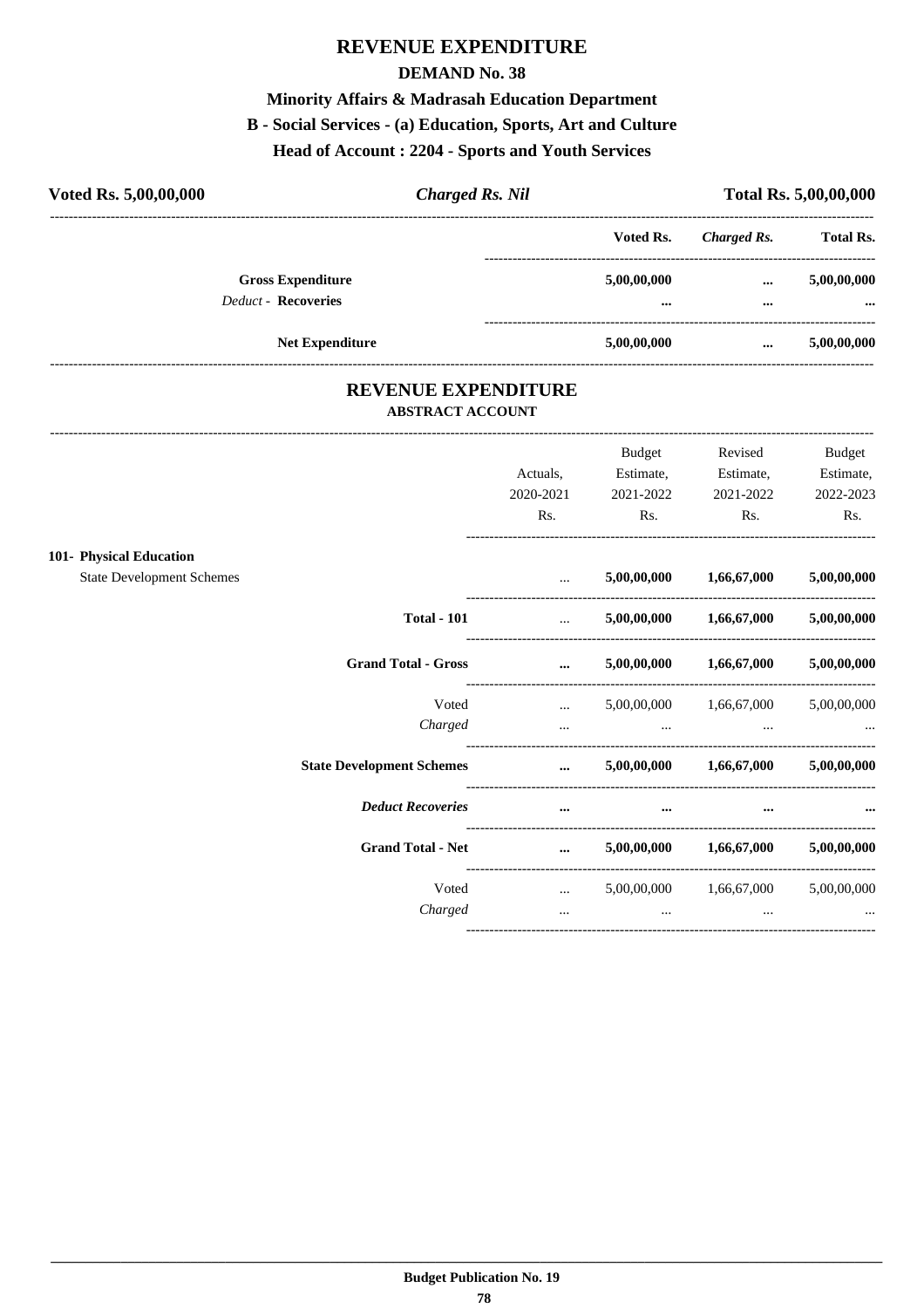|                                                                                  | Actuals,<br>2020-2021<br>Rs.                          | <b>Budget</b><br>Estimate,<br>2021-2022<br>Rs. | Revised<br>Estimate,<br>2021-2022<br>Rs. | Budget<br>Estimate,<br>2022-2023<br>Rs. |
|----------------------------------------------------------------------------------|-------------------------------------------------------|------------------------------------------------|------------------------------------------|-----------------------------------------|
| DETAILED ACCOUNT NO. 2204-00-101 - PHYSICAL EDUCATION                            |                                                       |                                                |                                          |                                         |
| 101- Physical Education                                                          |                                                       |                                                |                                          |                                         |
| <b>State Development Schemes</b>                                                 |                                                       |                                                |                                          |                                         |
| 024- Provision for Physical Education Facilities in Schools [MD]                 |                                                       |                                                |                                          |                                         |
| 31- Grants-in-aid-GENERAL                                                        |                                                       |                                                |                                          |                                         |
| 02-Other Grants                                                                  | $\mathbf{r}$ and $\mathbf{r}$                         |                                                | 5,00,00,000 1,66,67,000                  | 5,00,00,000                             |
| Total - 2204-00-101-024                                                          | $\mathbf{r}$                                          |                                                | 5,00,00,000 1,66,67,000                  | 5,00,00,000                             |
| 028- Establishment of Sports Schools [MD]                                        |                                                       |                                                |                                          |                                         |
| 31- Grants-in-aid-GENERAL                                                        |                                                       |                                                |                                          |                                         |
| 02-Other Grants                                                                  |                                                       |                                                |                                          |                                         |
|                                                                                  |                                                       |                                                |                                          |                                         |
| <b>Total - State Development Schemes</b>                                         | $\mathbf{r}$ , and $\mathbf{r}$                       |                                                | 5,00,00,000 1,66,67,000                  | 5,00,00,000                             |
| Total - 2204-00-101                                                              | <b>Sales Committee</b><br>--------------------------- |                                                | $5,00,00,000$ $1,66,67,000$              | 5,00,00,000                             |
| Voted                                                                            | $\mathbf{r}$ and $\mathbf{r}$ and $\mathbf{r}$        |                                                | 5,00,00,000 1,66,67,000 5,00,00,000      |                                         |
| Charged                                                                          | $\cdots$                                              | $\cdots$                                       | $\cdots$                                 |                                         |
|                                                                                  |                                                       |                                                |                                          |                                         |
| <b>DETAILED ACCOUNT NO. 2204 - DEDUCT RECOVERIES IN REDUCTION OF EXPENDITURE</b> |                                                       |                                                |                                          |                                         |
| 911- Deduct Recoveries of Overpayments                                           |                                                       |                                                |                                          |                                         |
| <b>State Development Schemes</b>                                                 |                                                       |                                                |                                          |                                         |
| 026-Refresher Course for Physical Education [MD]                                 |                                                       |                                                |                                          |                                         |
| 70-Deduct Recoveries                                                             |                                                       |                                                |                                          |                                         |
| 01-Others                                                                        |                                                       |                                                |                                          |                                         |
| 02-W.B.H.S. 2008                                                                 |                                                       | $\cdots$                                       | $\cdots$                                 |                                         |
| Total - 911 - Deduct - Recoveries                                                | $\cdots$                                              | $\cdots$                                       | $\cdots$                                 |                                         |
| Total - 2204 - Deduct - Recoveries                                               |                                                       | $\cdots$                                       | $\cdots$                                 |                                         |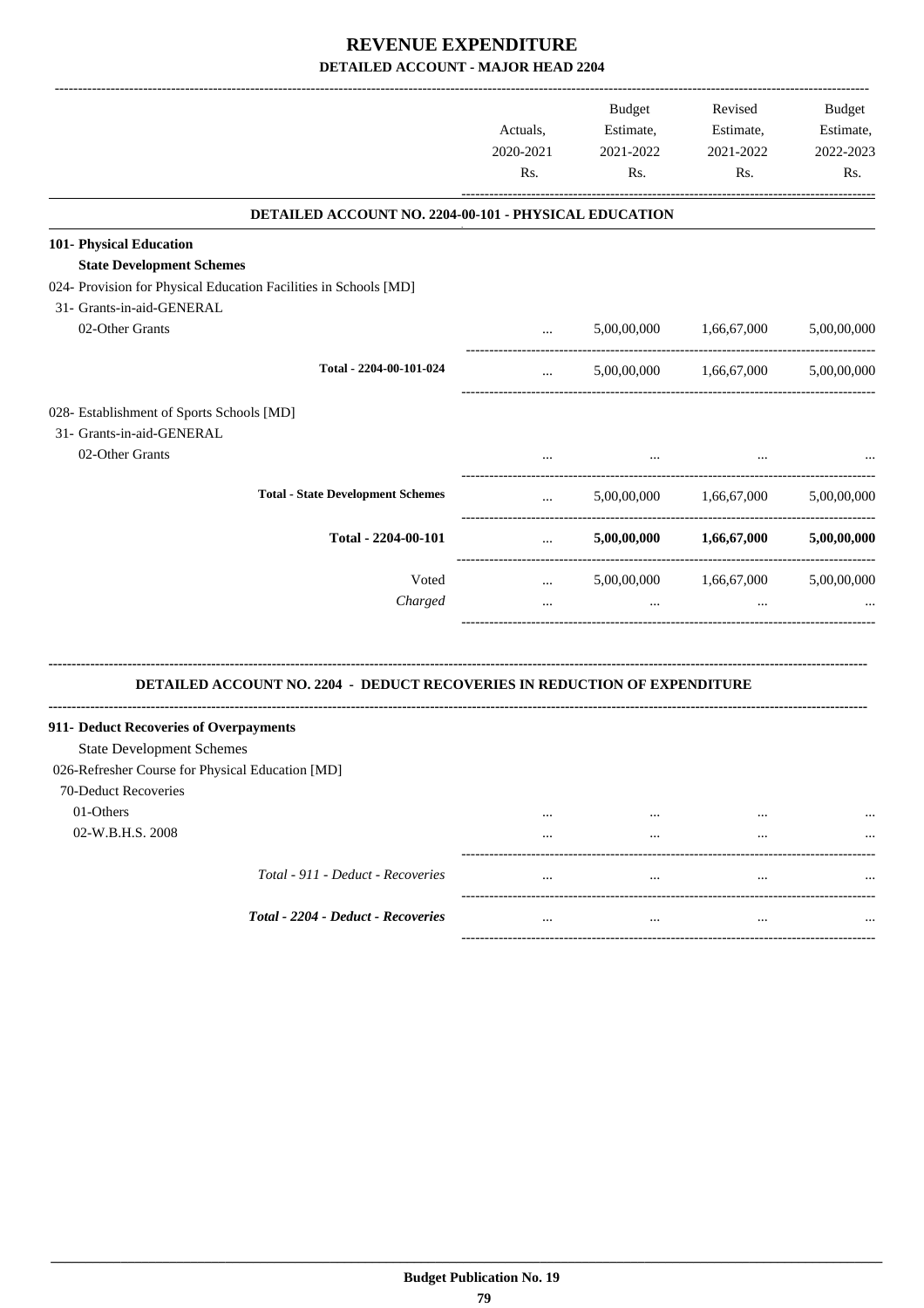#### **DEMAND No. 38**

#### **Minority Affairs & Madrasah Education Department**

**B - Social Services - (e) Welfare of Scheduled Castes, Scheduled Tribes and Other Backward Classes**

**Head of Account : 2225 - Welfare Of Scheduled Castes, Scheduled Tribes, Other Backward Classes And**

**Minorities**

| Voted Rs. 2013,44,26,000                                                                                                                                                                         |                              | <b>Charged Rs. Nil</b>       |                                                                                                                                                                                          |                                                         | Total Rs. 2013,44,26,000                                                               |  |
|--------------------------------------------------------------------------------------------------------------------------------------------------------------------------------------------------|------------------------------|------------------------------|------------------------------------------------------------------------------------------------------------------------------------------------------------------------------------------|---------------------------------------------------------|----------------------------------------------------------------------------------------|--|
|                                                                                                                                                                                                  |                              |                              | Voted Rs.                                                                                                                                                                                | ---------------------------------<br><b>Charged Rs.</b> | <b>Total Rs.</b>                                                                       |  |
| <b>Gross Expenditure</b><br><b>Deduct - Recoveries</b>                                                                                                                                           |                              |                              | 2013,44,26,000                                                                                                                                                                           | $-18,000$                                               | $\ldots$ 2013,44,26,000<br>$-18,000$<br>$\mathbf{m}$ and $\mathbf{m}$ and $\mathbf{m}$ |  |
| <b>Net Expenditure</b>                                                                                                                                                                           |                              |                              | 2013,44,08,000                                                                                                                                                                           |                                                         | $\dots$ 2013,44,08,000                                                                 |  |
|                                                                                                                                                                                                  | <b>ABSTRACT ACCOUNT</b>      | <b>REVENUE EXPENDITURE</b>   |                                                                                                                                                                                          |                                                         |                                                                                        |  |
|                                                                                                                                                                                                  |                              | Actuals,<br>2020-2021<br>Rs. | Budget<br>Estimate,<br>2021-2022<br>Rs.                                                                                                                                                  | Revised<br>Estimate,<br>2021-2022<br>Rs.                | Budget<br>Estimate,<br>2022-2023<br>Rs.                                                |  |
| 04 - WELFARE OF MINORITIES<br>277- Education<br>Administrative Expenditure<br><b>State Development Schemes</b><br>State Development Schemes (Central Assistance)<br><b>Central Sector Scheme</b> |                              |                              | 669, 26, 73, 369 731, 36, 76, 000<br>536,96,33,112 1017,00,00,000<br>2,75,41,974 72,00,00,000                                                                                            | 709,22,09,000<br>3,42,30,000                            | 747,46,76,000<br>801,39,46,000 1195,79,00,000<br>70,00,00,000                          |  |
|                                                                                                                                                                                                  |                              |                              | Total - 277 1208,98,48,455 1820,36,76,000 1514,03,85,000 2013,25,76,000                                                                                                                  |                                                         |                                                                                        |  |
| 800- Other Expenditure<br>Administrative Expenditure                                                                                                                                             |                              |                              | 7,21,914 35,00,000 18,25,000                                                                                                                                                             |                                                         | 18,50,000                                                                              |  |
|                                                                                                                                                                                                  |                              |                              | Total - 800 7,21,914 35,00,000 18,25,000 18,50,000                                                                                                                                       |                                                         |                                                                                        |  |
|                                                                                                                                                                                                  |                              |                              | Grand Total - Gross 1209,05,70,369 1820,71,76,000 1514,22,10,000 2013,44,26,000                                                                                                          |                                                         |                                                                                        |  |
|                                                                                                                                                                                                  | Charged                      |                              | Voted 1209,05,70,369 1820,71,76,000 1514,22,10,000 2013,44,26,000<br>$\mathbf{m}_{\mathbf{r}}$ and $\mathbf{m}_{\mathbf{r}}$ are all the set of the set of the $\mathbf{m}_{\mathbf{r}}$ | $\cdots$                                                |                                                                                        |  |
|                                                                                                                                                                                                  |                              |                              | Administrative Expenditure 669, 33, 95, 283 731, 71, 76, 000 709, 40, 34, 000 747, 65, 26, 000                                                                                           |                                                         |                                                                                        |  |
|                                                                                                                                                                                                  |                              |                              | State Development Schemes 536,96,33,112 1017,00,00,000 801,39,46,000 1195,79,00,000                                                                                                      |                                                         |                                                                                        |  |
| State Development Schemes (Central Assistance) 2,75,41,974 72,00,00,000 3,42,30,000 70,00,000,000                                                                                                |                              |                              |                                                                                                                                                                                          |                                                         |                                                                                        |  |
|                                                                                                                                                                                                  | <b>Central Sector Scheme</b> |                              | $\cdots$ and $\cdots$ are the set of $\cdots$                                                                                                                                            | $\cdots$                                                |                                                                                        |  |
|                                                                                                                                                                                                  | <b>Deduct Recoveries</b>     |                              | $-8,73,083$ $-11,000$                                                                                                                                                                    | $-18,000$                                               | $-18,000$                                                                              |  |
|                                                                                                                                                                                                  |                              |                              |                                                                                                                                                                                          |                                                         |                                                                                        |  |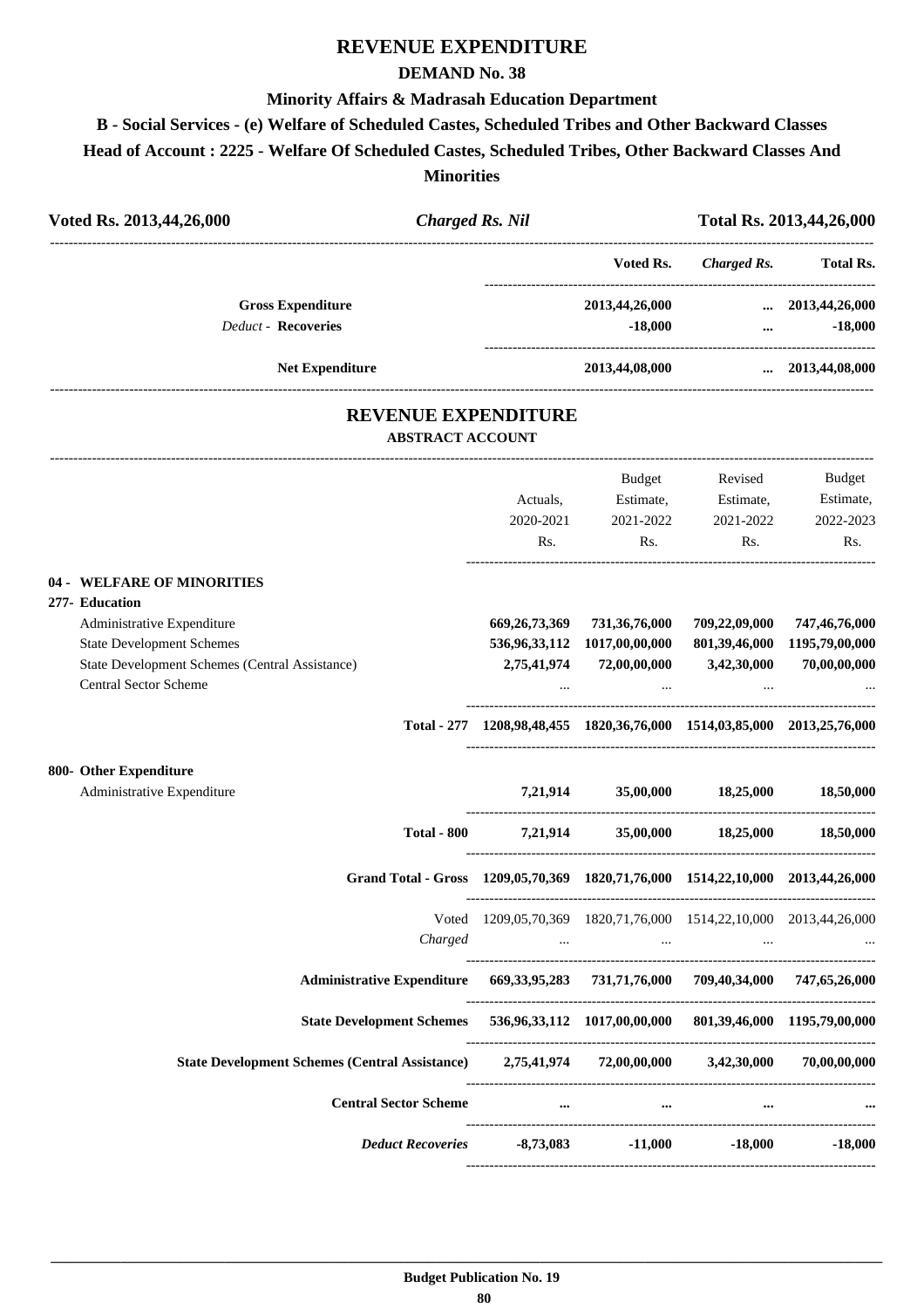#### **REVENUE EXPENDITURE ABSTRACT ACCOUNT**

|                                                                | Actuals.<br>2020-2021<br>Rs. | <b>Budget</b><br>Estimate,<br>2021-2022<br>Rs. | Revised<br>Estimate,<br>2021-2022<br>Rs. | <b>Budget</b><br>Estimate,<br>2022-2023<br>Rs. |
|----------------------------------------------------------------|------------------------------|------------------------------------------------|------------------------------------------|------------------------------------------------|
| Grand Total - Net 1208,96,97,286 1820,71,65,000 1514,21,92,000 |                              |                                                |                                          | 2013,44,08,000                                 |
| Voted<br>Charged                                               | 1208.96.97.286<br>$\cdots$   | 1820,71,65,000<br>                             | 1514,21,92,000<br>$\cdots$               | 2013,44,08,000<br>$\cdots$                     |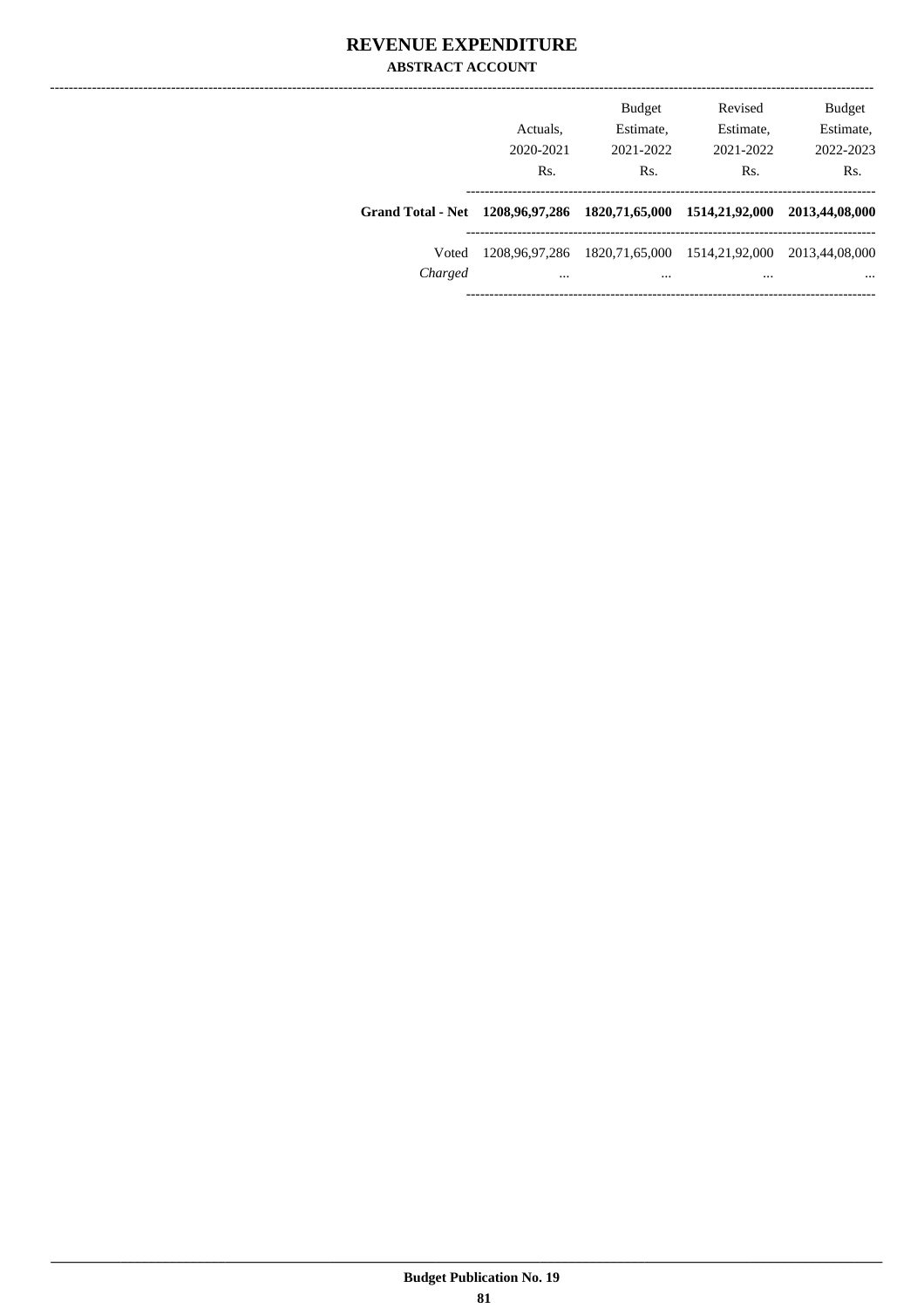|                                                                        | Actuals,<br>2020-2021<br>Rs. | <b>Budget</b><br>Estimate,<br>2021-2022<br>Rs. | Revised<br>Estimate,<br>2021-2022<br>Rs. | Budget<br>Estimate,<br>2022-2023<br>Rs. |
|------------------------------------------------------------------------|------------------------------|------------------------------------------------|------------------------------------------|-----------------------------------------|
| DETAILED ACCOUNT NO. 2225-04-277 - EDUCATION                           |                              |                                                |                                          |                                         |
| 04 - WELFARE OF MINORITIES                                             |                              |                                                |                                          |                                         |
| 277- Education                                                         |                              |                                                |                                          |                                         |
| <b>Administrative Expenditure</b>                                      |                              |                                                |                                          |                                         |
| 005- Free books etc for children of Primary School [MD]                |                              |                                                |                                          |                                         |
| 50- Other Charges                                                      |                              |                                                |                                          |                                         |
| 75- Purchase                                                           | $\cdots$                     | 10,20,000                                      | 6,00,000                                 | 6,60,000                                |
| Total - 2225-04-277-005                                                | $\cdots$                     | 10,20,000                                      | 6,00,000                                 | 6,60,000                                |
| 006- Incentive to the development of elementary education [MD]         |                              |                                                |                                          |                                         |
| 31- Grants-in-aid-GENERAL<br>02-Other Grants                           | $\cdots$                     | 50,000                                         | 50,000                                   | 50,000                                  |
|                                                                        |                              |                                                |                                          |                                         |
| Total - 2225-04-277-006                                                | $\cdots$                     | 50,000                                         | 50,000                                   | 50,000                                  |
| 007- Payment of service charges to banks [MD]                          |                              |                                                |                                          |                                         |
| 28- Payment of Professional and Special Services                       |                              |                                                |                                          |                                         |
| 02-Other charges                                                       | $\cdots$                     | 20,00,000                                      | 5,00,000                                 | 5,00,000                                |
| Total - 2225-04-277-007                                                | $\cdots$                     | 20,00,000                                      | 5,00,000                                 | 5,00,000                                |
|                                                                        |                              |                                                |                                          |                                         |
| 008- National scholarship at the secondary stage for talented children |                              |                                                |                                          |                                         |
| from rural areas [MD]                                                  |                              |                                                |                                          |                                         |
| 31- Grants-in-aid-GENERAL<br>02-Other Grants                           |                              | 1,00,000                                       | 1,00,000                                 | 1,00,000                                |
|                                                                        |                              |                                                |                                          |                                         |
| Total - 2225-04-277-008                                                |                              | 1,00,000                                       | 1,00,000                                 | 1,00,000                                |
| 009- Government Madrasah [MD]                                          |                              |                                                |                                          |                                         |
| 01- Salaries                                                           |                              |                                                |                                          |                                         |
| 01-Pay                                                                 | 55,43,457                    | 63,44,000                                      | 1,40,00,000                              | 1,44,00,000                             |
| 14-Grade Pay                                                           | $\cdots$                     | $\ldots$                                       | $\cdots$                                 |                                         |
| 02-Dearness Allowance                                                  | 27,686                       | 1,90,000                                       | 8,00,000                                 | 8,10,000                                |
| 03-House Rent Allowance                                                | 6,24,499                     | 6,25,000                                       | 16,30,000                                | 17,50,000                               |
| 04-Ad hoc Bonus                                                        | $\cdots$                     | 5,000                                          | 5,000                                    | 5,000                                   |
| 07-Other Allowances                                                    | 19,500                       | 25,000                                         | 20,000                                   | 21,000                                  |
| 12-Medical Allowance                                                   | 46,410                       | 49,000                                         | 1,00,000                                 | 1,10,000                                |
| Total - 2225-04-277-009-01                                             | 62,61,552                    | 72,38,000                                      | 1,65,55,000                              | 1,70,96,000                             |
| 02- Wages                                                              | 31,23,876                    | 32,08,000                                      | 33,17,000                                | 34,17,000                               |
| 07- Medical Reimbursements                                             | $\cdots$                     | 1,000                                          | 1,000                                    | 1,000                                   |
| 11- Travel Expenses                                                    | $\cdots$                     | 1,000                                          | 1,000                                    | 1,000                                   |
| 12- Medical Reimbursements under WBHS 2008                             | $\cdots$                     | 1,000                                          | 1,000                                    | 1,000                                   |
| 13- Office Expenses                                                    |                              |                                                |                                          |                                         |
| 01-Electricity                                                         | 11,18,270                    | 10,49,000                                      | 5,00,000                                 | 5,00,000                                |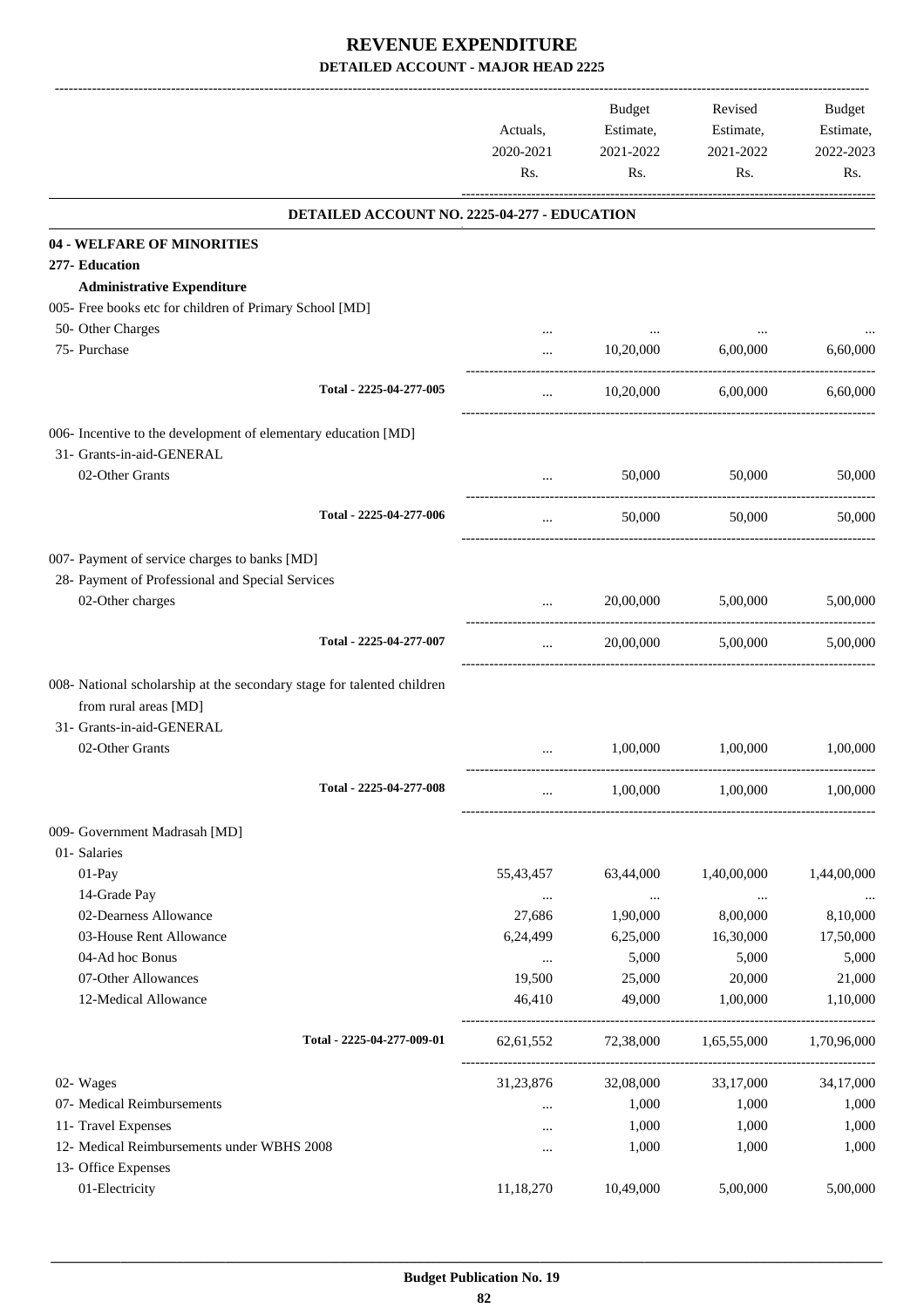-------------------------------------------------------------------------------------------------------------------------------------------------------------------------------

|                                                                  | Actuals,<br>2020-2021 | <b>Budget</b><br>Estimate,<br>2021-2022 | Revised<br>Estimate,<br>2021-2022               | Budget<br>Estimate,<br>2022-2023 |
|------------------------------------------------------------------|-----------------------|-----------------------------------------|-------------------------------------------------|----------------------------------|
|                                                                  | Rs.                   | Rs.                                     | Rs.                                             | Rs.                              |
| 02-Telephone                                                     | 26,282                | 5,000                                   | 5,000                                           | 5,000                            |
| 03-Maintenance / P.O.L. for Office Vehicles                      | 5,741                 | 30,000                                  | 6,000                                           | 6,000                            |
| 04-Other Office Expenses                                         | 41,100                | 2,10,000                                | 2,10,000                                        | 2,14,000                         |
| Total - 2225-04-277-009-13                                       | 11,91,393             | 12,94,000                               | 7,21,000                                        | 7,25,000                         |
| 28- Payment of Professional and Special Services                 |                       |                                         |                                                 |                                  |
| 02-Other charges                                                 | $\cdots$              | 11,75,000                               | 1,00,000                                        | 1,00,000                         |
| 50- Other Charges                                                | 4,08,880              | 9,90,000                                | 8,00,000                                        | 9,00,000                         |
| 78- Outsourcing of Services                                      | 98,28,260             | 69,49,000                               | 1,00,25,000                                     | 1,03,26,000                      |
| Total - 2225-04-277-009                                          |                       |                                         | 2,08,13,961 2,08,57,000 3,15,21,000 3,25,67,000 |                                  |
| 010- Assistance to Non Government Madrasah [MD]                  |                       |                                         |                                                 |                                  |
| 01- Salaries                                                     |                       |                                         |                                                 |                                  |
| 04-Ad hoc Bonus                                                  |                       |                                         |                                                 |                                  |
| 31- Grants-in-aid-GENERAL                                        |                       |                                         |                                                 |                                  |
| 02-Other Grants                                                  | $\cdots$              | 10,00,000                               | 5,00,000                                        | 5,00,000                         |
| 36- Grants-in-aid-Salaries                                       | 629, 35, 09, 309      | 672,88,04,000                           | 651, 37, 82, 000                                | 682, 31, 87, 000                 |
| Total - 2225-04-277-010                                          | 629, 35, 09, 309      |                                         | 672,98,04,000 651,42,82,000                     | 682, 36, 87, 000                 |
| 011- Maintenance and Repairs of Non Government secondary school  |                       |                                         |                                                 |                                  |
| [MD]                                                             |                       |                                         |                                                 |                                  |
| 31- Grants-in-aid-GENERAL                                        |                       |                                         |                                                 |                                  |
| 02-Other Grants                                                  |                       | 10,00,000                               | 10,00,000                                       | 10,00,000                        |
| Total - 2225-04-277-011                                          | $\cdots$              | 10,00,000                               | 10,00,000                                       | 10,00,000                        |
| 012- West Bengal Board of Madrasah Education [MD]                |                       |                                         |                                                 |                                  |
| 27- Minor Works/ Maintenance                                     | $\cdots$              | 5,000                                   | 5,00,000                                        | 5,00,000                         |
| 31- Grants-in-aid-GENERAL                                        |                       |                                         |                                                 |                                  |
| 02-Other Grants                                                  | 1,35,99,000           | 2,50,00,000                             | 2,50,00,000                                     | 2,50,00,000                      |
| 36- Grants-in-aid-Salaries                                       | 2,55,81,717           | 3,10,82,000<br>---------------------    | 2,64,77,000                                     | 2,77,35,000                      |
| Total - 2225-04-277-012                                          |                       |                                         | 3,91,80,717 5,60,87,000 5,19,77,000 5,32,35,000 |                                  |
| 013- West Bengal Madrasah service commission for the recruitment |                       |                                         |                                                 |                                  |
| of teachers in Non Government Madrasahas [MD]                    |                       |                                         |                                                 |                                  |
| 31- Grants-in-aid-GENERAL                                        |                       |                                         |                                                 |                                  |
| 02-Other Grants                                                  | 75,00,000             | 1,00,00,000                             | 1,00,00,000                                     | 1,00,00,000                      |
| 36- Grants-in-aid-Salaries                                       | 26,50,000             | 30,00,000                               | 27,43,000                                       | 28,73,000                        |
| Total - 2225-04-277-013                                          | 1,01,50,000           | 1,30,00,000 1,27,43,000                 |                                                 | 1,28,73,000                      |
|                                                                  |                       |                                         |                                                 |                                  |

014- Calcutta Madrasah [MD]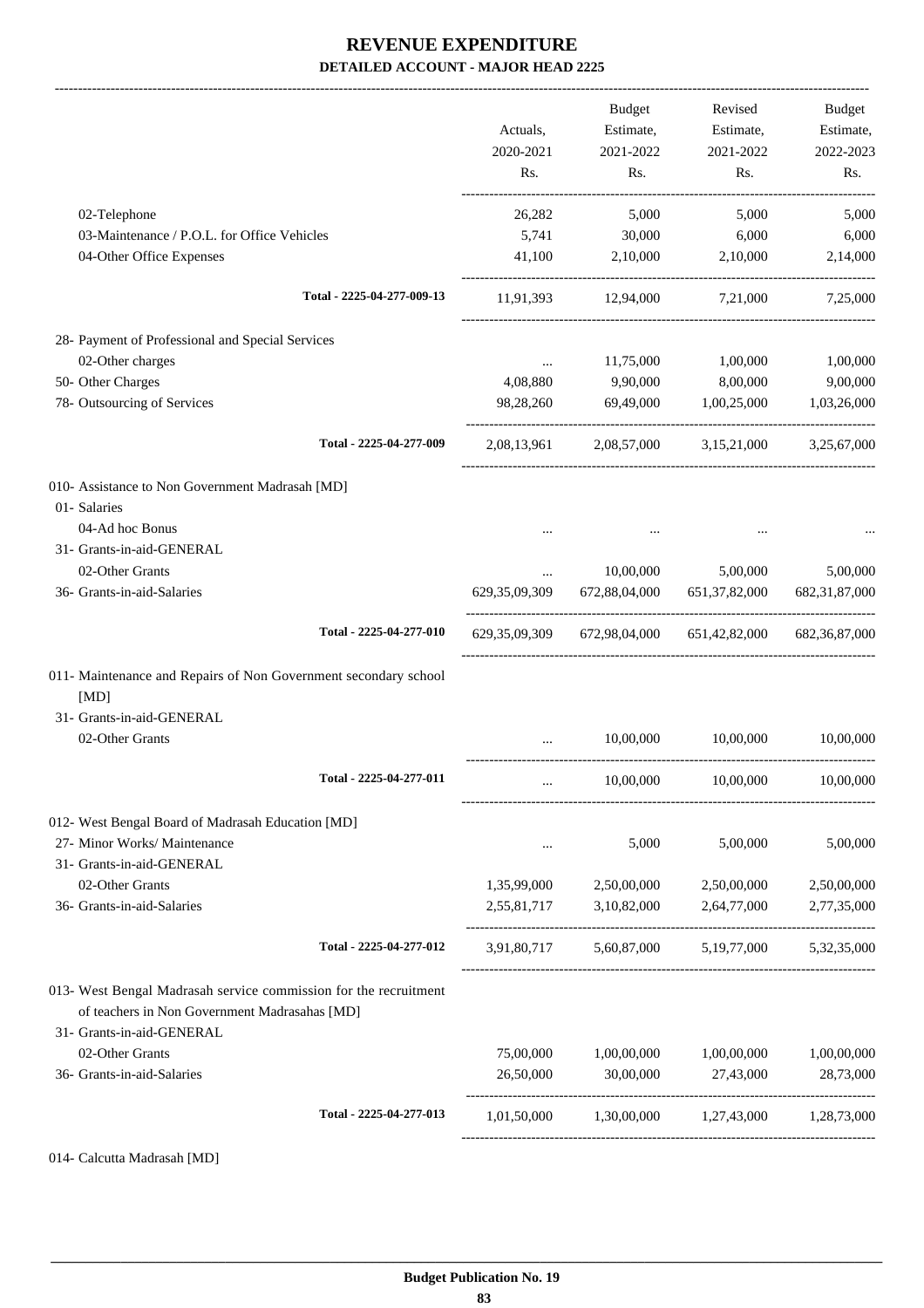-------------------------------------------------------------------------------------------------------------------------------------------------------------------------------

|                                             | Actuals,<br>2020-2021<br>Rs. | <b>Budget</b><br>Estimate,<br>2021-2022<br>Rs. | Revised<br>Estimate,<br>2021-2022<br>Rs. | <b>Budget</b><br>Estimate,<br>2022-2023<br>Rs. |
|---------------------------------------------|------------------------------|------------------------------------------------|------------------------------------------|------------------------------------------------|
| 01- Salaries                                |                              |                                                |                                          |                                                |
| $01-Pay$                                    |                              |                                                |                                          |                                                |
| 14-Grade Pay                                | $\cdots$                     | $\cdots$                                       | $\cdots$                                 |                                                |
| 02-Dearness Allowance                       | $\cdots$                     | $\cdots$                                       | $\cdots$                                 | $\cdots$                                       |
| 03-House Rent Allowance                     | $\cdots$                     | $\cdots$                                       | $\cdots$                                 |                                                |
| 04-Ad hoc Bonus                             | $\cdots$                     | $\cdots$                                       | $\cdots$                                 |                                                |
| 07-Other Allowances                         | $\cdots$                     | $\cdots$                                       | $\cdots$                                 |                                                |
| 12-Medical Allowance                        | $\cdots$                     | $\cdots$                                       | $\cdots$                                 |                                                |
| 07- Medical Reimbursements                  | $\cdots$                     | $\cdots$                                       | $\cdots$                                 |                                                |
| 12- Medical Reimbursements under WBHS 2008  | $\cdots$                     |                                                | $\cdots$                                 |                                                |
| 13- Office Expenses                         | $\cdots$                     |                                                | $\cdots$                                 |                                                |
| 01-Electricity                              |                              |                                                |                                          |                                                |
| 02-Telephone                                | $\cdots$                     | $\cdots$                                       | $\cdots$                                 |                                                |
| 03-Maintenance / P.O.L. for Office Vehicles | $\cdots$                     | $\cdots$                                       | $\cdots$                                 |                                                |
| 04-Other Office Expenses                    | $\cdots$                     |                                                | $\cdots$                                 |                                                |
| 31- Grants-in-aid-GENERAL                   | $\cdots$                     |                                                | $\cdots$                                 |                                                |
| 02-Other Grants                             |                              |                                                |                                          |                                                |
| 50- Other Charges                           | $\cdots$                     | $\cdots$                                       |                                          |                                                |
| 015- Aliah University [MD]                  | $\cdots$                     |                                                |                                          |                                                |
| 27- Minor Works/ Maintenance                |                              | 18,00,000                                      | 18,00,000                                | 18,00,000                                      |
| 31- Grants-in-aid-GENERAL                   |                              |                                                |                                          |                                                |
| 02-Other Grants                             | 9,99,00,000                  | 20,00,00,000                                   | 15,00,00,000                             | 20,00,00,000                                   |
|                                             |                              |                                                |                                          |                                                |
| 34- Scholarships and Stipends               | $\cdots$                     | 22,00,000                                      | 22,00,000                                | 22,44,000                                      |
| 35- Grants for creation of Capital Assets   | $\cdots$                     | 25,00,000                                      | 25,00,000                                | 25,00,000                                      |
| 36- Grants-in-aid-Salaries                  | 21,91,54,310                 | 27,00,06,000                                   | 31,00,00,000                             | 33,00,00,000                                   |
| Total - 2225-04-277-015                     | 31,90,54,310                 | 47,65,06,000                                   | 46,65,00,000                             | 53,65,44,000                                   |
| 016- Directorate of Madrasah education [MD] |                              |                                                |                                          |                                                |
| 01- Salaries                                |                              |                                                |                                          |                                                |
| $01-Pay$                                    | 78,67,113                    | 82,09,000                                      | 88,00,000                                | 92,00,000                                      |
| 14-Grade Pay                                | $\ldots$                     | $\ldots$                                       | $\ldots$                                 | $\cdots$                                       |
| 02-Dearness Allowance                       | 55,299                       | 2,60,000                                       | 4,80,000                                 | 4,96,000                                       |
| 03-House Rent Allowance                     | 6,01,558                     | 6,50,000                                       | 7,62,000                                 | 7,85,000                                       |
| 04-Ad hoc Bonus                             | 25,200                       | 27,000                                         | 9,000                                    | 13,000                                         |
| 07-Other Allowances                         | 12,000                       | 1,24,000                                       | 12,000                                   | 12,000                                         |
| 12-Medical Allowance                        | 7,000                        | 8,000                                          | 26,000                                   | 29,000                                         |
| Total - 2225-04-277-016-01                  | 85,68,170                    | 92,78,000                                      | 1,00,89,000                              | 1,05,35,000                                    |
| 02- Wages                                   | 5,27,210                     | 7,26,000                                       | 5,60,000                                 | 5,77,000                                       |
| 07- Medical Reimbursements                  | $\cdots$                     | 1,000                                          | 1,000                                    | 1,000                                          |
| 11- Travel Expenses                         | $\cdots$                     | 12,000                                         | 12,000                                   | 12,000                                         |
| 12- Medical Reimbursements under WBHS 2008  | 8,837                        | 80,000                                         | 2,20,000                                 | 2,50,000                                       |
| 13- Office Expenses                         |                              |                                                |                                          |                                                |
| 01-Electricity                              | $\cdots$                     | 1,000                                          | 1,000                                    | 1,000                                          |
| 02-Telephone                                | 51,648                       | 60,000                                         | 60,000                                   | 61,000                                         |
|                                             |                              |                                                |                                          |                                                |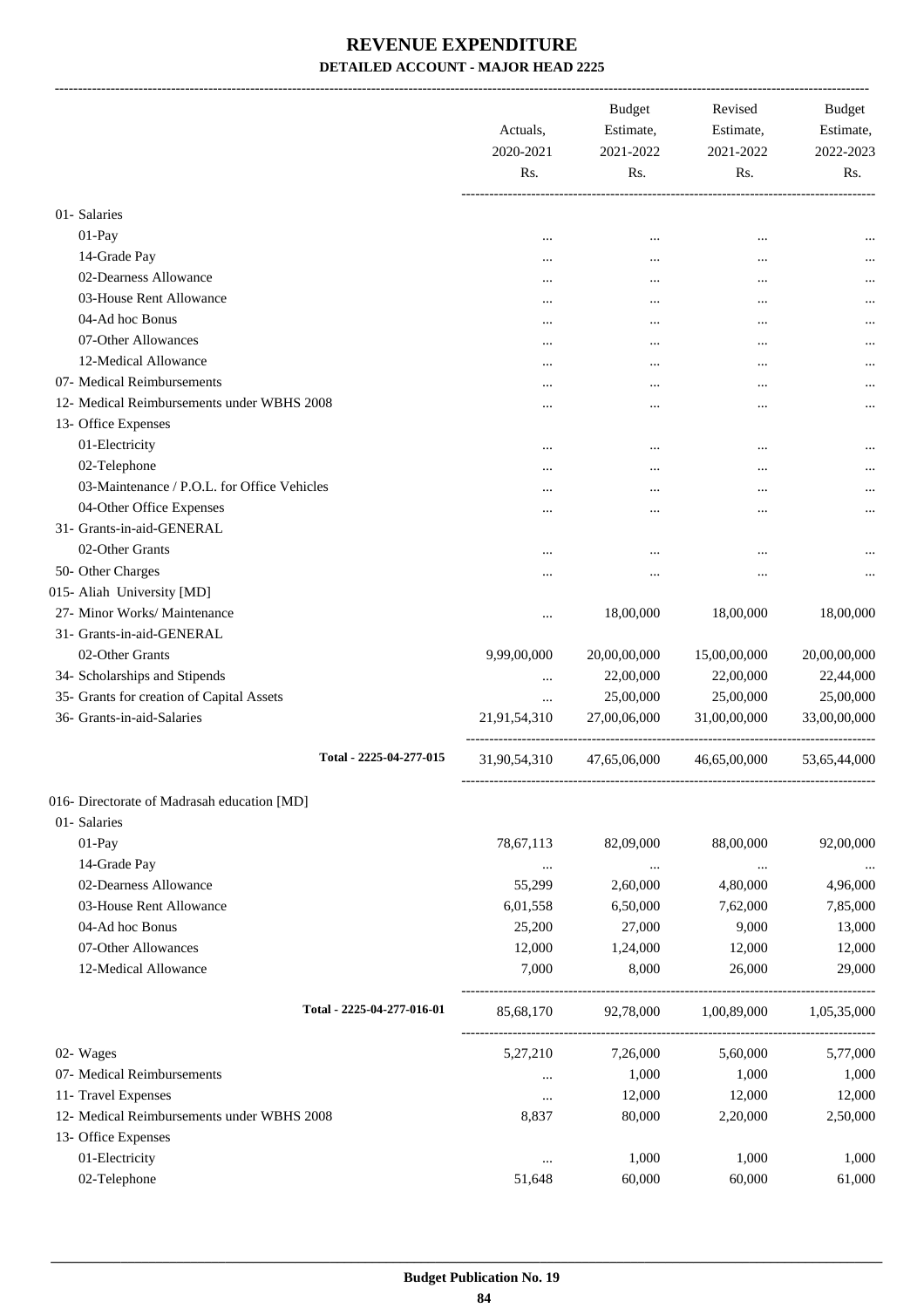|                                                                                                                                                        | Actuals,<br>2020-2021 | <b>Budget</b><br>Estimate,<br>2021-2022 | Revised<br>Estimate,<br>2021-2022 | <b>Budget</b><br>Estimate,<br>2022-2023 |
|--------------------------------------------------------------------------------------------------------------------------------------------------------|-----------------------|-----------------------------------------|-----------------------------------|-----------------------------------------|
|                                                                                                                                                        | Rs.                   | Rs.                                     | Rs.                               | Rs.                                     |
| 03-Maintenance / P.O.L. for Office Vehicles                                                                                                            | 3,33,070              | 3,00,000                                | 3,40,000                          | 3,47,000                                |
| 04-Other Office Expenses                                                                                                                               | 2,66,477              | 4,52,000                                | 8,40,000                          | 8,61,000                                |
| Total - 2225-04-277-016-13                                                                                                                             | 6,51,195              |                                         | 8,13,000 12,41,000                | 12,70,000                               |
| 14- Rents, Rates and Taxes                                                                                                                             | $\cdots$              | 1,000                                   | $\cdots$                          |                                         |
| 28- Payment of Professional and Special Services                                                                                                       |                       |                                         |                                   |                                         |
| 02-Other charges                                                                                                                                       | 2,09,660              | 5,08,000                                | 2,10,000                          | 2,10,000                                |
| 50- Other Charges                                                                                                                                      | $\cdots$              | 68,000                                  | 68,000                            | 70,000                                  |
| 77- Computerisation                                                                                                                                    | $\cdots$              | 1,50,000                                | 1,50,000                          | 1,50,000                                |
| Total - 2225-04-277-016                                                                                                                                | 99,65,072             |                                         | $1,16,37,000$ $1,25,51,000$       | 1,30,75,000                             |
| 017- Examination expenses [MD]                                                                                                                         |                       |                                         |                                   |                                         |
| 28- Payment of Professional and Special Services                                                                                                       |                       |                                         |                                   |                                         |
| 02-Other charges                                                                                                                                       | $\cdots$              | 10,000                                  | $\cdots$                          |                                         |
| 31- Grants-in-aid-GENERAL                                                                                                                              |                       |                                         |                                   |                                         |
| 02-Other Grants                                                                                                                                        |                       | 10,000                                  | $\ddotsc$                         |                                         |
| Total - 2225-04-277-017                                                                                                                                | $\cdot$ $\cdot$       | 20,000                                  | $\ddotsc$                         |                                         |
| 018- Publication of annual report journal etc [MD]                                                                                                     |                       |                                         |                                   |                                         |
| 50- Other Charges                                                                                                                                      | $\cdots$              | 5,000                                   | 5,000                             | 5,000                                   |
| Total - 2225-04-277-018                                                                                                                                | $\cdots$              | 5.000                                   | 5,000                             | 5,000                                   |
| 019- Assistance to messes and hostels attached to Government and<br>Non Government Institutions for students welfare [MD]<br>31- Grants-in-aid-GENERAL |                       |                                         |                                   |                                         |
| 02-Other Grants                                                                                                                                        |                       | 85,000                                  | $\cdots$                          | $\cdots$                                |
| 50- Other Charges                                                                                                                                      | $\cdots$              | 5,000                                   | 5,000                             | 5,000                                   |
| Total - 2225-04-277-019                                                                                                                                | $\cdots$              | 90,000                                  | 5,000                             | 5,000                                   |
| 033- Setting up of Monitoring Unit [MD]                                                                                                                |                       |                                         |                                   |                                         |
| 01- Salaries                                                                                                                                           |                       |                                         |                                   |                                         |
| 01-Pay                                                                                                                                                 |                       | $\cdots$                                |                                   |                                         |
| 02-Dearness Allowance                                                                                                                                  | $\cdots$              | $\cdots$                                | $\cdots$                          |                                         |
| 03-House Rent Allowance                                                                                                                                | $\cdots$              | $\cdots$                                | $\cdots$                          |                                         |
| 12-Medical Allowance                                                                                                                                   | $\cdots$              | $\cdots$                                |                                   |                                         |
| 07- Medical Reimbursements                                                                                                                             |                       | $\cdots$                                |                                   |                                         |
| 12- Medical Reimbursements under WBHS 2008                                                                                                             | $\cdots$              | $\cdots$                                |                                   |                                         |
| 50- Other Charges                                                                                                                                      |                       | $\cdots$                                | $\ddotsc$                         |                                         |
| 042- WBHS for Grant-in-aid College and University Teachers, 2017<br>[MD]                                                                               |                       |                                         |                                   |                                         |
| 31- Grants-in-aid-GENERAL                                                                                                                              |                       |                                         |                                   |                                         |
| 02-Other Grants                                                                                                                                        | $\ldots$              | 15,00,000                               | 3,75,000                          | 3,75,000                                |
|                                                                                                                                                        |                       |                                         |                                   |                                         |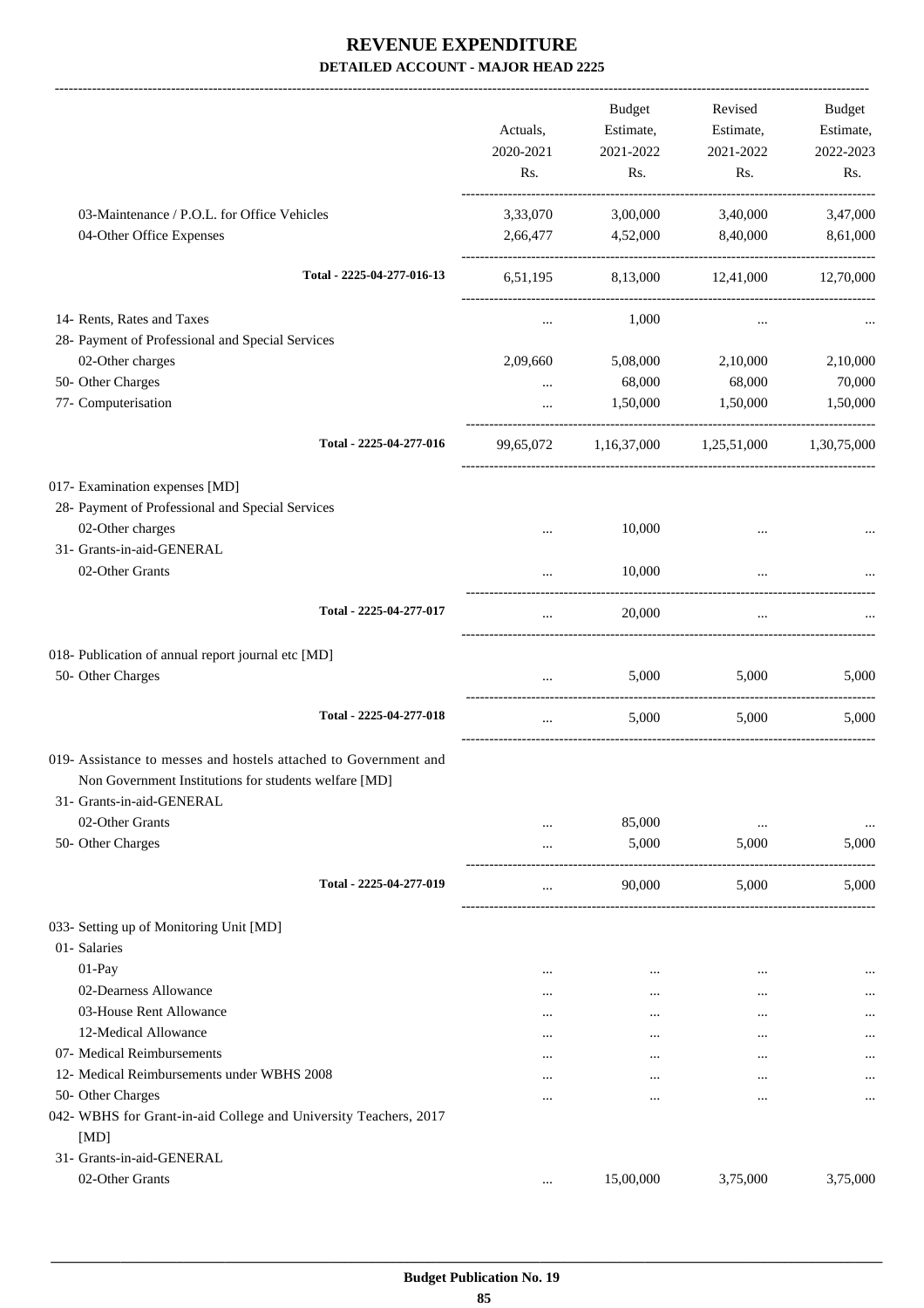|                                                                                                                                                                                       |               | Budget                | Revised                                                             | Budget        |
|---------------------------------------------------------------------------------------------------------------------------------------------------------------------------------------|---------------|-----------------------|---------------------------------------------------------------------|---------------|
|                                                                                                                                                                                       | Actuals,      | Estimate,             | Estimate,                                                           | Estimate,     |
|                                                                                                                                                                                       | 2020-2021     | 2021-2022             | 2021-2022                                                           | 2022-2023     |
|                                                                                                                                                                                       | Rs.           | Rs.                   | Rs.                                                                 | Rs.           |
| Total - 2225-04-277-042                                                                                                                                                               | $\cdots$      |                       | 15,00,000 3,75,000 3,75,000                                         |               |
|                                                                                                                                                                                       |               |                       |                                                                     |               |
| <b>Total - Administrative Expenditure</b>                                                                                                                                             |               |                       | 669, 26, 73, 369 731, 36, 76, 000 709, 22, 09, 000 747, 46, 76, 000 |               |
| <b>State Development Schemes</b><br>002- Scheme for providing Maintenance Allowances to the students<br>staying in Madrasah/School attached Hostels [MD]<br>31- Grants-in-aid-GENERAL |               |                       |                                                                     |               |
| 02-Other Grants                                                                                                                                                                       |               |                       | 5,04,05,400 25,00,00,000 8,33,33,000                                | 20,00,00,000  |
| Total - 2225-04-277-002                                                                                                                                                               |               |                       | 5,04,05,400 25,00,00,000 8,33,33,000                                | 20,00,00,000  |
| 004- Talent support programme for meritorious students [MD]                                                                                                                           |               |                       |                                                                     |               |
| 34- Scholarships and Stipends                                                                                                                                                         | 465,00,00,000 | 800,00,00,000         | 700,21,33,000                                                       | 955,00,00,000 |
| 77- Computerisation                                                                                                                                                                   | $\cdots$      | 1,00,00,000           | 33,33,000                                                           | 1,00,00,000   |
| Total - 2225-04-277-004                                                                                                                                                               | 465,00,00,000 |                       | 801,00,00,000 700,54,66,000                                         | 956,00,00,000 |
| 020- Printing of Nationalised Text book for Children at Primary Stage<br>[MD]                                                                                                         |               |                       |                                                                     |               |
| 75- Purchase                                                                                                                                                                          |               |                       | 12,19,10,230 32,00,00,000 21,27,75,000                              | 35,00,00,000  |
| Total - 2225-04-277-020                                                                                                                                                               |               |                       | 12,19,10,230 32,00,00,000 21,27,75,000                              | 35,00,00,000  |
| 021- Distribution of School Dresses / Bags / Shoes to students<br>studying in Class I to VIII [MD] [MD]<br>31- Grants-in-aid-GENERAL                                                  |               |                       |                                                                     |               |
| 02-Other Grants                                                                                                                                                                       |               |                       | 31,56,19,563 52,00,00,000 17,33,33,000                              | 60,00,00,000  |
| Total - 2225-04-277-021                                                                                                                                                               |               |                       | 31,56,19,563 52,00,00,000 17,33,33,000 60,00,00,000                 |               |
| 022- School Dress for Girl Students in Primary Schools [MD]<br>31- Grants-in-aid-GENERAL<br>02-Other Grants                                                                           |               |                       |                                                                     |               |
| 023- Evaluation of Primary School Students [MD]<br>31- Grants-in-aid-GENERAL                                                                                                          |               |                       |                                                                     |               |
| 02-Other Grants                                                                                                                                                                       | $\cdots$      | 1,00,00,000 33,33,000 |                                                                     | 1,00,00,000   |
| Total - 2225-04-277-023                                                                                                                                                               |               |                       | $1,00,00,000$ $33,33,000$ $1,00,00,000$                             |               |
| 024- Incentive for girl students of the Madrashas [MD]                                                                                                                                |               |                       |                                                                     |               |
| 31- Grants-in-aid-GENERAL                                                                                                                                                             |               |                       |                                                                     |               |
| 02-Other Grants                                                                                                                                                                       | $\cdots$      | $\cdots$              | $\cdots$                                                            |               |
| 34- Scholarships and Stipends                                                                                                                                                         | 14,67,69,600  | 30,00,00,000          | 10,00,00,000                                                        | 20,00,00,000  |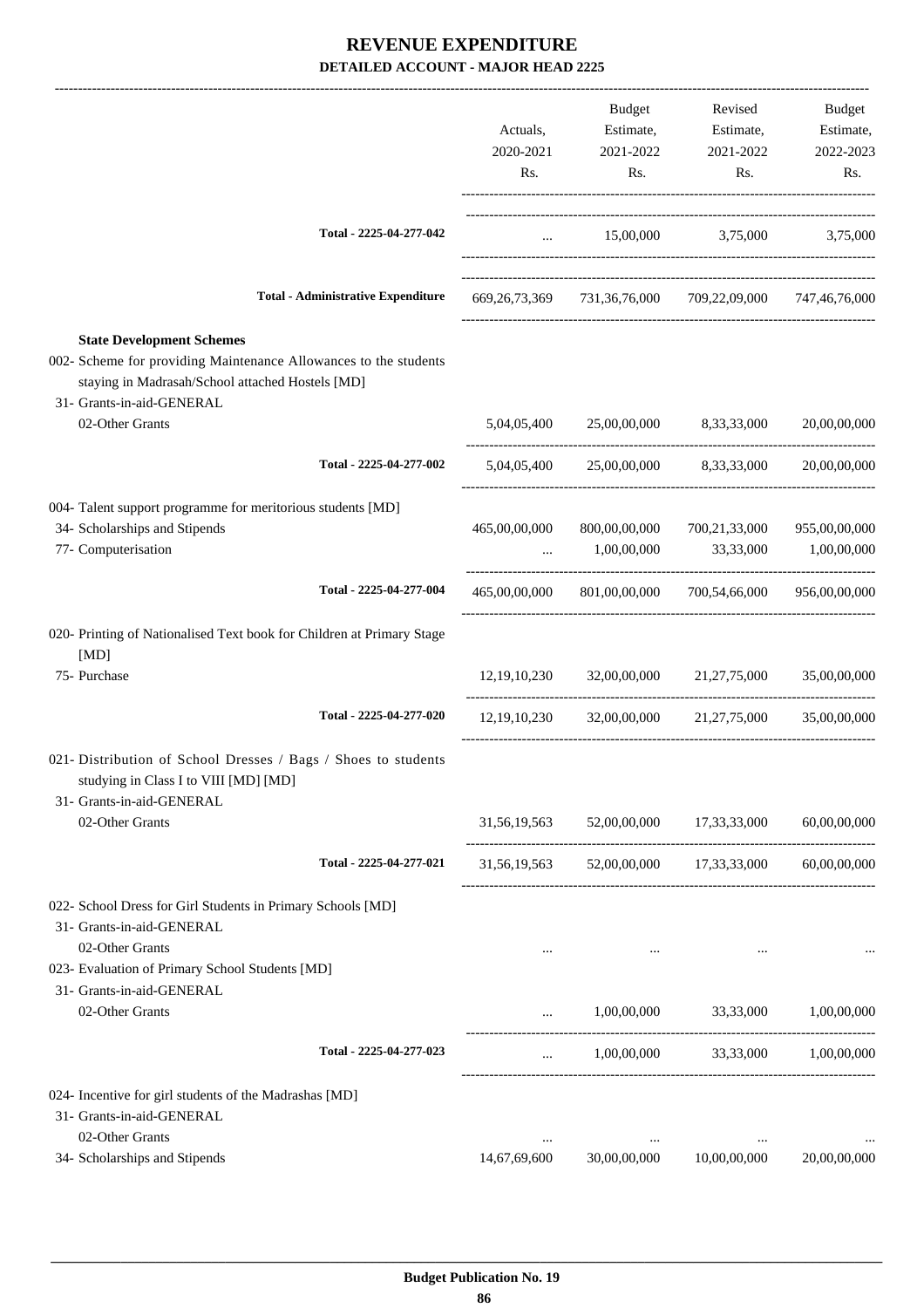|                                                                                      |                         | Actuals,<br>2020-2021<br>Rs. | Budget<br>Estimate,<br>2021-2022<br>Rs. | Revised<br>Estimate,<br>2021-2022<br>Rs.           | Budget<br>Estimate,<br>2022-2023<br>Rs. |
|--------------------------------------------------------------------------------------|-------------------------|------------------------------|-----------------------------------------|----------------------------------------------------|-----------------------------------------|
|                                                                                      | Total - 2225-04-277-024 |                              |                                         | 14,67,69,600 30,00,00,000 10,00,00,000             | 20,00,00,000                            |
| 025- Assistance for Computer Education in Non-Govt. Secondary<br>Schools [MD]        |                         |                              |                                         |                                                    |                                         |
| 31- Grants-in-aid-GENERAL                                                            |                         |                              |                                         |                                                    |                                         |
| 02-Other Grants                                                                      |                         |                              |                                         | 30,00,00,000 10,00,00,000                          | 35,00,00,000                            |
|                                                                                      | Total - 2225-04-277-025 | $\cdots$                     |                                         | 30,00,00,000 10,00,00,000                          | 35,00,00,000                            |
| 026- Curriculum support and Research and Training of Teachers<br>[MD]                |                         |                              |                                         |                                                    |                                         |
| 36- Grants-in-aid-Salaries                                                           |                         |                              |                                         |                                                    |                                         |
| 027- Development of Calcutta Madrasah. [MD]                                          |                         |                              |                                         |                                                    |                                         |
| 31- Grants-in-aid-GENERAL                                                            |                         |                              |                                         |                                                    |                                         |
| 02-Other Grants                                                                      |                         | $\cdots$                     | 10,00,000                               | 3,33,000                                           | 10,00,000                               |
| 45- Interest/Dividend                                                                |                         |                              | $\cdots$                                |                                                    |                                         |
|                                                                                      | Total - 2225-04-277-027 | $\cdots$                     |                                         | 10,00,000 3,33,000                                 | 10,00,000                               |
| 029- Pre-matric scholarship for students belonging to Minority<br>Community-25% [MD] |                         |                              |                                         |                                                    |                                         |
| 31- Grants-in-aid-GENERAL                                                            |                         |                              |                                         |                                                    |                                         |
| 02-Other Grants                                                                      |                         |                              |                                         |                                                    |                                         |
| 032- Promotion of Urdu [MD]                                                          |                         |                              |                                         |                                                    |                                         |
| 31- Grants-in-aid-GENERAL                                                            |                         |                              |                                         |                                                    |                                         |
| 02-Other Grants                                                                      |                         | 4,90,00,000                  | 12,00,00,000                            | 8,00,00,000                                        | 12,50,00,000                            |
| 36- Grants-in-aid-Salaries                                                           |                         | 1,68,56,610                  | 3,00,00,000                             | 2,00,00,000                                        | 3,25,00,000                             |
|                                                                                      | Total - 2225-04-277-032 |                              |                                         | 6,58,56,610 15,00,00,000 10,00,00,000 15,75,00,000 |                                         |
| 034- Setting up of Monitoring Unit [MD]                                              |                         |                              |                                         |                                                    |                                         |
| 31- Grants-in-aid-GENERAL                                                            |                         |                              |                                         |                                                    |                                         |
| 02-Other Grants                                                                      |                         | 12,50,000                    | 20,00,000                               | 6,67,000                                           | 21,00,000                               |
| 78- Outsourcing of Services                                                          |                         | 1,78,21,709                  | 60,00,000                               | 42,67,000                                          | 63,00,000                               |
|                                                                                      | Total - 2225-04-277-034 | 1,90,71,709                  | 80,00,000                               | 49,34,000                                          | 84,00,000                               |
| 035- Improvements of Buildings of Jr. High Schools [MD]                              |                         |                              |                                         |                                                    |                                         |
| 35- Grants for creation of Capital Assets                                            |                         |                              | $\cdots$                                | $\cdots$                                           |                                         |
| 036- Non-Government Teacher cost at Junior High Madrasah level<br>[MD]               |                         |                              |                                         |                                                    |                                         |
| 36- Grants-in-aid-Salaries                                                           |                         |                              | $\cdots$                                | $\cdots$                                           |                                         |
| 037- Repair and Renovation of Madrasah Buildings [MD]                                |                         |                              |                                         |                                                    |                                         |
| 27- Minor Works/ Maintenance                                                         |                         | $\cdots$                     | 10,00,00,000                            | 3,33,33,000                                        | 12,00,00,000                            |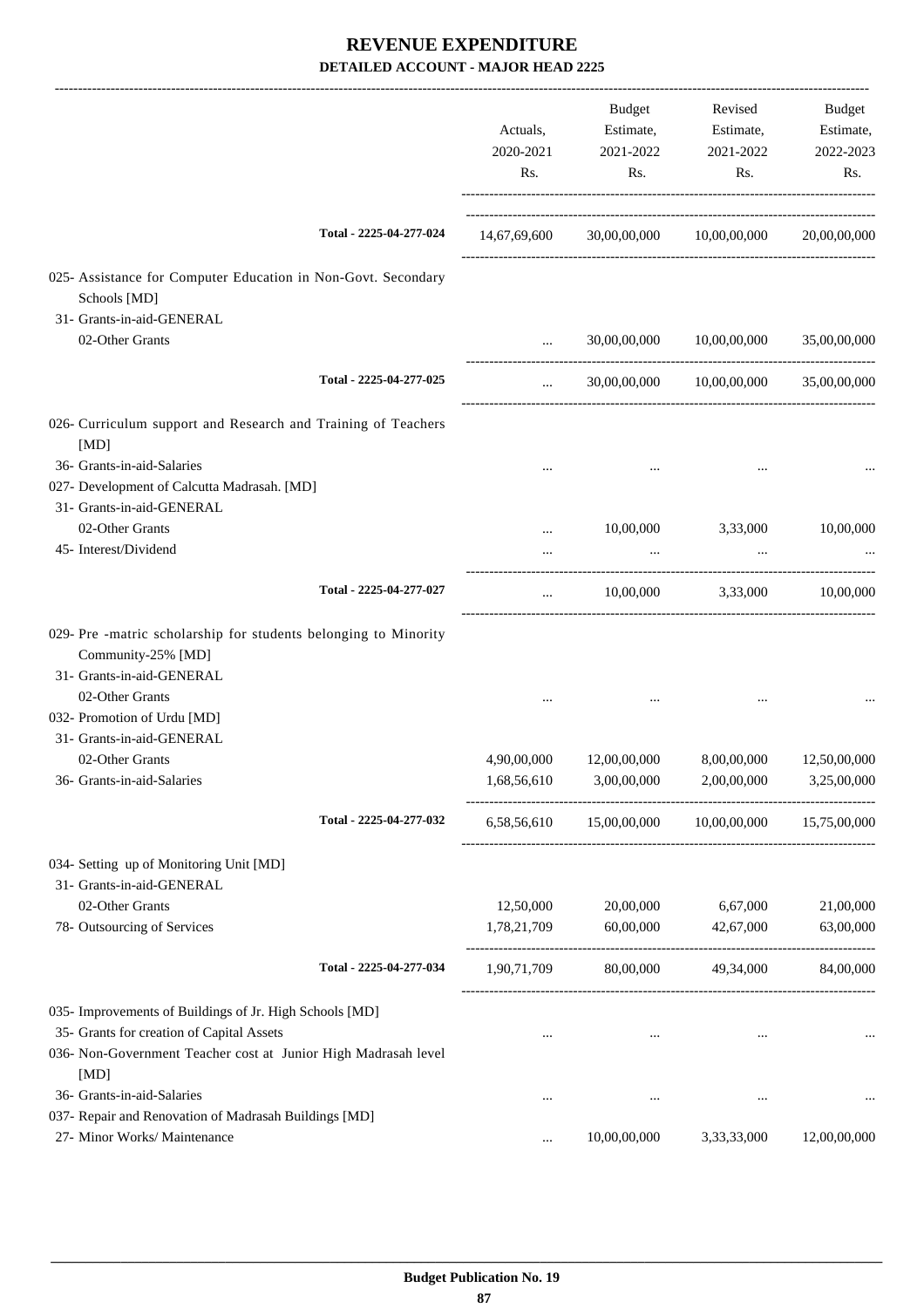|                                                                                                                                                                                         | Actuals,<br>2020-2021<br>Rs. | <b>Budget</b><br>Estimate,<br>2021-2022<br>Rs.           | Revised<br>Estimate,<br>2021-2022<br>Rs. | Budget<br>Estimate,<br>2022-2023<br>Rs.      |
|-----------------------------------------------------------------------------------------------------------------------------------------------------------------------------------------|------------------------------|----------------------------------------------------------|------------------------------------------|----------------------------------------------|
| Total - 2225-04-277-037                                                                                                                                                                 |                              | $10,00,00,000$ $3,33,33,000$ $12,00,00,000$              |                                          |                                              |
| 038- Scholarship for students belonging to Jain Community [MD]<br>34- Scholarships and Stipends                                                                                         | $\cdots$                     |                                                          | 10,00,000 3,33,000 10,00,000             |                                              |
| Total - 2225-04-277-038                                                                                                                                                                 | $\cdots$                     |                                                          | 10,00,000 3,33,000 10,00,000             |                                              |
| 039- Strengthening of Science Laboratories in Secondary Schools.<br>[MD]<br>31- Grants-in-aid-GENERAL                                                                                   |                              |                                                          |                                          |                                              |
| 02-Other Grants<br>043- Providing Quality & Scientific Education in Un-aided Madrasahs<br>[MD]                                                                                          |                              |                                                          |                                          |                                              |
| 31- Grants-in-aid-GENERAL<br>02-Other Grants                                                                                                                                            |                              |                                                          | $\ldots$ 19,67,73,000 20,00,00,000       |                                              |
| Total - 2225-04-277-043                                                                                                                                                                 | $\cdots$                     |                                                          | $\ldots$ 19,67,73,000 20,00,00,000       |                                              |
| <b>Total - State Development Schemes</b>                                                                                                                                                |                              | 536,96,33,112 997,00,00,000 801,39,46,000 1175,79,00,000 |                                          |                                              |
| <b>State Development Schemes</b><br>041- Pradhan Mantri Jan Vikas Karyakram (erstwhile MSDP) [State<br>Share] (OCASPS) [MD]<br>31- Grants-in-aid-GENERAL                                |                              |                                                          |                                          |                                              |
| 02-Other Grants                                                                                                                                                                         |                              | 20,00,00,000                                             |                                          | 20,00,00,000                                 |
| <b>Total - State Development Schemes</b>                                                                                                                                                | $\cdots$                     | 20,00,00,000                                             | $\mathbf{1}$ , and $\mathbf{1}$          | 20,00,00,000                                 |
| <b>State Development Schemes (Central Assistance)</b><br>001- Scheme for providing Quality Education in Madarasas (Central<br>Share) [SPQEM] (OCASPS) [MD]<br>31- Grants-in-aid-GENERAL |                              |                                                          |                                          |                                              |
| 02-Other Grants                                                                                                                                                                         | $\cdots$                     | 7,00,00,000                                              |                                          | 5,00,00,000<br>$\mathbf{r}$ and $\mathbf{r}$ |
| Total - 2225-04-277-001                                                                                                                                                                 | $\cdots$                     | 7,00,00,000                                              | $\mathbf{r}$ and $\mathbf{r}$            | 5,00,00,000                                  |
| 030- Pre-Metric Scholarship for Students belonging to Minority<br>Communities (OCASPS) [MD]<br>31- Grants-in-aid-GENERAL                                                                |                              |                                                          |                                          |                                              |
| 02-Other Grants<br>040- Pradhan Mantri Jan Vikas Karyakram (erstwhile MSDP)<br>[Central Share] (OCASPS) [MD]                                                                            | $\cdots$                     | $\sim$ 0.000 $\sim$                                      | $\sim 100$ km s $^{-1}$                  |                                              |
| 31- Grants-in-aid-GENERAL<br>02-Other Grants                                                                                                                                            | 2,75,41,974                  | 65,00,00,000                                             | 3,42,30,000                              | 65,00,00,000                                 |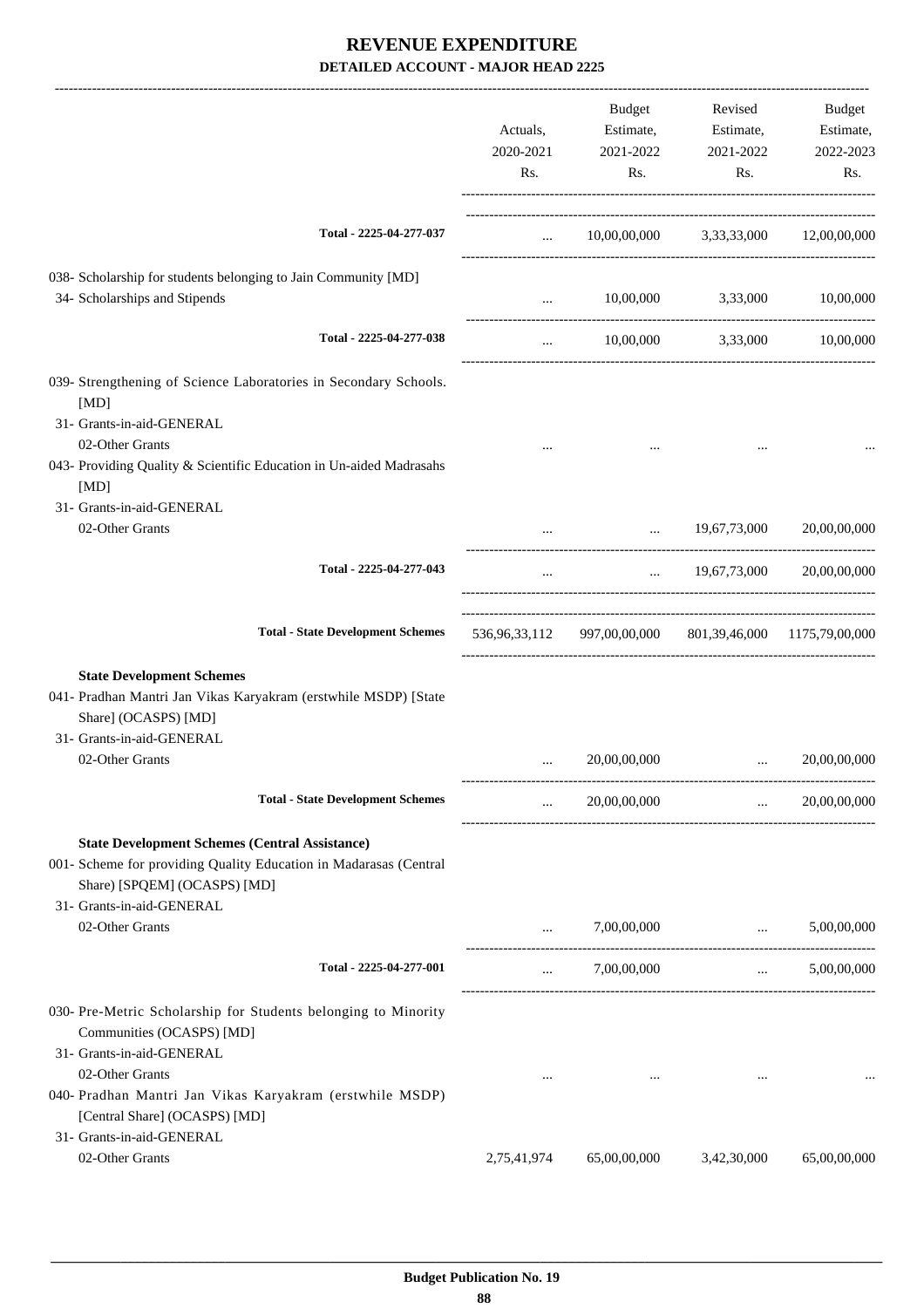|                                                                                                                                                                                                           | Actuals,<br>2020-2021<br>Rs. | Budget<br>Estimate,<br>2021-2022<br>Rs.                                    | Revised<br>Estimate,<br>2021-2022<br>Rs. | Budget<br>Estimate,<br>2022-2023<br>Rs. |
|-----------------------------------------------------------------------------------------------------------------------------------------------------------------------------------------------------------|------------------------------|----------------------------------------------------------------------------|------------------------------------------|-----------------------------------------|
| Total - 2225-04-277-040                                                                                                                                                                                   |                              | 2,75,41,974 65,00,00,000 3,42,30,000                                       |                                          | 65,00,00,000                            |
| <b>Total - State Development Schemes (Central Assistance)</b>                                                                                                                                             |                              | 2,75,41,974 72,00,00,000 3,42,30,000                                       |                                          | 70,00,00,000                            |
| <b>Central Sector Scheme</b><br>003- Post Matric Scholarship to students belonging to Minority<br>Communities (OTHER) [MD]<br>31- Grants-in-aid-GENERAL<br>02-Other Grants                                |                              |                                                                            |                                          |                                         |
| Total - 2225-04-277                                                                                                                                                                                       |                              | 1208,98,48,455 1820,36,76,000 1514,03,85,000                               |                                          | 2013,25,76,000                          |
| Voted<br>Charged                                                                                                                                                                                          | $\cdots$                     | 1208,98,48,455  1820,36,76,000  1514,03,85,000  2013,25,76,000<br>$\ddots$ | $\ldots$                                 |                                         |
| DETAILED ACCOUNT NO. 2225-04-800 - OTHER EXPENDITURE                                                                                                                                                      |                              |                                                                            |                                          |                                         |
| 04 - WELFARE OF MINORITIES<br>800- Other Expenditure<br><b>Administrative Expenditure</b><br>001- The West Bengal Pahadia Minority Development Board [MD]<br>31- Grants-in-aid-GENERAL<br>02-Other Grants | $\cdots$                     | 21,00,000                                                                  | 10,00,000                                | 10,00,000                               |
| 36- Grants-in-aid-Salaries                                                                                                                                                                                | 7,21,914                     | 14,00,000                                                                  | 8,25,000                                 | 8,50,000                                |
| <b>Total - Administrative Expenditure</b>                                                                                                                                                                 | 7,21,914                     | 35,00,000                                                                  | 18,25,000                                | 18,50,000                               |
| Total - 2225-04-800                                                                                                                                                                                       |                              | 7,21,914 35,00,000 18,25,000 18,50,000                                     |                                          |                                         |
| Voted<br>Charged                                                                                                                                                                                          | $\cdots$                     | 7,21,914 35,00,000 18,25,000 18,50,000<br>$\cdots$                         | $\cdots$                                 |                                         |
| <b>DETAILED ACCOUNT NO. 2225 - DEDUCT RECOVERIES IN REDUCTION OF EXPENDITURE</b>                                                                                                                          |                              |                                                                            |                                          |                                         |
| 04 - WELFARE OF MINORITIES<br>277- Education<br>Administrative Expenditure<br>006-Incentive to the development of elementary education [MD]                                                               |                              |                                                                            |                                          |                                         |
| 70-Deduct Recoveries<br>01-Others<br>02-W.B.H.S. 2008<br>007-Payment of service charges to banks [MD]                                                                                                     | $\cdots$                     | -1,000<br>$\cdots$                                                         | $-1,000$<br>$\cdots$                     | $-1,000$<br>$\cdots$                    |
| 70-Deduct Recoveries<br>01-Others                                                                                                                                                                         | $\cdots$                     | $-1,000$                                                                   | $-1,000$                                 | $-1,000$                                |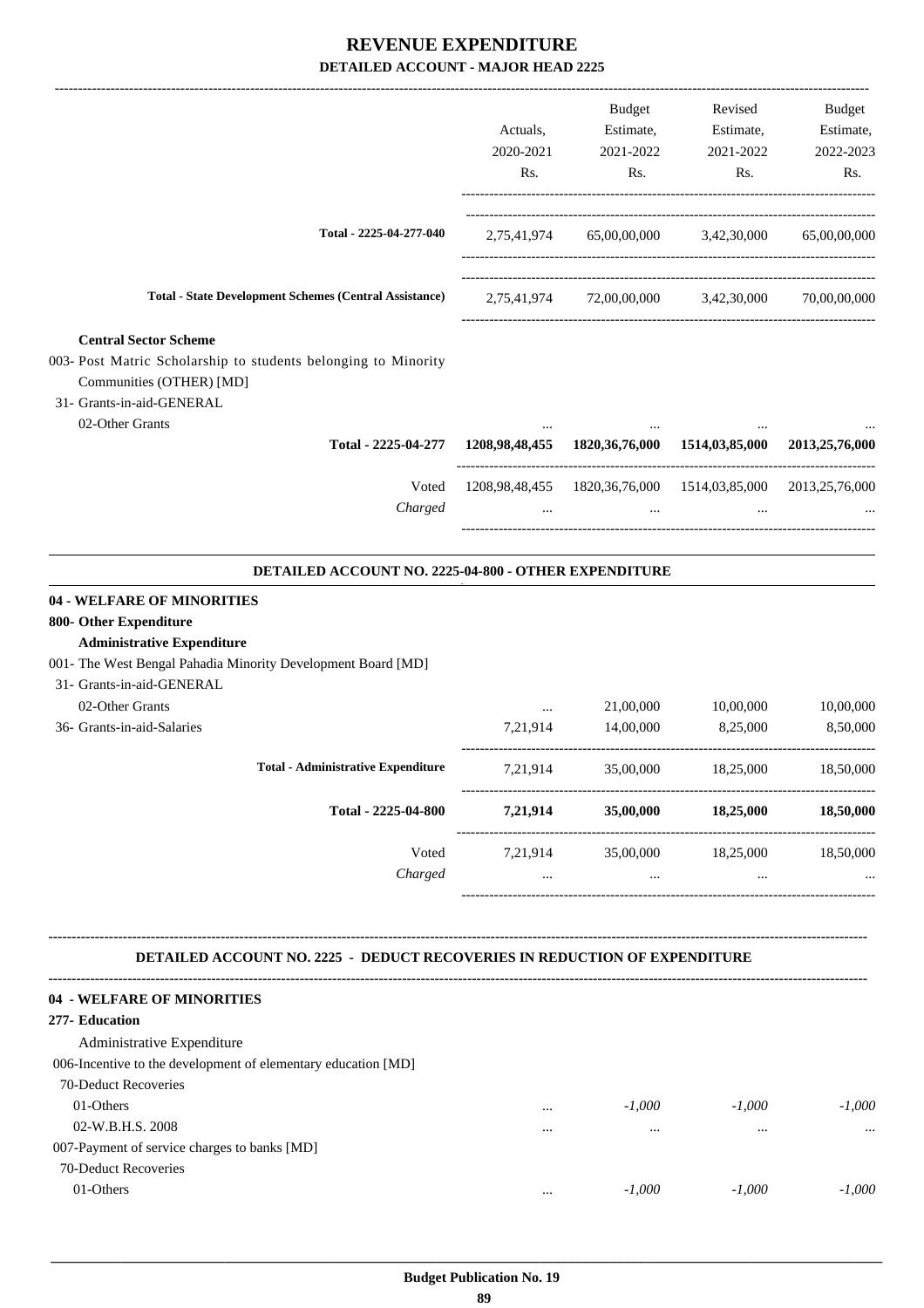|                                                                                      | Actuals,<br>2020-2021<br>Rs. | <b>Budget</b><br>Estimate,<br>2021-2022<br>Rs. | Revised<br>Estimate,<br>2021-2022<br>Rs. | <b>Budget</b><br>Estimate,<br>2022-2023<br>Rs. |
|--------------------------------------------------------------------------------------|------------------------------|------------------------------------------------|------------------------------------------|------------------------------------------------|
| 009-Government Madrasah [MD]                                                         |                              |                                                |                                          |                                                |
| 70-Deduct Recoveries                                                                 |                              |                                                |                                          |                                                |
| 01-Others                                                                            | $-6,118$                     | $-1,000$                                       | $-1,000$                                 | $-1,000$                                       |
| 02-W.B.H.S. 2008                                                                     | $\cdots$                     | $-1,000$                                       | $\cdots$                                 |                                                |
| 010-Assistance to Non Government Madrasah [MD]                                       |                              |                                                |                                          |                                                |
| 70-Deduct Recoveries                                                                 |                              |                                                |                                          |                                                |
| 01-Others                                                                            | $-8,66,200$                  | $-1,000$                                       | $-10,000$                                | $-10,000$                                      |
| 02-W.B.H.S. 2008                                                                     | $\cdots$                     | $\cdots$                                       | $\cdots$                                 |                                                |
| 014-Calcutta Madrasah [MD]                                                           |                              |                                                |                                          |                                                |
| 70-Deduct Recoveries                                                                 |                              |                                                |                                          |                                                |
| 01-Others                                                                            | $\cdots$                     | $-1,000$                                       | $-1,000$                                 | $-1,000$                                       |
| 02-W.B.H.S. 2008                                                                     | .                            | $\cdots$                                       | $\cdots$                                 |                                                |
| 016-Directorate of Madrasah education [MD]                                           |                              |                                                |                                          |                                                |
| 70-Deduct Recoveries                                                                 |                              |                                                |                                          |                                                |
| 01-Others                                                                            |                              | $-1,000$                                       | $-1,000$                                 | $-1,000$                                       |
| 02-W.B.H.S. 2008                                                                     |                              | $-1,000$                                       | $\cdots$                                 |                                                |
| 028-Mens Branch [MD]                                                                 |                              |                                                |                                          |                                                |
| 70-Deduct Recoveries                                                                 |                              |                                                |                                          |                                                |
| 01-Others                                                                            |                              |                                                |                                          |                                                |
| 02-W.B.H.S. 2008                                                                     |                              |                                                |                                          |                                                |
| 031-Primary Teachers Training Institute [MD]                                         |                              |                                                |                                          |                                                |
| 70-Deduct Recoveries                                                                 |                              |                                                |                                          |                                                |
| 01-Others                                                                            |                              | $\ddotsc$                                      |                                          |                                                |
| 02-W.B.H.S. 2008                                                                     |                              | $\ddotsc$                                      | $\cdots$                                 |                                                |
| 033-Setting up of Monitoring Unit [MD]                                               |                              |                                                |                                          |                                                |
| 70-Deduct Recoveries                                                                 |                              |                                                |                                          |                                                |
| 01-Others                                                                            | $\cdots$                     | $-1,000$                                       | $-1,000$                                 | $-1,000$                                       |
| 02-W.B.H.S. 2008                                                                     |                              |                                                |                                          |                                                |
| <b>State Development Schemes</b>                                                     |                              |                                                |                                          |                                                |
| 022-School Dress for Girl Students in Primary Schools [MD]                           |                              |                                                |                                          |                                                |
| 70-Deduct Recoveries                                                                 |                              |                                                |                                          |                                                |
| 01-Others                                                                            | $\cdots$                     | $\cdots$                                       | $\cdots$                                 | $\cdots$                                       |
| 024-Incentive for girl students of the Madrashas [MD]                                |                              |                                                |                                          |                                                |
| 70-Deduct Recoveries                                                                 |                              |                                                |                                          |                                                |
| 01-Others                                                                            | $\cdots$                     | $\cdots$                                       | $\cdots$                                 | $\cdots$                                       |
| 029-Pre -matric scholarship for students belonging to Minority<br>Community-25% [MD] |                              |                                                |                                          |                                                |
| 70-Deduct Recoveries                                                                 |                              |                                                |                                          |                                                |
| 01-Others                                                                            | $\cdots$                     | $\cdots$                                       | $\cdots$                                 |                                                |
| 02-W.B.H.S. 2008                                                                     | .                            | $\cdots$                                       | $\cdots$                                 |                                                |
| 036-Non-Government Teacher cost at Junior High Madrasah level                        |                              |                                                |                                          |                                                |
| [MD]                                                                                 |                              |                                                |                                          |                                                |
| 70-Deduct Recoveries                                                                 |                              |                                                |                                          |                                                |
| 01-Others                                                                            | $\cdots$                     | $\cdots$                                       | $\cdots$                                 |                                                |
| Total - 277 - Deduct - Recoveries                                                    | $-8,72,318$                  | $-9,000$                                       | $-16,000$                                | $-16,000$                                      |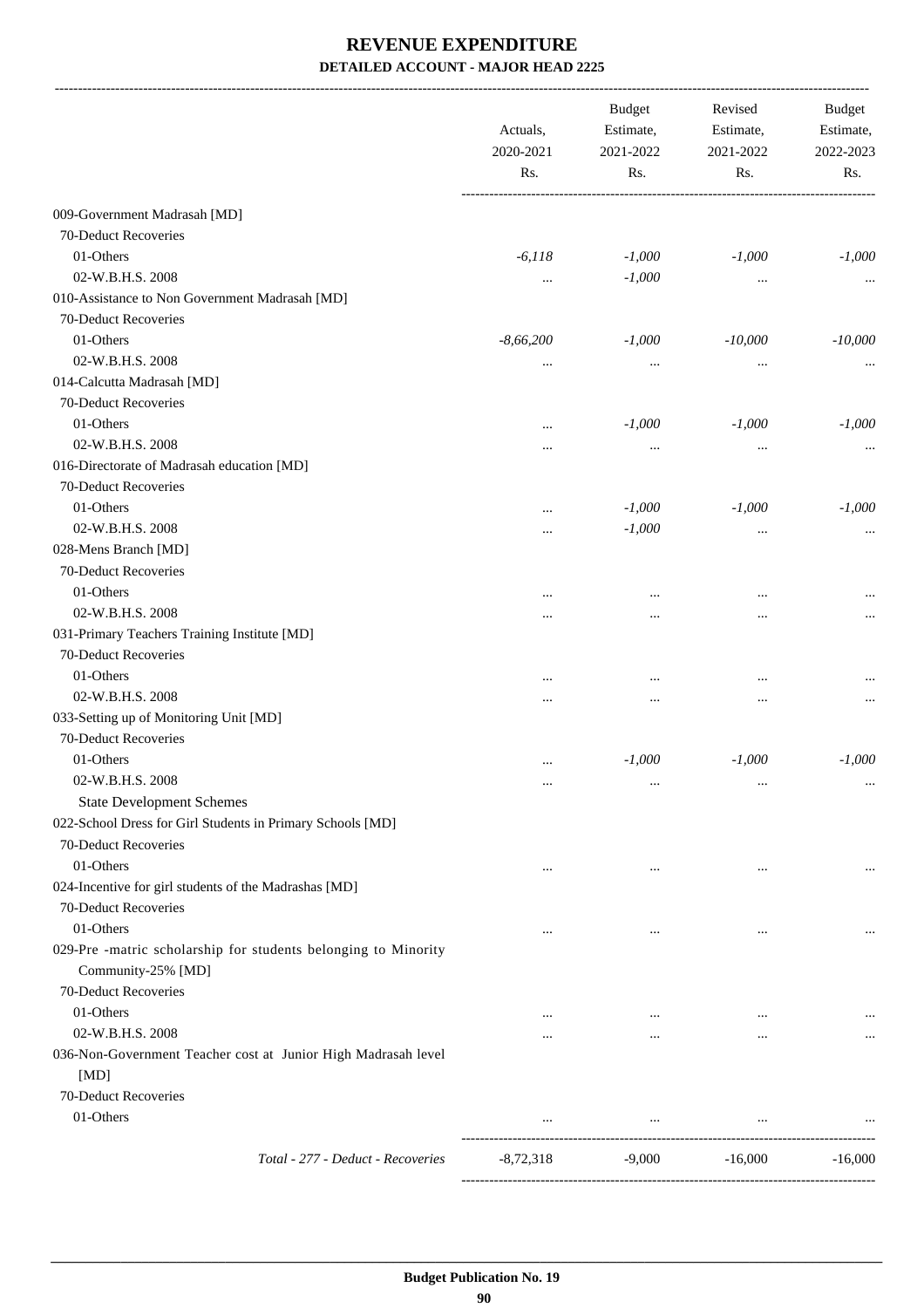|                                                                                         | Actuals,<br>2020-2021<br>Rs. | <b>Budget</b><br>Estimate,<br>2021-2022<br>Rs. | Revised<br>Estimate,<br>2021-2022<br>Rs. | <b>Budget</b><br>Estimate,<br>2022-2023<br>Rs. |
|-----------------------------------------------------------------------------------------|------------------------------|------------------------------------------------|------------------------------------------|------------------------------------------------|
| 800- Other Expenditure                                                                  |                              |                                                |                                          |                                                |
| <b>State Development Schemes</b>                                                        |                              |                                                |                                          |                                                |
| 003-Refund of Unutilised Fund of CSS Schemes (State Share)<br>(CSSREFUND) [MD]          |                              |                                                |                                          |                                                |
| 70-Deduct Recoveries                                                                    |                              |                                                |                                          |                                                |
| 01-Others                                                                               |                              |                                                |                                          |                                                |
| State Development Schemes (Central Assistance)                                          |                              |                                                |                                          |                                                |
| 002-Refund of Unutilised Fund of CSS Schemes (Central Share)<br>(CSSREFUND) [MD]        |                              |                                                |                                          |                                                |
| 70-Deduct Recoveries                                                                    |                              |                                                |                                          |                                                |
| 01-Others                                                                               |                              |                                                |                                          |                                                |
| Total - 800 - Deduct - Recoveries                                                       | $\cdots$                     | $\cdots$                                       | $\ldots$                                 |                                                |
| 911- Deduct Recoveries of Overpayments                                                  |                              |                                                |                                          |                                                |
| Administrative Expenditure                                                              |                              |                                                |                                          |                                                |
| 003-Refund of unutilized fund under various scheme [MD]                                 |                              |                                                |                                          |                                                |
| 70-Deduct Recoveries                                                                    |                              |                                                |                                          |                                                |
| 01-Others                                                                               | $\ddotsc$                    | $-1,000$                                       | $-1,000$                                 | $-1,000$                                       |
| 004-Free Books etc. for children of Primary School [MD]                                 |                              |                                                |                                          |                                                |
| 70-Deduct Recoveries                                                                    |                              |                                                |                                          |                                                |
| 01-Others                                                                               | $\cdots$                     | $-1,000$                                       | $-1,000$                                 | $-1,000$                                       |
| <b>State Development Schemes</b>                                                        |                              |                                                |                                          |                                                |
| 001-Scheme for providing Quality Education in Madarasas (Central<br>Share) [SPQEM] [MD] |                              |                                                |                                          |                                                |
| 70-Deduct Recoveries                                                                    |                              |                                                |                                          |                                                |
| 01-Others                                                                               | -765                         |                                                |                                          |                                                |
| Total - 911 - Deduct - Recoveries                                                       | $-765$                       | $-2,000$                                       | $-2,000$                                 | $-2,000$                                       |
| Total - 2225 - Deduct - Recoveries                                                      | $-8,73,083$                  | $-11,000$                                      | $-18,000$                                | $-18,000$                                      |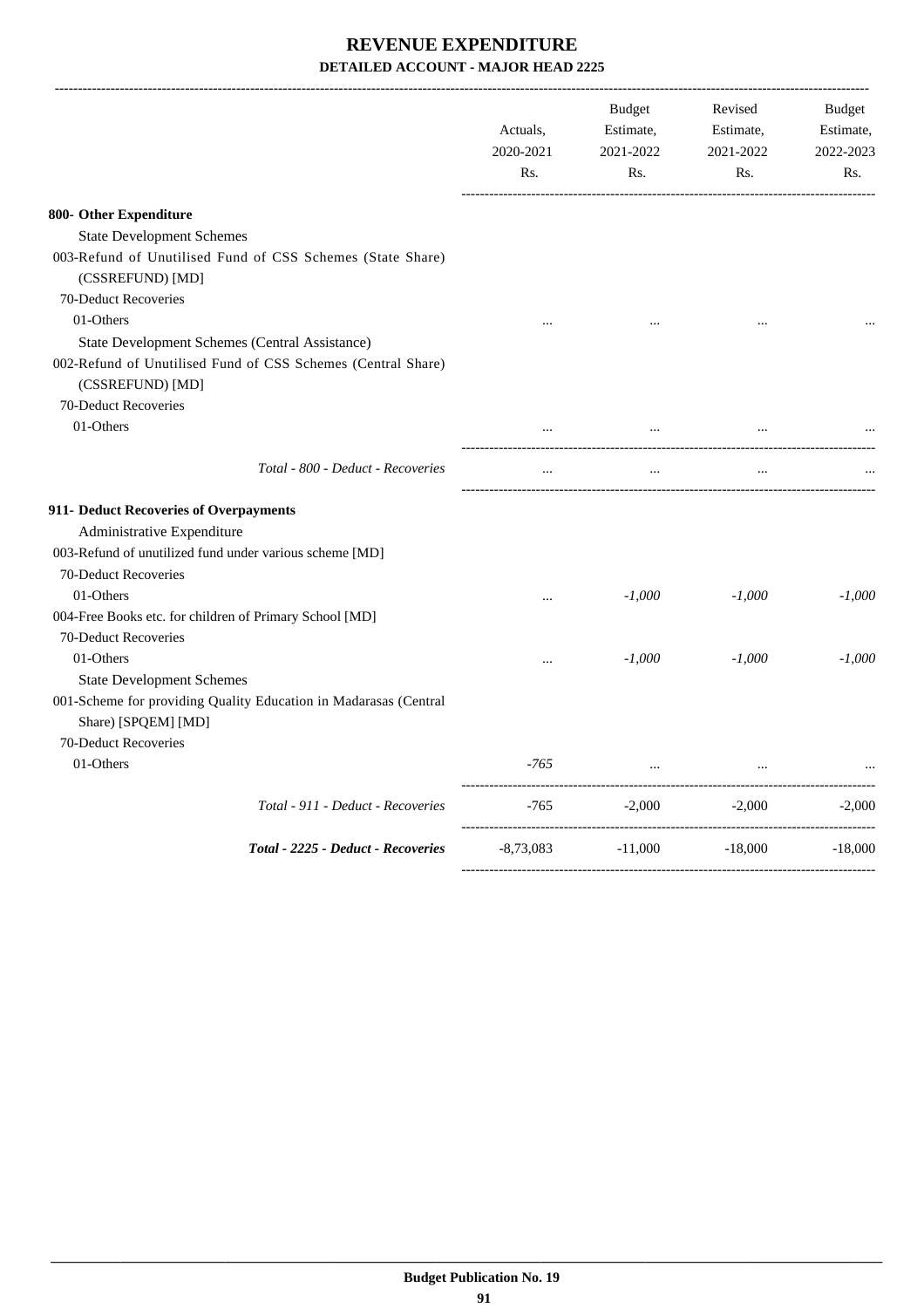#### **DEMAND No. 38**

**Minority Affairs & Madrasah Education Department B - Social Services - (g) Social Welfare and Nutrition Head of Account : 2235 - Social Security And Welfare**

| Voted Rs. 602,00,93,000                                                            | <b>Charged Rs. Nil</b>                                        |                                                                                                                 |                             | Total Rs. 602,00,93,000 |
|------------------------------------------------------------------------------------|---------------------------------------------------------------|-----------------------------------------------------------------------------------------------------------------|-----------------------------|-------------------------|
|                                                                                    |                                                               | Voted Rs.                                                                                                       | Charged Rs.                 | <b>Total Rs.</b>        |
| <b>Gross Expenditure</b>                                                           |                                                               | 602,00,93,000                                                                                                   | $\cdots$                    | 602,00,93,000           |
| <b>Deduct - Recoveries</b>                                                         |                                                               | $-1,21,000$                                                                                                     | $\cdots$                    | $-1,21,000$             |
| <b>Net Expenditure</b>                                                             |                                                               | 601,99,72,000                                                                                                   |                             | 601,99,72,000           |
| <b>REVENUE EXPENDITURE</b><br><b>ABSTRACT ACCOUNT</b>                              |                                                               |                                                                                                                 |                             |                         |
|                                                                                    |                                                               | Budget                                                                                                          | Revised                     | Budget                  |
|                                                                                    | Actuals,                                                      | Estimate,                                                                                                       | Estimate,                   | Estimate,               |
|                                                                                    | 2020-2021                                                     | 2021-2022                                                                                                       | 2021-2022                   | 2022-2023               |
|                                                                                    | Rs.                                                           | Rs.                                                                                                             | Rs.                         | Rs.                     |
| 02 - SOCIAL WELFARE                                                                |                                                               |                                                                                                                 |                             |                         |
| 001- Direction and Administration                                                  |                                                               |                                                                                                                 |                             |                         |
| Administrative Expenditure                                                         | 4,94,97,270                                                   | 5,70,50,000                                                                                                     | 5,52,02,000                 | 5,74,02,000             |
| <b>Total - 001</b>                                                                 | 4,94,97,270                                                   |                                                                                                                 | $5,70,50,000$ $5,52,02,000$ | 5,74,02,000             |
| 200- Other Programmes                                                              |                                                               |                                                                                                                 |                             |                         |
| Administrative Expenditure                                                         | 5,47,11,016                                                   | 8,40,60,000                                                                                                     | 8,33,45,000                 | 8,88,91,000             |
| <b>State Development Schemes</b>                                                   | 403,45,08,246                                                 | 557,50,00,000                                                                                                   | 306,16,13,000               | 587,38,00,000           |
| State Development Schemes (Central Assistance)                                     | 1,28,74,000                                                   | $\cdots$                                                                                                        |                             |                         |
| <b>Central Sector Scheme</b>                                                       |                                                               | $\cdots$                                                                                                        |                             |                         |
| <b>Total - 200</b>                                                                 | 410,20,93,262                                                 |                                                                                                                 | 565,90,60,000 314,49,58,000 | 596,26,91,000           |
| <b>Grand Total - Gross</b>                                                         | 415, 15, 90, 532                                              | 571,61,10,000                                                                                                   | 320,01,60,000               | 602,00,93,000           |
|                                                                                    | Voted 415,15,90,532 571,61,10,000 320,01,60,000 602,00,93,000 |                                                                                                                 |                             |                         |
| Charged                                                                            |                                                               | the contract of the contract of the contract of the contract of the contract of the contract of the contract of |                             |                         |
|                                                                                    |                                                               |                                                                                                                 |                             |                         |
| Administrative Expenditure  10,42,08,286  14,11,10,000  13,85,47,000  14,62,93,000 |                                                               |                                                                                                                 |                             |                         |
| State Development Schemes 403,45,08,246 557,50,00,000 306,16,13,000 587,38,00,000  |                                                               |                                                                                                                 |                             |                         |
| State Development Schemes (Central Assistance) 1,28,74,000                         |                                                               | $\cdots$                                                                                                        | $\cdots$                    |                         |
|                                                                                    | Deduct Recoveries -2,48,39,851                                |                                                                                                                 | $-5,000$ $-1,21,000$        | $-1,21,000$             |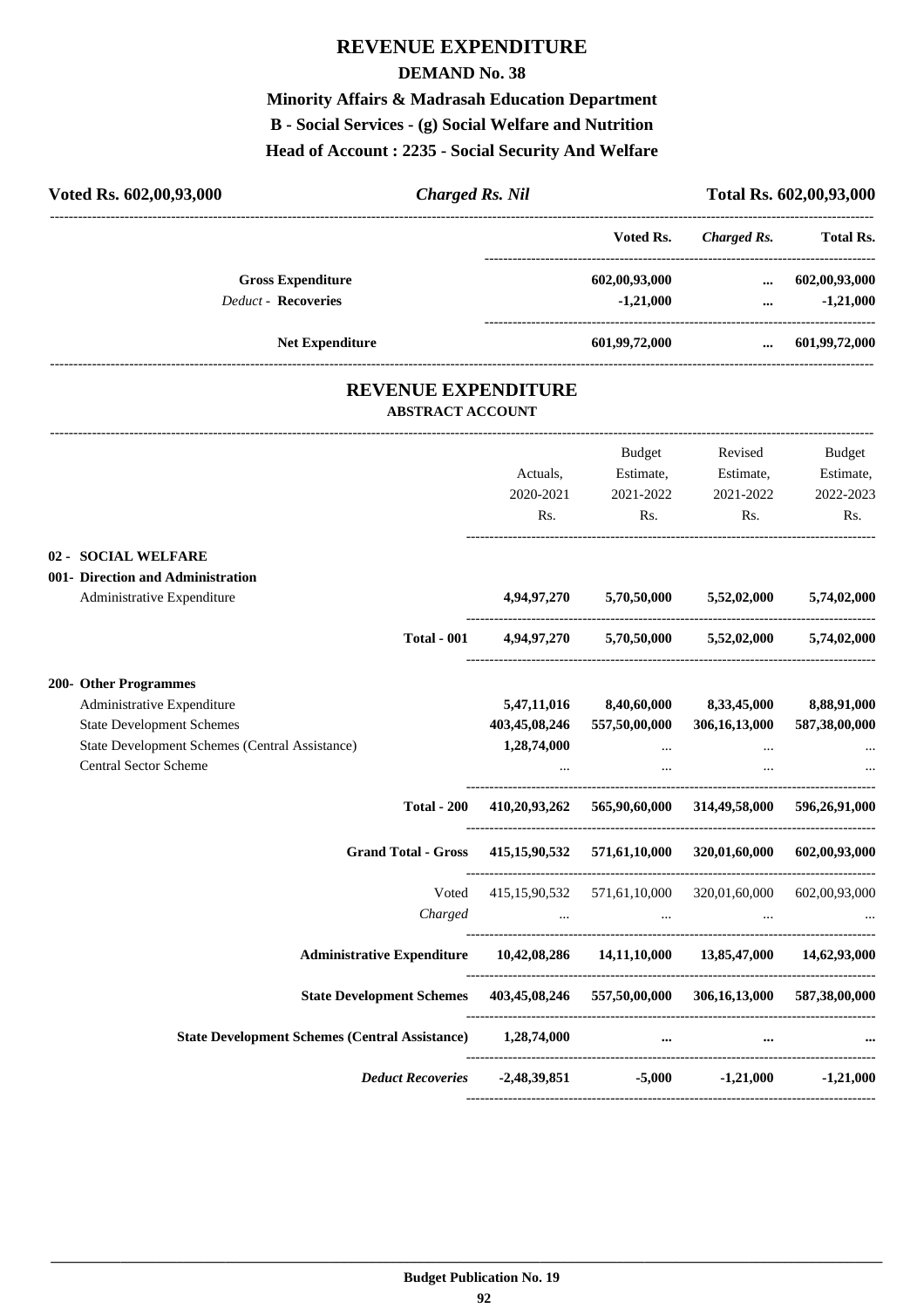#### **REVENUE EXPENDITURE ABSTRACT ACCOUNT**

|                          | Actuals.<br>2020-2021<br>Rs. | <b>Budget</b><br>Estimate,<br>2021-2022<br>Rs. | Revised<br>Estimate,<br>2021-2022<br>Rs. | <b>Budget</b><br>Estimate,<br>2022-2023<br>Rs. |
|--------------------------|------------------------------|------------------------------------------------|------------------------------------------|------------------------------------------------|
| <b>Grand Total - Net</b> | 412,67,50,681                | 571,61,05,000                                  | 320,00,39,000                            | 601,99,72,000                                  |
| Voted<br>Charged         | 412,67,50,681<br>$\cdots$    | 571,61,05,000<br>$\cdots$                      | 320,00,39,000<br>                        | 601,99,72,000<br>$\cdots$                      |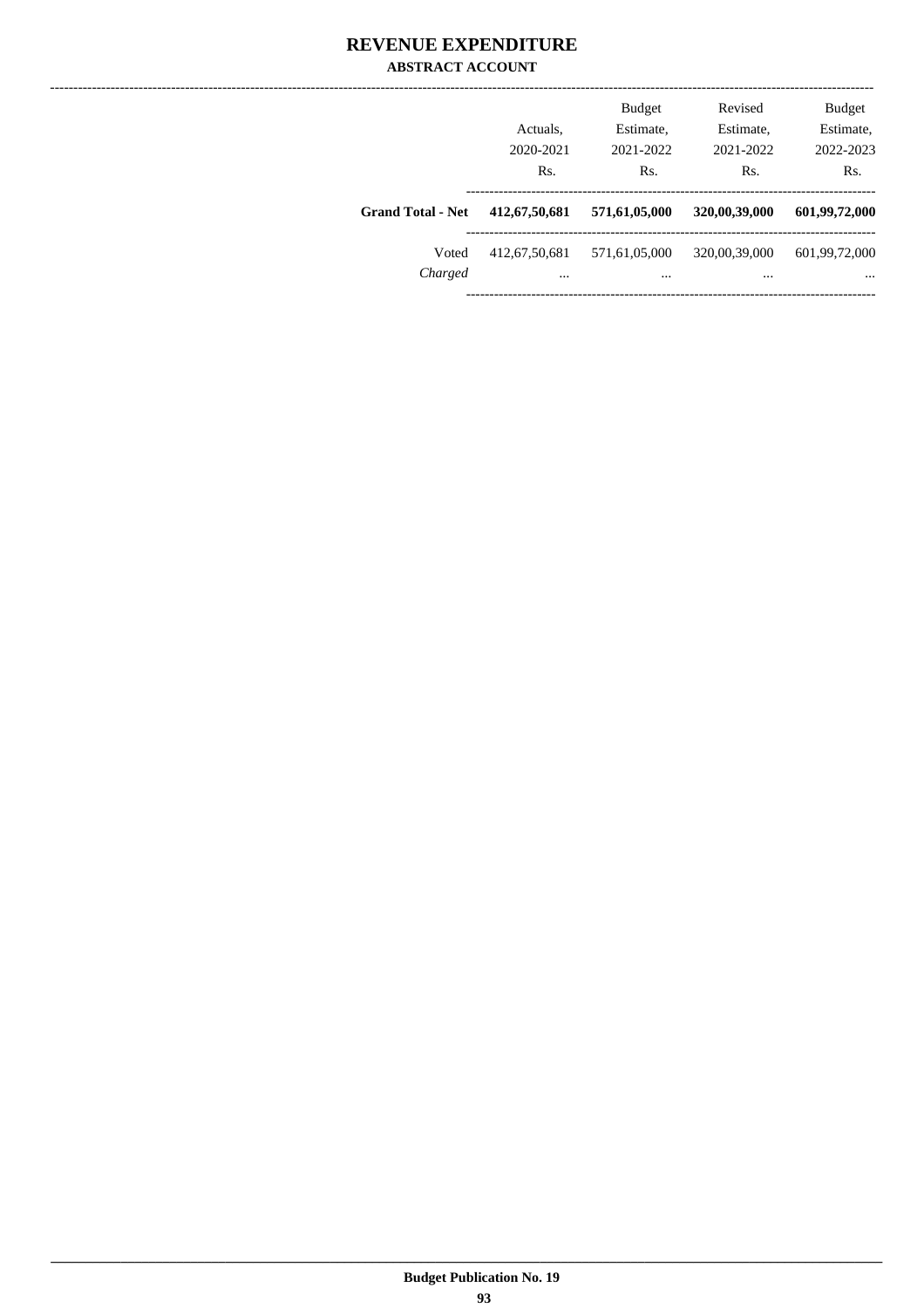-------------------------------------------------------------------------------------------------------------------------------------------------------------------------------

|                                                                 | Actuals,<br>2020-2021<br>Rs. | <b>Budget</b><br>Estimate,<br>2021-2022<br>Rs. | Revised<br>Estimate,<br>2021-2022<br>Rs.  | <b>Budget</b><br>Estimate,<br>2022-2023<br>Rs. |
|-----------------------------------------------------------------|------------------------------|------------------------------------------------|-------------------------------------------|------------------------------------------------|
| DETAILED ACCOUNT NO. 2235-02-001 - DIRECTION AND ADMINISTRATION |                              |                                                |                                           |                                                |
| 02 - SOCIAL WELFARE                                             |                              |                                                |                                           |                                                |
| 001- Direction and Administration                               |                              |                                                |                                           |                                                |
| <b>Administrative Expenditure</b>                               |                              |                                                |                                           |                                                |
| 009- Directorate of Minorities Development and Welfare [MD]     |                              |                                                |                                           |                                                |
| 01- Salaries                                                    |                              |                                                |                                           |                                                |
| 01-Pay                                                          | 65,13,042                    | 72,49,000                                      | 66,43,000                                 | 68,42,000                                      |
| 14-Grade Pay                                                    | $\cdots$                     | $\ldots$                                       | $\cdots$                                  | $\cdots$                                       |
| 02-Dearness Allowance                                           | 34,557                       | 2,20,000                                       | 2,66,000                                  | 4,11,000                                       |
| 03-House Rent Allowance                                         | 6,16,326                     | 6,60,000                                       | 6,31,000                                  | 6,50,000                                       |
| 04-Ad hoc Bonus                                                 | 25,200                       | 27,000                                         | 26,000                                    | 27,000                                         |
| 07-Other Allowances                                             | 12,000                       | 12,000                                         | 12,000                                    | 12,000                                         |
| 12-Medical Allowance                                            | 2,500                        | 6,000                                          | 15,000                                    | 18,000                                         |
| Total - 2235-02-001-009-01                                      | 72,03,625                    | 81,74,000                                      | 75,93,000                                 | 79,60,000                                      |
| 02- Wages                                                       | 7,30,974                     | 7,64,000                                       | 7,76,000                                  | 7,99,000                                       |
| 07- Medical Reimbursements                                      | $\cdots$                     | $\cdots$                                       | $\cdots$                                  |                                                |
| 11- Travel Expenses                                             | $\cdots$                     | 5,000                                          | 36,000                                    | 40,000                                         |
| 12- Medical Reimbursements under WBHS 2008                      | 45,080                       | 87,000                                         | 4,30,000                                  | 4,50,000                                       |
| 13- Office Expenses                                             |                              |                                                |                                           |                                                |
| 01-Electricity                                                  | $\cdots$                     | 1,000                                          | 1,000                                     | 1,000                                          |
| 02-Telephone                                                    | $\cdots$                     | 1,000                                          | 1,000                                     | 1,000                                          |
| 03-Maintenance / P.O.L. for Office Vehicles                     | 6,46,926                     | 7,00,000                                       | 6,60,000                                  | 6,73,000                                       |
| 04-Other Office Expenses                                        | 97,175                       | 1,45,000                                       | 1,45,000                                  | 1,48,000                                       |
| Total - 2235-02-001-009-13                                      | 7,44,101                     | 8,47,000                                       | 8,07,000                                  | 8,23,000                                       |
| 14- Rents, Rates and Taxes                                      | $\cdots$                     | $\cdots$                                       | $\cdots$                                  |                                                |
| 50- Other Charges                                               | 19,234                       | 41,000                                         | 41,000                                    | 42,000                                         |
| Total - 2235-02-001-009                                         |                              |                                                | 87,43,014 99,18,000 96,83,000 1,01,14,000 |                                                |
| 012- Districts Offices and District Minority Cells [MD]         |                              |                                                |                                           |                                                |
| 01- Salaries                                                    |                              |                                                |                                           |                                                |
| 01-Pay                                                          | 2,43,58,300                  | 2,65,84,000                                    | 2,48,45,000                               | 2,55,90,000                                    |
| 14-Grade Pay                                                    | $\cdots$                     | $\cdots$                                       | $\ldots$                                  |                                                |
| 02-Dearness Allowance                                           | 1,11,636                     | 8,25,000                                       | 9,94,000                                  | 15,35,000                                      |
| 03-House Rent Allowance                                         | 20,35,068                    | 24,03,000                                      | 23,60,000                                 | 24,31,000                                      |
| 04-Ad hoc Bonus                                                 | 1,30,200                     | 1,38,000                                       | 1,33,000                                  | 1,36,000                                       |
| 07-Other Allowances                                             | 8,640                        | 15,000                                         | 1,00,000                                  | 1,20,000                                       |
| 11-Compensatory Allowance                                       | 48,000                       | 50,000                                         | 49,000                                    | 50,000                                         |
| 12-Medical Allowance                                            | 1,04,000                     | 1,20,000                                       | 1,06,000                                  | 1,08,000                                       |
| Total - 2235-02-001-012-01                                      | 2,67,95,844                  | 3,01,35,000                                    | 2,85,87,000                               | 2,99,70,000                                    |
| 02- Wages                                                       | 71,30,431                    | 88,02,000                                      | 88,00,000                                 | 90,00,000                                      |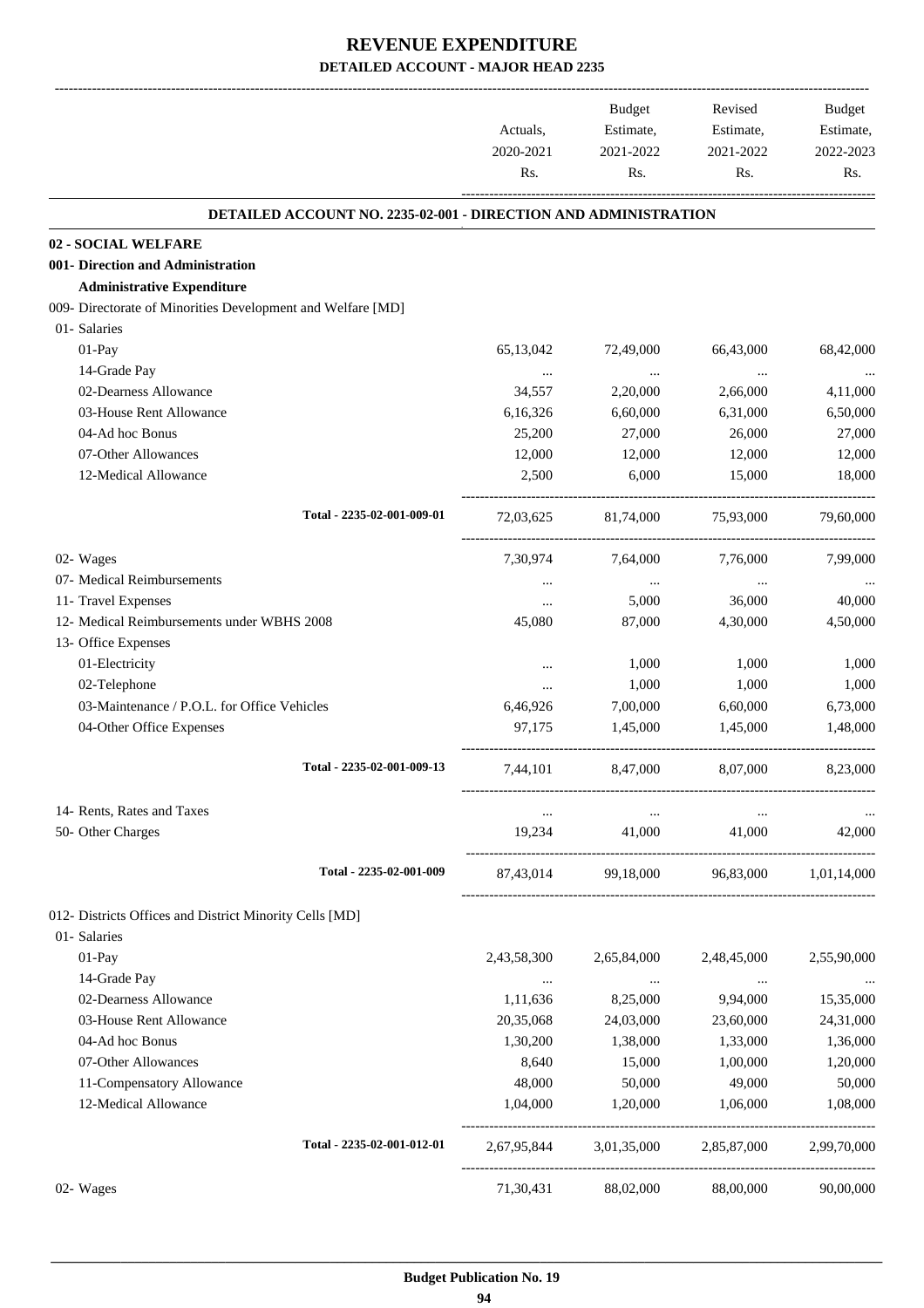-------------------------------------------------------------------------------------------------------------------------------------------------------------------------------

|                                                     | Actuals,<br>2020-2021 | <b>Budget</b><br>Estimate,<br>2021-2022 | Revised<br>Estimate,<br>2021-2022               | <b>Budget</b><br>Estimate,<br>2022-2023 |
|-----------------------------------------------------|-----------------------|-----------------------------------------|-------------------------------------------------|-----------------------------------------|
|                                                     | R <sub>s</sub> .      | Rs.                                     | Rs.                                             | Rs.                                     |
| 07- Medical Reimbursements                          | $\cdots$              | $\cdots$                                | $\cdots$                                        |                                         |
| 11- Travel Expenses                                 | 33,043                | 80,000                                  | 80,000                                          | 82,000                                  |
| 12- Medical Reimbursements under WBHS 2008          | 24,999                | 80,000                                  | 80,000                                          | 82,000                                  |
| 13- Office Expenses                                 |                       |                                         |                                                 |                                         |
| 01-Electricity                                      | 15, 19, 552           | 15,03,000                               | 15,03,000                                       | 15,33,000                               |
| 02-Telephone                                        | 1,56,497              | 2,08,000                                | 2,08,000                                        | 2,12,000                                |
| 03-Maintenance / P.O.L. for Office Vehicles         | 14,08,547             | 15,00,000                               | 14,37,000                                       | 14,66,000                               |
| 04-Other Office Expenses                            | 18,68,320             | 25,50,000                               | 25,50,000                                       | 26,01,000                               |
| Total - 2235-02-001-012-13                          | 49,52,916             |                                         | 57.61.000 56.98.000                             | 58,12,000                               |
| 14- Rents, Rates and Taxes                          | $\cdots$              | $\ddotsc$                               | $\cdots$                                        |                                         |
| 50- Other Charges                                   | 18,17,023             | 22,74,000                               | 22,74,000                                       | 23,42,000                               |
| Total - 2235-02-001-012                             |                       |                                         | 4,07,54,256 4,71,32,000 4,55,19,000 4,72,88,000 |                                         |
| <b>Total - Administrative Expenditure</b>           |                       |                                         | 4,94,97,270 5,70,50,000 5,52,02,000 5,74,02,000 |                                         |
| Total - 2235-02-001                                 |                       |                                         | $4,94,97,270$ $5,70,50,000$ $5,52,02,000$       | 5,74,02,000                             |
| Voted                                               |                       |                                         | 4,94,97,270 5,70,50,000 5,52,02,000 5,74,02,000 |                                         |
| Charged                                             | $\cdots$              | $\cdots$                                |                                                 |                                         |
| DETAILED ACCOUNT NO. 2235-02-200 - OTHER PROGRAMMES |                       |                                         |                                                 |                                         |

| 02 - SOCIAL WELFARE   |
|-----------------------|
| 200- Other Programmes |

## **Administrative Expenditure**

001- Setting up of Wakf Tribunal [MD]

| 01- Salaries                               |           |           |           |           |
|--------------------------------------------|-----------|-----------|-----------|-----------|
| $01-Pav$                                   | 41,08,160 | 61,69,000 | 50,00,000 | 52,00,000 |
| 14-Grade Pay                               | $\cdots$  | $\cdots$  | $\cdots$  | $\cdots$  |
| 02-Dearness Allowance                      | 19,11,664 | 1,85,000  | 24,00,000 | 26,00,000 |
| 03-House Rent Allowance                    | 5,18,808  | 5,86,000  | 5,86,000  | 6,25,000  |
| 04-Ad hoc Bonus                            | 8,400     | 9,000     | 9,000     | 9,000     |
| 05-Interim Relief                          | 3,46,968  | 2,00,000  | 3,47,000  | 3,47,000  |
| 07-Other Allowances                        | 76,800    | 1,42,000  | 79,000    | 81,000    |
| 12-Medical Allowance                       | 36,000    | 44,000    | 37,000    | 38,000    |
| Total - 2235-02-200-001-01                 | 70,06,800 | 73,35,000 | 84,58,000 | 89,00,000 |
| 07- Medical Reimbursements                 | 1,06,090  | 1,28,000  | 1,60,000  | 1,71,000  |
| 11- Travel Expenses                        | $\cdots$  | 70,000    | 70,000    | 71,000    |
| 12- Medical Reimbursements under WBHS 2008 | $\cdots$  | 1,15,000  | 1,15,000  | 1,17,000  |
| 13- Office Expenses                        |           |           |           |           |
| 01-Electricity                             | 1,08,949  | 1,40,000  | 2,40,000  | 2,53,000  |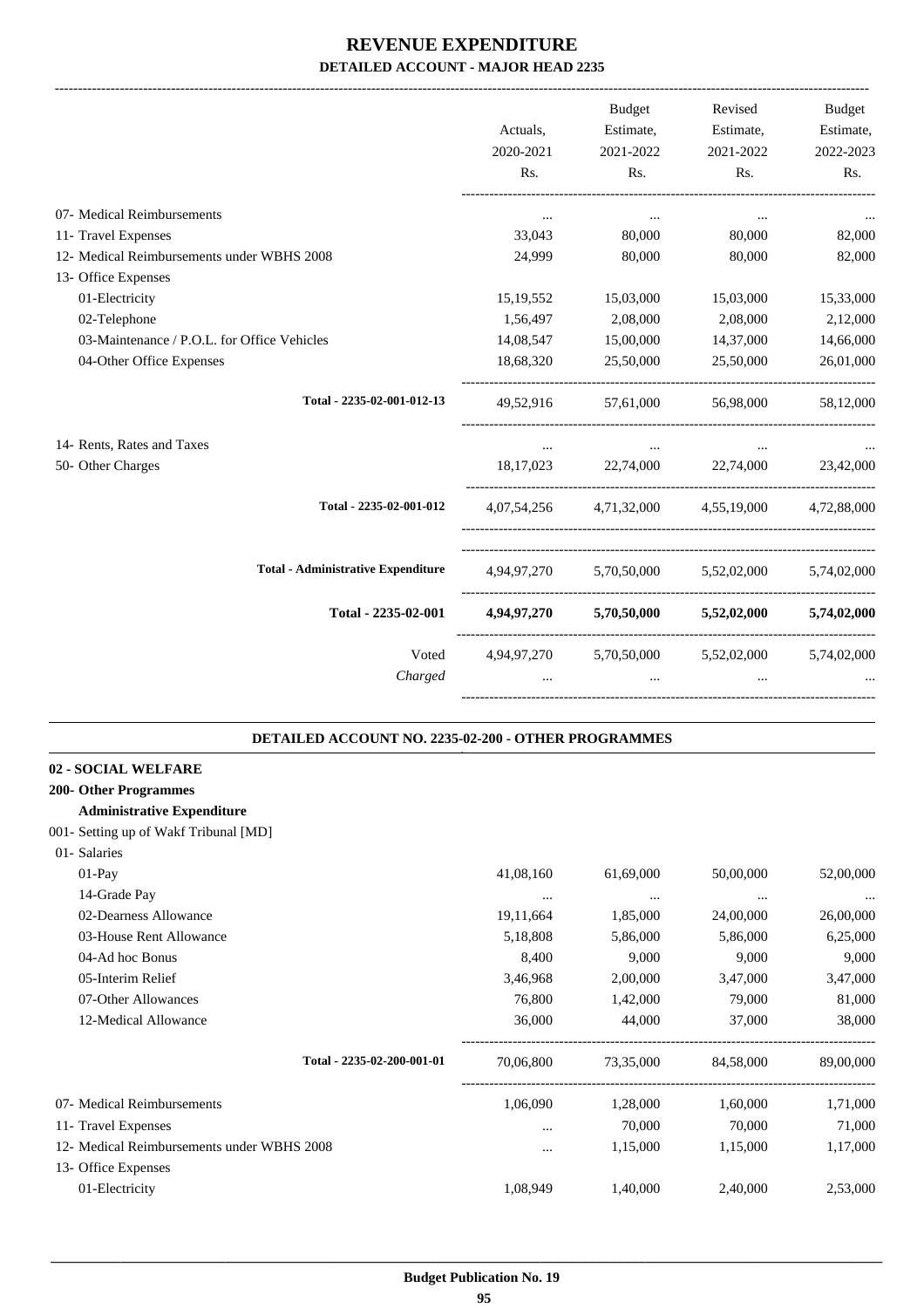|                                                                                                    |             | <b>Budget</b> | Revised                                                 | <b>Budget</b> |
|----------------------------------------------------------------------------------------------------|-------------|---------------|---------------------------------------------------------|---------------|
|                                                                                                    | Actuals,    | Estimate,     | Estimate,                                               | Estimate,     |
|                                                                                                    | 2020-2021   | 2021-2022     | 2021-2022                                               | 2022-2023     |
|                                                                                                    | Rs.         | Rs.           | Rs.                                                     | Rs.           |
| 02-Telephone                                                                                       | 12,751      | 13,000        | 13,000                                                  | 13,000        |
| 03-Maintenance / P.O.L. for Office Vehicles                                                        | 6,22,951    | 6,10,000      | 8,10,000                                                | 8,48,000      |
| 04-Other Office Expenses                                                                           | 2,56,781    | 2,79,000      | 2,79,000                                                | 2,85,000      |
| Total - 2235-02-200-001-13                                                                         | 10,01,432   |               | 10,42,000 13,42,000 13,99,000                           |               |
| 28- Payment of Professional and Special Services                                                   |             |               |                                                         |               |
| 02-Other charges                                                                                   | $\cdots$    | 1,70,000      | $\cdots$                                                |               |
| 50- Other Charges                                                                                  | 10,62,311   | 11,00,000     | 11,00,000                                               | 11,33,000     |
| 77- Computerisation                                                                                | 54,383      | 1,00,000      | 1,00,000                                                | 1,00,000      |
| Total - 2235-02-200-001                                                                            |             |               | 92,31,016 1,00,60,000 1,13,45,000 1,18,91,000           |               |
| 034- West Bengal Minorities Development and Finance Corporation                                    |             |               |                                                         |               |
| [MD]                                                                                               |             |               |                                                         |               |
| 27- Minor Works/ Maintenance                                                                       |             |               |                                                         |               |
| 31- Grants-in-aid-GENERAL                                                                          |             |               |                                                         |               |
| 02-Other Grants                                                                                    | 1,50,00,000 | 3,00,00,000   | 3,00,00,000                                             | 3,30,00,000   |
| 36- Grants-in-aid-Salaries                                                                         | 3,04,80,000 | 4,40,00,000   | 4,20,00,000                                             | 4,40,00,000   |
| Total - 2235-02-200-034                                                                            |             |               | $4,54,80,000$ $7,40,00,000$ $7,20,00,000$ $7,70,00,000$ |               |
| <b>Total - Administrative Expenditure</b>                                                          |             |               | 5,47,11,016 8,40,60,000 8,33,45,000 8,88,91,000         |               |
| <b>State Development Schemes</b>                                                                   |             |               |                                                         |               |
| 002- Construction of Boundary Wall surrounding Muslim/ Christain                                   |             |               |                                                         |               |
| Graveyards [MD]                                                                                    |             |               |                                                         |               |
| 31- Grants-in-aid-GENERAL                                                                          |             |               |                                                         |               |
| 02-Other Grants                                                                                    |             |               | $\cdots$                                                |               |
| 007- Grants for strengthening of WBMDFC [MD]                                                       |             |               |                                                         |               |
| 31- Grants-in-aid-GENERAL                                                                          |             |               |                                                         |               |
| 02-Other Grants                                                                                    | 25,00,000   |               | 2,00,00,000 66,67,000                                   | 2,00,00,000   |
| Total - 2235-02-200-007                                                                            |             |               | 25,00,000 2,00,00,000 66,67,000 2,00,00,000             |               |
| 009- Research studies, monitoring and evaluation of schemes [MD]                                   |             |               |                                                         |               |
| 31- Grants-in-aid-GENERAL                                                                          |             |               |                                                         |               |
| 02-Other Grants                                                                                    |             |               | 1,00,00,000 33,33,000                                   | 1,00,00,000   |
| Total - 2235-02-200-009                                                                            |             |               | $1,00,00,000$ $33,33,000$ $1,00,00,000$                 |               |
| 010- Grants-in-aid to NGOs implementing projects for Development<br>and Welfare of minorities [MD] |             |               |                                                         |               |
| 35- Grants for creation of Capital Assets                                                          | 5,48,19,392 | 9,00,00,000   | 3,00,00,000                                             | 10,00,00,000  |
|                                                                                                    |             |               |                                                         |               |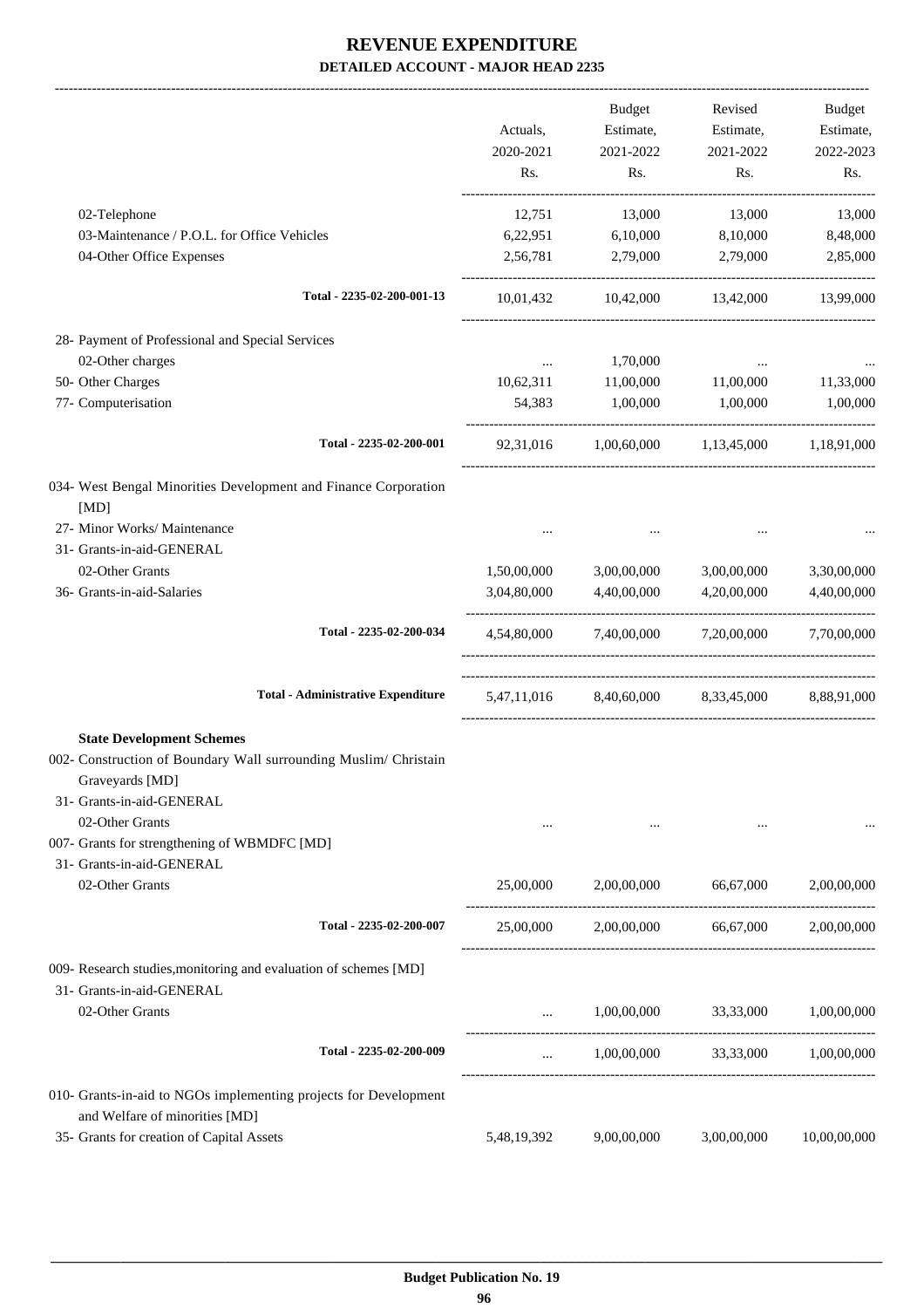|                                                                                                                                                         |                         | Actuals,<br>2020-2021<br>Rs. | Budget<br>Estimate,<br>2021-2022<br>Rs.                  | Revised<br>Estimate,<br>2021-2022<br>Rs. | Budget<br>Estimate,<br>2022-2023<br>Rs. |
|---------------------------------------------------------------------------------------------------------------------------------------------------------|-------------------------|------------------------------|----------------------------------------------------------|------------------------------------------|-----------------------------------------|
|                                                                                                                                                         | Total - 2235-02-200-010 |                              | 5,48,19,392 9,00,00,000 3,00,00,000 10,00,00,000         |                                          |                                         |
| 011- Grants-in-aid to Wakf Board/Wakf Estates for development of<br>Wakf properties [MD]                                                                |                         |                              |                                                          |                                          |                                         |
| 35- Grants for creation of Capital Assets<br>012- Publicity and publication [MD]                                                                        |                         |                              |                                                          |                                          |                                         |
| 31- Grants-in-aid-GENERAL<br>02-Other Grants                                                                                                            |                         | 4,75,00,000                  | 10,00,00,000 3,33,33,000 12,00,00,000                    |                                          |                                         |
|                                                                                                                                                         | Total - 2235-02-200-012 |                              | 4,75,00,000 10,00,00,000 3,33,33,000 12,00,00,000        |                                          |                                         |
| 013- Extension/Renovation of Carmichael/Bekar Hostel for Minorities<br>[MD]                                                                             |                         |                              |                                                          |                                          |                                         |
| 35- Grants for creation of Capital Assets                                                                                                               |                         | $\cdots$                     |                                                          | 50,00,000 16,67,000                      | 50,00,000                               |
|                                                                                                                                                         | Total - 2235-02-200-013 | $\cdots$                     | 50,00,000                                                | 16,67,000                                | 50,00,000                               |
| 014- Skill Development and Employment of Minorities [MD]<br>31- Grants-in-aid-GENERAL                                                                   |                         |                              |                                                          |                                          |                                         |
| 02-Other Grants                                                                                                                                         |                         | 1,20,00,000                  | 10,00,00,000 3,33,33,000                                 |                                          | 8,00,00,000                             |
|                                                                                                                                                         | Total - 2235-02-200-014 |                              | $1,20,00,000$ $10,00,00,000$ $3,33,33,000$ $8,00,00,000$ |                                          |                                         |
| 018- Scheme for development and welfare of Minorities [MD]<br>31- Grants-in-aid-GENERAL                                                                 |                         |                              |                                                          |                                          |                                         |
| 02-Other Grants                                                                                                                                         |                         | 9,16,26,176                  | 50,00,00,000                                             | 16,66,67,000                             | 50,00,00,000                            |
|                                                                                                                                                         | Total - 2235-02-200-018 | 9,16,26,176                  | 50,00,00,000                                             | 16,66,67,000                             | 50,00,00,000                            |
| 019- Scheme for Housing(EWS) for destitute Minority women under<br>Destitute Minority Womens Rehabilitation Programme [MD]<br>31- Grants-in-aid-GENERAL |                         |                              |                                                          |                                          |                                         |
| 02-Other Grants                                                                                                                                         |                         | 46,51,42,083                 | 100,00,00,000                                            | 33, 33, 33, 000                          | 78,88,00,000                            |
| 35- Grants for creation of Capital Assets                                                                                                               |                         | 157, 15, 20, 595             | 200,00,00,000                                            | 186,99,47,000                            | 200,00,00,000                           |
|                                                                                                                                                         | Total - 2235-02-200-019 | 203,66,62,678                |                                                          | 300,00,00,000 220,32,80,000              | 278,88,00,000                           |
| 020- Scheme for empowerment of minority women under Destitute<br>Minority Women Rehabilitation Programe [MD]<br>31- Grants-in-aid-GENERAL               |                         |                              |                                                          |                                          |                                         |
| 02-Other Grants                                                                                                                                         |                         | 2,50,00,000                  | 10,00,00,000                                             | 3,33,33,000                              | 10,00,00,000                            |
| 35- Grants for creation of Capital Assets                                                                                                               |                         | 3,50,00,000                  | 15,00,00,000                                             | 5,00,00,000                              | 15,00,00,000                            |
|                                                                                                                                                         | Total - 2235-02-200-020 | 6,00,00,000                  | 25,00,00,000                                             | 8,33,33,000                              | 25,00,00,000                            |
|                                                                                                                                                         |                         |                              |                                                          |                                          |                                         |

022- Integrated Minority Development Scheme [MD]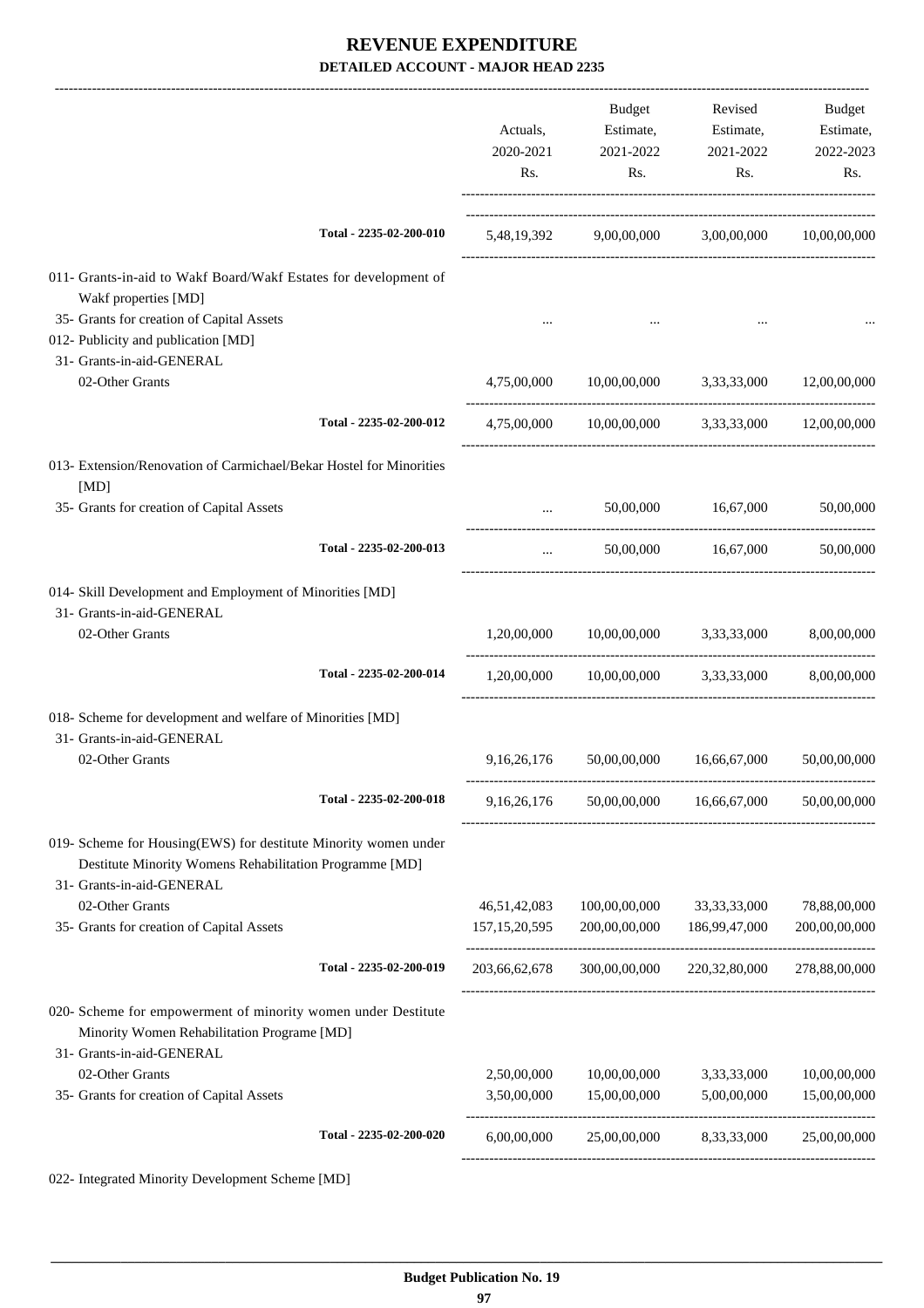|                                                                                      | Actuals,<br>2020-2021<br>Rs. | Budget<br>Estimate,<br>2021-2022<br>Rs.                 | Revised<br>Estimate,<br>2021-2022<br>Rs.         | Budget<br>Estimate,<br>2022-2023<br>Rs. |
|--------------------------------------------------------------------------------------|------------------------------|---------------------------------------------------------|--------------------------------------------------|-----------------------------------------|
| 31- Grants-in-aid-GENERAL                                                            |                              |                                                         |                                                  |                                         |
| 02-Other Grants                                                                      |                              |                                                         | $\cdots$                                         |                                         |
| 025- Support for establishment of Working Women Hostel at Kolkata                    |                              |                                                         |                                                  |                                         |
| [MD]<br>31- Grants-in-aid-GENERAL                                                    |                              |                                                         |                                                  |                                         |
| 02-Other Grants                                                                      |                              |                                                         |                                                  |                                         |
| 026- Procurement and Distribution of bi-cycles to Minorities [MD]                    |                              |                                                         |                                                  |                                         |
| 31- Grants-in-aid-GENERAL                                                            |                              |                                                         |                                                  |                                         |
| 02-Other Grants                                                                      | 172,94,00,000                |                                                         | 150,00,00,000 50,00,00,000                       | 200,00,00,000                           |
| 75- Purchase                                                                         |                              |                                                         |                                                  |                                         |
|                                                                                      |                              |                                                         | <b>Second Contract Contract</b>                  |                                         |
| Total - 2235-02-200-026                                                              |                              | 172,94,00,000 150,00,00,000 50,00,00,000                |                                                  | 200,00,00,000                           |
| 027- Talent Support Programme for Meritorious Minority Students                      |                              |                                                         |                                                  |                                         |
| [MD]                                                                                 |                              |                                                         |                                                  |                                         |
| 34- Scholarships and Stipends                                                        |                              | $\sim$ 1000 $\mu$                                       |                                                  |                                         |
| <b>Total - State Development Schemes</b>                                             |                              | 403,45,08,246 557,50,00,000 306,16,13,000               |                                                  | 587,38,00,000                           |
| <b>State Development Schemes</b>                                                     |                              |                                                         |                                                  |                                         |
| 006- Construction of Office Building at WBMDFC (ACA) [MD]                            |                              |                                                         |                                                  |                                         |
| 31- Grants-in-aid-GENERAL                                                            |                              |                                                         |                                                  |                                         |
| 02-Other Grants                                                                      |                              |                                                         |                                                  |                                         |
| <b>State Development Schemes</b>                                                     |                              |                                                         |                                                  |                                         |
| 016- Multi-Sectoral Development Scheme for Minorities (State Share)<br>(OCASPS) [MD] |                              |                                                         |                                                  |                                         |
| 31- Grants-in-aid-GENERAL                                                            |                              |                                                         |                                                  |                                         |
| 02-Other Grants                                                                      |                              |                                                         |                                                  |                                         |
| <b>State Development Schemes (Central Assistance)</b>                                |                              |                                                         |                                                  |                                         |
| 028- Multi-Sectoral Development Scheme for Minorities (Central                       |                              |                                                         |                                                  |                                         |
| Share) (OCASPS) [MD]                                                                 |                              |                                                         |                                                  |                                         |
| 31- Grants-in-aid-GENERAL                                                            |                              |                                                         |                                                  |                                         |
| 02-Other Grants                                                                      | 1,28,74,000                  | the control of the control of the                       |                                                  |                                         |
| <b>Total - State Development Schemes (Central Assistance)</b>                        |                              | $1,28,74,000$                                           | $\cdots$                                         |                                         |
| Total - 2235-02-200                                                                  |                              | 410,20,93,262 565,90,60,000 314,49,58,000 596,26,91,000 |                                                  |                                         |
| Voted<br>Charged                                                                     |                              | 410,20,93,262 565,90,60,000 314,49,58,000 596,26,91,000 | and the state of the<br><b>Contract Contract</b> |                                         |

#### **DETAILED ACCOUNT NO. 2235 - DEDUCT RECOVERIES IN REDUCTION OF EXPENDITURE**

**--------------------------------------------------------------------------------------------------------------------------------------------------------------------------------**

 **\_\_\_\_\_\_\_\_\_\_\_\_\_\_\_\_\_\_\_\_\_\_\_\_\_\_\_\_\_\_\_\_\_\_\_\_\_\_\_\_\_\_\_\_\_\_\_\_\_\_\_\_\_\_\_\_\_\_\_\_\_\_\_\_\_\_\_\_\_\_\_\_\_\_\_\_\_\_\_\_\_\_\_\_\_\_\_\_\_\_\_\_\_\_\_\_\_\_\_\_\_\_\_\_\_\_\_\_\_\_\_\_\_\_\_\_\_\_\_**

**--------------------------------------------------------------------------------------------------------------------------------------------------------------------------------**

**02 - SOCIAL WELFARE**

**001- Direction and Administration**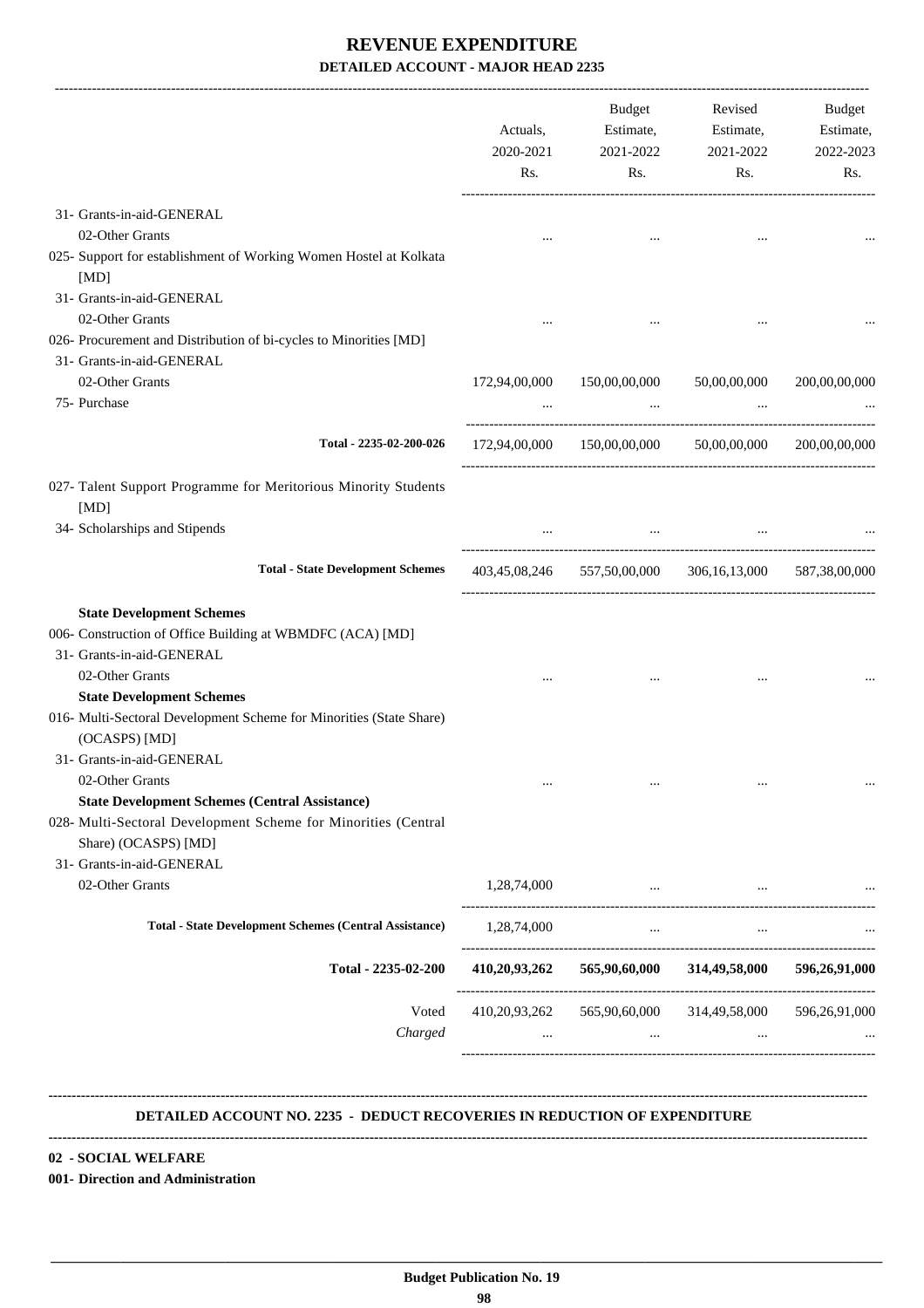|                                                                                                                           | Actuals,<br>2020-2021<br>Rs. | Budget<br>Estimate,<br>2021-2022<br>Rs. | Revised<br>Estimate,<br>2021-2022<br>Rs. | Budget<br>Estimate,<br>2022-2023<br>Rs. |
|---------------------------------------------------------------------------------------------------------------------------|------------------------------|-----------------------------------------|------------------------------------------|-----------------------------------------|
| Administrative Expenditure                                                                                                |                              |                                         |                                          |                                         |
| 009-Directorate of Minorities Development and Welfare [MD]                                                                |                              |                                         |                                          |                                         |
| 70-Deduct Recoveries                                                                                                      |                              |                                         |                                          |                                         |
| 01-Others                                                                                                                 | $-23,69,507$                 | $-1,000$                                | $-10,000$                                | $-10,000$                               |
| 02-W.B.H.S. 2008                                                                                                          |                              | $-1,000$                                |                                          |                                         |
| 012-Districts Offices and District Minority Cells [MD]                                                                    | $\cdots$                     |                                         | $\cdots$                                 |                                         |
| 70-Deduct Recoveries                                                                                                      |                              |                                         |                                          |                                         |
| 01-Others                                                                                                                 | $-4,62,271$                  | $\cdots$                                |                                          |                                         |
|                                                                                                                           |                              |                                         | $\cdots$                                 |                                         |
| Total - 001 - Deduct - Recoveries                                                                                         | -28,31,778                   |                                         | $-2,000$ $-10,000$                       | $-10,000$                               |
| 200- Other Programmes                                                                                                     |                              |                                         |                                          |                                         |
| Administrative Expenditure                                                                                                |                              |                                         |                                          |                                         |
| 001-Setting up of Wakf Tribunal [MD]                                                                                      |                              |                                         |                                          |                                         |
| 70-Deduct Recoveries                                                                                                      |                              |                                         |                                          |                                         |
| 01-Others                                                                                                                 | $\ddotsc$                    | $-1,000$                                | $-1,000$                                 | $-1,000$                                |
| 02-W.B.H.S. 2008                                                                                                          |                              | $-1,000$                                | $\cdots$                                 |                                         |
| 034-West Bengal Minorities Development and Finance Corporation                                                            |                              |                                         |                                          |                                         |
| [MD]                                                                                                                      |                              |                                         |                                          |                                         |
| 70-Deduct Recoveries                                                                                                      |                              |                                         |                                          |                                         |
| 01-Others                                                                                                                 | $-1,32,000$                  | $-1,000$                                | $-10,000$                                | $-10,000$                               |
| 02-W.B.H.S. 2008                                                                                                          | $\cdots$                     | $\cdots$                                | $\cdots$                                 |                                         |
| <b>State Development Schemes</b>                                                                                          |                              |                                         |                                          |                                         |
| 002-Construction of Boundary Wall surrounding Muslim/ Christain                                                           |                              |                                         |                                          |                                         |
| Graveyards [MD]                                                                                                           |                              |                                         |                                          |                                         |
| 70-Deduct Recoveries                                                                                                      |                              |                                         |                                          |                                         |
| 01-Others                                                                                                                 | $\cdots$                     | $\cdots$                                | $\cdots$                                 |                                         |
| 02-W.B.H.S. 2008                                                                                                          | $\cdots$                     | $\cdots$                                | $\cdots$                                 | $\cdots$                                |
| 003-Setting up of Wakf Tribunal. [MD]                                                                                     |                              |                                         |                                          |                                         |
| 70-Deduct Recoveries                                                                                                      |                              |                                         |                                          |                                         |
| 01-Others                                                                                                                 | $-3,000$                     | $\cdots$                                | $\cdots$                                 | $\ddotsc$                               |
| 02-W.B.H.S. 2008                                                                                                          | $\cdots$                     | $\cdots$                                | $\cdots$                                 | $\cdots$                                |
| 009-Research studies, monitoring and evaluation of schemes [MD]                                                           |                              |                                         |                                          |                                         |
| 70-Deduct Recoveries                                                                                                      |                              |                                         |                                          |                                         |
| 01-Others                                                                                                                 |                              | $\ddotsc$                               | $\cdots$                                 |                                         |
| 011-Grants-in-aid to Wakf Board/Wakf Estates for development of                                                           |                              |                                         |                                          |                                         |
| Wakf properties [MD]                                                                                                      |                              |                                         |                                          |                                         |
| 70-Deduct Recoveries                                                                                                      |                              |                                         |                                          |                                         |
| 01-Others                                                                                                                 | $\ddotsc$                    | $\cdots$                                | $\cdots$                                 | $\ldots$                                |
| 012-Publicity and publication [MD]                                                                                        |                              |                                         |                                          |                                         |
| 70-Deduct Recoveries                                                                                                      |                              |                                         |                                          |                                         |
| 01-Others                                                                                                                 | $-20, 84, 142$               | $\cdots$                                | $\cdots$                                 |                                         |
| 018-Scheme for development and welfare of Minorities [MD]                                                                 |                              |                                         |                                          |                                         |
| 70-Deduct Recoveries                                                                                                      |                              |                                         |                                          |                                         |
| 01-Others                                                                                                                 |                              | $\ddotsc$                               | $\cdots$                                 | $\ldots$                                |
| 019-Scheme for Housing(EWS) for destitute Minority women under<br>Destitute Minority Womens Rehabilitation Programme [MD] |                              |                                         |                                          |                                         |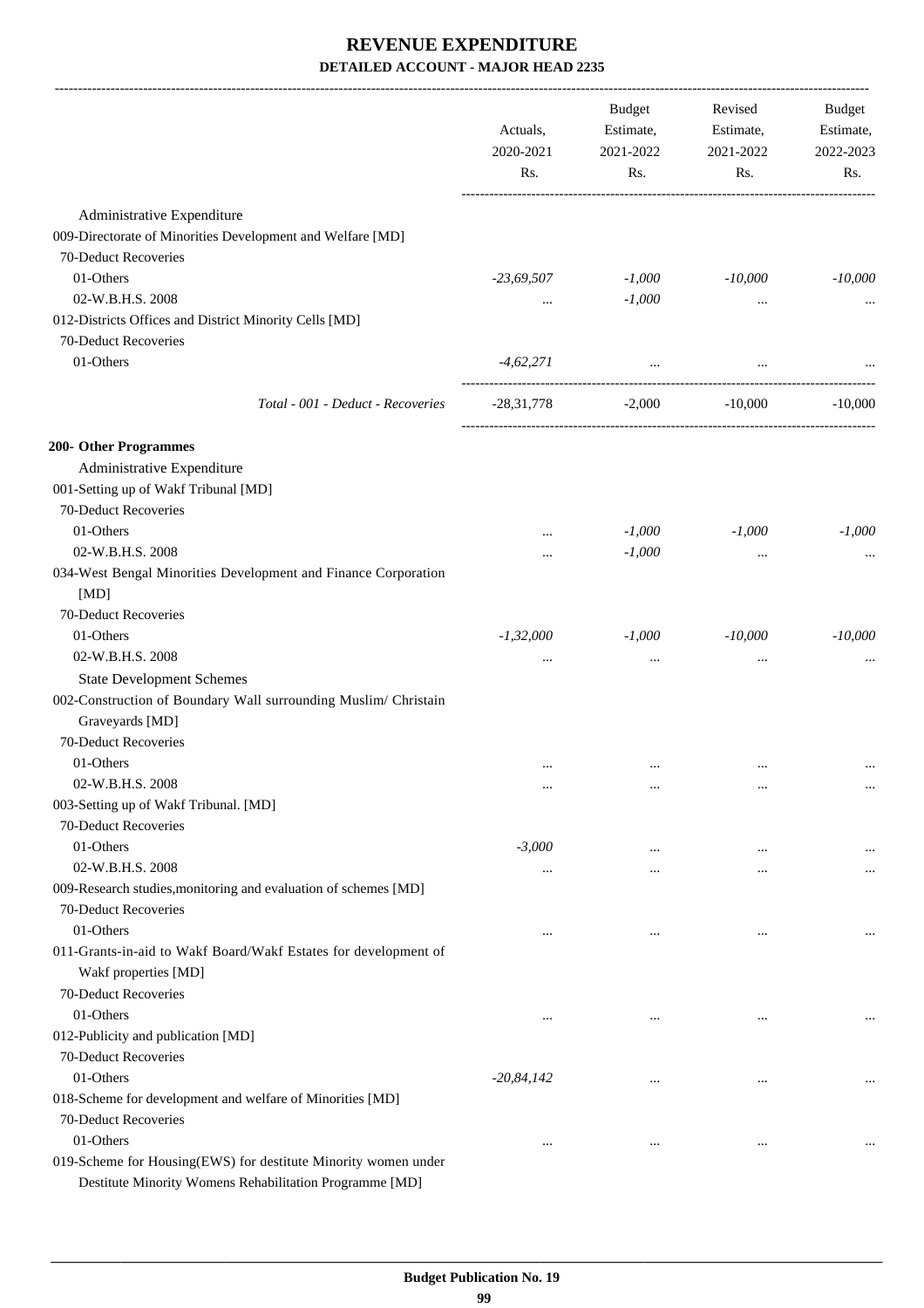|                                                                                                                                    | Actuals,<br>2020-2021<br>Rs. | Budget<br>Estimate,<br>2021-2022<br>Rs.                  | Revised<br>Estimate,<br>2021-2022<br>Rs. | Budget<br>Estimate,<br>2022-2023<br>Rs. |
|------------------------------------------------------------------------------------------------------------------------------------|------------------------------|----------------------------------------------------------|------------------------------------------|-----------------------------------------|
| 70-Deduct Recoveries                                                                                                               |                              |                                                          |                                          |                                         |
| 01-Others                                                                                                                          |                              |                                                          |                                          |                                         |
| 022-Integrated Minority Development Scheme [MD]                                                                                    |                              |                                                          |                                          |                                         |
| 70-Deduct Recoveries                                                                                                               |                              |                                                          |                                          |                                         |
| 01-Others                                                                                                                          |                              |                                                          |                                          |                                         |
| 026-Procurement and Distribution of bi-cycles to Minorities [MD]                                                                   |                              |                                                          |                                          |                                         |
| 70-Deduct Recoveries<br>01-Others                                                                                                  |                              |                                                          |                                          |                                         |
| 027-Talent Support Programme for Meritorious Minority Students                                                                     |                              |                                                          |                                          |                                         |
| [MD]                                                                                                                               |                              |                                                          |                                          |                                         |
| 70-Deduct Recoveries                                                                                                               |                              |                                                          |                                          |                                         |
| 01-Others                                                                                                                          |                              |                                                          |                                          |                                         |
| Total - 200 - Deduct - Recoveries                                                                                                  | $-22,19,142$                 | -----------------<br>-----------------------<br>$-3,000$ | $-11,000$                                | $-11,000$                               |
| 800- Other Expenditure                                                                                                             |                              |                                                          |                                          |                                         |
| <b>State Development Schemes</b>                                                                                                   |                              |                                                          |                                          |                                         |
| 031-Refund of Unutilised Fund of CSS Schemes (State Share)<br>(CSSREFUND) [MD]                                                     |                              |                                                          |                                          |                                         |
| 70-Deduct Recoveries                                                                                                               |                              |                                                          |                                          |                                         |
| 01-Others                                                                                                                          |                              |                                                          |                                          |                                         |
| State Development Schemes (Central Assistance)<br>030-Refund of Unutilised Fund of CSS Schemes (Central Share)<br>(CSSREFUND) [MD] |                              |                                                          |                                          |                                         |
| 70-Deduct Recoveries                                                                                                               |                              |                                                          |                                          |                                         |
| 01-Others                                                                                                                          |                              |                                                          |                                          |                                         |
| Total - 800 - Deduct - Recoveries                                                                                                  |                              |                                                          |                                          |                                         |
| 911- Deduct Recoveries of Overpayments                                                                                             |                              |                                                          |                                          |                                         |
| Administrative Expenditure                                                                                                         |                              |                                                          |                                          |                                         |
| 009-Directorate of Minorities Development and Welfare [MD]                                                                         |                              |                                                          |                                          |                                         |
| 70-Deduct Recoveries                                                                                                               |                              |                                                          |                                          |                                         |
| 01-Others                                                                                                                          | $-59,46,310$                 |                                                          | $-1,00,000$                              | $-1,00,000$                             |
| <b>State Development Schemes</b>                                                                                                   |                              |                                                          |                                          |                                         |
| 002-Construction of Boundary Wall surrounding Muslim/ Christain<br>Graveyards [MD]                                                 |                              |                                                          |                                          |                                         |
| 70-Deduct Recoveries                                                                                                               |                              |                                                          |                                          |                                         |
| 01-Others                                                                                                                          | $-90,69,849$                 | $\cdots$                                                 | $\cdots$                                 |                                         |
| 003-Refund of Unutilised Fund of CSS Schemes (State Share) [MD]                                                                    |                              |                                                          |                                          |                                         |
| 70-Deduct Recoveries                                                                                                               |                              |                                                          |                                          |                                         |
| 01-Others                                                                                                                          | $-38,96,770$                 | $\cdots$                                                 |                                          |                                         |
| 014-Skill Development and Employment of Minorities [MD]                                                                            |                              |                                                          |                                          |                                         |
| 70-Deduct Recoveries                                                                                                               |                              |                                                          |                                          |                                         |
| 01-Others                                                                                                                          |                              | $\cdots$                                                 | $\cdots$                                 |                                         |
| 019-Scheme for Housing (EWS) for destitute Minority women under<br>Destitute Minority Women Rehabilitation Programme [MD]          |                              |                                                          |                                          |                                         |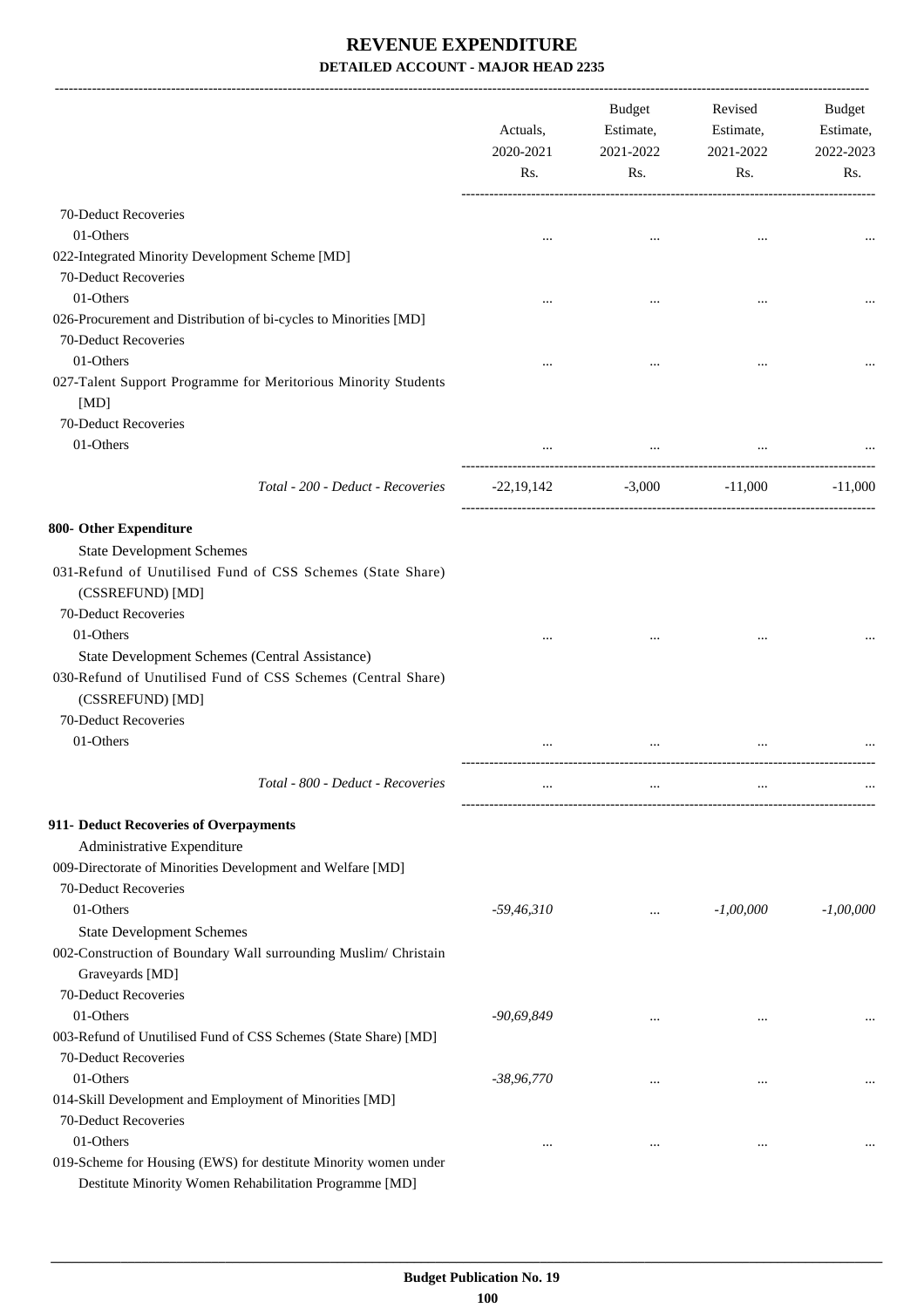|                                                                                                                                     | Actuals,<br>2020-2021<br>Rs. | <b>Budget</b><br>Estimate,<br>2021-2022<br>Rs. | Revised<br>Estimate,<br>2021-2022<br>Rs. | Budget<br>Estimate,<br>2022-2023<br>Rs. |
|-------------------------------------------------------------------------------------------------------------------------------------|------------------------------|------------------------------------------------|------------------------------------------|-----------------------------------------|
| 70-Deduct Recoveries                                                                                                                |                              |                                                |                                          |                                         |
| 01-Others                                                                                                                           | $-8,69,902$                  | $\ddotsc$                                      | $\ddotsc$                                |                                         |
| 027-Distribution of Bicycles to the Girl Students of Recognized and<br>Aided Madrasah [MD]                                          |                              |                                                |                                          |                                         |
| 70-Deduct Recoveries                                                                                                                |                              |                                                |                                          |                                         |
| 01-Others                                                                                                                           |                              |                                                |                                          |                                         |
| 052-West Bengal Minorities Development and Finance Corporation<br>[MD]                                                              |                              |                                                |                                          |                                         |
| 70-Deduct Recoveries                                                                                                                |                              |                                                |                                          |                                         |
| 01-Others                                                                                                                           |                              |                                                |                                          |                                         |
| 053-Construction of Boundary Wall surrounding Muslim/ Christain<br>Graveyards [MD]<br>70-Deduct Recoveries                          |                              |                                                |                                          |                                         |
| 01-Others                                                                                                                           |                              |                                                |                                          |                                         |
| 054-Schemes for Development and welfare of minorities [MD]<br>70-Deduct Recoveries                                                  |                              |                                                |                                          |                                         |
| 01-Others                                                                                                                           | $-6,100$                     |                                                |                                          |                                         |
| 055-Scheme for empowerment of minority women under Destitute<br>Minority Women Rehabilitation Programe [MD]<br>70-Deduct Recoveries |                              |                                                |                                          |                                         |
| 01-Others                                                                                                                           |                              |                                                |                                          |                                         |
|                                                                                                                                     |                              |                                                |                                          |                                         |
| Total - 911 - Deduct - Recoveries                                                                                                   | -1,97,88,931                 | <b>Contract Contract</b>                       | $-1,00,000$                              | $-1,00,000$                             |
| Total - 2235 - Deduct - Recoveries                                                                                                  | $-2,48,39,851$               | $-5,000$                                       | $-1,21,000$                              | $-1,21,000$                             |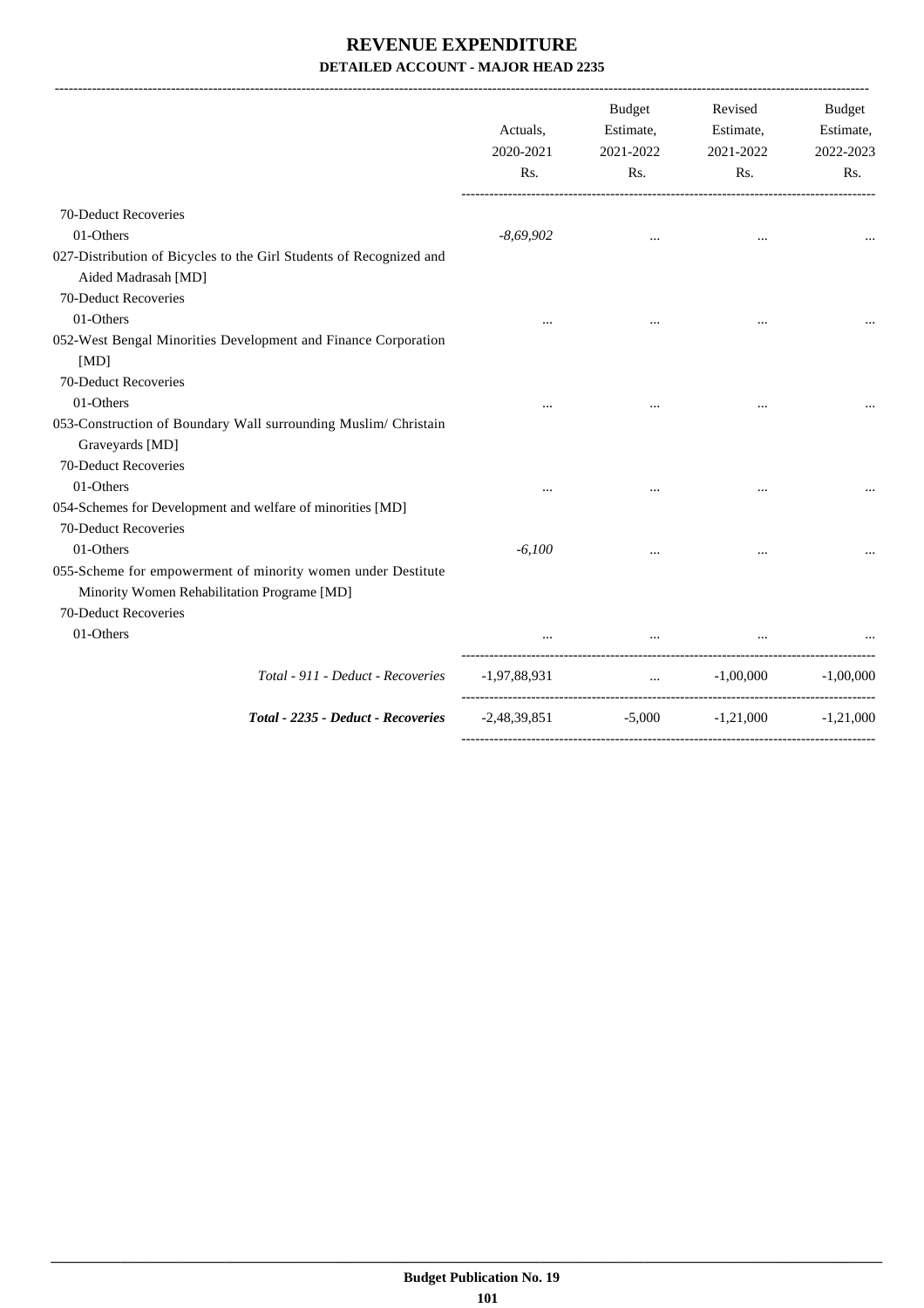#### **DEMAND No. 38**

### **Minority Affairs & Madrasah Education Department**

**B - Social Services - (h) Others**

**Head of Account : 2250 - Other Social Services** 

| Voted Rs. 144,66,52,000                                        | <b>Charged Rs. Nil</b>                                                             |               |                                                         |                  | Total Rs. 144,66,52,000 |
|----------------------------------------------------------------|------------------------------------------------------------------------------------|---------------|---------------------------------------------------------|------------------|-------------------------|
|                                                                |                                                                                    |               | Voted Rs.                                               | Charged Rs.      | Total Rs.               |
|                                                                | <b>Gross Expenditure</b>                                                           |               | 144,66,52,000                                           | $\cdots$         | 144,66,52,000           |
|                                                                | <b>Deduct - Recoveries</b>                                                         |               | $-2,000$                                                | $\cdots$         | $-2,000$                |
|                                                                | Net Expenditure                                                                    |               | 144,66,50,000                                           | $\cdots$         | 144,66,50,000           |
|                                                                | <b>REVENUE EXPENDITURE</b><br><b>ABSTRACT ACCOUNT</b>                              |               |                                                         |                  |                         |
|                                                                |                                                                                    |               | Budget                                                  | Revised          | Budget                  |
|                                                                |                                                                                    | Actuals,      | Estimate,                                               | Estimate,        | Estimate,               |
|                                                                |                                                                                    | 2020-2021     | 2021-2022                                               | 2021-2022        | 2022-2023               |
|                                                                |                                                                                    | Rs.           | Rs.                                                     | Rs.              | Rs.                     |
| 800- Other Expenditure                                         |                                                                                    |               |                                                         |                  |                         |
| Administrative Expenditure<br><b>State Development Schemes</b> |                                                                                    | 153,57,36,088 | 138,66,11,000                                           | 144,47,75,000    | 144,66,52,000           |
|                                                                |                                                                                    |               |                                                         |                  |                         |
|                                                                | <b>Total - 800</b>                                                                 |               | 153,57,36,088 138,66,11,000 144,47,75,000 144,66,52,000 |                  |                         |
|                                                                | <b>Grand Total - Gross</b>                                                         |               | 153,57,36,088 138,66,11,000 144,47,75,000 144,66,52,000 |                  |                         |
|                                                                | Voted                                                                              |               | 153,57,36,088 138,66,11,000 144,47,75,000 144,66,52,000 |                  |                         |
|                                                                | Charged                                                                            | $\cdots$      | $\sim$ $\sim$                                           | $\cdots$         |                         |
|                                                                | Administrative Expenditure 153,57,36,088 138,66,11,000 144,47,75,000 144,66,52,000 |               |                                                         |                  |                         |
|                                                                | <b>State Development Schemes</b>                                                   | $\cdots$      | $\cdots$                                                |                  |                         |
|                                                                | <b>Deduct Recoveries</b>                                                           |               | $-2,000$                                                | $-2,000$         | $-2,000$                |
|                                                                | <b>Grand Total - Net</b>                                                           | 153,57,36,088 | 138,66,09,000                                           | 144,47,73,000    | 144,66,50,000           |
|                                                                | Voted                                                                              | 153,57,36,088 | 138,66,09,000                                           | 144, 47, 73, 000 | 144,66,50,000           |
|                                                                | Charged                                                                            |               | $\cdots$                                                | $\cdots$         |                         |

----------------------------------------------------------------------------------------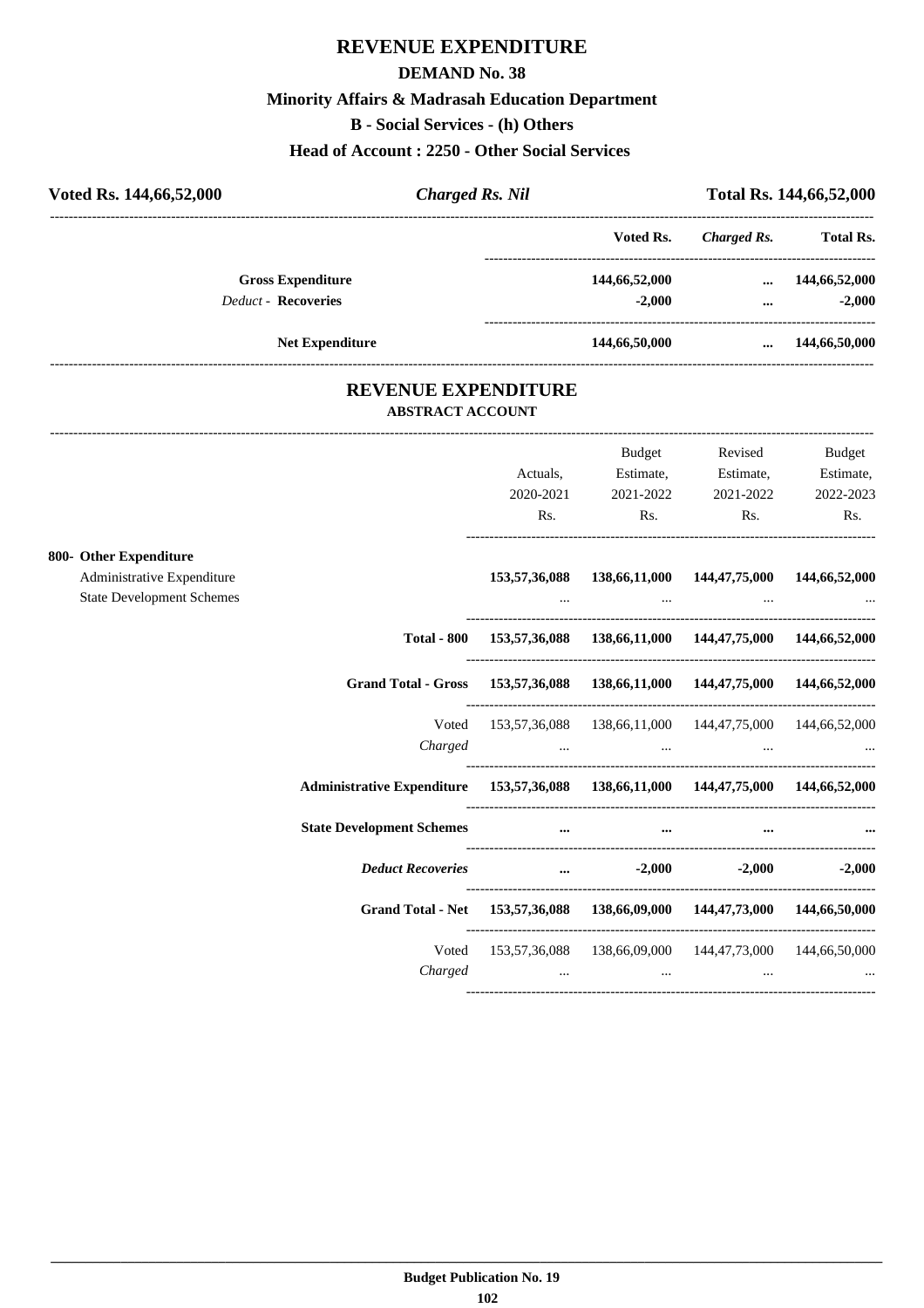|                                                                                  | Actuals,<br>2020-2021<br>Rs. | Budget<br>Estimate,<br>2021-2022<br>Rs. | Revised<br>Estimate,<br>2021-2022<br>Rs.                | Budget<br>Estimate,<br>2022-2023<br>Rs. |
|----------------------------------------------------------------------------------|------------------------------|-----------------------------------------|---------------------------------------------------------|-----------------------------------------|
| DETAILED ACCOUNT NO. 2250-00-800 - OTHER EXPENDITURE                             |                              |                                         |                                                         |                                         |
| 800- Other Expenditure                                                           |                              |                                         |                                                         |                                         |
| <b>Administrative Expenditure</b>                                                |                              |                                         |                                                         |                                         |
| 005- Grants to the State Haj Committee [MD]                                      |                              |                                         |                                                         |                                         |
| 27- Minor Works/ Maintenance                                                     |                              |                                         | 50,00,000                                               | 50,00,000                               |
| 31- Grants-in-aid-GENERAL                                                        |                              |                                         |                                                         |                                         |
| 02-Other Grants                                                                  | 1,25,000                     | 2,50,000                                | 2,50,000                                                | 2,50,000                                |
| 36- Grants-in-aid-Salaries                                                       | 34,58,000                    | 38,50,000                               | 35,79,000                                               | 37,49,000                               |
| Total - 2250-00-800-005                                                          | 35,83,000                    | 41,00,000                               | 88,29,000                                               | 89,99,000                               |
| 017- Contribution to the Board of Wakfs, West Bengal [MD]                        |                              |                                         |                                                         |                                         |
| 31- Grants-in-aid-GENERAL                                                        |                              |                                         |                                                         |                                         |
| 02-Other Grants                                                                  |                              | 149,74,22,844 135,00,00,000             | 140,00,00,000                                           | 140,00,00,000                           |
| 36- Grants-in-aid-Salaries                                                       |                              | 3,47,30,244 3,25,11,000                 | 3,59,46,000                                             | 3,76,53,000                             |
| Total - 2250-00-800-017                                                          |                              |                                         | 153,21,53,088 138,25,11,000 143,59,46,000 143,76,53,000 |                                         |
| <b>Total - Administrative Expenditure</b>                                        | 153,57,36,088                |                                         | 138,66,11,000 144,47,75,000 144,66,52,000               |                                         |
| <b>State Development Schemes</b>                                                 |                              |                                         |                                                         |                                         |
| 001- Scheme for construction of Muslim Students Hostels in the                   |                              |                                         |                                                         |                                         |
| Districts formulated by the Minorities Affairs and Madrasah                      |                              |                                         |                                                         |                                         |
| Education Department. [MD]                                                       |                              |                                         |                                                         |                                         |
| 35- Grants for creation of Capital Assets                                        |                              |                                         |                                                         |                                         |
| Total - 2250-00-800                                                              | 153,57,36,088                | 138,66,11,000                           | 144, 47, 75, 000                                        | 144,66,52,000                           |
| Voted                                                                            |                              |                                         | 153,57,36,088 138,66,11,000 144,47,75,000 144,66,52,000 |                                         |
| Charged                                                                          | $\cdots$                     | $\cdots$                                |                                                         |                                         |
|                                                                                  |                              |                                         |                                                         |                                         |
| <b>DETAILED ACCOUNT NO. 2250 - DEDUCT RECOVERIES IN REDUCTION OF EXPENDITURE</b> |                              |                                         |                                                         |                                         |
| 800- Other Expenditure                                                           |                              |                                         |                                                         |                                         |
| Administrative Expenditure                                                       |                              |                                         |                                                         |                                         |
| 005-Grants to the State Haj Committee [MD]                                       |                              |                                         |                                                         |                                         |
| 70-Deduct Recoveries                                                             |                              |                                         |                                                         |                                         |
| 01-Others                                                                        | $\cdots$                     | $-1,000$                                | $-1,000$                                                | $-1,000$                                |
| 017-Contribution to the Board of Wakfs, West Bengal [MD]                         |                              |                                         |                                                         |                                         |
| 70-Deduct Recoveries                                                             |                              |                                         |                                                         |                                         |
|                                                                                  |                              |                                         |                                                         |                                         |
| 01-Others                                                                        | $\cdots$                     | $-1,000$                                | $-1,000$<br>-----------------------                     | $-1,000$<br>----------------------      |

#### **911- Deduct Recoveries of Overpayments**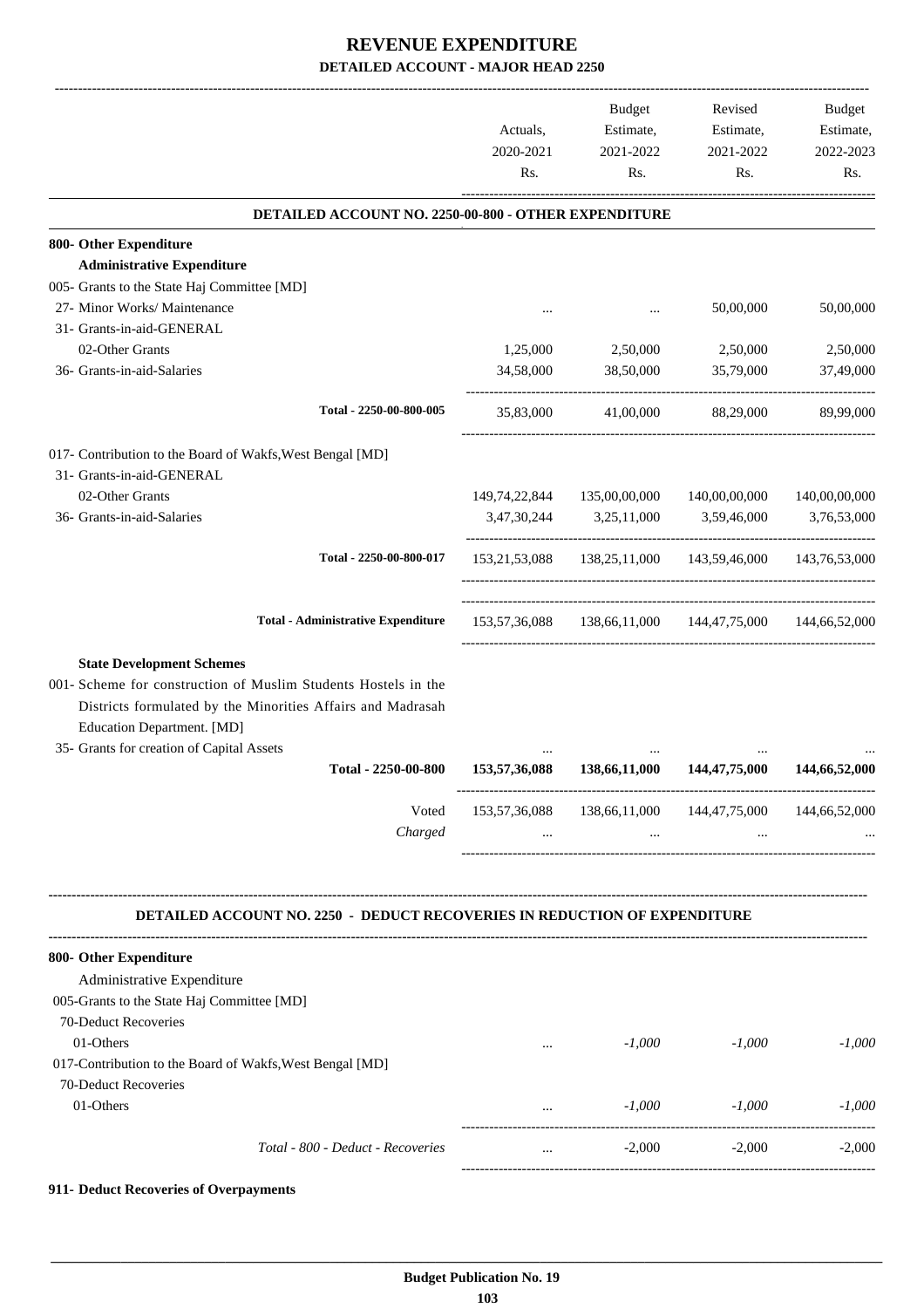|                                                          |                                    | Actuals.<br>2020-2021<br>Rs. | <b>Budget</b><br>Estimate,<br>2021-2022<br>Rs. | Revised<br>Estimate,<br>2021-2022<br>Rs. | <b>Budget</b><br>Estimate,<br>2022-2023<br>Rs. |
|----------------------------------------------------------|------------------------------------|------------------------------|------------------------------------------------|------------------------------------------|------------------------------------------------|
| Administrative Expenditure                               |                                    |                              |                                                |                                          |                                                |
| 017-Contribution to the Board of Wakfs, West Bengal [MD] |                                    |                              |                                                |                                          |                                                |
| 70-Deduct Recoveries                                     |                                    |                              |                                                |                                          |                                                |
| 01-Others                                                |                                    | $\cdots$                     | $\cdots$                                       | $\cdots$                                 | $\cdots$                                       |
|                                                          | Total - 911 - Deduct - Recoveries  | $\cdots$                     | $\cdots$                                       | $\cdots$                                 | $\cdots$                                       |
|                                                          | Total - 2250 - Deduct - Recoveries | $\cdots$                     | $-2,000$                                       | $-2,000$                                 | $-2,000$                                       |
|                                                          |                                    |                              |                                                |                                          |                                                |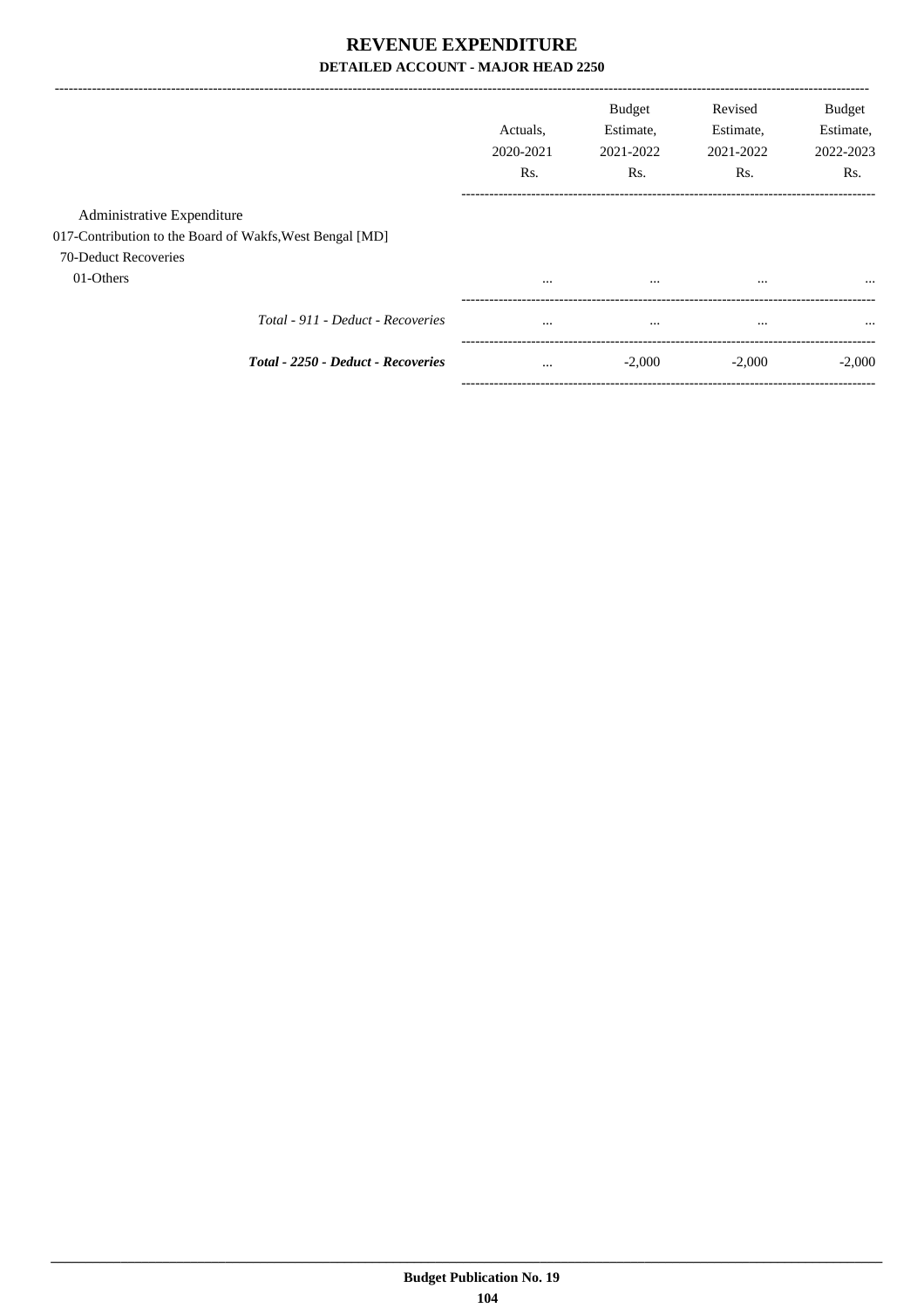#### **DEMAND No. 38**

#### **Minority Affairs & Madrasah Education Department**

**B - Social Services - (h) Others**

**Head of Account : 2251 - Secretariat--Social Services**

| Voted Rs. 6,22,64,000      | <b>Charged Rs. Nil</b> |             | Total Rs. 6,22,64,000 |                  |
|----------------------------|------------------------|-------------|-----------------------|------------------|
|                            |                        | Voted Rs.   | Charged Rs.           | <b>Total Rs.</b> |
| <b>Gross Expenditure</b>   |                        | 6,22,64,000 | $\cdots$              | 6,22,64,000      |
| <b>Deduct - Recoveries</b> |                        | $-2.000$    | $\cdots$              | $-2.000$         |
| <b>Net Expenditure</b>     |                        | 6,22,62,000 | $\cdots$              | 6,22,62,000      |

#### **REVENUE EXPENDITURE ABSTRACT ACCOUNT**

---------------------------------------------------------------------------------------------------------------------------------------------------------------------------------

|                                  |                                                                            |                                                                                                                     | <b>Budget</b> | Revised                                               | <b>Budget</b> |
|----------------------------------|----------------------------------------------------------------------------|---------------------------------------------------------------------------------------------------------------------|---------------|-------------------------------------------------------|---------------|
|                                  |                                                                            | Actuals,                                                                                                            | Estimate,     | Estimate,                                             | Estimate,     |
|                                  |                                                                            | 2020-2021                                                                                                           | 2021-2022     | 2021-2022                                             | 2022-2023     |
|                                  |                                                                            | Rs.                                                                                                                 | Rs.           | Rs.                                                   | Rs.           |
| 090- Secretariate                |                                                                            |                                                                                                                     |               |                                                       |               |
| Administrative Expenditure       |                                                                            | 5, 36, 77, 943                                                                                                      | 6,26,68,000   | 6,04,42,000                                           | 6,22,64,000   |
| <b>State Development Schemes</b> |                                                                            |                                                                                                                     |               |                                                       |               |
|                                  | <b>Total - 090</b>                                                         |                                                                                                                     |               | 5,36,77,943 6,26,68,000 6,04,42,000 6,22,64,000       |               |
|                                  | Grand Total - Gross 5,36,77,943 6,26,68,000 6,04,42,000 6,22,64,000        |                                                                                                                     |               |                                                       |               |
|                                  |                                                                            |                                                                                                                     |               | Voted 5,36,77,943 6,26,68,000 6,04,42,000 6,22,64,000 |               |
|                                  |                                                                            | Charged                                                                                                             |               |                                                       |               |
|                                  | Administrative Expenditure 5,36,77,943 6,26,68,000 6,04,42,000 6,22,64,000 |                                                                                                                     |               |                                                       |               |
|                                  | <b>Deduct Recoveries</b>                                                   | and the contract of the contract of the contract of the contract of the contract of the contract of the contract of | $-2,000$      | $-2,000$                                              | $-2,000$      |
|                                  | Grand Total - Net 5,36,77,943 6,26,66,000 6,04,40,000 6,22,62,000          |                                                                                                                     |               |                                                       |               |
|                                  | Voted                                                                      |                                                                                                                     |               | 5,36,77,943 6,26,66,000 6,04,40,000 6,22,62,000       |               |
|                                  | Charged                                                                    |                                                                                                                     | $\cdots$      |                                                       |               |
|                                  |                                                                            |                                                                                                                     |               |                                                       |               |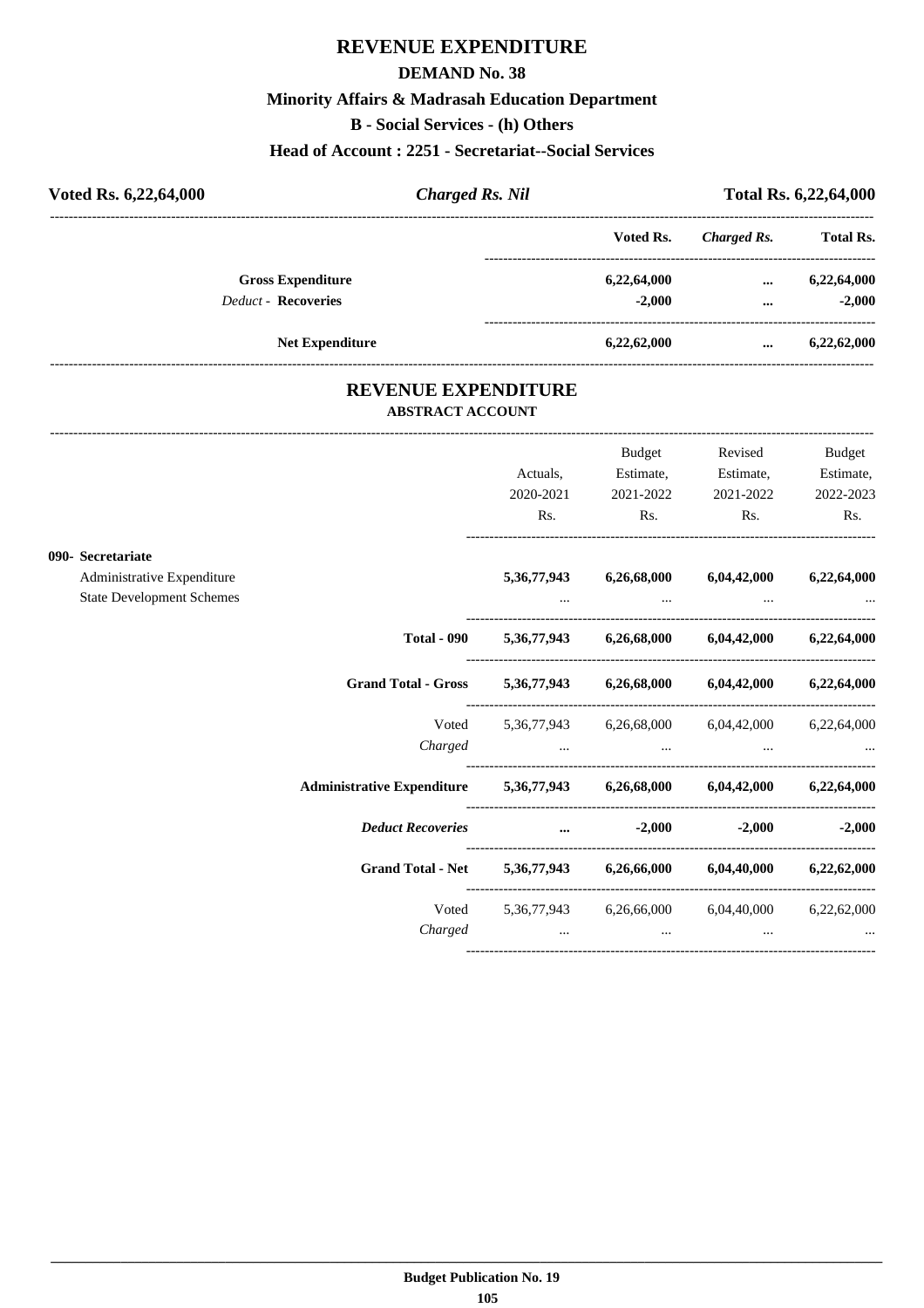|                                                              |             | Budget      | Revised                 | Budget                |
|--------------------------------------------------------------|-------------|-------------|-------------------------|-----------------------|
|                                                              | Actuals,    | Estimate,   | Estimate,               | Estimate,             |
|                                                              | 2020-2021   | 2021-2022   | 2021-2022               | 2022-2023             |
|                                                              | Rs.         | Rs.         | Rs.                     | Rs.                   |
| DETAILED ACCOUNT NO. 2251-00-090 - SECRETARIATE              |             |             |                         |                       |
| 090- Secretariate                                            |             |             |                         |                       |
| <b>Administrative Expenditure</b>                            |             |             |                         |                       |
| 020- Minority Affairs and Madrasah Education Department [MD] |             |             |                         |                       |
| 01- Salaries                                                 |             |             |                         |                       |
| 01-Pay                                                       | 3,99,56,669 | 4,27,41,000 | 4,07,56,000             | 4, 19, 79, 000        |
| 14-Grade Pay                                                 |             | $\ddots$    | $\cdots$                |                       |
| 02-Dearness Allowance                                        | 9,09,586    | 12,82,000   | 24,00,000               | 25,19,000             |
| 03-House Rent Allowance                                      | 41,92,941   | 50,60,000   | 38,72,000               | 39,88,000             |
| 04-Ad hoc Bonus                                              | 1,21,800    | 1,25,000    | 1,54,000                | 1,66,000              |
| 07-Other Allowances                                          | 1,12,120    | 1,15,000    | 2,50,000                | 2,70,000              |
| 12-Medical Allowance                                         | 39,500      | 61,000      | 40,000                  | 41,000                |
| Total - 2251-00-090-020-01                                   | 4,53,32,616 |             | 4,93,84,000 4,74,72,000 | 4,89,63,000           |
| 02- Wages                                                    | 36,95,748   | 44,50,000   | 39,25,000               | 40,43,000             |
| 07- Medical Reimbursements                                   | 59,577      | 85,000      | 85,000                  | 87,000                |
| 11- Travel Expenses                                          | 10,010      | 1,10,000    | 3,00,000                | 3,00,000              |
| 12- Medical Reimbursements under WBHS 2008                   | 5,55,942    | 8,97,000    | 8,97,000                | 9,15,000              |
| 13- Office Expenses                                          |             |             |                         |                       |
| 01-Electricity                                               | $\cdots$    | $\cdots$    |                         |                       |
| 02-Telephone                                                 | 1,05,558    | 1,20,000    | 1,20,000                | 1,22,000              |
| 03-Maintenance / P.O.L. for Office Vehicles                  | 29,61,588   | 30,00,000   | 30,21,000               | 30,81,000             |
| 04-Other Office Expenses                                     | 2,43,505    | 4,80,000    | 4,80,000                | 4.90.000              |
| Total - 2251-00-090-020-13                                   | 33,10,651   | 36,00,000   | 36,21,000               | 36,93,000             |
| 50- Other Charges                                            | 6,72,497    | 40,32,000   | 40,32,000               | 41,53,000             |
| 75- Purchase                                                 | $\ldots$    | 24,000      | 25,000                  | 25,000                |
| 77- Computerisation                                          | 40,902      | 86,000      | 85,000                  | 85,000                |
| <b>Total - Administrative Expenditure</b>                    | 5,36,77,943 | 6,26,68,000 | 6,04,42,000             | 6,22,64,000           |
| Total - 2251-00-090                                          | 5,36,77,943 | 6,26,68,000 | 6,04,42,000             | 6,22,64,000           |
| Voted                                                        | 5,36,77,943 | 6,26,68,000 | 6,04,42,000             | 6,22,64,000           |
| Charged                                                      |             | $\cdots$    |                         | --------------------- |

 **DETAILED ACCOUNT NO. 2251 - DEDUCT RECOVERIES IN REDUCTION OF EXPENDITURE**

**--------------------------------------------------------------------------------------------------------------------------------------------------------------------------------**

### **-------------------------------------------------------------------------------------------------------------------------------------------------------------------------------- 090- Secretariate**

State Development Schemes

002-Minorities Development and Welfare Department [MD]

70-Deduct Recoveries

01-Others ... ... ... ...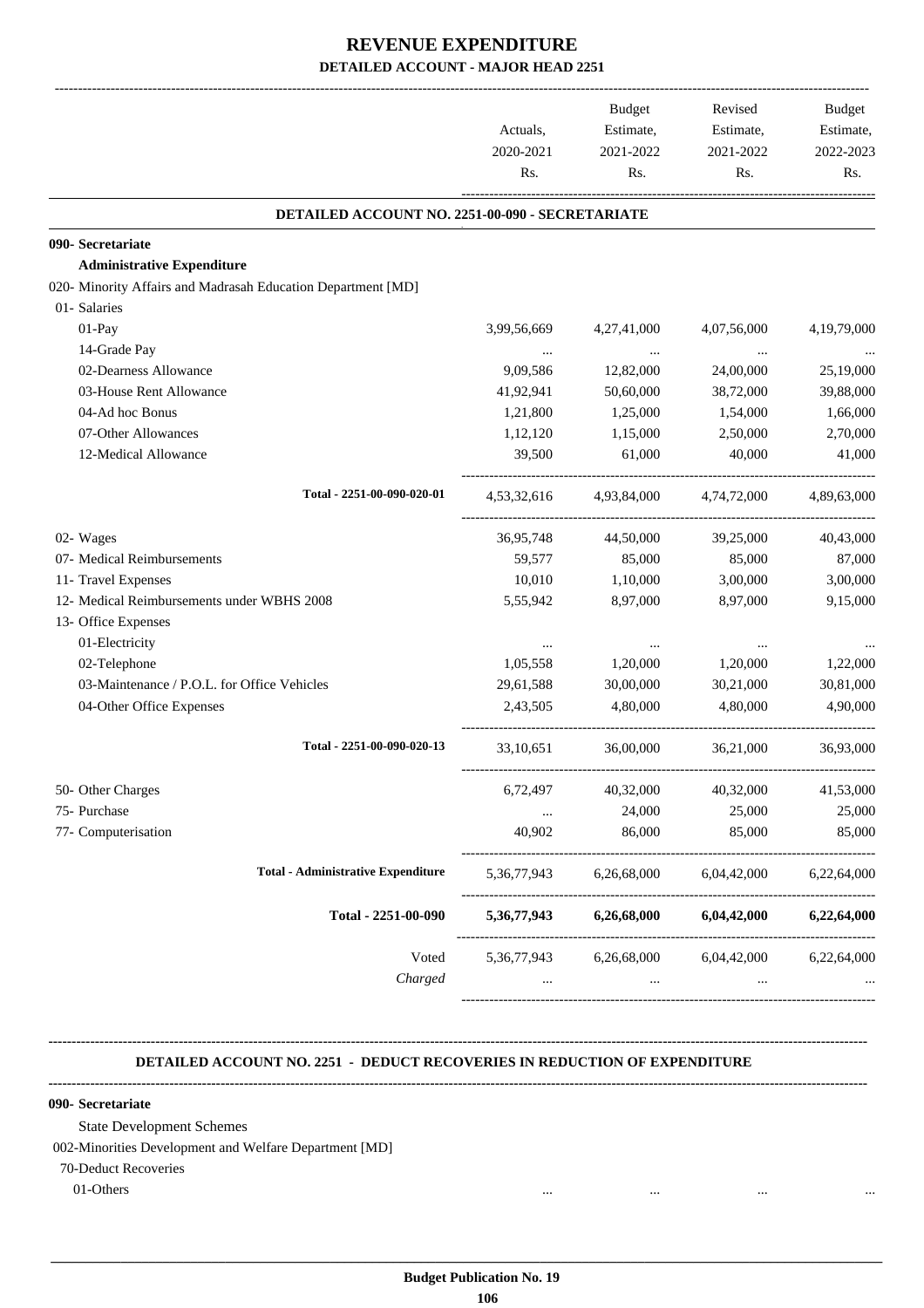|                                                             | Actuals.<br>2020-2021 | <b>Budget</b><br>Estimate,<br>2021-2022 | Revised<br>Estimate,<br>2021-2022 | Budget<br>Estimate,<br>2022-2023 |
|-------------------------------------------------------------|-----------------------|-----------------------------------------|-----------------------------------|----------------------------------|
|                                                             | Rs.                   | Rs.                                     | Rs.                               | Rs.                              |
| 02-W.B.H.S. 2008                                            | $\cdots$              | $\cdots$                                | $\cdots$                          |                                  |
| Total - 090 - Deduct - Recoveries                           | $\cdots$              | $\cdots$                                | $\cdots$                          |                                  |
| 911- Deduct Recoveries of Overpayments                      |                       |                                         |                                   |                                  |
| Administrative Expenditure                                  |                       |                                         |                                   |                                  |
| 009-Department of Technical Education and Training [MD]     |                       |                                         |                                   |                                  |
| 70-Deduct Recoveries                                        |                       |                                         |                                   |                                  |
| 01-Others                                                   |                       | $-1,000$                                | $-1,000$                          | $-1,000$                         |
| 020-Minority Affairs and Madrasah Education Department [MD] |                       |                                         |                                   |                                  |
| 70-Deduct Recoveries                                        |                       |                                         |                                   |                                  |
| 01-Others                                                   | $\cdots$              | $-1,000$                                | $-1,000$                          | $-1,000$                         |
| Total - 911 - Deduct - Recoveries                           | $\cdots$              | $-2,000$                                | $-2,000$                          | $-2,000$                         |
| <b>Total - 2251 - Deduct - Recoveries</b>                   | $\cdots$              | $-2,000$                                | $-2,000$                          | $-2,000$                         |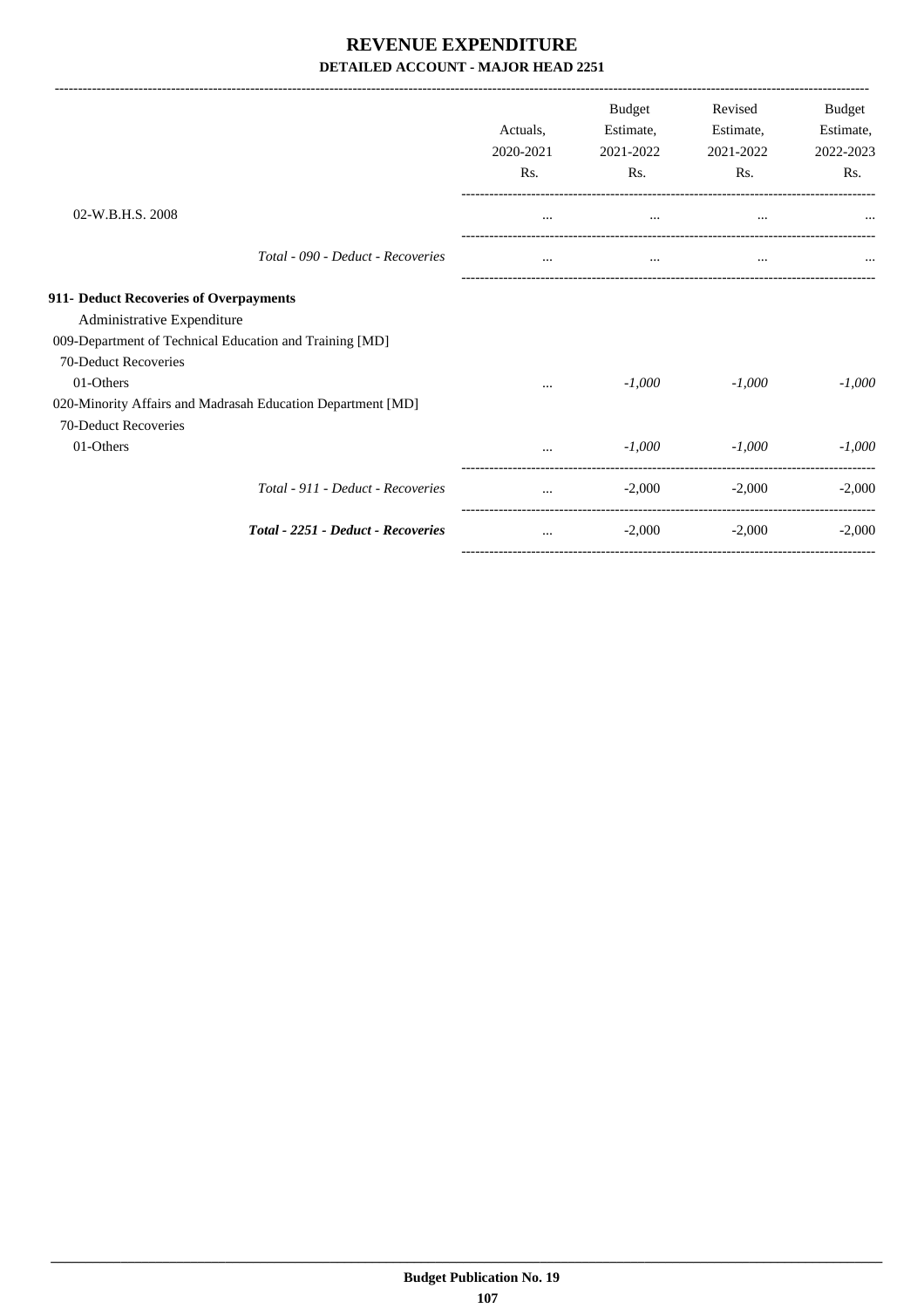### **REVENUE EXPENDITURE**

### **DEMAND No. 38**

#### **Minority Affairs & Madrasah Education Department**

**C - Economic Services - (b) Rural Development**

### **Head of Account : 2515 - Other Rural Development Programmes**

| Voted Rs. 100,00,00,000                                | <b>Charged Rs. Nil</b> |                           | Total Rs. 100,00,00,000 |                           |  |
|--------------------------------------------------------|------------------------|---------------------------|-------------------------|---------------------------|--|
|                                                        |                        | Voted Rs.                 | Charged Rs.             | <b>Total Rs.</b>          |  |
| <b>Gross Expenditure</b><br><b>Deduct - Recoveries</b> |                        | 100,00,00,000<br>$\cdots$ | $\cdots$<br>            | 100,00,00,000<br>$\cdots$ |  |
| <b>Net Expenditure</b>                                 |                        | 100,00,00,000             | $\cdots$                | 100,00,00,000             |  |
|                                                        |                        |                           |                         |                           |  |

### **REVENUE EXPENDITURE ABSTRACT ACCOUNT**

---------------------------------------------------------------------------------------------------------------------------------------------------------------------------------

----------------------------------------------------------------------------------------

#### Actuals, 2020-2021 Rs. Budget Estimate, 2021-2022 Rs. Revised Estimate, 2021-2022 Rs. Budget Estimate, 2022-2023 Rs. ---------------------------------------------------------------------------------------- **197- Assistance to Block Panchayats** State Development Schemes **62,65,69,311 100,00,00,000 49,57,33,000 100,00,00,000** ---------------------------------------------------------------------------------------- **Total - 197 62,65,69,311 100,00,00,000 49,57,33,000 100,00,00,000** ---------------------------------------------------------------------------------------- **Grand Total - Gross 62,65,69,311 100,00,00,000 49,57,33,000 100,00,00,000** ---------------------------------------------------------------------------------------- Voted 62,65,69,311 100,00,00,000 49,57,33,000 100,00,00,000 *Charged ... ... ... ...* ---------------------------------------------------------------------------------------- **State Development Schemes 62,65,69,311 100,00,00,000 49,57,33,000 100,00,00,000** ---------------------------------------------------------------------------------------- *Deduct Recoveries* **... ... ... ...** ---------------------------------------------------------------------------------------- **Grand Total - Net 62,65,69,311 100,00,00,000 49,57,33,000 100,00,00,000** ---------------------------------------------------------------------------------------- Voted 62,65,69,311 100,00,00,000 49,57,33,000 100,00,00,000 *Charged ... ... ... ...*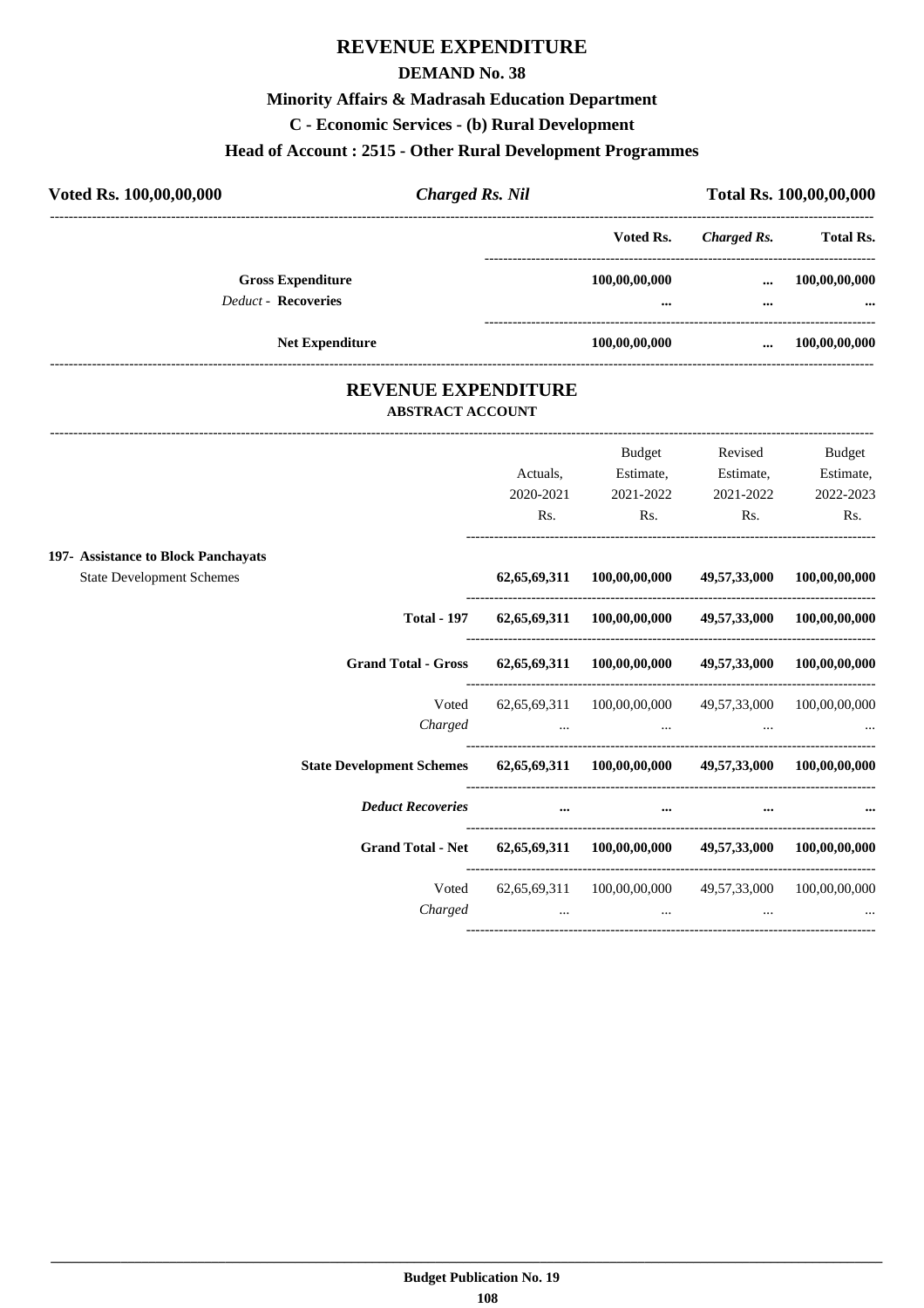|                                                                                                                                                                                   | Actuals,<br>2020-2021<br>Rs. | <b>Budget</b><br>Estimate,<br>2021-2022<br>Rs. | Revised<br>Estimate,<br>2021-2022<br>Rs. | Budget<br>Estimate,<br>2022-2023<br>Rs. |
|-----------------------------------------------------------------------------------------------------------------------------------------------------------------------------------|------------------------------|------------------------------------------------|------------------------------------------|-----------------------------------------|
| DETAILED ACCOUNT NO. 2515-00-197 - ASSISTANCE TO BLOCK PANCHAYATS                                                                                                                 |                              |                                                |                                          |                                         |
| 197- Assistance to Block Panchayats                                                                                                                                               |                              |                                                |                                          |                                         |
| <b>State Development Schemes</b>                                                                                                                                                  |                              |                                                |                                          |                                         |
| 008- Assistance to Panchayat Bodies for running Madrasha Siksha<br>Kendras [MD]                                                                                                   |                              |                                                |                                          |                                         |
| 31- Grants-in-aid-GENERAL                                                                                                                                                         |                              |                                                |                                          |                                         |
| 02-Other Grants                                                                                                                                                                   | 61,22,01,111                 | 20,00,00,000                                   | 22,90,66,000                             | 100,00,00,000                           |
| 36- Grants-in-aid-Salaries                                                                                                                                                        | 1,43,68,200                  | 80,00,00,000                                   | 26,66,67,000                             |                                         |
| <b>Total - State Development Schemes</b>                                                                                                                                          | 62, 65, 69, 311              | 100,00,00,000                                  | 49,57,33,000                             | 100,00,00,000                           |
| Total - 2515-00-197                                                                                                                                                               | 62, 65, 69, 311              | 100,00,00,000                                  | 49,57,33,000                             | 100,00,00,000                           |
| Voted                                                                                                                                                                             | 62, 65, 69, 311              | 100,00,00,000                                  | 49,57,33,000                             | 100,00,00,000                           |
| Charged                                                                                                                                                                           | $\cdots$                     | $\cdots$                                       | $\ddotsc$                                |                                         |
| 197- Assistance to Block Panchayats<br><b>State Development Schemes</b><br>008-Assistance to Panchayat Bodies for running Madrasha Siksha<br>Kendras [MD]<br>70-Deduct Recoveries |                              |                                                |                                          |                                         |
| 01-Others                                                                                                                                                                         |                              |                                                |                                          |                                         |
| 02-W.B.H.S. 2008                                                                                                                                                                  | $\cdots$                     | $\cdots$                                       | $\cdots$                                 |                                         |
| Total - 197 - Deduct - Recoveries                                                                                                                                                 | $\cdots$                     | $\cdots$                                       |                                          |                                         |
| 800- Other Expenditure                                                                                                                                                            |                              |                                                |                                          |                                         |
| <b>State Development Schemes</b>                                                                                                                                                  |                              |                                                |                                          |                                         |
| 033-Assistance for running Madrasha Siksha Kendras [MD]                                                                                                                           |                              |                                                |                                          |                                         |
| 70-Deduct Recoveries                                                                                                                                                              |                              |                                                |                                          |                                         |
| 01-Others                                                                                                                                                                         |                              | $\cdots$                                       |                                          |                                         |
| Total - 800 - Deduct - Recoveries                                                                                                                                                 | $\cdots$                     | $\cdots$                                       | $\cdots$                                 |                                         |
| 911- Deduct Recoveries of Overpayments                                                                                                                                            |                              |                                                |                                          |                                         |
| <b>State Development Schemes</b>                                                                                                                                                  |                              |                                                |                                          |                                         |
| 001-Assistance to Panchayat Bodies for running Madrasha Siksha<br>Kendras [MD]                                                                                                    |                              |                                                |                                          |                                         |
| 70-Deduct Recoveries                                                                                                                                                              |                              |                                                |                                          |                                         |
| 01-Others                                                                                                                                                                         | $\cdots$                     | $\cdots$                                       |                                          |                                         |
| 002-Assistance for running Madrasha Siksha Kendras [MD]<br>70-Deduct Recoveries                                                                                                   |                              |                                                |                                          |                                         |
| 01-Others                                                                                                                                                                         | $\cdots$                     | $\ddotsc$                                      | $\cdots$                                 |                                         |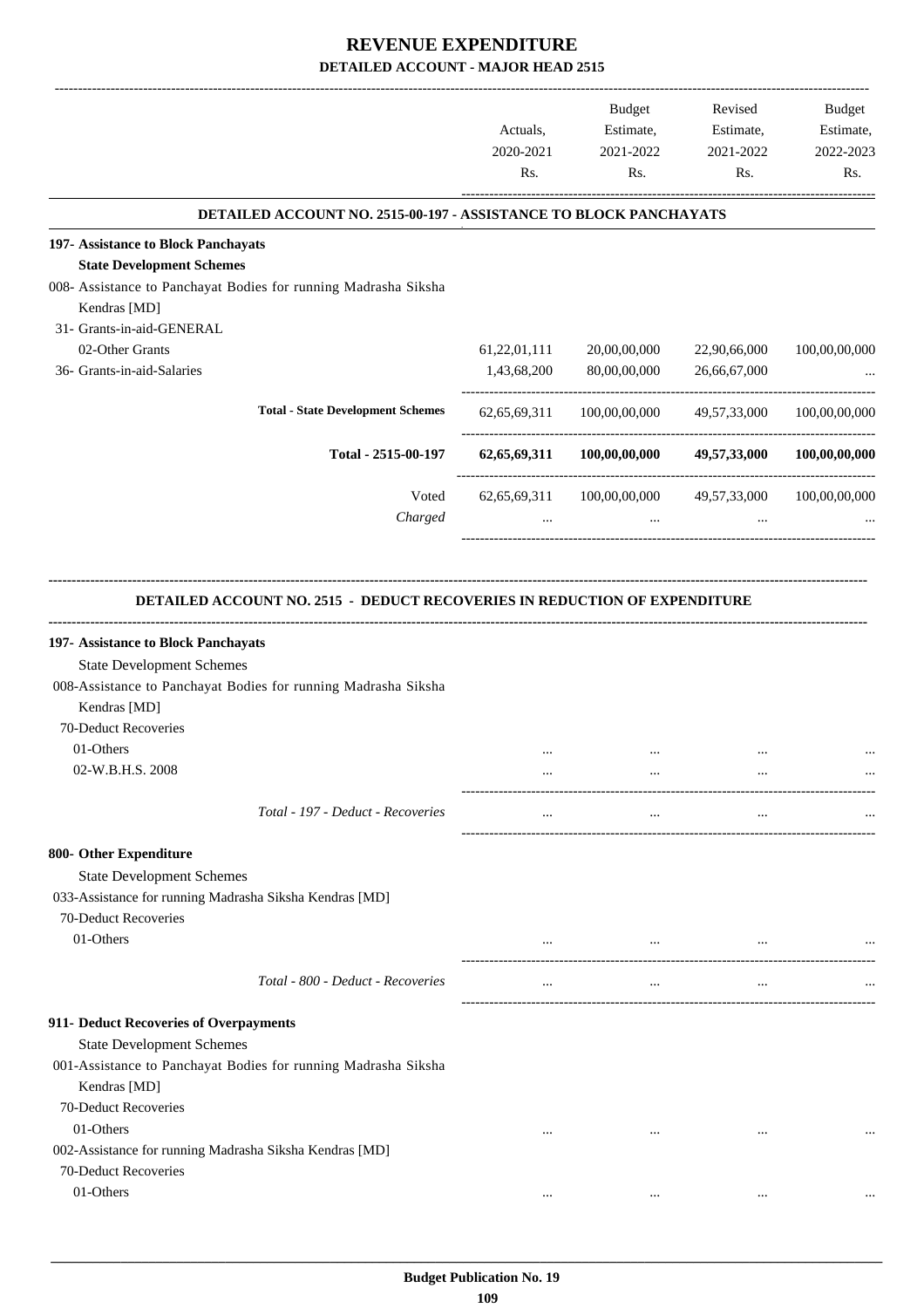|                                           | Actuals.<br>2020-2021<br>Rs. | <b>Budget</b><br>Estimate,<br>2021-2022<br>Rs. | Revised<br>Estimate,<br>2021-2022<br>Rs. | Budget<br>Estimate,<br>2022-2023<br>Rs. |
|-------------------------------------------|------------------------------|------------------------------------------------|------------------------------------------|-----------------------------------------|
| Total - 911 - Deduct - Recoveries         | $\cdots$                     | $\cdots$                                       | $\cdots$                                 | $\cdots$                                |
| <b>Total - 2515 - Deduct - Recoveries</b> | $\cdots$                     |                                                |                                          | $\cdots$                                |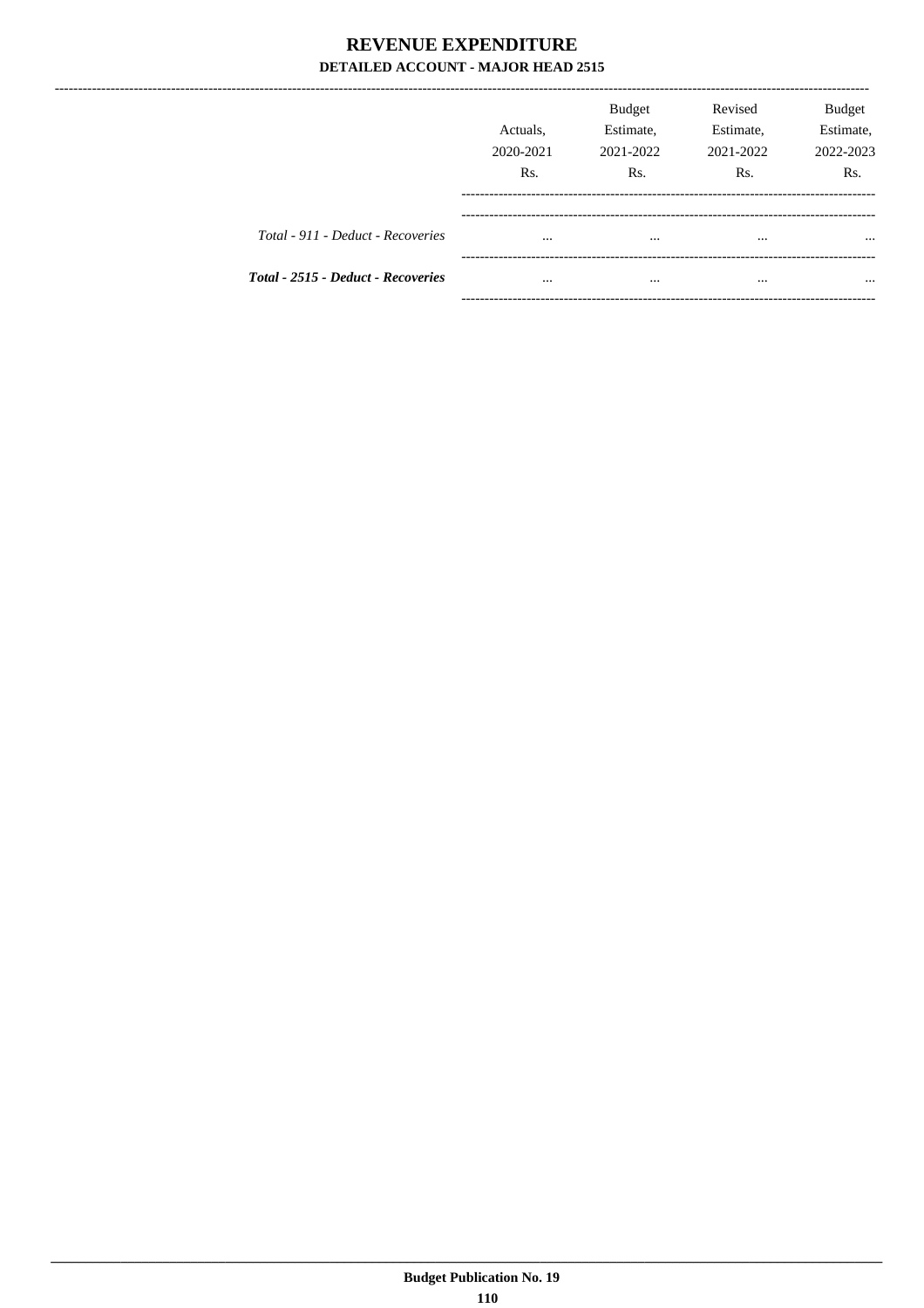# **CAPITAL EXPENDITURE**

### **DEMAND No. 38**

### **Minority Affairs & Madrasah Education Department**

**B. Capital Account of Social Services - (e) Capital Account of Welfare of Scheduled Castes, Scheduled Tribes and**

### **other Backward Classes**

**Head of Account : 4225 - Capital Outlay On Welfare Of Scheduled Castes, Scheduled Tribes, Other Backward Classes And Minorities**

| Voted Rs. 1310, 12, 50, 000                                                                          | <b>Charged Rs. Nil</b>   |                              |                                                                                                                                                                        |                                           | Total Rs. 1310, 12, 50, 000                     |
|------------------------------------------------------------------------------------------------------|--------------------------|------------------------------|------------------------------------------------------------------------------------------------------------------------------------------------------------------------|-------------------------------------------|-------------------------------------------------|
|                                                                                                      |                          |                              |                                                                                                                                                                        | Voted Rs. Charged Rs. Total Rs.           |                                                 |
| <b>Gross Expenditure</b>                                                                             |                          |                              | 1310,12,50,000  1310,12,50,000                                                                                                                                         |                                           |                                                 |
| Deduct - Recoveries                                                                                  |                          |                              |                                                                                                                                                                        | $\cdots$                                  | <b>The Committee Committee of the Committee</b> |
| <b>Net Expenditure</b>                                                                               |                          |                              | 1310,12,50,000                                                                                                                                                         |                                           | $\dots$ 1310,12,50,000                          |
|                                                                                                      | <b>ABSTRACT ACCOUNT</b>  | <b>CAPITAL EXPENDITURE</b>   |                                                                                                                                                                        |                                           |                                                 |
|                                                                                                      |                          | Actuals,<br>2020-2021<br>Rs. | <b>Budget</b><br>Estimate, Estimate,                                                                                                                                   | Revised<br>2021-2022 2021-2022<br>Rs. Rs. | Budget<br>Estimate,<br>2022-2023<br>Rs.         |
| 04 - WELFARE OF MINORITIES<br>277- Education                                                         |                          |                              |                                                                                                                                                                        |                                           |                                                 |
| <b>State Development Schemes</b><br>State Development Schemes (Central Assistance)                   |                          |                              | 161,41,29,161 832,50,00,000 214,16,65,000 880,12,50,000<br>61,45,50,571 500,00,00,000 43,37,32,000 430,00,00,000                                                       |                                           |                                                 |
|                                                                                                      |                          |                              | Total - 277 222,86,79,732 1332,50,00,000 257,53,97,000 1310,12,50,000                                                                                                  |                                           |                                                 |
|                                                                                                      |                          |                              | Grand Total - Gross 222,86,79,732 1332,50,00,000 257,53,97,000 1310,12,50,000                                                                                          |                                           |                                                 |
|                                                                                                      | Charged                  |                              | Voted 222,86,79,732 1332,50,00,000 257,53,97,000 1310,12,50,000<br>the contract of the contract of the contract of the contract of the contract of the contract of the |                                           |                                                 |
|                                                                                                      |                          |                              | State Development Schemes 161,41,29,161 832,50,00,000 214,16,65,000 880,12,50,000                                                                                      |                                           |                                                 |
| State Development Schemes (Central Assistance) 61,45,50,571 500,00,00,000 43,37,32,000 430,00,00,000 |                          |                              |                                                                                                                                                                        |                                           |                                                 |
|                                                                                                      | <b>Deduct Recoveries</b> |                              |                                                                                                                                                                        |                                           |                                                 |
|                                                                                                      |                          |                              | Grand Total - Net 222,86,79,732 1332,50,00,000 257,53,97,000 1310,12,50,000                                                                                            |                                           |                                                 |
|                                                                                                      | Voted<br>Charged         | $\cdots$                     | 222,86,79,732 1332,50,00,000 257,53,97,000 1310,12,50,000<br>$\cdots$                                                                                                  | $\cdots$                                  |                                                 |
|                                                                                                      |                          |                              |                                                                                                                                                                        |                                           |                                                 |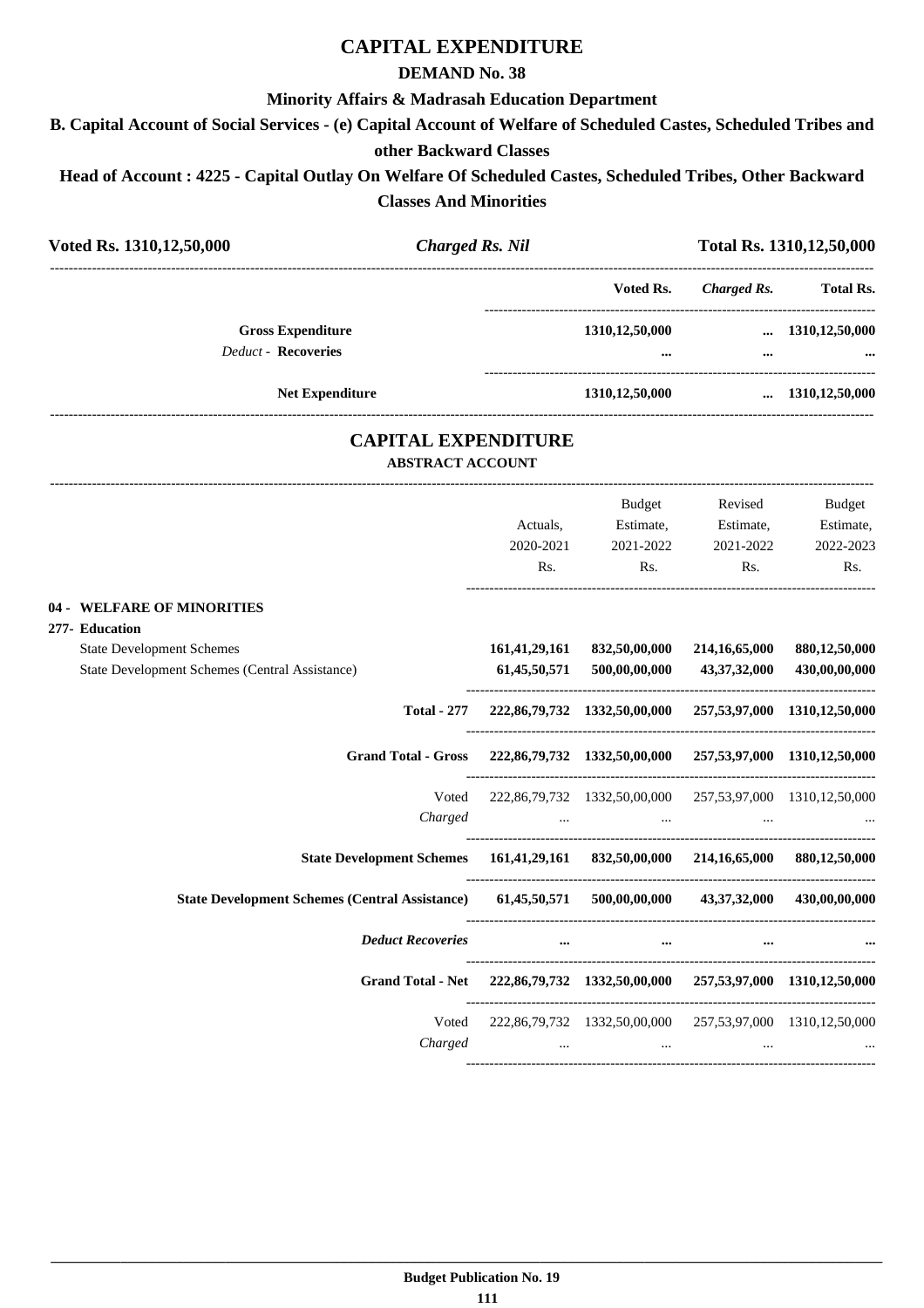|                                                                 |                                              | Actuals,<br>2020-2021<br>Rs. | <b>Budget</b><br>Estimate,<br>2021-2022<br>Rs. | Revised<br>Estimate,<br>2021-2022<br>Rs. | Budget<br>Estimate,<br>2022-2023<br>Rs. |
|-----------------------------------------------------------------|----------------------------------------------|------------------------------|------------------------------------------------|------------------------------------------|-----------------------------------------|
|                                                                 | DETAILED ACCOUNT NO. 4225-04-277 - EDUCATION |                              |                                                |                                          |                                         |
| 04 - WELFARE OF MINORITIES                                      |                                              |                              |                                                |                                          |                                         |
| 277- Education                                                  |                                              |                              |                                                |                                          |                                         |
| <b>State Development Schemes</b>                                |                                              |                              |                                                |                                          |                                         |
| 001- Improvement of Buildings of Madrasah [MD]                  |                                              |                              |                                                |                                          |                                         |
| 53- Major Works / Land and Buildings                            |                                              |                              | 10,00,00,000                                   | 3,33,33,000                              | 10,50,00,000                            |
| 60- Other Capital Expenditure                                   |                                              |                              | $\cdots$                                       |                                          |                                         |
|                                                                 | Total - 4225-04-277-001                      | $\cdots$                     | 10,00,00,000                                   | 3,33,33,000                              | 10,50,00,000                            |
| 002- Strengthening of Science Laboratories in Madrasah [MD]     |                                              |                              |                                                |                                          |                                         |
| 53- Major Works / Land and Buildings                            |                                              |                              | 10,00,00,000                                   | 3,33,33,000                              | 10,50,00,000                            |
| 60- Other Capital Expenditure                                   |                                              |                              |                                                |                                          |                                         |
|                                                                 | Total - 4225-04-277-002                      | $\cdots$                     | 10,00,00,000                                   | 3,33,33,000                              | 10,50,00,000                            |
|                                                                 |                                              |                              |                                                |                                          |                                         |
| 003- Support for equipment and furniture for Madrasah [MD]      |                                              |                              |                                                |                                          |                                         |
| 60- Other Capital Expenditure                                   |                                              |                              | 5,45,66,974 15,00,00,000                       | 5,00,00,000                              | 15,75,00,000                            |
|                                                                 |                                              |                              |                                                |                                          |                                         |
|                                                                 | Total - 4225-04-277-003                      | 5,45,66,974                  | 15,00,00,000                                   | 5,00,00,000                              | 15,75,00,000                            |
| 004- Construction of Additional Class Rooms of Madrasahs [MD]   |                                              |                              |                                                |                                          |                                         |
| 53- Major Works / Land and Buildings                            |                                              |                              | 10,00,00,000                                   | 3,33,33,000                              | 10.50.00.000                            |
|                                                                 |                                              |                              |                                                |                                          |                                         |
|                                                                 | Total - 4225-04-277-004                      | $\cdots$                     | 10,00,00,000                                   | 3,33,33,000                              | 10,50,00,000                            |
| 005- Construction of Boundary Wall surrounding graveyards / ID  |                                              |                              |                                                |                                          |                                         |
| gagh / Mazar etc. for minority. [MD]                            |                                              |                              |                                                |                                          |                                         |
| 53- Major Works / Land and Buildings                            |                                              | 73,89,31,767                 | 200,00,00,000                                  | 66,66,67,000                             | 210,00,00,000                           |
|                                                                 |                                              |                              |                                                |                                          |                                         |
|                                                                 | Total - 4225-04-277-005                      | 73,89,31,767                 | 200,00,00,000                                  | 66,66,67,000                             | 210,00,00,000                           |
| 006- Integrated Minority Development Scheme [MD]                |                                              |                              |                                                |                                          |                                         |
| 53- Major Works / Land and Buildings                            |                                              |                              | 41,70,32,929 150,00,00,000                     | 50,00,00,000                             | 157,50,00,000                           |
|                                                                 |                                              |                              |                                                |                                          |                                         |
|                                                                 | Total - 4225-04-277-006                      |                              | 41,70,32,929 150,00,00,000                     |                                          | 50,00,00,000 157,50,00,000              |
| 007- Development of Waqf Properties. [MD]                       |                                              |                              |                                                |                                          |                                         |
| 53- Major Works / Land and Buildings                            |                                              | 36,66,898                    | 15,00,00,000                                   | 5,00,00,000                              | 15,75,00,000                            |
|                                                                 |                                              |                              |                                                |                                          |                                         |
|                                                                 | Total - 4225-04-277-007                      | 36,66,898                    | 15,00,00,000                                   | 5,00,00,000                              | 15,75,00,000                            |
| 008- Construction of Administrative Building of the West Bengal |                                              |                              |                                                |                                          |                                         |
| Board of Madrasha Education [MD]                                |                                              |                              |                                                |                                          |                                         |
| 53- Major Works / Land and Buildings                            |                                              | $\cdots$                     | 1,50,00,000                                    | 50,00,000                                | 1,57,50,000                             |
|                                                                 |                                              |                              |                                                |                                          |                                         |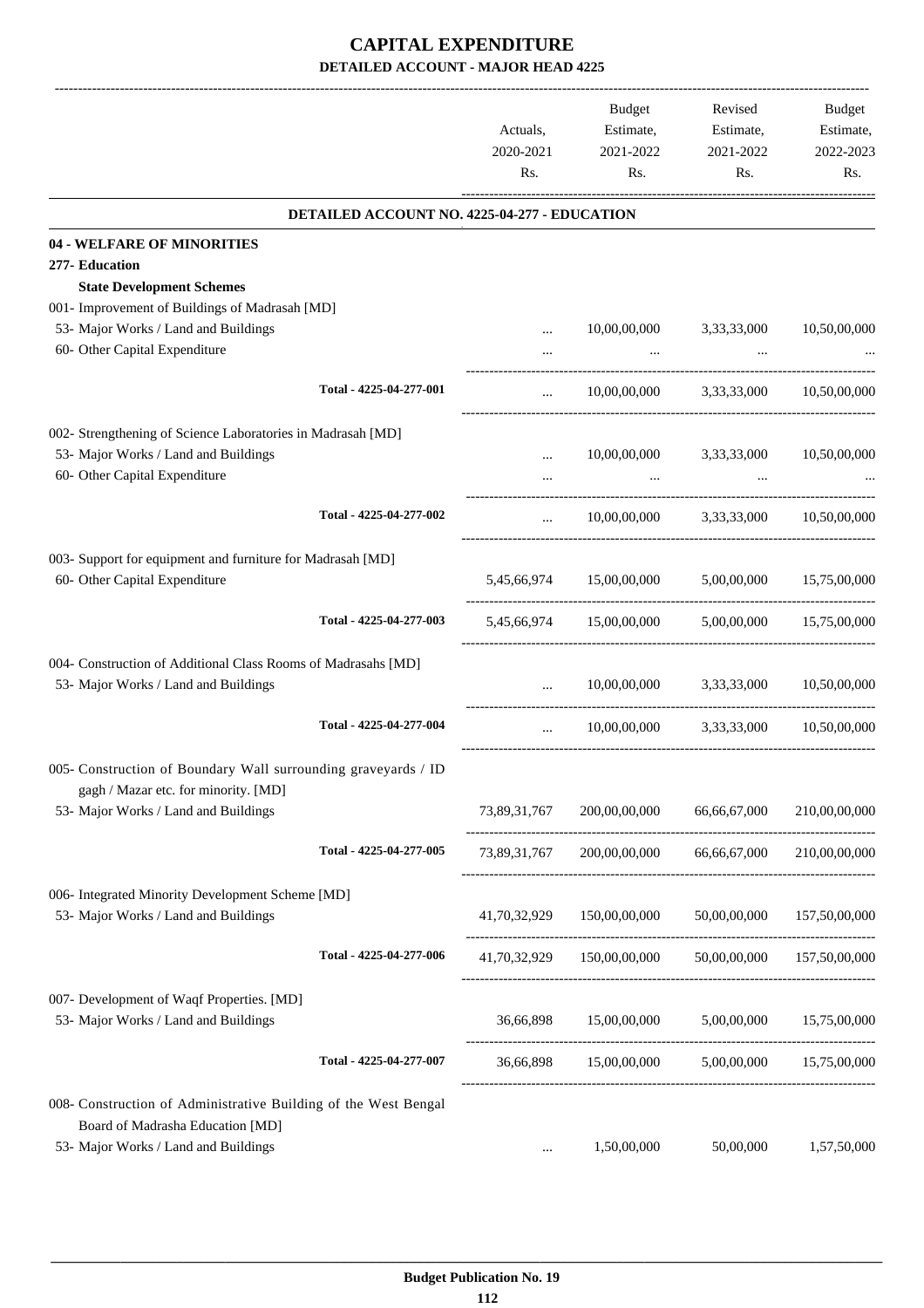|                                                                                                                             |             | Budget                                                    | Revised                                 | Budget                   |
|-----------------------------------------------------------------------------------------------------------------------------|-------------|-----------------------------------------------------------|-----------------------------------------|--------------------------|
|                                                                                                                             | Actuals,    | Estimate,                                                 | Estimate,                               | Estimate,                |
|                                                                                                                             | 2020-2021   | 2021-2022                                                 | 2021-2022                               | 2022-2023                |
|                                                                                                                             | Rs.         | Rs.                                                       | Rs.                                     | Rs.                      |
| Total - 4225-04-277-008                                                                                                     | $\cdots$    | 1,50,00,000 50,00,000 1,57,50,000                         |                                         |                          |
|                                                                                                                             |             |                                                           |                                         |                          |
| 010- Provision for common rooms for Girls, toilets and drinking water<br>facilities [MD]                                    |             |                                                           |                                         |                          |
| 60- Other Capital Expenditure                                                                                               |             | 15,00,00,000                                              |                                         | 5,00,00,000 15,75,00,000 |
| Total - 4225-04-277-010                                                                                                     | $\cdots$    | 15,00,00,000                                              |                                         | 5,00,00,000 15,75,00,000 |
| 014- Development of Aliah University [MD]                                                                                   |             |                                                           |                                         |                          |
| 52- Machinery and Equipment/Tools and Plants                                                                                | $\cdots$    | 20,00,00,000                                              | 6,66,67,000                             | 21,00,00,000             |
| 53- Major Works / Land and Buildings                                                                                        | $\cdots$    | 25,00,00,000                                              | 8,33,33,000                             | 26,25,00,000             |
| 60- Other Capital Expenditure                                                                                               | 1,34,97,135 | 70,00,00,000                                              | 23, 33, 33, 000                         | 73,50,00,000             |
| Total - 4225-04-277-014                                                                                                     |             | 1,34,97,135 115,00,00,000 38,33,33,000                    |                                         | 120,75,00,000            |
| 015- Establishment of Sports School [MD]                                                                                    |             |                                                           |                                         |                          |
| 53- Major Works / Land and Buildings                                                                                        | $\cdots$    | 1,00,00,000 33,33,000 1,05,00,000                         |                                         |                          |
| Total - 4225-04-277-015                                                                                                     | $\ddotsc$   |                                                           | $1,00,00,000$ $33,33,000$ $1,05,00,000$ |                          |
| 016- Improvement of Libraries, Reading Rooms in Secondary School<br>[MD]                                                    |             |                                                           |                                         |                          |
| 60- Other Capital Expenditure                                                                                               |             | 1,99,15,116 10,00,00,000 3,33,33,000                      |                                         | 10,50,00,000             |
| Total - 4225-04-277-016                                                                                                     | 1,99,15,116 | 10,00,00,000                                              |                                         | 3,33,33,000 10,50,00,000 |
| <b>Total - State Development Schemes</b>                                                                                    |             | 124,76,10,819   552,50,00,000   184,16,65,000             |                                         | 580, 12, 50, 000         |
|                                                                                                                             |             |                                                           |                                         |                          |
| <b>State Development Schemes</b><br>018- Pradhan Mantri Jan Vikas Karyakram (erstwhile MSDP) [State<br>Share] (OCASPS) [MD] |             |                                                           |                                         |                          |
| 53- Major Works / Land and Buildings                                                                                        |             | 36,65,18,342 280,00,00,000 30,00,00,000                   |                                         | 300,00,00,000            |
| <b>Total - State Development Schemes</b>                                                                                    |             | 36,65,18,342 280,00,00,000 30,00,00,000                   |                                         | 300,00,00,000            |
| <b>State Development Schemes (Central Assistance)</b><br>017- Pradhan Mantri Jan Vikas Karyakram (erstwhile MSDP)           |             |                                                           |                                         |                          |
| [Central Share] (OCASPS) [MD]<br>53- Major Works / Land and Buildings                                                       |             | 61,45,50,571 500,00,00,000 43,37,32,000                   |                                         | 430,00,00,000            |
| <b>Total - State Development Schemes (Central Assistance)</b>                                                               |             | 61,45,50,571 500,00,00,000 43,37,32,000 430,00,00,000     |                                         |                          |
| Total - 4225-04-277                                                                                                         |             | 222,86,79,732 1332,50,00,000 257,53,97,000 1310,12,50,000 |                                         |                          |
|                                                                                                                             |             |                                                           |                                         |                          |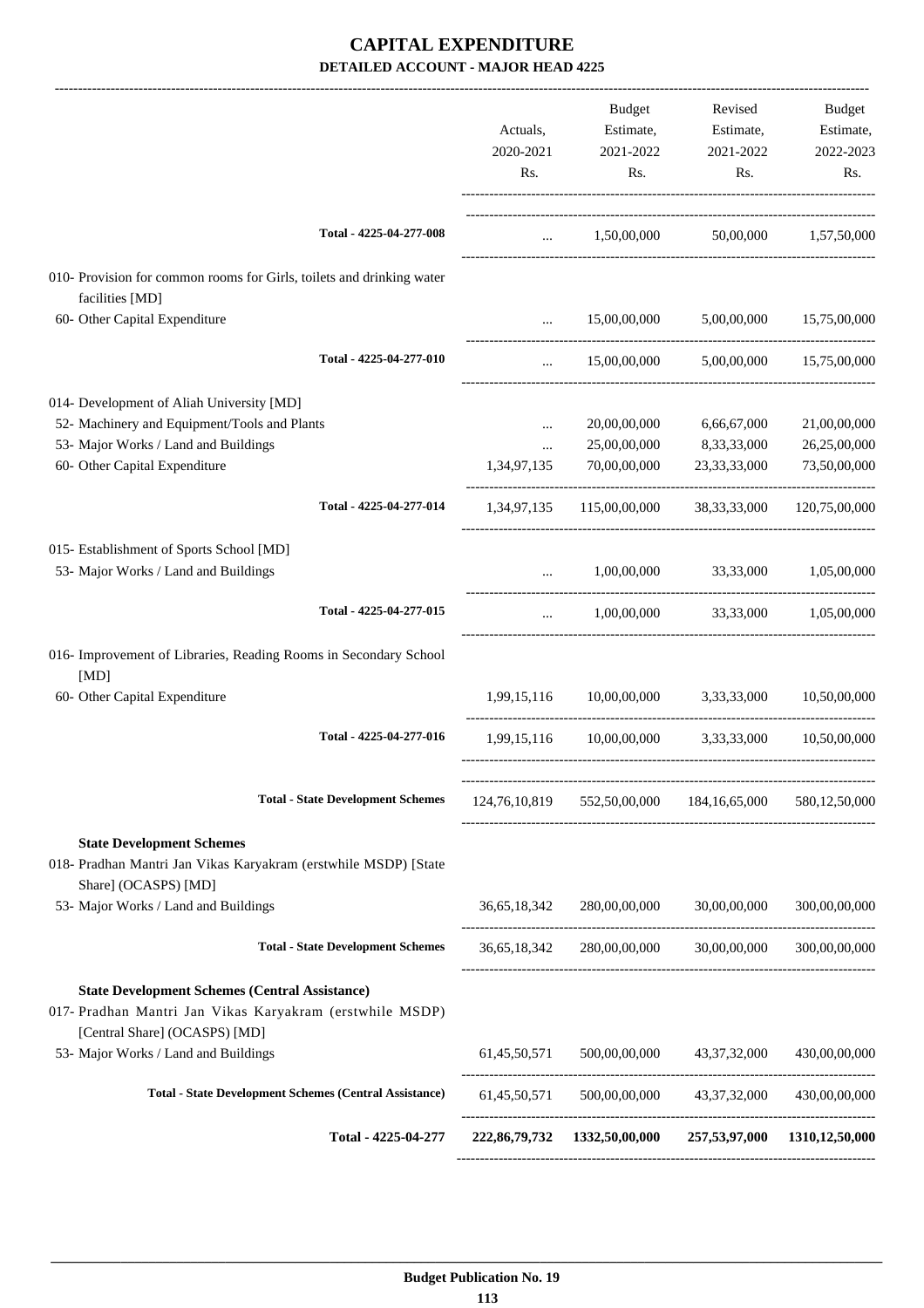|         |               | <b>Budget</b>  | Revised       | <b>Budget</b>     |
|---------|---------------|----------------|---------------|-------------------|
|         | Actuals.      | Estimate,      | Estimate,     | Estimate,         |
|         | 2020-2021     | 2021-2022      | 2021-2022     | 2022-2023         |
|         | Rs.           | Rs.            | Rs.           | Rs.               |
| Voted   | 222,86,79,732 | 1332,50,00,000 | 257,53,97,000 | 1310, 12, 50, 000 |
| Charged | $\cdots$      | $\cdots$       | $\cdots$      | $\cdots$          |
|         |               |                |               |                   |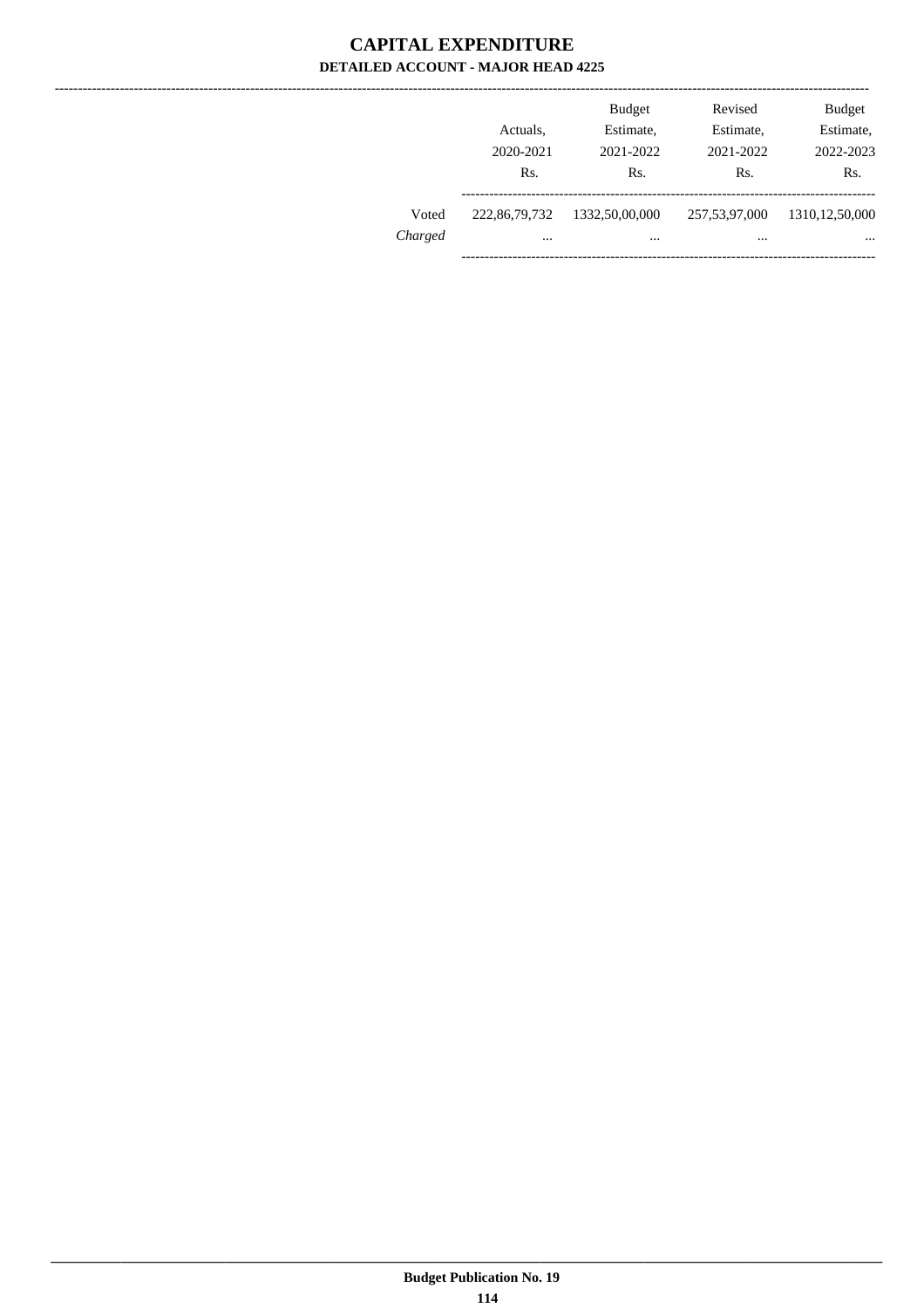# **CAPITAL EXPENDITURE**

### **DEMAND No. 38**

### **Minority Affairs & Madrasah Education Department**

# **B. Capital Account of Social Services - (g) Capital Account of Social Welfare and Nutrition**

# **Head of Account : 4235 - Capital Outlay on Social Security and Welfare**

| Voted Rs. 644,00,00,000                                                           | <b>Charged Rs. Nil</b>  |                                                           |                                                                           |                                                    | Total Rs. 644,00,00,000 |
|-----------------------------------------------------------------------------------|-------------------------|-----------------------------------------------------------|---------------------------------------------------------------------------|----------------------------------------------------|-------------------------|
|                                                                                   |                         |                                                           | Voted Rs.                                                                 |                                                    | Charged Rs. Total Rs.   |
| <b>Gross Expenditure</b><br><b>Deduct - Recoveries</b>                            |                         |                                                           | 644,00,00,000                                                             | $\cdots$                                           | 644,00,00,000           |
|                                                                                   |                         |                                                           |                                                                           |                                                    |                         |
| <b>Net Expenditure</b>                                                            |                         |                                                           | 644,00,00,000                                                             | $\cdots$                                           | 644,00,00,000           |
|                                                                                   | <b>ABSTRACT ACCOUNT</b> | <b>CAPITAL EXPENDITURE</b>                                |                                                                           |                                                    |                         |
|                                                                                   |                         |                                                           | Budget                                                                    | Revised                                            | Budget                  |
|                                                                                   |                         | Actuals,                                                  |                                                                           | Estimate, Estimate,                                | Estimate,               |
|                                                                                   |                         | 2020-2021                                                 | 2021-2022                                                                 | 2021-2022                                          | 2022-2023               |
|                                                                                   |                         | Rs.                                                       | Rs.                                                                       | Rs.                                                | Rs.                     |
| 02 - SOCIAL WELFARE                                                               |                         |                                                           |                                                                           |                                                    |                         |
| 190- Investment in Public Sector and Other Undertakings                           |                         |                                                           |                                                                           |                                                    |                         |
| <b>State Development Schemes</b>                                                  |                         |                                                           | 20,00,00,000                                                              | $\ldots$ 21,00,00,000                              |                         |
|                                                                                   | <b>Total - 190</b>      | $\mathbf{r}_{\text{max}}$ . The $\mathbf{r}_{\text{max}}$ |                                                                           | $20,00,00,000$ $21,00,00,000$                      |                         |
| 800- Other Expenditure                                                            |                         |                                                           |                                                                           |                                                    |                         |
| <b>State Development Schemes</b>                                                  |                         | 123,46,01,432                                             | 610,00,00,000                                                             | 203,33,33,000                                      | 623,00,00,000           |
| State Development Schemes (Central Assistance)                                    |                         | 7,19,06,253                                               |                                                                           |                                                    |                         |
|                                                                                   | <b>Total - 800</b>      |                                                           | 130,65,07,685 610,00,00,000 203,33,33,000 623,00,00,000                   |                                                    |                         |
| <b>Grand Total - Gross</b>                                                        |                         | 130,65,07,685                                             | 630,00,00,000                                                             | 203,33,33,000                                      | 644,00,00,000           |
|                                                                                   | Voted                   |                                                           | 130,65,07,685 630,00,00,000 203,33,33,000 644,00,00,000                   |                                                    |                         |
|                                                                                   | Charged                 |                                                           |                                                                           |                                                    |                         |
| State Development Schemes 123,46,01,432 630,00,00,000 203,33,33,000 644,00,00,000 |                         |                                                           |                                                                           |                                                    |                         |
| State Development Schemes (Central Assistance) 7,19,06,253                        |                         |                                                           | $\cdots$                                                                  | $\cdots$                                           |                         |
|                                                                                   |                         | Deduct Recoveries -1,81,943                               |                                                                           | $\cdots$<br>$\cdots$                               |                         |
|                                                                                   |                         |                                                           | Grand Total - Net 130,63,25,742 630,00,00,000 203,33,33,000 644,00,00,000 |                                                    |                         |
|                                                                                   |                         |                                                           | Voted 130,63,25,742 630,00,00,000 203,33,33,000 644,00,00,000             |                                                    |                         |
|                                                                                   | Charged                 |                                                           | <b>Second Contract</b>                                                    | $\sim 100$ km s $^{-1}$ and $\sim 100$<br>$\cdots$ |                         |
|                                                                                   |                         |                                                           |                                                                           |                                                    |                         |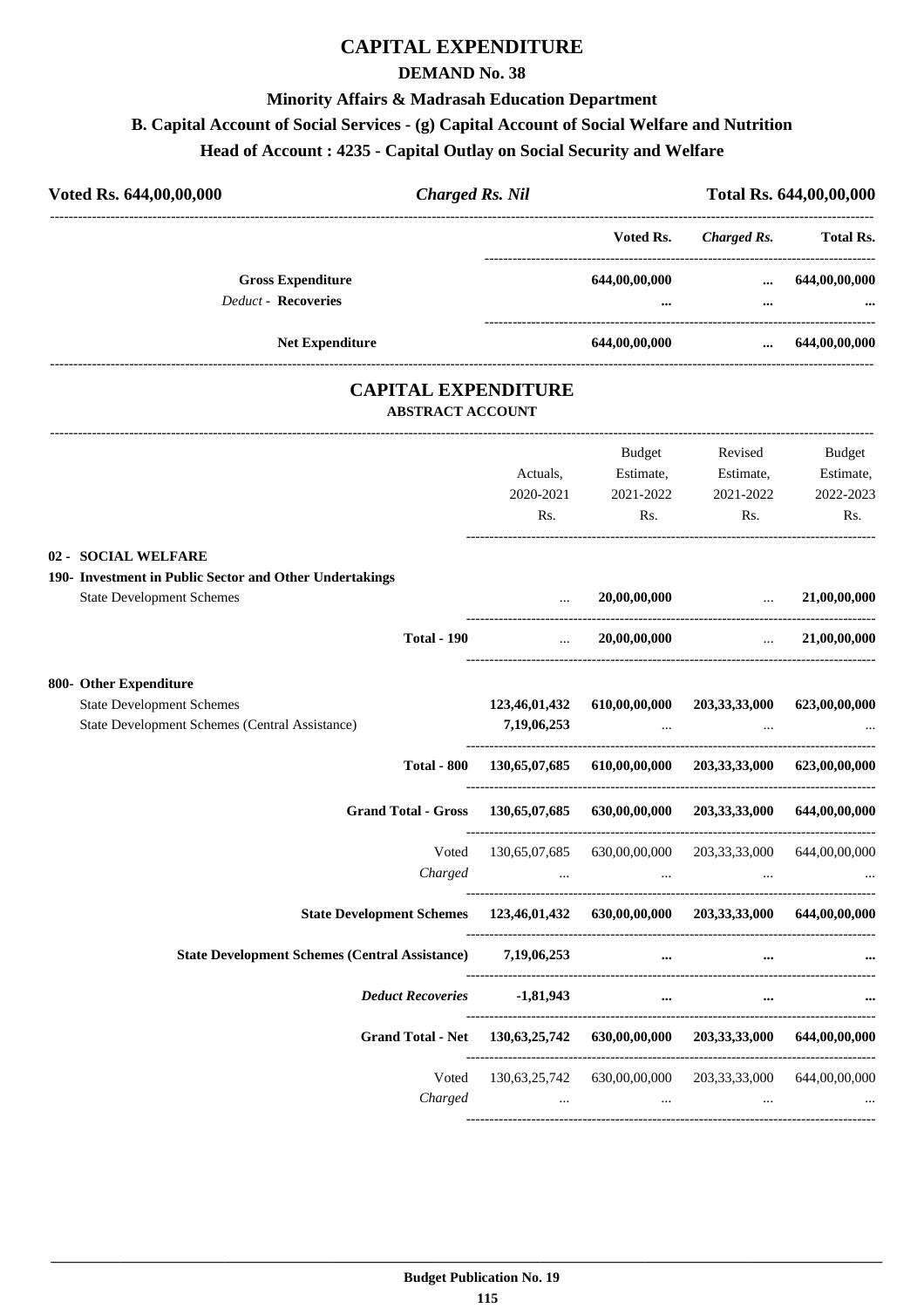|                                                                                                                                                                   | Actuals,<br>2020-2021<br>Rs. | Budget<br>Estimate,<br>2021-2022<br>Rs. | Revised<br>Estimate,<br>2021-2022<br>Rs.  | <b>Budget</b><br>Estimate,<br>2022-2023<br>Rs. |
|-------------------------------------------------------------------------------------------------------------------------------------------------------------------|------------------------------|-----------------------------------------|-------------------------------------------|------------------------------------------------|
| DETAILED ACCOUNT NO. 4235-02-190 - INVESTMENT IN PUBLIC SECTOR AND OTHER UNDERTAKINGS                                                                             |                              |                                         |                                           |                                                |
| 02 - SOCIAL WELFARE                                                                                                                                               |                              |                                         |                                           |                                                |
| 190- Investment in Public Sector and Other Undertakings<br><b>State Development Schemes</b><br>001- Investment in Scheme of Share Capital of W.B. Minorities Dev. |                              |                                         |                                           |                                                |
| Finance Corporation [MD]                                                                                                                                          |                              |                                         |                                           |                                                |
| 54- Investment                                                                                                                                                    |                              | 10,00,00,000                            | $\cdots$                                  | 10,50,00,000                                   |
| Total - 4235-02-190-001                                                                                                                                           | $\ddotsc$                    | 10,00,00,000                            | $\ddots$                                  | 10,50,00,000                                   |
| 002- Investment in Scheme of Share Capital of NMDFC [MD]                                                                                                          |                              |                                         |                                           |                                                |
| 54- Investment                                                                                                                                                    |                              | 10,00,00,000                            |                                           | $\ldots$ 10,50,00,000                          |
| Total - 4235-02-190-002                                                                                                                                           | $\cdots$                     | 10,00,00,000                            | <b>Section</b> 1999                       | 10,50,00,000                                   |
| <b>Total - State Development Schemes</b>                                                                                                                          | $\ddotsc$                    | 20,00,00,000                            | $\mathbf{r}$                              | 21,00,00,000                                   |
| Total - 4235-02-190                                                                                                                                               | $\ddotsc$                    | 20,00,00,000                            | <b>Section</b>                            | 21,00,00,000                                   |
| Voted<br>Charged                                                                                                                                                  | $\cdots$                     | 20,00,00,000<br>$\cdots$                | $\mathbf{r}$ and $\mathbf{r}$<br>$\cdots$ | 21,00,00,000                                   |

| <b>DETAILED ACCOUNT NO. 4235-02-800 - OTHER EXPENDITURE</b>         |               |               |               |               |  |  |
|---------------------------------------------------------------------|---------------|---------------|---------------|---------------|--|--|
| 02 - SOCIAL WELFARE                                                 |               |               |               |               |  |  |
| 800- Other Expenditure                                              |               |               |               |               |  |  |
| <b>State Development Schemes</b>                                    |               |               |               |               |  |  |
| 004- Setting up of new Educational Institutions for Minorities [MD] |               |               |               |               |  |  |
| 53- Major Works / Land and Buildings                                | 1,24,09,901   | 10,00,00,000  | 3,33,33,000   | 10,50,00,000  |  |  |
| 60- Other Capital Expenditure                                       | $\cdots$      | $\cdots$      | $\cdots$      |               |  |  |
| Total - 4235-02-800-004                                             | 1,24,09,901   | 10,00,00,000  | 3,33,33,000   | 10,50,00,000  |  |  |
| 005- Scheme for development and Welfare of Minorities [MD]          |               |               |               |               |  |  |
| 53- Major Works / Land and Buildings                                | 112,04,55,466 | 550,00,00,000 | 183,33,33,000 | 577,50,00,000 |  |  |
| Total - 4235-02-800-005                                             | 112,04,55,466 | 550,00,00,000 | 183,33,33,000 | 577,50,00,000 |  |  |
| 008- Construction of Boundary Wall surrounding graveyards / ID      |               |               |               |               |  |  |
| gagh / Mazar etc. for Minority Communities [MD]                     |               |               |               |               |  |  |
| 53- Major Works / Land and Buildings                                | $\cdots$      | $\cdots$      | $\cdots$      |               |  |  |
| 009- Integrated Minority Development Scheme [MD]                    |               |               |               |               |  |  |
| 53- Major Works / Land and Buildings                                | $\cdots$      |               | $\cdots$      |               |  |  |
| 010- Development of Waqf properties [MD]                            |               |               |               |               |  |  |
| 53- Major Works / Land and Buildings                                |               | $\cdots$      | $\cdots$      |               |  |  |
|                                                                     |               |               |               |               |  |  |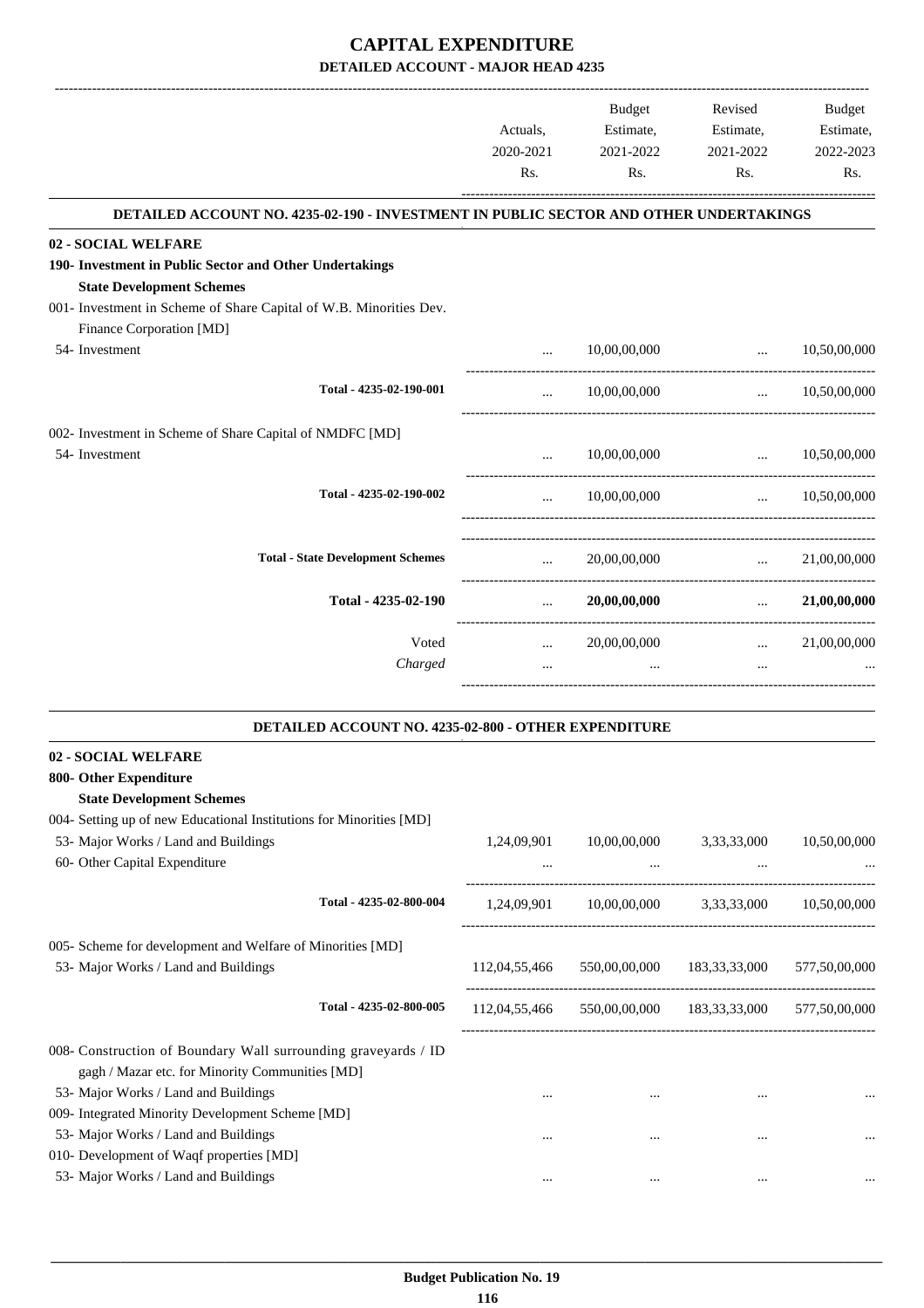|                                                                                                                                                          | Actuals,<br>2020-2021<br>Rs. | <b>Budget</b><br>Estimate,<br>2021-2022<br>Rs. | Revised<br>Estimate,<br>2021-2022<br>Rs.        | <b>Budget</b><br>Estimate,<br>2022-2023<br>Rs. |
|----------------------------------------------------------------------------------------------------------------------------------------------------------|------------------------------|------------------------------------------------|-------------------------------------------------|------------------------------------------------|
| <b>Total - State Development Schemes</b>                                                                                                                 | 113,28,65,367                |                                                | 560,00,00,000 186,66,66,000                     | 588,00,00,000                                  |
| <b>State Development Schemes</b>                                                                                                                         |                              |                                                |                                                 |                                                |
| 002- Provision for Rural Infrastructure Development in the Minorities<br>Area (RIDF) [MD]                                                                |                              |                                                |                                                 |                                                |
| 53- Major Works / Land and Buildings                                                                                                                     | 6, 27, 17, 476               |                                                | 50,00,00,000 16,66,67,000                       | 35,00,00,000                                   |
| <b>Total - State Development Schemes</b>                                                                                                                 | 6, 27, 17, 476               |                                                | 50,00,00,000 16,66,67,000                       | 35,00,00,000                                   |
| <b>State Development Schemes</b>                                                                                                                         |                              |                                                |                                                 |                                                |
| 007- Multi-Sectoral Development Scheme for Minorities (State Share)<br>(OCASPS) (OCASPS) [MD]                                                            |                              |                                                |                                                 |                                                |
| 53- Major Works / Land and Buildings                                                                                                                     | 3,90,18,589                  | $\cdots$                                       |                                                 |                                                |
| <b>Total - State Development Schemes</b>                                                                                                                 | 3,90,18,589                  | $\ddotsc$                                      |                                                 |                                                |
| <b>State Development Schemes (Central Assistance)</b><br>006- Multi-Sectoral Development Scheme for Minorities (Central<br>Share) (OCASPS) (OCASPS) [MD] |                              |                                                |                                                 |                                                |
| 53- Major Works / Land and Buildings                                                                                                                     | 7,19,06,253                  |                                                | the contract of the contract of the contract of |                                                |
| <b>Total - State Development Schemes (Central Assistance)</b>                                                                                            | 7,19,06,253                  | $\cdots$                                       | $\cdots$                                        |                                                |
| Total - 4235-02-800                                                                                                                                      | 130,65,07,685                | 610,00,00,000                                  | 203,33,33,000                                   | 623,00,00,000                                  |
| Voted<br>Charged                                                                                                                                         | 130,65,07,685                |                                                | 610,00,00,000 203,33,33,000 623,00,00,000       |                                                |

### **DETAILED ACCOUNT NO. 4235 - DEDUCT RECOVERIES IN REDUCTION OF EXPENDITURE**

**--------------------------------------------------------------------------------------------------------------------------------------------------------------------------------**

| 02 - SOCIAL WELFARE                                     |          |          |          |          |
|---------------------------------------------------------|----------|----------|----------|----------|
| 190- Investment in Public Sector and Other Undertakings |          |          |          |          |
| <b>State Development Schemes</b>                        |          |          |          |          |
| 002-Investment in Scheme of Share Capital of NMDFC [MD] |          |          |          |          |
| 70-Deduct Recoveries                                    |          |          |          |          |
| 01-Others                                               | $\cdots$ | $\cdots$ | $\cdots$ |          |
| 900-Deduct Recoveries on Capital Accounts [MD]          |          |          |          |          |
| 70-Deduct Recoveries                                    |          |          |          |          |
| 01-Others                                               | $\cdots$ | $\cdots$ | $\cdots$ | $\cdots$ |
|                                                         |          |          |          |          |
| Total - 190 - Deduct - Recoveries                       | $\cdots$ | $\cdots$ | $\cdots$ | $\cdots$ |
|                                                         |          |          |          |          |

### **800- Other Expenditure**

State Development Schemes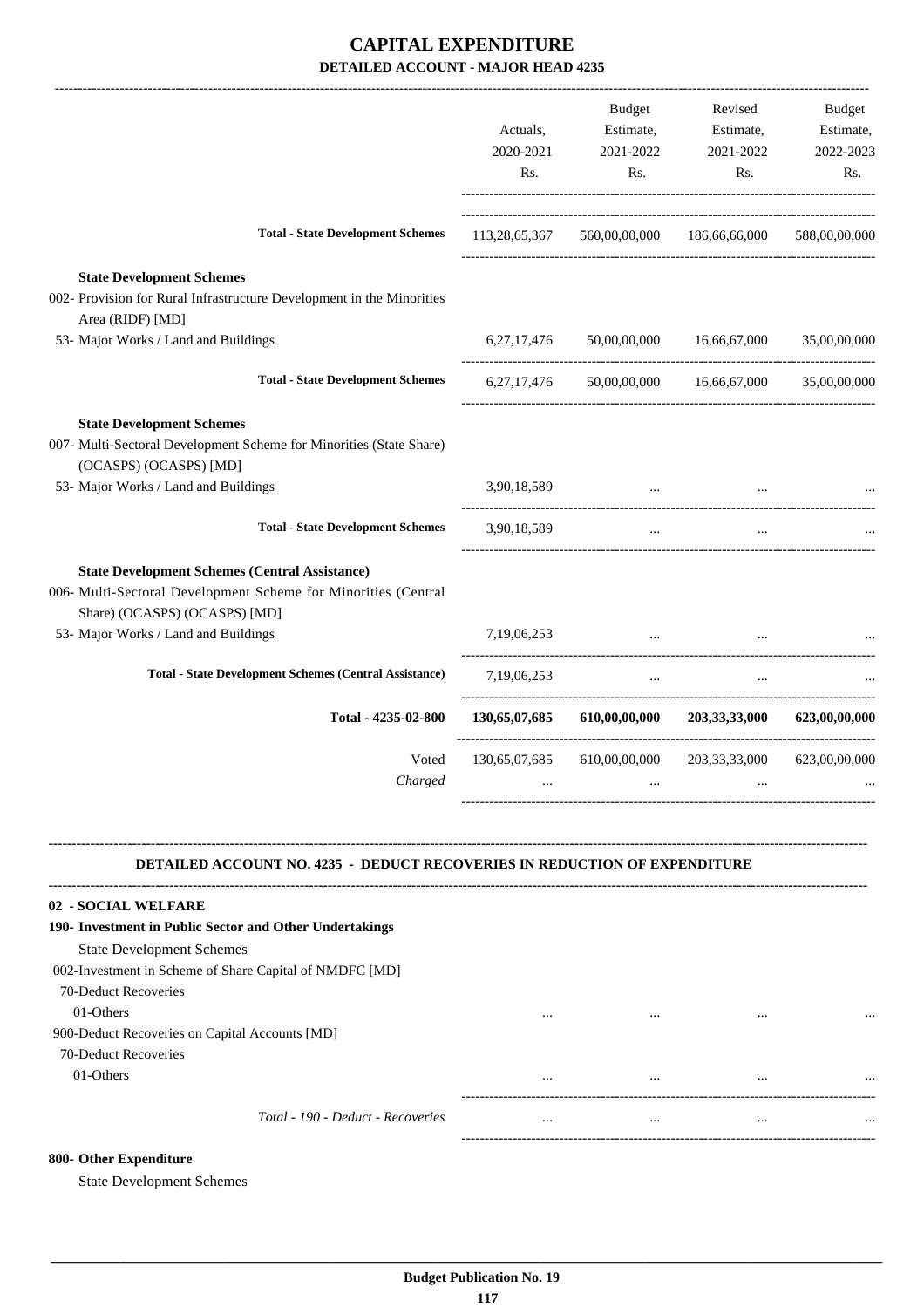|                                                                                  | Actuals,<br>2020-2021<br>Rs. | Budget<br>Estimate,<br>2021-2022<br>Rs. | Revised<br>Estimate,<br>2021-2022<br>Rs. | Budget<br>Estimate,<br>2022-2023<br>Rs. |
|----------------------------------------------------------------------------------|------------------------------|-----------------------------------------|------------------------------------------|-----------------------------------------|
| 005-Scheme for development and Welfare of Minorities [MD]                        |                              |                                         |                                          |                                         |
| 70-Deduct Recoveries                                                             |                              |                                         |                                          |                                         |
| 01-Others                                                                        | $-34,993$                    |                                         |                                          |                                         |
| <b>State Development Schemes</b>                                                 |                              |                                         |                                          |                                         |
| 014-Refund of Unutilized Fund of CSS Schemes (State Share)<br>(CSSREFUND) [MD]   |                              |                                         |                                          |                                         |
| 70-Deduct Recoveries                                                             |                              |                                         |                                          |                                         |
| 01-Others                                                                        | $-2,500$                     |                                         |                                          |                                         |
| State Development Schemes (Central Assistance)                                   |                              |                                         |                                          |                                         |
| 006-Multi-Sectoral Development Scheme for Minorities (Central                    |                              |                                         |                                          |                                         |
| Share) (OCASPS) (OCASPS) [MD]                                                    |                              |                                         |                                          |                                         |
| 70-Deduct Recoveries                                                             |                              |                                         |                                          |                                         |
| 01-Others                                                                        | $\cdots$                     |                                         |                                          |                                         |
| 013-Refund of Unutilized Fund of CSS Schemes (Central Share)<br>(CSSREFUND) [MD] |                              |                                         |                                          |                                         |
| 70-Deduct Recoveries                                                             |                              |                                         |                                          |                                         |
| 01-Others                                                                        |                              |                                         |                                          |                                         |
| 901-Refund of Unutilized Fund of CSS Schemes (Central Share)<br>(CSSREFUND) [MD] |                              |                                         |                                          |                                         |
| 70-Deduct Recoveries                                                             |                              |                                         |                                          |                                         |
| 01-Others                                                                        | $-1,44,450$                  | $\ddots$                                |                                          |                                         |
| Total - 800 - Deduct - Recoveries                                                | $-1,81,943$                  | $\cdots$                                |                                          |                                         |
| Total - 4235 - Deduct - Recoveries                                               | $-1,81,943$                  | $\ddotsc$                               | $\cdots$                                 |                                         |
|                                                                                  |                              |                                         |                                          |                                         |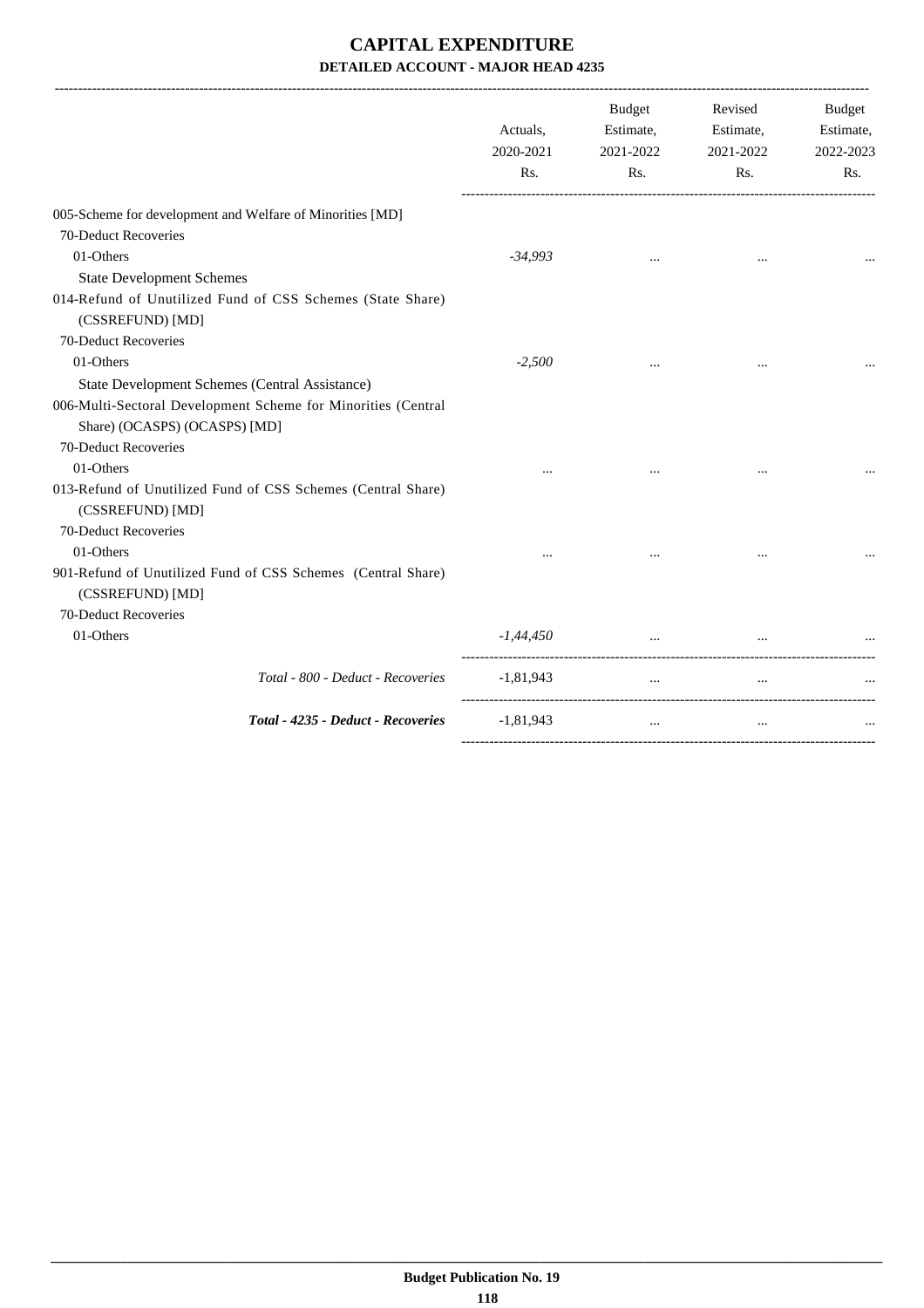# **CAPITAL EXPENDITURE**

### **DEMAND No. 38**

# **Minority Affairs & Madrasah Education Department B. Capital Account of Social Services - (h) Capital Account of Other Social Services Head of Account : 4250 - Capital Outlay on Other Social Services**

| Voted Rs. 56,70,00,000                                 | <b>Charged Rs. Nil</b> |                  |              |                  |
|--------------------------------------------------------|------------------------|------------------|--------------|------------------|
|                                                        |                        | Voted Rs.        | Charged Rs.  | <b>Total Rs.</b> |
| <b>Gross Expenditure</b><br><b>Deduct - Recoveries</b> |                        | 56,70,00,000<br> | $\cdots$<br> | 56,70,00,000<br> |
| <b>Net Expenditure</b>                                 |                        | 56,70,00,000     | $\cdots$     | 56,70,00,000     |

### **CAPITAL EXPENDITURE ABSTRACT ACCOUNT**

---------------------------------------------------------------------------------------------------------------------------------------------------------------------------------

|                                                            |                                                                 | Actuals,<br>2020-2021<br>Rs. | Budget<br>Estimate,<br>2021-2022<br>Rs.                                                                                                      | Revised<br>Estimate,<br>2021-2022<br>Rs. | <b>Budget</b><br>Estimate,<br>2022-2023<br>Rs. |
|------------------------------------------------------------|-----------------------------------------------------------------|------------------------------|----------------------------------------------------------------------------------------------------------------------------------------------|------------------------------------------|------------------------------------------------|
| 800- Other Expenditure<br><b>State Development Schemes</b> |                                                                 |                              | 3,64,65,760 54,00,00,000 19,00,01,000                                                                                                        |                                          | 56,70,00,000                                   |
|                                                            |                                                                 |                              | Total - 800 $3,64,65,760$ $54,00,00,000$ $19,00,01,000$                                                                                      |                                          | 56,70,00,000                                   |
|                                                            | Grand Total - Gross 3,64,65,760 54,00,00,000 19,00,01,000       |                              |                                                                                                                                              |                                          | 56,70,00,000                                   |
|                                                            | Voted<br>Charged                                                |                              | 3,64,65,760 54,00,00,000 19,00,01,000<br>the contract of the contract of the contract of the contract of the contract of the contract of the |                                          | 56,70,00,000                                   |
|                                                            | State Development Schemes 3,64,65,760 54,00,00,000 19,00,01,000 |                              |                                                                                                                                              |                                          | 56,70,00,000                                   |
|                                                            | Deduct Recoveries -4,70,218                                     |                              | $\cdots$                                                                                                                                     | $\cdots$                                 |                                                |
|                                                            | Grand Total - Net 3,59,95,542 54,00,00,000 19,00,01,000         |                              |                                                                                                                                              |                                          | 56,70,00,000                                   |
|                                                            | Charged                                                         |                              | Voted 3,59,95,542 54,00,00,000 19,00,01,000<br>$\cdots$                                                                                      |                                          | 56,70,00,000                                   |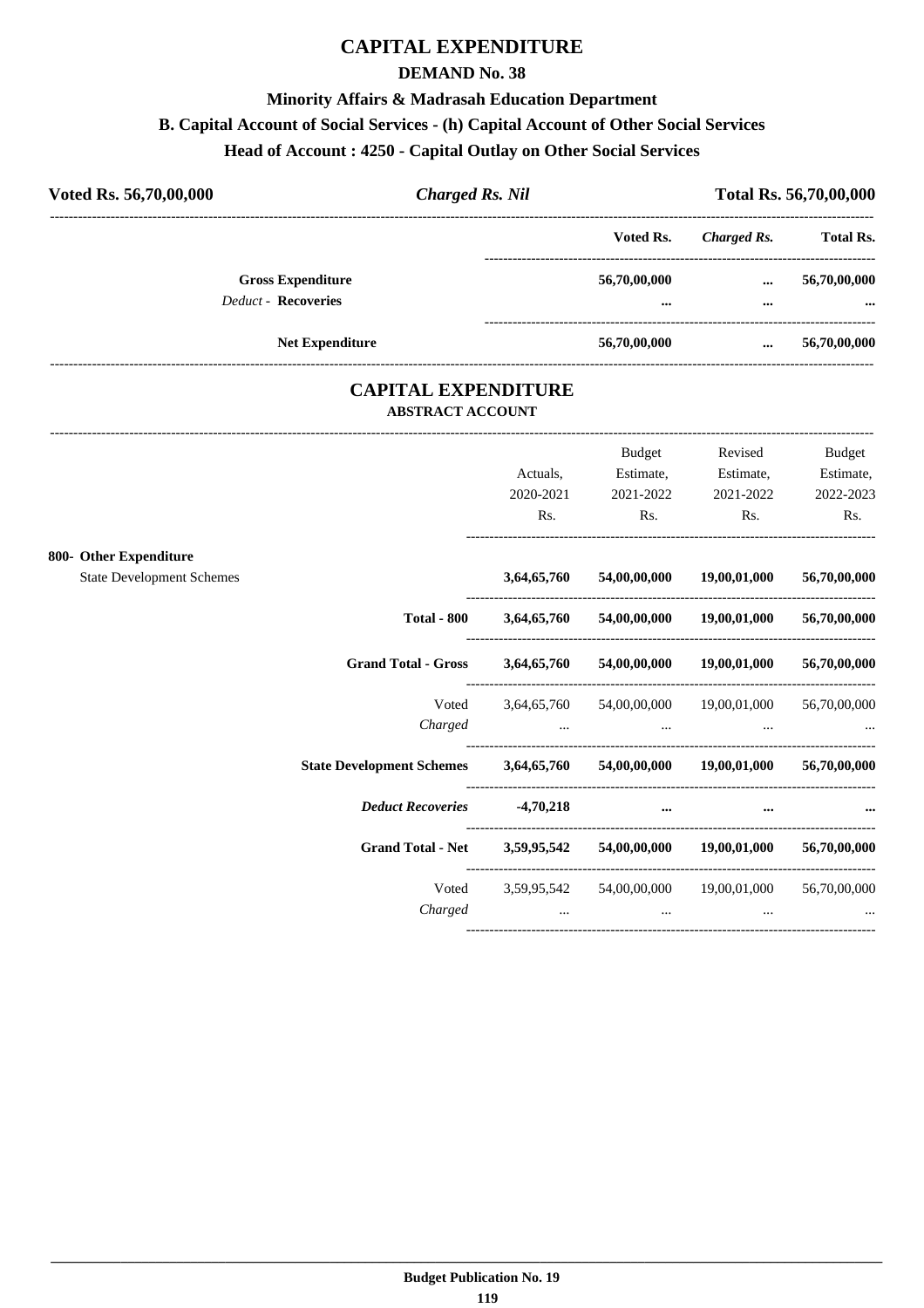|                                                                                        |                                                      |             | <b>Budget</b>                          | Revised                                           | Budget       |
|----------------------------------------------------------------------------------------|------------------------------------------------------|-------------|----------------------------------------|---------------------------------------------------|--------------|
|                                                                                        |                                                      | Actuals,    | Estimate,                              | Estimate,                                         | Estimate,    |
|                                                                                        |                                                      | 2020-2021   | 2021-2022                              | 2021-2022                                         | 2022-2023    |
|                                                                                        |                                                      | Rs.         | Rs.                                    | Rs.                                               | Rs.          |
|                                                                                        | DETAILED ACCOUNT NO. 4250-00-800 - OTHER EXPENDITURE |             |                                        |                                                   |              |
| 800- Other Expenditure                                                                 |                                                      |             |                                        |                                                   |              |
| <b>State Development Schemes</b>                                                       |                                                      |             |                                        |                                                   |              |
| 001- Scheme for construction of hostels for Minority Students in the<br>districts [MD] |                                                      |             |                                        |                                                   |              |
| 53- Major Works / Land and Buildings                                                   |                                                      | 2,91,48,444 |                                        | 30,00,00,000 10,00,00,000                         | 31,50,00,000 |
|                                                                                        | Total - 4250-00-800-001                              | 2,91,48,444 |                                        | 30,00,00,000 10,00,00,000                         | 31,50,00,000 |
| 002- Construction of 2nd Haj House [MD]                                                |                                                      |             |                                        |                                                   |              |
| 53- Major Works / Land and Buildings                                                   |                                                      | 10,00,000   | 20,00,00,000                           | 6,66,67,000                                       | 21,00,00,000 |
|                                                                                        | Total - 4250-00-800-002                              | 10,00,000   | 20,00,00,000                           | 6,66,67,000                                       | 21,00,00,000 |
| 004- Construction of Minority Bhavan [MD]                                              |                                                      |             |                                        |                                                   |              |
| 53- Major Works / Land and Buildings                                                   |                                                      | 5,67,316    | 2,00,00,000                            | 66,67,000                                         | 2,10,00,000  |
|                                                                                        | Total - 4250-00-800-004                              | 5,67,316    |                                        | 2,00,00,000 66,67,000 2,10,00,000                 |              |
| 006- Construction of Office Building of WBMDFC [MD]                                    |                                                      |             |                                        |                                                   |              |
| 53- Major Works / Land and Buildings                                                   |                                                      |             | 57,50,000 2,00,00,000                  | 1,66,67,000                                       | 2,10,00,000  |
|                                                                                        | Total - 4250-00-800-006                              | 57,50,000   |                                        | 2,00,00,000 1,66,67,000                           | 2,10,00,000  |
|                                                                                        | <b>Total - State Development Schemes</b>             |             |                                        | 3,64,65,760 54,00,00,000 19,00,01,000             | 56,70,00,000 |
|                                                                                        | Total - 4250-00-800                                  | 3,64,65,760 | 54,00,00,000                           | 19,00,01,000                                      | 56,70,00,000 |
|                                                                                        | Voted<br>Charged                                     | $\cdots$    | $\cdots$                               | 3,64,65,760 54,00,00,000 19,00,01,000<br>$\cdots$ | 56,70,00,000 |
|                                                                                        |                                                      |             |                                        |                                                   |              |
| <b>DETAILED ACCOUNT NO. 4250 - DEDUCT RECOVERIES IN REDUCTION OF EXPENDITURE</b>       |                                                      |             |                                        |                                                   |              |
| 800- Other Expenditure                                                                 |                                                      |             |                                        |                                                   |              |
| <b>State Development Schemes</b>                                                       |                                                      |             |                                        |                                                   |              |
| 900-Deduct Recoveries on Capital Accounts [MD]                                         |                                                      |             |                                        |                                                   |              |
| 70-Deduct Recoveries                                                                   |                                                      |             |                                        |                                                   |              |
| 01-Others                                                                              |                                                      | $-4,70,218$ | the control of the control of the con- | $\cdots$                                          |              |
|                                                                                        | Total - 800 - Deduct - Recoveries                    | $-4,70,218$ | $\cdots$                               | $\cdots$                                          |              |
| 911- Deduct Recoveries of Overpayments                                                 |                                                      |             |                                        |                                                   |              |
| <b>State Development Schemes</b>                                                       |                                                      |             |                                        |                                                   |              |

004-Construction of Minority Bhavan [MD]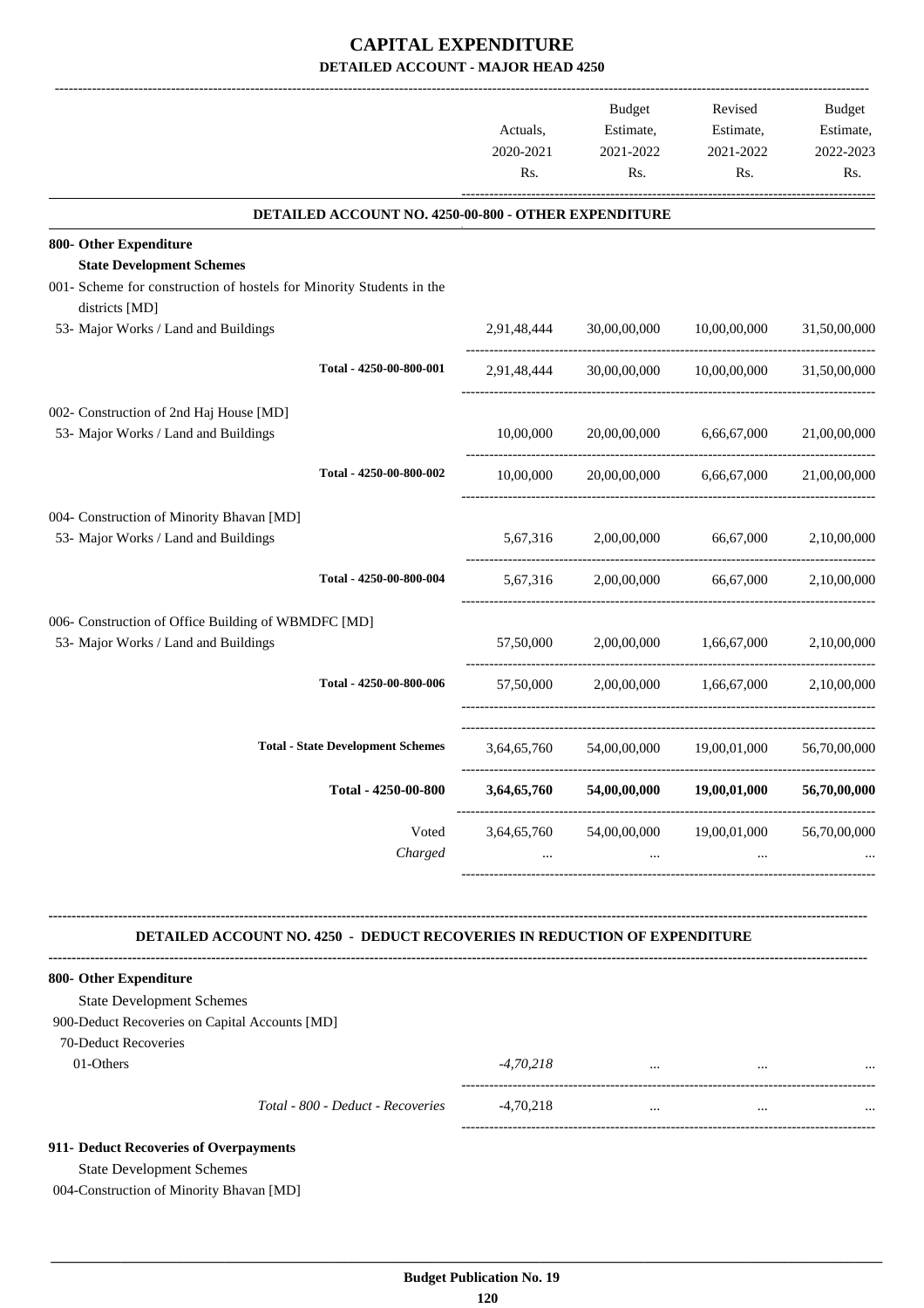----------------------------

|                                   |                                    | Actuals.<br>2020-2021<br>Rs. | <b>Budget</b><br>Estimate,<br>2021-2022<br>Rs. | Revised<br>Estimate,<br>2021-2022<br>Rs. | <b>Budget</b><br>Estimate,<br>2022-2023<br>Rs. |
|-----------------------------------|------------------------------------|------------------------------|------------------------------------------------|------------------------------------------|------------------------------------------------|
| 70-Deduct Recoveries<br>01-Others |                                    | $\cdots$                     |                                                | $\cdots$                                 |                                                |
|                                   | Total - 911 - Deduct - Recoveries  | $\cdots$                     |                                                |                                          |                                                |
|                                   | Total - 4250 - Deduct - Recoveries | $-4,70,218$                  |                                                | $\cdots$                                 | $\cdots$                                       |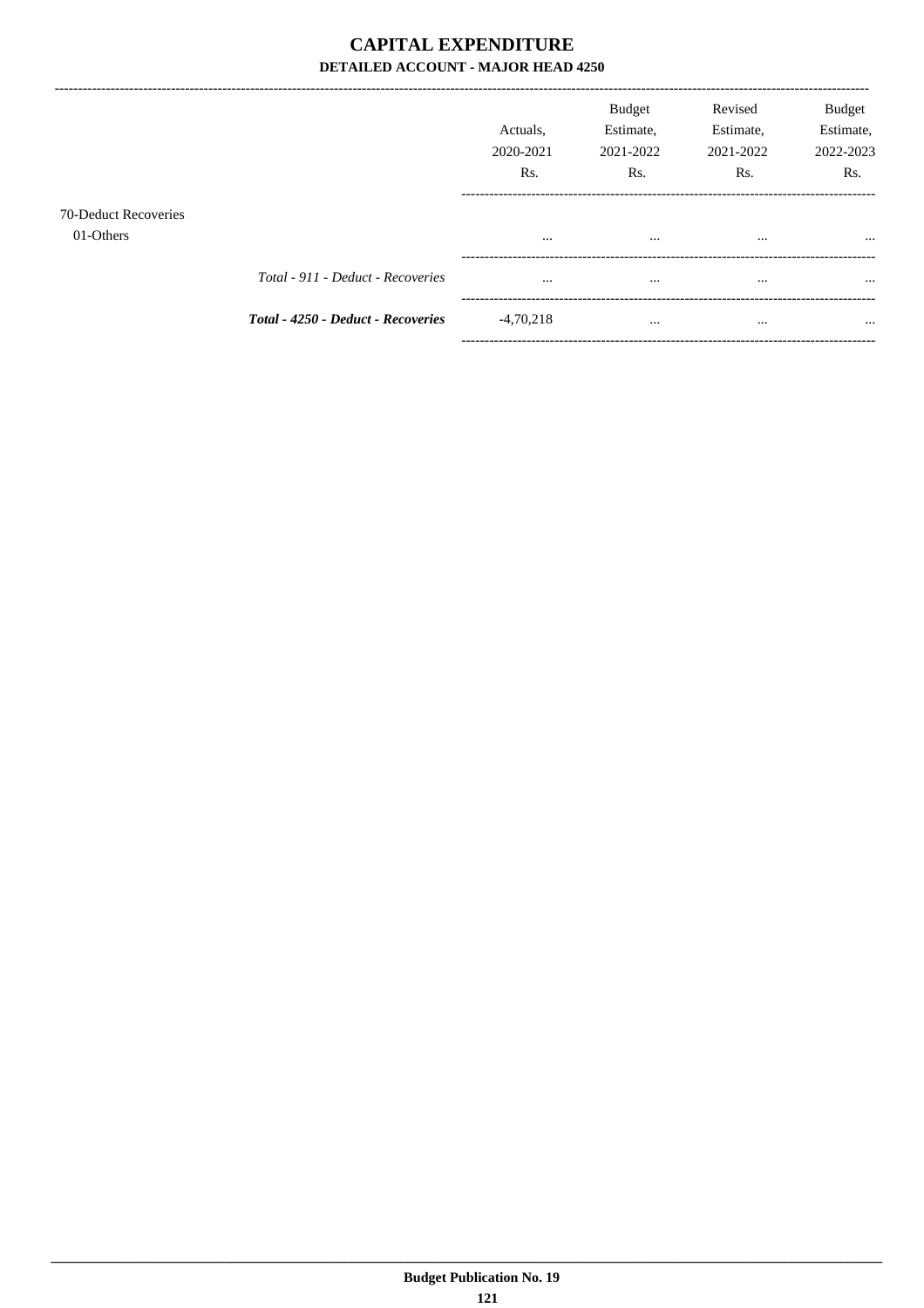# **LOAN EXPENDITURE**

### **DEMAND No. 38**

### **Minority Affairs & Madrasah Education Department**

### **F. Loans and Advances -**

# **Head of Account : 6225 - Loans For Welfare Of Scheduled Castes, Scheduled Tribes, Other Backward Classes And Minorities**

| Voted Rs. 126,00,00,000                                                                                              |                    | <b>Charged Rs. Nil</b>                             |                            |                                             | Total Rs. 126,00,00,000 |
|----------------------------------------------------------------------------------------------------------------------|--------------------|----------------------------------------------------|----------------------------|---------------------------------------------|-------------------------|
|                                                                                                                      |                    |                                                    | Voted Rs.                  | ---------------------<br><b>Charged Rs.</b> | <b>Total Rs.</b>        |
| <b>Gross Expenditure</b>                                                                                             |                    |                                                    | 126,00,00,000              | $\cdots$                                    | 126,00,00,000           |
| <b>Deduct - Recoveries</b>                                                                                           |                    |                                                    |                            | $\cdots$                                    |                         |
| <b>Net Expenditure</b>                                                                                               |                    |                                                    | 126,00,00,000              | $\cdots$                                    | 126,00,00,000           |
|                                                                                                                      |                    | <b>LOAN EXPENDITURE</b><br><b>ABSTRACT ACCOUNT</b> |                            |                                             |                         |
|                                                                                                                      |                    |                                                    | Budget                     | Revised                                     | <b>Budget</b>           |
|                                                                                                                      |                    | Actuals,                                           | Estimate,                  | Estimate,                                   | Estimate,               |
|                                                                                                                      |                    | 2020-2021                                          | 2021-2022                  | 2021-2022                                   | 2022-2023               |
|                                                                                                                      |                    | Rs.                                                | Rs.                        | Rs.                                         | Rs.                     |
| 04 - WELFARE OF MINORITIES<br>190- Loans To Public Sector And Other Undertakings<br><b>State Development Schemes</b> |                    |                                                    |                            |                                             |                         |
|                                                                                                                      |                    |                                                    |                            |                                             |                         |
|                                                                                                                      | <b>Total - 190</b> |                                                    |                            |                                             |                         |
| 800- Other Loans                                                                                                     |                    |                                                    |                            |                                             |                         |
| <b>State Development Schemes</b>                                                                                     |                    | 40,00,00,000                                       | 120,00,00,000              | 26,66,67,000                                | 126,00,00,000           |
|                                                                                                                      | <b>Total - 800</b> |                                                    | 40,00,00,000 120,00,00,000 | 26,66,67,000                                | 126,00,00,000           |
| <b>Grand Total - Gross</b>                                                                                           |                    |                                                    | 40,00,00,000 120,00,00,000 | 26,66,67,000                                | 126,00,00,000           |
|                                                                                                                      | Voted              | 40,00,00,000                                       | 120,00,00,000              | --------------------<br>26,66,67,000        | 126,00,00,000           |
|                                                                                                                      | Charged            |                                                    |                            |                                             |                         |
| <b>State Development Schemes</b>                                                                                     |                    |                                                    | 40,00,00,000 120,00,00,000 | 26,66,67,000                                | 126,00,00,000           |
| <b>Deduct Recoveries</b>                                                                                             |                    |                                                    | $\cdots$                   |                                             |                         |
| <b>Grand Total - Net</b>                                                                                             |                    | 40,00,00,000                                       | 120,00,00,000              | 26,66,67,000                                | 126,00,00,000           |
|                                                                                                                      | Voted              | 40,00,00,000                                       | 120,00,00,000              | 26,66,67,000                                | 126,00,00,000           |
|                                                                                                                      | Charged            | $\cdots$                                           |                            |                                             |                         |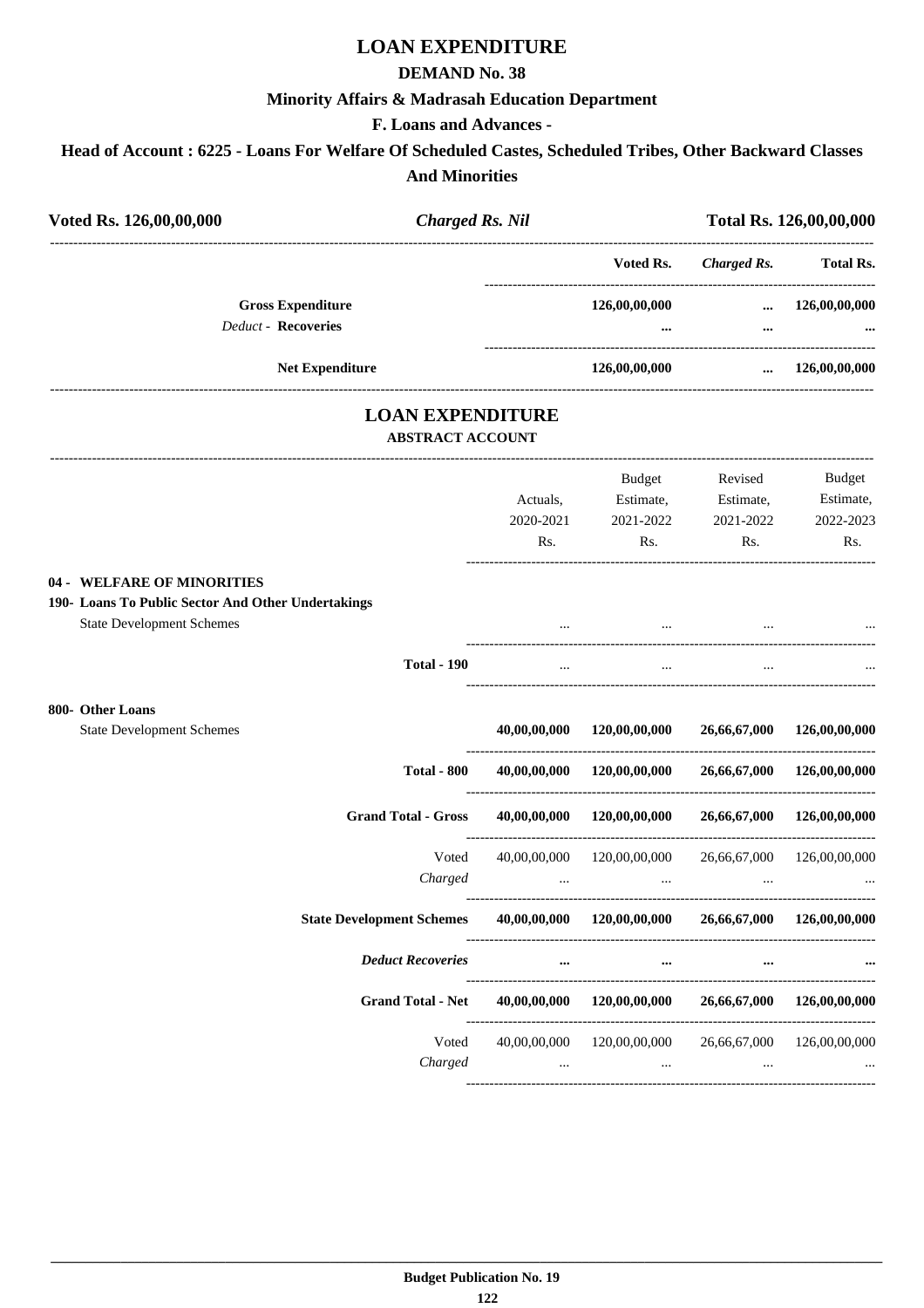|                                                                                                                                                                                       | Actuals,<br>2020-2021<br>Rs. | <b>Budget</b><br>Estimate,<br>2021-2022<br>Rs. | Revised<br>Estimate,<br>2021-2022<br>Rs.          | <b>Budget</b><br>Estimate,<br>2022-2023<br>Rs. |
|---------------------------------------------------------------------------------------------------------------------------------------------------------------------------------------|------------------------------|------------------------------------------------|---------------------------------------------------|------------------------------------------------|
| <b>DETAILED ACCOUNT NO. 6225-04-190 - LOANS TO PUBLIC SECTOR AND OTHER UNDERTAKINGS</b>                                                                                               |                              |                                                |                                                   |                                                |
| <b>04 - WELFARE OF MINORITIES</b>                                                                                                                                                     |                              |                                                |                                                   |                                                |
| 190- Loans To Public Sector And Other Undertakings                                                                                                                                    |                              |                                                |                                                   |                                                |
| <b>State Development Schemes</b>                                                                                                                                                      |                              |                                                |                                                   |                                                |
| 001- Loan to Meritorious and Needy students of Minority                                                                                                                               |                              |                                                |                                                   |                                                |
| Communities studying Professional/Technical/Vocational                                                                                                                                |                              |                                                |                                                   |                                                |
| courses in India and Abroad [MD]                                                                                                                                                      |                              |                                                |                                                   |                                                |
| 55- Loans and Advances                                                                                                                                                                |                              |                                                |                                                   |                                                |
| 002- Soft Loans to individual Minority Youths for small and medium                                                                                                                    |                              |                                                |                                                   |                                                |
| businesses [MD]                                                                                                                                                                       |                              |                                                |                                                   |                                                |
| 55- Loans and Advances                                                                                                                                                                |                              |                                                |                                                   |                                                |
| 003- Soft Loans to Self Help Group comprising of 10-20 members (at<br>least 60% of members belonging to minority communities) for                                                     |                              |                                                |                                                   |                                                |
| generating any income generating activities. [MD]                                                                                                                                     |                              |                                                |                                                   |                                                |
| 55- Loans and Advances                                                                                                                                                                |                              |                                                |                                                   |                                                |
| Total - 6225-04-190                                                                                                                                                                   |                              |                                                |                                                   |                                                |
|                                                                                                                                                                                       |                              |                                                |                                                   |                                                |
| Voted                                                                                                                                                                                 |                              | $\cdots$                                       | $\ddotsc$                                         |                                                |
| Charged                                                                                                                                                                               |                              |                                                |                                                   |                                                |
|                                                                                                                                                                                       |                              |                                                |                                                   |                                                |
| DETAILED ACCOUNT NO. 6225-04-800 - OTHER LOANS                                                                                                                                        |                              |                                                |                                                   |                                                |
| <b>04 - WELFARE OF MINORITIES</b>                                                                                                                                                     |                              |                                                |                                                   |                                                |
| 800- Other Loans                                                                                                                                                                      |                              |                                                |                                                   |                                                |
| <b>State Development Schemes</b>                                                                                                                                                      |                              |                                                |                                                   |                                                |
| 001-Loan to meritorious and needy students on Minority<br>Communities studying professional/Technical/Vocational<br>courses in India and Abroad [MD]                                  |                              |                                                |                                                   |                                                |
| 55- Loans and Advances                                                                                                                                                                | 20,00,00,000                 | 40,00,00,000                                   | 26,66,67,000                                      | 42,00,00,000                                   |
| Total - 6225-04-800-001                                                                                                                                                               | 20,00,00,000                 |                                                | 40,00,00,000 26,66,67,000                         | 42,00,00,000                                   |
| 002- Soft loans to individual minority Youths for small and medium<br>businesses [MD]                                                                                                 |                              |                                                |                                                   |                                                |
| 55- Loans and Advances                                                                                                                                                                | 20,00,00,000                 | 50,00,00,000                                   | and the contract of the                           | 52,50,00,000                                   |
| Total - 6225-04-800-002                                                                                                                                                               | 20,00,00,000                 | 50,00,00,000                                   | $\mathbf{1}$ and $\mathbf{1}$ and $\mathbf{1}$    | 52,50,00,000                                   |
|                                                                                                                                                                                       |                              |                                                |                                                   |                                                |
| 003- Soft loans to self help Group comprising of 10-20 members (at<br>least 60% of members belonging to minority communities) for<br>generating any income generating activities [MD] |                              |                                                |                                                   |                                                |
| 55- Loans and Advances                                                                                                                                                                |                              | 30,00,00,000                                   | $\ddots$                                          | 31,50,00,000                                   |
| Total - 6225-04-800-003                                                                                                                                                               | $\cdots$                     | 30,00,00,000                                   | -------------------------------------<br>$\cdots$ | 31,50,00,000                                   |

-----------------------------------------------------------------------------------------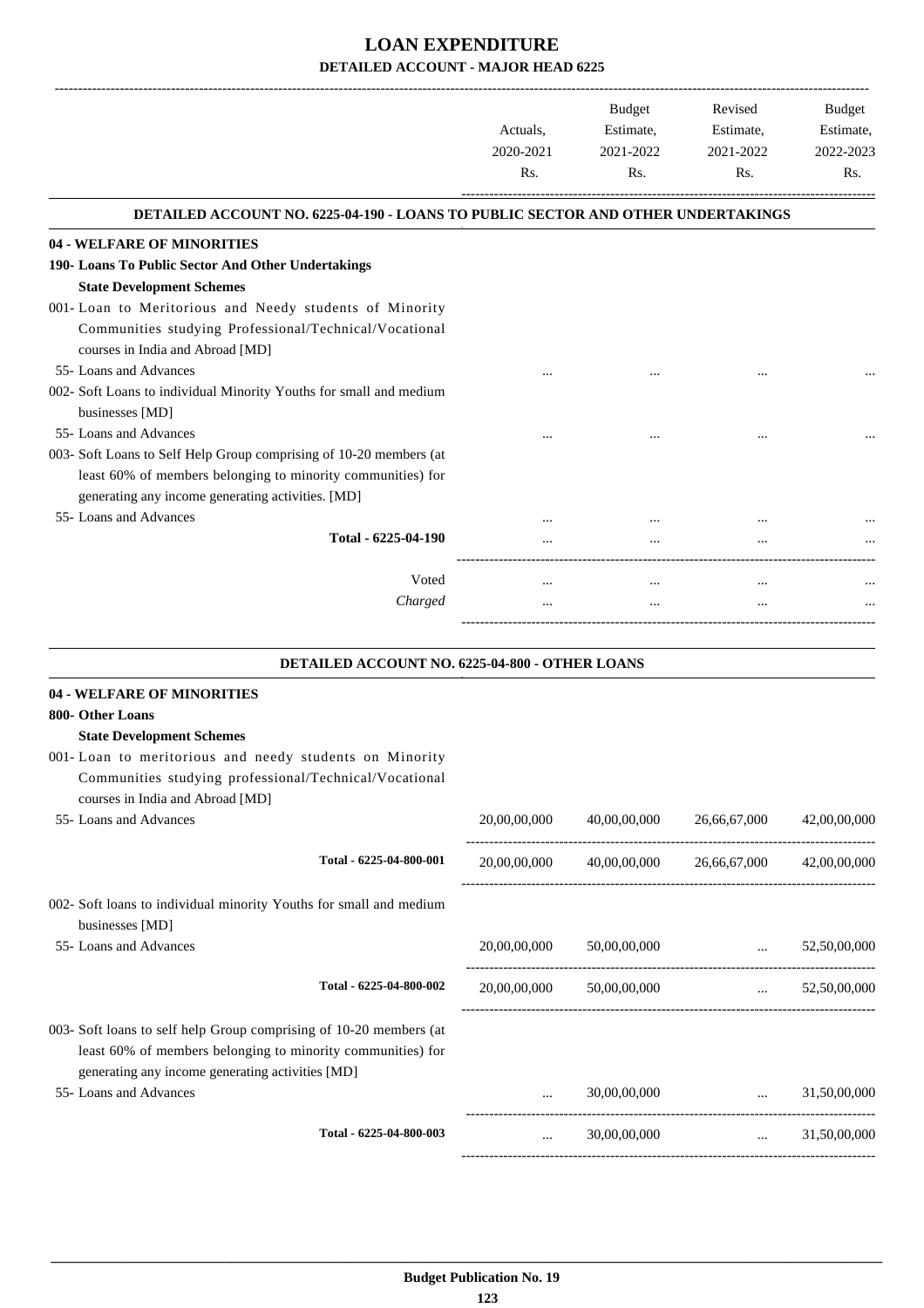|                                          | Actuals.<br>2020-2021<br>Rs. | <b>Budget</b><br>Estimate,<br>2021-2022<br>Rs. | Revised<br>Estimate,<br>2021-2022<br>Rs. | <b>Budget</b><br>Estimate,<br>2022-2023<br>Rs. |
|------------------------------------------|------------------------------|------------------------------------------------|------------------------------------------|------------------------------------------------|
| <b>Total - State Development Schemes</b> | 40,00,00,000                 | 120,00,00,000                                  | 26,66,67,000                             | 126,00,00,000                                  |
| Total - 6225-04-800                      | 40,00,00,000                 | 120,00,00,000                                  | 26,66,67,000                             | 126,00,00,000                                  |
| Voted<br>Charged                         | 40,00,00,000<br>$\cdots$     | 120,00,00,000<br>$\cdots$                      | 26,66,67,000<br>$\cdots$                 | 126,00,00,000<br>$\cdots$                      |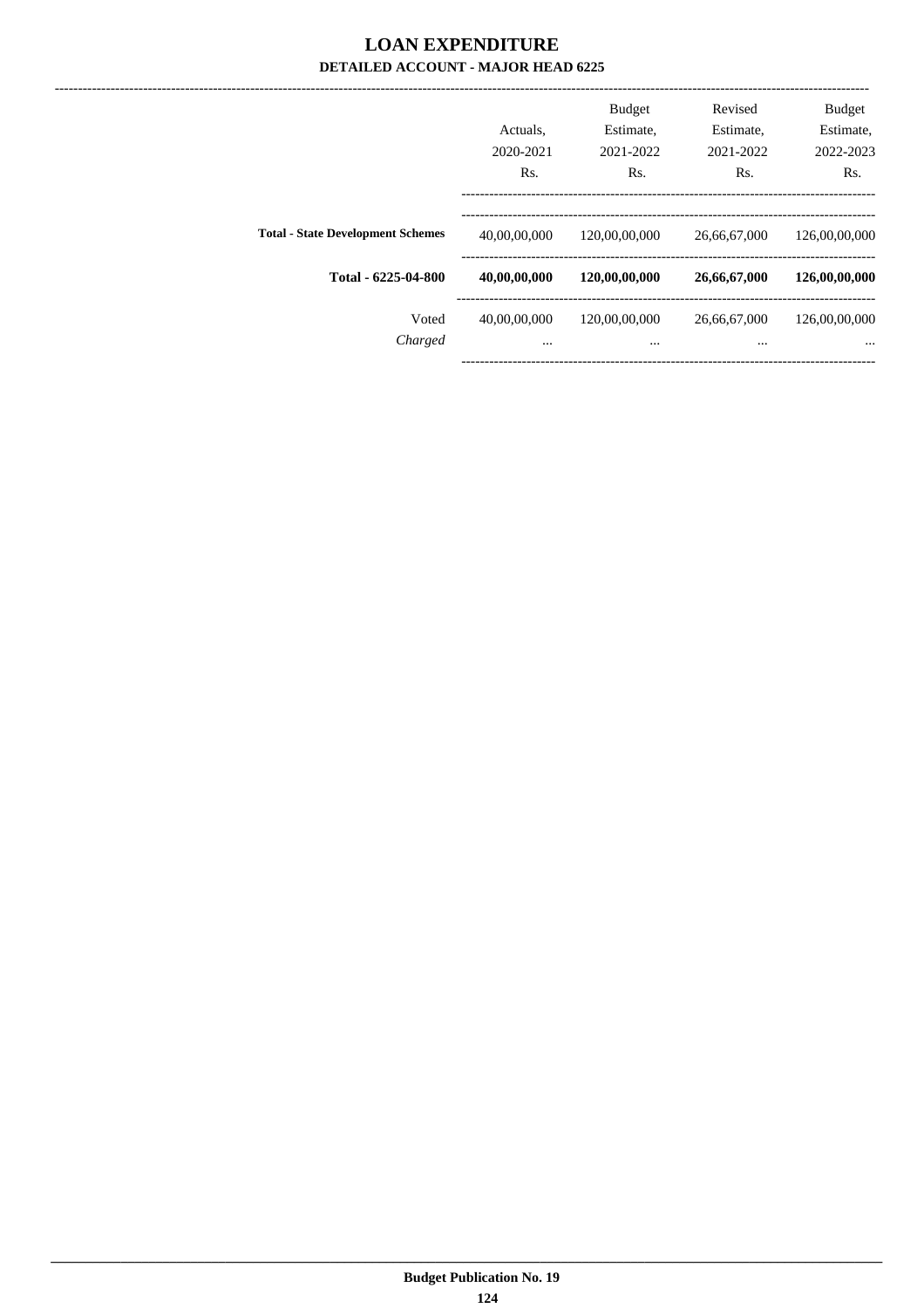# **REVENUE EXPENDITURE**

### **DEMAND No. 40**

# **Panchayats & Rural Development Department**

**A. General Services - (a) Organs of State**

**Head of Account : 2015 - Elections**

| Voted Rs. 11,01,20,000                                                                        | <b>Charged Rs. Nil</b>  |                            |                                          |                                        | Total Rs. 11,01,20,000 |
|-----------------------------------------------------------------------------------------------|-------------------------|----------------------------|------------------------------------------|----------------------------------------|------------------------|
|                                                                                               |                         |                            | Voted Rs.                                | <b>Charged Rs.</b>                     | <b>Total Rs.</b>       |
| <b>Gross Expenditure</b>                                                                      |                         |                            | 11,01,20,000                             | $\cdots$                               | 11,01,20,000           |
| Deduct - Recoveries                                                                           |                         |                            |                                          | $\cdots$                               |                        |
| Net Expenditure                                                                               |                         |                            | 11,01,20,000                             | $\cdots$                               | 11,01,20,000           |
|                                                                                               | <b>ABSTRACT ACCOUNT</b> | <b>REVENUE EXPENDITURE</b> |                                          |                                        |                        |
|                                                                                               |                         |                            | Budget                                   | Revised                                | Budget                 |
|                                                                                               |                         | Actuals,                   | Estimate,                                | Estimate,                              | Estimate,              |
|                                                                                               |                         | 2020-2021                  | 2021-2022                                | 2021-2022                              | 2022-2023              |
|                                                                                               |                         | Rs.                        | Rs.                                      | Rs.                                    | Rs.                    |
| 109- Charges for conduct of election to Panchayats/Local Bodies<br>Administrative Expenditure |                         | $\ddotsc$                  | 20,40,00,000                             | 10,40,00,000<br>---------------------- | 11,01,20,000           |
|                                                                                               | <b>Total - 109</b>      | $\cdots$                   | 20,40,00,000                             | 10,40,00,000                           | 11,01,20,000           |
| <b>Grand Total - Gross</b>                                                                    |                         | $\cdots$                   |                                          | 20,40,00,000 10,40,00,000              | 11,01,20,000           |
|                                                                                               | Voted                   | $\sim 10^{-10}$            |                                          | 20,40,00,000 10,40,00,000              | 11,01,20,000           |
|                                                                                               | Charged                 | $\ddotsc$                  | $\cdots$                                 | $\cdots$                               |                        |
| <b>Administrative Expenditure</b>                                                             |                         | $\cdots$                   |                                          | 20,40,00,000 10,40,00,000 11,01,20,000 |                        |
| <b>Deduct Recoveries</b>                                                                      |                         | $\cdots$                   | $\cdots$                                 |                                        |                        |
| <b>Grand Total - Net</b>                                                                      |                         | $\cdots$                   | 20,40,00,000                             | 10,40,00,000                           | 11,01,20,000           |
|                                                                                               | Voted                   | $\cdots$                   |                                          | 20,40,00,000 10,40,00,000              | 11,01,20,000           |
|                                                                                               | Charged                 |                            | <b>ARCHITECT</b> IN THE REAL<br>$\cdots$ | $\cdots$                               |                        |

----------------------------------------------------------------------------------------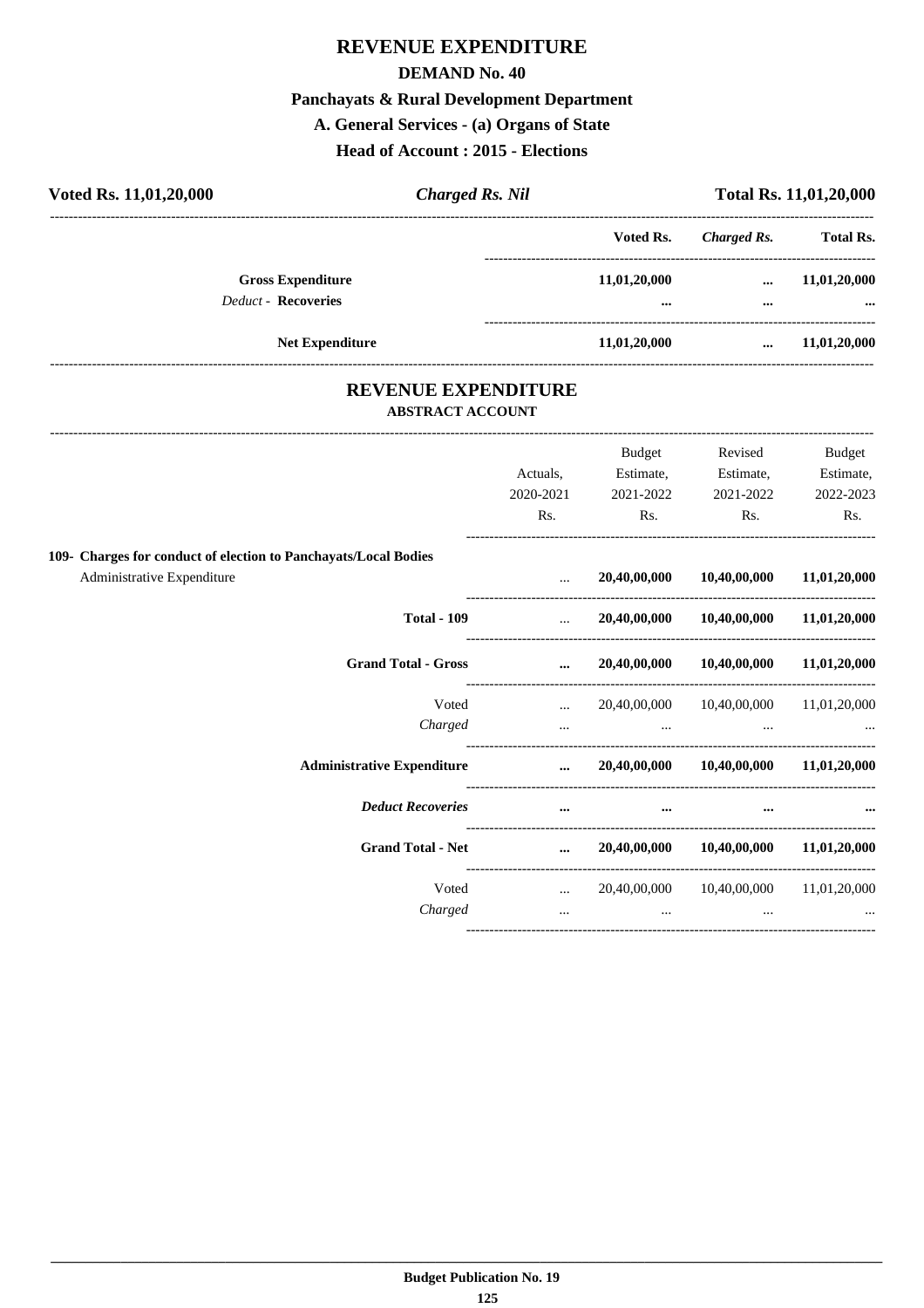|                                                                                               | Actuals,<br>2020-2021<br>Rs. | Budget<br>Estimate,<br>2021-2022<br>Rs. | Revised<br>Estimate,<br>2021-2022<br>Rs. | <b>Budget</b><br>Estimate,<br>2022-2023<br>Rs. |
|-----------------------------------------------------------------------------------------------|------------------------------|-----------------------------------------|------------------------------------------|------------------------------------------------|
| DETAILED ACCOUNT NO. 2015-00-109 - CHARGES FOR CONDUCT OF ELECTION TO PANCHAYATS/LOCAL BODIES |                              |                                         |                                          |                                                |
| 109- Charges for conduct of election to Panchayats/Local Bodies                               |                              |                                         |                                          |                                                |
| <b>Administrative Expenditure</b>                                                             |                              |                                         |                                          |                                                |
| 002- Panchayat Elections [PN]                                                                 |                              |                                         |                                          |                                                |
| 01- Salaries                                                                                  |                              |                                         |                                          |                                                |
| $01-Pay$                                                                                      |                              |                                         |                                          |                                                |
| 14-Grade Pay                                                                                  |                              |                                         | $\cdots$                                 |                                                |
| 02-Dearness Allowance                                                                         | $\cdots$                     |                                         | $\cdots$                                 |                                                |
| 03-House Rent Allowance                                                                       |                              |                                         |                                          |                                                |
| 04-Ad hoc Bonus                                                                               |                              |                                         |                                          |                                                |
| 07-Other Allowances                                                                           |                              |                                         |                                          |                                                |
| 12-Medical Allowance                                                                          | $\ddotsc$                    |                                         |                                          |                                                |
| 11- Travel Expenses                                                                           |                              |                                         |                                          |                                                |
| 12- Medical Reimbursements under WBHS 2008                                                    |                              |                                         |                                          |                                                |
| 13- Office Expenses                                                                           |                              |                                         |                                          |                                                |
| 04-Other Office Expenses                                                                      |                              |                                         |                                          |                                                |
| 50- Other Charges                                                                             | $\cdots$                     | 20,40,00,000                            | 10,40,00,000                             | 11,01,20,000                                   |
| <b>Total - Administrative Expenditure</b>                                                     |                              | 20,40,00,000                            | 10,40,00,000                             | 11,01,20,000                                   |
| Total - 2015-00-109                                                                           | $\cdots$                     | 20,40,00,000                            | 10,40,00,000                             | 11,01,20,000                                   |
| Voted                                                                                         | $\cdots$                     | 20,40,00,000                            | 10,40,00,000                             | 11,01,20,000                                   |
| Charged                                                                                       |                              |                                         |                                          |                                                |

-----------------------------------------------------------------------------------------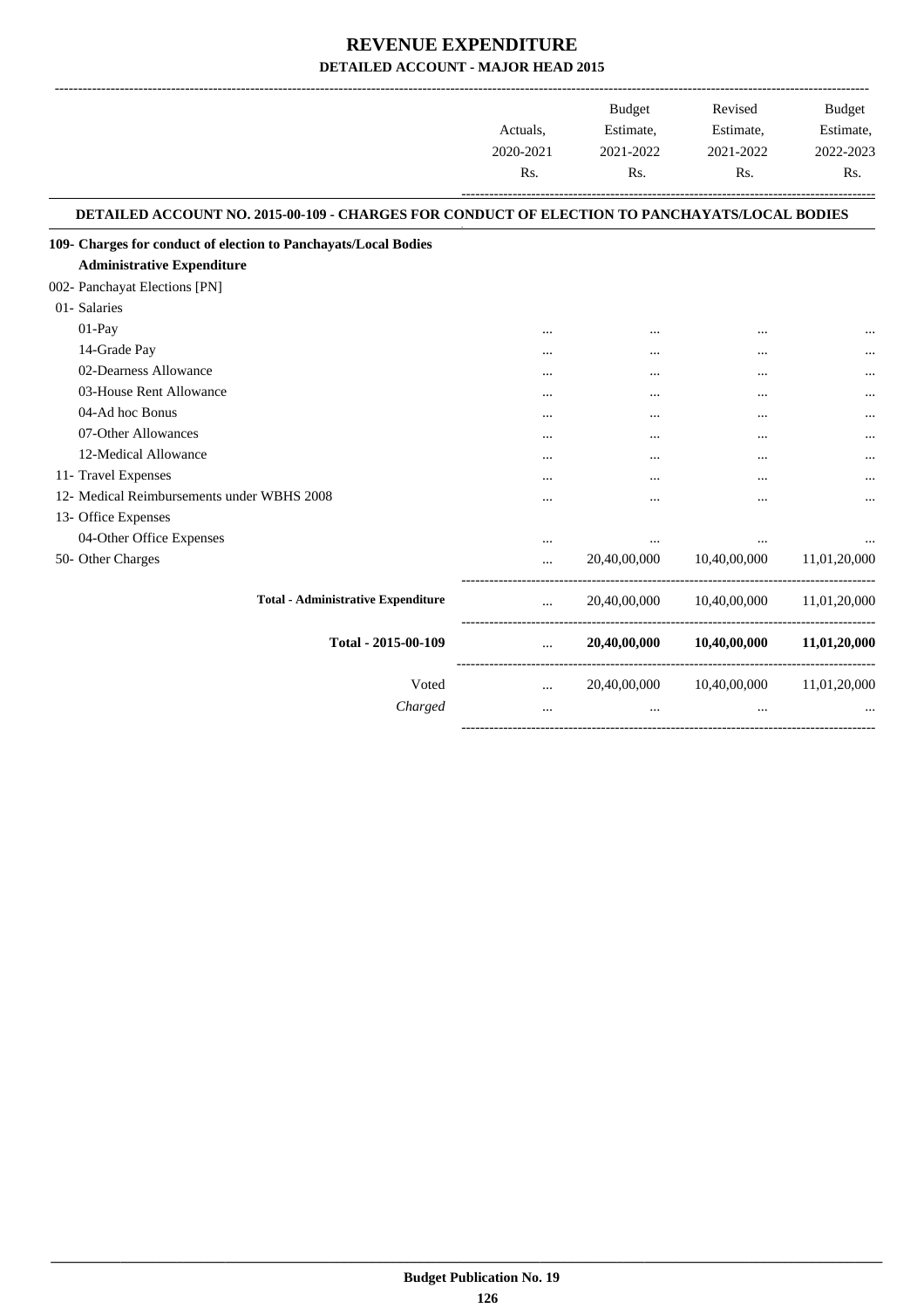# **REVENUE EXPENDITURE**

### **DEMAND No. 40**

# **Panchayats & Rural Development Department**

### **A. General Services - (c) Interest payment and servicing of Debt**

# **Head of Account : 2049 - Interest Payments**

| <b>Voted Rs. Nil</b> |                            | Charged Rs. 17,00,00,000 |           |              | Total Rs. 17,00,00,000 |
|----------------------|----------------------------|--------------------------|-----------|--------------|------------------------|
|                      |                            |                          | Voted Rs. | Charged Rs.  | <b>Total Rs.</b>       |
|                      | <b>Gross Expenditure</b>   |                          | $\cdots$  | 17,00,00,000 | 17,00,00,000           |
|                      | <b>Deduct - Recoveries</b> |                          |           | $\cdots$     |                        |
|                      | <b>Net Expenditure</b>     |                          |           | 17,00,00,000 | 17,00,00,000           |

### **REVENUE EXPENDITURE ABSTRACT ACCOUNT**

|                                                                        |                            | Actuals,<br>2020-2021<br>Rs. | Budget<br>Estimate,<br>2021-2022<br>Rs. | Revised<br>Estimate,<br>2021-2022<br>Rs. | <b>Budget</b><br>Estimate,<br>2022-2023<br>Rs. |
|------------------------------------------------------------------------|----------------------------|------------------------------|-----------------------------------------|------------------------------------------|------------------------------------------------|
| 01 - INTEREST ON INTERNAL DEBT                                         |                            |                              |                                         |                                          |                                                |
| 200- Interest on Other Intenal Debts                                   |                            |                              |                                         |                                          |                                                |
| Administrative Expenditure                                             | <b>Voted</b>               |                              | $\ddotsc$                               |                                          |                                                |
|                                                                        | Charged                    | $\ddotsc$                    | 5,000                                   |                                          |                                                |
|                                                                        | <b>Total - 200</b>         | $\ldots$                     | 5,000                                   | $\cdots$                                 |                                                |
|                                                                        | Total - 01                 | $\ddots$                     | 5,000                                   | $\ddotsc$                                |                                                |
|                                                                        | Voted                      | $\cdots$                     | $\ddots$                                |                                          |                                                |
|                                                                        | Charged                    | $\ddotsc$                    | 5,000                                   |                                          |                                                |
| <b>60 - INTEREST ON OTHER OBLIGATIONS</b><br>101- Interest on Deposits |                            |                              |                                         |                                          |                                                |
| Administrative Expenditure                                             | <b>Voted</b>               | $\cdots$                     |                                         |                                          |                                                |
|                                                                        | Charged                    | 16,37,66,792                 | 8,00,00,000                             | 25,00,00,000                             | 17,00,00,000                                   |
|                                                                        | <b>Total - 101</b>         | 16,37,66,792                 | 8,00,00,000                             | 25,00,00,000                             | 17,00,00,000                                   |
|                                                                        | Total - 60                 | 16,37,66,792                 | 8,00,00,000                             | 25,00,00,000                             | 17,00,00,000                                   |
|                                                                        | Voted                      |                              |                                         |                                          |                                                |
|                                                                        | Charged                    | 16,37,66,792                 | 8,00,00,000                             | 25,00,00,000                             | 17,00,00,000                                   |
|                                                                        | <b>Grand Total - Gross</b> | 16,37,66,792                 | 8,00,05,000                             | 25,00,00,000                             | 17,00,00,000                                   |
|                                                                        | Voted                      | $\cdots$                     | $\cdots$                                |                                          |                                                |
|                                                                        | Charged                    | 16,37,66,792                 | 8,00,05,000                             | 25,00,00,000                             | 17,00,00,000                                   |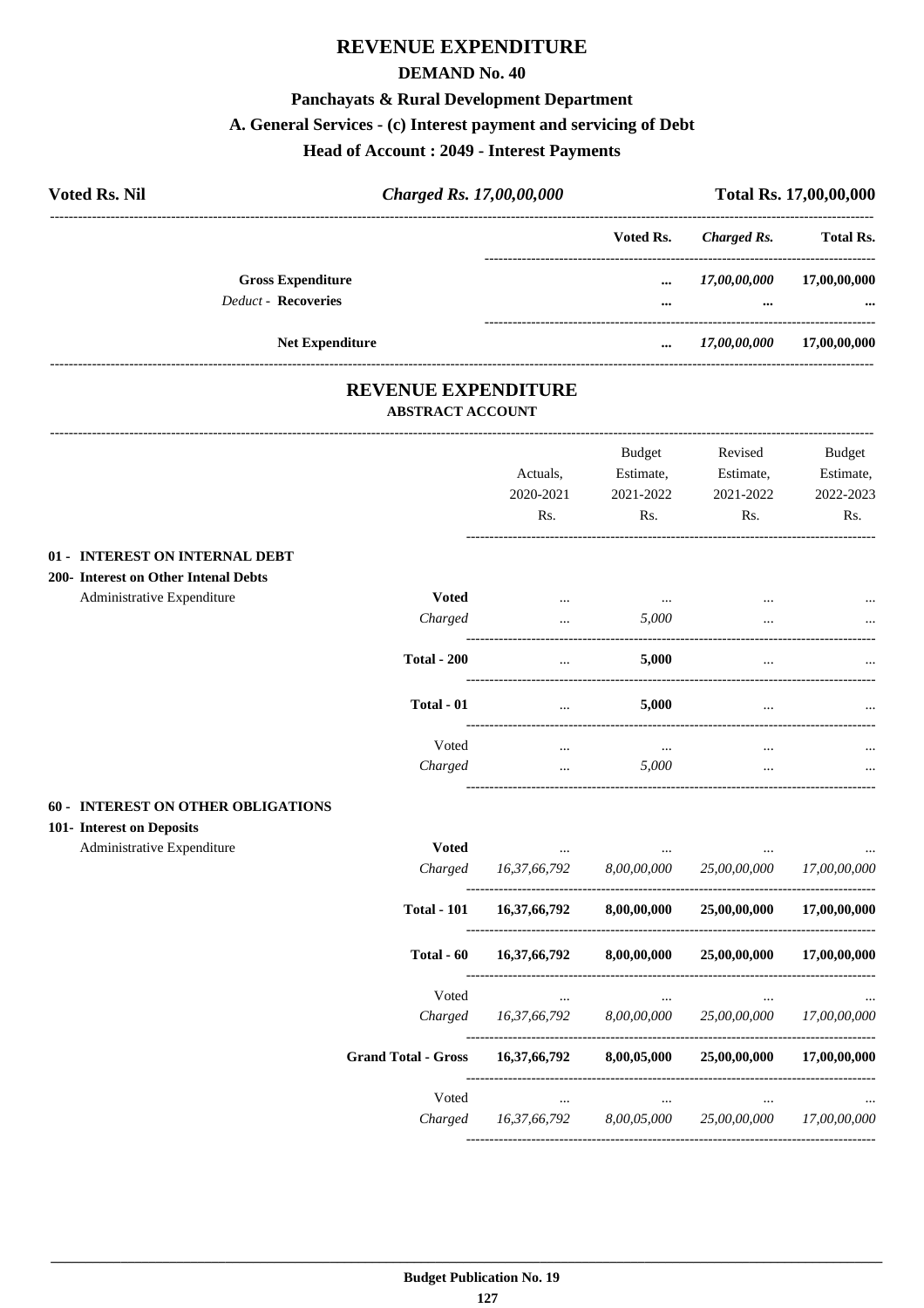### REVENUE EXPENDITURE **ABSTRACT ACCOUNT**

|                                   | Actuals,<br>2020-2021<br>Rs. | <b>Budget</b><br>Estimate,<br>2021-2022<br>Rs. | Revised<br>Estimate,<br>2021-2022<br>Rs. | <b>Budget</b><br>Estimate,<br>2022-2023<br>Rs. |
|-----------------------------------|------------------------------|------------------------------------------------|------------------------------------------|------------------------------------------------|
| <b>Administrative Expenditure</b> | 16,37,66,792                 | 8,00,05,000                                    |                                          | 25,00,00,000 17,00,00,000                      |
| Voted<br>Charged                  | 16,37,66,792                 | $\cdots$<br>8,00,05,000                        | $\cdots$<br>25,00,00,000 17,00,00,000    |                                                |
| <b>Deduct Recoveries</b>          |                              | $\cdots$                                       | $\cdots$                                 |                                                |
| <b>Grand Total - Net</b>          | 16,37,66,792                 | 8,00,05,000                                    | 25,00,00,000                             | 17,00,00,000                                   |
| Voted<br>Charged                  | 16,37,66,792                 | 8,00,05,000                                    | 25,00,00,000                             | 17,00,00,000                                   |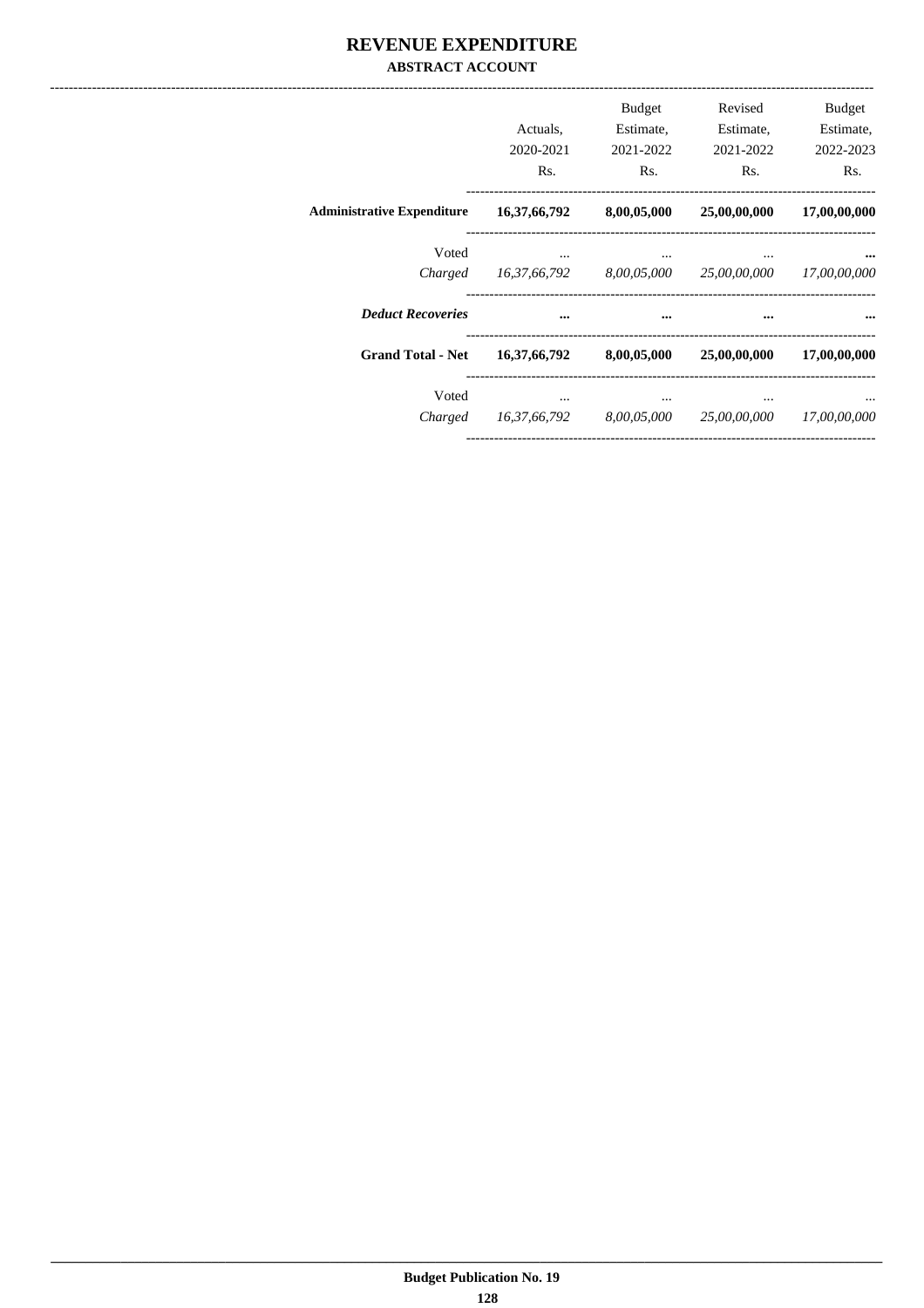|                                                                                                                                                                                                         | Actuals,<br>2020-2021<br>Rs. | <b>Budget</b><br>Estimate,<br>2021-2022<br>Rs. | Revised<br>Estimate,<br>2021-2022<br>Rs.                   | Budget<br>Estimate,<br>2022-2023<br>Rs. |
|---------------------------------------------------------------------------------------------------------------------------------------------------------------------------------------------------------|------------------------------|------------------------------------------------|------------------------------------------------------------|-----------------------------------------|
| <b>DETAILED ACCOUNT NO. 2049-01-200 - INTEREST ON OTHER INTENAL DEBTS</b>                                                                                                                               |                              |                                                |                                                            |                                         |
| 01 - INTEREST ON INTERNAL DEBT<br>200- Interest on Other Intenal Debts<br><b>Administrative Expenditure</b><br>036- Loans from HUDCO [PN]                                                               |                              |                                                |                                                            |                                         |
| 45- Interest/Dividend<br>Charged<br>037- Loans from NABARD under W D Fund [PN]                                                                                                                          |                              |                                                |                                                            |                                         |
| 45- Interest/Dividend<br>Charged                                                                                                                                                                        | $\cdots$                     | 5,000                                          |                                                            |                                         |
| Total - 2049-01-200-037                                                                                                                                                                                 |                              | 5,000                                          |                                                            |                                         |
| <b>Total - Administrative Expenditure</b>                                                                                                                                                               | $\cdots$                     | 5,000                                          | $\cdots$                                                   |                                         |
| Total - 2049-01-200                                                                                                                                                                                     | $\cdots$                     | 5,000                                          | $\cdots$                                                   |                                         |
| Voted<br>Charged                                                                                                                                                                                        | $\cdots$                     | $\cdots$<br>5,000                              |                                                            |                                         |
| DETAILED ACCOUNT NO. 2049-60-101 - INTEREST ON DEPOSITS                                                                                                                                                 |                              |                                                |                                                            |                                         |
| <b>60 - INTEREST ON OTHER OBLIGATIONS</b><br>101- Interest on Deposits<br><b>Administrative Expenditure</b><br>010- Interest on Finance Commission Grants relating to P& RD Dept.<br>$(15$ -FC $)$ [PN] |                              |                                                |                                                            |                                         |
| 45- Interest/Dividend<br>Charged                                                                                                                                                                        | 16,37,66,792                 | 8,00,00,000                                    | 25,00,00,000                                               | 17,00,00,000                            |
| Total - 2049-60-101-010                                                                                                                                                                                 | 16,37,66,792                 | 8,00,00,000                                    | 25,00,00,000                                               | 17,00,00,000                            |
| 013- Penal interest for late release of BRGF funds [PN]<br>45- Interest/Dividend<br>Charged                                                                                                             | $\cdots$                     | $\cdots$                                       |                                                            |                                         |
| <b>Total - Administrative Expenditure</b>                                                                                                                                                               |                              |                                                | $16,37,66,792$ $8,00,00,000$ $25,00,00,000$ $17,00,00,000$ |                                         |
| Total - 2049-60-101                                                                                                                                                                                     | 16,37,66,792                 | 8,00,00,000                                    | 25,00,00,000                                               | 17,00,00,000                            |
| Voted<br>Charged                                                                                                                                                                                        | $\cdots$                     | $\ldots$                                       | $\cdots$<br>16,37,66,792 8,00,00,000 25,00,00,000          | 17,00,00,000                            |
|                                                                                                                                                                                                         |                              |                                                |                                                            |                                         |

 **DETAILED ACCOUNT NO. 2049 - DEDUCT RECOVERIES IN REDUCTION OF EXPENDITURE**

 **\_\_\_\_\_\_\_\_\_\_\_\_\_\_\_\_\_\_\_\_\_\_\_\_\_\_\_\_\_\_\_\_\_\_\_\_\_\_\_\_\_\_\_\_\_\_\_\_\_\_\_\_\_\_\_\_\_\_\_\_\_\_\_\_\_\_\_\_\_\_\_\_\_\_\_\_\_\_\_\_\_\_\_\_\_\_\_\_\_\_\_\_\_\_\_\_\_\_\_\_\_\_\_\_\_\_\_\_\_\_\_\_\_\_\_\_\_\_\_**

**--------------------------------------------------------------------------------------------------------------------------------------------------------------------------------**

**--------------------------------------------------------------------------------------------------------------------------------------------------------------------------------**

#### **60 - INTEREST ON OTHER OBLIGATIONS**

**911- Deduct Recoveries of Overpayments**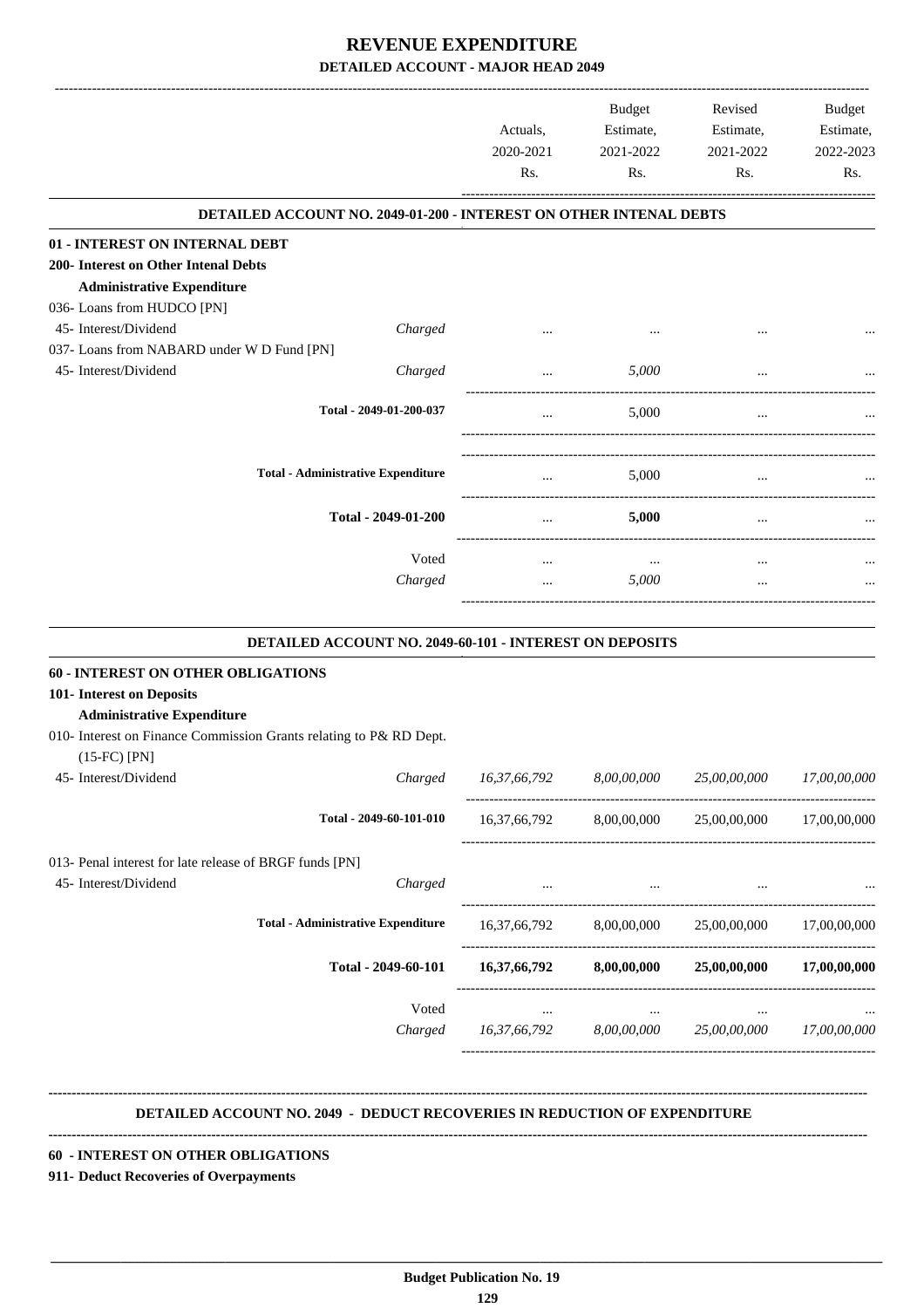|                                                  | Actuals.<br>2020-2021<br>Rs. | <b>Budget</b><br>Estimate,<br>2021-2022<br>Rs. | Revised<br>Estimate,<br>2021-2022<br>Rs. | <b>Budget</b><br>Estimate,<br>2022-2023<br>Rs. |
|--------------------------------------------------|------------------------------|------------------------------------------------|------------------------------------------|------------------------------------------------|
| Administrative Expenditure                       |                              |                                                |                                          |                                                |
| 009-Penal Interest for late release of BRGF [PN] |                              |                                                |                                          |                                                |
| 70-Deduct Recoveries                             |                              |                                                |                                          |                                                |
| 01-Others                                        | $\cdots$                     | $\cdots$                                       | $\cdots$                                 |                                                |
| Total - 911 - Deduct - Recoveries                | $\cdots$                     | $\cdots$                                       | $\cdots$                                 | $\cdots$                                       |
| Total - 2049 - Deduct - Recoveries               | $\cdots$                     | $\cdots$                                       | $\cdots$                                 | $\cdots$                                       |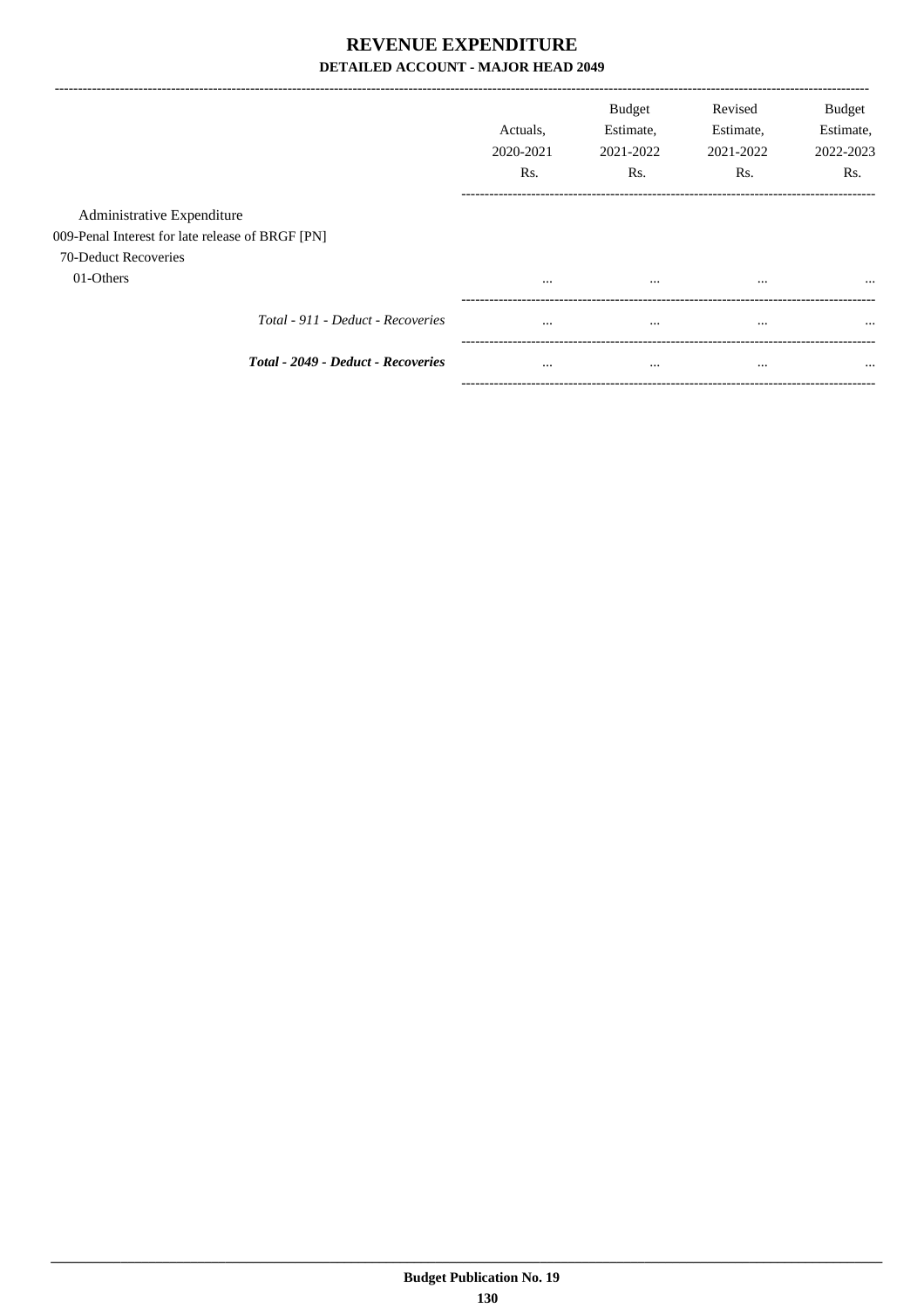# **REVENUE EXPENDITURE**

### **DEMAND No. 40**

### **Panchayats & Rural Development Department**

# **B - Social Services - (c) Water Supply, Sanitation, Housing and Urban Development**

### **Head of Account : 2217 - Urban Development**

| Voted Rs. 30,70,000        | <b>Charged Rs. Nil</b> |           | <b>Total Rs. 30,70,000</b> |                  |  |
|----------------------------|------------------------|-----------|----------------------------|------------------|--|
|                            |                        | Voted Rs. | Charged Rs.                | <b>Total Rs.</b> |  |
| <b>Gross Expenditure</b>   |                        | 30,70,000 | $\cdots$                   | 30,70,000        |  |
| <b>Deduct - Recoveries</b> |                        | $-2.000$  | $\cdots$                   | $-2,000$         |  |
| <b>Net Expenditure</b>     |                        | 30,68,000 |                            | 30,68,000        |  |

# **REVENUE EXPENDITURE**

---------------------------------------------------------------------------------------------------------------------------------------------------------------------------------

### **ABSTRACT ACCOUNT**

|                                                                    |           | <b>Budget</b>                 | Revised                                                                                                         | <b>Budget</b>                                                             |
|--------------------------------------------------------------------|-----------|-------------------------------|-----------------------------------------------------------------------------------------------------------------|---------------------------------------------------------------------------|
|                                                                    | Actuals,  | Estimate,                     | Estimate,                                                                                                       | Estimate,                                                                 |
|                                                                    | 2020-2021 | 2021-2022                     | 2021-2022                                                                                                       | 2022-2023                                                                 |
|                                                                    | Rs.       | Rs.                           | Rs.                                                                                                             | Rs.                                                                       |
| 05 - OTHER URBAN DEVELOPMENT SCHEMES                               |           |                               |                                                                                                                 |                                                                           |
| 191- Assistance to Local Bodies Corporations, Urban Development    |           |                               |                                                                                                                 |                                                                           |
| Authorities, Town Improvement Boards, etc.                         |           |                               |                                                                                                                 |                                                                           |
| Administrative Expenditure                                         |           |                               | 28,08,608 21,58,000 29,74,000                                                                                   | 30,70,000                                                                 |
| <b>Total - 191</b>                                                 |           |                               | 28,08,608 21,58,000 29,74,000                                                                                   | 30,70,000                                                                 |
| <b>Grand Total - Gross</b>                                         |           |                               | 28,08,608 21,58,000 29,74,000 30,70,000                                                                         |                                                                           |
| Voted                                                              |           |                               | 28,08,608 21,58,000 29,74,000                                                                                   | 30,70,000                                                                 |
| Charged                                                            |           |                               | المساوي المساوي المساوي المساوي المساوي المساوي المساوي المساوي المساوي المساوي المساوي المساوي المساوي المساوي |                                                                           |
| Administrative Expenditure 28,08,608 21,58,000 29,74,000 30,70,000 |           |                               |                                                                                                                 |                                                                           |
| <b>Deduct Recoveries</b>                                           |           | $\ldots$ $-2,000$             | $-2,000$                                                                                                        | $-2.000$                                                                  |
| <b>Grand Total - Net</b>                                           |           |                               | $28,08,608$ $21,56,000$ $29,72,000$                                                                             | 30,68,000                                                                 |
| Voted                                                              |           |                               | 28,08,608 21,56,000 29,72,000                                                                                   | 30,68,000                                                                 |
| Charged                                                            |           | and the state of the state of | and the state of the state of                                                                                   | $\mathbf{r}$ and $\mathbf{r}$ are all the set of $\mathbf{r}$<br>$\cdots$ |
|                                                                    |           |                               |                                                                                                                 |                                                                           |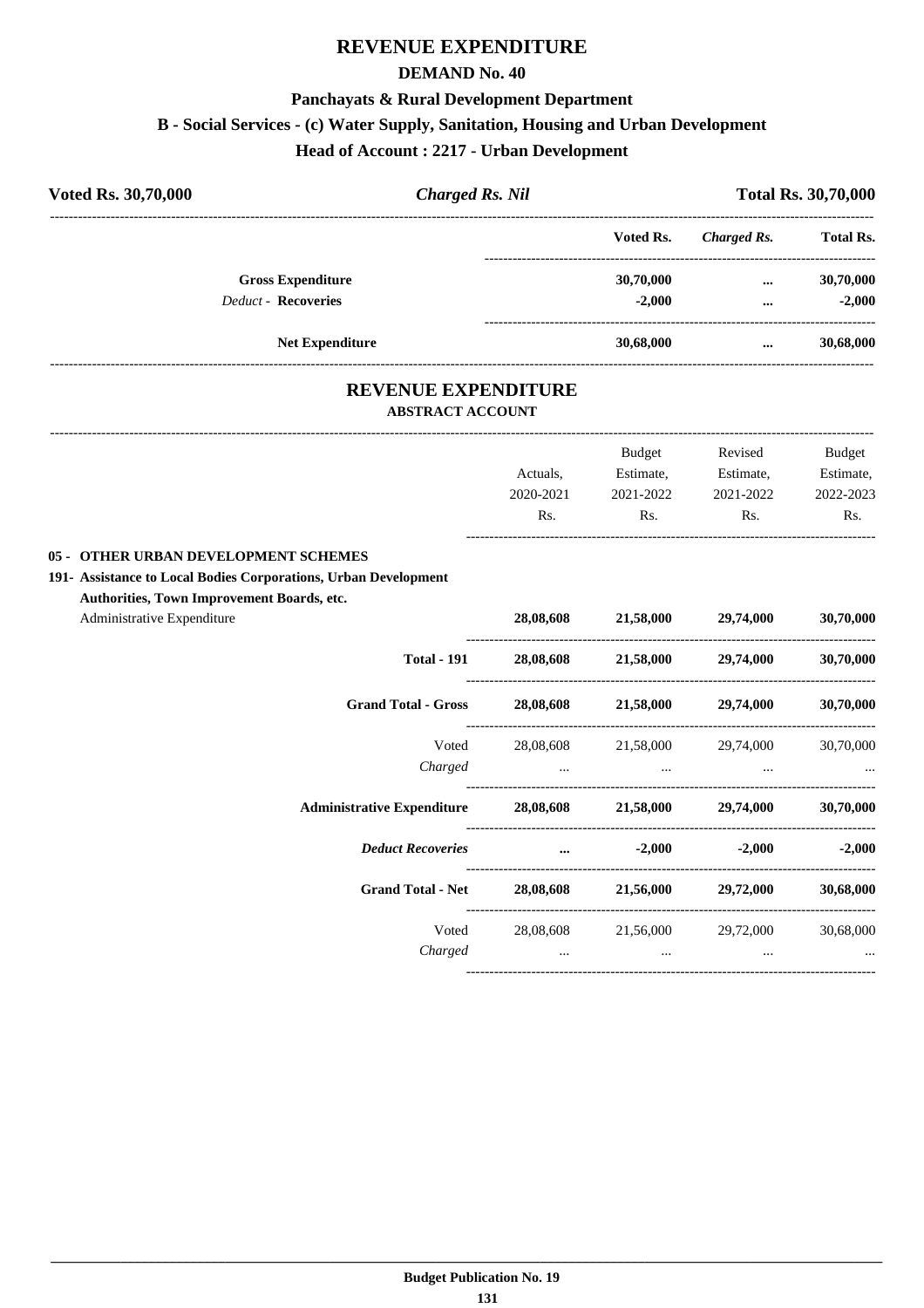|                                                                                                                                             |           | Budget    | Revised   | <b>Budget</b> |
|---------------------------------------------------------------------------------------------------------------------------------------------|-----------|-----------|-----------|---------------|
|                                                                                                                                             | Actuals,  | Estimate, | Estimate, | Estimate,     |
|                                                                                                                                             | 2020-2021 | 2021-2022 | 2021-2022 | 2022-2023     |
|                                                                                                                                             | Rs.       | Rs.       | Rs.       | Rs.           |
| DETAILED ACCOUNT NO. 2217-05-191 - ASSISTANCE TO LOCAL BODIES CORPORATIONS, URBAN DEVELOPMENT<br>AUTHORITIES, TOWN IMPROVEMENT BOARDS, ETC. |           |           |           |               |
| 05 - OTHER URBAN DEVELOPMENT SCHEMES                                                                                                        |           |           |           |               |
| 191- Assistance to Local Bodies Corporations, Urban                                                                                         |           |           |           |               |
| Development Authorities, Town Improvement Boards, etc.                                                                                      |           |           |           |               |
| <b>Administrative Expenditure</b>                                                                                                           |           |           |           |               |
| 013- Township and administrative colonies [PN]                                                                                              |           |           |           |               |
| 01- Salaries                                                                                                                                |           |           |           |               |
| 01-Pay                                                                                                                                      | 8,70,800  | 9,00,000  | 8,88,000  | 9.15.000      |
| 14-Grade Pay                                                                                                                                | $\cdots$  | 45,000    | 40,000    | 40,000        |
| 02-Dearness Allowance                                                                                                                       | 4,398     | 2,00,000  | 36,000    | 55,000        |
| 03-House Rent Allowance                                                                                                                     | 1,04,496  | 86,000    | 1,10,000  | 1,20,000      |
| 04-Ad hoc Bonus                                                                                                                             | 8,400     | 9,000     | 9,000     | 9,000         |
| 07-Other Allowances                                                                                                                         | 2,400     | 10,000    | 10,000    | 12,000        |
| 12-Medical Allowance                                                                                                                        | 6,000     | 15,000    | 6,000     | 6,000         |
| Total - 2217-05-191-013-01                                                                                                                  | 9,96,494  | 12,65,000 | 10,99,000 | 11,57,000     |
| 07- Medical Reimbursements                                                                                                                  | $\cdots$  | $\cdots$  | $\cdots$  |               |
| 11- Travel Expenses                                                                                                                         |           |           | $\ddotsc$ |               |
| 12- Medical Reimbursements under WBHS 2008                                                                                                  |           |           |           |               |
| 13- Office Expenses                                                                                                                         |           |           |           |               |
| 01-Electricity                                                                                                                              | $\ldots$  | $\cdots$  | $\ddotsc$ |               |
| 04-Other Office Expenses                                                                                                                    | 1,750     | 29,000    | 29,000    | 30,000        |
| Total - 2217-05-191-013-13                                                                                                                  | 1,750     | 29,000    | 29,000    | 30,000        |
| 14- Rents, Rates and Taxes                                                                                                                  | 18,10,364 | 8,46,000  | 18,28,000 | 18,65,000     |
| 19- Maintenance                                                                                                                             |           | 3,000     | 3,000     | 3,000         |
| 27- Minor Works/ Maintenance                                                                                                                |           | 15,000    | 15,000    | 15,000        |
| <b>Total - Administrative Expenditure</b>                                                                                                   | 28,08,608 | 21,58,000 | 29,74,000 | 30,70,000     |
| Total - 2217-05-191                                                                                                                         | 28,08,608 | 21,58,000 | 29,74,000 | 30,70,000     |
| Voted                                                                                                                                       | 28,08,608 | 21,58,000 | 29,74,000 | 30,70,000     |
| Charged                                                                                                                                     |           | $\cdots$  |           |               |

### **DETAILED ACCOUNT NO. 2217 - DEDUCT RECOVERIES IN REDUCTION OF EXPENDITURE**

**--------------------------------------------------------------------------------------------------------------------------------------------------------------------------------**

# **--------------------------------------------------------------------------------------------------------------------------------------------------------------------------------**

# **05 - OTHER URBAN DEVELOPMENT SCHEMES**

**191- Assistance to Local Bodies Corporations, Urban**

### **Development Authorities, Town Improvement Boards, etc.**

Administrative Expenditure

013-Township and administrative colonies [PN]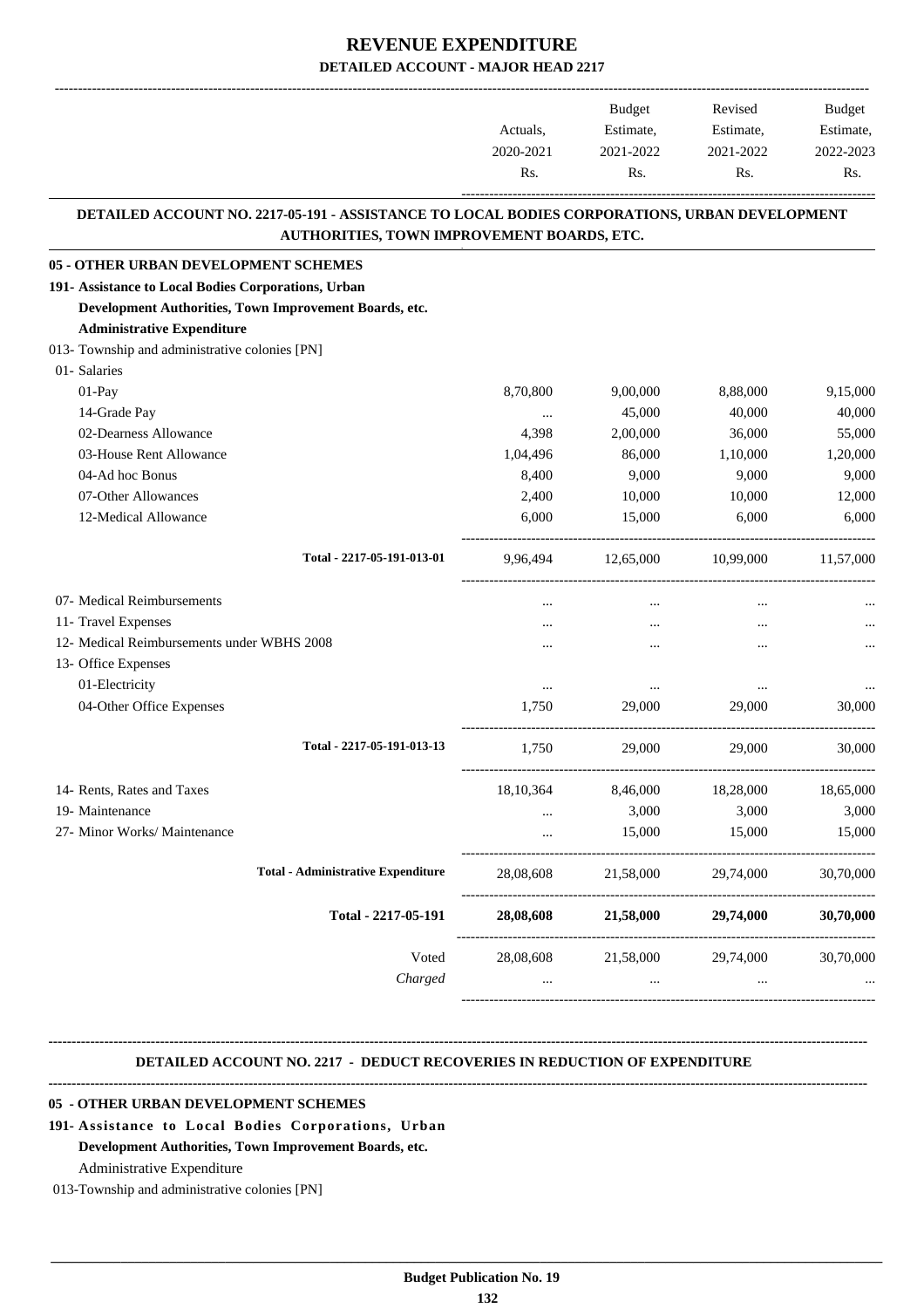|                                   |                                           | Actuals.<br>2020-2021<br>Rs. | <b>Budget</b><br>Estimate,<br>2021-2022<br>R <sub>s</sub> . | Revised<br>Estimate,<br>2021-2022<br>Rs. | <b>Budget</b><br>Estimate,<br>2022-2023<br>Rs. |
|-----------------------------------|-------------------------------------------|------------------------------|-------------------------------------------------------------|------------------------------------------|------------------------------------------------|
| 70-Deduct Recoveries<br>01-Others |                                           | $\cdots$                     | $-1,000$                                                    | $-1,000$                                 | $-1,000$                                       |
| 02-W.B.H.S. 2008                  | Total - 191 - Deduct - Recoveries         | $\cdots$<br>$\cdots$         | $-1,000$<br>$-2,000$                                        | $-1,000$<br>$-2,000$                     | $-1,000$<br>$-2,000$                           |
|                                   | <b>Total - 2217 - Deduct - Recoveries</b> | $\cdots$                     | $-2,000$                                                    | $-2,000$                                 | $-2,000$                                       |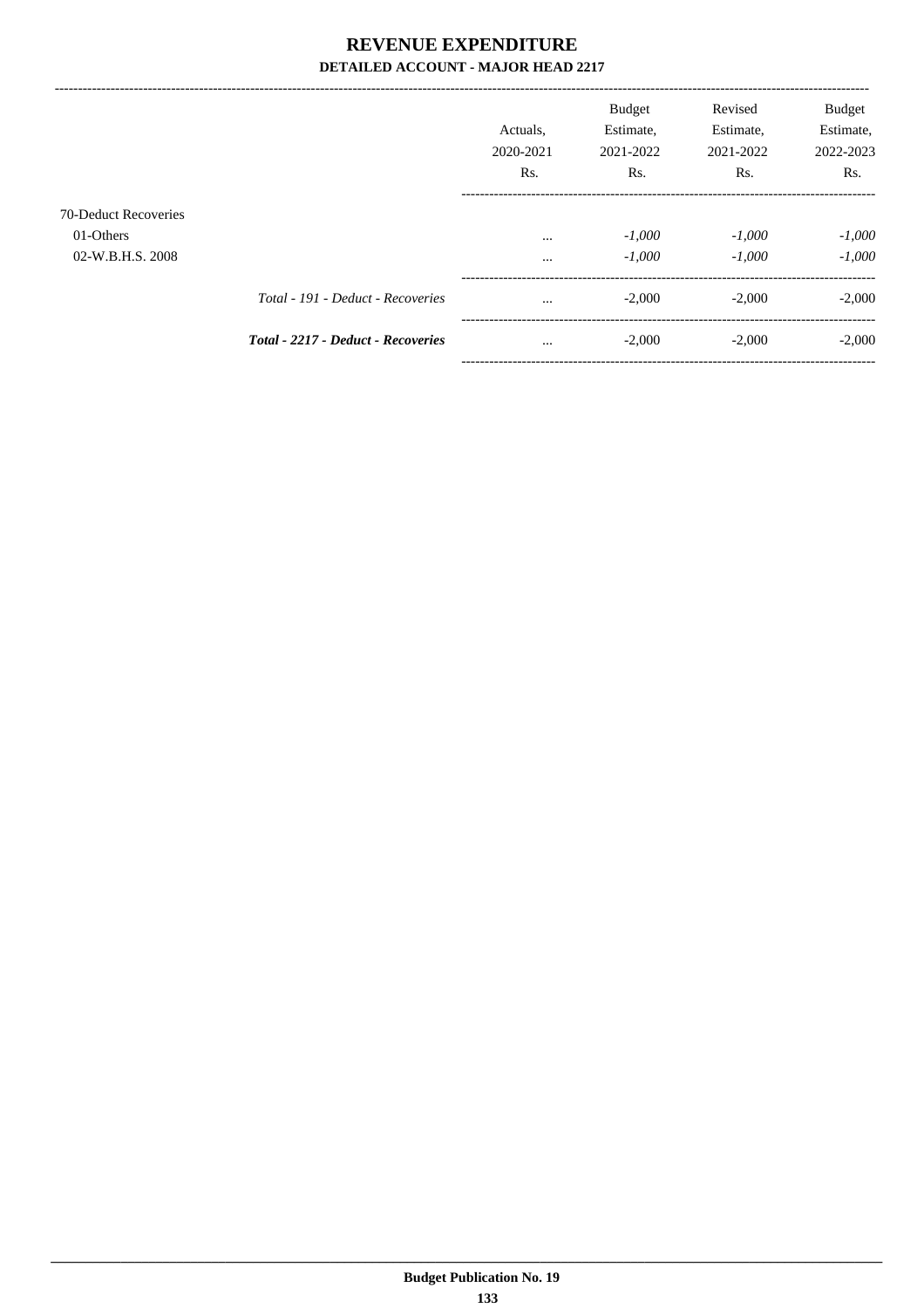# **REVENUE EXPENDITURE**

### **DEMAND No. 40**

# **Panchayats & Rural Development Department**

# **B - Social Services - (g) Social Welfare and Nutrition**

### **Head of Account : 2235 - Social Security And Welfare**

| Voted Rs. 3136,53,90,000                                                           | <b>Charged Rs. Nil</b>  |                            |                                                                         |                                     | Total Rs. 3136,53,90,000        |
|------------------------------------------------------------------------------------|-------------------------|----------------------------|-------------------------------------------------------------------------|-------------------------------------|---------------------------------|
|                                                                                    |                         |                            | Voted Rs.                                                               | Charged Rs.                         | ------------------<br>Total Rs. |
| <b>Gross Expenditure</b>                                                           |                         |                            | 3136,53,90,000                                                          | $\cdots$                            | 3136,53,90,000                  |
| <b>Deduct - Recoveries</b>                                                         |                         |                            | $-4,000$                                                                | $\cdots$                            | $-4,000$                        |
| <b>Net Expenditure</b>                                                             |                         |                            | 3136,53,86,000                                                          | -------------------                 | $\ldots$ 3136,53,86,000         |
|                                                                                    | <b>ABSTRACT ACCOUNT</b> | <b>REVENUE EXPENDITURE</b> |                                                                         |                                     |                                 |
|                                                                                    |                         |                            |                                                                         |                                     |                                 |
|                                                                                    |                         |                            | Budget                                                                  | Revised                             | Budget                          |
|                                                                                    |                         | Actuals.                   | Estimate,                                                               | Estimate,                           | Estimate,                       |
|                                                                                    |                         | 2020-2021<br>Rs.           | 2021-2022<br>Rs.                                                        | 2021-2022<br>Rs.                    | 2022-2023<br>Rs.                |
|                                                                                    |                         |                            |                                                                         |                                     |                                 |
| 02 - SOCIAL WELFARE                                                                |                         |                            |                                                                         |                                     |                                 |
| 200- Other Programmes                                                              |                         |                            |                                                                         |                                     |                                 |
| <b>State Development Schemes</b><br>State Development Schemes (Central Assistance) |                         | 28,70,00,000               | 100,00,00,000                                                           | 60,63,65,000                        | 105,00,00,000                   |
|                                                                                    |                         |                            |                                                                         |                                     |                                 |
|                                                                                    | <b>Total - 200</b>      | 28,70,00,000               | $100,\!00,\!00,\!000$                                                   | 60,63,65,000                        | 105,00,00,000                   |
|                                                                                    | Total - 02              | 28,70,00,000               | 100,00,00,000                                                           | 60,63,65,000                        | 105,00,00,000                   |
| 60 - OTHER SOCIAL SECURITY AND WELFARE                                             |                         |                            |                                                                         |                                     |                                 |
| <b>PROGRAMMES</b>                                                                  |                         |                            |                                                                         |                                     |                                 |
| 102- Pensions under Social Security Schemes                                        |                         |                            |                                                                         |                                     |                                 |
| <b>State Development Schemes</b>                                                   |                         |                            | 838, 35, 55, 345 2102, 69, 60, 000 1362, 00, 67, 000                    |                                     | 1299,95,00,000                  |
| State Development Schemes (Central Assistance)                                     |                         | 757,42,46,800              | 483,69,60,000                                                           | 505,83,31,000                       | 947,00,00,000                   |
|                                                                                    |                         |                            | Total - 102 1595,78,02,145 2586,39,20,000 1867,83,98,000 2246,95,00,000 |                                     |                                 |
| 110- Other Insurance Scheme                                                        |                         |                            |                                                                         |                                     |                                 |
| <b>State Development Schemes</b>                                                   |                         | $\cdots$                   | 5,00,00,000                                                             | 1,66,67,000                         | 5,26,00,000                     |
|                                                                                    | <b>Total - 110</b>      | $\cdots$                   | 5,00,00,000                                                             | 1,66,67,000                         | 5,26,00,000                     |
| 200- Other Programmes                                                              |                         |                            |                                                                         |                                     |                                 |
| Administrative Expenditure                                                         |                         |                            | $\sim$ $\sim$ $\sim$ $\sim$ $\sim$                                      | 30,00,000                           | 31,00,000                       |
|                                                                                    | <b>Total - 200</b>      | $\ddotsc$                  |                                                                         | 30,00,000<br><b>Sales Committee</b> | 31,00,000                       |
| 789- Special Component Plan for Scheduled Castes                                   |                         |                            |                                                                         |                                     |                                 |
| <b>State Development Schemes</b>                                                   |                         | 248, 49, 35, 411           | 674,00,20,000                                                           | 592,56,00,000                       | 412,70,00,000                   |
| <b>State Development Schemes (Central Assistance)</b>                              |                         |                            | 20,000                                                                  | 60,74,13,000                        | 7,00,00,000                     |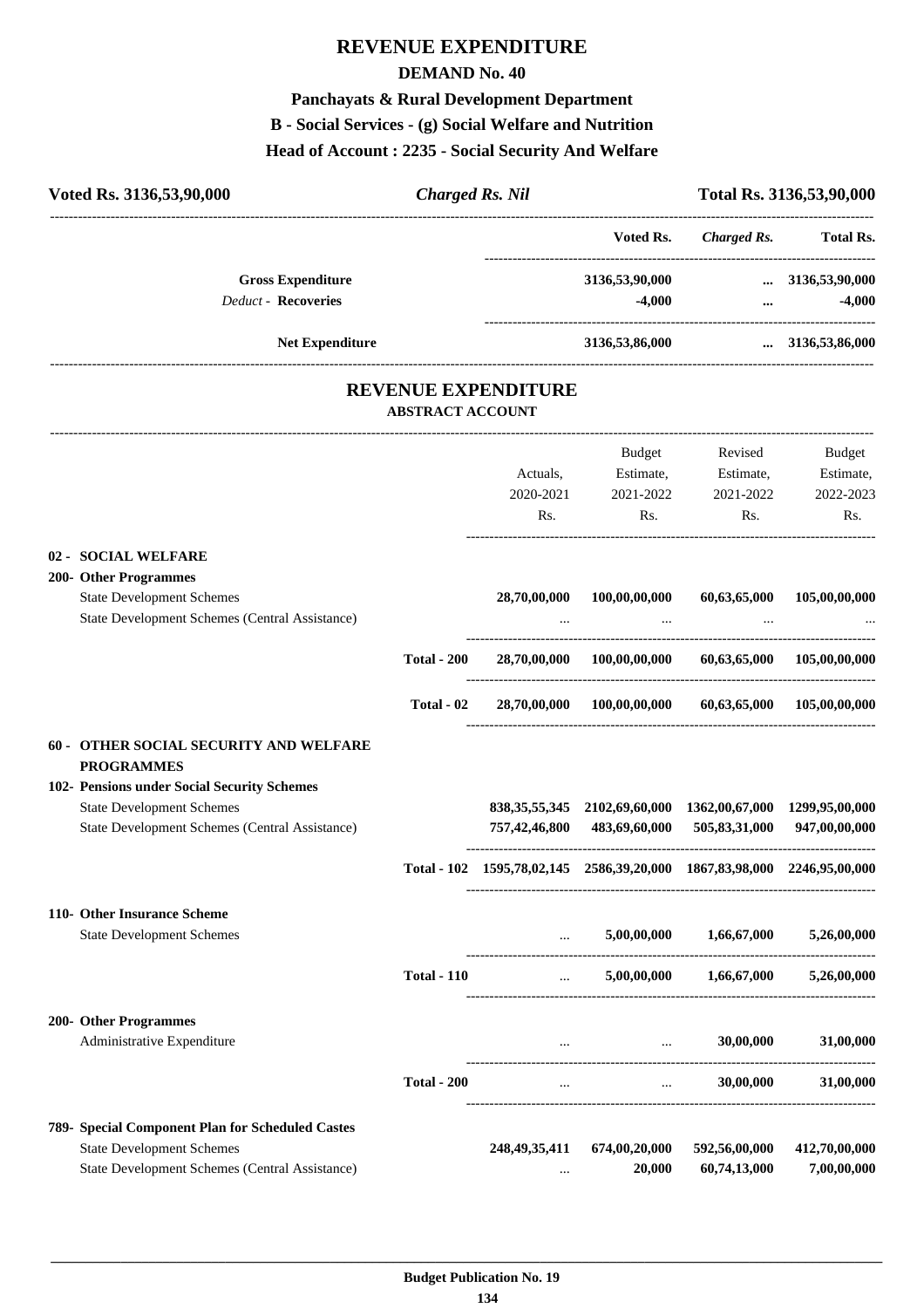### **REVENUE EXPENDITURE ABSTRACT ACCOUNT**

|                                                                                                                  | Actuals,<br>Rs.                                                                    | <b>Budget</b>             | Estimate, Estimate, Estimate,<br>2020-2021 2021-2022 2021-2022<br>Rs. Rs.                       | Revised Budget<br>2022-2023<br>Rs. |
|------------------------------------------------------------------------------------------------------------------|------------------------------------------------------------------------------------|---------------------------|-------------------------------------------------------------------------------------------------|------------------------------------|
|                                                                                                                  | Total - 789 248,49,35,411 674,00,40,000 653,30,13,000 419,70,00,000                |                           |                                                                                                 |                                    |
| 796- Tribal Areas Sub-Plan<br><b>State Development Schemes</b><br>State Development Schemes (Central Assistance) |                                                                                    | $\sim 100$ km s $^{-1}$ . | 102,47,59,708 619,58,20,000 337,41,31,000 350,55,90,000<br>20,000 30,94,55,000 6,90,00,000      |                                    |
|                                                                                                                  | Total - 796 102,47,59,708 619,58,40,000 368,35,86,000 357,45,90,000                |                           |                                                                                                 |                                    |
| 800- Other Expenditure<br>Administrative Expenditure                                                             |                                                                                    |                           | $1,82,55,236$ $2,51,62,000$ $1,84,17,000$ $1,86,00,000$                                         |                                    |
|                                                                                                                  | Total - 800 $1,82,55,236$ $2,51,62,000$ $1,84,17,000$ $1,86,00,000$                |                           |                                                                                                 |                                    |
|                                                                                                                  | Total - 60 1948, 57, 52, 500 3887, 49, 62, 000 2893, 30, 81, 000 3031, 53, 90, 000 |                           |                                                                                                 |                                    |
| Grand Total - Gross 1977, 27, 52, 500 3987, 49, 62, 000 2953, 94, 46, 000 3136, 53, 90, 000                      |                                                                                    |                           |                                                                                                 |                                    |
| Charged                                                                                                          | Voted 1977, 27, 52, 500 3987, 49, 62, 000 2953, 94, 46, 000 3136, 53, 90, 000      |                           | the contract of the contract of the contract of the contract of the contract of the contract of |                                    |
| Administrative Expenditure 1,82,55,236 2,51,62,000 2,14,17,000 2,17,00,000                                       |                                                                                    |                           |                                                                                                 |                                    |
| State Development Schemes 1218,02,50,464 3501,28,00,000 2354,28,30,000 2173,46,90,000                            |                                                                                    |                           |                                                                                                 |                                    |
| State Development Schemes (Central Assistance) 757,42,46,800 483,70,00,000 597,51,99,000 960,90,000,000          |                                                                                    |                           |                                                                                                 |                                    |
|                                                                                                                  |                                                                                    |                           |                                                                                                 |                                    |
| Grand Total - Net 1977, 23, 57, 450 3987, 49, 58, 000 2953, 94, 42, 000 3136, 53, 86, 000                        |                                                                                    |                           |                                                                                                 |                                    |
| Voted<br>Charged                                                                                                 | $\cdots$                                                                           | $\cdots$                  | 1977, 23, 57, 450 3987, 49, 58, 000 2953, 94, 42, 000 3136, 53, 86, 000                         |                                    |
|                                                                                                                  |                                                                                    |                           |                                                                                                 |                                    |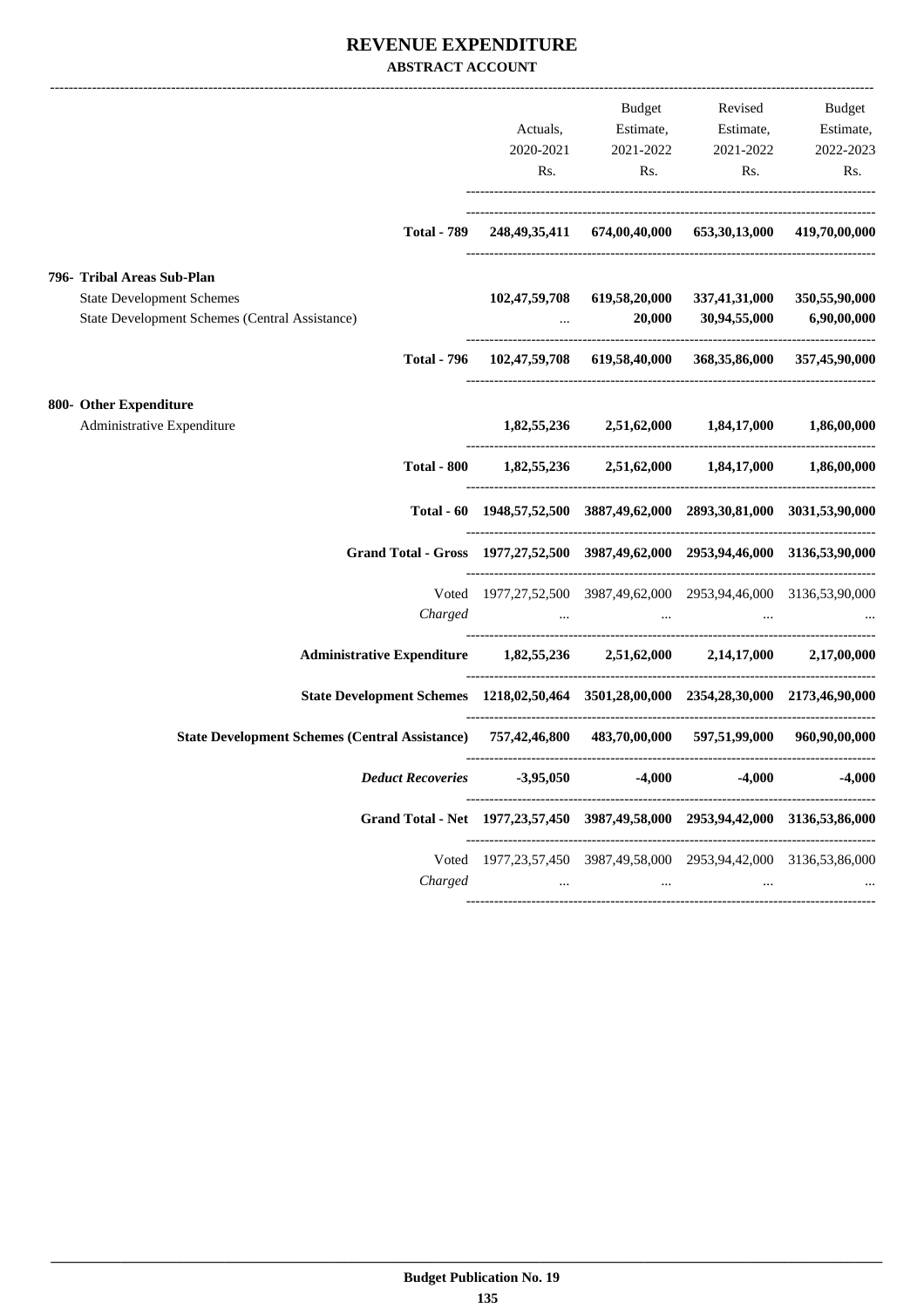| DETAILED ACCOUNT NO. 2235-02-200 - OTHER PROGRAMMES<br>28,70,00,000<br>100,00,00,000 | 60,63,65,000<br>28,70,00,000 100,00,00,000 60,63,65,000 | 105,00,00,000                                                             |
|--------------------------------------------------------------------------------------|---------------------------------------------------------|---------------------------------------------------------------------------|
|                                                                                      |                                                         |                                                                           |
|                                                                                      |                                                         |                                                                           |
|                                                                                      |                                                         |                                                                           |
|                                                                                      |                                                         |                                                                           |
|                                                                                      |                                                         |                                                                           |
|                                                                                      |                                                         |                                                                           |
|                                                                                      |                                                         |                                                                           |
|                                                                                      |                                                         | 105,00,00,000                                                             |
|                                                                                      |                                                         |                                                                           |
|                                                                                      |                                                         |                                                                           |
|                                                                                      |                                                         |                                                                           |
|                                                                                      | 28,70,00,000 100,00,00,000 60,63,65,000 105,00,00,000   |                                                                           |
|                                                                                      |                                                         |                                                                           |
|                                                                                      |                                                         |                                                                           |
|                                                                                      |                                                         |                                                                           |
|                                                                                      |                                                         |                                                                           |
|                                                                                      |                                                         |                                                                           |
|                                                                                      |                                                         |                                                                           |
|                                                                                      |                                                         |                                                                           |
| 100,00,00,000                                                                        | 60,63,65,000                                            | 105,00,00,000                                                             |
| 100,00,00,000                                                                        | 60,63,65,000                                            | 105,00,00,000                                                             |
|                                                                                      |                                                         |                                                                           |
| <br>                                                                                 | 28,70,00,000<br>28,70,00,000                            | DETAILED ACCOUNT NO. 2235-60-102 - PENSIONS UNDER SOCIAL SECURITY SCHEMES |

| 400,02,51,962 | 705,00,00,000 | 844,86,62,000 | 540,25,00,000 |
|---------------|---------------|---------------|---------------|
| 400,02,51,962 | 705,00,00,000 | 844,86,62,000 | 540.25,00,000 |
|               |               |               |               |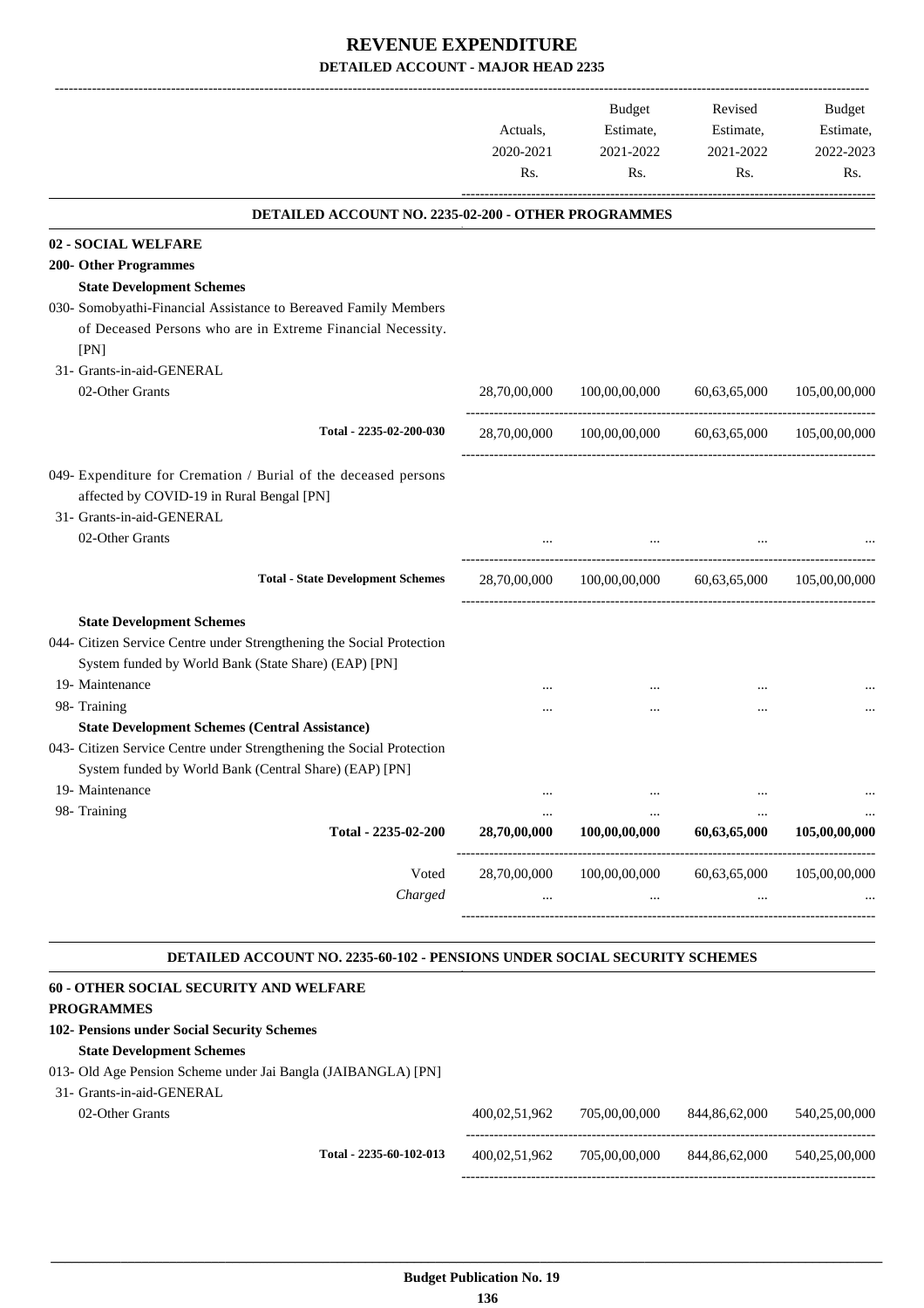|                                                                                                                          | Actuals,<br>2020-2021<br>Rs. | Budget<br>Estimate,<br>2021-2022<br>Rs.                    | Revised<br>Estimate,<br>2021-2022<br>Rs. | Budget<br>Estimate,<br>2022-2023<br>Rs. |
|--------------------------------------------------------------------------------------------------------------------------|------------------------------|------------------------------------------------------------|------------------------------------------|-----------------------------------------|
| 014- Widow Pension Scheme under Jai Bangla (JAIBANGLA) [PN]                                                              |                              |                                                            |                                          |                                         |
| 31- Grants-in-aid-GENERAL<br>02-Other Grants                                                                             |                              | 361,52,65,423 720,00,00,000 453,52,41,000                  |                                          | 556,00,00,000                           |
| Total - 2235-60-102-014                                                                                                  |                              | 361,52,65,423 720,00,00,000 453,52,41,000 556,00,00,000    |                                          |                                         |
| 015- Disability Pension Scheme under Jai Bangla (JAIBANGLA)<br>[PN]                                                      |                              |                                                            |                                          |                                         |
| 31- Grants-in-aid-GENERAL<br>02-Other Grants                                                                             |                              | 32,41,20,960 194,00,00,000 44,66,67,000                    |                                          | 203,70,00,000                           |
| Total - 2235-60-102-015                                                                                                  |                              | 32,41,20,960 194,00,00,000 44,66,67,000 203,70,00,000      |                                          |                                         |
| <b>Total - State Development Schemes</b>                                                                                 |                              | 793,96,38,345 1619,00,00,000 1343,05,70,000 1299,95,00,000 |                                          |                                         |
| <b>State Development Schemes</b><br>001- National Old Age Pension Scheme [NOAPS] (State Share)<br>(NSAP) [PN]            |                              |                                                            |                                          |                                         |
| 31- Grants-in-aid-GENERAL<br>02-Other Grants                                                                             | $\cdots$                     | 260,92,40,000                                              |                                          |                                         |
| Total - 2235-60-102-001                                                                                                  | $\ddotsc$                    | 260,92,40,000                                              | $\cdots$                                 |                                         |
| 007- National Family Benefit Scheme(NFBS) (State Share) (NSAP)<br>[PN] (NSAP) [PN]<br>31- Grants-in-aid-GENERAL          |                              |                                                            |                                          |                                         |
| 02-Other Grants                                                                                                          |                              | 44, 39, 17, 000 55, 92, 40, 000 18, 94, 97, 000            |                                          |                                         |
| Total - 2235-60-102-007                                                                                                  |                              | 44, 39, 17, 000 55, 92, 40, 000 18, 94, 97, 000            |                                          |                                         |
| 009- Indira Gandhi National Disability Pension Scheme (IGNDPS)<br>(State Share) (NSAP) [PN]<br>31- Grants-in-aid-GENERAL |                              |                                                            |                                          |                                         |
| 02-Other Grants                                                                                                          |                              | 45,92,40,000                                               | $\cdots$                                 |                                         |
| Total - 2235-60-102-009                                                                                                  | $\cdots$                     | 45,92,40,000                                               | $\cdots$                                 |                                         |
| 011- Indira Gandhi National Widow Pension Scheme (IGNWPS)<br>(State Share) (NSAP) [PN]<br>31- Grants-in-aid-GENERAL      |                              |                                                            |                                          |                                         |
| 02-Other Grants                                                                                                          |                              | 120,92,40,000                                              |                                          |                                         |
| Total - 2235-60-102-011                                                                                                  | $\cdots$                     | 120,92,40,000                                              | $\cdots$                                 |                                         |
|                                                                                                                          |                              |                                                            |                                          |                                         |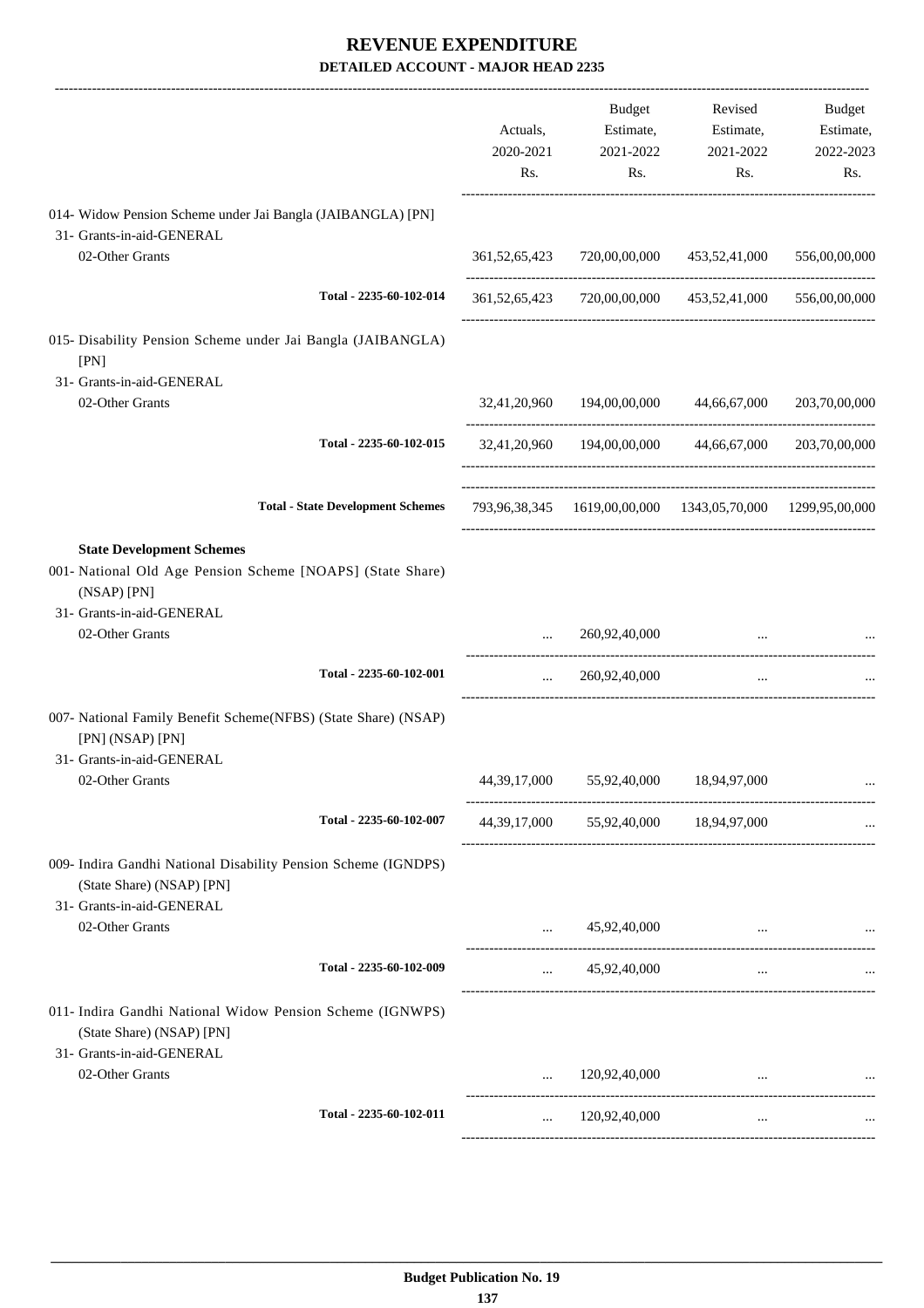|                                                                                                                                                                                      | Actuals,<br>2020-2021<br>Rs. | Budget<br>Estimate,<br>2021-2022<br>Rs.          | Revised<br>Estimate,<br>2021-2022<br>Rs.                          | Budget<br>Estimate,<br>2022-2023<br>Rs. |
|--------------------------------------------------------------------------------------------------------------------------------------------------------------------------------------|------------------------------|--------------------------------------------------|-------------------------------------------------------------------|-----------------------------------------|
| <b>Total - State Development Schemes</b>                                                                                                                                             |                              | 44, 39, 17, 000 483, 69, 60, 000 18, 94, 97, 000 |                                                                   |                                         |
| <b>State Development Schemes (Central Assistance)</b><br>002- Provision against ACA for National Old Age Pension [NOAPS]<br>(Central Share) (NSAP) [PN]<br>31- Grants-in-aid-GENERAL |                              |                                                  |                                                                   |                                         |
| 02-Other Grants                                                                                                                                                                      |                              | 403,02,09,000 260,92,40,000                      | 380,70,08,000                                                     | 580,00,00,000                           |
| Total - 2235-60-102-002                                                                                                                                                              |                              |                                                  | 403,02,09,000 260,92,40,000 380,70,08,000                         | 580,00,00,000                           |
| 003- Provision against ACA for National Family Benefit Scheme<br>[NFBS] (Central Share) (NSAP) [PN]<br>31- Grants-in-aid-GENERAL                                                     |                              |                                                  |                                                                   |                                         |
| 02-Other Grants                                                                                                                                                                      |                              |                                                  | 44, 39, 17, 000 55, 92, 40, 000 18, 94, 97, 000                   | 40,50,00,000                            |
| Total - 2235-60-102-003                                                                                                                                                              |                              |                                                  | 44, 39, 17, 000 55, 92, 40, 000 18, 94, 97, 000 40, 50, 00, 000   |                                         |
| 008- Indira Gandhi National Disability Pension Scheme (IGNDPS)<br>(Central Share) (NSAP) [PN]<br>31- Grants-in-aid-GENERAL                                                           |                              |                                                  |                                                                   |                                         |
| 02-Other Grants                                                                                                                                                                      |                              |                                                  | 28,05,86,800 45,92,40,000 10,24,35,000 16,50,00,000               |                                         |
| Total - 2235-60-102-008                                                                                                                                                              |                              |                                                  | 28,05,86,800 45,92,40,000 10,24,35,000                            | 16,50,00,000                            |
| 010- Indira Gandhi National Widow Pension Scheme (IGNWPS)<br>(Central Share) (NSAP) [PN]<br>31- Grants-in-aid-GENERAL                                                                |                              |                                                  |                                                                   |                                         |
| 02-Other Grants                                                                                                                                                                      | 281,95,34,000                | 120,92,40,000                                    | 95,93,91,000                                                      | 310,00,00,000                           |
| Total - 2235-60-102-010                                                                                                                                                              |                              |                                                  | ---------------------<br>281,95,34,000 120,92,40,000 95,93,91,000 | 310,00,00,000                           |
| <b>Total - State Development Schemes (Central Assistance)</b>                                                                                                                        | 757,42,46,800                | 483,69,60,000                                    | 505,83,31,000                                                     | 947,00,00,000                           |
| Total - 2235-60-102                                                                                                                                                                  | 1595,78,02,145               |                                                  | 2586,39,20,000 1867,83,98,000                                     | 2246,95,00,000                          |
| Voted<br>Charged                                                                                                                                                                     | 1595,78,02,145<br>$\cdots$   | $\cdots$                                         | 2586,39,20,000 1867,83,98,000                                     | 2246,95,00,000                          |

#### **DETAILED ACCOUNT NO. 2235-60-110 - OTHER INSURANCE SCHEME .**

.

### **60 - OTHER SOCIAL SECURITY AND WELFARE**

#### **PROGRAMMES**

### **110- Other Insurance Scheme**

### **State Development Schemes**

001- Aam Admi Bima Yojana for the PROFLAL Beneficiaries [PN]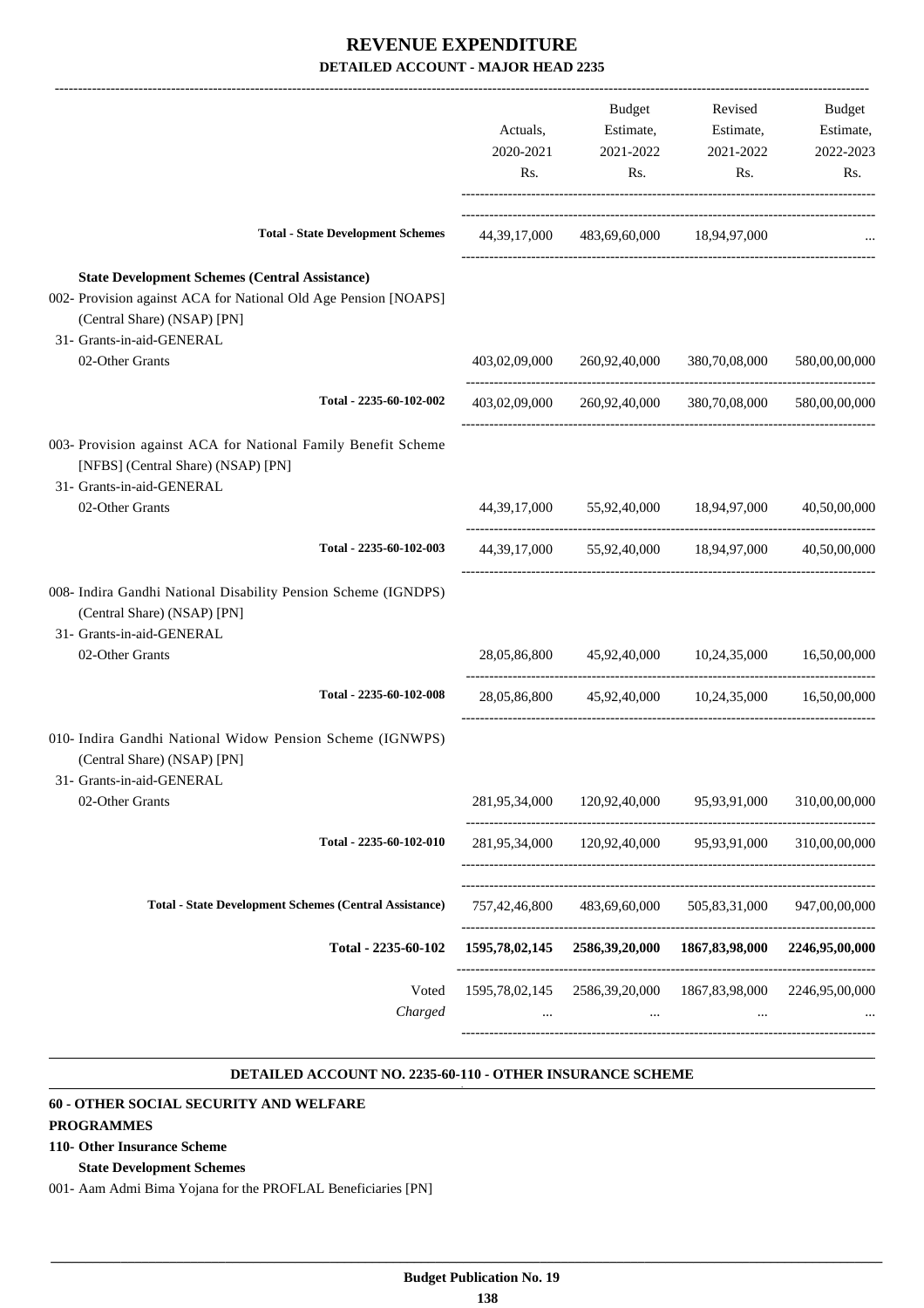|                                          | Actuals,<br>2020-2021<br>Rs. | Budget<br>Estimate,<br>2021-2022<br>Rs. | Revised<br>Estimate,<br>2021-2022<br>Rs. | <b>Budget</b><br>Estimate,<br>2022-2023<br>Rs. |
|------------------------------------------|------------------------------|-----------------------------------------|------------------------------------------|------------------------------------------------|
| 50- Other Charges                        | $\cdots$                     | 5,00,00,000                             | 1,66,67,000                              | 5,26,00,000                                    |
| <b>Total - State Development Schemes</b> | $\cdots$                     | 5,00,00,000                             | 1,66,67,000                              | 5,26,00,000                                    |
| Total - 2235-60-110                      | $\cdots$                     | 5,00,00,000                             | 1,66,67,000                              | 5,26,00,000                                    |
| Voted<br>Charged                         | $\cdots$<br>$\cdots$         | 5,00,00,000<br>$\cdots$                 | 1,66,67,000<br>$\cdots$                  | 5,26,00,000<br>$\cdots$                        |
|                                          |                              |                                         |                                          |                                                |

#### **DETAILED ACCOUNT NO. 2235-60-200 - OTHER PROGRAMMES .**

| 60 - OTHER SOCIAL SECURITY AND WELFARE                     |                                                           |          |                                                |           |
|------------------------------------------------------------|-----------------------------------------------------------|----------|------------------------------------------------|-----------|
| <b>PROGRAMMES</b>                                          |                                                           |          |                                                |           |
| <b>200- Other Programmes</b>                               |                                                           |          |                                                |           |
| <b>Administrative Expenditure</b>                          |                                                           |          |                                                |           |
| 075- Payment of Compensation to the Families of Victims in |                                                           |          |                                                |           |
| Sewerage Cleaning Works [PN]                               |                                                           |          |                                                |           |
| 31- Grants-in-aid-GENERAL                                  |                                                           |          |                                                |           |
| 02-Other Grants                                            | $\cdots$                                                  | $\cdots$ | 30,00,000                                      | 31,00,000 |
| <b>Total - Administrative Expenditure</b>                  | $\cdots$                                                  | $\cdots$ | 30,00,000                                      | 31,00,000 |
| Total - 2235-60-200                                        | $\cdots$                                                  | $\cdots$ | 30,00,000                                      | 31,00,000 |
| Voted                                                      | $\cdots$                                                  | $\cdots$ | 30,00,000                                      | 31,00,000 |
| Charged                                                    | $\cdots$                                                  | $\cdots$ | $\cdots$                                       | $\cdots$  |
|                                                            |                                                           |          |                                                |           |
| .                                                          | $\alpha$ $\alpha$ is $\alpha$ in the $\alpha$ is $\alpha$ |          | $\mathbf{M}$ parameter in $\alpha$ is $\alpha$ |           |

#### **DETAILED ACCOUNT NO. 2235-60-789 - SPECIAL COMPONENT PLAN FOR SCHEDULED CASTES**

| <b>60 - OTHER SOCIAL SECURITY AND WELFARE</b>                 |                  |               |                  |               |
|---------------------------------------------------------------|------------------|---------------|------------------|---------------|
| <b>PROGRAMMES</b>                                             |                  |               |                  |               |
| 789- Special Component Plan for Scheduled Castes              |                  |               |                  |               |
| <b>State Development Schemes</b>                              |                  |               |                  |               |
| 020- Old Age Pension Scheme under Jai Bangla (JAIBANGLA) [PN] |                  |               |                  |               |
| 31- Grants-in-aid-GENERAL                                     |                  |               |                  |               |
| 02-Other Grants                                               | 125,63,40,488    | 224,00,00,000 | 346,62,56,000    | 135,20,00,000 |
| Total - 2235-60-789-020                                       | 125,63,40,488    | 224,00,00,000 | 346,62,56,000    | 135,20,00,000 |
| 021- Widow Pension Scheme under Jai Bangla (JAIBANGLA) [PN]   |                  |               |                  |               |
| 31- Grants-in-aid-GENERAL                                     |                  |               |                  |               |
| 02-Other Grants                                               | 115, 10, 14, 050 | 311,00,00,000 | 219, 37, 43, 000 | 226,55,00,000 |
| Total - 2235-60-789-021                                       | 115, 10, 14, 050 | 311,00,00,000 | 219, 37, 43, 000 | 226,55,00,000 |
|                                                               |                  |               |                  |               |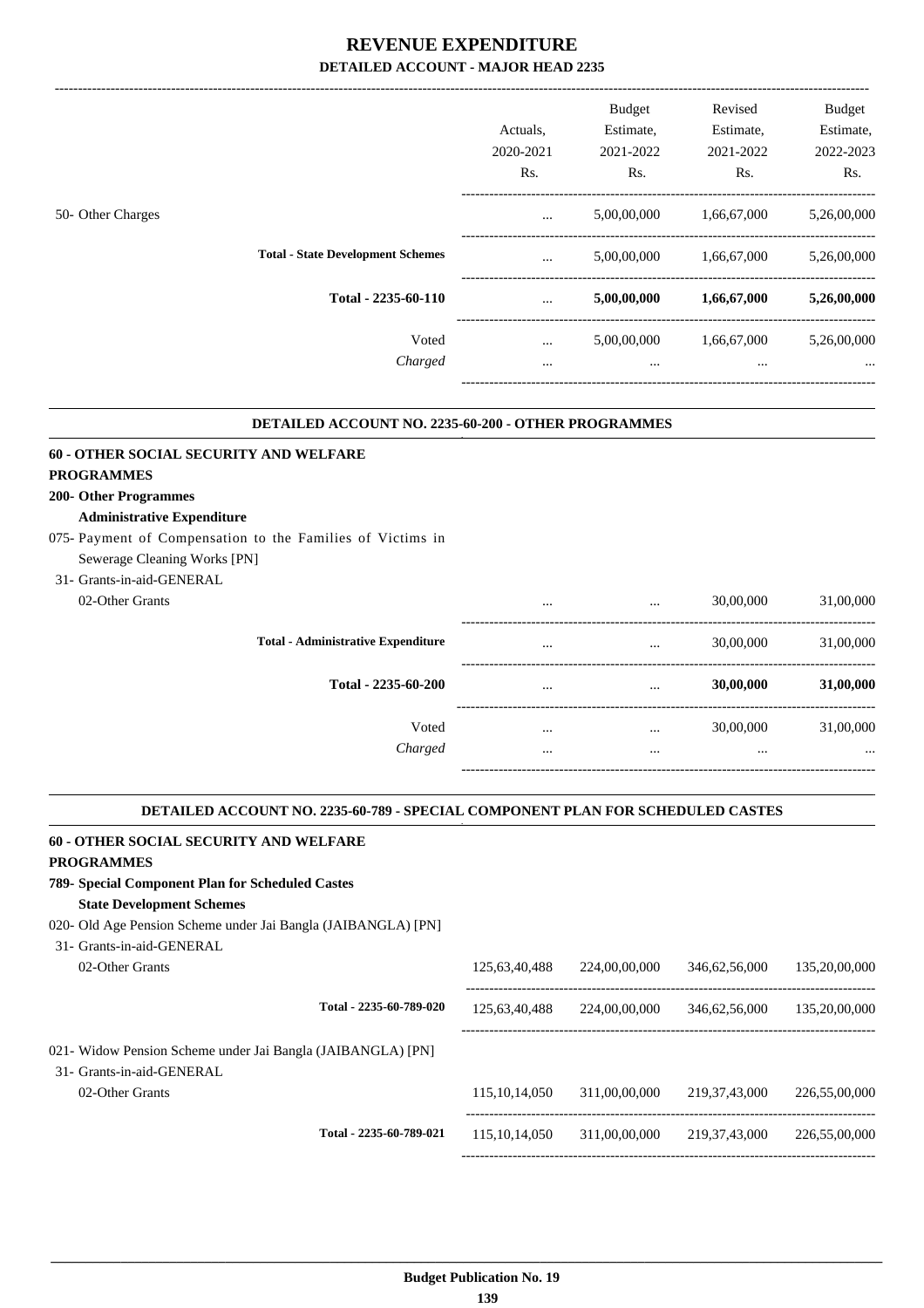|                                                                                                                                             | Actuals,<br>2020-2021<br>Rs. | Budget<br>Estimate,<br>2021-2022<br>Rs. | Revised<br>Estimate,<br>2021-2022<br>Rs.                | Budget<br>Estimate,<br>2022-2023<br>Rs. |
|---------------------------------------------------------------------------------------------------------------------------------------------|------------------------------|-----------------------------------------|---------------------------------------------------------|-----------------------------------------|
| 022- Disability Pension Scheme under Jai Bangla (JAIBANGLA)<br>[PN]                                                                         |                              |                                         |                                                         |                                         |
| 31- Grants-in-aid-GENERAL                                                                                                                   |                              |                                         |                                                         |                                         |
| 02-Other Grants                                                                                                                             |                              |                                         | 7,75,80,873 139,00,00,000 25,33,33,000                  | 50,95,00,000                            |
| Total - 2235-60-789-022                                                                                                                     |                              |                                         | 7,75,80,873 139,00,00,000 25,33,33,000 50,95,00,000     |                                         |
| <b>Total - State Development Schemes</b>                                                                                                    |                              |                                         | 248,49,35,411 674,00,00,000 591,33,32,000 412,70,00,000 |                                         |
| <b>State Development Schemes</b>                                                                                                            |                              |                                         |                                                         |                                         |
| 004- National Old Age Pension Scheme [NOAPS] (State Share)<br>(NSAP) [PN]                                                                   |                              |                                         |                                                         |                                         |
| 31- Grants-in-aid-GENERAL                                                                                                                   |                              |                                         |                                                         |                                         |
| 02-Other Grants                                                                                                                             | $\cdots$                     | 10,000                                  | $\ddotsc$                                               |                                         |
| Total - 2235-60-789-004                                                                                                                     | $\cdots$                     | 10,000                                  | $\ldots$                                                |                                         |
| 006- National Family Benefit Scheme (NFBS) (State Share) (NSAP)<br>[PN] (NSAP) [PN]                                                         |                              |                                         |                                                         |                                         |
| 31- Grants-in-aid-GENERAL                                                                                                                   |                              |                                         |                                                         |                                         |
| 02-Other Grants                                                                                                                             |                              |                                         | 10,000 1,22,68,000                                      |                                         |
| Total - 2235-60-789-006                                                                                                                     | $\cdots$                     | 10,000                                  | 1,22,68,000                                             |                                         |
| 014- Indira Gandhi National Disability Pension Scheme (IGNDPS)<br>(State Share) (NSAP) [PN]<br>31- Grants-in-aid-GENERAL<br>02-Other Grants |                              |                                         | $\cdots$                                                |                                         |
| 016- Indira Gandhi National Widow Pension Scheme (IGNWPS)<br>(State Share) (NSAP) [PN]                                                      |                              |                                         |                                                         |                                         |
| 31- Grants-in-aid-GENERAL                                                                                                                   |                              |                                         |                                                         |                                         |
| 02-Other Grants                                                                                                                             |                              | $\ldots$                                |                                                         |                                         |
| <b>Total - State Development Schemes</b>                                                                                                    | $\cdots$                     |                                         | 20,000 1,22,68,000                                      |                                         |
| <b>State Development Schemes (Central Assistance)</b>                                                                                       |                              |                                         |                                                         |                                         |
| 002- Provision against ACA for National Old Age Pension [NOAPS]<br>(Central Share) (NSAP) [PN]                                              |                              |                                         |                                                         |                                         |
| 31- Grants-in-aid-GENERAL                                                                                                                   |                              |                                         |                                                         |                                         |
| 02-Other Grants                                                                                                                             |                              | 10,000                                  | 31,50,40,000                                            | 2,00,00,000                             |
| Total - 2235-60-789-002                                                                                                                     | $\cdots$                     | 10,000                                  | 31,50,40,000                                            | 2,00,00,000                             |
| 003- Provision against ACA for National Family Benefit Scheme                                                                               |                              |                                         |                                                         |                                         |

[NFBS] (Central Share) (NSAP) [PN]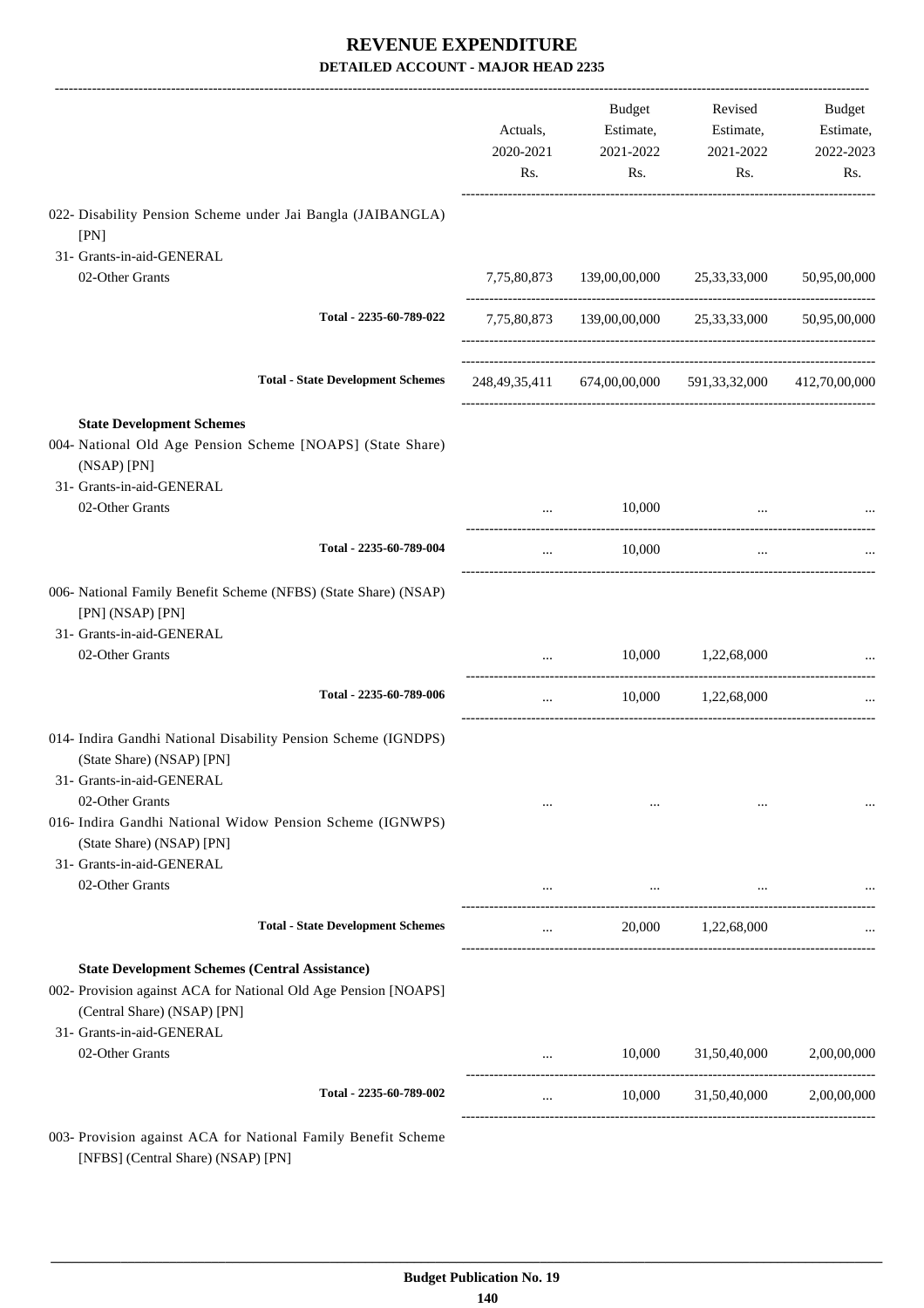|                                                                                                                            | Actuals,<br>2020-2021<br>Rs.                    | <b>Budget</b><br>Estimate,<br>2021-2022<br>Rs. | Revised<br>Estimate,<br>2021-2022<br>Rs. | <b>Budget</b><br>Estimate,<br>2022-2023<br>Rs. |
|----------------------------------------------------------------------------------------------------------------------------|-------------------------------------------------|------------------------------------------------|------------------------------------------|------------------------------------------------|
| 31- Grants-in-aid-GENERAL                                                                                                  |                                                 |                                                |                                          |                                                |
| 02-Other Grants                                                                                                            | $\cdots$                                        | 10,000                                         | 1,22,68,000                              | 1,00,00,000                                    |
| Total - 2235-60-789-003                                                                                                    | $\cdots$                                        | 10,000                                         | 1,22,68,000                              | 1,00,00,000                                    |
| 013- Indira Gandhi National Disability Pension Scheme (IGNDPS)<br>(Central Share) (NSAP) [PN]<br>31- Grants-in-aid-GENERAL |                                                 |                                                |                                          |                                                |
| 02-Other Grants                                                                                                            | $\cdots$                                        | $\ddotsc$                                      | 1,44,77,000                              | 1,00,00,000                                    |
| Total - 2235-60-789-013                                                                                                    | $\cdots$                                        | $\cdots$                                       | 1,44,77,000                              | 1,00,00,000                                    |
| 015- Indira Gandhi National Widow Pension Scheme (IGNWPS)<br>(Central Share) (NSAP) [PN]<br>31- Grants-in-aid-GENERAL      |                                                 |                                                |                                          |                                                |
| 02-Other Grants                                                                                                            |                                                 | $\cdots$                                       | 26,56,28,000                             | 3.00.00.000                                    |
| Total - 2235-60-789-015                                                                                                    | $\ddotsc$                                       | $\ddotsc$                                      | 26,56,28,000                             | 3,00,00,000                                    |
| <b>Total - State Development Schemes (Central Assistance)</b>                                                              | $\cdots$                                        | 20,000                                         | 60,74,13,000                             | 7,00,00,000                                    |
| Total - 2235-60-789                                                                                                        | ---------------------------<br>248, 49, 35, 411 | 674,00,40,000                                  | 653,30,13,000                            | 419,70,00,000                                  |
| Voted<br>Charged                                                                                                           | 248, 49, 35, 411<br>$\cdots$                    | 674,00,40,000                                  | 653, 30, 13, 000                         | 419,70,00,000                                  |
| DETAILED ACCOUNT NO. 2235-60-796 - TRIBAL AREAS SUB-PLAN                                                                   |                                                 |                                                |                                          |                                                |

| <b>60 - OTHER SOCIAL SECURITY AND WELFARE</b>                       |                         |              |               |               |               |
|---------------------------------------------------------------------|-------------------------|--------------|---------------|---------------|---------------|
| <b>PROGRAMMES</b>                                                   |                         |              |               |               |               |
| 796- Tribal Areas Sub-Plan                                          |                         |              |               |               |               |
| <b>State Development Schemes</b>                                    |                         |              |               |               |               |
| 022- Old Age Pension Scheme under Jai Bangla (JAIBANGLA) [PN]       |                         |              |               |               |               |
| 31- Grants-in-aid-GENERAL                                           |                         |              |               |               |               |
| 02-Other Grants                                                     |                         | 51,13,96,542 | 223,00,00,000 | 165,69,30,000 | 134,15,00,000 |
|                                                                     | Total - 2235-60-796-022 | 51,13,96,542 | 223,00,00,000 | 165,69,30,000 | 134,15,00,000 |
| 023- Widow Pension Scheme under Jai Bangla (JAIBANGLA) [PN]         |                         |              |               |               |               |
| 31- Grants-in-aid-GENERAL                                           |                         |              |               |               |               |
| 02-Other Grants                                                     |                         | 48,06,06,484 | 228,00,00,000 | 114,36,60,000 | 139,40,00,000 |
|                                                                     | Total - 2235-60-796-023 | 48,06,06,484 | 228,00,00,000 | 114,36,60,000 | 139,40,00,000 |
| 024- Disability Pension Scheme under Jai Bangla (JAIBANGLA)<br>[PN] |                         |              |               |               |               |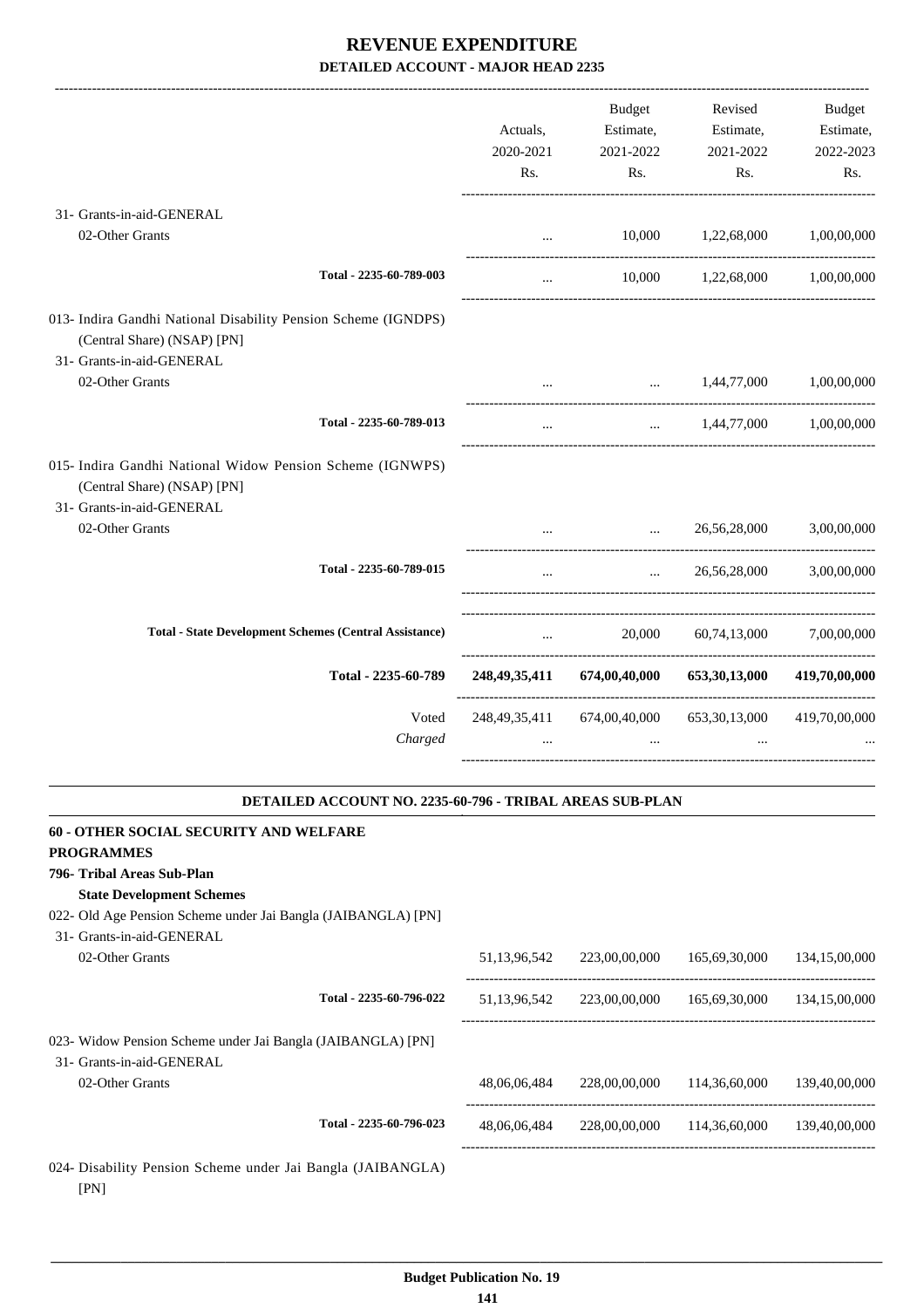|                                                                                                                                                                                                          | Actuals,<br>2020-2021<br>Rs. | Budget<br>Estimate,<br>2021-2022<br>Rs.                                        | Revised<br>Estimate,<br>2021-2022<br>Rs.            | Budget<br>Estimate,<br>2022-2023<br>Rs.                                                                                                                                                                                                                                                                               |
|----------------------------------------------------------------------------------------------------------------------------------------------------------------------------------------------------------|------------------------------|--------------------------------------------------------------------------------|-----------------------------------------------------|-----------------------------------------------------------------------------------------------------------------------------------------------------------------------------------------------------------------------------------------------------------------------------------------------------------------------|
| 31- Grants-in-aid-GENERAL                                                                                                                                                                                |                              |                                                                                |                                                     |                                                                                                                                                                                                                                                                                                                       |
| 02-Other Grants                                                                                                                                                                                          | 3,27,56,682                  |                                                                                | 168,58,00,000 56,19,33,000                          | 77,00,90,000                                                                                                                                                                                                                                                                                                          |
| Total - 2235-60-796-024                                                                                                                                                                                  |                              |                                                                                | 3,27,56,682 168,58,00,000 56,19,33,000 77,00,90,000 |                                                                                                                                                                                                                                                                                                                       |
| <b>Total - State Development Schemes</b>                                                                                                                                                                 | 102,47,59,708                |                                                                                | 619,58,00,000 336,25,23,000                         | 350,55,90,000                                                                                                                                                                                                                                                                                                         |
| <b>State Development Schemes</b><br>001- National Old Age Pension Scheme [NOAPS] (State Share)<br>(NSAP) [PN]                                                                                            |                              |                                                                                |                                                     |                                                                                                                                                                                                                                                                                                                       |
| 31- Grants-in-aid-GENERAL<br>02-Other Grants                                                                                                                                                             |                              | 10,000                                                                         |                                                     |                                                                                                                                                                                                                                                                                                                       |
| Total - 2235-60-796-001                                                                                                                                                                                  | $\cdots$                     | 10,000                                                                         | $\cdots$                                            |                                                                                                                                                                                                                                                                                                                       |
| 011- National Family Benefit Scheme (NFBS) (State Share) (NSAP)<br>[PN] (NSAP) [PN]<br>31- Grants-in-aid-GENERAL<br>02-Other Grants                                                                      |                              | 10,000                                                                         | 1,16,08,000                                         |                                                                                                                                                                                                                                                                                                                       |
| Total - 2235-60-796-011                                                                                                                                                                                  | $\cdots$                     | 10,000                                                                         | ------------------<br>1,16,08,000                   | ------------------------                                                                                                                                                                                                                                                                                              |
| 015- Indira Gandhi National Disability Pension Scheme (IGNDPS)<br>(State Share) (NSAP) [PN]<br>31- Grants-in-aid-GENERAL<br>02-Other Grants<br>017- Indira Gandhi National Widow Pension Scheme (IGNWPS) |                              |                                                                                |                                                     |                                                                                                                                                                                                                                                                                                                       |
| (State Share) (NSAP) [PN]<br>31- Grants-in-aid-GENERAL<br>02-Other Grants                                                                                                                                |                              | and the control of the control of the control of the control of the control of |                                                     | $\mathbf{1}_{\mathbf{1}_{\mathbf{1}}\mathbf{1}_{\mathbf{2}}\mathbf{1}_{\mathbf{3}}\mathbf{1}_{\mathbf{4}}\mathbf{1}_{\mathbf{5}}$ and $\mathbf{1}_{\mathbf{1}_{\mathbf{1}}\mathbf{1}_{\mathbf{3}}\mathbf{1}_{\mathbf{4}}\mathbf{1}_{\mathbf{5}}\mathbf{1}_{\mathbf{6}}\mathbf{1}_{\mathbf{6}}\mathbf{1}_{\mathbf{7}}$ |
| <b>Total - State Development Schemes</b>                                                                                                                                                                 |                              | and the state of the state                                                     | 20,000 1,16,08,000                                  |                                                                                                                                                                                                                                                                                                                       |
| <b>State Development Schemes (Central Assistance)</b><br>002- Provision against ACA for National Old Age Pension [NOAPS]<br>(Central Share) (NSAP) [PN]                                                  |                              |                                                                                |                                                     |                                                                                                                                                                                                                                                                                                                       |
| 31- Grants-in-aid-GENERAL<br>02-Other Grants                                                                                                                                                             |                              |                                                                                | 10,000 14,37,44,000                                 | 1,00,00,000                                                                                                                                                                                                                                                                                                           |
| Total - 2235-60-796-002                                                                                                                                                                                  | $\cdots$                     |                                                                                | 10,000 14,37,44,000 1,00,00,000                     |                                                                                                                                                                                                                                                                                                                       |
| 003- Provision against ACA for National Family Benefit Scheme<br>[NFBS] (Central Share) (NSAP) [PN]<br>31- Grants-in-aid-GENERAL                                                                         |                              |                                                                                |                                                     |                                                                                                                                                                                                                                                                                                                       |
| 02-Other Grants                                                                                                                                                                                          |                              | 10,000                                                                         | 1,16,08,000                                         | 50,00,000                                                                                                                                                                                                                                                                                                             |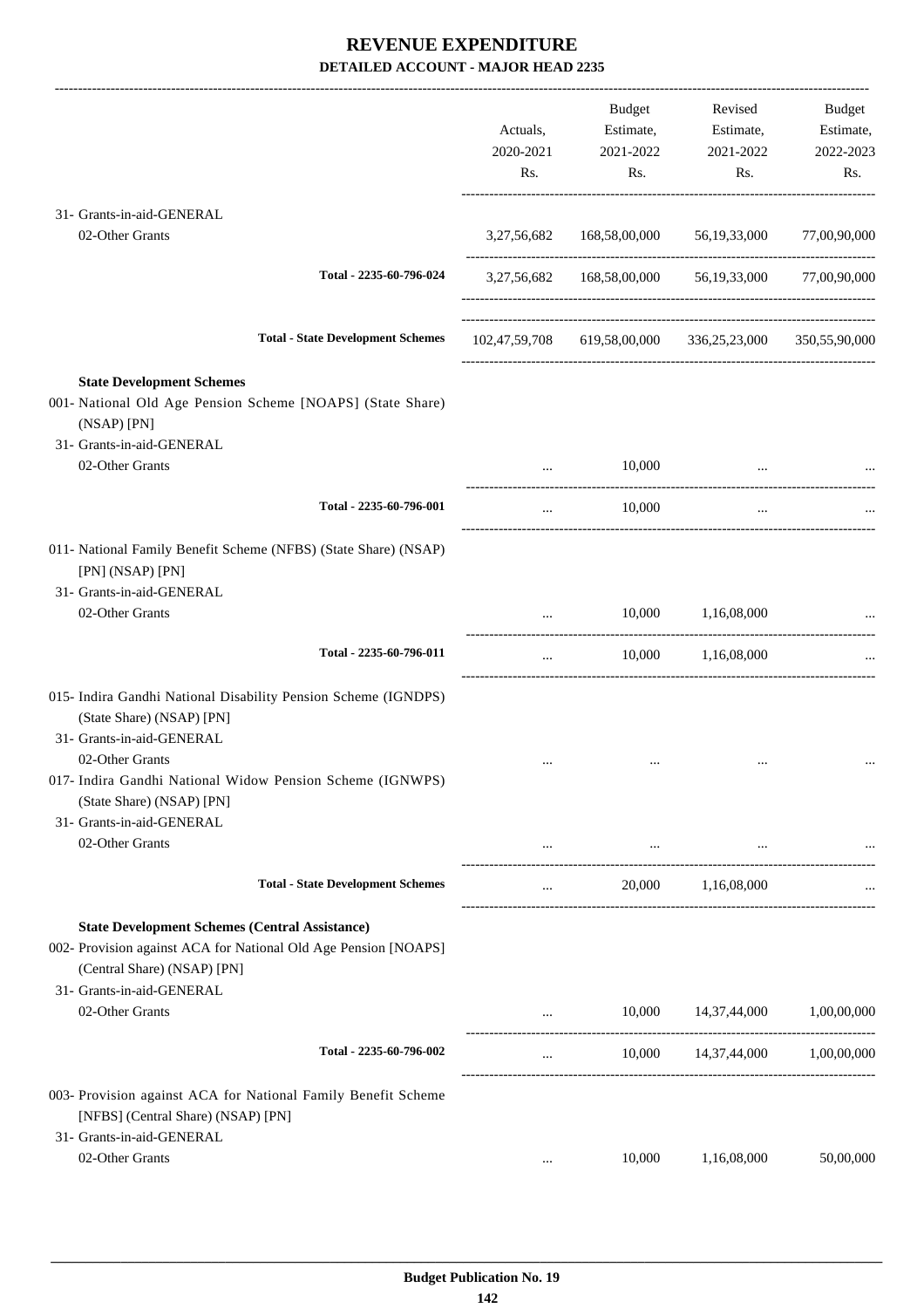|                                                                                                                                                                           | Actuals,<br>2020-2021<br>Rs. | Budget<br>Estimate,<br>2021-2022<br>Rs. | Revised<br>Estimate,<br>2021-2022<br>Rs. | Budget<br>Estimate,<br>2022-2023<br>Rs. |
|---------------------------------------------------------------------------------------------------------------------------------------------------------------------------|------------------------------|-----------------------------------------|------------------------------------------|-----------------------------------------|
| Total - 2235-60-796-003                                                                                                                                                   | $\cdots$                     |                                         | 10,000 1,16,08,000                       | 50,00,000                               |
| 014- Indira Gandhi National Disability Pension Scheme (IGNDPS)<br>(Central Share) (NSAP) [PN]<br>31- Grants-in-aid-GENERAL                                                |                              |                                         |                                          |                                         |
| 02-Other Grants                                                                                                                                                           | $\cdots$                     | $\cdots$                                | 77,80,000                                | 40,00,000                               |
| Total - 2235-60-796-014                                                                                                                                                   | $\cdots$                     | $\cdots$                                | 77,80,000                                | 40,00,000                               |
| 016- Indira Gandhi National Widow Pension Scheme (IGNWPS)<br>(Central Share) (NSAP) [PN]<br>31- Grants-in-aid-GENERAL                                                     |                              |                                         |                                          |                                         |
| 02-Other Grants                                                                                                                                                           |                              |                                         | $\ldots$ 14,63,23,000                    | 5,00,00,000                             |
| Total - 2235-60-796-016                                                                                                                                                   | $\cdots$                     | $\sim 10^{-10}$                         | 14,63,23,000                             | 5,00,00,000                             |
| <b>Total - State Development Schemes (Central Assistance)</b>                                                                                                             | $\cdots$                     |                                         | 20,000 30,94,55,000 6,90,00,000          |                                         |
| Total - 2235-60-796                                                                                                                                                       |                              | 102,47,59,708 619,58,40,000             | 368,35,86,000                            | 357,45,90,000                           |
| Voted<br>Charged                                                                                                                                                          | $\cdots$                     | 102,47,59,708 619,58,40,000<br>$\cdots$ | 368, 35, 86, 000                         | 357,45,90,000                           |
| DETAILED ACCOUNT NO. 2235-60-800 - OTHER EXPENDITURE                                                                                                                      |                              |                                         |                                          |                                         |
| 60 - OTHER SOCIAL SECURITY AND WELFARE<br><b>PROGRAMMES</b><br>800- Other Expenditure<br><b>Administrative Expenditure</b><br>002- Implementation of Sahay Programme [PN] |                              |                                         |                                          |                                         |
| 27- Minor Works/ Maintenance                                                                                                                                              |                              | 1,62,000                                | 1,62,000                                 | 1,62,000                                |
| 31- Grants-in-aid-GENERAL<br>02-Other Grants                                                                                                                              | 1,82,55,236                  | 2,50,00,000                             | 1,82,55,000                              | 1,84,38,000                             |
| <b>Total - Administrative Expenditure</b>                                                                                                                                 | 1,82,55,236                  | 2,51,62,000                             | 1,84,17,000                              | 1,86,00,000                             |
| Total - 2235-60-800                                                                                                                                                       |                              | 1,82,55,236 2,51,62,000                 | 1,84,17,000                              | 1,86,00,000                             |
| Voted<br>Charged                                                                                                                                                          | 1,82,55,236<br>$\cdots$      | 2,51,62,000<br>$\cdots$                 | 1,84,17,000<br>$\cdots$                  | 1,86,00,000                             |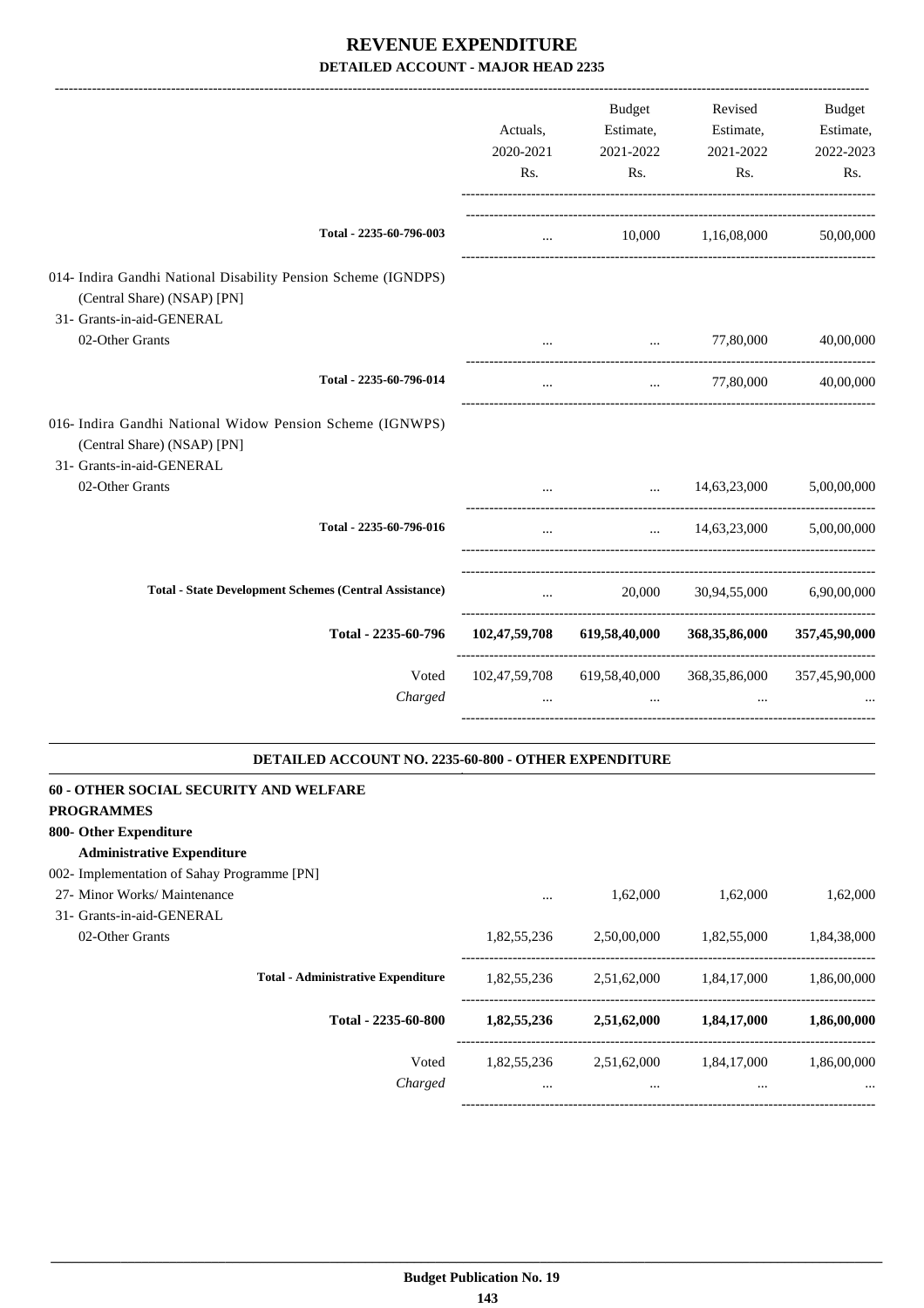|                                                                                                  | Actuals,<br>2020-2021<br>Rs. | Budget<br>Estimate,<br>2021-2022<br>Rs. | Revised<br>Estimate,<br>2021-2022<br>Rs. | <b>Budget</b><br>Estimate,<br>2022-2023<br>Rs. |
|--------------------------------------------------------------------------------------------------|------------------------------|-----------------------------------------|------------------------------------------|------------------------------------------------|
| <b>DETAILED ACCOUNT NO. 2235 - DEDUCT RECOVERIES IN REDUCTION OF EXPENDITURE</b>                 |                              |                                         |                                          |                                                |
| 01 - REHABILITATION                                                                              |                              |                                         |                                          |                                                |
| 202- Other Rehabilitation Schemes                                                                |                              |                                         |                                          |                                                |
| Administrative Expenditure                                                                       |                              |                                         |                                          |                                                |
| 001-Expenditure on P.L.Homes [PN]                                                                |                              |                                         |                                          |                                                |
| 70-Deduct Recoveries                                                                             |                              |                                         |                                          |                                                |
| 01-Others                                                                                        | $\cdots$                     | $-1,000$                                | $-1,000$                                 | $-1,000$                                       |
| 02-W.B.H.S. 2008                                                                                 | $\cdots$                     | $-1,000$                                | $-1,000$                                 | $-1,000$                                       |
| Total - 202 - Deduct - Recoveries                                                                | $\cdots$                     | $-2,000$                                | $-2,000$                                 | $-2,000$                                       |
| <b>SOCIAL WELFARE</b><br>$02 -$                                                                  |                              |                                         |                                          |                                                |
| 200- Other Programmes                                                                            |                              |                                         |                                          |                                                |
| <b>State Development Schemes</b>                                                                 |                              |                                         |                                          |                                                |
| 030-Somobyathi-Financial Assistance to Bereaved Family Members                                   |                              |                                         |                                          |                                                |
| of Deceased Persons who are in Extreme Financial Necessity.                                      |                              |                                         |                                          |                                                |
| [PN]                                                                                             |                              |                                         |                                          |                                                |
| 70-Deduct Recoveries                                                                             |                              |                                         |                                          |                                                |
| 01-Others                                                                                        | $-300$                       | $\cdots$                                | $\cdots$                                 |                                                |
| Total - 200 - Deduct - Recoveries                                                                | $-300$                       | $\cdots$                                | $\ddots$                                 |                                                |
|                                                                                                  |                              |                                         |                                          |                                                |
| 911- Deduct Recoveries of Overpayments                                                           |                              |                                         |                                          |                                                |
| <b>State Development Schemes</b>                                                                 |                              |                                         |                                          |                                                |
| 030-Somobyathi-Financial Assistance to Bereaved Family Members                                   |                              |                                         |                                          |                                                |
| of Deceased Persons who are in Extreme Financial Necessity.<br>[PN]                              |                              |                                         |                                          |                                                |
| 70-Deduct Recoveries                                                                             |                              |                                         |                                          |                                                |
| 01-Others                                                                                        | $-65,150$                    | $\cdots$                                | $\cdots$                                 |                                                |
| Total - 911 - Deduct - Recoveries                                                                | $-65,150$                    | $\cdots$                                | $\ldots$                                 |                                                |
| 60- OTHER SOCIAL SECURITY AND WELFARE<br><b>PROGRAMMES</b>                                       |                              |                                         |                                          |                                                |
| 102- Pensions under Social Security Schemes                                                      |                              |                                         |                                          |                                                |
|                                                                                                  |                              |                                         |                                          |                                                |
| <b>State Development Schemes</b><br>013-Old Age Pension Scheme under Jai Bangla (JAIBANGLA) [PN] |                              |                                         |                                          |                                                |
| 70-Deduct Recoveries                                                                             |                              |                                         |                                          |                                                |
| 01-Others                                                                                        | $-24,500$                    |                                         |                                          |                                                |
|                                                                                                  |                              | $\cdots$                                | $\cdots$                                 |                                                |
| <b>State Development Schemes</b><br>001-National Old Age Pension Scheme [NOAPS] (State Share)    |                              |                                         |                                          |                                                |
| (NSAP) [PN]                                                                                      |                              |                                         |                                          |                                                |
| 70-Deduct Recoveries                                                                             |                              |                                         |                                          |                                                |
| 01-Others                                                                                        | $\cdots$                     | $\cdots$                                | $\cdots$                                 |                                                |
| 02-W.B.H.S. 2008                                                                                 | $\cdots$                     | $\cdots$                                | $\cdots$                                 | $\cdots$                                       |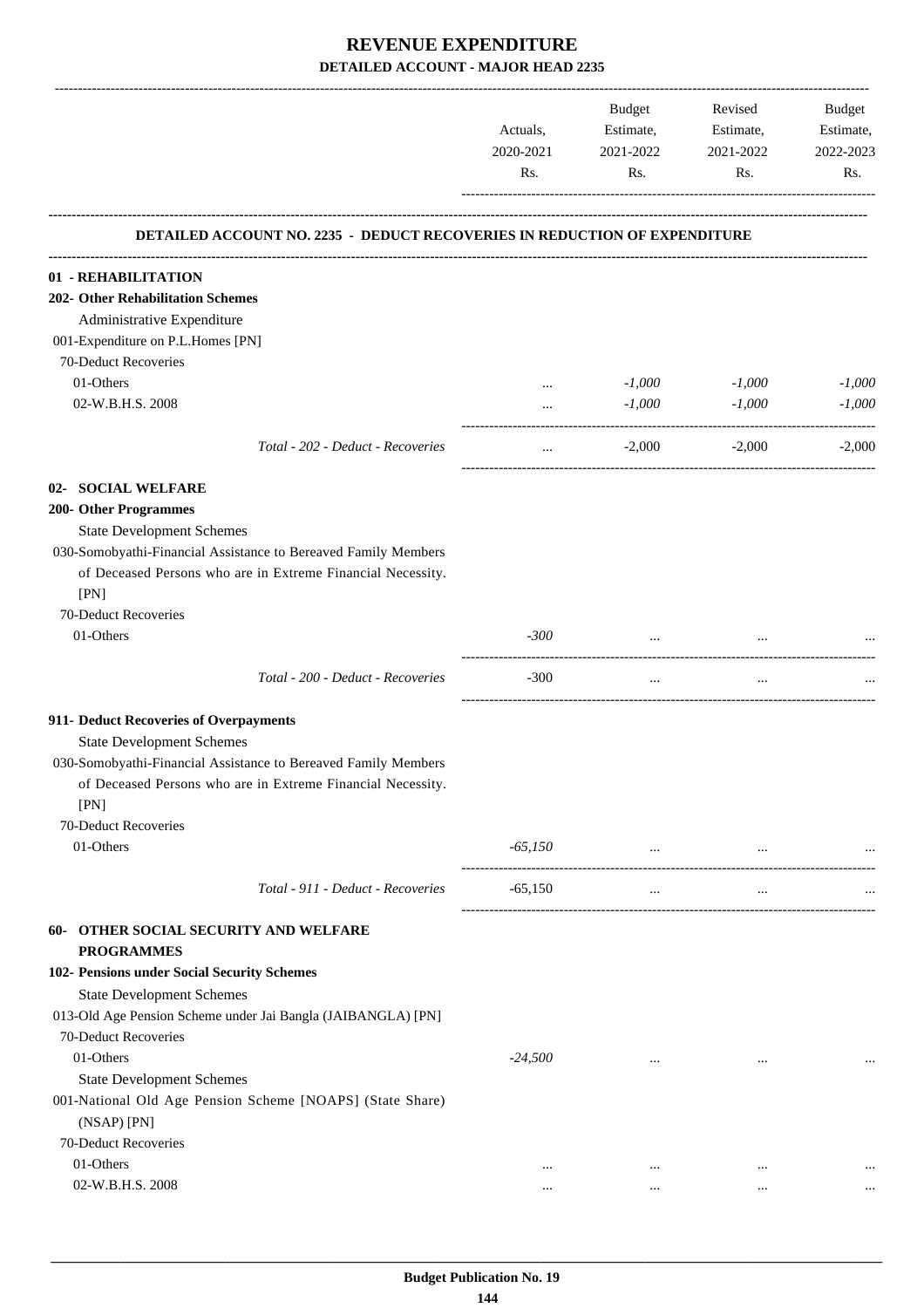|                                                                                   | Actuals,<br>2020-2021<br>Rs. | <b>Budget</b><br>Estimate,<br>2021-2022<br>Rs. | Revised<br>Estimate,<br>2021-2022<br>Rs. | Budget<br>Estimate,<br>2022-2023<br>Rs. |
|-----------------------------------------------------------------------------------|------------------------------|------------------------------------------------|------------------------------------------|-----------------------------------------|
| 007-National Family Benefit Scheme(NFBS) (State Share) (NSAP)<br>[PN] (NSAP) [PN] |                              |                                                |                                          |                                         |
| 70-Deduct Recoveries                                                              |                              |                                                |                                          |                                         |
| 01-Others                                                                         |                              | $\ddots$                                       |                                          |                                         |
| Total - 102 - Deduct - Recoveries                                                 | $-24,500$                    | $\ldots$                                       | $\cdots$                                 |                                         |
|                                                                                   |                              |                                                |                                          |                                         |
| 110- Other Insurance Scheme                                                       |                              |                                                |                                          |                                         |
| <b>State Development Schemes</b>                                                  |                              |                                                |                                          |                                         |
| 001-Aam Admi Bima Yojana for the PROFLAL Beneficiaries [PN]                       |                              |                                                |                                          |                                         |
| 70-Deduct Recoveries                                                              |                              |                                                |                                          |                                         |
| 01-Others                                                                         |                              | $\cdots$                                       |                                          |                                         |
| Total - 110 - Deduct - Recoveries                                                 | $\cdots$                     | $\cdots$                                       | $\cdots$                                 |                                         |
| 796- Tribal Areas Sub-Plan                                                        |                              |                                                |                                          |                                         |
| State Development Schemes (Central Assistance)                                    |                              |                                                |                                          |                                         |
| 002-Provision against ACA for National Old Age Pension [NOAPS]                    |                              |                                                |                                          |                                         |
| (Central Share) (NSAP) [PN]                                                       |                              |                                                |                                          |                                         |
| 70-Deduct Recoveries                                                              |                              |                                                |                                          |                                         |
| 01-Others                                                                         |                              |                                                |                                          |                                         |
| 02-W.B.H.S. 2008                                                                  | $\cdots$                     | $\cdots$                                       | $\cdots$                                 |                                         |
| Total - 796 - Deduct - Recoveries                                                 | $\cdots$                     | $\cdots$                                       | $\cdots$                                 |                                         |
| 800- Other Expenditure                                                            |                              |                                                |                                          |                                         |
|                                                                                   |                              |                                                |                                          |                                         |
| Administrative Expenditure                                                        |                              |                                                |                                          |                                         |
| 002-Implementation of Sahay Programme [PN]                                        |                              |                                                |                                          |                                         |
| 70-Deduct Recoveries                                                              |                              |                                                |                                          |                                         |
| 01-Others                                                                         | $\cdots$                     | $-1,000$                                       | $-1,000$                                 | $-1,000$                                |
| <b>State Development Schemes</b>                                                  |                              |                                                |                                          |                                         |
| 008-Refund of Unutilised Fund of CSS Schemes (State Share)<br>(CSSREFUND) [PN]    |                              |                                                |                                          |                                         |
| 70-Deduct Recoveries                                                              |                              |                                                |                                          |                                         |
| 01-Others                                                                         | $\cdots$                     | $\ldots$                                       | $\cdots$                                 |                                         |
| State Development Schemes (Central Assistance)                                    |                              |                                                |                                          |                                         |
| 007-Refund of Unutilised Fund of CSS Schemes (Central Share)<br>(CSSREFUND) [PN]  |                              |                                                |                                          |                                         |
| 70-Deduct Recoveries                                                              |                              |                                                |                                          |                                         |
| 01-Others                                                                         |                              |                                                |                                          |                                         |
|                                                                                   | $\cdots$                     | $\cdots$                                       | $\cdots$                                 |                                         |
| Total - 800 - Deduct - Recoveries                                                 | $\cdots$                     | $-1,000$                                       | $-1,000$                                 | $-1,000$                                |
| 911- Deduct Recoveries of Overpayments                                            |                              |                                                |                                          |                                         |
|                                                                                   |                              |                                                |                                          |                                         |
| Administrative Expenditure                                                        |                              |                                                |                                          |                                         |

074-Implementation of Sahay Programme [PN]

70-Deduct Recoveries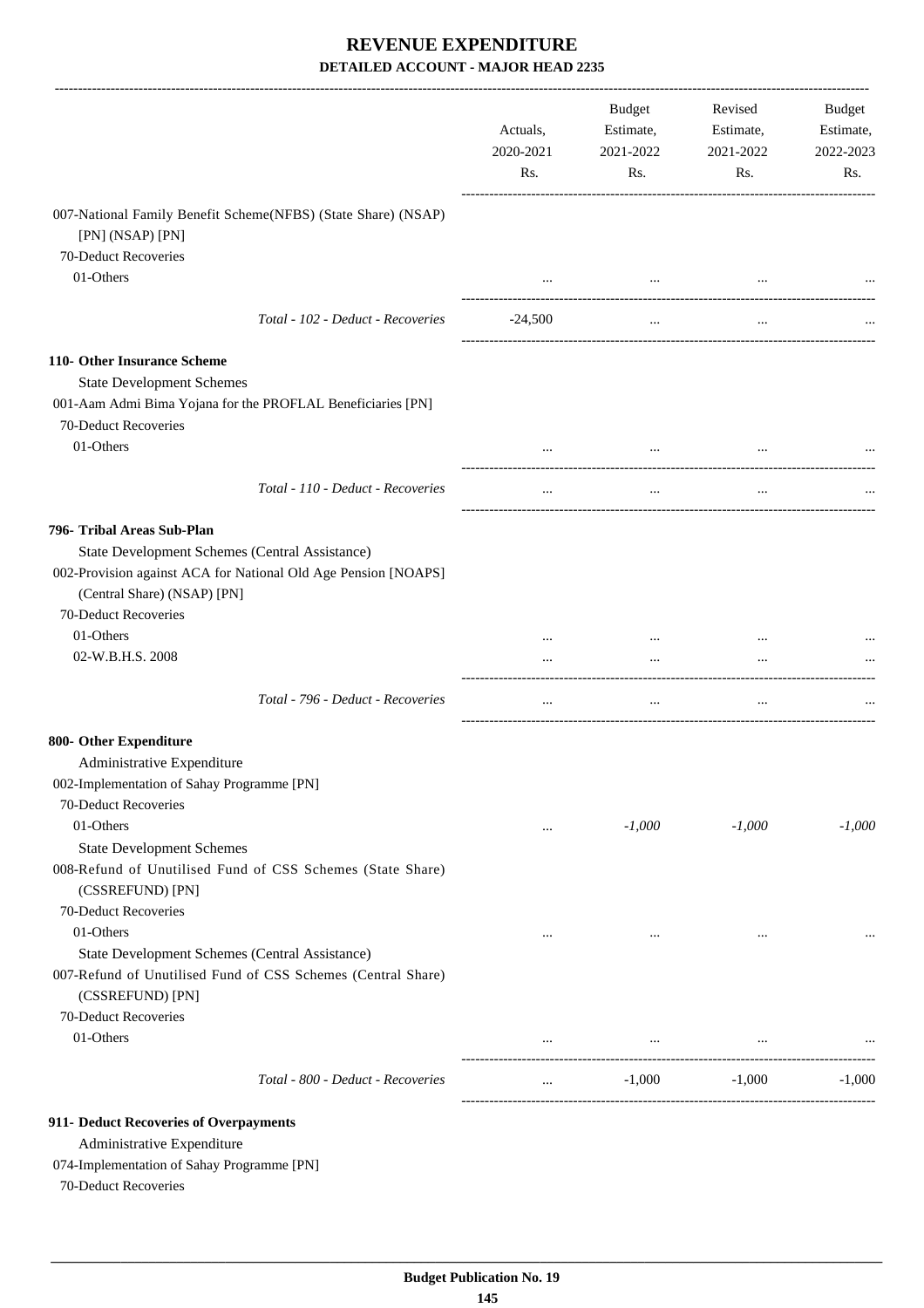-------------------------------------------------------------------------------------------------------------------------------------------------------------------------------

|                                                 | Actuals,<br>2020-2021<br>Rs. | <b>Budget</b><br>Estimate,<br>2021-2022<br>Rs. | Revised<br>Estimate,<br>2021-2022<br>Rs. | Budget<br>Estimate,<br>2022-2023<br>Rs. |
|-------------------------------------------------|------------------------------|------------------------------------------------|------------------------------------------|-----------------------------------------|
| 01-Others                                       | $\cdots$                     | $-1,000$                                       | $-1,000$                                 | $-1,000$                                |
| <b>State Development Schemes</b>                |                              |                                                |                                          |                                         |
| 009-National Old Age Pension (NOAPS) [PN]       |                              |                                                |                                          |                                         |
| 70-Deduct Recoveries                            |                              |                                                |                                          |                                         |
| 01-Others                                       | $-3,05,100$                  | $\cdots$                                       | $\cdots$                                 | $\cdots$                                |
| 037-National Family Benefit Schemes (NFBS) [PN] |                              |                                                |                                          |                                         |
| 70-Deduct Recoveries                            |                              |                                                |                                          |                                         |
| 01-Others                                       | $\cdots$                     | $\cdots$                                       | $\cdots$                                 | $\cdots$                                |
| Total - 911 - Deduct - Recoveries               | $-3,05,100$                  | $-1,000$                                       | $-1,000$                                 | $-1,000$                                |
| Total - 2235 - Deduct - Recoveries              | $-3,95,050$                  | $-4,000$                                       | $-4,000$                                 | $-4,000$                                |
|                                                 |                              |                                                |                                          |                                         |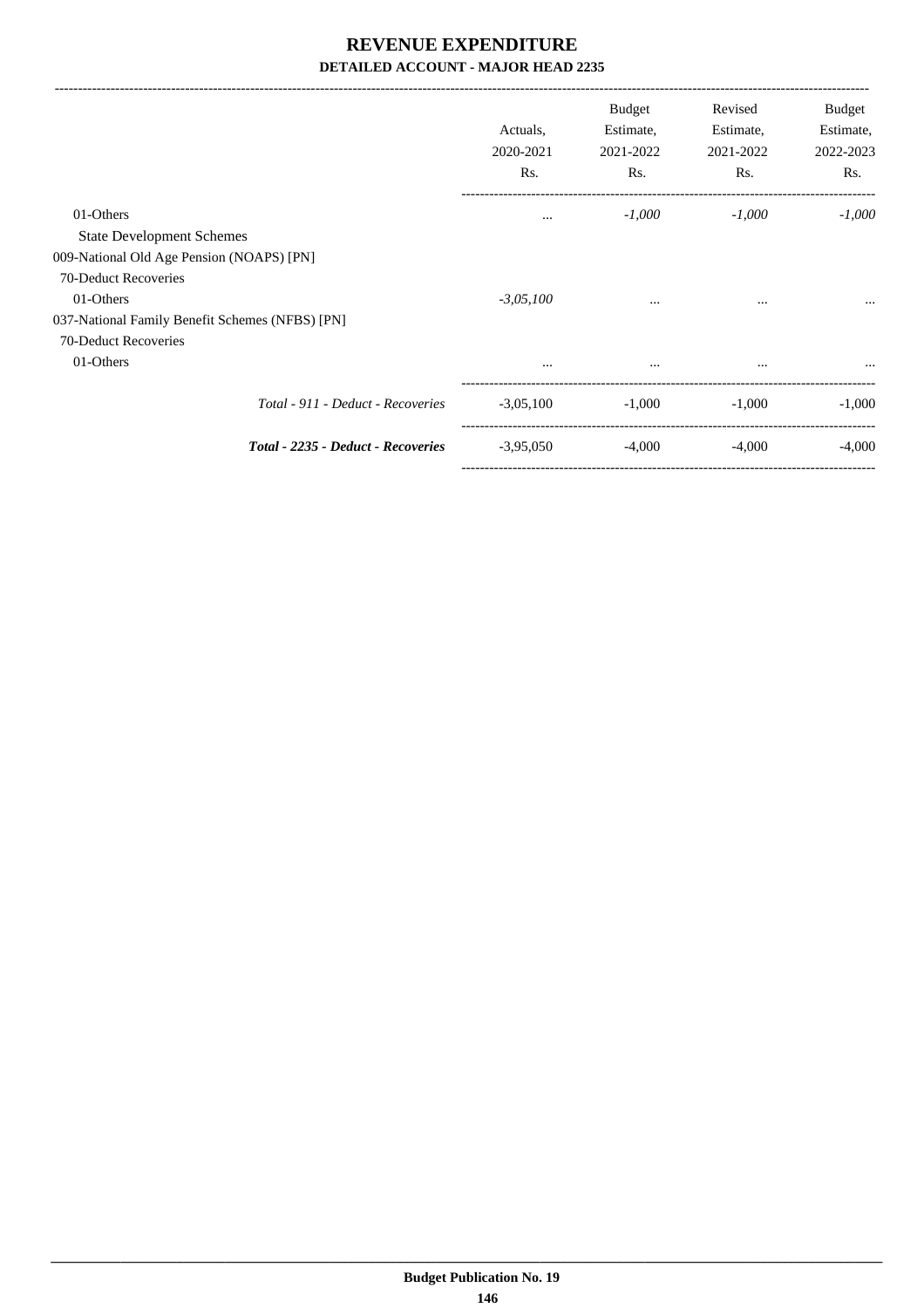# **REVENUE EXPENDITURE**

#### **DEMAND No. 40**

#### **Panchayats & Rural Development Department**

# **C - Economic Services - (a) Agriculture and Allied Activities**

**Head of Account : 2401 - Crop Husbandry**

| Voted Rs. 32,00,00,000                                 | <b>Charged Rs. Nil</b> |                                         |                      | Total Rs. 32,00,00,000 |
|--------------------------------------------------------|------------------------|-----------------------------------------|----------------------|------------------------|
|                                                        |                        | Voted Rs.                               | Charged Rs.          | <b>Total Rs.</b>       |
| <b>Gross Expenditure</b><br><b>Deduct - Recoveries</b> |                        | 32,00,00,000<br>$\bullet\bullet\bullet$ | $\cdots$<br>$\cdots$ | 32,00,00,000<br>       |
| <b>Net Expenditure</b>                                 |                        | 32,00,00,000                            | $\cdots$             | 32,00,00,000           |
|                                                        |                        |                                         |                      |                        |

#### **REVENUE EXPENDITURE ABSTRACT ACCOUNT**

---------------------------------------------------------------------------------------------------------------------------------------------------------------------------------

|                                                                                                                  | Actuals,<br>2020-2021<br>Rs.                           | <b>Budget</b><br>Estimate,<br>2021-2022<br>Rs. | Revised<br>Estimate,<br>2021-2022<br>Rs. | <b>Budget</b><br>Estimate,<br>2022-2023<br>Rs. |
|------------------------------------------------------------------------------------------------------------------|--------------------------------------------------------|------------------------------------------------|------------------------------------------|------------------------------------------------|
| 789- Special Component Plan for Scheduled Castes<br><b>State Development Schemes</b>                             | $\cdots$                                               | 56,00,000                                      | 3,04,33,000                              | 3,00,00,000                                    |
| <b>State Development Schemes (Central Assistance)</b><br><b>Total - 789</b>                                      | $\ddotsc$<br>$\ddotsc$                                 | 1,00,00,000<br>1,56,00,000                     | 3,99,33,000<br>7,03,66,000               | 6,00,00,000<br>9,00,00,000                     |
| 796- Tribal Areas Sub-Plan<br><b>State Development Schemes</b><br>State Development Schemes (Central Assistance) | $\ddotsc$<br>$\cdots$                                  | 15,00,000<br>50,00,000                         | 63,12,000<br>1,08,67,000                 | 1,00,00,000<br>2,00,00,000                     |
| <b>Total - 796</b>                                                                                               | $\mathbf{r}$                                           | 65,00,000                                      | 1,71,79,000                              | 3,00,00,000                                    |
| 800- Other Expenditure<br><b>State Development Schemes</b><br>State Development Schemes (Central Assistance)     | $\cdots$<br>$\cdots$                                   | 79,00,000<br>1,50,00,000                       | 4,90,68,000<br>6,55,20,000               | 8,00,00,000<br>12,00,00,000                    |
| <b>Total - 800</b>                                                                                               | $\mathbf{r}$ and $\mathbf{r}$<br>_____________________ |                                                | 2,29,00,000 11,45,88,000                 | 20,00,00,000                                   |
| <b>Grand Total - Gross</b>                                                                                       | $\cdots$                                               | 4,50,00,000                                    | 20, 21, 33, 000                          | 32,00,00,000                                   |
| Voted<br>Charged                                                                                                 | $\cdots$<br>$\ddotsc$                                  | 4,50,00,000                                    | 20,21,33,000                             | 32,00,00,000                                   |
| <b>State Development Schemes</b>                                                                                 |                                                        |                                                | $\dots$ 1,50,00,000 8,58,13,000          | 12,00,00,000                                   |
| <b>State Development Schemes (Central Assistance)</b>                                                            | $\cdots$                                               | 3,00,00,000                                    | 11,63,20,000                             | 20,00,00,000                                   |
| <b>Deduct Recoveries</b>                                                                                         | $\cdots$                                               | $\cdots$                                       |                                          |                                                |
|                                                                                                                  |                                                        |                                                |                                          |                                                |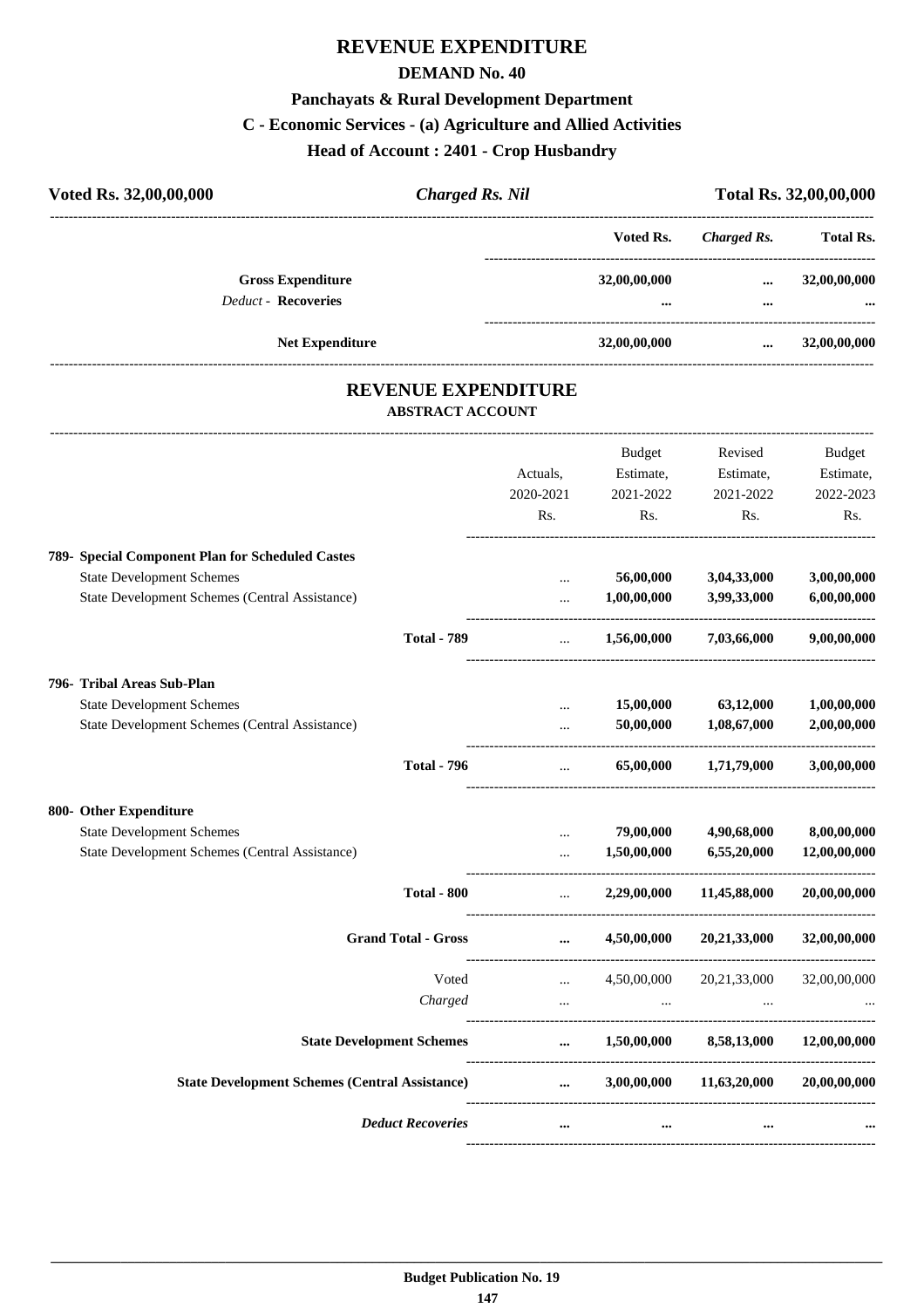#### **REVENUE EXPENDITURE ABSTRACT ACCOUNT**

|                          | Actuals,<br>2020-2021<br>Rs. | <b>Budget</b><br>Estimate,<br>2021-2022<br>Rs. | Revised<br>Estimate,<br>2021-2022<br>Rs. | <b>Budget</b><br>Estimate,<br>2022-2023<br>Rs. |
|--------------------------|------------------------------|------------------------------------------------|------------------------------------------|------------------------------------------------|
| <b>Grand Total - Net</b> | $\ddotsc$                    | 4,50,00,000                                    | 20,21,33,000                             | 32,00,00,000                                   |
| Voted                    | $\cdots$                     | 4,50,00,000                                    | 20, 21, 33, 000                          | 32,00,00,000                                   |
| Charged                  | $\cdots$                     |                                                | $\cdots$                                 | $\cdots$                                       |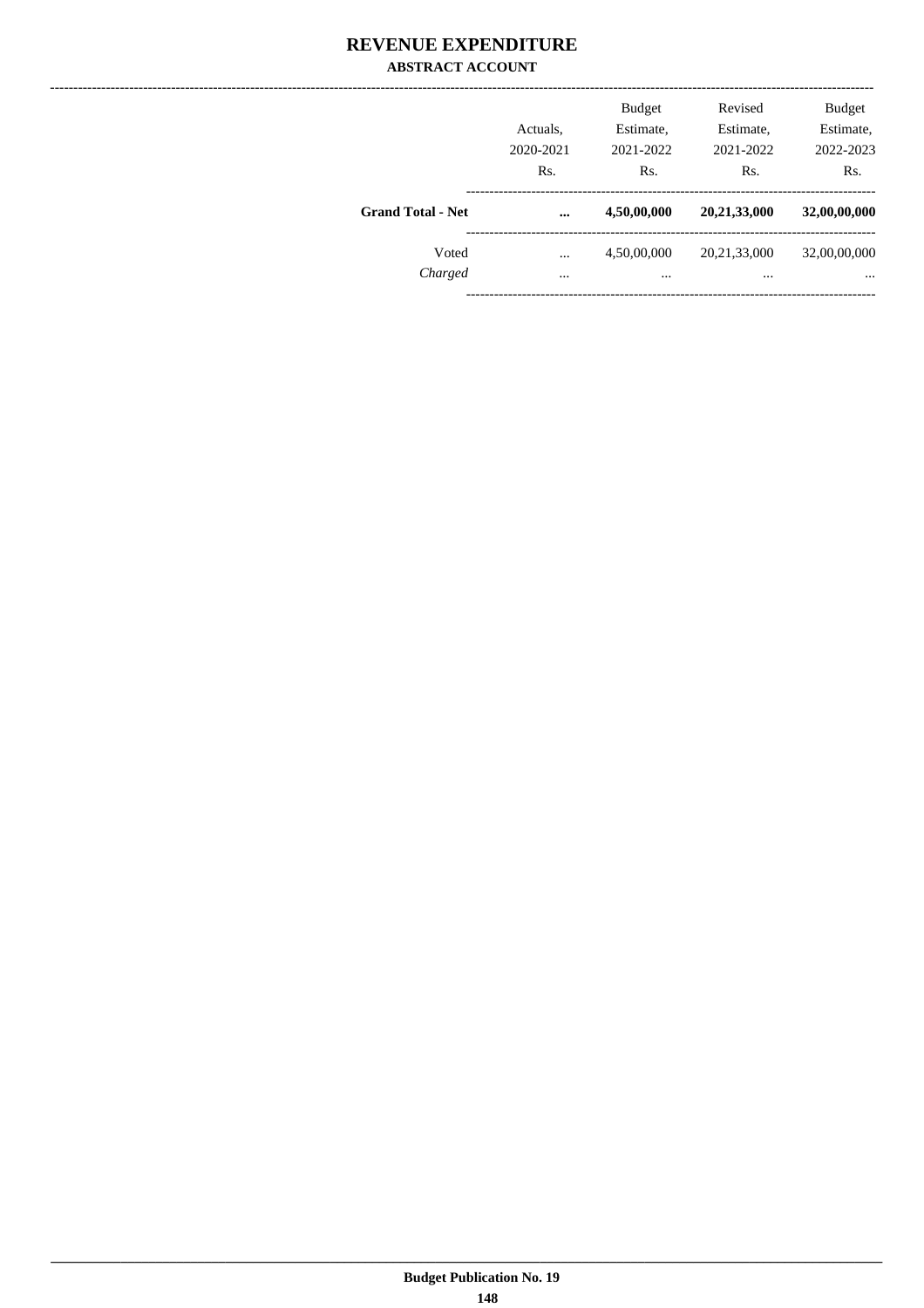|                                                                                | Actuals,<br>2020-2021<br>Rs.                 | <b>Budget</b><br>Estimate,<br>2021-2022<br>Rs. | Revised<br>Estimate,<br>2021-2022<br>Rs. | Budget<br>Estimate,<br>2022-2023<br>Rs. |
|--------------------------------------------------------------------------------|----------------------------------------------|------------------------------------------------|------------------------------------------|-----------------------------------------|
| DETAILED ACCOUNT NO. 2401-00-789 - SPECIAL COMPONENT PLAN FOR SCHEDULED CASTES |                                              |                                                |                                          |                                         |
| 789- Special Component Plan for Scheduled Castes                               |                                              |                                                |                                          |                                         |
| <b>State Development Schemes</b>                                               |                                              |                                                |                                          |                                         |
| 087- Rastriya Krishi Vikash Yojana (RKVY) (State Share) (RKVY)<br>[PN]         |                                              |                                                |                                          |                                         |
| 31- Grants-in-aid-GENERAL                                                      |                                              |                                                |                                          |                                         |
| 02-Other Grants                                                                | $\mathbf{r}$ , and the state of $\mathbf{r}$ | 56,00,000                                      | 3,04,33,000                              | 3,00,00,000                             |
| <b>Total - State Development Schemes</b>                                       | $\cdots$                                     |                                                | 56,00,000 3,04,33,000                    | 3,00,00,000                             |
| <b>State Development Schemes (Central Assistance)</b>                          |                                              |                                                |                                          |                                         |
| 086- Rastriya Krishi Vikash Yojana (RKVY) (Central Share) (RKVY)<br>[PN]       |                                              |                                                |                                          |                                         |
| 31- Grants-in-aid-GENERAL                                                      |                                              |                                                |                                          |                                         |
| 02-Other Grants                                                                | $\cdots$                                     | 1,00,00,000                                    | 3,99,33,000                              | 6,00,00,000                             |
| <b>Total - State Development Schemes (Central Assistance)</b>                  | $\cdots$                                     | 1,00,00,000                                    | 3,99,33,000                              | 6,00,00,000                             |
| Total - 2401-00-789                                                            | $\cdots$                                     | 1,56,00,000                                    | 7,03,66,000                              | 9,00,00,000                             |
| Voted                                                                          | $\cdots$                                     | 1,56,00,000                                    | 7,03,66,000                              | 9,00,00,000                             |
| Charged                                                                        |                                              |                                                |                                          |                                         |
| DETAILED ACCOUNT NO. 2401-00-796 - TRIBAL AREAS SUB-PLAN                       |                                              |                                                |                                          |                                         |
| 796- Tribal Areas Sub-Plan<br><b>State Development Schemes</b>                 |                                              |                                                |                                          |                                         |
| 073- Rastriya Krishi Vikash Yojana (RKVY) (State Share) (RKVY)<br>[PN]         |                                              |                                                |                                          |                                         |
| 31- Grants-in-aid-GENERAL                                                      |                                              |                                                |                                          |                                         |
| 02-Other Grants                                                                | $\cdots$                                     | 15,00,000                                      | 63,12,000                                | 1,00,00,000                             |
| <b>Total - State Development Schemes</b>                                       | $\cdots$                                     |                                                | 15,00,000 63,12,000 1,00,00,000          |                                         |
| <b>State Development Schemes (Central Assistance)</b>                          |                                              |                                                |                                          |                                         |
| 072- Rastriya Krishi Vikash Yojana (RKVY) (Central Share) (RKVY)<br>[PN]       |                                              |                                                |                                          |                                         |
| 31- Grants-in-aid-GENERAL                                                      |                                              |                                                |                                          |                                         |
| 02-Other Grants                                                                |                                              | 50,00,000                                      | 1,08,67,000                              | 2,00,00,000                             |
| <b>Total - State Development Schemes (Central Assistance)</b>                  | $\cdots$                                     | 50,00,000                                      | 1,08,67,000                              | 2,00,00,000                             |
| Total - 2401-00-796                                                            | $\cdots$                                     | 65,00,000                                      | 1,71,79,000                              | 3,00,00,000                             |
|                                                                                |                                              |                                                |                                          |                                         |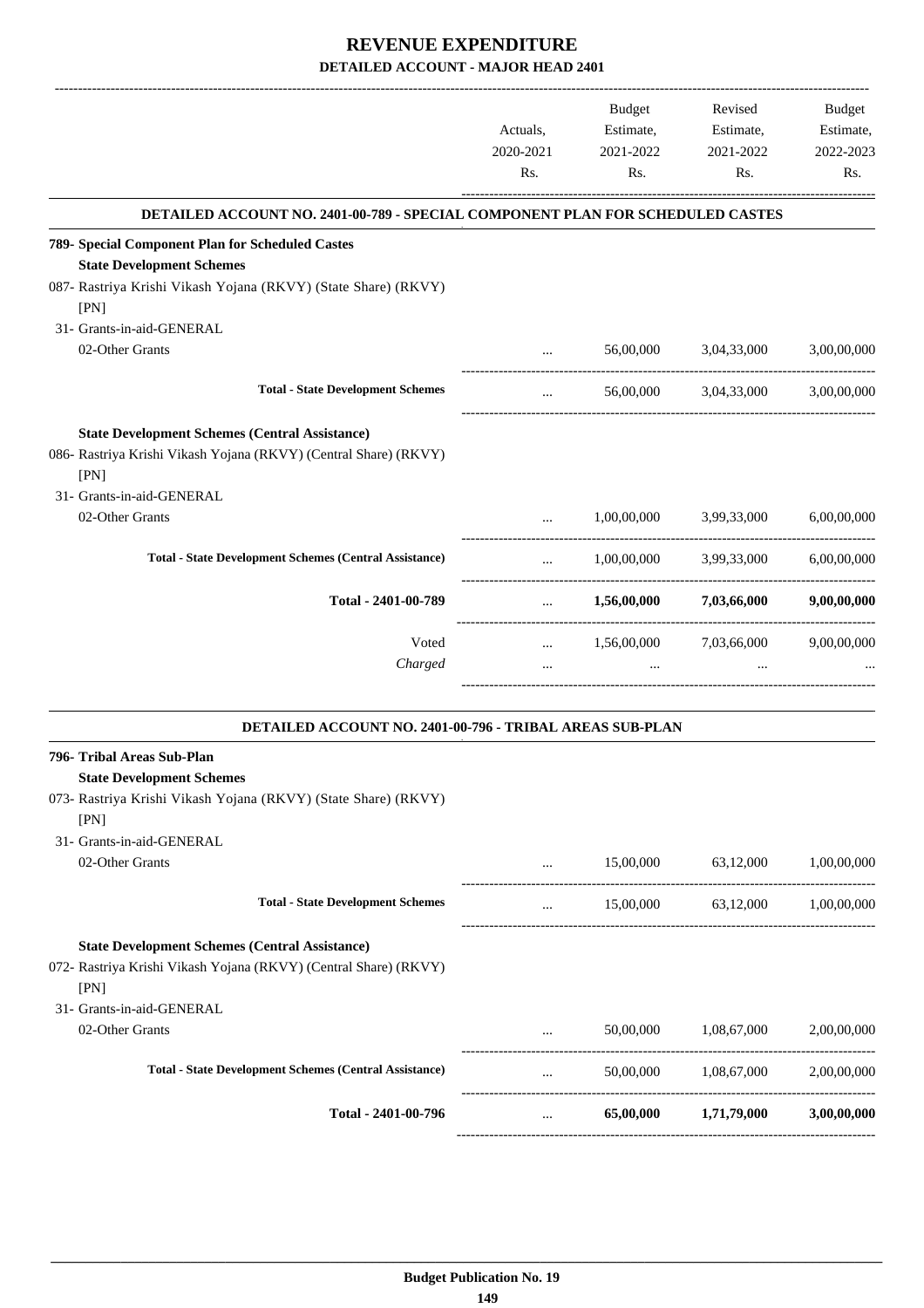|                                                                                                                                    | Actuals,<br>2020-2021<br>Rs.          | Budget<br>Estimate,<br>2021-2022<br>Rs. | Revised<br>Estimate,<br>2021-2022<br>Rs. | <b>Budget</b><br>Estimate,<br>2022-2023<br>Rs. |
|------------------------------------------------------------------------------------------------------------------------------------|---------------------------------------|-----------------------------------------|------------------------------------------|------------------------------------------------|
| Voted<br>Charged                                                                                                                   | $\cdots$<br>$\cdots$                  | 65,00,000<br>$\cdots$                   | 1,71,79,000                              | 3,00,00,000                                    |
|                                                                                                                                    |                                       |                                         |                                          |                                                |
| DETAILED ACCOUNT NO. 2401-00-800 - OTHER EXPENDITURE                                                                               |                                       |                                         |                                          |                                                |
| 800- Other Expenditure                                                                                                             |                                       |                                         |                                          |                                                |
| <b>State Development Schemes</b><br>022- Rastriya Krishi Vikash Yojana (RKVY) (State Share) (RKVY)<br>[PN]                         |                                       |                                         |                                          |                                                |
| 31- Grants-in-aid-GENERAL                                                                                                          |                                       |                                         |                                          |                                                |
| 02-Other Grants                                                                                                                    | $\cdots$                              | 79,00,000                               | 4,90,68,000                              | 8,00,00,000                                    |
| <b>Total - State Development Schemes</b>                                                                                           |                                       | 79,00,000                               | 4,90,68,000                              | 8,00,00,000                                    |
| <b>State Development Schemes (Central Assistance)</b><br>017- Rastriya Krishi Vikash Yojana (RKVY) (Central Share) (RKVY)<br>[PN]  |                                       |                                         |                                          |                                                |
| 31- Grants-in-aid-GENERAL                                                                                                          |                                       |                                         |                                          |                                                |
| 02-Other Grants                                                                                                                    | $\cdots$                              | 1,50,00,000                             | 6,55,20,000                              | 12,00,00,000                                   |
| <b>Total - State Development Schemes (Central Assistance)</b>                                                                      | $\ddotsc$<br>------------------------ |                                         | 1,50,00,000 6,55,20,000                  | 12,00,00,000                                   |
| Total - 2401-00-800                                                                                                                | $\cdots$                              |                                         | 2,29,00,000 11,45,88,000                 | 20,00,00,000                                   |
| Voted                                                                                                                              | $\cdots$                              | 2,29,00,000                             | 11,45,88,000                             | 20,00,00,000                                   |
| Charged                                                                                                                            | $\cdots$                              | $\cdots$                                |                                          |                                                |
| <b>DETAILED ACCOUNT NO. 2401 - DEDUCT RECOVERIES IN REDUCTION OF EXPENDITURE</b>                                                   |                                       |                                         |                                          |                                                |
| 800- Other Expenditure                                                                                                             |                                       |                                         |                                          |                                                |
| <b>State Development Schemes</b>                                                                                                   |                                       |                                         |                                          |                                                |
| 042-Refund of Unutilised Fund of CSS Schemes (State Share)<br>(CSSREFUND) [PN]                                                     |                                       |                                         |                                          |                                                |
| 70-Deduct Recoveries                                                                                                               |                                       |                                         |                                          |                                                |
| 01-Others                                                                                                                          | $\cdots$                              |                                         |                                          |                                                |
| State Development Schemes (Central Assistance)<br>041-Refund of Unutilised Fund of CSS Schemes (Central Share)<br>(CSSREFUND) [PN] |                                       |                                         |                                          |                                                |
| 70-Deduct Recoveries                                                                                                               |                                       |                                         |                                          |                                                |
| 01-Others                                                                                                                          |                                       | $\cdots$                                |                                          |                                                |
| Total - 800 - Deduct - Recoveries                                                                                                  | $\cdots$                              | $\cdots$                                | $\cdots$                                 |                                                |
| Total - 2401 - Deduct - Recoveries                                                                                                 | $\cdots$                              | $\cdots$                                | $\cdots$                                 |                                                |
|                                                                                                                                    |                                       |                                         |                                          |                                                |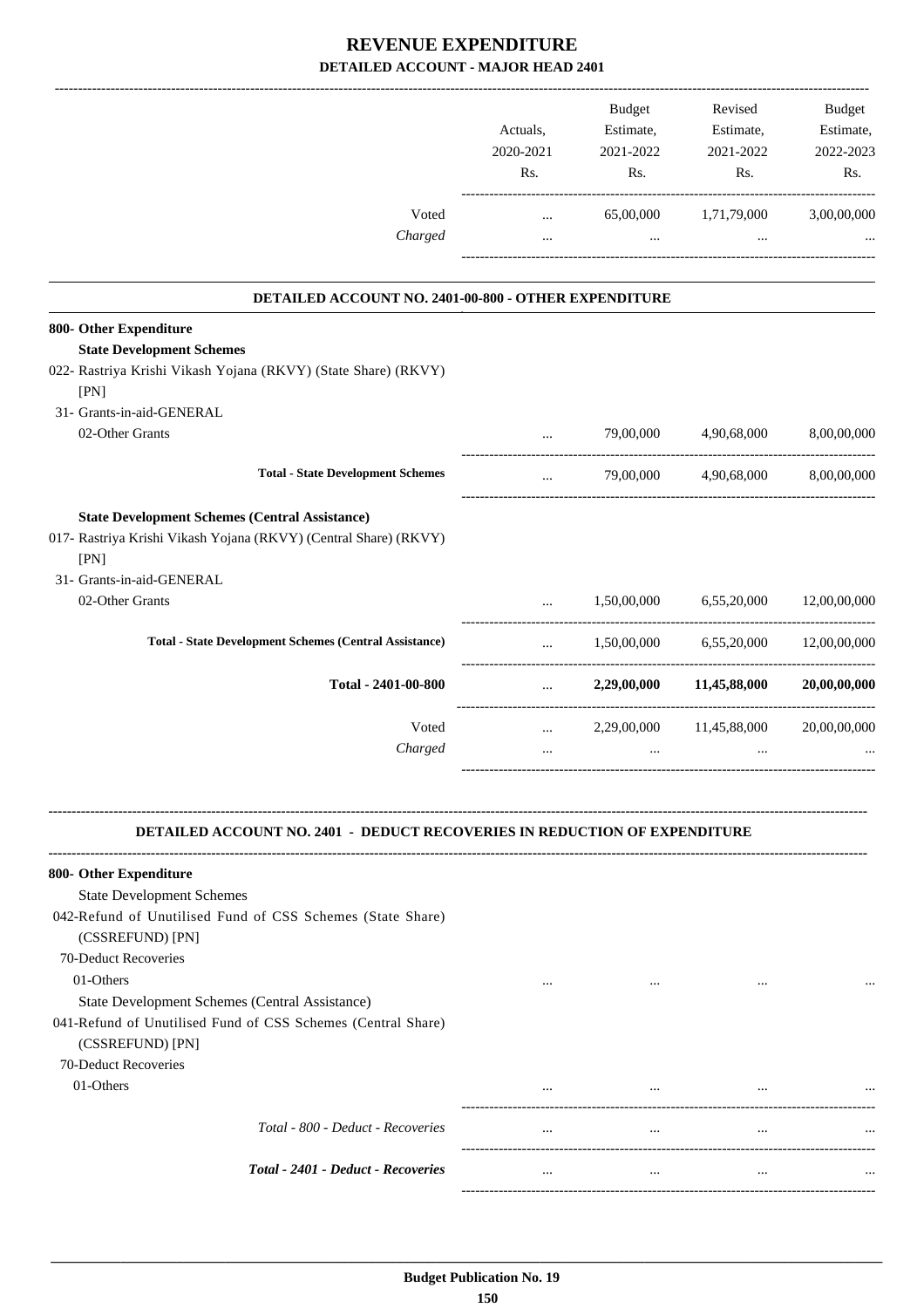# **REVENUE EXPENDITURE**

#### **DEMAND No. 40**

# **Panchayats & Rural Development Department**

**C - Economic Services - (b) Rural Development**

# **Head of Account : 2501 - Special Programmes for Rural Development**

| Voted Rs. 507,05,00,000    | <b>Charged Rs. Nil</b> |               |             | Total Rs. 507,05,00,000 |
|----------------------------|------------------------|---------------|-------------|-------------------------|
|                            |                        | Voted Rs.     | Charged Rs. | <b>Total Rs.</b>        |
| <b>Gross Expenditure</b>   |                        | 507,05,00,000 | $\cdots$    | 507,05,00,000           |
| <b>Deduct - Recoveries</b> |                        | $-2.000$      |             | $-2,000$                |
| <b>Net Expenditure</b>     |                        | 507,04,98,000 | $\cdots$    | 507,04,98,000           |
|                            |                        |               |             |                         |

# **REVENUE EXPENDITURE**

---------------------------------------------------------------------------------------------------------------------------------------------------------------------------------

**ABSTRACT ACCOUNT**

|                                                                                                                  |                    | Actuals,<br>2020-2021 | <b>Budget</b><br>Estimate,<br>2021-2022 | Revised<br>Estimate,<br>2021-2022 | <b>Budget</b><br>Estimate,<br>2022-2023 |
|------------------------------------------------------------------------------------------------------------------|--------------------|-----------------------|-----------------------------------------|-----------------------------------|-----------------------------------------|
|                                                                                                                  |                    | Rs.                   | Rs.                                     | Rs.                               | Rs.                                     |
| 01 - INTEGRATED RURAL DEVELOPMENT PROGRAMMES                                                                     |                    |                       |                                         |                                   |                                         |
| 101- Subsidy to District Rural Development Agencies                                                              |                    |                       |                                         |                                   |                                         |
| Administrative Expenditure                                                                                       |                    |                       | $\cdots$                                | $\cdots$                          |                                         |
| <b>State Development Schemes</b>                                                                                 |                    | $\cdots$              | $\dddotsc$                              |                                   |                                         |
|                                                                                                                  | <b>Total - 101</b> | $\cdots$              |                                         |                                   |                                         |
| 789- Special Component Plan for Scheduled Castes                                                                 |                    |                       |                                         |                                   |                                         |
| <b>State Development Schemes</b>                                                                                 |                    | $\cdots$              | $\cdots$                                |                                   |                                         |
| State Development Schemes (Central Assistance)                                                                   |                    | $\cdots$              | $\dddotsc$                              |                                   |                                         |
|                                                                                                                  | <b>Total - 789</b> | $\cdots$              | $\cdots$                                | $\dddotsc$                        |                                         |
| 796- Tribal Areas Sub-Plan                                                                                       |                    |                       |                                         |                                   |                                         |
| <b>State Development Schemes</b>                                                                                 |                    | $\cdots$              | $\cdots$                                | $\cdots$                          |                                         |
| State Development Schemes (Central Assistance)                                                                   |                    | $\cdots$              | $\cdots$                                | $\ddotsc$                         |                                         |
|                                                                                                                  | <b>Total - 796</b> | $\cdots$              | $\cdots$                                | $\cdots$                          |                                         |
| 800- Other Expenditure                                                                                           |                    |                       |                                         |                                   |                                         |
| <b>State Development Schemes</b>                                                                                 |                    |                       | $\ddotsc$                               |                                   |                                         |
| State Development Schemes (Central Assistance)                                                                   |                    |                       | $\cdots$                                |                                   |                                         |
|                                                                                                                  | <b>Total - 800</b> | $\cdots$              | $\ldots$                                | $\ldots$                          |                                         |
|                                                                                                                  | Total - 01         | $\cdots$              | $\ddotsc$                               | $\cdots$                          |                                         |
| 02 - DROUGHT PRONE AREAS DEVELOPMENT<br><b>PROGRAMMES</b><br>101- Minor Irrigation<br>Administrative Expenditure |                    |                       |                                         |                                   |                                         |
|                                                                                                                  |                    |                       | $\ddotsc$                               |                                   |                                         |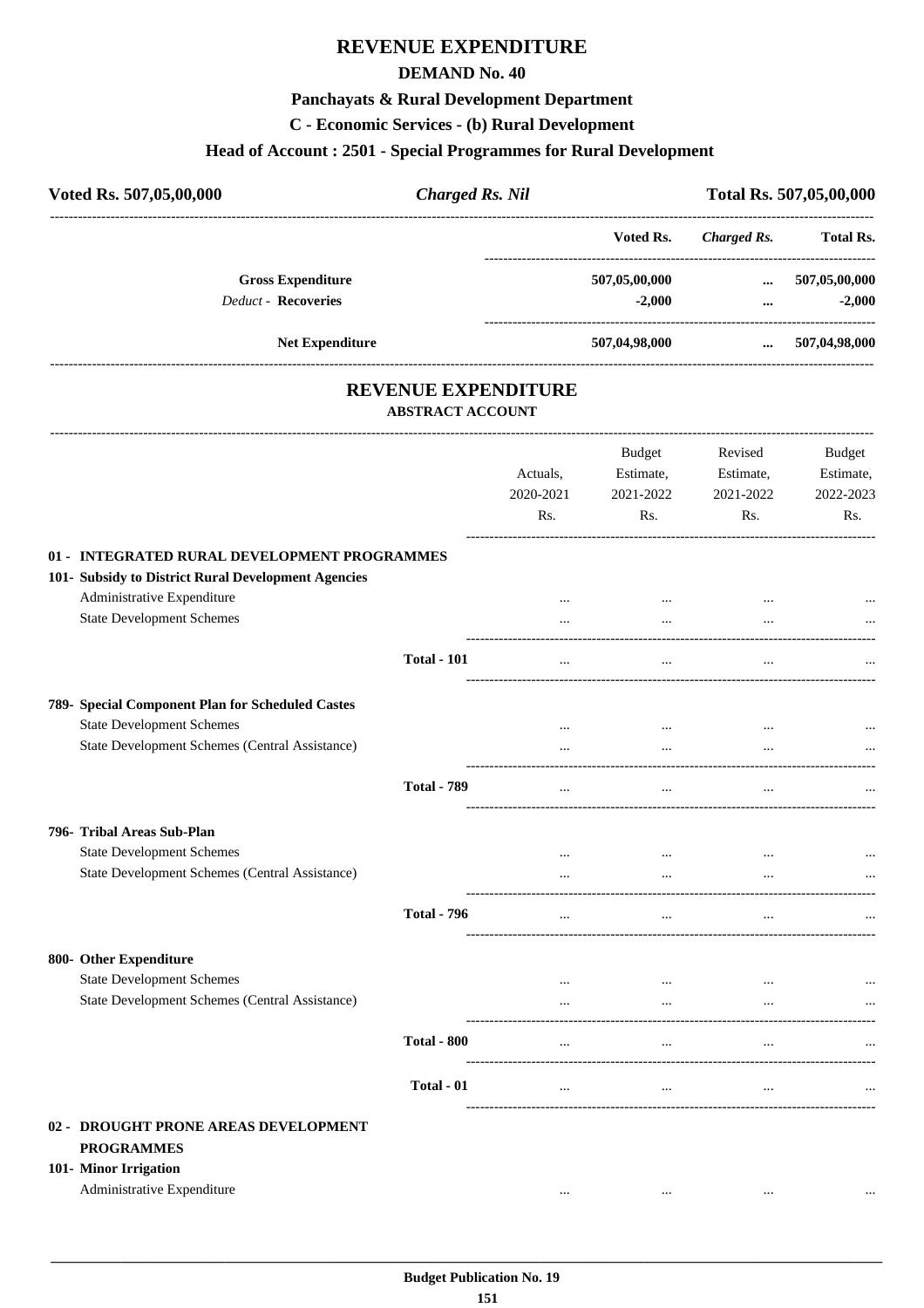#### **REVENUE EXPENDITURE ABSTRACT ACCOUNT**

|                                                                                                                                       |                                   | Actuals,<br>2020-2021<br>Rs.         | Budget<br>Estimate,<br>2021-2022<br>Rs.       | Revised<br>Estimate,<br>2021-2022<br>Rs. | Budget<br>Estimate,<br>2022-2023<br>Rs. |
|---------------------------------------------------------------------------------------------------------------------------------------|-----------------------------------|--------------------------------------|-----------------------------------------------|------------------------------------------|-----------------------------------------|
| <b>State Development Schemes</b>                                                                                                      |                                   | $\cdots$                             | 10,000                                        | $\cdots$                                 |                                         |
|                                                                                                                                       | <b>Total - 101</b>                | $\cdots$                             | 10,000                                        | $\cdots$                                 |                                         |
|                                                                                                                                       | Total - 02                        |                                      | 10,000<br>$\cdots$                            |                                          |                                         |
| 05 - WASTELAND DEVELOPMENT<br>800- Other Expenditure                                                                                  |                                   |                                      |                                               |                                          |                                         |
| <b>State Development Schemes</b>                                                                                                      |                                   | $\ddotsc$                            | 10,000                                        | $\cdots$                                 |                                         |
|                                                                                                                                       | <b>Total - 800</b>                | $\cdots$                             | 10,000                                        |                                          |                                         |
|                                                                                                                                       | Total - 05                        | $\cdots$                             | 10,000                                        |                                          |                                         |
| 06 - SELF EMPLOMENT PROGRAMMES<br>101- SWARNAJAYANTI GRAM SWAROZGAR YOJANA<br><b>State Development Schemes</b>                        |                                   | $\ddotsc$                            | 15,00,10,000                                  | 4,00,00,000                              | 12,60,00,000                            |
|                                                                                                                                       | <b>Total - 101</b>                | $\cdots$                             | 15,00,10,000                                  | 4,00,00,000                              | 12,60,00,000                            |
| 102- National Rural Livlihood Mission (N R L M)<br><b>State Development Schemes</b><br>State Development Schemes (Central Assistance) |                                   | 134, 10, 66, 702<br>211, 12, 28, 500 | 80,00,00,000<br>195,50,00,000                 | 88,07,56,000<br>141,24,48,000            | 120,00,00,000<br>240,00,00,000          |
|                                                                                                                                       | <b>Total - 102</b>                |                                      | 345,22,95,202 275,50,00,000 229,32,04,000     |                                          | 360,00,00,000                           |
| 789- SPECIAL COMPONENT PLAN FOR SCHEDUED CASTES<br><b>State Development Schemes</b><br>State Development Schemes (Central Assistance) |                                   | 95,98,45,332<br>143,97,68,000        | 65,00,10,000<br>120,00,00,000                 | 43,63,70,000<br>62,95,55,000             | 30,25,00,000<br>30,00,00,000            |
|                                                                                                                                       | <b>Total - 789</b>                | 239,96,13,332                        |                                               | 185,00,10,000 106,59,25,000              | 60,25,00,000                            |
| 796- TRIBAL AREAS SUB-PLAN<br><b>State Development Schemes</b><br>State Development Schemes (Central Assistance)                      |                                   | 65, 69, 17, 999<br>80,63,35,000      | 54,00,10,000<br>110,00,00,000                 | 38, 33, 33, 000<br>70,09,71,000          | 44,20,00,000<br>30,00,00,000            |
|                                                                                                                                       | <b>Total - 796</b>                | 146, 32, 52, 999                     | 164,00,10,000                                 | 108,43,04,000                            | 74,20,00,000                            |
|                                                                                                                                       | Total - 06                        | 731,51,61,533                        | 639,50,30,000                                 | 448,34,33,000                            | 507,05,00,000                           |
|                                                                                                                                       | <b>Grand Total - Gross</b>        | 731,51,61,533                        |                                               | 639,50,50,000 448,34,33,000              | 507,05,00,000                           |
|                                                                                                                                       | Voted<br>Charged                  | 731,51,61,533<br>$\cdots$            | 639,50,50,000<br>and the contract of the con- | 448, 34, 33, 000<br>$\cdots$             | 507,05,00,000                           |
|                                                                                                                                       | <b>Administrative Expenditure</b> |                                      | $\ddotsc$                                     | $\cdots$                                 |                                         |
|                                                                                                                                       |                                   |                                      |                                               |                                          |                                         |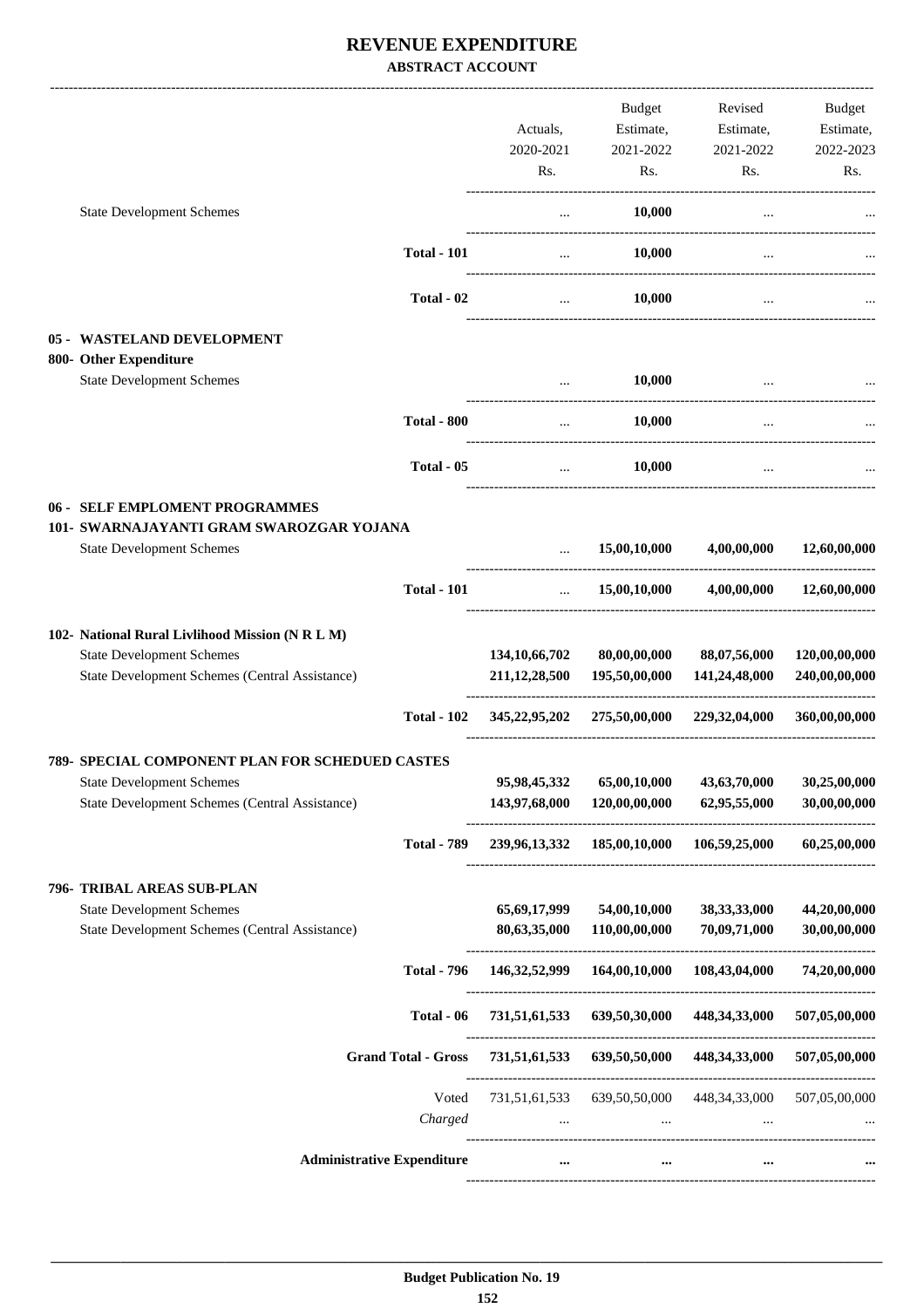#### **REVENUE EXPENDITURE ABSTRACT ACCOUNT**

| <b>Budget</b><br>Estimate,<br>2022-2023 | Revised<br>Estimate,<br>2021-2022 | <b>Budget</b><br>Estimate,<br>2021-2022 | Actuals.<br>2020-2021     |                                                       |
|-----------------------------------------|-----------------------------------|-----------------------------------------|---------------------------|-------------------------------------------------------|
| Rs.                                     | Rs.                               | Rs.                                     | Rs.                       |                                                       |
| 207,05,00,000                           | 174,04,59,000                     | 214,00,50,000                           | 295,78,30,033             | <b>State Development Schemes</b>                      |
| 300,00,00,000                           | 274,29,74,000                     | 425,50,00,000                           | 435,73,31,500             | <b>State Development Schemes (Central Assistance)</b> |
| $-2,000$                                | $-2,000$                          | $-2,000$                                | $-2,47,942$               | <b>Deduct Recoveries</b>                              |
| 507,04,98,000                           | 448, 34, 31, 000                  | 639,50,48,000                           | 731,49,13,591             | <b>Grand Total - Net</b>                              |
| 507,04,98,000<br>$\cdots$               | 448, 34, 31, 000<br>$\cdots$      | 639,50,48,000<br>$\cdots$               | 731,49,13,591<br>$\cdots$ | Voted<br>Charged                                      |
|                                         |                                   |                                         |                           |                                                       |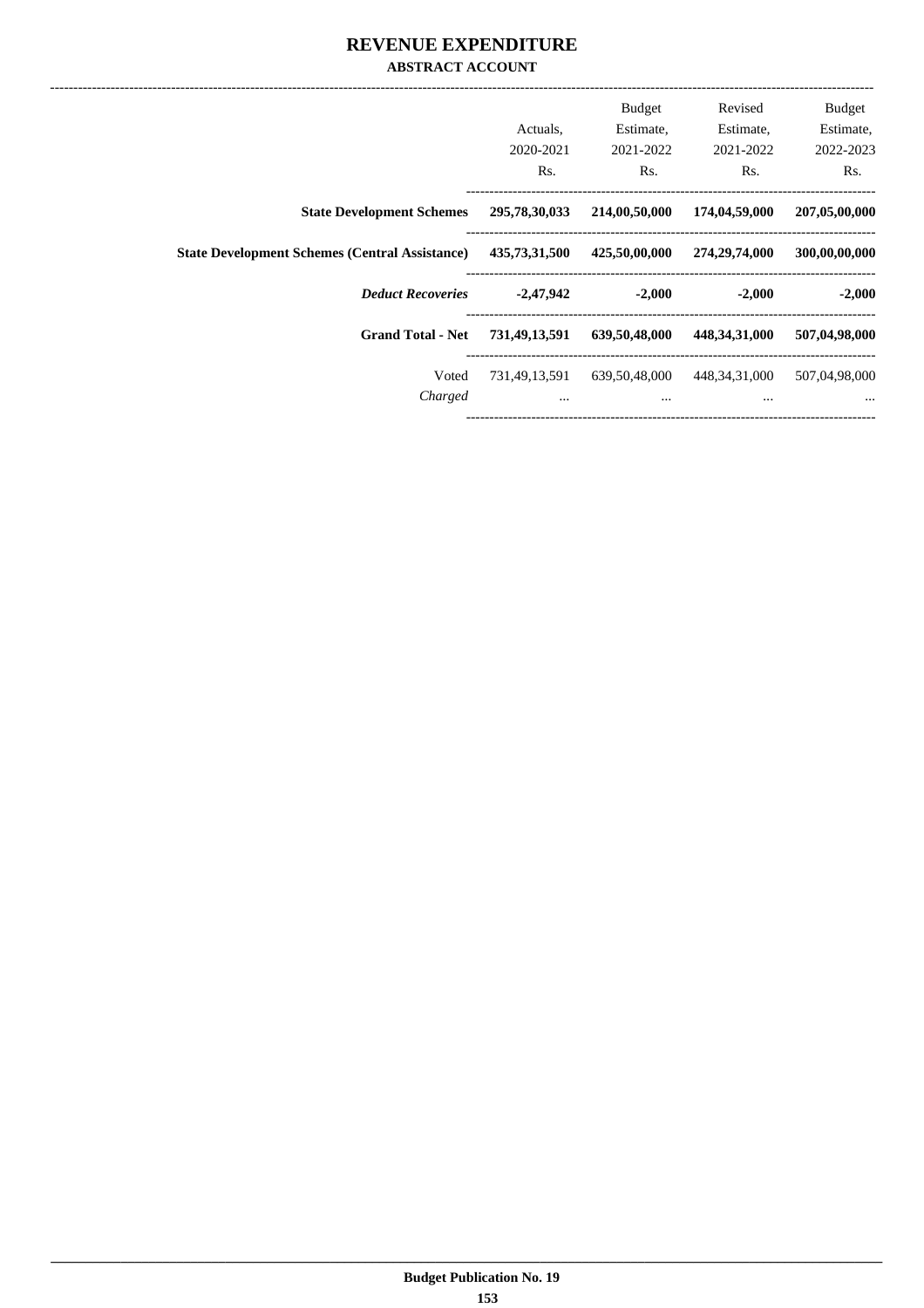|                                                                                   |           | Budget               | Revised              | <b>Budget</b> |
|-----------------------------------------------------------------------------------|-----------|----------------------|----------------------|---------------|
|                                                                                   | Actuals.  | Estimate,            | Estimate,            | Estimate,     |
|                                                                                   | 2020-2021 | 2021-2022            | 2021-2022            | 2022-2023     |
|                                                                                   | Rs.       | Rs.                  | Rs.                  | Rs.           |
| DETAILED ACCOUNT NO. 2501-01-101 - SUBSIDY TO DISTRICT RURAL DEVELOPMENT AGENCIES |           |                      |                      |               |
| 01 - INTEGRATED RURAL DEVELOPMENT PROGRAMMES                                      |           |                      |                      |               |
| 101- Subsidy to District Rural Development Agencies                               |           |                      |                      |               |
| <b>Administrative Expenditure</b>                                                 |           |                      |                      |               |
| 002- Intensive and Integrated Rural Development Programme under                   |           |                      |                      |               |
| other Block [PN]                                                                  |           |                      |                      |               |
| 01- Salaries                                                                      |           |                      |                      |               |
| 07-Other Allowances                                                               |           |                      |                      |               |
| Total - 2501-01-101                                                               |           |                      |                      |               |
| Voted                                                                             | $\cdots$  |                      |                      |               |
| Charged                                                                           |           | $\cdots$<br>$\cdots$ | $\cdots$<br>$\cdots$ |               |
|                                                                                   |           |                      |                      |               |
| DETAILED ACCOUNT NO. 2501-01-789 - SPECIAL COMPONENT PLAN FOR SCHEDULED CASTES    |           |                      |                      |               |
|                                                                                   |           |                      |                      |               |
| 01 - INTEGRATED RURAL DEVELOPMENT PROGRAMMES                                      |           |                      |                      |               |
| 789- Special Component Plan for Scheduled Castes                                  |           |                      |                      |               |
| <b>State Development Schemes (Central Assistance)</b>                             |           |                      |                      |               |
| 004- Backward Region Grant Fund (Central Share) (BRGF) [PN]                       |           |                      |                      |               |
| 31- Grants-in-aid-GENERAL                                                         |           |                      |                      |               |
| 02-Other Grants                                                                   |           |                      |                      |               |
| Total - 2501-01-789                                                               |           | $\cdots$             | $\cdots$             |               |
|                                                                                   |           |                      |                      |               |
| Voted                                                                             | $\cdots$  | $\cdots$             | $\cdots$             |               |
| Charged                                                                           |           |                      |                      |               |
|                                                                                   |           |                      |                      |               |
| DETAILED ACCOUNT NO. 2501-01-796 - TRIBAL AREAS SUB-PLAN                          |           |                      |                      |               |
| 01 - INTEGRATED RURAL DEVELOPMENT PROGRAMMES                                      |           |                      |                      |               |
| 796- Tribal Areas Sub-Plan                                                        |           |                      |                      |               |
| <b>State Development Schemes (Central Assistance)</b>                             |           |                      |                      |               |
| 003- Backward Region Grant Fund (Central Share) (BRGF) [PN]                       |           |                      |                      |               |
| 31- Grants-in-aid-GENERAL                                                         |           |                      |                      |               |
| 02-Other Grants<br>Total - 2501-01-796                                            |           |                      |                      |               |
|                                                                                   |           |                      |                      |               |
|                                                                                   |           |                      |                      |               |
|                                                                                   |           |                      |                      |               |
| Voted                                                                             |           |                      |                      |               |
| Charged                                                                           |           | $\cdots$             | $\ddotsc$            |               |

#### **DETAILED ACCOUNT NO. 2501-01-800 - OTHER EXPENDITURE .**

#### **01 - INTEGRATED RURAL DEVELOPMENT PROGRAMMES**

#### **800- Other Expenditure**

#### **State Development Schemes (Central Assistance)**

007- Backward Region Grant Fund (Central Share) (BRGF) [PN]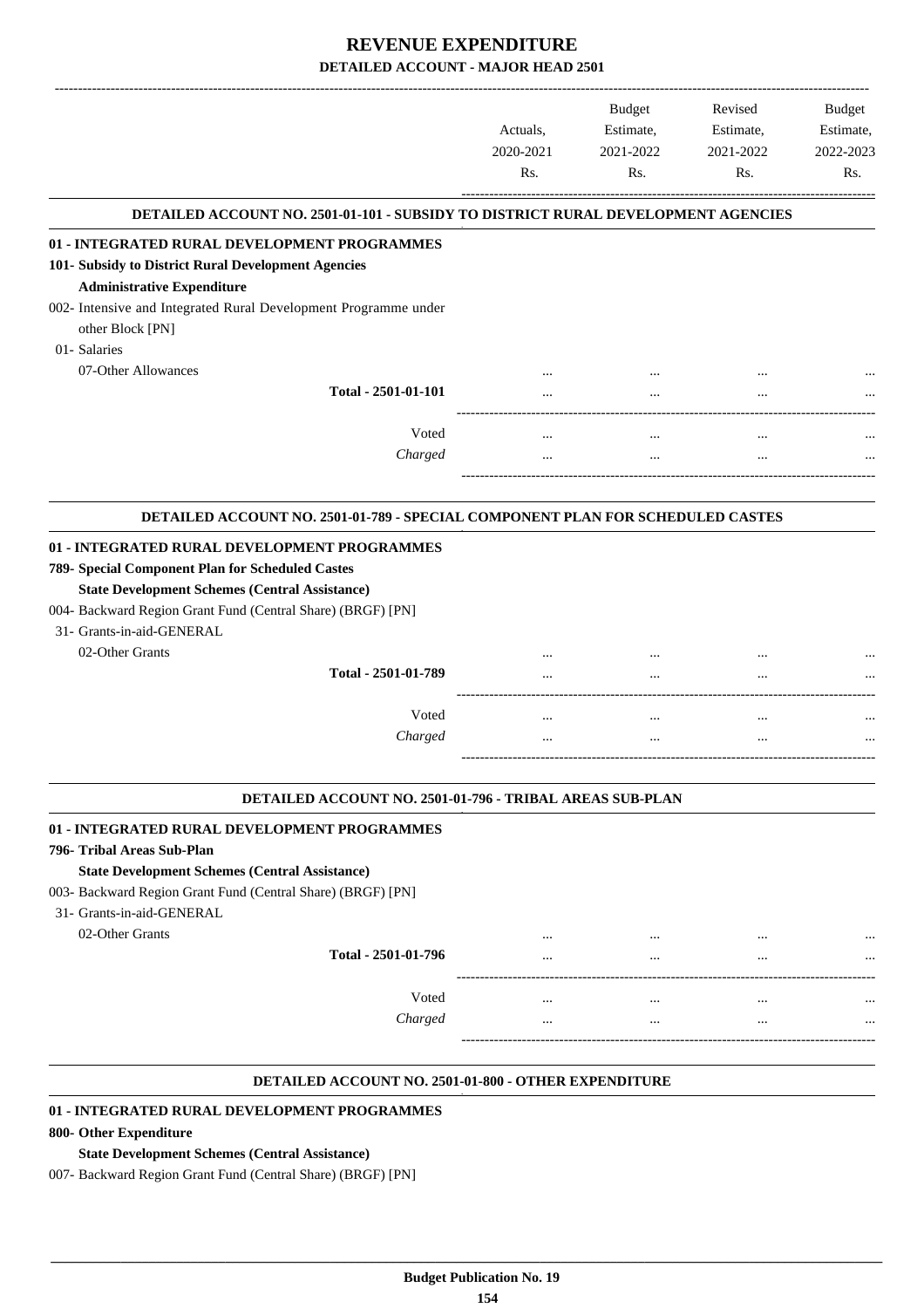|                                      |                                                     | Actuals,<br>2020-2021<br>Rs. | <b>Budget</b><br>Estimate,<br>2021-2022<br>Rs. | Revised<br>Estimate,<br>2021-2022<br>Rs. | <b>Budget</b><br>Estimate,<br>2022-2023<br>Rs. |
|--------------------------------------|-----------------------------------------------------|------------------------------|------------------------------------------------|------------------------------------------|------------------------------------------------|
| 31- Grants-in-aid-GENERAL            | Total - 2501-01-800                                 | $\cdots$                     | $\cdots$                                       | $\cdots$                                 | $\cdots$                                       |
| 02-Other Grants                      |                                                     | $\cdots$                     | $\cdots$                                       | $\cdots$                                 | $\cdots$                                       |
|                                      | Voted                                               | $\cdots$                     | $\cdots$                                       | $\cdots$                                 | $\cdots$                                       |
|                                      | Charged                                             | $\cdots$                     | $\cdots$                                       | $\cdots$                                 | $\cdots$                                       |
| 02 - DROUGHT PRONE AREAS DEVELOPMENT | DETAILED ACCOUNT NO. 2501-02-101 - MINOR IRRIGATION |                              |                                                |                                          |                                                |

#### **PROGRAMMES**

#### **101- Minor Irrigation**

#### **State Development Schemes**

#### 001- Watershed Development [PN]

#### 31- Grants-in-aid-GENERAL

| Grants-in-aid-GENERAL |                                          |            |          |           |
|-----------------------|------------------------------------------|------------|----------|-----------|
| 02-Other Grants       |                                          | <br>10,000 |          | $\cdots$  |
|                       | <b>Total - State Development Schemes</b> | <br>10,000 | $\cdots$ | $\cdots$  |
|                       | Total - 2501-02-101                      | <br>10,000 |          | $\ddotsc$ |
|                       | Voted                                    | <br>10,000 | $\cdots$ | $\ddotsc$ |
|                       | Charged                                  | <br>       |          | $\cdots$  |
|                       |                                          |            |          |           |

.

.

#### **DETAILED ACCOUNT NO. 2501-05-800 - OTHER EXPENDITURE .**

#### **05 - WASTELAND DEVELOPMENT**

#### **800- Other Expenditure**

#### **State Development Schemes**

- 001- Integrated Wasteland Development Programme [PN]
- 31- Grants-in-aid-GENERAL

| Grants-1n-aig-Geiner Al |                                          |          |        |          |           |
|-------------------------|------------------------------------------|----------|--------|----------|-----------|
| 02-Other Grants         |                                          |          | 10,000 |          | $\cdots$  |
|                         | <b>Total - State Development Schemes</b> |          | 10,000 |          | $\ddotsc$ |
|                         | Total - 2501-05-800                      | $\cdots$ | 10,000 |          | $\ddotsc$ |
|                         | Voted                                    |          | 10,000 | $\cdots$ | $\ddotsc$ |
|                         | Charged                                  |          |        |          | $\ddotsc$ |
|                         |                                          |          |        |          |           |

#### **DETAILED ACCOUNT NO. 2501-06-101 - SWARNAJAYANTI GRAM SWAROZGAR YOJANA .**

#### **06 - SELF EMPLOMENT PROGRAMMES**

## **101- SWARNAJAYANTI GRAM SWAROZGAR YOJANA**

#### **State Development Schemes**

001- Swarnajaynti Gram Swarozjar Yojana for Women [PN]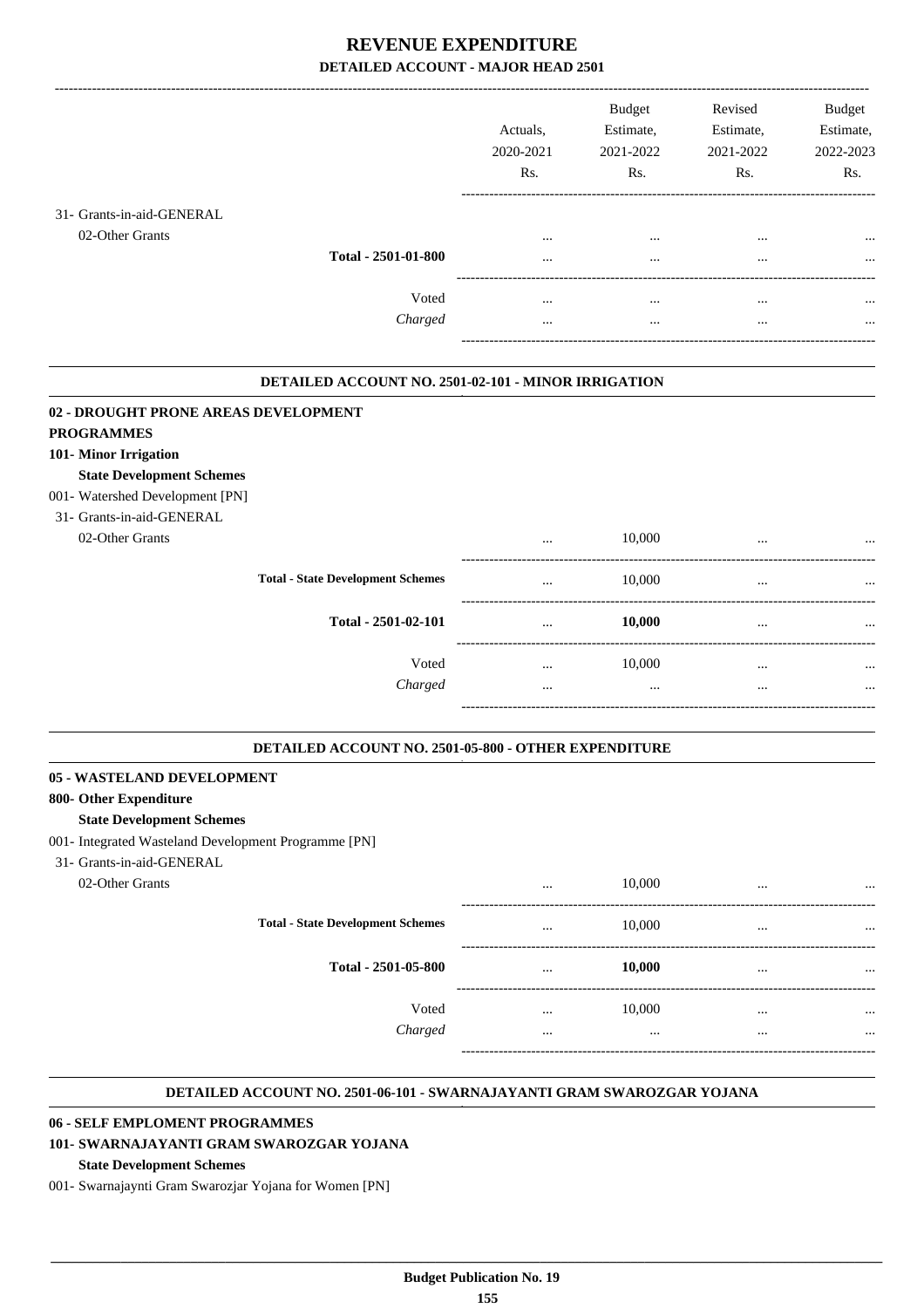|                                                                                                                                                                                                                                                      | Actuals,<br>2020-2021<br>Rs. | Budget<br>Estimate,<br>2021-2022<br>Rs.                            | Revised<br>Estimate,<br>2021-2022<br>Rs. | Budget<br>Estimate,<br>2022-2023<br>Rs. |
|------------------------------------------------------------------------------------------------------------------------------------------------------------------------------------------------------------------------------------------------------|------------------------------|--------------------------------------------------------------------|------------------------------------------|-----------------------------------------|
| 31- Grants-in-aid-GENERAL                                                                                                                                                                                                                            |                              |                                                                    |                                          |                                         |
| 02-Other Grants                                                                                                                                                                                                                                      | $\cdots$                     | 10,000                                                             |                                          |                                         |
| Total - 2501-06-101-001                                                                                                                                                                                                                              | $\cdots$                     | 10,000                                                             | $\cdots$                                 |                                         |
| 002- Promotion of Self-Helf Group for Development of Women [PN]<br>31- Grants-in-aid-GENERAL                                                                                                                                                         |                              |                                                                    |                                          |                                         |
| 02-Other Grants                                                                                                                                                                                                                                      | $\cdots$                     | 12,00,00,000                                                       | 4,00,00,000                              | 12,60,00,000                            |
| Total - 2501-06-101-002                                                                                                                                                                                                                              | $\cdots$                     |                                                                    | 12,00,00,000 4,00,00,000 12,60,00,000    |                                         |
| <b>Total - State Development Schemes</b>                                                                                                                                                                                                             |                              |                                                                    | $12,00,10,000$ $4,00,00,000$             | 12,60,00,000                            |
| <b>State Development Schemes</b><br>003- Admn. Cost towards Swarnajaynti Gram Swarozjar Yojana<br>(State Share) (OCASPS) [PN]<br>31- Grants-in-aid-GENERAL                                                                                           |                              |                                                                    |                                          |                                         |
| 02-Other Grants                                                                                                                                                                                                                                      | $\cdots$                     | 3,00,00,000                                                        |                                          |                                         |
| <b>Total - State Development Schemes</b>                                                                                                                                                                                                             | $\cdots$                     | 3,00,00,000                                                        | $\cdots$                                 |                                         |
| Total - 2501-06-101                                                                                                                                                                                                                                  | $\cdots$                     | 15,00,10,000                                                       | 4,00,00,000                              | 12,60,00,000                            |
| Voted<br>Charged                                                                                                                                                                                                                                     | $\cdots$                     | 15,00,10,000                                                       | 4,00,00,000                              | 12,60,00,000                            |
| DETAILED ACCOUNT NO. 2501-06-102 - NATIONAL RURAL LIVLIHOOD MISSION (N R L M)                                                                                                                                                                        |                              |                                                                    |                                          |                                         |
| 06 - SELF EMPLOMENT PROGRAMMES<br>102- National Rural Livlihood Mission (N R L M)<br><b>State Development Schemes</b><br>001- National Rural Livelihood Mission (NRLM)(State Share)<br>(OCASPS) [PN]<br>31- Grants-in-aid-GENERAL<br>02-Other Grants | 134, 10, 66, 702             | 80,00,00,000                                                       | 35,00,00,000                             | 50,00,00,000                            |
|                                                                                                                                                                                                                                                      |                              |                                                                    |                                          |                                         |
| Total - 2501-06-102-001                                                                                                                                                                                                                              |                              |                                                                    | 134,10,66,702 80,00,00,000 35,00,00,000  | 50,00,00,000                            |
| 005- National Rural Economic Transformation Project (NRETP)<br>under DAY-NRLM (State Share) (OCASPS) [PN]<br>31- Grants-in-aid-GENERAL                                                                                                               |                              |                                                                    |                                          |                                         |
| 02-Other Grants                                                                                                                                                                                                                                      |                              | and the control of the control of                                  | 53,07,56,000                             | 60,00,00,000                            |
| Total - 2501-06-102-005                                                                                                                                                                                                                              |                              | ---------------------------------<br>$\mathbf{r}$ and $\mathbf{r}$ | 53,07,56,000                             | 60,00,00,000                            |
|                                                                                                                                                                                                                                                      |                              |                                                                    |                                          |                                         |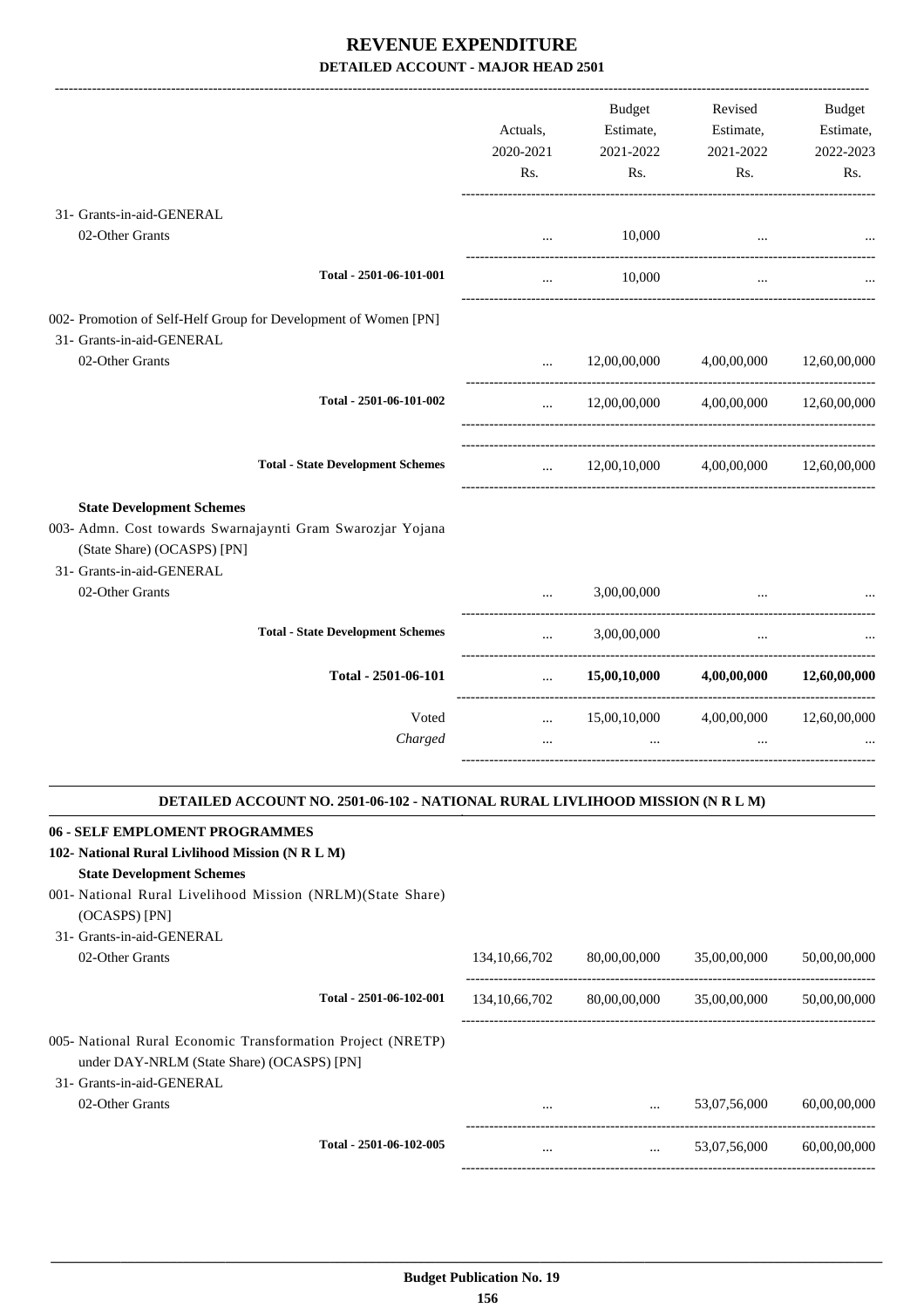|                                                                                                                                          | Actuals,<br>2020-2021<br>Rs. | Budget<br>Estimate,<br>2021-2022<br>Rs.                 | Revised<br>Estimate,<br>2021-2022<br>Rs. | Budget<br>Estimate,<br>2022-2023<br>Rs. |
|------------------------------------------------------------------------------------------------------------------------------------------|------------------------------|---------------------------------------------------------|------------------------------------------|-----------------------------------------|
| 007- Start Up Village Entrepreneurship Programme under DAY-<br>NRLM(State Share) (OCASPS) [PN]<br>31- Grants-in-aid-GENERAL              |                              |                                                         |                                          |                                         |
| 02-Other Grants                                                                                                                          |                              | <b>Second</b>                                           | <b>Contractor</b>                        | 10,00,00,000                            |
| Total - 2501-06-102-007                                                                                                                  | $\cdots$                     | $\cdots$                                                |                                          | $\ldots$ 10,00,00,000                   |
| <b>Total - State Development Schemes</b>                                                                                                 | 134, 10, 66, 702             |                                                         | 80,00,00,000 88,07,56,000 120,00,00,000  |                                         |
| <b>State Development Schemes (Central Assistance)</b><br>002- National Rural Livelihood Mission (NRLM)(Central Share)<br>(OCASPS) [PN]   |                              |                                                         |                                          |                                         |
| 31- Grants-in-aid-GENERAL<br>02-Other Grants                                                                                             |                              | 211,12,28,500 195,50,00,000 76,24,48,000 150,00,00,000  |                                          |                                         |
| Total - 2501-06-102-002                                                                                                                  |                              | 211,12,28,500 195,50,00,000 76,24,48,000 150,00,00,000  |                                          |                                         |
| 004- National Rural Economic Transformation Project (NRETP)<br>under DAY-NRLM (Central Share) (OCASPS) [PN]<br>31- Grants-in-aid-GENERAL |                              |                                                         |                                          |                                         |
| 02-Other Grants                                                                                                                          |                              | $\cdots$                                                | 65,00,00,000 70,00,00,000                |                                         |
| Total - 2501-06-102-004                                                                                                                  | $\ldots$                     | $\ddots$                                                | 65,00,00,000                             | 70,00,00,000                            |
| 006- Start Up Village Entrepreneurship Programme under DAY-<br>NRLM(Central Share) (OCASPS) [PN]<br>31- Grants-in-aid-GENERAL            |                              |                                                         |                                          |                                         |
| 02-Other Grants                                                                                                                          |                              |                                                         | $\cdots$                                 | 10,00,00,000                            |
| Total - 2501-06-102-006                                                                                                                  | $\cdots$                     | $\cdots$                                                |                                          | $\ldots$ 10,00,00,000                   |
| 008- Rural Self Employment Training Institute under DAY-<br>NRLM(Central Share) (OCASPS) [PN]<br>31- Grants-in-aid-GENERAL               |                              |                                                         |                                          |                                         |
| 02-Other Grants                                                                                                                          |                              | <b>Section</b> 1997                                     | $\ddots$                                 | 10,00,00,000                            |
| Total - 2501-06-102-008                                                                                                                  | $\cdots$                     |                                                         | <b>The Committee Committee</b>           | $\ldots$ 10,00,00,000                   |
| <b>Total - State Development Schemes (Central Assistance)</b>                                                                            |                              | 211,12,28,500 195,50,00,000 141,24,48,000 240,00,00,000 |                                          |                                         |
| Total - 2501-06-102                                                                                                                      |                              | 345,22,95,202 275,50,00,000 229,32,04,000               |                                          | 360,00,00,000                           |
| Voted<br>Charged                                                                                                                         |                              | 345,22,95,202 275,50,00,000                             | 229,32,04,000                            | 360,00,00,000                           |
|                                                                                                                                          |                              |                                                         |                                          |                                         |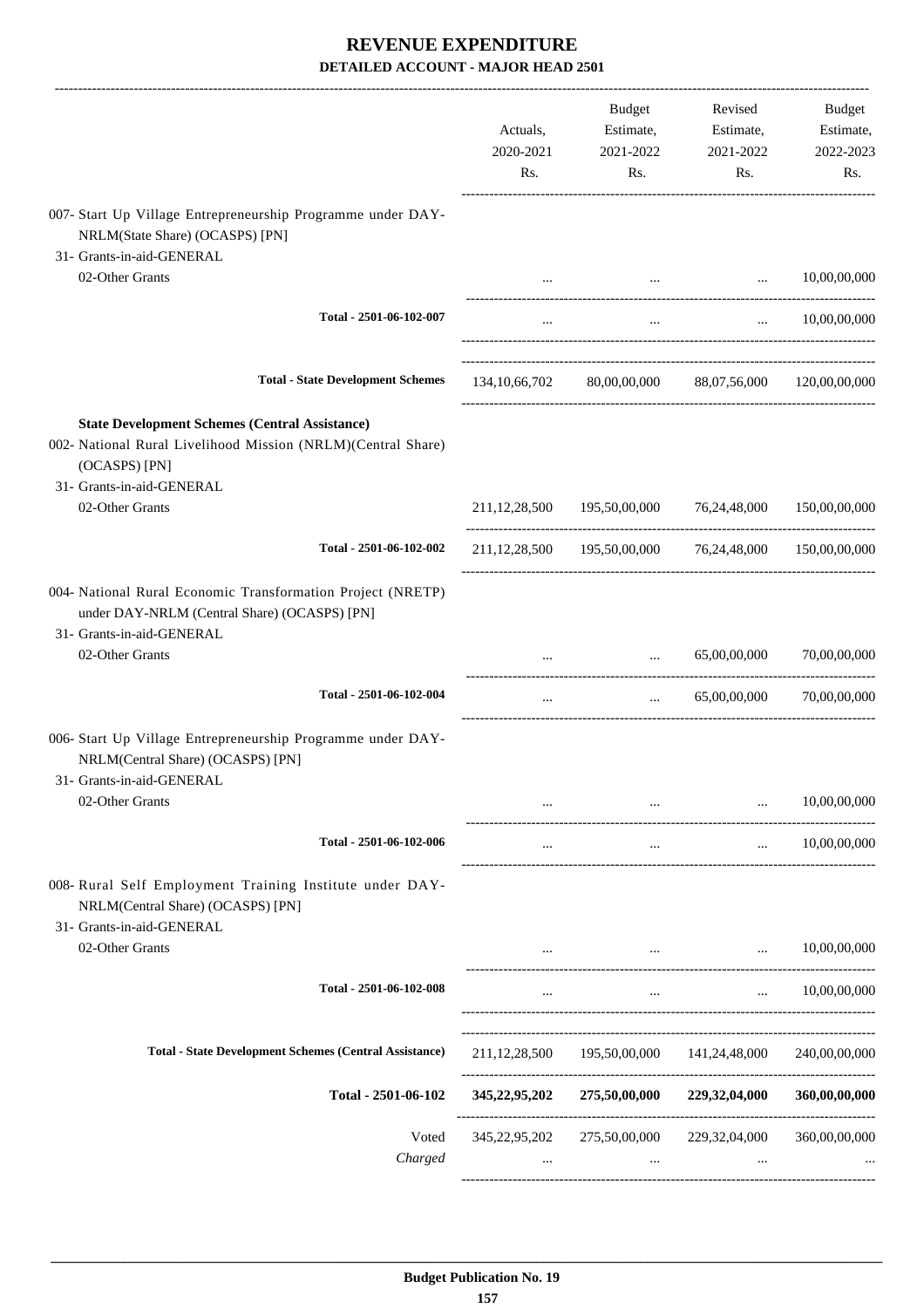|           | <b>Budget</b> | Revised   | <b>Budget</b> |
|-----------|---------------|-----------|---------------|
| Actuals.  | Estimate,     | Estimate, | Estimate,     |
| 2020-2021 | 2021-2022     | 2021-2022 | 2022-2023     |
| Rs.       | Rs.           | Rs.       | Rs.           |

| <b>DETAILED ACCOUNT NO. 2501-06-789 - SPECIAL COMPONENT PLAN FOR SCHEDUED CASTES</b>                                                                                                                                                                                                                              |                                                  |                            |                                           |              |
|-------------------------------------------------------------------------------------------------------------------------------------------------------------------------------------------------------------------------------------------------------------------------------------------------------------------|--------------------------------------------------|----------------------------|-------------------------------------------|--------------|
| 06 - SELF EMPLOMENT PROGRAMMES<br>789- SPECIAL COMPONENT PLAN FOR SCHEDUED<br><b>CASTES</b><br><b>State Development Schemes</b>                                                                                                                                                                                   |                                                  |                            |                                           |              |
| 001- Swarnajaynti Gram Swarozjar Yojana for Development of<br>Women in SC areas [PN]<br>31- Grants-in-aid-GENERAL                                                                                                                                                                                                 |                                                  |                            |                                           |              |
| 02-Other Grants                                                                                                                                                                                                                                                                                                   |                                                  | 10,000                     |                                           |              |
| Total - 2501-06-789-001                                                                                                                                                                                                                                                                                           | $\mathbf{r}$ , and the state $\mathbf{r}$        | 10,000                     |                                           |              |
| 002- Promotion of Self-Helf Group for Development of Women [PN]<br>31- Grants-in-aid-GENERAL                                                                                                                                                                                                                      |                                                  |                            |                                           |              |
| 02-Other Grants                                                                                                                                                                                                                                                                                                   |                                                  |                            | $5,00,00,000$ $1,66,67,000$ $5,25,00,000$ |              |
| Total - 2501-06-789-002                                                                                                                                                                                                                                                                                           | $\mathbf{L}$ , and $\mathbf{L}$ and $\mathbf{L}$ |                            | 5,00,00,000 1,66,67,000 5,25,00,000       |              |
| <b>Total - State Development Schemes</b>                                                                                                                                                                                                                                                                          |                                                  |                            | $5,00,10,000$ $1,66,67,000$ $5,25,00,000$ |              |
| <b>State Development Schemes</b><br>003- National Rural Livelihood Mission for Development of Women<br>in Scheduled Castes Areas (OCASPS) [PN]<br>31- Grants-in-aid-GENERAL<br>02-Other Grants<br>006-National Rural Livelihood Mission (NRLM)(State<br>Share)(OCASPS) (OCASPS) [PN]<br>31- Grants-in-aid-GENERAL |                                                  |                            |                                           |              |
| 02-Other Grants                                                                                                                                                                                                                                                                                                   |                                                  |                            | 95,98,45,332 60,00,00,000 41,97,03,000    | 25,00,00,000 |
| Total - 2501-06-789-006                                                                                                                                                                                                                                                                                           | 95,98,45,332                                     |                            | 60,00,00,000 41,97,03,000                 | 25,00,00,000 |
| <b>Total - State Development Schemes</b>                                                                                                                                                                                                                                                                          | 95,98,45,332                                     | 60,00,00,000               | 41,97,03,000                              | 25,00,00,000 |
| <b>State Development Schemes (Central Assistance)</b><br>005- National Rural Livelihood Mission (NRLM) (Central<br>Share)(OCASPS) (OCASPS) [PN]<br>31- Grants-in-aid-GENERAL                                                                                                                                      |                                                  |                            |                                           |              |
| 02-Other Grants                                                                                                                                                                                                                                                                                                   | 143,97,68,000                                    | 120,00,00,000              | 62,95,55,000                              | 30,00,00,000 |
| <b>Total - State Development Schemes (Central Assistance)</b>                                                                                                                                                                                                                                                     | 143,97,68,000                                    | 120,00,00,000 62,95,55,000 |                                           | 30,00,00,000 |
| Total - 2501-06-789                                                                                                                                                                                                                                                                                               | 239, 96, 13, 332                                 | 185,00,10,000              | 106,59,25,000                             | 60,25,00,000 |
|                                                                                                                                                                                                                                                                                                                   |                                                  |                            |                                           |              |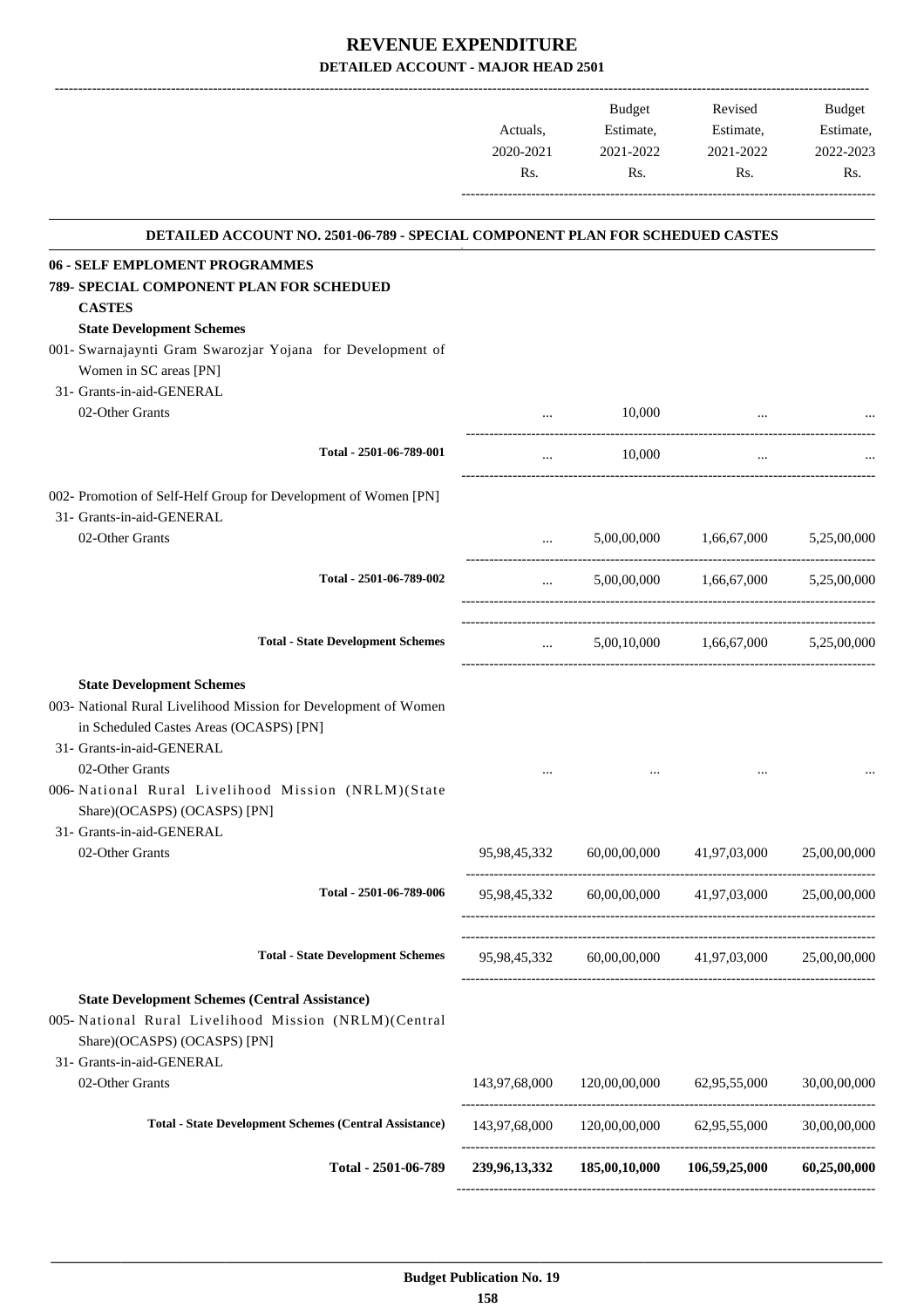| Voted                                                                                                                                                                       | Actuals,<br>2020-2021<br>Rs.<br>239,96,13,332 | Budget<br>Estimate,<br>2021-2022<br>Rs.<br>185,00,10,000 | Revised<br>Estimate,<br>2021-2022<br>Rs.<br>106,59,25,000 | <b>Budget</b><br>Estimate,<br>2022-2023<br>Rs.<br>60,25,00,000 |
|-----------------------------------------------------------------------------------------------------------------------------------------------------------------------------|-----------------------------------------------|----------------------------------------------------------|-----------------------------------------------------------|----------------------------------------------------------------|
| Charged                                                                                                                                                                     | $\cdots$                                      | $\cdots$                                                 | $\cdots$                                                  |                                                                |
| DETAILED ACCOUNT NO. 2501-06-796 - TRIBAL AREAS SUB-PLAN                                                                                                                    |                                               |                                                          |                                                           |                                                                |
| 06 - SELF EMPLOMENT PROGRAMMES<br>796- TRIBAL AREAS SUB-PLAN<br><b>State Development Schemes</b>                                                                            |                                               |                                                          |                                                           |                                                                |
| 001- Swarnajaynti Gram Swarozjar Yojana for development of<br>women in tribal areas [PN]<br>31- Grants-in-aid-GENERAL                                                       |                                               |                                                          |                                                           |                                                                |
| 02-Other Grants                                                                                                                                                             | $\cdots$                                      | 10,000                                                   |                                                           |                                                                |
| Total - 2501-06-796-001                                                                                                                                                     | $\cdots$                                      | 10,000                                                   | $\cdots$                                                  |                                                                |
| 002- Promotion of Self-Helf Group for Development of Women in<br>Tribal Areas [PN]<br>31- Grants-in-aid-GENERAL                                                             |                                               |                                                          |                                                           |                                                                |
| 02-Other Grants                                                                                                                                                             | $\cdots$                                      |                                                          | 4,00,00,000 1,33,33,000                                   | 4,20,00,000                                                    |
| Total - 2501-06-796-002                                                                                                                                                     | $\cdots$                                      |                                                          | 4,00,00,000 1,33,33,000 4,20,00,000                       |                                                                |
| <b>Total - State Development Schemes</b>                                                                                                                                    | $\cdots$                                      |                                                          | 4,00,10,000 1,33,33,000 4,20,00,000                       |                                                                |
| <b>State Development Schemes</b><br>003- National Rural Livelihood Mission for Development of Women<br>in Tribal Areas (OCASPS) [PN]<br>31- Grants-in-aid-GENERAL           |                                               |                                                          |                                                           |                                                                |
| 02-Other Grants<br>004- National Rural Livelihood Mission (NRLM)(State<br>Share)(OCASPS) (OCASPS) [PN]                                                                      | $\cdots$                                      | $\cdots$                                                 | $\cdots$                                                  |                                                                |
| 31- Grants-in-aid-GENERAL<br>02-Other Grants                                                                                                                                | 65,69,17,999                                  |                                                          | 50,00,00,000 37,00,00,000                                 | 40,00,00,000                                                   |
| Total - 2501-06-796-004                                                                                                                                                     |                                               |                                                          | 65,69,17,999 50,00,00,000 37,00,00,000 40,00,00,000       |                                                                |
| <b>Total - State Development Schemes</b>                                                                                                                                    | 65,69,17,999                                  |                                                          | 50,00,00,000 37,00,00,000                                 | 40,00,00,000                                                   |
| <b>State Development Schemes (Central Assistance)</b><br>005- National Rural Livelihood Mission (NRLM)(Central<br>Share)(OCASPS) (OCASPS) [PN]<br>31- Grants-in-aid-GENERAL |                                               |                                                          |                                                           |                                                                |
| 02-Other Grants                                                                                                                                                             | 80,63,35,000                                  | 110,00,00,000                                            | 70,09,71,000                                              | 30,00,00,000                                                   |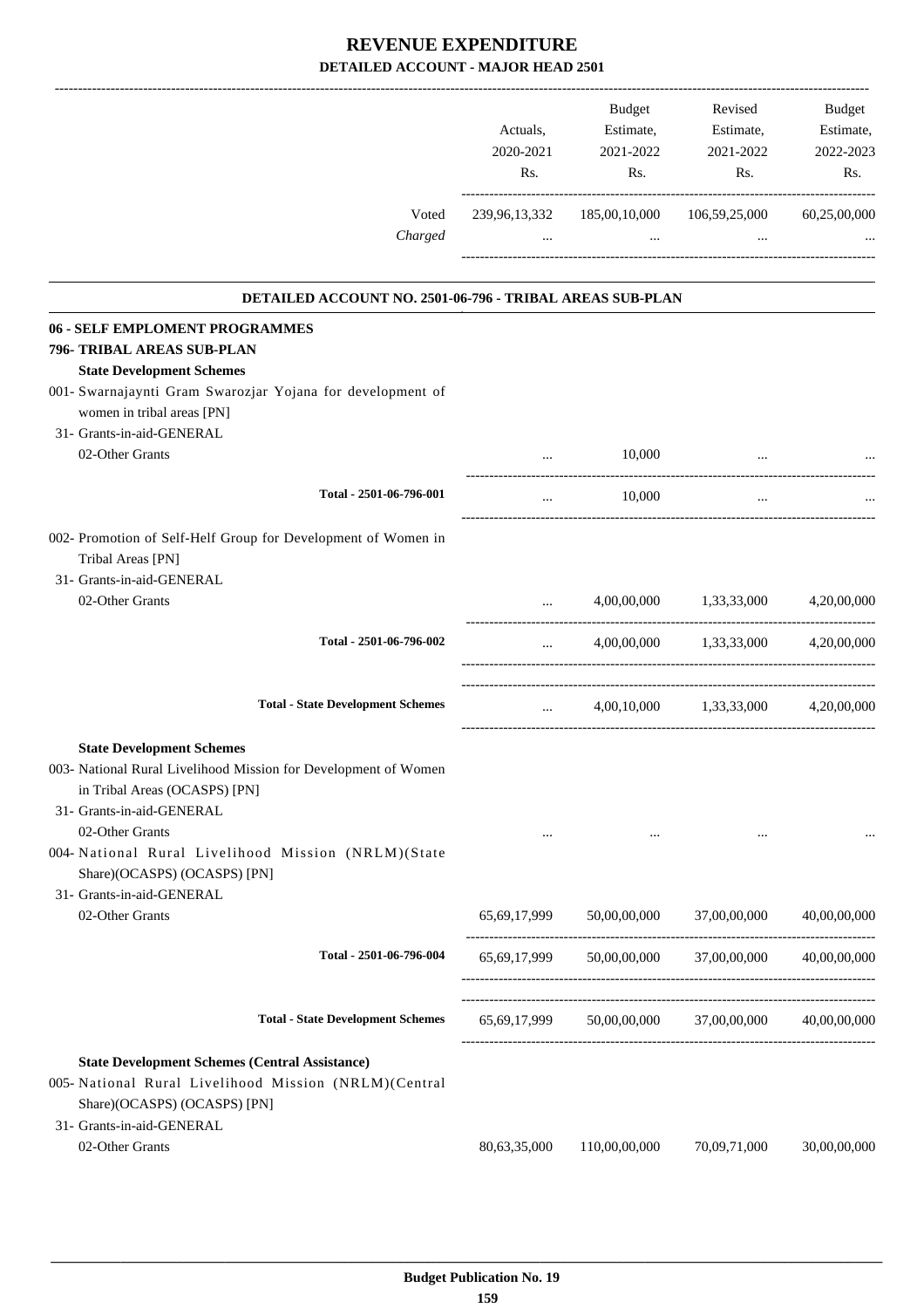|                                                                                                                                                                                                                                    |                      |                                  | Budget                                                                                                                                                                                                                                                                                                                                                                       |
|------------------------------------------------------------------------------------------------------------------------------------------------------------------------------------------------------------------------------------|----------------------|----------------------------------|------------------------------------------------------------------------------------------------------------------------------------------------------------------------------------------------------------------------------------------------------------------------------------------------------------------------------------------------------------------------------|
| Actuals,                                                                                                                                                                                                                           |                      | Estimate,                        | Estimate,                                                                                                                                                                                                                                                                                                                                                                    |
| 2020-2021                                                                                                                                                                                                                          | 2021-2022            | 2021-2022                        | 2022-2023                                                                                                                                                                                                                                                                                                                                                                    |
| Rs.                                                                                                                                                                                                                                | Rs.                  | Rs.                              | Rs.                                                                                                                                                                                                                                                                                                                                                                          |
|                                                                                                                                                                                                                                    |                      |                                  |                                                                                                                                                                                                                                                                                                                                                                              |
|                                                                                                                                                                                                                                    |                      |                                  | 30,00,00,000                                                                                                                                                                                                                                                                                                                                                                 |
|                                                                                                                                                                                                                                    |                      |                                  |                                                                                                                                                                                                                                                                                                                                                                              |
| $\cdots$                                                                                                                                                                                                                           | $\cdots$             | $\cdots$                         |                                                                                                                                                                                                                                                                                                                                                                              |
|                                                                                                                                                                                                                                    |                      |                                  |                                                                                                                                                                                                                                                                                                                                                                              |
|                                                                                                                                                                                                                                    |                      |                                  |                                                                                                                                                                                                                                                                                                                                                                              |
|                                                                                                                                                                                                                                    |                      |                                  |                                                                                                                                                                                                                                                                                                                                                                              |
|                                                                                                                                                                                                                                    |                      |                                  |                                                                                                                                                                                                                                                                                                                                                                              |
|                                                                                                                                                                                                                                    |                      |                                  |                                                                                                                                                                                                                                                                                                                                                                              |
|                                                                                                                                                                                                                                    |                      |                                  | $-1,000$                                                                                                                                                                                                                                                                                                                                                                     |
|                                                                                                                                                                                                                                    |                      |                                  | $-1,000$                                                                                                                                                                                                                                                                                                                                                                     |
|                                                                                                                                                                                                                                    |                      |                                  |                                                                                                                                                                                                                                                                                                                                                                              |
| $\cdots$                                                                                                                                                                                                                           | $-2,000$             |                                  | $-2,000$                                                                                                                                                                                                                                                                                                                                                                     |
|                                                                                                                                                                                                                                    |                      |                                  |                                                                                                                                                                                                                                                                                                                                                                              |
|                                                                                                                                                                                                                                    |                      |                                  |                                                                                                                                                                                                                                                                                                                                                                              |
|                                                                                                                                                                                                                                    |                      |                                  |                                                                                                                                                                                                                                                                                                                                                                              |
|                                                                                                                                                                                                                                    |                      |                                  |                                                                                                                                                                                                                                                                                                                                                                              |
| -2,47,942                                                                                                                                                                                                                          |                      |                                  |                                                                                                                                                                                                                                                                                                                                                                              |
| $-2,47,942$                                                                                                                                                                                                                        | $\cdots$             | $\cdots$                         |                                                                                                                                                                                                                                                                                                                                                                              |
|                                                                                                                                                                                                                                    |                      |                                  |                                                                                                                                                                                                                                                                                                                                                                              |
|                                                                                                                                                                                                                                    |                      |                                  |                                                                                                                                                                                                                                                                                                                                                                              |
|                                                                                                                                                                                                                                    |                      |                                  |                                                                                                                                                                                                                                                                                                                                                                              |
|                                                                                                                                                                                                                                    |                      |                                  |                                                                                                                                                                                                                                                                                                                                                                              |
|                                                                                                                                                                                                                                    |                      |                                  |                                                                                                                                                                                                                                                                                                                                                                              |
|                                                                                                                                                                                                                                    |                      |                                  |                                                                                                                                                                                                                                                                                                                                                                              |
| $\cdots$                                                                                                                                                                                                                           |                      | $\cdots$                         |                                                                                                                                                                                                                                                                                                                                                                              |
| <b>Total - State Development Schemes (Central Assistance)</b><br>Total - 2501-06-796<br>Voted<br>Charged<br>01 - INTEGRATED RURAL DEVELOPMENT PROGRAMMES<br>Total - 001 - Deduct - Recoveries<br>Total - 911 - Deduct - Recoveries | $\cdots$<br>$\cdots$ | $-1,000$<br>$-1,000$<br>$\cdots$ | Budget<br>Revised<br>Estimate,<br>80,63,35,000 110,00,00,000 70,09,71,000<br>146,32,52,999   164,00,10,000   108,43,04,000   74,20,00,000<br>146, 32, 52, 999   164, 00, 10, 000   108, 43, 04, 000   74, 20, 00, 000<br>DETAILED ACCOUNT NO. 2501 - DEDUCT RECOVERIES IN REDUCTION OF EXPENDITURE<br>$-1,000$<br>$-1,000$<br>$-2,000$<br>----------------------<br>$\cdots$ |

**102- National Rural Livlihood Mission (N R L M)**

State Development Schemes (Central Assistance)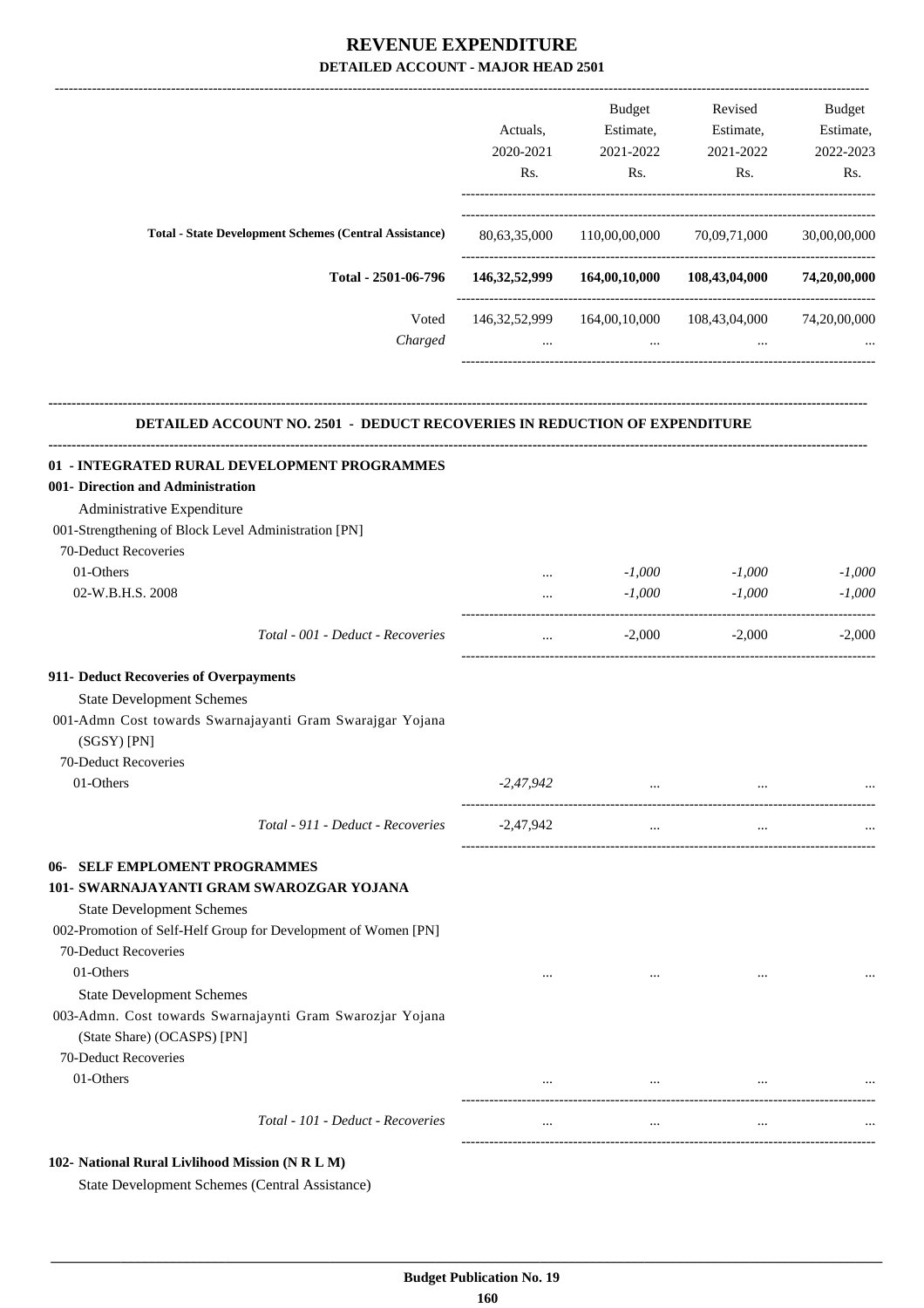|                                                                                                                    | Actuals,<br>2020-2021<br>Rs. | Budget<br>Estimate,<br>2021-2022<br>Rs. | Revised<br>Estimate,<br>2021-2022<br>Rs.   | Budget<br>Estimate,<br>2022-2023<br>Rs. |
|--------------------------------------------------------------------------------------------------------------------|------------------------------|-----------------------------------------|--------------------------------------------|-----------------------------------------|
| 002-National Rural Livelihood Mission (NRLM)(Central Share)<br>(OCASPS) [PN]                                       |                              |                                         |                                            |                                         |
| 70-Deduct Recoveries                                                                                               |                              |                                         |                                            |                                         |
| 01-Others                                                                                                          |                              | $\ddotsc$                               |                                            |                                         |
| Total - 102 - Deduct - Recoveries                                                                                  |                              | $\cdots$                                |                                            |                                         |
| 789- SPECIAL COMPONENT PLAN FOR SCHEDUED<br><b>CASTES</b>                                                          |                              |                                         |                                            |                                         |
| <b>State Development Schemes</b>                                                                                   |                              |                                         |                                            |                                         |
| 001-Swarnajaynti Gram Swarozjar Yojana for Development of<br>Women in SC areas [PN]                                |                              |                                         |                                            |                                         |
| 70-Deduct Recoveries                                                                                               |                              |                                         |                                            |                                         |
| 01-Others                                                                                                          |                              |                                         |                                            |                                         |
| 02-W.B.H.S. 2008                                                                                                   |                              | $\cdots$                                | $\cdots$                                   |                                         |
| Total - 789 - Deduct - Recoveries                                                                                  | $\cdots$                     | $\cdots$                                | $\cdots$                                   |                                         |
| 796- TRIBAL AREAS SUB-PLAN                                                                                         |                              |                                         |                                            |                                         |
| <b>State Development Schemes</b>                                                                                   |                              |                                         |                                            |                                         |
| 001-Swarnajaynti Gram Swarozjar Yojana for development of<br>women in tribal areas [PN]                            |                              |                                         |                                            |                                         |
| 70-Deduct Recoveries                                                                                               |                              |                                         |                                            |                                         |
| 01-Others                                                                                                          | $\cdots$                     | $\cdots$                                |                                            |                                         |
| 02-W.B.H.S. 2008                                                                                                   | $\cdots$                     | $\cdots$                                |                                            |                                         |
| <b>State Development Schemes</b>                                                                                   |                              |                                         |                                            |                                         |
| 004-National Rural Livelihood Mission (NRLM)(State<br>Share)(OCASPS) (OCASPS) [PN]                                 |                              |                                         |                                            |                                         |
| 70-Deduct Recoveries                                                                                               |                              |                                         |                                            |                                         |
| 01-Others                                                                                                          | $\cdots$                     |                                         | <b>The Committee Committee</b><br>$\cdots$ |                                         |
| Total - 796 - Deduct - Recoveries                                                                                  | $\cdots$                     | $\cdots$                                | $\ddotsc$                                  |                                         |
| <b>800- OTHER EXPENDITURE</b>                                                                                      |                              |                                         |                                            |                                         |
| <b>State Development Schemes</b><br>002-Refund of Unutilised Fund of CSS Schemes (State Share)<br>(CSSREFUND) [PN] |                              |                                         |                                            |                                         |
| 70-Deduct Recoveries                                                                                               |                              |                                         |                                            |                                         |
| 01-Others                                                                                                          | $\cdots$                     | $\cdots$                                | $\cdots$                                   |                                         |
| State Development Schemes (Central Assistance)                                                                     |                              |                                         |                                            |                                         |
| 001-Refund of Unutilised Fund of CSS Schemes (Central Share)<br>(CSSREFUND) [PN]                                   |                              |                                         |                                            |                                         |
| 70-Deduct Recoveries                                                                                               |                              |                                         |                                            |                                         |
| 01-Others                                                                                                          |                              | $\cdots$                                | $\cdots$                                   |                                         |
| Total - 800 - Deduct - Recoveries                                                                                  |                              | $\cdots$                                | $\cdots$                                   |                                         |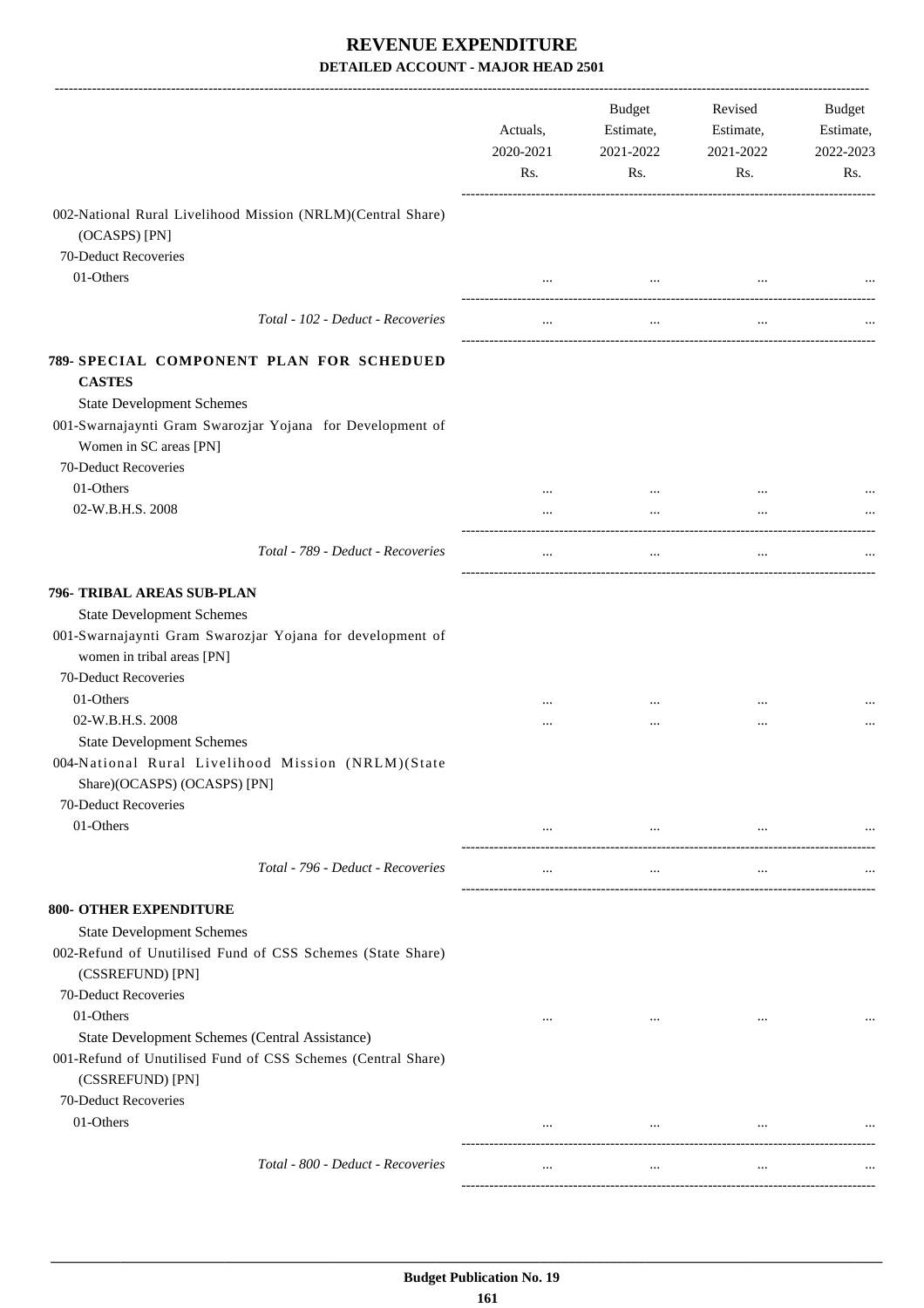--------------

|                                    | Actuals,<br>2020-2021<br>Rs. | <b>Budget</b><br>Estimate,<br>2021-2022<br>Rs. | Revised<br>Estimate,<br>2021-2022<br>Rs. | <b>Budget</b><br>Estimate,<br>2022-2023<br>Rs. |
|------------------------------------|------------------------------|------------------------------------------------|------------------------------------------|------------------------------------------------|
| Total - 2501 - Deduct - Recoveries | $-2.47.942$                  | $-2,000$                                       | $-2,000$                                 | $-2,000$                                       |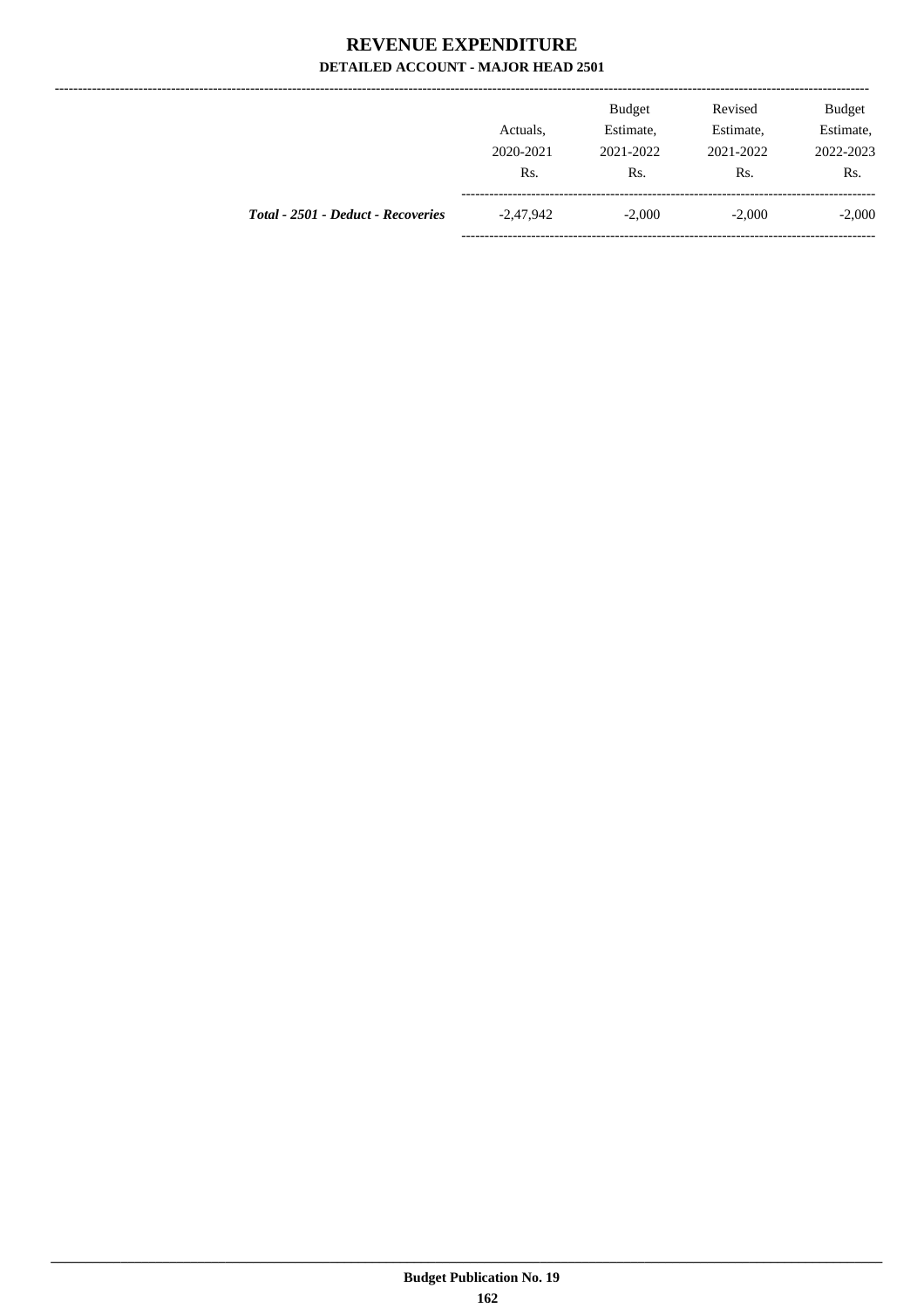# **REVENUE EXPENDITURE**

#### **DEMAND No. 40**

# **Panchayats & Rural Development Department C - Economic Services - (b) Rural Development**

**Head of Account : 2505 - Rural Employment**

| Voted Rs. 9678,81,96,000                               |                                                       | <b>Charged Rs. Nil</b>                                                              |                            |                                      | Total Rs. 9678, 81, 96, 000 |
|--------------------------------------------------------|-------------------------------------------------------|-------------------------------------------------------------------------------------|----------------------------|--------------------------------------|-----------------------------|
|                                                        |                                                       |                                                                                     | Voted Rs.                  | Charged Rs.                          | <b>Total Rs.</b>            |
| <b>Gross Expenditure</b><br><b>Deduct - Recoveries</b> |                                                       |                                                                                     | 9678,81,96,000<br>$-6,000$ | $\cdots$<br>$\cdots$                 | 9678,81,96,000<br>$-6,000$  |
| <b>Net Expenditure</b>                                 |                                                       |                                                                                     | 9678,81,90,000             |                                      | $\ldots$ 9678,81,90,000     |
|                                                        | <b>REVENUE EXPENDITURE</b><br><b>ABSTRACT ACCOUNT</b> |                                                                                     |                            |                                      |                             |
|                                                        |                                                       |                                                                                     | <b>Budget</b>              | Revised                              | Budget                      |
|                                                        |                                                       | Actuals,                                                                            | Estimate,                  | Estimate,                            | Estimate,                   |
|                                                        |                                                       | 2020-2021                                                                           | 2021-2022                  | 2021-2022                            | 2022-2023                   |
|                                                        |                                                       | Rs.                                                                                 | Rs.                        | Rs.                                  | Rs.                         |
| 01 - NATIONAL PROGRAMME                                |                                                       |                                                                                     |                            |                                      |                             |
| 702- Jawahar Gram Samridhi Yojana                      |                                                       |                                                                                     |                            |                                      |                             |
| Administrative Expenditure                             |                                                       | 49,00,49,184                                                                        | 65,89,00,000               | 54, 42, 79, 000                      | 56,81,96,000                |
| <b>State Development Schemes</b>                       |                                                       | 2824,09,09,300                                                                      | 750,00,00,000              | 1380, 63, 43, 000                    | 1092,00,00,000              |
| State Development Schemes (Central Assistance)         |                                                       | 1794, 13, 45, 500                                                                   | 2000,00,00,000             | $\sim$<br>-------------------------- | 2476,00,00,000              |
|                                                        |                                                       | Total - 702 4667, 23, 03, 984 2815, 89, 00, 000 1435, 06, 22, 000 3624, 81, 96, 000 |                            |                                      |                             |
| 789- Special Component Plan for Scheduled Castes       |                                                       |                                                                                     |                            |                                      |                             |
| <b>State Development Schemes</b>                       |                                                       | 1301, 19, 42, 100                                                                   | 484,00,00,000              | 641,91,31,000                        | 500,00,00,000               |
| State Development Schemes (Central Assistance)         |                                                       | 1557, 11, 13, 400                                                                   | 1200,00,00,000             | $\ddots$                             | 1060,00,00,000              |
|                                                        |                                                       | Total - 789 2858,30,55,500 1684,00,00,000 641,91,31,000 1560,00,00,000              |                            |                                      |                             |
| 796- Tribal Areas Sub-Plan                             |                                                       |                                                                                     |                            |                                      |                             |
| <b>State Development Schemes</b>                       |                                                       | 947,86,20,700                                                                       | 300,00,00,000              | 274,18,16,000                        | 200,00,00,000               |
| State Development Schemes (Central Assistance)         |                                                       | 400,56,79,600                                                                       | 650,00,00,000              |                                      | 504,00,00,000               |
|                                                        |                                                       | Total - 796 1348,43,00,300                                                          |                            | 950,00,00,000 274,18,16,000          | 704,00,00,000               |
|                                                        |                                                       | Total - 01 8873,96,59,784 5449,89,00,000 2351,15,69,000 5888,81,96,000              |                            |                                      |                             |
| <b>60 - OTHER PROGRAMMES</b>                           |                                                       |                                                                                     |                            |                                      |                             |
| 104- Sampoorna Grameen Rozgar Yojana                   |                                                       |                                                                                     |                            |                                      |                             |
| <b>State Development Schemes</b>                       |                                                       | $\cdots$                                                                            | 10,000                     |                                      |                             |
|                                                        | <b>Total - 104</b>                                    | ---------------------------------<br>$\cdots$                                       | 10,000                     | $\cdots$                             |                             |
| 105- National Food for Work Programme                  |                                                       |                                                                                     |                            |                                      |                             |
| <b>State Development Schemes</b>                       |                                                       |                                                                                     | 10,000                     |                                      |                             |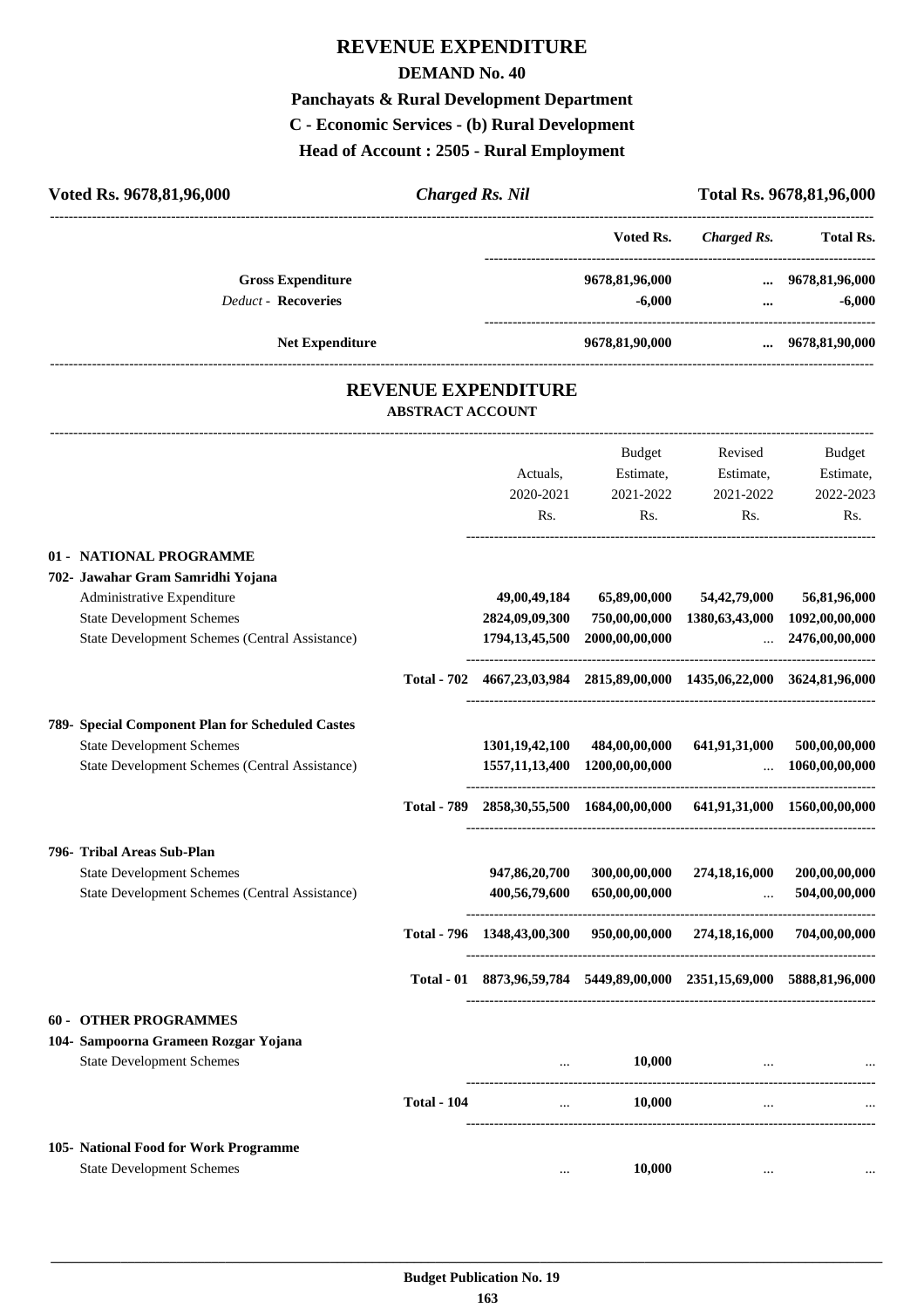#### **REVENUE EXPENDITURE ABSTRACT ACCOUNT**

|                                                                                                             |                    |                                                                                       | Budget                      | Revised                                          | Budget                       |
|-------------------------------------------------------------------------------------------------------------|--------------------|---------------------------------------------------------------------------------------|-----------------------------|--------------------------------------------------|------------------------------|
|                                                                                                             |                    | Actuals,                                                                              | Estimate,                   | Estimate,                                        | Estimate,                    |
|                                                                                                             |                    | 2020-2021                                                                             | 2021-2022                   | 2021-2022                                        | 2022-2023                    |
|                                                                                                             |                    | Rs.                                                                                   | Rs.                         | Rs.                                              | Rs.                          |
|                                                                                                             | <b>Total - 105</b> | $\cdots$                                                                              | 10,000                      |                                                  |                              |
|                                                                                                             |                    |                                                                                       |                             |                                                  |                              |
| 106- National Rural Employment Guarantee Scheme                                                             |                    |                                                                                       |                             |                                                  |                              |
| <b>State Development Schemes</b>                                                                            |                    | 224,96,01,326                                                                         | 140,00,00,000               | 450,37,00,000                                    | 400,00,00,000                |
| State Development Schemes (Central Assistance)                                                              |                    | 546, 15, 66, 740                                                                      | 700,00,00,000               |                                                  | 544,65,12,000 1170,00,00,000 |
|                                                                                                             | <b>Total - 106</b> | 771,11,68,066                                                                         |                             | 840,00,00,000 995,02,12,000 1570,00,00,000       |                              |
| 789- Special Component Plan for Scheduled Castes                                                            |                    |                                                                                       |                             |                                                  |                              |
| <b>State Development Schemes</b>                                                                            |                    | 224,96,01,326                                                                         |                             | 140,00,00,000 450,37,00,000                      | 400,00,00,000                |
| <b>State Development Schemes (Central Assistance)</b>                                                       |                    | 546,15,66,740                                                                         |                             | 700,00,00,000 1441,42,12,000                     | 1170,00,00,000               |
|                                                                                                             | <b>Total - 789</b> | 771,11,68,066                                                                         |                             | 840,00,00,000 1891,79,12,000 1570,00,00,000      |                              |
| 796- Tribal Areas Sub-Plan                                                                                  |                    |                                                                                       |                             |                                                  |                              |
| <b>State Development Schemes</b>                                                                            |                    | 98, 19, 15, 014                                                                       | 60,00,00,000                | 100,14,37,000                                    | 200,00,00,000                |
| State Development Schemes (Central Assistance)                                                              |                    | 177,81,84,520                                                                         | 300,00,00,000               | 627,38,76,000                                    | 450,00,00,000                |
|                                                                                                             | <b>Total - 796</b> |                                                                                       | 276,00,99,534 360,00,00,000 | 727,53,13,000                                    | 650,00,00,000                |
|                                                                                                             | Total $-60$        | 1818,24,35,666 2040,00,20,000 3614,34,37,000 3790,00,00,000                           |                             |                                                  |                              |
|                                                                                                             |                    | Grand Total - Gross 10692,20,95,450 7489,89,20,000 5965,50,06,000 9678,81,96,000      |                             |                                                  |                              |
|                                                                                                             |                    | Voted 10692,20,95,450 7489,89,20,000 5965,50,06,000 9678,81,96,000                    |                             |                                                  |                              |
|                                                                                                             | Charged            |                                                                                       |                             |                                                  |                              |
|                                                                                                             |                    |                                                                                       |                             |                                                  |                              |
|                                                                                                             |                    | Administrative Expenditure 49,00,49,184 65,89,00,000 54,42,79,000 56,81,96,000        |                             |                                                  |                              |
|                                                                                                             |                    | State Development Schemes 5621,25,89,766 1874,00,20,000 3297,61,27,000 2792,00,00,000 |                             |                                                  |                              |
| State Development Schemes (Central Assistance) 5021,94,56,500 5550,00,00,000 2613,46,00,000 6830,00,000,000 |                    |                                                                                       |                             |                                                  |                              |
|                                                                                                             |                    | Deduct Recoveries  5,000 -6,000                                                       |                             |                                                  | $-6,000$                     |
|                                                                                                             |                    | Grand Total - Net 10692,20,95,450 7489,89,13,000 5965,50,00,000 9678,81,90,000        |                             |                                                  |                              |
|                                                                                                             |                    | Voted 10692,20,95,450 7489,89,13,000 5965,50,00,000 9678,81,90,000                    |                             |                                                  |                              |
|                                                                                                             | Charged            |                                                                                       |                             | المستحدث والمستحدث والمستحدث والمستحدث والمستحدث |                              |
|                                                                                                             |                    |                                                                                       |                             |                                                  |                              |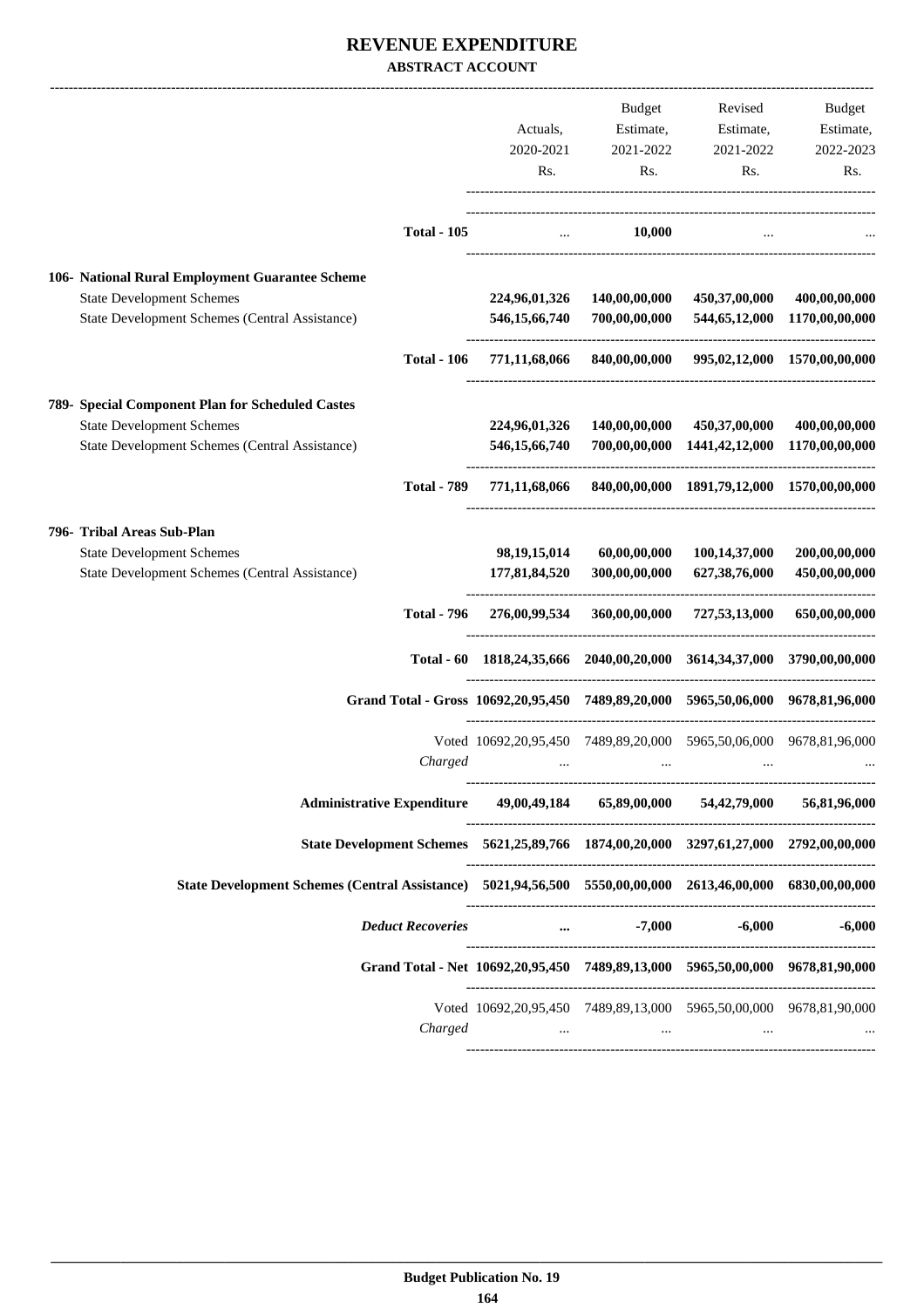-------------------------------------------------------------------------------------------------------------------------------------------------------------------------------

|                                                                                                      | Actuals,<br>2020-2021 | <b>Budget</b><br>Estimate,<br>2021-2022 | Revised<br>Estimate,<br>2021-2022 | <b>Budget</b><br>Estimate,<br>2022-2023 |
|------------------------------------------------------------------------------------------------------|-----------------------|-----------------------------------------|-----------------------------------|-----------------------------------------|
|                                                                                                      | Rs.                   | Rs.                                     | Rs.                               | Rs.                                     |
| DETAILED ACCOUNT NO. 2505-01-702 - JAWAHAR GRAM SAMRIDHI YOJANA                                      |                       |                                         |                                   |                                         |
| 01 - NATIONAL PROGRAMME                                                                              |                       |                                         |                                   |                                         |
| 702- Jawahar Gram Samridhi Yojana                                                                    |                       |                                         |                                   |                                         |
| <b>Administrative Expenditure</b>                                                                    |                       |                                         |                                   |                                         |
| 001- Rural Works Programmes [PN]                                                                     |                       |                                         |                                   |                                         |
| 01- Salaries                                                                                         |                       |                                         |                                   |                                         |
| $01-Pay$                                                                                             | 18,42,60,560          | 18,59,48,000                            | 18,79,46,000                      | 19,35,84,000                            |
| 14-Grade Pay                                                                                         | 9,000                 | $\cdots$                                | 9,000                             | 9,000                                   |
| 02-Dearness Allowance                                                                                | 10,18,786             | 55,78,000                               | 75,18,000                         | 1,16,15,000                             |
| 03-House Rent Allowance                                                                              | 2,06,52,657           | 1,76,65,000                             | 2,20,55,000                       | 2,30,90,000                             |
| 04-Ad hoc Bonus                                                                                      | 6,62,550              | 6,91,000                                | 6,76,000                          | 6,90,000                                |
| 07-Other Allowances                                                                                  | 91,181                | 57,000                                  | 1,30,000                          | 1,37,000                                |
| 11-Compensatory Allowance                                                                            | 1,20,000              | 1,27,000                                | 1,44,000                          | 1,56,000                                |
| 12-Medical Allowance                                                                                 | 8,12,638              | 6,31,000                                | 8,29,000                          | 8,46,000                                |
| Total - 2505-01-702-001-01                                                                           | 20, 76, 27, 372       | 21,06,97,000                            | 21,93,07,000                      | 23,01,27,000                            |
| 02- Wages                                                                                            | 17,85,939             | 17,62,000                               | 30,00,000                         | 31,53,000                               |
| 07- Medical Reimbursements                                                                           | $\cdots$              | 1,14,000                                | 1,14,000                          | 1,16,000                                |
| 11- Travel Expenses                                                                                  | 17,396                | 17,000                                  | 17,000                            | 17,000                                  |
| 12- Medical Reimbursements under WBHS 2008                                                           | 3,04,752              | 5,68,000                                | 5,68,000                          | 5,79,000                                |
| 13- Office Expenses                                                                                  |                       |                                         |                                   |                                         |
| 01-Electricity                                                                                       | 4,45,243              | 14,98,000                               | 7,98,000                          | 8,28,000                                |
| 02-Telephone                                                                                         | 44,951                | 1,03,000                                | 1,03,000                          | 1,05,000                                |
| 03-Maintenance / P.O.L. for Office Vehicles                                                          | 2,49,885              | 3,62,000                                | 2,55,000                          | 2,60,000                                |
| 04-Other Office Expenses                                                                             | 9,13,870              | 15,05,000                               | 10,05,000                         | 11,35,000                               |
| Total - 2505-01-702-001-13                                                                           | 16,53,949             | 34,68,000                               | 21,61,000                         | 23,28,000                               |
| 31- Grants-in-aid-GENERAL                                                                            |                       |                                         |                                   |                                         |
| 02-Other Grants                                                                                      | 19,68,000             | 41,89,000                               | 19,68,000                         | 19,88,000                               |
| 36- Grants-in-aid-Salaries                                                                           | 27,00,00,000          | 42,90,91,000                            | 31,00,50,000                      | 32,27,24,000                            |
| 50- Other Charges                                                                                    | 66,91,776             | 89,93,000                               | 70,93,000                         | 71,63,000                               |
| 77- Computerisation                                                                                  |                       | 1,000                                   | 1,000                             | 1,000                                   |
| <b>Total - Administrative Expenditure</b>                                                            | 49,00,49,184          | 65,89,00,000                            | 54,42,79,000                      | 56,81,96,000                            |
| <b>State Development Schemes</b>                                                                     |                       |                                         |                                   |                                         |
| 003- Pradhan Mantri Awas Yojna - Rural (Erstwhile Indira Awas<br>Yojona (State Share)) (OCASPS) [PN] |                       |                                         |                                   |                                         |
| 12- Medical Reimbursements under WBHS 2008                                                           |                       |                                         |                                   |                                         |
| 35- Grants for creation of Capital Assets                                                            | 2824,09,09,300        |                                         | 750,00,00,000 1380,63,43,000      | 1092,00,00,000                          |
| <b>Total - State Development Schemes</b>                                                             | 2824,09,09,300        | 750,00,00,000                           | 1380,63,43,000                    | 1092,00,00,000                          |
| <b>State Development Schemes (Central Assistance)</b>                                                |                       |                                         |                                   |                                         |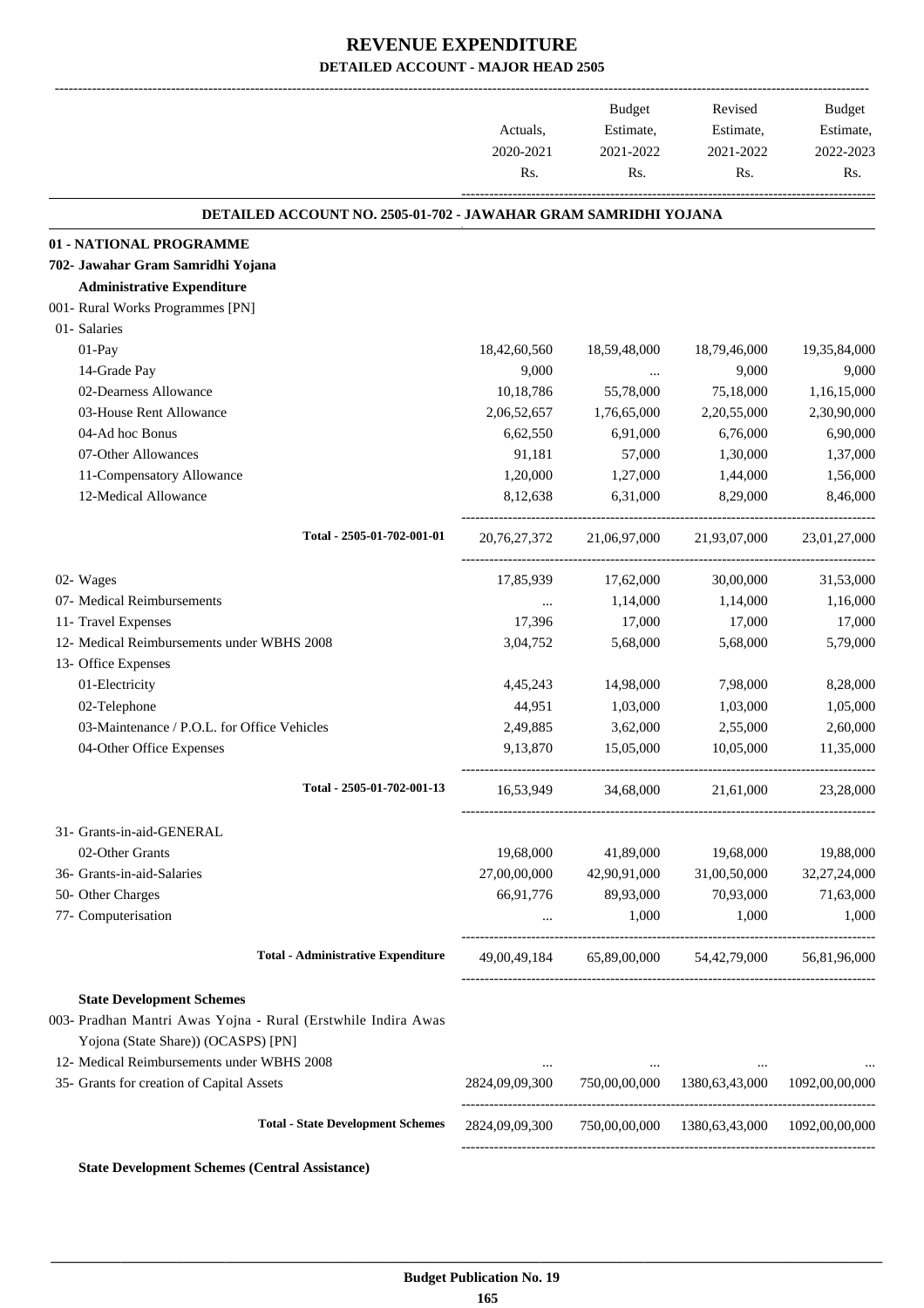|                                                                                                                                                                                                                                                                      | Actuals,<br>2020-2021<br>Rs. | Budget<br>Estimate,<br>2021-2022<br>Rs.         | Revised<br>Estimate,<br>2021-2022<br>Rs.                                | Budget<br>Estimate,<br>2022-2023<br>Rs. |
|----------------------------------------------------------------------------------------------------------------------------------------------------------------------------------------------------------------------------------------------------------------------|------------------------------|-------------------------------------------------|-------------------------------------------------------------------------|-----------------------------------------|
| 002- Pradhan Mantri Awas Yojna - Rural (Erstwhile Indira Awaas<br>Yojana (Central Share)) (OCASPS) [PN]<br>31- Grants-in-aid-GENERAL<br>02-Other Grants                                                                                                              |                              |                                                 |                                                                         |                                         |
| 35- Grants for creation of Capital Assets                                                                                                                                                                                                                            |                              | 1794,13,45,500 2000,00,00,000                   | $\cdots$                                                                | $\ldots$ 2476,00,00,000                 |
|                                                                                                                                                                                                                                                                      |                              |                                                 |                                                                         |                                         |
| <b>Total - State Development Schemes (Central Assistance)</b>                                                                                                                                                                                                        |                              | 1794,13,45,500 2000,00,00,000                   |                                                                         | $\ldots$ 2476,00,00,000                 |
| Total - 2505-01-702                                                                                                                                                                                                                                                  |                              |                                                 | 4667,23,03,984 2815,89,00,000 1435,06,22,000 3624,81,96,000             |                                         |
| Voted<br>Charged                                                                                                                                                                                                                                                     |                              | $\sim 10^{-10}$ and $\sim 10^{-10}$             | 4667, 23, 03, 984 2815, 89, 00, 000 1435, 06, 22, 000 3624, 81, 96, 000 |                                         |
| DETAILED ACCOUNT NO. 2505-01-789 - SPECIAL COMPONENT PLAN FOR SCHEDULED CASTES                                                                                                                                                                                       |                              |                                                 |                                                                         |                                         |
| 01 - NATIONAL PROGRAMME<br>789- Special Component Plan for Scheduled Castes<br><b>State Development Schemes</b><br>001- Pradhan Mantri Awas Yojna - Rural (Erstwhile Indira Awas<br>Yojona (State Share)) (OCASPS) [PN]<br>35- Grants for creation of Capital Assets | 1301, 19, 42, 100            | 484,00,00,000                                   | 641,91,31,000                                                           | 500,00,00,000                           |
| <b>Total - State Development Schemes</b>                                                                                                                                                                                                                             |                              |                                                 | 1301,19,42,100 484,00,00,000 641,91,31,000 500,00,00,000                |                                         |
| <b>State Development Schemes (Central Assistance)</b><br>002- Pradhan Mantri Awas Yojna - Rural (Erstwhile Indira Awaas<br>Yojana (Central Share)) (OCASPS) [PN]<br>31- Grants-in-aid-GENERAL<br>02-Other Grants                                                     |                              |                                                 |                                                                         |                                         |
| 35- Grants for creation of Capital Assets                                                                                                                                                                                                                            | 1557, 11, 13, 400            | 1200,00,00,000                                  |                                                                         | 1060,00,00,000                          |
| <b>Total - State Development Schemes (Central Assistance)</b>                                                                                                                                                                                                        | 1557, 11, 13, 400            | 1200,00,00,000                                  | $\cdots$                                                                | 1060,00,00,000                          |
| Total - 2505-01-789                                                                                                                                                                                                                                                  | 2858, 30, 55, 500            | 1684,00,00,000                                  | 641,91,31,000                                                           | 1560,00,00,000                          |
| Voted<br>Charged                                                                                                                                                                                                                                                     |                              | 2858, 30, 55, 500 1684, 00, 00, 000<br>$\cdots$ | 641,91,31,000<br>$\cdots$                                               | 1560,00,00,000                          |

#### **DETAILED ACCOUNT NO. 2505-01-796 - TRIBAL AREAS SUB-PLAN**

#### **. 01 - NATIONAL PROGRAMME 796- Tribal Areas Sub-Plan State Development Schemes** 001- Pradhan Mantri Awas Yojna - Rural (Erstwhile Indira Awas Yojona (State Share)) (OCASPS) [PN] 35- Grants for creation of Capital Assets 947,86,20,700 300,00,00,000 274,18,16,000 200,00,00,000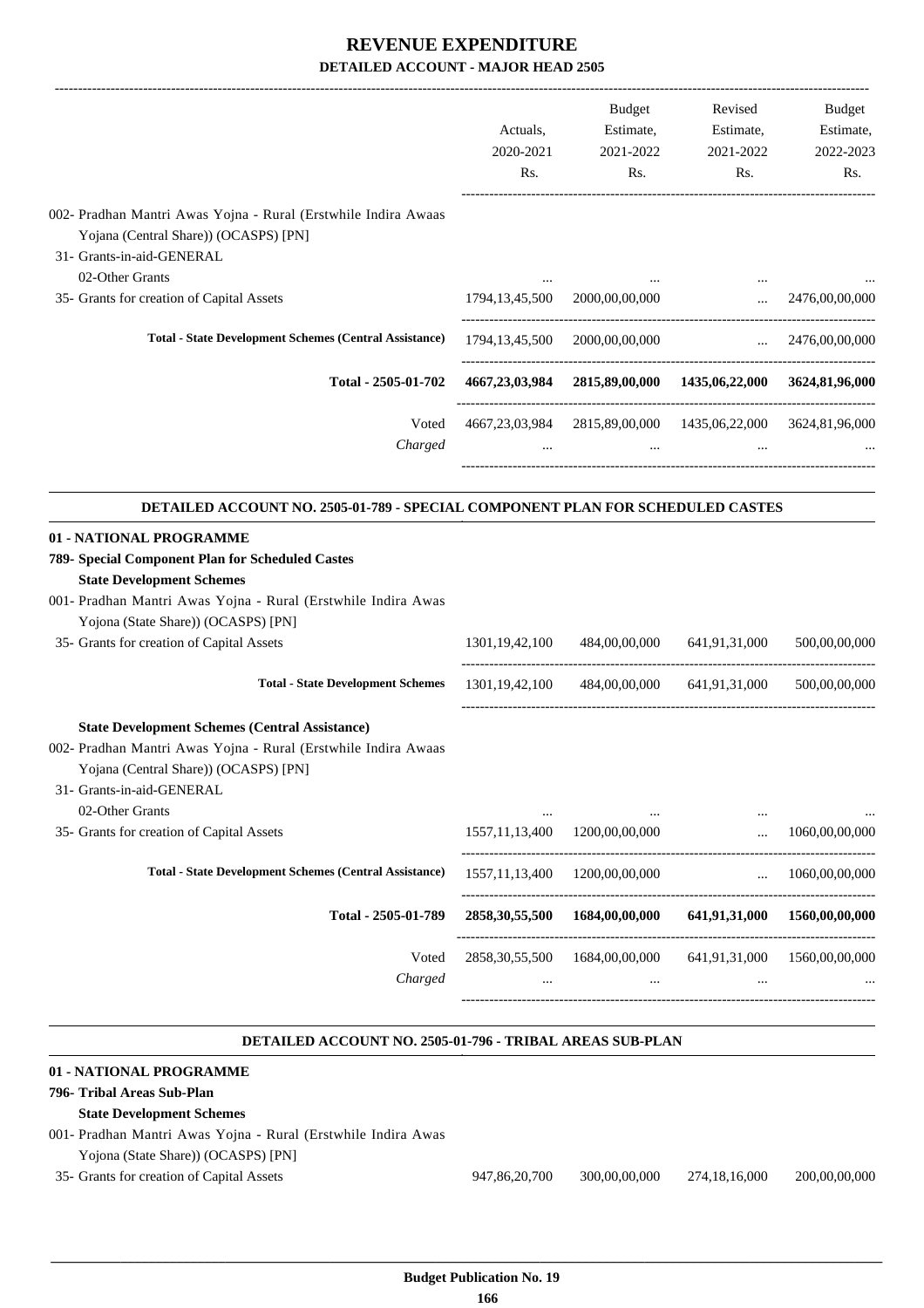|                                                                                                          |                | <b>Budget</b> | Revised                                                                   | Budget        |
|----------------------------------------------------------------------------------------------------------|----------------|---------------|---------------------------------------------------------------------------|---------------|
|                                                                                                          | Actuals,       | Estimate,     | Estimate,                                                                 | Estimate,     |
|                                                                                                          | 2020-2021      | 2021-2022     | 2021-2022                                                                 | 2022-2023     |
|                                                                                                          | Rs.            | Rs.           | Rs.                                                                       | Rs.           |
| <b>Total - State Development Schemes</b>                                                                 | 947,86,20,700  |               | 300,00,00,000 274,18,16,000                                               | 200,00,00,000 |
| <b>State Development Schemes (Central Assistance)</b>                                                    |                |               |                                                                           |               |
| 002- Pradhan Mantri Awas Yojna - Rural (Erstwhile Indira Awaas                                           |                |               |                                                                           |               |
| Yojana (Central Share)) (OCASPS) [PN]                                                                    |                |               |                                                                           |               |
| 31- Grants-in-aid-GENERAL                                                                                |                |               |                                                                           |               |
| 02-Other Grants                                                                                          |                |               | $\cdots$                                                                  |               |
| 35- Grants for creation of Capital Assets                                                                | 400,56,79,600  | 650,00,00,000 | $\mathbf{r}$                                                              | 504,00,00,000 |
| <b>Total - State Development Schemes (Central Assistance)</b>                                            | 400,56,79,600  | 650,00,00,000 | $\mathcal{L}_{\text{max}}$ .                                              | 504,00,00,000 |
| Total - 2505-01-796                                                                                      | 1348,43,00,300 |               | 950,00,00,000 274,18,16,000                                               | 704,00,00,000 |
| Voted                                                                                                    | 1348,43,00,300 |               | 950,00,00,000 274,18,16,000 704,00,00,000                                 |               |
| Charged                                                                                                  | $\cdots$       |               | $\mathbf{r}$ and $\mathbf{r}$ are all the set of $\mathbf{r}$<br>$\cdots$ |               |
| DETAILED ACCOUNT NO. 2505-60-104 - SAMPOORNA GRAMEEN ROZGAR YOJANA                                       |                |               |                                                                           |               |
|                                                                                                          |                |               |                                                                           |               |
| <b>60 - OTHER PROGRAMMES</b>                                                                             |                |               |                                                                           |               |
| 104- Sampoorna Grameen Rozgar Yojana                                                                     |                |               |                                                                           |               |
| <b>State Development Schemes</b>                                                                         |                |               |                                                                           |               |
| 003- Transportation and distribution charges of foodgrains under<br>Sampoorna Grameen Rozgar Yojana [PN] |                |               |                                                                           |               |
| 31- Grants-in-aid-GENERAL                                                                                |                |               |                                                                           |               |
| 02-Other Grants                                                                                          |                | 10,000        |                                                                           |               |
|                                                                                                          | $\cdots$       |               | $\cdots$<br>----------------------------                                  |               |
| <b>Total - State Development Schemes</b>                                                                 |                | 10.000        |                                                                           |               |

| <b>Total - State Development Schemes</b> | $\cdots$     | 10,000     | $\cdots$     | $\cdots$  |
|------------------------------------------|--------------|------------|--------------|-----------|
| Total - 2505-60-104                      | $\cdots$     | 10,000     |              | $\ddotsc$ |
| Voted<br>Charged                         | $\cdots$<br> | 10,000<br> | <br>$\cdots$ | <br>      |

-----------------------------------------------------------------------------------------

.

#### **DETAILED ACCOUNT NO. 2505-60-105 - NATIONAL FOOD FOR WORK PROGRAMME .**

#### **60 - OTHER PROGRAMMES**

| 105- National Food for Work Programme                             |                                          |          |        |          |          |
|-------------------------------------------------------------------|------------------------------------------|----------|--------|----------|----------|
| <b>State Development Schemes</b>                                  |                                          |          |        |          |          |
| 001- Transportation and Distribution Charges of National Food for |                                          |          |        |          |          |
| Work Programme (NFFWP) [PN]                                       |                                          |          |        |          |          |
| 31- Grants-in-aid-GENERAL                                         |                                          |          |        |          |          |
| 02-Other Grants                                                   |                                          | $\cdots$ | 10,000 | $\cdots$ | $\cdots$ |
|                                                                   |                                          |          |        |          |          |
|                                                                   | <b>Total - State Development Schemes</b> | $\cdots$ | 10,000 | $\cdots$ | $\cdots$ |
|                                                                   |                                          |          |        |          |          |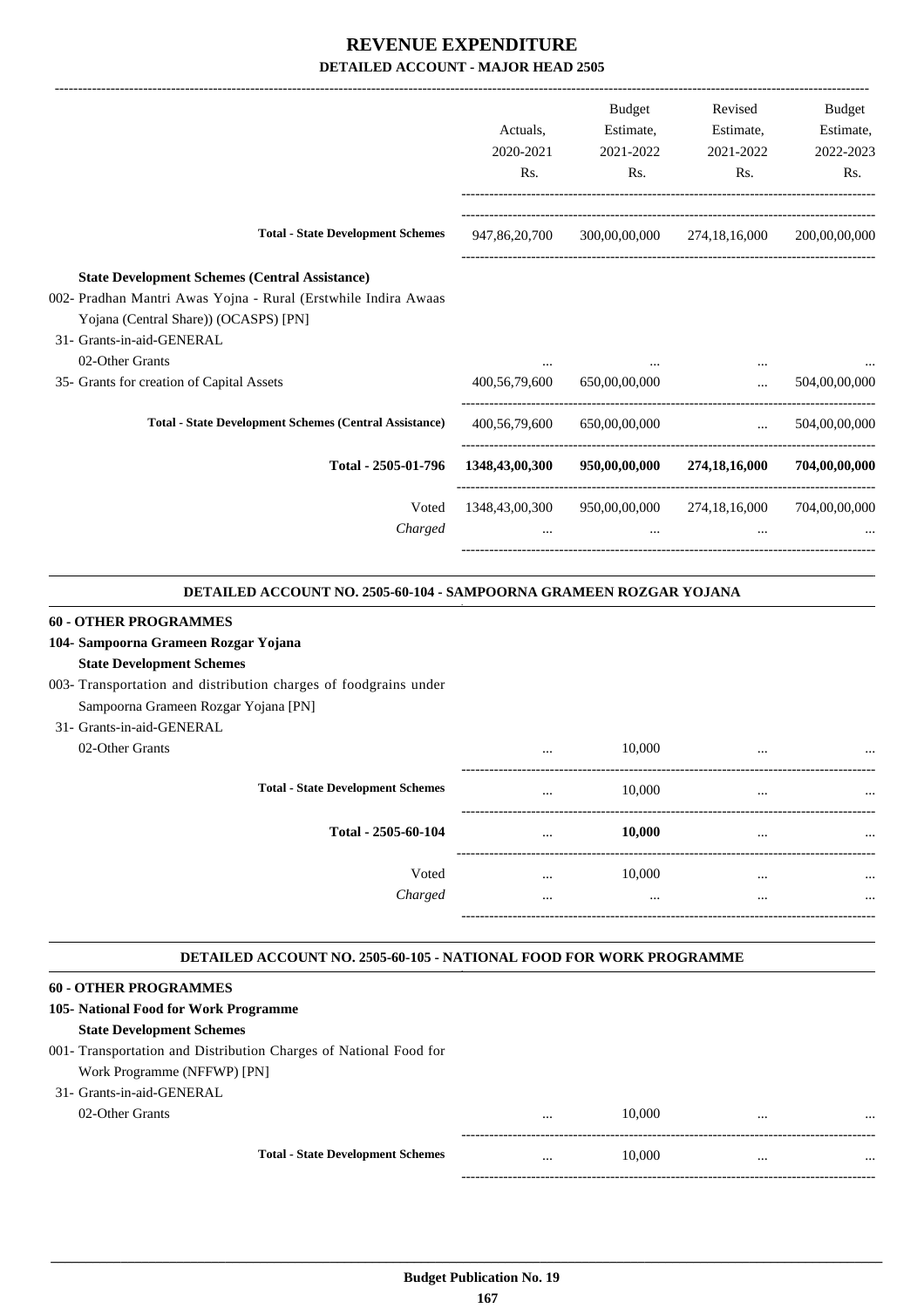|                     | Actuals.<br>2020-2021<br>Rs. | Estimate,<br>2021-2022<br>Rs. | Estimate,<br>2021-2022<br>Rs. | Estimate,<br>2022-2023<br>Rs. |
|---------------------|------------------------------|-------------------------------|-------------------------------|-------------------------------|
| Total - 2505-60-105 |                              | 10,000                        | $\cdots$                      | $\cdots$                      |
| Voted               |                              | 10,000                        | $\cdots$                      | $\cdots$                      |
| Charged             |                              | $\cdots$                      | $\cdots$                      | $\cdots$                      |

#### **DETAILED ACCOUNT NO. 2505-60-106 - NATIONAL RURAL EMPLOYMENT GUARANTEE SCHEME . 60 - OTHER PROGRAMMES 106- National Rural Employment Guarantee Scheme State Development Schemes** 001- National Rural Employment Guarantee Scheme (MGNREGA) (State Share) (OCASPS) [PN] 31- Grants-in-aid-GENERAL 02-Other Grants 224,96,01,326 27,00,00,000 ... 40,00,00,000 ... 40,00,00,000 35- Grants for creation of Capital Assets ... 113,00,00,000 450,37,00,000 360,00,00,000 ----------------------------------------------------------------------------------------- **Total - State Development Schemes** 224,96,01,326 140,00,00,000 450,37,00,000 400,00,00,000 ----------------------------------------------------------------------------------------- **State Development Schemes (Central Assistance)** 004- National Rural Employment Guarantee Scheme (MGNREGA) (Central Share) (OCASPS) [PN] 31- Grants-in-aid-GENERAL 02-Other Grants 6546,15,66,740 361,00,00,000 40,00,00,000 250,00,000 35- Grants for creation of Capital Assets ... 339,00,00,000 500,00,00,000 910,00,00,000 ---------------------------------------------------------------------------------------- **Total - 2505-60-106-004** 546,15,66,740 700,00,00,000 540,00,00,000 1160,00,00,000 ----------------------------------------------------------------------------------------- 007- Capacity Building and Technical Support under Project Unnati (Central Share) (OCASPS) [PN] 31- Grants-in-aid-GENERAL 02-Other Grants ... ... 4,65,12,000 10,00,00,000 ---------------------------------------------------------------------------------------- **Total - 2505-60-106-007** ... ... 4,65,12,000 10,00,00,000 ----------------------------------------------------------------------------------------- ----------------------------------------------------------------------------------------- **Total - State Development Schemes (Central Assistance)** 546,15,66,740 700,00,00,000 544,65,12,000 1170,00,00,000 ----------------------------------------------------------------------------------------- **Total - 2505-60-106 771,11,68,066 840,00,00,000 995,02,12,000 1570,00,00,000** ------------------------------------------------------------------------------------------ Voted 771,11,68,066 840,00,00,000 995,02,12,000 1570,00,00,000 *Charged* ... ... ... ...

#### **DETAILED ACCOUNT NO. 2505-60-789 - SPECIAL COMPONENT PLAN FOR SCHEDULED CASTES .**

-----------------------------------------------------------------------------------------

.

**60 - OTHER PROGRAMMES**

**789- Special Component Plan for Scheduled Castes**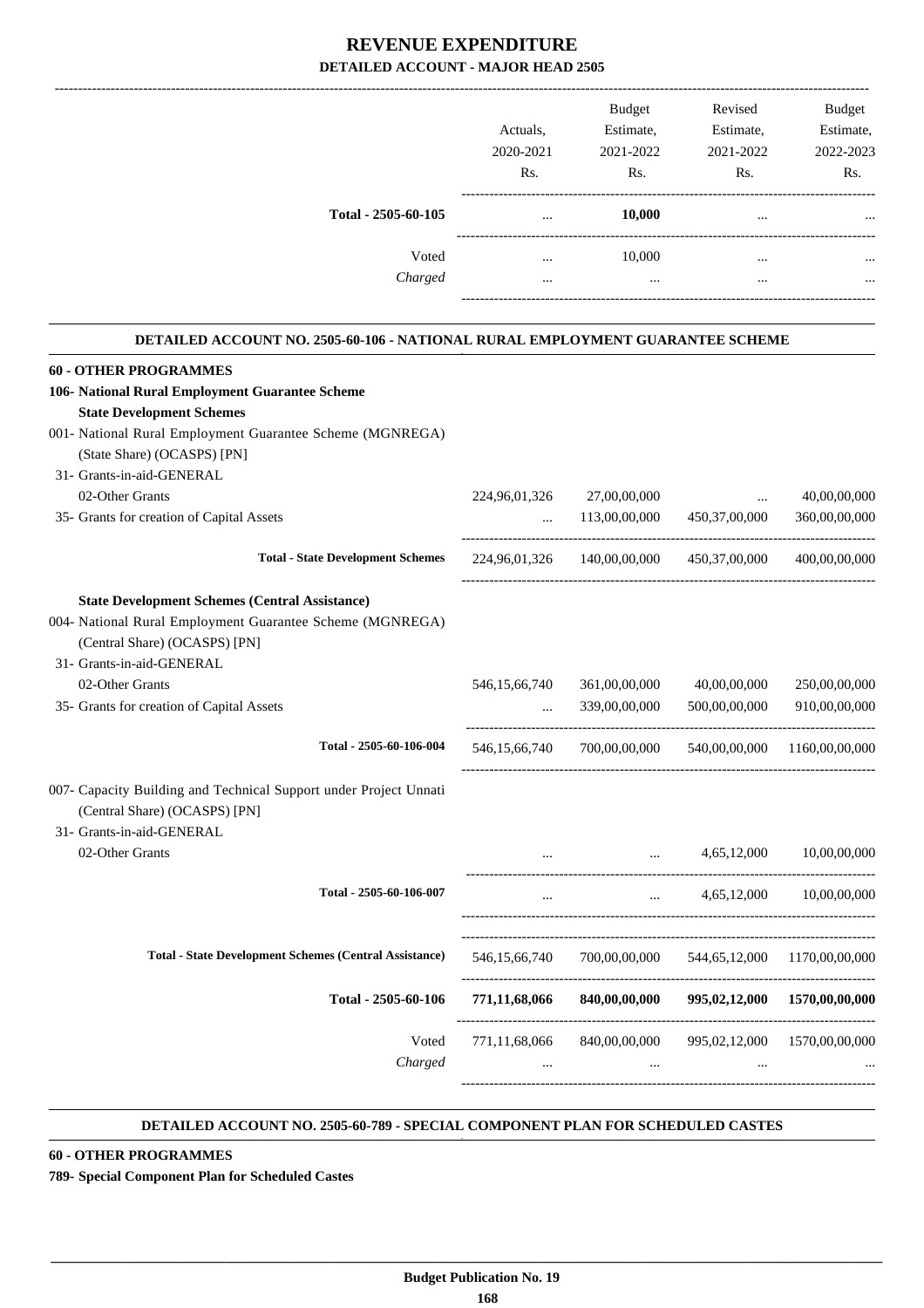| <b>State Development Schemes</b>                                                                                                | 2020-2021<br>Rs. | 2021-2022<br>Rs.           | 2021-2022<br>Rs.                            | 2022-2023<br>Rs. |
|---------------------------------------------------------------------------------------------------------------------------------|------------------|----------------------------|---------------------------------------------|------------------|
| 002- National Rural Employment Guarantee Scheme (MGNREGA)<br>(State Share) (OCASPS) [PN]                                        |                  |                            |                                             |                  |
| 31- Grants-in-aid-GENERAL                                                                                                       |                  |                            |                                             |                  |
| 02-Other Grants                                                                                                                 |                  | 224,96,01,326 27,00,00,000 | $\cdots$                                    | 40,00,00,000     |
| 35- Grants for creation of Capital Assets                                                                                       |                  | $\ldots$ 113,00,00,000     | 450,37,00,000                               | 360,00,00,000    |
| <b>Total - State Development Schemes</b>                                                                                        |                  |                            | 224,96,01,326 140,00,00,000 450,37,00,000   | 400,00,00,000    |
| <b>State Development Schemes (Central Assistance)</b>                                                                           |                  |                            |                                             |                  |
| 004- National Rural Employment Guarantee Scheme (MGNREGA)<br>(Central Share) (OCASPS) [PN]<br>31- Grants-in-aid-GENERAL         |                  |                            |                                             |                  |
| 02-Other Grants                                                                                                                 | 546, 15, 66, 740 | 361,00,00,000              | 240,00,00,000                               | 250,00,00,000    |
| 35- Grants for creation of Capital Assets                                                                                       | $\mathbf{r}$     | 339,00,00,000              | 1200,00,00,000                              | 910,00,00,000    |
| Total - 2505-60-789-004                                                                                                         | 546, 15, 66, 740 |                            | 700,00,00,000 1440,00,00,000                | 1160,00,00,000   |
| 005- Capacity Building and Technical Support under Project Unnati<br>(Central Share) (OCASPS) [PN]<br>31- Grants-in-aid-GENERAL |                  |                            |                                             |                  |
| 02-Other Grants                                                                                                                 |                  |                            | $1,42,12,000$ $10,00,00,000$                |                  |
| Total - 2505-60-789-005                                                                                                         | $\cdots$         |                            | 1,42,12,000                                 | 10.00.00.000     |
| <b>Total - State Development Schemes (Central Assistance)</b>                                                                   | 546, 15, 66, 740 |                            | 700,00,00,000 1441,42,12,000 1170,00,00,000 |                  |
| Total - 2505-60-789                                                                                                             | 771,11,68,066    | 840,00,00,000              | 1891,79,12,000                              | 1570,00,00,000   |
| Voted<br>Charged                                                                                                                | 771,11,68,066    | 840,00,00,000              | 1891, 79, 12, 000                           | 1570,00,00,000   |
| DETAILED ACCOUNT NO. 2505-60-796 - TRIBAL AREAS SUB-PLAN                                                                        |                  |                            |                                             |                  |
| <b>60 - OTHER PROGRAMMES</b>                                                                                                    |                  |                            |                                             |                  |
| 796- Tribal Areas Sub-Plan                                                                                                      |                  |                            |                                             |                  |
| <b>State Development Schemes</b>                                                                                                |                  |                            |                                             |                  |
| 004- National Rural Employment Guarantee Scheme (MGNREGA)<br>(State Share) (OCASPS) [PN]                                        |                  |                            |                                             |                  |
| 31- Grants-in-aid-GENERAL                                                                                                       |                  |                            |                                             |                  |
| 02-Other Grants                                                                                                                 | 98, 19, 15, 014  | 23,00,00,000               | $\cdots$                                    | 20,00,00,000     |
| 35- Grants for creation of Capital Assets                                                                                       | $\cdots$         | 37,00,00,000               | 100, 14, 37, 000                            | 180,00,00,000    |
| <b>Total - State Development Schemes</b>                                                                                        | 98, 19, 15, 014  | 60,00,00,000               | 100, 14, 37, 000                            | 200,00,00,000    |

**State Development Schemes (Central Assistance)**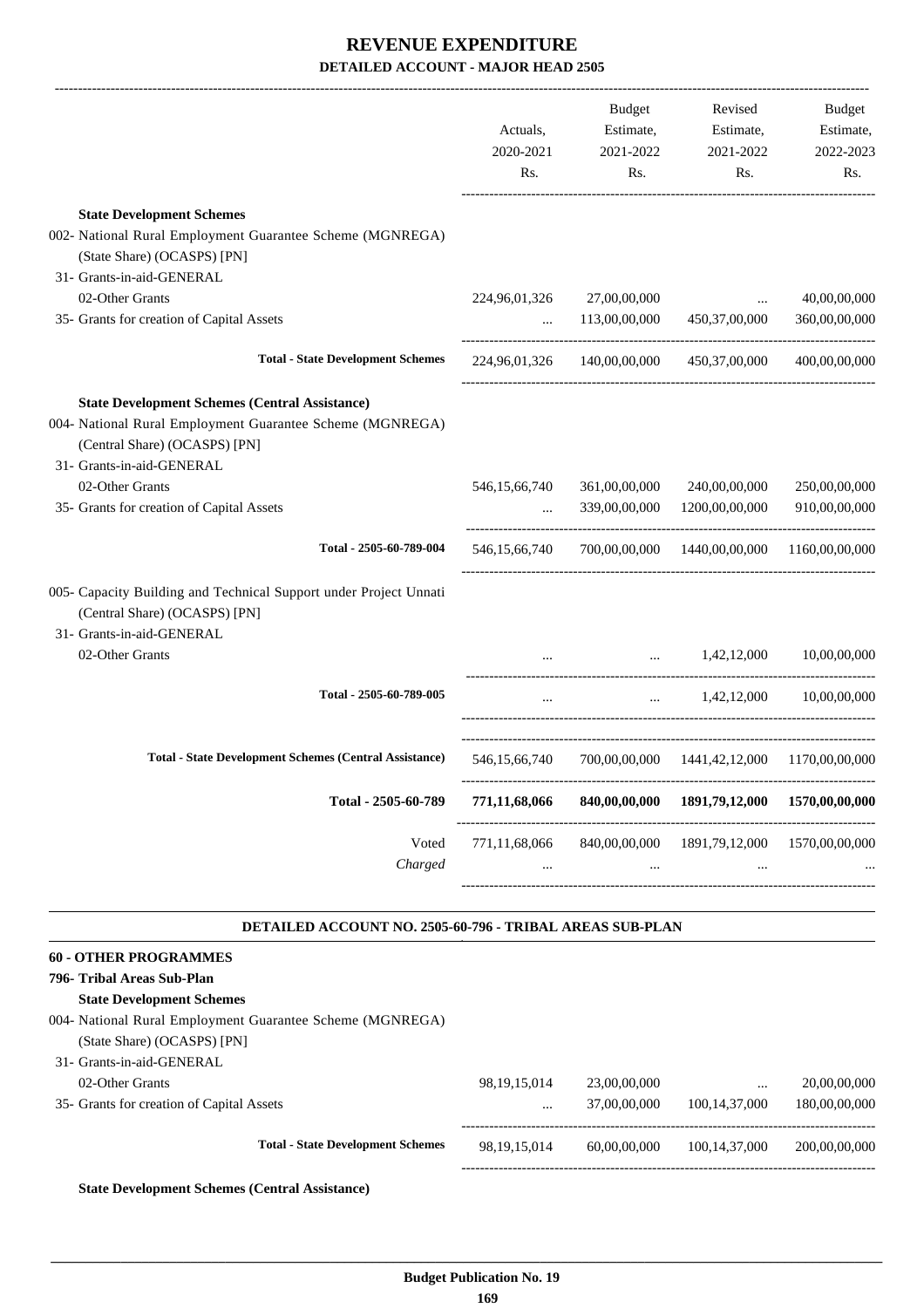|                                                                                                                                 | Actuals,<br>2020-2021<br>Rs. | Budget<br>Estimate,<br>2021-2022<br>Rs. | Revised<br>Estimate,<br>2021-2022<br>Rs.                    | <b>Budget</b><br>Estimate,<br>2022-2023<br>Rs. |
|---------------------------------------------------------------------------------------------------------------------------------|------------------------------|-----------------------------------------|-------------------------------------------------------------|------------------------------------------------|
| 005- National Rural Employment Guarantee Scheme (MGNREGA)<br>(Central Share) (OCASPS) [PN]<br>31- Grants-in-aid-GENERAL         |                              |                                         |                                                             |                                                |
| 02-Other Grants                                                                                                                 | 177,81,84,520                | 189,00,00,000                           | 51,00,00,000                                                | 50,00,00,000                                   |
| 35- Grants for creation of Capital Assets                                                                                       | $\cdots$                     | 111,00,00,000                           | 576,00,00,000                                               | 400,00,00,000                                  |
| Total - 2505-60-796-005                                                                                                         | 177,81,84,520                | 300,00,00,000                           | 627,00,00,000                                               | 450,00,00,000                                  |
| 006- Capacity Building and Technical Support under Project Unnati<br>(Central Share) (OCASPS) [PN]<br>31- Grants-in-aid-GENERAL |                              |                                         |                                                             |                                                |
| 02-Other Grants                                                                                                                 |                              | <b>Section</b> 1999                     | 38,76,000                                                   | ---------------------                          |
| Total - 2505-60-796-006                                                                                                         |                              |                                         | 38,76,000<br>$\mathbf{r}$ and $\mathbf{r}$ and $\mathbf{r}$ |                                                |
| <b>Total - State Development Schemes (Central Assistance)</b>                                                                   |                              |                                         | 177,81,84,520 300,00,00,000 627,38,76,000                   | 450,00,00,000                                  |
| Total - 2505-60-796                                                                                                             | 276,00,99,534                | 360,00,00,000                           | 727,53,13,000                                               | 650,00,00,000                                  |
| Voted                                                                                                                           | 276,00,99,534                |                                         | 360,00,00,000 727,53,13,000                                 | 650,00,00,000                                  |
| Charged                                                                                                                         |                              | $\cdots$                                |                                                             |                                                |
| <b>DETAILED ACCOUNT NO. 2505 - DEDUCT RECOVERIES IN REDUCTION OF EXPENDITURE</b>                                                |                              |                                         |                                                             |                                                |
| - NATIONAL PROGRAMME                                                                                                            |                              |                                         |                                                             |                                                |
| 701- Jawahar Rozgar Yojana Scheme                                                                                               |                              |                                         |                                                             |                                                |
| Administrative Expenditure                                                                                                      |                              |                                         |                                                             |                                                |
| 011-Rural Works Programmes [PN]                                                                                                 |                              |                                         |                                                             |                                                |
| 70-Deduct Recoveries                                                                                                            |                              |                                         |                                                             |                                                |
| 01-Others                                                                                                                       | $\cdots$                     | $-1,000$                                | $-1,000$                                                    | $-1,000$                                       |
| 02-W.B.H.S. 2008                                                                                                                | $\cdots$                     | $-1,000$                                | $-1,000$                                                    | $-1,000$                                       |
| Total - 701 - Deduct - Recoveries                                                                                               | $\ldots$                     | $-2,000$                                | $-2,000$                                                    | $-2,000$                                       |
| 702- Jawahar Gram Samridhi Yojana                                                                                               |                              |                                         |                                                             |                                                |
| Administrative Expenditure                                                                                                      |                              |                                         |                                                             |                                                |
| 001-Rural Works Programmes [PN]                                                                                                 |                              |                                         |                                                             |                                                |
| 70-Deduct Recoveries                                                                                                            |                              |                                         |                                                             |                                                |
| 01-Others                                                                                                                       | $\cdots$                     | $-1,000$                                | $-1,000$                                                    | $-1,000$                                       |
| 02-W.B.H.S. 2008                                                                                                                | $\cdots$                     | $-1,000$                                | $-1,000$                                                    | $-1,000$                                       |
| <b>State Development Schemes</b>                                                                                                |                              |                                         |                                                             |                                                |
| 003-Pradhan Mantri Awas Yojna - Rural (Erstwhile Indira Awas                                                                    |                              |                                         |                                                             |                                                |
| Yojona (State Share)) (OCASPS) [PN]                                                                                             |                              |                                         |                                                             |                                                |
| 70-Deduct Recoveries                                                                                                            |                              |                                         |                                                             |                                                |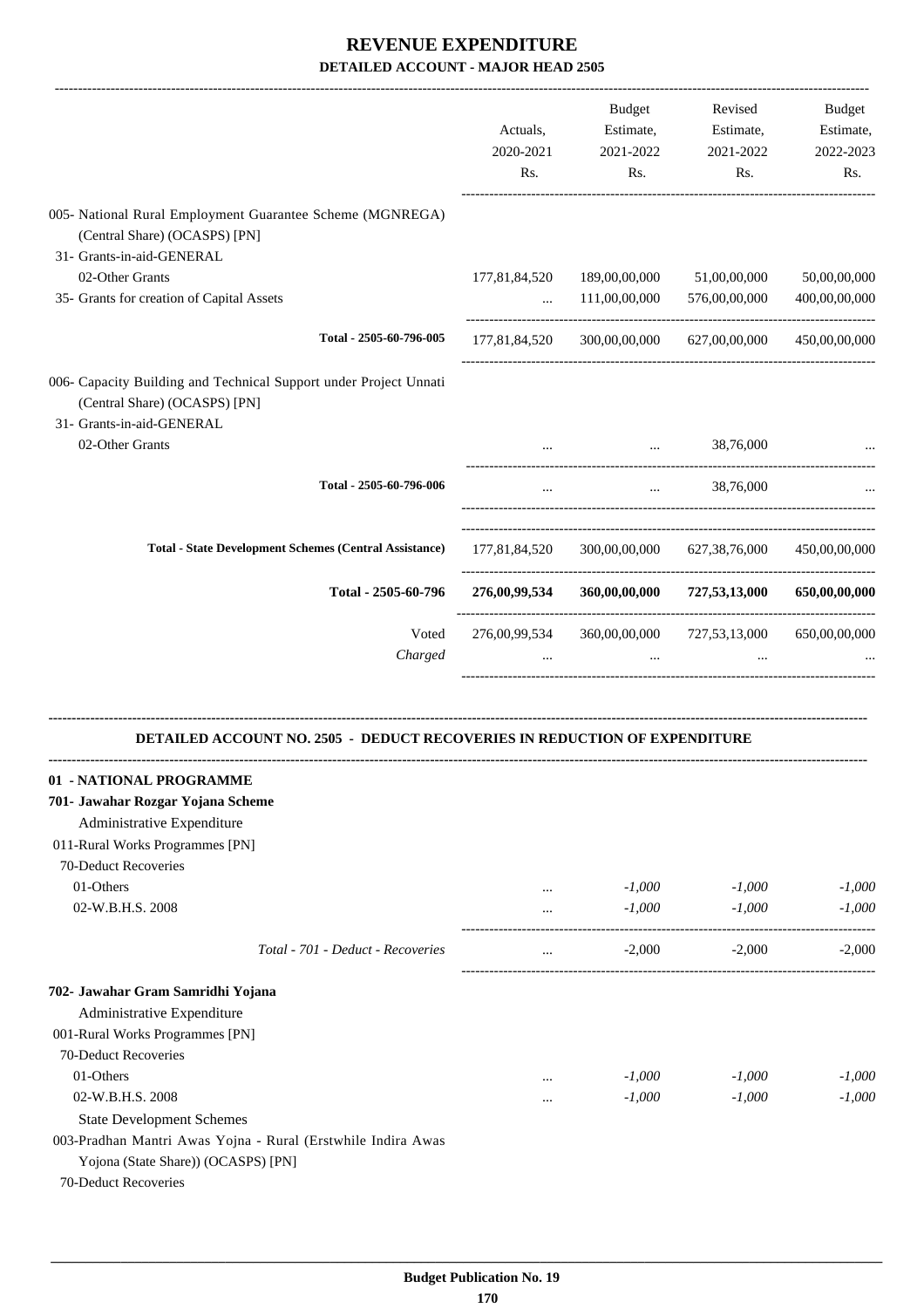-------------------------------------------------------------------------------------------------------------------------------------------------------------------------------

|                                                                                  | Actuals,<br>2020-2021<br>Rs. | <b>Budget</b><br>Estimate,<br>2021-2022<br>Rs. | Revised<br>Estimate,<br>2021-2022<br>Rs. | <b>Budget</b><br>Estimate,<br>2022-2023<br>Rs. |
|----------------------------------------------------------------------------------|------------------------------|------------------------------------------------|------------------------------------------|------------------------------------------------|
| 01-Others                                                                        |                              |                                                |                                          |                                                |
| 02-W.B.H.S. 2008                                                                 |                              |                                                |                                          |                                                |
| 005-Refund of Unutilised Fund of CSS Schemes (State Share)<br>(CSSREFUND) [PN]   |                              |                                                |                                          |                                                |
| 70-Deduct Recoveries                                                             |                              |                                                |                                          |                                                |
| 01-Others                                                                        |                              |                                                |                                          |                                                |
| State Development Schemes (Central Assistance)                                   |                              |                                                |                                          |                                                |
| 004-Refund of Unutilised Fund of CSS Schemes (Central Share)<br>(CSSREFUND) [PN] |                              |                                                |                                          |                                                |
| 70-Deduct Recoveries                                                             |                              |                                                |                                          |                                                |
| 01-Others                                                                        |                              | $\cdots$                                       |                                          |                                                |
|                                                                                  |                              |                                                |                                          |                                                |
| Total - 702 - Deduct - Recoveries                                                | $\cdots$                     | $-2,000$                                       | $-2,000$                                 | $-2,000$                                       |
| 911- Deduct Recoveries of Overpayments                                           |                              |                                                |                                          |                                                |
| Administrative Expenditure                                                       |                              |                                                |                                          |                                                |
| 002-Rural Works Department [PN]                                                  |                              |                                                |                                          |                                                |
| 70-Deduct Recoveries                                                             |                              |                                                |                                          |                                                |
| 01-Others                                                                        | $\cdots$                     | $-1,000$                                       |                                          |                                                |
| <b>State Development Schemes</b>                                                 |                              |                                                |                                          |                                                |
| 001-State share of Indira Awas Yojana (IAY) (State Share)<br>(OCASPS) [PN]       |                              |                                                |                                          |                                                |
| 70-Deduct Recoveries                                                             |                              |                                                |                                          |                                                |
| 01-Others                                                                        |                              |                                                |                                          |                                                |
| Total - 911 - Deduct - Recoveries                                                | $\cdots$                     | $-1,000$                                       | $\ldots$                                 |                                                |
| <b>60- OTHER PROGRAMMES</b>                                                      |                              |                                                |                                          |                                                |
| 106- National Rural Employment Guarantee Scheme                                  |                              |                                                |                                          |                                                |
| <b>State Development Schemes</b>                                                 |                              |                                                |                                          |                                                |
| 006-Refund of Unutilised Fund of CSS Schemes (State Share)<br>(CSSREFUND) [PN]   |                              |                                                |                                          |                                                |
| 70-Deduct Recoveries                                                             |                              |                                                |                                          |                                                |
| 01-Others                                                                        | $\cdots$                     | $\cdots$                                       | $\cdots$                                 |                                                |
| State Development Schemes (Central Assistance)                                   |                              |                                                |                                          |                                                |
| 005-Refund of Unutilised Fund of CSS Schemes (Central Share)                     |                              |                                                |                                          |                                                |
| (CSSREFUND) [PN]                                                                 |                              |                                                |                                          |                                                |
| 70-Deduct Recoveries                                                             |                              |                                                |                                          |                                                |
| 01-Others                                                                        | $\cdots$                     | $\cdots$                                       | $\cdots$                                 |                                                |
| Total - 106 - Deduct - Recoveries                                                | $\cdots$                     | $\cdots$                                       | $\cdots$                                 |                                                |
|                                                                                  |                              |                                                |                                          |                                                |
| 911- Deduct Recoveries of Overpayments                                           |                              |                                                |                                          |                                                |
| Administrative Expenditure<br>001-Rural Works Programme [PN]                     |                              |                                                |                                          |                                                |
| 70-Deduct Recoveries                                                             |                              |                                                |                                          |                                                |
| 01-Others                                                                        |                              | $-1,000$                                       | $-1,000$                                 | $-1,000$                                       |
|                                                                                  | $\cdots$                     |                                                |                                          |                                                |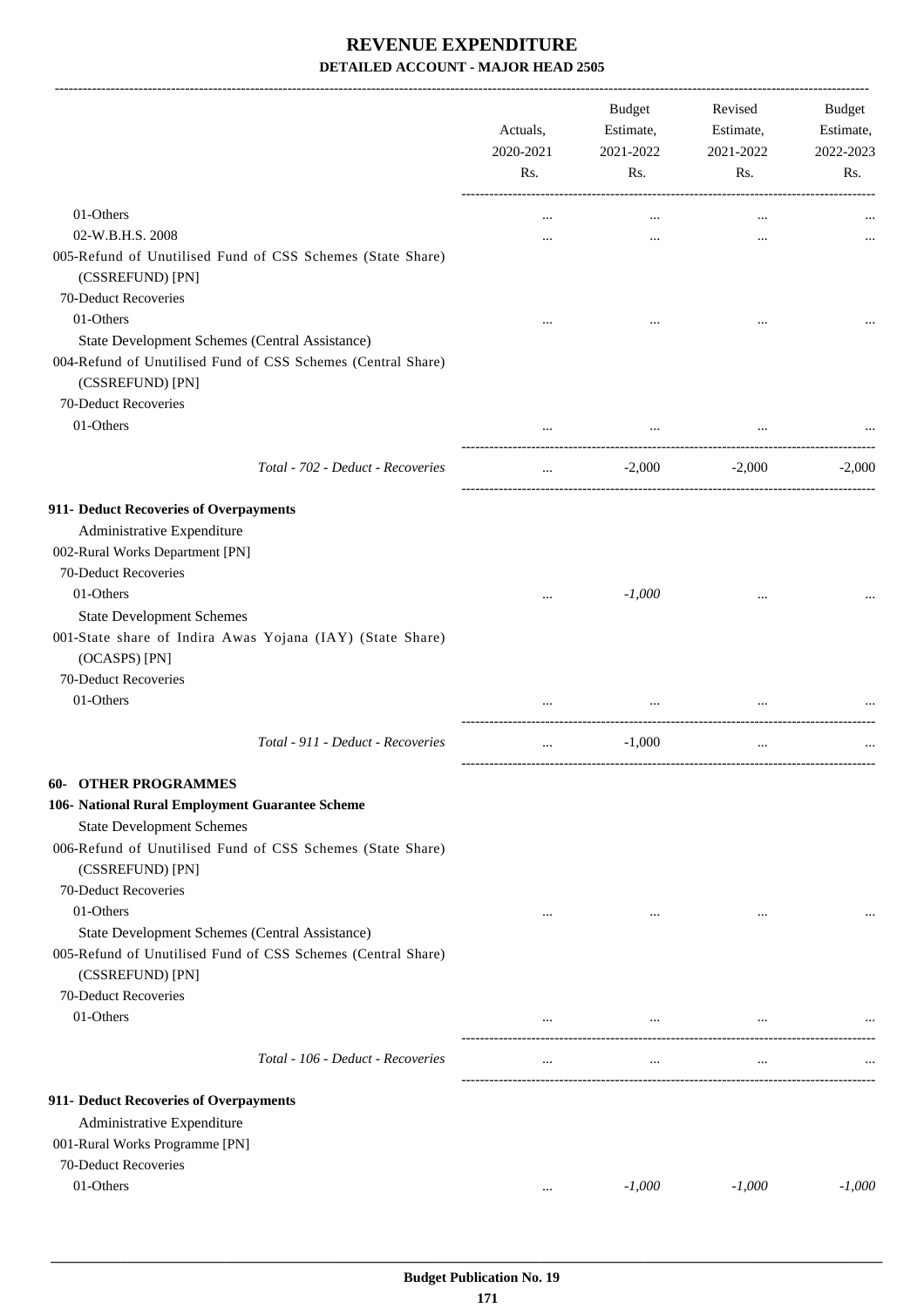|                                                                                                                                                                 | Actuals.<br>2020-2021<br>Rs. | <b>Budget</b><br>Estimate,<br>2021-2022<br>Rs. | Revised<br>Estimate,<br>2021-2022<br>Rs. | Budget<br>Estimate,<br>2022-2023<br>Rs. |
|-----------------------------------------------------------------------------------------------------------------------------------------------------------------|------------------------------|------------------------------------------------|------------------------------------------|-----------------------------------------|
| 02-W.B.H.S. 2008<br><b>State Development Schemes</b><br>003-Transportation and Distribution charges of foodgrains under<br>Sampoorna Grameen Rozgar Yojana [PN] | $\cdots$                     | $-1,000$                                       | $-1.000$                                 | $-1.000$                                |
| 70-Deduct Recoveries<br>01-Others                                                                                                                               | $\cdots$                     | $\cdots$                                       | $\cdots$                                 | $\cdots$                                |
| Total - 911 - Deduct - Recoveries                                                                                                                               | $\cdots$                     | $-2,000$                                       | $-2,000$                                 | $-2,000$                                |
| Total - 2505 - Deduct - Recoveries                                                                                                                              | $\cdots$                     | $-7,000$                                       | $-6,000$                                 | $-6,000$                                |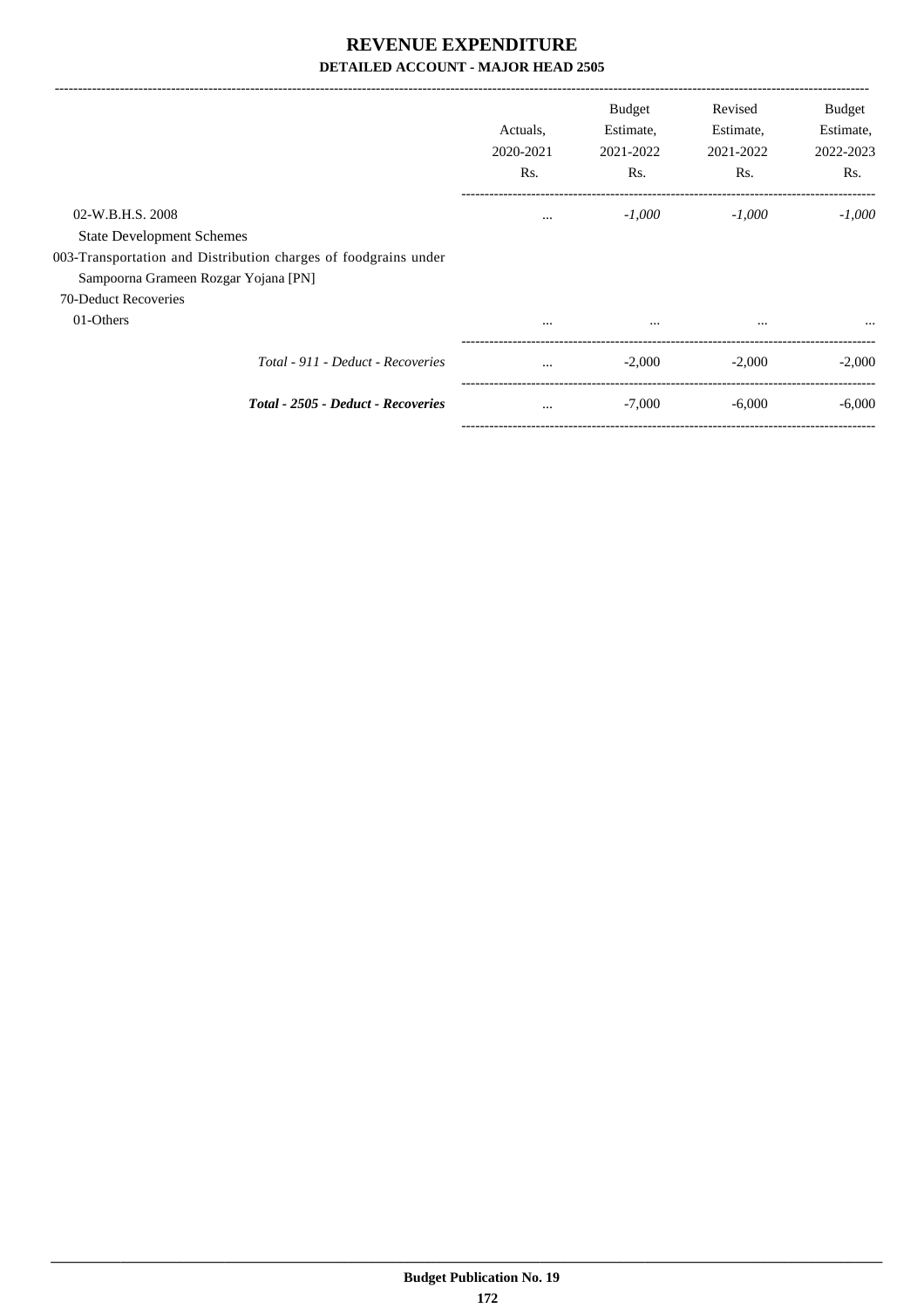# **REVENUE EXPENDITURE**

#### **DEMAND No. 40**

# **Panchayats & Rural Development Department**

**C - Economic Services - (b) Rural Development**

# **Head of Account : 2515 - Other Rural Development Programmes**

| Voted Rs. 8996,44,50,000   | <b>Charged Rs. Nil</b>     |                | Total Rs. 8996, 44, 50, 000 |                        |
|----------------------------|----------------------------|----------------|-----------------------------|------------------------|
|                            |                            | Voted Rs.      | Charged Rs.                 | <b>Total Rs.</b>       |
| <b>Gross Expenditure</b>   |                            | 8996,44,50,000 |                             | $\dots$ 8996,44,50,000 |
| <b>Deduct - Recoveries</b> |                            | $-5,53,93,000$ | $\cdots$                    | $-5,53,93,000$         |
| <b>Net Expenditure</b>     |                            | 8990,90,57,000 |                             | 8990,90,57,000         |
|                            | <b>REVENUE EXPENDITURE</b> |                |                             |                        |

#### **REVENUE EXPENDITURE ABSTRACT ACCOUNT**

---------------------------------------------------------------------------------------------------------------------------------------------------------------------------------

|                                                                 |                    |                                                                                     | <b>Budget</b>                                               | Revised           | <b>Budget</b> |
|-----------------------------------------------------------------|--------------------|-------------------------------------------------------------------------------------|-------------------------------------------------------------|-------------------|---------------|
|                                                                 |                    | Actuals,                                                                            | Estimate,                                                   | Estimate,         | Estimate,     |
|                                                                 |                    | 2020-2021                                                                           | 2021-2022                                                   | 2021-2022         | 2022-2023     |
|                                                                 |                    | R <sub>s</sub> .                                                                    | Rs.                                                         | R <sub>s</sub> .  | Rs.           |
| 001- Direction and Administration                               |                    |                                                                                     |                                                             |                   |               |
| Administrative Expenditure                                      |                    | 50,34,11,057                                                                        | 57,58,52,000                                                | 53,00,74,000      | 55,56,28,000  |
| <b>State Development Schemes</b>                                |                    | 232, 29, 68, 297                                                                    | 329,00,00,000                                               | 286,94,57,000     | 345,45,00,000 |
| <b>Central Sector Scheme</b>                                    |                    | 13,13,08,000                                                                        | $\cdots$                                                    |                   |               |
|                                                                 | <b>Total - 001</b> |                                                                                     | 295,76,87,354 386,58,52,000 339,95,31,000 401,01,28,000     |                   |               |
| 003- Training                                                   |                    |                                                                                     |                                                             |                   |               |
| Administrative Expenditure                                      |                    | $\cdots$                                                                            |                                                             |                   |               |
| <b>State Development Schemes</b>                                |                    | $\cdots$                                                                            | 3,00,000                                                    | 1,00,000          | 3,15,000      |
| <b>Central Sector Scheme</b>                                    |                    |                                                                                     | $\ldots$                                                    | $\sim$            |               |
|                                                                 | <b>Total - 003</b> |                                                                                     |                                                             | 3,00,000 1,00,000 | 3,15,000      |
| 101- Panchayati Raj                                             |                    |                                                                                     |                                                             |                   |               |
| Administrative Expenditure                                      |                    |                                                                                     | 1357,94,85,200 1292,11,25,000 1395,37,68,000 1450,80,99,000 |                   |               |
| <b>State Development Schemes</b>                                |                    | 29,04,07,219                                                                        | 43,60,00,000                                                | 15,86,67,000      | 35,39,00,000  |
| State Development Schemes (Central Assistance)                  |                    |                                                                                     | 63,64,34,640 220,00,00,000                                  | 251,69,88,000     | 137,45,00,000 |
|                                                                 |                    | Total - 101 1450, 63, 27, 059 1555, 71, 25, 000 1662, 94, 23, 000 1623, 64, 99, 000 |                                                             |                   |               |
| 102- Community Development                                      |                    |                                                                                     |                                                             |                   |               |
| Administrative Expenditure                                      |                    | 212,88,13,524                                                                       | 216,04,16,000                                               | 216,47,36,000     | 226,27,95,000 |
| <b>State Development Schemes</b>                                |                    | $\cdots$                                                                            | 20,00,000                                                   | 6,67,000          | 21,00,000     |
|                                                                 | <b>Total - 102</b> |                                                                                     | 212,88,13,524 216,24,16,000 216,54,03,000 226,48,95,000     |                   |               |
| 193- Assistance to Nagar Panchayats/Notified Area Committees or |                    |                                                                                     |                                                             |                   |               |
| equivalent thereof                                              |                    |                                                                                     |                                                             |                   |               |
| <b>State Development Schemes</b>                                |                    | 1,00,00,000                                                                         | 5,18,90,000                                                 | 1,72,97,000       | 5,44,85,000   |
| State Development Schemes (Central Assistance)                  |                    | $\ddotsc$                                                                           | $\cdots$                                                    | $\cdots$          |               |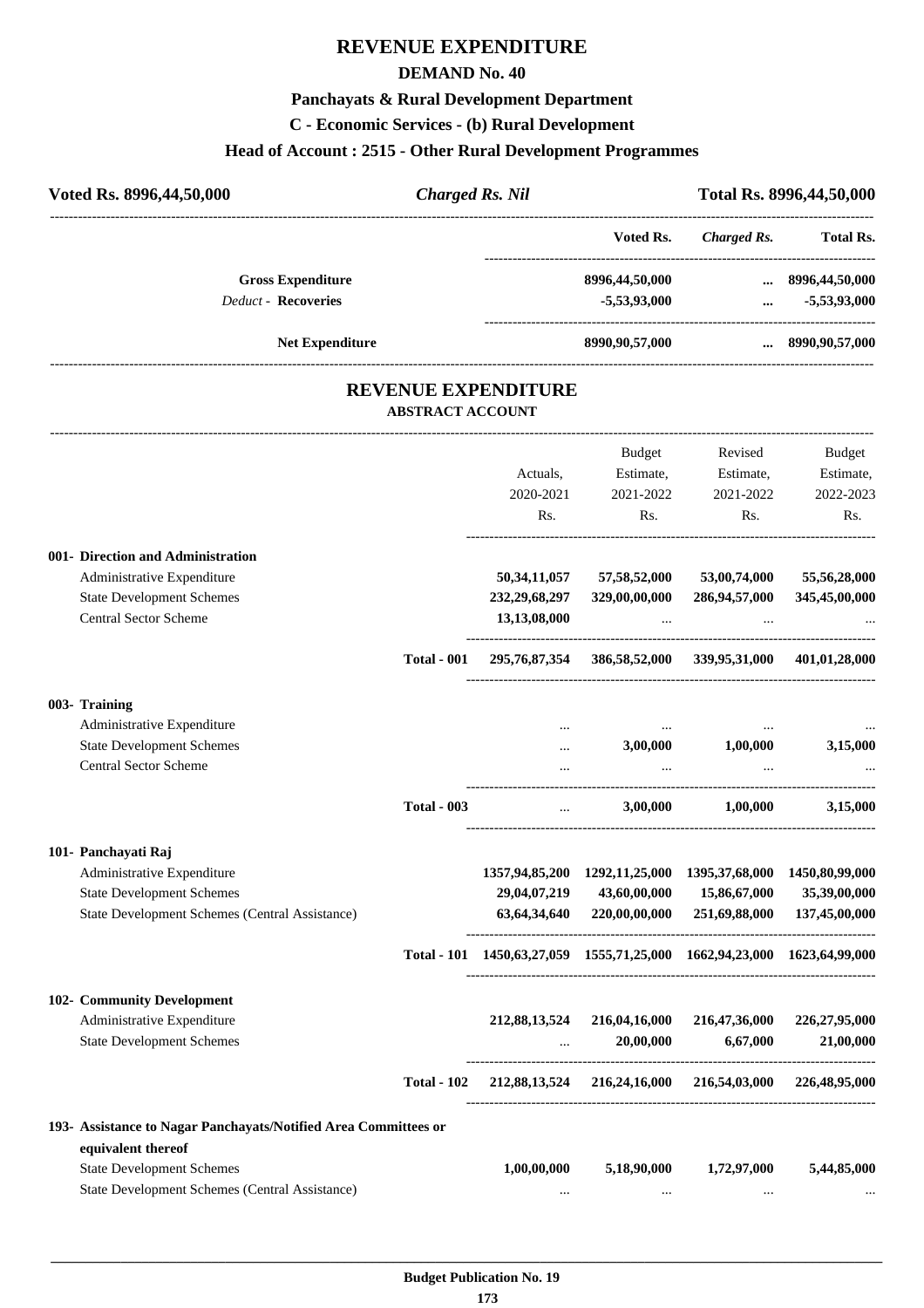#### **REVENUE EXPENDITURE ABSTRACT ACCOUNT**

|                                                                                             |                    |                     | Budget                       | Revised                                                                                                            | Budget                        |
|---------------------------------------------------------------------------------------------|--------------------|---------------------|------------------------------|--------------------------------------------------------------------------------------------------------------------|-------------------------------|
|                                                                                             |                    | Actuals,            | Estimate,                    | Estimate,                                                                                                          | Estimate,                     |
|                                                                                             |                    | 2020-2021           | 2021-2022                    | 2021-2022                                                                                                          | 2022-2023                     |
|                                                                                             |                    | Rs.                 | Rs.                          | Rs.                                                                                                                | Rs.                           |
|                                                                                             | <b>Total - 193</b> | $1,\!00,\!00,\!000$ |                              | 5,18,90,000 1,72,97,000                                                                                            | 5,44,85,000                   |
| 196- Assistance to Zilla Parishad / District level Panchayats<br>Administrative Expenditure |                    |                     |                              |                                                                                                                    |                               |
| <b>State Development Schemes</b>                                                            |                    |                     | 922,64,00,000 1873,40,00,000 |                                                                                                                    | 610,41,00,000 1731,54,00,000  |
| State Development Schemes (Central Assistance)                                              |                    |                     | 498,45,14,000 683,15,00,000  | 577,49,00,000                                                                                                      | 854,90,00,000                 |
|                                                                                             |                    |                     |                              | Total - 196 1421,09,14,000 2556,55,00,000 1187,90,00,000 2586,44,00,000                                            |                               |
| 197- Assistance to Block Panchayats                                                         |                    |                     |                              |                                                                                                                    |                               |
| Administrative Expenditure                                                                  |                    |                     |                              |                                                                                                                    |                               |
| <b>State Development Schemes</b><br>State Development Schemes (Central Assistance)          |                    | 330,90,00,000       |                              | 21,41,00,000 93,40,00,000 21,41,00,000<br>707,11,00,000 609,00,00,000                                              | 96,40,00,000<br>538,70,00,000 |
|                                                                                             | <b>Total - 197</b> |                     |                              | 352,31,00,000 800,51,00,000 630,41,00,000                                                                          | 635,10,00,000                 |
| 198- Assistance to Gram Panchayats                                                          |                    |                     |                              |                                                                                                                    |                               |
| Administrative Expenditure                                                                  |                    |                     |                              |                                                                                                                    |                               |
| <b>State Development Schemes</b><br>State Development Schemes (Central Assistance)          |                    |                     |                              | 32,11,00,000 140,40,00,000 32,11,00,000<br>1544, 20, 00, 000 2579, 39, 00, 000 2749, 76, 78, 000 2428, 36, 78, 000 | 140,40,00,000                 |
|                                                                                             |                    |                     |                              | Total - 198 1576,31,00,000 2719,79,00,000 2781,87,78,000 2568,76,78,000                                            |                               |
| 789- Special Component Plan for Scheduled Castes                                            |                    |                     |                              |                                                                                                                    |                               |
| <b>State Development Schemes</b>                                                            |                    | 54,06,65,334        | 259,40,00,000                | 51,27,44,000                                                                                                       | 347,70,00,000                 |
| State Development Schemes (Central Assistance)                                              |                    | 103,58,03,140       | 167,00,00,000                | 79,90,80,000                                                                                                       | 267,60,00,000                 |
|                                                                                             | <b>Total - 789</b> |                     |                              | 157,64,68,474 426,40,00,000 131,18,24,000 615,30,00,000                                                            |                               |
| 796- Tribal Areas Sub-Plan                                                                  |                    |                     |                              |                                                                                                                    |                               |
| <b>State Development Schemes</b>                                                            |                    | 13, 26, 37, 333     | 125,40,00,000                | 13,05,33,000                                                                                                       | 147,50,00,000                 |
| State Development Schemes (Central Assistance)                                              |                    | 19,51,53,220        | 178,24,00,000                | 21,49,49,000                                                                                                       | 162,45,00,000                 |
|                                                                                             | <b>Total - 796</b> | 32,77,90,553        |                              | 303,64,00,000 34,54,82,000                                                                                         | 309,95,00,000                 |
| 797- Transfer to Reserve Fund/Deposit Account                                               |                    |                     |                              |                                                                                                                    |                               |
| <b>State Development Schemes</b>                                                            |                    |                     | $\cdots$                     |                                                                                                                    |                               |
|                                                                                             | <b>Total - 797</b> | $\cdots$            |                              |                                                                                                                    |                               |
| 800- Other Expenditure                                                                      |                    |                     |                              |                                                                                                                    |                               |
| Administrative Expenditure                                                                  |                    | 70,43,22,413        | 25,00,00,000                 | 63,25,47,000                                                                                                       |                               |
| <b>State Development Schemes</b>                                                            |                    | 18,05,44,250        | 23,40,40,000                 | 8,92,69,000                                                                                                        | 24,25,50,000                  |
| State Development Schemes (Central Assistance)                                              |                    |                     |                              |                                                                                                                    |                               |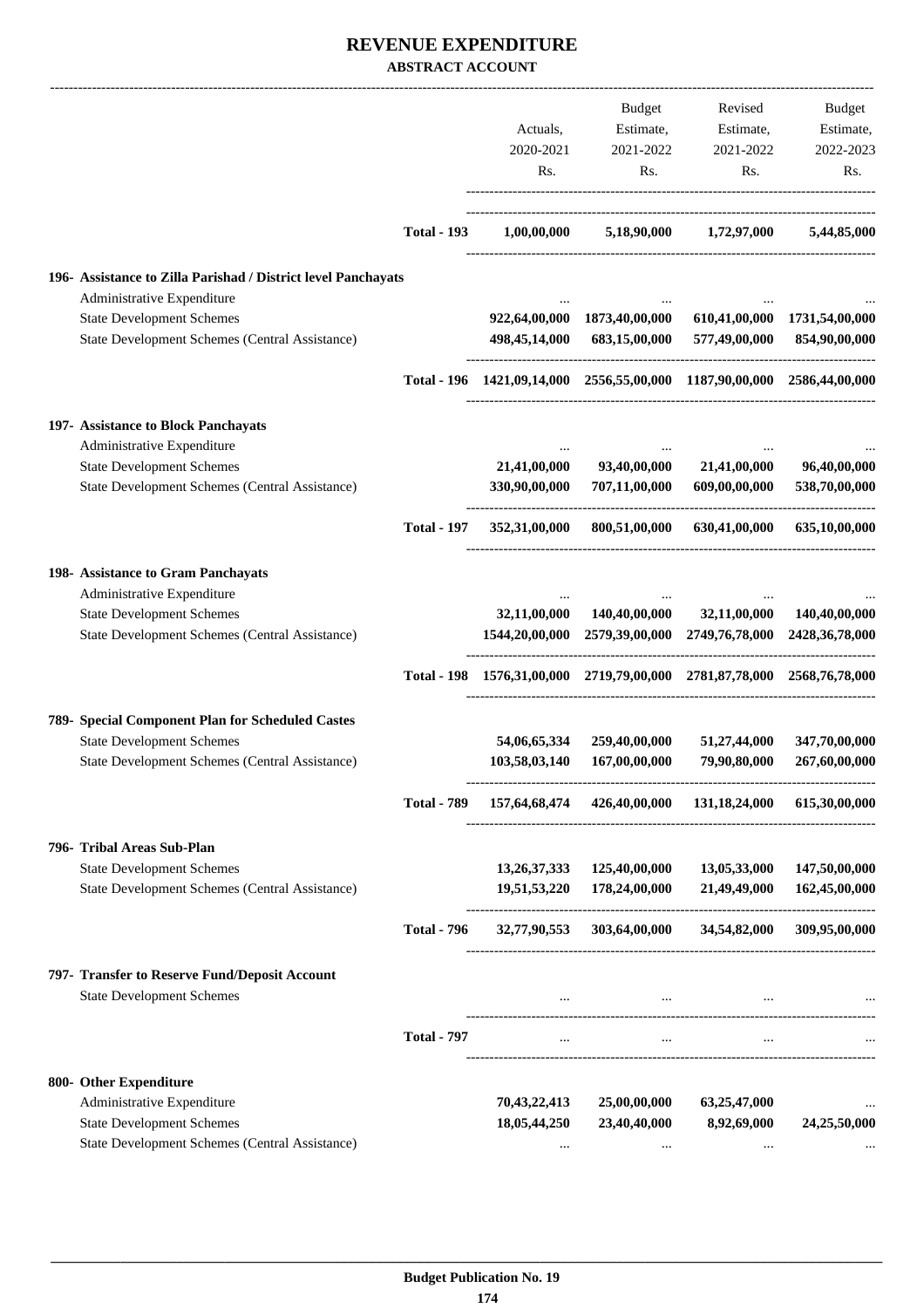#### **REVENUE EXPENDITURE ABSTRACT ACCOUNT**

|                                                                                                            |                                                                   | <b>Budget</b>                                                                                                   | Revised Budget      |
|------------------------------------------------------------------------------------------------------------|-------------------------------------------------------------------|-----------------------------------------------------------------------------------------------------------------|---------------------|
|                                                                                                            |                                                                   | Actuals, Estimate, Estimate, Estimate,                                                                          |                     |
|                                                                                                            | 2020-2021                                                         | 2021-2022                                                                                                       | 2021-2022 2022-2023 |
|                                                                                                            |                                                                   | Rs. Rs. Rs. Rs. Rs.                                                                                             |                     |
|                                                                                                            | Total - 800 88,48,66,663 48,40,40,000 72,18,16,000 24,25,50,000   |                                                                                                                 |                     |
| Grand Total - Gross 5588,90,67,627 9019,05,23,000 7059,27,54,000 8996,44,50,000                            |                                                                   |                                                                                                                 |                     |
|                                                                                                            | Voted 5588,90,67,627 9019,05,23,000 7059,27,54,000 8996,44,50,000 |                                                                                                                 |                     |
|                                                                                                            | Charged                                                           |                                                                                                                 |                     |
| Administrative Expenditure 1691,60,32,194 1590,73,93,000 1728,11,25,000 1732,65,22,000                     |                                                                   |                                                                                                                 |                     |
| State Development Schemes 1323,88,22,433 2893,42,30,000 1041,80,34,000 2874,32,50,000                      |                                                                   |                                                                                                                 |                     |
| State Development Schemes (Central Assistance) 2560,29,05,000 4534,89,00,000 4289,35,95,000 4389,46,78,000 |                                                                   |                                                                                                                 |                     |
| Central Sector Scheme 13,13,08,000                                                                         |                                                                   |                                                                                                                 |                     |
| <i>Deduct Recoveries</i> -28,95,17,905 -5,00,84,000 -61,97,54,000 -5,53,93,000                             |                                                                   |                                                                                                                 |                     |
| Grand Total - Net 5559,95,49,722 9014,04,39,000 6997,30,00,000 8990,90,57,000                              |                                                                   |                                                                                                                 |                     |
| Charged                                                                                                    | Voted 5559,95,49,722 9014,04,39,000 6997,30,00,000 8990,90,57,000 | the contract of the contract of the contract of the contract of the contract of the contract of the contract of |                     |
|                                                                                                            |                                                                   |                                                                                                                 |                     |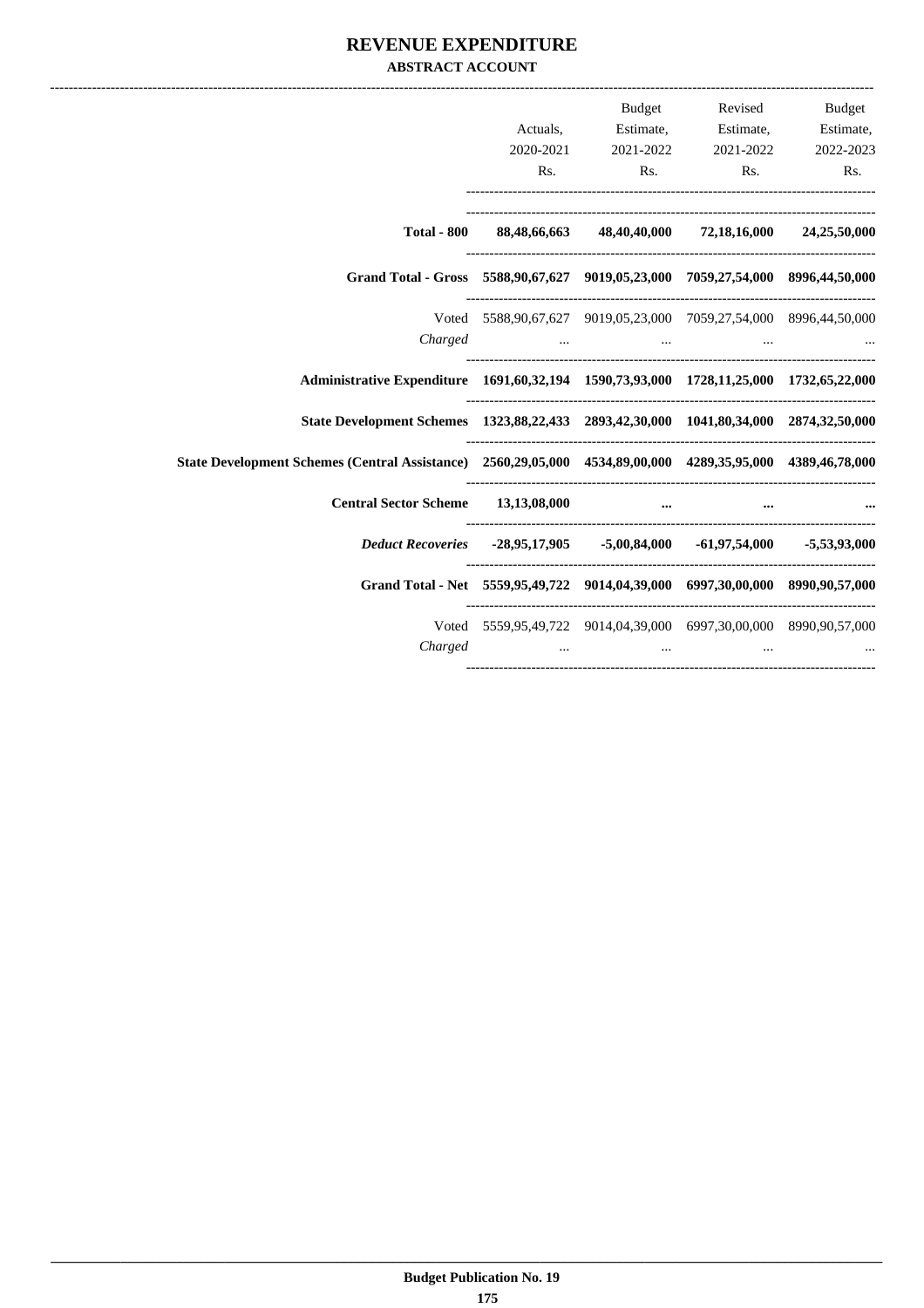|                                                                        | Actuals,<br>2020-2021<br>Rs. | Budget<br>Estimate,<br>2021-2022<br>Rs.              | Revised<br>Estimate,<br>2021-2022<br>Rs. | <b>Budget</b><br>Estimate,<br>2022-2023<br>Rs. |
|------------------------------------------------------------------------|------------------------------|------------------------------------------------------|------------------------------------------|------------------------------------------------|
|                                                                        |                              |                                                      |                                          |                                                |
| <b>DETAILED ACCOUNT NO. 2515-00-001 - DIRECTION AND ADMINISTRATION</b> |                              |                                                      |                                          |                                                |
| 001- Direction and Administration<br><b>Administrative Expenditure</b> |                              |                                                      |                                          |                                                |
| 001- Head Quarter-Supervision [PN]                                     |                              |                                                      |                                          |                                                |
| 01- Salaries                                                           |                              |                                                      |                                          |                                                |
| 01-Pay                                                                 | 2,62,77,003                  | 3,23,64,000                                          | 2,68,03,000                              | 2,76,07,000                                    |
| 14-Grade Pay                                                           |                              | $\cdots$                                             | $\cdots$                                 |                                                |
| 02-Dearness Allowance                                                  | 1,27,398                     | 9,71,000                                             | 10,72,000                                | 16,56,000                                      |
| 03-House Rent Allowance                                                | 27,41,520                    | 30,75,000                                            | 31,00,000                                | 31,23,000                                      |
| 04-Ad hoc Bonus                                                        | 88,000                       | 93,000                                               | 90,000                                   | 92,000                                         |
| 07-Other Allowances                                                    | 80,682                       | 13,30,000                                            | 83,000                                   | 85,000                                         |
| 11-Compensatory Allowance                                              | $\cdots$                     | $\cdots$                                             | $\cdots$                                 |                                                |
| 12-Medical Allowance                                                   | 10,500                       | 17,000                                               | 11,000                                   | 11,000                                         |
| Total - 2515-00-001-001-01                                             | 2,93,25,103                  | 3,78,50,000                                          | 3,11,59,000                              | 3,25,74,000                                    |
| 02- Wages                                                              | 10,000                       | $\cdots$                                             | 11,000                                   | 11,000                                         |
| 07- Medical Reimbursements                                             |                              | 8,000                                                | 40,000                                   | 41,000                                         |
| 11- Travel Expenses                                                    | $\cdots$                     | 1,54,000                                             | 1,54,000                                 | 1,57,000                                       |
| 12- Medical Reimbursements under WBHS 2008                             | 4,74,610                     | 3,32,000                                             | 3,32,000                                 | 3,39,000                                       |
| 13- Office Expenses                                                    |                              |                                                      |                                          |                                                |
| 01-Electricity                                                         | 18,827                       | 37,000                                               | 50,000                                   | 60,000                                         |
| 02-Telephone                                                           | 1,59,088                     | 1,60,000                                             | 3,00,000                                 | 3,00,000                                       |
| 03-Maintenance / P.O.L. for Office Vehicles                            | $\cdots$                     | 1,000                                                | $\cdots$                                 |                                                |
| 04-Other Office Expenses                                               | 8,28,170                     | 7,00,000                                             | 7,00,000                                 | 7,14,000                                       |
| Total - 2515-00-001-001-13                                             | 10,06,085                    | 8,98,000                                             | 10,50,000                                | 10,74,000                                      |
| 28- Payment of Professional and Special Services                       |                              |                                                      |                                          |                                                |
| 02-Other charges                                                       |                              | $\cdots$                                             | $\cdots$                                 |                                                |
| 36- Grants-in-aid-Salaries                                             |                              | $\cdots$                                             | $\ldots$                                 | $\cdots$                                       |
| 50- Other Charges                                                      |                              | $\cdots$                                             | 1,00,000                                 | 1,00,000                                       |
| Total - 2515-00-001-001                                                | 3,08,15,798                  | -------------------------------------<br>3,92,42,000 | 3,28,46,000                              | 3,42,96,000                                    |
| 002- District Establishment [PN]                                       |                              |                                                      |                                          |                                                |
| 01- Salaries                                                           |                              |                                                      |                                          |                                                |
| $01-Pay$                                                               | 41,02,55,276                 | 45, 41, 13, 000                                      | 41,84,60,000                             | 43, 10, 14, 000                                |
| 14-Grade Pay                                                           | 5,806                        | $\cdots$                                             | 6,000                                    | 6,000                                          |
| 02-Dearness Allowance                                                  | 21,40,223                    | 1,36,23,000                                          | 1,67,38,000                              | 2,58,61,000                                    |
| 03-House Rent Allowance                                                | 4,28,04,810                  | 4,31,41,000                                          | 3,97,54,000                              | 4,09,46,000                                    |
| 04-Ad hoc Bonus                                                        | 20,09,600                    | 22,40,000                                            | 20,50,000                                | 20,91,000                                      |
| 07-Other Allowances                                                    | 3,64,881                     | 5,93,000                                             | 6,30,000                                 | 6,50,000                                       |
| 11-Compensatory Allowance                                              | 5,16,000                     | 5,76,000                                             | 5,31,000                                 | 5,42,000                                       |
| 12-Medical Allowance                                                   | 16,81,145                    | 20,56,000                                            | 17,15,000                                | 17,49,000                                      |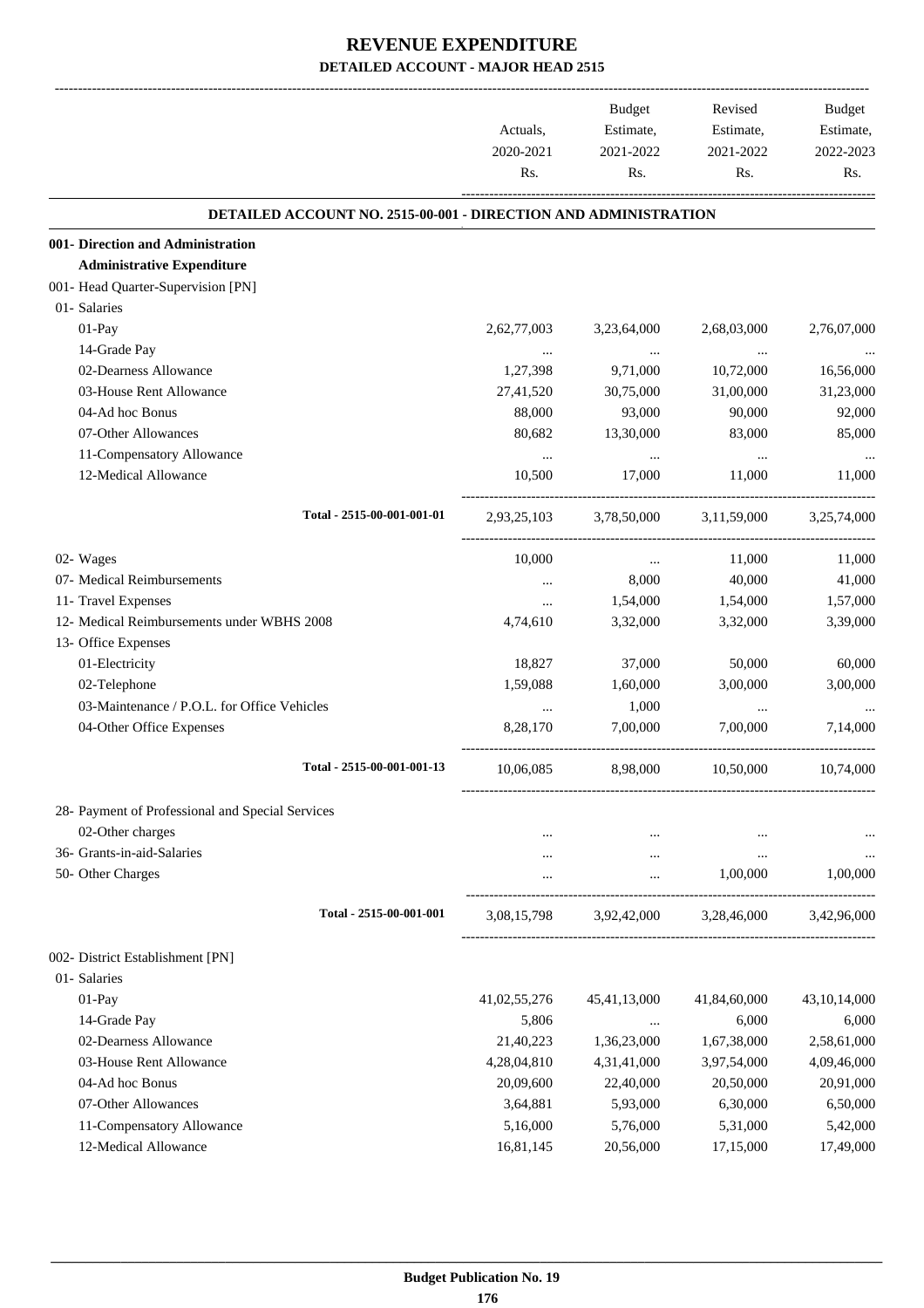|                                                                                                                                                                                          | Actuals,<br>2020-2021<br>Rs. | Budget<br>Estimate,<br>2021-2022<br>Rs.                  | Revised<br>Estimate,<br>2021-2022<br>Rs.            | Budget<br>Estimate,<br>2022-2023<br>Rs. |
|------------------------------------------------------------------------------------------------------------------------------------------------------------------------------------------|------------------------------|----------------------------------------------------------|-----------------------------------------------------|-----------------------------------------|
| Total - 2515-00-001-002-01                                                                                                                                                               |                              |                                                          | 45,97,77,741 51,63,42,000 47,98,84,000 50,28,59,000 |                                         |
| 02- Wages                                                                                                                                                                                | 60,74,054                    | 60,60,000                                                | 64,50,000                                           | 66,44,000                               |
| 07- Medical Reimbursements                                                                                                                                                               |                              | $\ldots$ 1,10,000                                        | 1,10,000                                            | 1,12,000                                |
| 11- Travel Expenses                                                                                                                                                                      |                              | 4,81,136 1,94,000                                        | 1,94,000                                            | 1,98,000                                |
| 12- Medical Reimbursements under WBHS 2008                                                                                                                                               | 16,17,079                    | 15,92,000                                                | 15,92,000                                           | 16,24,000                               |
| 13- Office Expenses                                                                                                                                                                      |                              |                                                          |                                                     |                                         |
| 01-Electricity                                                                                                                                                                           | 3,24,429                     | 6,14,000                                                 | 4,14,000                                            | 4,26,000                                |
| 02-Telephone                                                                                                                                                                             |                              | 1,72,435 2,27,000                                        | 2,27,000                                            | 2,32,000                                |
| 03-Maintenance / P.O.L. for Office Vehicles                                                                                                                                              | 12,74,210                    | 44,14,000                                                | 35,00,000                                           | 38,26,000                               |
| 04-Other Office Expenses                                                                                                                                                                 | 23, 20, 396                  | 57,77,000                                                | 40,77,000                                           | 45,93,000                               |
| Total - 2515-00-001-002-13                                                                                                                                                               |                              |                                                          | 40,91,470 1,10,32,000 82,18,000 90,77,000           |                                         |
| 14- Rents, Rates and Taxes                                                                                                                                                               | $\cdots$                     | $\cdots$                                                 | $\cdots$                                            |                                         |
| 36- Grants-in-aid-Salaries                                                                                                                                                               |                              | and the con-                                             | <b>Section</b>                                      |                                         |
| 50- Other Charges                                                                                                                                                                        |                              |                                                          | 5,53,779 12,80,000 7,80,000 8,18,000                |                                         |
| Total - 2515-00-001-002                                                                                                                                                                  |                              |                                                          | 47,25,95,259 53,66,10,000 49,72,28,000 52,13,32,000 |                                         |
| <b>Total - Administrative Expenditure</b>                                                                                                                                                |                              |                                                          | 50,34,11,057 57,58,52,000 53,00,74,000 55,56,28,000 |                                         |
| <b>State Development Schemes</b><br>003- Procurement and maintenance of Computer Software, Printer<br>and other accessories under the aspect of e-Governance [PN]<br>77- Computerisation | 4,98,943                     |                                                          | 30,00,000 10,00,000                                 | 31,50,000                               |
| Total - 2515-00-001-003                                                                                                                                                                  | 4,98,943                     |                                                          | 30,00,000 10,00,000 31,50,000                       |                                         |
| 007- Re-Construction of Panchayat Bhaban [PN]                                                                                                                                            |                              |                                                          |                                                     |                                         |
| 27- Minor Works/ Maintenance                                                                                                                                                             | $\cdots$                     |                                                          | 50,00,000 16,67,000                                 | 52,50,000                               |
| Total - 2515-00-001-007                                                                                                                                                                  | $\cdots$                     |                                                          |                                                     |                                         |
| 011- Control of Vector Borne Diseases Programme at Rural Areas<br>[PN]                                                                                                                   |                              |                                                          |                                                     |                                         |
| 11- Travel Expenses<br>26- Advertising and Publicity Expenses<br>31- Grants-in-aid-GENERAL                                                                                               | $\cdots$<br>2,43,36,300      | <b>Service Contract Contract Contract</b><br>8,00,00,000 | the contract of the con-<br>4,00,00,000             | $\cdots$<br>8,40,00,000                 |
| 02-Other Grants                                                                                                                                                                          |                              |                                                          |                                                     |                                         |
| 50- Other Charges                                                                                                                                                                        | 229,79,65,054<br>1,68,000    | 320,00,00,000<br>20,00,000                               | 282,41,23,000<br>26,67,000                          | 336,00,00,000<br>21,00,000              |
| Total - 2515-00-001-011                                                                                                                                                                  | 232, 24, 69, 354             | 328,20,00,000                                            | 286,67,90,000                                       | 344,61,00,000                           |
|                                                                                                                                                                                          |                              |                                                          |                                                     |                                         |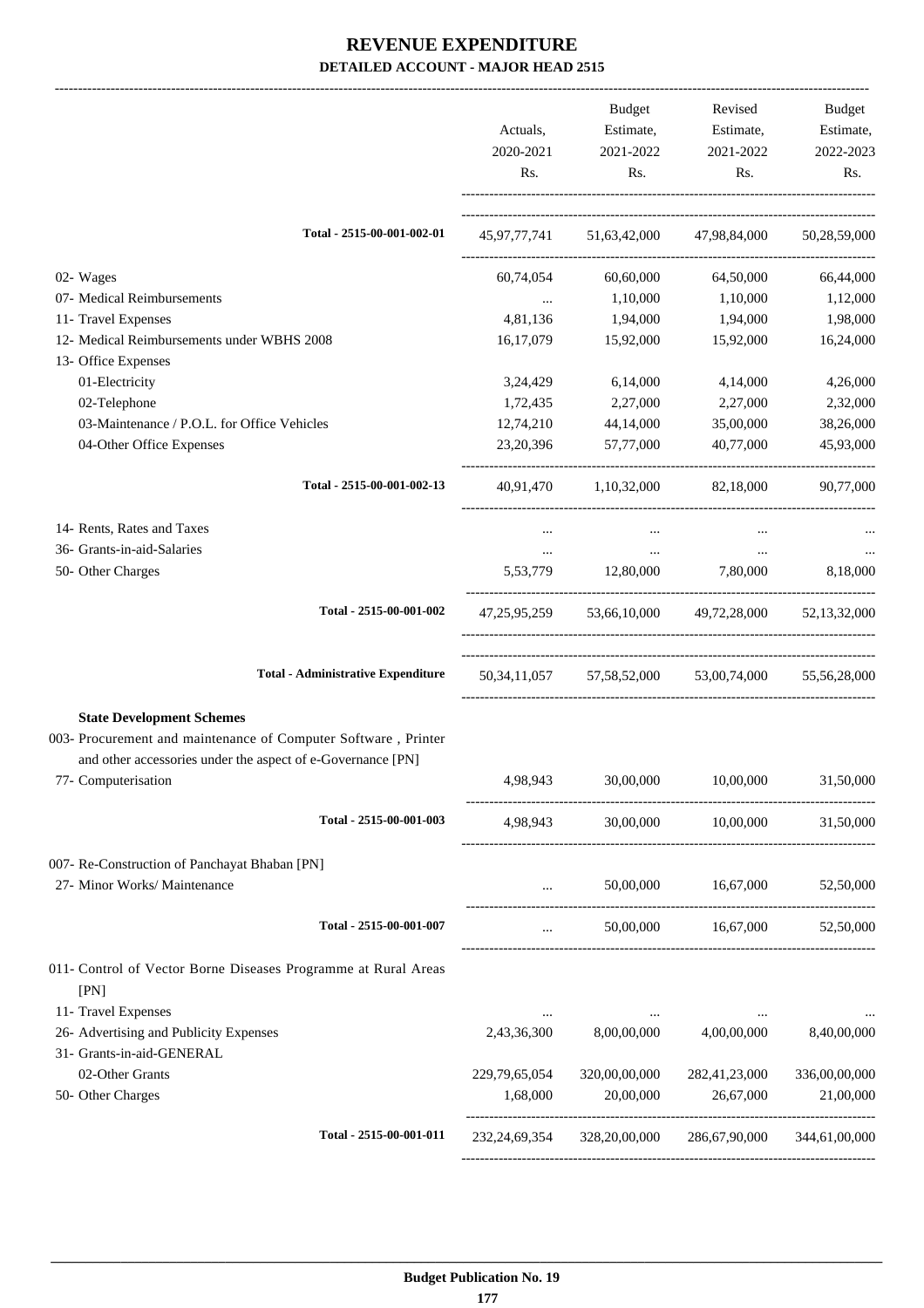|                                                                                                                                                        | Actuals,<br>2020-2021<br>Rs. | <b>Budget</b><br>Estimate,<br>2021-2022<br>Rs. | Revised<br>Estimate,<br>2021-2022<br>Rs.                            | Budget<br>Estimate,<br>2022-2023<br>Rs. |
|--------------------------------------------------------------------------------------------------------------------------------------------------------|------------------------------|------------------------------------------------|---------------------------------------------------------------------|-----------------------------------------|
| <b>Total - State Development Schemes</b>                                                                                                               |                              | 232,29,68,297 329,00,00,000                    | 286,94,57,000 345,45,00,000                                         |                                         |
| <b>Central Sector Scheme</b><br>009- Expenditure relating to Social Audit Unit (Central Share)<br>(OCASPS) [PN]<br>31- Grants-in-aid-GENERAL           |                              |                                                |                                                                     |                                         |
| 02-Other Grants                                                                                                                                        | 13,13,08,000                 | $\cdots$                                       | $\cdots$                                                            |                                         |
| Total - 2515-00-001-009                                                                                                                                | 13,13,08,000                 | $\cdots$                                       | $\ddotsc$                                                           |                                         |
| 010- Expenditure relating to Social Audit Unit (State Share)<br>(OCASPS) [PN]<br>31- Grants-in-aid-GENERAL<br>02-Other Grants                          |                              | $\cdots$                                       |                                                                     |                                         |
| <b>Total - Central Sector Scheme</b>                                                                                                                   |                              |                                                |                                                                     |                                         |
|                                                                                                                                                        | 13,13,08,000                 | $\ldots$                                       | $\ldots$                                                            |                                         |
| Total - 2515-00-001                                                                                                                                    |                              |                                                | 295,76,87,354 386,58,52,000 339,95,31,000                           | 401,01,28,000                           |
| Voted<br>Charged                                                                                                                                       |                              | $\ddots$                                       | 295,76,87,354 386,58,52,000 339,95,31,000 401,01,28,000<br>$\cdots$ |                                         |
| DETAILED ACCOUNT NO. 2515-00-003 - TRAINING                                                                                                            |                              |                                                |                                                                     |                                         |
| 003- Training<br><b>Administrative Expenditure</b><br>001- Panchayati Raj Training Centres for Non-official Functionaries<br>[PN]<br>50- Other Charges |                              |                                                |                                                                     |                                         |
| <b>State Development Schemes</b><br>004- Training of Functionaries of Panchayats [PN]                                                                  |                              |                                                |                                                                     |                                         |
| 50- Other Charges                                                                                                                                      | $\cdots$                     | 3,00,000                                       | 1,00,000                                                            | 3,15,000                                |
| <b>Total - State Development Schemes</b>                                                                                                               |                              | 3,00,000                                       | 1,00,000                                                            | 3,15,000                                |
| Total - 2515-00-003                                                                                                                                    |                              | 3,00,000                                       | 1,00,000                                                            | 3,15,000                                |
| Voted<br>Charged                                                                                                                                       | $\cdots$<br>$\cdots$         | 3,00,000<br>$\cdots$                           | 1,00,000<br>$\cdots$                                                | 3,15,000                                |

#### **DETAILED ACCOUNT NO. 2515-00-101 - PANCHAYATI RAJ .**

**101- Panchayati Raj Administrative Expenditure**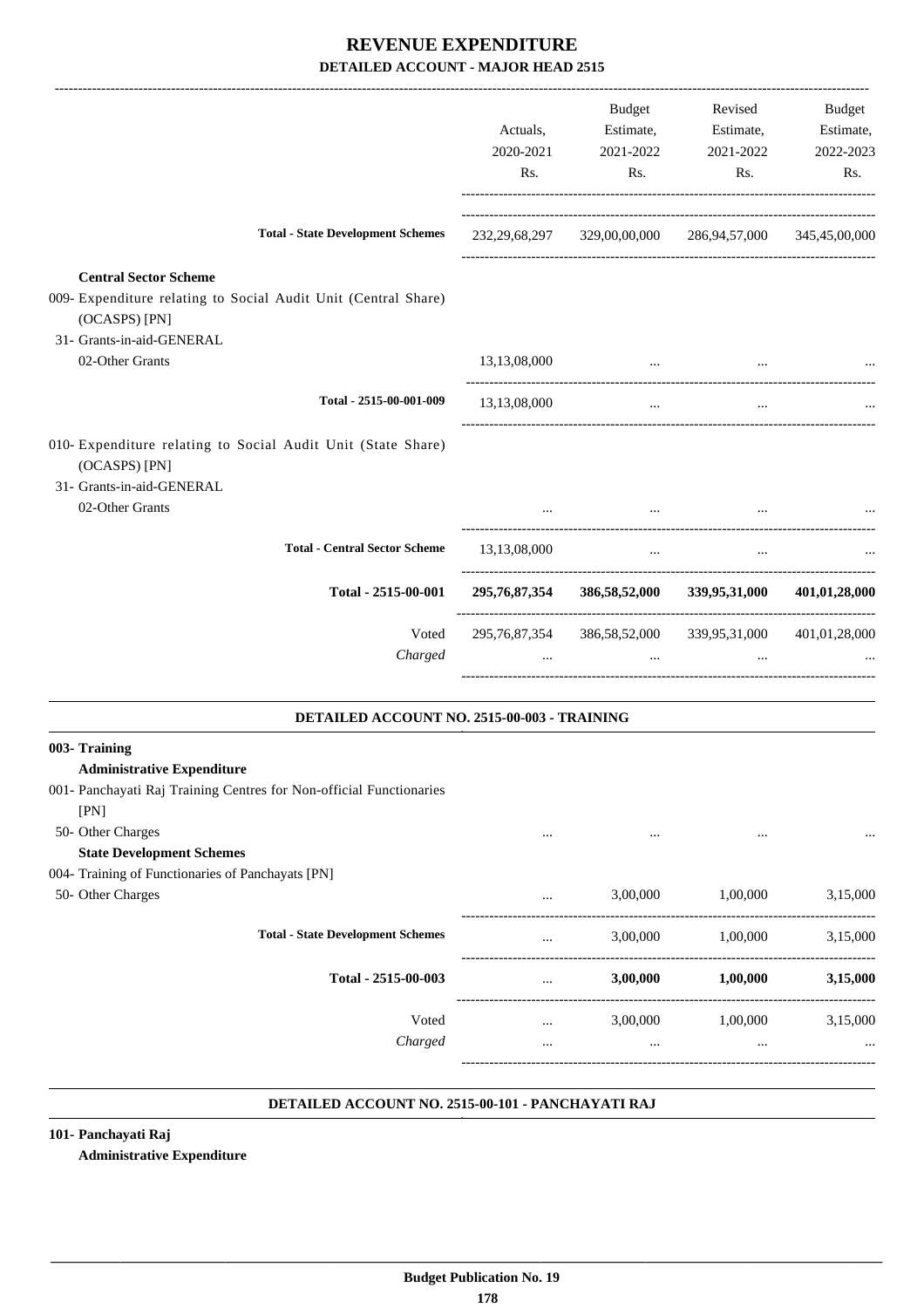|                                                                                                                                                                                                                              | Actuals,<br>2020-2021<br>Rs. | <b>Budget</b><br>Estimate,<br>2021-2022<br>Rs.          | Revised<br>Estimate,<br>2021-2022<br>Rs. | Budget<br>Estimate,<br>2022-2023<br>Rs. |
|------------------------------------------------------------------------------------------------------------------------------------------------------------------------------------------------------------------------------|------------------------------|---------------------------------------------------------|------------------------------------------|-----------------------------------------|
| 004- Contribution towards salaries of Employees of Gram Panchayats.                                                                                                                                                          |                              |                                                         |                                          |                                         |
| [PN]                                                                                                                                                                                                                         |                              |                                                         |                                          |                                         |
| 01- Salaries                                                                                                                                                                                                                 |                              |                                                         |                                          |                                         |
| 01-Pay                                                                                                                                                                                                                       |                              |                                                         |                                          |                                         |
| 14-Grade Pay                                                                                                                                                                                                                 |                              |                                                         |                                          |                                         |
| 02-Dearness Allowance                                                                                                                                                                                                        |                              |                                                         |                                          |                                         |
| 03-House Rent Allowance                                                                                                                                                                                                      |                              |                                                         |                                          |                                         |
| 04-Ad hoc Bonus                                                                                                                                                                                                              |                              |                                                         | $\ddotsc$                                |                                         |
| 07-Other Allowances                                                                                                                                                                                                          |                              |                                                         |                                          |                                         |
| 11-Compensatory Allowance                                                                                                                                                                                                    |                              | $\ddotsc$                                               |                                          |                                         |
| 12-Medical Allowance                                                                                                                                                                                                         |                              | $\ddotsc$                                               | $\ddotsc$                                |                                         |
| 02- Wages                                                                                                                                                                                                                    | 13,76,933                    | 11,00,000                                               | 14,62,000                                | 15,06,000                               |
| 11- Travel Expenses                                                                                                                                                                                                          |                              |                                                         | $\ddotsc$                                |                                         |
| 12- Medical Reimbursements under WBHS 2008                                                                                                                                                                                   |                              | $\ddotsc$                                               |                                          |                                         |
| 13- Office Expenses                                                                                                                                                                                                          |                              |                                                         |                                          |                                         |
| 01-Electricity                                                                                                                                                                                                               | 88,405                       | 1,14,000                                                | 1,14,000                                 | 1,16,000                                |
| 02-Telephone                                                                                                                                                                                                                 |                              | 27,000                                                  | 27,000                                   | 28,000                                  |
| 04-Other Office Expenses                                                                                                                                                                                                     |                              |                                                         |                                          |                                         |
| Total - 2515-00-101-004-13                                                                                                                                                                                                   | 88,405                       |                                                         | 1,41,000 1,41,000                        | 1.44.000                                |
| 31- Grants-in-aid-GENERAL                                                                                                                                                                                                    |                              |                                                         |                                          |                                         |
| 02-Other Grants                                                                                                                                                                                                              | 80,15,348                    | 49,35,000                                               | 80,15,000                                | 80,95,000                               |
| 36- Grants-in-aid-Salaries                                                                                                                                                                                                   | 886, 30, 10, 570             | 926,31,64,000                                           | 917, 32, 16, 000                         | 960, 89, 44, 000                        |
| 50- Other Charges                                                                                                                                                                                                            |                              |                                                         |                                          |                                         |
|                                                                                                                                                                                                                              |                              |                                                         |                                          |                                         |
| Total - 2515-00-101-004                                                                                                                                                                                                      | 887, 24, 91, 256             | 926,93,40,000                                           | 918,28,34,000                            | 961,86,89,000                           |
| 008- Contributions towards allowance of Sarkars under Gram<br>Panchayats [PN]                                                                                                                                                |                              |                                                         |                                          |                                         |
| 32- Contribution                                                                                                                                                                                                             |                              | 1,57,19,460 2,53,17,000 1,58,77,000 1,61,95,000         |                                          |                                         |
| Total - 2515-00-101-008                                                                                                                                                                                                      |                              | 1,57,19,460 2,53,17,000 1,58,77,000 1,61,95,000         |                                          |                                         |
| 009- Grants-in-aid/Contributions to the Gram Panchayats for meeting<br>the cost of T.A., D.A. etc. of their members and remuneration of<br>office bearers and other Contingent expenditure [PN]<br>31- Grants-in-aid-GENERAL |                              |                                                         |                                          |                                         |
| 02-Other Grants                                                                                                                                                                                                              |                              | 237,16,73,033 110,57,34,000 237,16,73,000               |                                          | 239,53,90,000                           |
| 36- Grants-in-aid-Salaries                                                                                                                                                                                                   |                              |                                                         | <b>Contract Contract Contract</b>        |                                         |
|                                                                                                                                                                                                                              |                              |                                                         |                                          |                                         |
| Total - 2515-00-101-009                                                                                                                                                                                                      |                              | 237,16,73,033 110,57,34,000 237,16,73,000 239,53,90,000 |                                          |                                         |

010- Grands-in-aid/ contributions to the Panchayat Samities Contribution towards Salaries of the employees of Panchayat Samities [PN]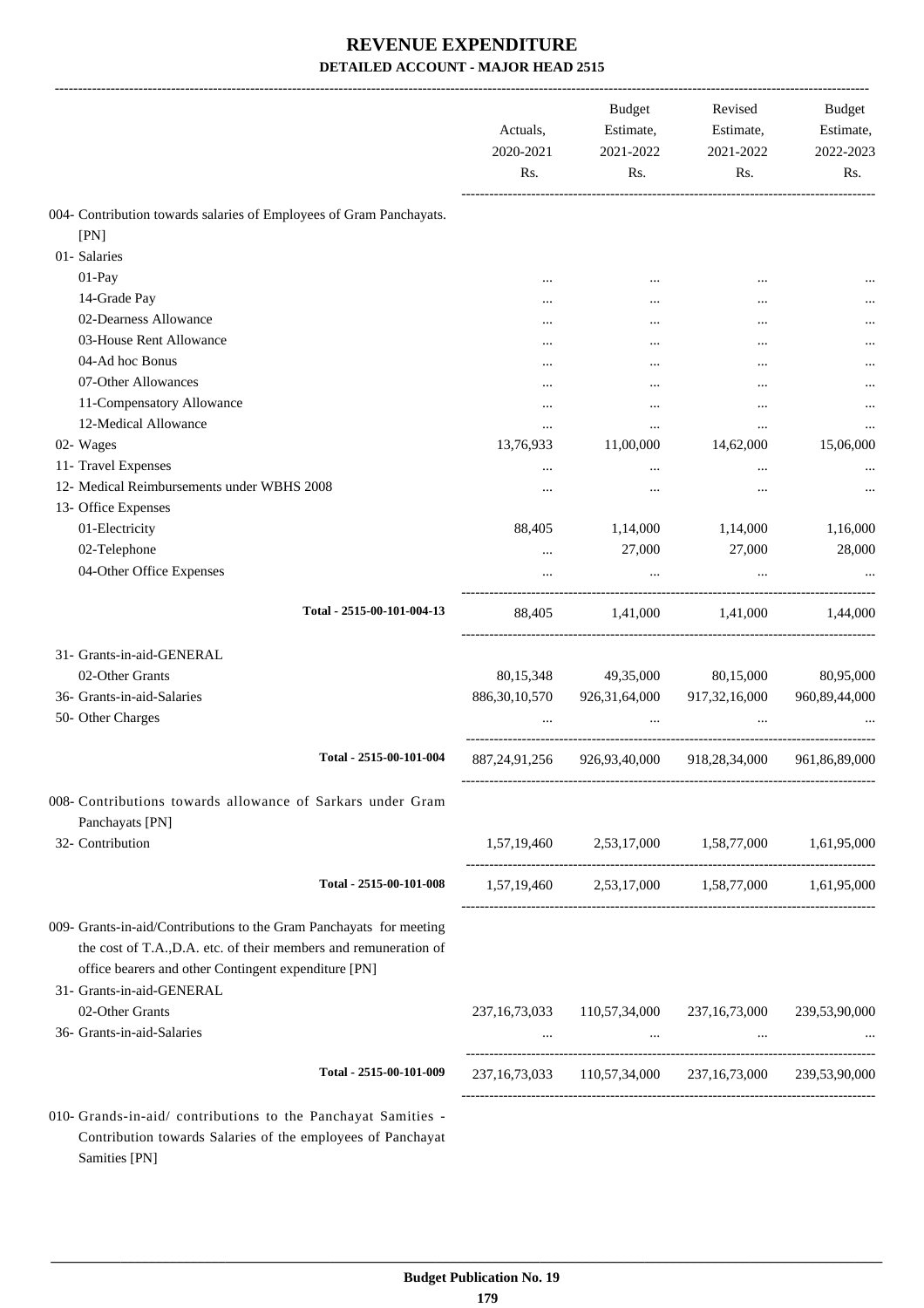|                                                                                                                                                                                                                                                                  | Actuals,<br>2020-2021 | <b>Budget</b><br>Estimate,<br>2021-2022 | Revised<br>Estimate,<br>2021-2022                           | Budget<br>Estimate,<br>2022-2023 |
|------------------------------------------------------------------------------------------------------------------------------------------------------------------------------------------------------------------------------------------------------------------|-----------------------|-----------------------------------------|-------------------------------------------------------------|----------------------------------|
|                                                                                                                                                                                                                                                                  | Rs.                   | Rs.                                     | Rs.                                                         | Rs.                              |
| 31- Grants-in-aid-GENERAL                                                                                                                                                                                                                                        |                       |                                         |                                                             |                                  |
| 02-Other Grants                                                                                                                                                                                                                                                  | 35,87,131             | 70,41,000                               | 35,87,000                                                   | 36,23,000                        |
| 36- Grants-in-aid-Salaries                                                                                                                                                                                                                                       |                       | 105,37,61,102 110,82,30,000             | 109,06,43,000                                               | 114,24,49,000                    |
| Total - 2515-00-101-010                                                                                                                                                                                                                                          |                       |                                         | 105,73,48,233 111,52,71,000 109,42,30,000 114,60,72,000     |                                  |
| 011- Grants-in-aid/contributions to Panchayat Samities for meeting<br>the cost of T.A., D.A. etc. of their members and remuneration of<br>office bearers and other contingent expenditure [PN]<br>31- Grants-in-aid-GENERAL                                      |                       |                                         |                                                             |                                  |
| 02-Other Grants                                                                                                                                                                                                                                                  |                       |                                         | 45,15,83,430 25,94,06,000 45,15,83,000                      | 45,60,99,000                     |
| Total - 2515-00-101-011                                                                                                                                                                                                                                          |                       |                                         | 45,15,83,430 25,94,06,000 45,15,83,000 45,60,99,000         |                                  |
| 012- Grants-in-aid/contributions to the Zilla Parishads Contrbutions<br>towards salaries of the employees of the Zilla Parishads [PN]<br>36- Grants-in-aid-Salaries                                                                                              |                       |                                         | 76,28,87,038 108,26,28,000 78,95,88,000                     | 82,70,93,000                     |
| Total - 2515-00-101-012                                                                                                                                                                                                                                          |                       |                                         | 76,28,87,038 108,26,28,000 78,95,88,000 82,70,93,000        |                                  |
| 016- Incentive grant to Panchayati Raj Institutions for Revenue<br>Efforts and Good Governance [PN]<br>31- Grants-in-aid-GENERAL<br>02-Other Grants<br>029- Grants to Zilla Parishads - Ordinary grant-in-aid schemes for<br>execution by local enterprises [PN] |                       |                                         |                                                             |                                  |
| 31- Grants-in-aid-GENERAL<br>02-Other Grants                                                                                                                                                                                                                     |                       | 11,00,000                               | 2,00,000                                                    | 3,00,000                         |
|                                                                                                                                                                                                                                                                  |                       |                                         |                                                             |                                  |
| Total - 2515-00-101-029                                                                                                                                                                                                                                          | $\cdots$              |                                         | 11,00,000 2,00,000                                          | 3,00,000                         |
| 030- Grants-in-aid/contributions to the Zilla Parishads for meeting the<br>cost of T.A., D.A. etc. of their members and staff and<br>remuneration of office bearers and other contingent expenditure<br>[PN]                                                     |                       |                                         |                                                             |                                  |
| 31- Grants-in-aid-GENERAL                                                                                                                                                                                                                                        |                       |                                         |                                                             |                                  |
| 02-Other Grants                                                                                                                                                                                                                                                  |                       |                                         | 4,77,82,750 6,23,29,000 4,77,83,000 4,82,61,000             |                                  |
| Total - 2515-00-101-030                                                                                                                                                                                                                                          |                       |                                         | 4,77,82,750 6,23,29,000 4,77,83,000 4,82,61,000             |                                  |
| <b>Total - Administrative Expenditure</b>                                                                                                                                                                                                                        |                       |                                         | 1357,94,85,200 1292,11,25,000 1395,37,68,000 1450,80,99,000 |                                  |
| <b>State Development Schemes</b><br>002- Grant for construction of Panchayat Ghars [PN]                                                                                                                                                                          |                       |                                         |                                                             |                                  |
| 31- Grants-in-aid-GENERAL                                                                                                                                                                                                                                        |                       |                                         |                                                             |                                  |
| 02-Other Grants                                                                                                                                                                                                                                                  | $\cdots$              | 2,00,00,000                             | 66,67,000                                                   | 2,10,00,000                      |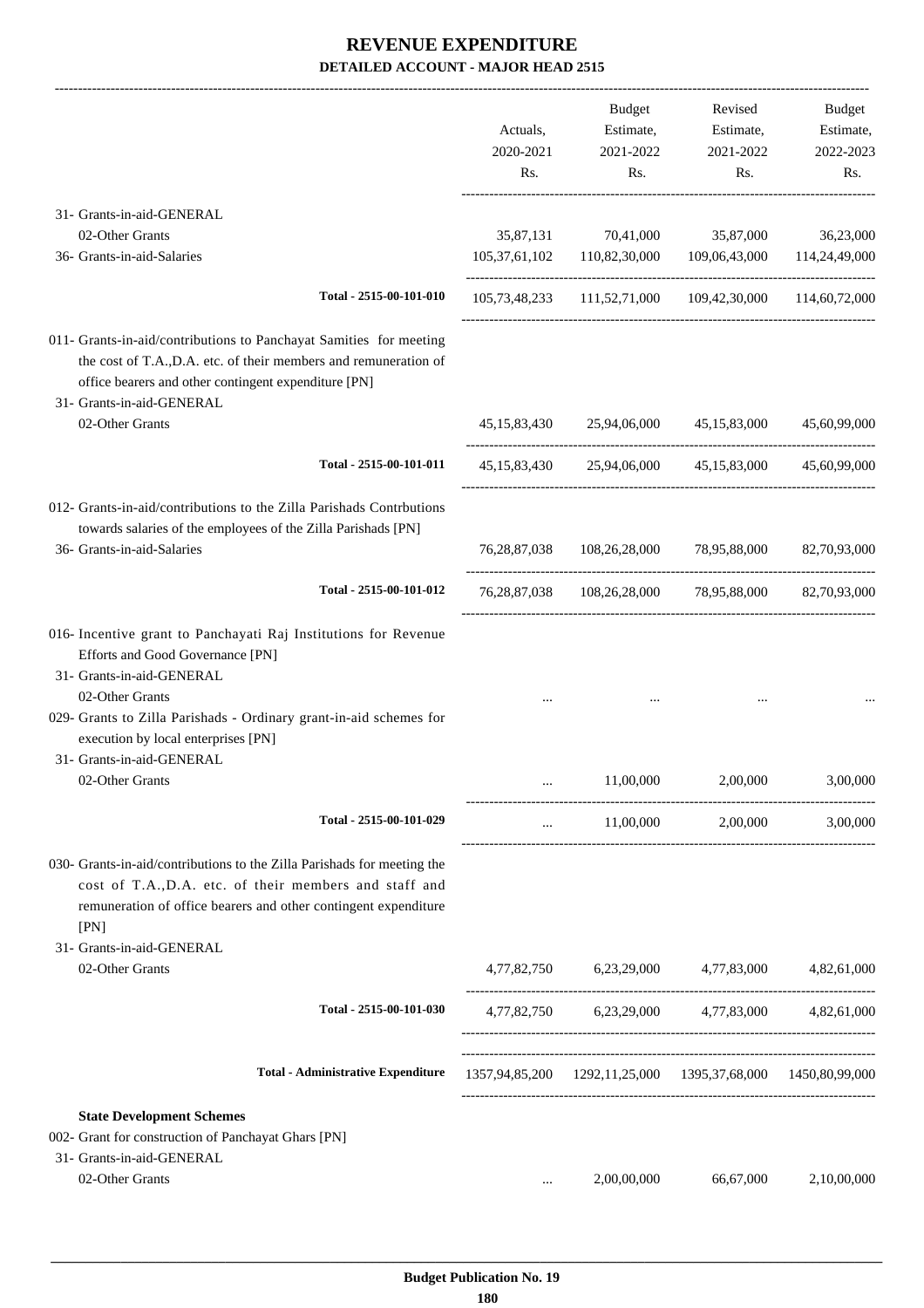|                                                                                                                                                                                                                                    | Actuals,<br>2020-2021<br>Rs. | Budget<br>Estimate,<br>2021-2022<br>Rs.            | Revised<br>Estimate,<br>2021-2022<br>Rs. | Budget<br>Estimate,<br>2022-2023<br>Rs. |
|------------------------------------------------------------------------------------------------------------------------------------------------------------------------------------------------------------------------------------|------------------------------|----------------------------------------------------|------------------------------------------|-----------------------------------------|
| Total - 2515-00-101-002                                                                                                                                                                                                            | $\mathbf{1}$                 |                                                    | 2,00,00,000 66,67,000 2,10,00,000        |                                         |
| 015- Assistance to Panchayat Raj Bodies for Sewerage and Rural<br>Sanitation [PN]                                                                                                                                                  |                              |                                                    |                                          |                                         |
| 31- Grants-in-aid-GENERAL<br>02-Other Grants<br>017- Assistance to Panchayati Raj Bodies for running Sishu Shiksha<br>Kendra (CECs) [PN]                                                                                           |                              |                                                    |                                          |                                         |
| 31- Grants-in-aid-GENERAL<br>02-Other Grants                                                                                                                                                                                       |                              |                                                    |                                          |                                         |
| 018- Assistance to Panchayati Raj Bodies for running Madhya<br>Shiksha Karmasuchi (MSK) [PN]<br>31- Grants-in-aid-GENERAL                                                                                                          |                              |                                                    |                                          |                                         |
| 02-Other Grants<br>024- Assistance to Panchayati Raj Bodies for extension of existing<br>Panchayat Ghars [PN]                                                                                                                      |                              |                                                    |                                          |                                         |
| 31- Grants-in-aid-GENERAL<br>02-Other Grants                                                                                                                                                                                       |                              | 30,00,000                                          | 10,00,000                                | 12,00,000                               |
| Total - 2515-00-101-024                                                                                                                                                                                                            | $\cdots$                     |                                                    | $30,00,000$ $10,00,000$ $12,00,000$      |                                         |
| 025- Assistance to WBSRDA and Other Institution/Agencies for<br>Computerisation of Gram Panchayats under the Information<br>Technology Component of Rastriya Gram Swaraj<br>Yojona(RGSY) [PN]                                      |                              |                                                    |                                          |                                         |
| 31- Grants-in-aid-GENERAL<br>02-Other Grants                                                                                                                                                                                       |                              | 30,00,000                                          | 10,00,000                                | 12,00,000                               |
| Total - 2515-00-101-025                                                                                                                                                                                                            | $\cdots$                     |                                                    | 30,00,000 10,00,000 12,00,000            |                                         |
| 032- Assistance to Panchayti Raj Bodies for Implementation of<br>Provident Fund Scheme for Landless Agricultural<br>Lebourers(PROFLAL) [PN]<br>31- Grants-in-aid-GENERAL                                                           |                              |                                                    |                                          |                                         |
| 02-Other Grants                                                                                                                                                                                                                    |                              | 15,15,43,219 21,00,00,000 7,00,00,000              |                                          | 22,05,00,000                            |
| Total - 2515-00-101-032                                                                                                                                                                                                            |                              | 15,15,43,219 21,00,00,000 7,00,00,000 22,05,00,000 |                                          |                                         |
| <b>Total - State Development Schemes</b>                                                                                                                                                                                           |                              | 15,15,43,219 23,60,00,000 7,86,67,000 24,39,00,000 |                                          |                                         |
| <b>State Development Schemes</b><br>014- World Bank Assisted "Institutional Strengthening of Gram<br>Panchayats Project -II(ISGP-II)" in West Bengal(EAP) (State<br>Share) (EAP) [PN]<br>35- Grants for creation of Capital Assets | $\cdots$                     | $\cdots$                                           | $\cdots$                                 |                                         |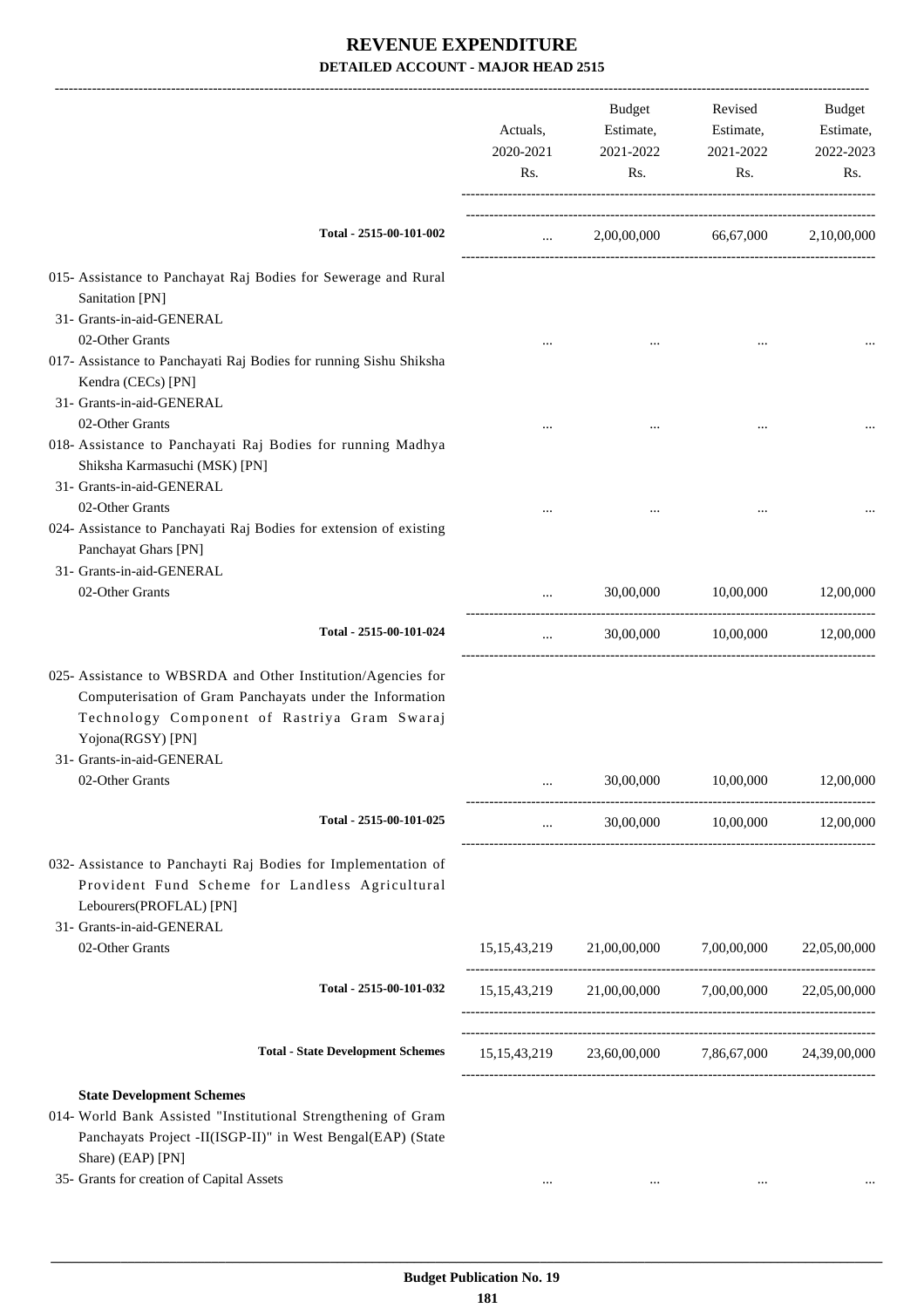|                                                                                                                                                                                                              | Actuals,<br>2020-2021<br>Rs. | Budget<br>Estimate,<br>2021-2022<br>Rs.                                                                         | Revised<br>Estimate,<br>2021-2022<br>Rs. | Budget<br>Estimate,<br>2022-2023<br>Rs. |
|--------------------------------------------------------------------------------------------------------------------------------------------------------------------------------------------------------------|------------------------------|-----------------------------------------------------------------------------------------------------------------|------------------------------------------|-----------------------------------------|
| 020- Rashtriya Gram Swaraj Abhiyan (RGSA) (State Share)                                                                                                                                                      |                              |                                                                                                                 |                                          |                                         |
| (OCASPS) [PN]<br>31- Grants-in-aid-GENERAL                                                                                                                                                                   |                              |                                                                                                                 |                                          |                                         |
| 02-Other Grants                                                                                                                                                                                              | 12,28,66,667                 | <b>Contract Contract</b>                                                                                        | 6,22,22,000                              |                                         |
| 35- Grants for creation of Capital Assets                                                                                                                                                                    | 1,59,97,333                  | 20,00,00,000                                                                                                    | 1,77,78,000                              | 11,00,00,000                            |
| Total - 2515-00-101-020                                                                                                                                                                                      |                              | 13,88,64,000 20,00,00,000 8,00,00,000 11,00,00,000                                                              |                                          |                                         |
|                                                                                                                                                                                                              |                              |                                                                                                                 |                                          |                                         |
| 027- Rajiv Gandhi Panchayat Sashaktikaran Abhiyan (State Share)<br>(OCASPS) [PN]                                                                                                                             |                              |                                                                                                                 |                                          |                                         |
| 31- Grants-in-aid-GENERAL<br>02-Other Grants                                                                                                                                                                 |                              |                                                                                                                 |                                          |                                         |
|                                                                                                                                                                                                              |                              |                                                                                                                 |                                          |                                         |
| <b>Total - State Development Schemes</b>                                                                                                                                                                     | 13,88,64,000                 |                                                                                                                 | 20,00,00,000 8,00,00,000 11,00,00,000    |                                         |
| <b>State Development Schemes (Central Assistance)</b><br>013- World Bank Assisted "Institutional Strengthening of Gram<br>Panchayats Project -II(ISGP-II)" in West Bengal(EAP) (Central<br>Share) (EAP) [PN] |                              |                                                                                                                 |                                          |                                         |
| 35- Grants for creation of Capital Assets                                                                                                                                                                    |                              | 42,81,38,640 180,00,00,000                                                                                      |                                          | 239,69,88,000 115,45,00,000             |
| Total - 2515-00-101-013                                                                                                                                                                                      |                              | 42,81,38,640 180,00,00,000 239,69,88,000 115,45,00,000                                                          |                                          |                                         |
| 019- Rashtriya Gram Swaraj Abhiyan (RGSA) (Central Share)<br>(OCASPS) [PN]<br>31- Grants-in-aid-GENERAL                                                                                                      |                              |                                                                                                                 |                                          |                                         |
| 02-Other Grants                                                                                                                                                                                              | 18,43,00,000                 |                                                                                                                 | 9,33,33,000                              |                                         |
| 35- Grants for creation of Capital Assets                                                                                                                                                                    | 2,39,96,000                  | 40,00,00,000                                                                                                    | 2,66,67,000                              | 22,00,00,000                            |
| Total - 2515-00-101-019                                                                                                                                                                                      |                              | 20,82,96,000 40,00,00,000 12,00,00,000 22,00,00,000                                                             |                                          |                                         |
| 028- Rajiv Gandhi Panchayat Sashaktikaran Abhiyan (Central Share)<br>(OCASPS) [PN]<br>31- Grants-in-aid-GENERAL<br>02-Other Grants                                                                           |                              | the contract of the contract of the contract of the contract of the contract of the contract of the contract of | $\cdots$                                 |                                         |
| <b>Total - State Development Schemes (Central Assistance)</b>                                                                                                                                                |                              | 63,64,34,640 220,00,00,000                                                                                      |                                          | 251,69,88,000 137,45,00,000             |
| Total - 2515-00-101                                                                                                                                                                                          |                              | 1450,63,27,059 1555,71,25,000 1662,94,23,000 1623,64,99,000                                                     |                                          |                                         |
|                                                                                                                                                                                                              |                              |                                                                                                                 |                                          |                                         |
| Voted<br>Charged                                                                                                                                                                                             |                              | 1450,63,27,059 1555,71,25,000 1662,94,23,000 1623,64,99,000<br><b>Contract Contract</b>                         | $\cdots$                                 |                                         |
|                                                                                                                                                                                                              |                              |                                                                                                                 |                                          |                                         |

#### **DETAILED ACCOUNT NO. 2515-00-102 - COMMUNITY DEVELOPMENT .**

**102- Community Development Administrative Expenditure**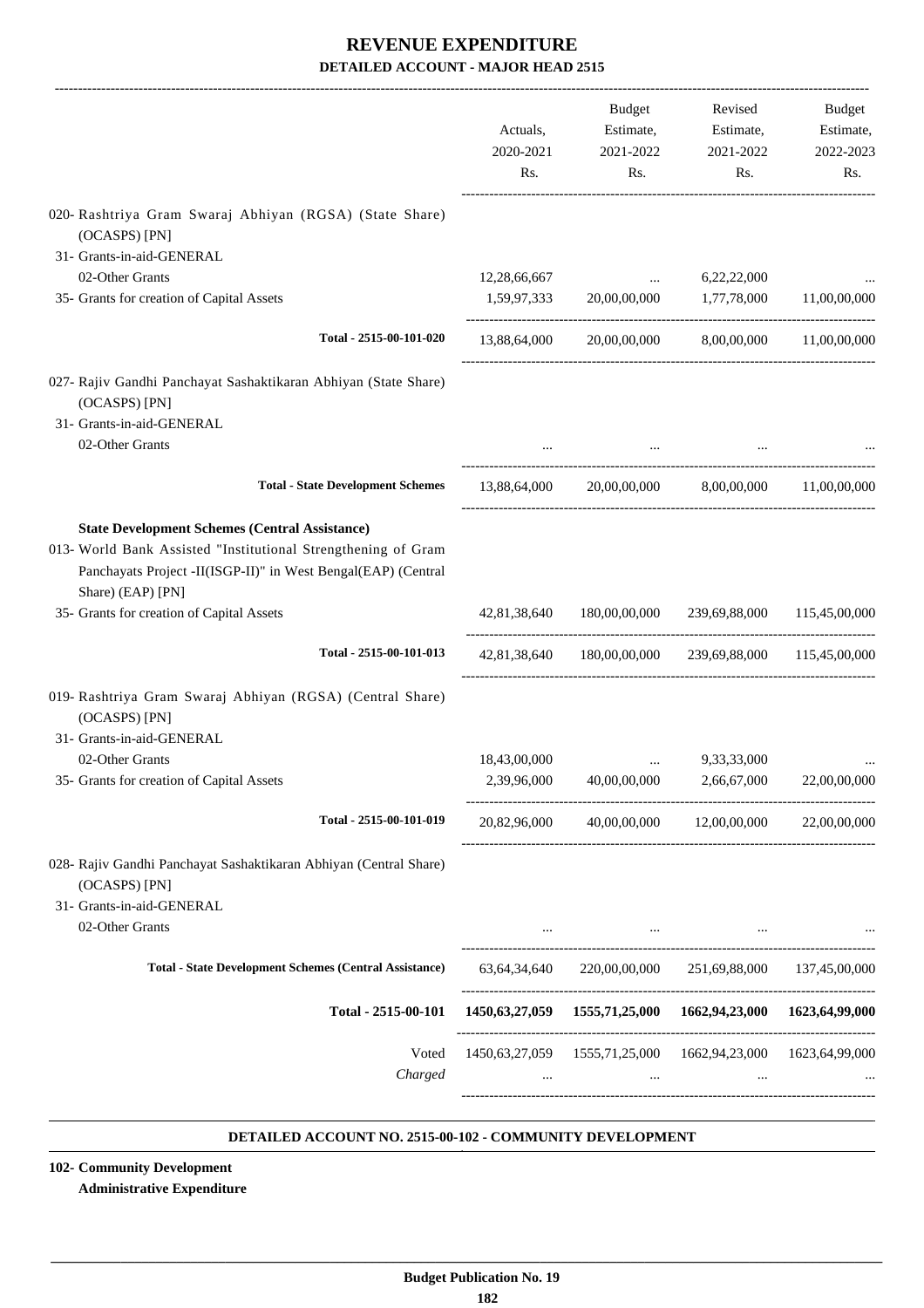|                                                      | Actuals,         | Budget<br>Estimate, | Revised<br>Estimate, | <b>Budget</b><br>Estimate, |
|------------------------------------------------------|------------------|---------------------|----------------------|----------------------------|
|                                                      | 2020-2021<br>Rs. | 2021-2022<br>Rs.    | 2021-2022<br>Rs.     | 2022-2023<br>Rs.           |
| 001- Block Headquaters [PN]                          |                  |                     |                      |                            |
| 01- Salaries                                         |                  |                     |                      |                            |
| 01-Pay                                               | 160,98,05,100    | 165,50,44,000       | 164,20,01,000        | 169, 12, 61, 000           |
| 14-Grade Pay                                         | 2,82,589         | 10,000              | 2,83,000             | 2,83,000                   |
| 02-Dearness Allowance                                | 1,06,02,349      | 4,96,51,000         | 6,56,80,000          | 10,14,76,000               |
| 03-House Rent Allowance                              | 16,90,33,276     | 15,72,29,000        | 15,59,90,000         | 16,06,70,000               |
| 04-Ad hoc Bonus                                      | 45,19,000        | 48,88,000           | 46,09,000            | 47,01,000                  |
| 05-Interim Relief                                    | 10,397           | $\ldots$            | 10,000               | 10,000                     |
| 07-Other Allowances                                  | 48,90,838        | 56,12,000           | 50,38,000            | 51,89,000                  |
| 10-Overtime Allowance                                |                  |                     |                      |                            |
| 11-Compensatory Allowance                            | 18,36,962        | 16,56,000           | 18,92,000            | 19,30,000                  |
| 12-Medical Allowance                                 | 51,19,849        | 50,27,000           | 52,22,000            | 53,26,000                  |
| Total - 2515-00-102-001-01                           | 180,61,00,360    | 187,91,17,000       | 188,07,25,000        | 197,08,46,000              |
| 02- Wages                                            | 7,53,14,785      | 6,66,08,000         | 7,99,77,000          | 8,23,76,000                |
| 04- Pension/Gratuities                               |                  | $\cdots$            |                      |                            |
| 07- Medical Reimbursements                           | 12,675           | 2,20,000            | 2,20,000             | 2,24,000                   |
| 11- Travel Expenses                                  | 8,81,759         | 13,62,000           | 9,62,000             | 9,89,000                   |
| 12- Medical Reimbursements under WBHS 2008           | 83,13,095        | 76,74,000           | 76,74,000            | 78,27,000                  |
| 13- Office Expenses                                  |                  |                     |                      |                            |
| 01-Electricity                                       | 16,67,02,361     | 11,28,07,000        | 11,28,07,000         | 11,50,63,000               |
| 02-Telephone                                         | 41,75,434        | 38,60,000           | 38,60,000            | 39,37,000                  |
| 03-Maintenance / P.O.L. for Office Vehicles          | 22,50,808        | 31,70,000           | 22,96,000            | 23,42,000                  |
| 04-Other Office Expenses                             | 71,80,227        | 1,06,77,000         | 1,06,77,000          | 1,08,91,000                |
| Total - 2515-00-102-001-13                           | 18,03,08,830     | 13,05,14,000        | 12,96,40,000         | 13,22,33,000               |
| 14- Rents, Rates and Taxes                           | $\cdots$         | $\ddotsc$           | $\ddotsc$            |                            |
| 27- Minor Works/ Maintenance                         |                  | 1,37,000            | 1,37,000             | 1,37,000                   |
| 28- Payment of Professional and Special Services     |                  |                     |                      |                            |
| 02-Other charges                                     |                  | 2,00,000            | 1,00,000             | 1,00,000                   |
| 36- Grants-in-aid-Salaries                           |                  | $\ldots$            | $\ldots$             |                            |
| 50- Other Charges                                    | 29,48,994        | 40,32,000           | 40,32,000            | 41,53,000                  |
| Total - 2515-00-102-001                              | 207, 38, 80, 498 | 208,98,64,000       | 210, 34, 67, 000     | 219,88,85,000              |
| 002- Training-cum-Development Project-Workshops [PN] |                  |                     |                      |                            |
| 01- Salaries                                         |                  |                     |                      |                            |
| $01-Pay$                                             | $\cdots$         | $\cdots$            | $\cdots$             |                            |
| 14-Grade Pay                                         | $\cdots$         | $\cdots$            | $\cdots$             |                            |
| 02-Dearness Allowance                                | $\cdots$         | $\cdots$            | $\cdots$             |                            |
| 03-House Rent Allowance                              | $\cdots$         | $\cdots$            | $\cdots$             |                            |
| 04-Ad hoc Bonus                                      | $\cdots$         | $\cdots$            | $\cdots$             |                            |
| 07-Other Allowances                                  | $\cdots$         | $\cdots$            | $\cdots$             |                            |
| 11-Compensatory Allowance                            | $\cdots$         | $\ddotsc$           | $\cdots$             |                            |
| 12-Medical Allowance                                 | $\cdots$         | $\cdots$            | $\cdots$             | $\cdots$                   |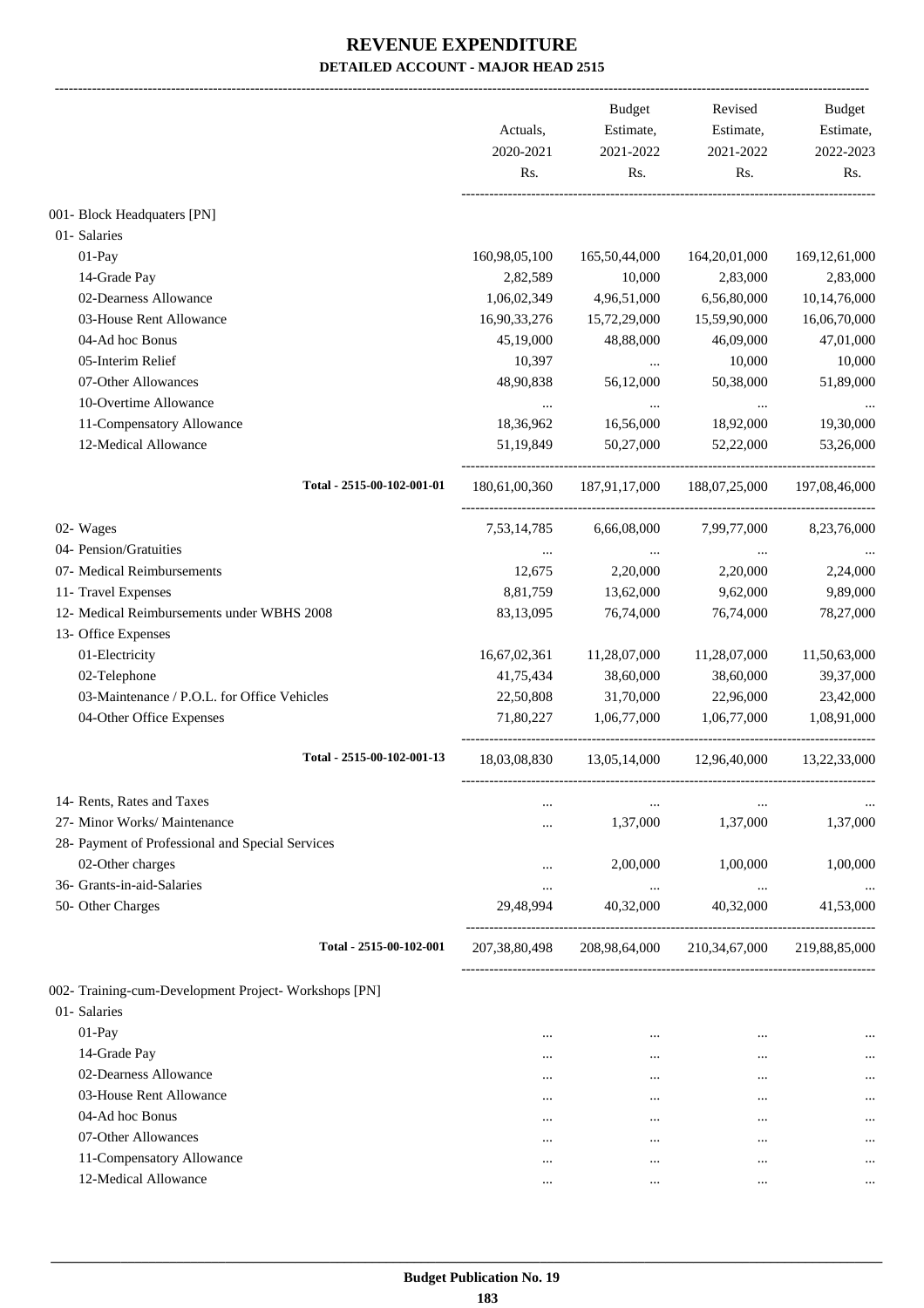-------------------------------------------------------------------------------------------------------------------------------------------------------------------------------

|                                                               | Actuals,<br>2020-2021<br>Rs. | <b>Budget</b><br>Estimate,<br>2021-2022<br>Rs. | Revised<br>Estimate,<br>2021-2022<br>Rs. | <b>Budget</b><br>Estimate,<br>2022-2023<br>Rs. |
|---------------------------------------------------------------|------------------------------|------------------------------------------------|------------------------------------------|------------------------------------------------|
|                                                               |                              |                                                |                                          |                                                |
| 02- Wages                                                     | 2,07,645                     | 1,25,000                                       | 2,20,000                                 | 2,27,000                                       |
| 11- Travel Expenses                                           | $\cdots$                     | $\cdots$                                       | $\cdots$                                 |                                                |
| 12- Medical Reimbursements under WBHS 2008                    | 8,682                        | 88,000                                         | 88,000                                   | 90,000                                         |
| 13- Office Expenses                                           |                              |                                                |                                          |                                                |
| 02-Telephone                                                  | 6,360                        | 1,000                                          | 1,000                                    | 1,000                                          |
| 50- Other Charges                                             |                              | $\cdots$                                       |                                          |                                                |
| Total - 2515-00-102-002                                       | 2,22,687                     | 2,14,000                                       | 3,09,000                                 | 3,18,000                                       |
| 003- Training-cum-Development- Home Economics [PN]            |                              |                                                |                                          |                                                |
| 01- Salaries                                                  |                              |                                                |                                          |                                                |
| 01-Pay                                                        | 26,46,200                    | 47,03,000                                      | 36,99,000                                | 38,80,000                                      |
| 14-Grade Pay                                                  | $\cdots$                     | $\cdots$                                       | $\ldots$                                 | $\cdots$                                       |
| 02-Dearness Allowance                                         | 13,494                       | 1,41,000                                       | 1,08,000                                 | 1,67,000                                       |
| 03-House Rent Allowance                                       | 3,17,544                     | 4,47,000                                       | 4,56,000                                 | 4,64,000                                       |
| 04-Ad hoc Bonus                                               | 16,800                       | 18,000                                         | 25,000                                   | 27,000                                         |
| 07-Other Allowances                                           | $\cdots$                     | $\ldots$                                       |                                          |                                                |
| 12-Medical Allowance                                          | 10,000                       | 17,000                                         | $\cdots$<br>10,000                       | $\cdots$<br>10,000                             |
| Total - 2515-00-102-003-01                                    | 30,04,038                    | 53,26,000                                      | 42,98,000                                | 45,48,000                                      |
|                                                               |                              |                                                |                                          |                                                |
| 02- Wages                                                     | 5,70,411                     | 13,27,000                                      | 6,06,000                                 | 6,24,000                                       |
| 07- Medical Reimbursements                                    | $\cdots$                     | $\cdots$                                       | $\cdots$                                 |                                                |
| 11- Travel Expenses                                           | $\cdots$                     | 2,000                                          | 2,000                                    | 2,000                                          |
| 12- Medical Reimbursements under WBHS 2008                    | $\cdots$                     | 1,34,000                                       | 1,34,000                                 | 1,37,000                                       |
| 13- Office Expenses                                           |                              |                                                |                                          |                                                |
| 01-Electricity                                                | 5,65,241                     | 4,58,000                                       | 4,58,000                                 | 4,67,000                                       |
| 02-Telephone                                                  | 16,384                       | 28,000                                         | 28,000                                   | 29,000                                         |
| 03-Maintenance / P.O.L. for Office Vehicles                   | $\cdots$                     | 7,000                                          | $\cdots$                                 | $\cdots$                                       |
| 04-Other Office Expenses                                      | 62,989                       | 1,22,000                                       | 1,22,000                                 | 1,24,000                                       |
| Total - 2515-00-102-003-13                                    | 6,44,614                     | 6,15,000                                       | 6,08,000                                 | 6,20,000                                       |
| 50- Other Charges                                             | $\cdots$                     | 52,000                                         | 52,000                                   | 54,000                                         |
| Total - 2515-00-102-003                                       | 42,19,063                    | 74,56,000                                      | 57,00,000                                | 59,85,000                                      |
| 007- Training-cum-Development- Composite Training Centre [PN] |                              |                                                |                                          |                                                |
| 01- Salaries                                                  |                              |                                                |                                          |                                                |
| 01-Pay                                                        | 3,41,40,476                  | 4,03,83,000                                    | 3,48,23,000                              | 3,58,68,000                                    |
| 14-Grade Pay                                                  | 1,433                        | 1,000                                          | 1,000                                    | 1,000                                          |
| 02-Dearness Allowance                                         | 2,97,730                     | 12,11,000                                      | 13,93,000                                | 21,52,000                                      |
| 03-House Rent Allowance                                       | 26,09,149                    | 38,36,000                                      | 33,08,000                                | 34,07,000                                      |
| 04-Ad hoc Bonus                                               | 1,05,000                     | 1,25,000                                       | 1,07,000                                 | 1,09,000                                       |
| 05-Interim Relief                                             | $\ldots$                     | $\cdots$                                       | $\cdots$                                 |                                                |
| 07-Other Allowances                                           | 1,85,241                     | 1,17,000                                       | 1,91,000                                 | 1,97,000                                       |
| 12-Medical Allowance                                          | 30,226                       | 35,000                                         | 40,000                                   | 45,000                                         |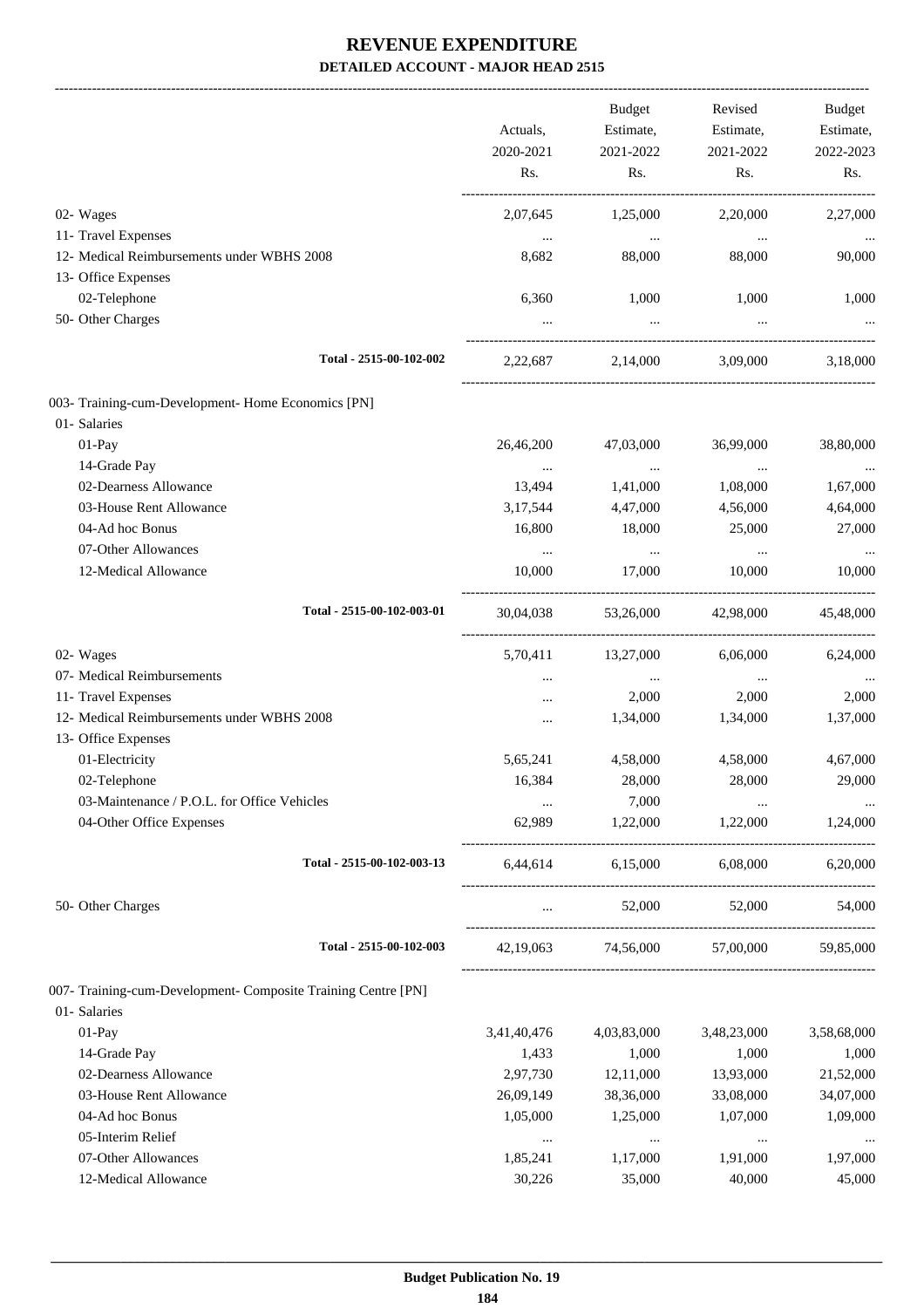|                                                                                                 | Actuals,<br>2020-2021<br>Rs. | <b>Budget</b><br>Estimate,<br>2021-2022<br>Rs.  | Revised<br>Estimate,<br>2021-2022<br>Rs. | Budget<br>Estimate,<br>2022-2023<br>Rs. |
|-------------------------------------------------------------------------------------------------|------------------------------|-------------------------------------------------|------------------------------------------|-----------------------------------------|
| Total - 2515-00-102-007-01                                                                      |                              | 3,73,69,255 4,57,08,000 3,98,63,000 4,17,79,000 |                                          |                                         |
| 02- Wages                                                                                       | 39,03,676                    | 39,88,000                                       | 41,45,000                                | 42,69,000                               |
| 07- Medical Reimbursements                                                                      | $\cdots$                     | $\cdots$                                        | $\ldots$                                 |                                         |
| 11- Travel Expenses                                                                             | 39,933                       | 59,000                                          | 59,000                                   | 60,000                                  |
| 12- Medical Reimbursements under WBHS 2008                                                      | 79,667                       | 57,000                                          | 3,02,000                                 | 3,02,000                                |
| 13- Office Expenses                                                                             |                              |                                                 |                                          |                                         |
| 01-Electricity                                                                                  | 23,69,593                    | 30,16,000                                       | 30,16,000                                | 30,76,000                               |
| 02-Telephone                                                                                    | 46,200                       | 43,000                                          | 43,000                                   | 44,000                                  |
| 03-Maintenance / P.O.L. for Office Vehicles                                                     | 1,15,814                     | 2,81,000                                        | 1,18,000                                 | 1,20,000                                |
| 04-Other Office Expenses                                                                        | 1,27,775                     | 1,70,000                                        | 1,70,000                                 | 1,73,000                                |
| Total - 2515-00-102-007-13                                                                      | 26,59,382                    | 35,10,000                                       | 33,47,000                                | 34,13,000                               |
| 14- Rents, Rates and Taxes                                                                      | 1,58,200                     | 6,36,000                                        | 1,60,000                                 | 1,63,000                                |
| 27- Minor Works/ Maintenance                                                                    | 10,89,865                    | 14,96,000                                       | 11,12,000                                | 11,45,000                               |
| 50- Other Charges                                                                               | 1,51,864                     | 2,69,000                                        | 2,69,000                                 | 2,77,000                                |
| 98- Training                                                                                    | 4,25,888                     | 11,93,000                                       | 11,93,000                                | 11,93,000                               |
| Total - 2515-00-102-007                                                                         |                              | 4,58,77,730 5,69,16,000 5,04,50,000             |                                          | 5,26,01,000                             |
| 008- Maintenance of completed C.D.P. Blocks [PN]                                                |                              |                                                 |                                          |                                         |
| 50- Other Charges                                                                               |                              |                                                 |                                          |                                         |
| 016- Housing - House sites for landless labourers compensation /<br>construction assitance [PN] |                              |                                                 |                                          |                                         |
| 01- Salaries                                                                                    |                              |                                                 |                                          |                                         |
| 01-Pay                                                                                          | 24,55,663                    | 35,29,000                                       | 25,05,000                                | 25,80,000                               |
| 14-Grade Pay                                                                                    | $\cdots$                     | $\cdots$                                        | $\cdots$                                 |                                         |
| 02-Dearness Allowance                                                                           | 10,251                       | 1,06,000                                        | 1,00,000                                 | 1,55,000                                |
| 03-House Rent Allowance                                                                         | 2,95,068                     | 3,35,000                                        | 2,38,000                                 | 2,45,000                                |
| 04-Ad hoc Bonus                                                                                 | $\cdots$                     | $\cdots$                                        | $\cdots$                                 |                                         |
| 07-Other Allowances                                                                             | $\cdots$                     | $\cdots$                                        | $\cdots$                                 |                                         |
| 12-Medical Allowance                                                                            | 6,000                        | 10,000                                          | 6,000                                    | 6,000                                   |
| Total - 2515-00-102-016-01                                                                      | 27,66,982                    | 39,80,000                                       | 28,49,000                                | 29,86,000                               |
| 12- Medical Reimbursements under WBHS 2008                                                      | $\ddotsc$                    | $\cdots$                                        | $\cdots$                                 |                                         |
| Total - 2515-00-102-016                                                                         | 27,66,982                    | 39,80,000                                       | 28,49,000                                | 29,86,000                               |
|                                                                                                 |                              |                                                 |                                          |                                         |
| 018- Establishment of sanitation cell for construction of sanitation                            |                              |                                                 |                                          |                                         |
| facilities in the Areas/Block level functionaries through State                                 |                              |                                                 |                                          |                                         |
| Institute of Rural Development, Kalyani- [PN]                                                   |                              |                                                 |                                          |                                         |
| 01- Salaries                                                                                    |                              |                                                 |                                          |                                         |
| 01-Pay                                                                                          | $\cdots$                     | $\cdots$                                        | $\cdots$                                 |                                         |

14-Grade Pay ... ... ... ...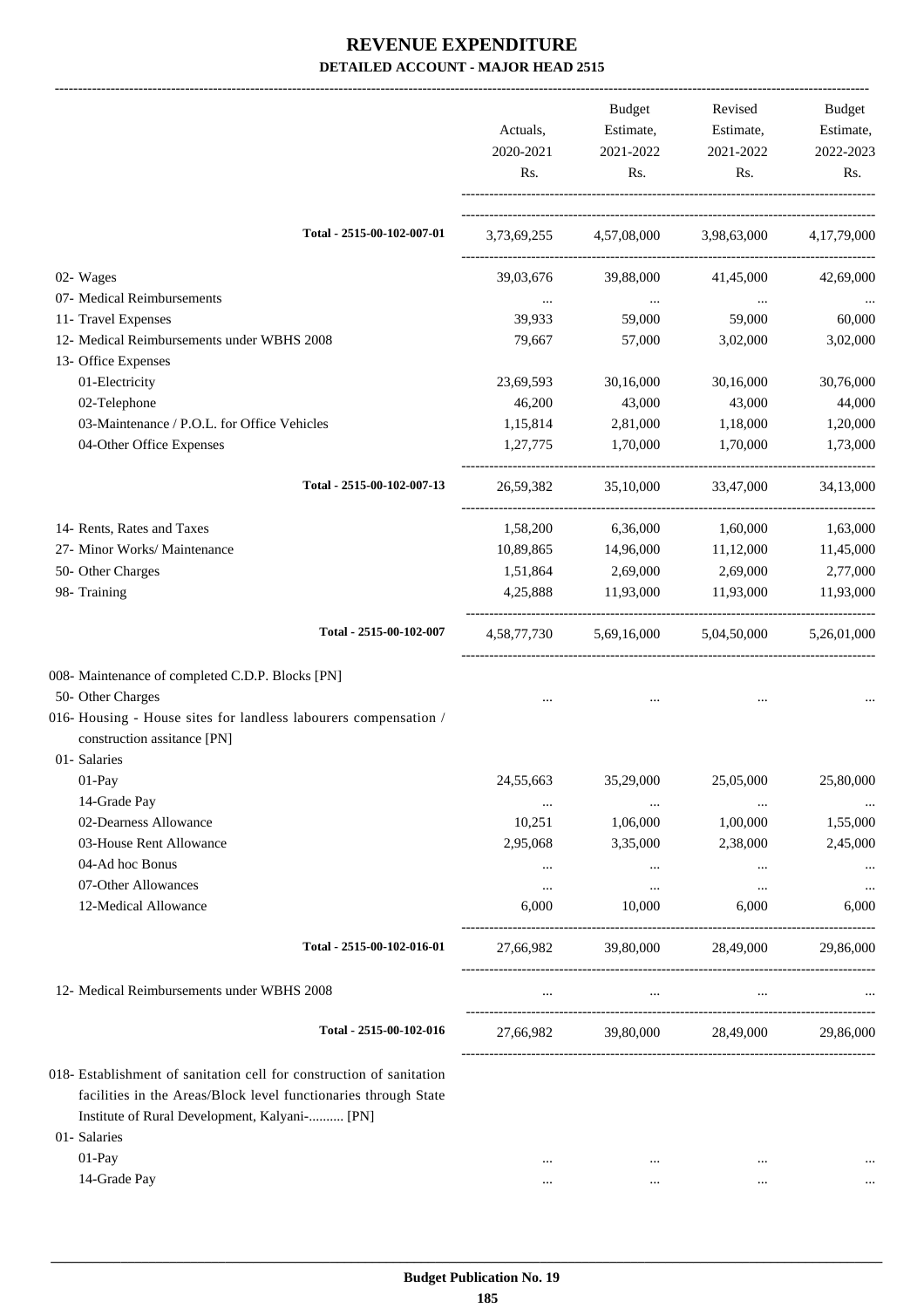|                                                                                                                                       | Actuals,<br>2020-2021<br>Rs. | Budget<br>Estimate,<br>2021-2022<br>Rs. | Revised<br>Estimate,<br>2021-2022<br>Rs.                | Budget<br>Estimate,<br>2022-2023<br>Rs. |
|---------------------------------------------------------------------------------------------------------------------------------------|------------------------------|-----------------------------------------|---------------------------------------------------------|-----------------------------------------|
| 02-Dearness Allowance                                                                                                                 | $\cdots$                     | $\cdots$                                | $\cdots$                                                |                                         |
| 03-House Rent Allowance                                                                                                               |                              | $\cdots$                                | $\cdots$                                                |                                         |
| 12-Medical Allowance                                                                                                                  | $\cdots$                     | $\cdots$                                | $\cdots$                                                |                                         |
| 02- Wages                                                                                                                             | 18,46,564                    | 19,86,000                               | 19,61,000                                               | 20,20,000                               |
| 11- Travel Expenses                                                                                                                   | $\cdots$                     | $\cdots$                                | $\cdots$                                                |                                         |
| 12- Medical Reimbursements under WBHS 2008                                                                                            |                              |                                         |                                                         |                                         |
| 13- Office Expenses                                                                                                                   |                              |                                         |                                                         |                                         |
| 02-Telephone                                                                                                                          |                              |                                         | $\ddotsc$                                               |                                         |
| 31- Grants-in-aid-GENERAL                                                                                                             |                              |                                         |                                                         |                                         |
| 02-Other Grants                                                                                                                       |                              |                                         | $\cdots$                                                |                                         |
| 36- Grants-in-aid-Salaries                                                                                                            |                              | $\cdots$                                | $\cdots$                                                |                                         |
| Total - 2515-00-102-018                                                                                                               |                              |                                         | 18,46,564 19,86,000 19,61,000                           | 20,20,000                               |
| <b>Total - Administrative Expenditure</b>                                                                                             |                              |                                         | 212,88,13,524 216,04,16,000 216,47,36,000 226,27,95,000 |                                         |
| <b>State Development Schemes</b><br>019- Converted Blocks- Provisions for providing vehicles to the<br><b>Block Dev. Offices [PN]</b> |                              |                                         |                                                         |                                         |
| 01- Salaries                                                                                                                          |                              |                                         |                                                         |                                         |
| 01-Pay<br>021-Housing- House sites for landless labourers-<br>Compensation/Construction assistance [PN]                               |                              |                                         |                                                         |                                         |
| 50- Other Charges                                                                                                                     | $\cdots$                     | 20,00,000                               | 6,67,000                                                | 21,00,000                               |
| Total - 2515-00-102-021                                                                                                               | $\cdots$                     | 20,00,000                               | 6,67,000                                                | 21,00,000                               |
| <b>Total - State Development Schemes</b>                                                                                              | $\cdots$                     | 20,00,000                               | 6,67,000                                                | 21,00,000                               |
| Total - 2515-00-102                                                                                                                   | 212,88,13,524                | 216,24,16,000                           | 216,54,03,000                                           | 226,48,95,000                           |
|                                                                                                                                       |                              |                                         |                                                         |                                         |
| Voted<br>Charged                                                                                                                      | 212,88,13,524<br>$\cdots$    | 216,24,16,000<br>$\cdots$               | 216,54,03,000<br>$\cdots$                               | 226,48,95,000                           |

### **DETAILED ACCOUNT NO. 2515-00-193 - ASSISTANCE TO NAGAR PANCHAYATS/NOTIFIED AREA COMMITTEES OR EQUIVALENT THEREOF .**

.

| 193- Assistance to Nagar Panchayats/Notified Area Committees or |             |             |             |             |
|-----------------------------------------------------------------|-------------|-------------|-------------|-------------|
| equivalent thereof                                              |             |             |             |             |
| <b>State Development Schemes</b>                                |             |             |             |             |
| 001-Assistance to GTA/Other Notified Authorities for            |             |             |             |             |
| Repair/Maintenance of Roads etc. [PN]                           |             |             |             |             |
| 31- Grants-in-aid-GENERAL                                       |             |             |             |             |
| 02-Other Grants                                                 | 1.00.00.000 | 5.18.90.000 | 1.72.97.000 | 5.44.85.000 |
|                                                                 |             |             |             |             |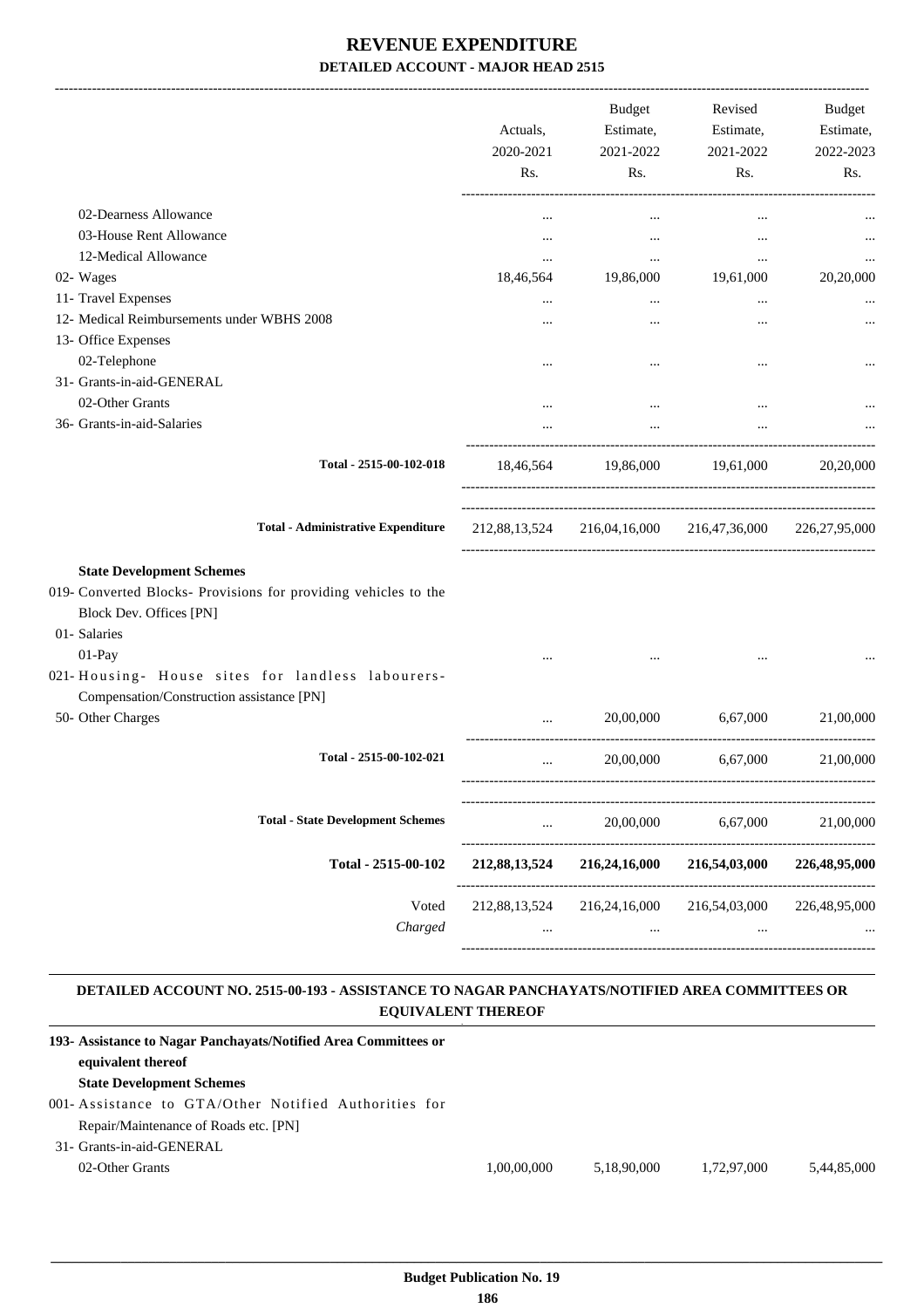|                                                                                                                                                                          |               | Budget                                                       | Revised                     | Budget        |
|--------------------------------------------------------------------------------------------------------------------------------------------------------------------------|---------------|--------------------------------------------------------------|-----------------------------|---------------|
|                                                                                                                                                                          | Actuals,      | Estimate,                                                    | Estimate,                   | Estimate,     |
|                                                                                                                                                                          | 2020-2021     | 2021-2022                                                    | 2021-2022                   | 2022-2023     |
|                                                                                                                                                                          | Rs.           | Rs.                                                          | Rs.                         | Rs.           |
| <b>Total - State Development Schemes</b>                                                                                                                                 |               | $1,00,00,000$ $5,18,90,000$ $1,72,97,000$ $5,44,85,000$      |                             |               |
|                                                                                                                                                                          |               |                                                              |                             |               |
| Total - 2515-00-193                                                                                                                                                      | 1,00,00,000   |                                                              | $5,18,90,000$ $1,72,97,000$ | 5,44,85,000   |
| Voted                                                                                                                                                                    |               | $1,00,00,000$ $5,18,90,000$ $1,72,97,000$ $5,44,85,000$      |                             |               |
| Charged                                                                                                                                                                  | $\cdots$      | <b>Section</b>                                               | $\cdots$                    |               |
|                                                                                                                                                                          |               |                                                              |                             |               |
| DETAILED ACCOUNT NO. 2515-00-196 - ASSISTANCE TO ZILLA PARISHAD / DISTRICT LEVEL PANCHAYATS                                                                              |               |                                                              |                             |               |
| 196- Assistance to Zilla Parishad / District level Panchayats<br><b>State Development Schemes</b>                                                                        |               |                                                              |                             |               |
| 001- Assistance to Zilla Parishad for implementation of PMGSY                                                                                                            |               |                                                              |                             |               |
| Scheme [PN]                                                                                                                                                              |               |                                                              |                             |               |
| 31- Grants-in-aid-GENERAL                                                                                                                                                |               |                                                              |                             |               |
| 02-Other Grants                                                                                                                                                          | 225,00,00,000 | 1031,00,00,000                                               | 300,00,00,000               | 704,00,00,000 |
| Total - 2515-00-196-001                                                                                                                                                  |               | 225,00,00,000 1031,00,00,000 300,00,00,000                   |                             | 704,00,00,000 |
| 002- Assistance to Zilla Parishads for meeting the critical gap in rural<br>development schemes and other development programmes for<br><b>Backward Rural Areas [PN]</b> |               |                                                              |                             |               |
| 31- Grants-in-aid-GENERAL                                                                                                                                                |               |                                                              |                             |               |
| 02-Other Grants                                                                                                                                                          | 1.23,00,000   | 4,00,00,000                                                  | 1,33,33,000                 | 4.20.00.000   |
| Total - 2515-00-196-002                                                                                                                                                  |               | $1,23,00,000$ $4,00,00,000$ $1,33,33,000$ $4,20,00,000$      |                             |               |
| 009- Assistance to Zila Parishads for Repair/Maintenance of Roads<br>etc. [PN]                                                                                           |               |                                                              |                             |               |
| 31- Grants-in-aid-GENERAL                                                                                                                                                |               |                                                              |                             |               |
| 02-Other Grants                                                                                                                                                          | 575,00,00,000 | 663,00,00,000                                                | 221,00,00,000               | 696,15,00,000 |
| Total - 2515-00-196-009                                                                                                                                                  | 575,00,00,000 | 663,00,00,000                                                | 221,00,00,000               | 696,15,00,000 |
|                                                                                                                                                                          |               |                                                              |                             |               |
| <b>Total - State Development Schemes</b>                                                                                                                                 |               | 801,23,00,000  1698,00,00,000  522,33,33,000  1404,35,00,000 |                             |               |
|                                                                                                                                                                          |               |                                                              |                             |               |
| <b>State Development Schemes</b>                                                                                                                                         |               |                                                              |                             |               |
| 003- Grants to Panchayat Bodies as per recommendation of third State<br>Finance Commission (GLB) [PN]                                                                    |               |                                                              |                             |               |
| 31- Grants-in-aid-GENERAL                                                                                                                                                |               |                                                              |                             |               |
| 02-Other Grants                                                                                                                                                          | $\cdots$      |                                                              | $\cdots$                    |               |
| 015- Grants to Panchayat Bodies as per recommendation of Fourth<br>State Finance Commission (GLB) [PN]                                                                   |               |                                                              |                             |               |
| 31- Grants-in-aid-GENERAL                                                                                                                                                |               |                                                              |                             |               |
| 02-Other Grants                                                                                                                                                          | 21,41,00,000  | 93,40,00,000                                                 | 21,41,00,000                |               |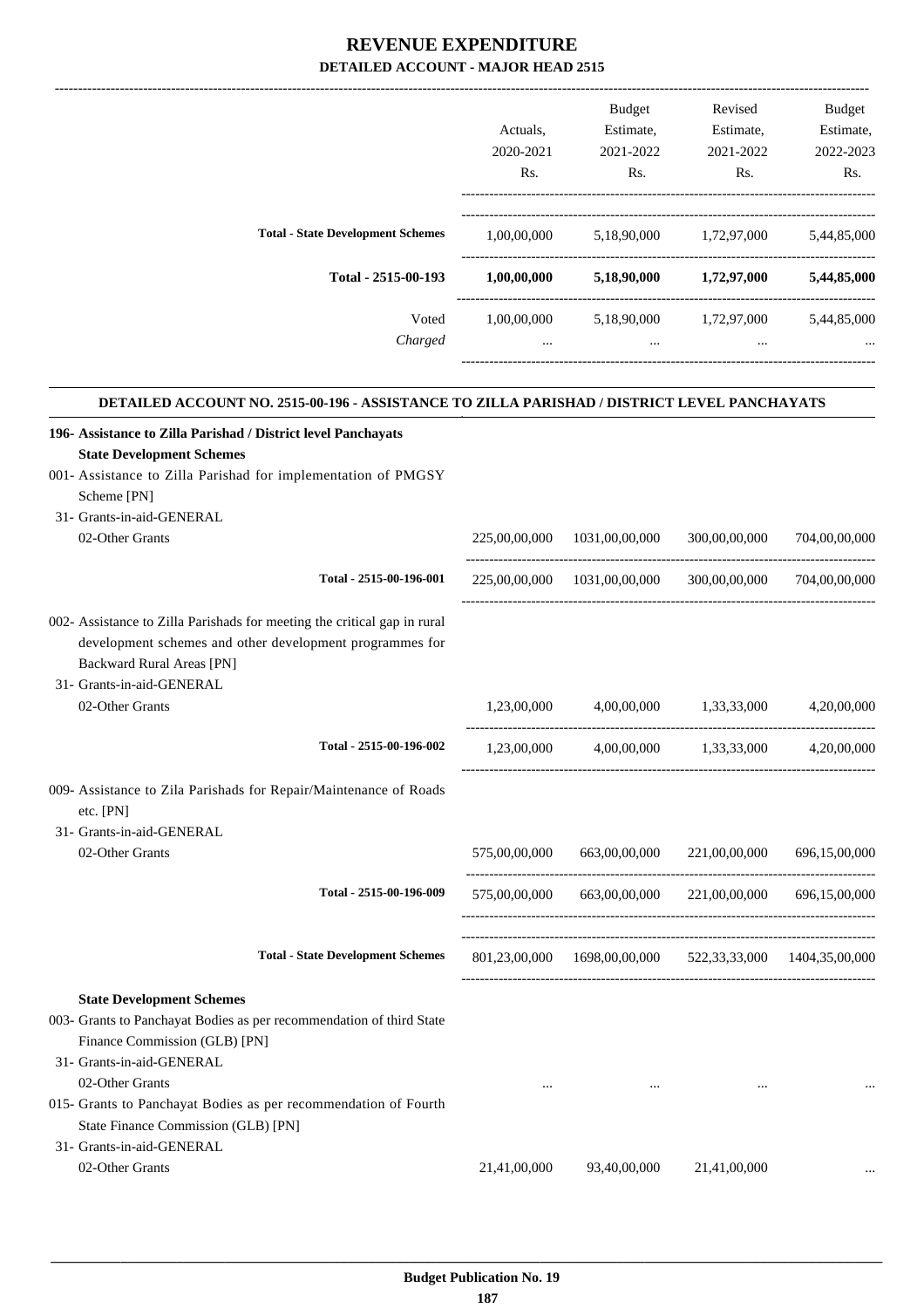|                                                                                                                                         | Actuals,<br>2020-2021<br>Rs.         | <b>Budget</b><br>Estimate,<br>2021-2022<br>Rs.                                                                      | Revised<br>Estimate,<br>2021-2022<br>Rs. | Budget<br>Estimate,<br>2022-2023<br>Rs. |
|-----------------------------------------------------------------------------------------------------------------------------------------|--------------------------------------|---------------------------------------------------------------------------------------------------------------------|------------------------------------------|-----------------------------------------|
| Total - 2515-00-196-015                                                                                                                 |                                      | 21,41,00,000 93,40,00,000 21,41,00,000                                                                              |                                          |                                         |
| 021- Grants to Panchayat Bodies on account of State Finance<br>Commission (GLB) [PN]                                                    |                                      |                                                                                                                     |                                          |                                         |
| 31- Grants-in-aid-GENERAL<br>02-Other Grants                                                                                            | $\cdots$                             | $\cdots$                                                                                                            | $\cdots$                                 | 96,40,00,000                            |
| Total - 2515-00-196-021                                                                                                                 | $\cdots$                             | $\cdots$                                                                                                            | $\cdots$                                 | 96,40,00,000                            |
| <b>Total - State Development Schemes</b>                                                                                                |                                      | 21,41,00,000 93,40,00,000 21,41,00,000 96,40,00,000                                                                 |                                          |                                         |
| <b>State Development Schemes</b><br>006- Nirmal Bharat Abhiyan (NBA)(State Share) (OCASPS) [PN]<br>31- Grants-in-aid-GENERAL            |                                      |                                                                                                                     |                                          |                                         |
| 02-Other Grants                                                                                                                         | 100,00,00,000                        | 80,00,00,000                                                                                                        | 66,66,67,000                             | 228,69,00,000                           |
| Total - 2515-00-196-006                                                                                                                 | 100,00,00,000                        |                                                                                                                     | 80,00,00,000 66,66,67,000 228,69,00,000  |                                         |
| 007- Pradhan Mantri Gram Sadak Yojana(PMGSY)(State Share)<br>(OCASPS) [PN]                                                              |                                      |                                                                                                                     |                                          |                                         |
| 31- Grants-in-aid-GENERAL<br>02-Other Grants                                                                                            | $\cdots$                             | 2,00,00,000                                                                                                         | $\ddots$                                 | 2,10,00,000                             |
| Total - 2515-00-196-007                                                                                                                 | $\cdots$                             | 2,00,00,000                                                                                                         | $\cdots$ . The same of $\cdots$          | 2,10,00,000                             |
| 019- SBM-Rural; Extra Budgetary Resources (EBR)(State Share)<br>(OCASPS) [PN]                                                           |                                      |                                                                                                                     |                                          |                                         |
| 31- Grants-in-aid-GENERAL<br>02-Other Grants                                                                                            |                                      | and the contract of the contract of the contract of the contract of the contract of the contract of the contract of |                                          |                                         |
| <b>Total - State Development Schemes</b>                                                                                                |                                      | $100,00,00,000$ $82,00,00,000$ $66,66,67,000$ $230,79,00,000$                                                       |                                          |                                         |
| <b>State Development Schemes (Central Assistance)</b><br>004- Pradhan Mantri Gram Sadak Yojana (PMGSY) (Central Share)<br>(OCASPS) [PN] |                                      |                                                                                                                     |                                          |                                         |
| 31- Grants-in-aid-GENERAL<br>02-Other Grants                                                                                            | $\cdots$                             |                                                                                                                     | $4,00,00,000$                            | 4,20,00,000                             |
| Total - 2515-00-196-004                                                                                                                 | $\cdots$ . The set of $\mathbb{R}^n$ | 4,00,00,000                                                                                                         | --------------------------------------   | 4,20,00,000                             |
| 005- Nirmal Bharat Abhiyan (NBA)(Central Share) (OCASPS) [PN]                                                                           |                                      |                                                                                                                     |                                          |                                         |
| 31- Grants-in-aid-GENERAL<br>02-Other Grants                                                                                            | 167,55,14,000                        | 190,00,00,000                                                                                                       | $\cdots$                                 | 344,00,00,000                           |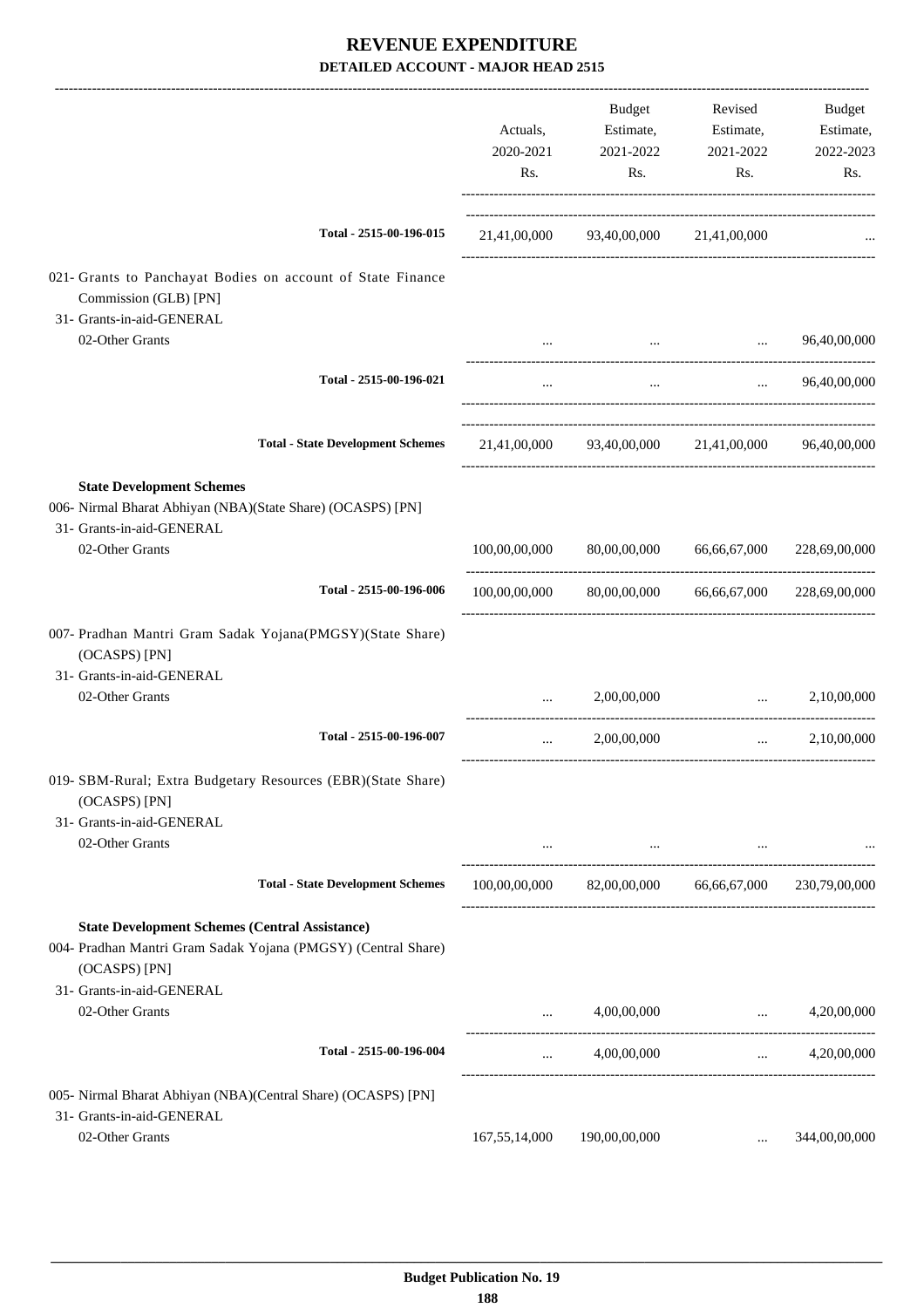|                                                                                                                                                                                                                              | Actuals,<br>2020-2021<br>Rs. | Budget<br>Estimate,<br>2021-2022<br>Rs.                    | Revised<br>Estimate,<br>2021-2022<br>Rs. | Budget<br>Estimate,<br>2022-2023<br>Rs. |
|------------------------------------------------------------------------------------------------------------------------------------------------------------------------------------------------------------------------------|------------------------------|------------------------------------------------------------|------------------------------------------|-----------------------------------------|
| Total - 2515-00-196-005                                                                                                                                                                                                      |                              | 167,55,14,000 190,00,00,000  344,00,00,000                 |                                          |                                         |
| 018- SBM-Rural; Extra Budgetary Resources (EBR)(Central Share)<br>(OCASPS) [PN]<br>31- Grants-in-aid-GENERAL                                                                                                                 |                              |                                                            |                                          |                                         |
| 02-Other Grants                                                                                                                                                                                                              |                              |                                                            |                                          |                                         |
| 020- SBM-Rural; World Bank Performance Based Incentive Grant<br>(Central Share) (OCASPS) [PN]                                                                                                                                |                              |                                                            |                                          |                                         |
| 31- Grants-in-aid-GENERAL                                                                                                                                                                                                    |                              |                                                            |                                          |                                         |
| 02-Other Grants                                                                                                                                                                                                              |                              |                                                            |                                          |                                         |
| <b>Total - State Development Schemes (Central Assistance)</b>                                                                                                                                                                |                              | 167,55,14,000 194,00,00,000                                |                                          | $\ldots$ 348,20,00,000                  |
| <b>State Development Schemes (Central Assistance)</b><br>013- Grants from Finance Commission (FC) [PN]<br>31- Grants-in-aid-GENERAL<br>02-Other Grants<br>014- Assistance to RLBs as Basic Grants as recommended by the 14th |                              |                                                            |                                          |                                         |
| Finance Commission (14-FC) (14-FC-R) [PN]<br>31- Grants-in-aid-GENERAL<br>02-Other Grants<br>016- Assistance to RLB's as Basic Grants (Untied) as recommended<br>by 15th Finance Commission (FC-XV) (15-FC) [PN]             |                              |                                                            |                                          |                                         |
| 31- Grants-in-aid-GENERAL                                                                                                                                                                                                    |                              |                                                            |                                          |                                         |
| 02-Other Grants                                                                                                                                                                                                              | 165,45,00,000                | 195,66,00,000                                              | 264,00,00,000                            | 202,68,00,000                           |
| Total - 2515-00-196-016                                                                                                                                                                                                      |                              | 165,45,00,000  195,66,00,000  264,00,00,000  202,68,00,000 |                                          |                                         |
| 017- Assistance to RLBs as Tied Grants under the recommendation of<br>15th Finance Commission (FC-XV) (15-FC) [PN]<br>31- Grants-in-aid-GENERAL                                                                              |                              |                                                            |                                          |                                         |
| 02-Other Grants                                                                                                                                                                                                              | 165,45,00,000                | 293,49,00,000                                              | 313,49,00,000                            | 304,02,00,000                           |
| Total - 2515-00-196-017                                                                                                                                                                                                      | 165,45,00,000                | 293,49,00,000                                              | 313,49,00,000                            | 304,02,00,000                           |
| <b>Total - State Development Schemes (Central Assistance)</b>                                                                                                                                                                | 330,90,00,000                | 489,15,00,000                                              | 577,49,00,000                            | 506,70,00,000                           |
| Total - 2515-00-196                                                                                                                                                                                                          |                              | 1421,09,14,000 2556,55,00,000 1187,90,00,000               |                                          | 2586,44,00,000                          |
| Voted<br>Charged                                                                                                                                                                                                             | $\cdots$                     | 1421,09,14,000 2556,55,00,000 1187,90,00,000<br>$\cdots$   | $\cdots$                                 | 2586,44,00,000                          |

#### **DETAILED ACCOUNT NO. 2515-00-197 - ASSISTANCE TO BLOCK PANCHAYATS .**

**197- Assistance to Block Panchayats**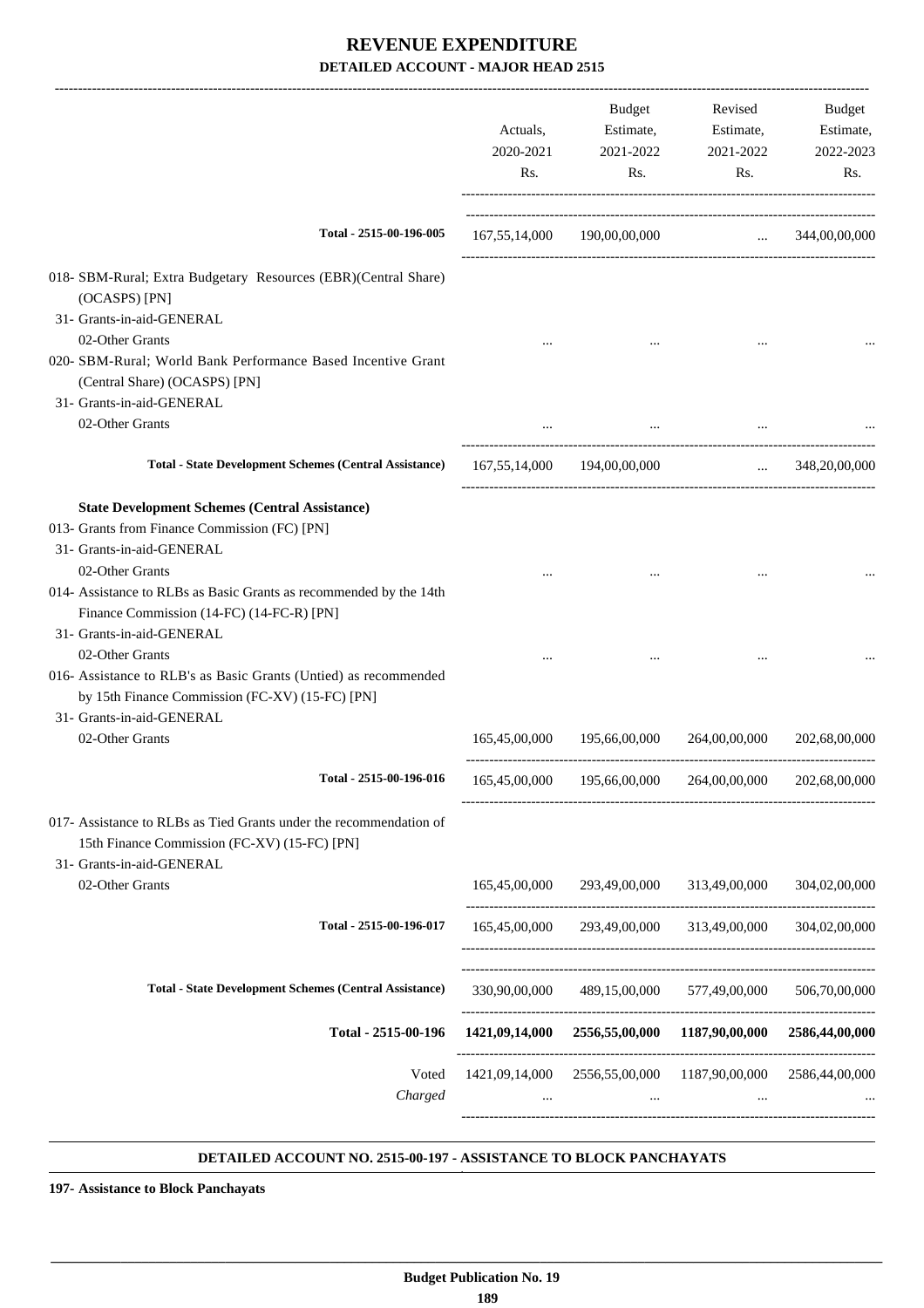|                                                                                                                                                                                                       | Actuals,<br>2020-2021<br>Rs. | Budget<br>Estimate,<br>2021-2022<br>Rs.      | Revised<br>Estimate,<br>2021-2022<br>Rs.                | Budget<br>Estimate,<br>2022-2023<br>Rs. |
|-------------------------------------------------------------------------------------------------------------------------------------------------------------------------------------------------------|------------------------------|----------------------------------------------|---------------------------------------------------------|-----------------------------------------|
| <b>State Development Schemes</b>                                                                                                                                                                      |                              |                                              |                                                         |                                         |
| 001- Grant to Panchayat Bodies as per recommendation of third State                                                                                                                                   |                              |                                              |                                                         |                                         |
| Finance Commission (GLB) [PN]<br>31- Grants-in-aid-GENERAL                                                                                                                                            |                              |                                              |                                                         |                                         |
| 02-Other Grants                                                                                                                                                                                       |                              |                                              |                                                         |                                         |
| 007- Grants to Panchayat Bodies as per recommendation of Fourth<br>State Finance Commission (GLB) [PN]                                                                                                |                              |                                              |                                                         |                                         |
| 31- Grants-in-aid-GENERAL                                                                                                                                                                             |                              |                                              |                                                         |                                         |
| 02-Other Grants                                                                                                                                                                                       |                              | $21,41,00,000$ $93,40,00,000$ $21,41,00,000$ |                                                         |                                         |
| Total - 2515-00-197-007                                                                                                                                                                               |                              | 21,41,00,000 93,40,00,000 21,41,00,000       |                                                         |                                         |
| 015- Grants to Panchayat Bodies on account of State Finance<br>Commission (GLB) [PN]<br>31- Grants-in-aid-GENERAL                                                                                     |                              |                                              |                                                         |                                         |
| 02-Other Grants                                                                                                                                                                                       |                              |                                              | $\ddots$                                                | 96,40,00,000                            |
|                                                                                                                                                                                                       |                              |                                              |                                                         |                                         |
| Total - 2515-00-197-015                                                                                                                                                                               | $\cdots$                     |                                              | and the state of the state of the                       | $\ldots$ 96,40,00,000                   |
| <b>Total - State Development Schemes</b>                                                                                                                                                              |                              |                                              | 21,41,00,000 93,40,00,000 21,41,00,000 96,40,00,000     |                                         |
| <b>State Development Schemes (Central Assistance)</b><br>005- Assistance to RLBs as Basic Grants as recommended by the 14th<br>Finance Commission (14-FC) (14-FC-R) [PN]<br>31- Grants-in-aid-GENERAL |                              |                                              |                                                         |                                         |
| 02-Other Grants<br>009- Assistance to RLB's as Basic Grants (Untied) as recommended<br>by 15th Finance Commission (FC-XV) (15-FC) [PN]                                                                |                              |                                              |                                                         |                                         |
| 31- Grants-in-aid-GENERAL<br>02-Other Grants                                                                                                                                                          | 165,45,00,000                | 195,66,00,000                                | 264,00,00,000                                           | 202,68,00,000                           |
| Total - 2515-00-197-009                                                                                                                                                                               |                              | 165,45,00,000 195,66,00,000                  | 264,00,00,000                                           | 202,68,00,000                           |
| 010- Assistance to RLBs as Tied Grants under the recommendation of<br>15th Finance Commission (FC-XV) (15-FC) [PN]<br>31- Grants-in-aid-GENERAL                                                       |                              |                                              |                                                         |                                         |
| 02-Other Grants                                                                                                                                                                                       |                              | 165,45,00,000 293,49,00,000                  | 313,00,00,000                                           | 304,02,00,000                           |
| Total - 2515-00-197-010                                                                                                                                                                               |                              |                                              | 165,45,00,000 293,49,00,000 313,00,00,000 304,02,00,000 |                                         |
| 011- Assistance for Diagnostic Infrastructure to PHCs under the<br>recommendation of 15th Finance Commission (FC-XV) (15-FC)<br>[PN]                                                                  |                              |                                              |                                                         |                                         |
| 31- Grants-in-aid-GENERAL                                                                                                                                                                             |                              |                                              |                                                         |                                         |
| 02-Other Grants                                                                                                                                                                                       | $\cdots$                     | 106,02,00,000                                |                                                         |                                         |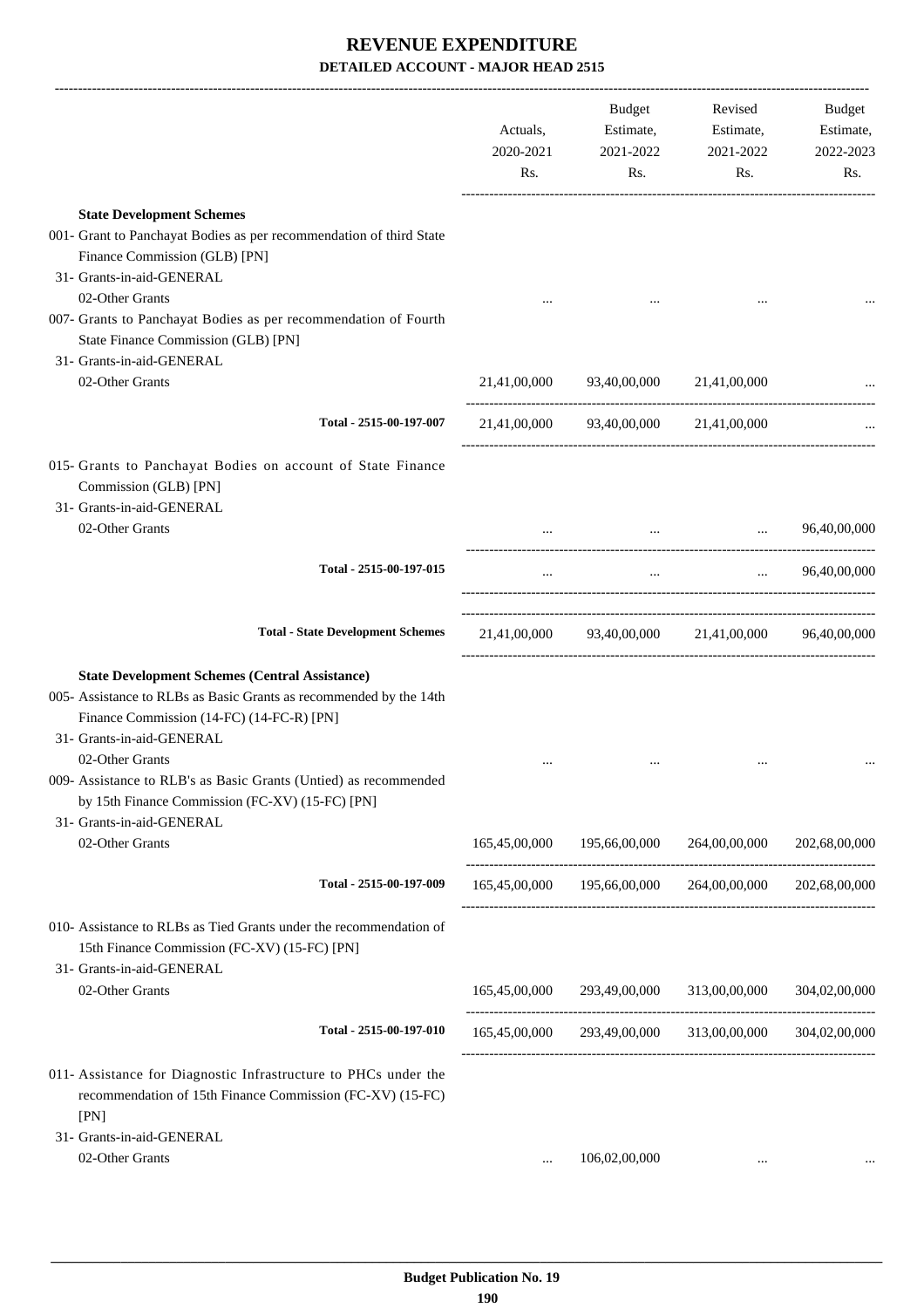|                                                                                                                                                                                                             | Actuals,<br>2020-2021<br>Rs. | Budget<br>Estimate,<br>2021-2022<br>Rs. | Revised<br>Estimate,<br>2021-2022<br>Rs. | Budget<br>Estimate,<br>2022-2023<br>Rs. |
|-------------------------------------------------------------------------------------------------------------------------------------------------------------------------------------------------------------|------------------------------|-----------------------------------------|------------------------------------------|-----------------------------------------|
| Total - 2515-00-197-011                                                                                                                                                                                     | $\cdots$                     | 106,02,00,000                           | $\cdots$                                 |                                         |
| 012- Assistance for Block Level Public Health Units under the<br>recommendation of 15th Finance Commission (FC-XV) (15-FC)<br>[PN]                                                                          |                              |                                         |                                          |                                         |
| 31- Grants-in-aid-GENERAL<br>02-Other Grants                                                                                                                                                                |                              | 69,22,00,000                            |                                          |                                         |
| Total - 2515-00-197-012                                                                                                                                                                                     | $\cdots$                     | 69,22,00,000                            | $\cdots$                                 |                                         |
| 013- Assistance for Building-less PHCs & CHCs under<br>recommendation of 15th Finance Commission (FC-XV) (15-FC)<br>[PN]<br>31- Grants-in-aid-GENERAL                                                       |                              |                                         |                                          |                                         |
| 02-Other Grants                                                                                                                                                                                             | $\cdots$                     | 8,66,00,000                             | 17,00,00,000 17,00,00,000                |                                         |
| Total - 2515-00-197-013                                                                                                                                                                                     | $\cdots$                     |                                         | 8,66,00,000 17,00,00,000 17,00,00,000    |                                         |
| 014- Assistance for Conversion of Rural PHCs into Health and<br>Wellness Centres as recommended by the 15th Finance<br>Commission (FC-XV) (15-FC) [PN]<br>31- Grants-in-aid-GENERAL                         |                              |                                         |                                          |                                         |
| 02-Other Grants                                                                                                                                                                                             |                              | 34,06,00,000                            | 15,00,00,000                             | 15,00,00,000                            |
| Total - 2515-00-197-014                                                                                                                                                                                     |                              |                                         | 34,06,00,000 15,00,00,000                | 15,00,00,000                            |
| <b>Total - State Development Schemes (Central Assistance)</b>                                                                                                                                               | 330,90,00,000                | 707,11,00,000                           | 609,00,00,000                            | 538,70,00,000                           |
| Total - 2515-00-197                                                                                                                                                                                         | 352,31,00,000                | 800,51,00,000                           | 630,41,00,000                            | 635,10,00,000                           |
| Voted<br>Charged                                                                                                                                                                                            | 352,31,00,000                | 800,51,00,000                           | 630,41,00,000                            | 635,10,00,000                           |
| DETAILED ACCOUNT NO. 2515-00-198 - ASSISTANCE TO GRAM PANCHAYATS                                                                                                                                            |                              |                                         |                                          |                                         |
| 198- Assistance to Gram Panchayats<br><b>State Development Schemes</b><br>001- Grant to Panchayat Bodies as per recommendation of third State<br>Finance Commission (GLB) [PN]<br>31- Grants-in-aid-GENERAL |                              |                                         |                                          |                                         |
| 02-Other Grants<br>008- Grants to Panchayat Bodies as per recommendation of Fourth<br>State Finance Commission (GLB) [PN]<br>31- Grants-in-aid-GENERAL<br>02-Other Grants                                   | 32,11,00,000                 | 140,40,00,000                           | 32,11,00,000                             |                                         |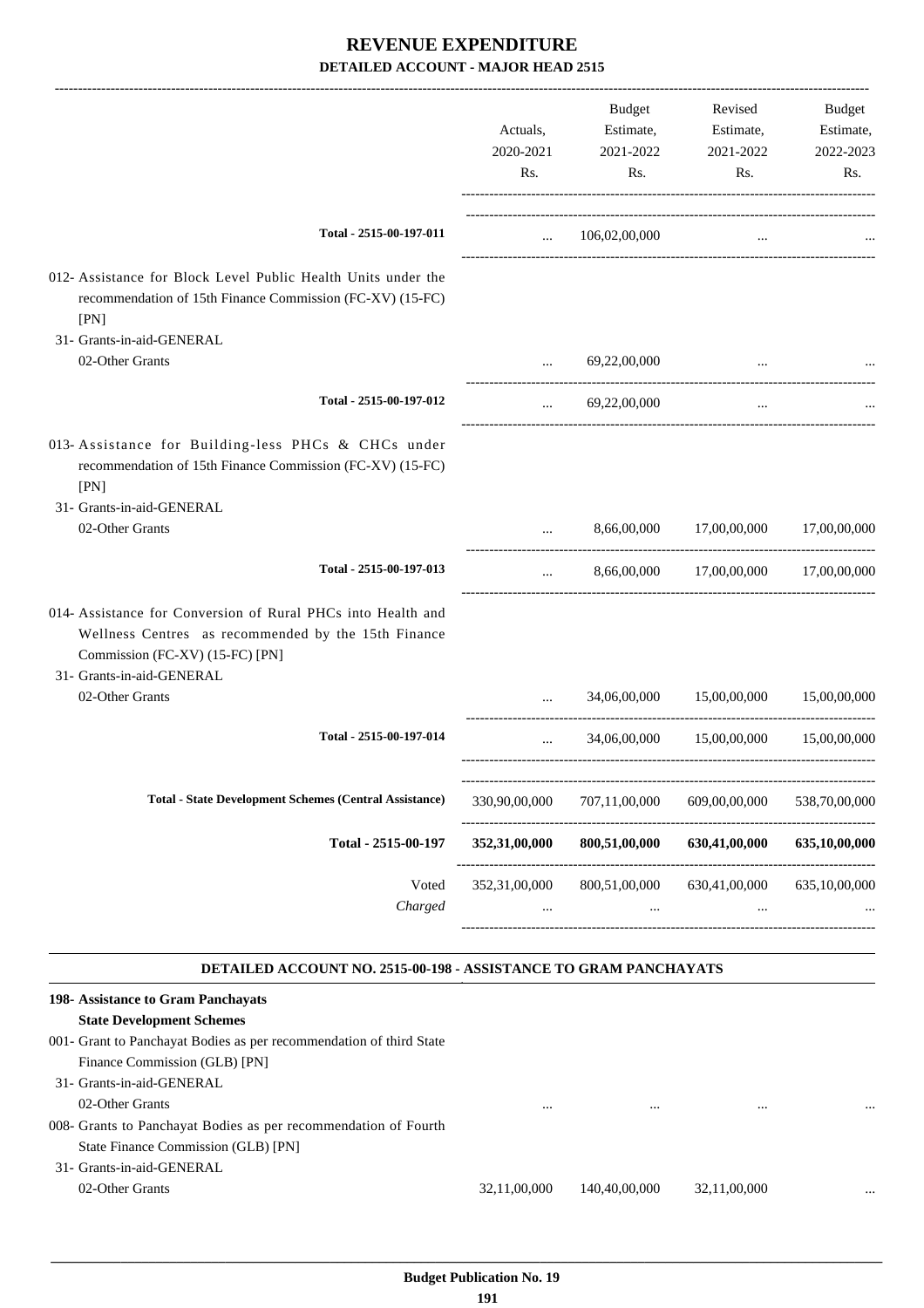|                                                                                                                                                     | Actuals,<br>2020-2021<br>Rs. | Budget<br>Estimate,<br>2021-2022<br>Rs. | Revised<br>Estimate,<br>2021-2022<br>Rs.                   | Budget<br>Estimate,<br>2022-2023<br>Rs. |
|-----------------------------------------------------------------------------------------------------------------------------------------------------|------------------------------|-----------------------------------------|------------------------------------------------------------|-----------------------------------------|
| Total - 2515-00-198-008                                                                                                                             |                              | 32,11,00,000 140,40,00,000 32,11,00,000 |                                                            |                                         |
| 015- Grants to Panchayat Bodies on account of State Finance<br>Commission (GLB) [PN]<br>31- Grants-in-aid-GENERAL                                   |                              |                                         |                                                            |                                         |
| 02-Other Grants                                                                                                                                     | $\cdots$                     | $\ddots$                                | $\cdots$                                                   | 140,40,00,000                           |
| Total - 2515-00-198-015                                                                                                                             | $\ldots$                     | $\cdots$                                | $\mathbf{r}$ and $\mathbf{r}$ and $\mathbf{r}$             | 140,40,00,000                           |
| <b>Total - State Development Schemes</b>                                                                                                            |                              |                                         | 32,11,00,000 140,40,00,000 32,11,00,000 140,40,00,000      |                                         |
| <b>State Development Schemes (Central Assistance)</b>                                                                                               |                              |                                         |                                                            |                                         |
| 005- Assistance to RLBs as Basic Grants as recommended by the 14th<br>Finance Commission (14-FC) (14-FC-R) [PN]<br>31- Grants-in-aid-GENERAL        |                              |                                         |                                                            |                                         |
| 02-Other Grants                                                                                                                                     |                              |                                         |                                                            |                                         |
| 006- General Performance Grant as recommended by the 14th Finance<br>Commission(14th-FC) (14-FC-R) [PN]<br>31- Grants-in-aid-GENERAL                |                              |                                         |                                                            |                                         |
| 02-Other Grants<br>009- Grant from Finance Commission for RLBs (FC) [PN]<br>31- Grants-in-aid-GENERAL                                               | $\cdots$                     |                                         |                                                            |                                         |
| 02-Other Grants<br>010- Assistance to RLB's as Basic Grants (Untied) as recommended<br>by 15th Finance Commission (FC-XV) (15-FC) [PN]              |                              |                                         |                                                            |                                         |
| 31- Grants-in-aid-GENERAL<br>02-Other Grants                                                                                                        | 772,10,00,000                |                                         | 913,08,00,000 1229,00,00,000                               | 945,84,00,000                           |
| Total - 2515-00-198-010                                                                                                                             |                              |                                         | 772,10,00,000 913,08,00,000 1229,00,00,000 945,84,00,000   |                                         |
| 011- Assistance to RLBs as Tied Grants under the recommendation of<br>15th Finance Commission (FC-XV) (15-FC) [PN]<br>31- Grants-in-aid-GENERAL     |                              |                                         |                                                            |                                         |
| 02-Other Grants                                                                                                                                     |                              |                                         | 772,10,00,000 1369,62,00,000 1457,00,00,000 1418,76,00,000 |                                         |
| Total - 2515-00-198-011                                                                                                                             |                              |                                         | 772,10,00,000 1369,62,00,000 1457,00,00,000 1418,76,00,000 |                                         |
| 012- Assistance for Diagnostic Infrastructure to Health Sub Centres<br>under the recommendation of 15th Finance Commission (FC-<br>XV) (15-FC) [PN] |                              |                                         |                                                            |                                         |
| 31- Grants-in-aid-GENERAL<br>02-Other Grants                                                                                                        |                              | 97,39,00,000                            | $\cdots$                                                   |                                         |
| Total - 2515-00-198-012                                                                                                                             | $\cdots$                     | 97,39,00,000                            | $\cdots$                                                   |                                         |
|                                                                                                                                                     |                              |                                         |                                                            |                                         |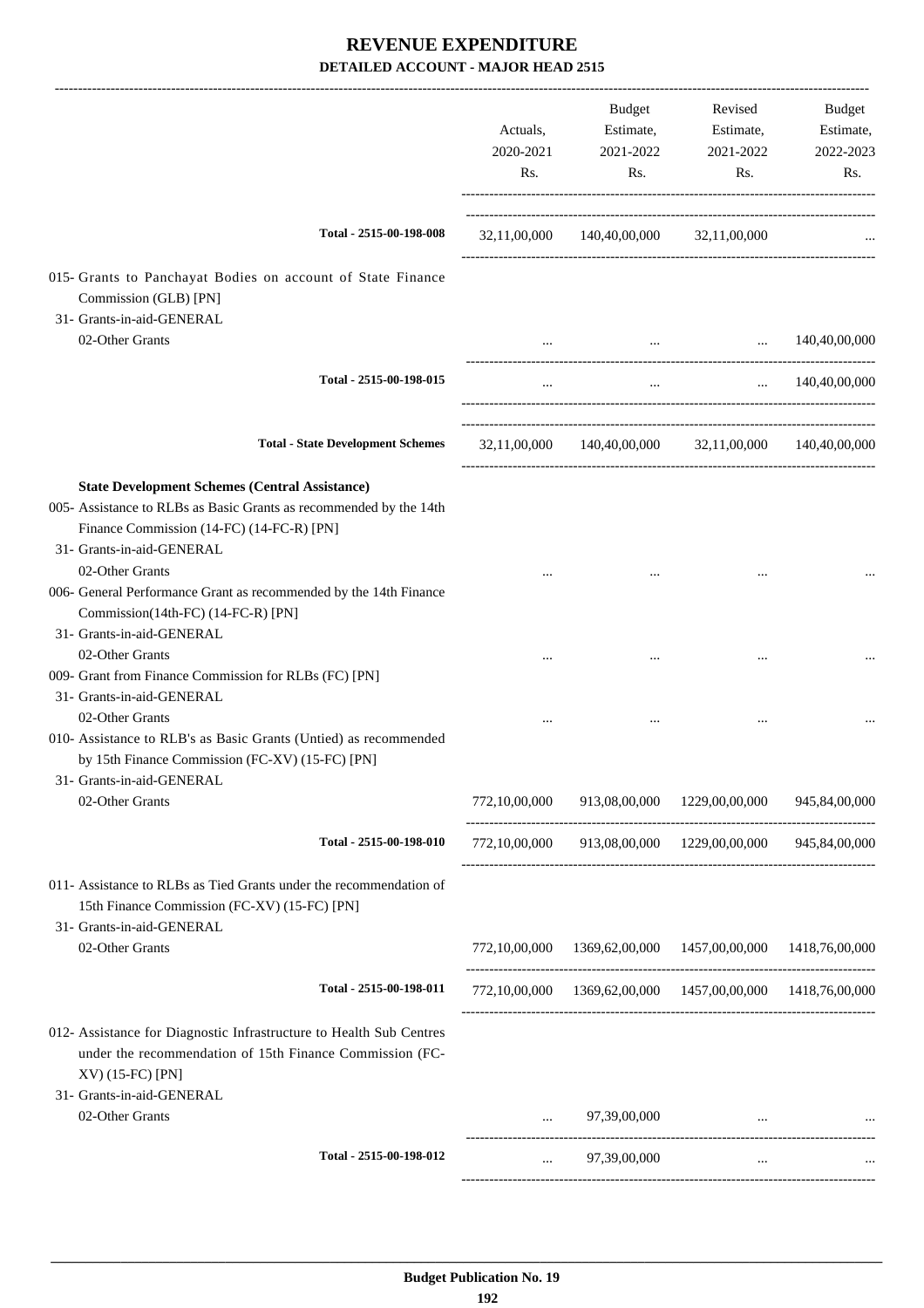|                                                                                                                                                                                                   | Actuals,<br>2020-2021<br>Rs. | Budget<br>Estimate,<br>2021-2022<br>Rs. | Revised<br>Estimate,<br>2021-2022<br>Rs.                                | Budget<br>Estimate,<br>2022-2023<br>Rs. |
|---------------------------------------------------------------------------------------------------------------------------------------------------------------------------------------------------|------------------------------|-----------------------------------------|-------------------------------------------------------------------------|-----------------------------------------|
| 013- Assistance for Building-less Health Sub Centres under<br>recommendation of 15th Finance Commission (FC-XV) (15-FC)<br>[PN]                                                                   |                              |                                         |                                                                         |                                         |
| 31- Grants-in-aid-GENERAL<br>02-Other Grants                                                                                                                                                      | $\cdots$                     | 40,38,00,000                            | 33,04,00,000                                                            | 33,04,00,000                            |
| Total - 2515-00-198-013                                                                                                                                                                           | $\cdots$                     |                                         | 40,38,00,000 33,04,00,000                                               | 33,04,00,000                            |
| 014- Assistance for Conversion of Rural Health Sub Centres into<br>Health and Wellness Centres as recommended by the 15th<br>Finance Commission (FC-XV) (15-FC) [PN]<br>31- Grants-in-aid-GENERAL |                              |                                         |                                                                         |                                         |
| 02-Other Grants                                                                                                                                                                                   | $\cdots$                     |                                         | 158,92,00,000 30,72,78,000                                              | 30,72,78,000                            |
| Total - 2515-00-198-014                                                                                                                                                                           | $\cdots$                     |                                         | 158,92,00,000 30,72,78,000                                              | 30,72,78,000                            |
| <b>Total - State Development Schemes (Central Assistance)</b>                                                                                                                                     |                              |                                         | 1544, 20, 00, 000 2579, 39, 00, 000 2749, 76, 78, 000 2428, 36, 78, 000 |                                         |
| Total - 2515-00-198                                                                                                                                                                               |                              |                                         | 1576,31,00,000 2719,79,00,000 2781,87,78,000 2568,76,78,000             |                                         |
| Voted<br>Charged                                                                                                                                                                                  | $\ddots$                     | $\cdots$                                | 1576,31,00,000 2719,79,00,000 2781,87,78,000 2568,76,78,000<br>$\ddots$ |                                         |
| DETAILED ACCOUNT NO. 2515-00-789 - SPECIAL COMPONENT PLAN FOR SCHEDULED CASTES                                                                                                                    |                              |                                         |                                                                         |                                         |
| 789- Special Component Plan for Scheduled Castes<br><b>State Development Schemes</b><br>001- Scheme under RIDF (RIDF) [PN]<br>35- Grants for creation of Capital Assets                           | $\cdots$                     | $\cdots$                                | $\cdots$                                                                |                                         |
| 004- Grants to Panchayat bodies as per recommendation of third State<br>Finance Commission (GLB) [PN]<br>31- Grants-in-aid-GENERAL<br>02-Other Grants                                             | $\cdots$                     | $\cdots$                                | $\cdots$                                                                |                                         |
| 018- Grants to Panchayat Bodies as per recommendation of Fourth<br>State Finance Commission (GLB) [PN]<br>31- Grants-in-aid-GENERAL<br>02-Other Grants                                            | 46,83,00,000                 |                                         | 203,40,00,000 46,83,00,000                                              |                                         |
| Total - 2515-00-789-018                                                                                                                                                                           | 46,83,00,000                 |                                         | 203,40,00,000 46,83,00,000                                              |                                         |
| 022- Grants to Panchayat Bodies on account of State Finance<br>Commission (GLB) [PN]<br>31- Grants-in-aid-GENERAL<br>02-Other Grants                                                              | $\cdots$                     | $\cdots$                                | $\cdots$                                                                | 203,40,00,000                           |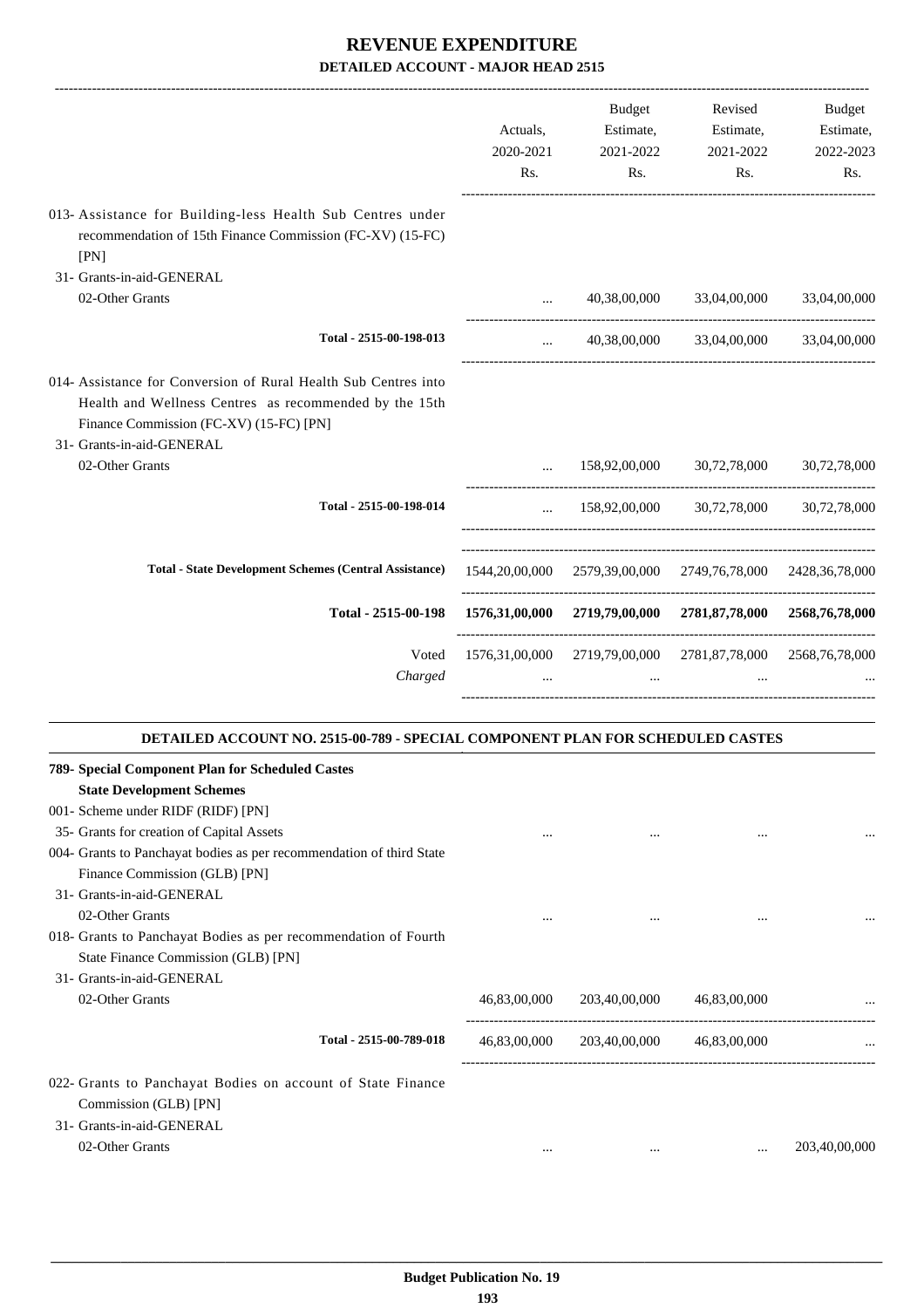|                                                                                                                                                                                                                                                                                                       | Actuals,<br>2020-2021<br>Rs. | Budget<br>Estimate,<br>2021-2022<br>Rs.               | Revised<br>Estimate,<br>2021-2022<br>Rs.                    | Budget<br>Estimate,<br>2022-2023<br>Rs. |
|-------------------------------------------------------------------------------------------------------------------------------------------------------------------------------------------------------------------------------------------------------------------------------------------------------|------------------------------|-------------------------------------------------------|-------------------------------------------------------------|-----------------------------------------|
| Total - 2515-00-789-022                                                                                                                                                                                                                                                                               | $\cdots$                     | $\ldots$ $203,40,00,000$                              |                                                             |                                         |
| <b>Total - State Development Schemes</b>                                                                                                                                                                                                                                                              |                              | 46,83,00,000 203,40,00,000 46,83,00,000 203,40,00,000 |                                                             |                                         |
| <b>State Development Schemes</b><br>007- Rajiv Gandhi Panchayat Sashaktikaran Abhiyan (State Share)<br>(OCASPS) [PN]<br>31- Grants-in-aid-GENERAL                                                                                                                                                     |                              |                                                       |                                                             |                                         |
| 02-Other Grants<br>010- Nirmal Bharat Abhiyan (NBA)(State Share) (OCASPS) [PN]<br>31- Grants-in-aid-GENERAL                                                                                                                                                                                           |                              |                                                       |                                                             |                                         |
| 02-Other Grants                                                                                                                                                                                                                                                                                       |                              | 50,00,00,000                                          |                                                             | $\ldots$ 138,00,00,000                  |
| Total - 2515-00-789-010                                                                                                                                                                                                                                                                               | $\cdots$                     | 50,00,00,000                                          | $\mathbf{r}$ , and the state of $\mathbf{r}$                | 138,00,00,000                           |
| 012- World Bank Assisted "Institutional Strengthening of Gram<br>Panchayats Project -II(ISGP-II)" in West Bengal(EAP) (State<br>Share) (EAP) [PN]<br>35- Grants for creation of Capital Assets<br>014- Implementation of Shyama Prasad Mukherji Rurban Mission<br>(SPMRM) (State Share) (OCASPS) [PN] |                              |                                                       |                                                             |                                         |
| 35- Grants for creation of Capital Assets<br>016- Rashtriya Gram Swaraj Abhiyan (RGSA) (State Share)<br>(OCASPS) [PN]<br>31- Grants-in-aid-GENERAL                                                                                                                                                    |                              |                                                       |                                                             |                                         |
| 02-Other Grants<br>35- Grants for creation of Capital Assets                                                                                                                                                                                                                                          | 6,66,66,667                  | 56,98,667 6,00,00,000 1,33,33,000 6,30,00,000         | 3,11,11,000                                                 |                                         |
| Total - 2515-00-789-016                                                                                                                                                                                                                                                                               |                              | 7,23,65,334 6,00,00,000 4,44,44,000 6,30,00,000       |                                                             |                                         |
| <b>Total - State Development Schemes</b>                                                                                                                                                                                                                                                              |                              | 7,23,65,334 56,00,00,000 4,44,44,000 144,30,00,000    |                                                             |                                         |
| <b>State Development Schemes (Central Assistance)</b><br>005- World Bank Assisted Project "Institutional Strengthening of<br>Gram Panchayats(ISGP)" in West Bengal (EAP) [PN]<br>31- Grants-in-aid-GENERAL                                                                                            |                              |                                                       |                                                             |                                         |
| 02-Other Grants<br>009- Nirmal Bharat Abhiyan (NBA)(Central Share) (OCASPS) [PN]<br>31- Grants-in-aid-GENERAL                                                                                                                                                                                         |                              |                                                       |                                                             |                                         |
| 02-Other Grants                                                                                                                                                                                                                                                                                       |                              | 79,64,35,000 100,00,00,000                            | $\mathcal{L}_{\text{max}}$ . The $\mathcal{L}_{\text{max}}$ | 200,00,00,000                           |
| Total - 2515-00-789-009                                                                                                                                                                                                                                                                               | 79,64,35,000                 | 100,00,00,000                                         | <b>Section</b>                                              | 200,00,00,000                           |
|                                                                                                                                                                                                                                                                                                       |                              |                                                       |                                                             |                                         |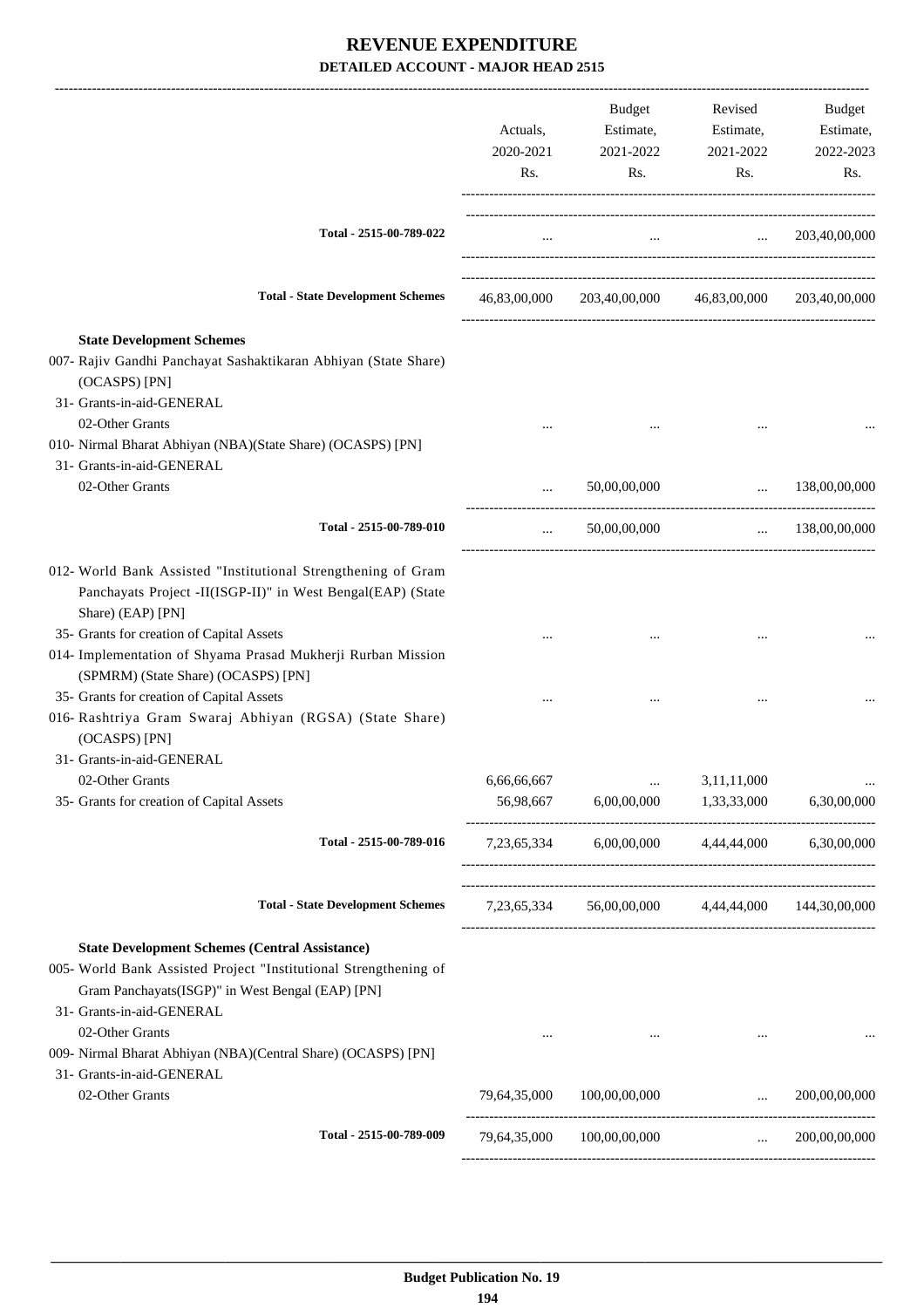|                                                                                                                                               |                       | Budget                                                                    | Revised                   | Budget                 |
|-----------------------------------------------------------------------------------------------------------------------------------------------|-----------------------|---------------------------------------------------------------------------|---------------------------|------------------------|
|                                                                                                                                               | Actuals,<br>2020-2021 | Estimate,<br>2021-2022                                                    | Estimate,<br>2021-2022    | Estimate,<br>2022-2023 |
|                                                                                                                                               | Rs.                   | Rs.                                                                       | Rs.                       | Rs.                    |
| 011- World Bank Assisted "Institutional Strengthening of Gram                                                                                 |                       |                                                                           |                           |                        |
| Panchayats Project -II(ISGP-II)" in West Bengal(EAP) (Central<br>Share) (EAP) [PN]                                                            |                       |                                                                           |                           |                        |
| 35- Grants for creation of Capital Assets                                                                                                     | 13,08,20,140          |                                                                           | 55,00,00,000 73,24,13,000 | 55,00,00,000           |
| Total - 2515-00-789-011                                                                                                                       |                       | 13,08,20,140 55,00,00,000 73,24,13,000 55,00,00,000                       |                           |                        |
| 013- Implementation of Shyama Prasad Mukherji Rurban Mission<br>(SPMRM) (Central Share) (OCASPS) [PN]                                         |                       |                                                                           |                           |                        |
| 35- Grants for creation of Capital Assets                                                                                                     |                       |                                                                           |                           |                        |
| 015- Rashtriya Gram Swaraj Abhiyan (RGSA) (Central Share)<br>(OCASPS) [PN]                                                                    |                       |                                                                           |                           |                        |
| 31- Grants-in-aid-GENERAL                                                                                                                     |                       |                                                                           |                           |                        |
| 02-Other Grants                                                                                                                               | 10,00,00,000          |                                                                           | 4,66,67,000               |                        |
| 35- Grants for creation of Capital Assets                                                                                                     |                       | 85,48,000 12,00,00,000                                                    | 2,00,00,000               | 12,60,00,000           |
| Total - 2515-00-789-015                                                                                                                       |                       | 10,85,48,000 12,00,00,000 6,66,67,000 12,60,00,000                        |                           |                        |
| 021- SBM-Rural; World Bank Performance Based Incentive Grant<br>(Central Share) (OCASPS) [PN]<br>31- Grants-in-aid-GENERAL<br>02-Other Grants |                       |                                                                           |                           |                        |
| <b>Total - State Development Schemes (Central Assistance)</b>                                                                                 |                       | 103,58,03,140 167,00,00,000 79,90,80,000                                  |                           | 267,60,00,000          |
| Total - 2515-00-789                                                                                                                           |                       | 157,64,68,474 426,40,00,000 131,18,24,000                                 |                           | 615,30,00,000          |
| Charged                                                                                                                                       |                       | Voted 157,64,68,474 426,40,00,000 131,18,24,000 615,30,00,000<br>$\cdots$ |                           |                        |
| <b>DETAILED ACCOUNT NO. 2515-00-796 - TRIBAL AREAS SUB-PLAN</b>                                                                               |                       |                                                                           |                           |                        |
| 796- Tribal Areas Sub-Plan                                                                                                                    |                       |                                                                           |                           |                        |
| <b>State Development Schemes</b>                                                                                                              |                       |                                                                           |                           |                        |
| 001- Scheme under RIDF (RIDF) [PN]                                                                                                            |                       |                                                                           |                           |                        |
| 35- Grants for creation of Capital Assets                                                                                                     |                       | $\cdots$                                                                  |                           |                        |
| 003- Grants to Panchayat Bodies as per recommendation of third State                                                                          |                       |                                                                           |                           |                        |
| Finance Commision (GLB) [PN]                                                                                                                  |                       |                                                                           |                           |                        |
| 31- Grants-in-aid-GENERAL                                                                                                                     |                       |                                                                           |                           |                        |
| 02-Other Grants                                                                                                                               | $\cdots$              |                                                                           |                           |                        |
| 016- Grants to Panchayat Bodies as per recommendation of Fourth                                                                               |                       |                                                                           |                           |                        |
| State Finance Commission (GLB) [PN]                                                                                                           |                       |                                                                           |                           |                        |
| 31- Grants-in-aid-GENERAL                                                                                                                     |                       |                                                                           |                           |                        |
| 02-Other Grants                                                                                                                               | 12,04,00,000          | 53,40,00,000                                                              | 12,04,00,000              |                        |

----------------------------------------------------------------------------------------

-----------------------------------------------------------------------------------------

**Total - 2515-00-796-016** 12,04,00,000 53,40,00,000 12,04,00,000 ...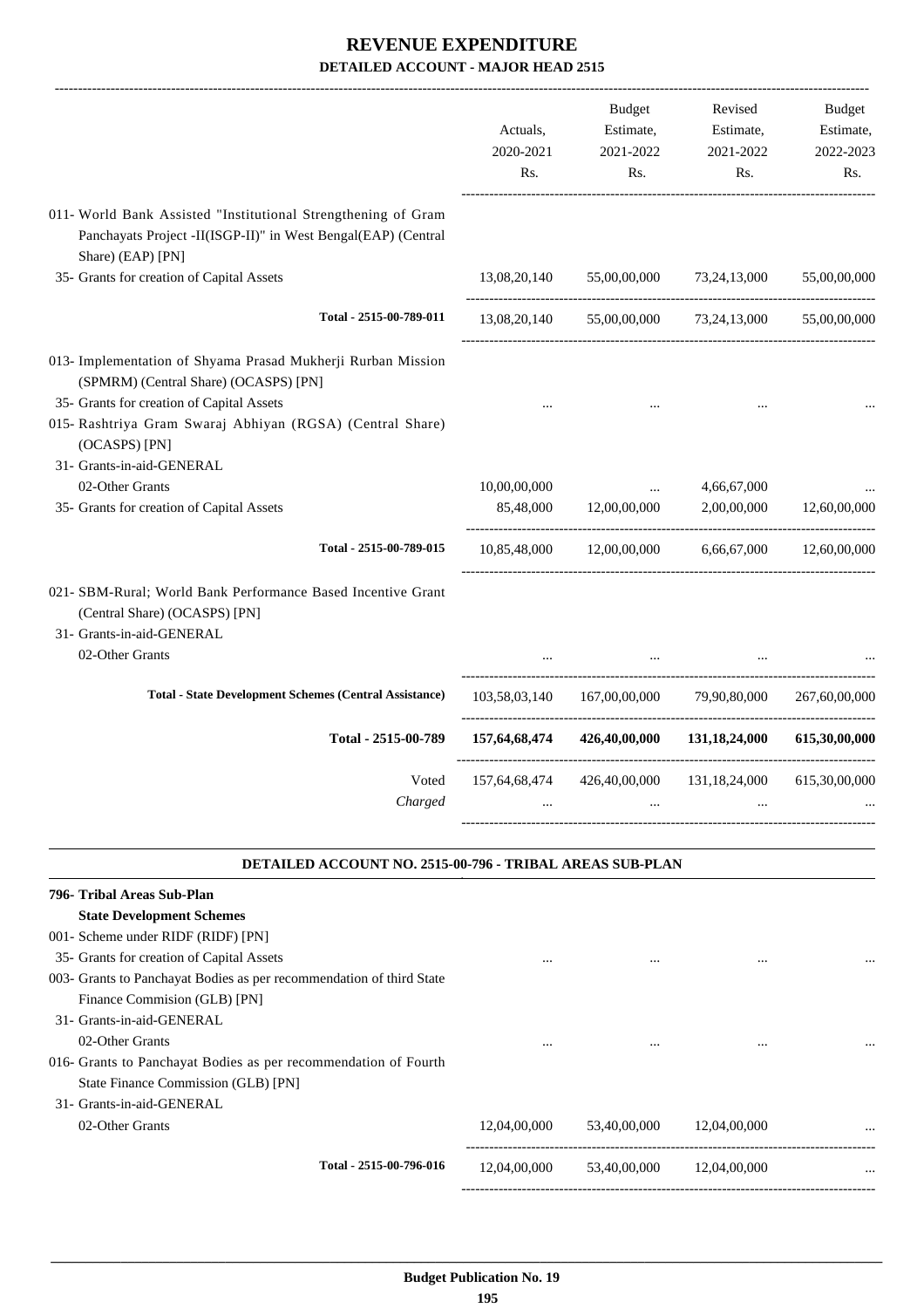|                                                                                                                                                     | Actuals,<br>2020-2021<br>Rs. | Budget<br>Estimate,<br>2021-2022<br>Rs.             | Revised<br>Estimate,<br>2021-2022<br>Rs.                      | Budget<br>Estimate,<br>2022-2023<br>Rs. |
|-----------------------------------------------------------------------------------------------------------------------------------------------------|------------------------------|-----------------------------------------------------|---------------------------------------------------------------|-----------------------------------------|
| 020- Grants to Panchayat Bodies on account of State Finance<br>Commission (GLB) [PN]                                                                |                              |                                                     |                                                               |                                         |
| 31- Grants-in-aid-GENERAL                                                                                                                           |                              |                                                     |                                                               |                                         |
| 02-Other Grants                                                                                                                                     |                              |                                                     | <b>Sales Control</b><br>and the state of the state of         | 53,40,00,000                            |
| Total - 2515-00-796-020                                                                                                                             |                              |                                                     | $\mathbf{r}$ and $\mathbf{r}$ are all the set of $\mathbf{r}$ | $\ldots$ 53,40,00,000                   |
| <b>Total - State Development Schemes</b>                                                                                                            |                              | 12,04,00,000 53,40,00,000 12,04,00,000 53,40,00,000 |                                                               |                                         |
| <b>State Development Schemes</b><br>005- Rajiv Gandhi Panchayat Sashaktikaran Abhiyan (State Share)<br>(OCASPS) [PN]<br>31- Grants-in-aid-GENERAL   |                              |                                                     |                                                               |                                         |
| 02-Other Grants<br>008- Nirmal Bharat Abhiyan (NBA)(State Share) (OCASPS) [PN]<br>31- Grants-in-aid-GENERAL                                         |                              |                                                     |                                                               |                                         |
| 02-Other Grants                                                                                                                                     |                              | 70,00,00,000                                        | $\ldots$ 92,00,00,000                                         |                                         |
| Total - 2515-00-796-008                                                                                                                             | $\cdots$                     | 70,00,00,000                                        | --------------------------------------                        | $\ldots$ 92,00,00,000                   |
| 010- World Bank Assisted "Institutional Strengthening of Gram<br>Panchayats Project -II(ISGP-II)" in West Bengal(EAP) (State<br>Share) (EAP) [PN]   |                              |                                                     |                                                               |                                         |
| 35- Grants for creation of Capital Assets<br>012- Implementation of Shyama Prasad Mukherji Rurban Mission<br>(SPMRM) (State Share) (OCASPS) [PN]    |                              |                                                     |                                                               |                                         |
| 35- Grants for creation of Capital Assets<br>014- Rashtriya Gram Swaraj Abhiyan (RGSA) (State Share)<br>(OCASPS) [PN]<br>31- Grants-in-aid-GENERAL  |                              |                                                     |                                                               |                                         |
| 02-Other Grants                                                                                                                                     | 1,08,66,666                  | and the contract of the                             | 88,89,000                                                     |                                         |
| 35- Grants for creation of Capital Assets                                                                                                           | 13,70,667                    | 2,00,00,000                                         | 12,44,000                                                     | 2,10,00,000                             |
| Total - 2515-00-796-014                                                                                                                             |                              | 1,22,37,333 2,00,00,000 1,01,33,000 2,10,00,000     |                                                               |                                         |
| <b>Total - State Development Schemes</b>                                                                                                            |                              | 1,22,37,333 72,00,00,000 1,01,33,000 94,10,00,000   |                                                               |                                         |
| <b>State Development Schemes (Central Assistance)</b><br>007- Nirmal Bharat Abhiyan (NBA)(Central Share) (OCASPS) [PN]<br>31- Grants-in-aid-GENERAL |                              |                                                     |                                                               |                                         |
| 02-Other Grants                                                                                                                                     | 14, 11, 19, 000              | 160,00,00,000                                       | $\ldots$ 144,00,00,000                                        |                                         |
| Total - 2515-00-796-007                                                                                                                             | 14, 11, 19, 000              | 160,00,00,000                                       | $\sim 10^{-10}$                                               | 144,00,00,000                           |
|                                                                                                                                                     |                              |                                                     |                                                               |                                         |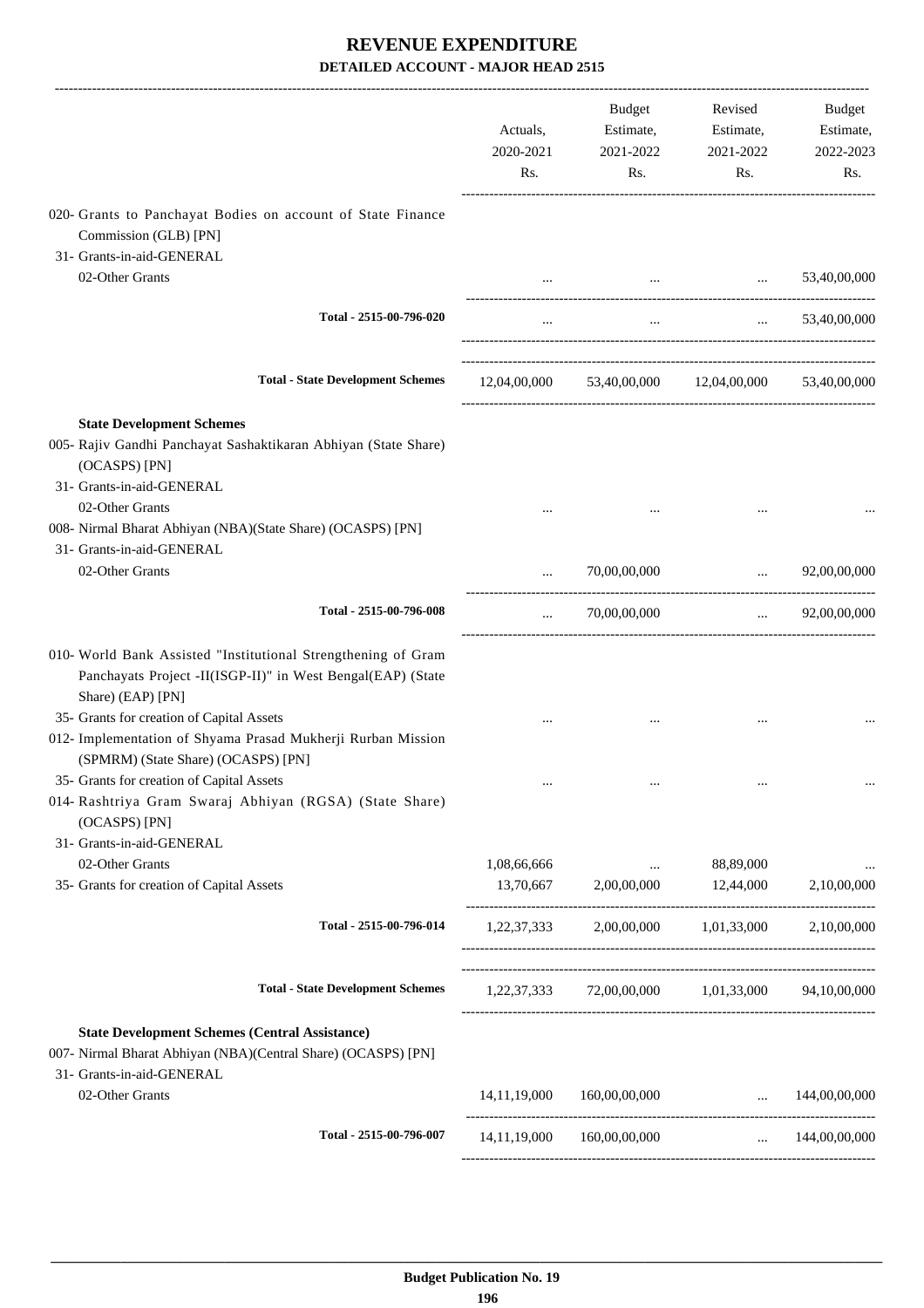|                                                                                                                                                                                                                                  | Actuals,<br>2020-2021<br>Rs. | Budget<br>Estimate,<br>2021-2022<br>Rs.                 | Revised<br>Estimate,<br>2021-2022<br>Rs. | Budget<br>Estimate,<br>2022-2023<br>Rs. |
|----------------------------------------------------------------------------------------------------------------------------------------------------------------------------------------------------------------------------------|------------------------------|---------------------------------------------------------|------------------------------------------|-----------------------------------------|
| 009- World Bank Assisted "Institutional Strengthening of Gram<br>Panchayats Project -II(ISGP-II)" in West Bengal(EAP) (Central<br>Share) (EAP) [PN]                                                                              |                              |                                                         |                                          |                                         |
| 35- Grants for creation of Capital Assets                                                                                                                                                                                        |                              | 3,56,78,220 15,24,00,000 19,97,49,000                   |                                          | 15,30,00,000                            |
| Total - 2515-00-796-009                                                                                                                                                                                                          |                              | 3,56,78,220 15,24,00,000 19,97,49,000 15,30,00,000      |                                          |                                         |
| 011- Implementation of Shyama Prasad Mukherji Rurban Mission<br>(SPMRM) (Central Share) (OCASPS) [PN]<br>35- Grants for creation of Capital Assets<br>013- Rashtriya Gram Swaraj Abhiyan (RGSA) (Central Share)<br>(OCASPS) [PN] |                              |                                                         |                                          |                                         |
| 31- Grants-in-aid-GENERAL<br>02-Other Grants<br>35- Grants for creation of Capital Assets                                                                                                                                        | 1,63,00,000                  | $\ddots$<br>20,56,000 3,00,00,000 18,67,000 3,15,00,000 | 1,33,33,000                              |                                         |
| Total - 2515-00-796-013                                                                                                                                                                                                          | 1,83,56,000                  |                                                         | 3,00,00,000 1,52,00,000 3,15,00,000      |                                         |
| 019- SBM-Rural; World Bank Performance Based Incentive Grant<br>(Central Share) (OCASPS) [PN]<br>31- Grants-in-aid-GENERAL<br>02-Other Grants                                                                                    |                              |                                                         |                                          |                                         |
| <b>Total - State Development Schemes (Central Assistance)</b>                                                                                                                                                                    |                              | 19,51,53,220 178,24,00,000 21,49,49,000 162,45,00,000   |                                          |                                         |
| Total - 2515-00-796                                                                                                                                                                                                              |                              | $32,77,90,553$ $303,64,00,000$ $34,54,82,000$           |                                          | 309,95,00,000                           |
| Voted<br>Charged                                                                                                                                                                                                                 |                              | 32,77,90,553 303,64,00,000 34,54,82,000 309,95,00,000   |                                          |                                         |
| DETAILED ACCOUNT NO. 2515-00-797 - TRANSFER TO RESERVE FUND/DEPOSIT ACCOUNT                                                                                                                                                      |                              |                                                         |                                          |                                         |
| 797- Transfer to Reserve Fund/Deposit Account<br><b>State Development Schemes</b><br>001- West Bengal Compensatory Entry Tax Fund (WBCETF)<br>(WBETF) [PN]                                                                       |                              |                                                         |                                          |                                         |
| 63- Inter-Account Transfer<br>Total - 2515-00-797                                                                                                                                                                                |                              |                                                         |                                          |                                         |
| Voted<br>Charged                                                                                                                                                                                                                 | $\cdots$<br>$\cdots$         | $\cdots$<br>$\cdots$                                    | $\cdots$<br>$\cdots$                     |                                         |
|                                                                                                                                                                                                                                  |                              |                                                         |                                          |                                         |

#### **DETAILED ACCOUNT NO. 2515-00-800 - OTHER EXPENDITURE .**

.

**800- Other Expenditure**

**Administrative Expenditure**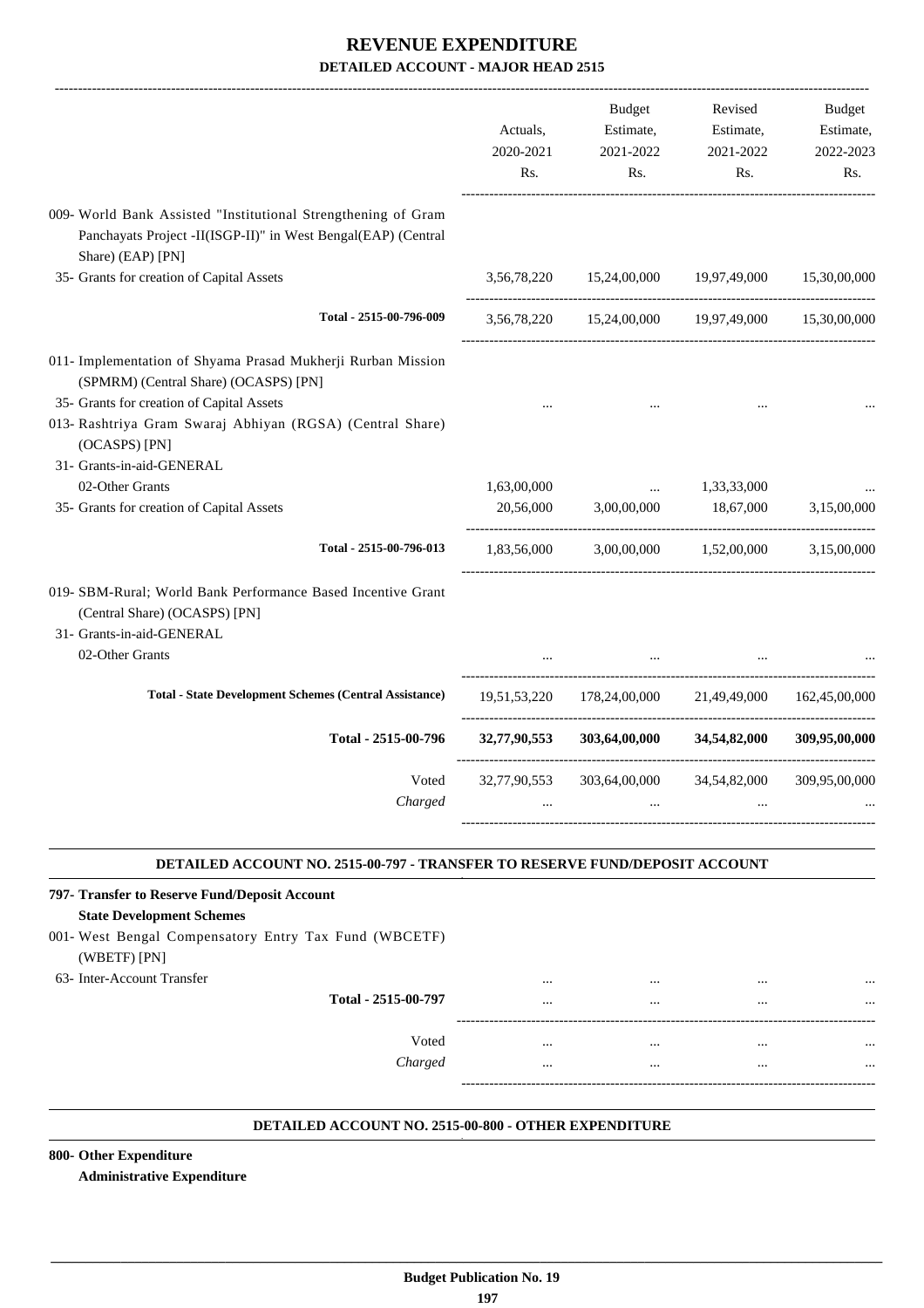|                                                                | Actuals,<br>2020-2021<br>Rs. | <b>Budget</b><br>Estimate,<br>2021-2022<br>Rs. | Revised<br>Estimate,<br>2021-2022<br>Rs.              | Budget<br>Estimate,<br>2022-2023<br>Rs. |
|----------------------------------------------------------------|------------------------------|------------------------------------------------|-------------------------------------------------------|-----------------------------------------|
| 001- Production of Panchayati Raj Journal in Regional Language |                              |                                                |                                                       |                                         |
| [PN]                                                           |                              |                                                |                                                       |                                         |
| 01- Salaries                                                   |                              |                                                |                                                       |                                         |
| 01-Pay                                                         |                              |                                                | $\cdots$                                              |                                         |
| 14-Grade Pay                                                   |                              |                                                | $\cdots$                                              |                                         |
| 02-Dearness Allowance                                          |                              |                                                | $\ddotsc$                                             |                                         |
| 03-House Rent Allowance                                        | $\cdots$                     |                                                | $\ddotsc$                                             | $\cdots$                                |
| 04-Ad hoc Bonus                                                |                              | $\ddotsc$                                      | $\ddotsc$                                             | $\cdots$                                |
| 07-Other Allowances                                            | $\cdots$                     |                                                | $\cdots$                                              | $\cdots$                                |
| 12-Medical Allowance                                           | $\cdots$                     |                                                | $\cdots$                                              | $\cdots$                                |
| 11- Travel Expenses                                            | $\cdots$                     |                                                | $\cdots$                                              | $\cdots$                                |
| 12- Medical Reimbursements under WBHS 2008                     |                              |                                                | $\ddotsc$                                             | $\cdots$                                |
| 13- Office Expenses                                            |                              |                                                |                                                       |                                         |
| 01-Electricity                                                 |                              |                                                | $\cdots$                                              |                                         |
| 03-Maintenance / P.O.L. for Office Vehicles                    | $\cdots$                     |                                                | $\cdots$                                              | $\cdots$                                |
| 04-Other Office Expenses                                       |                              | $\cdots$                                       | $\cdots$                                              | $\cdots$                                |
| 002- Panchayat Elections [PN]                                  |                              |                                                |                                                       |                                         |
| 01- Salaries                                                   |                              |                                                |                                                       |                                         |
| 01-Pay                                                         |                              |                                                | $\cdots$                                              |                                         |
| 14-Grade Pay                                                   |                              |                                                | $\cdots$                                              |                                         |
| 02-Dearness Allowance                                          |                              |                                                | $\cdots$                                              |                                         |
| 03-House Rent Allowance                                        |                              |                                                | $\ddotsc$                                             | $\cdots$                                |
| 04-Ad hoc Bonus                                                |                              |                                                | $\ddotsc$                                             | $\cdots$                                |
| 07-Other Allowances                                            |                              |                                                | $\ddotsc$                                             | $\cdots$                                |
| 12-Medical Allowance                                           | $\cdots$                     |                                                | $\cdots$                                              | $\cdots$                                |
| 11- Travel Expenses                                            |                              | $\ddotsc$                                      | $\cdots$                                              |                                         |
| 12- Medical Reimbursements under WBHS 2008                     | $\cdots$                     |                                                | $\cdots$                                              | $\cdots$                                |
| 13- Office Expenses                                            |                              |                                                |                                                       |                                         |
| 04-Other Office Expenses                                       |                              | $\cdots$                                       | $\cdots$                                              |                                         |
| 50- Other Charges                                              |                              | $\cdots$                                       | $\cdots$                                              | $\cdots$                                |
| 003- Panchayat Exhibition [PN]                                 |                              |                                                |                                                       |                                         |
| 50- Other Charges                                              | $\cdots$                     | $\cdots$                                       | $\ddotsc$                                             | $\cdots$                                |
| 054- Bangla Sahayata Kendra (BSK) [PN]                         |                              |                                                |                                                       |                                         |
| 28- Payment of Professional and Special Services               |                              |                                                |                                                       |                                         |
| 02-Other charges                                               |                              |                                                | 25,00,00,000                                          | $\cdots$                                |
| 31- Grants-in-aid-GENERAL                                      |                              |                                                |                                                       |                                         |
| 02-Other Grants                                                | 25,51,16,424                 | 5,00,00,000                                    | 1,25,00,000                                           |                                         |
| 36- Grants-in-aid-Salaries                                     | 12,87,26,556                 | 20,00,00,000                                   | 36,00,00,000                                          |                                         |
| 50- Other Charges                                              | 25,81,55,237                 | $\ldots$                                       | $\cdots$                                              | $\cdots$                                |
| 77- Computerisation                                            | 6,23,24,196                  | $\cdots$                                       | 1,00,47,000                                           |                                         |
| Total - 2515-00-800-054                                        | 70,43,22,413                 | 25,00,00,000                                   | ----------------------------------<br>63, 25, 47, 000 |                                         |
| <b>Total - Administrative Expenditure</b>                      | 70,43,22,413                 | 25,00,00,000                                   | 63,25,47,000                                          |                                         |

**State Development Schemes**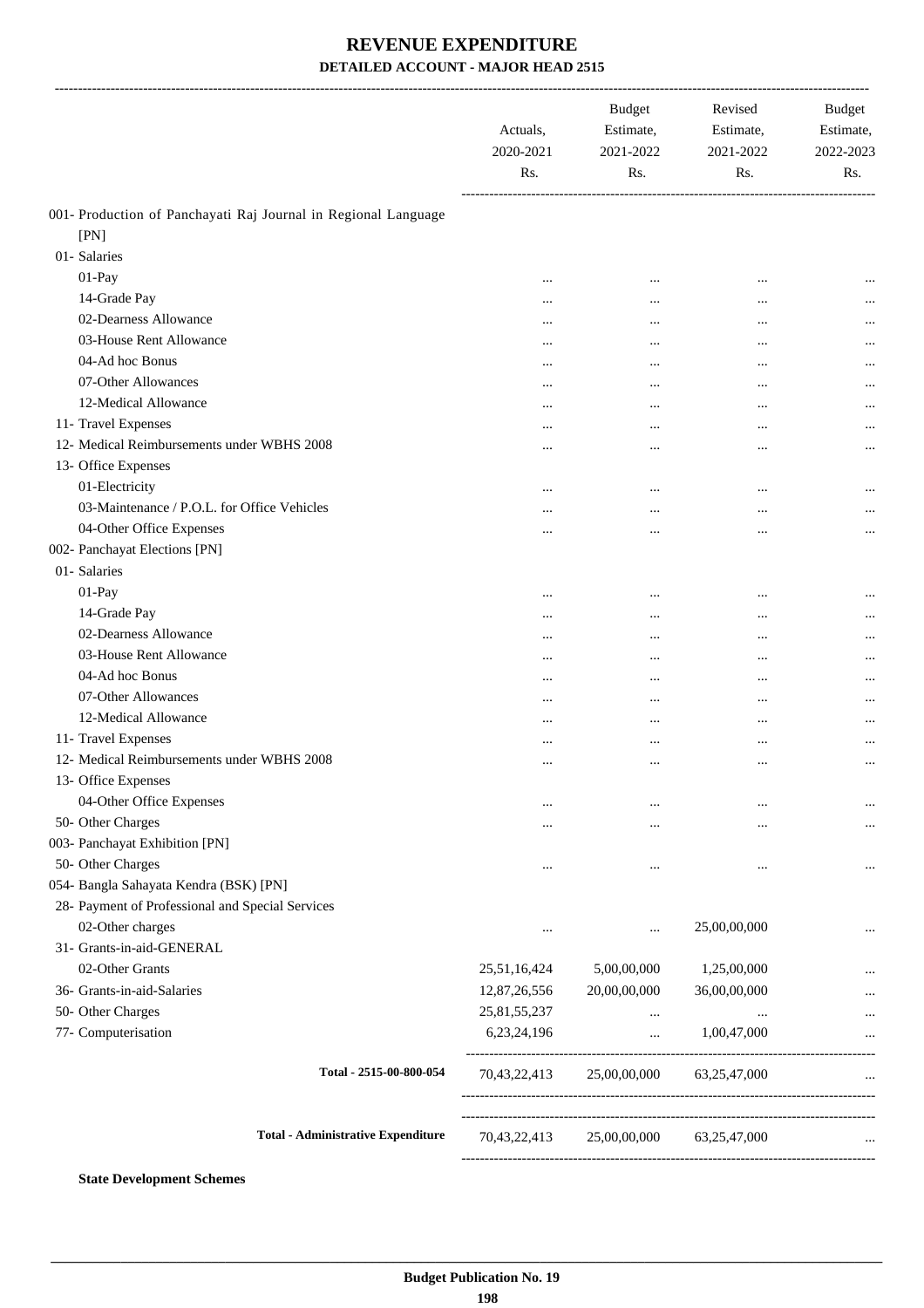|                                                                                                                            | Actuals,<br>2020-2021<br>Rs. | Budget<br>Estimate,<br>2021-2022<br>Rs. | Revised<br>Estimate,<br>2021-2022<br>Rs. | Budget<br>Estimate,<br>2022-2023<br>Rs. |
|----------------------------------------------------------------------------------------------------------------------------|------------------------------|-----------------------------------------|------------------------------------------|-----------------------------------------|
| 004- Assistance to Panchayat Raj Bodies for Sewerage and Rural<br>Sanitation. [PN]                                         |                              |                                         |                                          |                                         |
| 31- Grants-in-aid-GENERAL                                                                                                  |                              |                                         |                                          |                                         |
| 02-Other Grants                                                                                                            | $\cdots$                     | 10,000                                  |                                          |                                         |
| Total - 2515-00-800-004                                                                                                    |                              | 10,000                                  | ------------------------<br>$\cdots$     |                                         |
| 013- Assistance to Panchayati Raj Bodies for running Sishu Shiksha<br>Kendra [PN]<br>31- Grants-in-aid-GENERAL             |                              |                                         |                                          |                                         |
| 02-Other Grants                                                                                                            | $\cdots$                     | 15,000                                  |                                          |                                         |
| Total - 2515-00-800-013                                                                                                    | $\cdots$                     | 15,000                                  | _______________________<br>$\cdots$      |                                         |
| 019- Assistance to Panchayati Raj Bodies for running Madhya<br>Shiksha Karmasuchi (MSK). [PN]<br>31- Grants-in-aid-GENERAL |                              |                                         |                                          |                                         |
| 02-Other Grants                                                                                                            |                              | 15,000                                  |                                          |                                         |
| Total - 2515-00-800-019                                                                                                    | $\cdots$                     | 15,000                                  | $\cdots$                                 |                                         |
| 026- Assistance to West Bengal State Rural Development Agency (<br>WBSRDA) [PN]                                            |                              |                                         |                                          |                                         |
| 36- Grants-in-aid-Salaries                                                                                                 | 17,88,36,250                 | 21,40,00,000                            | 6,95,00,000                              | 22,47,00,000                            |
| Total - 2515-00-800-026                                                                                                    | 17,88,36,250                 | 21,40,00,000                            | 6,95,00,000                              | 22,47,00,000                            |
| 032- Assistance to Panchayat Raj Bodies for CHCMI for women and<br>children [PN]                                           |                              |                                         |                                          |                                         |
| 02- Wages                                                                                                                  | $\ddotsc$                    | 1,00,00,000                             | 1,74,36,000                              | 1,05,00,000                             |
| 31- Grants-in-aid-GENERAL<br>02-Other Grants                                                                               | 17,08,000                    | 70,00,000                               | 23,33,000                                | 73,50,000                               |
| Total - 2515-00-800-032                                                                                                    | 17,08,000                    |                                         | 1,70,00,000 1,97,69,000                  | 1,78,50,000                             |
| 037- Assistance to Rural Connectivity Training & Research<br>Centre(RCTRC) [PN]                                            |                              |                                         |                                          |                                         |
| 31- Grants-in-aid-GENERAL<br>02-Other Grants                                                                               |                              |                                         |                                          |                                         |
| 36- Grants-in-aid-Salaries                                                                                                 | $\cdots$<br>                 | $\cdots$<br>$\cdots$                    | $\cdots$<br>$\cdots$                     |                                         |
| 038- Assistance to Rural Road Network Management Units(RRNMU)<br>[PN]                                                      |                              |                                         |                                          |                                         |
| 31- Grants-in-aid-GENERAL                                                                                                  |                              |                                         |                                          |                                         |
| 02-Other Grants                                                                                                            | $\cdots$                     | $\cdots$                                | $\cdots$                                 |                                         |
| 36- Grants-in-aid-Salaries                                                                                                 | $\cdots$                     | $\cdots$                                | $\cdots$                                 | $\ddotsc$                               |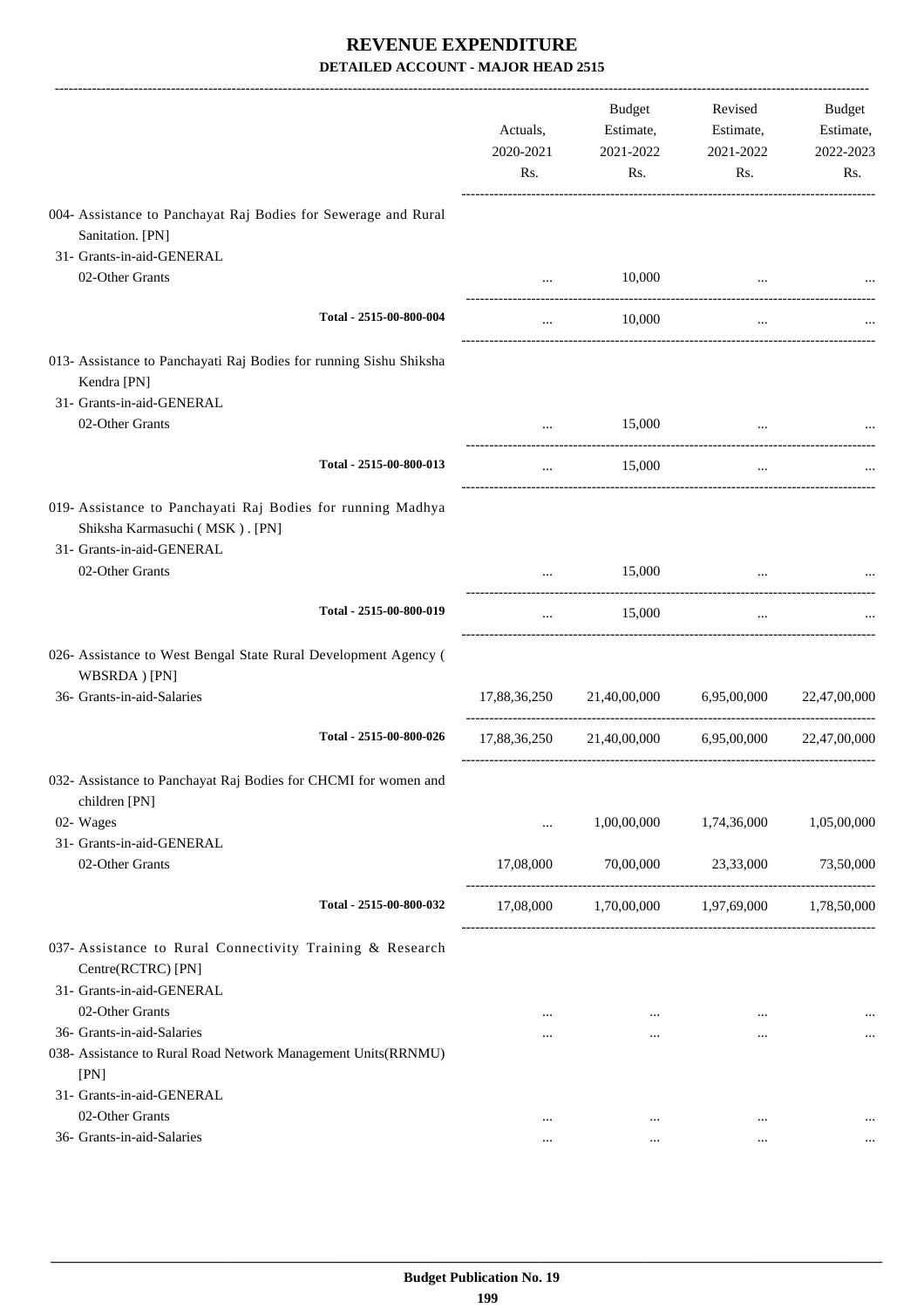| <b>Total - State Development Schemes</b>                                                                                                                                                                                                                                                                                                                                                            | Actuals,<br>2020-2021<br>Rs. | Budget<br>Estimate,<br>2021-2022<br>Rs.            | Revised<br>Estimate,<br>2021-2022<br>Rs. | Budget<br>Estimate,<br>2022-2023<br>Rs. |
|-----------------------------------------------------------------------------------------------------------------------------------------------------------------------------------------------------------------------------------------------------------------------------------------------------------------------------------------------------------------------------------------------------|------------------------------|----------------------------------------------------|------------------------------------------|-----------------------------------------|
|                                                                                                                                                                                                                                                                                                                                                                                                     |                              | 18,05,44,250 23,10,40,000 8,92,69,000 24,25,50,000 |                                          |                                         |
| <b>State Development Schemes</b>                                                                                                                                                                                                                                                                                                                                                                    |                              |                                                    |                                          |                                         |
| 018- Scheme under RIDF (RIDF) [PN]                                                                                                                                                                                                                                                                                                                                                                  |                              |                                                    |                                          |                                         |
| 27- Minor Works/ Maintenance                                                                                                                                                                                                                                                                                                                                                                        |                              |                                                    |                                          |                                         |
| 35- Grants for creation of Capital Assets                                                                                                                                                                                                                                                                                                                                                           |                              | $\cdots$                                           | $\ddotsc$                                |                                         |
| 025- Grants to DGHC (GLB) [PN]                                                                                                                                                                                                                                                                                                                                                                      |                              |                                                    |                                          |                                         |
| 31- Grants-in-aid-GENERAL                                                                                                                                                                                                                                                                                                                                                                           |                              |                                                    |                                          |                                         |
| 02-Other Grants                                                                                                                                                                                                                                                                                                                                                                                     |                              |                                                    | $\cdots$                                 |                                         |
| 033- Infrastructure Development in Rural Areas by West Bengal<br>Compensatory Entry Tax Fund (WBCETF) (WBETF) [PN]                                                                                                                                                                                                                                                                                  |                              |                                                    |                                          |                                         |
| 31- Grants-in-aid-GENERAL<br>02-Other Grants                                                                                                                                                                                                                                                                                                                                                        |                              | 30,00,000                                          |                                          |                                         |
| Total - 2515-00-800-033                                                                                                                                                                                                                                                                                                                                                                             | $\cdots$                     | 30,00,000                                          | $\cdots$                                 |                                         |
| <b>Total - State Development Schemes</b>                                                                                                                                                                                                                                                                                                                                                            | $\cdots$                     | 30,00,000                                          | $\cdots$                                 |                                         |
| <b>State Development Schemes</b><br>040- Implementation of Shyama Prasad Mukherji Rurban Mission<br>(SPMRM) (State Share) (OCASPS) [PN]<br>35- Grants for creation of Capital Assets<br><b>State Development Schemes (Central Assistance)</b><br>039- Implementation of Shyama Prasad Mukherji Rurban Mission<br>(SPMRM) (Central Share) (OCASPS) [PN]<br>35- Grants for creation of Capital Assets |                              |                                                    |                                          |                                         |
| Total - 2515-00-800                                                                                                                                                                                                                                                                                                                                                                                 | 88,48,66,663                 | 48,40,40,000                                       | 72,18,16,000                             | 24,25,50,000                            |
| Voted<br>Charged                                                                                                                                                                                                                                                                                                                                                                                    | 88,48,66,663<br>$\cdots$     | 48,40,40,000<br>$\cdots$                           | 72,18,16,000<br>$\cdots$                 | 24,25,50,000                            |
| DETAILED ACCOUNT NO. 2515 - DEDUCT RECOVERIES IN REDUCTION OF EXPENDITURE                                                                                                                                                                                                                                                                                                                           |                              |                                                    |                                          |                                         |
| 001- Direction and Administration                                                                                                                                                                                                                                                                                                                                                                   |                              |                                                    |                                          |                                         |
| Administrative Expenditure                                                                                                                                                                                                                                                                                                                                                                          |                              |                                                    |                                          |                                         |
| 001-Head Quarter-Supervision [PN]                                                                                                                                                                                                                                                                                                                                                                   |                              |                                                    |                                          |                                         |
| 70-Deduct Recoveries                                                                                                                                                                                                                                                                                                                                                                                |                              |                                                    |                                          |                                         |
| 01-Others                                                                                                                                                                                                                                                                                                                                                                                           |                              | $-1,000$                                           | $-1,000$                                 | $-1,000$                                |
| 02-W.B.H.S. 2008                                                                                                                                                                                                                                                                                                                                                                                    |                              | $-1,000$                                           | $-1,000$                                 | $-1,000$                                |
| 002-District Establishment [PN]                                                                                                                                                                                                                                                                                                                                                                     |                              |                                                    |                                          |                                         |
| 70-Deduct Recoveries                                                                                                                                                                                                                                                                                                                                                                                |                              |                                                    |                                          |                                         |
| 01-Others                                                                                                                                                                                                                                                                                                                                                                                           | $-30,862$                    | $-1,000$                                           | $-5,000$                                 | $-5,000$                                |

02-W.B.H.S. 2008 *-1,000 -1,000 -1,000 -1,000 -1,000*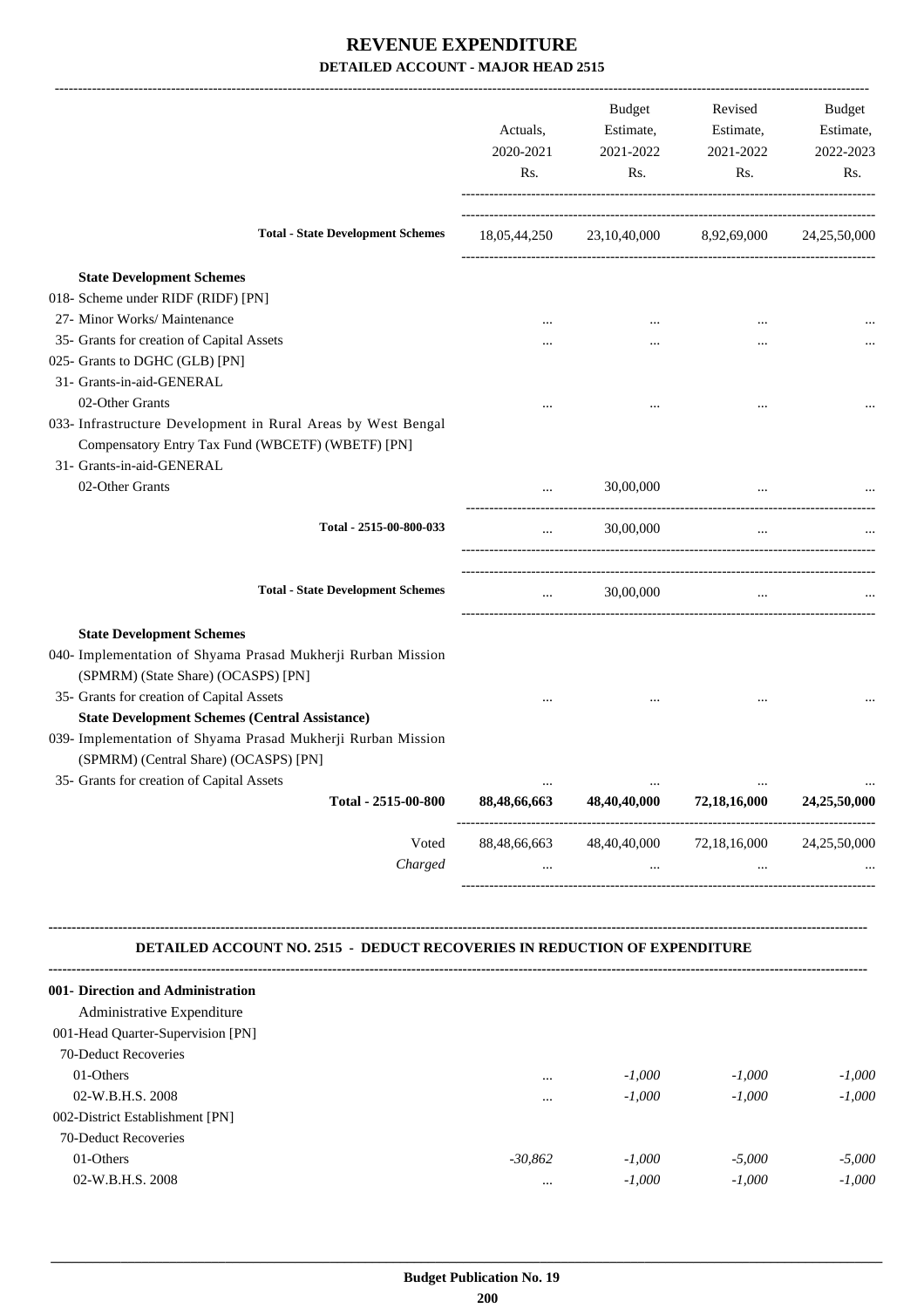|                                                                                                                                                                                                | Actuals,<br>2020-2021<br>Rs. | Budget<br>Estimate,<br>2021-2022<br>Rs. | Revised<br>Estimate,<br>2021-2022<br>Rs. | Budget<br>Estimate,<br>2022-2023<br>Rs. |
|------------------------------------------------------------------------------------------------------------------------------------------------------------------------------------------------|------------------------------|-----------------------------------------|------------------------------------------|-----------------------------------------|
| <b>State Development Schemes</b>                                                                                                                                                               |                              |                                         |                                          |                                         |
| 003-Procurement and maintenance of Computer Software, Printer<br>and other accessories under the aspect of e-Governance [PN]                                                                   |                              |                                         |                                          |                                         |
| 70-Deduct Recoveries<br>01-Others                                                                                                                                                              | $-216$                       | and the contract of the contract of     |                                          |                                         |
| Total - 001 - Deduct - Recoveries                                                                                                                                                              | -31,078                      | $-4,000$                                | -8,000                                   | $-8,000$                                |
| 003- Training                                                                                                                                                                                  |                              |                                         |                                          |                                         |
| Administrative Expenditure                                                                                                                                                                     |                              |                                         |                                          |                                         |
| 001-Panchayati Raj Training Centres for Non-official Functionaries                                                                                                                             |                              |                                         |                                          |                                         |
| [PN]                                                                                                                                                                                           |                              |                                         |                                          |                                         |
| 70-Deduct Recoveries                                                                                                                                                                           |                              |                                         |                                          |                                         |
| 01-Others                                                                                                                                                                                      |                              | $-1,000$                                | $-1,000$                                 | $-1,000$                                |
| 02-W.B.H.S. 2008                                                                                                                                                                               |                              | $-1,000$                                | $-1,000$                                 | $-1,000$                                |
| <b>State Development Schemes</b>                                                                                                                                                               |                              |                                         |                                          |                                         |
| 004-Training of Functionaries of Panchayats [PN]                                                                                                                                               |                              |                                         |                                          |                                         |
| 70-Deduct Recoveries                                                                                                                                                                           |                              |                                         |                                          |                                         |
| 01-Others                                                                                                                                                                                      |                              | $\cdots$                                |                                          |                                         |
| 02-W.B.H.S. 2008                                                                                                                                                                               |                              |                                         |                                          |                                         |
| Total - 003 - Deduct - Recoveries                                                                                                                                                              | $\cdots$                     | $-2,000$                                | $-2,000$                                 | $-2,000$                                |
| 101- Panchayati Raj                                                                                                                                                                            |                              |                                         |                                          |                                         |
| Administrative Expenditure                                                                                                                                                                     |                              |                                         |                                          |                                         |
| 004-Contribution towards salaries of Employees of Gram Panchayats.                                                                                                                             |                              |                                         |                                          |                                         |
| [PN]                                                                                                                                                                                           |                              |                                         |                                          |                                         |
| 70-Deduct Recoveries                                                                                                                                                                           |                              |                                         |                                          |                                         |
| 01-Others                                                                                                                                                                                      | $-10,47,103$                 | $-1,000$                                | $-20,000$                                | $-20,000$                               |
| 02-W.B.H.S. 2008                                                                                                                                                                               |                              | $-1,000$                                | $-1,000$                                 | $-1,000$                                |
| 008-Contributions towards allowance of Sarkars under Gram                                                                                                                                      |                              |                                         |                                          |                                         |
| Panchayats [PN]                                                                                                                                                                                |                              |                                         |                                          |                                         |
| 70-Deduct Recoveries                                                                                                                                                                           |                              |                                         |                                          |                                         |
| 01-Others                                                                                                                                                                                      |                              | $-1,000$                                | $-1,000$                                 | $-1,000$                                |
| 02-W.B.H.S. 2008                                                                                                                                                                               |                              | $-1,000$                                | $-1,000$                                 | $-1,000$                                |
| 009-Grants-in-aid/Contributions to the Gram Panchayats for meeting<br>the cost of T.A., D.A. etc. of their members and remuneration of<br>office bearers and other Contingent expenditure [PN] |                              |                                         |                                          |                                         |
| 70-Deduct Recoveries                                                                                                                                                                           |                              |                                         |                                          |                                         |
| 01-Others                                                                                                                                                                                      | $-77,000$                    | $-1,000$                                | $-5,000$                                 | $-5,000$                                |
| 02-W.B.H.S. 2008                                                                                                                                                                               | $\cdots$                     | $-1,000$                                | $-1,000$                                 | $-1,000$                                |
| 010-Grands-in-aid/ contributions to the Panchayat Samities -                                                                                                                                   |                              |                                         |                                          |                                         |
| Contribution towards Salaries of the employees of Panchayat                                                                                                                                    |                              |                                         |                                          |                                         |
| Samities [PN]                                                                                                                                                                                  |                              |                                         |                                          |                                         |
| 70-Deduct Recoveries                                                                                                                                                                           |                              |                                         |                                          |                                         |
| 01-Others                                                                                                                                                                                      | $-6,886$                     | $-1,000$                                | $-1,000$                                 | $-1,000$                                |
| 02-W.B.H.S. 2008                                                                                                                                                                               | $\cdots$                     | $-1,000$                                | $-1,000$                                 | $-1,000$                                |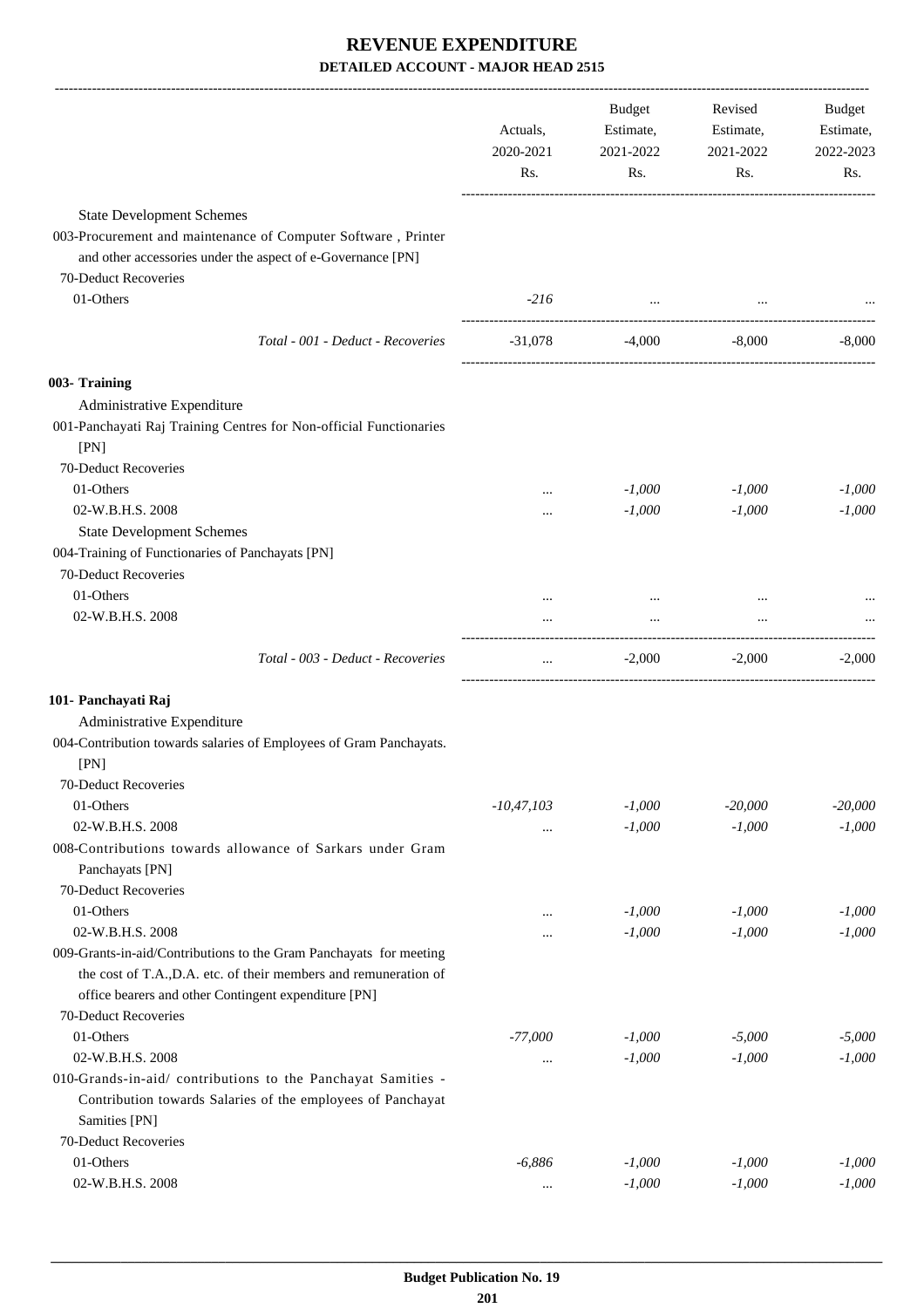|                                                                                                                                                                                                             | Actuals,<br>2020-2021<br>Rs. | Budget<br>Estimate,<br>2021-2022<br>Rs. | Revised<br>Estimate,<br>2021-2022<br>Rs. | Budget<br>Estimate,<br>2022-2023<br>Rs. |
|-------------------------------------------------------------------------------------------------------------------------------------------------------------------------------------------------------------|------------------------------|-----------------------------------------|------------------------------------------|-----------------------------------------|
| 011-Grants-in-aid/contributions to Panchayat Samities for meeting<br>the cost of T.A., D.A. etc. of their members and remuneration of                                                                       |                              |                                         |                                          |                                         |
| office bearers and other contingent expenditure [PN]                                                                                                                                                        |                              |                                         |                                          |                                         |
| 70-Deduct Recoveries                                                                                                                                                                                        |                              |                                         |                                          |                                         |
| 01-Others                                                                                                                                                                                                   |                              | $-1,000$                                | $-1,000$                                 | $-1,000$                                |
| 02-W.B.H.S. 2008                                                                                                                                                                                            |                              | $-1,000$                                | $-1,000$                                 | $-1,000$                                |
| 012-Grants-in-aid/contributions to the Zilla Parishads Contrbutions<br>towards salaries of the employees of the Zilla Parishads [PN]<br>70-Deduct Recoveries                                                |                              |                                         |                                          |                                         |
| 01-Others                                                                                                                                                                                                   |                              | $-1,000$                                | $-1,000$                                 | $-1,000$                                |
| 016-Incentive grant to Panchayati Raj Institutions for Revenue                                                                                                                                              | $\ddotsc$                    |                                         |                                          |                                         |
| Efforts and Good Governance [PN]<br>70-Deduct Recoveries                                                                                                                                                    |                              |                                         |                                          |                                         |
| 01-Others                                                                                                                                                                                                   |                              | $-1,000$                                |                                          |                                         |
| 023-Contribution towards salaries of Gram Panchayat<br>Secretaries/Assitant Secretary [PN]                                                                                                                  |                              |                                         |                                          |                                         |
| 70-Deduct Recoveries                                                                                                                                                                                        |                              |                                         |                                          |                                         |
| 01-Others                                                                                                                                                                                                   |                              | $-1,000$                                | $-1,000$                                 | $-1,000$                                |
| 02-W.B.H.S. 2008                                                                                                                                                                                            |                              | $-1,000$                                | $-1,000$                                 | $-1,000$                                |
| 030-Grants-in-aid/contributions to the Zilla Parishads for meeting the<br>cost of T.A., D.A. etc. of their members and staff and<br>remuneration of office bearers and other contingent expenditure<br>[PN] |                              |                                         |                                          |                                         |
| 70-Deduct Recoveries                                                                                                                                                                                        |                              |                                         |                                          |                                         |
| 01-Others                                                                                                                                                                                                   |                              | $-1,000$                                | $-1,000$                                 | $-1,000$                                |
| 031-Other grants-in-aid/contributions- Grants-in-aid/contributions to<br>Pension Deposit account of Panchayat Bodies [PN]                                                                                   |                              |                                         |                                          |                                         |
| 70-Deduct Recoveries                                                                                                                                                                                        |                              |                                         |                                          |                                         |
| 01-Others                                                                                                                                                                                                   |                              | $-1,000$                                | $-1,000$                                 | $-1,000$                                |
| 02-W.B.H.S. 2008                                                                                                                                                                                            | $\cdots$                     | $-1,000$                                | $-1,000$                                 | $-1,000$                                |
| <b>State Development Schemes</b>                                                                                                                                                                            |                              |                                         |                                          |                                         |
| 002-Grant for construction of Panchayat Ghars [PN]                                                                                                                                                          |                              |                                         |                                          |                                         |
| 70-Deduct Recoveries                                                                                                                                                                                        |                              |                                         |                                          |                                         |
| 01-Others                                                                                                                                                                                                   | $\ddotsc$                    | $\cdots$                                | $\cdots$                                 |                                         |
| 015-Assistance to Panchayat Raj Bodies for Sewerage and Rural<br>Sanitation [PN]                                                                                                                            |                              |                                         |                                          |                                         |
| 70-Deduct Recoveries                                                                                                                                                                                        |                              |                                         |                                          |                                         |
| 01-Others                                                                                                                                                                                                   | $\ddotsc$                    | $\ddotsc$                               | $\ddotsc$                                |                                         |
| 02-W.B.H.S. 2008                                                                                                                                                                                            |                              |                                         | $\ddotsc$                                | $\cdots$                                |
| 017-Assistance to Panchayati Raj Bodies for running Sishu Shiksha<br>Kendra (CECs) [PN]                                                                                                                     |                              |                                         |                                          |                                         |
| 70-Deduct Recoveries                                                                                                                                                                                        |                              |                                         |                                          |                                         |
| 01-Others                                                                                                                                                                                                   |                              | $\ddotsc$                               | $\ddotsc$                                |                                         |
| 02-W.B.H.S. 2008                                                                                                                                                                                            |                              |                                         | $\ddotsc$                                |                                         |
| 032-Assistance to Panchayti Raj Bodies for Implementation of<br>Provident Fund Scheme for Landless Agricultural                                                                                             |                              |                                         |                                          |                                         |

Lebourers(PROFLAL) [PN]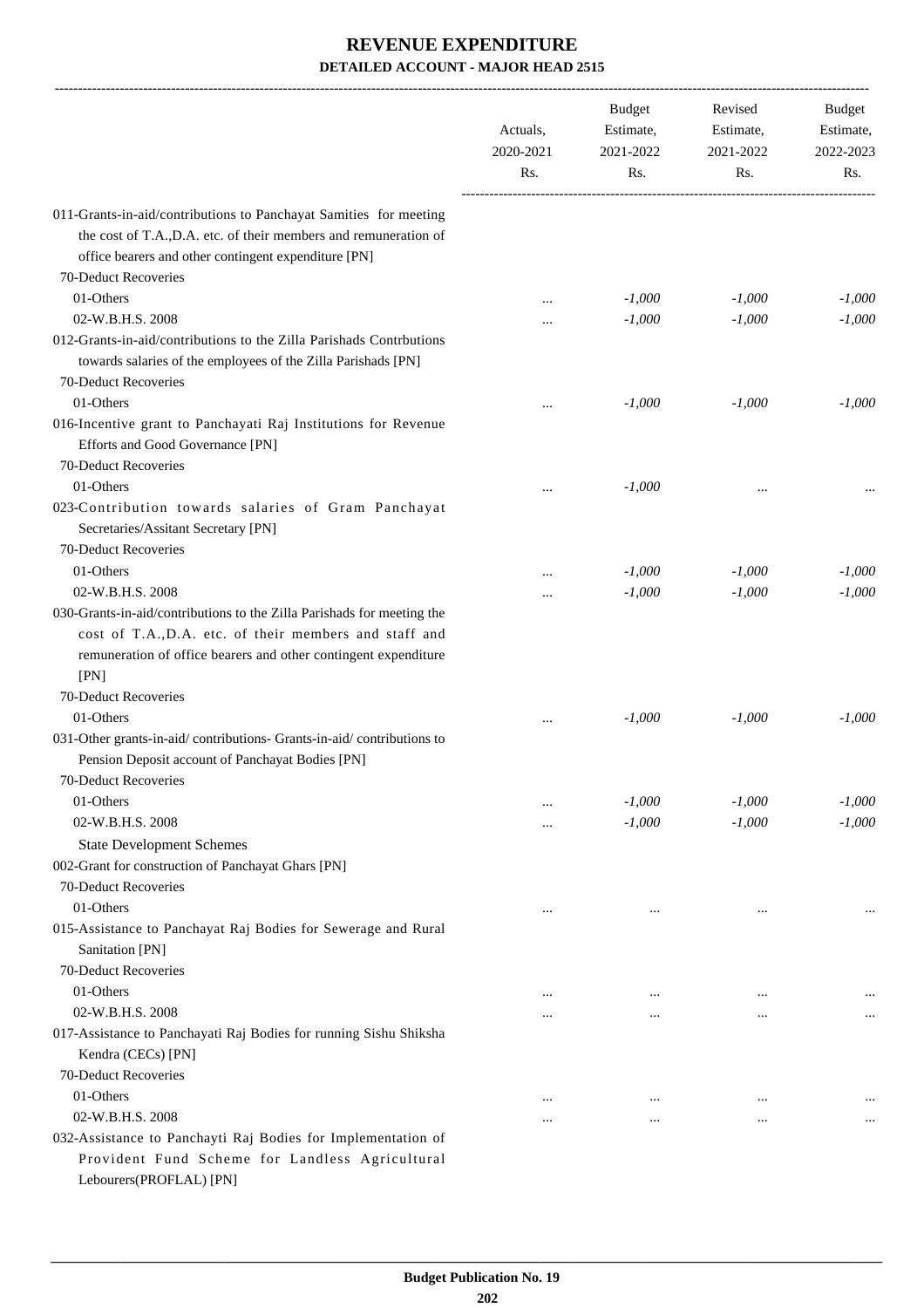|                                                                     | Actuals,<br>2020-2021 | <b>Budget</b><br>Revised<br>Estimate,<br>Estimate,<br>2021-2022 | 2021-2022 | Budget<br>Estimate,<br>2022-2023 |
|---------------------------------------------------------------------|-----------------------|-----------------------------------------------------------------|-----------|----------------------------------|
|                                                                     | Rs.                   | Rs.                                                             | Rs.       | Rs.                              |
| 70-Deduct Recoveries                                                |                       |                                                                 |           |                                  |
| 01-Others                                                           |                       |                                                                 |           |                                  |
| 02-W.B.H.S. 2008                                                    |                       | $\cdots$<br>$\cdots$                                            | $\cdots$  |                                  |
|                                                                     |                       |                                                                 |           |                                  |
| Total - 101 - Deduct - Recoveries                                   | $-11,30,989$          | $-17,000$                                                       | -39,000   | $-39,000$                        |
| <b>102- Community Development</b>                                   |                       |                                                                 |           |                                  |
| Administrative Expenditure                                          |                       |                                                                 |           |                                  |
| 001-Block Headquaters [PN]                                          |                       |                                                                 |           |                                  |
| 70-Deduct Recoveries                                                |                       |                                                                 |           |                                  |
| 01-Others                                                           | $-3,66,489$           | $-1,000$                                                        | $-20,000$ | $-20,000$                        |
| 02-W.B.H.S. 2008                                                    | $\cdots$              | $-1,000$                                                        | $-1,000$  | $-1,000$                         |
| 002-Training-cum-Development Project-Workshops [PN]                 |                       |                                                                 |           |                                  |
| 70-Deduct Recoveries                                                |                       |                                                                 |           |                                  |
| 01-Others                                                           |                       | $\ddotsc$                                                       | $-1,000$  | $-1,000$                         |
| 02-W.B.H.S. 2008                                                    | $\cdots$              | $\cdots$                                                        | $-1,000$  | $-1,000$                         |
| 003-Training-cum-Development- Home Economics [PN]                   |                       |                                                                 |           |                                  |
| 70-Deduct Recoveries                                                |                       |                                                                 |           |                                  |
| 01-Others                                                           |                       | $-1,000$                                                        | $-1,000$  | $-1,000$                         |
| 02-W.B.H.S. 2008                                                    | $\cdots$              | $-1,000$                                                        | $-1,000$  | $-1,000$                         |
| 007-Training-cum-Development- Composite Training Centre [PN]        |                       |                                                                 |           |                                  |
| 70-Deduct Recoveries                                                |                       |                                                                 |           |                                  |
| 01-Others                                                           | $\cdots$              | $-1,000$                                                        | $-1,000$  | $-1,000$                         |
| 02-W.B.H.S. 2008                                                    |                       | $-1,000$                                                        | $-1,000$  | $-1,000$                         |
| 008-Maintenance of completed C.D.P. Blocks [PN]                     |                       |                                                                 |           |                                  |
| 70-Deduct Recoveries                                                |                       |                                                                 |           |                                  |
| 01-Others                                                           |                       | $-1,000$                                                        | $-1,000$  | $-1,000$                         |
| 02-W.B.H.S. 2008                                                    | $\cdots$              | $-1,000$                                                        | $-1,000$  | $-1,000$                         |
| 011-Converted Blocks [PN]                                           |                       |                                                                 |           |                                  |
| 70-Deduct Recoveries                                                |                       |                                                                 |           |                                  |
| 01-Others                                                           | $\cdots$              | $-1,000$                                                        | $-1,000$  | $-1,000$                         |
| 02-W.B.H.S. 2008                                                    |                       | $-1,000$                                                        | $-1,000$  | $-1,000$                         |
| 012-Block Establishment for A.R.D.Department[AD] [PN]               |                       |                                                                 |           |                                  |
| 70-Deduct Recoveries                                                |                       |                                                                 |           |                                  |
| 01-Others                                                           |                       | $-1,000$                                                        |           |                                  |
| 014-Block Establishments for Cooperation Department[CO] [PN]        |                       |                                                                 |           |                                  |
| 70-Deduct Recoveries                                                |                       |                                                                 |           |                                  |
| 01-Others                                                           | $-4,704$              | $-1,000$                                                        | $-1,000$  | $-1,000$                         |
| 02-W.B.H.S. 2008                                                    |                       | $-1,000$                                                        | $-1,000$  | $-1,000$                         |
| 016-Housing - House sites for landless labourers compensation /     |                       |                                                                 |           |                                  |
| construction assitance [PN]                                         |                       |                                                                 |           |                                  |
| 70-Deduct Recoveries                                                |                       |                                                                 |           |                                  |
| 01-Others                                                           |                       | $-1,000$                                                        | $-1,000$  | $-1,000$                         |
| 02-W.B.H.S. 2008                                                    |                       | $-1,000$                                                        | $-1,000$  | $-1,000$                         |
| 018-Establishment of sanitation cell for construction of sanitation |                       |                                                                 |           |                                  |
| facilities in the Areas/Block level functionaries through State     |                       |                                                                 |           |                                  |
| Institute of Rural Development, Kalyani- [PN]                       |                       |                                                                 |           |                                  |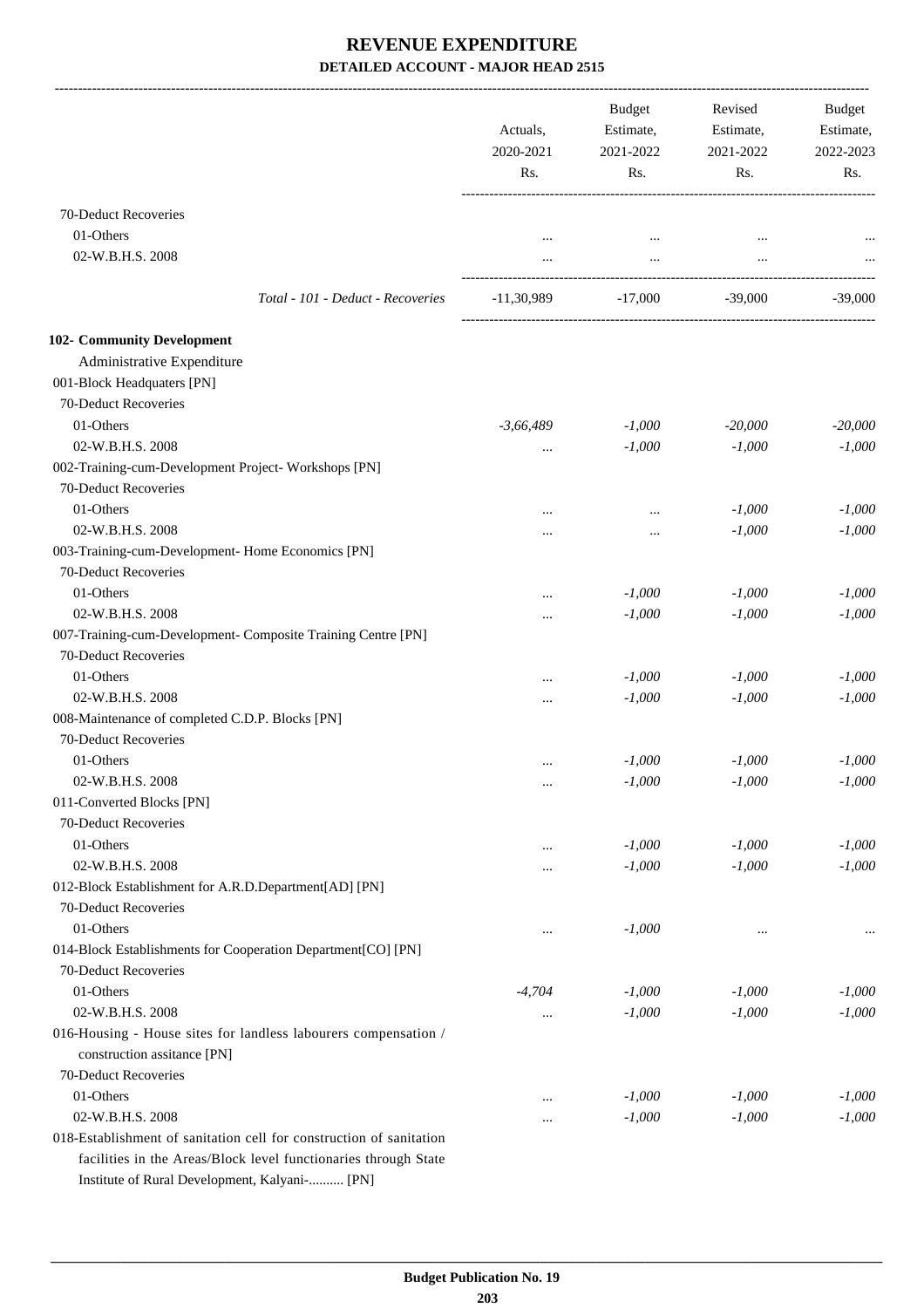|                                                                                                                                                               | Actuals,<br>2020-2021<br>Rs. | <b>Budget</b><br>Estimate,<br>2021-2022<br>Rs. | Revised<br>Estimate,<br>2021-2022<br>Rs. | Budget<br>Estimate,<br>2022-2023<br>Rs. |
|---------------------------------------------------------------------------------------------------------------------------------------------------------------|------------------------------|------------------------------------------------|------------------------------------------|-----------------------------------------|
| 70-Deduct Recoveries                                                                                                                                          |                              |                                                |                                          |                                         |
| 01-Others                                                                                                                                                     | $\cdots$                     | $-1,000$                                       | $-1,000$                                 | $-1,000$                                |
| 02-W.B.H.S. 2008                                                                                                                                              |                              | $-1,000$                                       | $-1,000$                                 | $-1,000$                                |
| <b>State Development Schemes</b>                                                                                                                              |                              |                                                |                                          |                                         |
| 021-Housing- House sites for landless labourers-<br>Compensation/Construction assistance [PN]                                                                 |                              |                                                |                                          |                                         |
| 70-Deduct Recoveries                                                                                                                                          |                              |                                                |                                          |                                         |
| 01-Others                                                                                                                                                     |                              |                                                |                                          |                                         |
| 02-W.B.H.S. 2008                                                                                                                                              |                              | $\ddotsc$                                      |                                          |                                         |
| Total - 102 - Deduct - Recoveries                                                                                                                             | -3,71,193                    | $-17,000$                                      | -37,000                                  | -37.000                                 |
| 196- Assistance to Zilla Parishad / District level Panchayats                                                                                                 |                              |                                                |                                          |                                         |
| <b>State Development Schemes</b>                                                                                                                              |                              |                                                |                                          |                                         |
| 003-Grants to Panchayat Bodies as per recommendation of third State                                                                                           |                              |                                                |                                          |                                         |
| Finance Commission (GLB) [PN]                                                                                                                                 |                              |                                                |                                          |                                         |
| 70-Deduct Recoveries                                                                                                                                          |                              |                                                |                                          |                                         |
| 01-Others                                                                                                                                                     |                              |                                                |                                          |                                         |
| State Development Schemes (Central Assistance)                                                                                                                |                              |                                                |                                          |                                         |
| 012-Assitance to PRI Bodies asGeneral Performance Grant as<br>recommended by the 13th Finance Commission (13th F.C.) (13-<br>FC) [PN]<br>70-Deduct Recoveries |                              |                                                |                                          |                                         |
| 01-Others                                                                                                                                                     |                              |                                                |                                          |                                         |
|                                                                                                                                                               |                              | $\ddotsc$                                      |                                          |                                         |
| Total - 196 - Deduct - Recoveries                                                                                                                             |                              | $\ddotsc$                                      | $\ddotsc$                                |                                         |
| 197- Assistance to Block Panchayats                                                                                                                           |                              |                                                |                                          |                                         |
| <b>State Development Schemes</b>                                                                                                                              |                              |                                                |                                          |                                         |
| 001-Grant to Panchayat Bodies as per recommendation of third State<br>Finance Commission (GLB) [PN]                                                           |                              |                                                |                                          |                                         |
| 70-Deduct Recoveries                                                                                                                                          |                              |                                                |                                          |                                         |
| 01-Others                                                                                                                                                     | $\cdots$                     | $\cdots$                                       |                                          |                                         |
| Total - 197 - Deduct - Recoveries                                                                                                                             | $\cdots$                     | $\ldots$                                       | $\ldots$                                 |                                         |
| 789- Special Component Plan for Scheduled Castes                                                                                                              |                              |                                                |                                          |                                         |
| <b>State Development Schemes</b>                                                                                                                              |                              |                                                |                                          |                                         |
| 001-Scheme under RIDF (RIDF) [PN]                                                                                                                             |                              |                                                |                                          |                                         |
| 70-Deduct Recoveries                                                                                                                                          |                              |                                                |                                          |                                         |
| 01-Others                                                                                                                                                     |                              | $\cdots$                                       |                                          |                                         |
| 02-W.B.H.S. 2008                                                                                                                                              |                              | $\cdots$                                       | $\cdots$                                 |                                         |
| 018-Grants to Panchayat Bodies as per recommendation of Fourth                                                                                                |                              |                                                |                                          |                                         |
| State Finance Commission (GLB) [PN]                                                                                                                           |                              |                                                |                                          |                                         |
| 70-Deduct Recoveries                                                                                                                                          |                              |                                                |                                          |                                         |
| 01-Others                                                                                                                                                     | $\cdots$                     |                                                | $\cdots$                                 |                                         |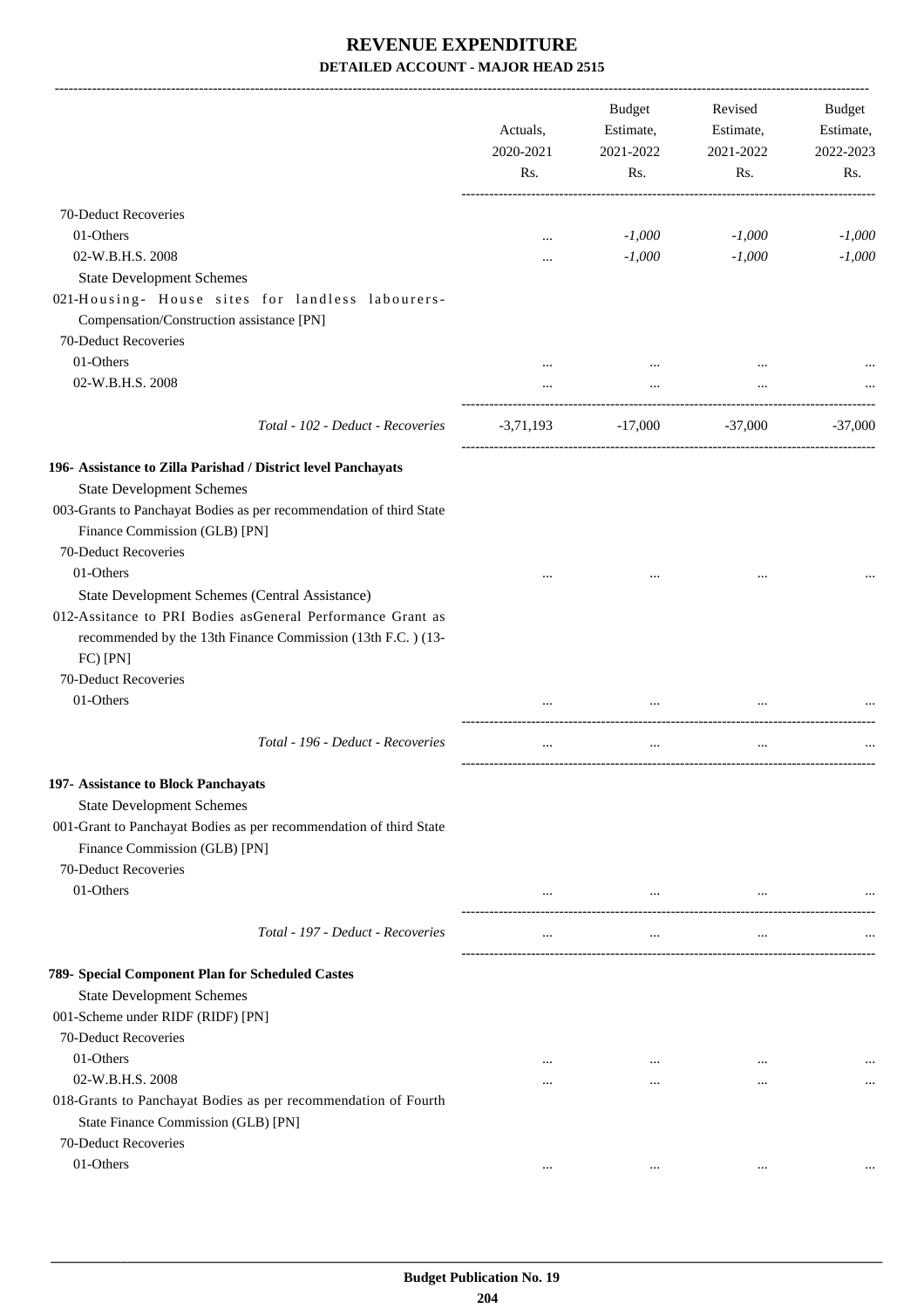|                                                                                                                                                       | Actuals,<br>2020-2021<br>Rs. | Budget<br>Estimate,<br>2021-2022<br>Rs. | Revised<br>Estimate,<br>2021-2022<br>Rs. | Budget<br>Estimate,<br>2022-2023<br>Rs. |
|-------------------------------------------------------------------------------------------------------------------------------------------------------|------------------------------|-----------------------------------------|------------------------------------------|-----------------------------------------|
| Total - 789 - Deduct - Recoveries                                                                                                                     | $\cdots$                     | $\cdots$                                |                                          |                                         |
| 796- Tribal Areas Sub-Plan<br><b>State Development Schemes</b><br>001-Scheme under RIDF (RIDF) [PN]<br>70-Deduct Recoveries                           |                              |                                         |                                          |                                         |
| 01-Others                                                                                                                                             | $\cdots$                     |                                         |                                          |                                         |
| 02-W.B.H.S. 2008                                                                                                                                      |                              |                                         |                                          |                                         |
| Total - 796 - Deduct - Recoveries                                                                                                                     | $\cdots$                     | $\cdots$                                | $\cdots$                                 |                                         |
| 797- Transfer to Reserve Fund/Deposit Account                                                                                                         |                              |                                         |                                          |                                         |
| <b>State Development Schemes</b><br>001-West Bengal Compensatory Entry Tax Fund (WBCETF)<br>(WBETF) [PN]                                              |                              |                                         |                                          |                                         |
| 70-Deduct Recoveries<br>01-Others                                                                                                                     |                              | $\cdots$                                |                                          |                                         |
| Total - 797 - Deduct - Recoveries                                                                                                                     | $\cdots$                     | $\cdots$                                |                                          |                                         |
| 800- Other Expenditure<br>Administrative Expenditure<br>001-Production of Panchayati Raj Journal in Regional Language<br>[PN]<br>70-Deduct Recoveries |                              |                                         |                                          |                                         |
| 01-Others                                                                                                                                             |                              | $-1,000$                                | $-1,000$                                 | $-1,000$                                |
| 02-W.B.H.S. 2008                                                                                                                                      | $\cdots$                     | $-1,000$                                | $-1,000$                                 | $-1,000$                                |
| 002-Panchayat Elections [PN]                                                                                                                          | $\ldots$                     |                                         |                                          |                                         |
| 70-Deduct Recoveries                                                                                                                                  |                              |                                         |                                          |                                         |
| 01-Others                                                                                                                                             | $\ldots$                     | $-1,000$                                | $-1,000$                                 | $-1,000$                                |
| 02-W.B.H.S. 2008                                                                                                                                      | $\cdots$                     | $-1,000$                                | $-1,000$                                 | $-1,000$                                |
| 003-Panchayat Exhibition [PN]                                                                                                                         |                              |                                         |                                          |                                         |
| 70-Deduct Recoveries                                                                                                                                  |                              |                                         |                                          |                                         |
| 01-Others                                                                                                                                             | $\cdots$                     | $-1,000$                                | $-1,000$                                 | $-1,000$                                |
| 02-W.B.H.S. 2008                                                                                                                                      | $\cdots$                     | $-1,000$                                | $-1,000$                                 | $-1,000$                                |
| 011-Grants to Birbhum Zilla Parishad to discharge their loan<br>liabilities to WBIDFC [PN]                                                            |                              |                                         |                                          |                                         |
| 70-Deduct Recoveries<br>01-Others                                                                                                                     |                              |                                         |                                          |                                         |
| 02-W.B.H.S. 2008                                                                                                                                      | $\cdots$                     | $-1,000$<br>$-1,000$                    | $-1,000$<br>$-1,000$                     | $-1,000$<br>$-1,000$                    |
| 045-Lump Provision for Grants to Zilla Parishads / Urban Local<br>Bodies [PN]                                                                         |                              |                                         |                                          |                                         |
| 70-Deduct Recoveries                                                                                                                                  |                              |                                         |                                          |                                         |
| 01-Others                                                                                                                                             | $\ldots$                     | $-1,000$                                | $-1,000$                                 | $-1,000$                                |
| 02-W.B.H.S. 2008                                                                                                                                      | $\cdots$                     | $-1,000$                                | $-1,000$                                 | $-1,000$                                |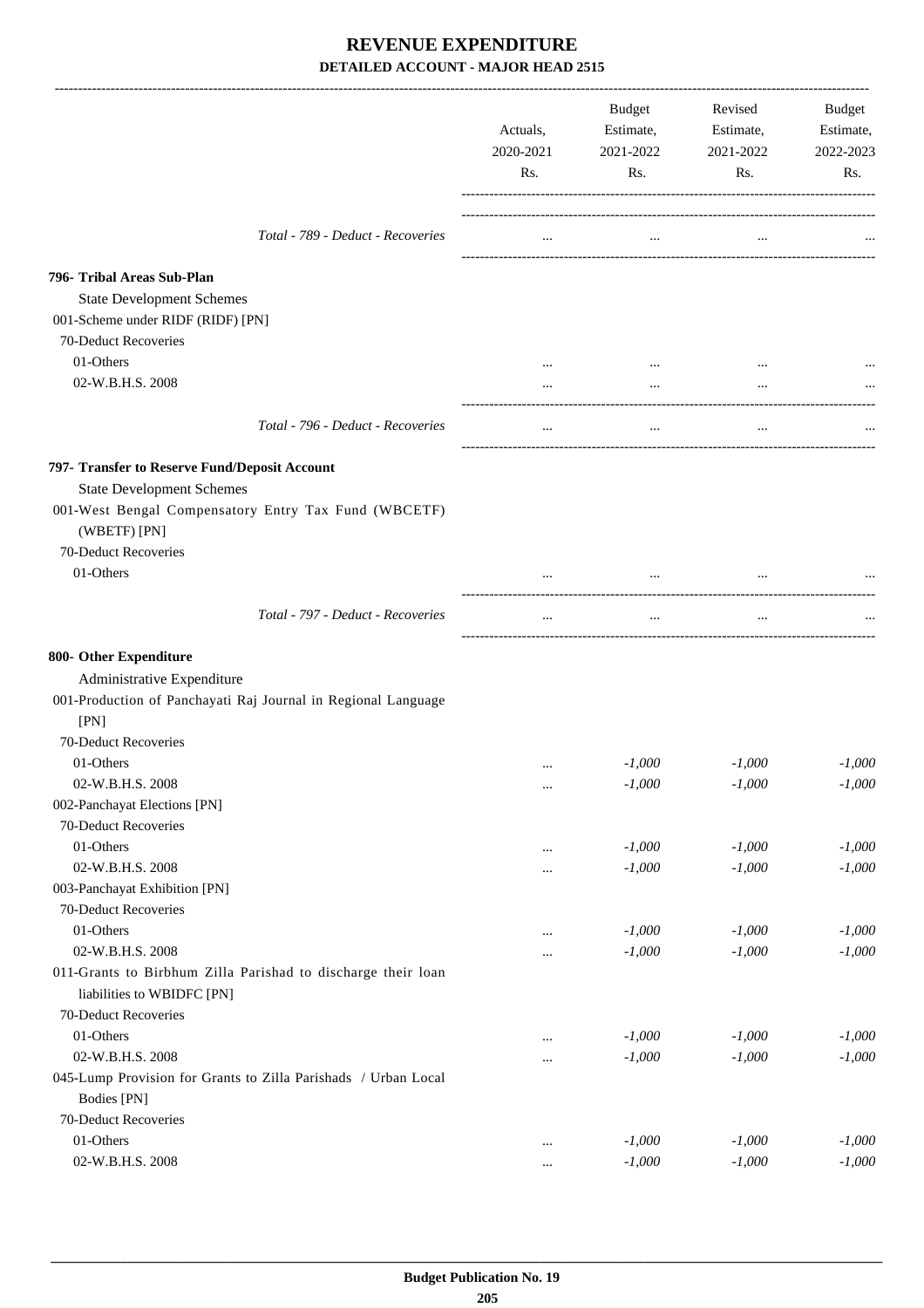|                                                                     | Actuals,<br>2020-2021 | <b>Budget</b><br>Estimate,<br>2021-2022 | Revised<br>Estimate,<br>2021-2022 | <b>Budget</b><br>Estimate,<br>2022-2023 |
|---------------------------------------------------------------------|-----------------------|-----------------------------------------|-----------------------------------|-----------------------------------------|
|                                                                     | Rs.                   | Rs.                                     | Rs.                               | Rs.                                     |
| 046-Assistance to Panchayati Raj Bodies as recommended by           |                       |                                         |                                   |                                         |
| Eleventh Finance Commission [PN]                                    |                       |                                         |                                   |                                         |
| 70-Deduct Recoveries                                                |                       |                                         |                                   |                                         |
| 01-Others                                                           | $\ddotsc$             | $-1,000$                                | $-1,000$                          | $-1,000$                                |
| 02-W.B.H.S. 2008                                                    |                       | $-1,000$                                | $-1,000$                          | $-1,000$                                |
| 048-Intensive Development of Fisheries in C.D.Blocks [PN]           |                       |                                         |                                   |                                         |
| 70-Deduct Recoveries                                                |                       |                                         |                                   |                                         |
| 01-Others                                                           |                       | $-1,000$                                | $-1,000$                          | $-1,000$                                |
| 02-W.B.H.S. 2008                                                    |                       | $-1,000$                                | $-1,000$                          | $-1,000$                                |
| 051-[PN]                                                            |                       |                                         |                                   |                                         |
| 70-Deduct Recoveries                                                |                       |                                         |                                   |                                         |
| 01-Others                                                           |                       | $-1,000$                                | $-1,000$                          | $-1,000$                                |
| 02-W.B.H.S. 2008                                                    | $\cdots$              | $-1,000$                                | $-1,000$                          | $-1,000$                                |
| 052-[PN]                                                            |                       |                                         |                                   |                                         |
| 70-Deduct Recoveries                                                |                       |                                         |                                   |                                         |
| 01-Others                                                           |                       | $-1,000$                                | $-1,000$                          | $-1,000$                                |
| 02-W.B.H.S. 2008                                                    |                       | $-1,000$                                | $-1,000$                          | $-1,000$                                |
| 053-[PN]                                                            |                       |                                         |                                   |                                         |
| 70-Deduct Recoveries                                                |                       |                                         |                                   |                                         |
| 01-Others                                                           |                       | $-1,000$                                | $-1,000$                          | $-1,000$                                |
| 02-W.B.H.S. 2008                                                    | $\cdots$              | $-1,000$                                | $-1,000$                          | $-1,000$                                |
| <b>State Development Schemes</b>                                    |                       |                                         |                                   |                                         |
| 004-Assistance to Panchayat Raj Bodies for Sewerage and Rural       |                       |                                         |                                   |                                         |
| Sanitation. [PN]                                                    |                       |                                         |                                   |                                         |
| 70-Deduct Recoveries                                                |                       |                                         |                                   |                                         |
| 01-Others                                                           |                       |                                         |                                   |                                         |
| 02-W.B.H.S. 2008                                                    |                       | $\cdots$                                |                                   |                                         |
| 013-Assistance to Panchayati Raj Bodies for running Sishu Shiksha   |                       |                                         |                                   |                                         |
| Kendra [PN]                                                         |                       |                                         |                                   |                                         |
| 70-Deduct Recoveries                                                |                       |                                         |                                   |                                         |
| 01-Others                                                           | $\cdots$              | $\cdots$                                | $\ddotsc$                         |                                         |
| 02-W.B.H.S. 2008                                                    | $\cdots$              |                                         | $\ddotsc$                         |                                         |
| 026-Assistance to West Bengal State Rural Development Agency (      |                       |                                         |                                   |                                         |
| WBSRDA) [PN]                                                        |                       |                                         |                                   |                                         |
| 70-Deduct Recoveries                                                |                       |                                         |                                   |                                         |
| 01-Others                                                           | $\cdots$              |                                         | $\ddotsc$                         |                                         |
| 037-Assistance to Rural Connectivity Training & Research            |                       |                                         |                                   |                                         |
| Centre(RCTRC) [PN]                                                  |                       |                                         |                                   |                                         |
| 70-Deduct Recoveries                                                |                       |                                         |                                   |                                         |
| 01-Others                                                           | $\ddotsc$             | $\cdots$                                | $\ddotsc$                         |                                         |
| 043-Visit for Study and Visualisation [PN]                          |                       |                                         |                                   |                                         |
| 70-Deduct Recoveries                                                |                       |                                         |                                   |                                         |
| 01-Others                                                           |                       | $\ddotsc$                               |                                   |                                         |
| 02-W.B.H.S. 2008                                                    |                       |                                         | $\ddotsc$                         |                                         |
| <b>State Development Schemes</b>                                    |                       |                                         |                                   |                                         |
| 012-Lump Provision for grants to Zilla Parishads/Urban Local Bodies |                       |                                         |                                   |                                         |
| $(GLB)$ [PN]                                                        |                       |                                         |                                   |                                         |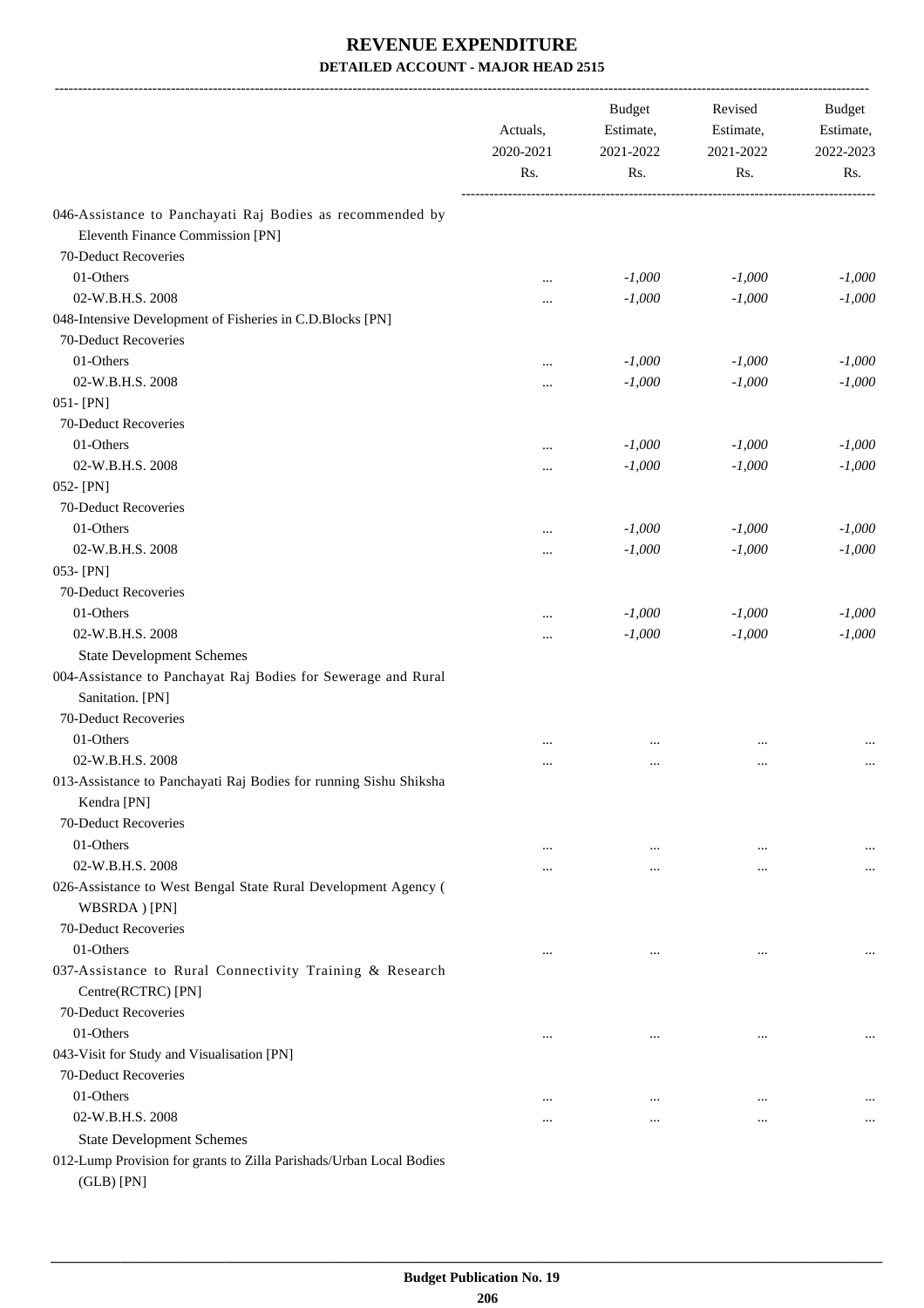|                                                                                  | Actuals,<br>2020-2021<br>Rs. | Budget<br>Estimate,<br>2021-2022<br>Rs. | Revised<br>Estimate,<br>2021-2022<br>Rs. | <b>Budget</b><br>Estimate,<br>2022-2023<br>Rs. |
|----------------------------------------------------------------------------------|------------------------------|-----------------------------------------|------------------------------------------|------------------------------------------------|
|                                                                                  |                              |                                         |                                          |                                                |
| 70-Deduct Recoveries                                                             |                              |                                         |                                          |                                                |
| 01-Others                                                                        | $-27,790$                    | $\cdots$                                | $\ddotsc$                                |                                                |
| 02-W.B.H.S. 2008                                                                 | $\cdots$                     |                                         |                                          |                                                |
| 018-Scheme under RIDF (RIDF) [PN]                                                |                              |                                         |                                          |                                                |
| 70-Deduct Recoveries                                                             |                              |                                         |                                          |                                                |
| 01-Others                                                                        |                              |                                         |                                          |                                                |
| 02-W.B.H.S. 2008                                                                 |                              |                                         |                                          |                                                |
| 020-Grants to Panchayat Bodies as per recommendation of Second                   |                              |                                         |                                          |                                                |
| State Finance Commission (GLB) [PN]                                              |                              |                                         |                                          |                                                |
| 70-Deduct Recoveries                                                             |                              |                                         |                                          |                                                |
| 01-Others                                                                        |                              |                                         |                                          |                                                |
| 02-W.B.H.S. 2008                                                                 |                              |                                         |                                          |                                                |
| <b>State Development Schemes</b>                                                 |                              |                                         |                                          |                                                |
| 056-Refund of Unutilised Fund of CSS Schemes (State Share)<br>(CSSREFUND) [PN]   |                              |                                         |                                          |                                                |
| 70-Deduct Recoveries                                                             |                              |                                         |                                          |                                                |
| 01-Others                                                                        | $\cdots$                     |                                         | $\ddotsc$                                |                                                |
| State Development Schemes (Central Assistance)                                   |                              |                                         |                                          |                                                |
| 055-Refund of Unutilised Fund of CSS Schemes (Central Share)<br>(CSSREFUND) [PN] |                              |                                         |                                          |                                                |
| 70-Deduct Recoveries                                                             |                              |                                         |                                          |                                                |
| 01-Others                                                                        |                              | $\cdots$                                | $\cdots$                                 |                                                |
| Total - 800 - Deduct - Recoveries                                                | -27,790                      | $-20,000$                               | $-20,000$                                | $-20,000$                                      |
| 902- Deduct - Amount met from the Reserve Fund / Deposit                         |                              |                                         |                                          |                                                |
| Account                                                                          |                              |                                         |                                          |                                                |
| <b>State Development Schemes</b>                                                 |                              |                                         |                                          |                                                |
| 001-West Bengal Compensatory Entry Tax Fund (WBCETF)                             |                              |                                         |                                          |                                                |
| (WBETF) [PN]                                                                     |                              |                                         |                                          |                                                |
| 70-Deduct Recoveries                                                             |                              |                                         |                                          |                                                |
| 01-Others                                                                        | $\cdots$                     | $\cdots$                                |                                          |                                                |
|                                                                                  |                              |                                         |                                          |                                                |
| Total - 902 - Deduct - Recoveries                                                | $\cdots$                     | $\cdots$                                | $\cdots$                                 |                                                |
| 911- Deduct Recoveries of Overpayments                                           |                              |                                         |                                          |                                                |
| Administrative Expenditure                                                       |                              |                                         |                                          |                                                |
| 004-Contribution towards salaries ofEmployees of Gram panchayats.                |                              |                                         |                                          |                                                |
| [PN]                                                                             |                              |                                         |                                          |                                                |
| 70-Deduct Recoveries                                                             |                              |                                         |                                          |                                                |
| 01-Others                                                                        | $-7,80,967$                  | $-1,000$                                | $-20,000$                                | $-20,000$                                      |
| 02-W.B.H.S. 2008                                                                 | $\cdots$                     | $-1,000$                                | $-1,000$                                 | $-1,000$                                       |
| 006-Production of Panchayati Raj Journal in Regional Language                    |                              |                                         |                                          |                                                |
| [PN]                                                                             |                              |                                         |                                          |                                                |
| 70-Deduct Recoveries                                                             |                              |                                         |                                          |                                                |
| 01-Others                                                                        |                              | $-1,000$                                | $-1,000$                                 | $-1,000$                                       |
| 007-Training-cum-Development-Composite Training Centre [PN]                      |                              |                                         |                                          |                                                |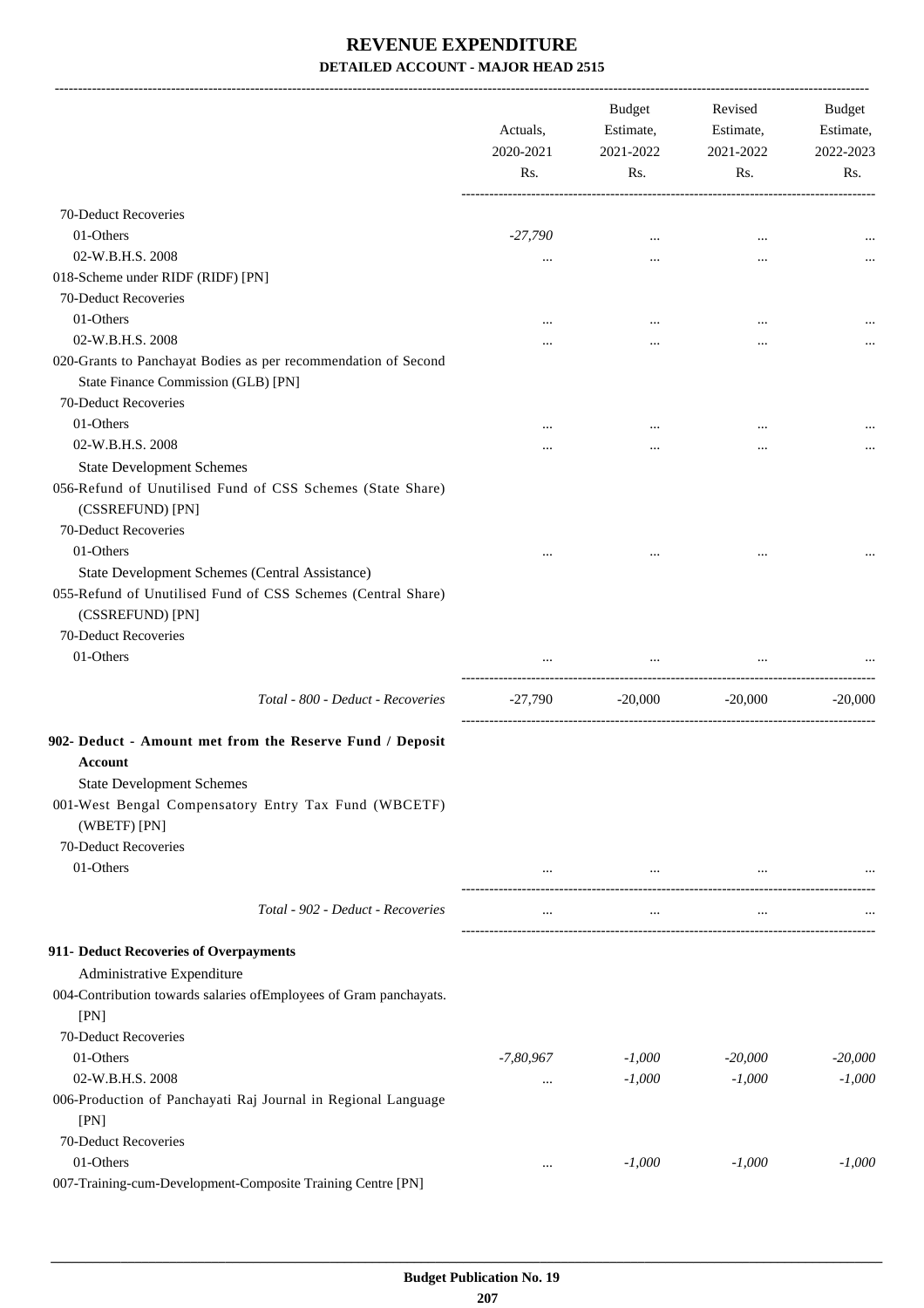-------------------------------------------------------------------------------------------------------------------------------------------------------------------------------

|                                                                                                                                              | Actuals,<br>2020-2021<br>Rs. | <b>Budget</b><br>Estimate,<br>2021-2022<br>Rs. | Revised<br>Estimate,<br>2021-2022<br>Rs. | <b>Budget</b><br>Estimate,<br>2022-2023<br>Rs. |
|----------------------------------------------------------------------------------------------------------------------------------------------|------------------------------|------------------------------------------------|------------------------------------------|------------------------------------------------|
|                                                                                                                                              |                              |                                                |                                          |                                                |
| 70-Deduct Recoveries                                                                                                                         |                              |                                                |                                          |                                                |
| 01-Others                                                                                                                                    |                              | $-1,000$                                       | $-1,000$                                 | $-1,000$                                       |
| 010-Grant -in-aid/contribution to the Panchayet Samities-<br>contribution towards salariesof the employees of the Panchayet<br>Samities [PN] |                              |                                                |                                          |                                                |
| 70-Deduct Recoveries                                                                                                                         |                              |                                                |                                          |                                                |
| 01-Others                                                                                                                                    | $-13,55,082$                 | $-1,000$                                       | $-50,000$                                | $-50,000$                                      |
| 011-Intensive Development of Fisheris in C.D. BLock [FI] [PN]                                                                                |                              |                                                |                                          |                                                |
| 70-Deduct Recoveries                                                                                                                         |                              |                                                |                                          |                                                |
| 01-Others                                                                                                                                    | $-3.477$                     | $-1,000$                                       | $-1,000$                                 | $-1,000$                                       |
| 02-W.B.H.S. 2008                                                                                                                             | $\cdots$                     | $-1,000$                                       | $-1,000$                                 | $-1,000$                                       |
| 012-Grant -in-aid/contribution to the Panchayet Samities-<br>contribution towards salariesof the employees of the Zilla<br>Parishad [PN]     |                              |                                                |                                          |                                                |
| 70-Deduct Recoveries                                                                                                                         |                              |                                                |                                          |                                                |
| 01-Others                                                                                                                                    | $-4,66,49,516$               | $-5,00,00,000$                                 | $-5,00,00,000$                           | $-5,50,00,000$                                 |
| 014-Block Establishment for Co-operation Department(CO). [PN]<br>70-Deduct Recoveries                                                        |                              |                                                |                                          |                                                |
| 01-Others                                                                                                                                    |                              | $-1,000$                                       | $-1,000$                                 | $-1,000$                                       |
| 02-W.B.H.S. 2008                                                                                                                             |                              | $-1,000$                                       | $-1,000$                                 | $-1,000$                                       |
| 016-Grants-in-aid/Contribution etc. for other purpose [PN]                                                                                   |                              |                                                |                                          |                                                |
| 70-Deduct Recoveries                                                                                                                         |                              |                                                |                                          |                                                |
| 01-Others                                                                                                                                    | $-6,15,049$                  | $-1,000$                                       | $-20,000$                                | $-20,000$                                      |
| 02-W.B.H.S. 2008                                                                                                                             | $\ddotsc$                    | $-1,000$                                       | $-1,000$                                 | $-1,000$                                       |
| 019-Panchayet Election [PN]                                                                                                                  |                              |                                                |                                          |                                                |
| 70-Deduct Recoveries                                                                                                                         |                              |                                                |                                          |                                                |
| 01-Others                                                                                                                                    |                              | $-1,000$                                       | $-1,000$                                 | $-1,000$                                       |
| 020-Refund of unutilized funds under various Schemes [PN]                                                                                    | $\ddotsc$                    |                                                |                                          |                                                |
| 70-Deduct Recoveries                                                                                                                         |                              |                                                |                                          |                                                |
| 01-Others                                                                                                                                    | -44,93,856                   | $-1,000$                                       | $-1,00,000$                              | $-1,00,000$                                    |
| 041-Establishment of sanitation cell for construction of sanitation                                                                          |                              |                                                |                                          |                                                |
| facilities in the ares.block level functionaries through State<br>Institute of Rural Development, Kalyani [PN]                               |                              |                                                |                                          |                                                |
| 70-Deduct Recoveries                                                                                                                         |                              |                                                |                                          |                                                |
| 01-Others                                                                                                                                    | $\ddotsc$                    | $-1,000$                                       | $-1,000$                                 | $-1.000$                                       |
| 042-Block Headquarters [PN]                                                                                                                  |                              |                                                |                                          |                                                |
| 70-Deduct Recoveries                                                                                                                         |                              |                                                |                                          |                                                |
| 01-Others                                                                                                                                    | $-1,18,315$                  | $-1,000$                                       | $-10,000$                                | $-10,000$                                      |
| 02-W.B.H.S. 2008                                                                                                                             | $\cdots$                     | $-1,000$                                       | $-1,000$                                 | $-1,000$                                       |
| 043-District Establishment. [PN]                                                                                                             |                              |                                                |                                          |                                                |
| 70-Deduct Recoveries                                                                                                                         |                              |                                                |                                          |                                                |
| 01-Others                                                                                                                                    | $\cdots$                     | $-1,000$                                       | $-1,000$                                 | $-1,000$                                       |
| 02-W.B.H.S. 2008                                                                                                                             | $\cdots$                     | $-1,000$                                       | $-1,000$                                 | $-1,000$                                       |
| 044-Training-cum-Development Project-Home Economics [PN]                                                                                     |                              |                                                |                                          |                                                |
| 70-Deduct Recoveries                                                                                                                         |                              |                                                |                                          |                                                |
| 01-Others                                                                                                                                    | $\cdots$                     | $-1,000$                                       | $-1,000$                                 | $-1,000$                                       |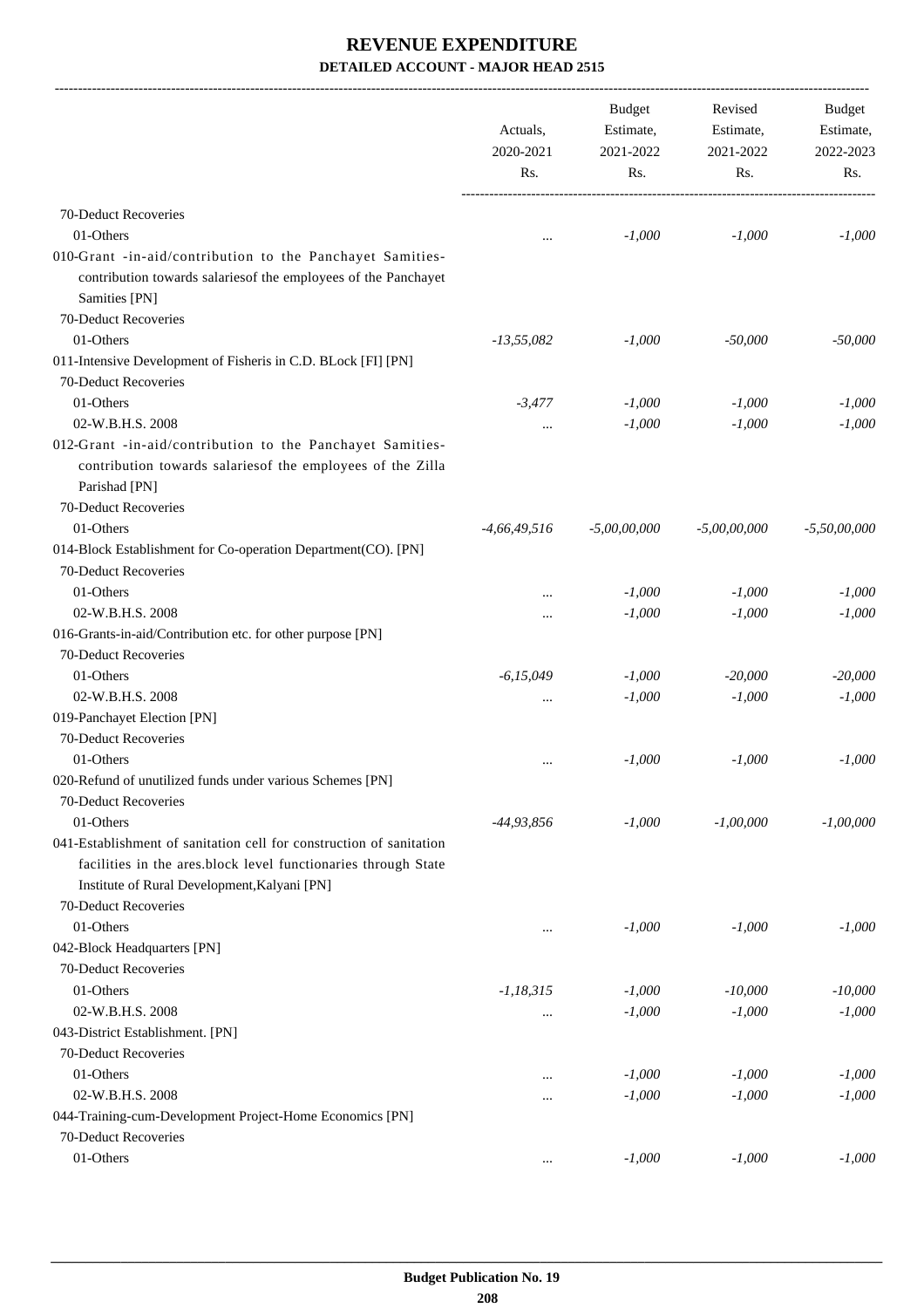|                                                                                                                                                                                            | Actuals,<br>2020-2021<br>Rs. | <b>Budget</b><br>Estimate,<br>2021-2022<br>Rs. | Revised<br>Estimate,<br>2021-2022<br>Rs. | Budget<br>Estimate,<br>2022-2023<br>Rs. |
|--------------------------------------------------------------------------------------------------------------------------------------------------------------------------------------------|------------------------------|------------------------------------------------|------------------------------------------|-----------------------------------------|
|                                                                                                                                                                                            |                              |                                                |                                          |                                         |
| 045-Contribution towards Allowance of Sarkars under Gram                                                                                                                                   |                              |                                                |                                          |                                         |
| Panchayats[PN] [PN]                                                                                                                                                                        |                              |                                                |                                          |                                         |
| 70-Deduct Recoveries                                                                                                                                                                       |                              |                                                |                                          |                                         |
| 01-Others                                                                                                                                                                                  | $-8,400$                     | $-1,000$                                       | $-1,000$                                 | $-1,000$                                |
| 02-W.B.H.S. 2008                                                                                                                                                                           |                              | $-1,000$                                       | $-1,000$                                 | $-1,000$                                |
| 046-Grants-in-aid/Contribution to the Gram Panchayats for Meeting<br>the Cost of TA,DA etc. of their Members & Remuneration of<br>Office Bearers and other Contingent Expenditure[PN] [PN] |                              |                                                |                                          |                                         |
| 70-Deduct Recoveries                                                                                                                                                                       |                              |                                                |                                          |                                         |
| 01-Others                                                                                                                                                                                  | $-9,75,688$                  | $-1,000$                                       | $-20,000$                                | $-20,000$                               |
| 02-W.B.H.S. 2008                                                                                                                                                                           | $\cdots$                     | $-1,000$                                       | $-1,000$                                 | $-1,000$                                |
| 047-Scheme under RIDF [PN]                                                                                                                                                                 |                              |                                                |                                          |                                         |
| 70-Deduct Recoveries                                                                                                                                                                       |                              |                                                |                                          |                                         |
| 01-Others                                                                                                                                                                                  | $-33,33,973$                 | $-1,000$                                       | $-50,000$                                | $-50,000$                               |
| <b>State Development Schemes</b>                                                                                                                                                           |                              |                                                |                                          |                                         |
| 001-Scheme under RIDF under Special Component Plan for                                                                                                                                     |                              |                                                |                                          |                                         |
| Scheduled Castes (SCP) [PN]                                                                                                                                                                |                              |                                                |                                          |                                         |
| 70-Deduct Recoveries                                                                                                                                                                       |                              |                                                |                                          |                                         |
| 01-Others                                                                                                                                                                                  | $-3,21,578$                  |                                                |                                          |                                         |
| 02-W.B.H.S. 2008                                                                                                                                                                           |                              |                                                | $\cdots$                                 |                                         |
| 002-Scheme under RIDF under Tribal Areas Sub-Plan (TASP) [PN]                                                                                                                              |                              |                                                |                                          |                                         |
| 70-Deduct Recoveries                                                                                                                                                                       |                              |                                                |                                          |                                         |
| 01-Others                                                                                                                                                                                  | $-2,55,07,296$               |                                                |                                          |                                         |
| 02-W.B.H.S. 2008                                                                                                                                                                           |                              |                                                |                                          |                                         |
| 003-Procurement and Maintenance of Computer Software, Printer                                                                                                                              |                              |                                                |                                          |                                         |
| and other Accessories undr the Aspect of e-Goverance [PN] [PN]                                                                                                                             |                              |                                                |                                          |                                         |
| 70-Deduct Recoveries                                                                                                                                                                       |                              |                                                |                                          |                                         |
| 01-Others                                                                                                                                                                                  | $-15, 121$                   |                                                |                                          |                                         |
| 02-W.B.H.S. 2008                                                                                                                                                                           |                              | $\cdots$                                       | $\cdots$                                 | $\cdots$                                |
| 008-Assistance to Panchayati Raj BOdies for Implementation of                                                                                                                              |                              | $\ddotsc$                                      | $\ddotsc$                                | $\cdots$                                |
| Provident Fund Scheme for Landless Agriculture Labourers [PN]<br>[PN]                                                                                                                      |                              |                                                |                                          |                                         |
| 70-Deduct Recoveries                                                                                                                                                                       |                              |                                                |                                          |                                         |
| 01-Others                                                                                                                                                                                  | $-32,264$                    |                                                |                                          |                                         |
| 02-W.B.H.S. 2008                                                                                                                                                                           |                              | $\ddotsc$                                      | $\ddotsc$                                |                                         |
| 009-Assistance to Panchayat Raj Bodies for Swerage and Rural                                                                                                                               | $\cdots$                     |                                                | $\ddotsc$                                | $\cdots$                                |
| Sanitation [PN]                                                                                                                                                                            |                              |                                                |                                          |                                         |
| 70-Deduct Recoveries                                                                                                                                                                       |                              |                                                |                                          |                                         |
| 01-Others                                                                                                                                                                                  | $-3,21,062$                  |                                                |                                          |                                         |
| 018-Scheme under RIDF [PN]                                                                                                                                                                 |                              | $\cdots$                                       | $\cdots$                                 | $\cdots$                                |
| 70-Deduct Recoveries                                                                                                                                                                       |                              |                                                |                                          |                                         |
| 01-Others                                                                                                                                                                                  |                              |                                                |                                          |                                         |
| 02-W.B.H.S. 2008                                                                                                                                                                           |                              | $\ddotsc$                                      | $\ddotsc$                                |                                         |
|                                                                                                                                                                                            |                              | $\ddotsc$                                      |                                          |                                         |
| 026-Assistance to West Bengal State Rural Development<br>Agency(WBSRDA) [PN]                                                                                                               |                              |                                                |                                          |                                         |
| 70-Deduct Recoveries                                                                                                                                                                       |                              |                                                |                                          |                                         |
| 01-Others                                                                                                                                                                                  | $-8,129$                     | $\ddotsc$                                      | $\cdots$                                 |                                         |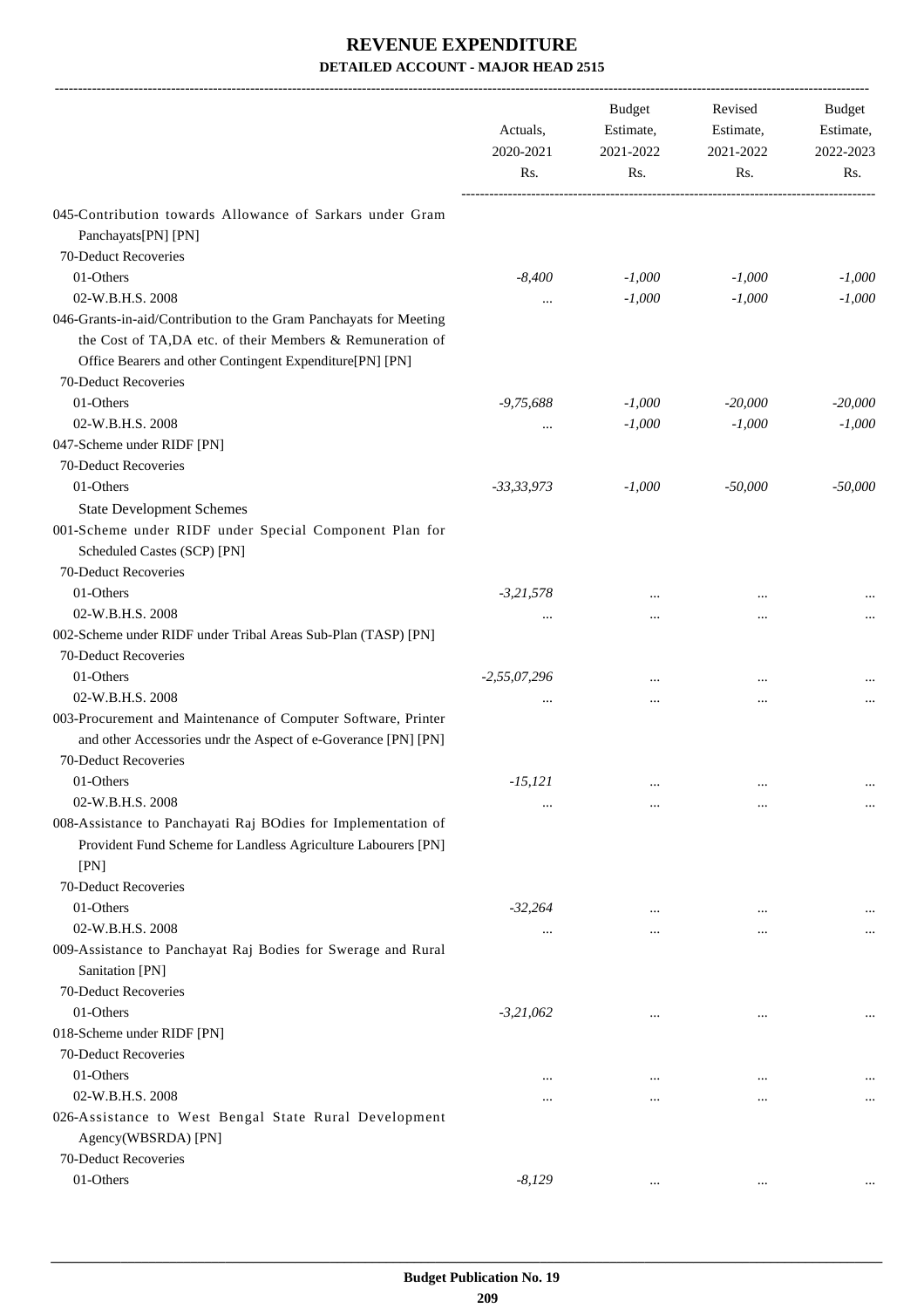|                                                                                                                                                                                                 | Actuals,<br>2020-2021<br>Rs. | <b>Budget</b><br>Estimate,<br>2021-2022<br>Rs. | Revised<br>Estimate,<br>2021-2022<br>Rs.                      | Budget<br>Estimate,<br>2022-2023<br>Rs. |
|-------------------------------------------------------------------------------------------------------------------------------------------------------------------------------------------------|------------------------------|------------------------------------------------|---------------------------------------------------------------|-----------------------------------------|
| 037-Assistance to Rural Connectivity Training &Research<br>centre(RCTRC) [PN]                                                                                                                   |                              |                                                |                                                               |                                         |
| 70-Deduct Recoveries                                                                                                                                                                            |                              |                                                |                                                               |                                         |
| 01-Others                                                                                                                                                                                       |                              |                                                |                                                               |                                         |
| 038-Refund of unutilised funds under various Schemes [PN]                                                                                                                                       |                              |                                                |                                                               |                                         |
| 70-Deduct Recoveries                                                                                                                                                                            |                              |                                                |                                                               |                                         |
| 01-Others                                                                                                                                                                                       | $-20,07,83,184$              | $\cdots$                                       | $-56,93,61,000$                                               |                                         |
| 039-Grants to Panchayat Raj Bodies as per recommendation of 3rd<br>State Finance Commission (3rd SFC) [PN]<br>70-Deduct Recoveries                                                              |                              |                                                |                                                               |                                         |
| 01-Others                                                                                                                                                                                       | $-22,93,031$                 |                                                |                                                               |                                         |
| 040-Assistance to PRI Bodies as General Performance Grants as<br>reccomended by 13th Finance Commission (13th FC) [PN]<br>70-Deduct Recoveries                                                  |                              |                                                |                                                               |                                         |
| 01-Others                                                                                                                                                                                       | $-3, 10, 131$                |                                                |                                                               |                                         |
| 049-Assistance to Zilla Parishads for meeting the critical gap in rural<br>development schemes and other development programmes for<br><b>Backward Rural Areas [PN]</b><br>70-Deduct Recoveries |                              |                                                |                                                               |                                         |
| 01-Others                                                                                                                                                                                       |                              | $-30,736$                                      | $\cdots$                                                      |                                         |
|                                                                                                                                                                                                 |                              |                                                |                                                               |                                         |
| Total - 911 - Deduct - Recoveries                                                                                                                                                               |                              |                                                | $-28,79,56,855$ $-5,00,24,000$ $-61,96,48,000$ $-5,52,87,000$ |                                         |
| Total - 2515 - Deduct - Recoveries                                                                                                                                                              |                              |                                                | $-28,95,17,905$ $-5,00,84,000$ $-61,97,54,000$ $-5,53,93,000$ |                                         |
|                                                                                                                                                                                                 |                              |                                                |                                                               |                                         |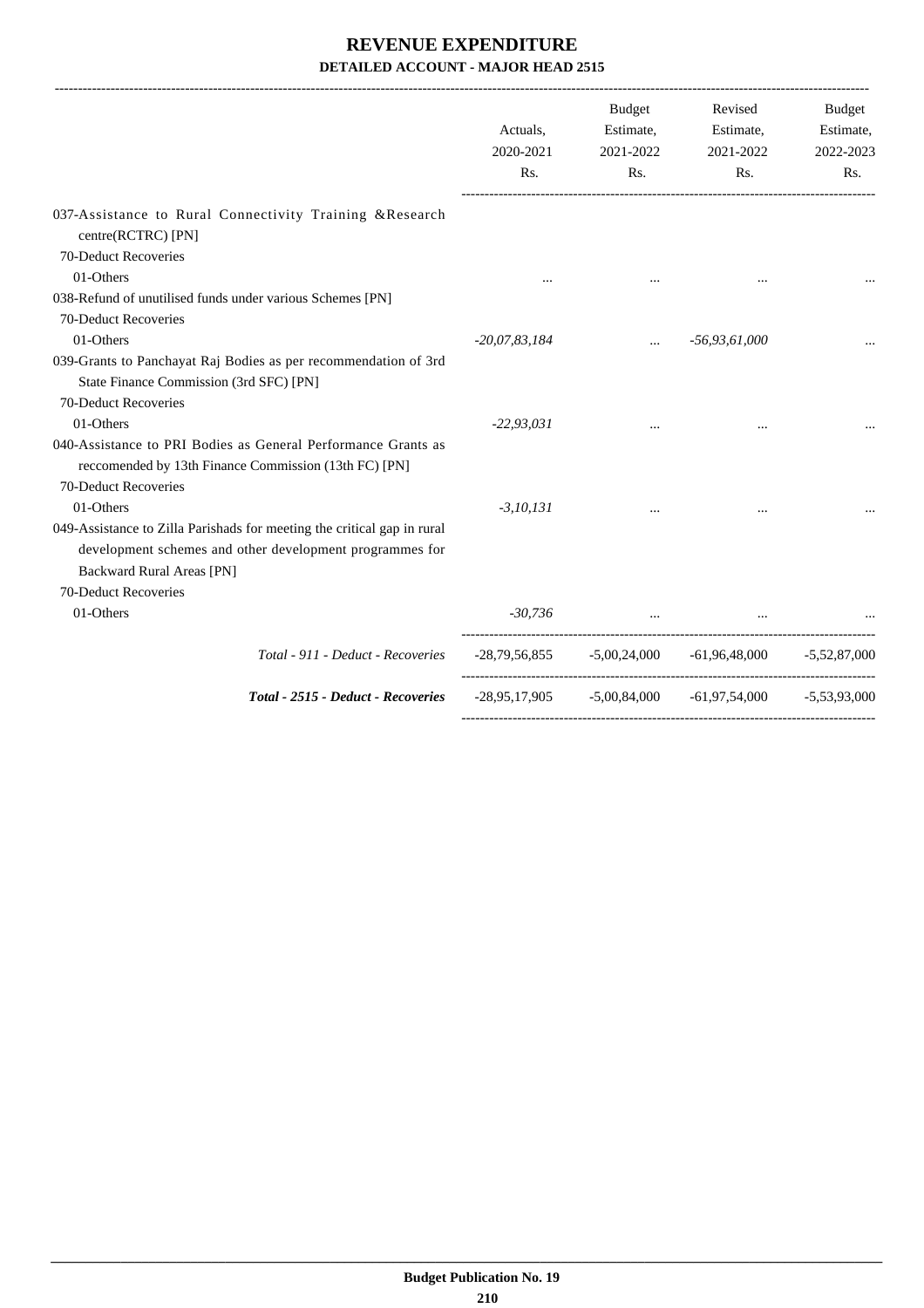# **REVENUE EXPENDITURE**

### **DEMAND No. 40**

### **Panchayats & Rural Development Department**

**C - Economic Services - (c) Special Areas Programmes**

### **Head of Account : 2575 - Other Special Areas Programmes**

| Voted Rs. 88,13,47,000     | <b>Charged Rs. Nil</b> |                 |             | Total Rs. 88, 13, 47, 000 |
|----------------------------|------------------------|-----------------|-------------|---------------------------|
|                            |                        | Voted Rs.       | Charged Rs. | <b>Total Rs.</b>          |
| <b>Gross Expenditure</b>   |                        | 88, 13, 47, 000 | $\cdots$    | 88,13,47,000              |
| <b>Deduct - Recoveries</b> |                        | $-23.000$       |             | $-23,000$                 |
| <b>Net Expenditure</b>     |                        | 88,13,24,000    |             | 88,13,24,000              |

### **REVENUE EXPENDITURE ABSTRACT ACCOUNT**

---------------------------------------------------------------------------------------------------------------------------------------------------------------------------------

|                                                                                                                |                                                                                 | Actuals,<br>2020-2021<br>Rs. | Budget<br>Estimate,<br>2021-2022<br>Rs.                          | Revised<br>Estimate,<br>2021-2022<br>Rs. | Budget<br>Estimate,<br>2022-2023<br>Rs. |
|----------------------------------------------------------------------------------------------------------------|---------------------------------------------------------------------------------|------------------------------|------------------------------------------------------------------|------------------------------------------|-----------------------------------------|
| 02 - BACKWARD AREAS<br>101- Area Development<br>Administrative Expenditure<br><b>State Development Schemes</b> |                                                                                 |                              | 81,88,49,000 114,18,07,000                                       | 84,44,80,000                             | 88, 13, 47, 000                         |
|                                                                                                                |                                                                                 |                              | Total - 101 81,88,49,000 114,18,07,000 84,44,80,000 88,13,47,000 |                                          |                                         |
|                                                                                                                | Grand Total - Gross 81,88,49,000 114,18,07,000 84,44,80,000 88,13,47,000        |                              |                                                                  |                                          |                                         |
|                                                                                                                |                                                                                 |                              | Voted 81,88,49,000 114,18,07,000 84,44,80,000 88,13,47,000       |                                          |                                         |
|                                                                                                                | Administrative Expenditure 81,88,49,000 114,18,07,000 84,44,80,000 88,13,47,000 |                              |                                                                  |                                          |                                         |
|                                                                                                                |                                                                                 |                              |                                                                  |                                          |                                         |
|                                                                                                                | Grand Total - Net 81,70,57,154 114,18,03,000 84,44,57,000 88,13,24,000          |                              |                                                                  |                                          |                                         |
|                                                                                                                | Voted                                                                           |                              | 81.70.57.154 114.18.03.000 84.44.57.000                          |                                          | 88,13,24,000                            |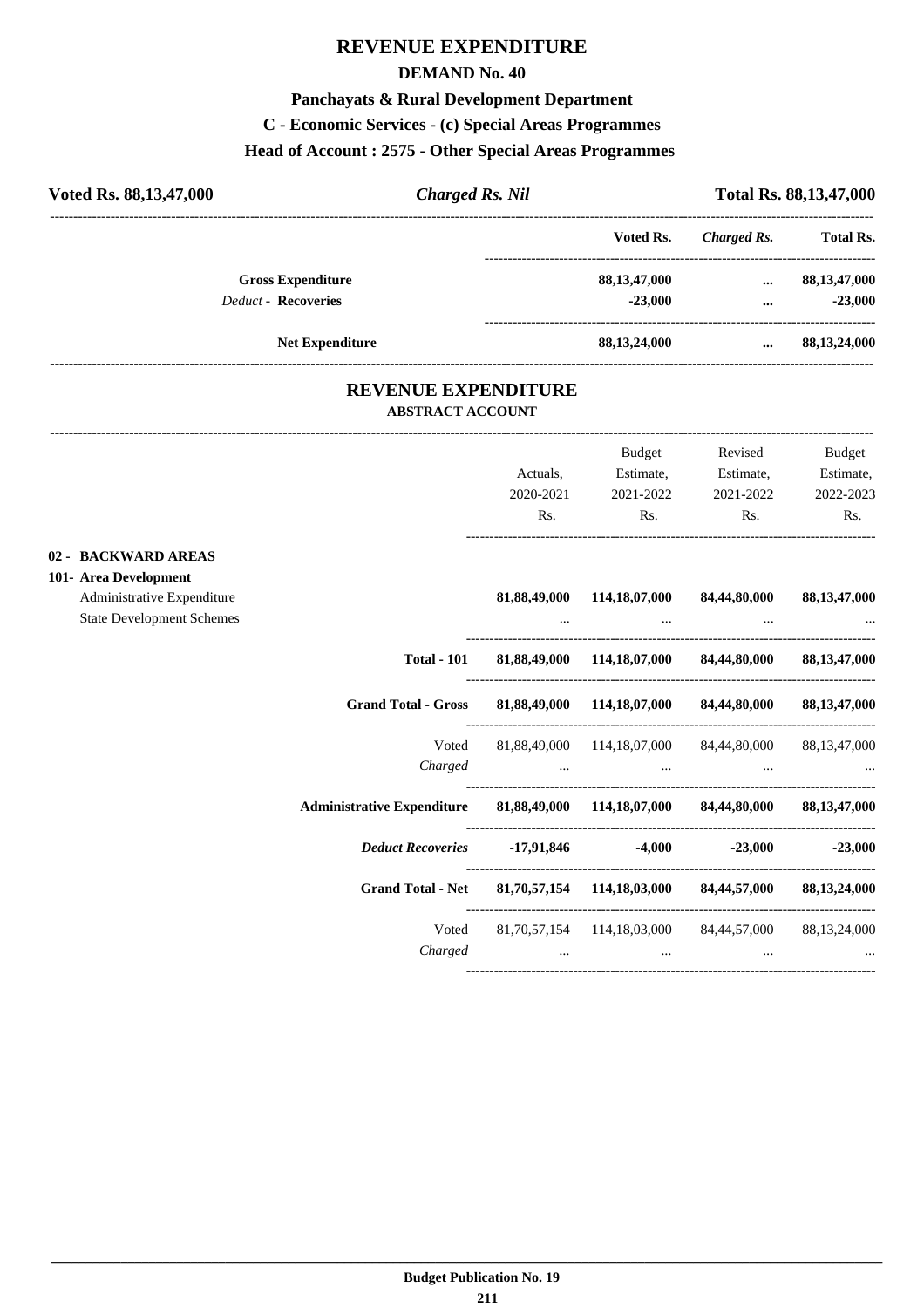|                                                                                                                                                                                                           | Actuals,<br>2020-2021<br>Rs. | <b>Budget</b><br>Estimate,<br>2021-2022<br>Rs. | Revised<br>Estimate,<br>2021-2022<br>Rs. | Budget<br>Estimate,<br>2022-2023<br>Rs. |
|-----------------------------------------------------------------------------------------------------------------------------------------------------------------------------------------------------------|------------------------------|------------------------------------------------|------------------------------------------|-----------------------------------------|
| DETAILED ACCOUNT NO. 2575-02-101 - AREA DEVELOPMENT                                                                                                                                                       |                              |                                                |                                          |                                         |
| 02 - BACKWARD AREAS                                                                                                                                                                                       |                              |                                                |                                          |                                         |
| 101- Area Development                                                                                                                                                                                     |                              |                                                |                                          |                                         |
| <b>Administrative Expenditure</b>                                                                                                                                                                         |                              |                                                |                                          |                                         |
| 001- Comprehensive Area Development Project [PN]                                                                                                                                                          |                              |                                                |                                          |                                         |
| 31- Grants-in-aid-GENERAL                                                                                                                                                                                 |                              |                                                |                                          |                                         |
| 02-Other Grants                                                                                                                                                                                           | 8,65,37,000                  | 9,18,07,000                                    | 8,65,37,000                              | 8,74,02,000                             |
| 36- Grants-in-aid-Salaries                                                                                                                                                                                | 73, 23, 12, 000              | 105,00,00,000                                  | 75,79,43,000                             | 79, 39, 45, 000                         |
| <b>Total - Administrative Expenditure</b>                                                                                                                                                                 |                              | 81,88,49,000 114,18,07,000 84,44,80,000        |                                          | 88, 13, 47, 000                         |
| Total - 2575-02-101                                                                                                                                                                                       |                              | 81,88,49,000 114,18,07,000 84,44,80,000        |                                          | 88,13,47,000                            |
| Voted                                                                                                                                                                                                     | 81,88,49,000                 | 114,18,07,000                                  | 84,44,80,000                             | 88, 13, 47, 000                         |
| Charged                                                                                                                                                                                                   | $\cdots$                     | $\mathbf{r}$                                   | $\cdots$                                 |                                         |
| DETAILED ACCOUNT NO. 2575 - DEDUCT RECOVERIES IN REDUCTION OF EXPENDITURE<br>02 - BACKWARD AREAS<br>101- Area Development                                                                                 |                              |                                                |                                          |                                         |
| Administrative Expenditure<br>001-Comprehensive Area Development Project [PN]<br>70-Deduct Recoveries<br>01-Others<br><b>State Development Schemes</b><br>040-Comprehensive Area Development Project [PN] |                              | $-1,000$                                       | $-1,000$                                 | $-1,000$                                |
| 70-Deduct Recoveries<br>01-Others                                                                                                                                                                         | $\cdots$                     | $\cdots$                                       | $\cdots$                                 |                                         |
| 02-W.B.H.S. 2008                                                                                                                                                                                          |                              | $\ldots$                                       | $\cdots$                                 |                                         |
| Total - 101 - Deduct - Recoveries                                                                                                                                                                         | $\cdots$                     | $-1,000$                                       | $-1,000$                                 | $-1,000$                                |
| 911- Deduct Recoveries of Overpayments<br>Administrative Expenditure<br>001-Comprehensive Area Development Project [PN]                                                                                   |                              |                                                |                                          |                                         |
| 70-Deduct Recoveries<br>01-Others<br>017-Paschimanchal Unnayan Parshad[PM] [PN]                                                                                                                           | $-17,91,846$                 | $-1,000$                                       | $-20,000$                                |                                         |
| 70-Deduct Recoveries                                                                                                                                                                                      |                              |                                                |                                          |                                         |
| 01-Others                                                                                                                                                                                                 | $\cdots$                     | $-1,000$                                       | $-1,000$                                 |                                         |
| 02-W.B.H.S. 2008                                                                                                                                                                                          | $\cdots$                     | $-1,000$                                       | $-1,000$                                 | $-20,000$<br>$-1,000$<br>$-1,000$       |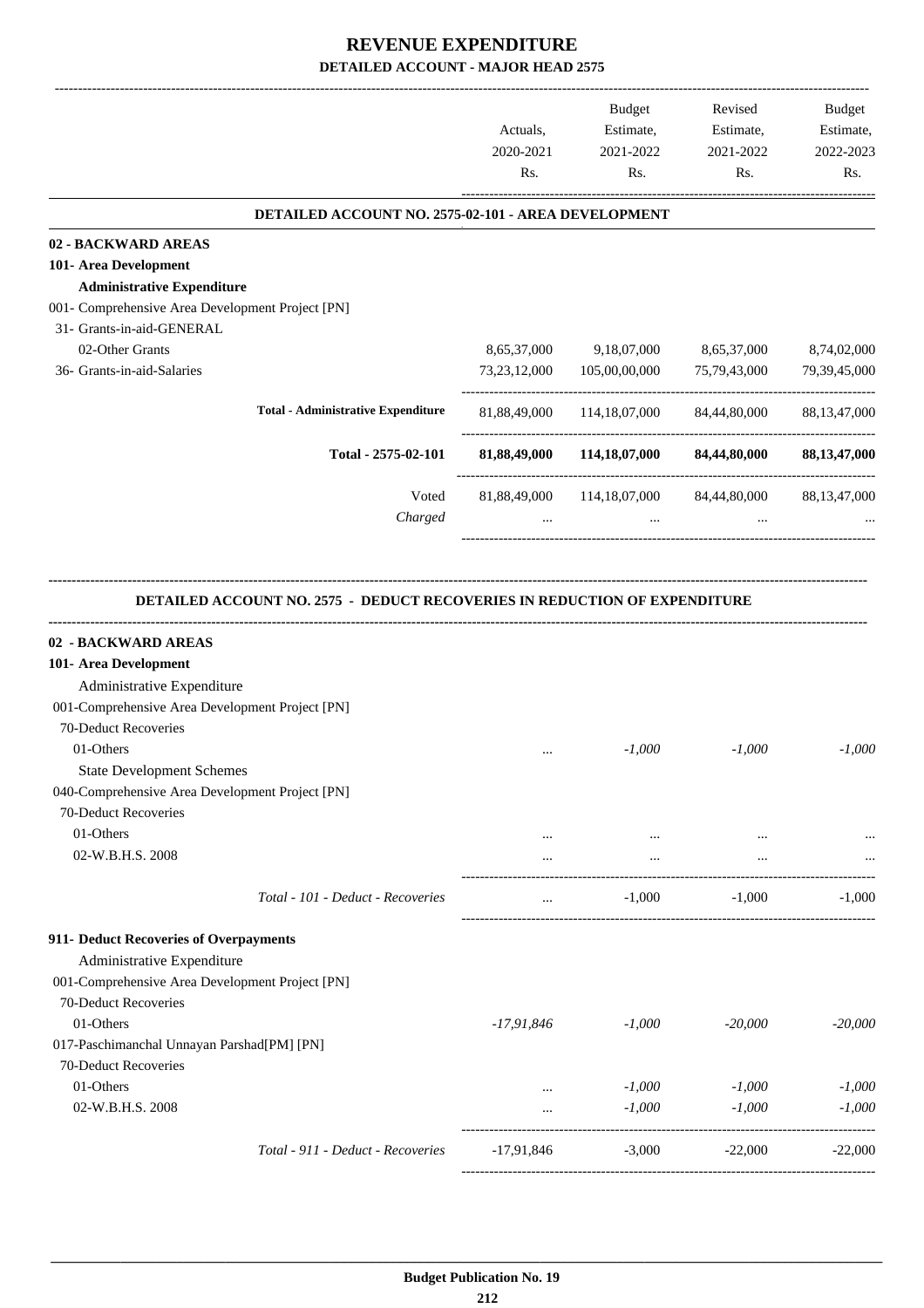--------------

|                                    | Actuals.<br>2020-2021<br>Rs. | <b>Budget</b><br>Estimate,<br>2021-2022<br>Rs. | Revised<br>Estimate,<br>2021-2022<br>Rs. | <b>Budget</b><br>Estimate,<br>2022-2023<br>Rs. |
|------------------------------------|------------------------------|------------------------------------------------|------------------------------------------|------------------------------------------------|
| Total - 2575 - Deduct - Recoveries | $-17.91.846$                 | $-4,000$                                       | $-23,000$                                | $-23,000$                                      |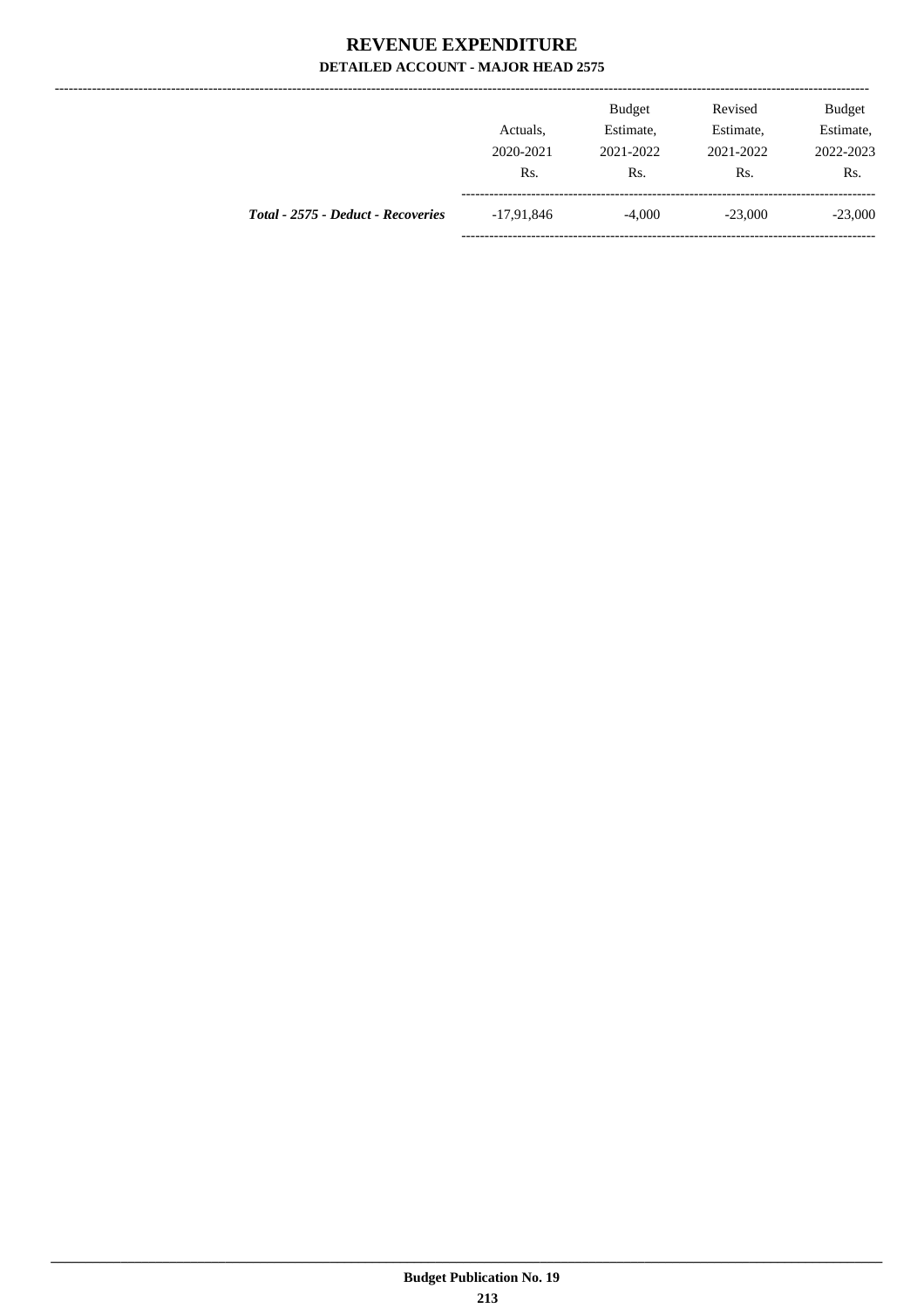### **REVENUE EXPENDITURE**

#### **DEMAND No. 40**

#### **Panchayats & Rural Development Department**

**C - Economic Services - (j) General Economic Services**

**Head of Account : 3451 - Secretariat-Economic Services** 

| Voted Rs. 16,64,40,000     | Charged Rs. Nil |              | Total Rs. 16,64,40,000 |                  |  |
|----------------------------|-----------------|--------------|------------------------|------------------|--|
|                            |                 | Voted Rs.    | Charged Rs.            | <b>Total Rs.</b> |  |
| <b>Gross Expenditure</b>   |                 | 16,64,40,000 | $\cdots$               | 16,64,40,000     |  |
| <b>Deduct - Recoveries</b> |                 | $-12.000$    | $\cdots$               | $-12,000$        |  |
| <b>Net Expenditure</b>     |                 | 16,64,28,000 | $\cdots$               | 16,64,28,000     |  |

### **REVENUE EXPENDITURE ABSTRACT ACCOUNT**

---------------------------------------------------------------------------------------------------------------------------------------------------------------------------------

|                                  |                                                                       |                                                                                 | Budget                                                                                              | Revised                                                   | Budget       |
|----------------------------------|-----------------------------------------------------------------------|---------------------------------------------------------------------------------|-----------------------------------------------------------------------------------------------------|-----------------------------------------------------------|--------------|
|                                  |                                                                       | Actuals,                                                                        | Estimate,                                                                                           | Estimate,                                                 | Estimate,    |
|                                  |                                                                       | 2020-2021                                                                       | 2021-2022                                                                                           | 2021-2022                                                 | 2022-2023    |
|                                  |                                                                       | Rs.                                                                             | Rs.                                                                                                 | Rs.                                                       | Rs.          |
| 090- Secretariate                |                                                                       |                                                                                 |                                                                                                     |                                                           |              |
| Administrative Expenditure       |                                                                       |                                                                                 | 14,54,08,436  15,82,18,000  15,91,87,000                                                            |                                                           | 16,64,40,000 |
| <b>State Development Schemes</b> |                                                                       |                                                                                 |                                                                                                     |                                                           |              |
|                                  | <b>Total - 090</b>                                                    |                                                                                 |                                                                                                     | 14,54,08,436 15,82,18,000 15,91,87,000 16,64,40,000       |              |
|                                  | <b>Grand Total - Gross</b>                                            |                                                                                 |                                                                                                     | 14,54,08,436  15,82,18,000  15,91,87,000  16,64,40,000    |              |
|                                  |                                                                       |                                                                                 |                                                                                                     | Voted 14,54,08,436 15,82,18,000 15,91,87,000 16,64,40,000 |              |
|                                  | Charged                                                               | the contract of the contract of the contract of the contract of the contract of |                                                                                                     |                                                           |              |
|                                  |                                                                       |                                                                                 |                                                                                                     |                                                           |              |
|                                  | <i>Deduct Recoveries 6,300 -12,000 -12,000 -12,000 -12,000</i>        |                                                                                 |                                                                                                     |                                                           |              |
|                                  | Grand Total - Net 14,54,02,136 15,82,06,000 15,91,75,000 16,64,28,000 |                                                                                 |                                                                                                     |                                                           |              |
|                                  | Voted                                                                 |                                                                                 |                                                                                                     | 14,54,02,136  15,82,06,000  15,91,75,000  16,64,28,000    |              |
|                                  | Charged                                                               |                                                                                 | the contract of the contract of the contract of the contract of the contract of the contract of the |                                                           |              |
|                                  |                                                                       |                                                                                 |                                                                                                     |                                                           |              |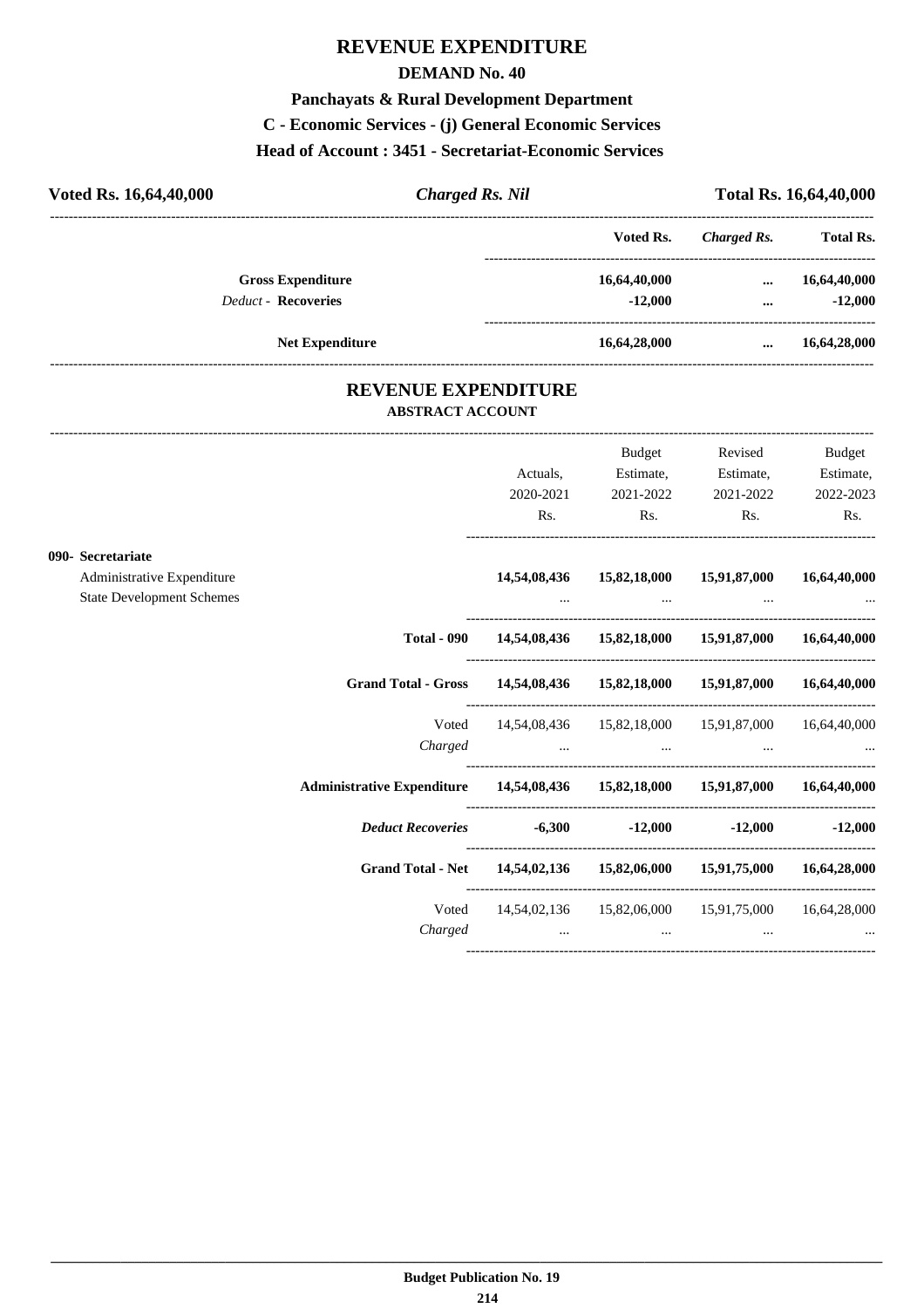-------------------------------------------------------------------------------------------------------------------------------------------------------------------------------

|                                                        | Actuals,<br>2020-2021<br>Rs. | <b>Budget</b><br>Estimate,<br>2021-2022<br>Rs. | Revised<br>Estimate,<br>2021-2022<br>Rs. | <b>Budget</b><br>Estimate,<br>2022-2023<br>Rs. |
|--------------------------------------------------------|------------------------------|------------------------------------------------|------------------------------------------|------------------------------------------------|
| DETAILED ACCOUNT NO. 3451-00-090 - SECRETARIATE        |                              |                                                |                                          |                                                |
| 090- Secretariate                                      |                              |                                                |                                          |                                                |
| <b>Administrative Expenditure</b>                      |                              |                                                |                                          |                                                |
| 020- Department of Panchayat and Community Development |                              |                                                |                                          |                                                |
| Panchayat Branch [PN]                                  |                              |                                                |                                          |                                                |
| 01- Salaries                                           |                              |                                                |                                          |                                                |
| $01-Pay$                                               | 3,20,50,855                  | 3,43,76,000                                    | 3,26,92,000                              | 3,36,73,000                                    |
| 14-Grade Pay                                           | $\cdots$                     | $\cdots$                                       | $\cdots$                                 |                                                |
| 02-Dearness Allowance                                  | 6,02,207                     | 10,31,000                                      | 18,00,000                                | 20,20,000                                      |
| 03-House Rent Allowance                                | 29,94,038                    | 32,66,000                                      | 31,06,000                                | 31,99,000                                      |
| 04-Ad hoc Bonus                                        | 84,000                       | 84,000                                         | 86,000                                   | 88,000                                         |
| 07-Other Allowances                                    | 24,980                       | 5,01,000                                       | 3,76,000                                 | 3,80,000                                       |
| 12-Medical Allowance                                   | 16,000                       | 11,000                                         | 1,50,000                                 | 1,66,000                                       |
| Total - 3451-00-090-020-01                             | 3,57,72,080                  | 3,92,69,000                                    | 3,82,10,000                              | 3,95,26,000                                    |
|                                                        |                              |                                                |                                          |                                                |
| 02- Wages                                              | 13,32,688                    | 16,24,000                                      | 14,15,000                                | 14,57,000                                      |
| 07- Medical Reimbursements                             | 42,037                       | 10,000                                         | 10,000                                   | 10,000                                         |
| 11- Travel Expenses                                    | 1,47,430                     | 1,00,000                                       | 1,00,000                                 | 1,02,000                                       |
| 12- Medical Reimbursements under WBHS 2008             | 2,58,589                     | 9,67,000                                       | 9,67,000                                 | 9,86,000                                       |
| 13- Office Expenses                                    |                              |                                                |                                          |                                                |
| 01-Electricity                                         |                              |                                                |                                          |                                                |
| 02-Telephone                                           | 1,55,586                     | 1,72,000                                       | 1,72,000                                 | 1,75,000                                       |
| 03-Maintenance / P.O.L. for Office Vehicles            | 3,00,994                     | 6,68,000                                       | 6,00,000                                 | 6,13,000                                       |
| 04-Other Office Expenses                               | 4,91,010                     | 3,25,000                                       | 6,00,000                                 | 6,10,000                                       |
| Total - 3451-00-090-020-13                             | 9,47,590                     | 11,65,000                                      | 13,72,000                                | 13,98,000                                      |
| Total - 3451-00-090-020                                | 3,85,00,414                  |                                                | 4,31,35,000 4,20,74,000                  | 4.34.79.000                                    |
| 021- Department of Panchayat and Community Development |                              |                                                |                                          |                                                |
| <b>Community Development Branch [PN]</b>               |                              |                                                |                                          |                                                |
| 01- Salaries                                           |                              |                                                |                                          |                                                |
| 01-Pay                                                 | 5,96,24,569                  | 6,25,06,000                                    | 6,08,17,000                              | 6,26,42,000                                    |
| 14-Grade Pay                                           | $\cdots$                     | $\ldots$                                       | $\cdots$                                 |                                                |
| 02-Dearness Allowance                                  | 9,75,298                     | 18,75,000                                      | 30,00,000                                | 37,59,000                                      |
| 03-House Rent Allowance                                | 67, 53, 575                  | 59,38,000                                      | 61,00,000                                | 63,51,000                                      |
| 04-Ad hoc Bonus                                        | 2,64,600                     | 2,75,000                                       | 2,70,000                                 | 2,75,000                                       |
| 07-Other Allowances                                    | 1,04,188                     | 7,32,000                                       | 4,50,000                                 | 5,00,000                                       |
| 12-Medical Allowance                                   | 79,466                       | 90,000                                         | 2,70,000                                 | 2,83,000                                       |
| Total - 3451-00-090-021-01                             | 6,78,01,696                  | 7, 14, 16, 000                                 | 7,09,07,000                              | 7,38,10,000                                    |
| 07- Medical Reimbursements                             | 35,360                       | 59,000                                         | 5,50,000                                 | 5,80,000                                       |
| 11- Travel Expenses                                    | 1,76,448                     | 2,00,000                                       | 2,00,000                                 | 2,04,000                                       |
| 12- Medical Reimbursements under WBHS 2008             | 4,03,148                     | 19,05,000                                      | 19,05,000                                | 19,43,000                                      |
|                                                        |                              |                                                |                                          |                                                |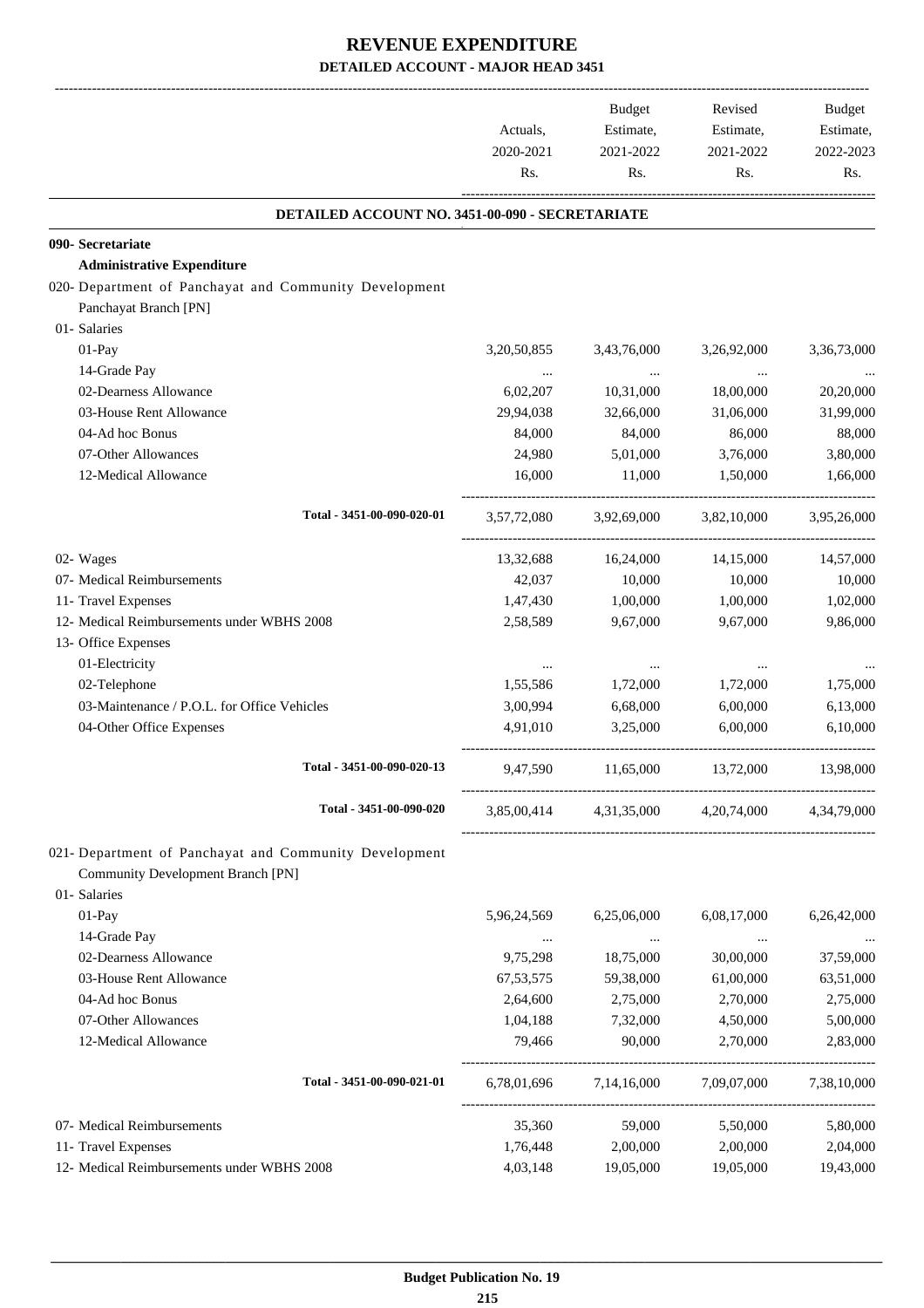|                                                                                                                  | Actuals,<br>2020-2021<br>Rs. | Budget<br>Estimate,<br>2021-2022<br>Rs. | Revised<br>Estimate,<br>2021-2022<br>Rs. | Budget<br>Estimate,<br>2022-2023<br>Rs. |
|------------------------------------------------------------------------------------------------------------------|------------------------------|-----------------------------------------|------------------------------------------|-----------------------------------------|
| 13- Office Expenses                                                                                              |                              |                                         |                                          |                                         |
| 01-Electricity                                                                                                   |                              |                                         |                                          |                                         |
| 02-Telephone                                                                                                     | 7,937                        | 15,000                                  | 15,000                                   | 15,000                                  |
| 03-Maintenance / P.O.L. for Office Vehicles                                                                      | 24,768                       | 47,000                                  | 25,000                                   | 26,000                                  |
| 04-Other Office Expenses                                                                                         | 1,46,064                     | 3,03,000                                | 3,03,000                                 | 3,09,000                                |
| Total - 3451-00-090-021-13                                                                                       |                              |                                         | 1,78,769 3,65,000 3,43,000               | 3,50,000                                |
| 28- Payment of Professional and Special Services<br>02-Other charges                                             |                              |                                         |                                          |                                         |
| Total - 3451-00-090-021                                                                                          |                              |                                         | 6,85,95,421 7,39,45,000 7,39,05,000      | 7,68,87,000                             |
| 023- Rural Development Rural Works Programme [PN]                                                                |                              |                                         |                                          |                                         |
| 01- Salaries                                                                                                     |                              |                                         |                                          |                                         |
| 01-Pay                                                                                                           | 1,03,19,300                  | 1,05,59,000                             | 1,05,26,000                              | 1,08,42,000                             |
| 14-Grade Pay                                                                                                     |                              | $\cdots$                                | $\cdots$                                 |                                         |
| 02-Dearness Allowance                                                                                            | 52,074                       | 3,17,000                                | 4,21,000                                 | 6,51,000                                |
| 03-House Rent Allowance                                                                                          | 7,08,286                     | 10,03,000                               | 10,00,000                                | 10,30,000                               |
| 04-Ad hoc Bonus                                                                                                  | 37,800                       | 40,000                                  | 39,000                                   | 40,000                                  |
| 07-Other Allowances                                                                                              | 24,000                       | 95,000                                  | 25,000                                   | 26,000                                  |
| 12-Medical Allowance                                                                                             | 6,000                        | 7,000                                   | 6,000                                    | 6,000                                   |
| Total - 3451-00-090-023-01                                                                                       | 1, 11, 47, 460               |                                         | 1,20,21,000 1,20,17,000 1,25,95,000      |                                         |
| 07- Medical Reimbursements                                                                                       |                              | $\ldots$                                | $\cdots$                                 |                                         |
| 11- Travel Expenses                                                                                              |                              | 4,000                                   | 4,000                                    | 4,000                                   |
| 12- Medical Reimbursements under WBHS 2008                                                                       |                              | 6,000                                   | 25,000                                   | 36,000                                  |
| 13- Office Expenses                                                                                              |                              |                                         |                                          |                                         |
| 01-Electricity                                                                                                   |                              | $\ldots$                                | $\cdots$                                 | $\cdots$                                |
| 02-Telephone                                                                                                     |                              | 11,000                                  | 11,000                                   | 11,000                                  |
| 03-Maintenance / P.O.L. for Office Vehicles<br>04-Other Office Expenses                                          | 76,036<br>56,920             | 1,87,000<br>62,000                      | 78,000<br>2,16,000                       | 80,000<br>2,19,000                      |
|                                                                                                                  |                              |                                         |                                          |                                         |
| Total - 3451-00-090-023-13                                                                                       | 1,32,956                     | 2,60,000                                | 3,05,000                                 | 3,10,000                                |
| Total - 3451-00-090-023                                                                                          | 1,12,80,416                  |                                         | 1,22,91,000 1,23,51,000                  | 1,29,45,000                             |
| 026- Panchayat and Community Development Community<br>Development Branch House-site of Landless Labourrers. [PN] |                              |                                         |                                          |                                         |
| 01- Salaries                                                                                                     |                              |                                         |                                          |                                         |
| $01-Pay$<br>14-Grade Pay                                                                                         | 74,09,700                    | 79,13,000                               | 75,58,000                                | 77,85,000                               |
| 02-Dearness Allowance                                                                                            | $\cdots$<br>34,380           | $\ldots$<br>2,37,000                    | $\cdots$<br>3,02,000                     | $\cdots$<br>4,67,000                    |
| 03-House Rent Allowance                                                                                          | 8,04,936                     | 7,52,000                                | 7,18,000                                 | 7,40,000                                |
| 04-Ad hoc Bonus                                                                                                  | 25,200                       | 22,000                                  | 26,000                                   | 27,000                                  |
| 07-Other Allowances                                                                                              | 9,600                        | 1,55,000                                | 10,000                                   | 10,000                                  |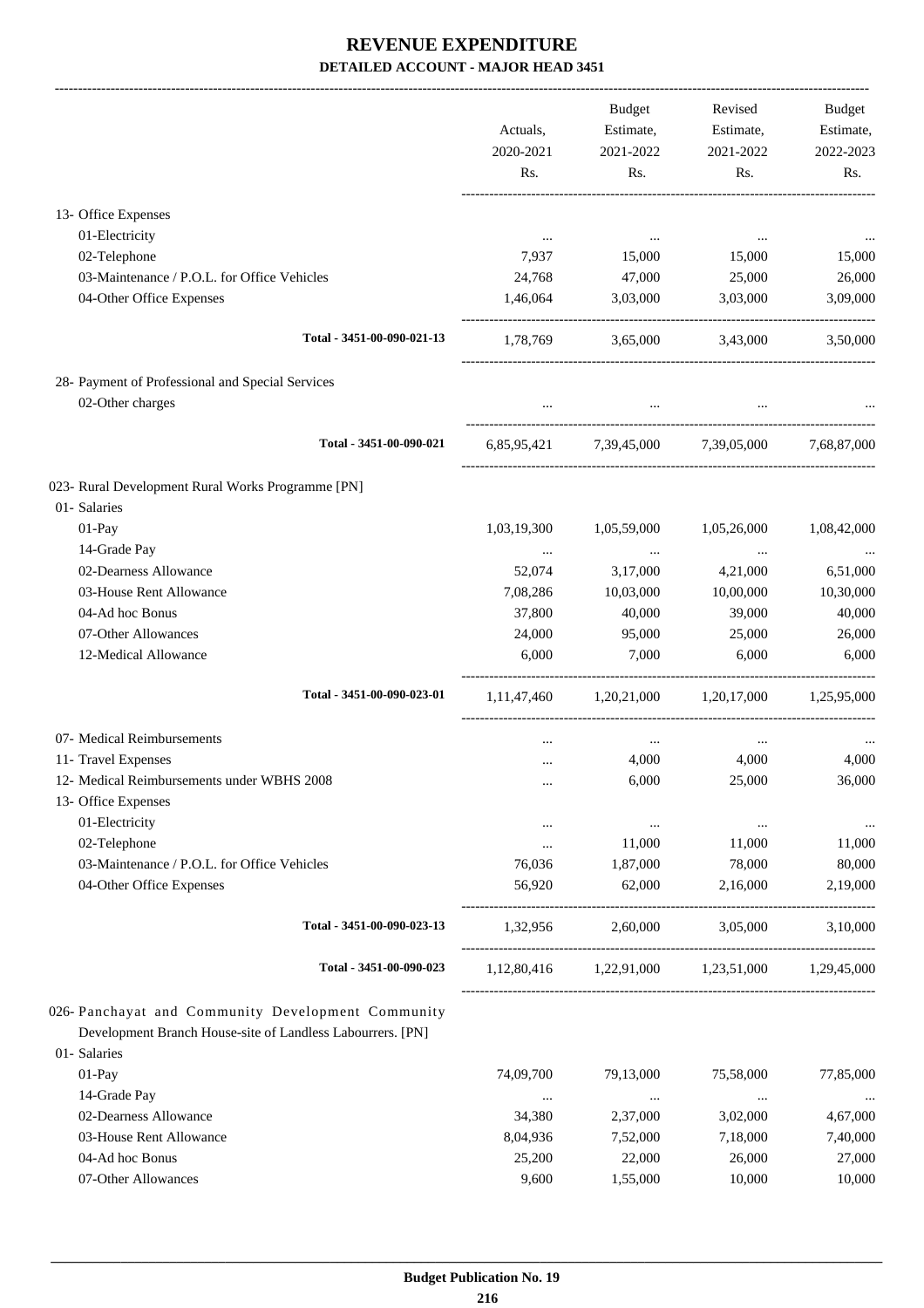|                                                                                                          |                                           | Actuals,<br>2020-2021<br>Rs. | Budget<br>Estimate,<br>2021-2022<br>Rs. | Revised<br>Estimate,<br>2021-2022<br>Rs.                                                                | Budget<br>Estimate,<br>2022-2023<br>Rs. |
|----------------------------------------------------------------------------------------------------------|-------------------------------------------|------------------------------|-----------------------------------------|---------------------------------------------------------------------------------------------------------|-----------------------------------------|
| 12-Medical Allowance                                                                                     |                                           | 2,000                        | 11,000                                  | 2,000                                                                                                   | 2,000                                   |
|                                                                                                          | Total - 3451-00-090-026-01                |                              | 82,85,816 90,90,000                     |                                                                                                         | 86,16,000 90,31,000                     |
| 07- Medical Reimbursements                                                                               |                                           |                              |                                         |                                                                                                         |                                         |
| 11- Travel Expenses                                                                                      |                                           |                              | $\cdots$ .                              | $\ldots$                                                                                                |                                         |
| 12- Medical Reimbursements under WBHS 2008                                                               |                                           |                              | 5,000                                   | 5,000                                                                                                   | 5,000                                   |
| 13- Office Expenses                                                                                      |                                           |                              |                                         |                                                                                                         |                                         |
| 01-Electricity                                                                                           |                                           |                              |                                         |                                                                                                         |                                         |
| 02-Telephone                                                                                             |                                           |                              |                                         |                                                                                                         |                                         |
| 03-Maintenance / P.O.L. for Office Vehicles                                                              |                                           | $\cdots$                     | $\cdots$                                | $\cdots$                                                                                                |                                         |
| 04-Other Office Expenses                                                                                 |                                           | 36,080                       | 92,000                                  | 92,000                                                                                                  | 94,000                                  |
|                                                                                                          | Total - 3451-00-090-026-13                | 36,080                       |                                         | 92,000 92,000 94,000                                                                                    |                                         |
|                                                                                                          | Total - 3451-00-090-026                   |                              |                                         | 83,21,896 91,87,000 87,13,000 91,30,000                                                                 |                                         |
| 033- Rural Development- Strengthening of Development Branch<br>$(IRDP)$ $[PN]$<br>01- Salaries<br>01-Pay |                                           | 1,57,74,422                  | 1,72,08,000                             | 1,80,90,000                                                                                             | 1,95,73,000                             |
| 14-Grade Pay                                                                                             |                                           | $\cdots$                     | $\cdots$                                | $\cdots$                                                                                                |                                         |
| 02-Dearness Allowance                                                                                    |                                           | 7,78,831                     | 5,16,000                                | 16,00,000                                                                                               | 18,94,000                               |
| 03-House Rent Allowance                                                                                  |                                           | 20,32,188                    | 16,35,000                               | 18,50,000                                                                                               | 19,00,000                               |
| 04-Ad hoc Bonus                                                                                          |                                           | 21,000                       | 25,000                                  | 21,000                                                                                                  | 21,000                                  |
| 07-Other Allowances                                                                                      |                                           | 66,302                       | 1,87,000                                | 68,000                                                                                                  | 70,000                                  |
| 12-Medical Allowance                                                                                     |                                           | 12,000                       | 10,000                                  | 1,50,000                                                                                                | 1,60,000                                |
|                                                                                                          | Total - 3451-00-090-033-01                |                              | 1,86,84,743 1,95,81,000 2,17,79,000     |                                                                                                         | 2,36,18,000                             |
| 07- Medical Reimbursements                                                                               |                                           | $\cdots$                     | 2,000                                   | 2,000                                                                                                   | 2,000                                   |
| 11- Travel Expenses                                                                                      |                                           | 9,684                        | 6,000                                   | 6,000                                                                                                   | 6,000                                   |
| 12- Medical Reimbursements under WBHS 2008                                                               |                                           | $\cdots$                     | 37,000                                  | 37,000                                                                                                  | 38,000                                  |
| 13- Office Expenses                                                                                      |                                           |                              |                                         |                                                                                                         |                                         |
| 04-Other Office Expenses                                                                                 |                                           | 15,862                       | 34,000                                  | 3,20,000                                                                                                | 3,35,000                                |
|                                                                                                          | Total - 3451-00-090-033                   |                              |                                         | 1,87,10,289 1,96,60,000 2,21,44,000 2,39,99,000                                                         |                                         |
|                                                                                                          | <b>Total - Administrative Expenditure</b> |                              |                                         | 14,54,08,436  15,82,18,000  15,91,87,000  16,64,40,000                                                  |                                         |
|                                                                                                          | Total - 3451-00-090                       |                              |                                         | 14,54,08,436 15,82,18,000 15,91,87,000 16,64,40,000                                                     |                                         |
|                                                                                                          | Voted<br>Charged                          | $\cdots$                     |                                         | 14,54,08,436  15,82,18,000  15,91,87,000  16,64,40,000<br>the company of the company of the<br>$\cdots$ |                                         |
|                                                                                                          |                                           |                              |                                         |                                                                                                         |                                         |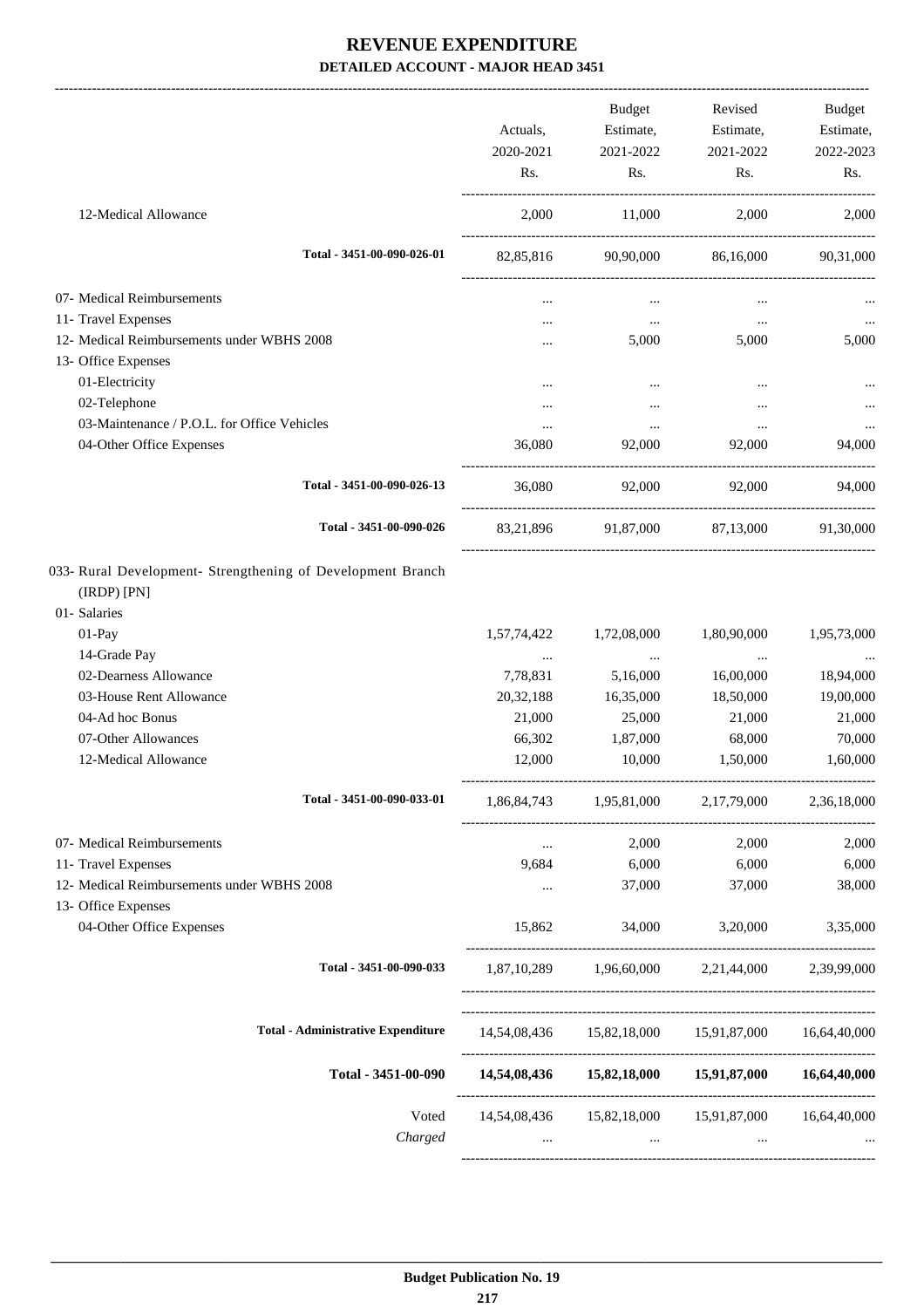|                                                                           | Actuals,<br>2020-2021 | Budget<br>Estimate,<br>2021-2022 | Revised<br>Estimate,<br>2021-2022 | Budget<br>Estimate,<br>2022-2023 |
|---------------------------------------------------------------------------|-----------------------|----------------------------------|-----------------------------------|----------------------------------|
|                                                                           | Rs.                   | Rs.                              | Rs.                               | Rs.                              |
| DETAILED ACCOUNT NO. 3451 - DEDUCT RECOVERIES IN REDUCTION OF EXPENDITURE |                       |                                  |                                   |                                  |
| 090- Secretariate                                                         |                       |                                  |                                   |                                  |
| Administrative Expenditure                                                |                       |                                  |                                   |                                  |
| 020-Department of Panchayat and Community Development                     |                       |                                  |                                   |                                  |
| Panchayat Branch [PN]                                                     |                       |                                  |                                   |                                  |
| 70-Deduct Recoveries                                                      |                       |                                  |                                   |                                  |
| 01-Others                                                                 | $-2,100$              | $-1,000$                         | $-1,000$                          | $-1,000$                         |
| 02-W.B.H.S. 2008                                                          | $\cdots$              | $-1,000$                         | $-1,000$                          | $-1,000$                         |
| 021-Department of Panchayat and Community Development                     |                       |                                  |                                   |                                  |
| <b>Community Development Branch [PN]</b>                                  |                       |                                  |                                   |                                  |
| 70-Deduct Recoveries                                                      |                       |                                  |                                   |                                  |
| 01-Others                                                                 | $-4,200$              | $-1,000$                         | $-1,000$                          | $-1,000$                         |
| 02-W.B.H.S. 2008                                                          | $\cdots$              | $-1,000$                         | $-1,000$                          | $-1,000$                         |
| 023-Rural Development Rural Works Programme [PN]                          |                       |                                  |                                   |                                  |
| 70-Deduct Recoveries                                                      |                       |                                  |                                   |                                  |
| 01-Others                                                                 |                       | $-1,000$                         | $-1,000$                          | $-1,000$                         |
| 02-W.B.H.S. 2008                                                          | $\cdots$              | $-1,000$                         | $-1,000$                          | $-1,000$                         |
| 026-Panchayat and Community Development Community                         |                       |                                  |                                   |                                  |
| Development Branch House-site of Landless Labourrers. [PN]                |                       |                                  |                                   |                                  |
| 70-Deduct Recoveries                                                      |                       |                                  |                                   |                                  |
| 01-Others                                                                 | $\cdots$              | $-1,000$                         | $-1,000$                          | $-1,000$                         |
| 02-W.B.H.S. 2008                                                          | $\cdots$              | $-1,000$                         | $-1,000$                          | $-1,000$                         |
| 033-Rural Development- Strengthening of Development Branch<br>(IRDP) [PN] |                       |                                  |                                   |                                  |
| 70-Deduct Recoveries                                                      |                       |                                  |                                   |                                  |
| 01-Others                                                                 | $\cdots$              | $\text{-}1,\!000$                | $-1,000$                          | $-1,000$                         |
| 02-W.B.H.S. 2008                                                          | $\cdots$              | $-1,000$                         | $-1,000$                          | $-1,000$                         |
| <b>State Development Schemes</b>                                          |                       |                                  |                                   |                                  |
| 007-Rural Development- Strengthening of Development Branch<br>(IRDP) [PN] |                       |                                  |                                   |                                  |
| 70-Deduct Recoveries                                                      |                       |                                  |                                   |                                  |
| 01-Others                                                                 | $\cdots$              | $\cdots$                         | $\cdots$                          |                                  |
| 02-W.B.H.S. 2008                                                          | $\cdots$              | $\cdots$                         | $\ldots$                          |                                  |
| Total - 090 - Deduct - Recoveries                                         | $-6,300$              | $-10,000$                        | $-10,000$                         | $-10,000$                        |
| 911- Deduct Recoveries of Overpayments                                    |                       |                                  |                                   |                                  |
| Administrative Expenditure                                                |                       |                                  |                                   |                                  |
| 021-Department of Panchayat and Community Development -                   |                       |                                  |                                   |                                  |
| Community Development Branch [PN] [PN]                                    |                       |                                  |                                   |                                  |
| 70-Deduct Recoveries                                                      |                       |                                  |                                   |                                  |
| 01-Others                                                                 | $\cdots$              | $-1,000$                         | $-1,000$                          | $-1,000$                         |
| 02-W.B.H.S. 2008                                                          | $\cdots$              | $-1,000$                         | $-1,000$                          | $-1,000$                         |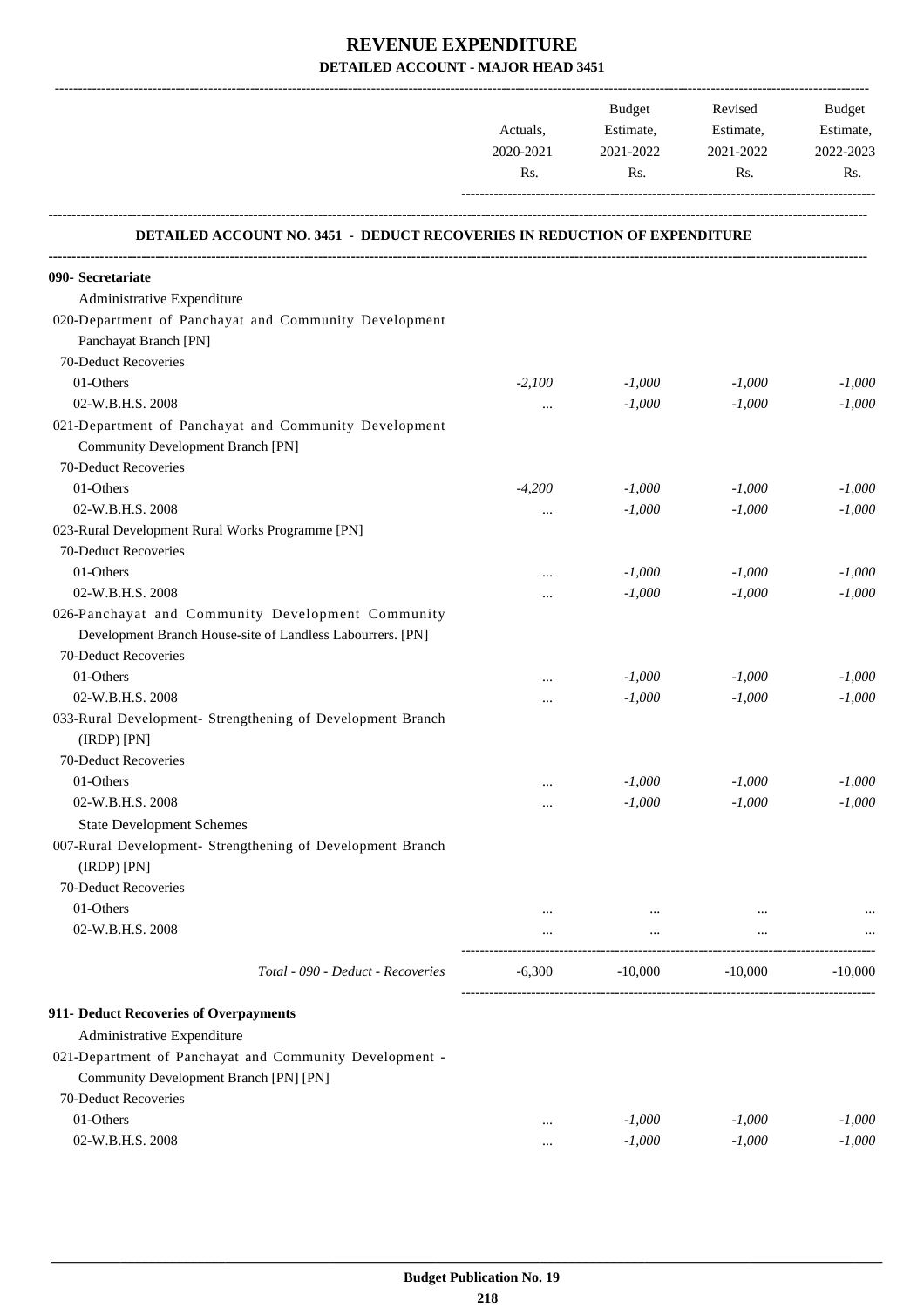|                                    | Actuals,<br>2020-2021<br>Rs. | <b>Budget</b><br>Estimate,<br>2021-2022<br>Rs. | Revised<br>Estimate,<br>2021-2022<br>Rs. | Budget<br>Estimate,<br>2022-2023<br>Rs. |
|------------------------------------|------------------------------|------------------------------------------------|------------------------------------------|-----------------------------------------|
| Total - 911 - Deduct - Recoveries  | $\cdots$                     | $-2,000$                                       | $-2,000$                                 | $-2,000$                                |
| Total - 3451 - Deduct - Recoveries | $-6,300$                     | $-12,000$                                      | $-12,000$                                | $-12,000$                               |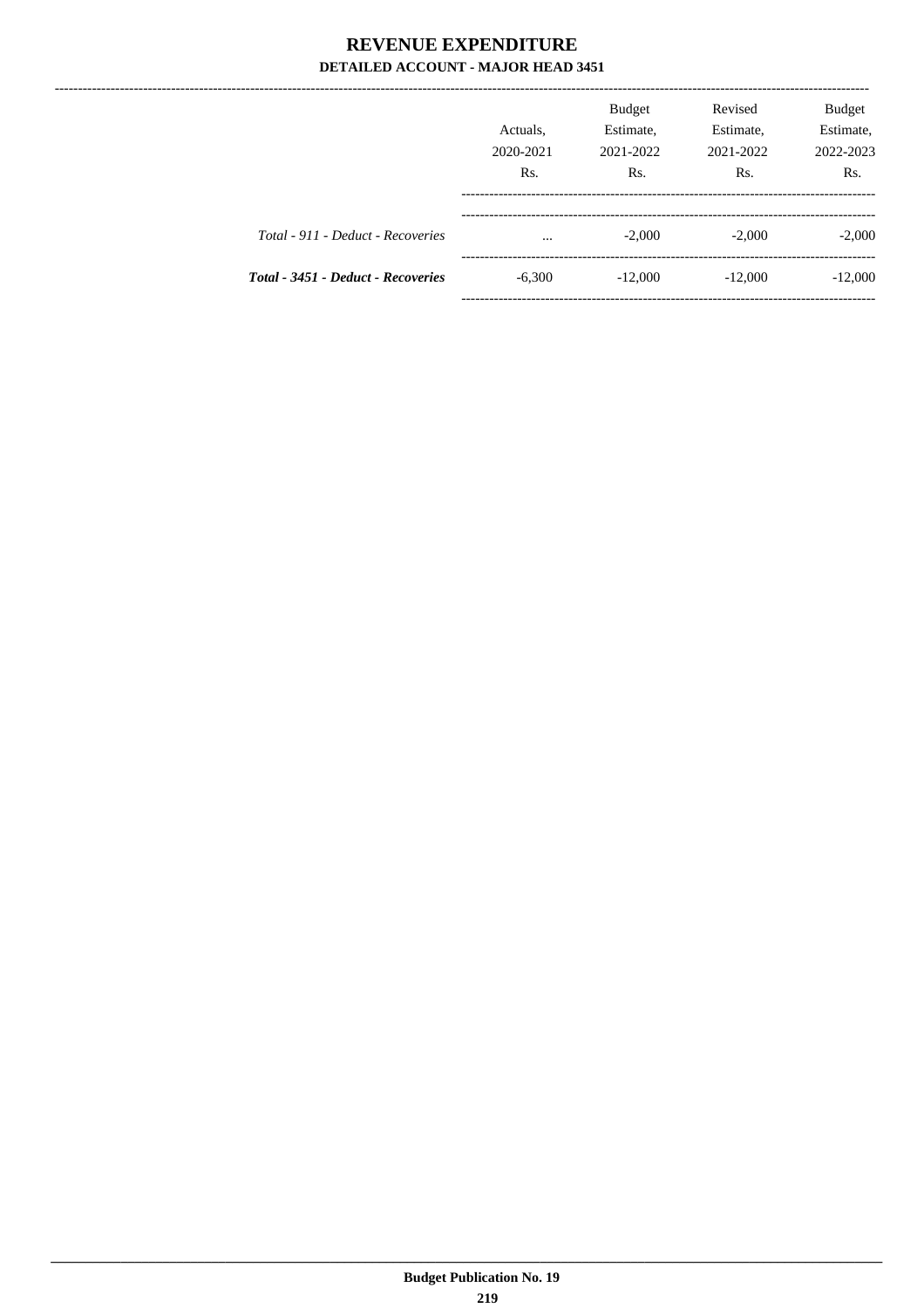### **REVENUE EXPENDITURE**

#### **DEMAND No. 40**

#### **Panchayats & Rural Development Department**

**D - Grants-in-aid and contributions -**

#### **Head of Account : 3604 - Compensation and Assignments to Local Bodies and Panchayati Raj Institutions**

| Voted Rs. 1,14,81,000      | <b>Charged Rs. Nil</b> |             |             | <b>Total Rs. 1,14,81,000</b> |  |  |
|----------------------------|------------------------|-------------|-------------|------------------------------|--|--|
|                            |                        | Voted Rs.   | Charged Rs. | <b>Total Rs.</b>             |  |  |
| <b>Gross Expenditure</b>   |                        | 1,14,81,000 | $\cdots$    | 1,14,81,000                  |  |  |
| <b>Deduct - Recoveries</b> |                        | $-5,000$    |             | $-5,000$                     |  |  |
| <b>Net Expenditure</b>     |                        | 1,14,76,000 | $\cdots$    | 1,14,76,000                  |  |  |

# **REVENUE EXPENDITURE**

#### **ABSTRACT ACCOUNT** --------------------------------------------------------------------------------------------------------------------------------------------------------------------------------- Actuals, 2020-2021 Rs. Budget Estimate, 2021-2022 Rs. Revised Estimate, 2021-2022 Rs. Budget Estimate, 2022-2023 Rs. ---------------------------------------------------------------------------------------- **101- Land Revenue** Administrative Expenditure ... ... ... ... ---------------------------------------------------------------------------------------- **Total - 101** ... ... ... ... ---------------------------------------------------------------------------------------- **103- Entertainment Tax** Administrative Expenditure ... **5,00,00,000 1,00,00,000 1,00,00,000** ---------------------------------------------------------------------------------------- **Total - 103** ... **5,00,00,000 1,00,00,000 1,00,00,000** ---------------------------------------------------------------------------------------- **200- Other Miscellaneous Compensations and Assignments** Administrative Expenditure **14,65,702 1,09,45,000 14,66,000 14,81,000** ---------------------------------------------------------------------------------------- **Total - 200 14,65,702 1,09,45,000 14,66,000 14,81,000** ---------------------------------------------------------------------------------------- **Grand Total - Gross 14,65,702 6,09,45,000 1,14,66,000 1,14,81,000** ---------------------------------------------------------------------------------------- Voted 14,65,702 6,09,45,000 1,14,66,000 1,14,81,000 *Charged ... ... ... ...* ---------------------------------------------------------------------------------------- **Administrative Expenditure 14,65,702 6,09,45,000 1,14,66,000 1,14,81,000** ---------------------------------------------------------------------------------------- *Deduct Recoveries* **... -5,000 -5,000 -5,000** ---------------------------------------------------------------------------------------- **Grand Total - Net 14,65,702 6,09,40,000 1,14,61,000 1,14,76,000** ---------------------------------------------------------------------------------------- Voted 14,65,702 6,09,40,000 1,14,61,000 1,14,76,000 *Charged ... ... ... ...* ----------------------------------------------------------------------------------------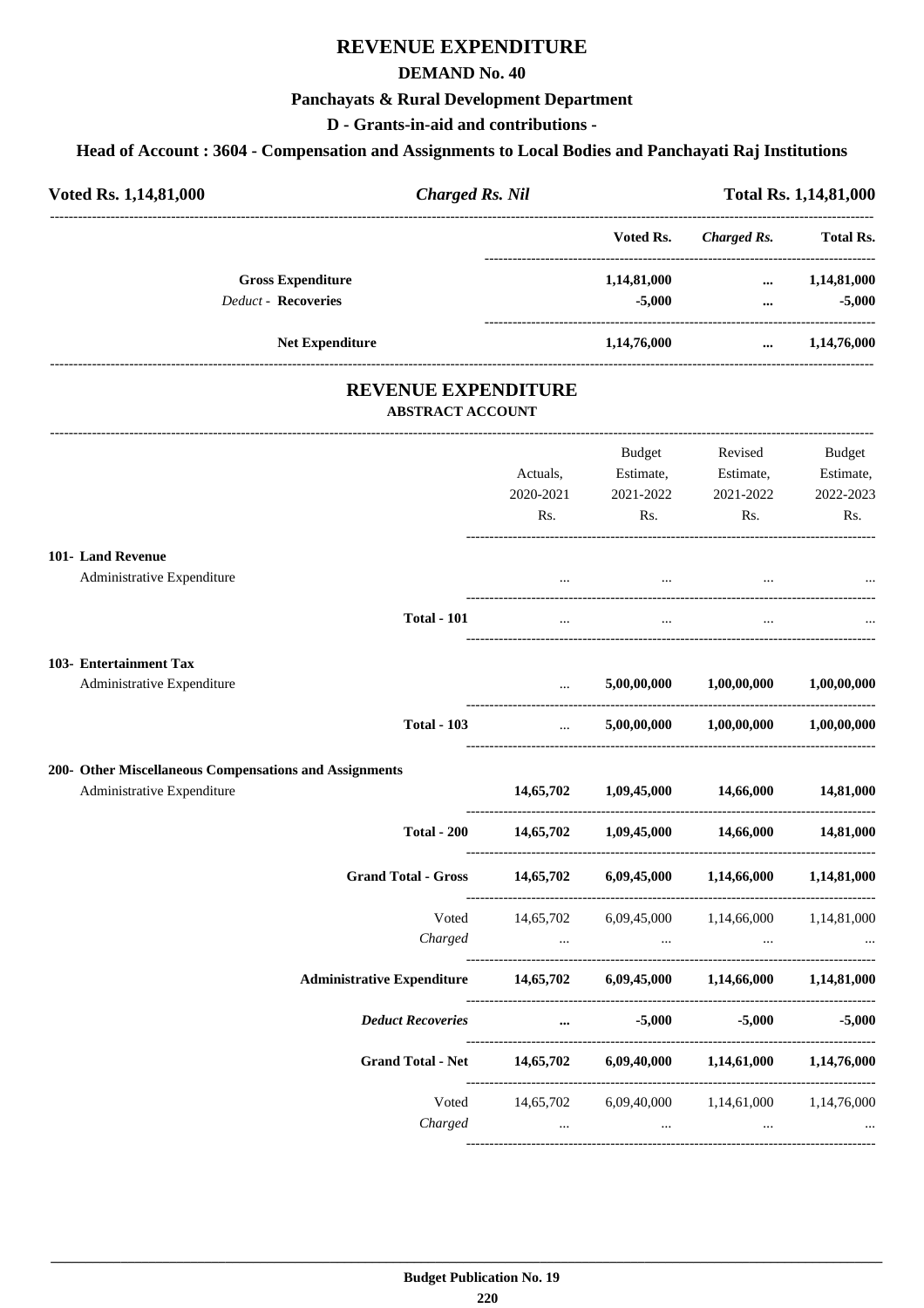|                                                                                                                                                | Actuals,<br>2020-2021<br>Rs. | <b>Budget</b><br>Estimate,<br>2021-2022<br>Rs.                                                 | Revised<br>Estimate,<br>2021-2022<br>Rs.   | Budget<br>Estimate,<br>2022-2023<br>Rs. |
|------------------------------------------------------------------------------------------------------------------------------------------------|------------------------------|------------------------------------------------------------------------------------------------|--------------------------------------------|-----------------------------------------|
| DETAILED ACCOUNT NO. 3604-00-101 - LAND REVENUE                                                                                                |                              |                                                                                                |                                            |                                         |
| 101- Land Revenue                                                                                                                              |                              |                                                                                                |                                            |                                         |
| <b>Administrative Expenditure</b>                                                                                                              |                              |                                                                                                |                                            |                                         |
| 001- Grants to Zilla Parishads from Land Revenue Collections [PN]<br>50- Other Charges                                                         |                              |                                                                                                |                                            |                                         |
| Total - 3604-00-101                                                                                                                            |                              |                                                                                                |                                            |                                         |
|                                                                                                                                                |                              |                                                                                                |                                            |                                         |
| Voted                                                                                                                                          | $\ddotsc$                    |                                                                                                | $\cdots$                                   |                                         |
| Charged                                                                                                                                        |                              | $\cdots$                                                                                       |                                            |                                         |
| DETAILED ACCOUNT NO. 3604-00-103 - ENTERTAINMENT TAX                                                                                           |                              |                                                                                                |                                            |                                         |
| 103- Entertainment Tax                                                                                                                         |                              |                                                                                                |                                            |                                         |
| <b>Administrative Expenditure</b><br>001- Grants-in-aid to the Panchayat from Panchayat Fund [PN]<br>31- Grants-in-aid-GENERAL                 |                              |                                                                                                |                                            |                                         |
| 02-Other Grants                                                                                                                                | $\cdots$                     | 5,00,00,000                                                                                    | 1,00,00,000                                | 1,00,00,000                             |
| <b>Total - Administrative Expenditure</b>                                                                                                      | $\cdots$                     | 5,00,00,000                                                                                    | 1,00,00,000                                | 1,00,00,000                             |
| Total - 3604-00-103                                                                                                                            | $\cdots$                     | 5,00,00,000                                                                                    | 1,00,00,000                                | 1,00,00,000                             |
| Voted                                                                                                                                          | $\cdots$                     | 5,00,00,000                                                                                    | 1,00,00,000                                | 1,00,00,000                             |
| Charged                                                                                                                                        | $\cdots$                     | $\cdots$                                                                                       |                                            |                                         |
|                                                                                                                                                |                              |                                                                                                |                                            |                                         |
| DETAILED ACCOUNT NO. 3604-00-200 - OTHER MISCELLANEOUS COMPENSATIONS AND ASSIGNMENTS<br>200- Other Miscellaneous Compensations and Assignments |                              |                                                                                                |                                            |                                         |
| <b>Administrative Expenditure</b>                                                                                                              |                              |                                                                                                |                                            |                                         |
| 041- Grants to Zilla Parishads in lieu of Landlords Tenants share of<br>cesses [PN]                                                            |                              |                                                                                                |                                            |                                         |
| 31- Grants-in-aid-GENERAL                                                                                                                      |                              |                                                                                                |                                            |                                         |
| 02-Other Grants                                                                                                                                |                              | 14,65,702   1,09,45,000   14,66,000                                                            |                                            | 14,81,000                               |
| Total - 3604-00-200-041                                                                                                                        |                              | 14,65,702 1,09,45,000 14,66,000 14,81,000                                                      |                                            |                                         |
| 044- Grants to Gram Panchayat in lieu of taxes realised on trades<br>profession and callings [PN]<br>31- Grants-in-aid-GENERAL                 |                              |                                                                                                |                                            |                                         |
| 02-Other Grants<br>045- Grants-in-Aid to the Panchayat from Panchayat Fund [PN]                                                                | $\cdots$                     | $\cdots$                                                                                       | $\cdots$                                   |                                         |
| 31- Grants-in-aid-GENERAL<br>02-Other Grants                                                                                                   |                              |                                                                                                | and the state of the state of the state of |                                         |
| <b>Total - Administrative Expenditure</b>                                                                                                      |                              | $14,65,702 \qquad \quad 1,09,45,000 \qquad \quad \  \  14,66,000 \qquad \quad \  \  14,81,000$ |                                            |                                         |
|                                                                                                                                                |                              |                                                                                                |                                            |                                         |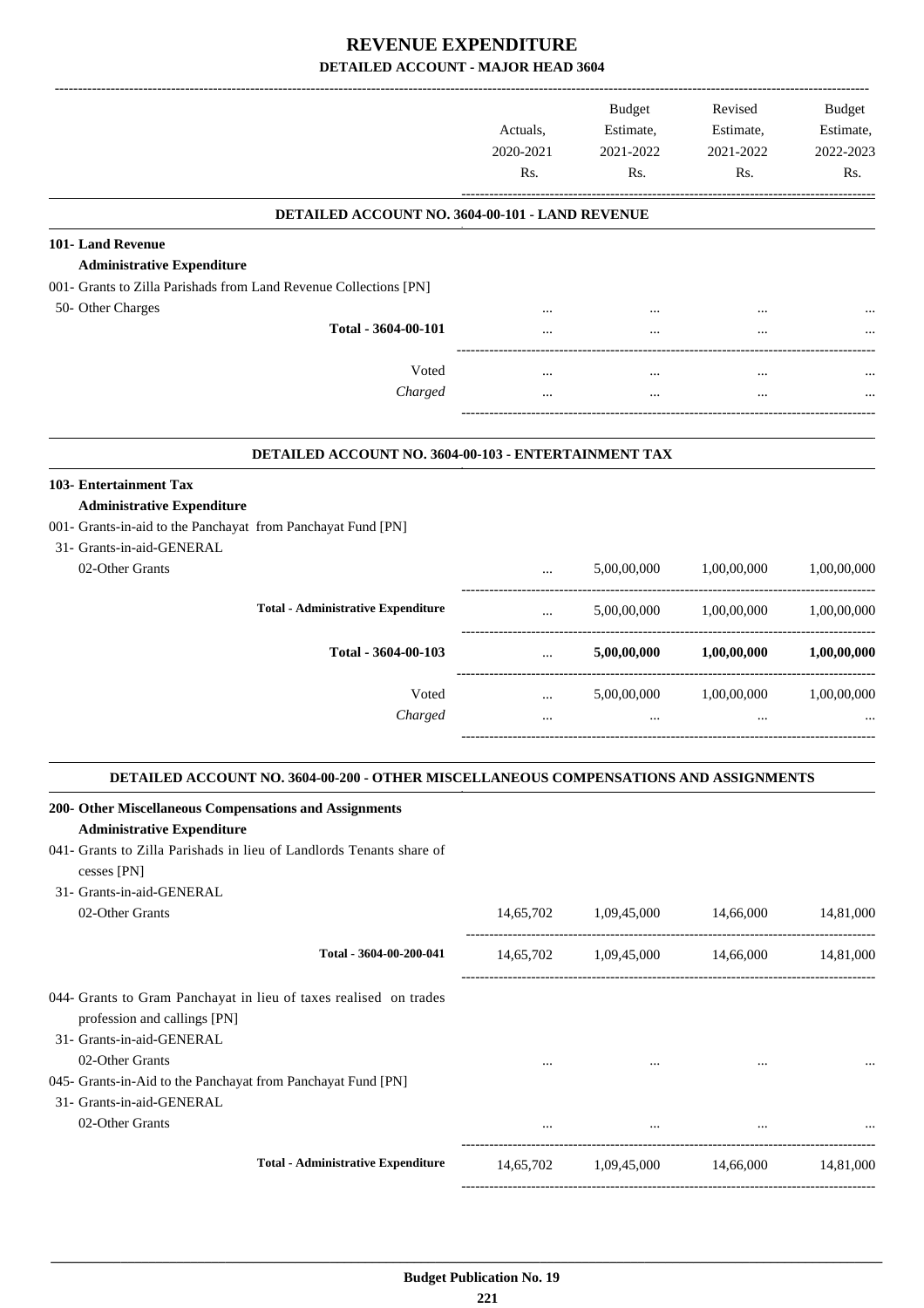|                                                                                                  |              | Budget                          | Revised   | Budget    |
|--------------------------------------------------------------------------------------------------|--------------|---------------------------------|-----------|-----------|
|                                                                                                  | Actuals,     | Estimate,                       | Estimate, | Estimate, |
|                                                                                                  | 2020-2021    | 2021-2022                       | 2021-2022 | 2022-2023 |
|                                                                                                  | Rs.          | Rs.                             | Rs.       | Rs.       |
| Total - 3604-00-200                                                                              |              | 14,65,702 1,09,45,000 14,66,000 |           | 14,81,000 |
| Voted                                                                                            |              | 14,65,702 1,09,45,000 14,66,000 |           | 14,81,000 |
| Charged                                                                                          | $\mathbf{1}$ | $\cdots$                        | $\cdots$  |           |
| DETAILED ACCOUNT NO. 3604 - DEDUCT RECOVERIES IN REDUCTION OF EXPENDITURE                        |              |                                 |           |           |
| 103- Entertainment Tax                                                                           |              |                                 |           |           |
| Administrative Expenditure                                                                       |              |                                 |           |           |
| 001-Grants-in-aid to the Panchayat from Panchayat Fund [PN]                                      |              |                                 |           |           |
| 70-Deduct Recoveries                                                                             |              |                                 |           |           |
| 01-Others                                                                                        | $\ddotsc$    | $-1,000$                        | $-1,000$  | $-1,000$  |
| Total - 103 - Deduct - Recoveries                                                                | $\cdots$     | $-1,000$                        | $-1,000$  | $-1,000$  |
| 200- Other Miscellaneous Compensations and Assignments                                           |              |                                 |           |           |
| Administrative Expenditure                                                                       |              |                                 |           |           |
| 044-Grants to Gram Panchayat in lieu of taxes realised on trades                                 |              |                                 |           |           |
| profession and callings [PN]                                                                     |              |                                 |           |           |
| 70-Deduct Recoveries                                                                             |              |                                 |           |           |
| 01-Others                                                                                        | $\cdots$     | $-1,000$                        | $-1,000$  | $-1,000$  |
| 02-W.B.H.S. 2008                                                                                 |              | $-1,000$                        | $-1,000$  | $-1,000$  |
| Total - 200 - Deduct - Recoveries                                                                |              | $-2,000$                        | $-2,000$  | $-2.000$  |
| 911- Deduct Recoveries of Overpayments                                                           |              |                                 |           |           |
| Administrative Expenditure                                                                       |              |                                 |           |           |
| 044-Grants to Gram Panchayat in lieu of Taxes Realised on Trades<br>Profession and Callings [PN] |              |                                 |           |           |
| 70-Deduct Recoveries                                                                             |              |                                 |           |           |
| 01-Others                                                                                        |              | $-1,000$                        | $-1,000$  | $-1,000$  |
| 045-Grants-in-Aid to Panchayat from Panchayat Fund [PN]                                          |              |                                 |           |           |
| 70-Deduct Recoveries                                                                             |              |                                 |           |           |
| 01-Others                                                                                        | $\cdots$     | $-1,000$                        | $-1,000$  | $-1,000$  |
| Total - 911 - Deduct - Recoveries                                                                | $\cdots$     | $-2,000$                        | $-2,000$  | $-2,000$  |
| Total - 3604 - Deduct - Recoveries                                                               | $\ddotsc$    | $-5,000$                        | $-5,000$  | $-5,000$  |
|                                                                                                  |              |                                 |           |           |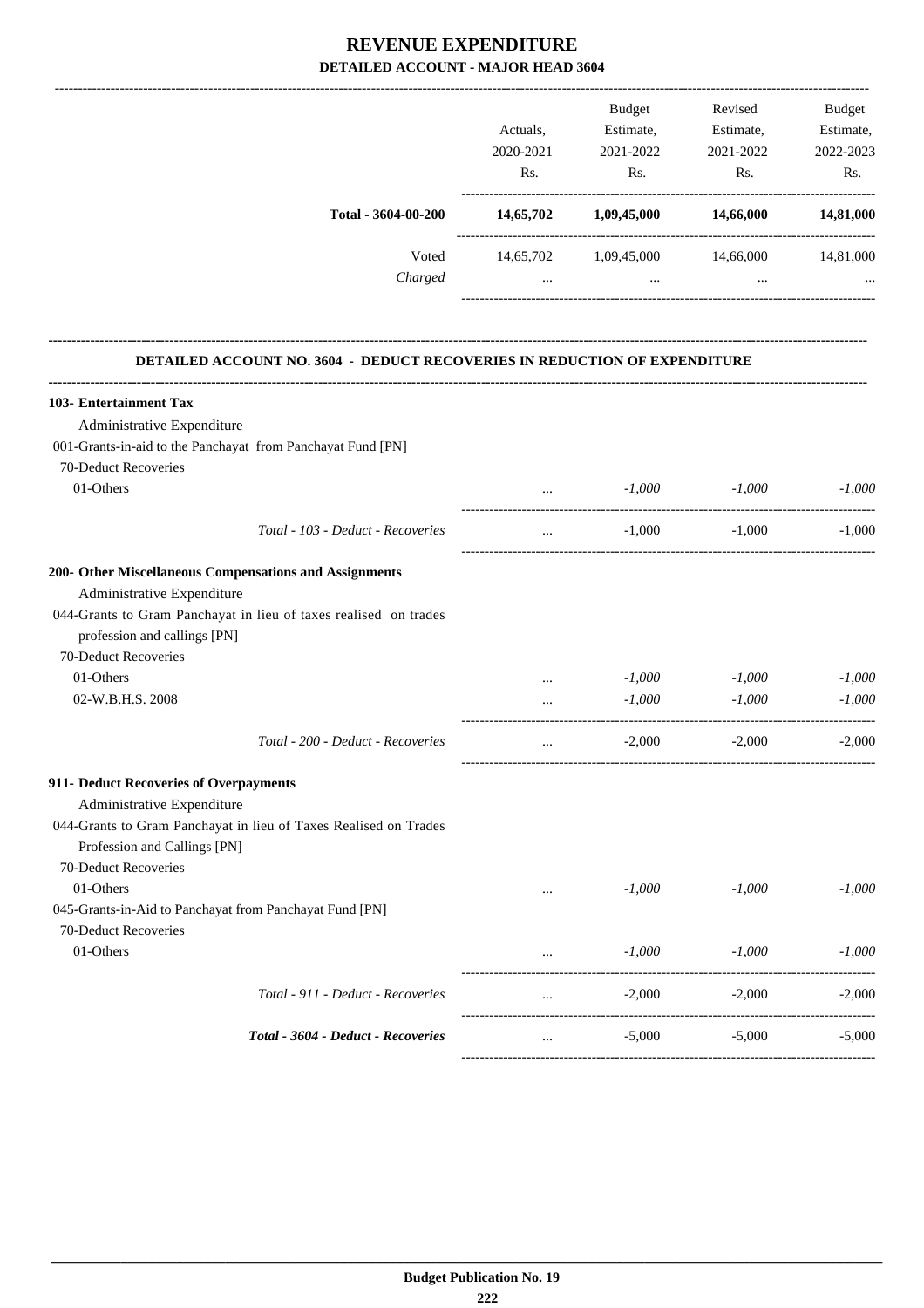### **CAPITAL EXPENDITURE**

#### **DEMAND No. 40**

#### Panchayats & Rural Development Department

A. Capital Account of General Services -

### Head of Account: 4059 - Capital Outlay on Public Works

| <b>Voted Rs. 2,10,000</b>  | <b>Charged Rs. Nil</b>   |  | <b>Total Rs. 2,10,000</b> |                      |                      |
|----------------------------|--------------------------|--|---------------------------|----------------------|----------------------|
|                            |                          |  | Voted Rs.                 | Charged Rs.          | <b>Total Rs.</b>     |
| <b>Deduct - Recoveries</b> | <b>Gross Expenditure</b> |  | 2,10,000<br>$\cdots$      | $\cdots$<br>$\cdots$ | 2,10,000<br>$\cdots$ |
|                            | <b>Net Expenditure</b>   |  | 2,10,000                  | $\cdots$             | 2,10,000             |

### **CAPITAL EXPENDITURE ABSTRACT ACCOUNT**

 $01 051 -$  

|                                         |                                  | Actuals,<br>2020-2021                                                                                               | <b>Budget</b><br>Estimate,<br>2021-2022                                                                               | Revised<br>Estimate,<br>2021-2022 | <b>Budget</b><br>Estimate,<br>2022-2023 |
|-----------------------------------------|----------------------------------|---------------------------------------------------------------------------------------------------------------------|-----------------------------------------------------------------------------------------------------------------------|-----------------------------------|-----------------------------------------|
|                                         |                                  | Rs.                                                                                                                 | Rs.                                                                                                                   | Rs.                               | Rs.                                     |
| <b>OFFICE BUILDINGS</b><br>Construction |                                  |                                                                                                                     |                                                                                                                       |                                   |                                         |
| <b>State Development Schemes</b>        |                                  | $\cdots$                                                                                                            |                                                                                                                       | 2,00,000 67,000 2,10,000          |                                         |
|                                         | <b>Total - 051</b>               | $\mathbf{r}$ and $\mathbf{r}$ and $\mathbf{r}$                                                                      |                                                                                                                       | 2,00,000 67,000 2,10,000          |                                         |
|                                         | <b>Grand Total - Gross</b>       | and the contract of the contract of the contract of the contract of the contract of the contract of the contract of | 2,00,000                                                                                                              | 67,000                            | 2,10,000                                |
|                                         | Voted<br>Charged                 | $\mathbf{r}$ and $\mathbf{r}$ are all $\mathbf{r}$                                                                  | $\mathbf{r}$ , and the contract of $\mathbf{r}$ , and the contract of $\mathbf{r}$ , and the contract of $\mathbf{r}$ | 2,00,000 67,000                   | 2,10,000                                |
|                                         | <b>State Development Schemes</b> |                                                                                                                     | $2,00,000$ $67,000$ $2,10,000$                                                                                        |                                   |                                         |
|                                         | <b>Deduct Recoveries</b>         | $\cdots$                                                                                                            | $\cdots$                                                                                                              | $\cdots$                          |                                         |
|                                         | <b>Grand Total - Net</b>         | $\cdots$                                                                                                            | 2,00,000                                                                                                              | 67,000                            | 2,10,000                                |
|                                         | Voted                            | <b>Section</b> of the state                                                                                         |                                                                                                                       | 2,00,000 67,000                   | 2,10,000                                |
|                                         | Charged                          | $\cdots$                                                                                                            | $\cdots$                                                                                                              | $\cdots$                          | $\cdots$                                |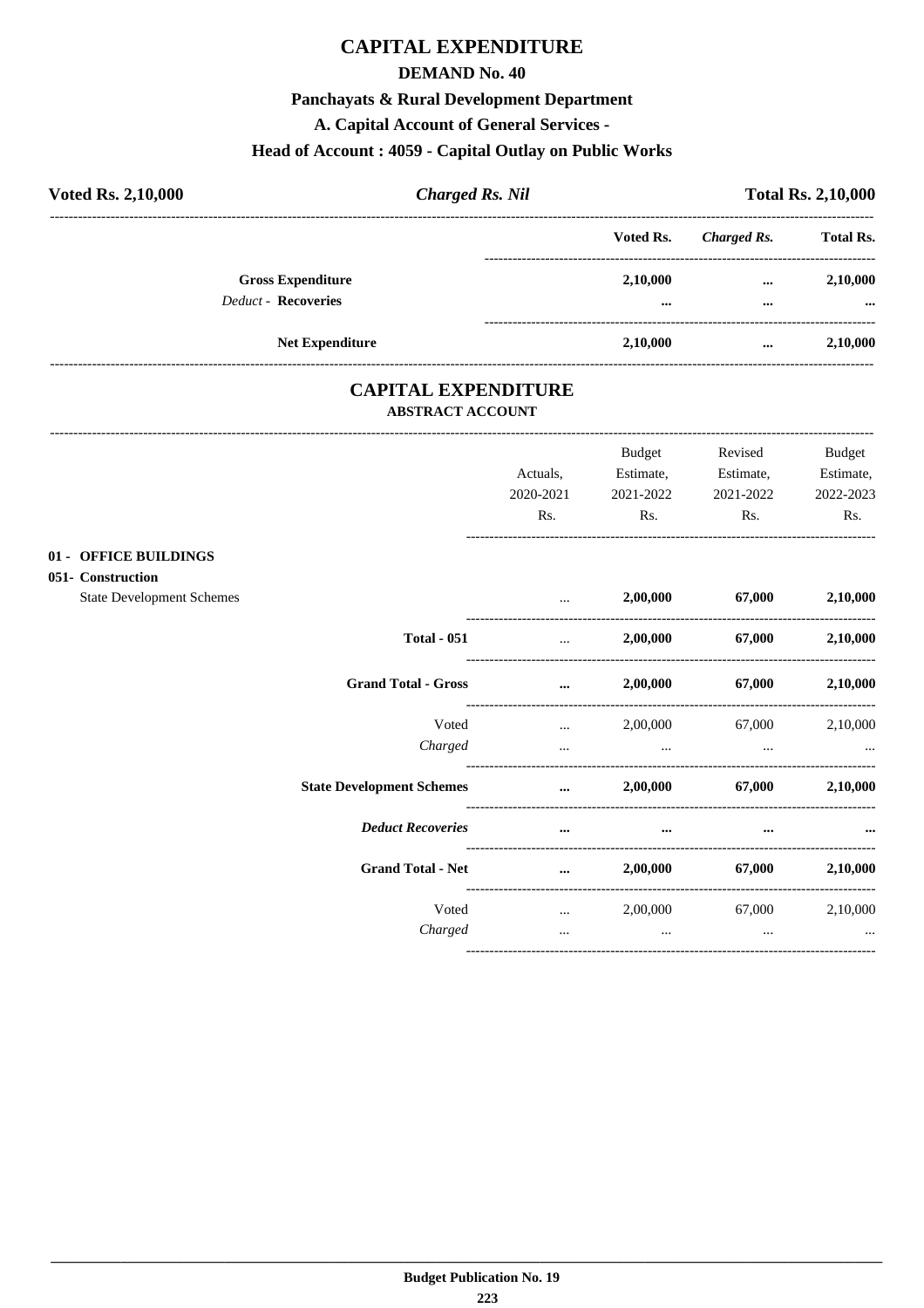|                                                                      | Actuals,<br>2020-2021<br>Rs. | Budget<br>Estimate,<br>2021-2022<br>Rs. | Revised<br>Estimate,<br>2021-2022<br>Rs. | Budget<br>Estimate,<br>2022-2023<br>Rs. |
|----------------------------------------------------------------------|------------------------------|-----------------------------------------|------------------------------------------|-----------------------------------------|
| <b>DETAILED ACCOUNT NO. 4059-01-051 - CONSTRUCTION</b>               |                              |                                         |                                          |                                         |
| 01 - OFFICE BUILDINGS                                                |                              |                                         |                                          |                                         |
| 051- Construction                                                    |                              |                                         |                                          |                                         |
| <b>State Development Schemes</b>                                     |                              |                                         |                                          |                                         |
| 070- Construction of Joint Administrative Building at Salt Lake [PN] |                              |                                         |                                          |                                         |
| 53- Major Works / Land and Buildings                                 | $\cdots$                     | 2,00,000                                | 67,000                                   | 2,10,000                                |
| <b>Total - State Development Schemes</b>                             | $\cdots$                     | 2,00,000                                | 67,000                                   | 2,10,000                                |
| Total - 4059-01-051                                                  |                              | 2,00,000                                | 67,000                                   | 2,10,000                                |
| Voted                                                                | $\cdots$                     | 2,00,000                                | 67,000                                   | 2,10,000                                |
| Charged                                                              | $\cdots$                     | $\cdots$                                | $\cdots$                                 |                                         |
|                                                                      |                              |                                         |                                          |                                         |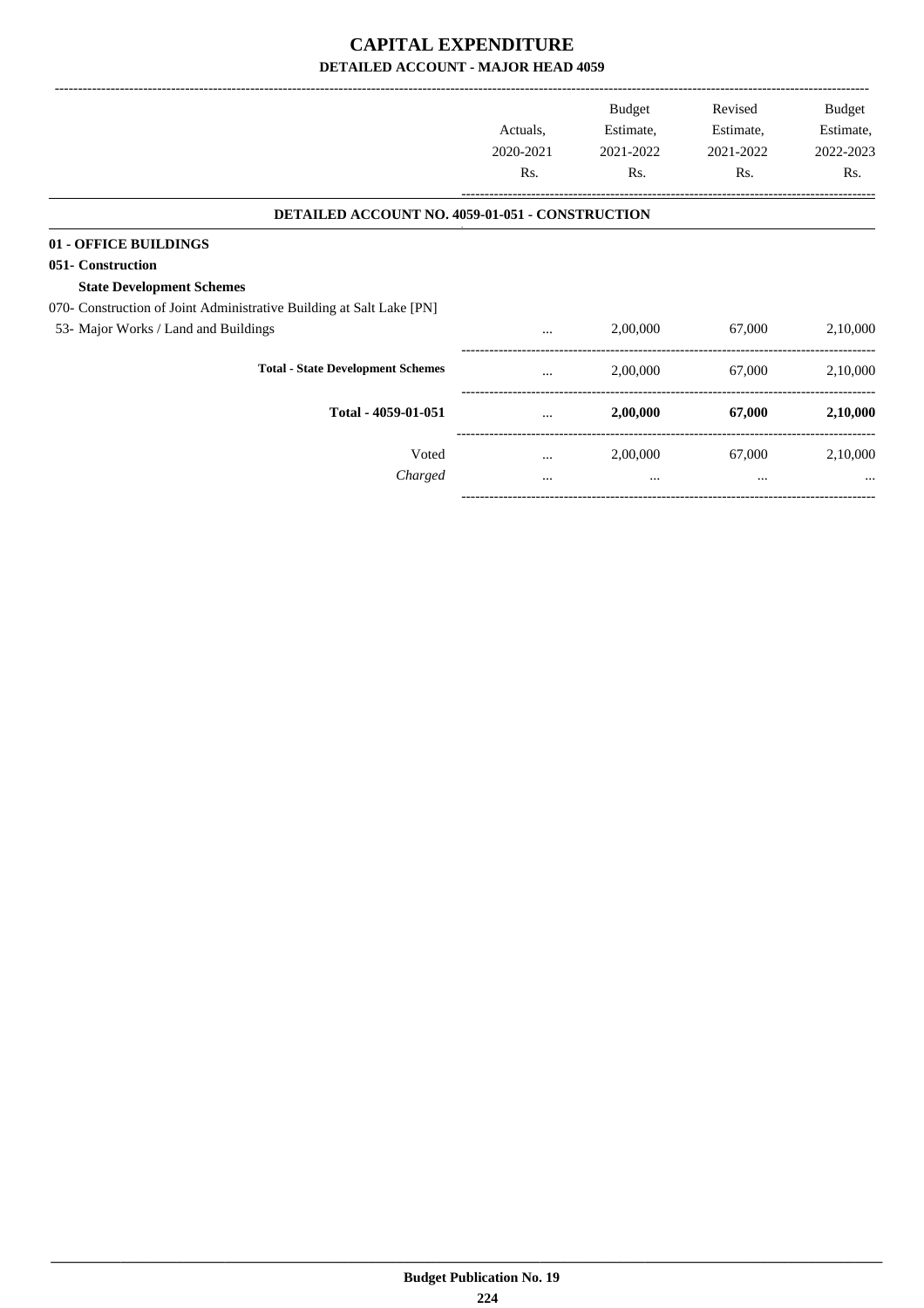### **CAPITAL EXPENDITURE**

### **DEMAND No. 40**

#### **Panchayats & Rural Development Department**

### **C. Capital Accounts of Economic Services - (b) Capital Account of Rural Development**

#### **Head of Account : 4515 - Capital Outlay on Other Rural Development Programmes**

| Voted Rs. 2702,25,50,000<br><b>Charged Rs. Nil</b>     |                        |                                           | Total Rs. 2702, 25, 50, 000 |                            |  |
|--------------------------------------------------------|------------------------|-------------------------------------------|-----------------------------|----------------------------|--|
|                                                        |                        | Voted Rs.                                 | Charged Rs.                 | Total Rs.                  |  |
| <b>Gross Expenditure</b><br><b>Deduct - Recoveries</b> |                        | 2702,25,50,000<br>$\bullet\bullet\bullet$ | $\cdots$<br>$\cdots$        | 2702,25,50,000<br>$\cdots$ |  |
|                                                        | <b>Net Expenditure</b> | 2702,25,50,000                            | $\cdots$                    | 2702,25,50,000             |  |

### **CAPITAL EXPENDITURE ABSTRACT ACCOUNT**

---------------------------------------------------------------------------------------------------------------------------------------------------------------------------------

|                                                       |                    |                  | <b>Budget</b>                                                                       | Revised                    | <b>Budget</b> |
|-------------------------------------------------------|--------------------|------------------|-------------------------------------------------------------------------------------|----------------------------|---------------|
|                                                       |                    | Actuals,         | Estimate,                                                                           | Estimate,                  | Estimate,     |
|                                                       |                    | 2020-2021        | 2021-2022                                                                           | 2021-2022                  | 2022-2023     |
|                                                       |                    | Rs.              | Rs.                                                                                 | Rs.                        | Rs.           |
| 102- Community Development                            |                    |                  |                                                                                     |                            |               |
| <b>State Development Schemes</b>                      |                    | 3, 12, 59, 707   | 24,10,00,000                                                                        | 8,03,33,000                | 25,30,50,000  |
|                                                       | <b>Total - 102</b> |                  | 3,12,59,707 24,10,00,000 8,03,33,000 25,30,50,000                                   |                            |               |
| 103- Rural Development                                |                    |                  |                                                                                     |                            |               |
| <b>State Development Schemes</b>                      |                    | 583,55,37,245    | 677,00,00,000                                                                       | 152,02,36,000              | 678,85,00,000 |
| State Development Schemes (Central Assistance)        |                    |                  | 644,42,30,000 712,00,00,000                                                         | 76,53,53,000               | 747,60,00,000 |
|                                                       |                    |                  | Total - 103 1227,97,67,245 1389,00,00,000 228,55,89,000 1426,45,00,000              |                            |               |
| 789- Special Component Plan for Scheduled Castes      |                    |                  |                                                                                     |                            |               |
| <b>State Development Schemes</b>                      |                    | 125,39,79,135    | 310,00,00,000                                                                       | 76,84,98,000               | 290,00,00,000 |
| <b>State Development Schemes (Central Assistance)</b> |                    | 93,37,20,000     |                                                                                     | 370,00,00,000 11,77,47,000 | 388,50,00,000 |
|                                                       | <b>Total - 789</b> |                  | 218,76,99,135 680,00,00,000 88,62,45,000                                            |                            | 678,50,00,000 |
| 796- Tribal Areas Sub - Plan                          |                    |                  |                                                                                     |                            |               |
| <b>State Development Schemes</b>                      |                    | 217, 21, 25, 553 | 250,00,00,000                                                                       | 49,62,44,000               | 215,00,00,000 |
| State Development Schemes (Central Assistance)        |                    | 247,85,50,000    | 340,00,00,000                                                                       | 29,43,67,000               | 357,00,00,000 |
|                                                       | <b>Total - 796</b> |                  | 465,06,75,553 590,00,00,000                                                         | 79.06.11.000               | 572,00,00,000 |
|                                                       |                    |                  | Grand Total - Gross 1914,94,01,640 2683,10,00,000 404,27,78,000 2702,25,50,000      |                            |               |
|                                                       |                    |                  | Voted 1914,94,01,640 2683,10,00,000 404,27,78,000 2702,25,50,000                    |                            |               |
|                                                       | Charged            | $\ddots$         | <b>Contract Contract</b>                                                            |                            |               |
|                                                       |                    |                  | State Development Schemes 929,29,01,640 1261,10,00,000 286,53,11,000 1209,15,50,000 |                            |               |
|                                                       |                    |                  |                                                                                     |                            |               |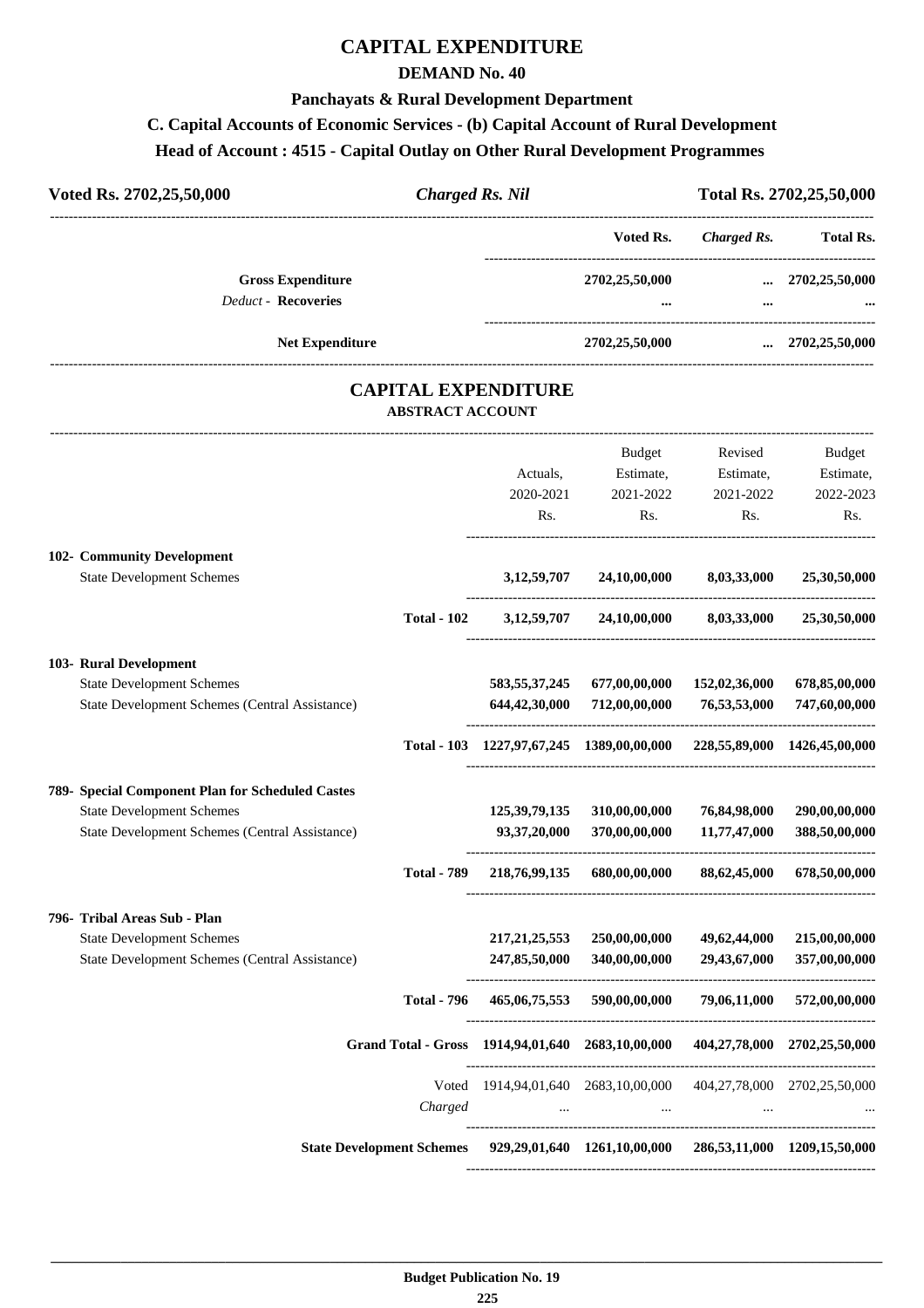### **CAPITAL EXPENDITURE ABSTRACT ACCOUNT**

|                                                       |               | Budget                        | Revised       | <b>Budget</b>                      |
|-------------------------------------------------------|---------------|-------------------------------|---------------|------------------------------------|
|                                                       | Actuals.      | Estimate,                     | Estimate.     | Estimate,                          |
|                                                       | 2020-2021     | 2021-2022                     | 2021-2022     | 2022-2023                          |
|                                                       | Rs.           | Rs.                           | Rs.           | Rs.                                |
| <b>State Development Schemes (Central Assistance)</b> | 985,65,00,000 | 1422,00,00,000                | 117,74,67,000 | 1493,10,00,000                     |
| <b>Deduct Recoveries</b>                              | $-1,59,612$   |                               | $\cdots$      | $\cdots$                           |
| Grand Total - Net 1914, 92, 42, 028 2683, 10, 00, 000 |               |                               | 404,27,78,000 | 2702,25,50,000                     |
| Voted                                                 |               | 1914,92,42,028 2683,10,00,000 |               | 404, 27, 78, 000 2702, 25, 50, 000 |
| Charged                                               | $\cdots$      | $\cdots$                      | $\cdots$      | $\cdots$                           |
|                                                       |               |                               |               |                                    |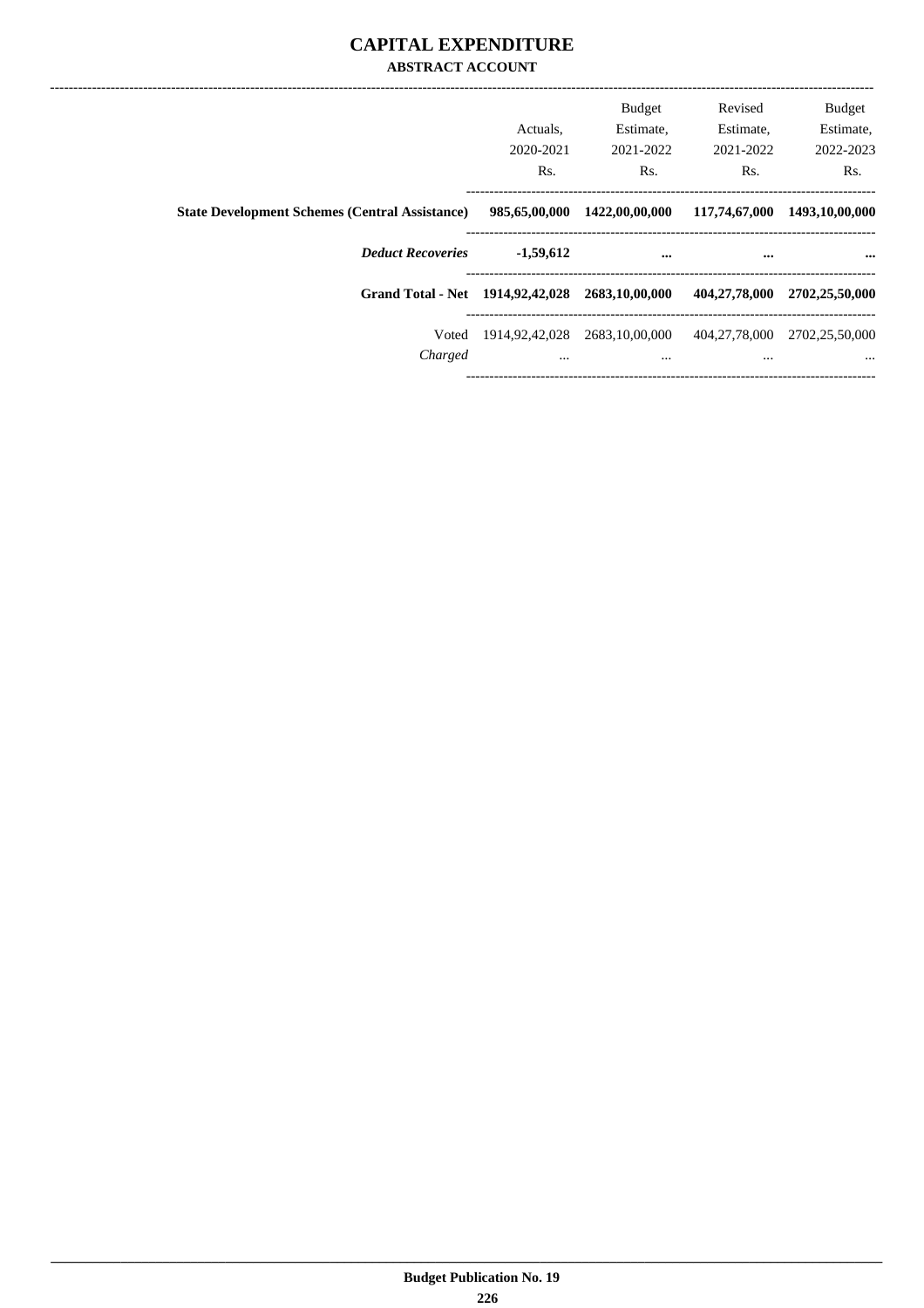|                                                                                                                 | Actuals,<br>2020-2021<br>Rs. | <b>Budget</b><br>Estimate,<br>2021-2022<br>Rs. | Revised<br>Estimate,<br>2021-2022<br>Rs.               | <b>Budget</b><br>Estimate,<br>2022-2023<br>Rs. |
|-----------------------------------------------------------------------------------------------------------------|------------------------------|------------------------------------------------|--------------------------------------------------------|------------------------------------------------|
| DETAILED ACCOUNT NO. 4515-00-102 - COMMUNITY DEVELOPMENT                                                        |                              |                                                |                                                        |                                                |
|                                                                                                                 |                              |                                                |                                                        |                                                |
| 102- Community Development<br><b>State Development Schemes</b>                                                  |                              |                                                |                                                        |                                                |
| 001- Housing-Housing Scheme in Converted Blocks [PN]                                                            |                              |                                                |                                                        |                                                |
| 53- Major Works / Land and Buildings                                                                            | 62,59,707                    |                                                | 4,00,00,000 1,33,33,000                                | 4,20,00,000                                    |
| Total - 4515-00-102-001                                                                                         | 62,59,707                    |                                                | 4,00,00,000 1,33,33,000                                | 4,20,00,000                                    |
| 003- Construction of Administrative Buildings [PN]                                                              |                              |                                                |                                                        |                                                |
| 53- Major Works / Land and Buildings                                                                            | 2,50,00,000                  |                                                | 20,00,00,000 6,66,67,000 21,00,00,000                  |                                                |
| Total - 4515-00-102-003                                                                                         | 2,50,00,000                  | 20,00,00,000                                   | 6,66,67,000                                            | 21,00,00,000                                   |
| 004- Construction of Electric Crematorium at Tarapith Mahasmashan<br>[PN]                                       |                              |                                                |                                                        |                                                |
| 53- Major Works / Land and Buildings                                                                            |                              | 10,00,000                                      | 3,33,000                                               | 10,50,000                                      |
| Total - 4515-00-102-004                                                                                         | $\cdots$                     |                                                | 10,00,000 3,33,000 10,50,000                           |                                                |
| <b>Total - State Development Schemes</b>                                                                        |                              |                                                | 3,12,59,707 24,10,00,000 8,03,33,000 25,30,50,000      |                                                |
| Total - 4515-00-102                                                                                             |                              |                                                | $3,12,59,707$ $24,10,00,000$ $8,03,33,000$             | 25,30,50,000                                   |
| Voted<br>Charged                                                                                                |                              | $\ddots$                                       | 3,12,59,707 24,10,00,000 8,03,33,000                   | 25,30,50,000                                   |
| DETAILED ACCOUNT NO. 4515-00-103 - RURAL DEVELOPMENT                                                            |                              |                                                |                                                        |                                                |
| 103- Rural Development                                                                                          |                              |                                                |                                                        |                                                |
| <b>State Development Schemes</b>                                                                                |                              |                                                |                                                        |                                                |
| 003- Implementation of RIDF Projects (RIDF) [PN]                                                                |                              |                                                |                                                        |                                                |
| 53- Major Works / Land and Buildings                                                                            | 53,71,70,580                 | 120,00,00,000                                  | 101,00,00,000                                          | 94,00,00,000                                   |
| <b>Total - State Development Schemes</b>                                                                        |                              |                                                | 53,71,70,580 120,00,00,000 101,00,00,000               | 94,00,00,000                                   |
| <b>State Development Schemes</b>                                                                                |                              |                                                |                                                        |                                                |
| 002- Road Works under Pradhan Mantri Gram Sadak Yojana<br>(PMGSY) (State Share) (OCASPS) [PN]                   |                              |                                                |                                                        |                                                |
| 53- Major Works / Land and Buildings                                                                            |                              | 529,83,66,665 557,00,00,000                    | 51,02,36,000                                           | 584,85,00,000                                  |
| <b>Total - State Development Schemes</b>                                                                        |                              |                                                | 529,83,66,665 557,00,00,000 51,02,36,000 584,85,00,000 |                                                |
| <b>State Development Schemes (Central Assistance)</b><br>001- Road Works under Pradhan Mantri Gram Sadak Yojana |                              |                                                |                                                        |                                                |

(PMGSY) (Central Share) (OCASPS) [PN]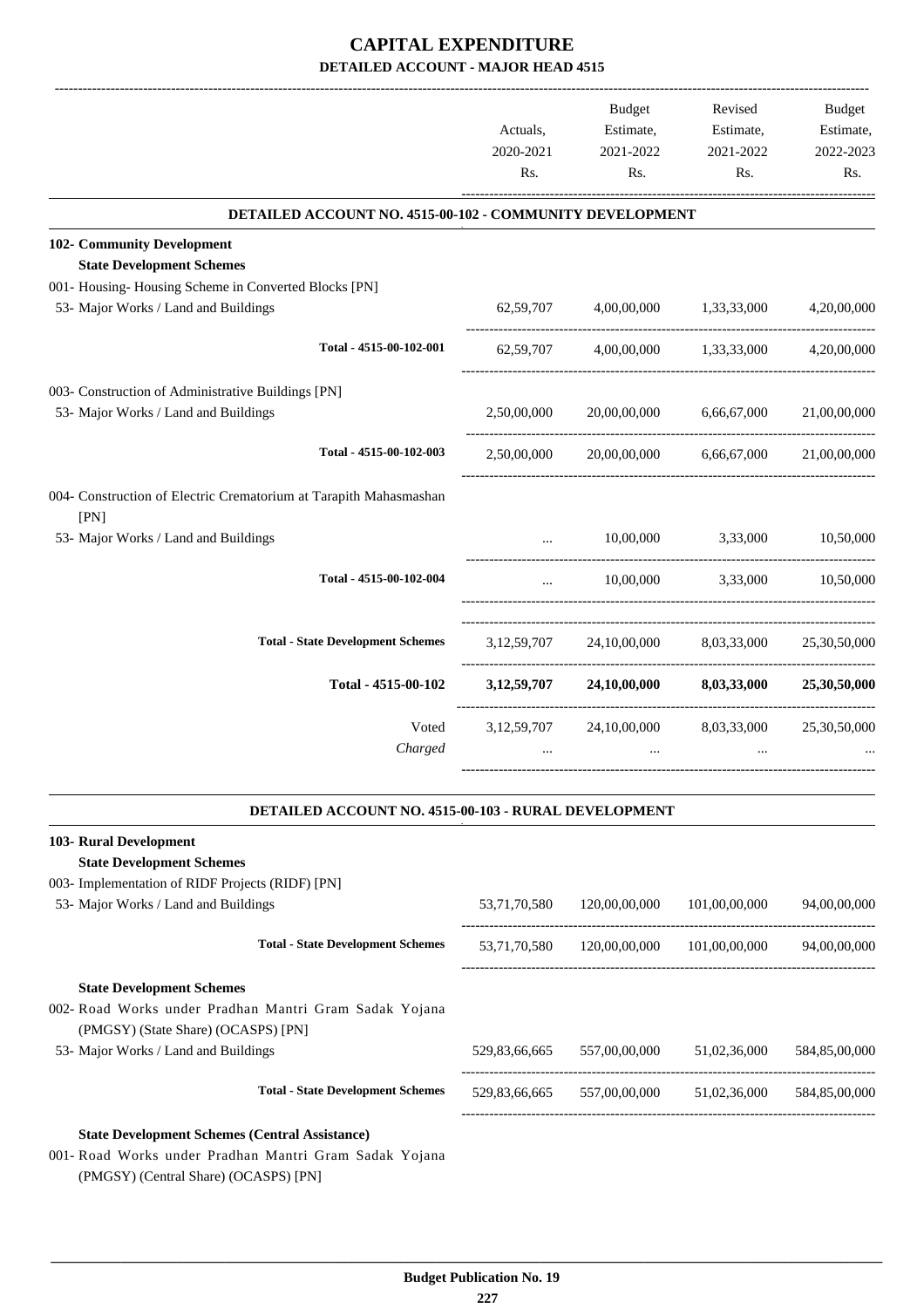|                                                                                                 | Actuals,         | Budget<br>Estimate,           | Revised<br>Estimate,      | Budget<br>Estimate,          |
|-------------------------------------------------------------------------------------------------|------------------|-------------------------------|---------------------------|------------------------------|
|                                                                                                 |                  |                               |                           |                              |
|                                                                                                 | 2020-2021<br>Rs. | 2021-2022<br>Rs.              | 2021-2022<br>Rs.          | 2022-2023<br>Rs.             |
| 53- Major Works / Land and Buildings                                                            | 644,42,30,000    | 712,00,00,000                 | 76, 53, 53, 000           | 747,60,00,000                |
| <b>Total - State Development Schemes (Central Assistance)</b>                                   | 644,42,30,000    | 712,00,00,000                 | 76,53,53,000              | 747,60,00,000                |
|                                                                                                 |                  |                               |                           |                              |
| Total - 4515-00-103                                                                             |                  | 1227,97,67,245 1389,00,00,000 |                           | 228,55,89,000 1426,45,00,000 |
| Voted<br>Charged                                                                                |                  | 1227,97,67,245 1389,00,00,000 |                           | 228,55,89,000 1426,45,00,000 |
| DETAILED ACCOUNT NO. 4515-00-789 - SPECIAL COMPONENT PLAN FOR SCHEDULED CASTES                  |                  |                               |                           |                              |
| 789- Special Component Plan for Scheduled Castes<br><b>State Development Schemes</b>            |                  |                               |                           |                              |
| 003- Implementation of RIDF Projects (RIDF) [PN]                                                |                  |                               |                           |                              |
| 53- Major Works / Land and Buildings                                                            | 43,88,45,800     | 110,00,00,000                 | 69,00,00,000              | 80,00,00,000                 |
| <b>Total - State Development Schemes</b>                                                        |                  | 43,88,45,800 110,00,00,000    | 69,00,00,000              | 80,00,00,000                 |
|                                                                                                 |                  |                               |                           |                              |
| <b>State Development Schemes</b>                                                                |                  |                               |                           |                              |
| 002- Road Works under Pradhan Mantri Gram Sadak Yojana<br>(PMGSY) (State Share) (OCASPS) [PN]   |                  |                               |                           |                              |
| 53- Major Works / Land and Buildings                                                            | 81, 51, 33, 335  |                               | 200,00,00,000 7,84,98,000 | 210,00,00,000                |
| <b>Total - State Development Schemes</b>                                                        | 81, 51, 33, 335  |                               | 200,00,00,000 7,84,98,000 | 210,00,00,000                |
| <b>State Development Schemes (Central Assistance)</b>                                           |                  |                               |                           |                              |
| 001- Road Works under Pradhan Mantri Gram Sadak Yojana<br>(PMGSY) (Central Share) (OCASPS) [PN] |                  |                               |                           |                              |
| 53- Major Works / Land and Buildings                                                            | 93, 37, 20, 000  | 370,00,00,000                 | 11,77,47,000              | 388,50,00,000                |
| <b>Total - State Development Schemes (Central Assistance)</b>                                   | 93, 37, 20, 000  | 370,00,00,000                 | 11,77,47,000              | 388,50,00,000                |
| Total - 4515-00-789                                                                             | 218,76,99,135    | 680,00,00,000                 | 88,62,45,000              | 678,50,00,000                |
| Voted                                                                                           | 218, 76, 99, 135 | 680,00,00,000                 | 88,62,45,000              | 678,50,00,000                |
| Charged                                                                                         |                  |                               |                           |                              |

#### **DETAILED ACCOUNT NO. 4515-00-796 - TRIBAL AREAS SUB - PLAN .**

.

| 796- Tribal Areas Sub - Plan                     |              |              |              |              |
|--------------------------------------------------|--------------|--------------|--------------|--------------|
| <b>State Development Schemes</b>                 |              |              |              |              |
| 003- Implementation of RIDF Projects (RIDF) [PN] |              |              |              |              |
| 53- Major Works / Land and Buildings             | 13.42.92.220 | 70,00,00,000 | 30,00,00,000 | 26,00,00,000 |
|                                                  |              |              |              |              |
| <b>Total - State Development Schemes</b>         | 13.42.92.220 | 70,00,00,000 | 30,00,00,000 | 26,00,00,000 |
|                                                  |              |              |              |              |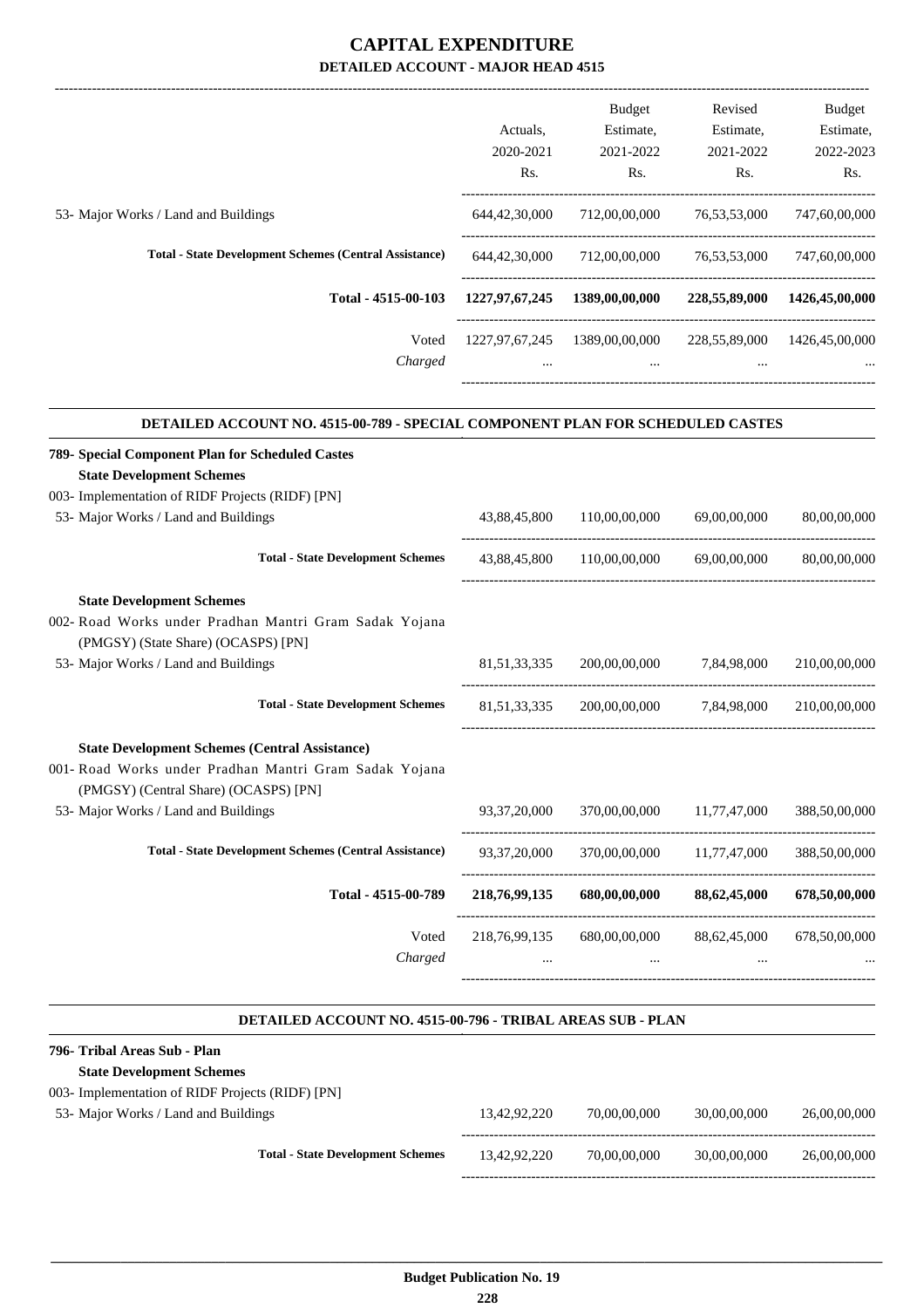| <b>State Development Schemes</b><br>002- Road Works under Pradhan Mantri Gram Sadak Yojana<br>(PMGSY) (State Share) (OCASPS) [PN]<br>53- Major Works / Land and Buildings<br>203,78,33,333 180,00,00,000 19,62,44,000<br><b>Total - State Development Schemes</b><br>203,78,33,333 180,00,00,000 19,62,44,000 189,00,00,000<br><b>State Development Schemes (Central Assistance)</b><br>001- Road Works under Pradhan Mantri Gram Sadak Yojana<br>(PMGSY) (Central Share) (OCASPS) [PN]<br>53- Major Works / Land and Buildings<br>340,00,00,000 29,43,67,000<br>247,85,50,000<br><b>Total - State Development Schemes (Central Assistance)</b><br>247,85,50,000<br>340,00,00,000 29,43,67,000<br>Total - 4515-00-796<br>465,06,75,553 590,00,00,000 79,06,11,000<br>Voted<br>79,06,11,000<br>465,06,75,553<br>590,00,00,000<br>Charged<br>$\cdots$<br><b>DETAILED ACCOUNT NO. 4515 - DEDUCT RECOVERIES IN REDUCTION OF EXPENDITURE</b><br><b>State Development Schemes</b><br>002-Refund of Unutilized Fund of CSS Schemes (State Share)<br>(CSSREFUND) [PN]<br>70-Deduct Recoveries<br>01-Others<br>$-1,59,612$<br>$\cdots$<br>$\cdots$<br><b>State Development Schemes (Central Assistance)</b><br>001-Refund of Unutilized Fund of CSS Schemes (Central Share)<br>(CSSREFUND) [PN]<br>70-Deduct Recoveries<br>01-Others<br>$\cdots$<br>$\cdots$<br>Total - 800 - Deduct - Recoveries<br>$-1,59,612$<br>$\cdots$<br>$\ldots$<br>Total - 4515 - Deduct - Recoveries<br>$-1,59,612$<br>$\cdots$ | Actuals,<br>2020-2021<br>Rs. | Budget<br>Estimate,<br>2021-2022<br>Rs. | Revised<br>Estimate,<br>2021-2022<br>Rs. | Budget<br>Estimate,<br>2022-2023<br>Rs. |
|--------------------------------------------------------------------------------------------------------------------------------------------------------------------------------------------------------------------------------------------------------------------------------------------------------------------------------------------------------------------------------------------------------------------------------------------------------------------------------------------------------------------------------------------------------------------------------------------------------------------------------------------------------------------------------------------------------------------------------------------------------------------------------------------------------------------------------------------------------------------------------------------------------------------------------------------------------------------------------------------------------------------------------------------------------------------------------------------------------------------------------------------------------------------------------------------------------------------------------------------------------------------------------------------------------------------------------------------------------------------------------------------------------------------------------------------------------------------------------------------------|------------------------------|-----------------------------------------|------------------------------------------|-----------------------------------------|
|                                                                                                                                                                                                                                                                                                                                                                                                                                                                                                                                                                                                                                                                                                                                                                                                                                                                                                                                                                                                                                                                                                                                                                                                                                                                                                                                                                                                                                                                                                  |                              |                                         |                                          |                                         |
| 800- Other Expenditure                                                                                                                                                                                                                                                                                                                                                                                                                                                                                                                                                                                                                                                                                                                                                                                                                                                                                                                                                                                                                                                                                                                                                                                                                                                                                                                                                                                                                                                                           |                              |                                         |                                          |                                         |
|                                                                                                                                                                                                                                                                                                                                                                                                                                                                                                                                                                                                                                                                                                                                                                                                                                                                                                                                                                                                                                                                                                                                                                                                                                                                                                                                                                                                                                                                                                  |                              |                                         |                                          | 189,00,00,000                           |
|                                                                                                                                                                                                                                                                                                                                                                                                                                                                                                                                                                                                                                                                                                                                                                                                                                                                                                                                                                                                                                                                                                                                                                                                                                                                                                                                                                                                                                                                                                  |                              |                                         |                                          |                                         |
|                                                                                                                                                                                                                                                                                                                                                                                                                                                                                                                                                                                                                                                                                                                                                                                                                                                                                                                                                                                                                                                                                                                                                                                                                                                                                                                                                                                                                                                                                                  |                              |                                         |                                          |                                         |
|                                                                                                                                                                                                                                                                                                                                                                                                                                                                                                                                                                                                                                                                                                                                                                                                                                                                                                                                                                                                                                                                                                                                                                                                                                                                                                                                                                                                                                                                                                  |                              |                                         |                                          | 357,00,00,000                           |
|                                                                                                                                                                                                                                                                                                                                                                                                                                                                                                                                                                                                                                                                                                                                                                                                                                                                                                                                                                                                                                                                                                                                                                                                                                                                                                                                                                                                                                                                                                  |                              |                                         |                                          | 357,00,00,000                           |
|                                                                                                                                                                                                                                                                                                                                                                                                                                                                                                                                                                                                                                                                                                                                                                                                                                                                                                                                                                                                                                                                                                                                                                                                                                                                                                                                                                                                                                                                                                  |                              |                                         |                                          | 572,00,00,000                           |
|                                                                                                                                                                                                                                                                                                                                                                                                                                                                                                                                                                                                                                                                                                                                                                                                                                                                                                                                                                                                                                                                                                                                                                                                                                                                                                                                                                                                                                                                                                  |                              |                                         |                                          | 572,00,00,000                           |
|                                                                                                                                                                                                                                                                                                                                                                                                                                                                                                                                                                                                                                                                                                                                                                                                                                                                                                                                                                                                                                                                                                                                                                                                                                                                                                                                                                                                                                                                                                  |                              |                                         |                                          |                                         |
|                                                                                                                                                                                                                                                                                                                                                                                                                                                                                                                                                                                                                                                                                                                                                                                                                                                                                                                                                                                                                                                                                                                                                                                                                                                                                                                                                                                                                                                                                                  |                              |                                         |                                          |                                         |
|                                                                                                                                                                                                                                                                                                                                                                                                                                                                                                                                                                                                                                                                                                                                                                                                                                                                                                                                                                                                                                                                                                                                                                                                                                                                                                                                                                                                                                                                                                  |                              |                                         |                                          |                                         |
|                                                                                                                                                                                                                                                                                                                                                                                                                                                                                                                                                                                                                                                                                                                                                                                                                                                                                                                                                                                                                                                                                                                                                                                                                                                                                                                                                                                                                                                                                                  |                              |                                         |                                          |                                         |
|                                                                                                                                                                                                                                                                                                                                                                                                                                                                                                                                                                                                                                                                                                                                                                                                                                                                                                                                                                                                                                                                                                                                                                                                                                                                                                                                                                                                                                                                                                  |                              |                                         |                                          |                                         |
|                                                                                                                                                                                                                                                                                                                                                                                                                                                                                                                                                                                                                                                                                                                                                                                                                                                                                                                                                                                                                                                                                                                                                                                                                                                                                                                                                                                                                                                                                                  |                              |                                         |                                          |                                         |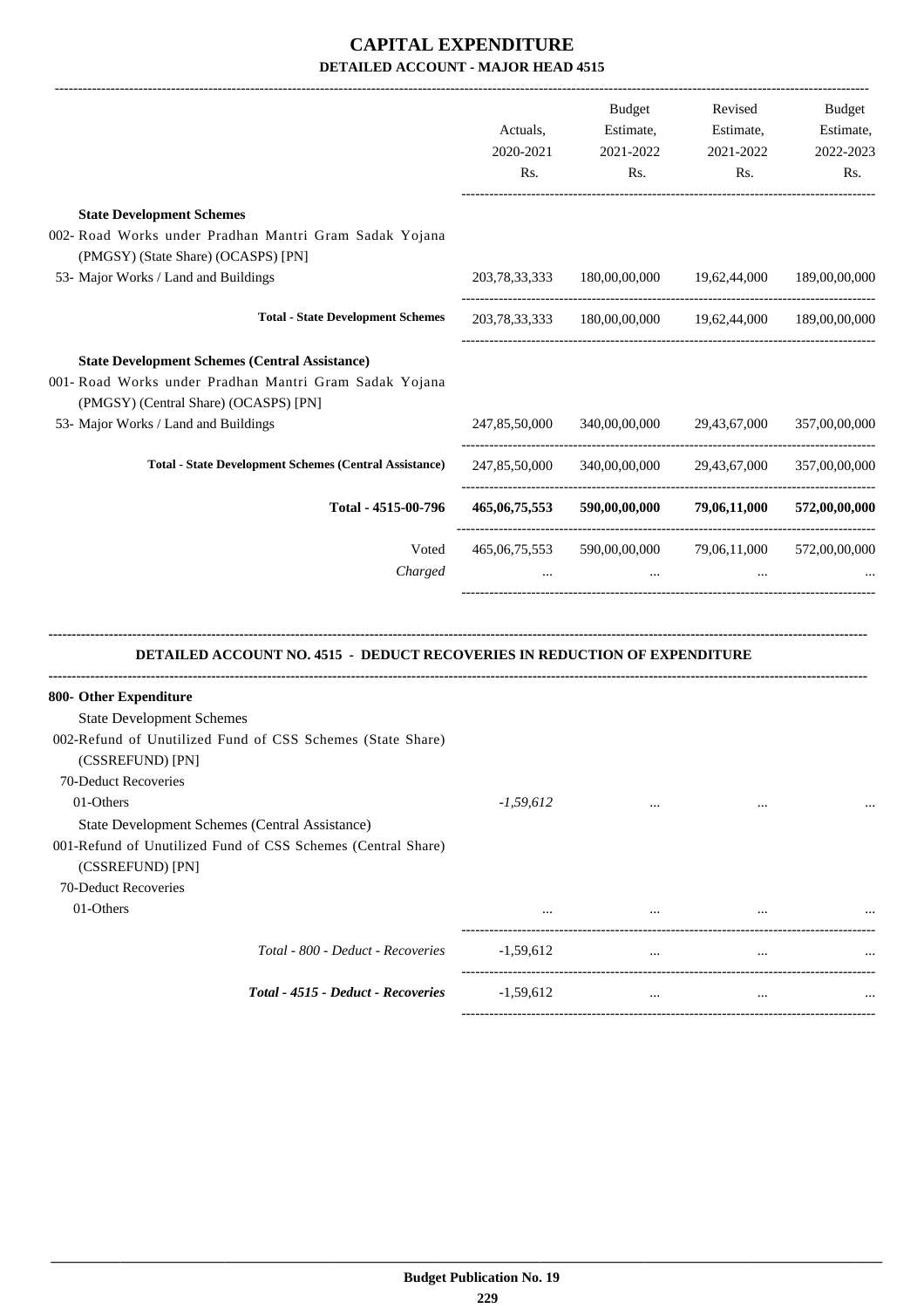### **CAPITAL EXPENDITURE**

#### **DEMAND No. 40**

#### **Panchayats & Rural Development Department**

#### C. Capital Accounts of Economic Services - (d) Capital Account of Irrigation and Flood Control

### Head of Account: 4702 - Capital Outlay on Minor Irrigation

| <b>Voted Rs. Nil</b>       | <b>Charged Rs. Nil</b> |           |             | <b>Total Rs. Nil</b> |
|----------------------------|------------------------|-----------|-------------|----------------------|
|                            |                        | Voted Rs. | Charged Rs. | <b>Total Rs.</b>     |
| <b>Gross Expenditure</b>   |                        | $\cdots$  | $\cdots$    | $\cdots$             |
| <b>Deduct - Recoveries</b> |                        | $\cdots$  | $\cdots$    |                      |
| <b>Net Expenditure</b>     |                        |           | $\cdots$    | $\cdots$             |

### **CAPITAL EXPENDITURE** ABSTRACT ACCOUNT

| Actuals,<br>2020-2021<br>Rs. | Budget<br>Estimate,<br>2021-2022<br>Rs. | Revised<br>Estimate,<br>2021-2022<br>Rs. | <b>Budget</b><br>Estimate,<br>2022-2023<br>Rs. |
|------------------------------|-----------------------------------------|------------------------------------------|------------------------------------------------|
| $\cdots$                     | $\cdots$                                |                                          |                                                |
| $\cdots$                     | $\cdots$                                | $\ddotsc$                                |                                                |
| $\cdots$                     | $\ldots$                                |                                          | $\cdots$                                       |
| $\ddotsc$                    | $\ddotsc$                               |                                          |                                                |
| $\ddotsc$                    | $\cdots$                                |                                          |                                                |
| $\cdots$                     | $\cdots$                                | $\cdots$                                 |                                                |
| $\cdots$                     | $\cdots$                                | $\cdots$                                 |                                                |
| $\cdots$<br>$\cdots$         | $\ddotsc$<br>$\cdots$                   | $\ddotsc$<br>$\ddotsc$                   |                                                |
| $\cdots$                     | $\cdots$                                | $\ddotsc$                                |                                                |
| $\ddotsc$                    | $\ddotsc$                               |                                          |                                                |
| $\cdots$                     | $\cdots$                                |                                          |                                                |
| $\cdots$                     | $\cdots$                                | $\cdots$                                 |                                                |
|                              |                                         |                                          |                                                |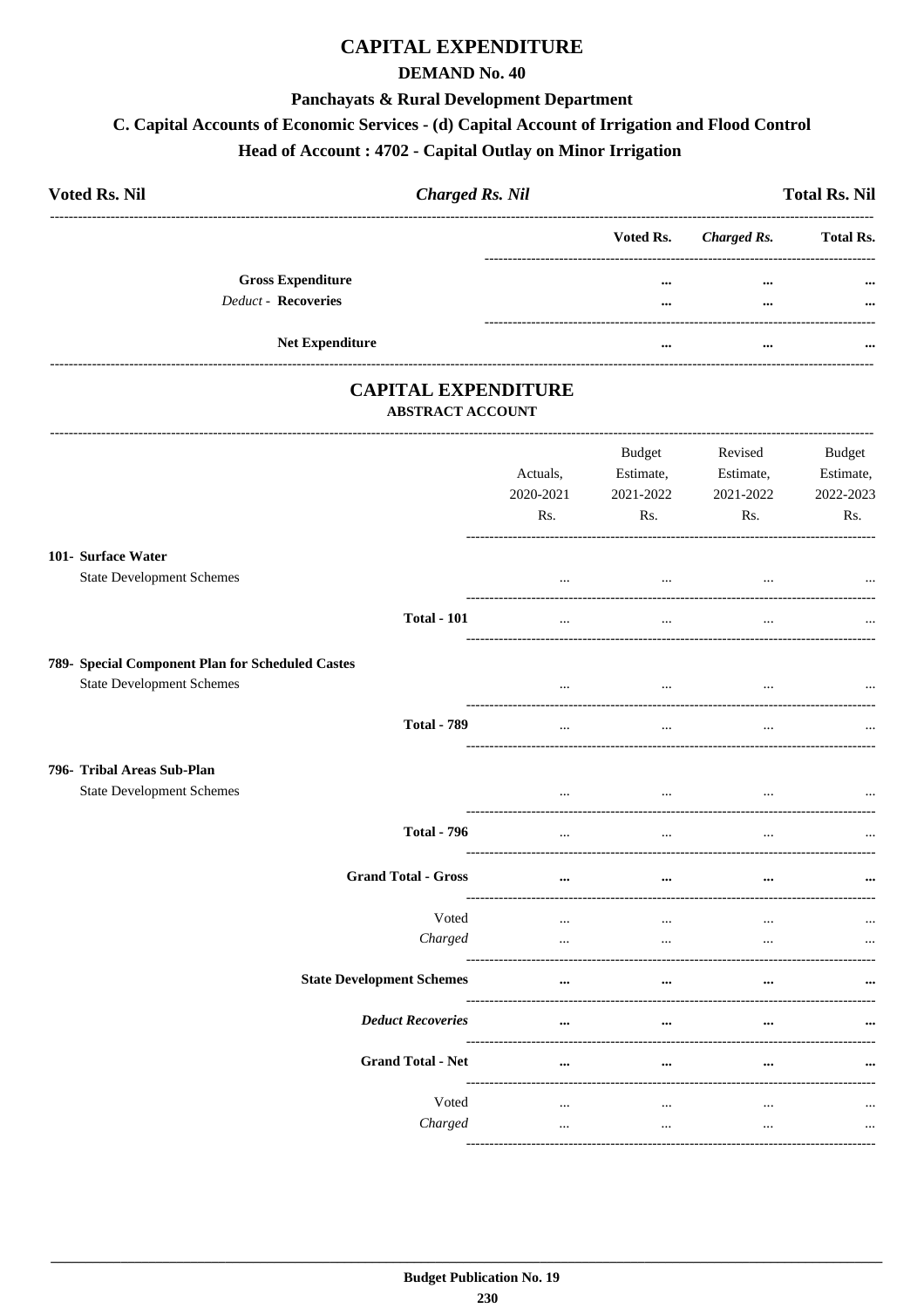|                                                                                                                      |                                                          | Actuals,<br>2020-2021<br>Rs. | <b>Budget</b><br>Estimate,<br>2021-2022<br>Rs. | Revised<br>Estimate,<br>2021-2022<br>Rs. | <b>Budget</b><br>Estimate,<br>2022-2023<br>Rs. |
|----------------------------------------------------------------------------------------------------------------------|----------------------------------------------------------|------------------------------|------------------------------------------------|------------------------------------------|------------------------------------------------|
|                                                                                                                      | DETAILED ACCOUNT NO. 4702-00-101 - SURFACE WATER         |                              |                                                |                                          |                                                |
| 101- Surface Water<br><b>State Development Schemes</b><br>043- Schemes under Jalatirtha (JLT) [PN]                   |                                                          |                              |                                                |                                          |                                                |
| 53- Major Works / Land and Buildings                                                                                 |                                                          |                              |                                                |                                          |                                                |
|                                                                                                                      | Total - 4702-00-101                                      |                              |                                                |                                          |                                                |
|                                                                                                                      | Voted                                                    |                              |                                                | $\ddotsc$                                |                                                |
|                                                                                                                      | Charged                                                  |                              |                                                |                                          |                                                |
| <b>State Development Schemes</b><br>037- Schemes under Jalatirtha (JLT) [PN]<br>53- Major Works / Land and Buildings | Total - 4702-00-789                                      | $\ddotsc$<br>$\cdot$ $\cdot$ | $\ddotsc$<br>$\ddotsc$                         | $\cdot \cdot$<br>$\cdot$ $\cdot$         |                                                |
|                                                                                                                      | Voted<br>Charged                                         |                              | <br>$\ddotsc$                                  | <br>                                     |                                                |
|                                                                                                                      | DETAILED ACCOUNT NO. 4702-00-796 - TRIBAL AREAS SUB-PLAN |                              |                                                |                                          |                                                |
| 796- Tribal Areas Sub-Plan<br><b>State Development Schemes</b><br>050- Schemes under Jalatirtha (JLT) [PN]           |                                                          |                              |                                                |                                          |                                                |
| 53- Major Works / Land and Buildings                                                                                 | Total - 4702-00-796                                      |                              | $\ddotsc$                                      | <br>$\ddotsc$                            |                                                |
|                                                                                                                      |                                                          |                              |                                                |                                          |                                                |
|                                                                                                                      | Voted                                                    |                              |                                                |                                          |                                                |
|                                                                                                                      | Charged                                                  |                              |                                                |                                          |                                                |
|                                                                                                                      |                                                          |                              |                                                |                                          |                                                |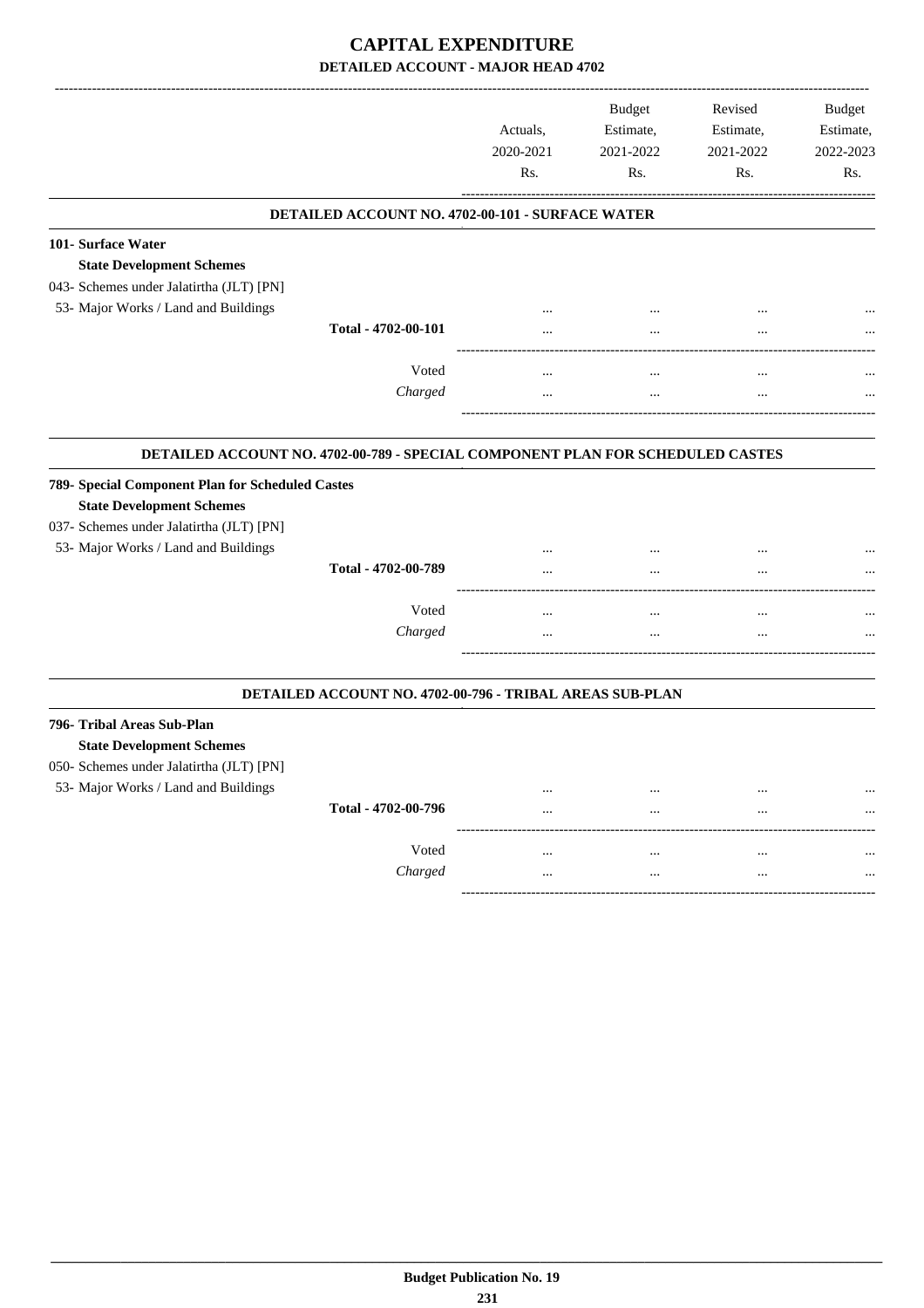### **LOAN AND ADVANCES-DISBURSEMENT**

#### **DEMAND No. 40**

#### Panchayats & Rural Development Department

### E. Public Debt -

#### Head of Account: 6003 - Internal Debt of the State Government

| <b>Voted Rs. Nil</b>     | <b>Charged Rs. Nil</b> |           |             | <b>Total Rs. Nil</b> |
|--------------------------|------------------------|-----------|-------------|----------------------|
|                          |                        | Voted Rs. | Charged Rs. | <b>Total Rs.</b>     |
| <b>Gross Expenditure</b> |                        | $\cdots$  | $\cdots$    | $\cdots$             |
| Deduct - Recoveries      |                        | $\cdots$  | $\cdots$    | $\cdots$             |
| <b>Net Expenditure</b>   |                        | $\cdots$  | $\cdots$    | $\cdots$             |

### **LOAN AND ADVANCES-DISBURSEMENT ABSTRACT ACCOUNT**

|                                                                  | Actuals,<br>2020-2021<br>Rs. | <b>Budget</b><br>Estimate,<br>2021-2022<br>Rs. | Revised<br>Estimate,<br>2021-2022<br>Rs. | <b>Budget</b><br>Estimate,<br>2022-2023<br>Rs. |
|------------------------------------------------------------------|------------------------------|------------------------------------------------|------------------------------------------|------------------------------------------------|
|                                                                  |                              |                                                |                                          |                                                |
| 109- Loans from other Institutions<br>Administrative Expenditure | $\cdots$                     | $\cdots$                                       | $\cdots$                                 | $\cdots$                                       |
| <b>Total - 109</b>                                               | $\cdots$                     | $\cdots$                                       | $\cdots$                                 | $\ddotsc$                                      |
| <b>Grand Total - Gross</b>                                       | $\cdots$                     | $\cdots$                                       | $\cdots$                                 | $\cdots$                                       |
| Voted                                                            | $\cdots$                     | $\cdots$                                       | $\cdots$                                 | $\cdots$                                       |
| Charged                                                          | $\cdots$                     | $\cdots$                                       | $\cdots$                                 | $\cdots$                                       |
| <b>Administrative Expenditure</b>                                | $\cdots$                     | $\cdots$                                       | $\cdots$                                 | $\cdots$                                       |
| <b>Deduct Recoveries</b>                                         | $\cdots$                     | $\cdots$                                       | $\cdots$                                 | $\cdots$                                       |
| <b>Grand Total - Net</b>                                         | $\cdots$                     | $\cdots$                                       | $\cdots$                                 | $\cdots$                                       |
| Voted                                                            | $\cdots$                     | $\cdots$                                       | $\cdots$                                 | $\cdots$                                       |
| Charged                                                          | $\cdots$                     | $\cdots$                                       | $\cdots$                                 | $\cdots$                                       |
|                                                                  |                              |                                                |                                          |                                                |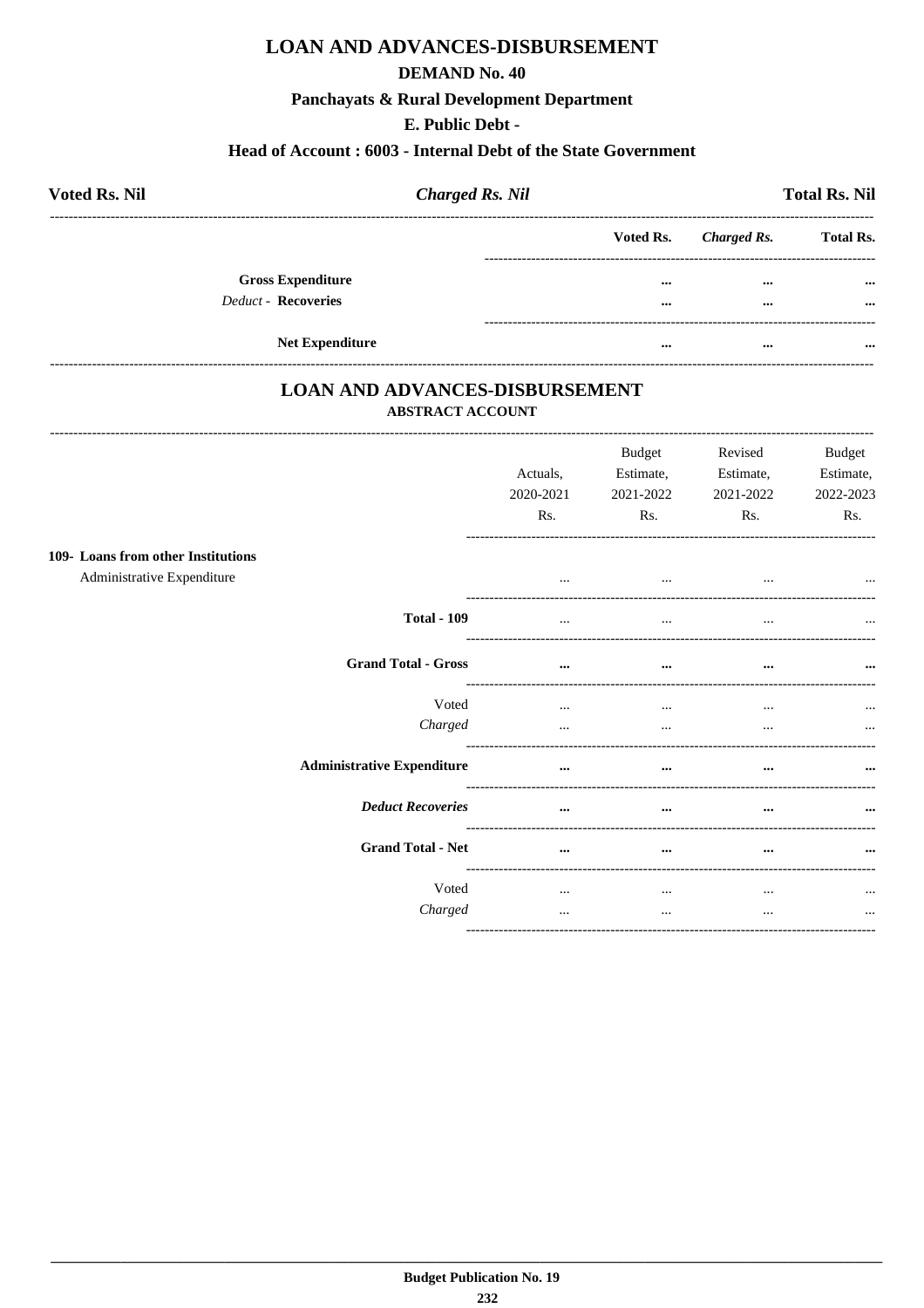### **LOAN AND ADVANCES-DISBURSEMENT**

**DETAILED ACCOUNT - MAJOR HEAD 6003**

|                                                                 |                                                                         |                  | <b>Budget</b>    | Revised          | Budget           |
|-----------------------------------------------------------------|-------------------------------------------------------------------------|------------------|------------------|------------------|------------------|
|                                                                 |                                                                         | Actuals.         | Estimate,        | Estimate,        | Estimate,        |
|                                                                 |                                                                         | 2020-2021<br>Rs. | 2021-2022<br>Rs. | 2021-2022<br>Rs. | 2022-2023<br>Rs. |
|                                                                 |                                                                         |                  |                  |                  |                  |
|                                                                 | <b>DETAILED ACCOUNT NO. 6003-00-109 - LOANS FROM OTHER INSTITUTIONS</b> |                  |                  |                  |                  |
| 109- Loans from other Institutions                              |                                                                         |                  |                  |                  |                  |
| <b>Administrative Expenditure</b>                               |                                                                         |                  |                  |                  |                  |
| 001- Loans from the Housing and Urban Development Corporation   |                                                                         |                  |                  |                  |                  |
| [PN]                                                            |                                                                         |                  |                  |                  |                  |
| 56- Repayment of Loans                                          | Charged                                                                 | $\cdots$         | $\cdots$         | $\cdots$         |                  |
| 002- Loans from NABARD under Watershed Development Fund<br>[PN] |                                                                         |                  |                  |                  |                  |
| 56- Repayment of Loans                                          | Charged                                                                 | $\cdots$         | $\cdots$         |                  | $\cdots$         |
|                                                                 | Total - 6003-00-109                                                     |                  |                  | $\cdots$         |                  |
|                                                                 | Voted                                                                   |                  |                  |                  |                  |
|                                                                 |                                                                         | $\cdots$         | $\cdots$         | $\cdots$         | $\cdots$         |
|                                                                 | Charged                                                                 |                  | $\cdots$         | $\cdots$         | $\cdots$         |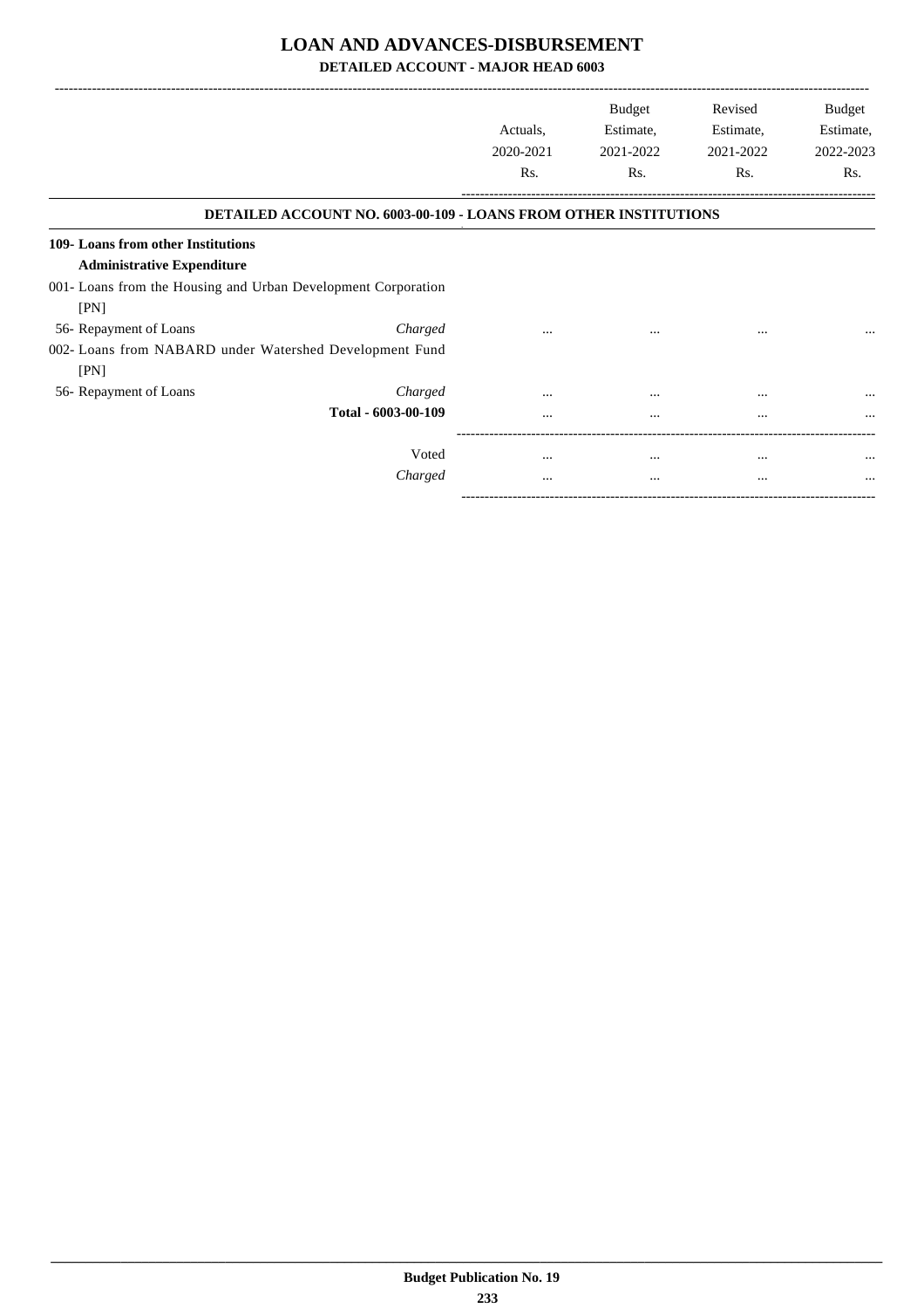## **LOAN EXPENDITURE**

#### **DEMAND No. 40**

## Panchayats & Rural Development Department

F. Loans and Advances -

#### Head of Account: 6575 - Loans for Other Special Areas Programmes

| <b>Voted Rs. Nil</b>     | <b>Charged Rs. Nil</b> |                       | <b>Total Rs. Nil</b> |  |  |
|--------------------------|------------------------|-----------------------|----------------------|--|--|
|                          |                        | Voted Rs. Charged Rs. | <b>Total Rs.</b>     |  |  |
| <b>Gross Expenditure</b> |                        |                       | $\cdots$<br>$\cdots$ |  |  |
| Deduct - Recoveries      |                        |                       | $\cdots$<br>$\cdots$ |  |  |
|                          |                        |                       |                      |  |  |
| <b>Net Expenditure</b>   |                        |                       | <br>$\cdots$         |  |  |

# **LOAN EXPENDITURE**

-----------------------------------

#### **ABSTRACT ACCOUNT**

|                                                                           | Actuals,<br>2020-2021<br>Rs. | <b>Budget</b><br>Estimate,<br>2021-2022<br>Rs. | Revised<br>Estimate,<br>2021-2022<br>Rs. | <b>Budget</b><br>Estimate,<br>2022-2023<br>Rs. |
|---------------------------------------------------------------------------|------------------------------|------------------------------------------------|------------------------------------------|------------------------------------------------|
| 60 - OTHERS<br>800- Other Expenditure<br><b>State Development Schemes</b> | 5,04,59,415                  | $\cdots$                                       |                                          |                                                |
| <b>Total - 800</b>                                                        | 5,04,59,415                  | $\cdots$                                       | $\cdots$                                 |                                                |
| <b>Grand Total - Gross</b>                                                | 5,04,59,415                  | $\cdots$                                       | $\cdots$                                 | $\cdots$                                       |
| Voted<br>Charged                                                          | 5,04,59,415<br>$\cdots$      | $\cdots$<br>$\ddotsc$                          | $\cdots$<br>$\cdots$                     | $\cdots$                                       |
| <b>State Development Schemes</b>                                          | 5,04,59,415                  | $\cdots$                                       | $\cdots$                                 |                                                |
| <b>Deduct Recoveries</b>                                                  | $\cdots$                     | $\cdots$                                       | $\cdots$                                 |                                                |
| Grand Total - Net 5,04,59,415                                             |                              | $\cdots$                                       | $\cdots$                                 | $\cdots$                                       |
| Voted<br>Charged                                                          | 5,04,59,415<br>$\cdots$      | $\cdots$<br>$\cdots$                           | $\cdots$<br>$\cdots$                     | $\cdots$<br>$\cdots$                           |